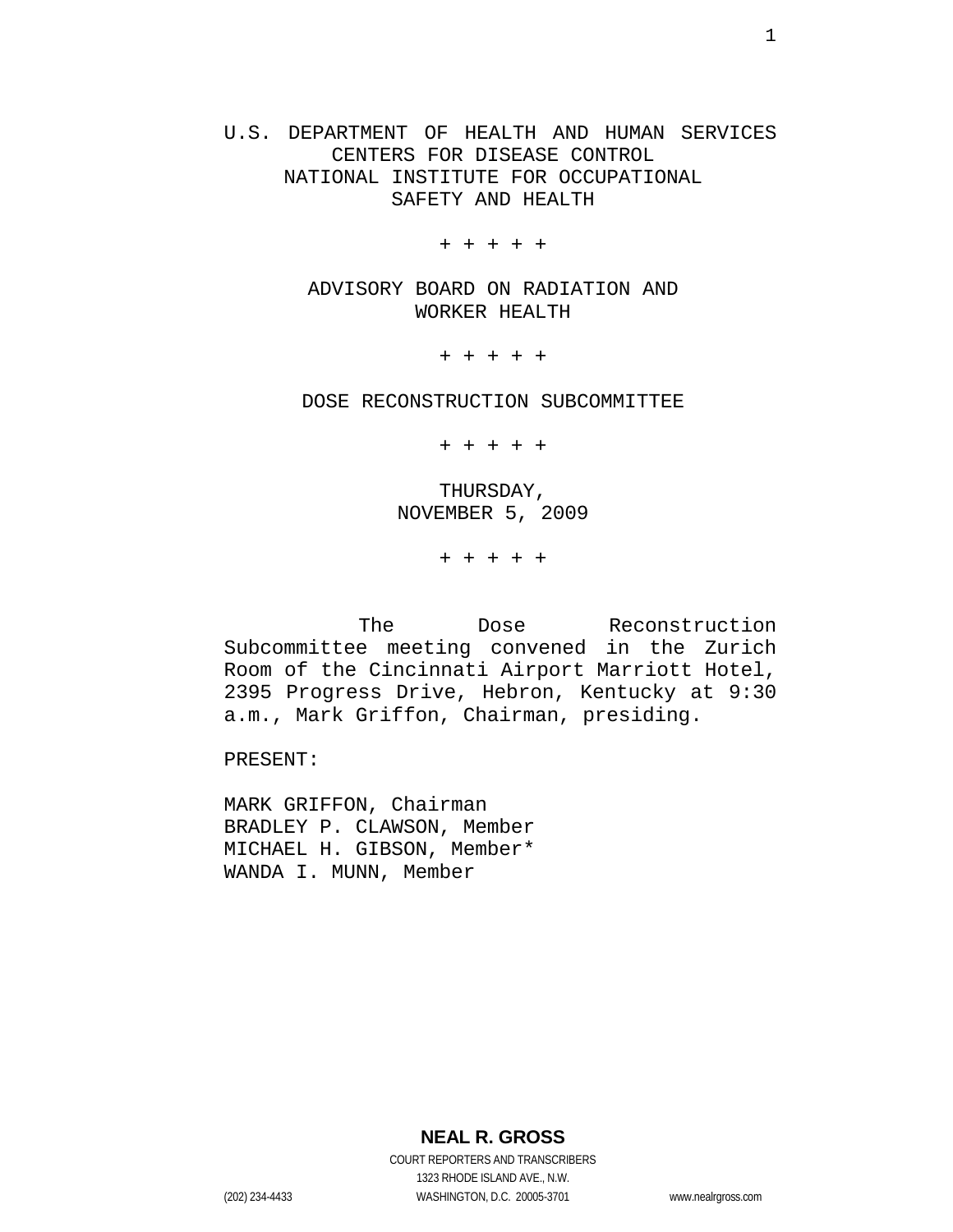ALSO PRESENT:

TED KATZ, Designated Federal Official NANCY ADAMS, NIOSH Contractor\* ISAF AL-NABULSI, DOE\* HANS BEHLING, SC&A\* KATHY BEHLING, SC&A\* RON BUCHANAN, SC&A\* HARRY CHMELYNSKI, SC&A\* DOUG FARVER, SC&A STU HINNEFELD, NIOSH OCAS EMILY HOWELL, HHS JENNY LIN, HHS\* JOHN MAURO, SC&A\* SCOTT SIEBERT, NIOSH OCAS\* BRANT ULSH, NIOSH OCAS

\*Present via telephone

### **NEAL R. GROSS**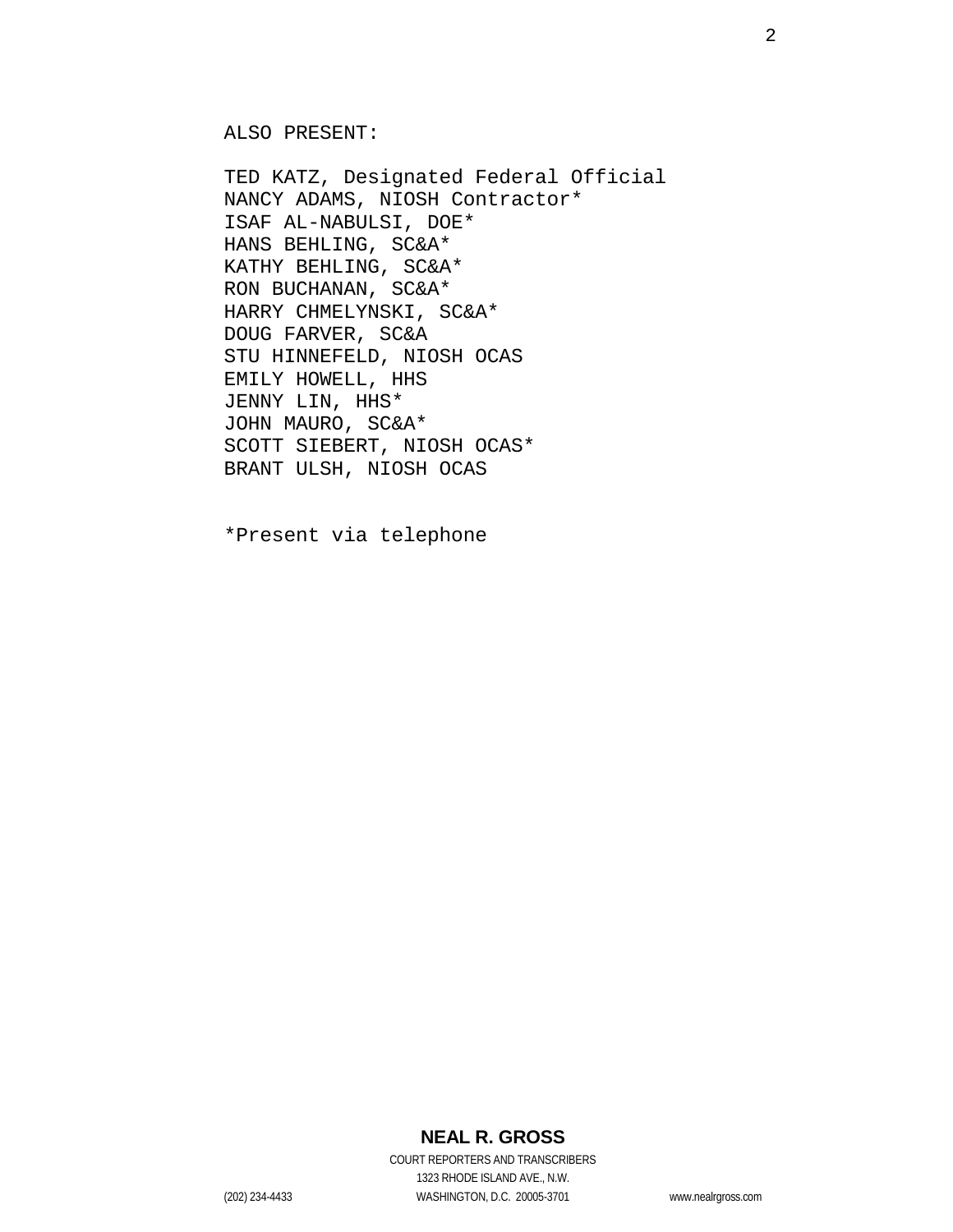### T-A-B-L-E O-F C-O-N-T-E-N-T-S

| Roll Call                   | 6   |
|-----------------------------|-----|
| Welcome and Introductions   | 6   |
| Sixth Set of 20 Case Matrix | 9   |
| Seventh Set of Cases        | 33  |
| Eighth Set of Cases         | 164 |
| First 100 Cases Issues      | 252 |
| Draft Letter by Chairman    | 273 |

# **NEAL R. GROSS**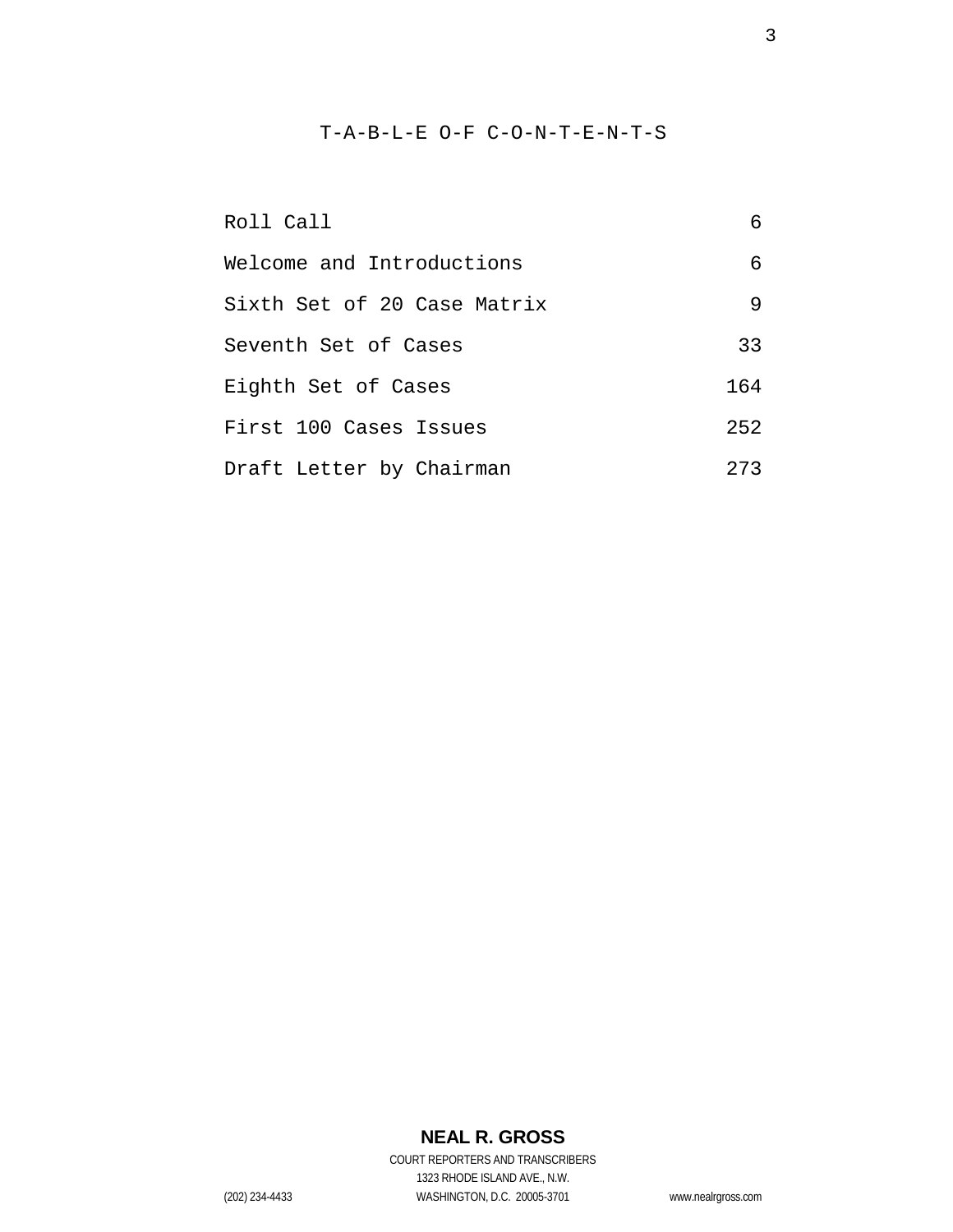M-O-R-N-I-N-G S-E-S-S-I-O-N (9:38 a.m.) MR. KATZ: On the record. Why don't we begin with roll call? ROLL CALL CHAIRMAN GRIFFON: Mark Griffon, chairing the Dose Reconstruction Subcommittee. 8 MEMBER CLAWSON: Brad Clawson, Work Group member. MEMBER MUNN: Wanda Munn, Subcommittee member. 12 MR. KATZ: And on the telephone. MEMBER GIBSON: Mike Gibson, Subcommittee member. MR. KATZ: Hi, Mike. Okay, and then in the room, NIOSH ORAU team. 18 MR. HINNEFELD: Stu Hinnefeld, Interim Director for OCAS. MR. ULSH: Brant Ulsh with OCAS. MR. KATZ: And on the telephone, NIOSH ORAU.

**NEAL R. GROSS**

COURT REPORTERS AND TRANSCRIBERS 1323 RHODE ISLAND AVE., N.W. (202) 234-4433 WASHINGTON, D.C. 20005-3701 www.nealrgross.com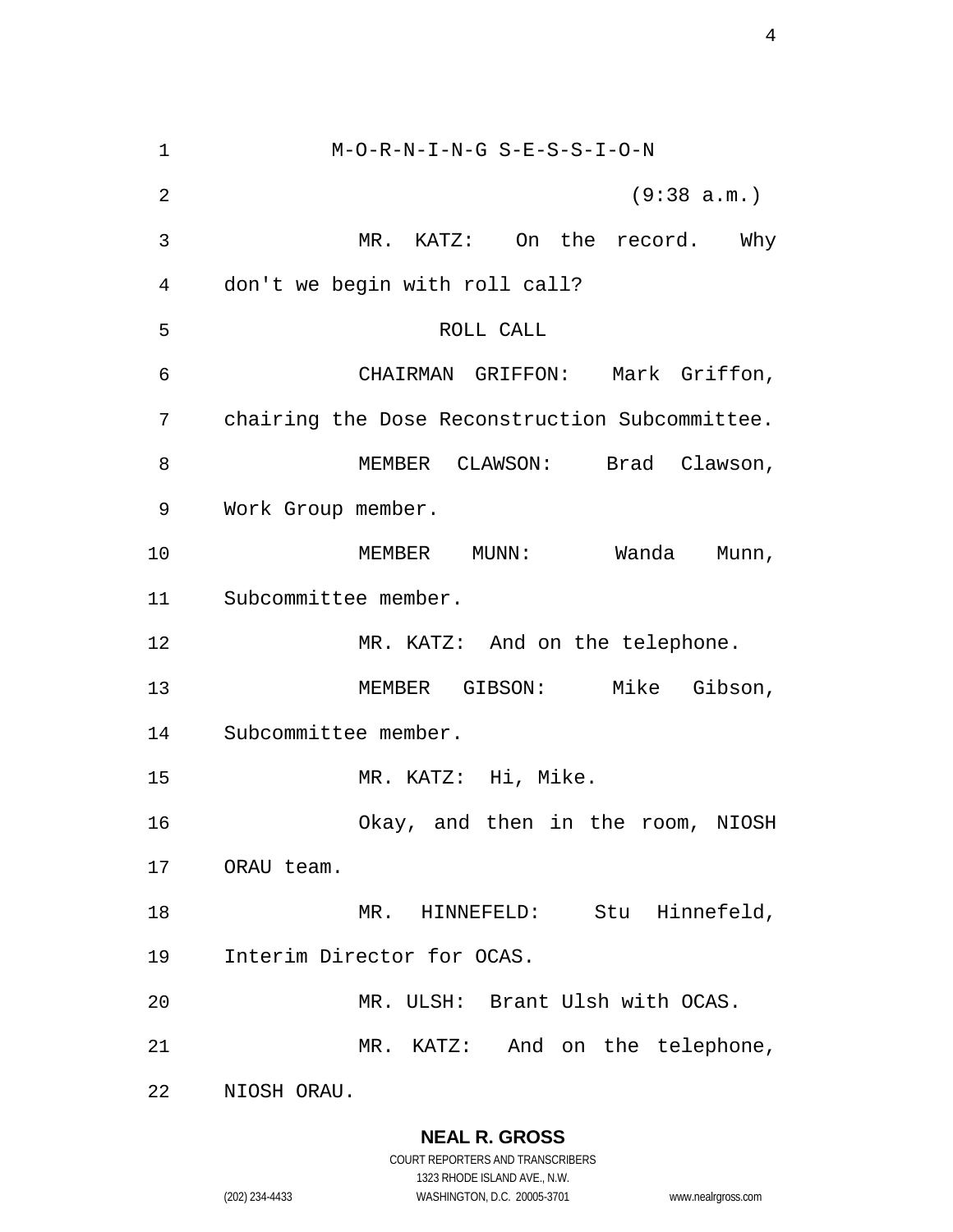MR. SIEBERT: Scott Siebert with the OCAS team. MR. KATZ: Hi, Scott. MR. SIEBERT: Howdy. MR. KATZ: Okay. And then we have SC&A in the room. 7 MR. FARVER: Doug Farver, SC&A. MR. KATZ: And no one else is going to be here? Okay, and on the telephone for SC&A. 12 DR. MAURO: John Mauro, SC&A. MR. KATZ: Hi, John. 14 MR. FARVER: Hi. (Simultaneous speakers.) MR. KATZ: I'm sorry. You guys trampled each other. 18 MR. BUCHANAN: Ron Buchanan, SC&A. MR. KATZ: Hi, Ron. MR. BUCHANAN: Hi. MS. BEHLING: Kathy Behling, SC&A. MR. KATZ: Hi, Kathy.

> **NEAL R. GROSS** COURT REPORTERS AND TRANSCRIBERS

> > 1323 RHODE ISLAND AVE., N.W.

(202) 234-4433 WASHINGTON, D.C. 20005-3701 www.nealrgross.com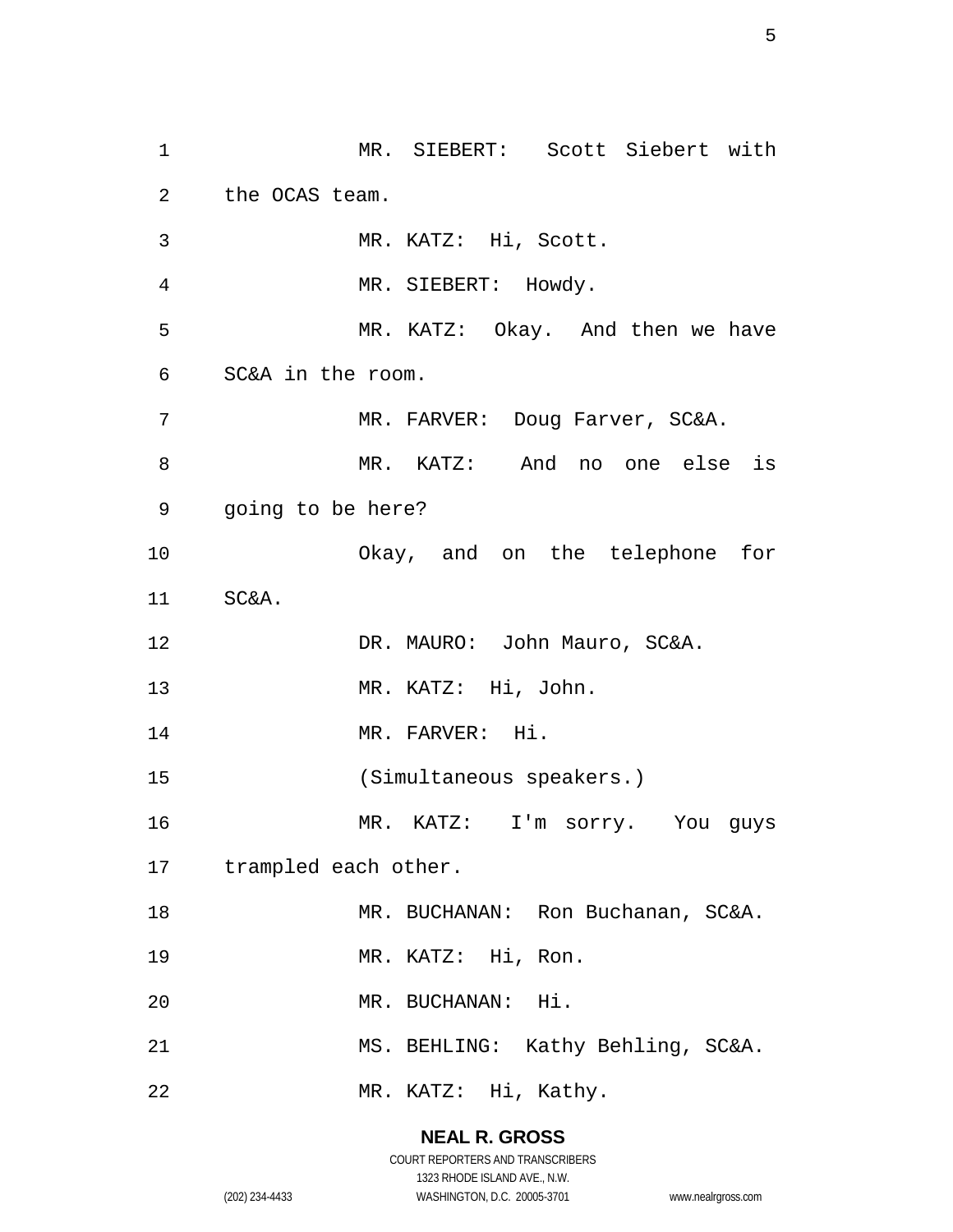1 DR. BEHLING: Hans Behling, SC&A. MR. KATZ: Welcome, Hans. MR. CHMELYNSKI: Harry Chmelynski, SC&A. MR. KATZ: Welcome, Harry. Okay, and then now federal officials and contractors in the room. 8 MS. HOWELL: Emily Howell, HHS. MR. KATZ: And on the line. MS. LIN: Jenny Lin with HHS. MR. KATZ: Can you say that again? MS. LIN: Jenny Lin. I'm a new attorney to the Radiation Compensation. 14 MR. KATZ: Oh, welcome. Alright. MS. AL-NABULSI: Isaf Al-Nabulsi, DOE. 17 MR. KATZ: Hello, Isaf. MS. AL-NABULSI: Hi. MR. KATZ: And this is Ted Katz. I'm the Designated Federal Official for the Advisory Board of Radiation and Worker Health and Mark, the Chair, you can get going.

**NEAL R. GROSS**

COURT REPORTERS AND TRANSCRIBERS 1323 RHODE ISLAND AVE., N.W. (202) 234-4433 WASHINGTON, D.C. 20005-3701 www.nealrgross.com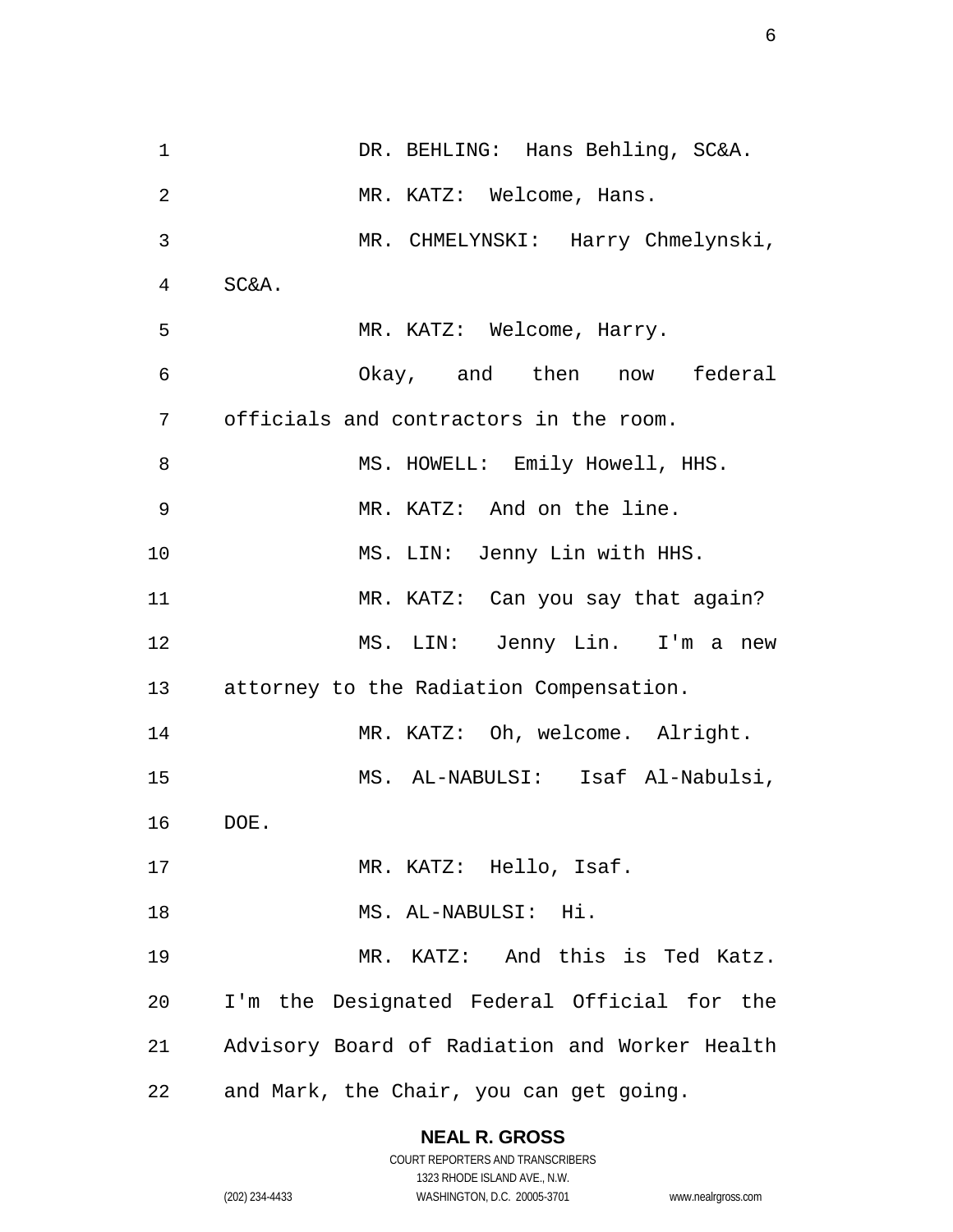CHAIRMAN GRIFFON: Okay. Welcome, everyone. This tends to be a small turnout for this one, mostly staff, SC&A, NIOSH, et cetera. But we're continuing where we left off on the Dose Reconstruction Subcommittee.

 A quick agenda just to give us a frame of reference here. I wanted to start with the sixth set of cases. We only have a few outstanding findings. I was hoping to close them out. I'm not sure we're going to quite be able to, but at least we can get an update and it shouldn't take very long. The same thing with the seventh set of cases.

 And then the eighth set of cases we have; I'm not sure exactly where we stand with that, but we'll continue on our matrix and John Mauro has -- Kathy actually forwarded the documents. I think we definitely want to focus on Harshaw and Bridgeport Brass. These are the sort of mini site profiles as I've been calling them, part of the eighth set of cases.

**NEAL R. GROSS**

COURT REPORTERS AND TRANSCRIBERS 1323 RHODE ISLAND AVE., N.W. (202) 234-4433 WASHINGTON, D.C. 20005-3701 www.nealrgross.com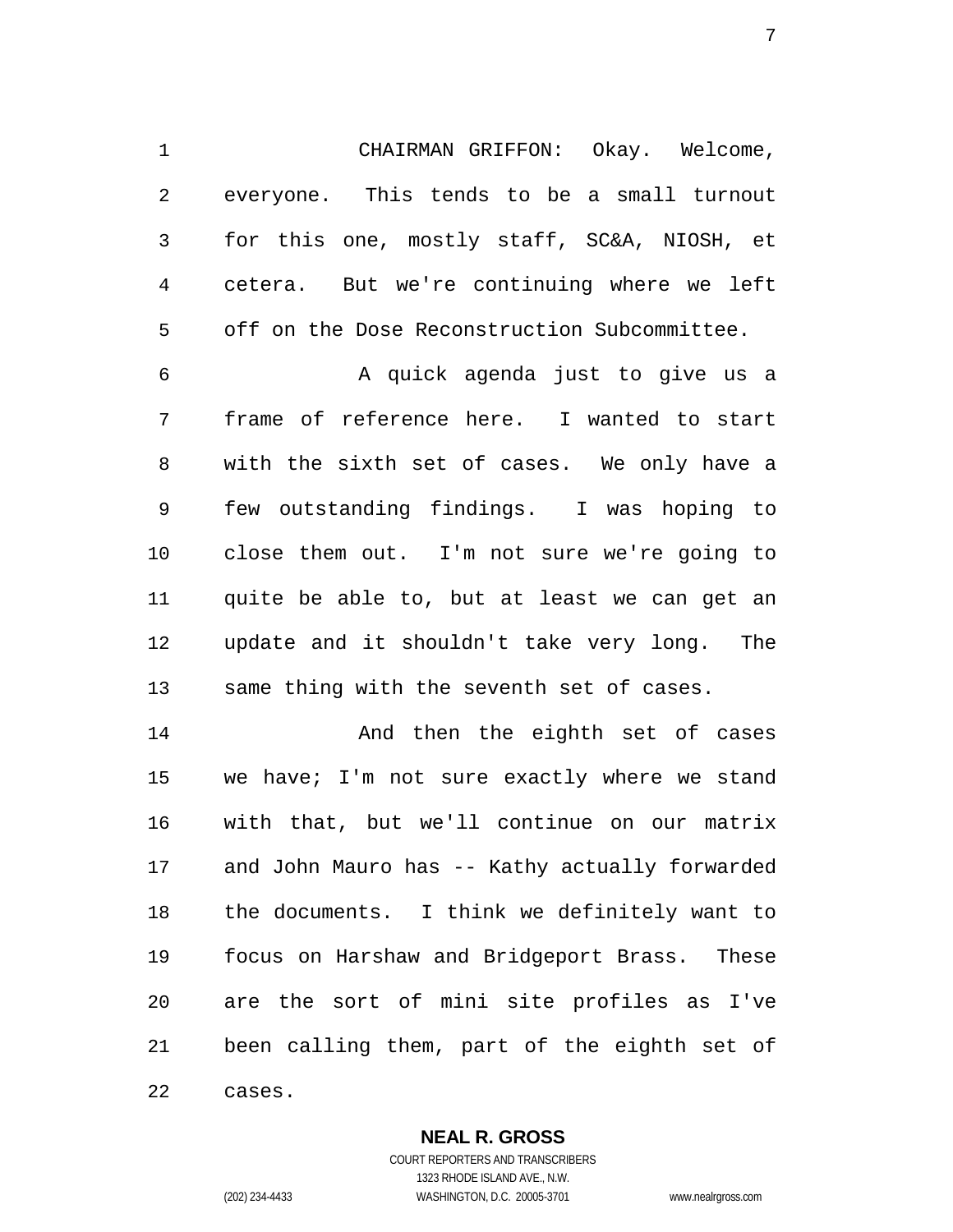And I heard Kathy and Hans are on this morning. So if it's okay, Kathy and Hans, we'll probably get to those this morning before lunch and that way, you may or may not have to come back on the call in the afternoon. But we can do those portions of the eighth set and back to the regular findings, if that's okay.

 And then one other item on the agenda is to go back to this, to revisit the first 100 cases findings and the Board had tasked the Subcommittee to looking further at those findings and looking to see whether there were sort of categories of deficiencies and whether these, you know -- which ones we considered I think the word was critical -- which ones we considered critical for the Dose Reconstruction Program and what else we can say about those findings, you know, what changes came about in the Dose Reconstruction Program as a result of the first 100 cases of audits.

> **NEAL R. GROSS** COURT REPORTERS AND TRANSCRIBERS

1323 RHODE ISLAND AVE., N.W. (202) 234-4433 WASHINGTON, D.C. 20005-3701 www.nealrgross.com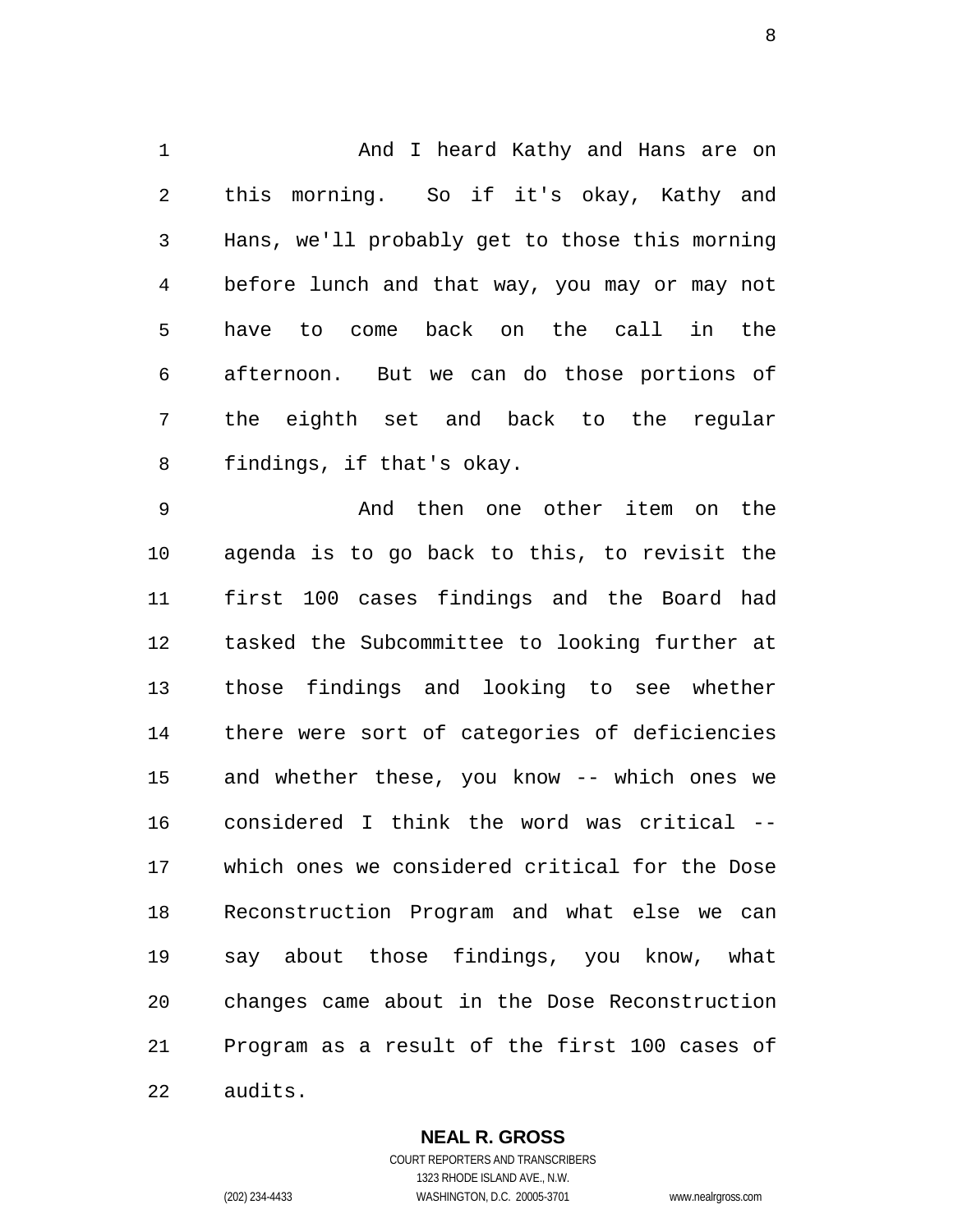I drafted something and I just did it, just finished it yesterday and actually was editing on the plane this morning. So I just circulated it now and this morning amongst the folks here. Actually I might have missed some. John, I should probably forward SC&A a copy. I don't think I did that yet, but I will.

DR. MAURO: Okay.

 CHAIRMAN GRIFFON: But I plan on discussing that after lunch. It's only a short sort of -- some brief points. It's certainly not structured in any kind of final letter format, nowhere near that kind of structure. But I wanted to get some thoughts out and have some further discussion on that.

 To that end, I also asked Stu to forward his presentation from a previous Advisory Board meeting where he went over some of these sort of categories of findings and I thought I'd ask Stu to sort of kick off the thing early this afternoon with that, you

#### **NEAL R. GROSS**

COURT REPORTERS AND TRANSCRIBERS 1323 RHODE ISLAND AVE., N.W. (202) 234-4433 WASHINGTON, D.C. 20005-3701 www.nealrgross.com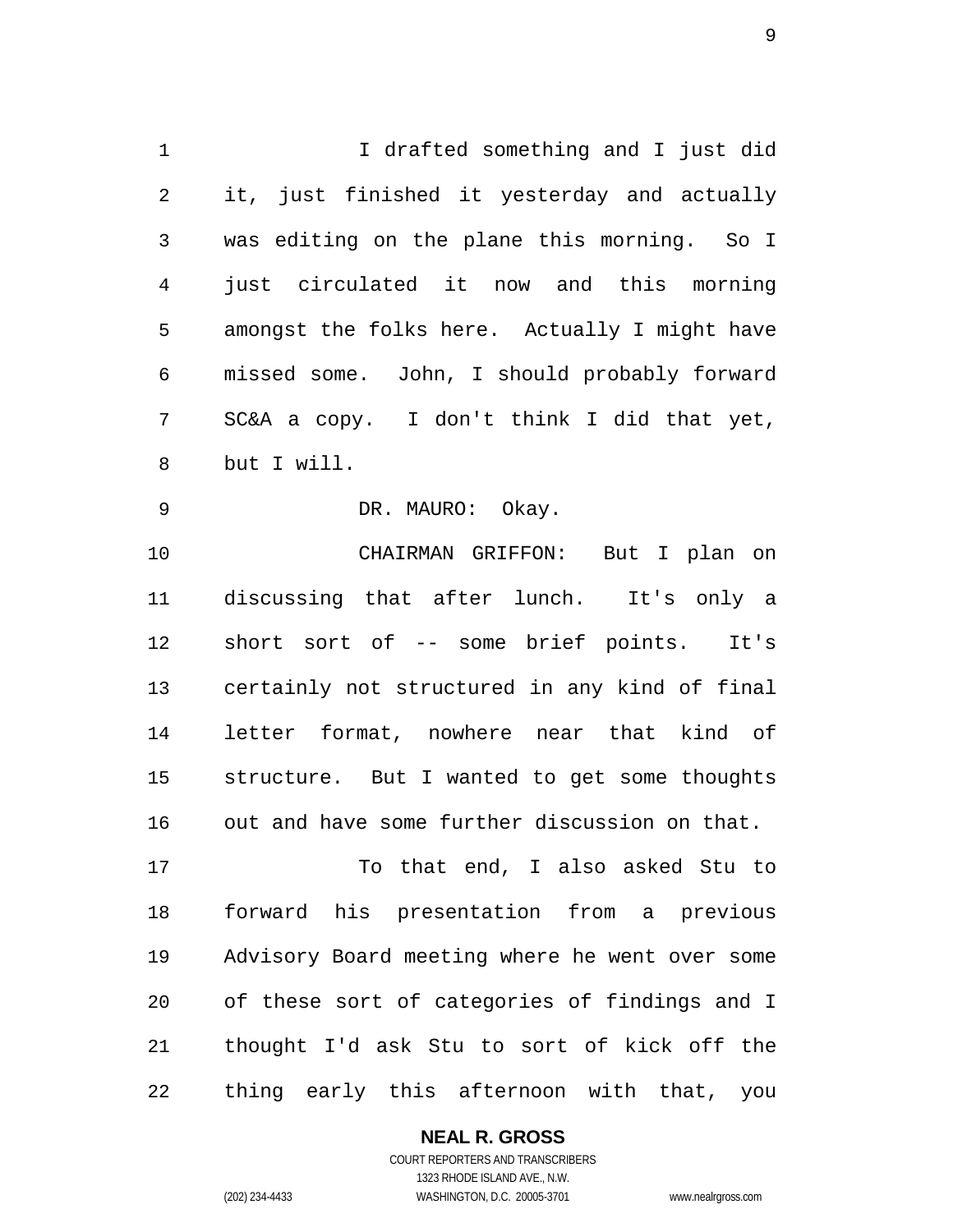know, refresh our memory on that presentation and on the quality control issues. He circulated a document, too, as well, describing sort of what some of the quality controls in the current NIOSH ORAU program. That will be early afternoon.

#### **SIXTH SET 20 CASE MATRIX**

 CHAIRMAN GRIFFON: But this morning we'll start on the sixth set and plunge into our normal matrix activities. I circulated the -- I did send out revised versions of the matrix this time. So I'm working with a file that's titled Sixth 20-Case Matrix September 3, 2009 and these were all updated as of the last Dose Reconstruction Subcommittee meeting. You should have the same kind of file for the Seventh Set and the Eighth Set. I hope everyone received those. Let me know if you need a copy of that.

 MEMBER MUNN: You sent them out on the 15th, right?

CHAIRMAN GRIFFON: I guess. I

### **NEAL R. GROSS** COURT REPORTERS AND TRANSCRIBERS

1323 RHODE ISLAND AVE., N.W. (202) 234-4433 WASHINGTON, D.C. 20005-3701 www.nealrgross.com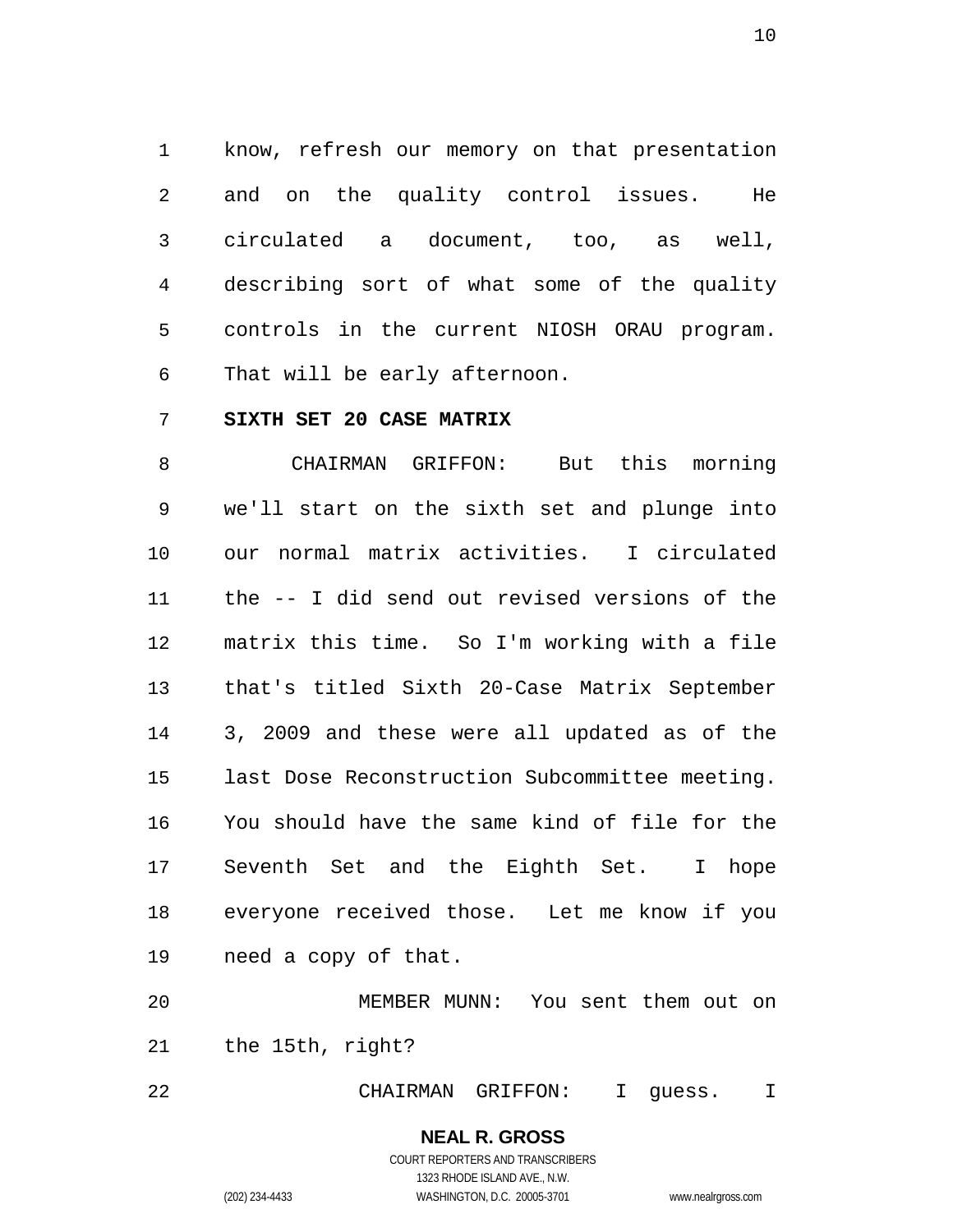don't know.

| 2            | Yes, and if we look down them I                                                                              |
|--------------|--------------------------------------------------------------------------------------------------------------|
| $\mathsf{3}$ | left the same kind of format.<br>So                                                                          |
| 4            | theoretically, anyway, the yellow highlighted                                                                |
| 5            | ones in the Resolution column should be the                                                                  |
| 6            | ones with open action items. So if you scan                                                                  |
| 7            | down, the first one I find is 104.7. The                                                                     |
| 8            | number even sounds familiar now. So I think                                                                  |
| 9            | that is the -- and there was a NIOSH action to                                                               |
| 10           | provide a basis for the -- it's a transuranic                                                                |
| 11           | question, yes.                                                                                               |
| 12           | MR. HINNEFELD: Well, a little bit                                                                            |
| 13           | ago I saw we had done something on this and                                                                  |
| $\mathbf{A}$ | - 누가 Andreas Andreas Andreas Andreas Andreas Andreas Andreas Andreas Andreas Andreas Andreas Andreas Andreas |

 I'm trying to recover where I saw it. Essentially what we said, though, was that these ratios, this is in a particular type profile, are the same ratios that are in TBD- 6000/6001 which has been reviewed and as I understand it -- and there's additional supporting information associated with that, you know, in the 6000/6001. And my understanding is that the review of 6000/6001

#### **NEAL R. GROSS**

COURT REPORTERS AND TRANSCRIBERS 1323 RHODE ISLAND AVE., N.W. (202) 234-4433 WASHINGTON, D.C. 20005-3701 www.nealrgross.com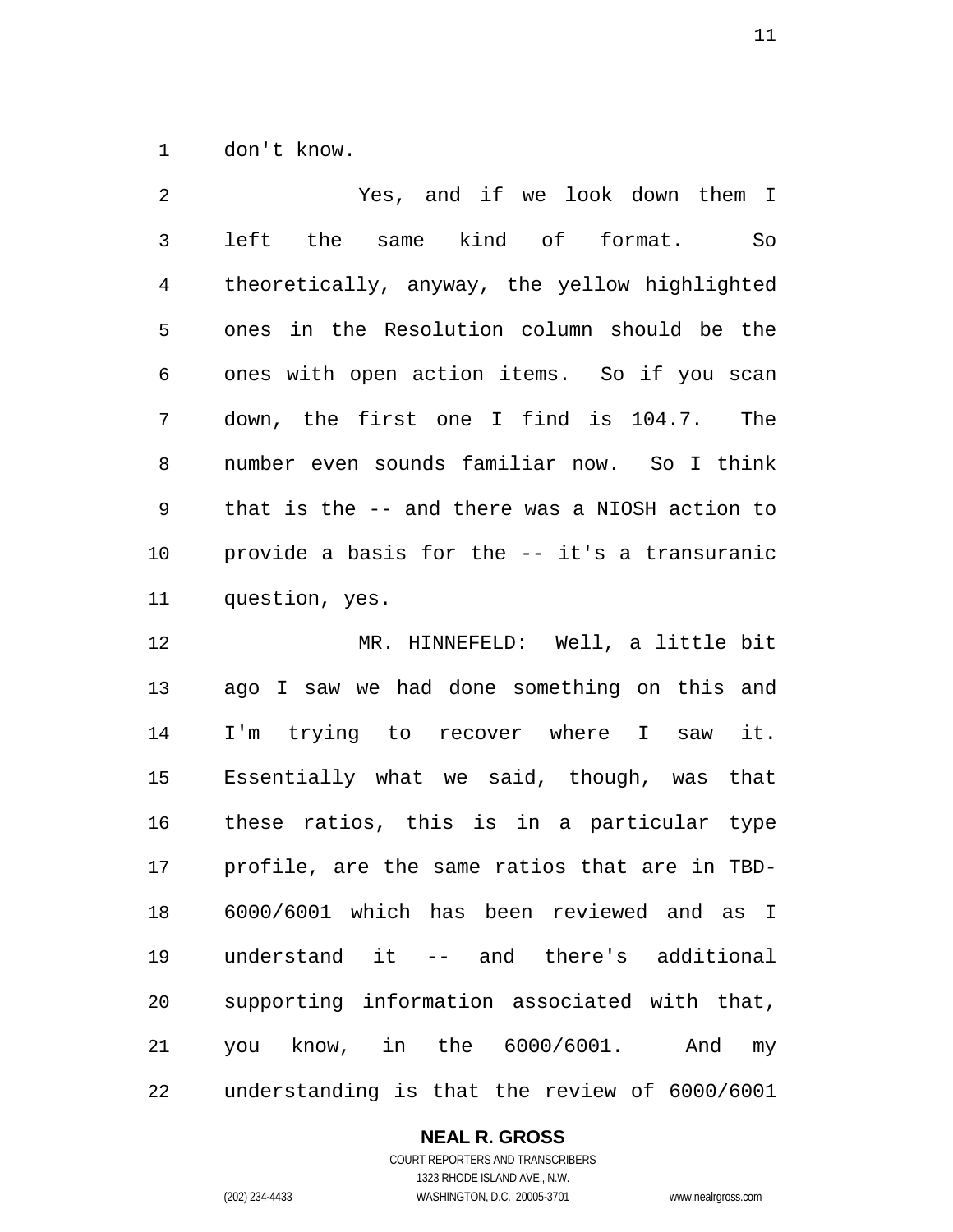didn't find any deficiencies having looked at that additional supporting information.

 DR. MAURO: Yes, this is John Mauro. That's correct. We recently went over a number of items and that's one of the issues that are resolved. It's resolved. In fact, there are -- as we proceed, you'll see that there are a number of issues related that come out of the TBD-6000 Work Group that have broad applicability to many cases.

 As they emerge, you know, I'll point out where I believe that there is consensus by the Work Group, the TBD-6000 Work Group, that that issue has been resolved. We have resolved I think there were six or seven issues and two of them have been resolved and this is one of them. At least, two of them have been resolved. So, yes, I agree. And certainly you could check with Paul, the Chairperson for TBD-6000, to confirm that that in fact is the case.

CHAIRMAN GRIFFON: Yes, because I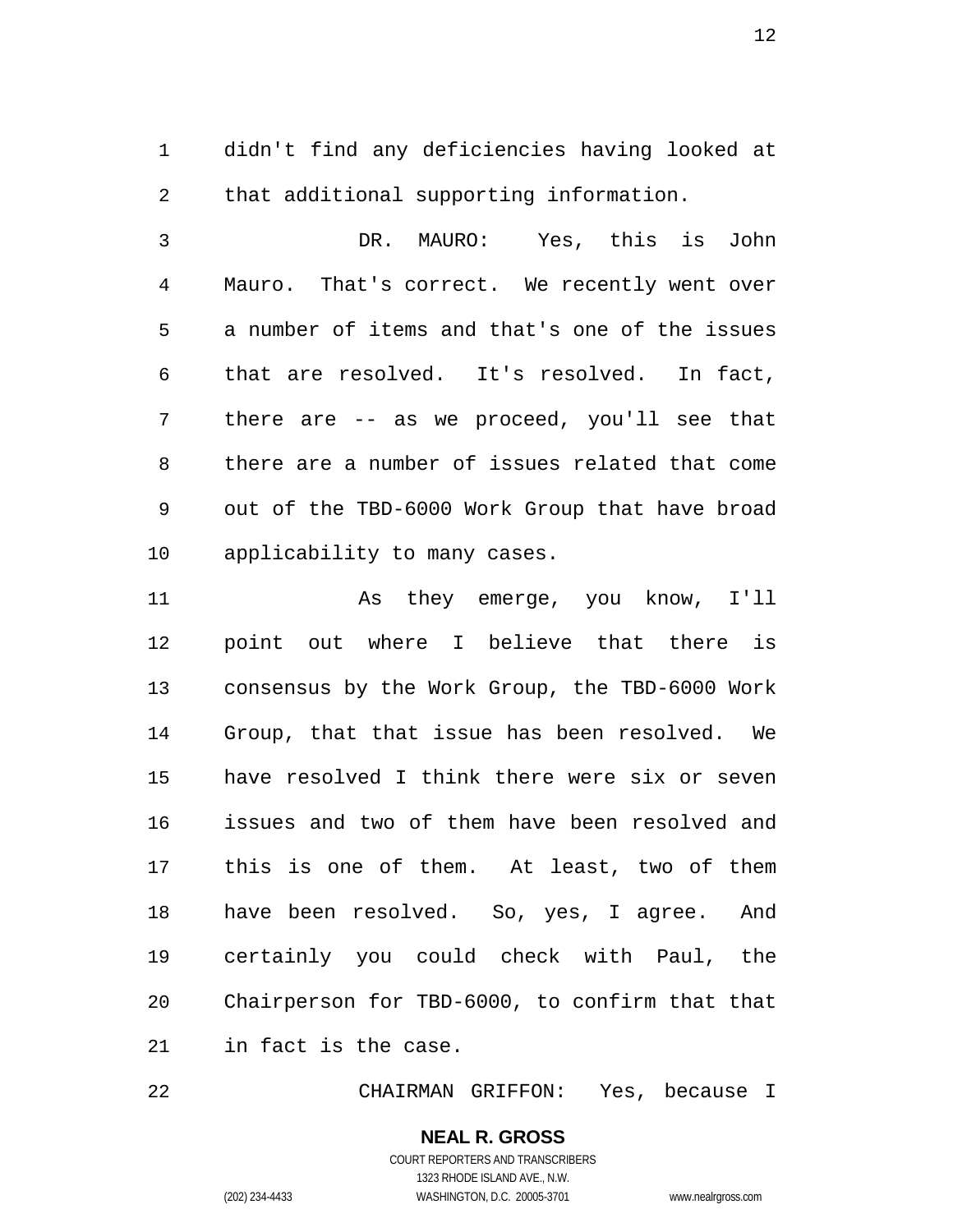was just going to ask that, John. I don't remember discussing the transuranic question on the TBD-6000.

 DR. MAURO: Yes, we basically -- CHAIRMAN GRIFFON: I'm on that Work Group, too. Yes.

 DR. MAURO: Yes, we reviewed the ratios, the 10 parts per billion, and the other numbers and, as you'll see we have issues as they apply, for example, to Fernald. But we don't have any issues with the ratios as they apply to AWE facilities for a variety of reasons. But if you want to discuss that a little further here, fine. But it is something that has been and I believe that we have, SC&A has, reviewed. I think you might be correct.

 CHAIRMAN GRIFFON: Yes, I believe SC&A has reviewed it.

DR. MAURO: We reviewed it.

 CHAIRMAN GRIFFON: You may have come to that conclusion, but I'm not sure we

# **NEAL R. GROSS**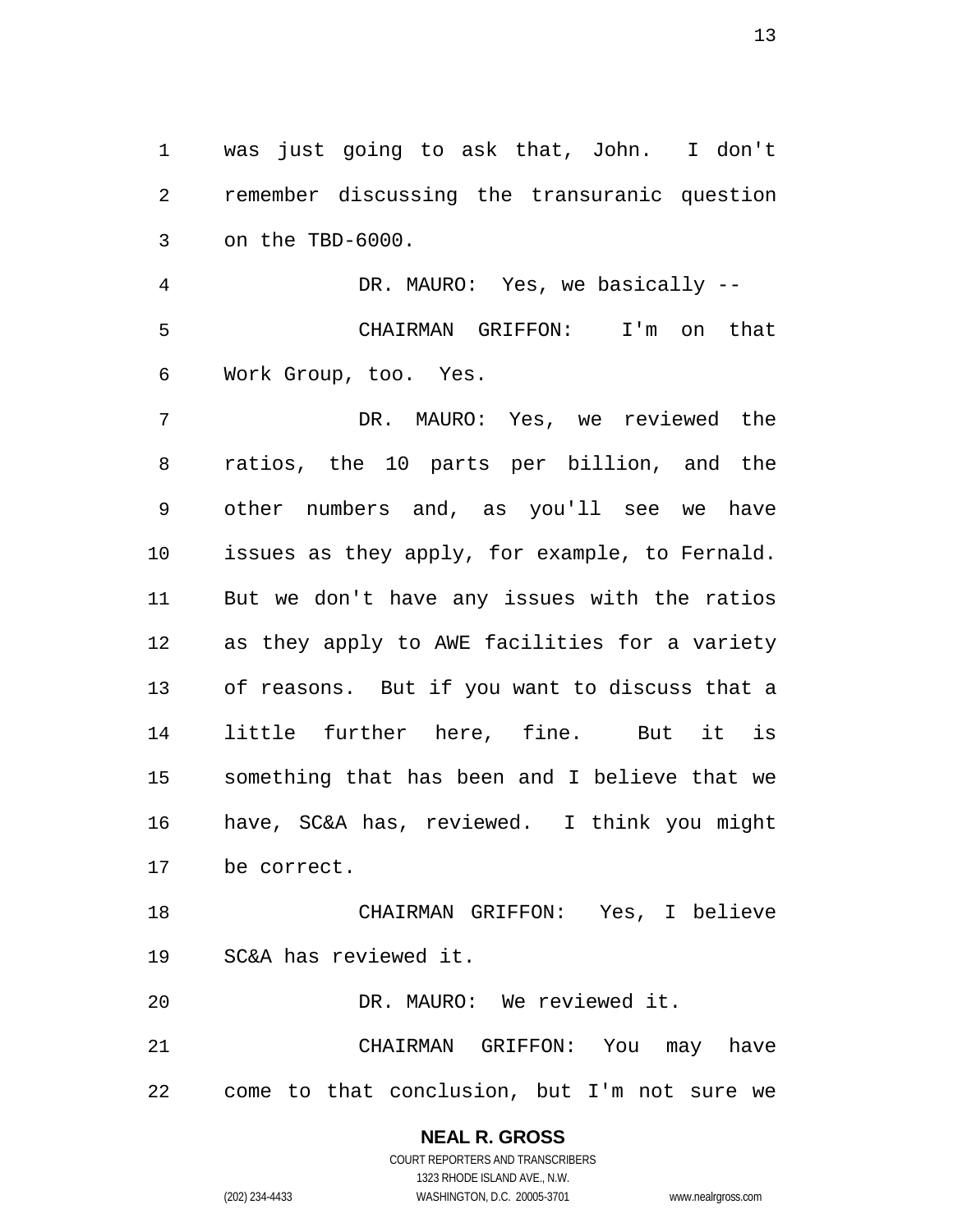closed it at the Work Group.

 DR. MAURO: You know what? I think you're right. I may have been premature in saying that we did discuss it. I recall coming to our position on it. But you're right. I can't say for certain whether or not that's an issue that was officially discussed and resolved with Paul. CHAIRMAN GRIFFON: I mean I'm certainly willing to put -- I get a little leery of this because -- we've talked about this issue before -- if I put in here that it's a TBD-6000, you know, then I guess I need to keep track. You know we have to cross reference. DR. MAURO: Yes. In fact, I sort of would like just to clarify. Yes. This is an issue that's before TBD-6000. It's an issue that SC&A has made certain findings and recommendations regarding it, which is in

reserve that to get a formal feedback from

favor of it. However, I think you'd best

## **NEAL R. GROSS**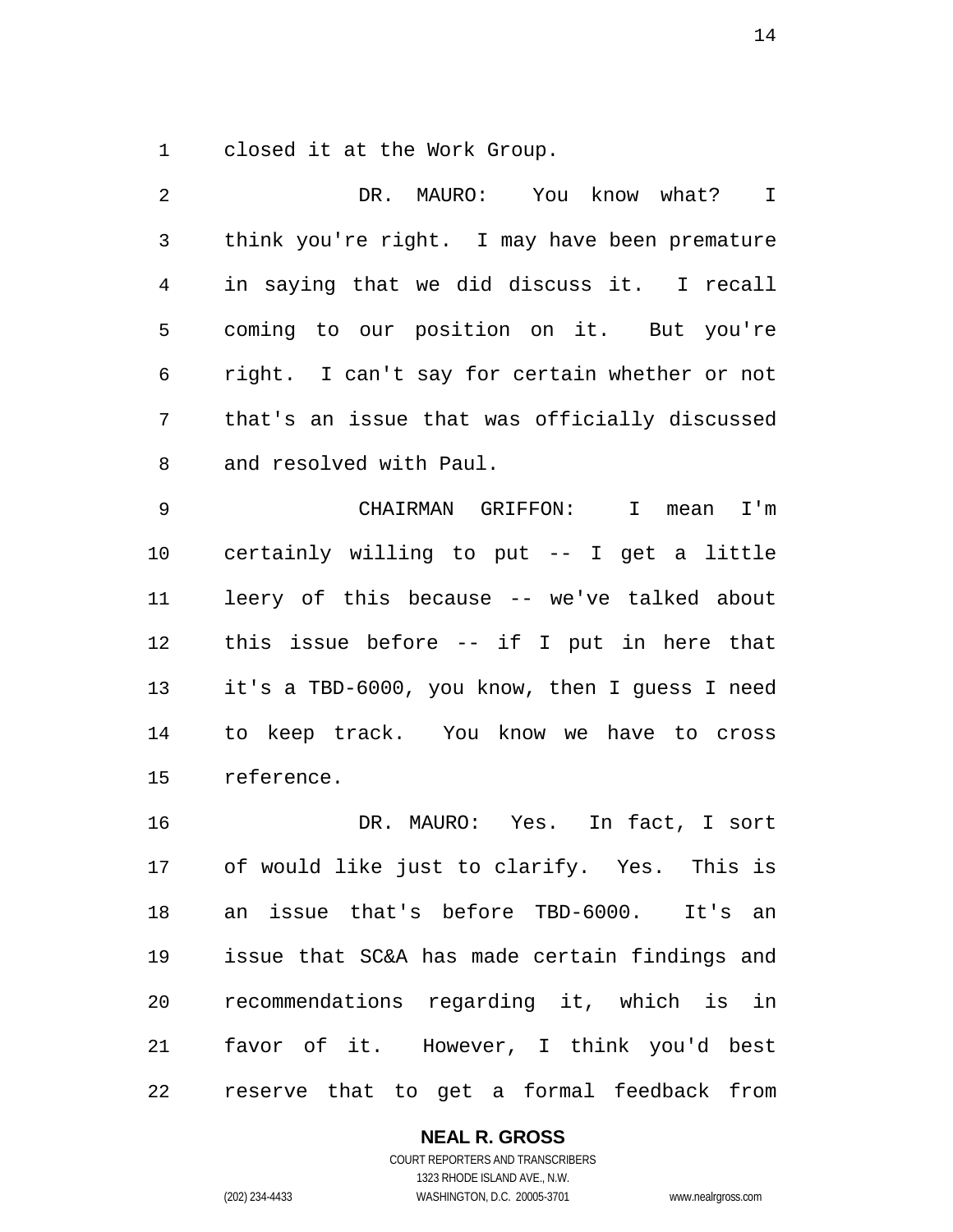Paul and the rest of the Work Group on that matter.

 CHAIRMAN GRIFFON: Okay. So I'm not sure what to do here. I mean I could say currently being discussed by the TBD-6000 Work Group.

 MR. HINNEFELD: Needs to be referred to the TBD-6000.

 CHAIRMAN GRIFFON: Yes, or I could just  $-$ 

 MR. HINNEFELD: Because the same issue is going to apply to a few others --

 CHAIRMAN GRIFFON: Right. I agree.

MR. HINNEFELD: -- AWE site

profile.

CHAIRMAN GRIFFON: Yes, I agree.

18 MR. HINNEFELD: Okay.

 CHAIRMAN GRIFFON: I'm tempted to -- because I want to close this set out and I think we only have a few --

MR. HINNEFELD: That would be a

**NEAL R. GROSS** COURT REPORTERS AND TRANSCRIBERS

1323 RHODE ISLAND AVE., N.W. (202) 234-4433 WASHINGTON, D.C. 20005-3701 www.nealrgross.com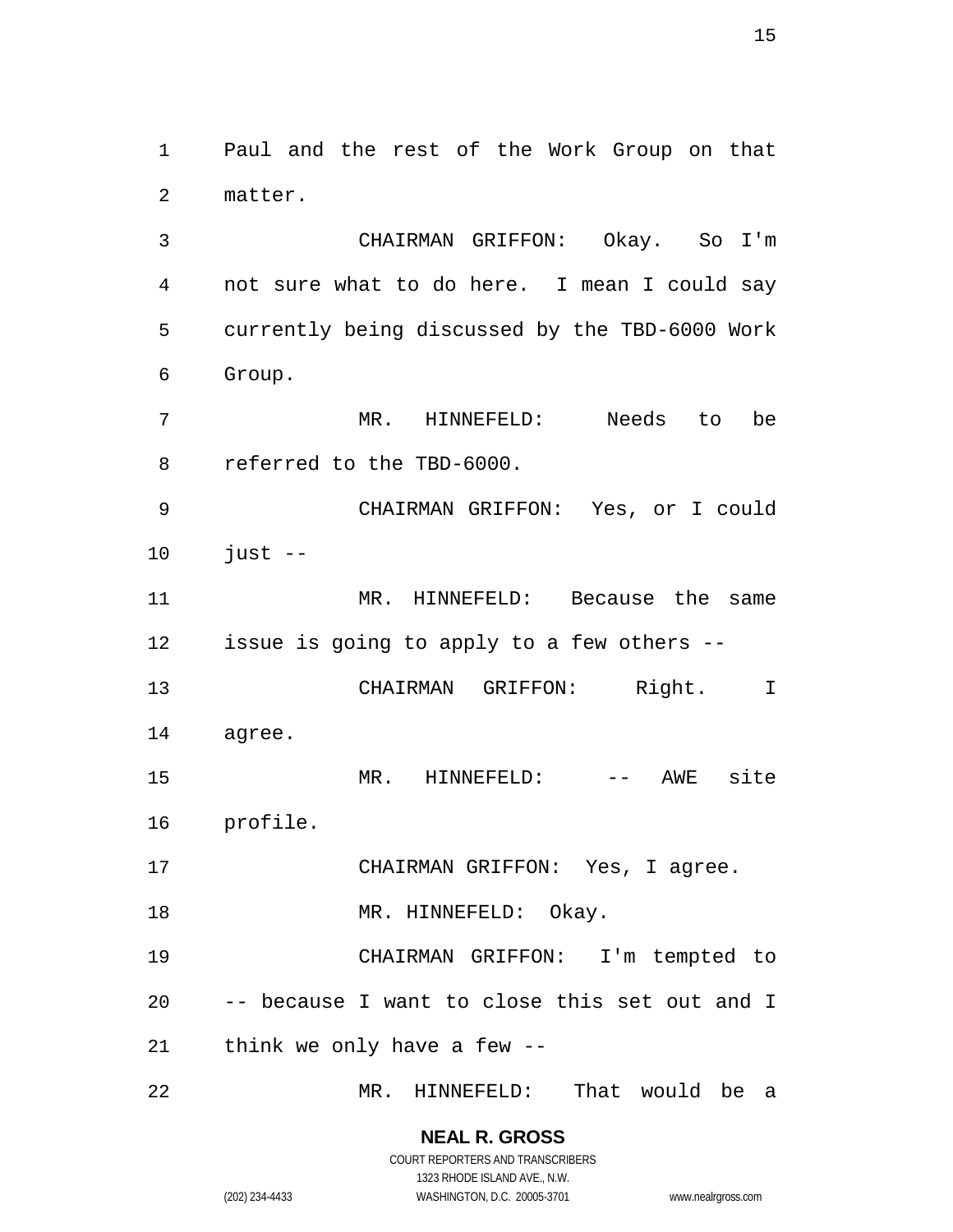technique for doing it.

 MEMBER MUNN: That would be a logical thing to do. CHAIRMAN GRIFFON: Yes. I just don't want to lose track of it. That's my point. MR. HINNEFELD: Yes, we're trying to develop that database that links all these, gets all these into one place. CHAIRMAN GRIFFON: Right. Okay. I think that's fine if we want to put that as our resolution that it's being considered under the TBD-6000. MR. HINNEFELD: That would be my preference. CHAIRMAN GRIFFON: Alright. MR. HINNEFELD: Like I said, if it could be -- CHAIRMAN GRIFFON: Yes, let's do that. I think that makes sense. MR. HINNEFELD: This is a metal forming. So it would be --

> **NEAL R. GROSS** COURT REPORTERS AND TRANSCRIBERS

1323 RHODE ISLAND AVE., N.W. (202) 234-4433 WASHINGTON, D.C. 20005-3701 www.nealrgross.com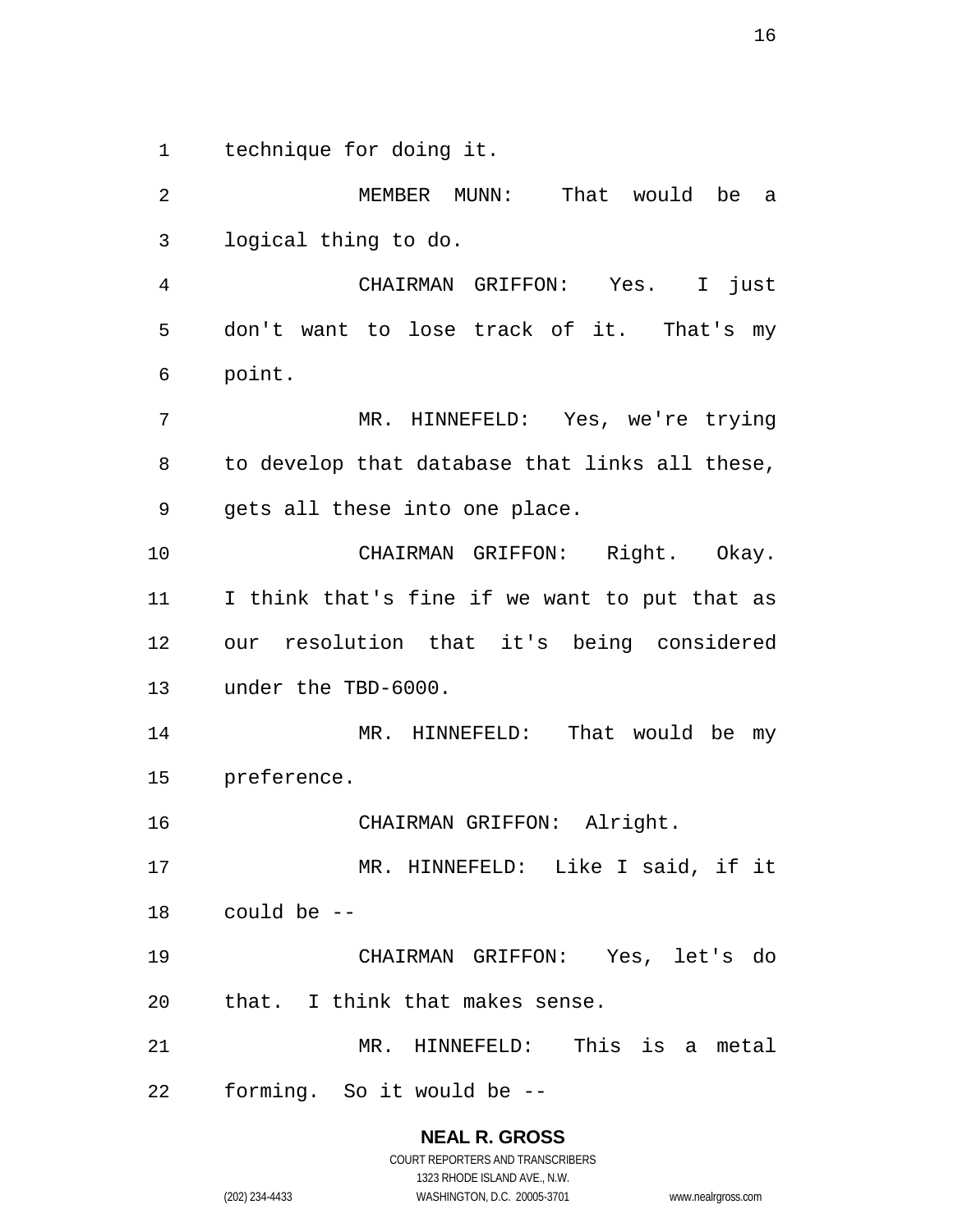CHAIRMAN GRIFFON: And I'm just going to -- bear with me because I'm going to do the same thing is update live so I don't have to try to recreate this later. MR. KATZ: So, Mark, are you going to write a note to the TBD-6000 Work Group? CHAIRMAN GRIFFON: Yes. I guess I'll have to that same kind of thing. MR. KATZ: I think it would be good to have a paper trail. CHAIRMAN GRIFFON: Yes. MEMBER MUNN: Now that we have the format, that's easy. 14 CHAIRMAN GRIFFON: Right. Alright. So that's one down. 16 MEMBER MUNN: Is that 107.4? CHAIRMAN GRIFFON: Yes, 107.4 is correct. Not to examine whether chronic is bounding in this case. I think we had a pretty strong, general indication that it would be, but I think that you were going to look at the case-specific data.

#### **NEAL R. GROSS**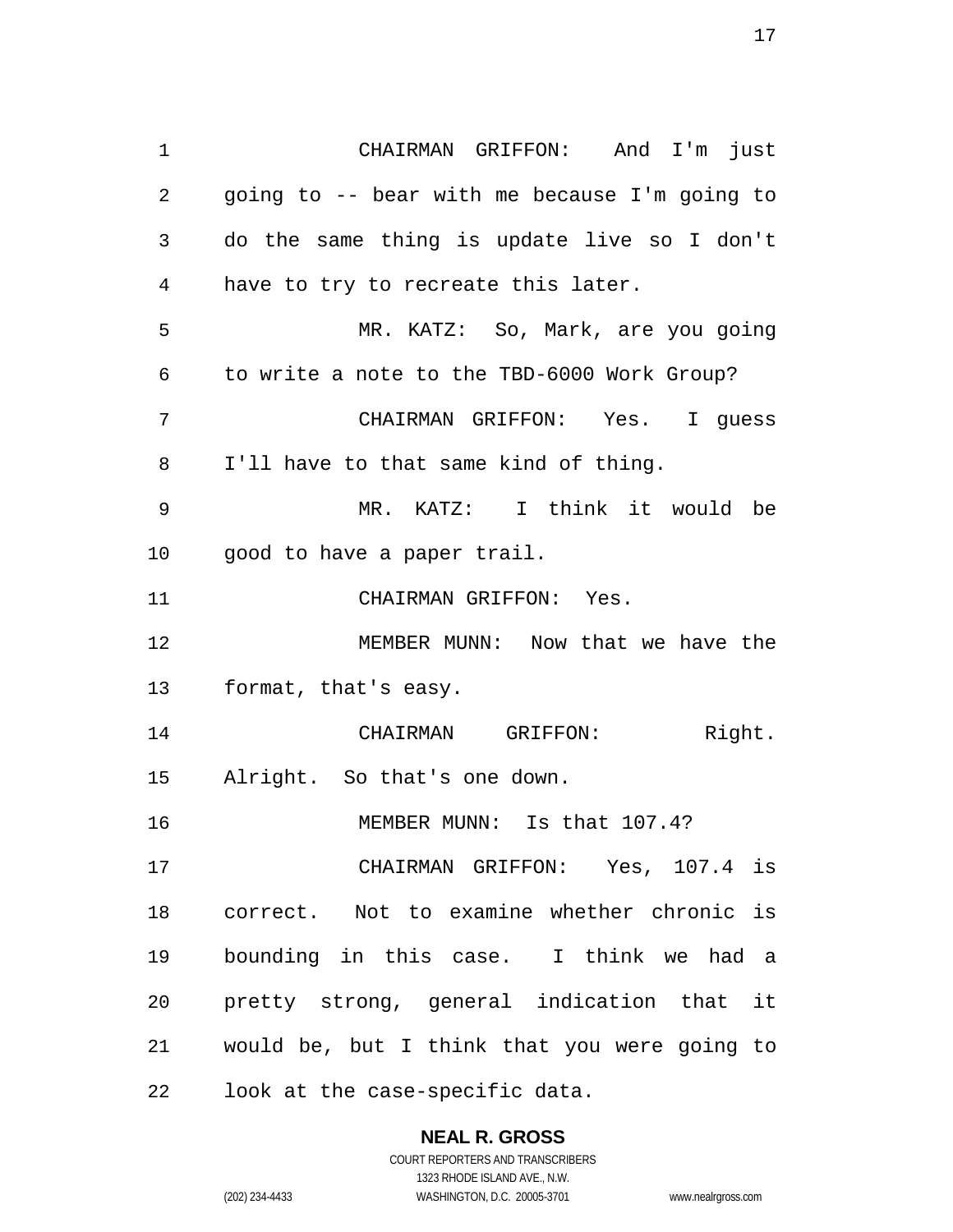MR. HINNEFELD: Yes, I said. In fact, my note was sort of an examination of acute versus chronic in this case. You know, why chronic was selected. CHAIRMAN GRIFFON: Yes. So I think we kind of agreed generically. But in this case we asked specifically to see the -- MR. HINNEFELD: I haven't been able to prepare for the meeting very well. Scott, you're on the phone. Do you know? Did you guys submit something to us on this particular issue? DR. MAURO: You're talking 107.4? MR. HINNEFELD: Yes. I was talking -- yes. 16 DR. MAURO: What --17 CHAIRMAN GRIFFON: No. 18 MR. HINNEFELD: I was asking Scott Siebert from ORAU. MR. SIEBERT: Yes, that goes back to -- I haven't prepared anything specifically, but I believe this all went back

#### **NEAL R. GROSS**

COURT REPORTERS AND TRANSCRIBERS 1323 RHODE ISLAND AVE., N.W. (202) 234-4433 WASHINGTON, D.C. 20005-3701 www.nealrgross.com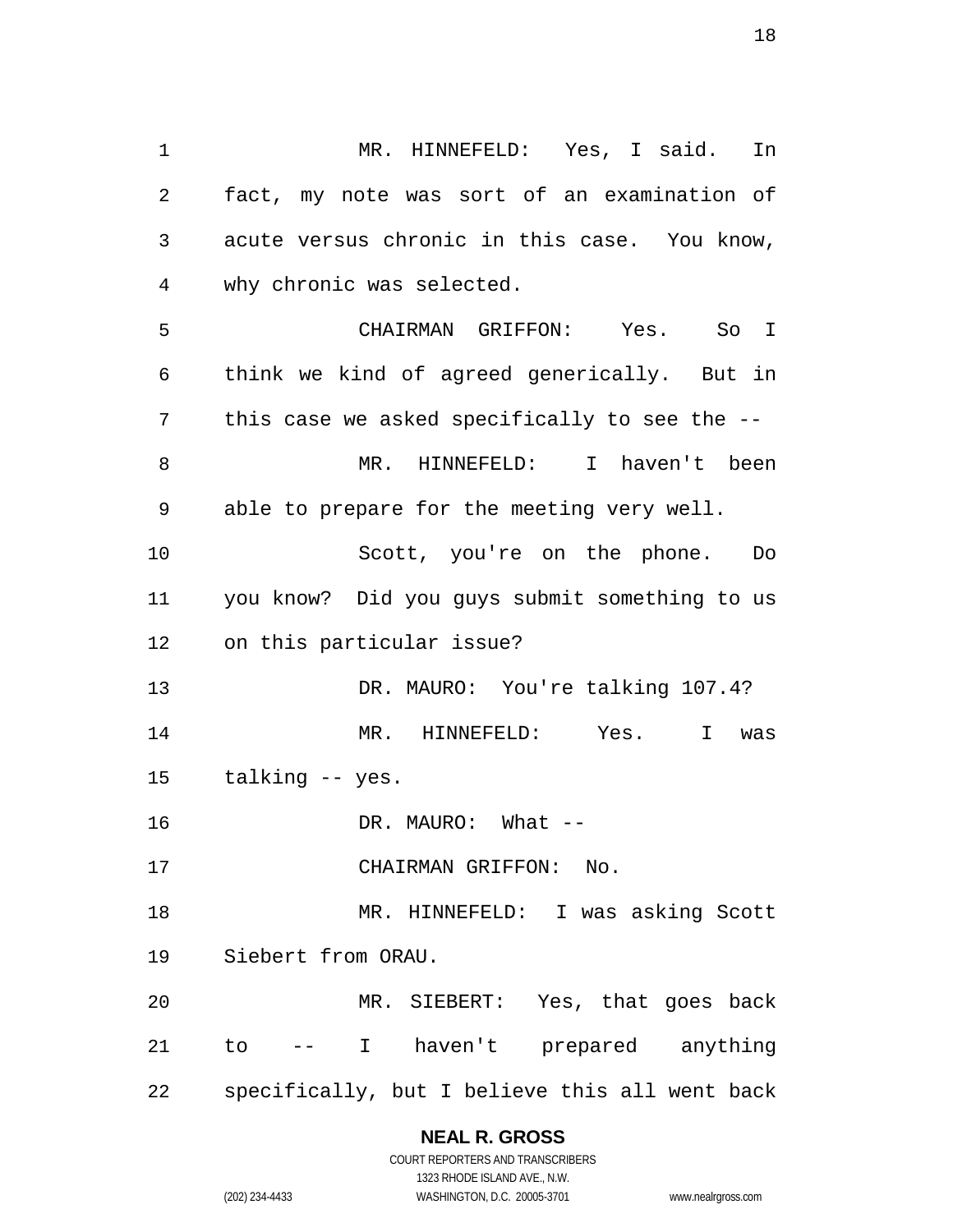to -- from an acute point of view the intake was so unbelievably large as to be unrealistic. If I remember correctly, it was larger than any of the top five that we used in OTIB-0001 for Savannah River. MR. HINNEFELD: Okay. But we haven't really prepared anything to submit -- 8 MR. SIEBERT: Not specifically. 9 MR. HINNEFELD: -- show that in other words. MR. SIEBERT: Well, I'll have to go back through the old things that we've submitted to see if that was actually specified earlier or not. MR. HINNEFELD: Okay. Well, then today we won't be able to do anything with it. CHAIRMAN GRIFFON: No. MR. HINNEFELD: But we probably will need something like that. If you submitted it previously, then you'll just need to remind me where it was or resubmit it

because I haven't kept track of it I guess.

**NEAL R. GROSS** COURT REPORTERS AND TRANSCRIBERS

1323 RHODE ISLAND AVE., N.W. (202) 234-4433 WASHINGTON, D.C. 20005-3701 www.nealrgross.com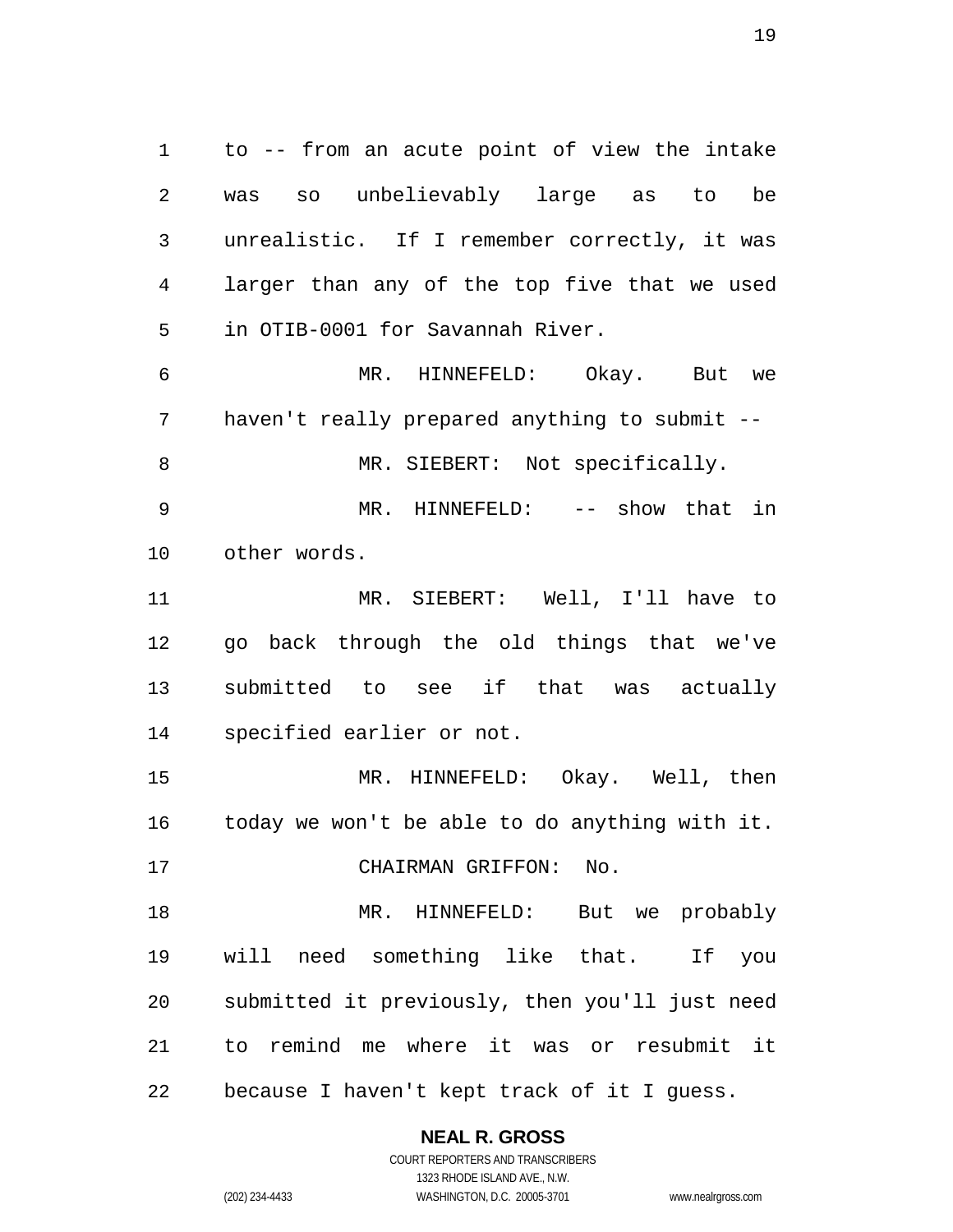MR. SIEBERT: You got it. CHAIRMAN GRIFFON: I don't think this is a lengthy one, but it would be nice to close this stuff out. MR. SIEBERT: Yes. CHAIRMAN GRIFFON: Okay. MR. FARVER: Yes. I don't believe we're going to get anything case specific on that. It would more be a will be a general -- MR. HINNEFELD: You would be saying with this bioassay if he had a series of acutes. 13 MR. FARVER: Yes. MR. HINNEFELD: The acute would have to be so big because the bioassay is pretty far -- stays pretty far apart. MR. FARVER: Doesn't this come back to the general question of how do you choose between multiple acutes or single chronic? MR. HINNEFELD: Well, multiple acutes though if you're really talking lots of

**NEAL R. GROSS**

COURT REPORTERS AND TRANSCRIBERS 1323 RHODE ISLAND AVE., N.W. (202) 234-4433 WASHINGTON, D.C. 20005-3701 www.nealrgross.com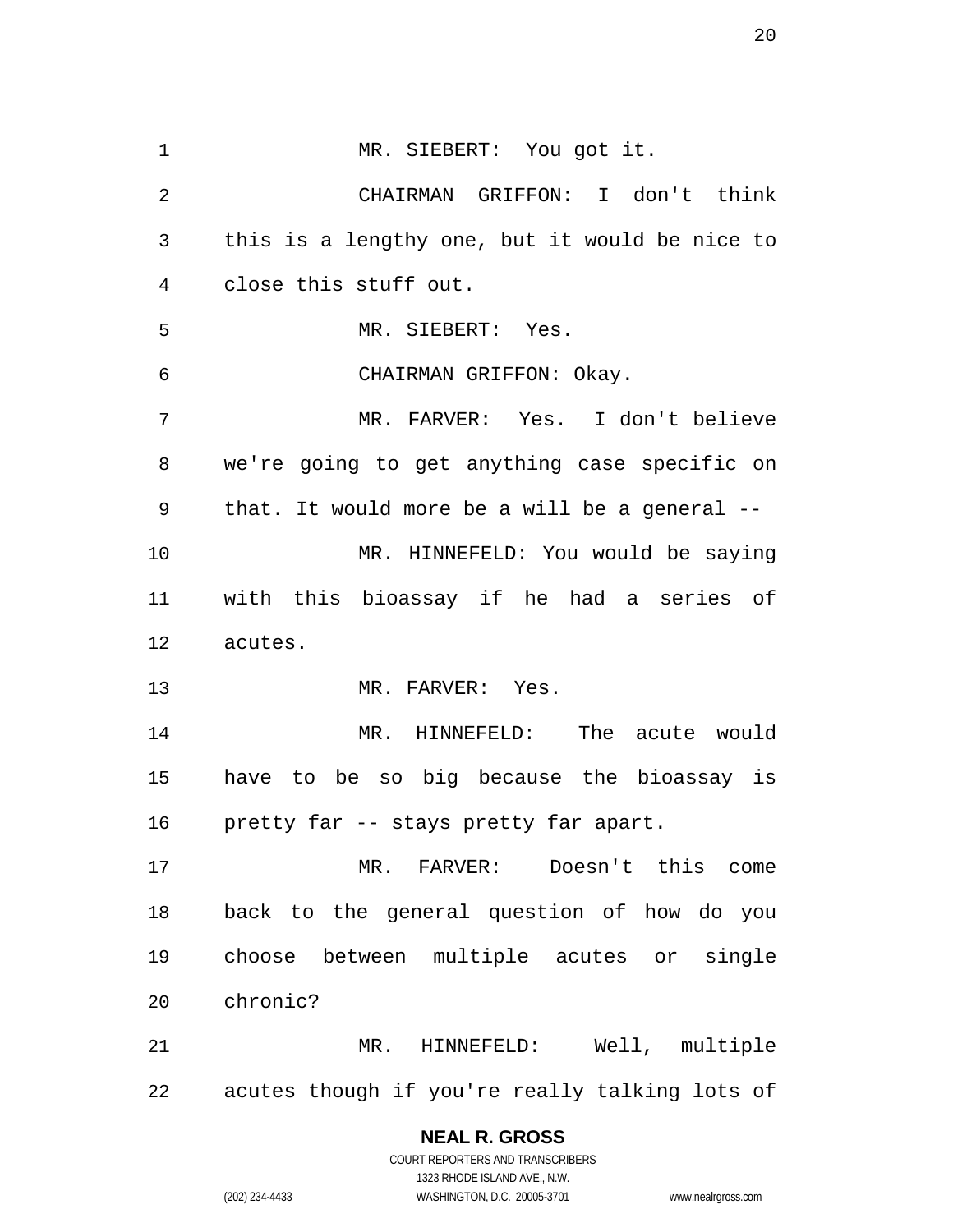multiple acutes.

 MR. FARVER: No, I mean in this case. MR. HINNEFELD: You're talking about a few. MR. FARVER: Yes because for this specific case -- 8 MR. HINNEFELD: This was --9 MR. FARVER: -- we're not going to hear anymore. MR. HINNEFELD: Yes, we're not going to get anymore. 13 MR. FARVER: A security officer -- MR. HINNEFELD: Yes, we're not going to get any more specific on this case -- 16 MR. FARVER: -- with two bioassays results, we're not going to get anything specific for this case. Alright. I don't know that I'd spend a lot of time on it. CHAIRMAN GRIFFON: I thought that that's what we had asked for in the last -- MR. FARVER: You want something

**NEAL R. GROSS**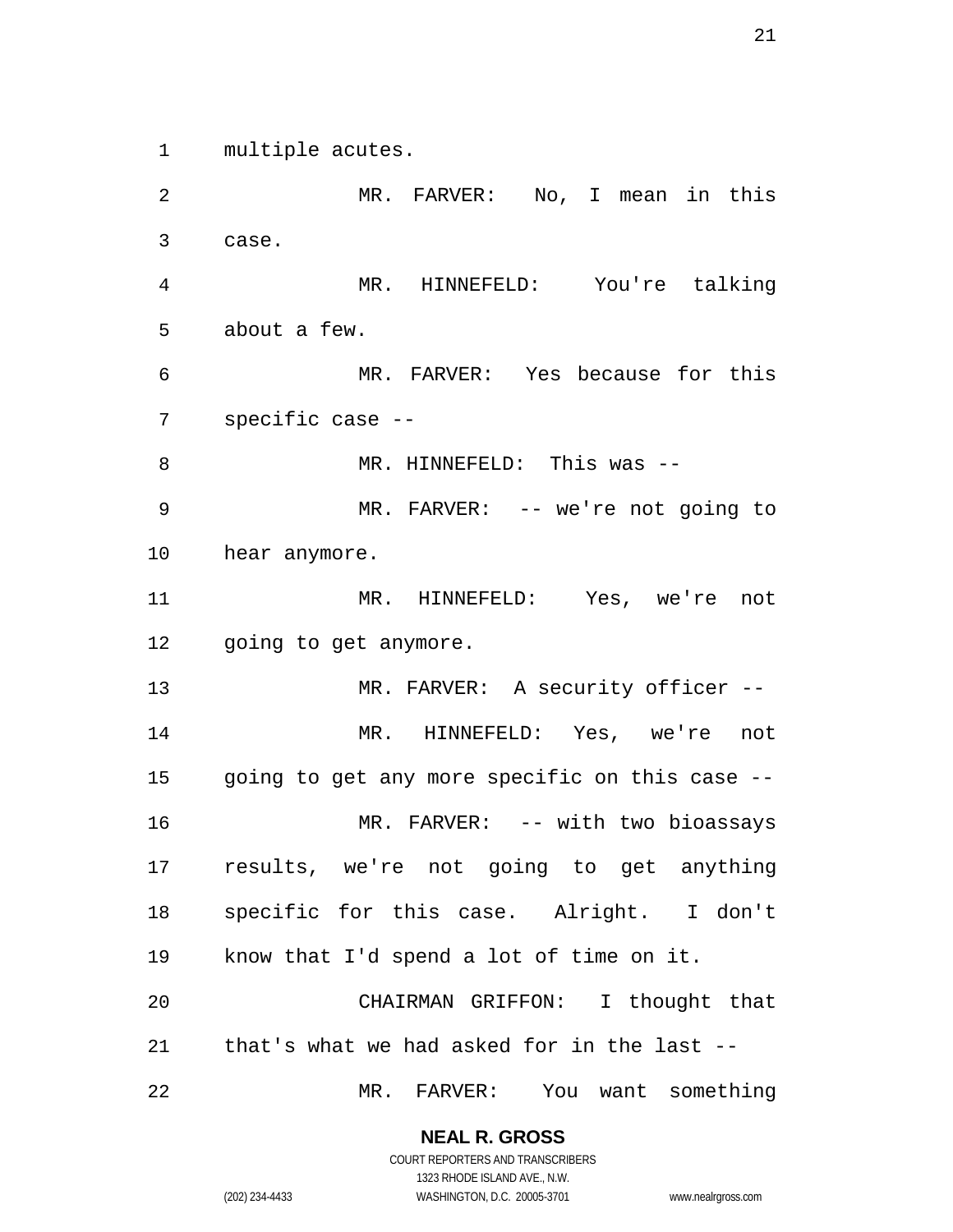general?

 CHAIRMAN GRIFFON: Well I thought - - my note says bounding in this case. The approach used was bounding in this case. MR. FARVER: Yes, that could be. CHAIRMAN GRIFFON: Yes. I mean I'd ask, you know -- the transcript should have exactly what we -- you know. MR. HINNEFELD: It's probably -- okay, we can see what we put together -- CHAIRMAN GRIFFON: Yes. 12 MR. HINNEFELD: -- now what we thought that might be general and how this case applies to it. CHAIRMAN GRIFFON: Yes. MR. HINNEFELD: It might be something like that. But remember, you know, Doug's point was a security officer likely has episodes -- if he has experienced episodes of acute exposure. CHAIRMAN GRIFFON: Right, and I do remember the rebuttal by Scott about the --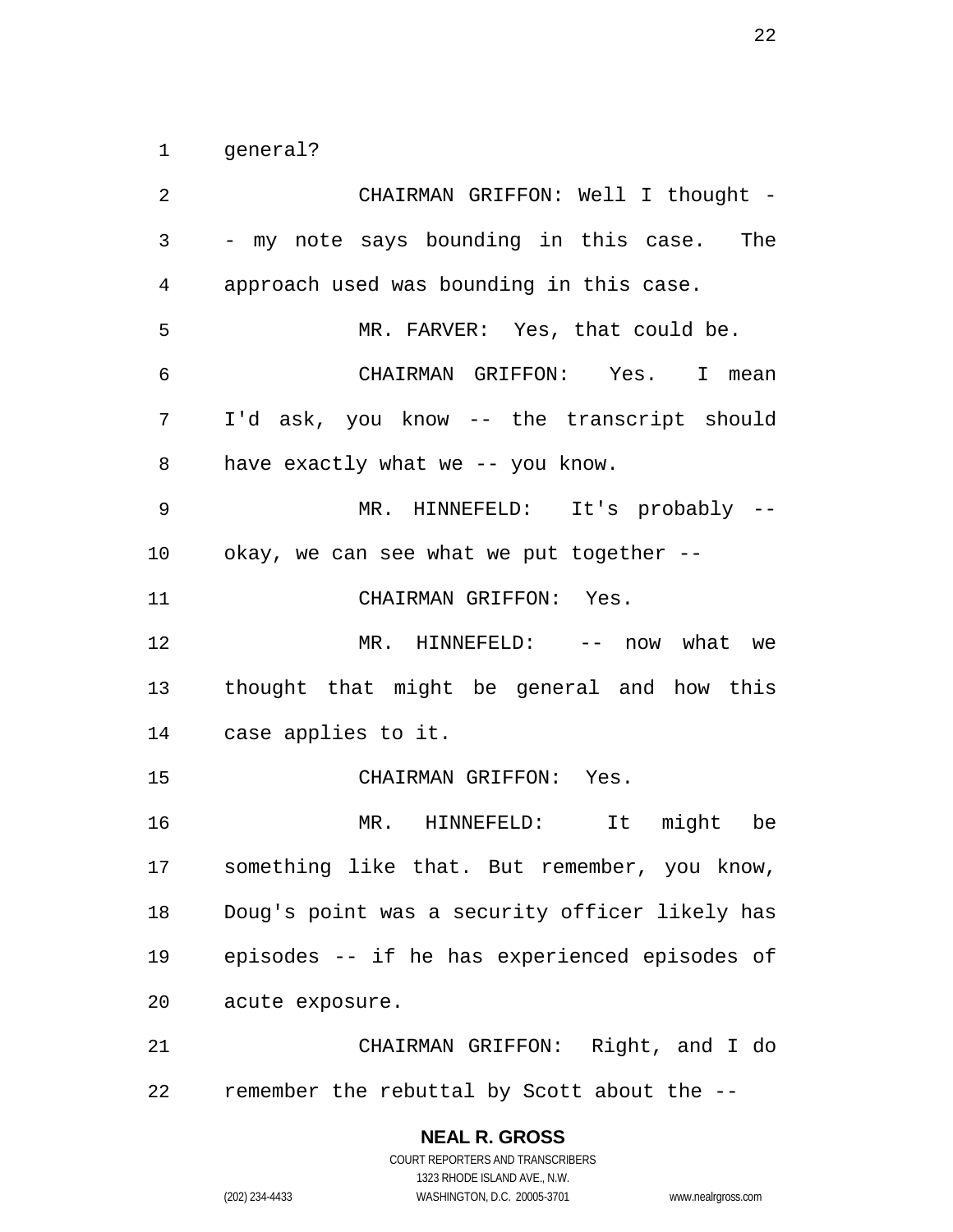1 MR. FARVER: Being too high, yes. CHAIRMAN GRIFFON: Being too high, the one acute, and yes. It would have been one of the highest ones ever reported on Savannah. MR. HINNEFELD: So I guess a general question. What criteria do you use to decide that a chronic exposure is okay or that this should really be looked at as a series of several acutes? 11 CHAIRMAN GRIFFON: Right. MR. HINNEFELD: Okay. That's essentially where we ended up. MR. FARVER: I believe so. CHAIRMAN GRIFFON: Yes. So. Alright, we'll just leave it, yes. MR. HINNEFELD: Yes, it could be a work on how many acutes you're going to count because that will affect what your intake is if you -- MR. SIEBERT: Yes that's -- I've been looking back and we actually did some

## **NEAL R. GROSS**

COURT REPORTERS AND TRANSCRIBERS 1323 RHODE ISLAND AVE., N.W. (202) 234-4433 WASHINGTON, D.C. 20005-3701 www.nealrgross.com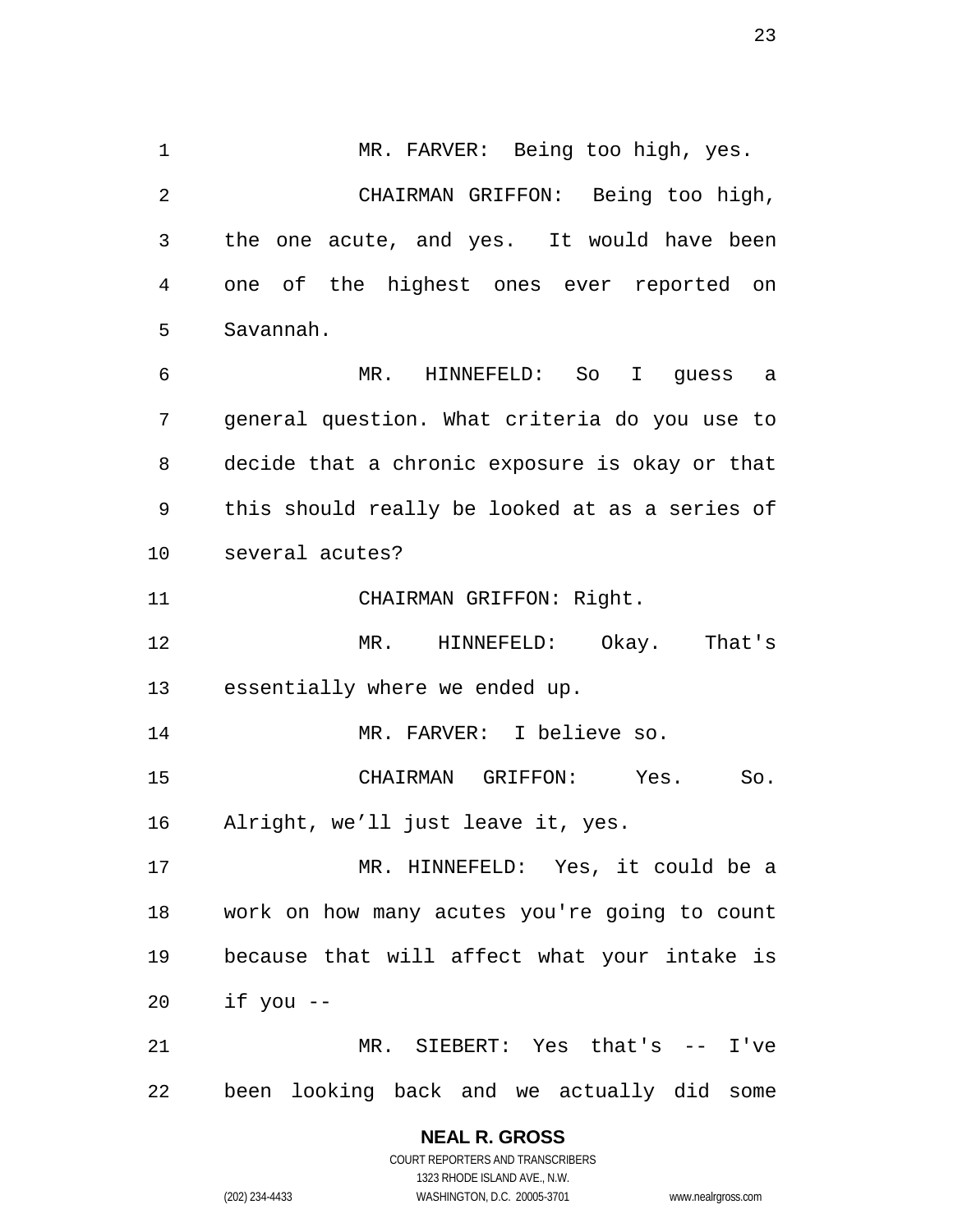minutes, a reply that quotes that the acute intakes would have been that large. The file name back then -- it was back in November of 2008.

 MR. FARVER: Yes, I remember that. The acute intakes were large.

 MR. HINNEFELD: So then there's a general question though, Scott, of how -- under what conditions in a case would we consider that maybe a chronic isn't the appropriate one for this person and we should look maybe at something else. Are there any conditions when we would do that? I guess is that where we're going with this?

 CHAIRMAN GRIFFON: Well, in this case, the chronic wasn't necessarily bounding of the acute, right? But you're saying that since the acute was larger than any intake ever reported at Savannah or one of the highest --

MR. HINNEFELD: Yes --

22 CHAIRMAN GRIFFON: -- that it was

**NEAL R. GROSS**

COURT REPORTERS AND TRANSCRIBERS 1323 RHODE ISLAND AVE., N.W. (202) 234-4433 WASHINGTON, D.C. 20005-3701 www.nealrgross.com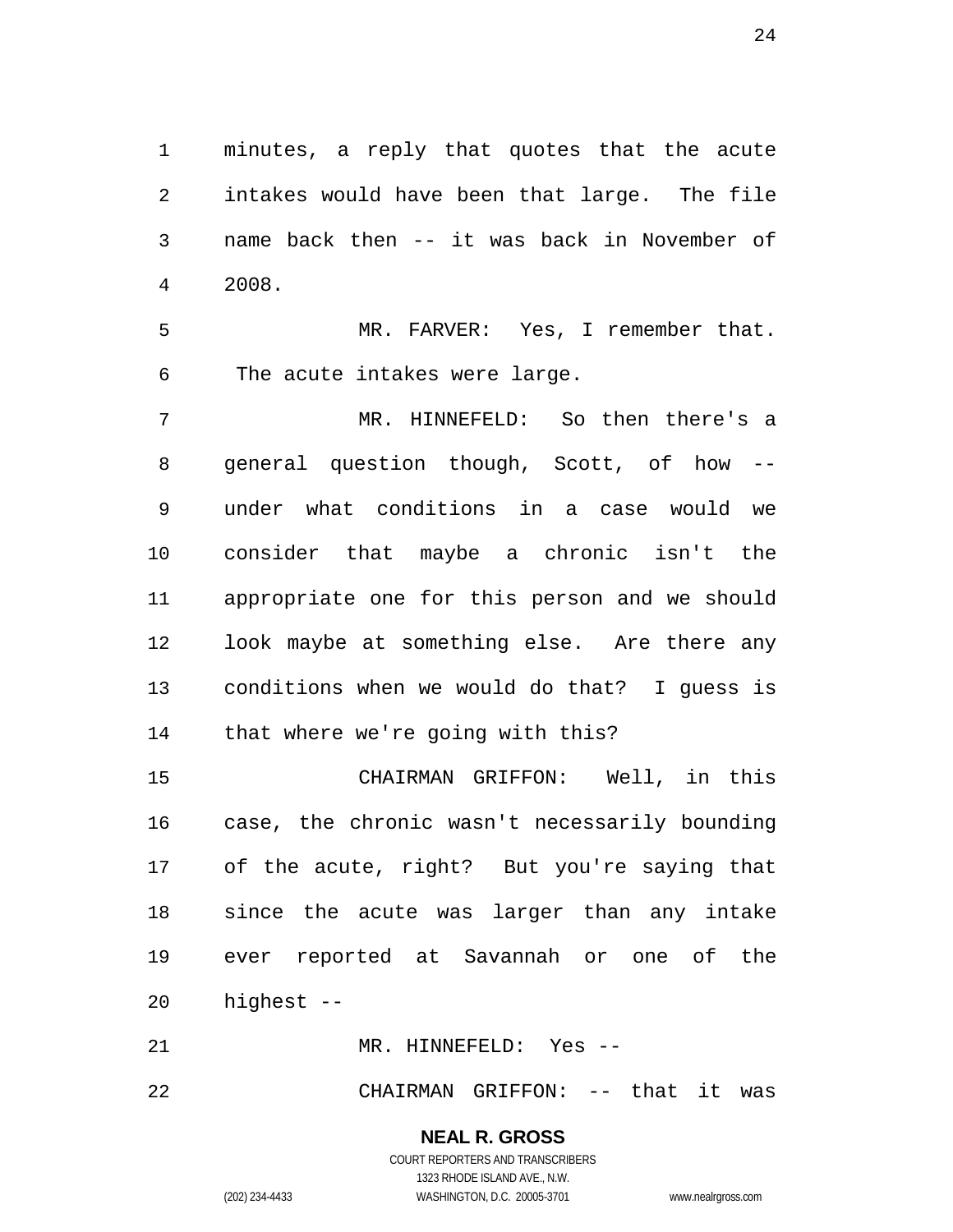really unlikely that this person, you know, could've received -- MR. HINNEFELD: I think that was essentially what this argument was. CHAIRMAN GRIFFON: So it was

 implausible basically, I think, is the argument.

8 MR. HINNEFELD: Yes.

 CHAIRMAN GRIFFON: So it's a little different than your usual argument which is it's chronic --

 MR. FARVER: How do you know it wasn't something in between?

CHAIRMAN GRIFFON: Yes?

 MR. HINNEFELD: See and this case is a little bit different because it was a long period of time between bioassays. Very few bioassays --

 CHAIRMAN GRIFFON: That's right, that's right --

MR. HINNEFELD: -- over the career

in a long period of time.

# **NEAL R. GROSS**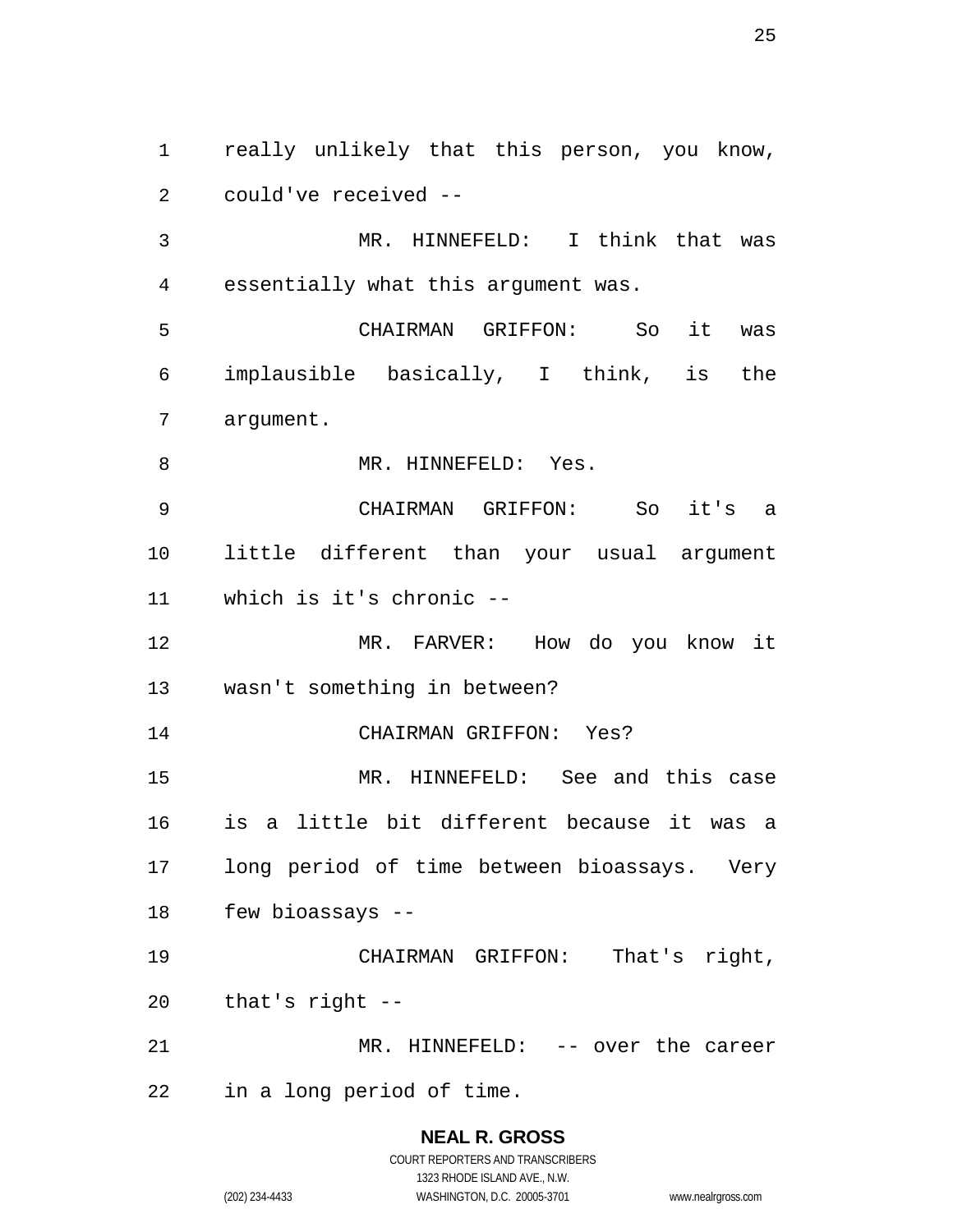CHAIRMAN GRIFFON: Yes. MR. HINNEFELD: But that was sort what was different about this than what we normally see. CHAIRMAN GRIFFON: Right. But I'd just ask if you could follow up on the last transcript. I mean it should be easy to find if you search by finding number. MR. HINNEFELD: Search by the -- yes. CHAIRMAN GRIFFON: Yes. It should be fairly easy to find and just see what we had specifically asked for because I know we had the same discussion we're having now. But obviously there was some -- MR. HINNEFELD: Yes -- CHAIRMAN GRIFFON: -- request for a little follow-up. MR. FARVER: Yes, it might have come down to where the acute is so large it's implausible. CHAIRMAN GRIFFON: That's what I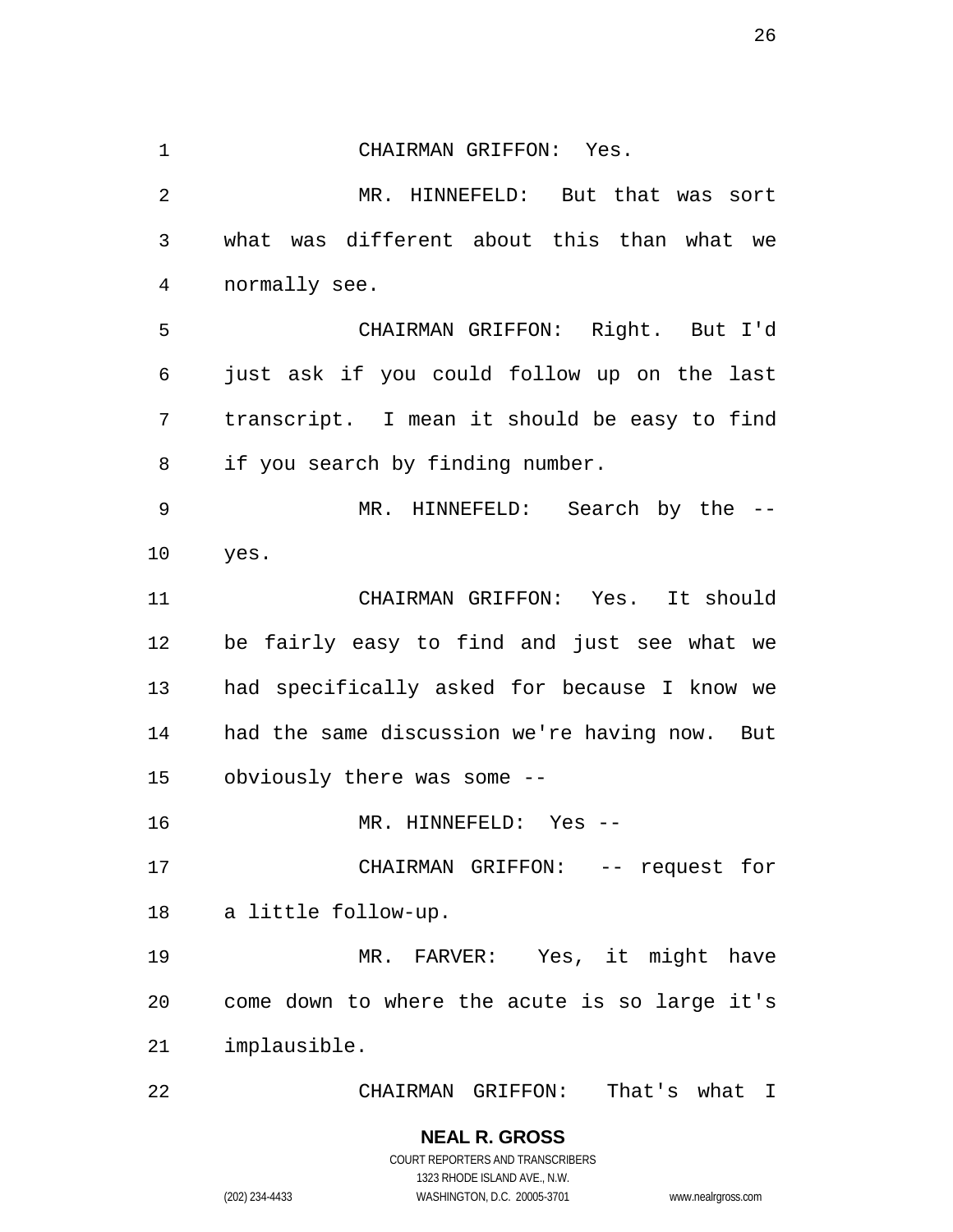think they were saying, yes.

 MR. FARVER: In my view, there's not some combination between the two. CHAIRMAN GRIFFON: Yes, right. MR. FARVER: That's more accurate and  $-$  CHAIRMAN GRIFFON: Yes. MR. SIEBERT: I don't know. I think that still goes back to the response that we gave back in April that is the discussion in OTIB-00060, the Internal Dose Reconstruction, that there's really no -- I believe it goes back to there's no driver for us to pick and choose like 14,000 different types of intake scenarios. It goes into, you know, there were two urine samples. They were slightly increasing over time and there's no indication of this large of an intake -- an acute intake. So by the thought process that's in Procedure 60, there's nothing to drive us to anything other than chronic.

MR. HINNEFELD: Okay. Well, I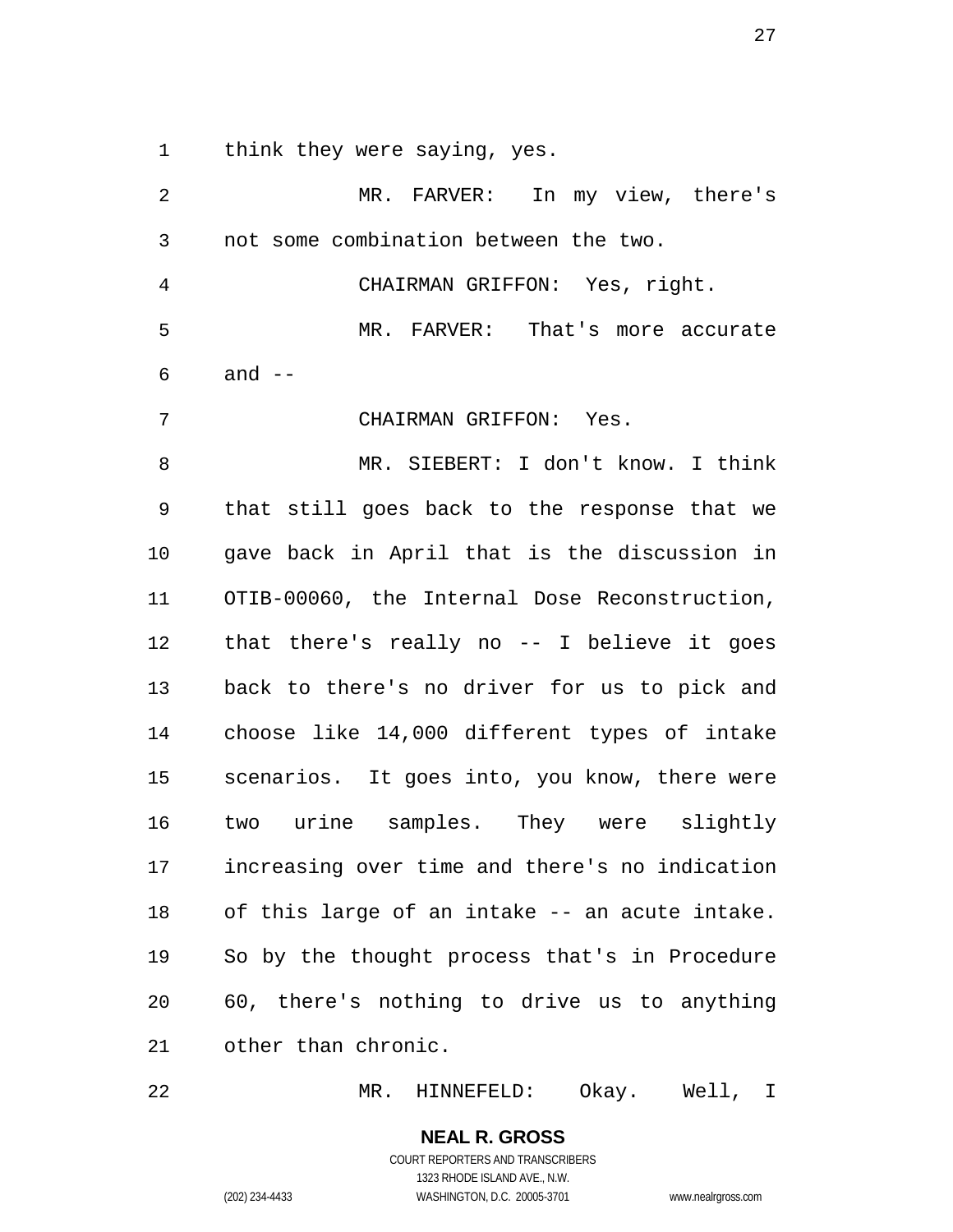guess the question though it will be underpinning procedure 60, then. Should there be something in situations like this? Some sort of comment? Is that where we're going with that? I don't know.

 CHAIRMAN GRIFFON: I don't know. I'm not sure.

 MR. HINNEFELD: This is -- I mean realistically we may come up with some words, but there's nothing -- there's not going to be any slam-dunk sort of thing that's going to clear this up. It's a fact that we expect people who work at these facilities to have some level of chronic exposure. I mean that's pretty much what we assume in almost all our dose reconstructions --

CHAIRMAN GRIFFON: Right.

 MR. HINNEFELD: -- unless the person was clearly in an area, a non- radiological area, is going to get even then chronic environmental. So we expect there to be some sort of chronic exposure for these

**NEAL R. GROSS**

COURT REPORTERS AND TRANSCRIBERS 1323 RHODE ISLAND AVE., N.W. (202) 234-4433 WASHINGTON, D.C. 20005-3701 www.nealrgross.com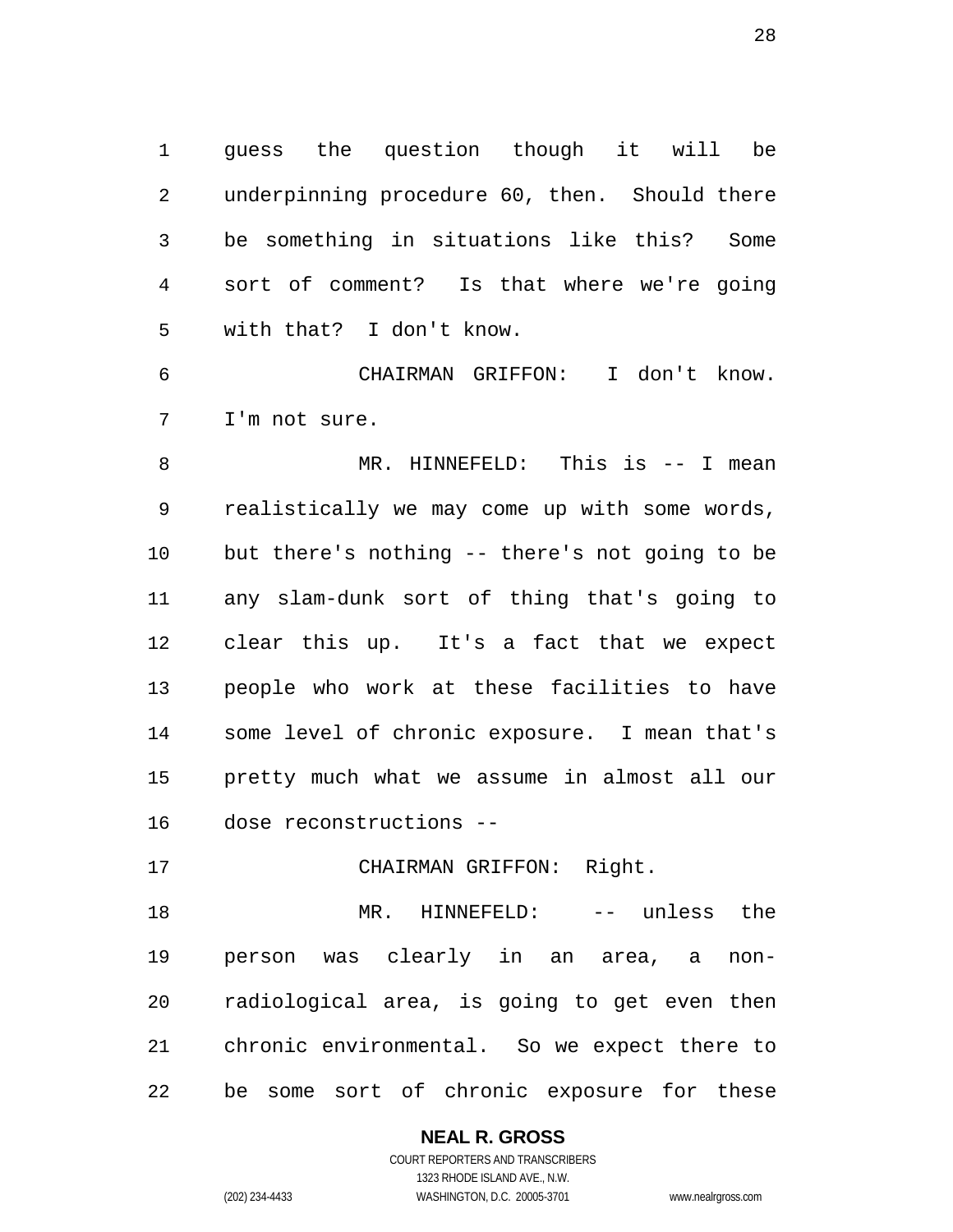things.

| 2  | CHAIRMAN GRIFFON: Right.                       |
|----|------------------------------------------------|
| 3  | MR. HINNEFELD: And in the absence              |
| 4  | of some indication that there was an acute --  |
| 5  | you know, a reason to do acute -- that's       |
| 6  | generally what we do, is there's chronic, and  |
| 7  | I can understand --                            |
| 8  | CHAIRMAN GRIFFON: Except for the               |
| 9  | mixture of the --                              |
| 10 | MR. HINNEFELD: -- all the special              |
| 11 | aspects of this case -- the special aspects of |
| 12 | this case.                                     |
| 13 | CHAIRMAN GRIFFON: Yes.                         |
| 14 | MR. HINNEFELD: So I don't know                 |
| 15 | that we're going to get anything really        |
| 16 | there's not going to be a slam-dunk or         |
| 17 | something, but we might have to cogitate. We   |
|    | 18 might be able to do something --            |
| 19 | CHAIRMAN GRIFFON: Yes. Well, I                 |
| 20 | don't want to waste a lot of your resources on |
| 21 | it either. If you -- all I'd ask is that you   |
| 22 |                                                |

## **NEAL R. GROSS**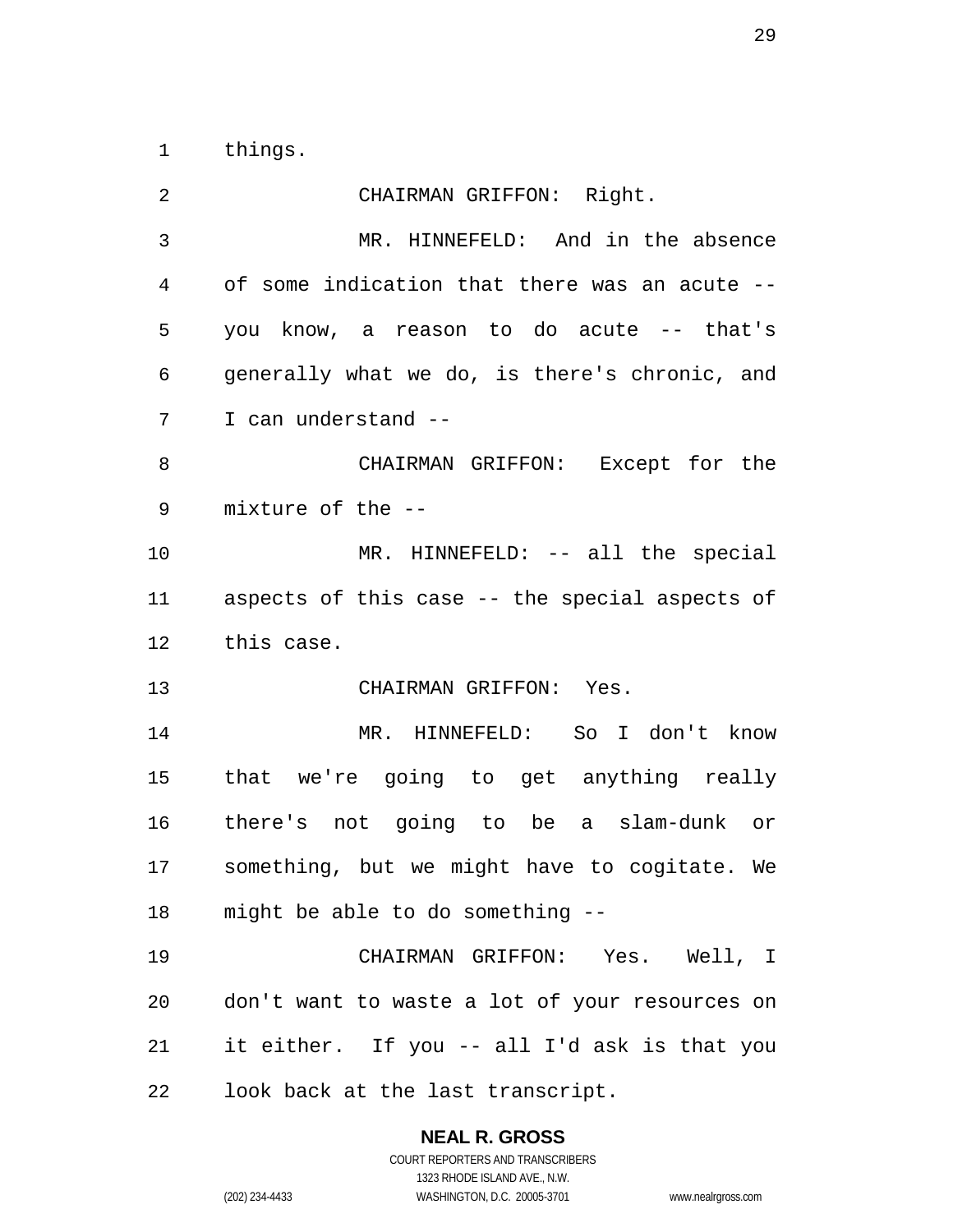1 MR. HINNEFELD: Okay. CHAIRMAN GRIFFON: And if it's the same response, Scott, you can just say, you know, we refer back to our previous response and we think it's, you know, this is how it is. This is our final answer. MS. BEHLING: This is Kathy Behling. It was my recollection that we were going to try and strengthen the OTIB-0060 at some point in time with regard to this issue. But again, I guess looking at the transcript would answer it. CHAIRMAN GRIFFON: Yes, and strengthen with regard to, sort of the -- MS. BEHLING: The issue of chronic versus acute and look at better guidance maybe for the dose reconstructor. CHAIRMAN GRIFFON: Right, right, right. Yes. MEMBER MUNN: Ultimately, it's still going to come down to the kind of work and the circumstances.

# **NEAL R. GROSS**

COURT REPORTERS AND TRANSCRIBERS 1323 RHODE ISLAND AVE., N.W. (202) 234-4433 WASHINGTON, D.C. 20005-3701 www.nealrgross.com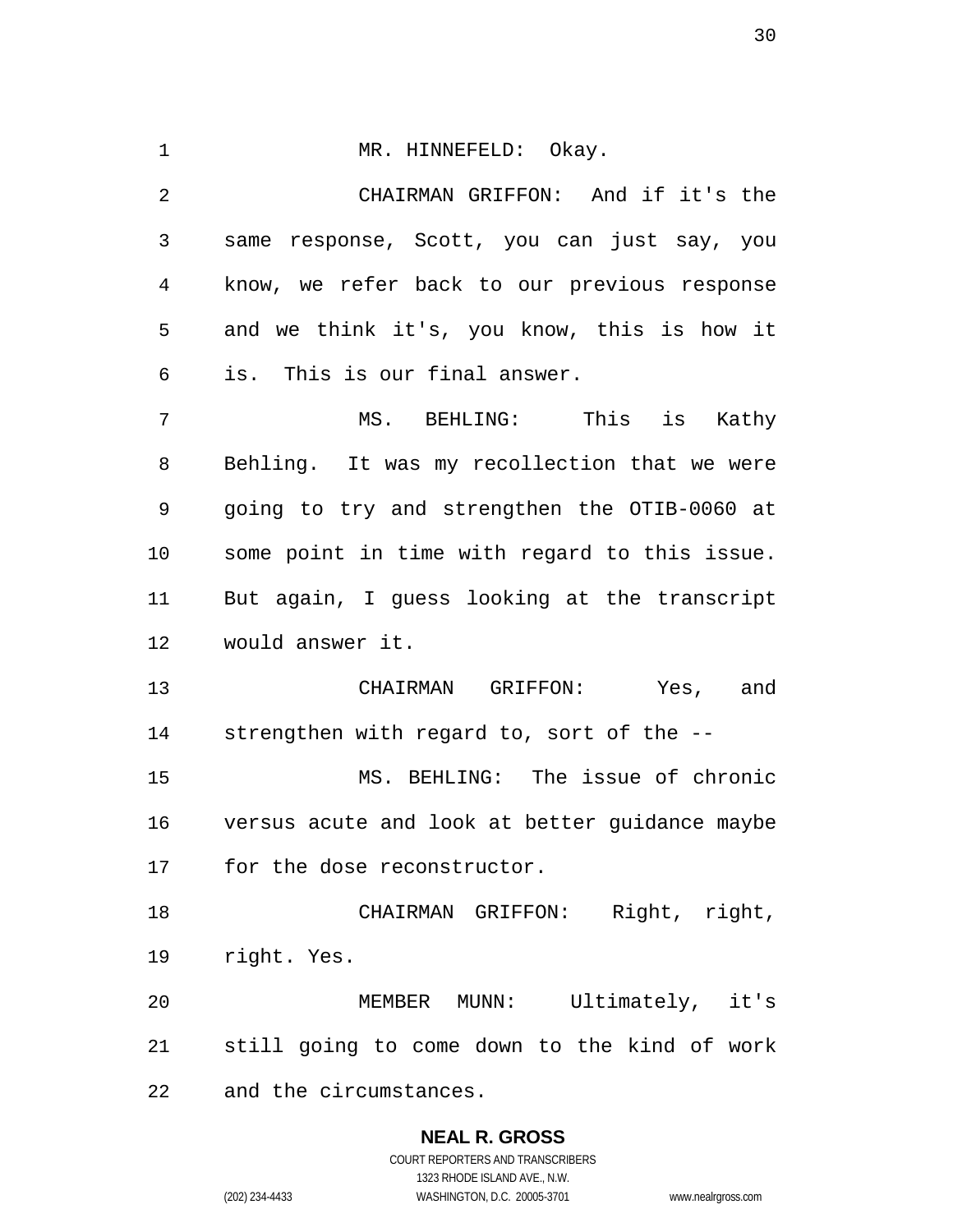CHAIRMAN GRIFFON: It's going to be some judgment, professional judgment. MEMBER MUNN: There will be judgment calls. CHAIRMAN GRIFFON: Right. MR. HINNEFELD: Yes, I mean there undoubtedly will be. But I mean you could -- you can identify the category of claims where you have to. If you're going to think about identifying the category, you would have to think about it because that would be the ones where you have really wide, you know, long periods of time between bioassay samples. Because if you have quite a number of bioassay samples, at that point the chronic will bound the series of acutes because each acute has to get progressively somewhat smaller in order to hit the next bioassay sample. CHAIRMAN GRIFFON: Right.

 MR. HINNEFELD: So the chronic will bound the acutes if you have a long stream of bioassay data. But in this case

#### **NEAL R. GROSS** COURT REPORTERS AND TRANSCRIBERS

1323 RHODE ISLAND AVE., N.W. (202) 234-4433 WASHINGTON, D.C. 20005-3701 www.nealrgross.com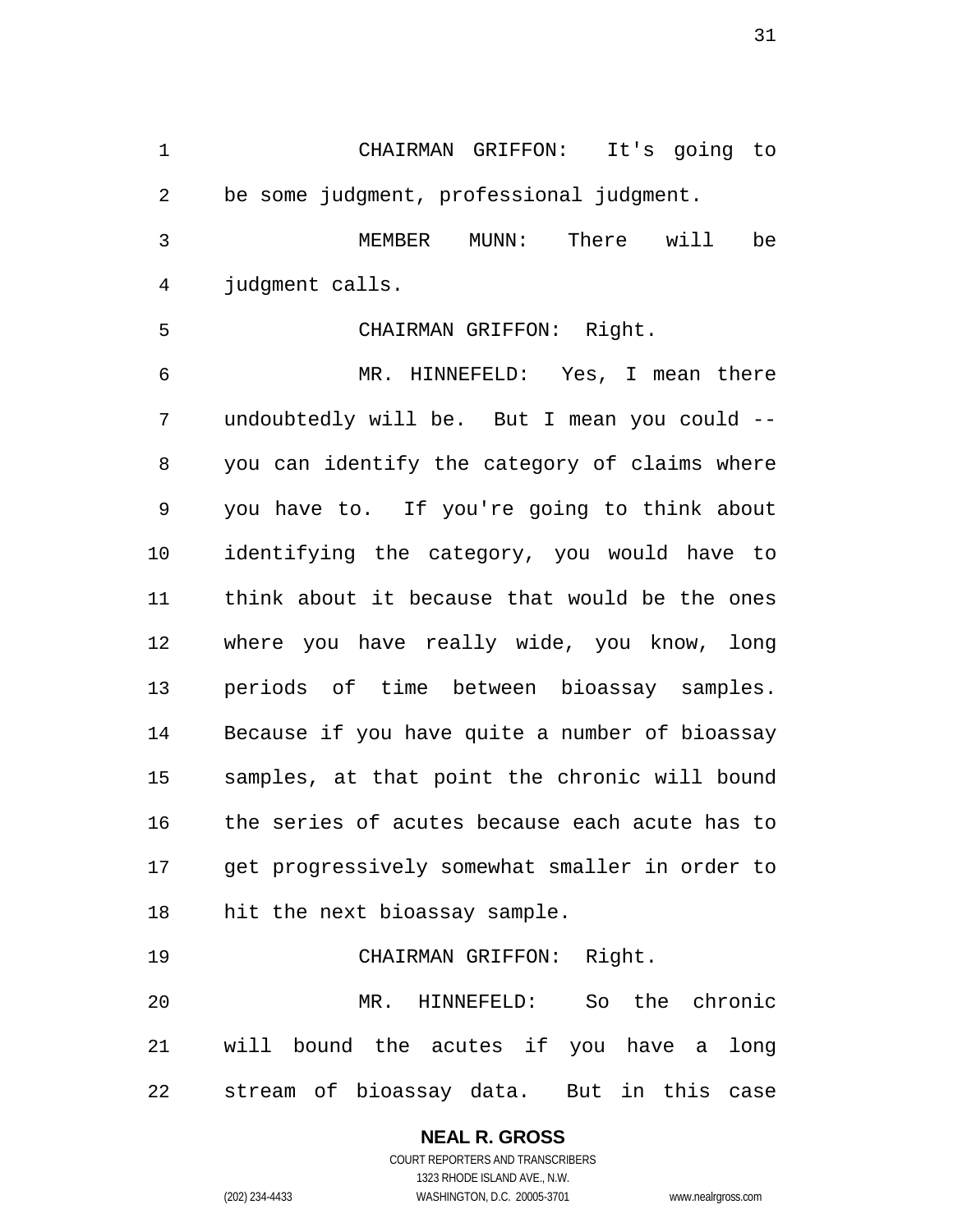where you have a long period of time with no bioassay --

 CHAIRMAN GRIFFON: Right. MR. HINNEFELD: -- that would be the kind of case that you would look for, and I don't know if we can write anything or not, to be honest. We'll see. We'll go back and see what the transcript says.

 DR. MAURO: Mark, this is John. In listening to this, is this a matter where there's agreement that in this particular case that this issue may be moot because the acute that would have to take place to give the result is just implausible? Is it possible to close this issue, and, however, again and to boot this to Wanda and transfer it over to Procedure? So it sounds like more concern that there could be better clarification in, I guess it's OTIB-0060.

 CHAIRMAN GRIFFON: OTIB-0060 yes. DR. MAURO: Yes, as opposed to -- unless, as long as there is agreement around

#### **NEAL R. GROSS**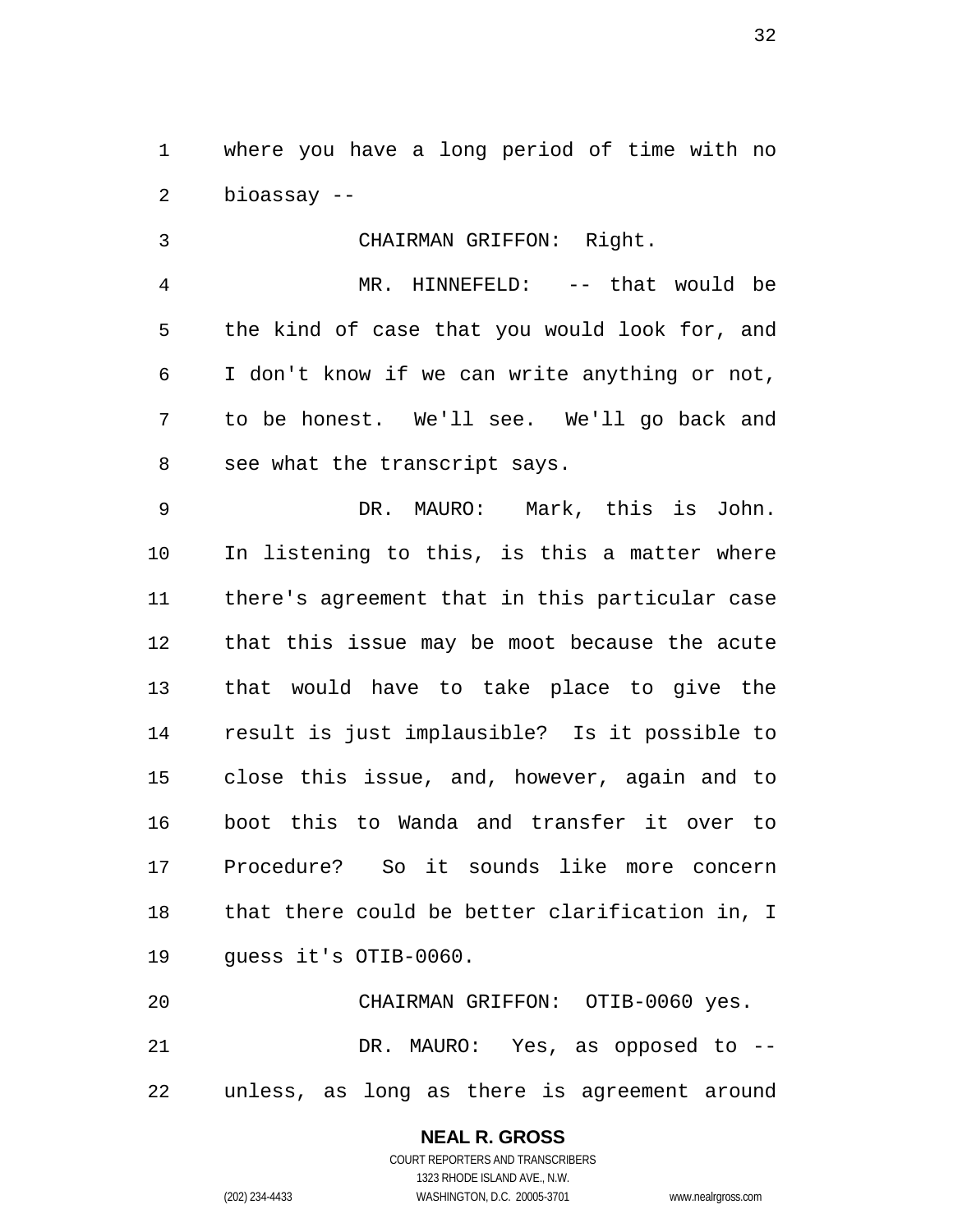the table that in this particular application the approach is appropriate because the acute approach would have been implausible. I'm just looking for ways to get things closed on this one.

 CHAIRMAN GRIFFON: Yes, I know. I agree. But I just think we asked for a response at the last meeting. It seemed to make sense last meeting. I don't have the transcript in front of me.

MR. HINNEFELD: We'll work on it.

12 DR. MAURO: Okay.

 MR. HINNEFELD: It's just a matter of -- being able to focus on --

 CHAIRMAN GRIFFON: Yes. I mean the other and I have to look back at the -- I think Scott said in October there was a risk. 18 Or maybe it was earlier than that.

 MR. HINNEFELD: Well he said the original was in November of '08 and then there was some more.

CHAIRMAN GRIFFON: November of

**NEAL R. GROSS** COURT REPORTERS AND TRANSCRIBERS

1323 RHODE ISLAND AVE., N.W.

(202) 234-4433 WASHINGTON, D.C. 20005-3701 www.nealrgross.com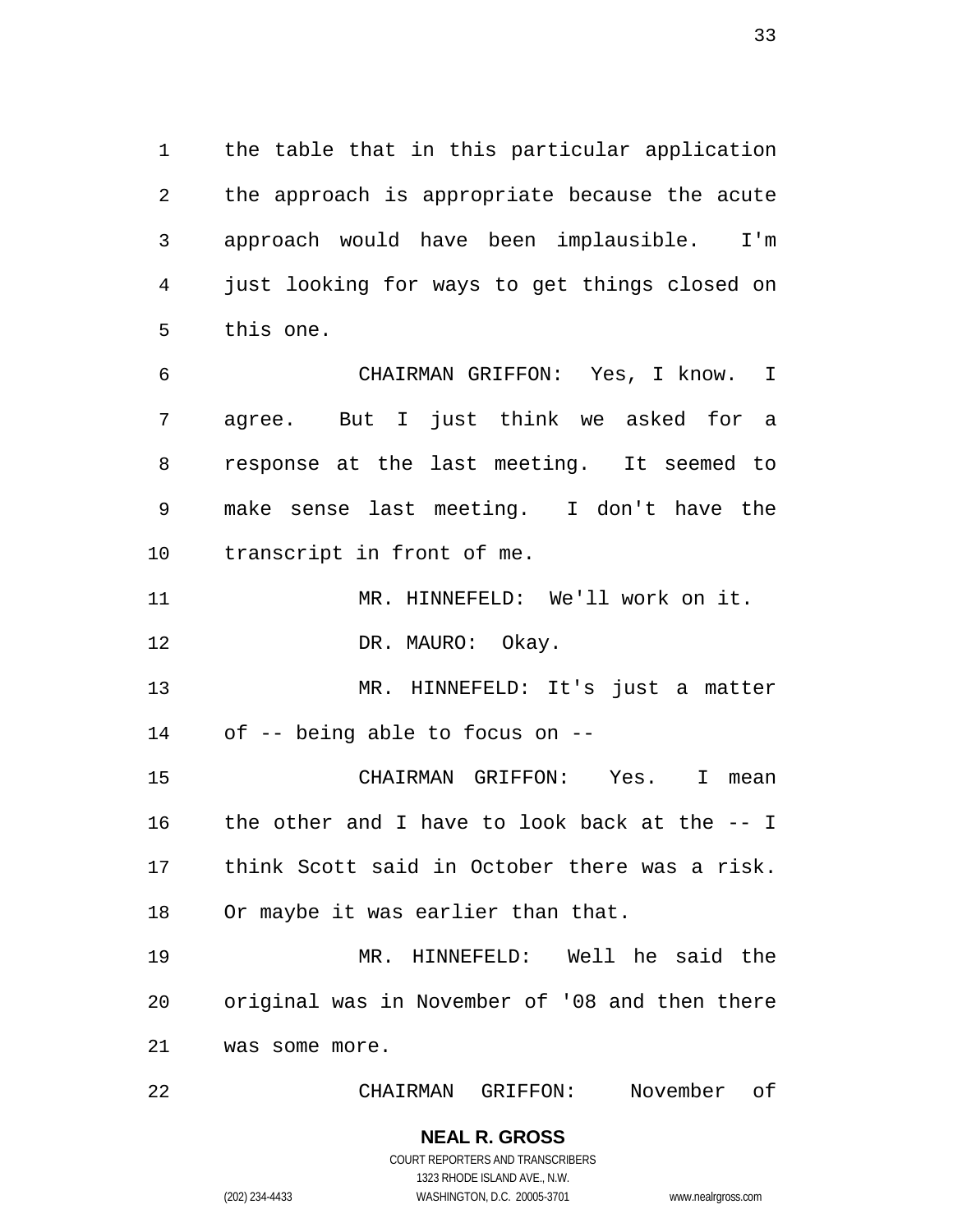'08, yes.

| 2  | MR.<br>HINNEFELD: What<br>the<br>was          |
|----|-----------------------------------------------|
| 3  | second date you gave us there, Scott?         |
| 4  | MR. SIEBERT: The discussion about             |
| 5  | OTIB-0060 was in April of this year. The      |
| 6  | final item --                                 |
| 7  | CHAIRMAN GRIFFON: Yes.<br>The                 |
| 8  | question of -- it was characterized as        |
| 9  | implausible. I remember that discussion, but  |
| 10 | it's -- you know, it's implausible. I think   |
| 11 | the basis was that because there weren't many |
| 12 | other recorded incidents of this magnitude at |
| 13 | the site and --                               |
| 14 | MR. ULSH: Well, I mean --                     |
| 15 | CHAIRMAN GRIFFON: It's sort of a              |
| 16 | little backwards defense, like, oh, you know. |
| 17 | I mean $--$                                   |
| 18 | it<br>MR. ULSH: Well, Scott was               |
| 19 | higher than the high five?                    |
| 20 | MR. HINNEFELD: Higher than the                |
| 21 | high five.                                    |
| 22 | CHAIRMAN GRIFFON: Higher than the             |
|    | <b>NEAL R. GROSS</b>                          |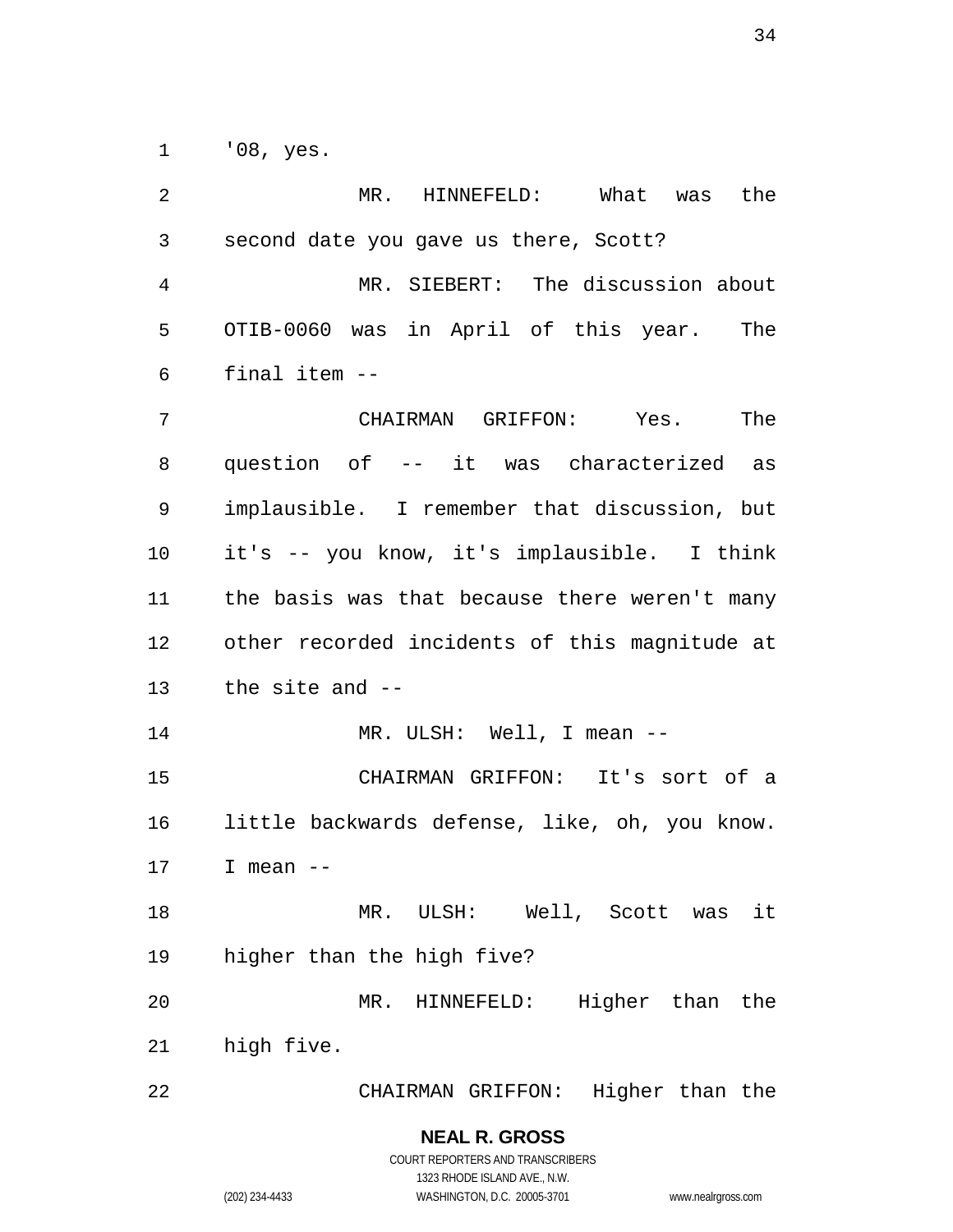high five.

 MR. HINNEFELD: Yes. Wherever recorded. Right. MR. ULSH: So I have as an action item to look back over the last transcripts and make sure -- CHAIRMAN GRIFFON: Yes. 8 MR. ULSH: -- that folks agreed there -- CHAIRMAN GRIFFON: Right, right. MR. HINNEFELD: Particularly for April '09 and probably our last meeting, too, which was -- CHAIRMAN GRIFFON: Yes, the last September 3rd meeting I know we tasked you with doing some follow-up. 17 MR. HINNEFELD: Yes. CHAIRMAN GRIFFON: And if you come back and say the discussion on the transcript was around OTIB-0060 then we can probably defer it to the Procedures Work Group. MR. HINNEFELD: I think it's

**NEAL R. GROSS** COURT REPORTERS AND TRANSCRIBERS

1323 RHODE ISLAND AVE., N.W. (202) 234-4433 WASHINGTON, D.C. 20005-3701 www.nealrgross.com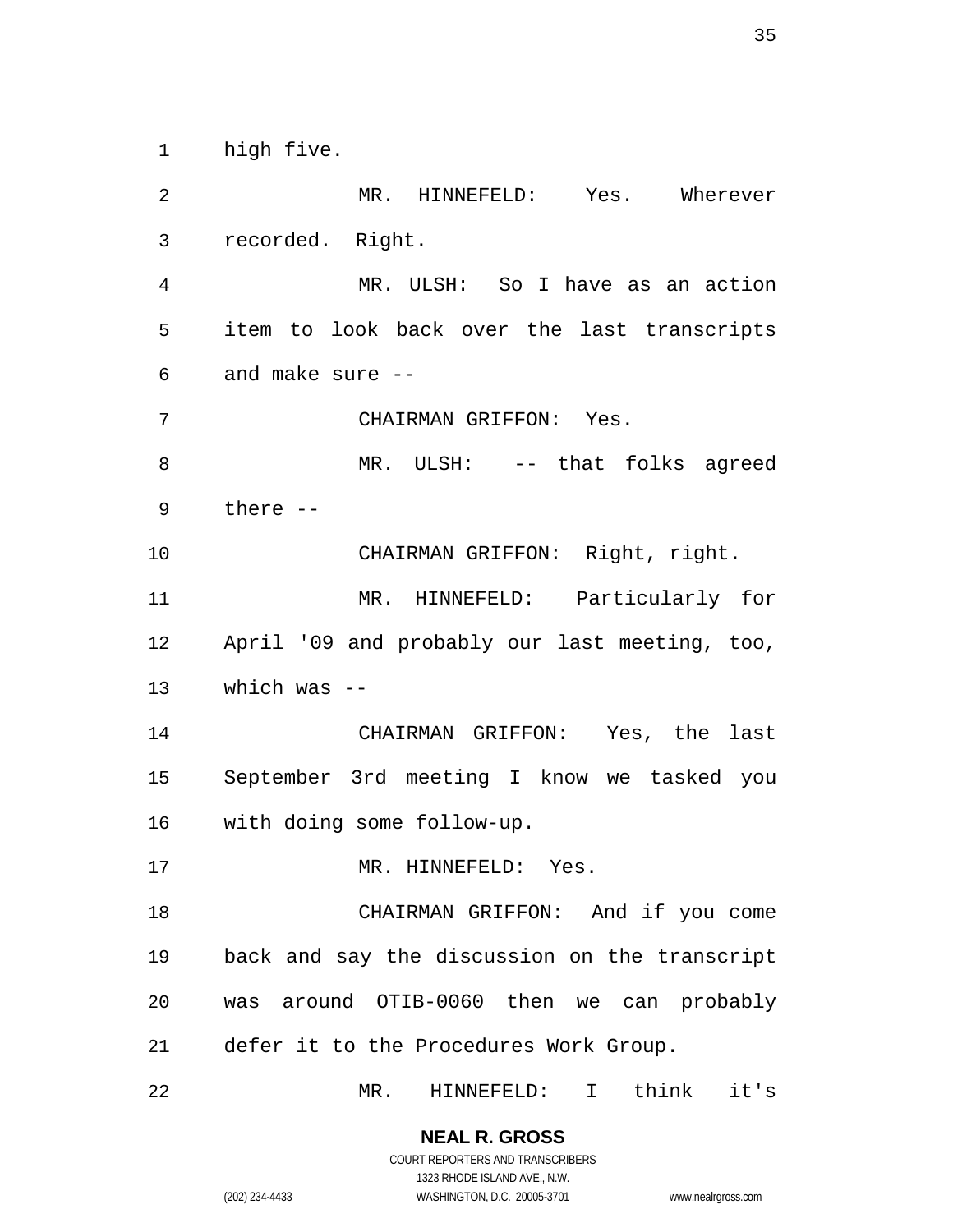actually Procedure 60 rather than OTIB-0060. CHAIRMAN GRIFFON: I mean Procedure 60, yes. Okay. MR. SIEBERT: No, it is actually OTIB-0060. MR. HINNEFELD: Oh, it's OTIB- 0060. Okay. Thanks. MR. SIEBERT: Sure. I can't imagine we get confused on those. MR. ULSH: So we're talking about the transcripts in the meeting of this committee in April. CHAIRMAN GRIFFON: Yes. MR. ULSH: And also on September 3rd. CHAIRMAN GRIFFON: Yes. September 3rd. Yes. And is that it on this? 18 MR. FARVER: On what? CHAIRMAN GRIFFON: On down -- MR. FARVER: 118.1 CHAIRMAN GRIFFON: Yes, 118.1. Then I have no further action for this case.

#### **NEAL R. GROSS**

COURT REPORTERS AND TRANSCRIBERS 1323 RHODE ISLAND AVE., N.W. (202) 234-4433 WASHINGTON, D.C. 20005-3701 www.nealrgross.com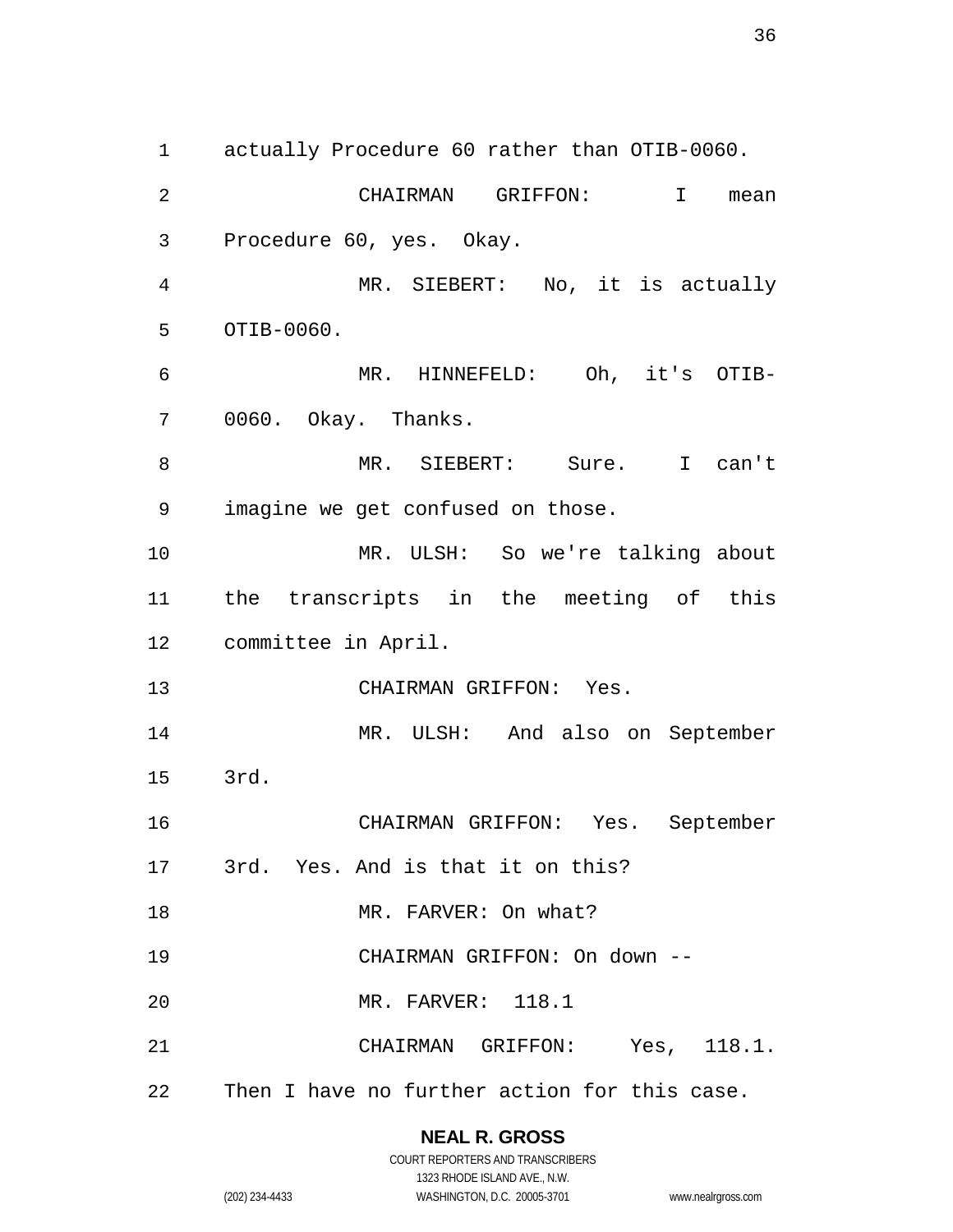MEMBER MUNN: Just a remaining question regarding when the linearity of responses. CHAIRMAN GRIFFON: Right. MEMBER MUNN: But it doesn't -- CHAIRMAN GRIFFON: Doug, do you have any note on this, on 118.1? 8 MR. FARVER: I thought it was closed. CHAIRMAN GRIFFON: So no further action for this case. But then there's one part I seem to leave open. MR. HINNEFELD: I thought we provided some additional comment on that. 15 MR. FARVER: I thought you did, too. 17 MR. HINNEFELD: I have -- my note is 118.1 is closed. CHAIRMAN GRIFFON: Closed. MR. HINNEFELD: That's my note from the last meeting. MR. FARVER: I thought you

> **NEAL R. GROSS** COURT REPORTERS AND TRANSCRIBERS 1323 RHODE ISLAND AVE., N.W.

(202) 234-4433 WASHINGTON, D.C. 20005-3701 www.nealrgross.com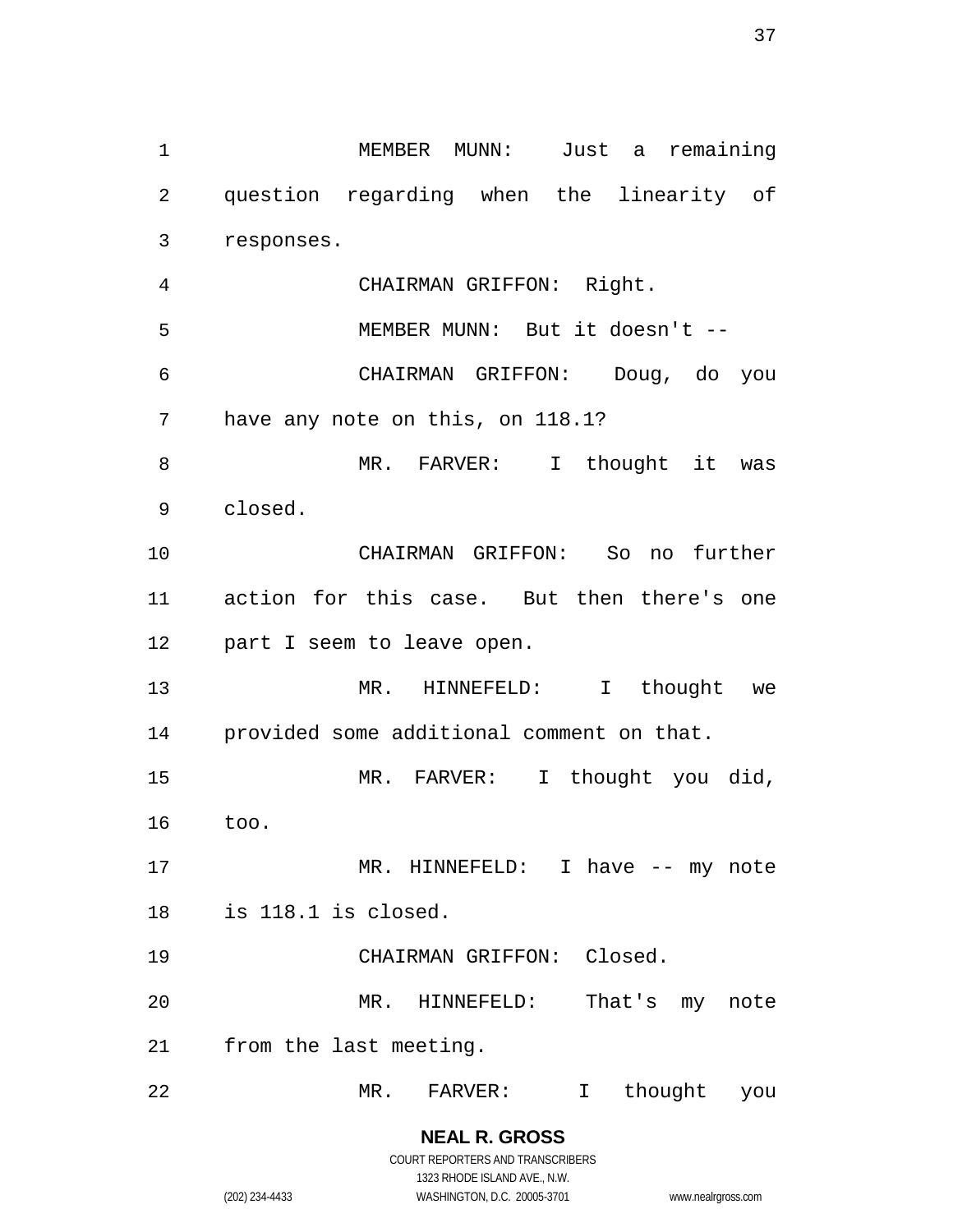provided --

| MR. HINNEFELD: Because I thought               |  |  |  |  |
|------------------------------------------------|--|--|--|--|
| we provided sort of a fairly extensive         |  |  |  |  |
| description of that badge. It's linear badge   |  |  |  |  |
| in the range that the dose was and I thought   |  |  |  |  |
| we provided sort of a fuller description.      |  |  |  |  |
| CHAIRMAN GRIFFON: Okay. That's                 |  |  |  |  |
| fine because I do say no further action on     |  |  |  |  |
| this case. So that usually means closed. So    |  |  |  |  |
| it's closed. And that's it. That's it. We      |  |  |  |  |
| finished the sixth survey. So we just have     |  |  |  |  |
| that one thing to follow up on, 107.4.         |  |  |  |  |
| MR. HINNEFELD: Yes.                            |  |  |  |  |
|                                                |  |  |  |  |
| CHAIRMAN GRIFFON:<br>$118.1$ was               |  |  |  |  |
| closed and 104.7 was transferred to TBD-6000.  |  |  |  |  |
| Alright.                                       |  |  |  |  |
| Now we can look at the seventh set             |  |  |  |  |
| of cases, and it's titled the same thing with  |  |  |  |  |
| seventh set, 28 case matrix September 3, 2009. |  |  |  |  |
| Does everybody have the document?              |  |  |  |  |
| And the first one seems to be                  |  |  |  |  |
|                                                |  |  |  |  |

# **NEAL R. GROSS**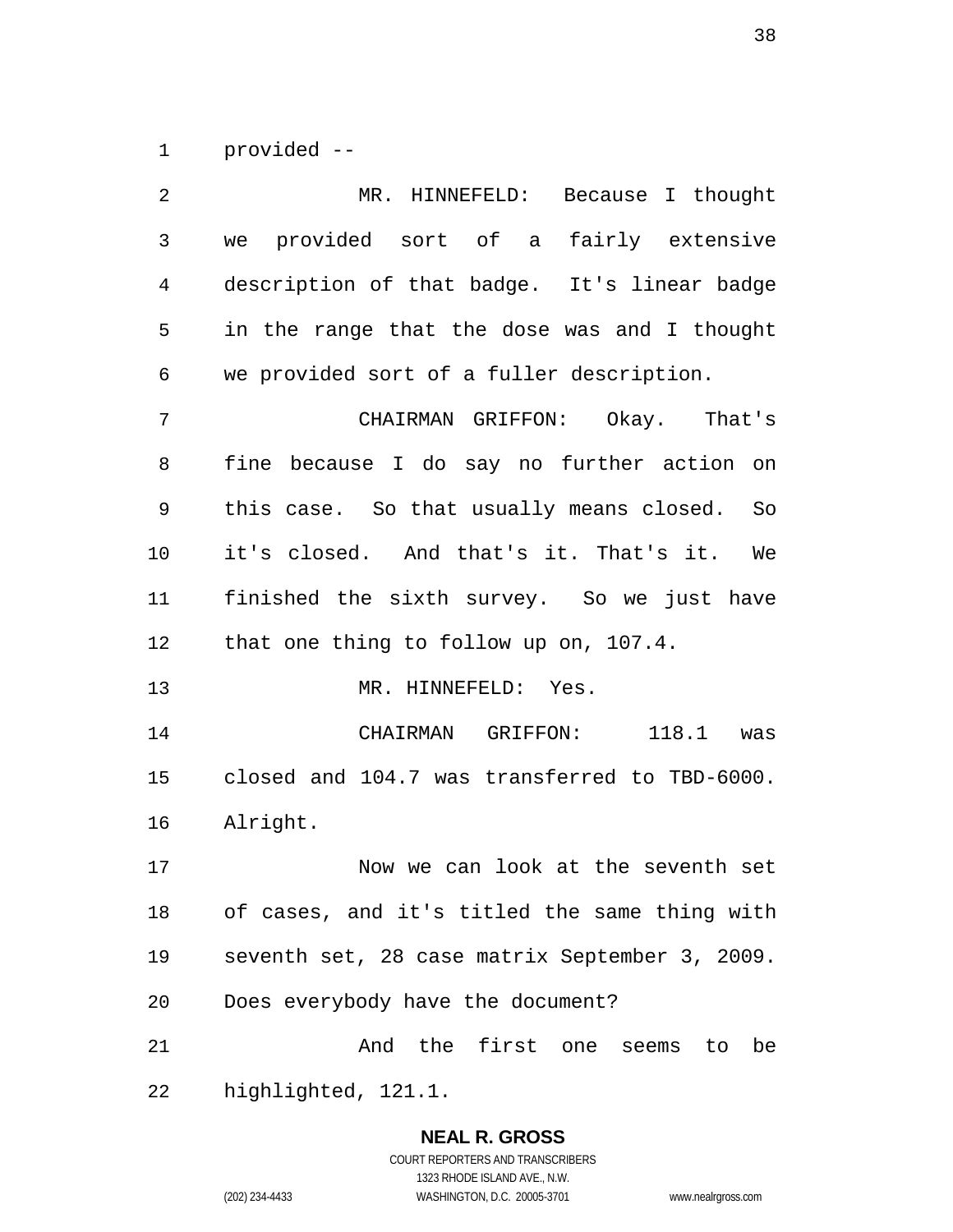**NEAL R. GROSS** an AWE case, I believe. CHAIRMAN GRIFFON: Okay. DR. MAURO: Yes. Maybe I should - MR. SIEBERT: Aliquippa Forge actually. DR. MAURO: Let me see, what do I have here. Give me a second and I'll open up my -- I have the actual big fat book in front of me. I'm sorry. Not Anaconda. Aliquippa. You're right. My mistake. CHAIRMAN GRIFFON: Aliquippa Forge, yes. DR. MAURO: Yes, Aliquippa Forge, and let me see if I could just help out a little bit regarding the issue. I'm looking at my -- this is -- this is C.1.1 and I think I'm familiar with this one. Hold on. CHAIRMAN GRIFFON: Yes, it's supposed to be NIOSH will evaluate the use of TBD -- or TIB-0070 and I think it's TBD-6000 - DR. MAURO: Yes, yes. The problem

1 DR. MAURO: Yes, that's Anaconda,

COURT REPORTERS AND TRANSCRIBERS 1323 RHODE ISLAND AVE., N.W. (202) 234-4433 WASHINGTON, D.C. 20005-3701 www.nealrgross.com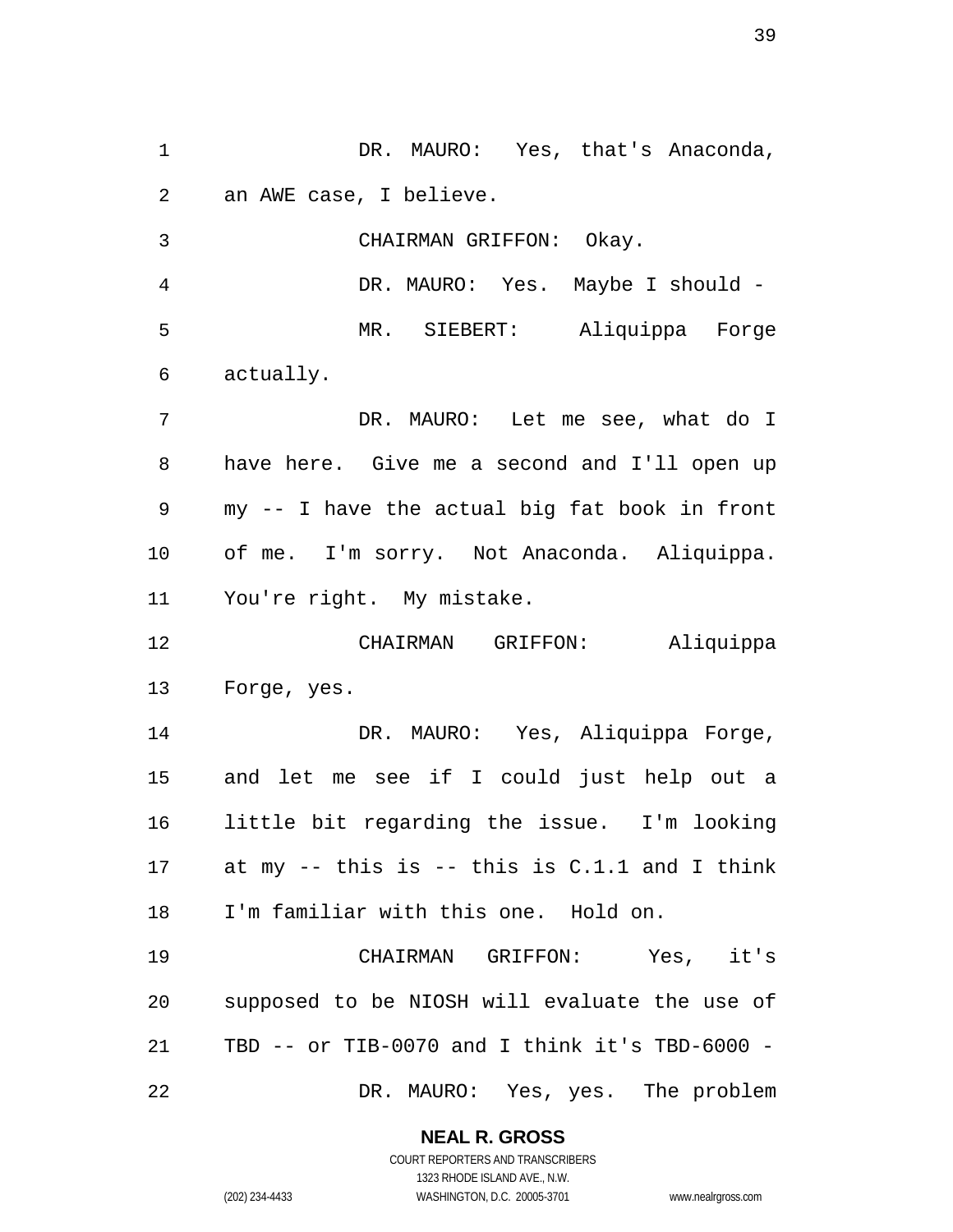was using data from I guess the FUSRAP time period in the late '70s, 1978 as a basis for reconstructing doses, in this case, external doses to a worker that worked at this Aliquippa Forge between 1950 to '64. And I think you're right. The discussion was had -- the way we looked at it -- had OTIB, I guess it's 70, been available I think the strategy would have been used. And the way we left things according to the yellow marker -- yes, it's all here nice and clear now -- we're coming back -- I think NIOSH was going to look into whether or not it would have been more appropriate to use the OTIB-0070 approach or TBD-6000. The approach used here -- CHAIRMAN GRIFFON: Or at least --

 this approach was before those were available. 18 DR. MAURO: Yes, that's correct. CHAIRMAN GRIFFON: At least I think we were concerned that the approach used

was consistent with or, you know, more

claimant favorable than --

# **NEAL R. GROSS**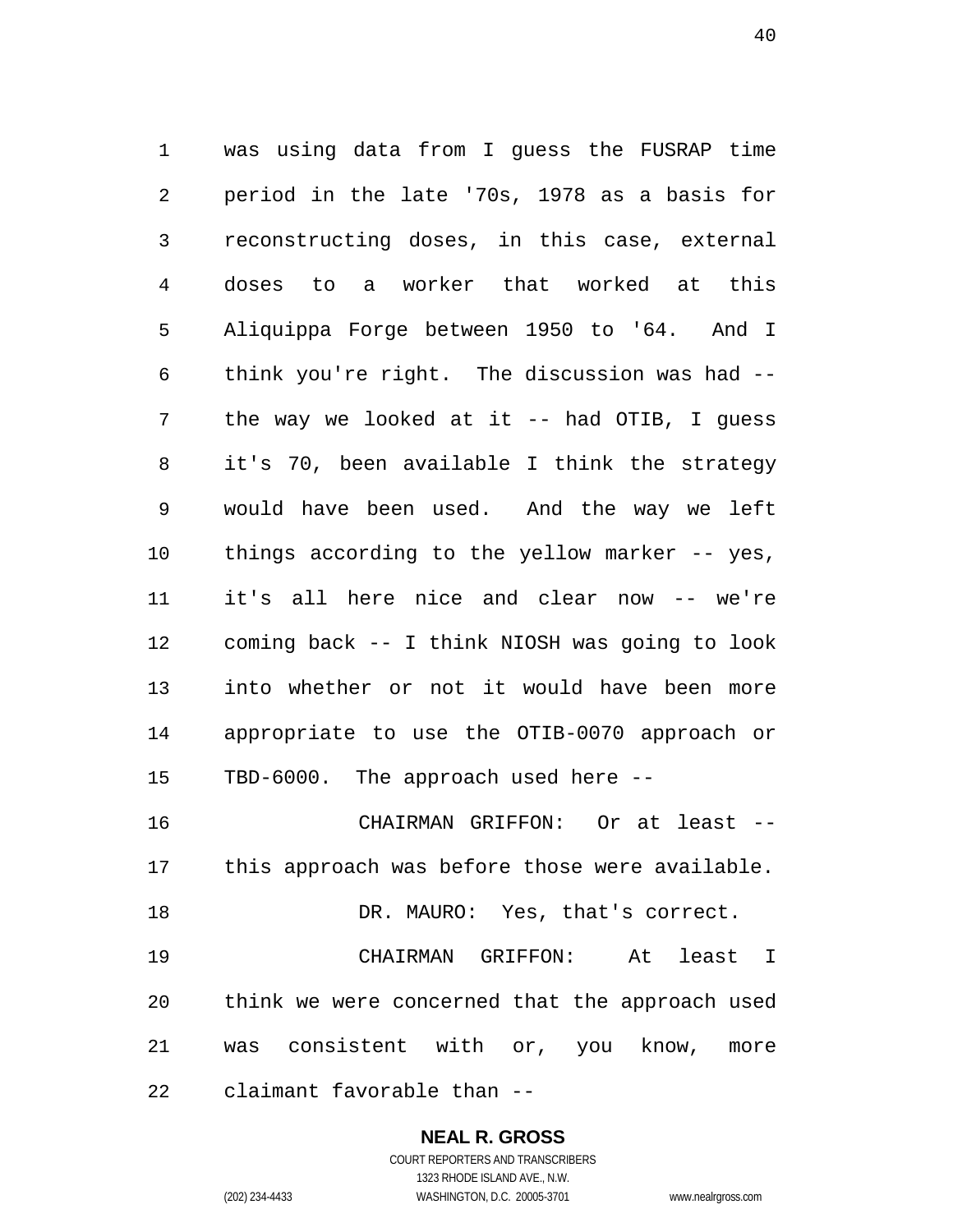DR. MAURO: Well, this one clearly is not because using the data for 1978. This was our concern. The data for 1978 to apply to -- I think this is all residual period now. CHAIRMAN GRIFFON: Yes. DR. MAURO: We're going to -- we have a worker here that worked at Aliquippa Forge during the residual period, and the way to estimate his external exposure from residual radioactivity which occurred between apparently in the '50s and '60s was to use data from the FUSRAP program which was in 1978, and we were concerned with that.

 I think that basically captures this issue, and I'm not quite sure whether -- and, you know, it clears that if you were to use a OTIB-0070 type approach, you would come up with something higher. Because the way OTIB-0070 would work is you would look at what kind of residual activity were on surfaces at the end of the operations period and then use that as your starting point and then you'd

# **NEAL R. GROSS**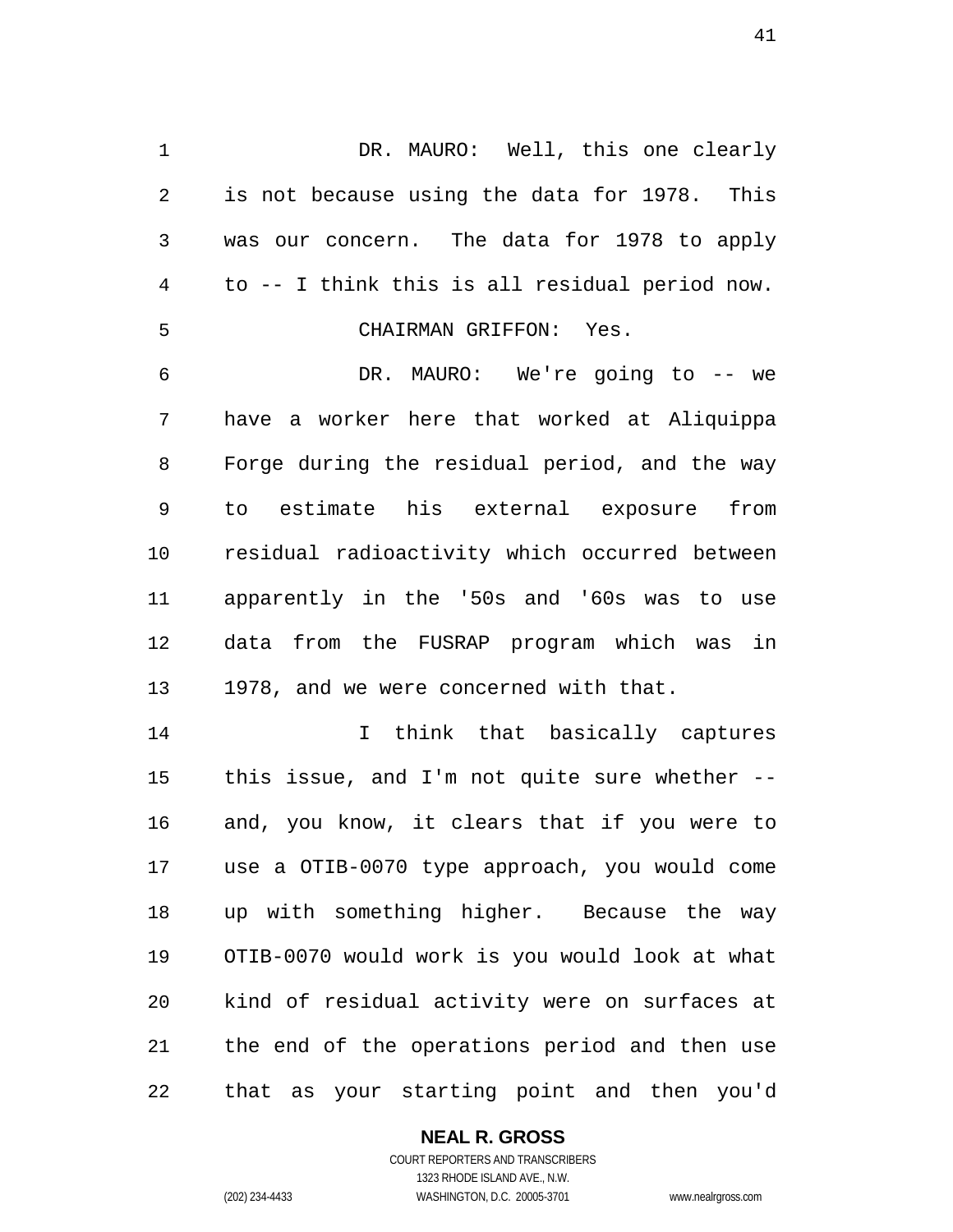look at what your FUSRAP data is, let's say, at your ending point, and you'd get a slope. So therefore you would get a higher exposure if you tried to apply the OTIB-0070 philosophy here.

 MR. HINNEFELD: Yes. I don't have anything to provide today. I was --

 CHAIRMAN GRIFFON: I was going to say it's a NIOSH action, John. So we kind of have your position here.

 DR. MAURO: I just wanted to make sure everybody understood what it was.

 CHAIRMAN GRIFFON: Yes. Thank you.

 MR. HINNEFELD: There were I think a couple findings. I don't know if this is one or not that related to residual and I know I started working on one related to the residual of AWE, and I don't know if it was this one or not, but I think that -- John, do you recall? Is this the one where we didn't have any 1950 measurements, or did we have

#### **NEAL R. GROSS**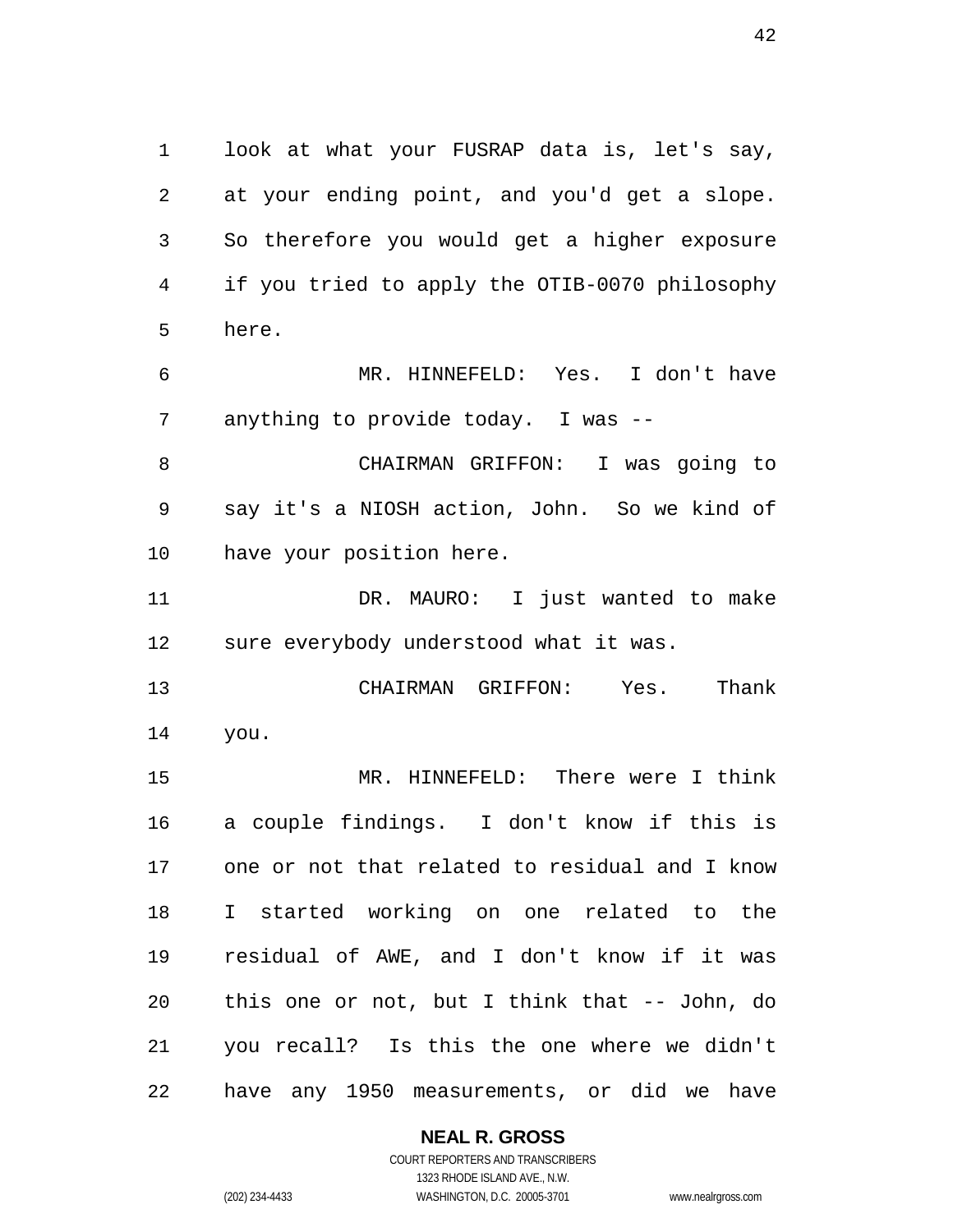1950 measurements about public contamination? DR. MAURO: I'd have to check. I don't recall. It's not apparent right now from what I'm looking at whether you have some data there or not. Or you could have gone to TBD-6000.

 See. Right now, we have two protocols that have been developed subsequent to this dose this particular audit. One is TBD-6000 and we have OTIB-0070 both of which deal with AWE type exposures and provide a vehicle for doing dose reconstruction which SC&A has found favorable on and then we run across a case like this which predates all that where it seems -- I don't know whether or not this would affect a reversal. I doubt it. We're talking a residual period. Probably I would have to look at the actual numbers. The doses are probably pretty small anyway. Yes, his PoC is 12 percent. So what I'm getting at is with discussing an issue that's more of a scientific matter, what do we do when we run

#### **NEAL R. GROSS**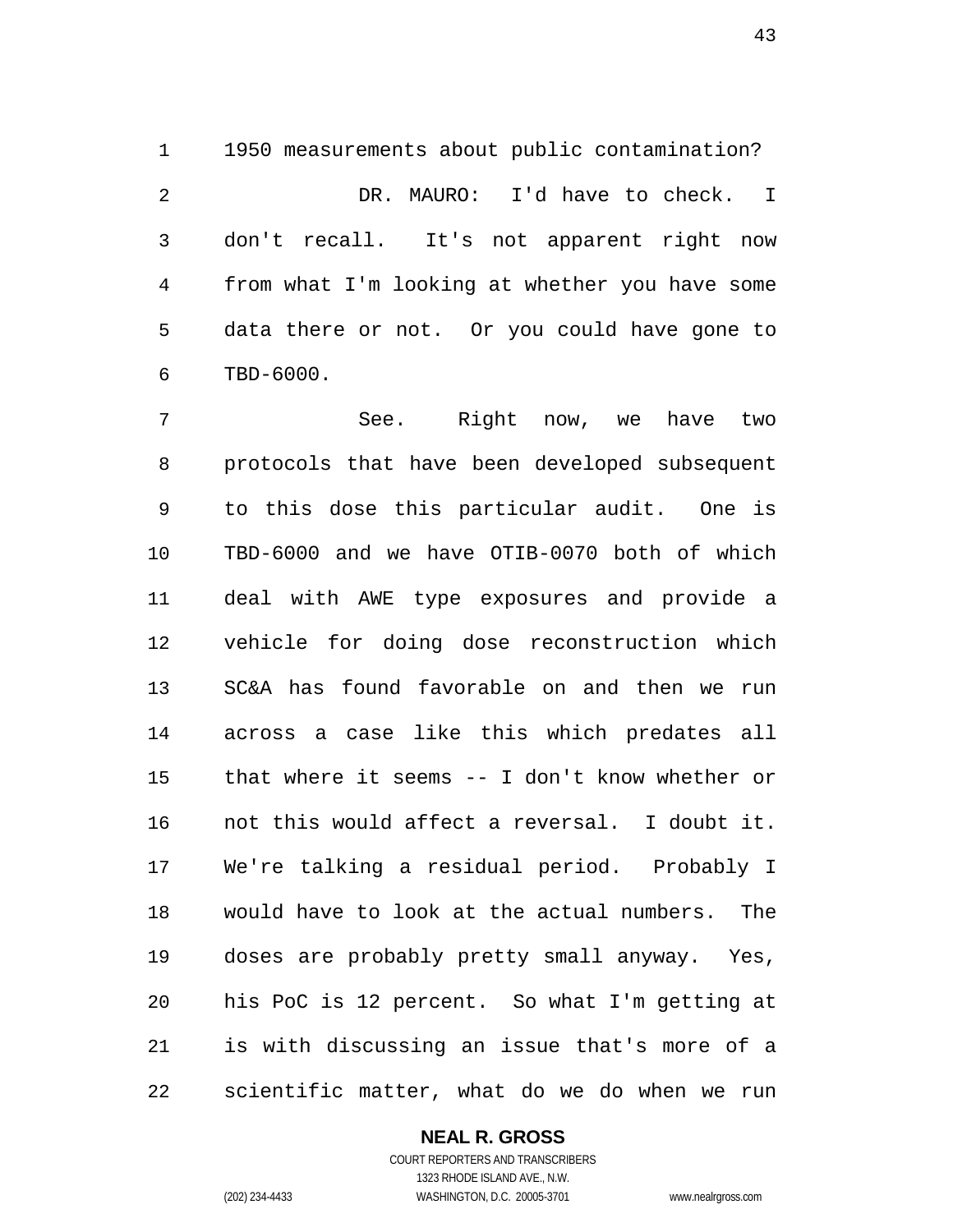across a case that's pretty old? It predates lots more good work that was done subsequent to it such as OTIB-0070 and TBD-6000. Clearly, the dose would go up in my mind if you were to apply this new philosophy and approach.

 But certainly, and this is a judgment call, we're at a dose of 3 rem with a PoC of 12. I can't imagine that going to the new protocol would really have a large effect on this. But you know we never really had this conversation before.

CHAIRMAN GRIFFON: Yes.

 DR. MAURO: What do we do when we run into a circumstance like that? Because we're going to see more and more of these kinds of situations arise.

 CHAIRMAN GRIFFON: Yes, I mean I guess the issue here though is it's Aliquippa Forge, is that the -- Aliquippa Forge. It's likely the only case we're going to review for Aliquippa Forge.

#### **NEAL R. GROSS**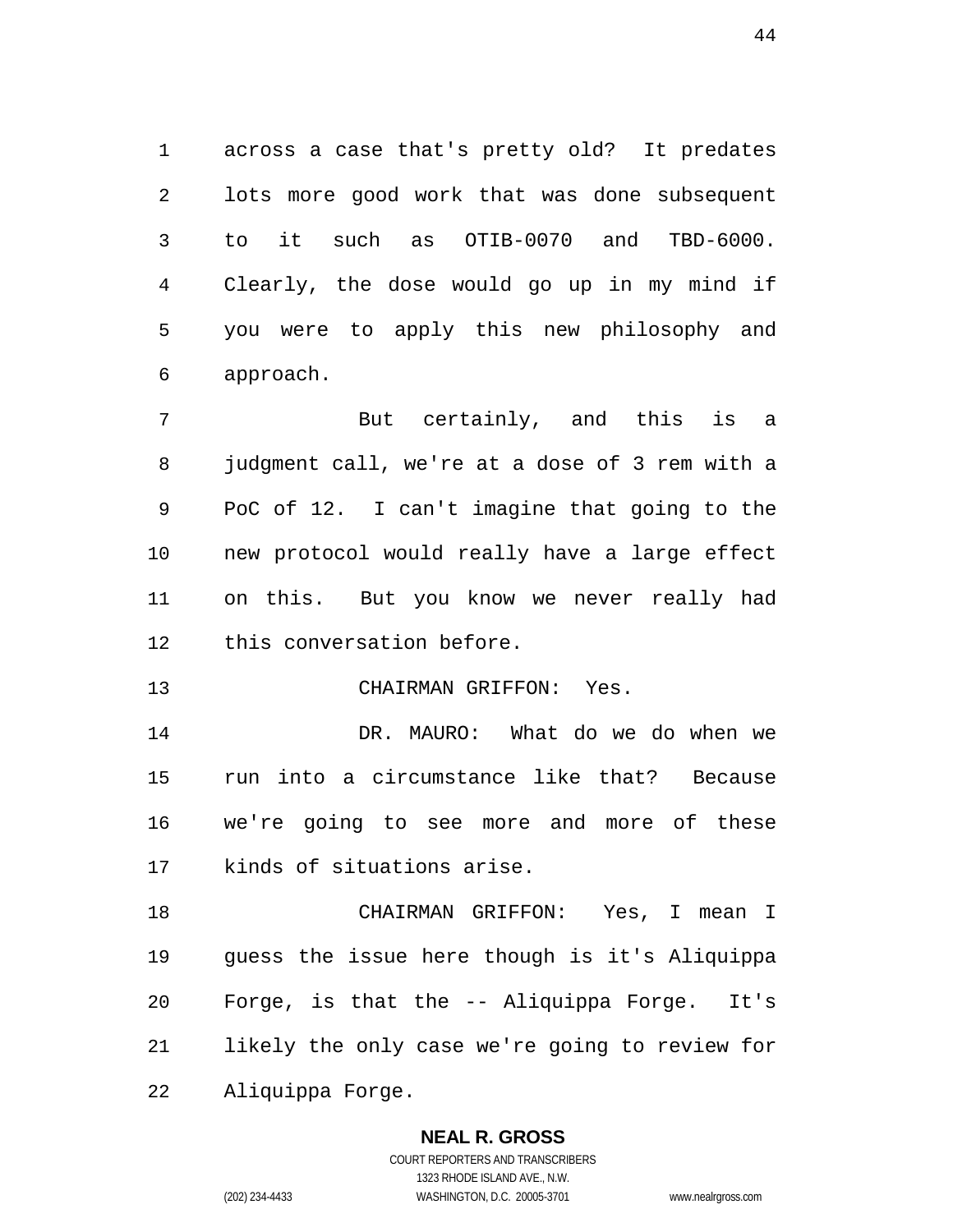DR. MAURO: Yes. CHAIRMAN GRIFFON: So the question here for me is if there were many, you know, several cases done prior to these procedures in place you're not only looking at this plan. You're looking at -- DR. MAURO: You're looking at PER. CHAIRMAN GRIFFON: And then you would say it probably doesn't have a big impact on this PoC. However, NIOSH may want to check other cases done in this type -- MR. HINNEFELD: The action here is

 pretty clear. It's just that we can get somebody free to do it and that is to evaluate the residual method here versus an approved method from either TBD-6000 or OTIB-0070 and determine if this is in fact lower then this site profile should be modified to adopt one of the currently reviewed and approved methods. And then once you do that you evaluate all the cases.

CHAIRMAN GRIFFON: Yes, as needed.

COURT REPORTERS AND TRANSCRIBERS 1323 RHODE ISLAND AVE., N.W. (202) 234-4433 WASHINGTON, D.C. 20005-3701 www.nealrgross.com

**NEAL R. GROSS**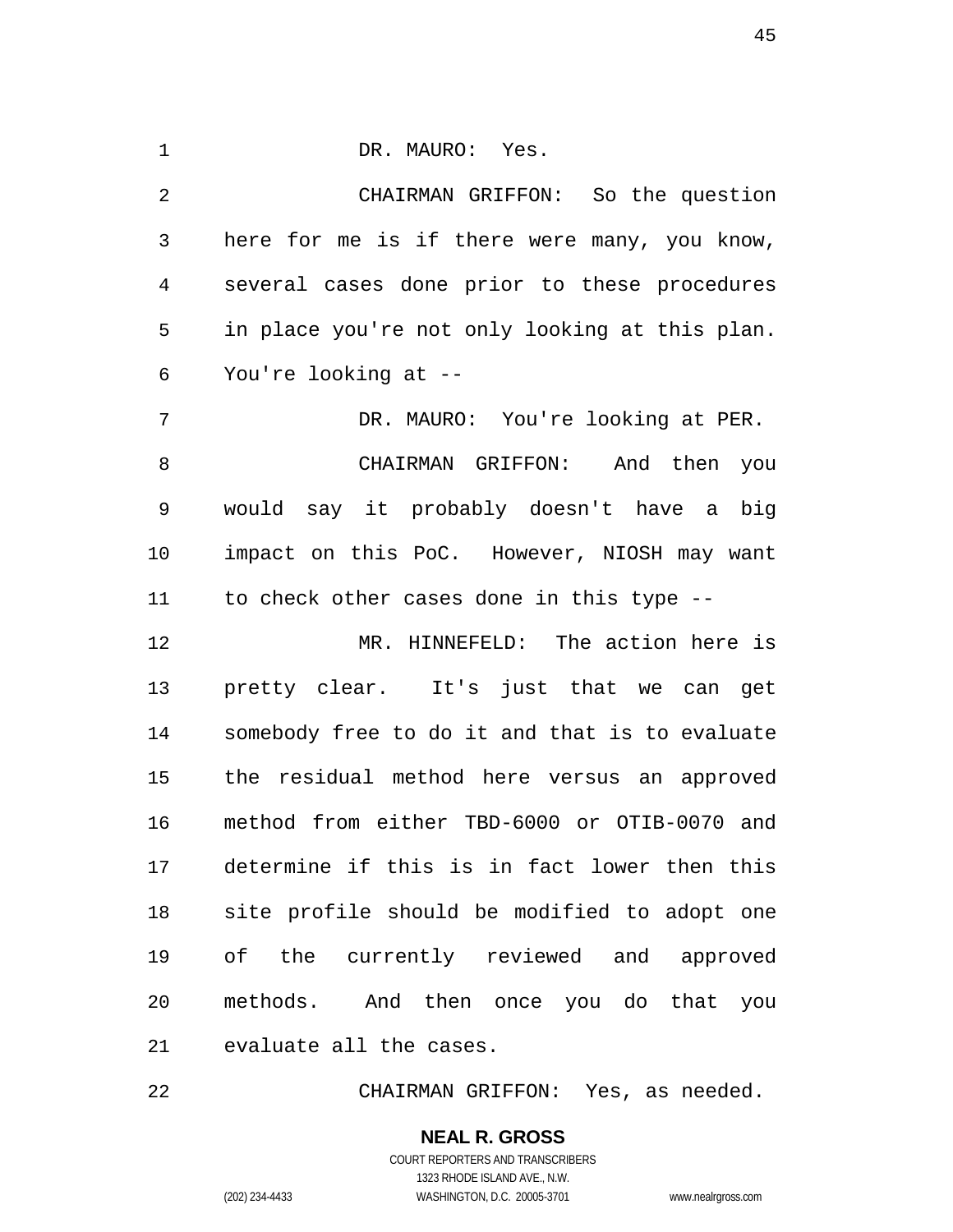MR. HINNEFELD: And decide whether it affects them or not. It may not. The residual period it may not affect, but you've got to look at them all. CHAIRMAN GRIFFON: Right. DR. MAURO: In a way this almost falls into the world of PERs. CHAIRMAN GRIFFON: Well, it may or may not. MR. HINNEFELD: It would trigger one theoretically. I mean it would trigger the PER. Now it could be that no cases will be reworked as a result of that PER because what we do. But they will all be reevaluated. CHAIRMAN GRIFFON: Yes. My point is that that's SC&A's position on this. I'm not sure NIOSH ever said we agree, this would have under estimated the -- MR. HINNEFELD: Well, that's just it. We have to run through it. CHAIRMAN GRIFFON: Yes. MR. HINNEFELD: And what answer do

> **NEAL R. GROSS** COURT REPORTERS AND TRANSCRIBERS

> > 1323 RHODE ISLAND AVE., N.W.

(202) 234-4433 WASHINGTON, D.C. 20005-3701 www.nealrgross.com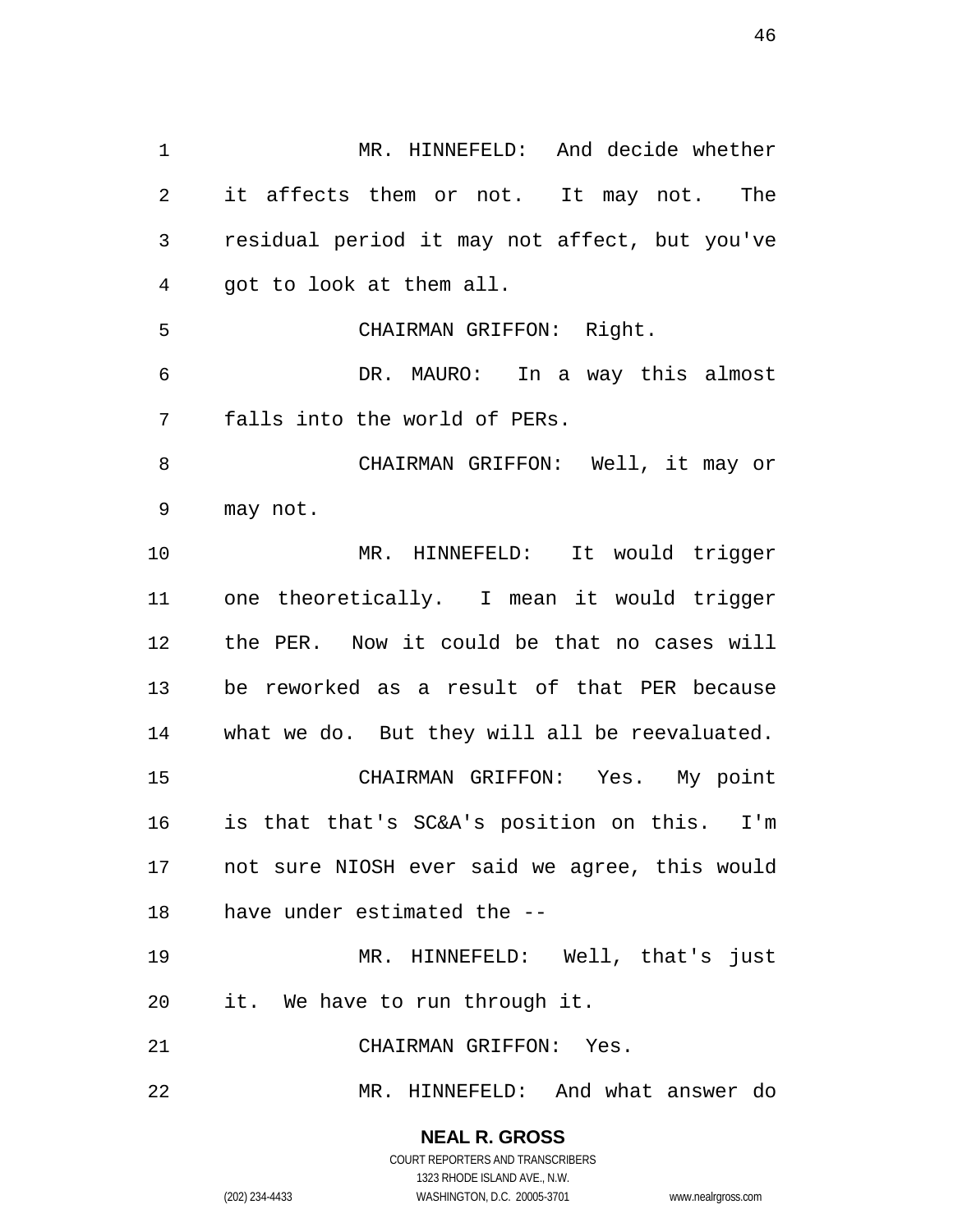we get -- what answer would we get with these other techniques? CHAIRMAN GRIFFON: Exactly. MR. HINNEFELD: So we have to do that first. If Aliquippa Forge is higher, frankly we wouldn't change anything -- CHAIRMAN GRIFFON: Right. DR. MAURO: There is a second issue associated with this. I guess that's the next item. CHAIRMAN GRIFFON: The next item probably, yes. 13 DR. MAURO: I'm jumping ahead. I have it in front of me. CHAIRMAN GRIFFON: I just left this as a remaining action then, and we can go on to 121.2. 18 DR. MAURO: Yes. CHAIRMAN GRIFFON: Go ahead, John. DR. MAURO: Yes. That has simply to do with when do you use the median. In other words think of it like this. What we

# **NEAL R. GROSS**

COURT REPORTERS AND TRANSCRIBERS 1323 RHODE ISLAND AVE., N.W. (202) 234-4433 WASHINGTON, D.C. 20005-3701 www.nealrgross.com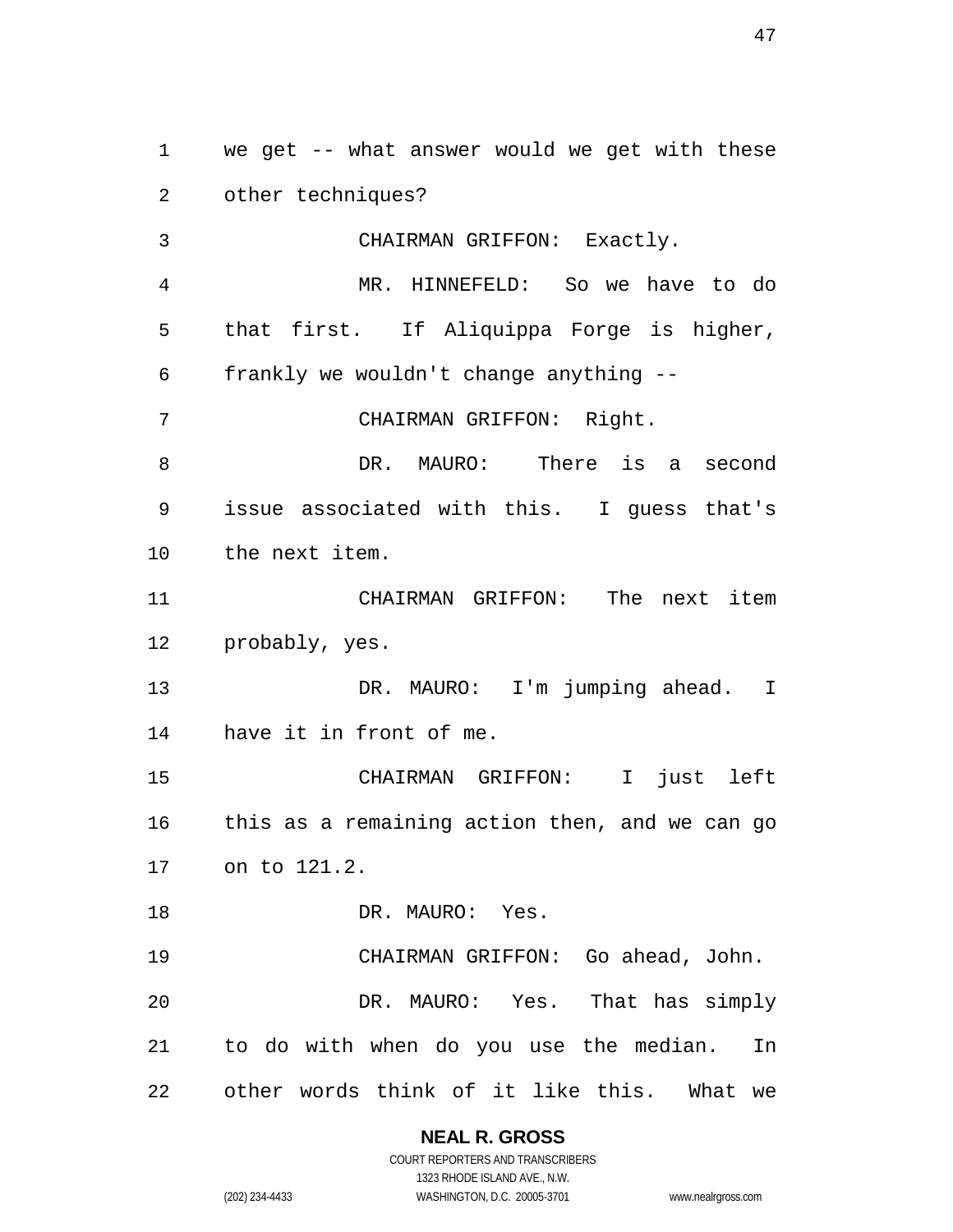have at a site where we have data during the FUSRAP time period and you know trying to reconstruct this person's dose based on his job category do you use the median or do you use some higher end value?

 I believe this guy had a job category which -- he was a furnace operator which puts him in a place where he has a potential for much higher exposures. As we all know, furnace operators at AWE facilities is probably as bad a spot as you can get in terms of being exposed to residue. The question becomes --

#### CHAIRMAN GRIFFON: Yes.

 DR. MAURO: Now bear in mind that he's a furnace operator, but he wasn't working with uranium. You know, it was post -- so he was working with metal, but he's still in an area where if there's going to be residual uranium around, this is the place where you're going to find it.

22 And we raised the question whether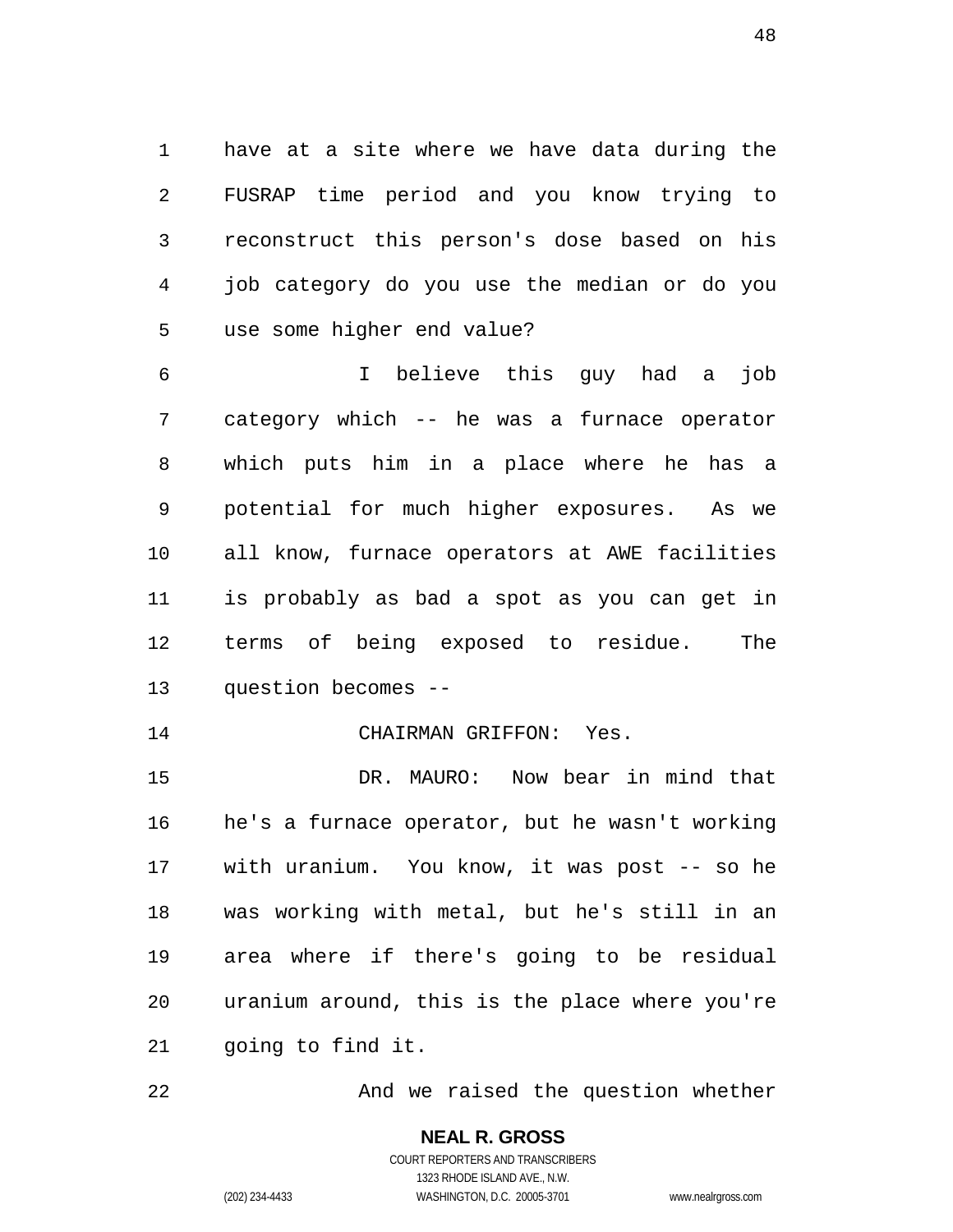automatically applying the median dose to a person like this for the residual period is appropriate. These are one of these case-by- case things that we have been discussing in the past in other venues, and I believe the general philosophy that's emerging from other discussions and other venues is that not to just automatically apply the full distribution or the median whether it's external or internal. But let's take a look at the case and on a case-by-case basis based on the best information we have, you know, if it's clear that there was low potential for exposure, using the full distribution would certainly be reasonable. But if there's a reason to believe that a person might have been at a job where he experienced the higher end, it would not be appropriate. So this second issue has to do with what do you -- this is probably the person that should have been assigned a 90 for percentile for example.

CHAIRMAN GRIFFON: Got it. Yes.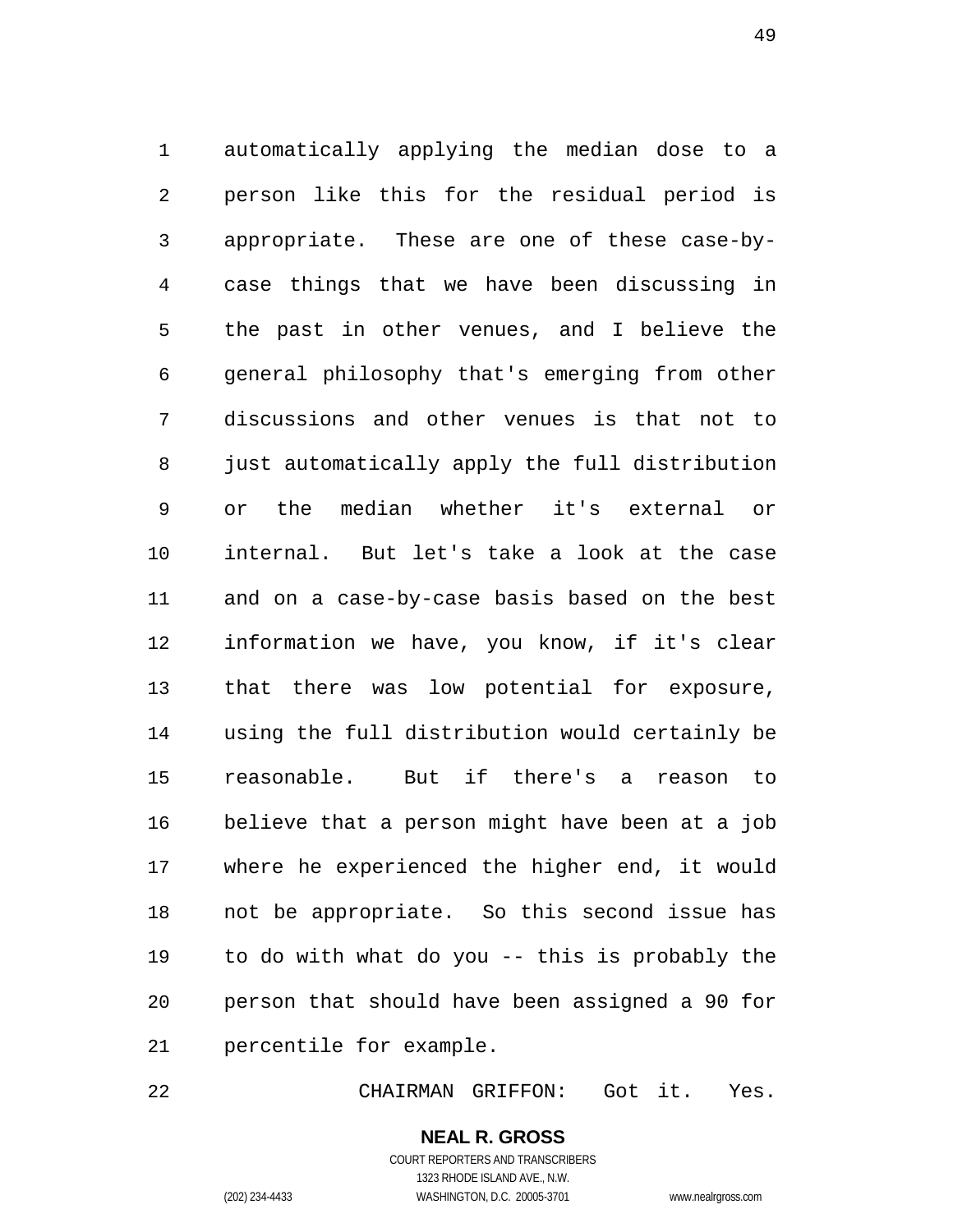I think we know the issue. I don't know -- DR. MAURO: Now coupling this with the first item is an interesting -- I guess I haven't given too much thought to what do you do when you marry this issue specific to this worker to the issue of OTIB-0070 and TBD-6000. But I do think they do converge. So they have to be looked at together.

 MR. HINNEFELD: Well, yes, John. They would -- as part of the process that I would see here is that we would make all the changes necessary to the site profile, you know, to align to address these technical concerns.

15 DR. MAURO: Yes.

 MR. HINNEFELD: And once those changes are made is when you would look at each of the claims. So at the point where you have a claim that is going to get a 95th percent or maybe we feel like we don't always know enough about where people work. Give everybody a 95th percent or whatever we knew,

#### **NEAL R. GROSS**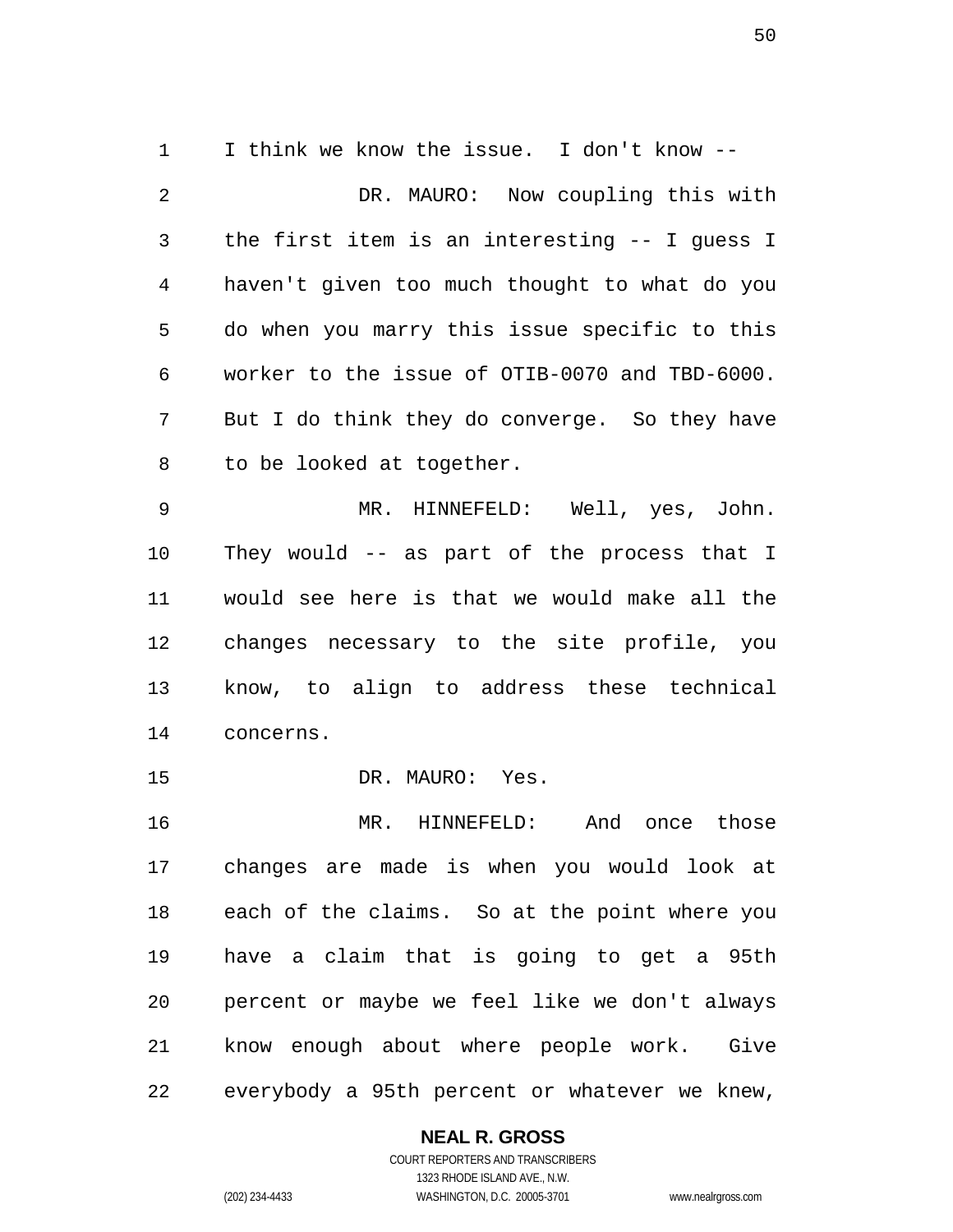that would be part of that reevaluation of the claim.

 DR. MAURO: Yes. MR. HINNEFELD: So the logical way to do this or at least the manageable way to do this is to make all the changes warranted to the site profile and then reevaluate the claims that were done with the old site profile once all the changes have been made. I mean that's just a logical way to do it or the manageable way to do it.

 DR. MAURO: For this worker if you were to shift into the mode of using TBD-6000 and/or OTIB-0070, the machinery exists. In other words, you have all of the data and the protocols to take this person and apply the protocols because the protocols written up in TBD-6000 and in OTIB-0070 provide for taking into consideration job category and when do you assume, you know, where -- because the lookup tables break it down by different job categories.

**NEAL R. GROSS**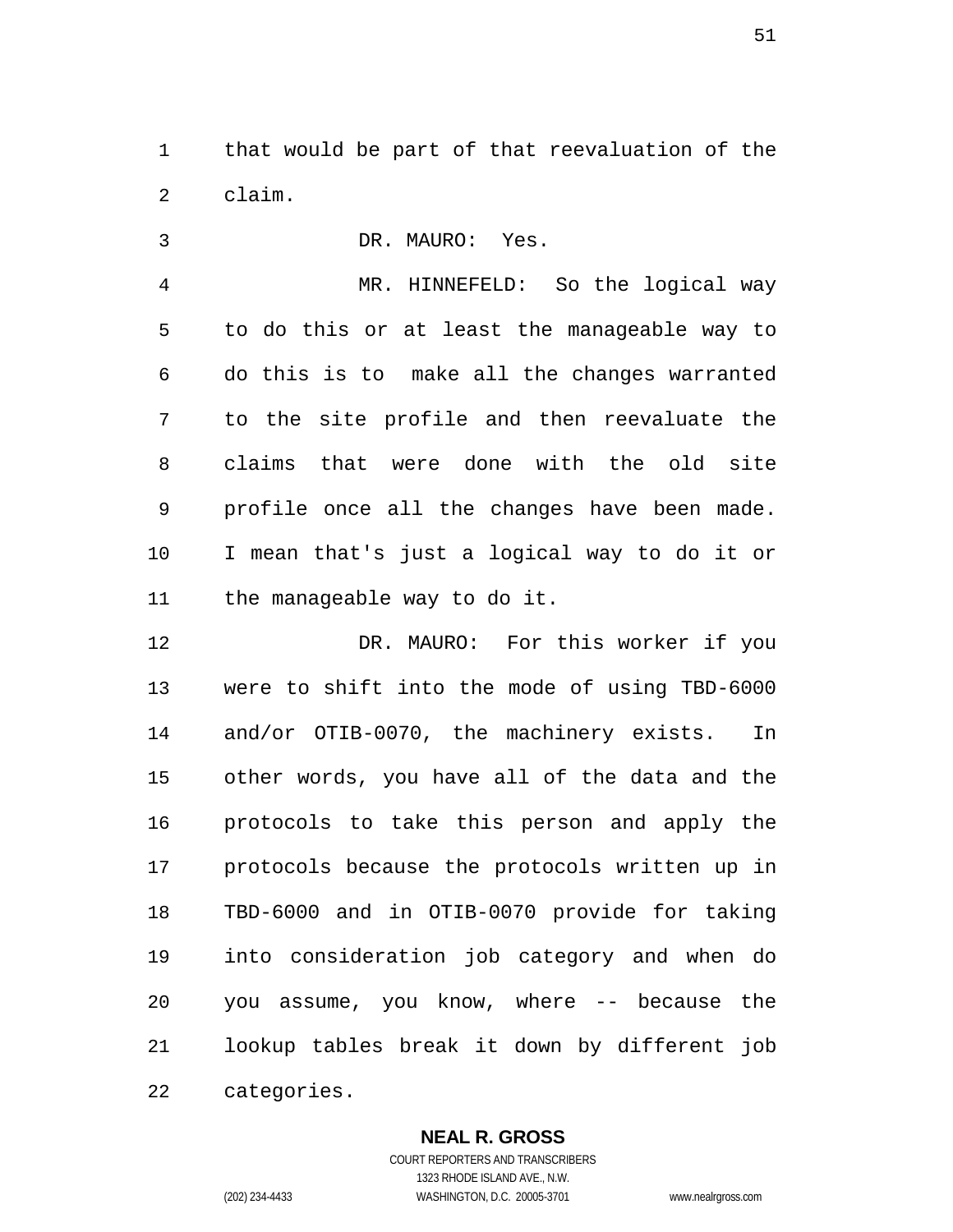So I think that in this case this is not an issue that requires any reconsideration of either TBD-6000 or OTIB- 0070. What this case requires is what happens if you revisit this case within the context of those two guidelines and how much would his dose change. I think that's really what the issue emerges from this. CHAIRMAN GRIFFON: And are there other -- yes, I think we got it. 11 DR. MAURO: You got it. Okay. CHAIRMAN GRIFFON: Yes. 121.3 I think is similar. It's not a TBD-6000 issue as much, but I think it's the same question of was the approach used, you know, bounding for this case and it -- 17 MEMBER MUNN: Inhalation. CHAIRMAN GRIFFON: Yes, it's inhalation ingestion. DR. MAURO: Hold on. Let me just get there. 121.3. CHAIRMAN GRIFFON: Yes.

> **NEAL R. GROSS** COURT REPORTERS AND TRANSCRIBERS

1323 RHODE ISLAND AVE., N.W. (202) 234-4433 WASHINGTON, D.C. 20005-3701 www.nealrgross.com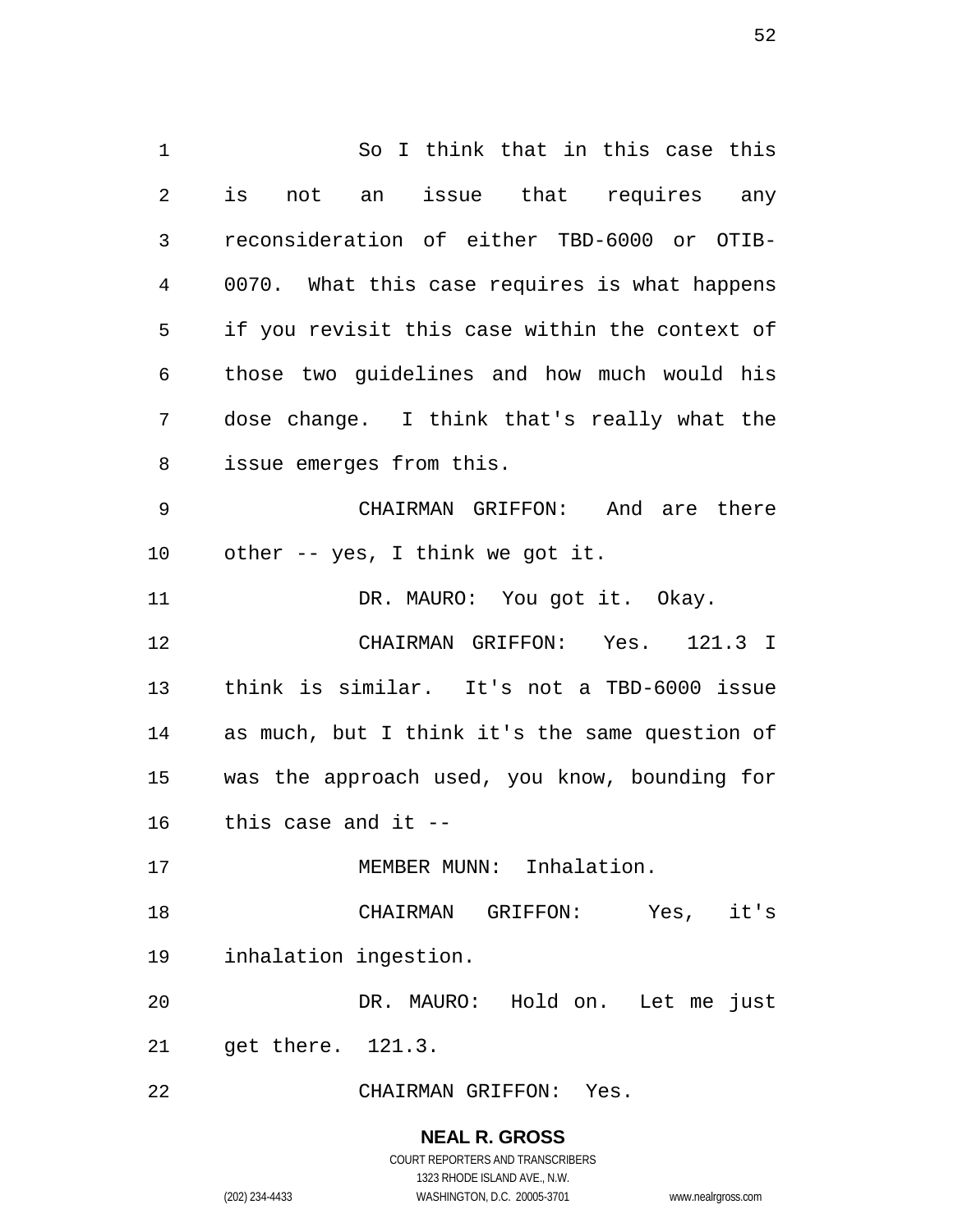| 1  | MR. ULSH: While John is looking,              |  |  |  |
|----|-----------------------------------------------|--|--|--|
| 2  | Mark, on 121.2 the status is that's a         |  |  |  |
| 3  | remaining NIOSH action item.                  |  |  |  |
| 4  | CHAIRMAN GRIFFON: Yes.                        |  |  |  |
| 5  | MR. ULSH: Thanks.                             |  |  |  |
| 6  | CHAIRMAN GRIFFON: I'm assuming                |  |  |  |
| 7  | unless -- that's true. Yes.                   |  |  |  |
| 8  | DR. MAURO: Yes, this is the same              |  |  |  |
| 9  | issue again using data from 1992 to go back   |  |  |  |
| 10 | and calculate inhalation. We're looking at    |  |  |  |
| 11 | 121.F3. Yes, I got it. Same problem as        |  |  |  |
| 12 | before, just like the external, this is for   |  |  |  |
| 13 | internal, you know.                           |  |  |  |
| 14 | CHAIRMAN GRIFFON: Right.                      |  |  |  |
| 15 | DR. MAURO: You're right. It's                 |  |  |  |
|    | 16 the same type of issue.                    |  |  |  |
| 17 | CHAIRMAN GRIFFON: I think this                |  |  |  |
| 18 | one may be more. It's not so much TBD-6000    |  |  |  |
| 19 | specific because there is site data, I think, |  |  |  |
| 20 | that they were working with. Right? So it's   |  |  |  |
| 21 | this question of back extrapolating data.     |  |  |  |
| 22 | DR. MAURO: Yes. What I'm reading              |  |  |  |

**NEAL R. GROSS**

COURT REPORTERS AND TRANSCRIBERS 1323 RHODE ISLAND AVE., N.W. (202) 234-4433 WASHINGTON, D.C. 20005-3701 www.nealrgross.com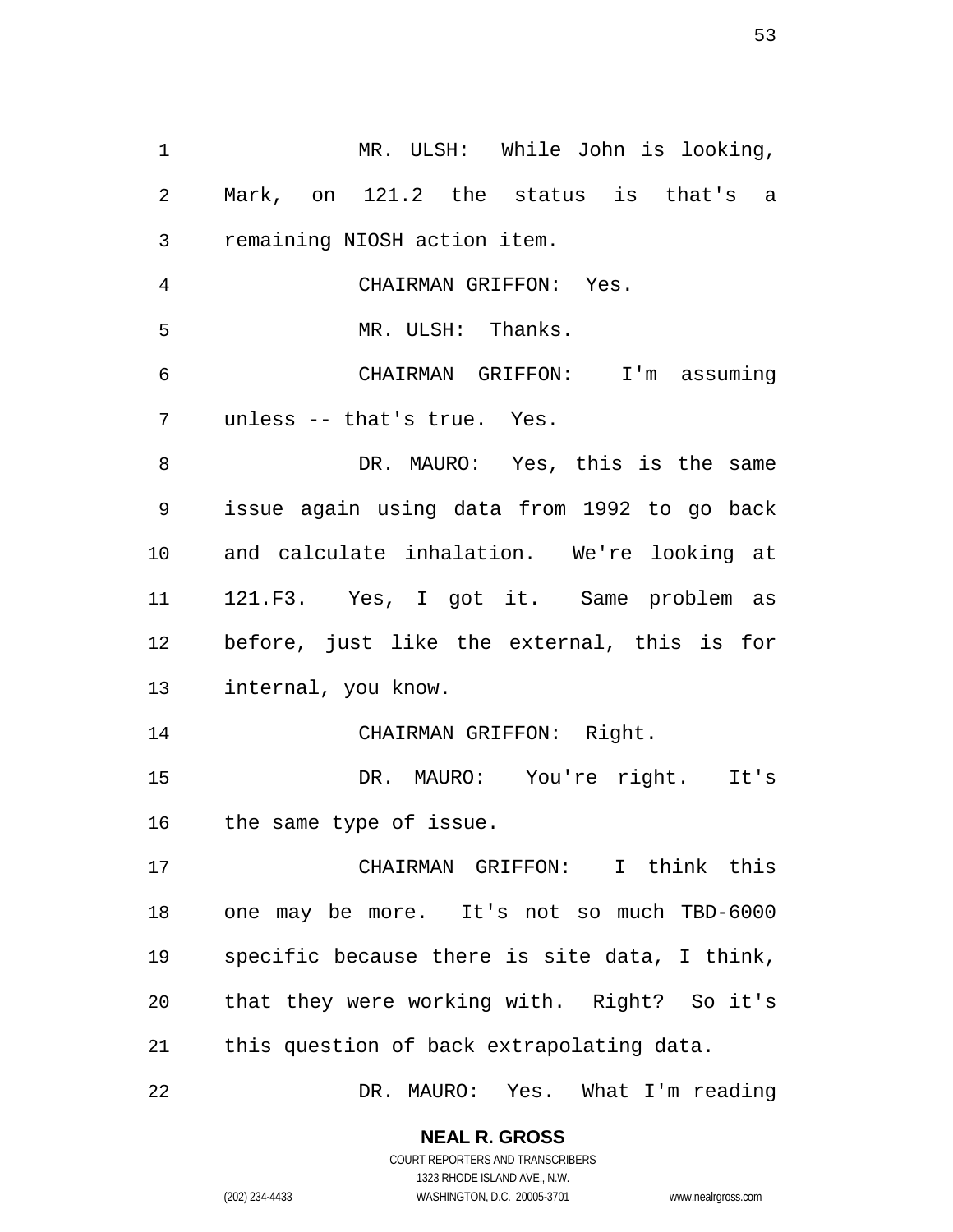here is the intakes that were used for this person for both inhalation and ingestion were derived from residual contamination collected in 1992 and 1993.

#### CHAIRMAN GRIFFON: Right.

 DR. MAURO: And the person, of course, worked there from 1950 to 1978. So there's the issue. You know, how do you deal with that? And by the way that's the purpose of OTIB-0070 to deal with just this situation. CHAIRMAN GRIFFON: That's right. So that's why in the Resolution column you'll see Reconsider OTIB-0070 there, not TBD-6000. DR. MAURO: Yes. That's another place you can go because TBD-6000 also addresses exposures during residual period. But 0070 gives even more guidance. CHAIRMAN GRIFFON: Yes. I thought this one was more relevant to TIB-0070. DR. MAURO: And I agree with that.

CHAIRMAN GRIFFON: Anyway, the

three are similar.

#### **NEAL R. GROSS**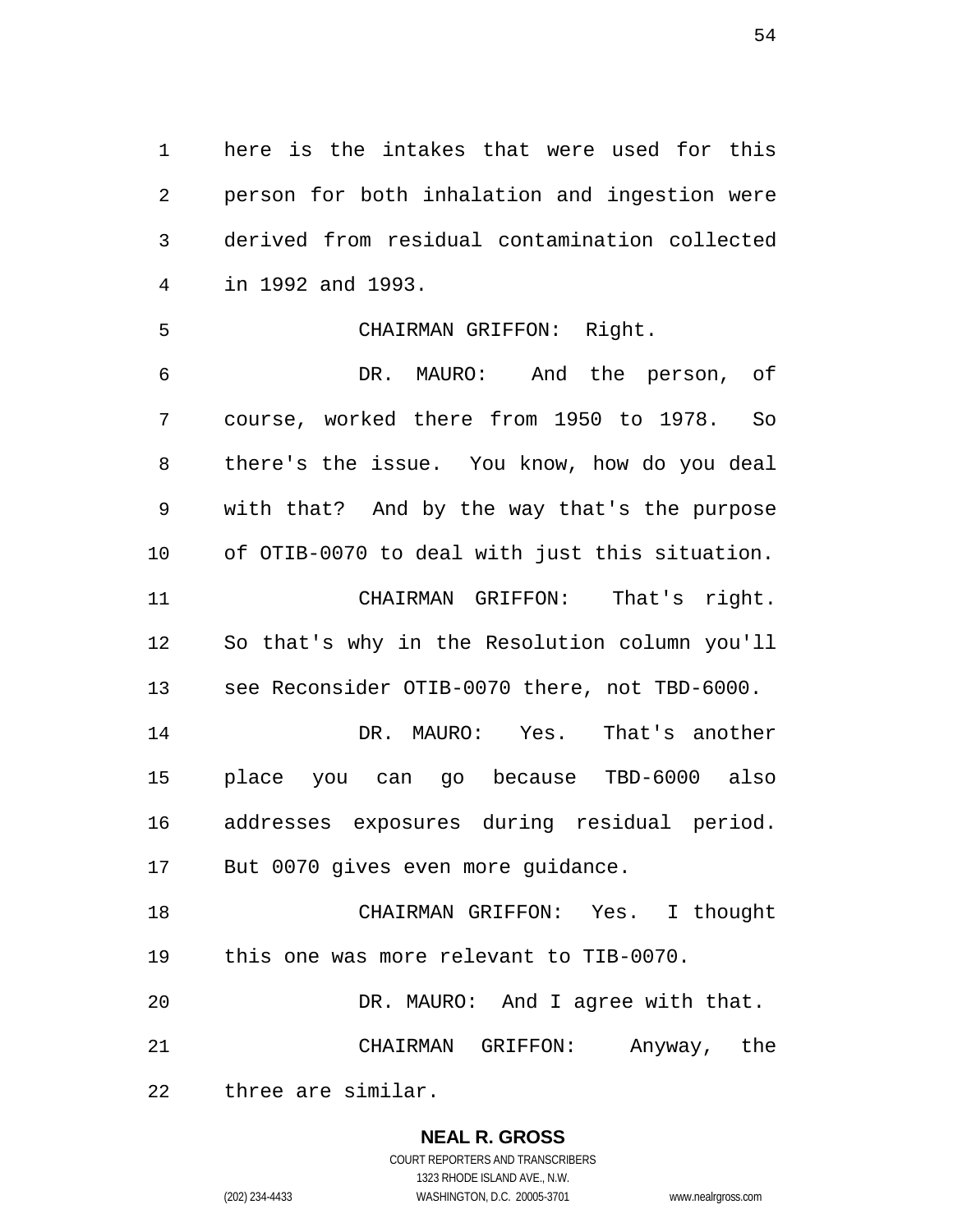1 DR. MAURO: Yes, they're very much related. CHAIRMAN GRIFFON: I don't think, unless I hear from Scott, I'll assume NIOSH doesn't have any response yet. MR. HINNEFELD: Well, this, we don't have a response yet. I believe this is in fact a NIOSH site profile. I'm not sure that ORAU -- 10 CHAIRMAN GRIFFON: Okay. MR. HINNEFELD: -- participated in its preparation. CHAIRMAN GRIFFON: Alright. So that remains a NIOSH action as well. I think I'm down to 122.1. 122.1, John? DR. MAURO: That's Simonds Saw. Yes. CHAIRMAN GRIFFON: Simonds Saw. DR. MAURO: Yes. Give me one second and I'm flipping through it to get oriented. 122.1. Give me a second.

#### **NEAL R. GROSS**

| 234-4433 |  |  |
|----------|--|--|

COURT REPORTERS AND TRANSCRIBERS 1323 RHODE ISLAND AVE., N.W. (202) 234-4433 WASHINGTON, D.C. 20005-3701 www.nealrgross.com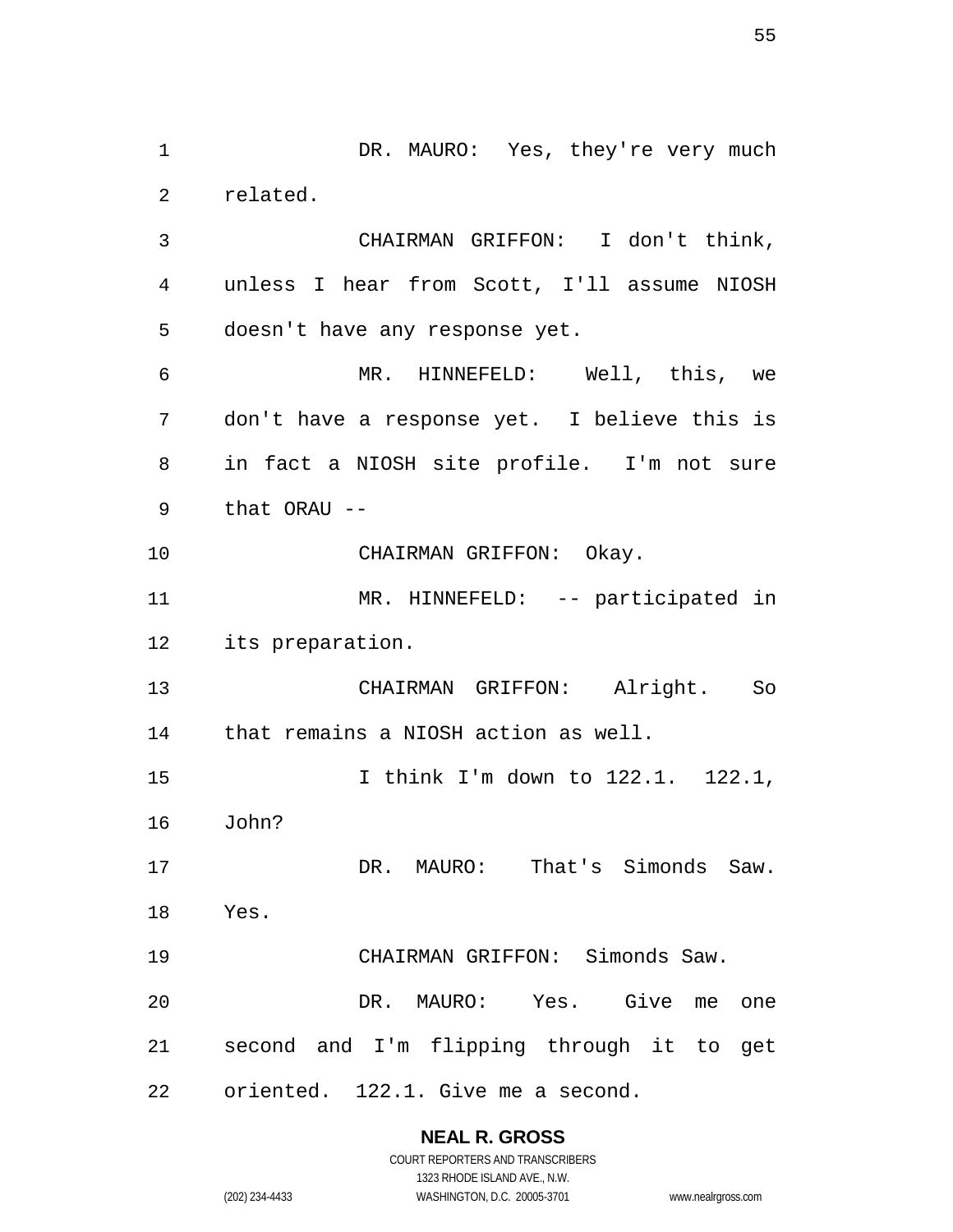CHAIRMAN GRIFFON: Validating this approach for the job in question. It seems like a job specific thing, too.

 DR. MAURO: Yes. Yes, it was a -- let's see what this guy's job was. Furnace operator, same thing. What we have here, now we're dealing with a fellow that was a furnace operator, and basically they used the data that was -- oh, this is Simonds Saw and what was done. This is an interesting problem. What was done is for external exposure is there was film badge. There were 20 film badge hanging in the room, and they've got data on the external field based on that film badges that were there and given that -- the standard approach in Simonds Saw is site profile -- they have a site profile -- was to take advantage of that data for determined external exposure from submersion in airborne activity and from surface contamination. And you would take the full distribution or the median.

> **NEAL R. GROSS** COURT REPORTERS AND TRANSCRIBERS

1323 RHODE ISLAND AVE., N.W. (202) 234-4433 WASHINGTON, D.C. 20005-3701 www.nealrgross.com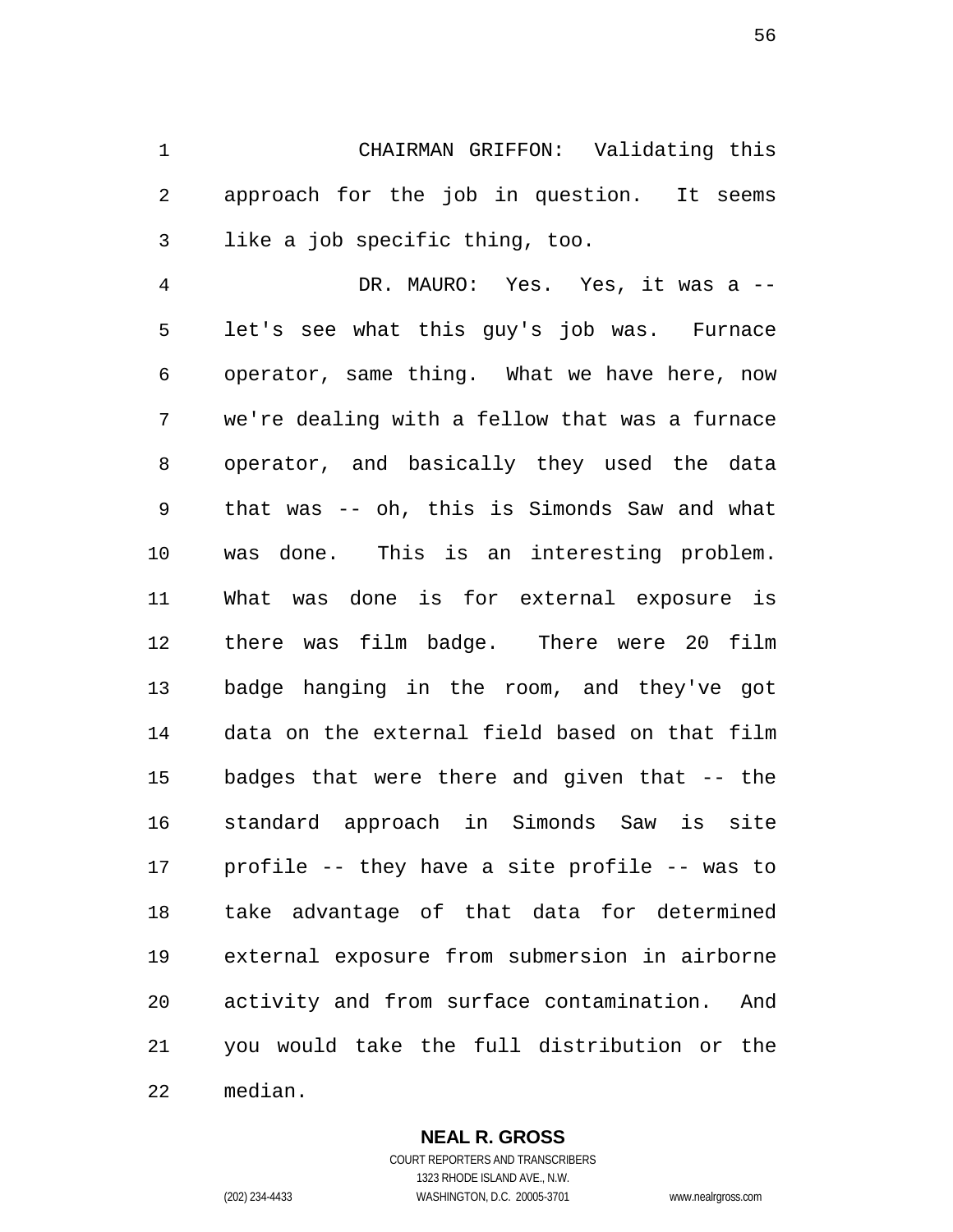But again, our concern was this guy, again -- he's a furnace operator. You know, if there's a place where you think a guy might get the high end, that's the place he'd get it, well, one of the places. So that's the issue here. CHAIRMAN GRIFFON: We got you. 8 DR. MAURO: Okay. CHAIRMAN GRIFFON: The same thing, a similar thing, is for 122.3. It's similar. You know, does the approach proposed bound it for this particular type of job? DR. MAURO: Well, yes. This is -- yes, it's a good thing to -- it's actually a visual thing. CHAIRMAN GRIFFON: Yes. DR. MAURO: The way they handled external -- the first one we just talked about

 is the external exposure because he's surrounded, you know, he's immersed in this cloud of airborne activity and surface contamination.

**NEAL R. GROSS**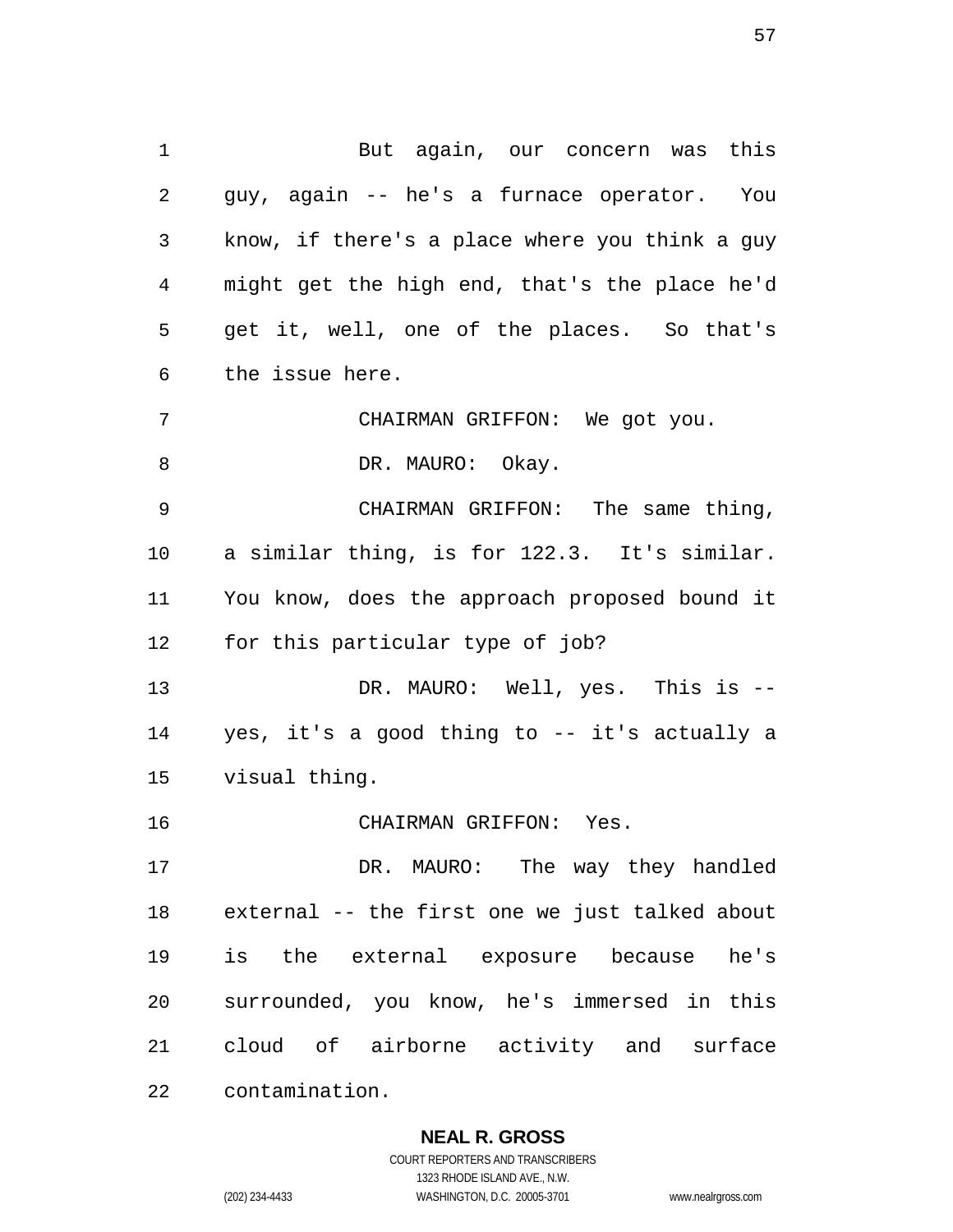The second issue which I believe is 122.3 --

 CHAIRMAN GRIFFON: Right. DR. MAURO: -- is the fact that the generic approach used in Simonds Saw is in one respect extremely conservative. They're placing everybody up close and personal to spend half his time close to a billet and half his time close to a rod, a billet being the thing that goes into the furnace and the rod being the thing that comes out of the -- the rod being the thing that comes out after you roll it.

14 CHAIRMAN GRIFFON: Right.

 DR. MAURO: Okay. This guy worked in the furnace. He only worked with billets. It turns out that if you're only working with billets, your potential for exposure is greater than it is when you're working with billets and rods.

 So the generic approach that's adopted in Simonds Saw is very good. They're

# **NEAL R. GROSS**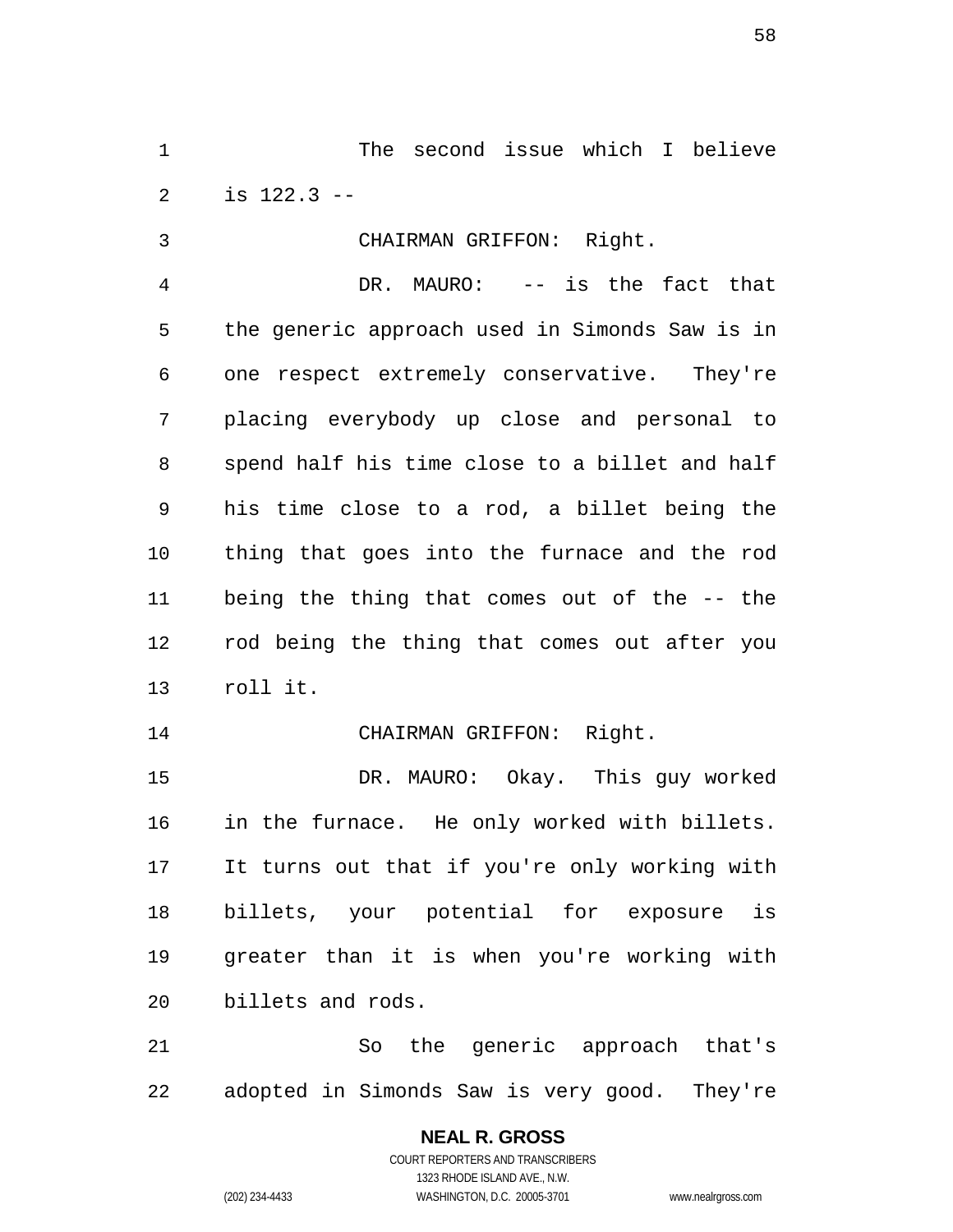saying we're going to assume that every worker that works at Simonds Saw is going to spend half his time one foot away from the billet and the other half of his time one foot away from a rod, and what happens is -- and that's great. So you really can't be much more conservative than that for external exposure.

 But in this guy's case he's a furnace operator. The only thing he works with is billets in theory because he's loading the billets up to heat them up so that they can be rolled. So he has the potential to be up close and personal to only billets and perhaps more than one billet.

 So the generic approach in Simonds Saw certainly in this respect is very good except as applied to this guy, and that's our concern.

 CHAIRMAN GRIFFON: And NIOSH was going to reexamine that, and I think I was -- I was just about to cut you off, John, again, because it was sort of déjà vu, but then I

# **NEAL R. GROSS**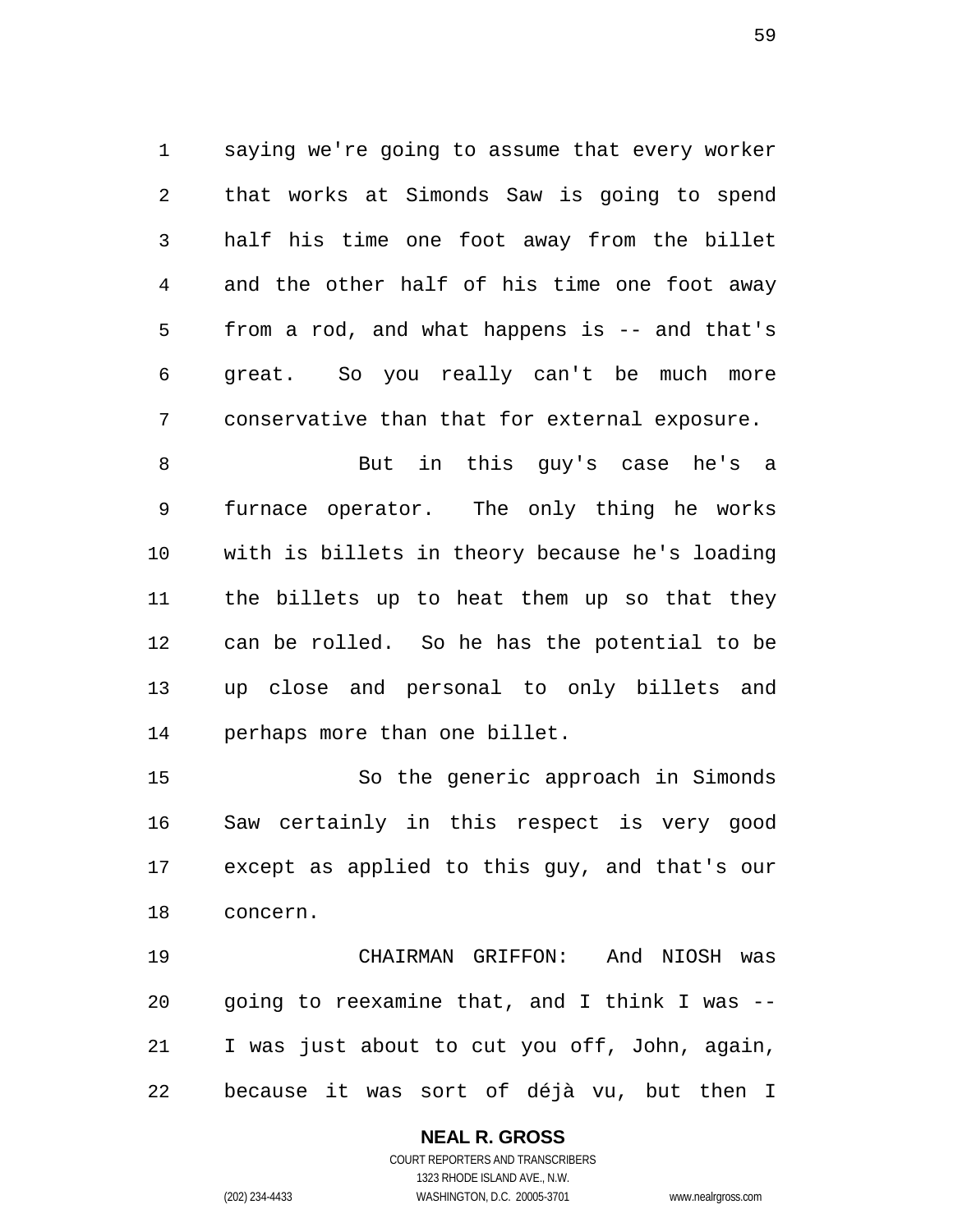thought, well, Brant is taking, stepping into this role. So it's probably good what you're doing, John. I think it's good to go over these and refresh our memories on them anyway. DR. MAURO: I have to say. When we have these meetings -- CHAIRMAN GRIFFON: Yes. 8 DR. MAURO: -- I have to go back and get the picture in my head again of what happened. CHAIRMAN GRIFFON: Yes, I agree. DR. MAURO: And I realize it sort of brings back, but we haven't talked about it in six months. So I got to do this. CHAIRMAN GRIFFON: Well, for me as soon as I saw billet/rod 50/50 split, I knew exactly. DR. MAURO: You knew where we were. Right. CHAIRMAN GRIFFON: It's good to go over these because Brant is going to step into this role now.

#### **NEAL R. GROSS**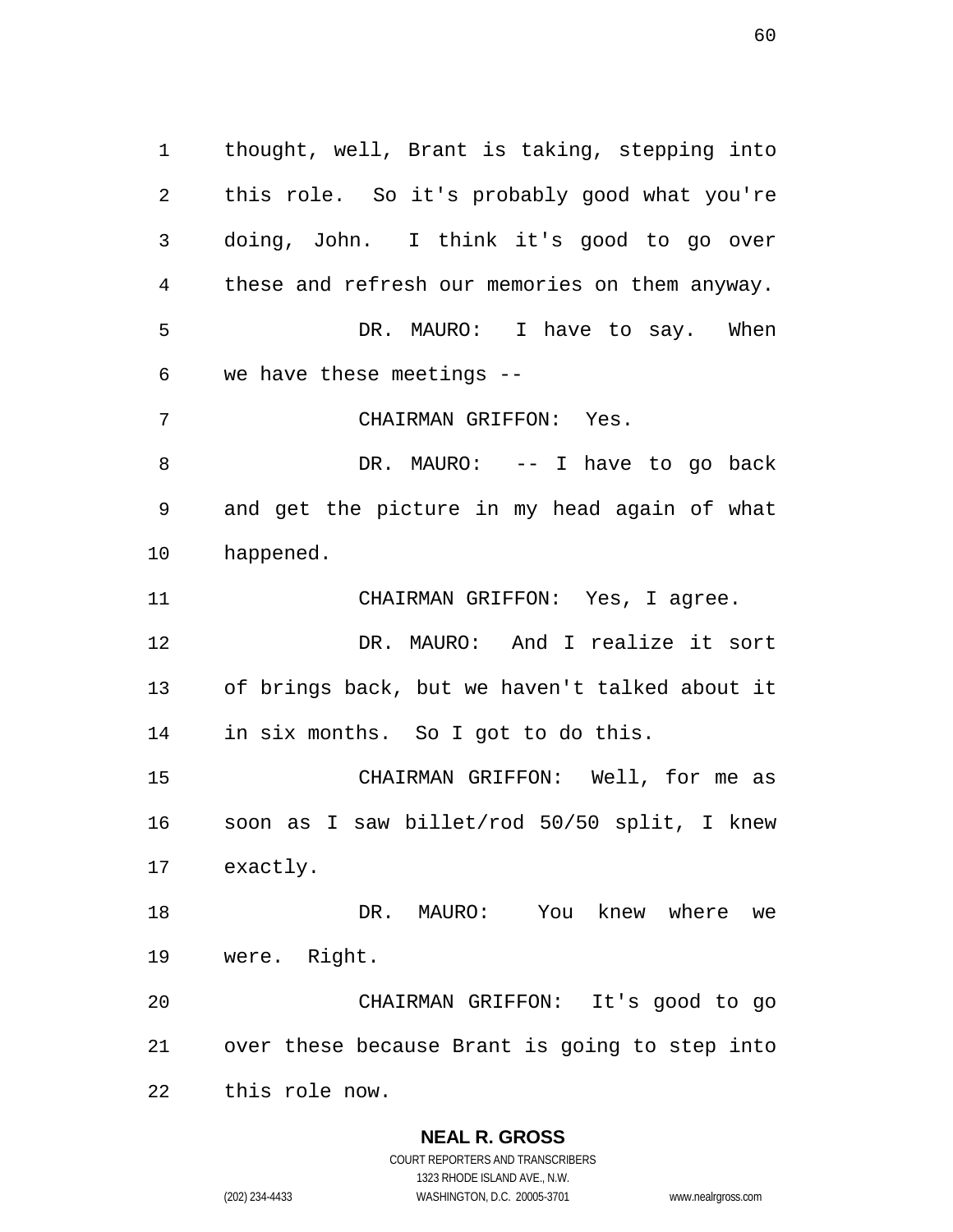1 DR. MAURO: Yes. Okay. CHAIRMAN GRIFFON: Alright. MEMBER MUNN: John, do we have any feel at all for how great the difference in exposure? DR. MAURO: It was small. It was about 40 percent, I think. The difference is less than a factor of two difference. 9 MEMBER MUNN: Okay. DR. MAURO: So it wasn't a big difference, but you know factors of two that's sort of the place where I start to get concerned. Now for this guy let's see where he comes in. He comes in -- you see he comes in at 28.57 as his PoC. This particular issue is not going to flip it. CHAIRMAN GRIFFON: It's unlikely. 18 MEMBER MUNN: No. DR. MAURO: Yes, it's not going to flip it. CHAIRMAN GRIFFON: Right. MEMBER MUNN: And there's a

> COURT REPORTERS AND TRANSCRIBERS 1323 RHODE ISLAND AVE., N.W. (202) 234-4433 WASHINGTON, D.C. 20005-3701 www.nealrgross.com

**NEAL R. GROSS**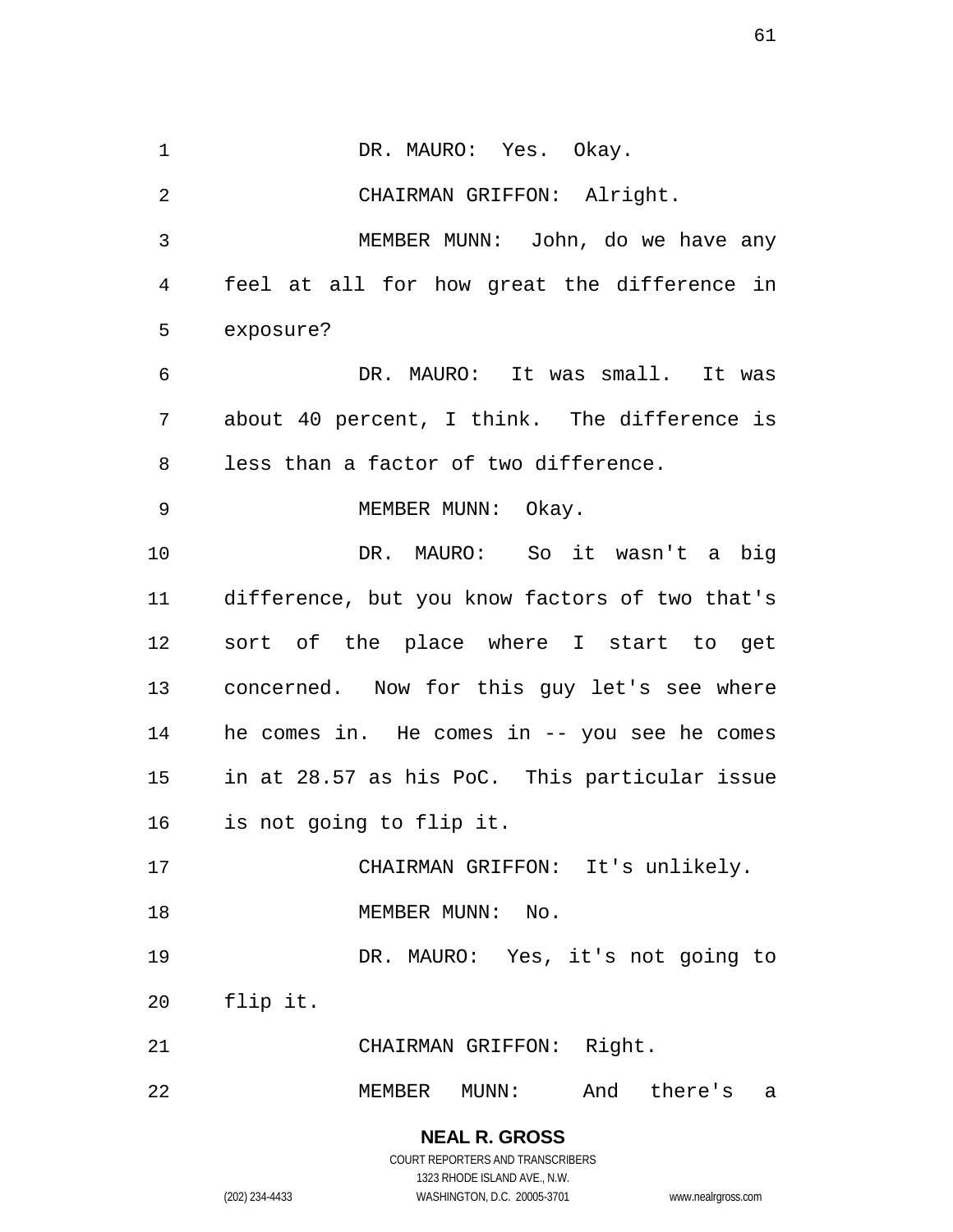question of reasonableness with respect to the fact that the original assumption is extremely claimant favorable, the one foot for eight hours -- CHAIRMAN GRIFFON: That's what I think we're asking NIOSH to defend that because I think you can defend it. 8 MEMBER MUNN: Right. CHAIRMAN GRIFFON: I would say that you probably can. MEMBER MUNN: It sounds defensible. CHAIRMAN GRIFFON: Yes. MR. HINNEFELD: We'll do what we can on that. My take on this is that that number by putting a person one foot away from these two sources for the entire work day -- CHAIRMAN GRIFFON: Two thousand hours a year. MR. HINNEFELD: It's so high anyway that perhaps a different model not so aggressive there where you would give a 95th

#### **NEAL R. GROSS** COURT REPORTERS AND TRANSCRIBERS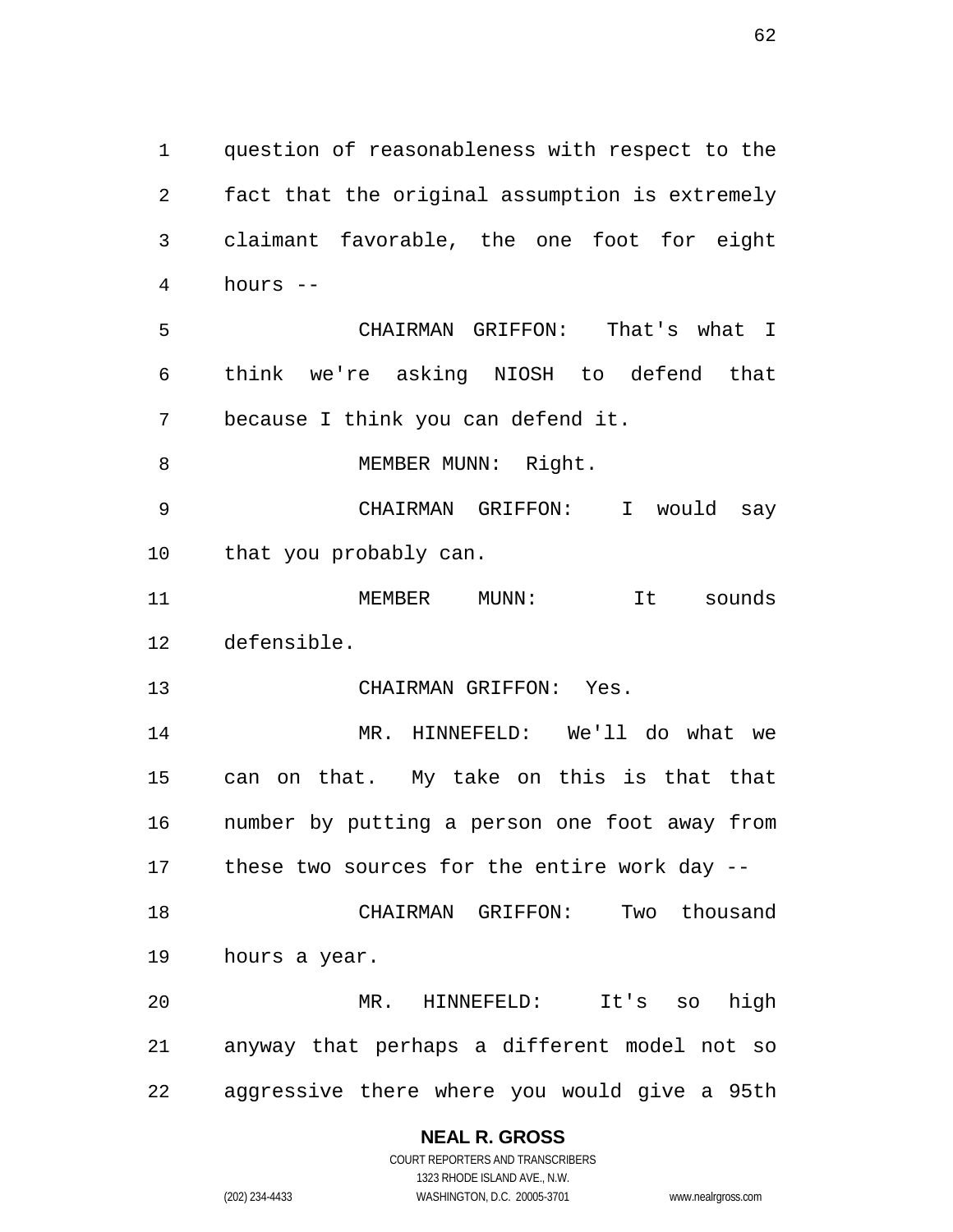percentile to the furnace operator might be the appropriate approach.

 CHAIRMAN GRIFFON: We just ask that this be documented and provided.

MR. HINNEFELD: Yes.

 DR. MAURO: We had this conversation last time.

8 CHAIRMAN GRIFFON: Yes.

 DR. MAURO: Again, it's a philosophy. You know, you adopt a generic approach which universally everyone would agree 2,000 hours per year, one foot away from these billets and rods is certainly a generic conservative approach. And what we talked about last time was well, maybe that's good enough even though we can make an argument that this worker probably did something a little different.

 But the very fact that this fundamental approach and this is, again, a philosophical issue, you're not going to worry about it. It covers all ills, so to speak,

#### **NEAL R. GROSS**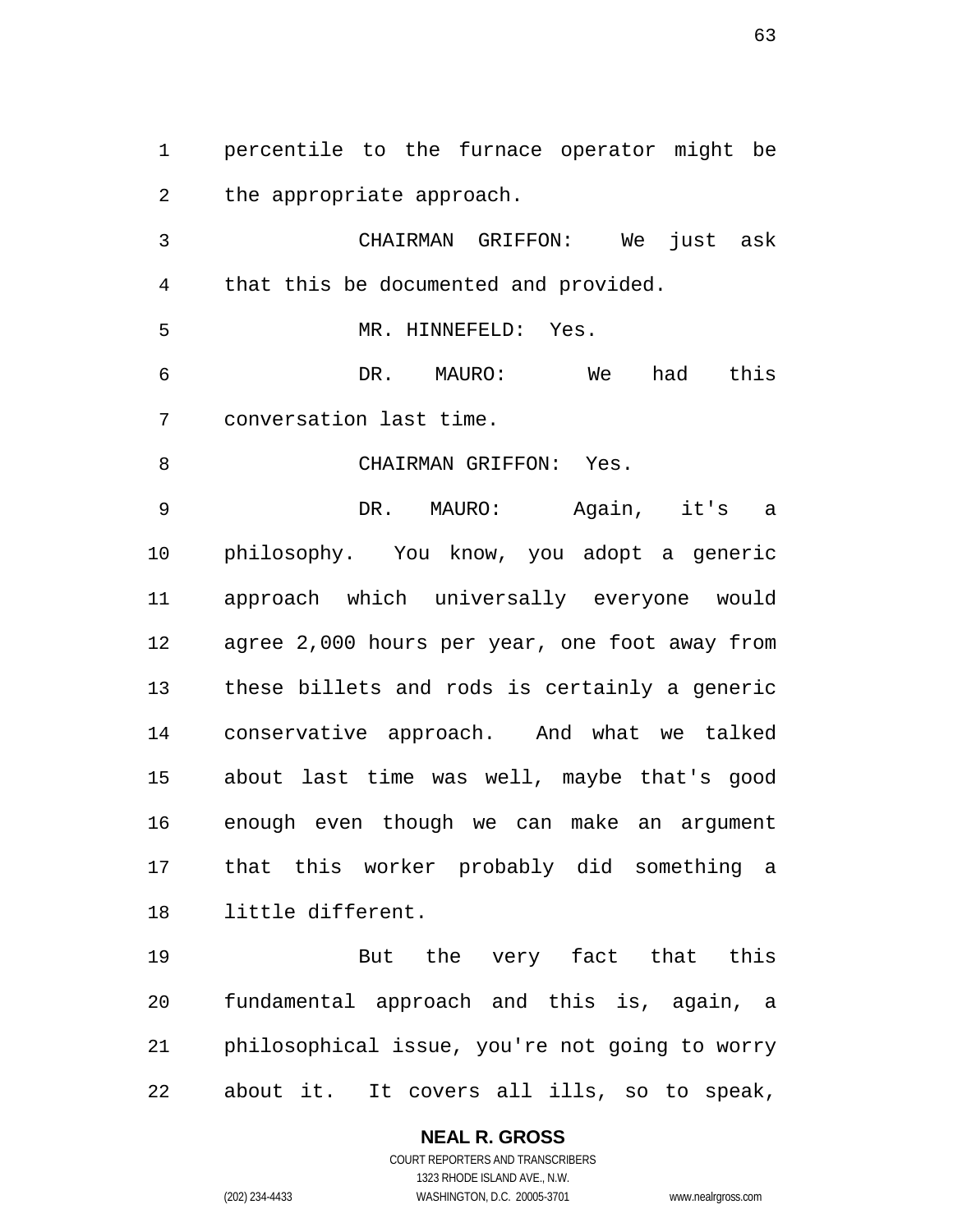because it's such a conservative strategy that notwithstanding individual differences such as this one, it really doesn't matter. And I think that that really went to the heart. I think it's an important question. It's almost like coming at the problem in this way. So maybe it can go away on that basis.

 CHAIRMAN GRIFFON: It's funny that you just used that phrase covers all ills because I think I used that in the little White Paper I circulated but in a derogatory sense.

(Laughter.)

14 DR. MAURO: And I understand that. CHAIRMAN GRIFFON: Yes.

 DR. MAURO: But it's an interesting problem.

 CHAIRMAN GRIFFON: But I think this is why we asked for documentation. I think it's important to document that because it says that our subcommittee looked at this and we didn't just give it a short shrift. We

#### **NEAL R. GROSS**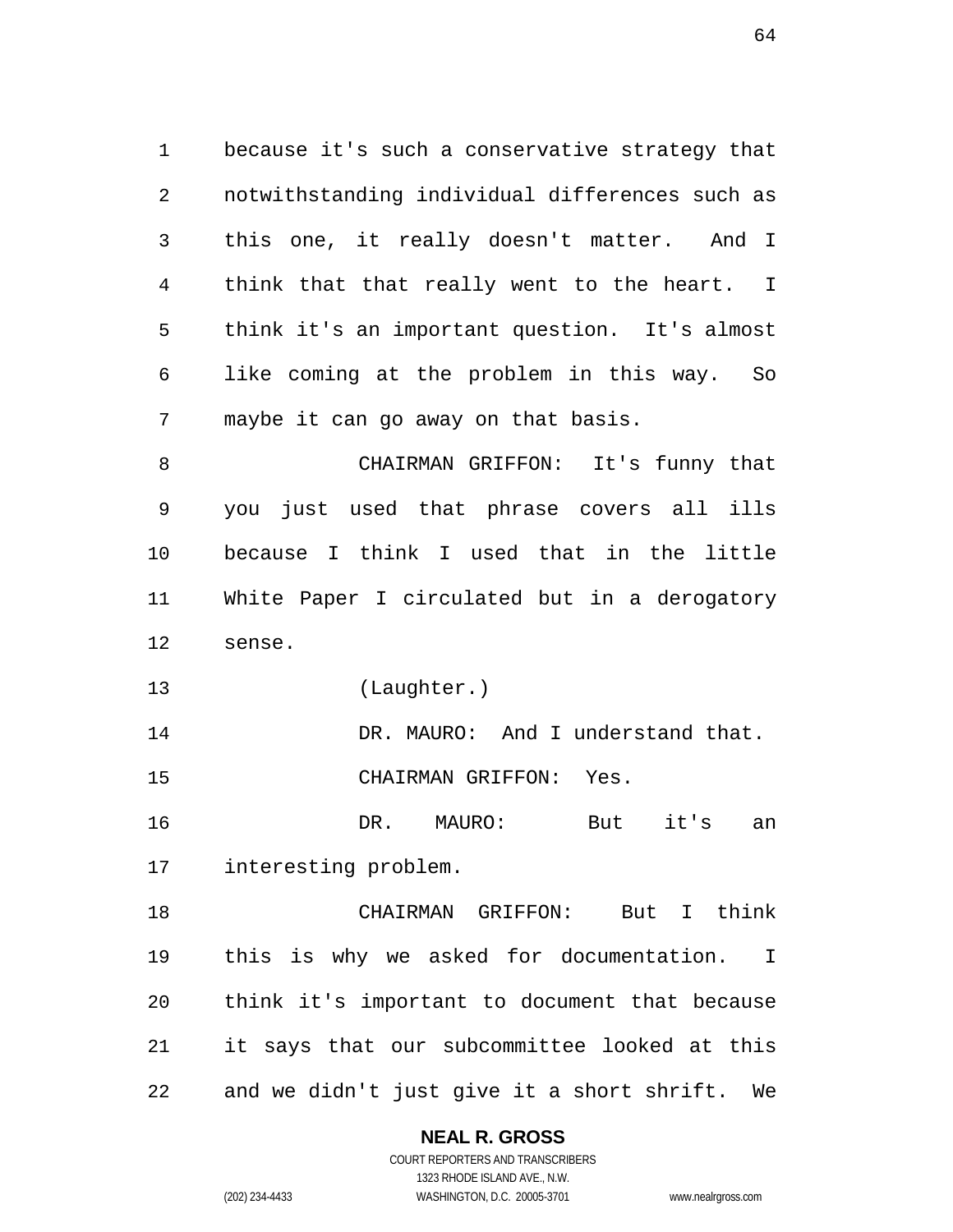considered this.

 MR. HINNEFELD: If you think for a minute about the change in distance from that one foot that you have -- CHAIRMAN GRIFFON: I know. MR. HINNEFELD: -- for the 2,000 hours in order to go increase -- the total dose is going to be increased and if you have half of this and 50 percent of that, you want them to go -- I think we're about a factor of two apart if I'm not mistaken. CHAIRMAN GRIFFON: Yes. DR. MAURO: Yes. MR. HINNEFELD: So you're double this 100 percent of the time. So you're going 16 to go to a  $-$  that's about a  $-$  you're going to go from 75 percent to 100 percent. So it's about a one-third increase in dose. I'm just talking off the top of my head. DR. MAURO: Yes, it's small. MR. HINNEFELD: Thank about how much distance you have to add to go to get

**NEAL R. GROSS**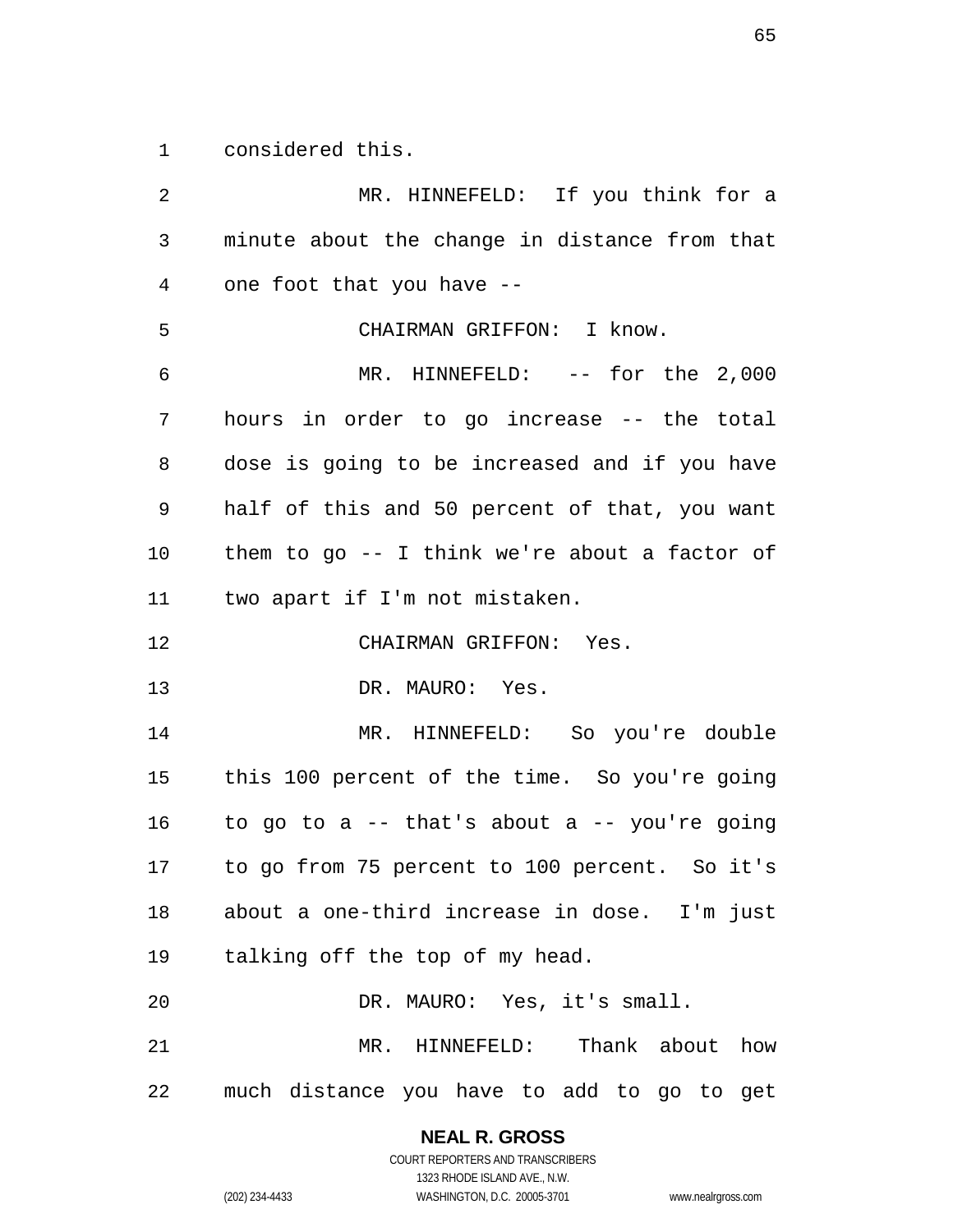your dose down by a third. That's not very far.

CHAIRMAN GRIFFON: Yes. And I

 don't think we're -- I mean all we're asking that just a little piece written on that. MR. HINNEFELD: Something like that would say okay -- CHAIRMAN GRIFFON: Yes, we've got it and we have a record of it, too. 10 MR. HINNEFELD: Alright. CHAIRMAN GRIFFON: We did it with numbers. MR. HINNEFELD: Yes. CHAIRMAN GRIFFON: We didn't just do it, oh, it seems conservative. We've got it documented. That's what I was looking for. 17 MR. HINNEFELD: Yes. CHAIRMAN GRIFFON: Alright. That was 122.3, correct? DR. MAURO: Yes. CHAIRMAN GRIFFON: Yes. And then 122.7.

**NEAL R. GROSS**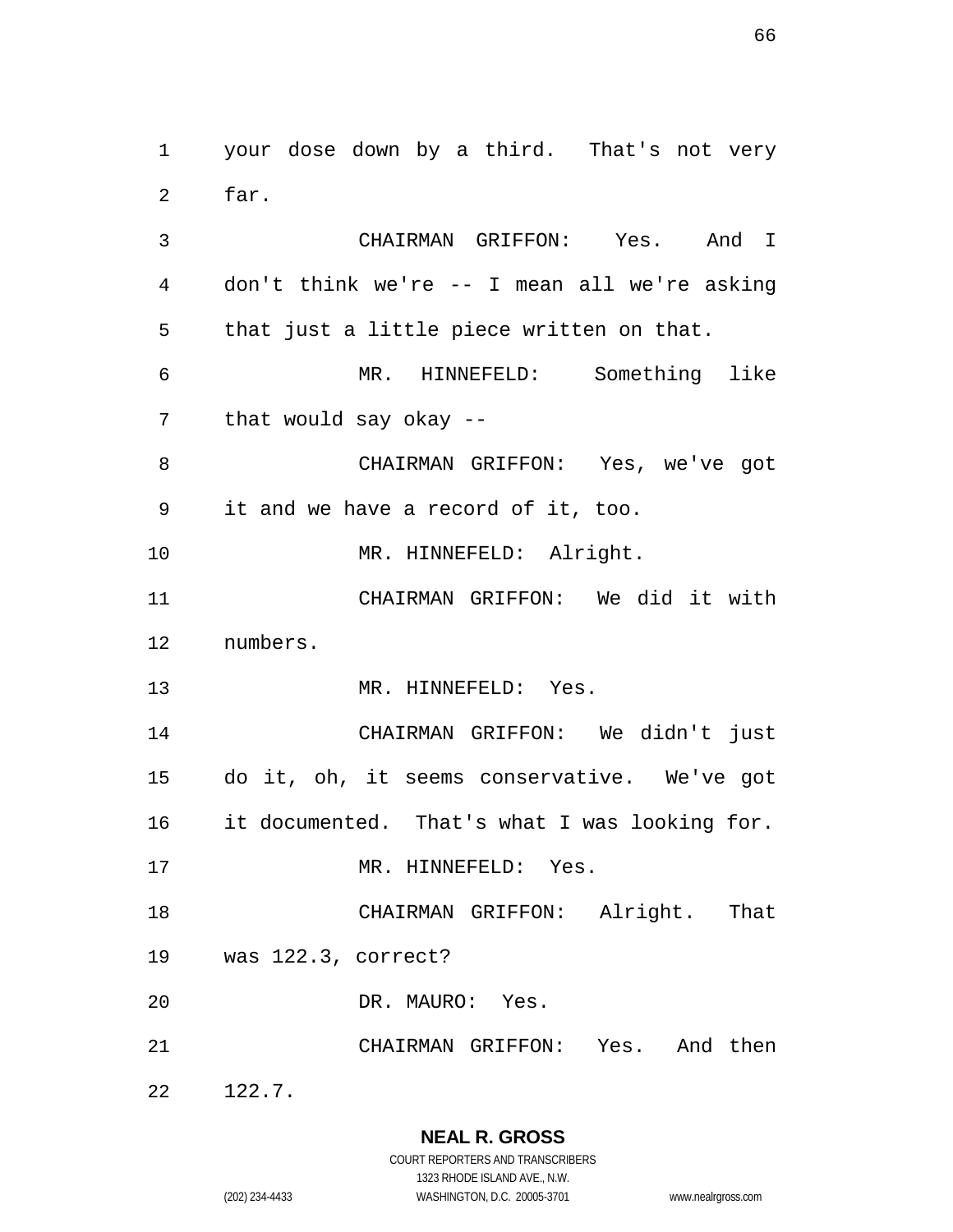1 MEMBER MUNN: That's SC&A's -- CHAIRMAN GRIFFON: This is thorium. Yes, SC&A's tasked with an action here. DR. MAURO: Let's see. CHAIRMAN GRIFFON: I think NIOSH provided the response. MR. HINNEFELD: We provided the wording in blue in April, I think if I'm not mistaken. CHAIRMAN GRIFFON: Right. I think you're correct. Yes. MR. HINNEFELD: I guess that's blue. I don't know if that's blue. CHAIRMAN GRIFFON: So, SC&A, I'm not sure. John, this probably would be you. DR. MAURO: Again I'm checking to see what we did here. Give me one minute. Okay. Oh, here it is. I'm looking at the main report again. It's the only way I can get this down is -- here we have a situation where thorium was also rolled at Simonds Saw.

**NEAL R. GROSS**

COURT REPORTERS AND TRANSCRIBERS 1323 RHODE ISLAND AVE., N.W. (202) 234-4433 WASHINGTON, D.C. 20005-3701 www.nealrgross.com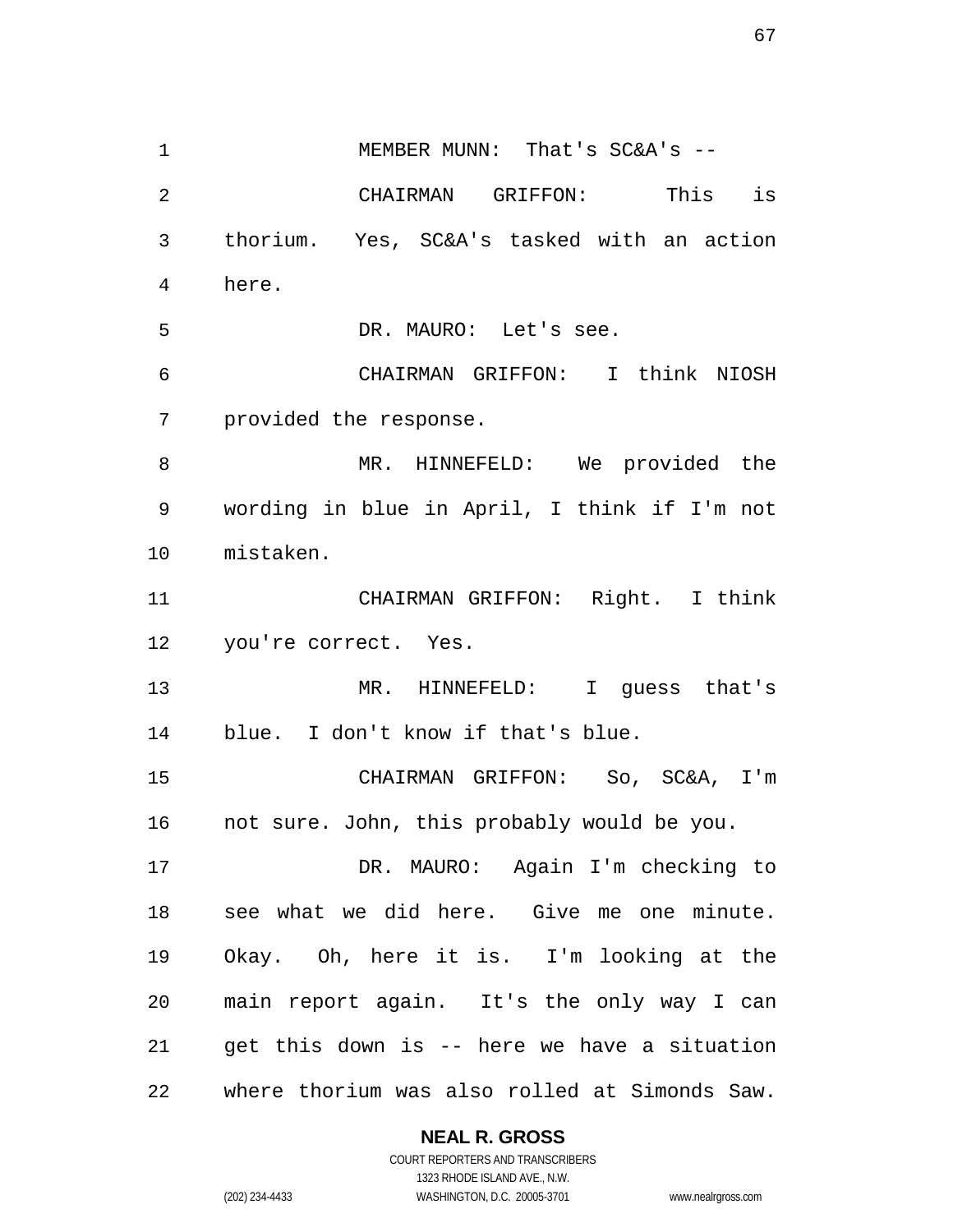But the thorium data that's available for reconstructing inhalation dose in thorium is for only one day. There were 36 days when thorium was rolled, and they have data for one day.

 And the data that they have is -- they used, I believe, the geometric mean of the data. I don't know how many air sampling data. I don't have that much precision here. But it seems to me what you've got here is a situation where here you've got a guy, you want to reconstruct his thorium inhalation exposures. We know that there were 36 days worth of exposures, but only one day's worth of data, and I believe they use the geometric mean of that one day exposure of data to apply to the full time period he was exposed.

18 And as a result our argument was, well, maybe in a case like this you'd be better off going with the upper 95th for percentile of the data because it's so limited and even then it's of course in question. But

#### **NEAL R. GROSS**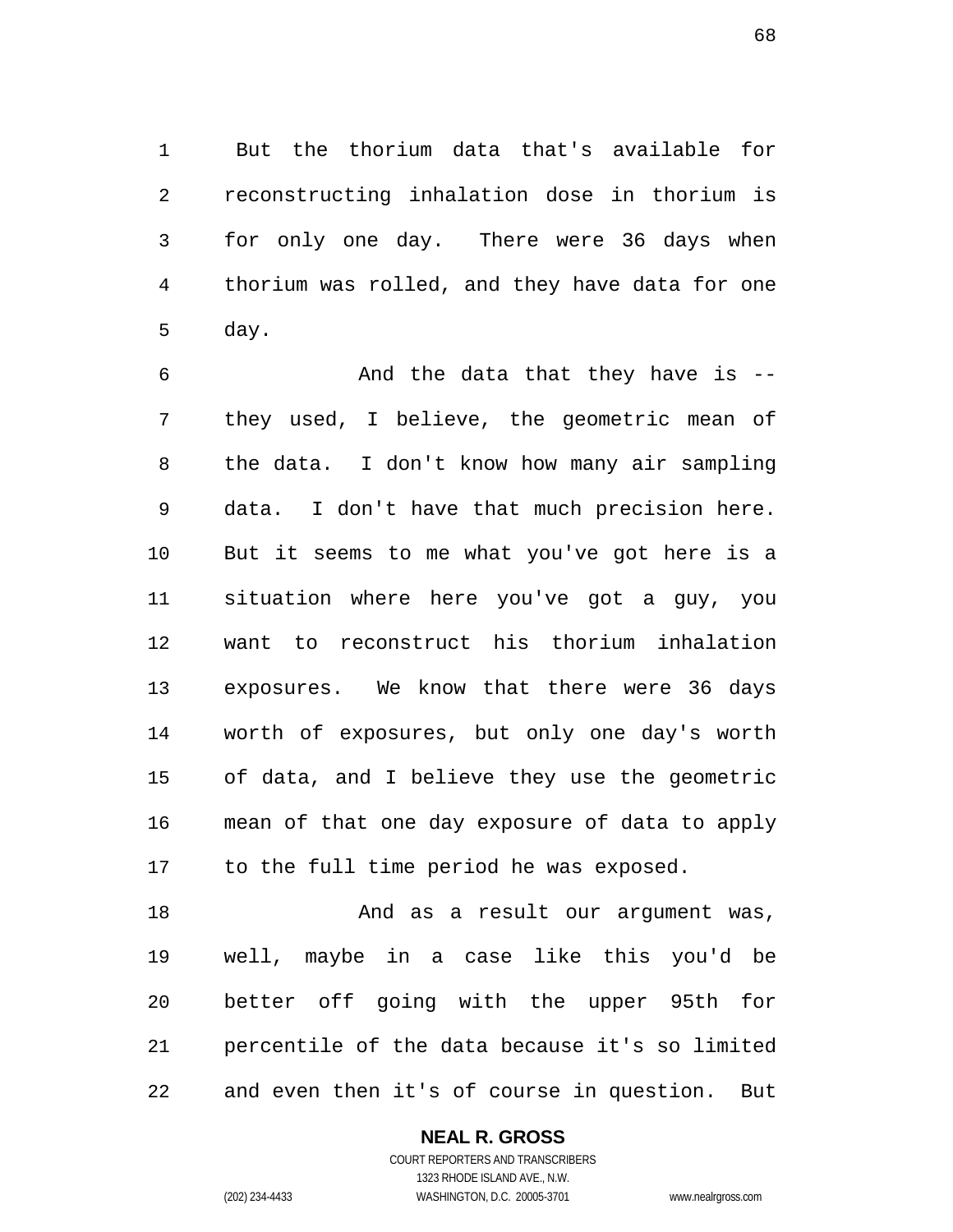you know what do you do when you're in a situation where you really have very limited data and you're trying to stretch it and apply it to 36 days worth of exposure.

 CHAIRMAN GRIFFON: Yes, and it's not  $-$  I quess  $-$ 

 DR. MAURO: It's almost like taking such limited data. Now I believe they only assumed he was exposed for 36 days and used that one day of data to do that. And that was our concern.

 CHAIRMAN GRIFFON: Let me ask, well, both SC&A and NIOSH. NIOSH, in this response did you provide us or SC&A with the data in question and the actual model or is it 16 just this -- because I see there's -- obvious questions jumped out at me. This is similar to Bethlehem Steel except it's thorium not uranium. But there's breathing zone and general air. I wonder if you used all the data, if you used only breathing zone, you know. I don't know.

#### **NEAL R. GROSS**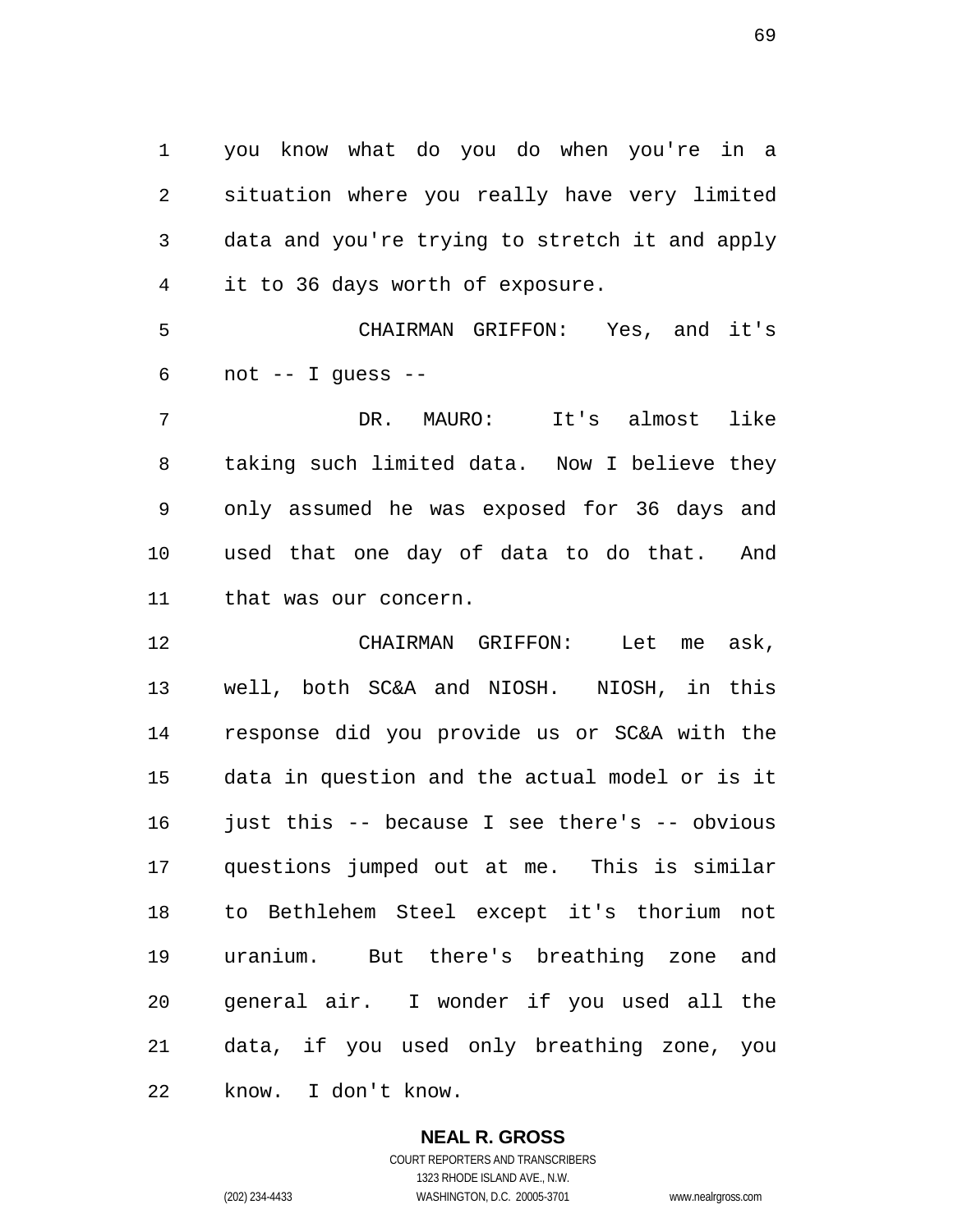1 MR. HINNEFELD: I don't know. DR. MAURO: The blue, you know, there's a lot of information in the blue write-up. CHAIRMAN GRIFFON: Right. That's

what I was reading.

 DR. MAURO: Yes, I'm reading that again. You know, if you give me just one second, let me just take a quick read of the blue again because in effect the blue was the case that was made. So listen, it's okay in spite of the fact that we raised this concern. The argument is made that the one day's worth of data is pretty good stuff. Give me a minute here.

 CHAIRMAN GRIFFON: I'm not sure there's enough in the blue, but go ahead and read it, John.

 DR. MAURO: Alright. It will take me just a few minutes. I'm in it.

 CHAIRMAN GRIFFON: I mean I have questions. While John is reading, I would

> COURT REPORTERS AND TRANSCRIBERS 1323 RHODE ISLAND AVE., N.W. (202) 234-4433 WASHINGTON, D.C. 20005-3701 www.nealrgross.com

**NEAL R. GROSS**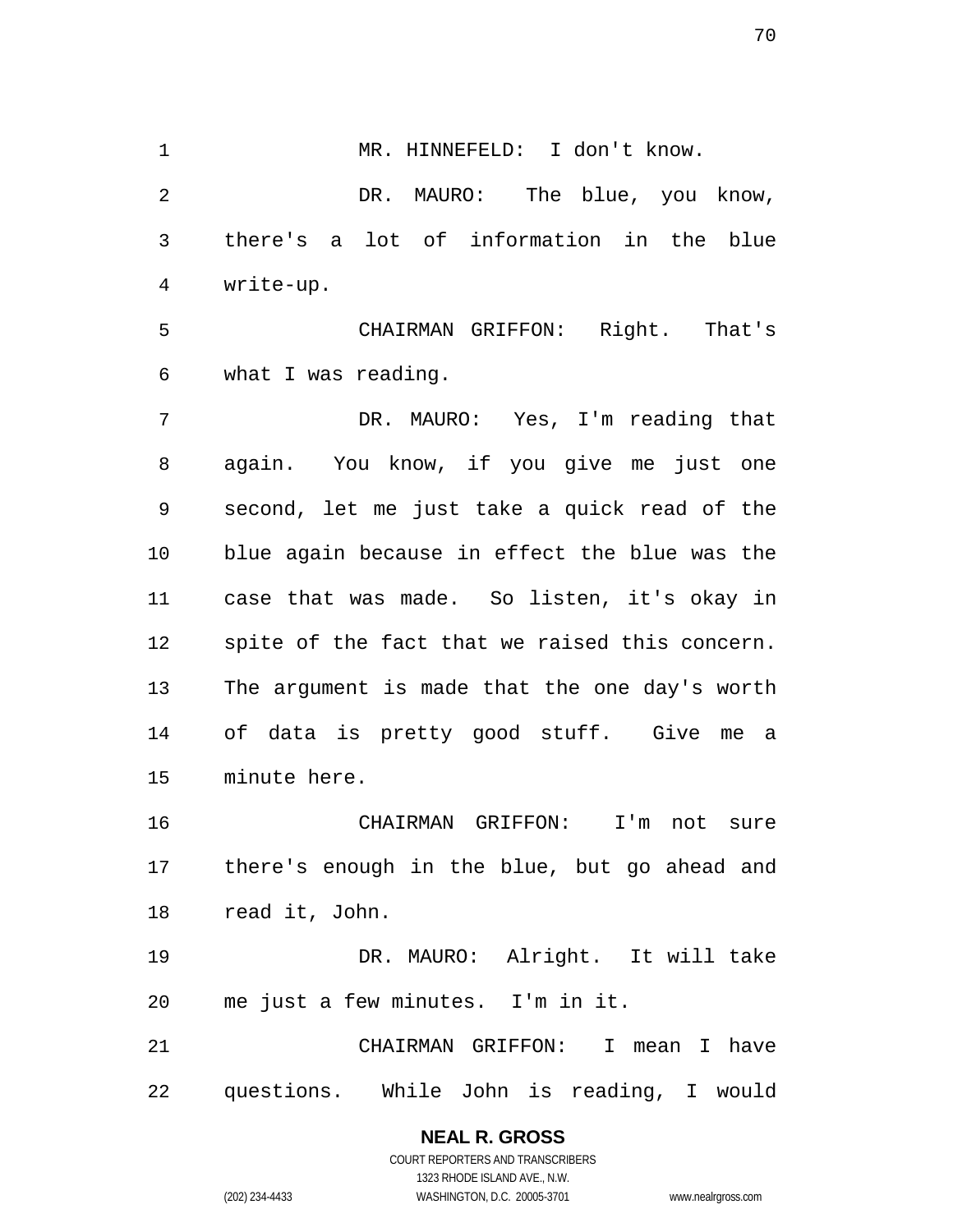have questions about can we get the actual data and see the model that was used and, secondly, when was the sampling done or it says -- I think it does say when the sampling was done.

MEMBER CLAWSON: It does.

7 DR. MAURO: Okay.

 CHAIRMAN GRIFFON: Was it like the first day of thorium or was it in the middle or was it, you know, subsequent to the other rollings, I guess, would be my question.

 MEMBER CLAWSON: Does it say how much -- this is Brad. Does it say how much data they -- or was it just bits and pieces? CHAIRMAN GRIFFON: It's one day of sampling.

 MR. HINNEFELD: One day of sampling by HASL.

 CHAIRMAN GRIFFON: How many samples. MR. HINNEFELD: What HASL would do

on these surveys, you see them a number of

**NEAL R. GROSS** COURT REPORTERS AND TRANSCRIBERS

1323 RHODE ISLAND AVE., N.W. (202) 234-4433 WASHINGTON, D.C. 20005-3701 www.nealrgross.com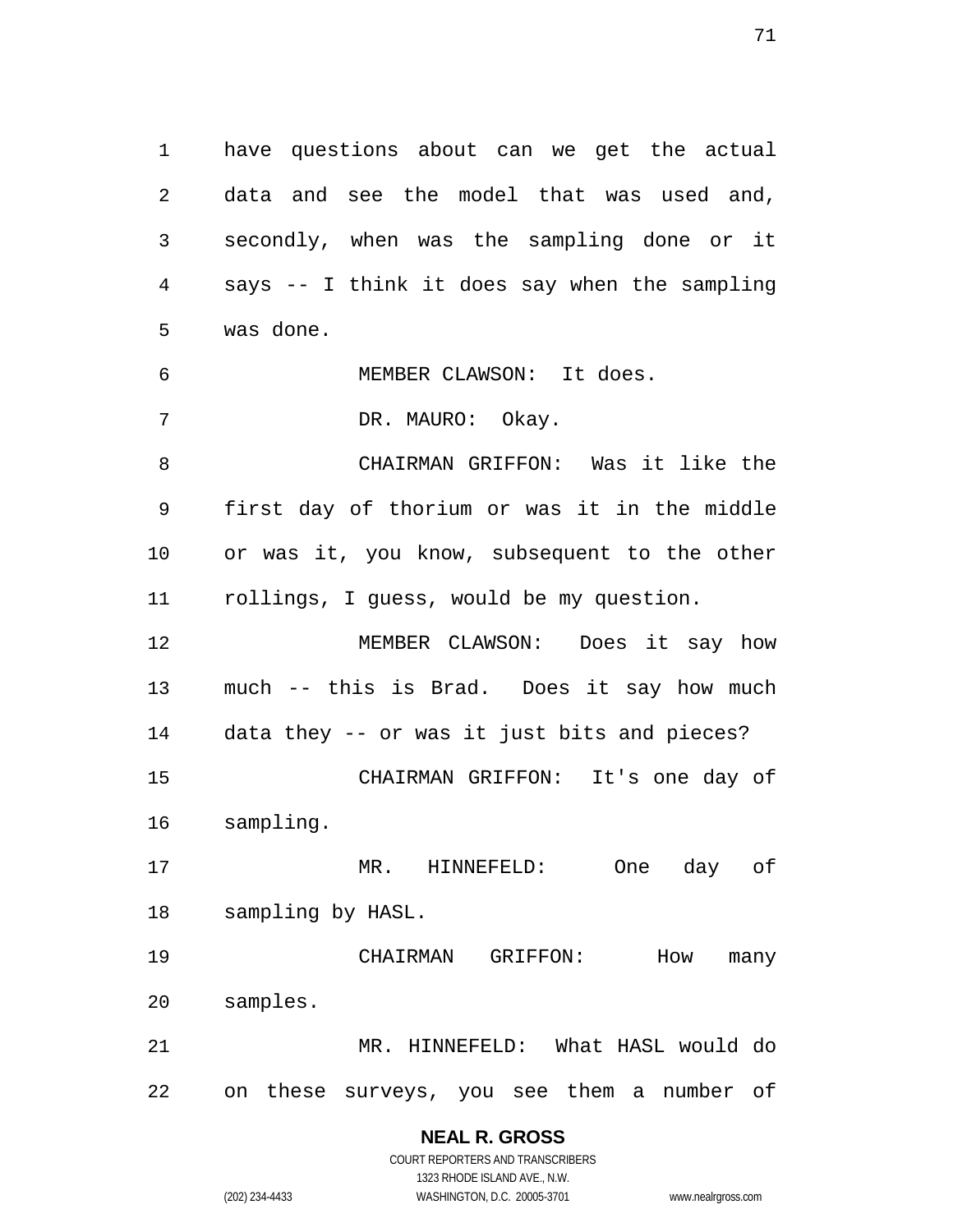places. They would come, and they would try to assess the exposure of worker by job title or workers by job titles. If you say you have machinists, they've got some samples and they won't sample every machinist. But they'll take some they think are representative. They'll take some breathing zones, and they'll also take what they -- are general area samples. CHAIRMAN GRIFFON: But also sometimes they'll take like what they call process. MR. HINNEFELD: Sometime they will take process. CHAIRMAN GRIFFON: Which are really elevated compared to. 17 MR. HINNEFELD: Yes. CHAIRMAN GRIFFON: So I just wanted to look -- MR. HINNEFELD: And the way HASL would do this -- I don't know that this is the way we did it -- HASL derived a time-weighted

#### **NEAL R. GROSS**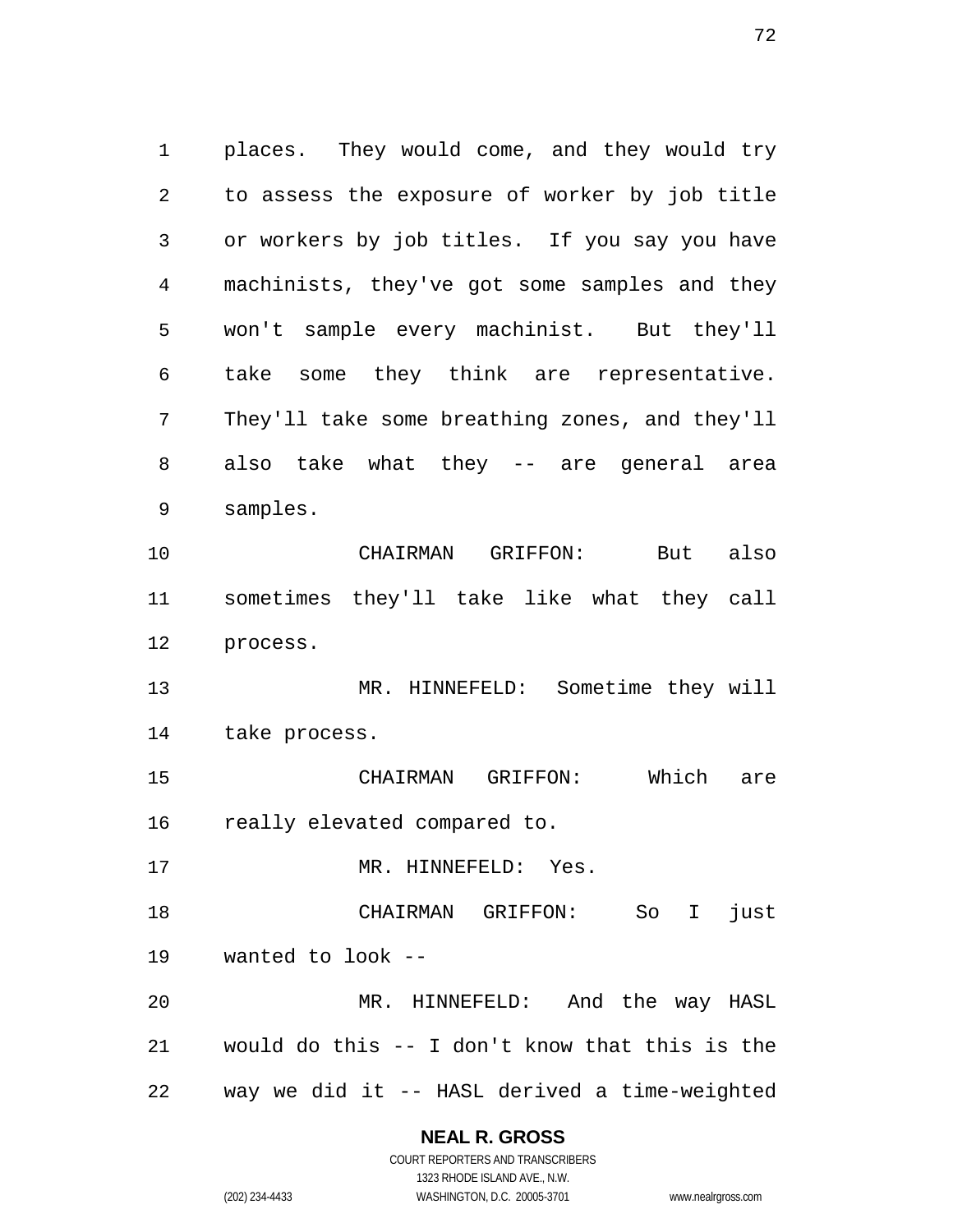average by also doing time motion studies of machinists. How long was a machinist actually at the machining point when the breathing zone sample would be representative and then for the rest of his work day he was given the general area sample? So I don't know if they 7 give the average or if they had a sample or -- CHAIRMAN GRIFFON: I guess that's why I asked for the background. MR. HINNEFELD: So I don't know if there's a lot to how they did the model, but it would appear to be one sampling -- complete study of that -- 14 DR. MAURO: Yes. MR. HINNEFELD: It would be a complete study of the site and it would probably take most of the day. DR. MAURO: This is John. Let me say something. I think the ball was in our court, and we did not act on it. CHAIRMAN GRIFFON: It was. Yes. It was your action, yes.

> **NEAL R. GROSS** COURT REPORTERS AND TRANSCRIBERS 1323 RHODE ISLAND AVE., N.W.

(202) 234-4433 WASHINGTON, D.C. 20005-3701 www.nealrgross.com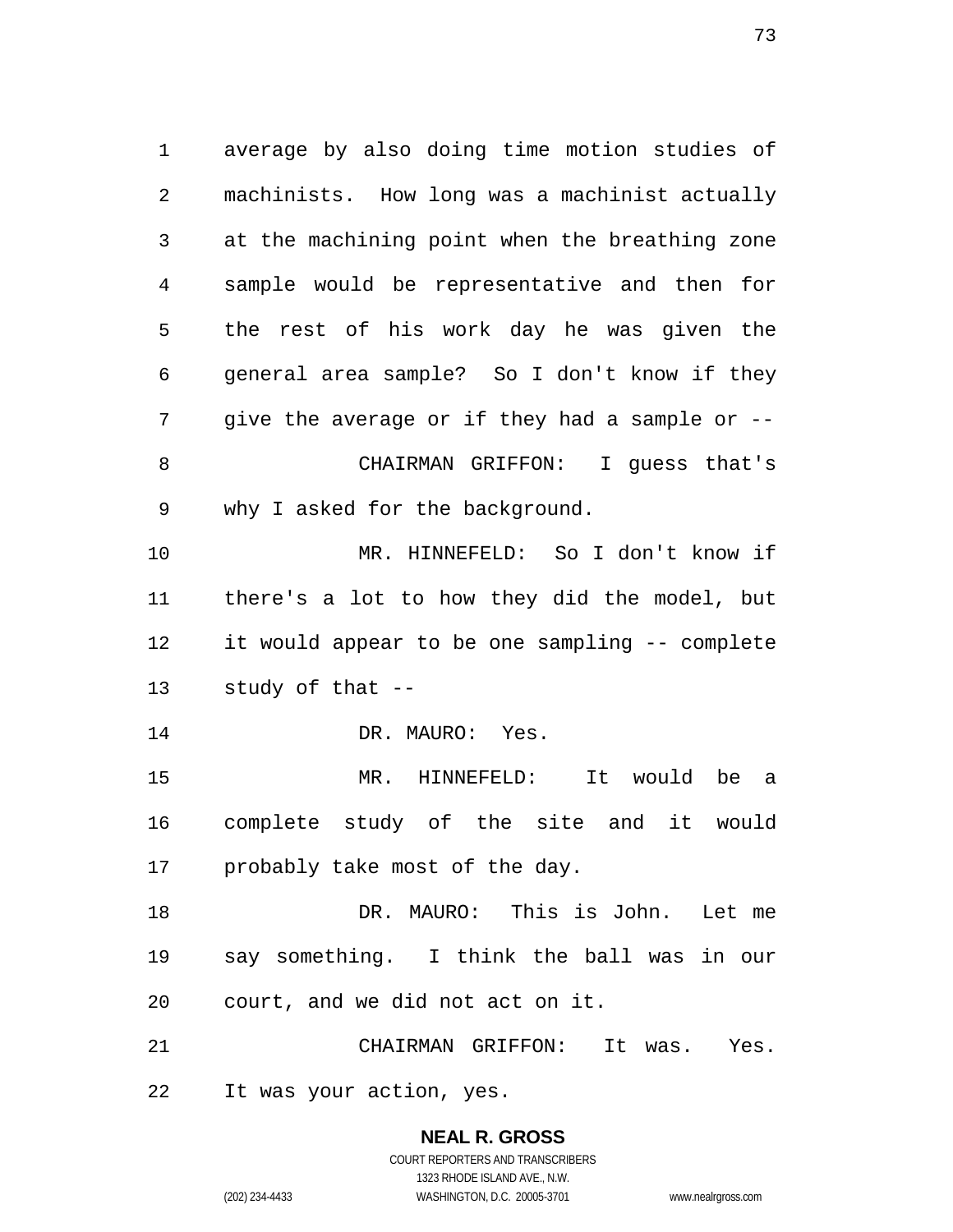DR. MAURO: Yes, it was our action. You know, the argument was made in blue that, now wait a minute. This was not some simple study. They did a very thorough study of the breathing zone, a daily weighted average and that one day's worth of data. That was just one day. It was a very thorough investigation that can be used to represent all 36 days, and the action item as I'm looking at it was that we were supposed to look at that. I have to say we didn't do that. 13 CHAIRMAN GRIFFON: I guess -- yes. 14 DR. MAURO: Yes. CHAIRMAN GRIFFON: That's fine. DR. MAURO: And if we could write that down. This is something that we certainly could look at and probably very quickly get back, maybe write a quick White Paper. If, Doug, you could just record as an action item for us I believe --

CHAIRMAN GRIFFON: I'm recording

**NEAL R. GROSS** COURT REPORTERS AND TRANSCRIBERS

1323 RHODE ISLAND AVE., N.W. (202) 234-4433 WASHINGTON, D.C. 20005-3701 www.nealrgross.com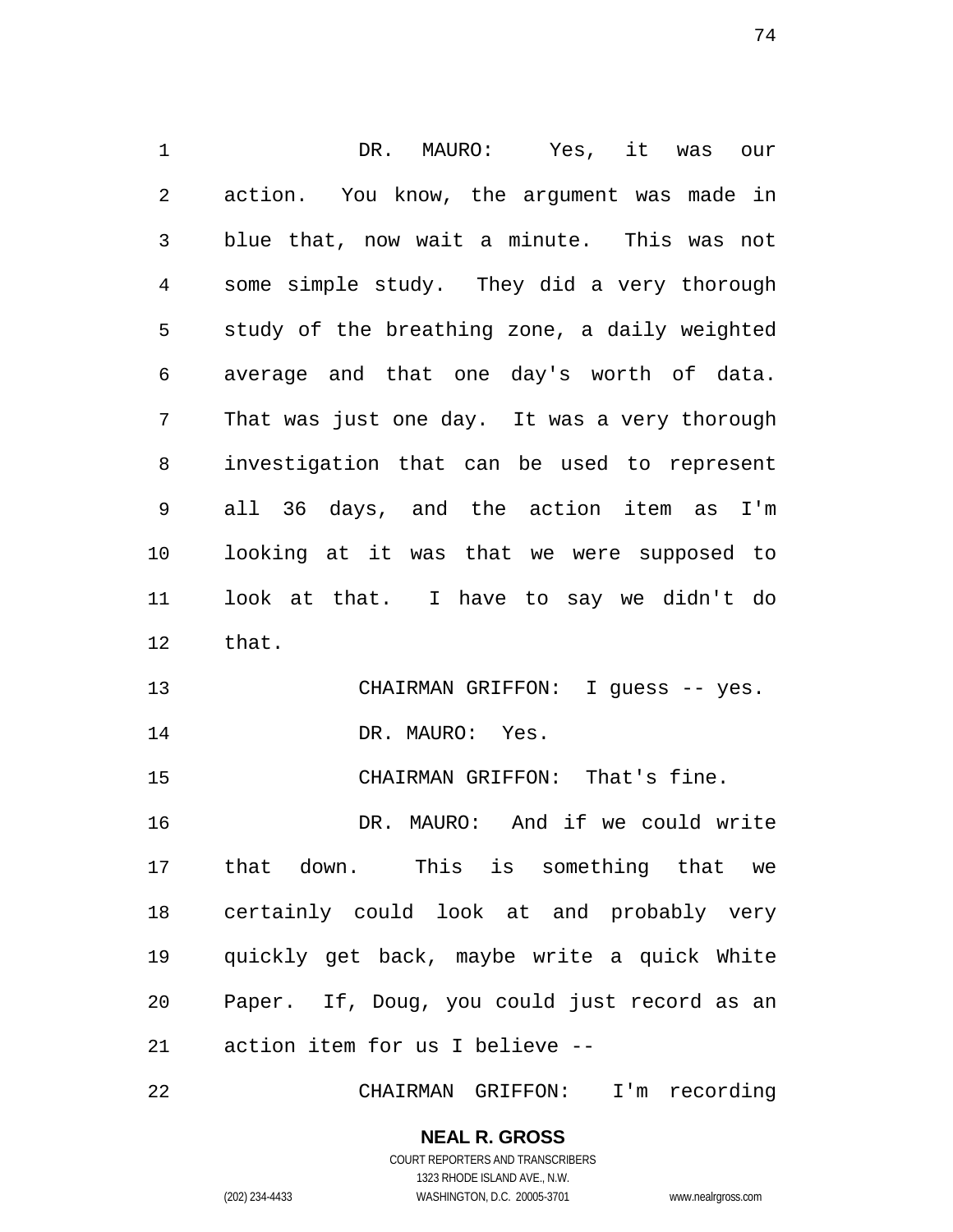them all. Yes.

 DR. MAURO: We didn't do it. I apologize. If I had the presence of mind because this is something we can usually do pretty quickly. MR. HINNEFELD: If you have any trouble finding that study in SRDB let me know. CHAIRMAN GRIFFON: That's what I was going to ask. MR. HINNEFELD: I'll find somebody who has it. CHAIRMAN GRIFFON: Can you post it in our usual -- MR. HINNEFELD: Yes, we could post it. Do you want a folder? CHAIRMAN GRIFFON: Restart the other process, you know, we can -- MR. HINNEFELD: Well, I mean we can post it in a folder for the -- seventh set. CHAIRMAN GRIFFON: Yes.

## **NEAL R. GROSS**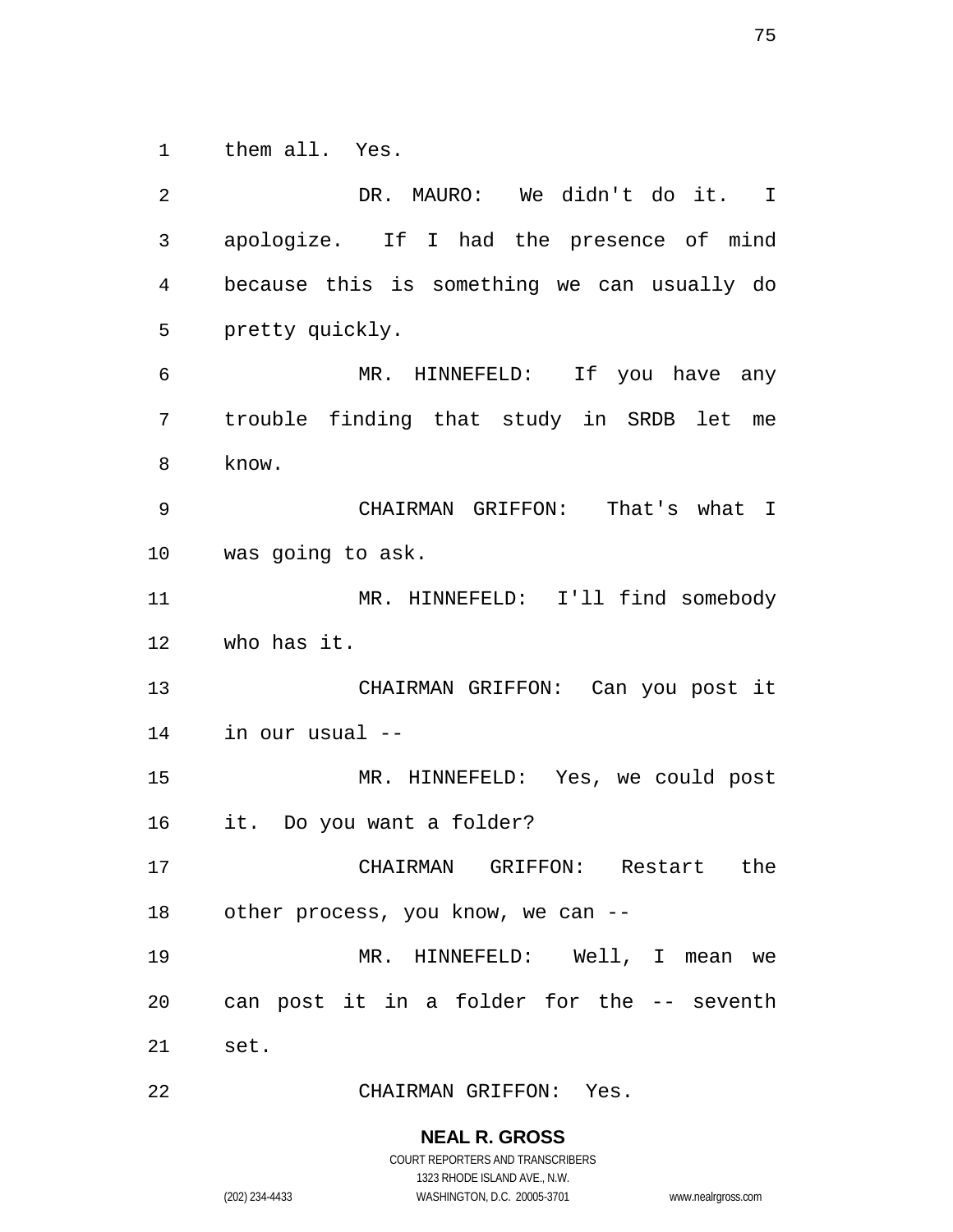MR. HINNEFELD: We can put the folders on. We could put a -- CHAIRMAN GRIFFON: Why don't we start -- MR. HINNEFELD: -- Dose Reconstruction Subcommittee folder under -- so you'll see it. It will be one of the folders that appears under -- CHAIRMAN GRIFFON: Why don't we start doing that? I update the matrices. I'll give them to you and you can post them as well. MR. HINNEFELD: And then for lack of a better place right now we'll put this in, like, a seventh set subfolder. CHAIRMAN GRIFFON: That's fine. MR. HINNEFELD: So that rather than lump them altogether because that folder will get -- CHAIRMAN GRIFFON: So what I asked for was SC&A's action to review it. But what I would ask for is the study, the HASL study

## **NEAL R. GROSS**

COURT REPORTERS AND TRANSCRIBERS 1323 RHODE ISLAND AVE., N.W. (202) 234-4433 WASHINGTON, D.C. 20005-3701 www.nealrgross.com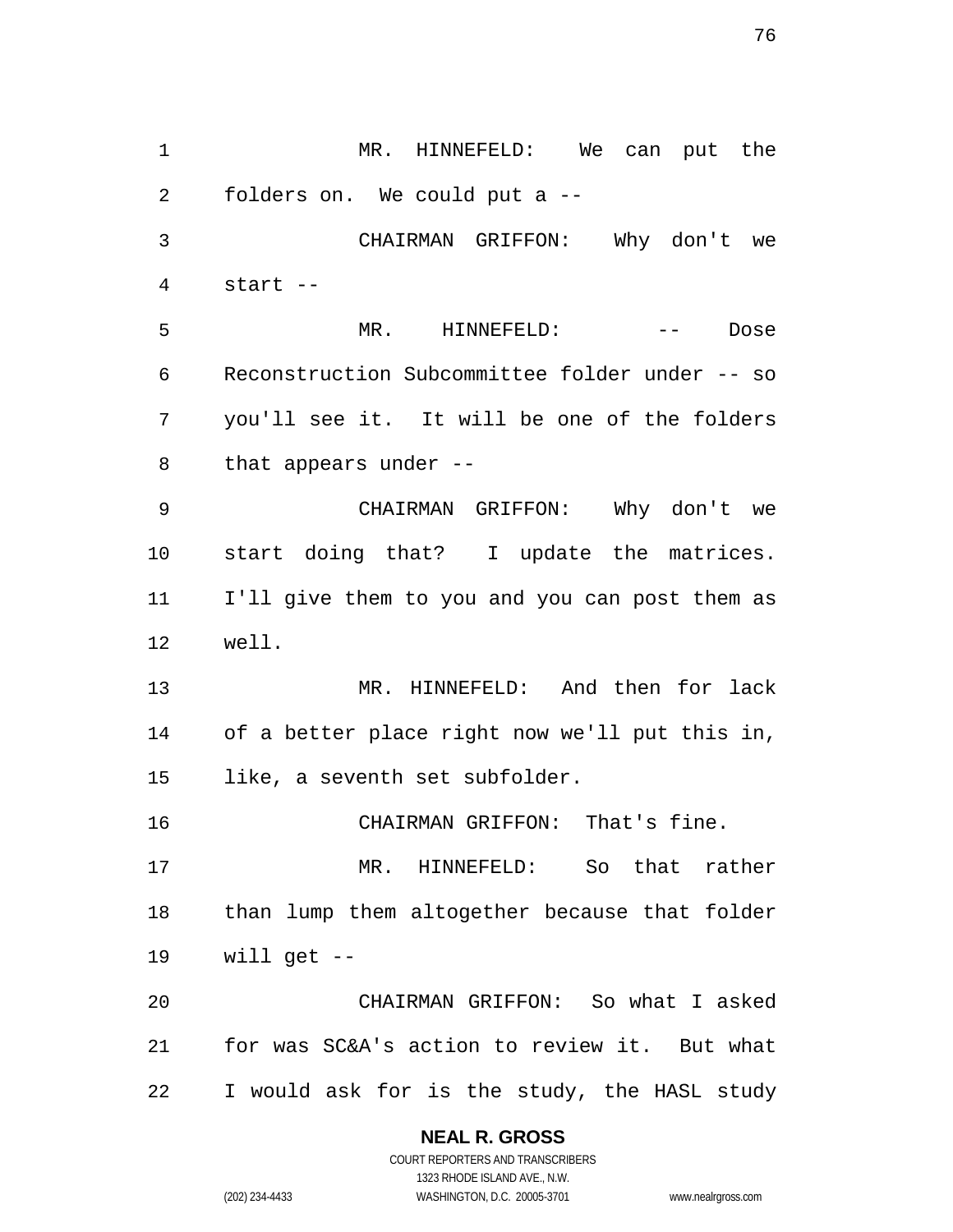itself, the document, be posted there and also the NIOSH model, your analysis of the data. Because I would expect that you might have excluded some data when you did the distribution or whatever for good reasons probably. But I just want to see the data, how much did they do the time motions, you know, whatever.

 MEMBER CLAWSON: Well, I think -- this is Brad. I think you also brought up another point we need to take a look at, and that's that this was done at the very beginning or midway through or whatever. I think that --

 CHAIRMAN GRIFFON: Yes, and I think we may be able to figure that out based on the HASL report.

 MR. HINNEFELD: And I'm not sure what other measurements we have. There's a parenthetical statement here saying based on subsequent measurements which would mean later probably. It could mean earlier, but it

> COURT REPORTERS AND TRANSCRIBERS 1323 RHODE ISLAND AVE., N.W. (202) 234-4433 WASHINGTON, D.C. 20005-3701 www.nealrgross.com

**NEAL R. GROSS**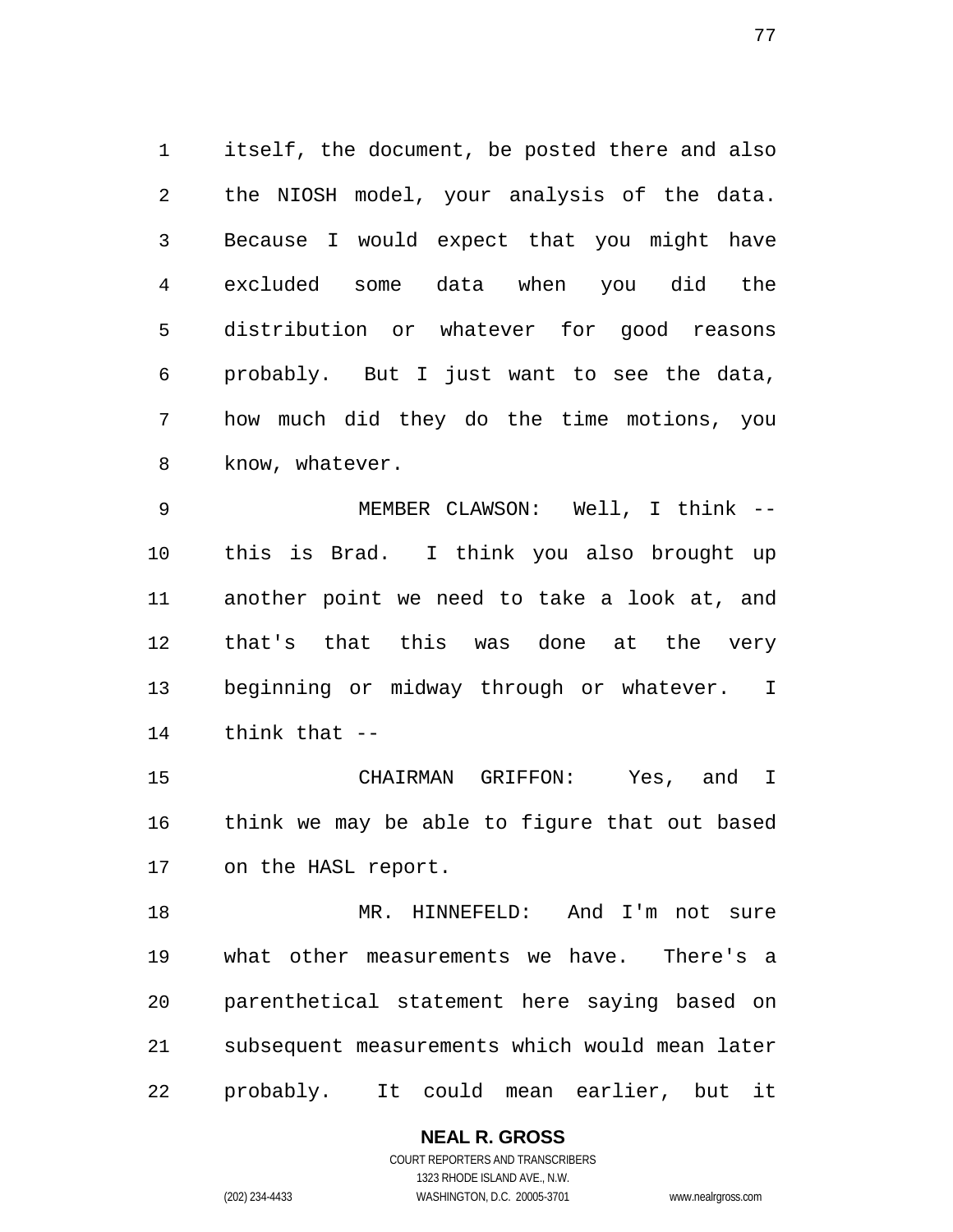probably means later in this case. And so I don't know what that means. CHAIRMAN GRIFFON: Yes. DR. MAURO: Simonds Saw is an interesting site because it was so fundamental to the Bethlehem Steel work. CHAIRMAN GRIFFON: Right. DR. MAURO: We did do a lot of -- there was a lot of work done on Simonds Saw and reviewing its data. CHAIRMAN GRIFFON: For the uranium site anyway. DR. MAURO: Oh, yes, the uranium site, and it was done because of Bethlehem Steel. CHAIRMAN GRIFFON: Yes. 17 DR. MAURO: If you remember. So I mean I think there's a lot of history here, and we would do well to go back and look at this case. 21 1 I have to say Simonds Saw, I don't know if there are a lot of cases there, but we

> **NEAL R. GROSS** COURT REPORTERS AND TRANSCRIBERS 1323 RHODE ISLAND AVE., N.W.

(202) 234-4433 WASHINGTON, D.C. 20005-3701 www.nealrgross.com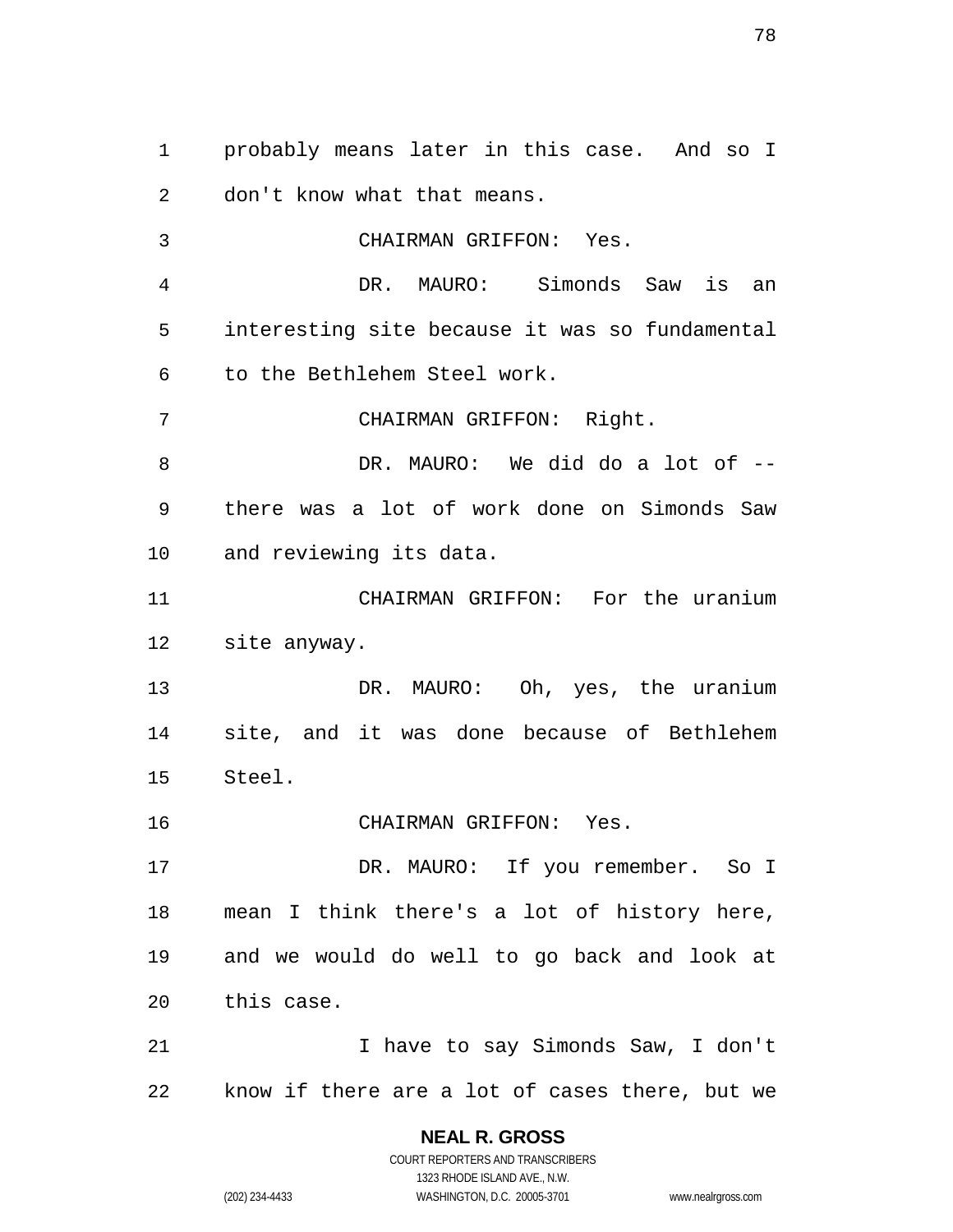never reviewed that site profile.

 CHAIRMAN GRIFFON: Well, I would think that this is kind of a mini site profile. DR. MAURO: Oh no. It would be. There's no doubt. CHAIRMAN GRIFFON: Yes. DR. MAURO: But this looks like -- I don't know how many cases there are at Simonds Saw, but we certainly will look at this one issue. CHAIRMAN GRIFFON: And that's the other reason I'm asking for the drill down here is, you know, it's probably the one case we'll see from Simonds Saw. 16 DR. MAURO: Yes. CHAIRMAN GRIFFON: Okay. So that remains an SC&A action, and NIOSH will post those few documents. Right? MR. HINNEFELD: Yes. CHAIRMAN GRIFFON: Okay. Well, I don't see any yellow. Here we go.

> **NEAL R. GROSS** COURT REPORTERS AND TRANSCRIBERS

> > 1323 RHODE ISLAND AVE., N.W.

(202) 234-4433 WASHINGTON, D.C. 20005-3701 www.nealrgross.com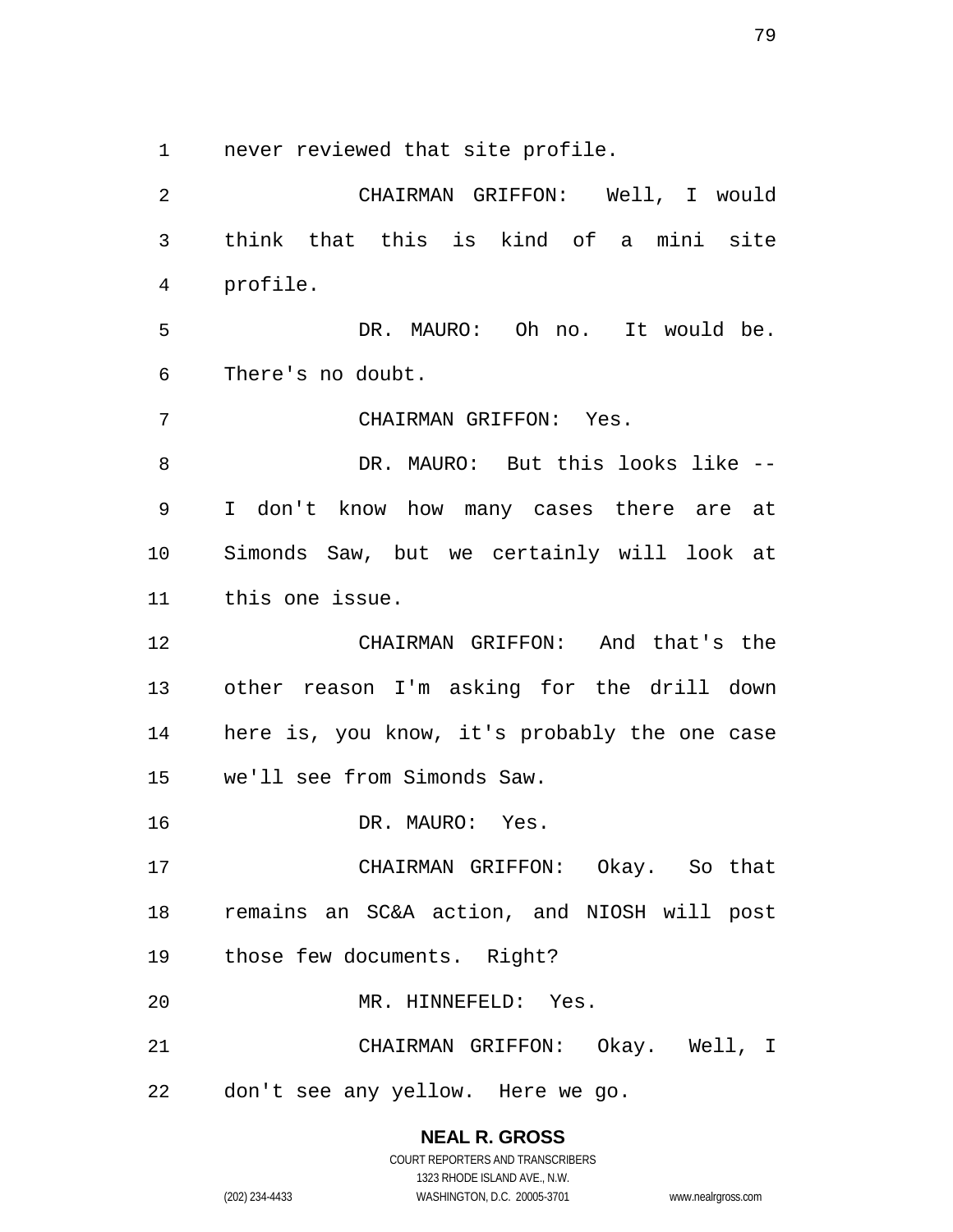1 MEMBER MUNN: 125.9. CHAIRMAN GRIFFON: 125.9. Thank you. You have to keep me on the ball. 125.9 is the next open item. John, I think you're off the hook on this one. DR. MAURO: Yes. CHAIRMAN GRIFFON: Yes. 8 DR. MAURO: That's great. CHAIRMAN GRIFFON: We're up to Doug. 11 DR. MAURO: Okay. CHAIRMAN GRIFFON: Alright. MR. FARVER: 125.9, is that correct? CHAIRMAN GRIFFON: And it was actually left with NIOSH. MR. FARVER: Just to recap, this person had some -- was involved in four incidents, and in the file there were -- recall slips of paper with the dates, description of the incident, and little notes saying bioassay requested. But those dates do

## **NEAL R. GROSS**

COURT REPORTERS AND TRANSCRIBERS 1323 RHODE ISLAND AVE., N.W. (202) 234-4433 WASHINGTON, D.C. 20005-3701 www.nealrgross.com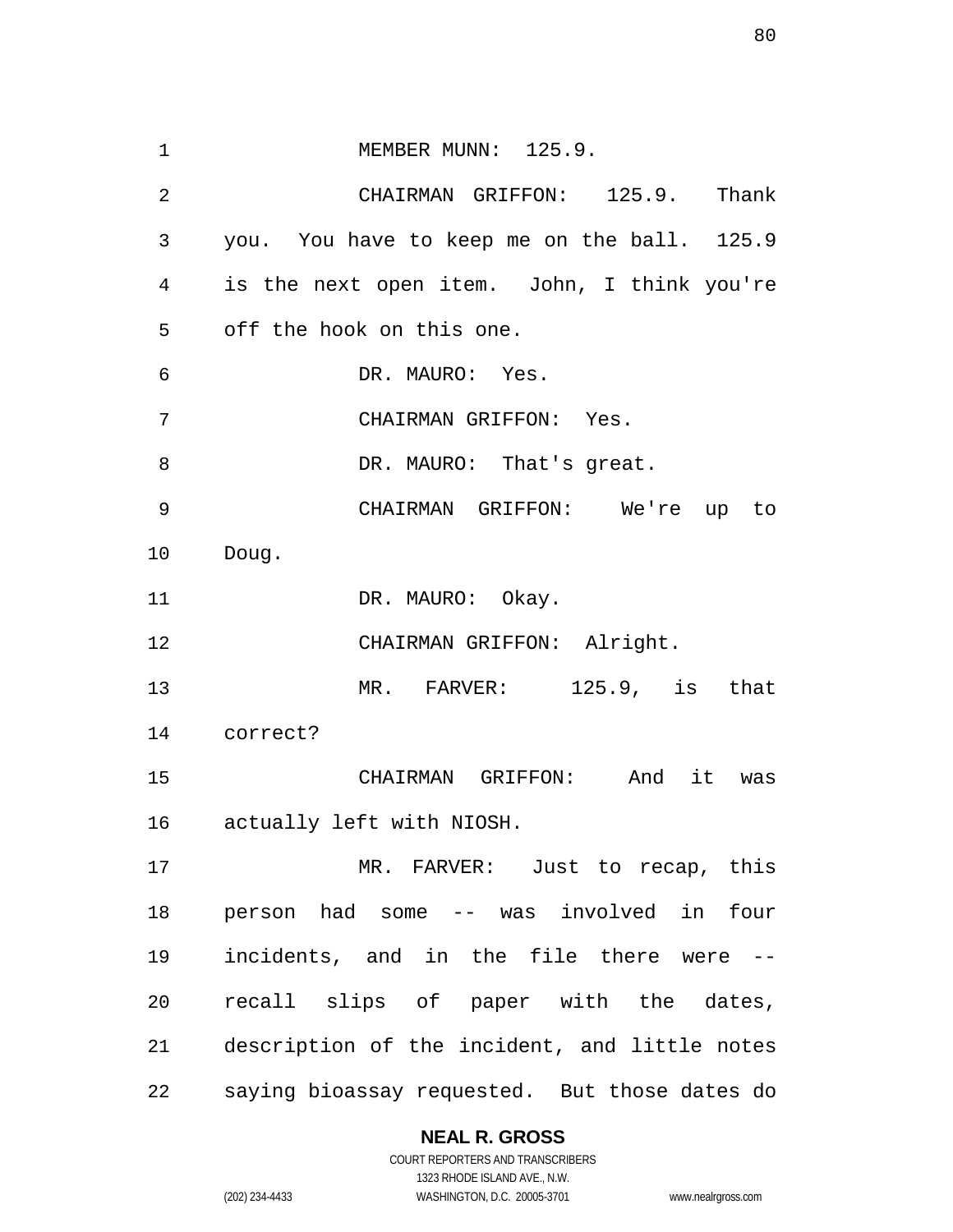not match up to the bioassay data that was provided, and that is the basis for the findings.

 MR. HINNEFELD: Well, I mean, we can provide some additional things back. As a general rule, you know a re-request to DOE for that incident bioassay data doesn't get us anything. But we can look into it. I'm just saying I don't even know what site this is from or what the --

11 MR. FARVER: Hanford.

 MR. SIEBERT: It's a Hanford claim.

 MR. HINNEFELD: Well, Hanford is usually pretty good about giving us what they've got.

 MR. SIEBERT: Yes. I believe this is just a case where the dose reconstructor determined there was no additional data. I mean, I don't know where there was really much more that could be done. I mean, it could be re-requested, but if it doesn't exist -- just

**NEAL R. GROSS**

COURT REPORTERS AND TRANSCRIBERS 1323 RHODE ISLAND AVE., N.W. (202) 234-4433 WASHINGTON, D.C. 20005-3701 www.nealrgross.com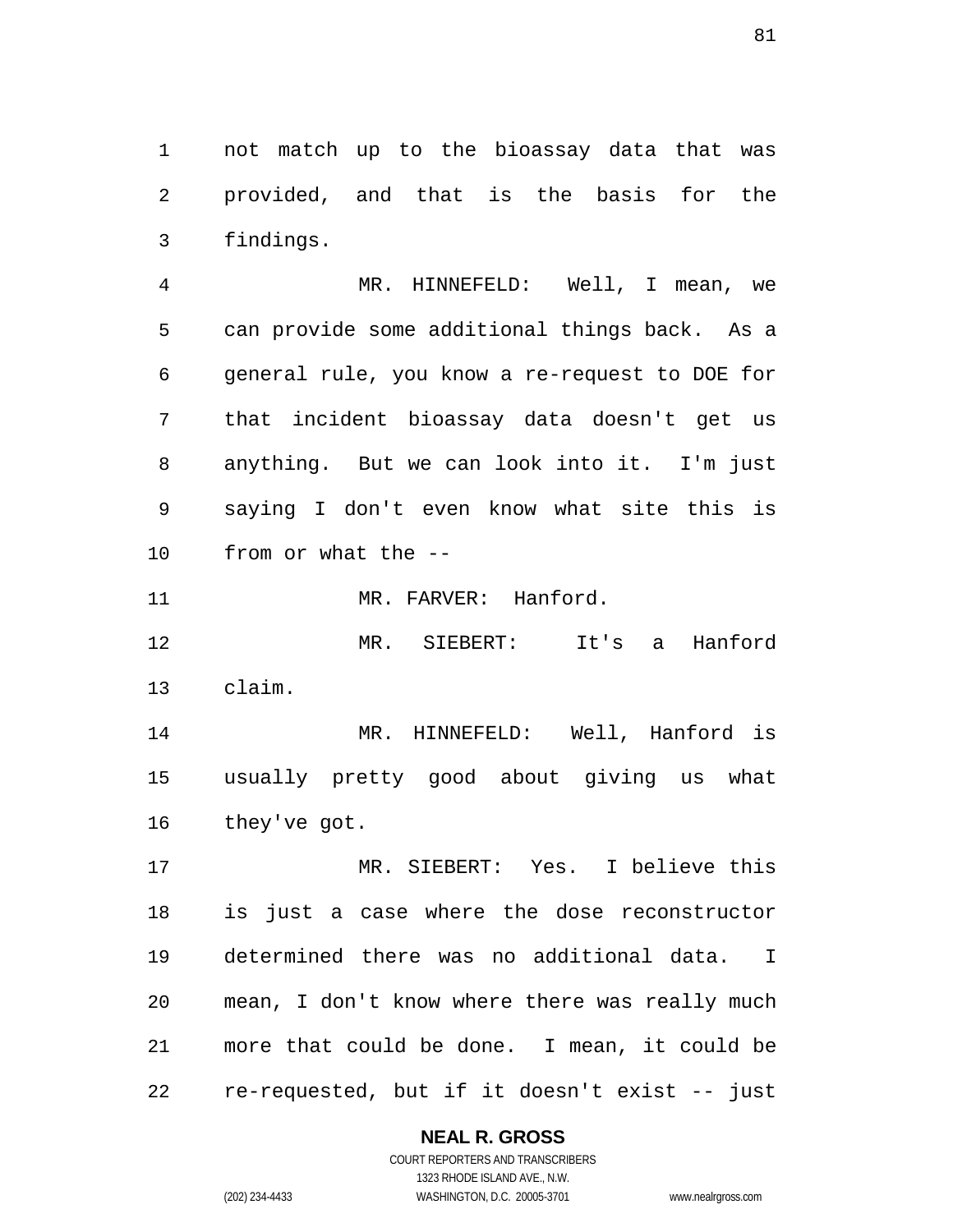because bioassay data was requested does not necessarily mean bioassay samples were collected.

 MR. FARVER: So it was common for them to request it and not get the sample.

 MR. SIEBERT: I'm not going to say that's common, but there -- the dose reconstructor was working under the assumption that they had all the available data. That's what I'll say.

11 MR. FARVER: I'm sure they were, but how do you know you had all the data? Right here we have an incident of three cases where they say they requested the data. It's not common that when they requested it that they don't get the bioassay sample. So I've got three missing results involved with incidents.

 MR. HINNEFELD: Do we have bioassay after those?

 CHAIRMAN GRIFFON: That was the question I was thinking, too. Would the

## **NEAL R. GROSS**

COURT REPORTERS AND TRANSCRIBERS 1323 RHODE ISLAND AVE., N.W. (202) 234-4433 WASHINGTON, D.C. 20005-3701 www.nealrgross.com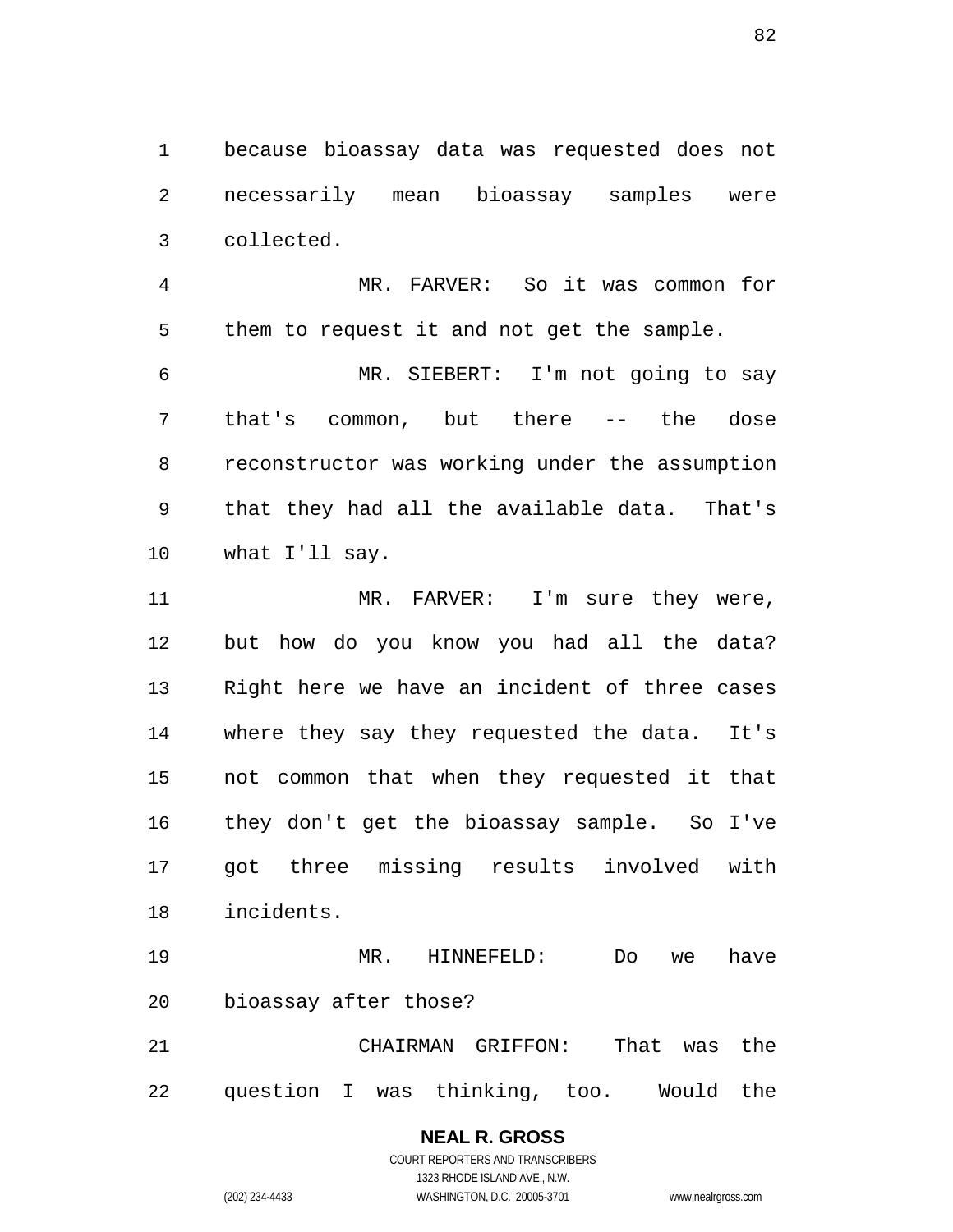chronic bound? I think it's in the top. If you look back at 128.08 assuming these things happened --

 MR. HINNEFELD: Even if the chronic doesn't bound, if you have incidents and you could assume some sort of intake of that incident, you know, you've got bioassay later.

CHAIRMAN GRIFFON: Yes.

 MR. HINNEFELD: You could say, well, let's just say there was --

 CHAIRMAN GRIFFON: Let's assume there was an incident.

14 MR. HINNEFELD: -- a chronic --

acute intake on that.

(Simultaneous speakers.)

 MR. HINNEFELD: What that will do: that then decreases the chronic that you give them. Because if you build a chronic exposure to fit the data, but then you start fitting an acute exposure in these places and you fit those data points, your chronic level then

## **NEAL R. GROSS**

COURT REPORTERS AND TRANSCRIBERS 1323 RHODE ISLAND AVE., N.W. (202) 234-4433 WASHINGTON, D.C. 20005-3701 www.nealrgross.com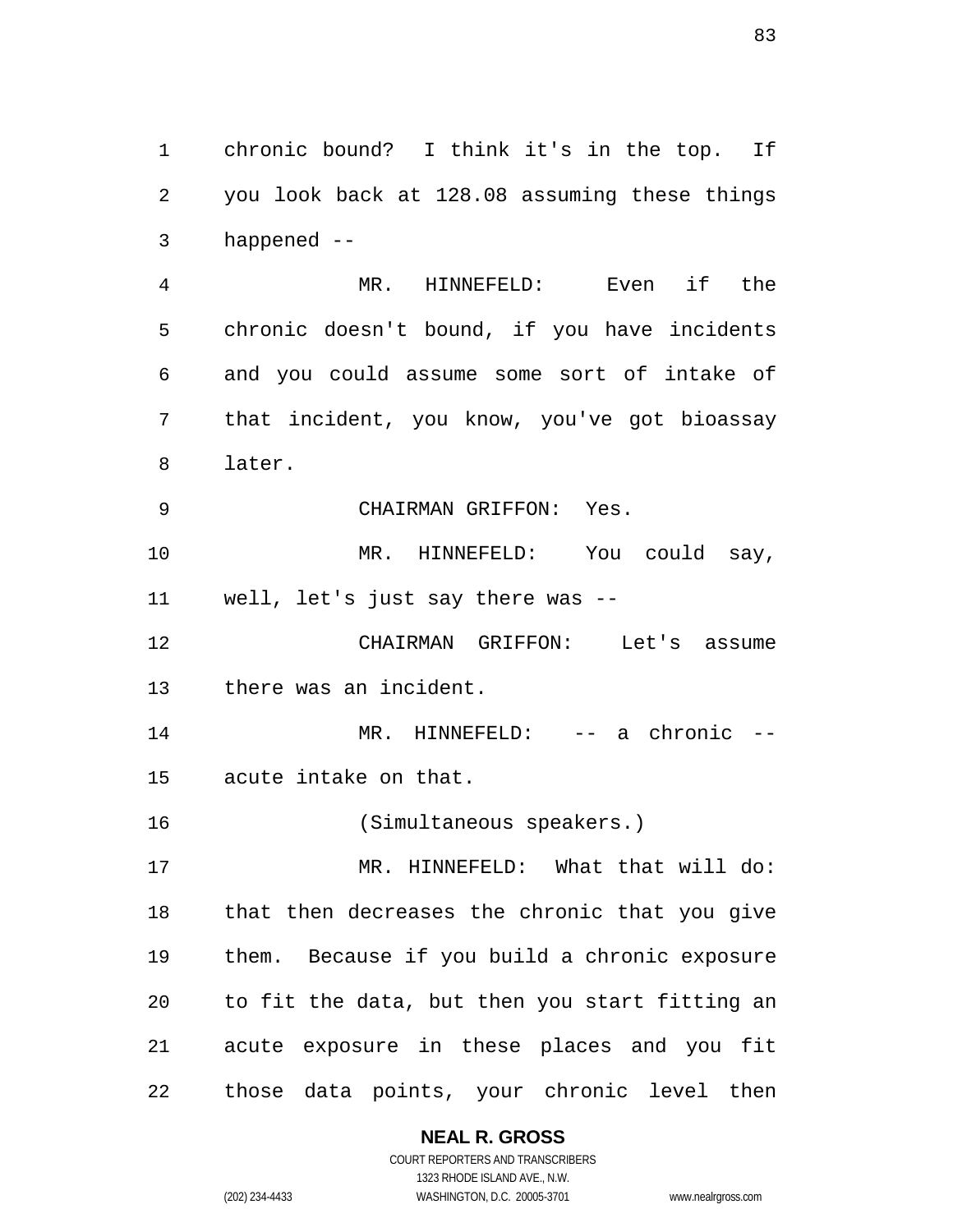drops. So you have a lower chronic in order to still fit the data points if you put those acutes in. So the chronics might still bound. CHAIRMAN GRIFFON: Well, that's the question. I think that's what we asked you to look at. MR. HINNEFELD: Okay. I don't think I've got -- or I haven't been provided anything on this. CHAIRMAN GRIFFON: If you came back and said we are not convinced that any incidents happened, but in the event that they did, we modeled it this way and we still found our approach to be bounding of this whatever. MR. HINNEFELD: Yes. CHAIRMAN GRIFFON: Yes. I think that's what we were asking for: follow-up. 18 MR. HINNEFELD: Okay. CHAIRMAN GRIFFON: Is that right, Doug? I mean I'm -- MR. FARVER: That I don't know if that's what we were asking.

# **NEAL R. GROSS**

COURT REPORTERS AND TRANSCRIBERS 1323 RHODE ISLAND AVE., N.W. (202) 234-4433 WASHINGTON, D.C. 20005-3701 www.nealrgross.com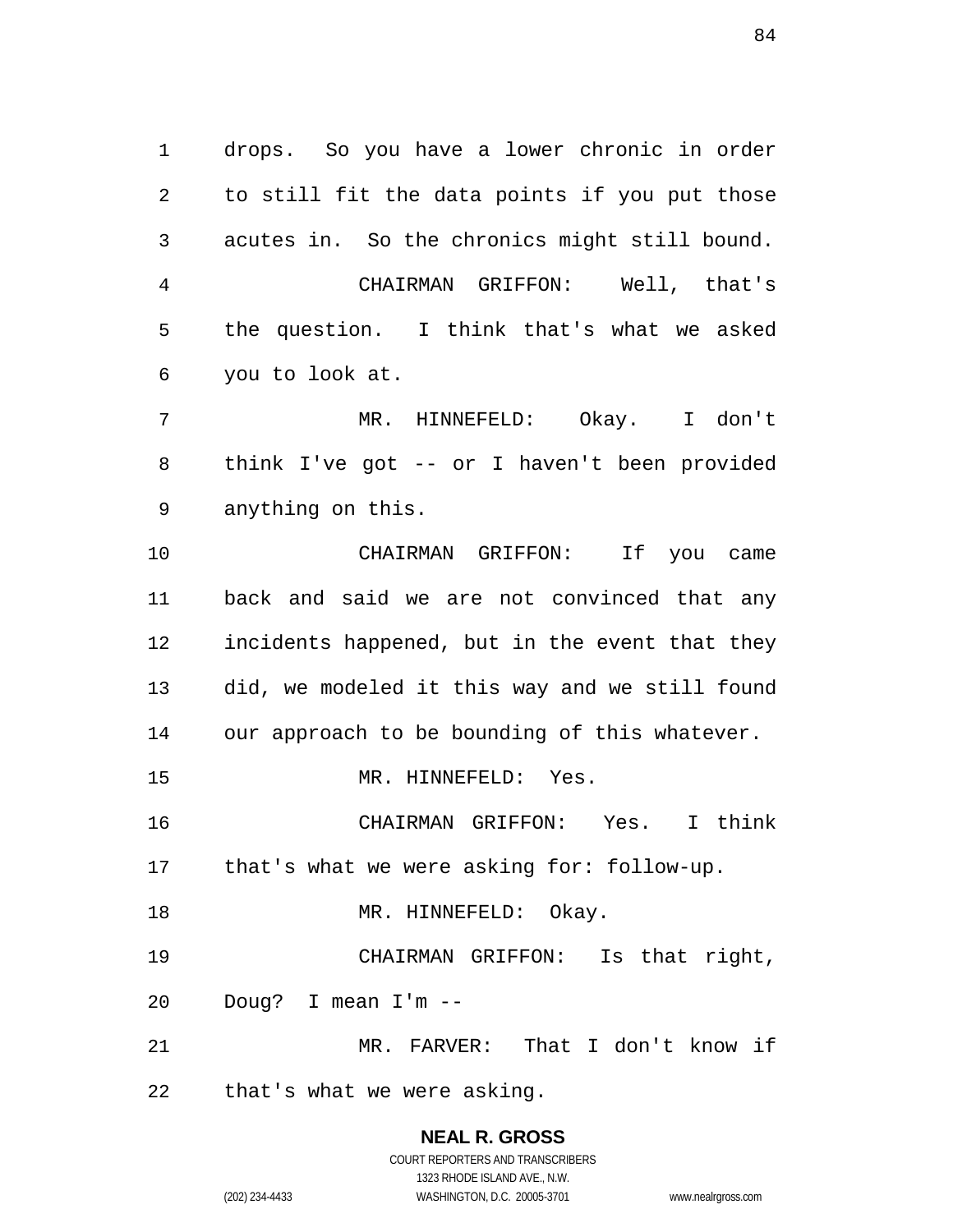CHAIRMAN GRIFFON: It was initially, anyway, in 128.08. Part of it was, is the chronic bounding. I mean the other question, why wasn't this noticed in peer review. I mean that was a quality control kind of question. MR. ULSH: 930.09 still indicates SC&A's concern about the issue that Doug described. CHAIRMAN GRIFFON: Yes. MR. ULSH: NIOSH will follow up on bioassay data associated with incidents. CHAIRMAN GRIFFON: Yes. MR. ULSH: So it sounds -- not coming in with any history here -- to me like the action item is for us to see if there's any bioassay data. CHAIRMAN GRIFFON: Yes. MR. ULSH: But you just described and Stu just described perhaps a second or related action item to -- CHAIRMAN GRIFFON: It might be.

> **NEAL R. GROSS** COURT REPORTERS AND TRANSCRIBERS 1323 RHODE ISLAND AVE., N.W.

(202) 234-4433 WASHINGTON, D.C. 20005-3701 www.nealrgross.com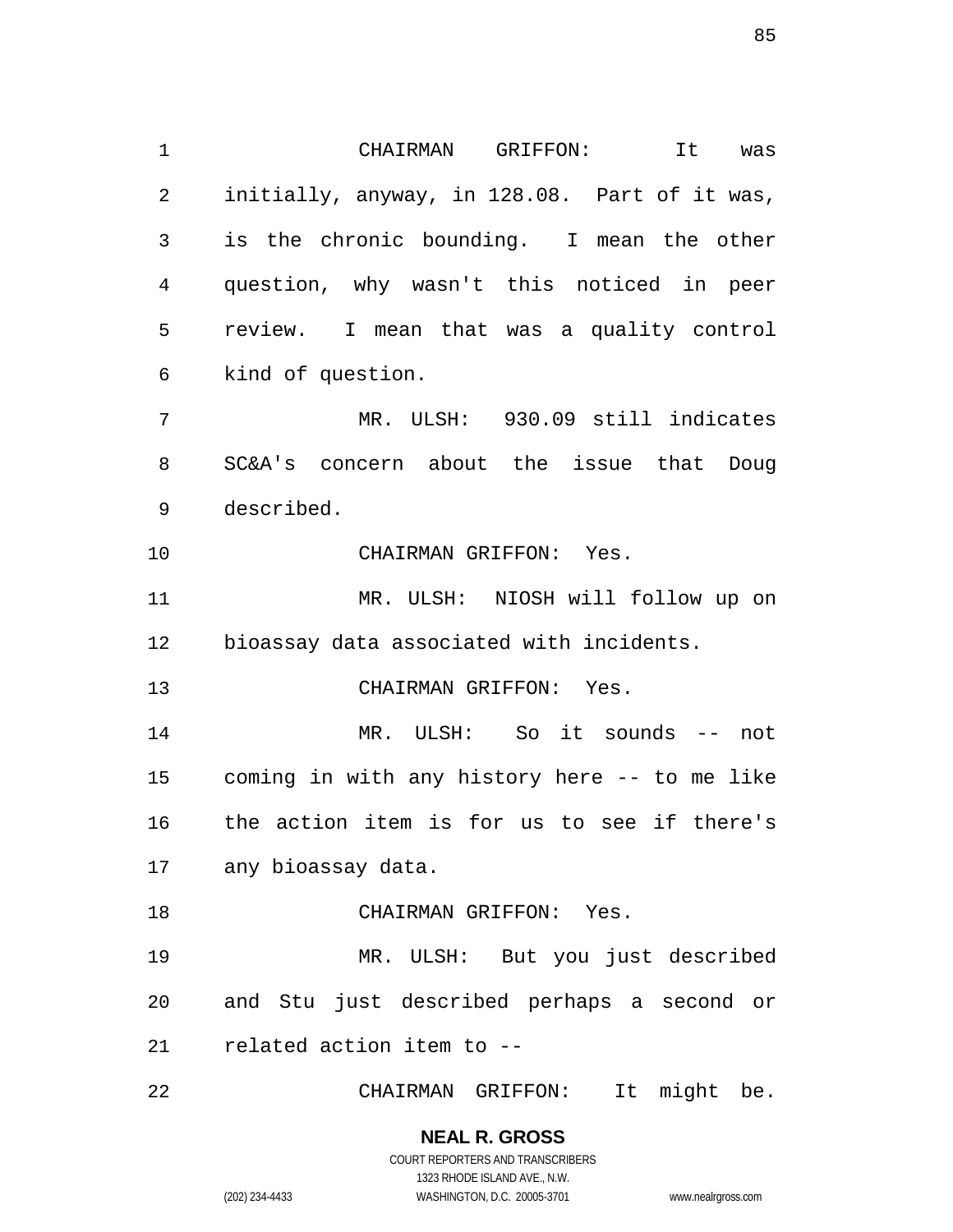Yes. It might be secondary.

 MEMBER CLAWSON: If you can't find that data, then you're going to have to be able to address it somehow. That's what Stu came up with. CHAIRMAN GRIFFON: Exactly. I think that's the question. MR. HINNEFELD: You've got the data of the incident. So you could say, okay. They have acute exposure on that date. MR. FARVER: I guess my concern is, if I were a dose reconstructor and I came across this where I had this information. It does not match my bioassay data. What do you do? MR. HINNEFELD: Well, again, I'll have to get a description for that because I don't know. MR. FARVER: I mean if this comes up again where we -- it does come up occasionally where we see these little notes of bioassay requested.

**NEAL R. GROSS**

COURT REPORTERS AND TRANSCRIBERS 1323 RHODE ISLAND AVE., N.W. (202) 234-4433 WASHINGTON, D.C. 20005-3701 www.nealrgross.com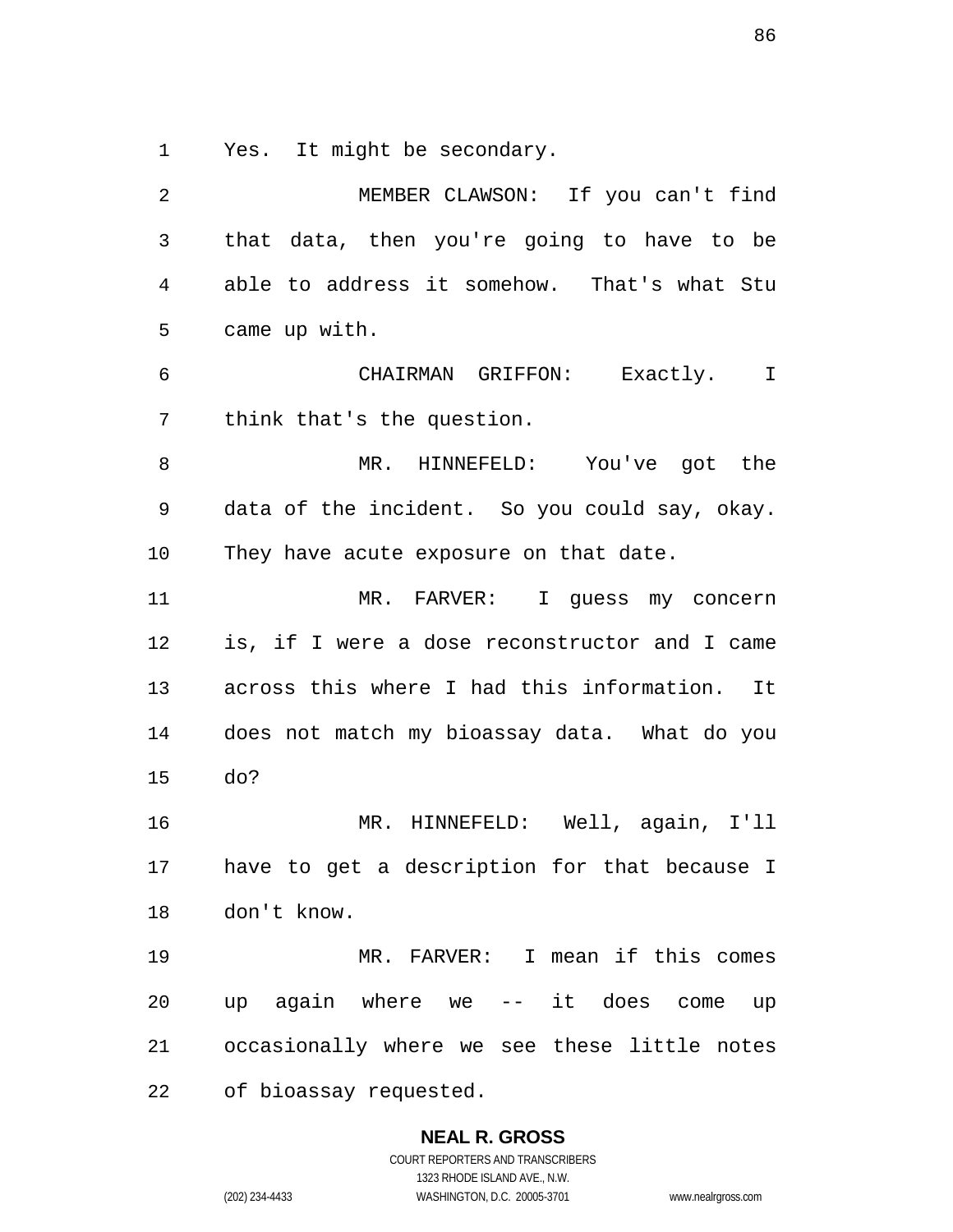CHAIRMAN GRIFFON: Yes. MR. FARVER: They don't always match with the bioassay data. I would think that would raise a flag somewhere. CHAIRMAN GRIFFON: Yes, and it didn't get caught in peer review either. That's what is noted in the beginning was that. MR. HINNEFELD: Well, I mean part of this would be that this might be broader than an incident sample, you know, an incident with a request for bioassay and bioassay data. I mean there may be other circumstances as well where there are certain inconsistencies in the file. CHAIRMAN GRIFFON: Right. MR. HINNEFELD: So it's kind of a broad question. But we can address this specific one. MR. FARVER: Well, I mean I would think that we could raise a flag and then what would you do when that flag is raised?

> **NEAL R. GROSS** COURT REPORTERS AND TRANSCRIBERS 1323 RHODE ISLAND AVE., N.W. (202) 234-4433 WASHINGTON, D.C. 20005-3701 www.nealrgross.com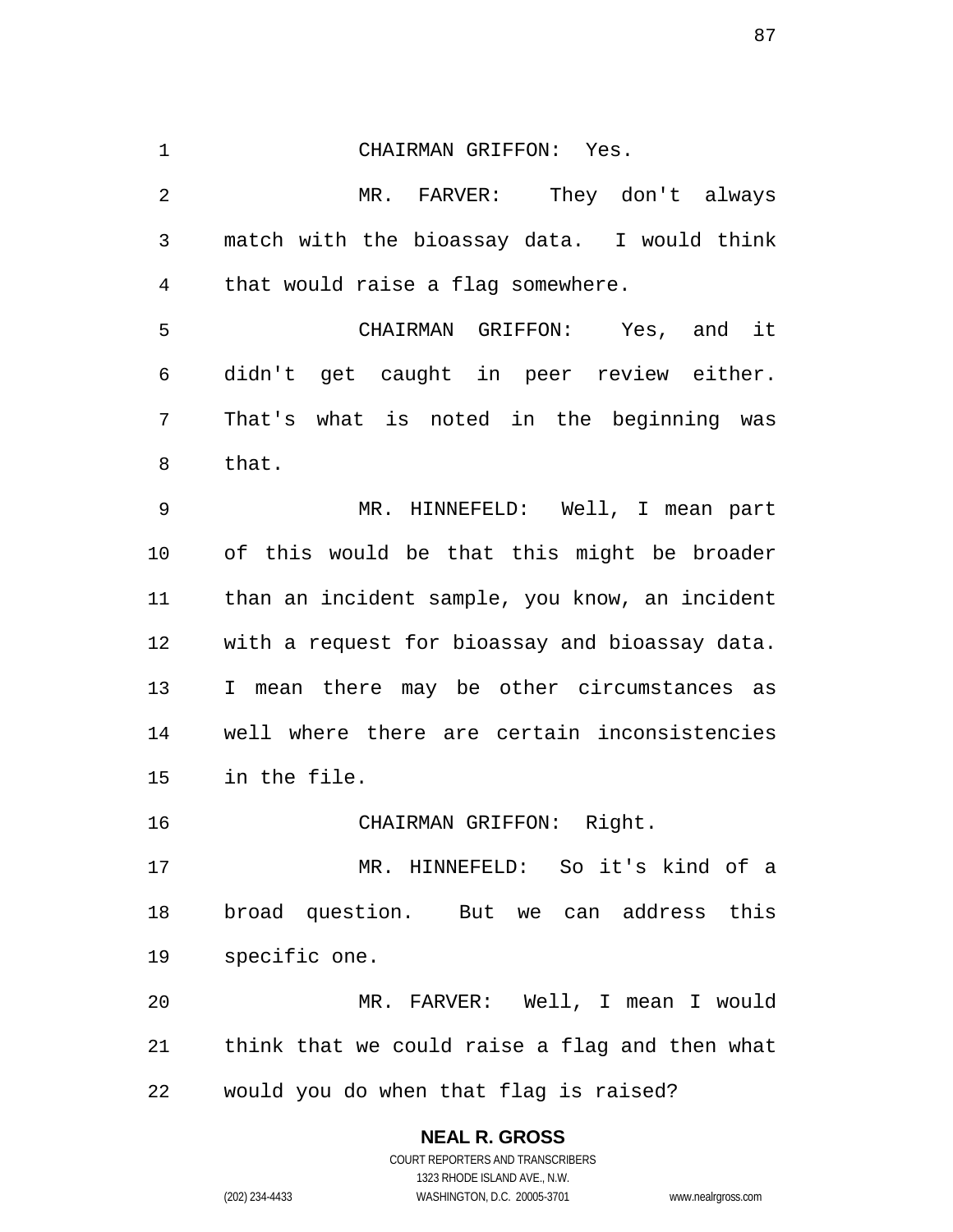MR. HINNEFELD: Well, we'll have to find out. I don't know. Sitting here, I don't know. MEMBER CLAWSON: I think that's what the whole question comes down to. MR. FARVER: Yes. CHAIRMAN GRIFFON: Alright. MEMBER CLAWSON: Correct me if I'm wrong, but I know that we just found a bunch of more data, Nevada Test Site. But didn't we come across some more Hanford, too? It sticks in my mind that they found -- I think I remember reading that they had just found some more data at Hanford and that's why -- MR. HINNEFELD: Oh gosh. I don't know. They find -- Hanford's got tons. MEMBER CLAWSON: I know, but Nevada Test Site has 250,000. MR. HINNEFELD: Well, we found, yes, the databases. We've got those. Hanford has periodically found stuff. But I don't know that -- I don't know if the bioassay data

## **NEAL R. GROSS**

COURT REPORTERS AND TRANSCRIBERS 1323 RHODE ISLAND AVE., N.W. (202) 234-4433 WASHINGTON, D.C. 20005-3701 www.nealrgross.com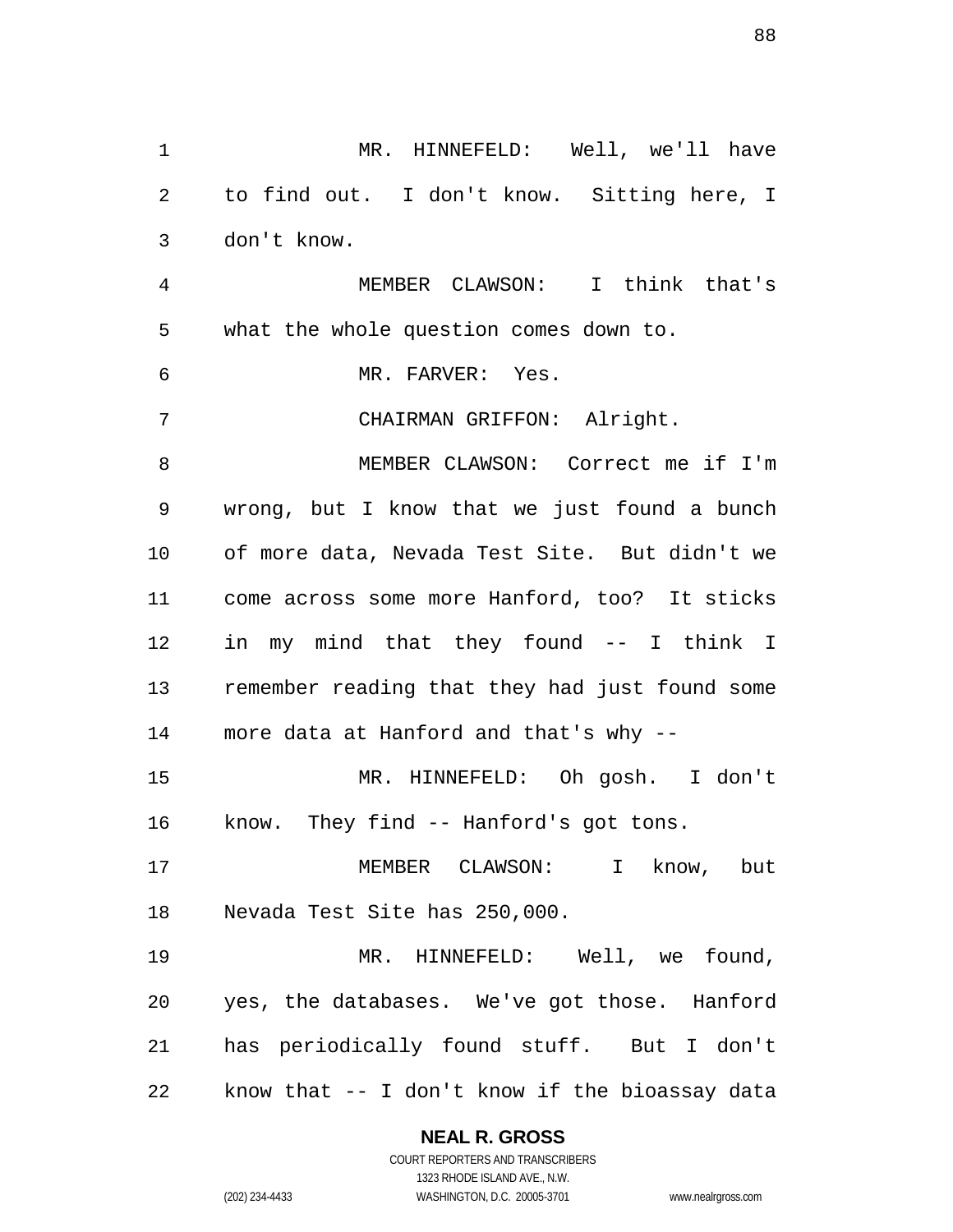was put in there either. I really don't know. MEMBER CLAWSON: Well, I just wondered. I know it's come into the neutron and a bunch of other stuff like that. But this is one of the questions from people looking outside and this is kind of my idea of why we're doing some of these. Are we finding all the data that really is out there? And I know that it's an ongoing thing. We find it in a lot of different places. MR. HINNEFELD: Well, there are circumstances where we didn't, but yes. Or that we're not confident we did. MEMBER CLAWSON: Well, I was just  $15 - -$  MR. HINNEFELD: This is Brookhaven. 18 MEMBER CLAWSON: Right. MR. HINNEFELD: We just concluded we're not confident we got all the exposure data for Brookhaven before like '79 or something.

> **NEAL R. GROSS** COURT REPORTERS AND TRANSCRIBERS

1323 RHODE ISLAND AVE., N.W. (202) 234-4433 WASHINGTON, D.C. 20005-3701 www.nealrgross.com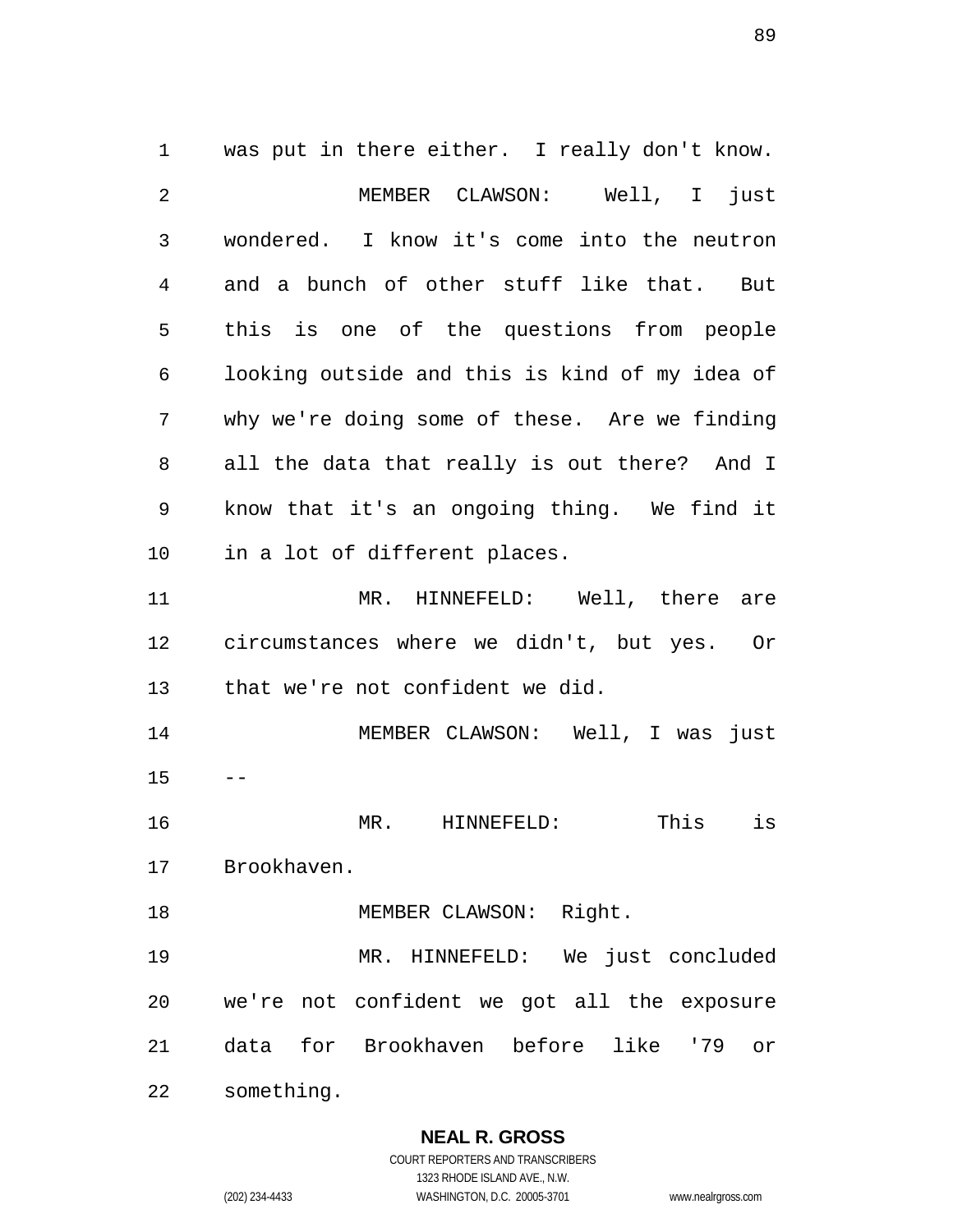1 MEMBER CLAWSON: Right. MR. HINNEFELD: So I mean, there may be situations like that.

 MEMBER CLAWSON: Right. I just remember seeing and I was just wondering if maybe bioassay was involved in that.

 MR. HINNEFELD: To my knowledge except maybe -- well, to my knowledge, there hasn't been a discovery of bioassay data at Hanford, you know, during this data capture stuff that we're not getting in the exposure to my knowledge. Okay. I don't -- I'm not completely up-to-date on what's being discovered down there.

15 MEMBER CLAWSON: Right.

 CHAIRMAN GRIFFON: Okay. Let's move on to 126.2. Doug, we're looking to close one. What can you do for us?

 MR. FARVER: I think we should close this one. I did look at their findings. CHAIRMAN GRIFFON: I thought so. I had a good feeling about this one.

> **NEAL R. GROSS** COURT REPORTERS AND TRANSCRIBERS

> > 1323 RHODE ISLAND AVE., N.W.

(202) 234-4433 WASHINGTON, D.C. 20005-3701 www.nealrgross.com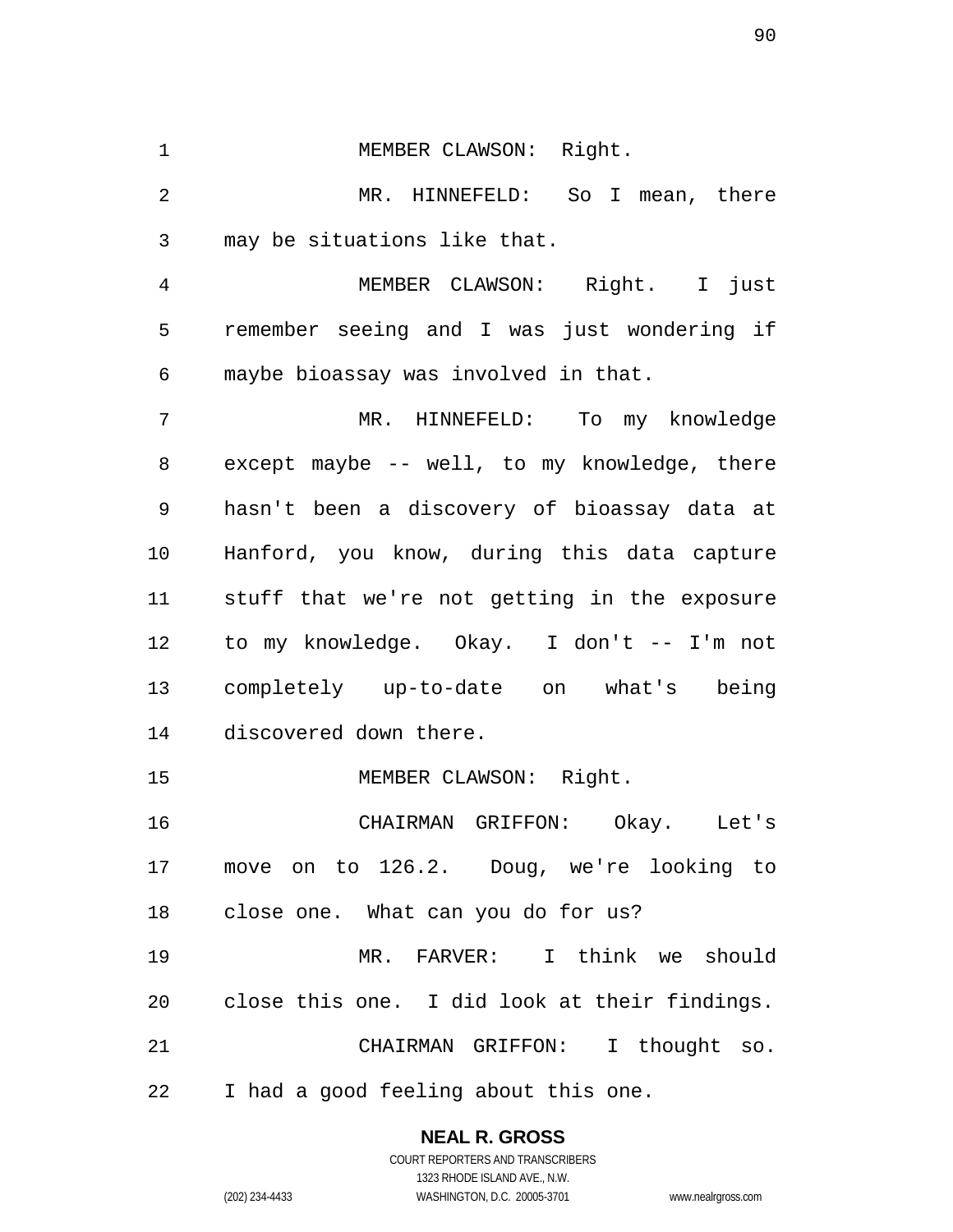1 MR. FARVER: Yes. CHAIRMAN GRIFFON: So maybe expand on that. You looked at the files. MR. FARVER: Yes, they sent a plethora of files. A whole folder full of files and I looked at -- I won't say I looked at all -- I looked at most of them and it was -- I believe we were trying to show that it was bounding with some final questions. CHAIRMAN GRIFFON: Yes. MR. FARVER: What the basis was they used to OTIB-0002? The workbook associated with OTIB-0002? This is one you select uranium or non-uranium facilities by clicking on a button. CHAIRMAN GRIFFON: Click a button. Yes. MR. FARVER: And we thought it should have been uranium. They clicked on uranium. Made a difference in dose of about 8.5 rem and then from that discussion, we got a question of set boundaries.

**NEAL R. GROSS**

COURT REPORTERS AND TRANSCRIBERS 1323 RHODE ISLAND AVE., N.W. (202) 234-4433 WASHINGTON, D.C. 20005-3701 www.nealrgross.com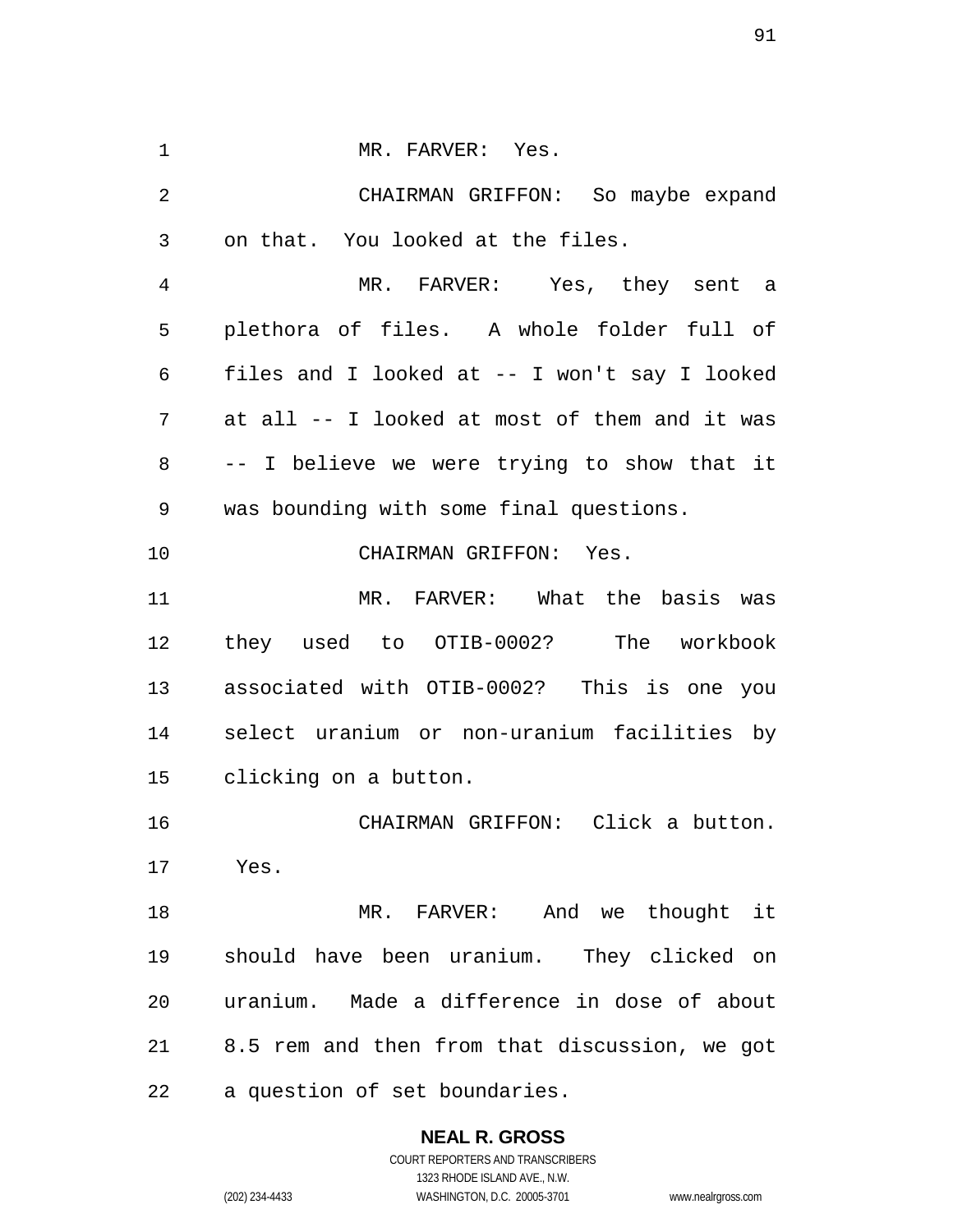CHAIRMAN GRIFFON: The dose was just higher, the dose they used. MR. FARVER: The dose they used was lower. CHAIRMAN GRIFFON: Lower. MR. FARVER: For non-uranium. CHAIRMAN GRIFFON: Non-uranium, okay. MR. FARVER: Uranium, it's higher. So they went back and did that and it's in their statement that it was an increase by 8.4 rem. And then the question came up to, well, is that bounding? And that's when they sent the files showing that. That's gone. Closed. Finished. CHAIRMAN GRIFFON: Anybody have any follow-up on that? We closed one. This is good. MEMBER MUNN: This is very good. CHAIRMAN GRIFFON: Alright. MEMBER MUNN: There's another one. 127.8.

> **NEAL R. GROSS** COURT REPORTERS AND TRANSCRIBERS 1323 RHODE ISLAND AVE., N.W. (202) 234-4433 WASHINGTON, D.C. 20005-3701 www.nealrgross.com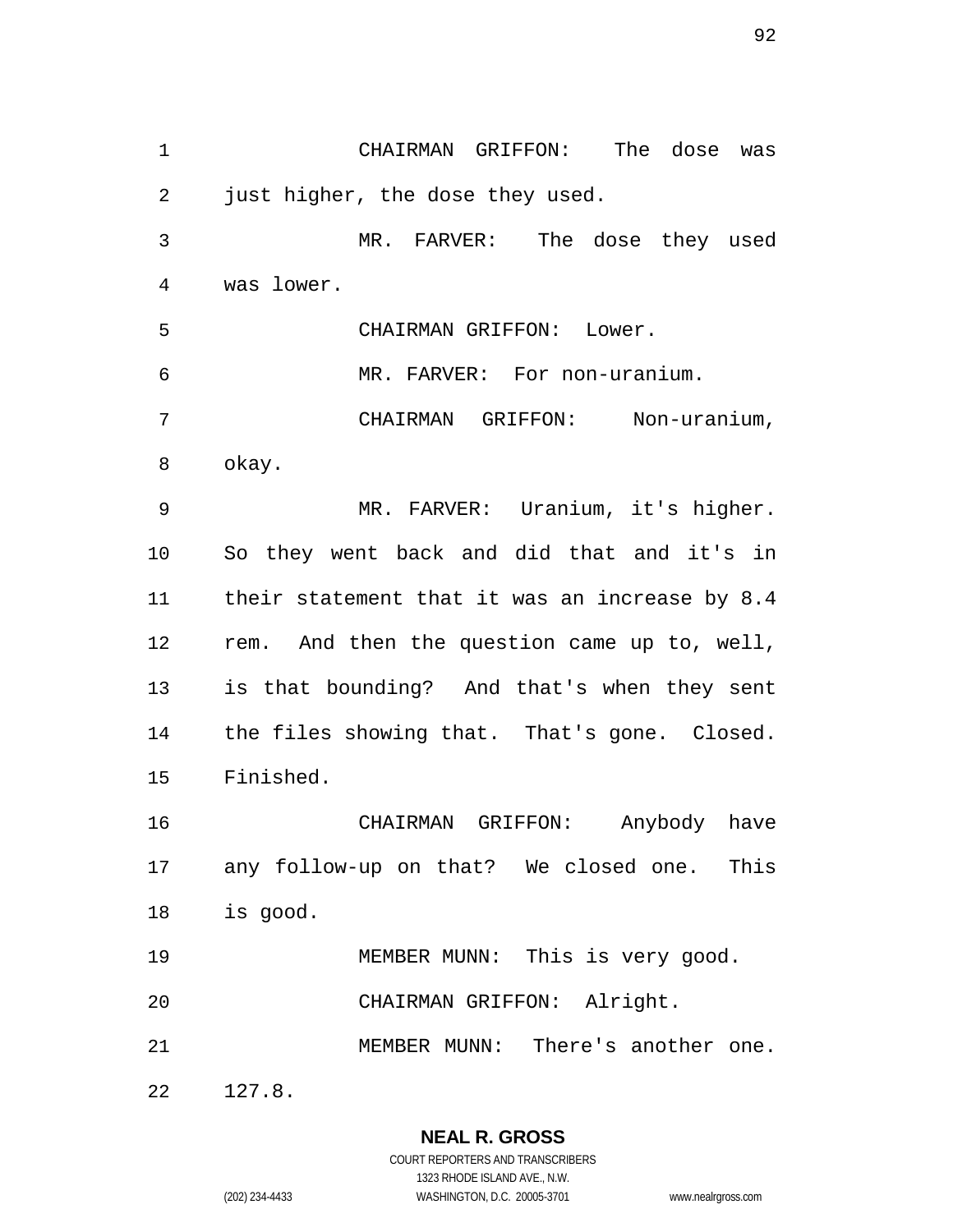CHAIRMAN GRIFFON: No, we're not going to close two. Not in a row. MEMBER MUNN: Well, maybe. CHAIRMAN GRIFFON: Alright. MR. FARVER: I might ask Kathy for her input on this one. Kathy, have you looked at this? 8 CHAIRMAN GRIFFON: 127.8. MS. BEHLING: Yes, I have. We're on 127.8? CHAIRMAN GRIFFON: Yes. MS. BEHLING: Okay. This is this reoccurring issue on the fission products and the fact that NIOSH selects the highest -- when there is a whole body count done and there are no positives, NIOSH selects the highest fission activation product and this particular case it was cerium-144 or barium- 144. And although we agree that that's good that they've calculated a missed dose for it, those fission products, what about the other fission products that are listed on the whole

#### **NEAL R. GROSS**

COURT REPORTERS AND TRANSCRIBERS 1323 RHODE ISLAND AVE., N.W. (202) 234-4433 WASHINGTON, D.C. 20005-3701 www.nealrgross.com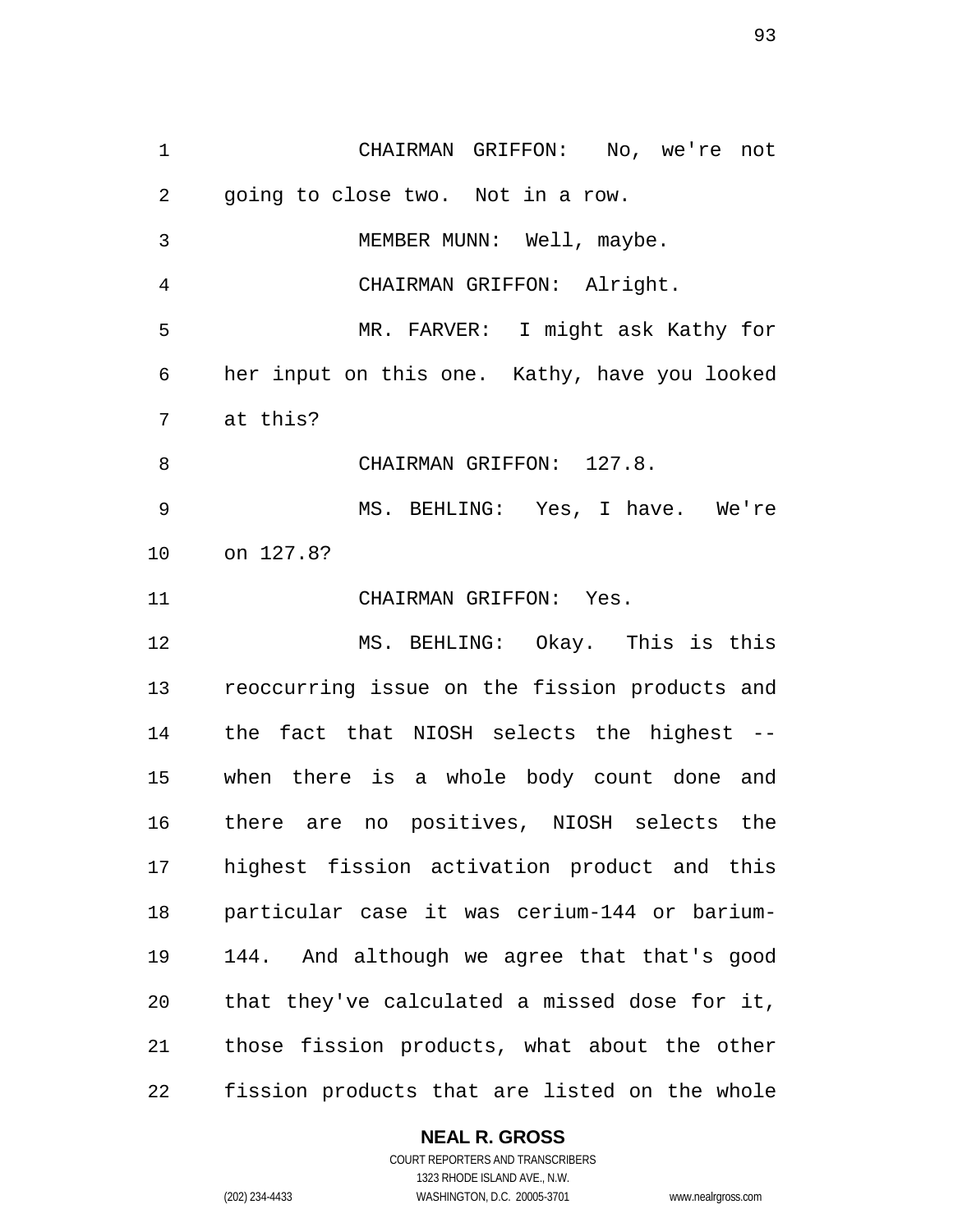body counts that are listed. I guess for Hanford there's actually a table that they list the MDA levels for all those various fission products associated with whole body count, and I know that we've had many discussions on this issue and I thought that NIOSH was going to be looking at this issue and writing something.

Go ahead, Hans.

10 DR. BEHLING: Yes, this is Hans. I think we've gone through this issue many, many times and I think the consensus is the following. If we, for instance, had instead of a whole body count we had a gross beta or gross alpha urine sample, it would be very prudent and very claimant-favorable to assume that all beta activity or all alpha activity from a gross alpha or gross beta count when you don't know the mixture of radionuclides is to select that radionuclide and assign it the total activity for that urine sample and that selection process would be based on the

## **NEAL R. GROSS**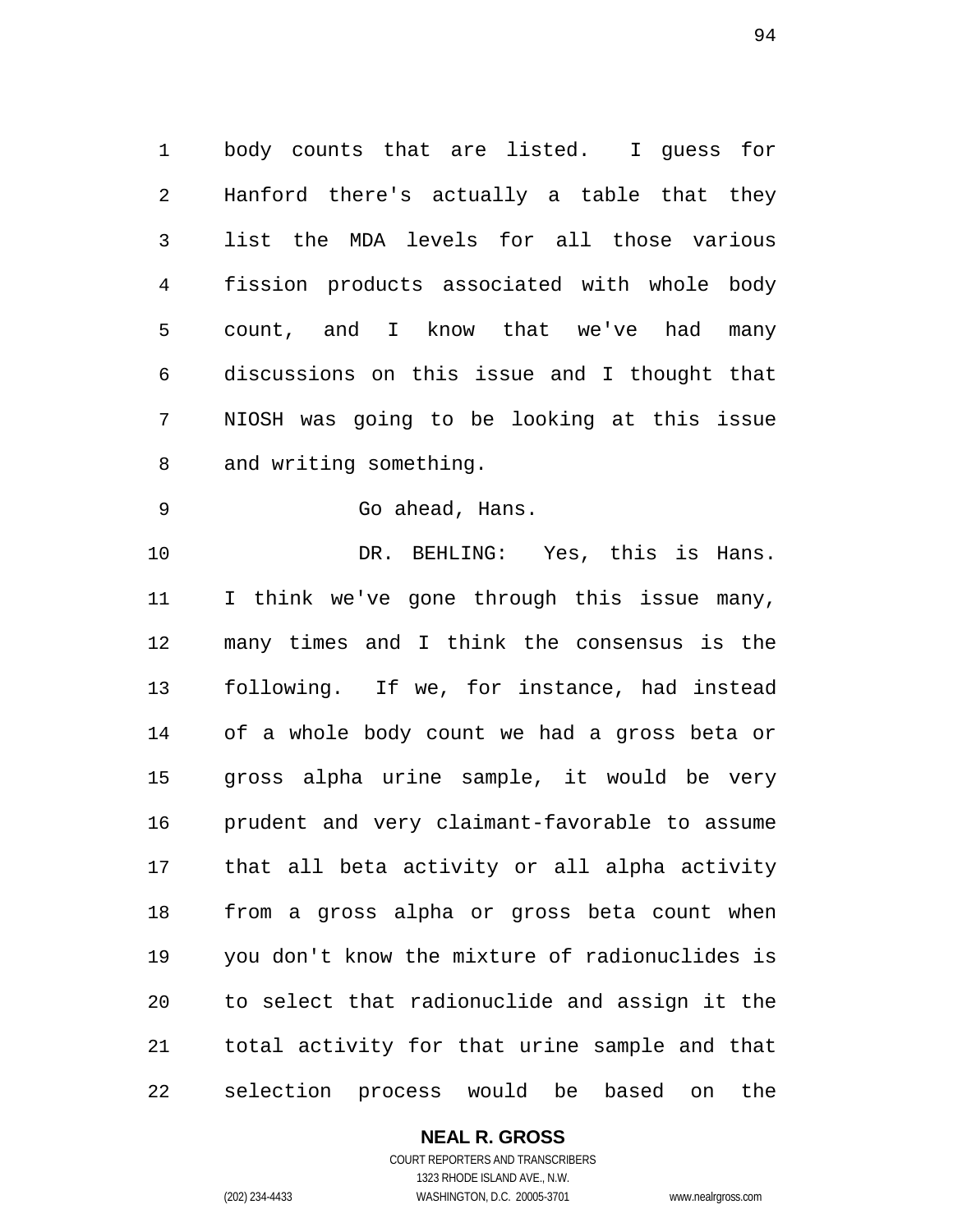particular cancer in question.

 So, for instance, if you had a thyroid cancer you would clearly assign all gross alpha or I mean gross beta to iodine-131 and we agree with that. But when you have a whole body count and you have basically an MDA value for each and every single one of the fission products that a person may have in his body as well as activation products selecting the highest radionuclide that could potentially contribute to dose is only just one of many.

 So therefore cesium-144: it should in essence be -- if cesium-144 was in fact available for inhalation for that individual based on his work environment, yes, half of the MDA should be assigned to cesium, but so should half of the cesium-137, half of the cobalt-60, half of iodine-131 and so on and so on.

 So in essence, we are not necessarily being claimant-favorable by

## **NEAL R. GROSS**

COURT REPORTERS AND TRANSCRIBERS 1323 RHODE ISLAND AVE., N.W. (202) 234-4433 WASHINGTON, D.C. 20005-3701 www.nealrgross.com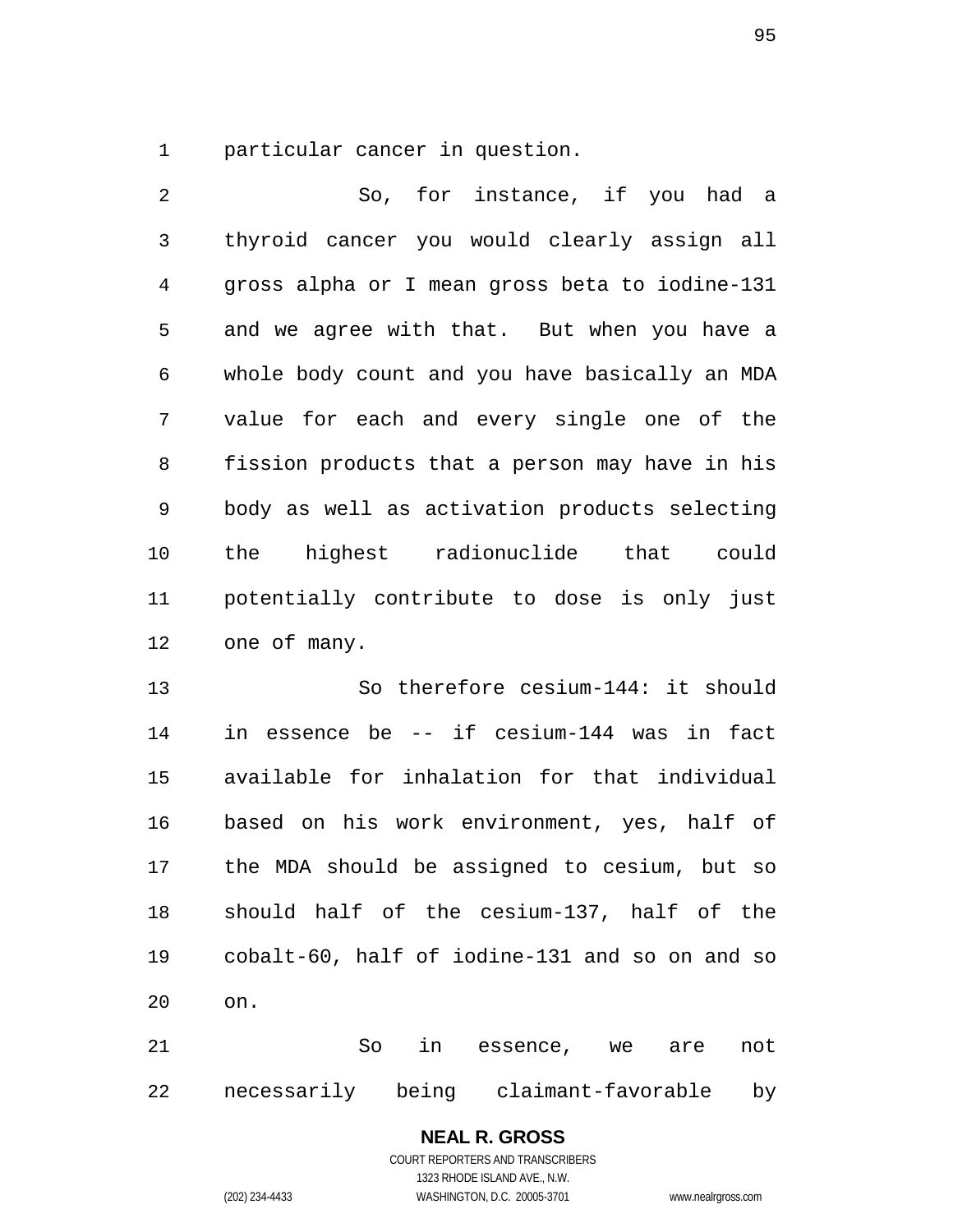selecting a single value of single isotope and assigning half of the MDA because we're missing all the other ones. And I thought we had resolved that issue with NIOSH on a number of occasions prior to this date.

 MR. HINNEFELD: You thought that we had -- you said resolved it or brought it up?

 DR. BEHLING: I think we brought it up and I think everyone acknowledged that that should have been the appropriate approach to assigning missed internal exposure when there is a whole body count and we know that - - let's say a person worked in a production reactor at Hanford or Savannah River that you obviously always have a whole mixture of fission products as well as activation products that can usually be established based on smear samples or air sampling and we have a fair understanding of what the dose rate of the radionuclide mixes may be.

But we also know -- when I worked

**NEAL R. GROSS** COURT REPORTERS AND TRANSCRIBERS

1323 RHODE ISLAND AVE., N.W.

(202) 234-4433 WASHINGTON, D.C. 20005-3701 www.nealrgross.com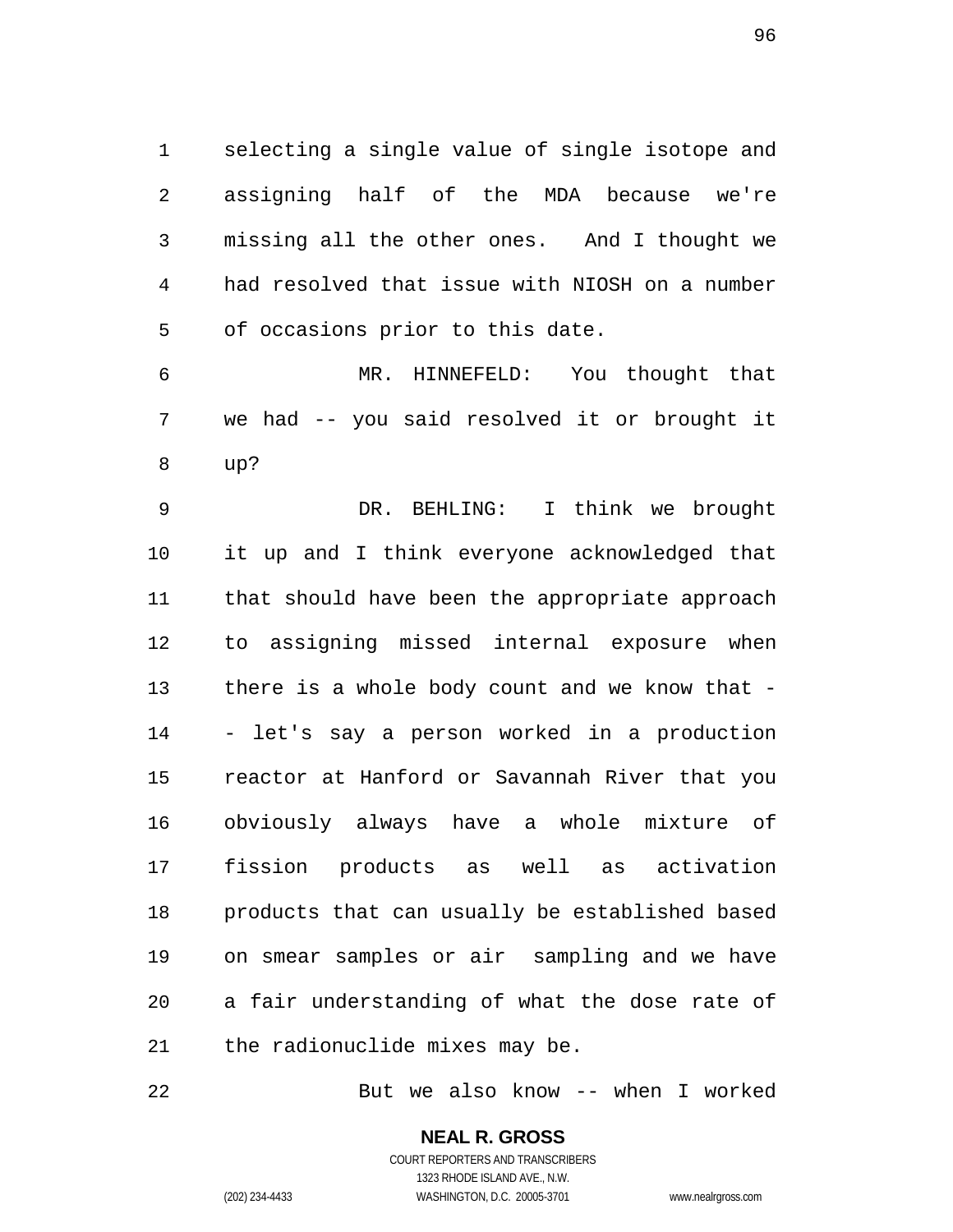at a utility, we always knew what the MDA levels were for each of the radionuclides that a person could have potentially been exposed to and there's a fixed value, and I think NIOSH acknowledges this. But this default value of only selecting the highest radionuclides and assigning half of the MDA is only part of the solution to assigning missed internal exposure from patient activation products. MR. HINNEFELD: Okay. Well, this is familiar to me. I don't recall we ever resolved it, but it is familiar to me. CHAIRMAN GRIFFON: Very familiar. MR. HINNEFELD: Yes. CHAIRMAN GRIFFON: Scott, do you have a response to Hans? MR. SIEBERT: Well, I believe we know that it's something that needs to be discussed about OTIB-0054 versus whole body counts. I mean I think we've all agreed that it does not make sense to assume that missed

## **NEAL R. GROSS**

COURT REPORTERS AND TRANSCRIBERS 1323 RHODE ISLAND AVE., N.W. (202) 234-4433 WASHINGTON, D.C. 20005-3701 www.nealrgross.com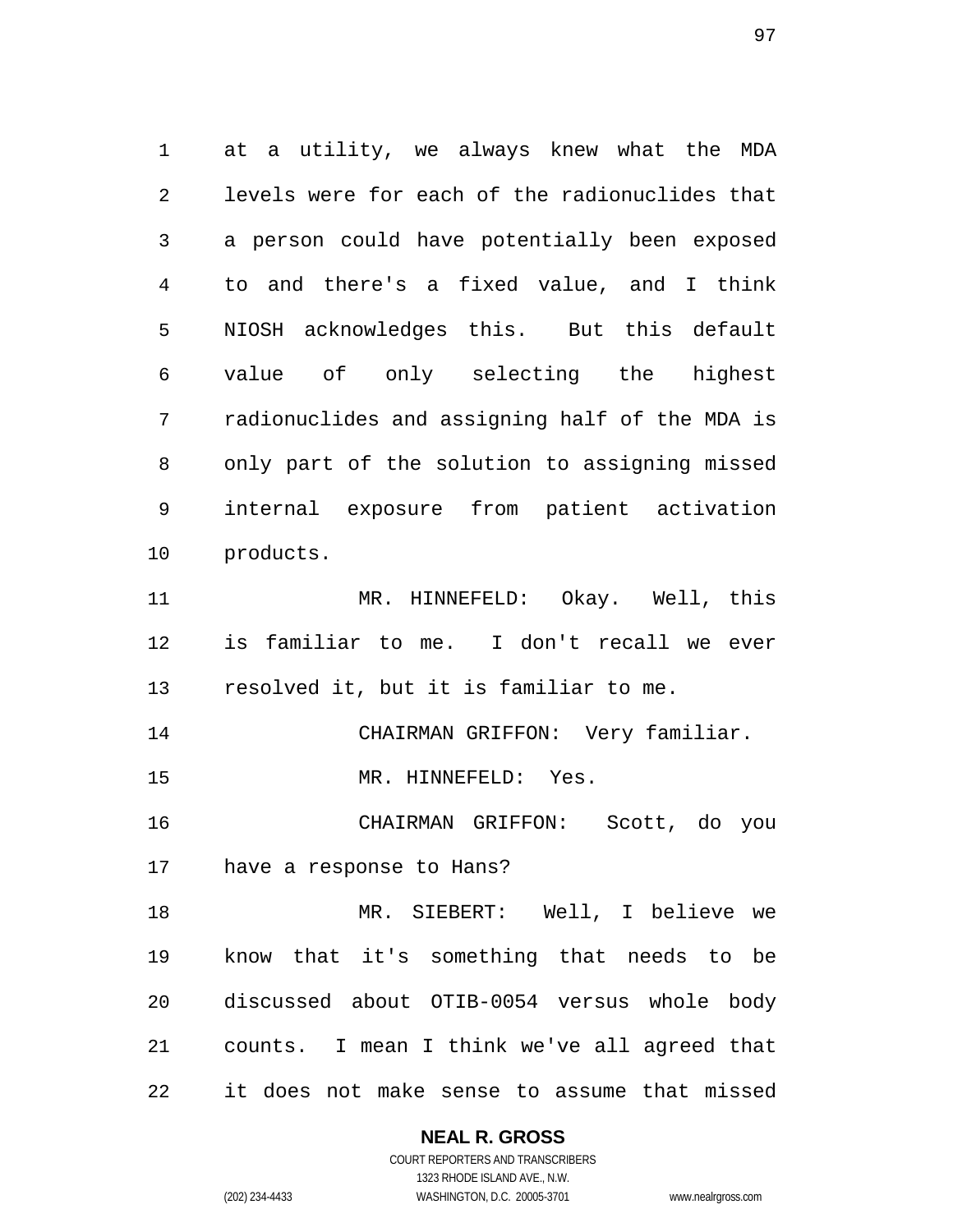dose is based on everything that a whole body could potentially see because that's unlikely and also, as a mixture, if you saw something at the MDA many things would be well above the MDA. So the thought process of using OTIB- 0054 along with whole body counts is something we've discussed.

 I just don't believe that it's gotten to the point of us being able to use it because of the complexities involved of comparing. You assume it's on one whole body count: the MDA, and then you have to deal with this whole suite of other radionuclides that go along with it and then compare that with the MDA of that whole body count to see if it could be seen. There's a lot of complexity involved and I just don't know if that's gone anywhere at the moment.

 DR. BEHLING: And let me just add something that's also very definitely a question of timing, too, as we very well know. A whole body count that's done on a routine

> **NEAL R. GROSS** COURT REPORTERS AND TRANSCRIBERS 1323 RHODE ISLAND AVE., N.W. (202) 234-4433 WASHINGTON, D.C. 20005-3701 www.nealrgross.com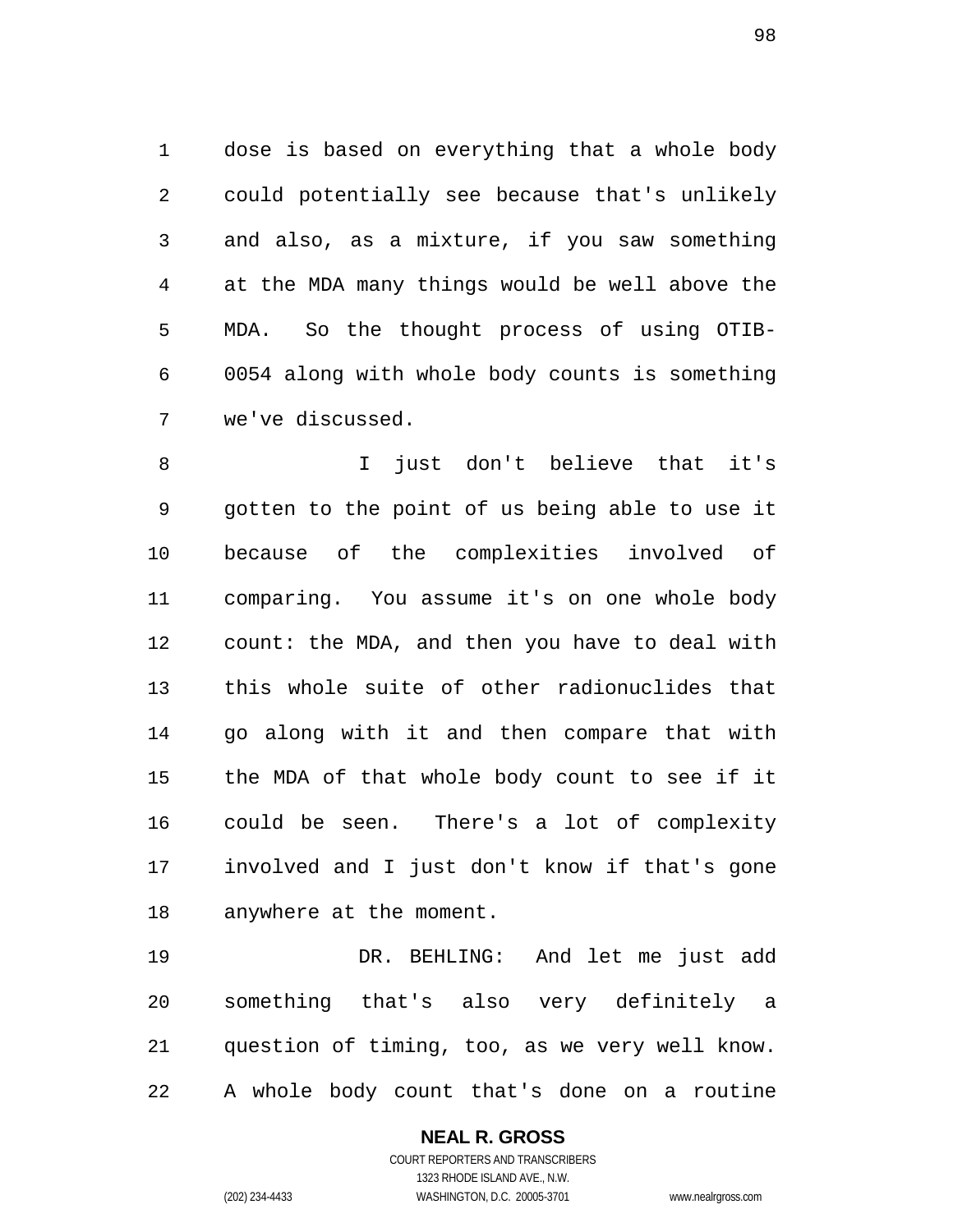basis once a year or some interval is probably not going to capture necessarily all the radionuclides that you may be exposed to especially if you're dealing with short-lived radionuclides such as iodine. So we don't really have an understanding of what potential exposures could have occurred that are obviously not necessarily obvious in a whole body count even when such exposures exceed the MDA unless the timing is correct.

11 And I would still say that as a default approach one should look at the spectrum of radionuclides based on air sampling data or contamination surveys in a given facility and understanding a reactor does produce fission products and also activation products and the blind assumption or default assumption would be to assign half of MDA for a dose rate in radionuclides that are routinely observed in the environment of a worker where your air sampling data is available or spectral data is available.

## **NEAL R. GROSS**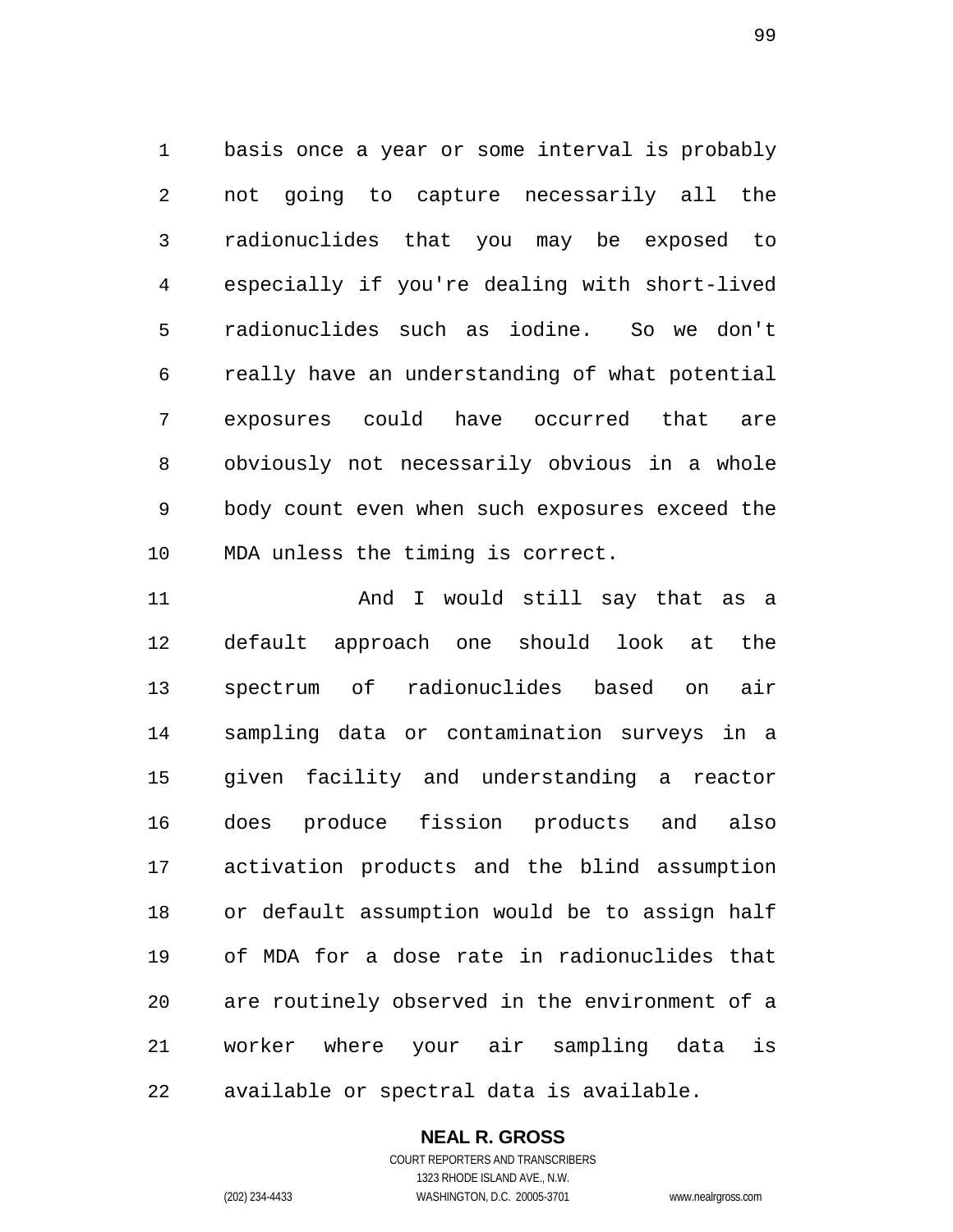MR. HINNEFELD: Well, we'll have to do some work to prepare for this discussion.

 DR. MAURO: This is John. From a perspective -- this issue of first talking about bioassay data where you have, let's say, gross beta-gamma and then assigning the worst possible radionuclide, now you do have OTIB- 0054 which says that, no, you don't have to do that and there's a mix of radionuclides you can assume and we reviewed that where, if you're working at a different -- depending on the type of reactor -- this is reactors now -- you know that if you get a gross beta-gamma reading from a bioassay sample, a urine sample, right now you have a protocol that says we're going to assign this mix to that count in the urine.

 So there is precedent for you not to use the worst-case scenario as we just discussed where you pick the worst radionuclide. But there's also precedent at

## **NEAL R. GROSS**

COURT REPORTERS AND TRANSCRIBERS 1323 RHODE ISLAND AVE., N.W. (202) 234-4433 WASHINGTON, D.C. 20005-3701 www.nealrgross.com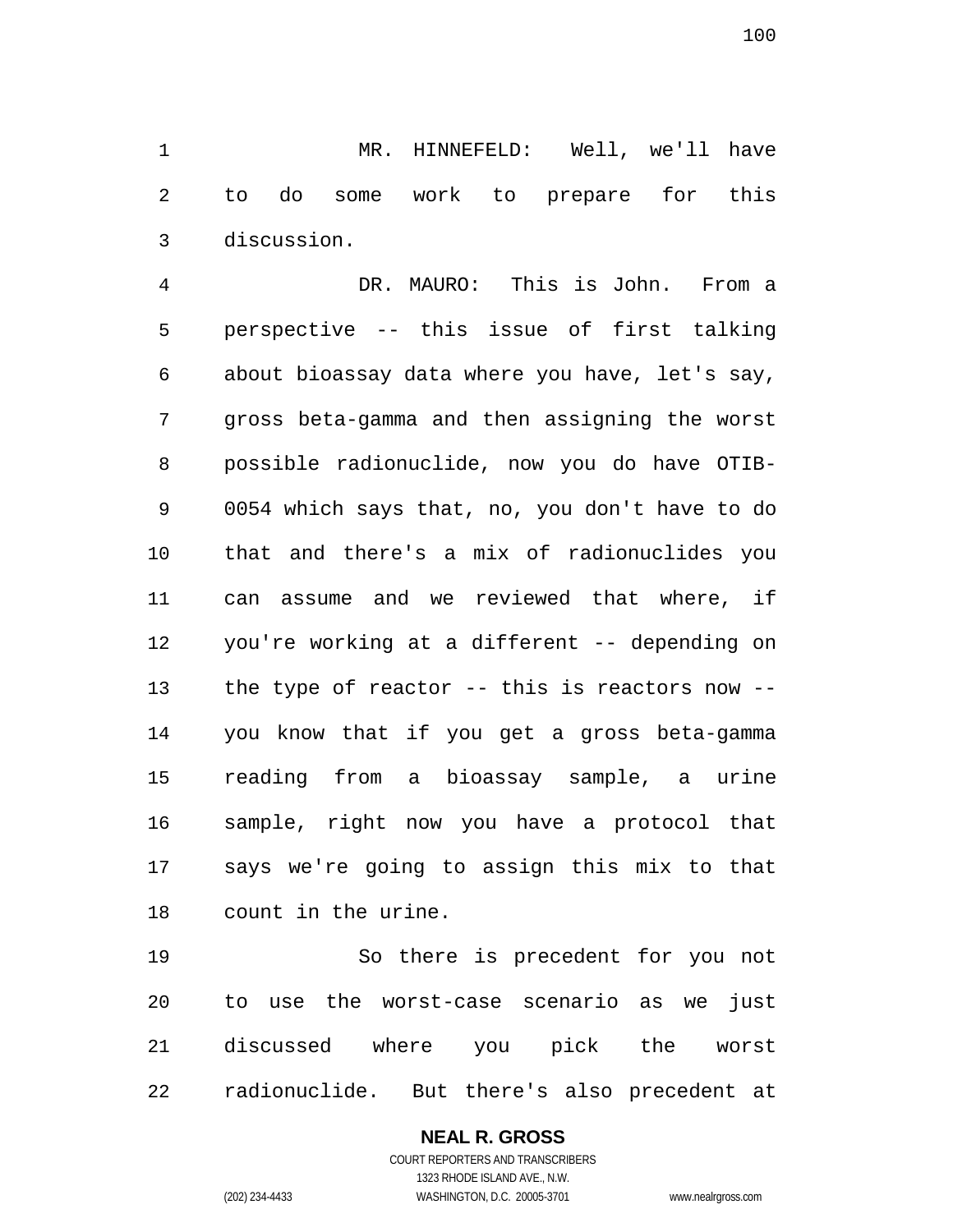least when you know that they are working within a given kind of reactor facility that you would use an assumed mix. So that approach of selecting a mix for bioassay, you know that precedent has been established.

 Now it sounds like we're walking into the arena of what about when you have a chest count. It seems to me that you have a similar circumstance. If you could somehow and you don't have -- I do not believe you have an OTIB that addresses chest counts. I don't believe 0054 talks about it. I'm not sure, but it might. What do you do when you have a chest count and you perhaps don't get a result back or I guess if you do get a result back and you see one particular radionuclide that that means there are not other radionuclides there also.

 So I just wanted to give a broader perspective on this particular issue.

 MS. BEHLING: Currently, OTIB-0054 does not address chest counts and whole body

> **NEAL R. GROSS** COURT REPORTERS AND TRANSCRIBERS 1323 RHODE ISLAND AVE., N.W. (202) 234-4433 WASHINGTON, D.C. 20005-3701 www.nealrgross.com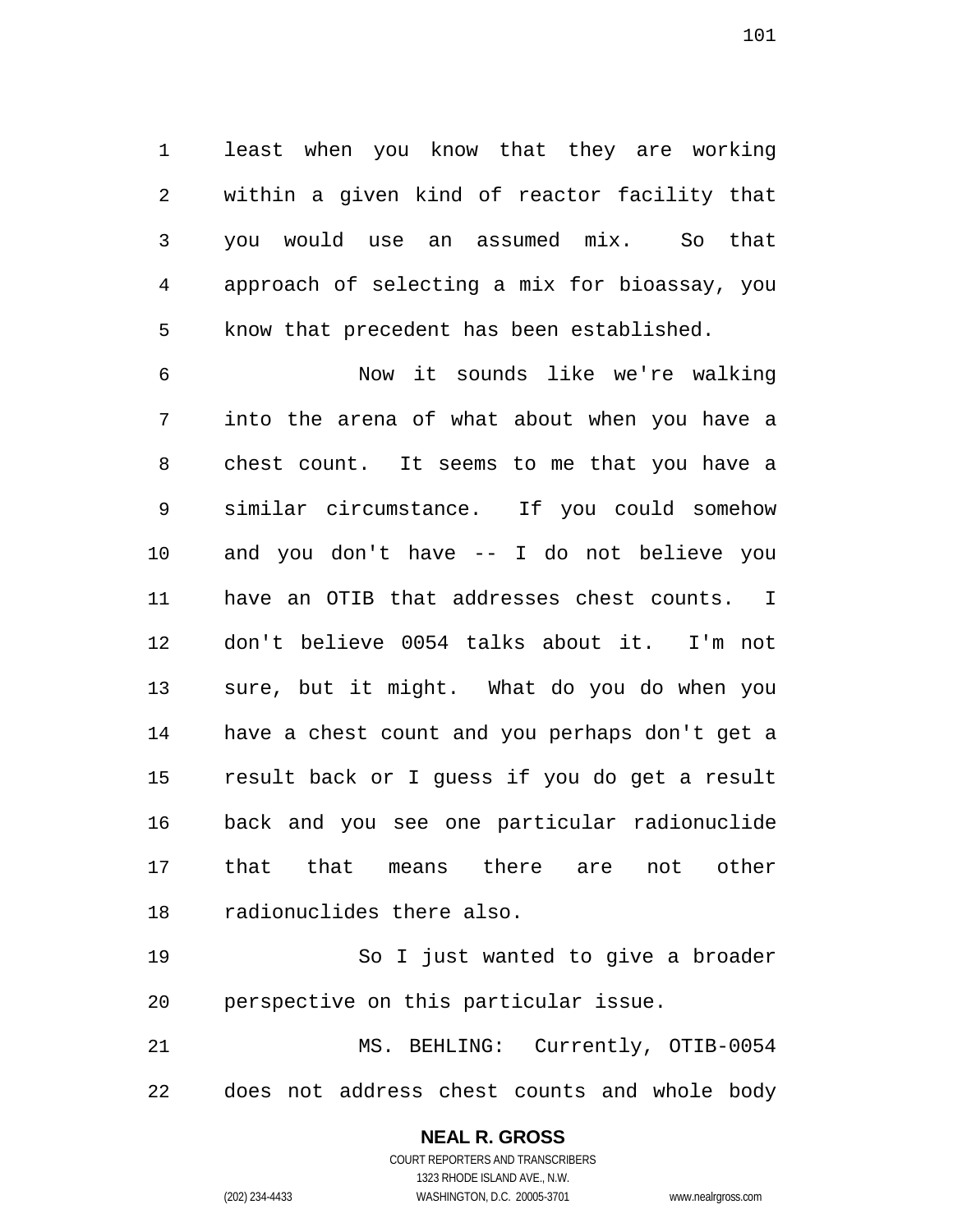counts. It's for air sampling and urinalysis. DR. MAURO: And urinalysis, okay. MR. HINNEFELD: Yes, I think the issue here is pretty clear, what kind of basis do you have for doing a missed dose calculation or any kind of internal dose calculation off of an in vivo count where you have this little suite of radionuclides each with its own MDA. Probably more radionuclides on the whole body count than any particular person had in their exposure environment. CHAIRMAN GRIFFON: Right. MR. HINNEFELD: So, how do you do that is the question. Right? CHAIRMAN GRIFFON: Right. MR. HINNEFELD: We just need to prepare for this discussion. That will be -- and we can't do it today. MR. FARVER: And what I've seen done in the past is if you can document like a waste stream. MR. HINNEFELD: Yes.

> **NEAL R. GROSS** COURT REPORTERS AND TRANSCRIBERS 1323 RHODE ISLAND AVE., N.W.

(202) 234-4433 WASHINGTON, D.C. 20005-3701 www.nealrgross.com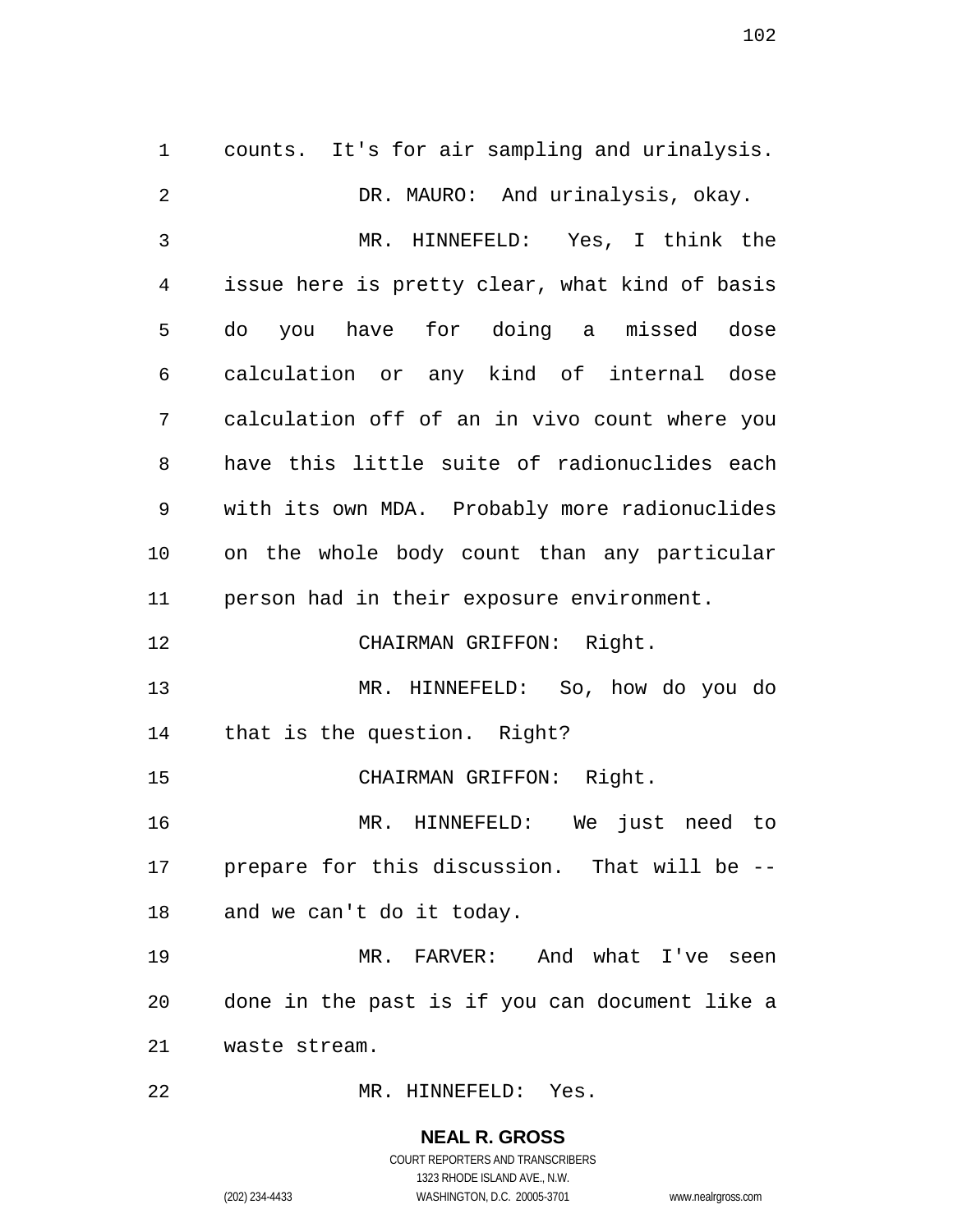MR. FARVER: What the ratios are. You may have 1,000 times more cesium than you do other nuclides. So you would just key off the cesium or you'd ratio it all out. MR. HINNEFELD: Yes. You pick a marker radionuclide and then you just scale your intake, basically, on that marker intake. MR. FARVER: And you would do the same thing even if it's at MDA. MR. HINNEFELD: So that requires some sort of judgment, then, about the suite. 12 MR. FARVER: Yes. MR. HINNEFELD: The person -- the suite of radionuclides that the person may have been exposed. CHAIRMAN GRIFFON: Yes, and I'm not -- I think we'll leave it here. I'd say something, but I thought I'd get more discussion. MR. HINNEFELD: It's a knotty issue. CHAIRMAN GRIFFON: Yes.

> **NEAL R. GROSS** COURT REPORTERS AND TRANSCRIBERS

> > 1323 RHODE ISLAND AVE., N.W.

(202) 234-4433 WASHINGTON, D.C. 20005-3701 www.nealrgross.com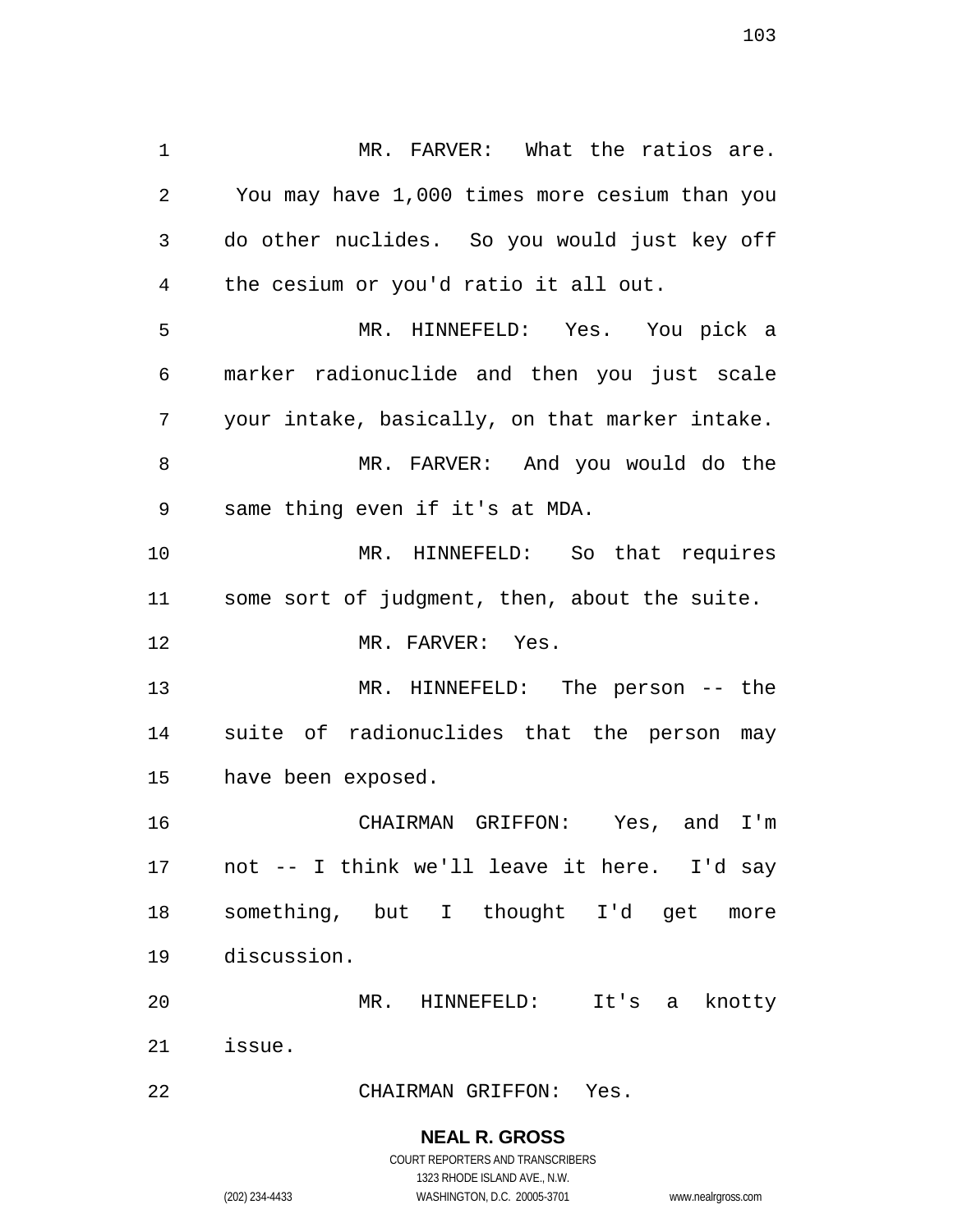1 MR. HINNEFELD: We need a -- CHAIRMAN GRIFFON: I'll drop it off. Yes. MR. FARVER: And really I'm not sure that that would result in any higher dose than what you're doing. MR. HINNEFELD: It may not. 8 MR. FARVER: It may not. MR. HINNEFELD: May not. It's hard to say. MR. FARVER: And it may in some cases and not in other cases. MR. HINNEFELD: That's usually what happens. Nothing ever works easily. CHAIRMAN GRIFFON: Alright. 127.10. Then we'll leave that in the NIOSH. 17 MR. HINNEFELD: Yes. CHAIRMAN GRIFFON: Or put it back in the NIOSH. MR. HINNEFELD: That is probably going to be a lengthy discussion and when we get ready we may give that a call kind of

> **NEAL R. GROSS** COURT REPORTERS AND TRANSCRIBERS

1323 RHODE ISLAND AVE., N.W. (202) 234-4433 WASHINGTON, D.C. 20005-3701 www.nealrgross.com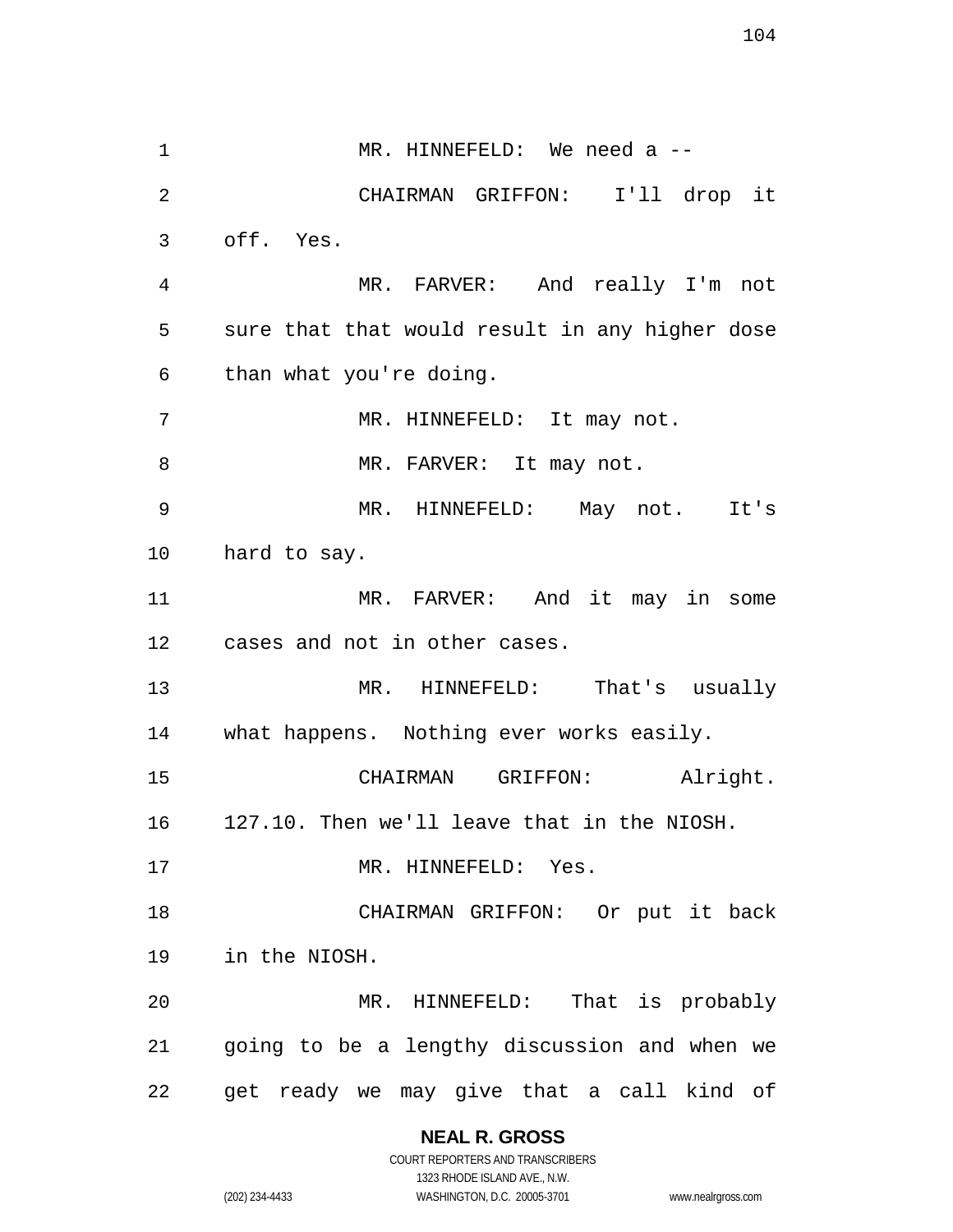several that fall in that category, although maybe not all with the in vivo question or the whole body data counting question. CHAIRMAN GRIFFON: Yes. MR. HINNEFELD: A lot of them were 8 OTIB-0054 questions more directly. CHAIRMAN GRIFFON: Okay. Anyway, 127.10. MR. FARVER: Kathy, is this similar? CHAIRMAN GRIFFON: Yes, I was going to say. MS. BEHLING: Let's see. I'm not there yet. CHAIRMAN GRIFFON: It seems very similar to the last one.

thing. We'll just think about that later.

CHAIRMAN GRIFFON: There are

speaks to that in vitro bioassay.

MR. HINNEFELD: As opposed to in

**NEAL R. GROSS** COURT REPORTERS AND TRANSCRIBERS

1323 RHODE ISLAND AVE., N.W.

(202) 234-4433 WASHINGTON, D.C. 20005-3701 www.nealrgross.com

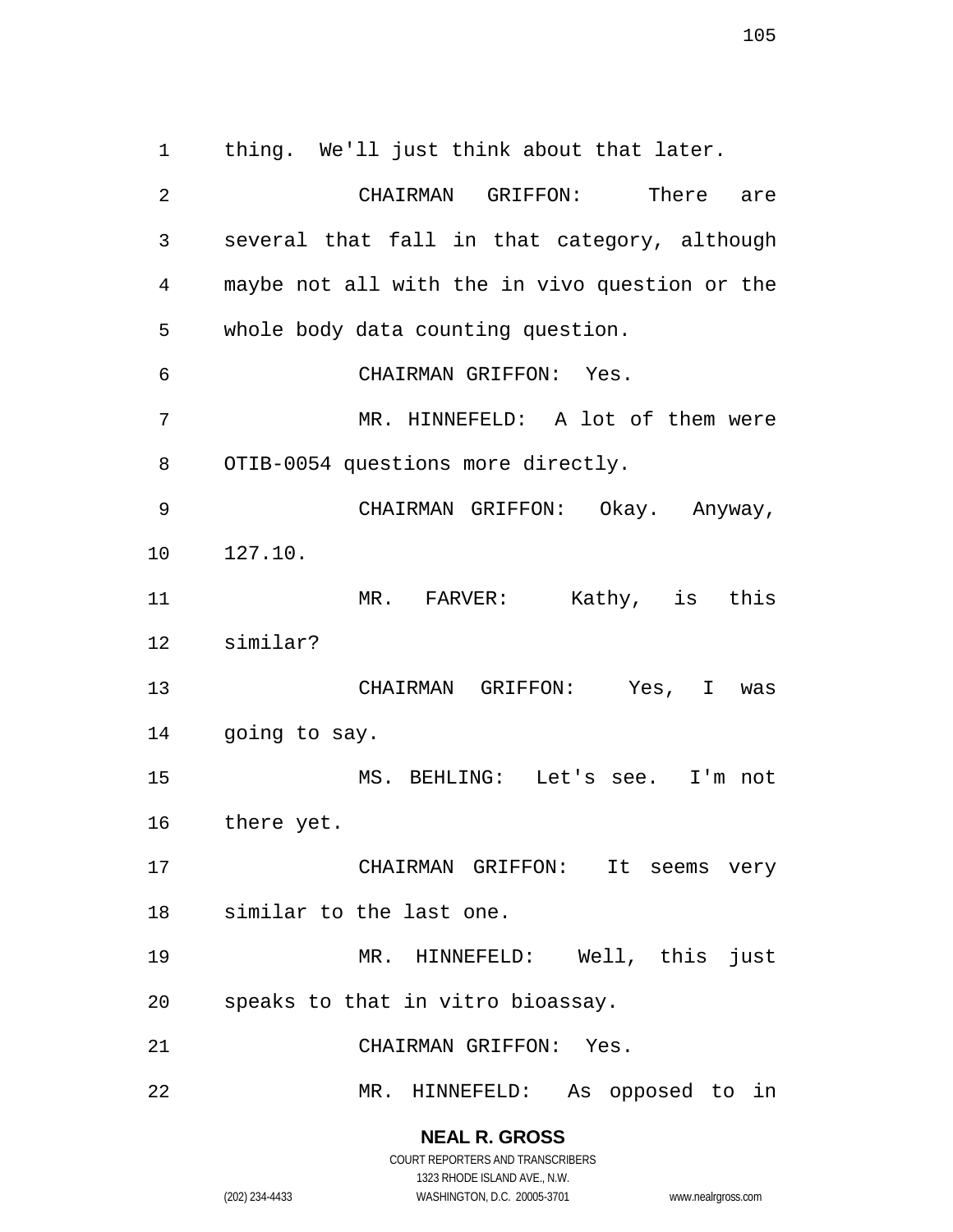vivo.

 CHAIRMAN GRIFFON: In vivo, right. So I think it needs to be probably looked at together. Yes. MS. BEHLING: Yes. Okay. We're at 127.10? 7 MEMBER MUNN: Yes. 8 CHAIRMAN GRIFFON: Yes. MS. BEHLING: Okay. I think here we're talking about areas that this employee worked and we were questioning why NIOSH didn't assess doses associated with and monitor radionuclides just based on work location, and information provided in the TBD I believe we felt that this person may have been exposed to -- CHAIRMAN GRIFFON: Because of the different work areas? MS. BEHLING: Yes. Building 108F there may have been a radon generator there and -- MEMBER MUNN: 108 what?

> **NEAL R. GROSS** COURT REPORTERS AND TRANSCRIBERS

1323 RHODE ISLAND AVE., N.W. (202) 234-4433 WASHINGTON, D.C. 20005-3701 www.nealrgross.com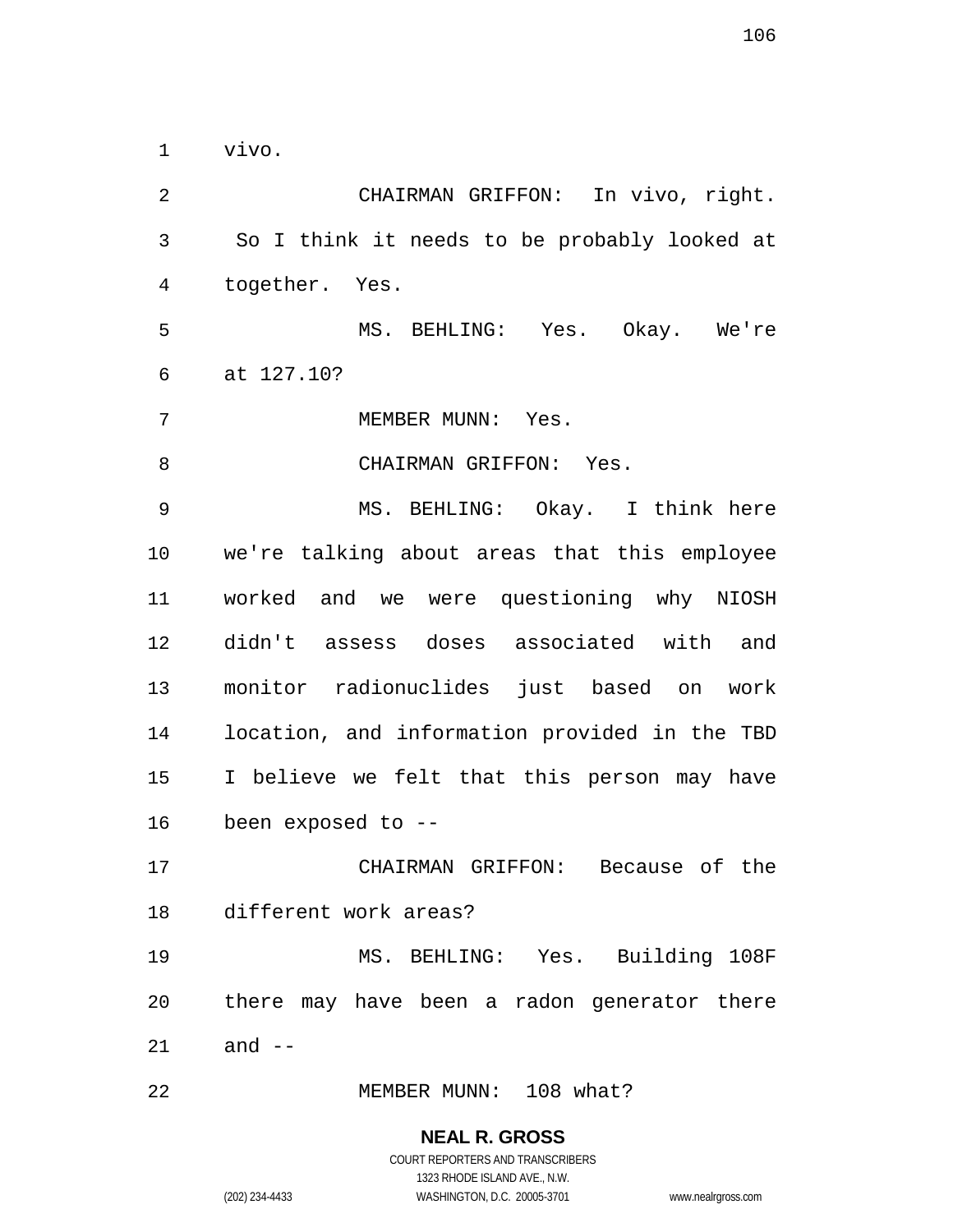1 MS. BEHLING: 108F. 2 MEMBER MUNN: F? MS. BEHLING: F as in Frank. MEMBER MUNN: Yes. Okay. MS. BEHLING: I think -- and I have to say, somehow I missed this one and I didn't look at this in preparation for the meeting. But I think we were going to go back also and verify some of the work locations. I believe that it was pretty specific in the CATI report. I apologize, but I'll have to go back and look at this again. CHAIRMAN GRIFFON: I am not sure if this -- this is like, Kathy, you want time to look at this more before we -- I mean there's nothing really for NIOSH to follow up on, is there? Is the question the same on the table? MS. BEHLING: I'm going to need to look at this again. CHAIRMAN GRIFFON: Okay. MS. BEHLING: And like I said, I

**NEAL R. GROSS**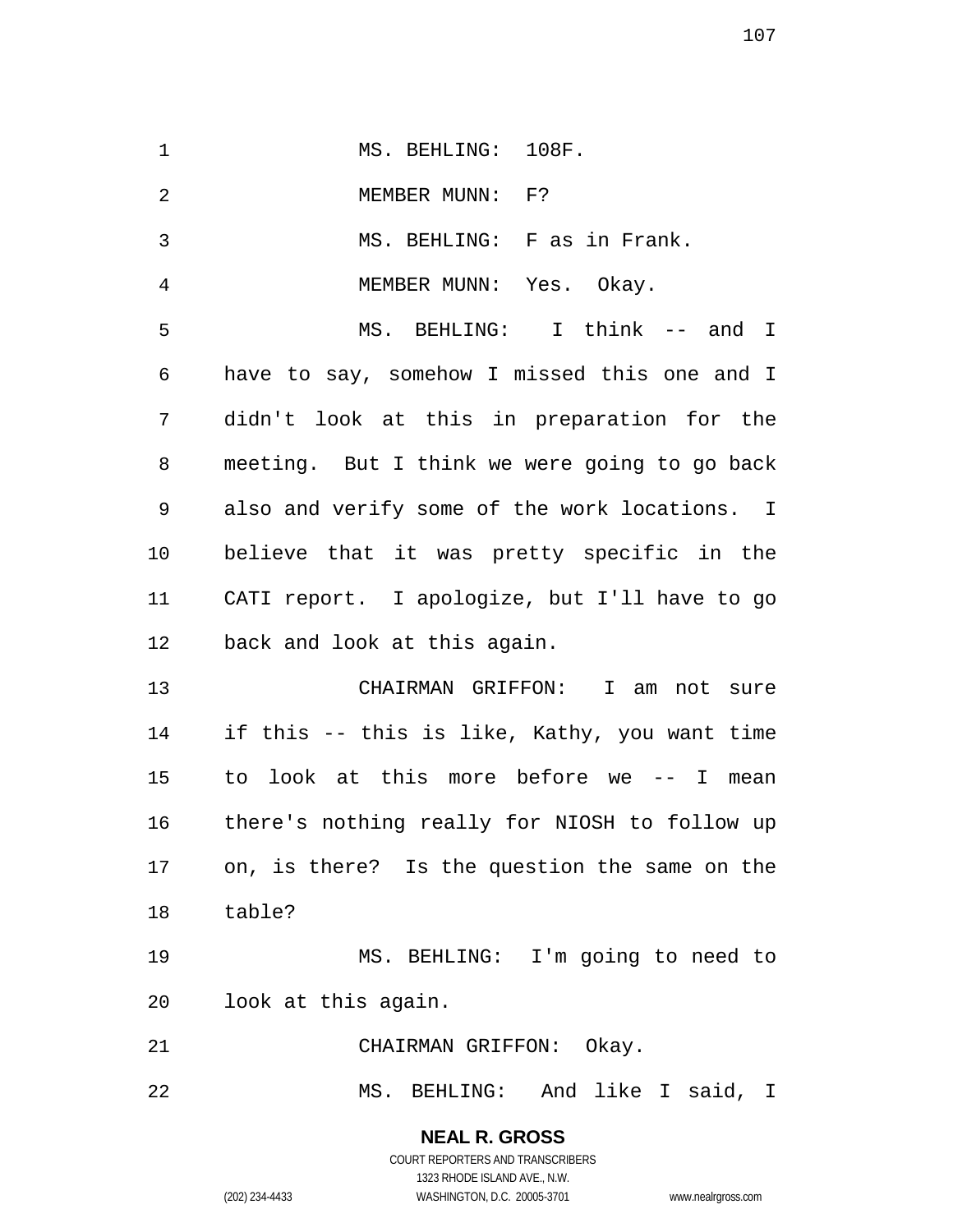wanted to verify the various locations that this person worked and dig a little further. CHAIRMAN GRIFFON: At least one question is, though Building 108F had potential for radon exposure, is that what you're -- MR. FARVER: Apparently that's what's documented in the technical basis. CHAIRMAN GRIFFON: Okay. Yes. MR. ULSH: Represented as a lung cancer case. MR. FARVER: I'm not sure. Back to the beginning there. CHAIRMAN GRIFFON: Yes. MR. ULSH: Otherwise radon wouldn't be much of anything. MR. SIEBERT: I think talking about radon now you're getting into 127.11 instead of .10. CHAIRMAN GRIFFON: Oh. MR. ULSH: Looks like it's breast. MR. FARVER: Well, it's not just

> **NEAL R. GROSS** COURT REPORTERS AND TRANSCRIBERS

1323 RHODE ISLAND AVE., N.W. (202) 234-4433 WASHINGTON, D.C. 20005-3701 www.nealrgross.com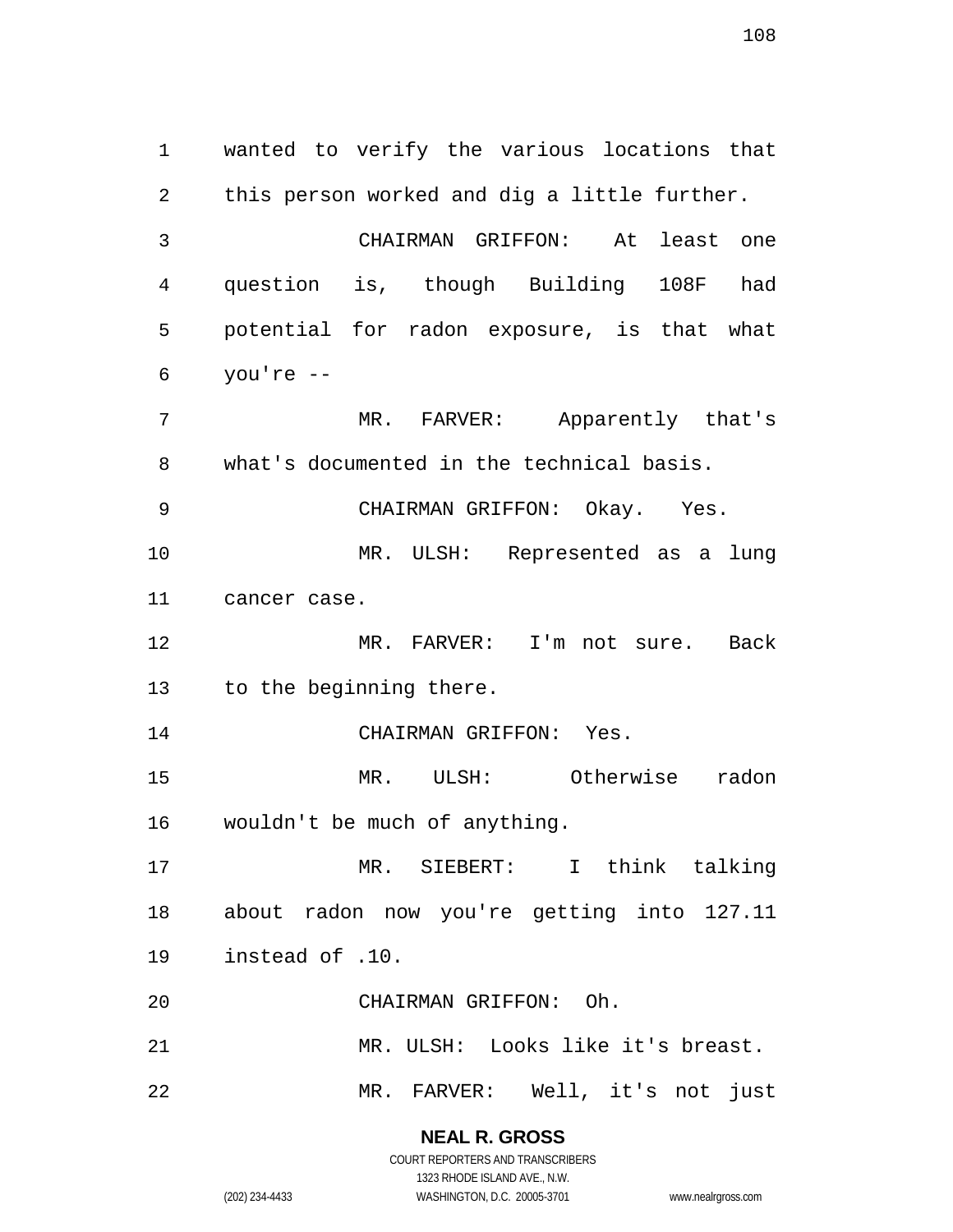the radon issue. It's more work location.

 CHAIRMAN GRIFFON: Right. So it's other stuff.

 MR. FARVER: I believe the individual is a technician possibly involved in animal experiments, C14, P32, things like that.

8 MS. BEHLING: That's correct.

 CHAIRMAN GRIFFON: This talks about radium exposures in 127.11 where they do radon breast sampling. I'm not sure why that's not highlighted because it also says, NIOSH will also modify response.

 MR. HINNEFELD: Radon breast sampling is for radium.

 CHAIRMAN GRIFFON: For radium, yes. 18 MR. HINNEFELD: Radium -- assay.

 CHAIRMAN GRIFFON: Right. I'm dropping the radon comment for now. Kathy, if you can follow up. SC&A should still follow

up on 127.10.

#### **NEAL R. GROSS**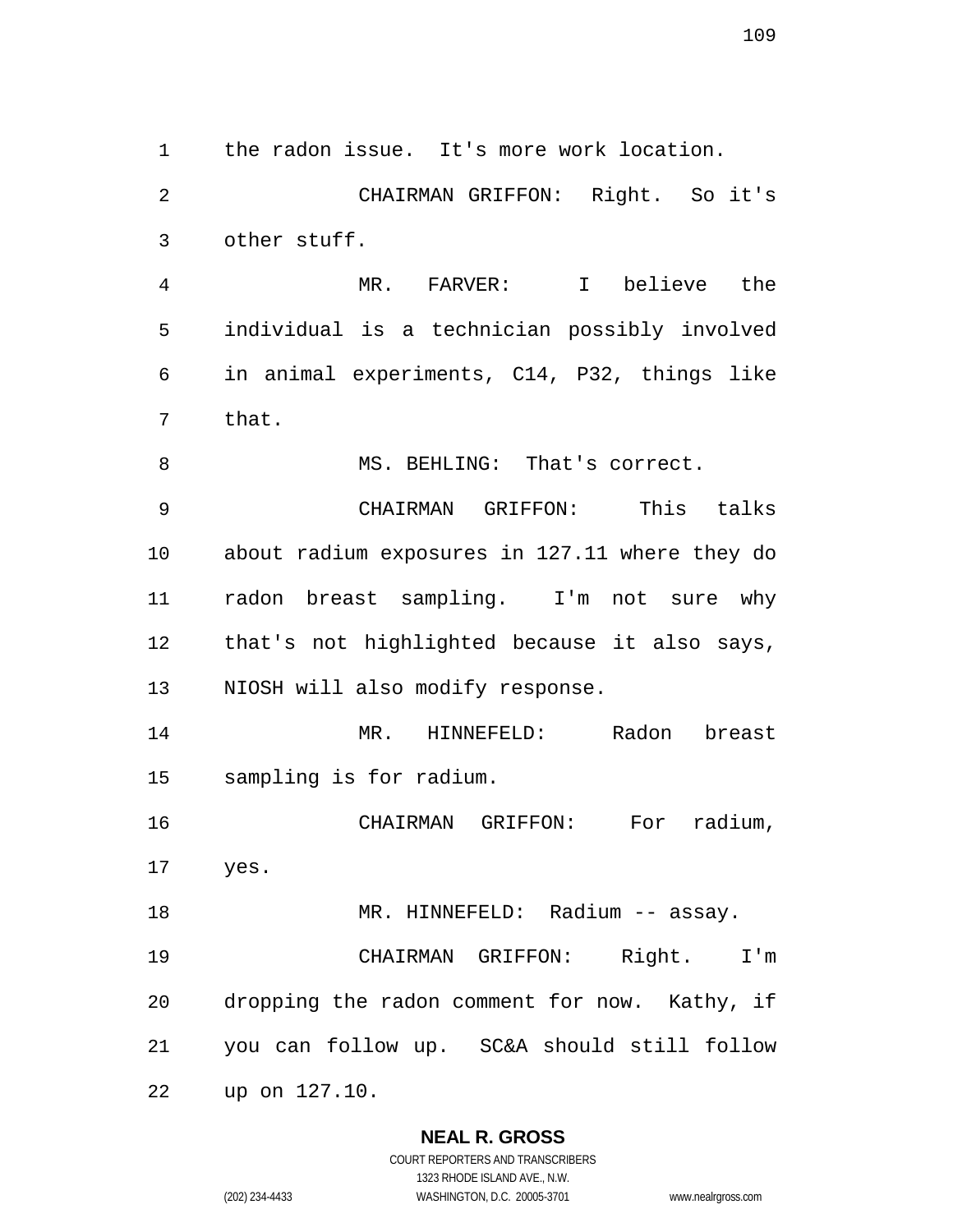MR. FARVER: Yes, what happened is in one of the CATI reports, it was stated that the employee submitted breast samples. MR. HINNEFELD: Oh, from the CATI? MR. FARVER: Yes. CHAIRMAN GRIFFON: Alright. MR. FARVER: And that wasn't addressed in the CATI report, but it's probably, what, number 11. It's probably under the CATI report section. Yes, failed to address breast sample. Monitoring report is in CATI.

 MR. HINNEFELD: Well, my bias on reported breast sampling is that the spirometer would be a fit test. You know, people can produce activity -- well, and I think this has to be kind of period-specific because I don't know what the basis of this is whether anybody did breast-lung treatment -- MR. FARVER: They quote from the CATI report. I am sure the EE provided breast samples especially when the EE was working in

# **NEAL R. GROSS**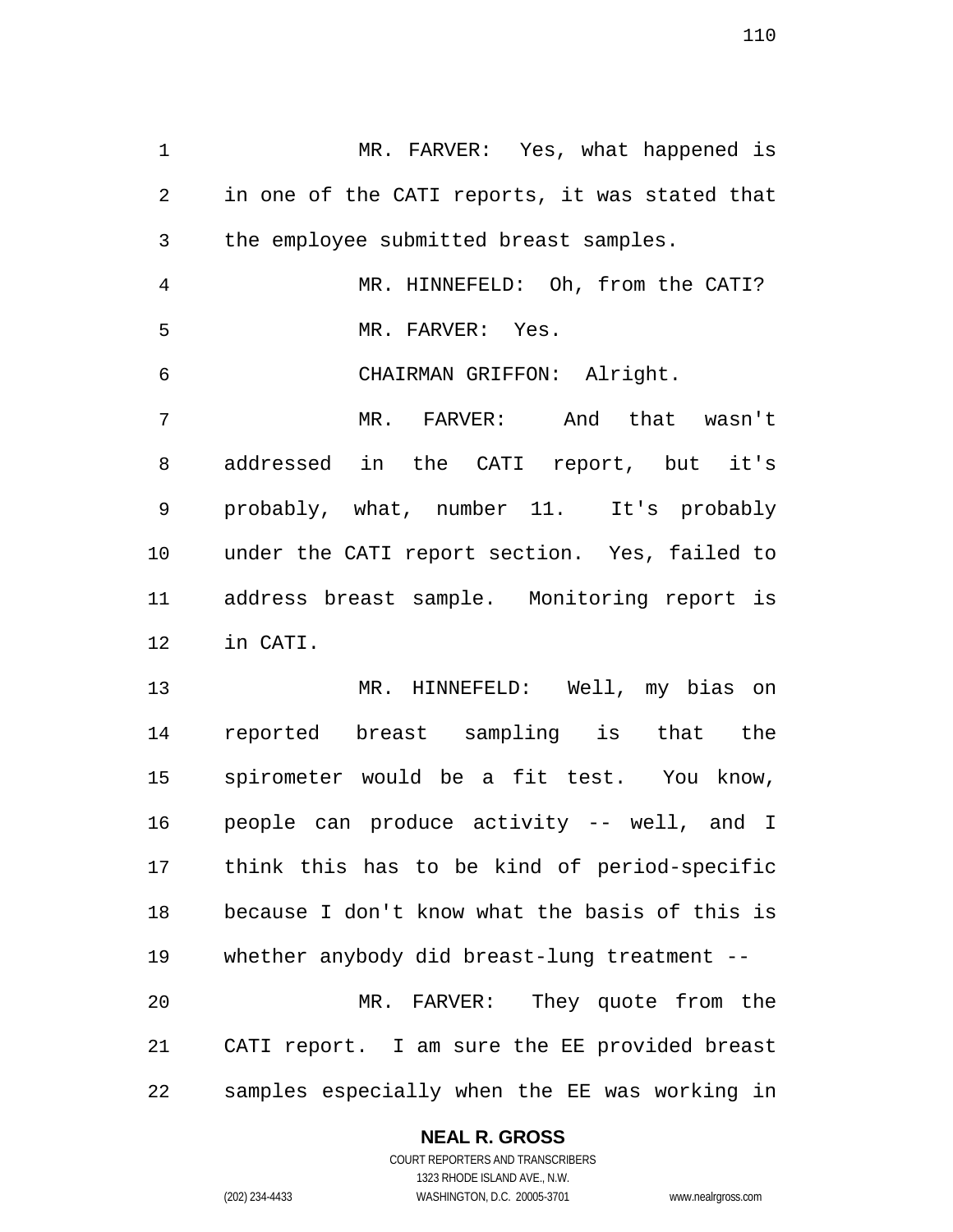the 300 area.

 CHAIRMAN GRIFFON: So you can see when he was working in an area. MR. FARVER: Yes. That's the quote from the CATI. CHAIRMAN GRIFFON: There may be at least a way to follow up. MR. HINNEFELD: Yes. We might go find out. MR. ULSH: This refers to a different case. 127.11 is not the same case as 127.10. CHAIRMAN GRIFFON: It's the same case. Anything in the number -- CHAIRMAN GRIFFON: Yes, the first three numbers 127. MR. HINNEFELD: -- that's all the same case and the dot is the finding number under that. CHAIRMAN GRIFFON: Yes.

MR. HINNEFELD: 127 is still 127.

# **NEAL R. GROSS**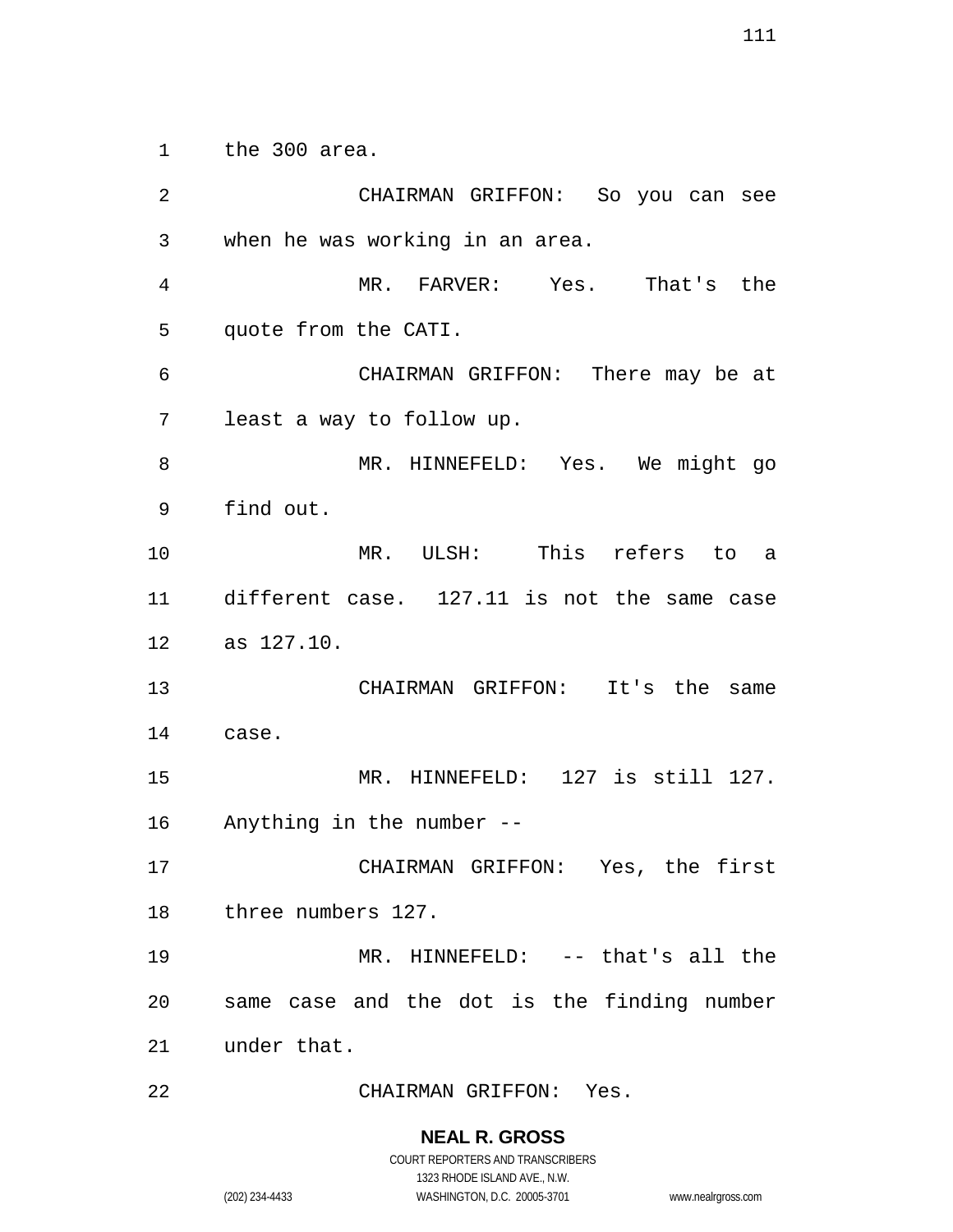MR. ULSH: But it's a breast cancer case. Right? MR. HINNEFELD: Well, the radium exposure is. CHAIRMAN GRIFFON: The radium exposure. MR. FARVER: So you have a finding number of 127.11 is -- CHAIRMAN GRIFFON: It's not radon. MR. FARVER: -- that it was reported in the CATI report but it was not in the DR report. CHAIRMAN GRIFFON: So 127.11 should be highlighted. I highlighted it now. 15 MEMBER CLAWSON: Is that B-3? CHAIRMAN GRIFFON: Gosh, I think, Stu, you might be right. If you can determine the location and time period and track that back you may say there's no -- it may be that there was no chance or there was no radon breath being done at that time or breath monitoring could be something else for

**NEAL R. GROSS**

COURT REPORTERS AND TRANSCRIBERS 1323 RHODE ISLAND AVE., N.W. (202) 234-4433 WASHINGTON, D.C. 20005-3701 www.nealrgross.com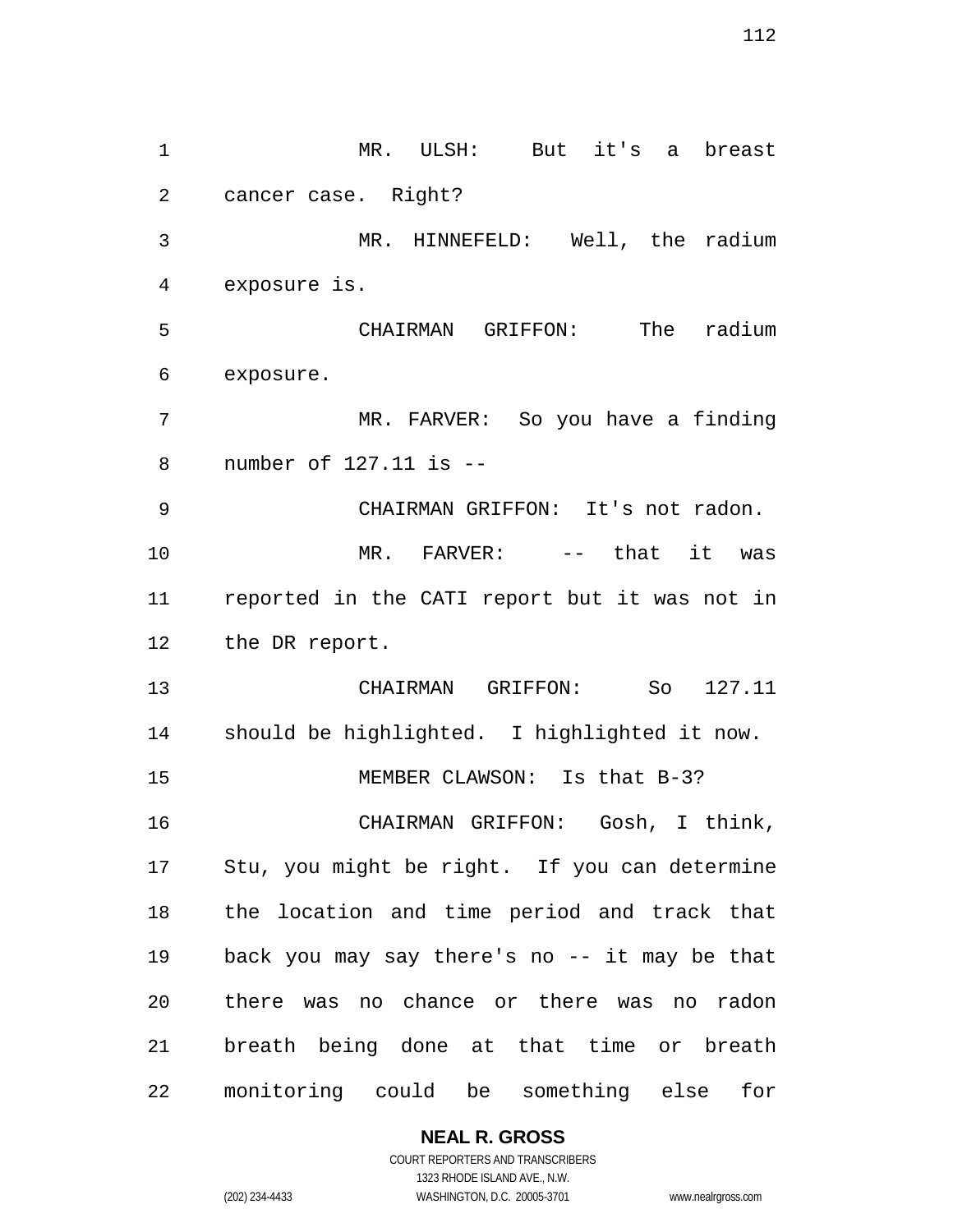respiratory fit test or whatever.

 MEMBER MUNN: Yes, very possibly. DR. MAURO: Or if there was reason to believe there was any radium in that building at that time. CHAIRMAN GRIFFON: Right. There's two ways to kind of -- but we'll let you follow up on that one. MR. FARVER: And then to clarify that the previous finding 127.10 concerned nuclides that an individual man had been exposed to like P-32 and others that were not accounted for. And since the employee was a laboratory technician -- CHAIRMAN GRIFFON: Yes. MR. FARVER: -- and worked in different areas possibly with animal experiments, we thought that they should have been included. MR. ULSH: Mark, what I have here is for 127.10. It's an SC&A action item that's to review the NIOSH response. 127.11

### **NEAL R. GROSS** COURT REPORTERS AND TRANSCRIBERS

1323 RHODE ISLAND AVE., N.W. (202) 234-4433 WASHINGTON, D.C. 20005-3701 www.nealrgross.com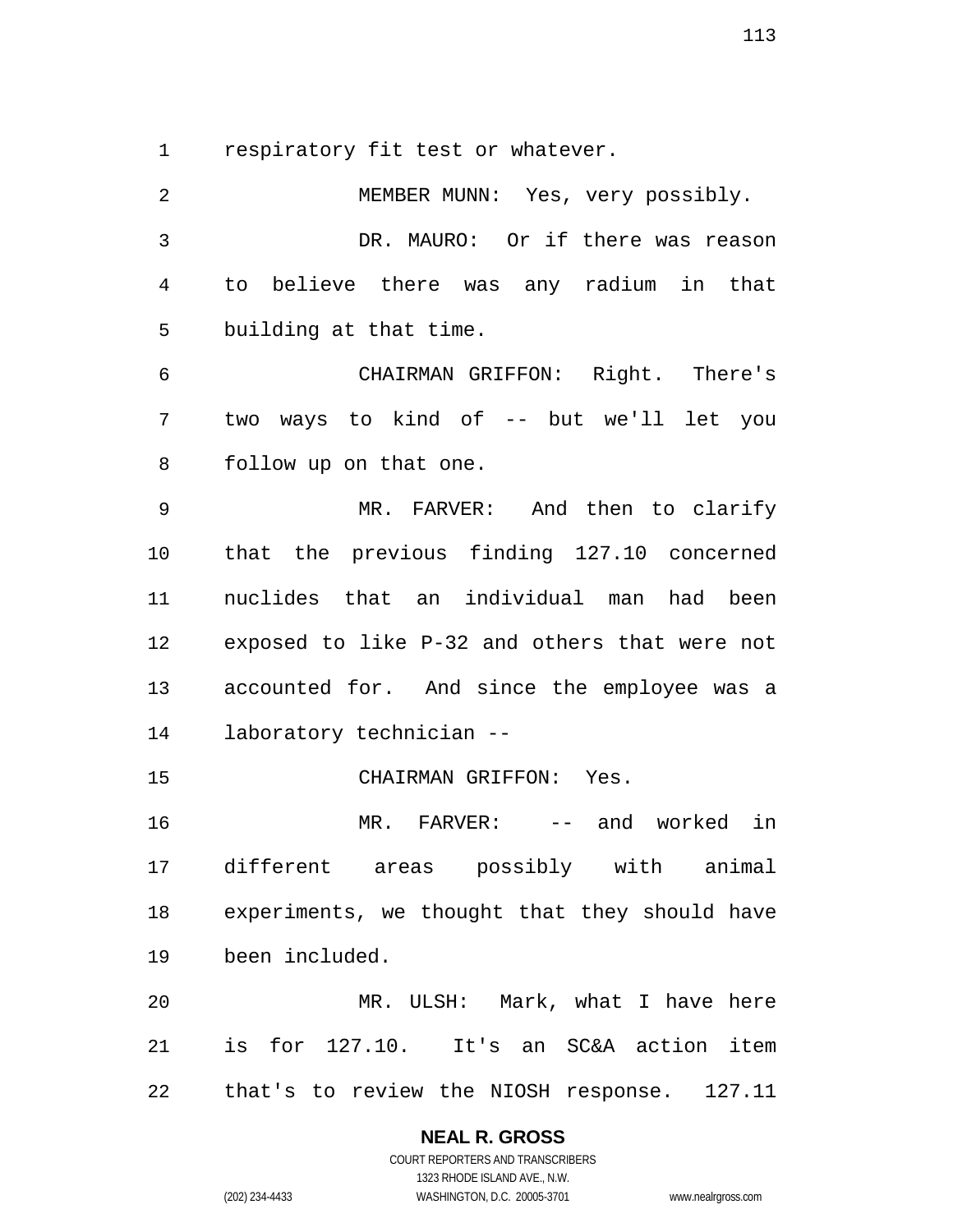is, check out the breath monitoring issue and/or the likelihood of radium exposure in this building in time. Is that accurate? CHAIRMAN GRIFFON: That's what I have right now unless -- so Kathy sounded like she wanted more time to look at this. MR. FARVER: Oh, and that's fine. But I just -- CHAIRMAN GRIFFON: 127.10, I mean if -- MR. FARVER: I was just giving a general ruler for that. CHAIRMAN GRIFFON: Yes. Thank you. MEMBER MUNN: Are we going to highlight .11? CHAIRMAN GRIFFON: Yes. That was me being hasty in trying to close something out. Brad is pointing out that 127.09 also says NIOSH will follow up. But it also says, see 127.5. Let's just go up there.

> **NEAL R. GROSS** COURT REPORTERS AND TRANSCRIBERS

1323 RHODE ISLAND AVE., N.W. (202) 234-4433 WASHINGTON, D.C. 20005-3701 www.nealrgross.com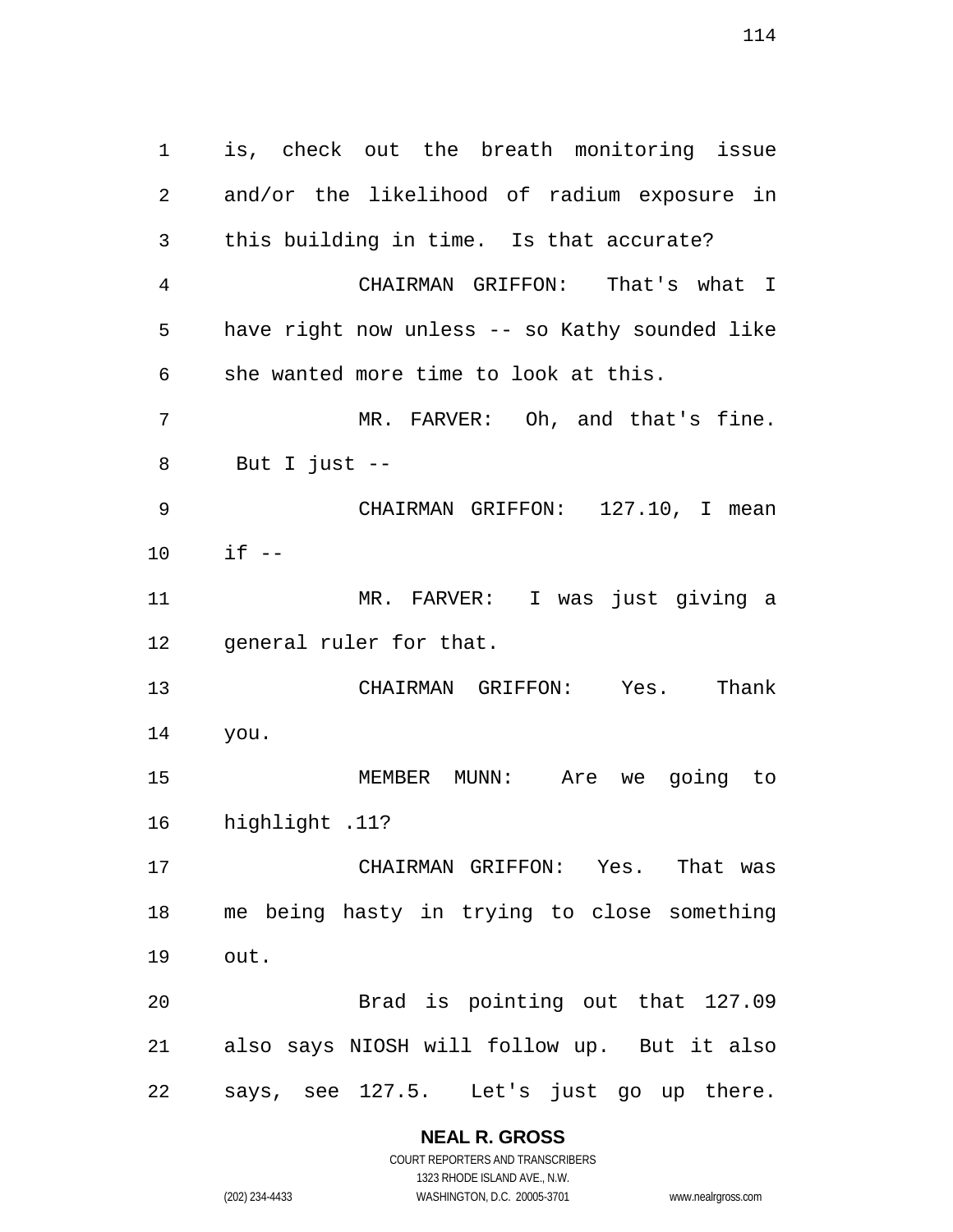SC&A agrees with NIOSH response on that. MEMBER CLAWSON: Okay. CHAIRMAN GRIFFON: Yes. MEMBER CLAWSON: I didn't get that far. CHAIRMAN GRIFFON: So I think we're okay there. Yes. MR. ULSH: So is 127.09 closed? CHAIRMAN GRIFFON: Yes. I'll just put a closed mark there so it's clear. You would agree with that, right, Doug? That one is closed? MR. FARVER: Yes. Well, this is back to the -- no, that's the wrong one. Five. Yes. CHAIRMAN GRIFFON: Okay. Let's see. Going on, if anybody catches any others that I didn't highlight, please bring them to my attention. I'm coming up to 129.5 though. That's the next one I have. 129.5. MR. HINNEFELD: This is the issue that we just talked about.

### **NEAL R. GROSS** COURT REPORTERS AND TRANSCRIBERS 1323 RHODE ISLAND AVE., N.W.

(202) 234-4433 WASHINGTON, D.C. 20005-3701 www.nealrgross.com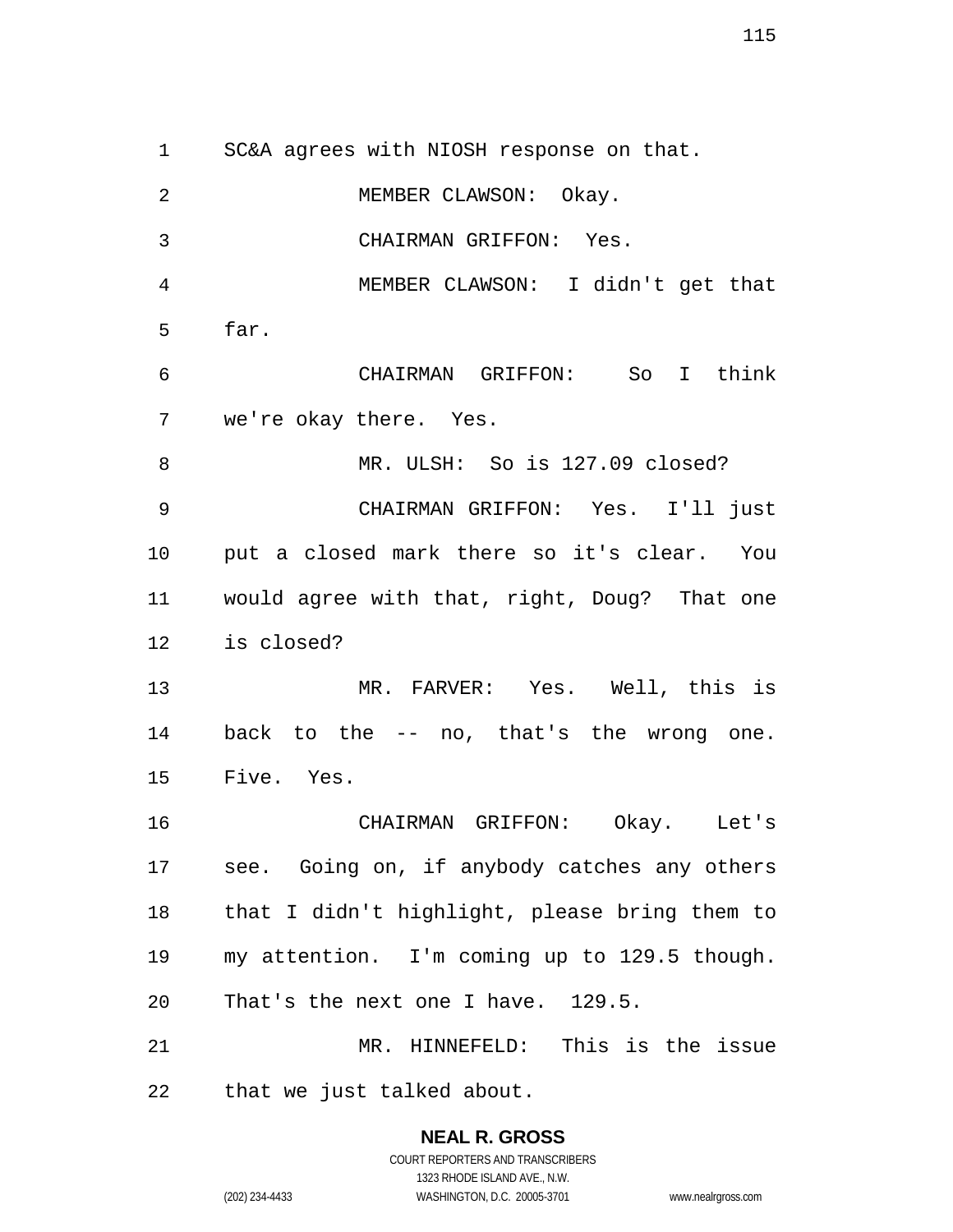1 MR. FARVER: Yes. MR. HINNEFELD: And implying that it's to whole body. CHAIRMAN GRIFFON: And whole body counts, yes. That remains, right? MR. HINNEFELD: Yes. CHAIRMAN GRIFFON: Okay. 130.6. SC&A will review NIOSH response and I think it's that April 15th blue section. MR. HINNEFELD: That would have been the most recent. CHAIRMAN GRIFFON: A fission product test again. MS. BEHLING: However, this -- I don't believe it's the same issue. CHAIRMAN GRIFFON: It's different. Yes, this is different. Go ahead, Kathy. I'm sorry. MS. BEHLING: That's okay. Doug, this is the one that I asked you to look at. MR. FARVER: Okay. Fine. Let's go back to see the answer.

# **NEAL R. GROSS**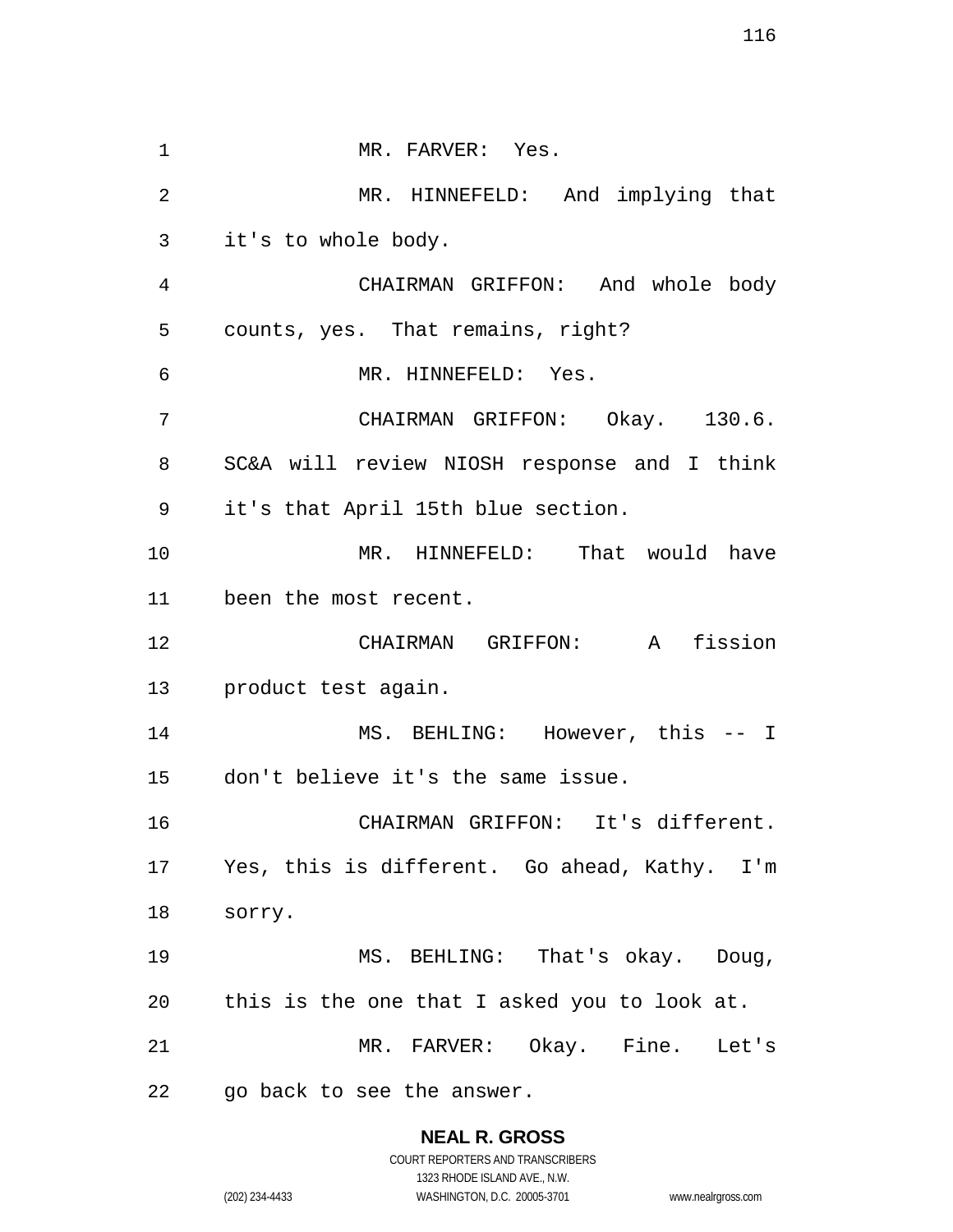CHAIRMAN GRIFFON: I'll tell you what. While Doug's looking at that, let's take a ten-minute, if people don't mind. A ten-minute little comfort break. I don't want to work right through to lunch. Doug is the only one that doesn't get a break. 7 MR. FARVER: That's okay. CHAIRMAN GRIFFON: Back in ten. Thanks. Off the record. (Whereupon, the above-entitled matter went off the record at 11:13 a.m. and resumed at 11:23 a.m.) CHAIRMAN GRIFFON: On the record. MR. KATZ: We're getting ready to get going again. The folks on the phone, do we have you? John Mauro? 17 DR. MAURO: I'm here. 18 MR. KATZ: And Hans? Kathy? 19 MS. BEHLING: We're here. MR. KATZ: Great. MEMBER GIBSON: Mike, I'm here. MR. KATZ: Hi, Mike.

#### **NEAL R. GROSS**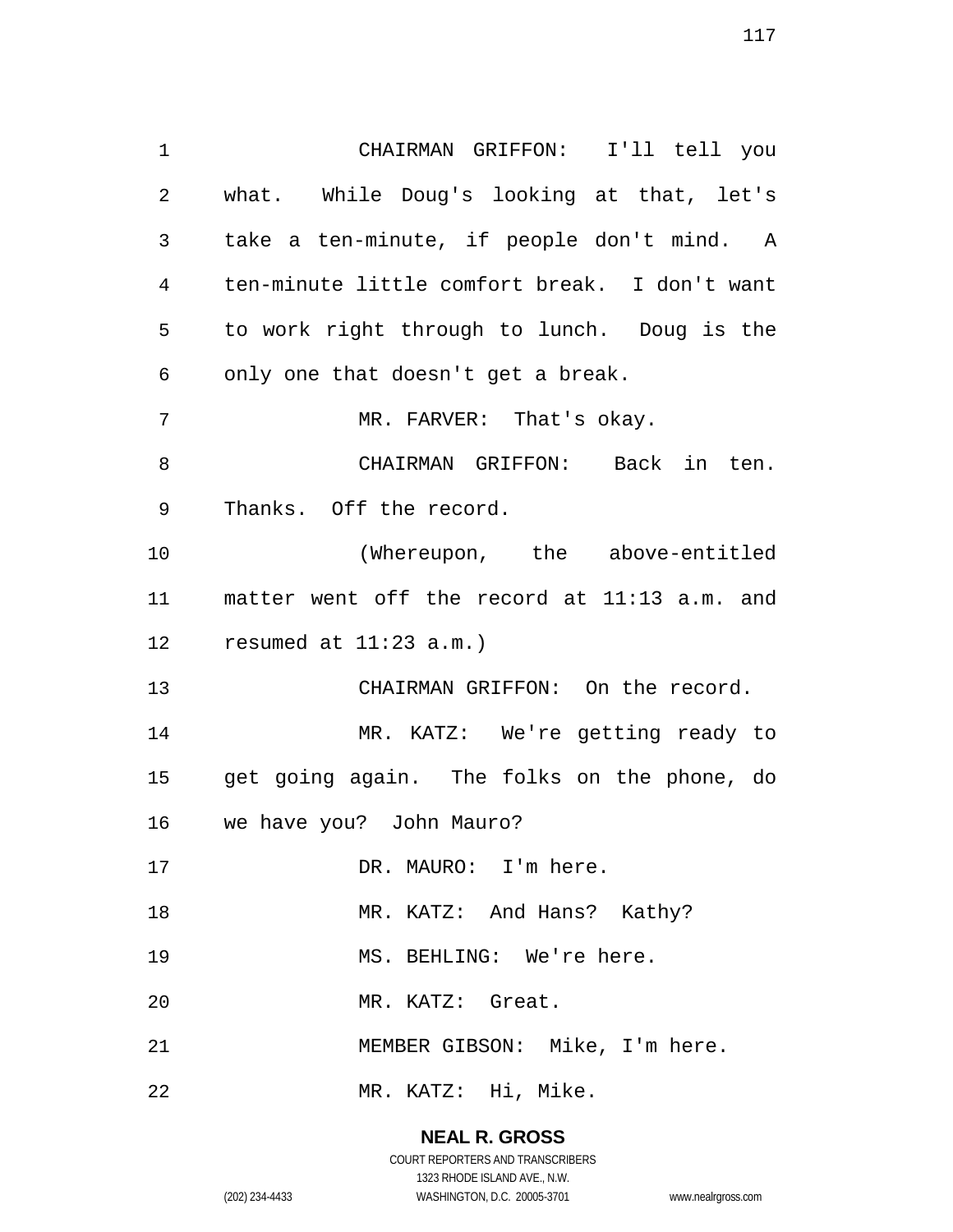CHAIRMAN GRIFFON: Alright. Doug. MR. FARVER: Okay. 130.6. The finding is the method underestimates fission product dose and just to recap the response. What's a good way to recap the response? MR. HINNEFELD: Well, I'd say that the person that provides the bioassay record worked in heavy water. MR. FARVER: Yes and it has to do with how you evaluate the whole body counts and then the other time when -- 130.46. There was a time period where the person had urine samples and then there was a time period after that when the person had whole body counts and when we assessed it we felt that they should have used the certain intakes from Table 4.97 out of the Savannah River Technical Data and that's all shown in Table 4 of our assessment. 19 MR. HINNEFELD: Okay. MR. FARVER: So we come up with a number of 21.5 rem as opposed to NIOSH's 9.8

rem. So there's a difference in dose. Then

**NEAL R. GROSS** COURT REPORTERS AND TRANSCRIBERS

1323 RHODE ISLAND AVE., N.W. (202) 234-4433 WASHINGTON, D.C. 20005-3701 www.nealrgross.com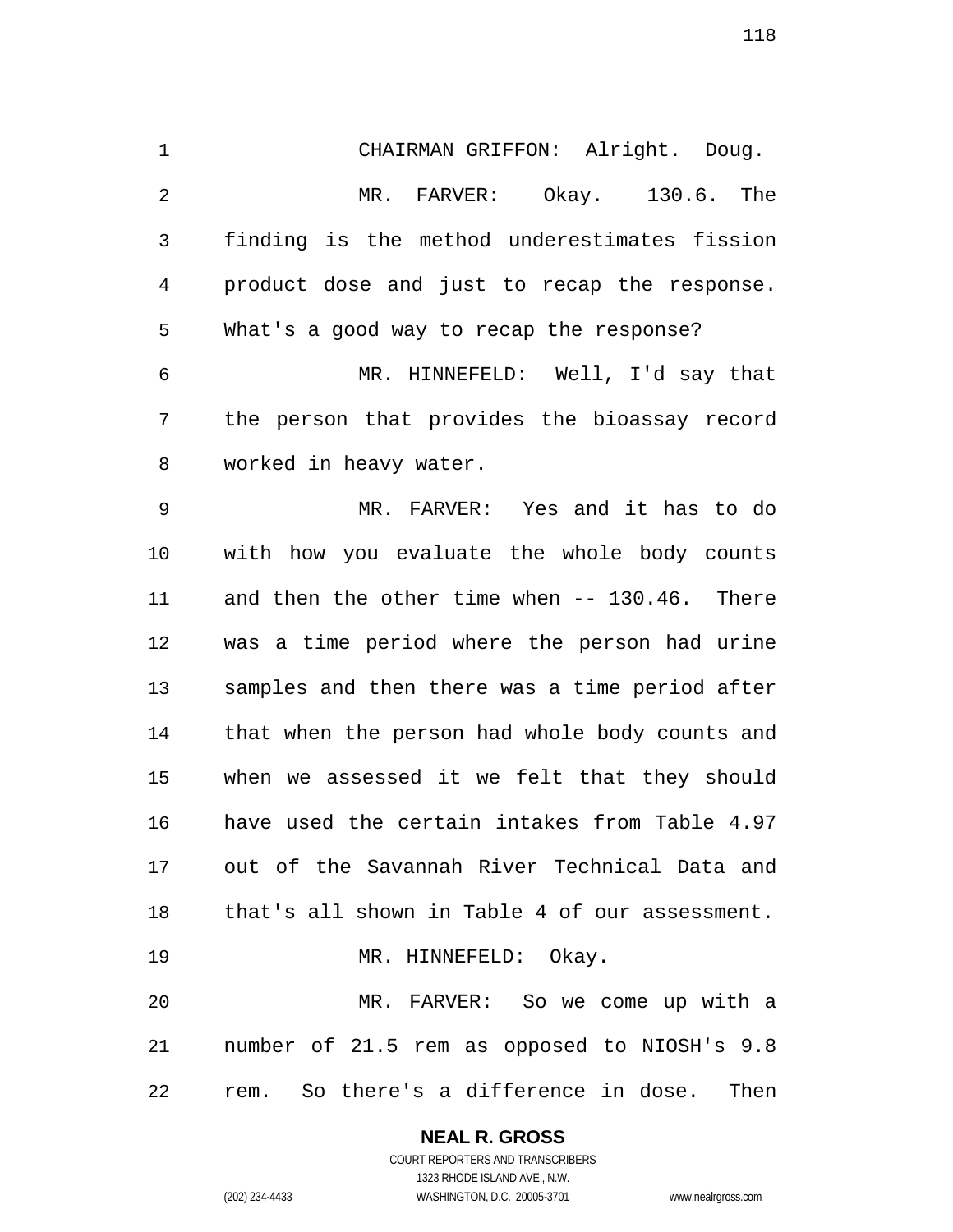the NIOSH provides their response at the top and, Stu, I'll try to sum this up. But it looks like, for the first part of the dose which has to do with the time before the whole body counts, NIOSH says we go back and we'll calculate basically the way you say but for slightly different time periods and instead of our number they come up with one that's somewhere between theirs and ours. 10 MR. HINNEFELD: Okay. MR. FARVER: So that's okay and then they calculate their whole body count a little different, but I agree. I understand what they did and I agree with their first response. Now we go to the April 15 response and the question is about tritium apparently. CHAIRMAN GRIFFON: Well, Doug, before you go there, they're saying at the

increased from 20 to 23.

MR. FARVER: Yes.

**NEAL R. GROSS** COURT REPORTERS AND TRANSCRIBERS

bottom of the first response the total dose

1323 RHODE ISLAND AVE., N.W.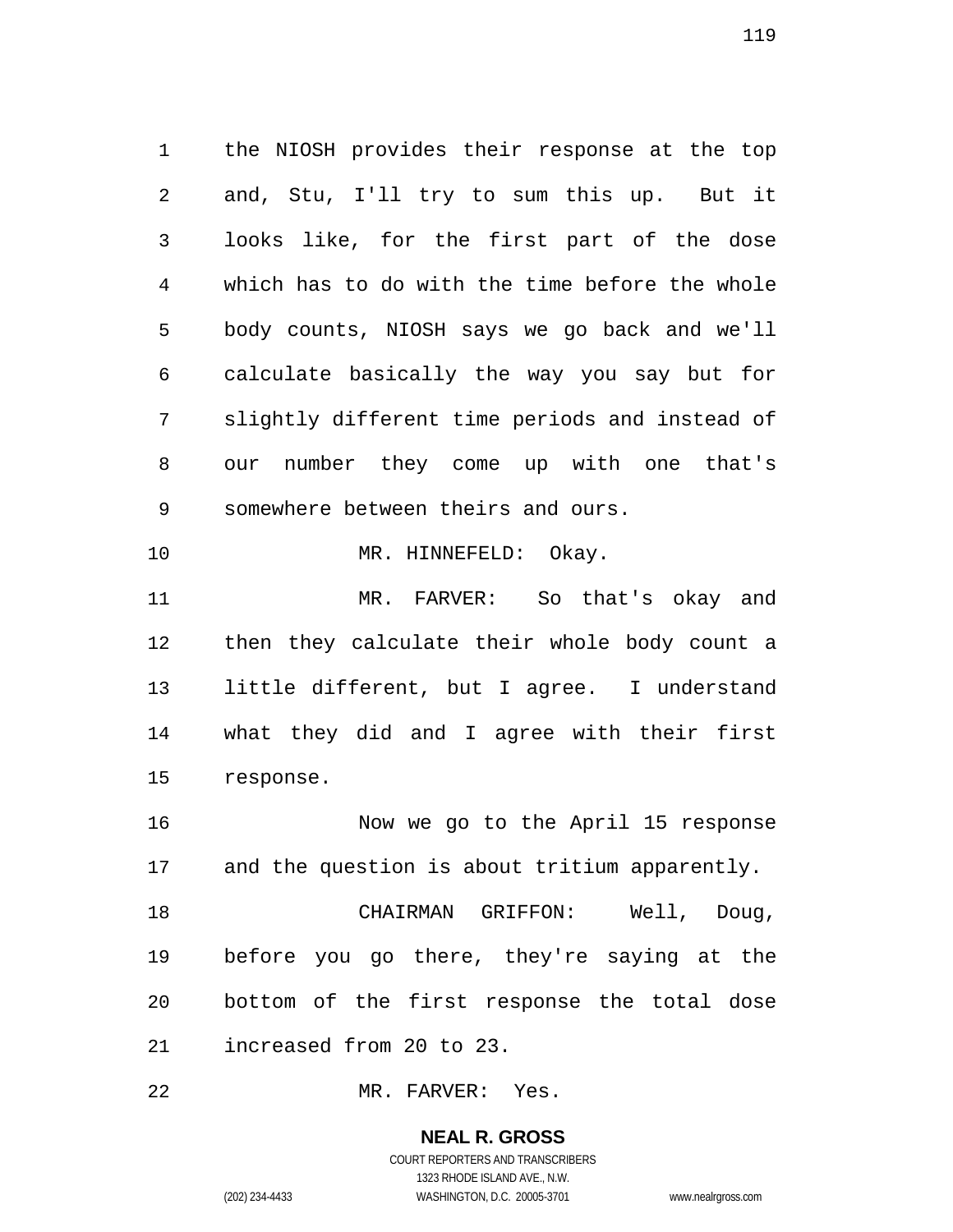CHAIRMAN GRIFFON: It seems that you had quite a larger difference.

 MR. FARVER: Well, yes. Okay. We'll get back to that 20 to 23. If you go down beyond that they'll say but this also caused -- where does it say that they decreased the tritium? MR. HINNEFELD: The bottom of the

--

 MR. FARVER: Okay. This total dose also includes a reduction in the estimated tritium dose to meet 130.7. Okay. And that's when they describe what they did down there in blue in their April 15th response, I believe. Okay. And I understand what they did for their tritium number, too. That's okay.

 The problem I have here or the concern I have is that little statement that says the total dose is increased from 20.450 to 23.210 because I thought the total dose on this case was somewhere around 46 rem, 46.4.

# **NEAL R. GROSS**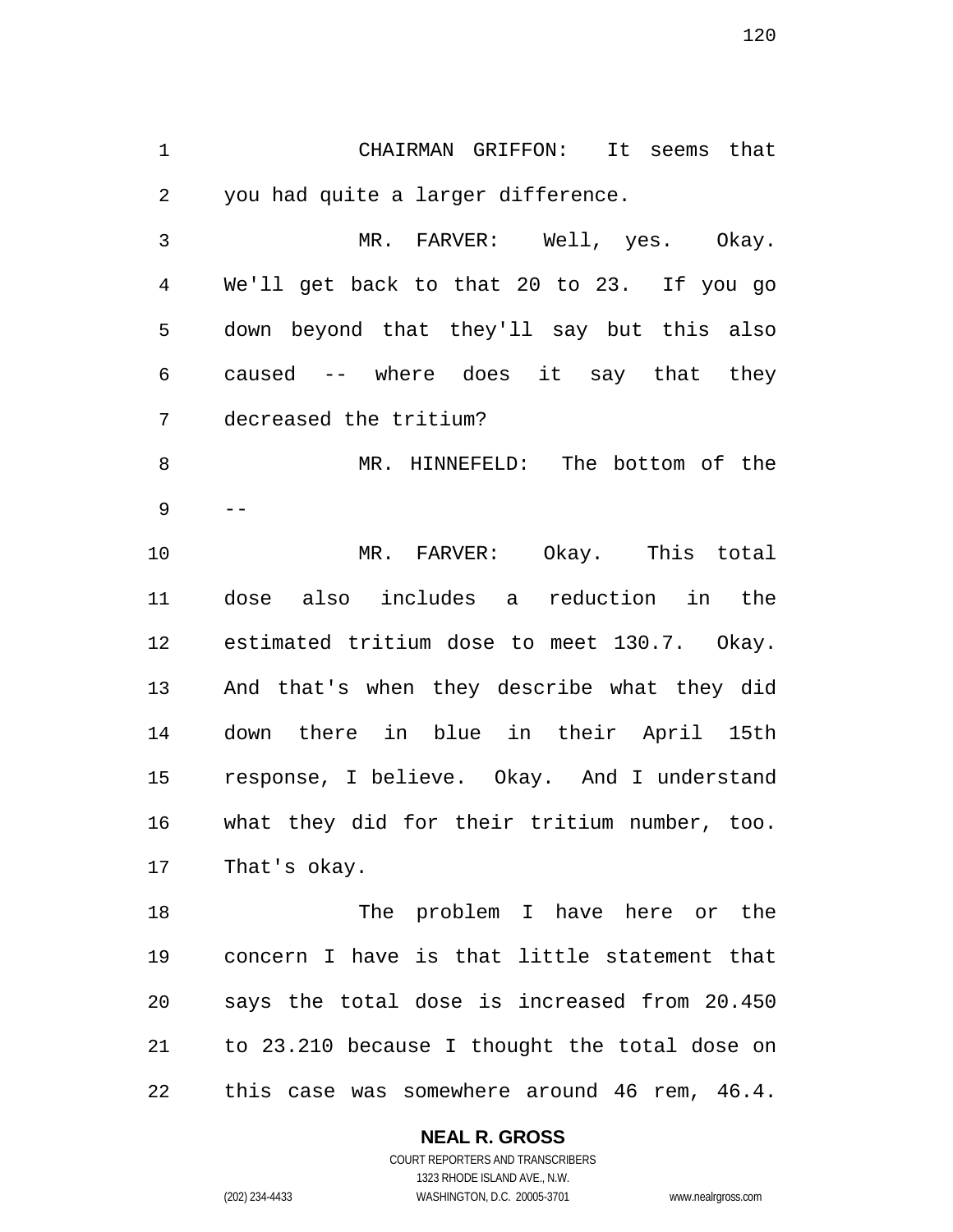So I don't know where that 20 came from.

 MR. HINNEFELD: I don't know sitting here.

 MR. FARVER: I mean I agree that the overall dose will probably increase by maybe a little over three rem or something like that, about three rem. But I think it should probably go up to about 48 instead of dropping down to 23.

 MR. HINNEFELD: So you essentially base it on the description of the three rem increasing to be about right. Is that right? MR. FARVER: Yes.

 MR. HINNEFELD: Those numbers don't seem to --

 MR. FARVER: I don't know where the 20.450 came from.

18 MR. HINNEFELD: Okay.

 MR. FARVER: I mean, I think our question last time was, okay, you agree that you need to increase the fission product and then you take away the tritium. How did you

# **NEAL R. GROSS**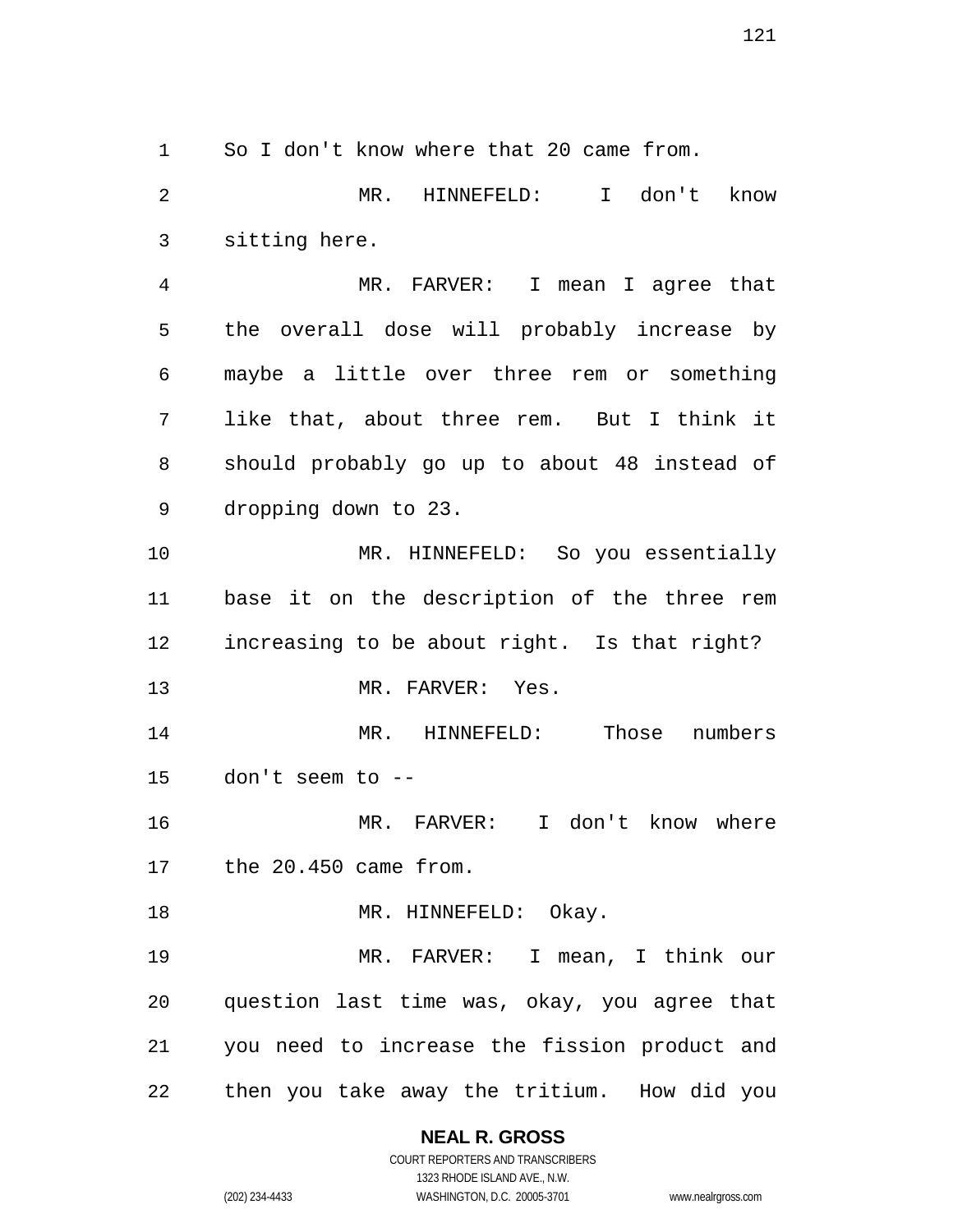do that, and you came back with April 15th response saying, this is why we did that and that's okay. Then I started looking at the total dose numbers and they didn't seem to match the case file. MR. HINNEFELD: Okay. I don't

know sitting here on that account.

 CHAIRMAN GRIFFON: So it sounds like, assuming that if we can resolve that total dose question you agree with their other response to the rest of those.

 MR. FARVER: Yes. Basically the total dose should go up three rem.

CHAIRMAN GRIFFON: Yes.

15 MR. FARVER: Or thereabout.

 CHAIRMAN GRIFFON: Alright. So I have a follow-up for you, Stu, and if -- and assuming we figure out these total numbers then I think it goes away. It's closed. Right?

MR. FARVER: Yes.

MR. HINNEFELD: Yes, based on the

**NEAL R. GROSS** COURT REPORTERS AND TRANSCRIBERS

1323 RHODE ISLAND AVE., N.W.

(202) 234-4433 WASHINGTON, D.C. 20005-3701 www.nealrgross.com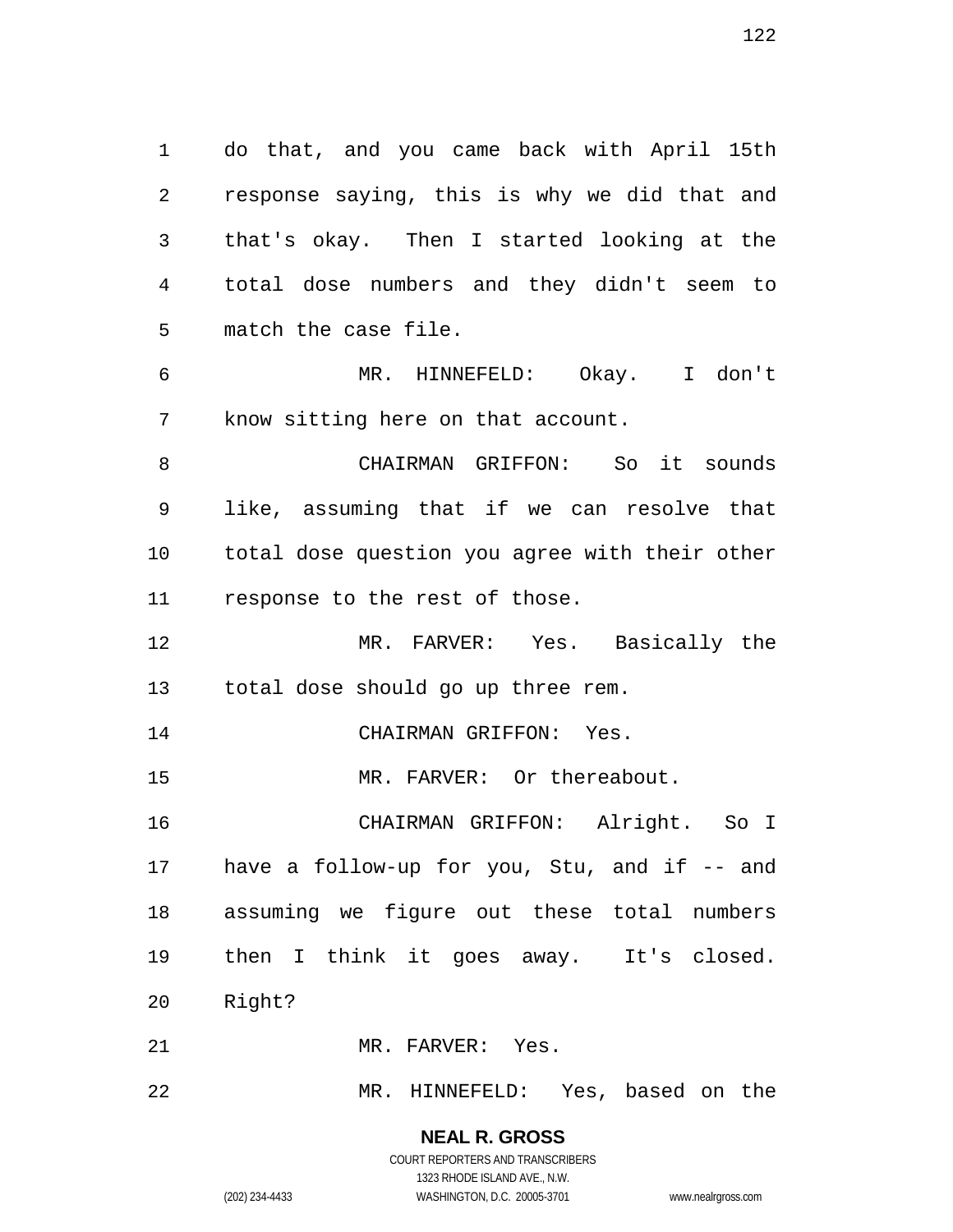total.

| 2  | CHAIRMAN GRIFFON: I'm assuming,                |
|----|------------------------------------------------|
| 3  | Doug, as you were talking -- I'm guessing that |
| 4  | the three rem -- assuming the three-rem        |
| 5  | increase, Doug, is not going to affect the PoC |
| 6  | in a particular case or did you consider that  |
| 7  | or $--$ I don't know that $--$                 |
| 8  | MR. HINNEFELD: At this point a                 |
| 9  | lot of factors are going to be determined;     |
| 10 | what's the cancer, what's the age, the time    |
| 11 | since the exposure and the diagnosis. There    |
| 12 | are going to be a lot of factors.              |
| 13 | CHAIRMAN GRIFFON: Is it a closing              |
| 14 |                                                |
| 15 | MR. HINNEFELD: If it's 45 to 48,               |
| 16 | it probably will be a lot closer than if it's  |
| 17 | 20 to 23.                                      |
| 18 | CHAIRMAN GRIFFON: I didn't hear                |
| 19 | the original PoC is around.                    |
| 20 | MR. HINNEFELD: No, I don't know.               |
| 21 | I don't know any of the PoCs.                  |
| 22 | CHAIRMAN GRIFFON:<br>Oh, the total             |

**NEAL R. GROSS** COURT REPORTERS AND TRANSCRIBERS 1323 RHODE ISLAND AVE., N.W.

(202) 234-4433 WASHINGTON, D.C. 20005-3701 www.nealrgross.com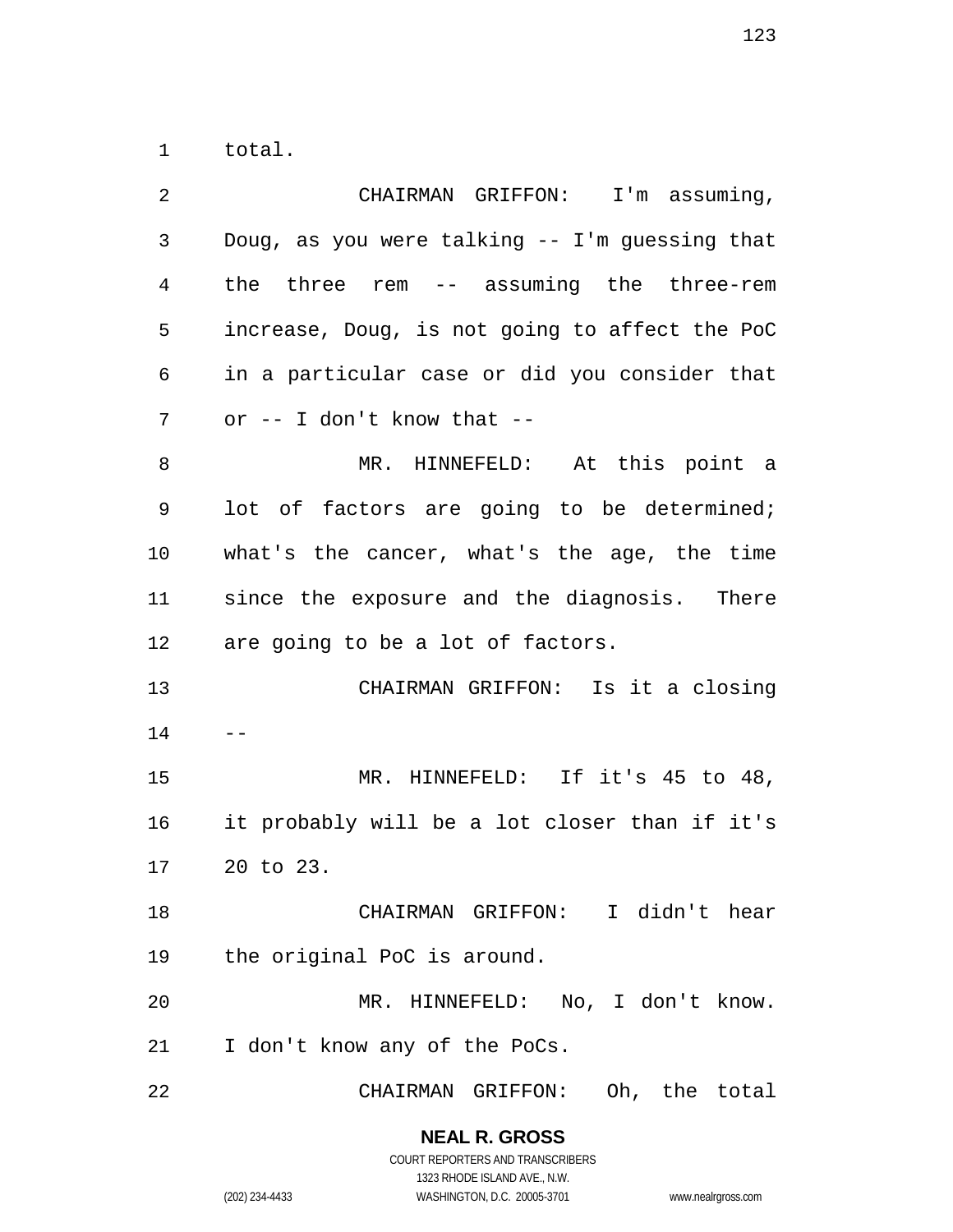dose you're talking about.

 MR. HINNEFELD: Yes. CHAIRMAN GRIFFON: Yes. Okay. So that's hard to answer right now. That's certainly something you'll consider when you'll follow up. MR. HINNEFELD: If it is in fact 45 and 48, you know, that's a very marginal increase in dose and therefore the risk. MR. SIEBERT: The original was 42 percent. MR. HINNEFELD: The original was? CHAIRMAN GRIFFON: Yes. MR. HINNEFELD: Okay. Another three rem you have 45. So that's not a very high percentage of -- CHAIRMAN GRIFFON: That's what I assumed when he was -- MR. HINNEFELD: Yes. CHAIRMAN GRIFFON: So if we resolve the total dose question, I think that will be closed.

# **NEAL R. GROSS**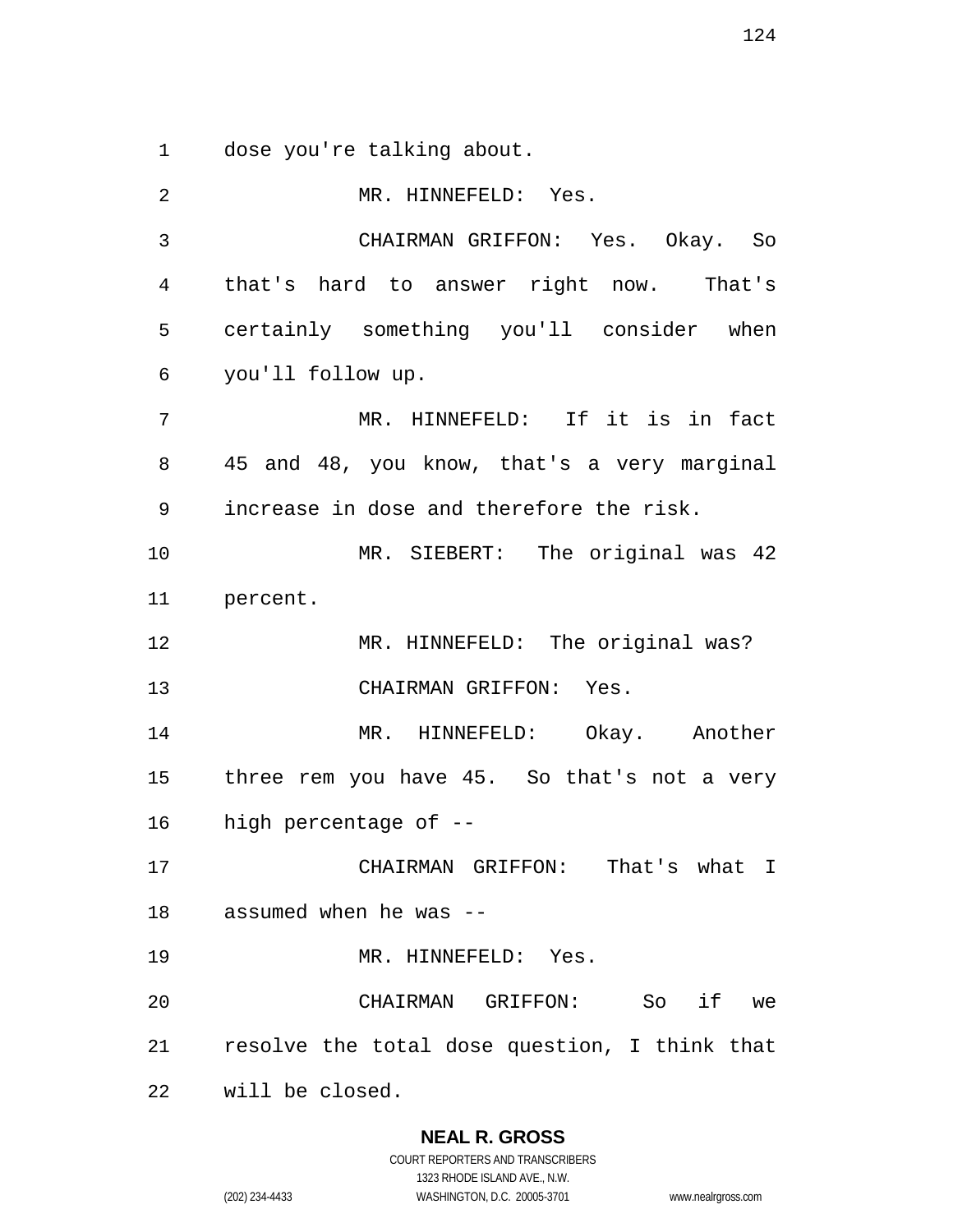1 MR. HINNEFELD: Okay. MR. KATZ: Did Scott just resolve it? MR. HINNEFELD: No, he resolved the PoC question. MR. KATZ: Oh, PoC. MR. SIEBERT: I'm working feverishly to see if I can figure it out. MR. HINNEFELD: Okay. MR. SIEBERT: If I come up with it in a little while, I'll let you guys know. 12 MR. KATZ: Okay. CHAIRMAN GRIFFON: That would be good. We can always go back and close that one out. That would be nice. 131.4. This is -- so I think you're supposed to provide a -- and it seems like kind of -- 19 MR. HINNEFELD: Yes. CHAIRMAN GRIFFON: Alright. I'm leaving that as a NIOSH action item. If any - - as we're going along bringing these up, if

# **NEAL R. GROSS**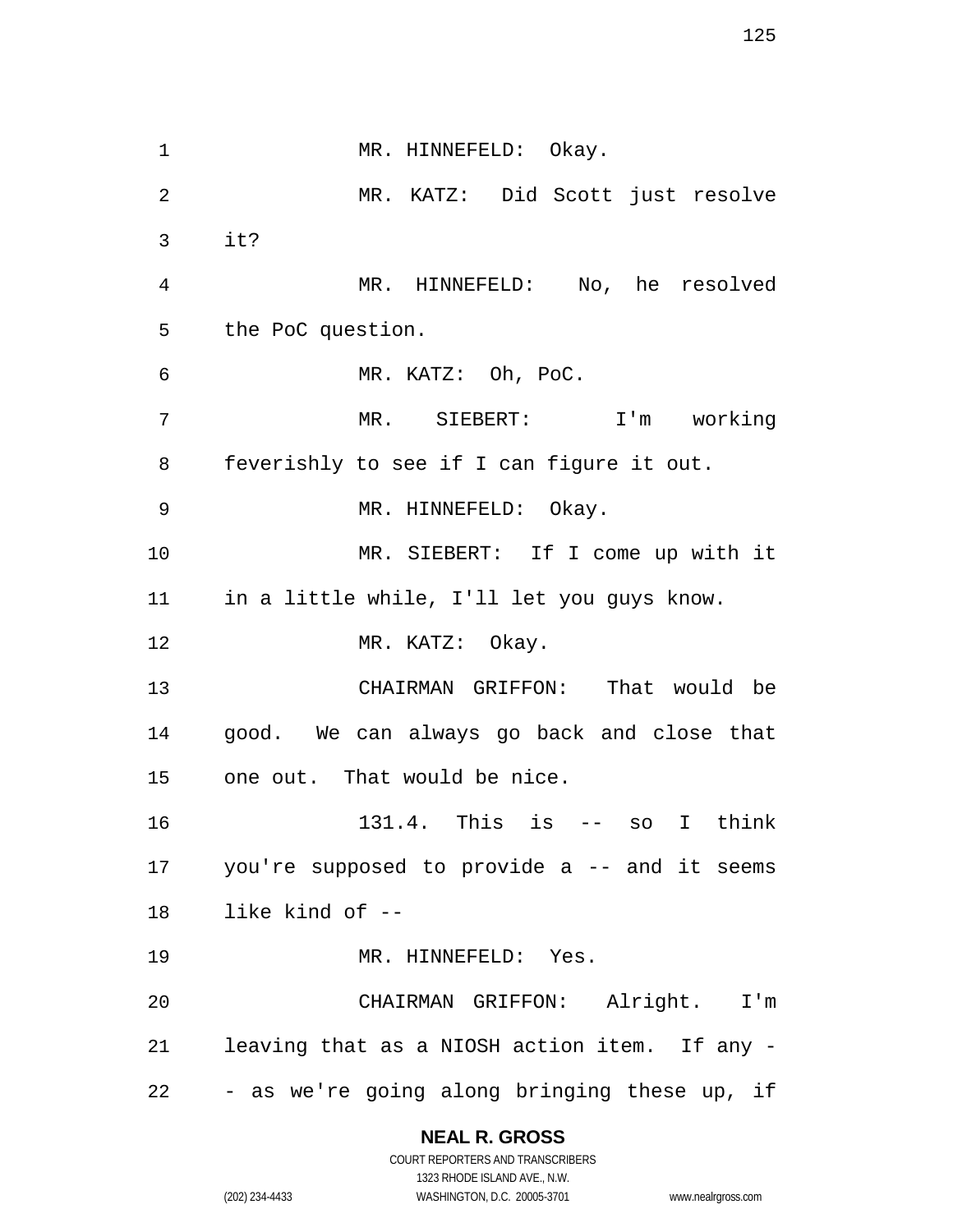the action needs to be clarified please step in because I don't want to come back to the next meeting. It seems pretty -- MR. HINNEFELD: It's straightforward. CHAIRMAN GRIFFON: Okay. MR. HINNEFELD: But I think that's pretty clear. CHAIRMAN GRIFFON: Yes. Alright. 131.6 is TIB-0054. Looks familiar. MS. BEHLING: This is the same thing in product, an issue that we discussed earlier. CHAIRMAN GRIFFON: Right. And we have several of those and at some point I'm not sure that the TIB-0054 and the TIB-0054 related to the whole body counting issue. It may end up in a procedure, you know -- MR. HINNEFELD: Yes, a procedural thing or an overarching issue. CHAIRMAN GRIFFON: Because that committee has been kind of idle basically.

> **NEAL R. GROSS** COURT REPORTERS AND TRANSCRIBERS

1323 RHODE ISLAND AVE., N.W. (202) 234-4433 WASHINGTON, D.C. 20005-3701 www.nealrgross.com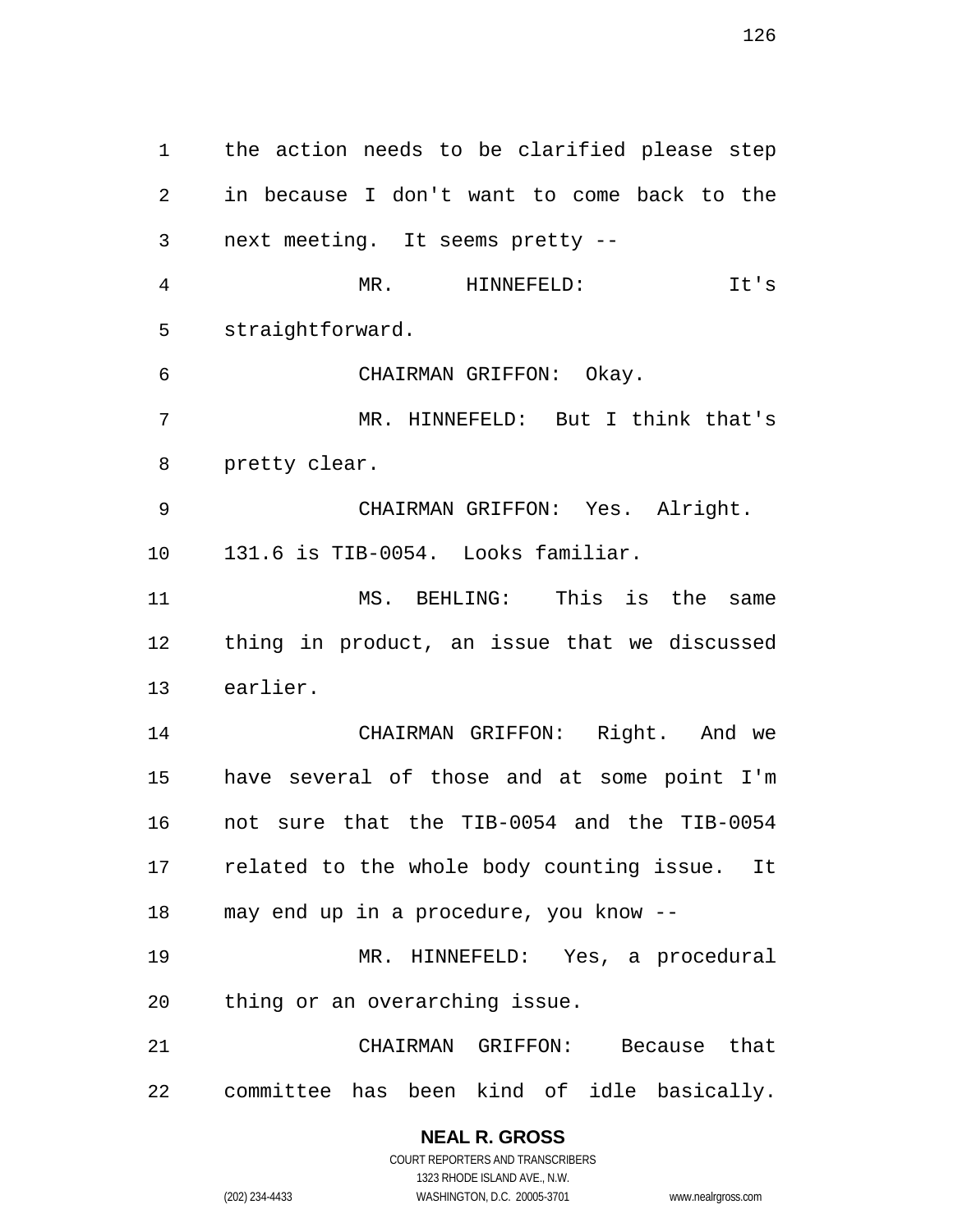Nothing on the table.

 Wanda is motioning me that she wants that one particularly. 4 MEMBER MUNN: No. CHAIRMAN GRIFFON: No, I think we'll keep it for now, but if we come back with a couple of these responses. MR. HINNEFELD: I don't think she was beckoning with that thing. 10 MEMBER MUNN: No. CHAIRMAN GRIFFON: I might have misinterpreted that. Yes. Alright. So I'll just put her name on this action plan. Where are we at now? Our next one is -- 16 MR. HINNEFELD: I see 135 now. CHAIRMAN GRIFFON: Right. MS. BEHLING: Excuse me. This is Kathy. I think this is an issue where we initially identified -- there was quarterly dosimetry data and there were missing quarters. I believe they may have been blanks

#### **NEAL R. GROSS** COURT REPORTERS AND TRANSCRIBERS

1323 RHODE ISLAND AVE., N.W.

(202) 234-4433 WASHINGTON, D.C. 20005-3701 www.nealrgross.com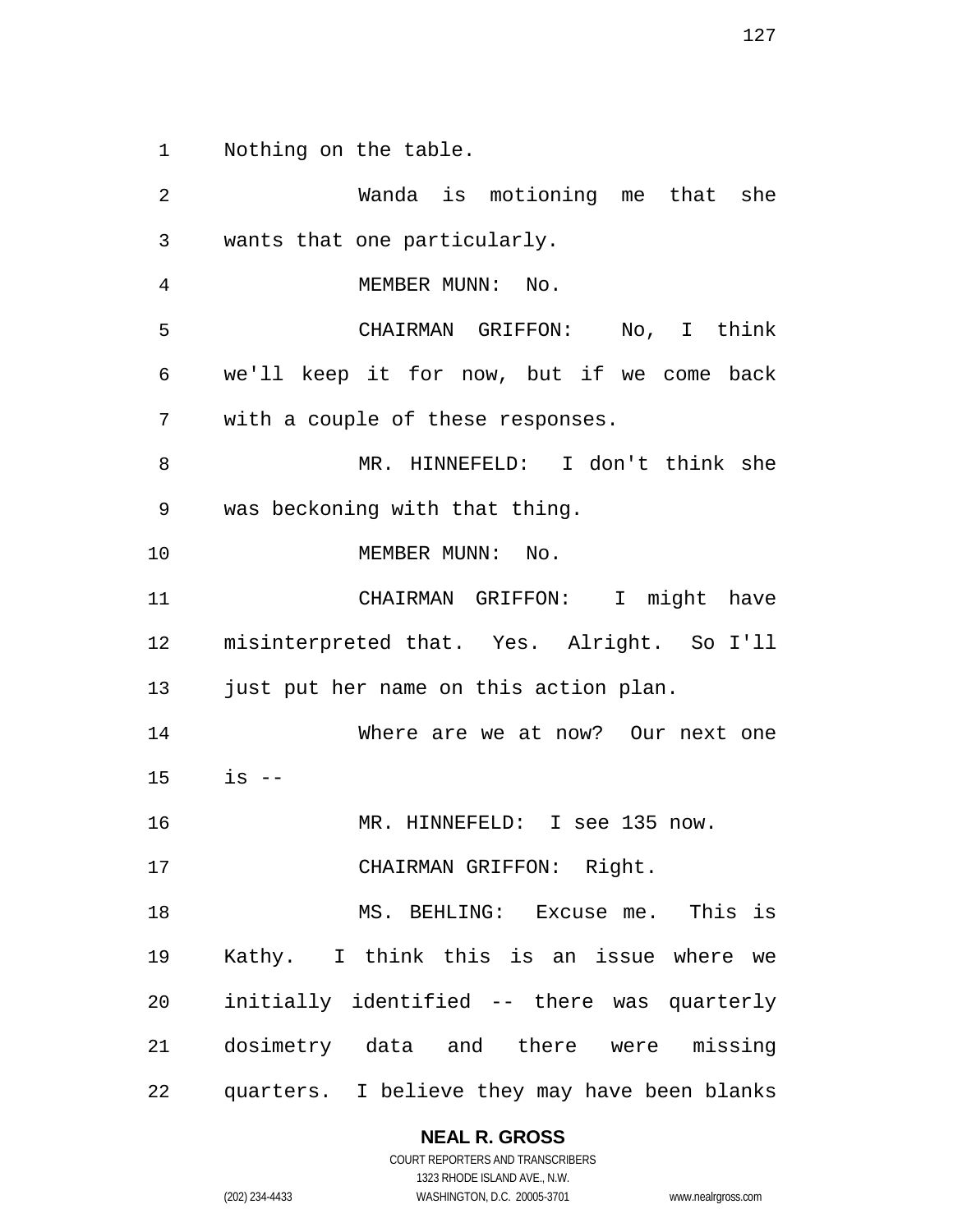and they were interspersed with real data and we initially questioned why it wasn't considered missed data and then I believe the discussion went on to what should have been missed data or coworker data. And I think at the last meeting NIOSH indicated that they had sent us something to look at for how they were calculating these doses. I could not find that. It was a separate file. I could not find that. I'm a little confused by -- this team to know -- CHAIRMAN GRIFFON: Yes. Me, too. 14 MS. BEHLING: -- that's in there. So I guess I need clarification on this. MR. HINNEFELD: So you want to know the evidence. I mean, our statement was that the person was monitored for the entire time. And so if the person was wearing a badge by the time he used missed dose and the actual measured dose, you don't worry about the monitored dose.

**NEAL R. GROSS**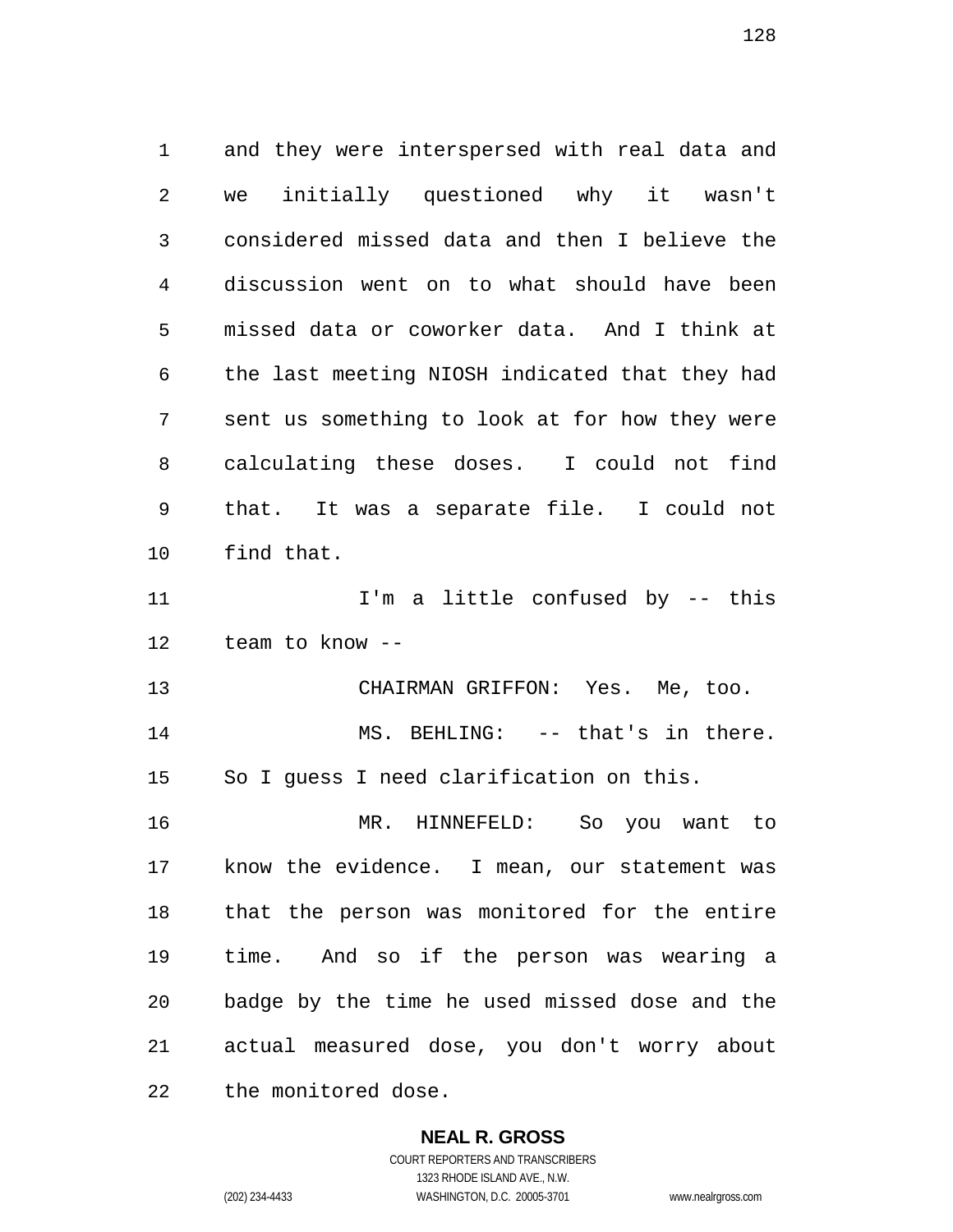Your concern is, apparently there seems to be gaps for certain quarters where there is nothing written down. And what's our evidence that that means a zero versus unmonitored? Is that where we're at?

 MS. BEHLING: I think so because initially -- but initially you admitted that, no, you did not consider that missed dose and you did recalculate this. You actually had to rework this case because you went back and took out the on-site ambient then. And I just remember there being some question as to, should this have been missed or should it have been unmonitored and I believe you were going to go in and reassess the case and provide some information to us.

 But, first of all, I couldn't find 18 the data that we were supposed to be provided. MR. HINNEFELD: I think we just have the statement. I think we didn't put the statement in there, Kathy. I don't think we said anything.

#### **NEAL R. GROSS**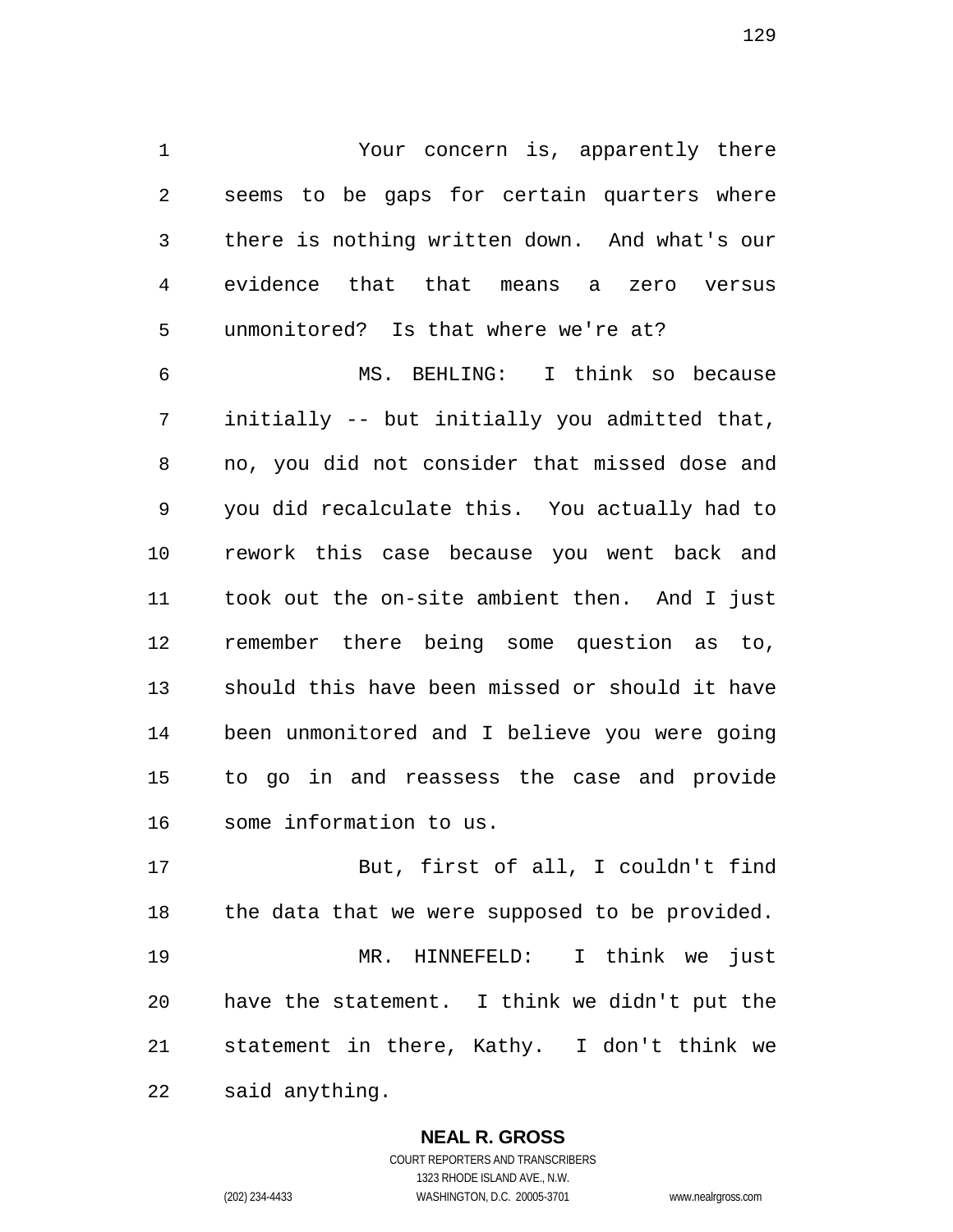CHAIRMAN GRIFFON: That was the document. We said there was more information. That was it. Right?

 MR. HINNEFELD: I think that was it. In fact, I think the original, our May 30th -- said that the missed photon dose should have included the missing quarters of dosimetry data as well as the -- so already there's a judgment there that the person was monitored the entire time. Because if they're monitored at this point, you include them as dose. So there's a judgment there. And then that -- down.

 So really the question is at what point or what is the evidence we have that the person was monitored is the question.

 CHAIRMAN GRIFFON: So that was the question. If you look at the original resolution --

 MS. BEHLING: It was. Excuse me. That was the original question.

CHAIRMAN GRIFFON: Revised based

# **NEAL R. GROSS**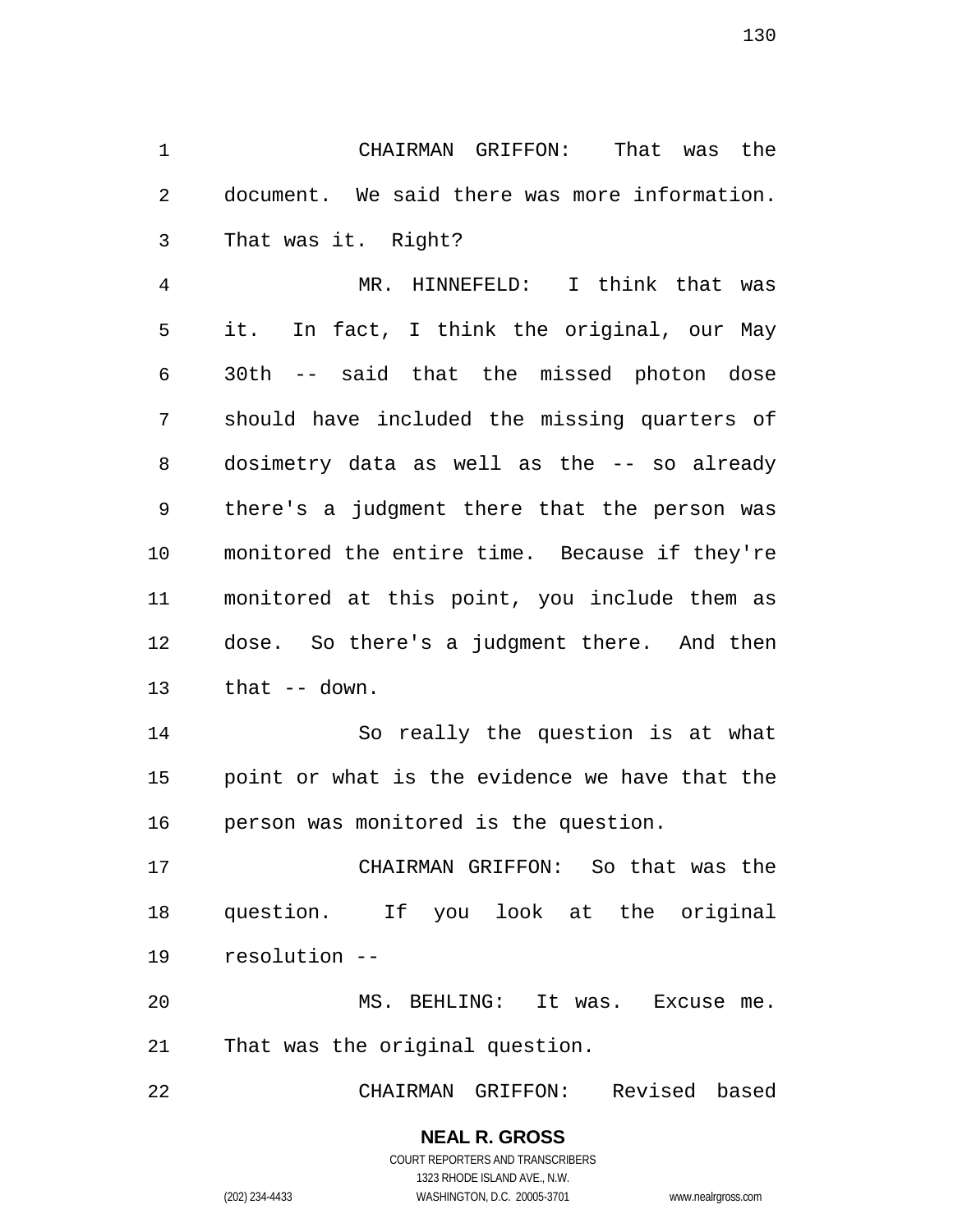on missed or coworker which implies --

 MR. HINNEFELD: A coworker would be if there was a person exposed but not monitored. If they were monitored at zero or if they were reporting back this was blank and instead of zero. Then it would be also they were monitored. If that's the case, then it's a missed dose. The ambient is if the person was monitored and should not have been there. MR. FARVER: How do you know if it's a missed dose or an unmonitored dose, I think is what -- MR. HINNEFELD: Okay. So, in other words -- and we've said it's missed because he was there for the whole time. But how do we know that? MR. FARVER: Well, I'm just throwing it out there. There must be a way to determine that. MR. HINNEFELD: Well, it's probably from our knowledge of the records at the site. But I think that's how we would

# **NEAL R. GROSS**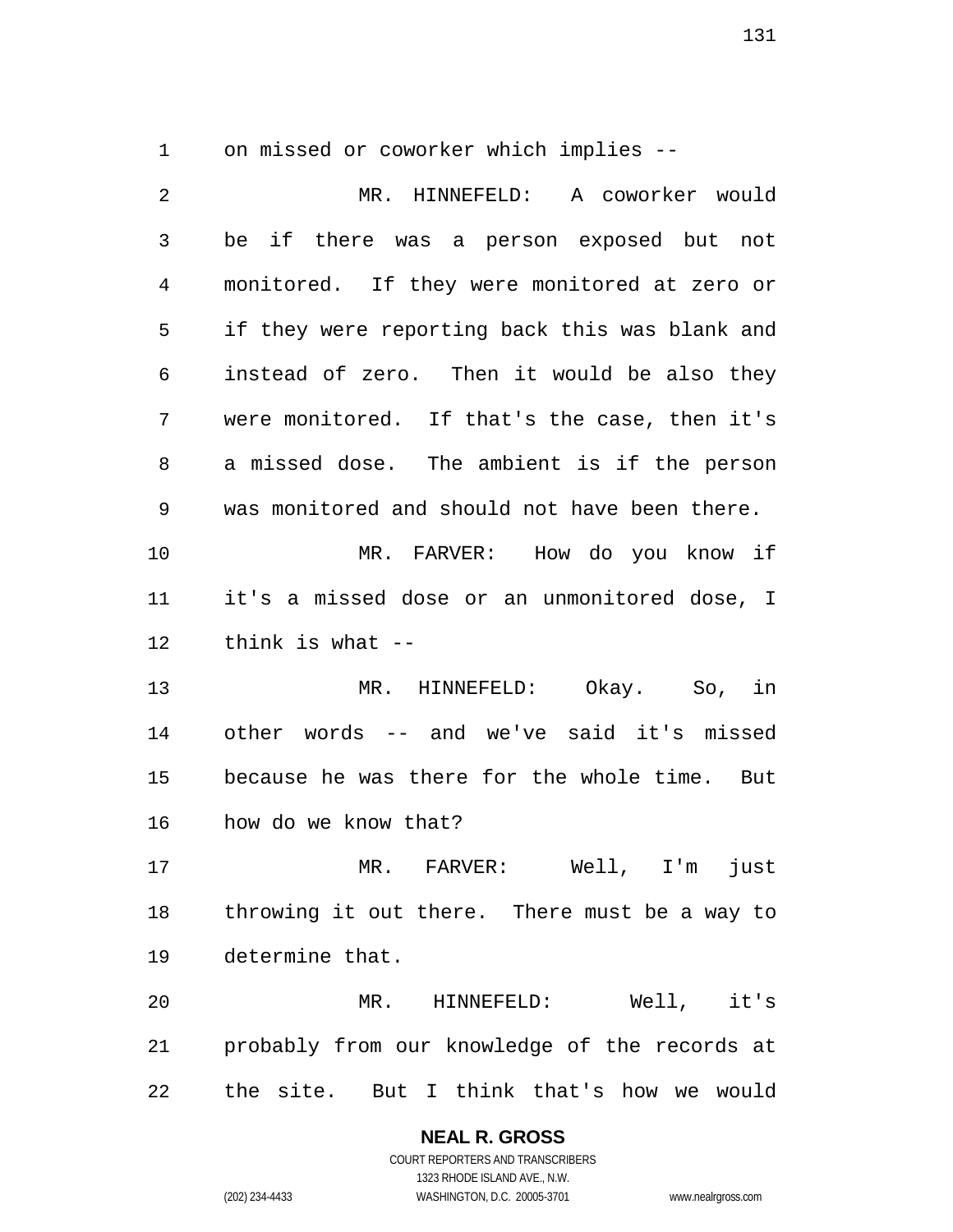determine that.

 CHAIRMAN GRIFFON: Somehow how it was done. MR. HINNEFELD: Somehow we had to determine that these blanks don't mean not much or they mean zero. Somehow we must have made that conclusion. 8 CHAIRMAN GRIFFON: Right. MR. FARVER: But once again I'm thinking of future cases that come across. How do we resolve this in the future? MR. HINNEFELD: Well, it should be similar for the site. It was probably a site issue. It's probably not an individual issue. It's probably a site issue and had to do with the site reporting that. 17 MR. FARVER: Okay. CHAIRMAN GRIFFON: It's K-25 or Y- 12. I'm not sure which because -- MR. FARVER: And if that's the case which is fine is that going to get documented somewhere?

# **NEAL R. GROSS**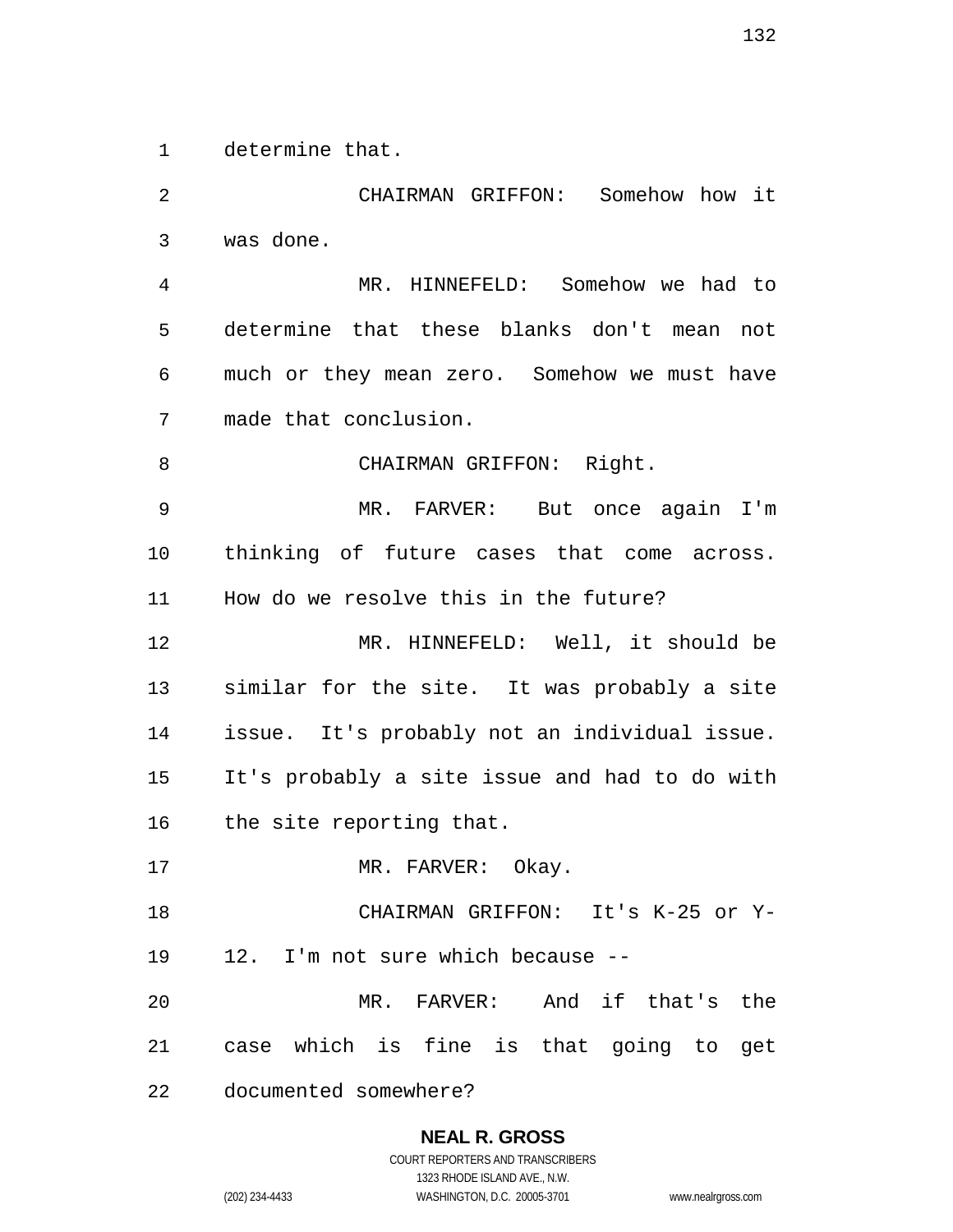MR. HINNEFELD: I don't know. What do you mean documented somewhere? MR. FARVER: Well, like a statement in the TBD. MR. HINNEFELD: Okay. I see. MR. FARVER: So that in the future if you go back you know that, okay, if this happens again this is missed dose or monitored dose, whichever it is. You just have it written down. CHAIRMAN GRIFFON: Right. The things that I often found in those like DR instructions, you know, that for the Hanford dosimetry records if you see this in this field we now know that that means this. This is the same kind of thing you're talking about. Right? 18 MR. FARVER: Yes. CHAIRMAN GRIFFON: Yes. MR. FARVER: And I don't mind that. CHAIRMAN GRIFFON: The practice of

# **NEAL R. GROSS**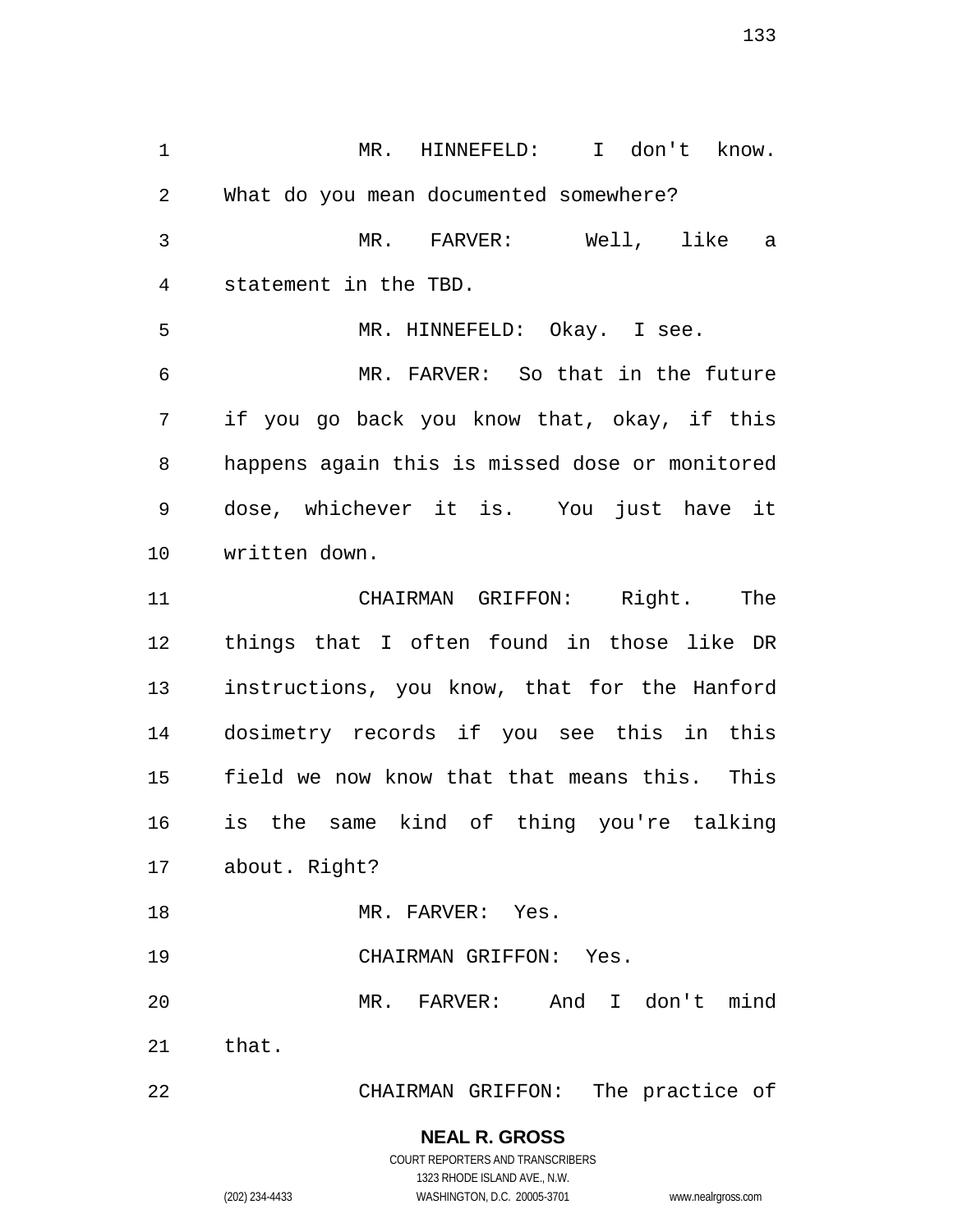Y-12 was to do this. So if you ever see that, yes. So we just need to know. Yes.

 MS. BEHLING: I think for this particular case it would be prudent for us to also if we could look at NIOSH's rework of this case. I think it might be appropriate because this PoC was 46.5 percent and I just would feel more comfortable if we went back so I could really determine how this was reworked.

 CHAIRMAN GRIFFON: Well, can you 12 get access to that case on the --

 MR. HINNEFELD: Well, since it wasn't sent to the -- it won't be on NOCTS. But this would be where it would be found. So we would have to put it together.

 CHAIRMAN GRIFFON: That wasn't sent yet.

 MR. HINNEFELD: Yes. Since we had to rework the case it wouldn't have been sent. It would just say this has been done this way. We wouldn't send a new dosing instruction to

# **NEAL R. GROSS**

COURT REPORTERS AND TRANSCRIBERS 1323 RHODE ISLAND AVE., N.W. (202) 234-4433 WASHINGTON, D.C. 20005-3701 www.nealrgross.com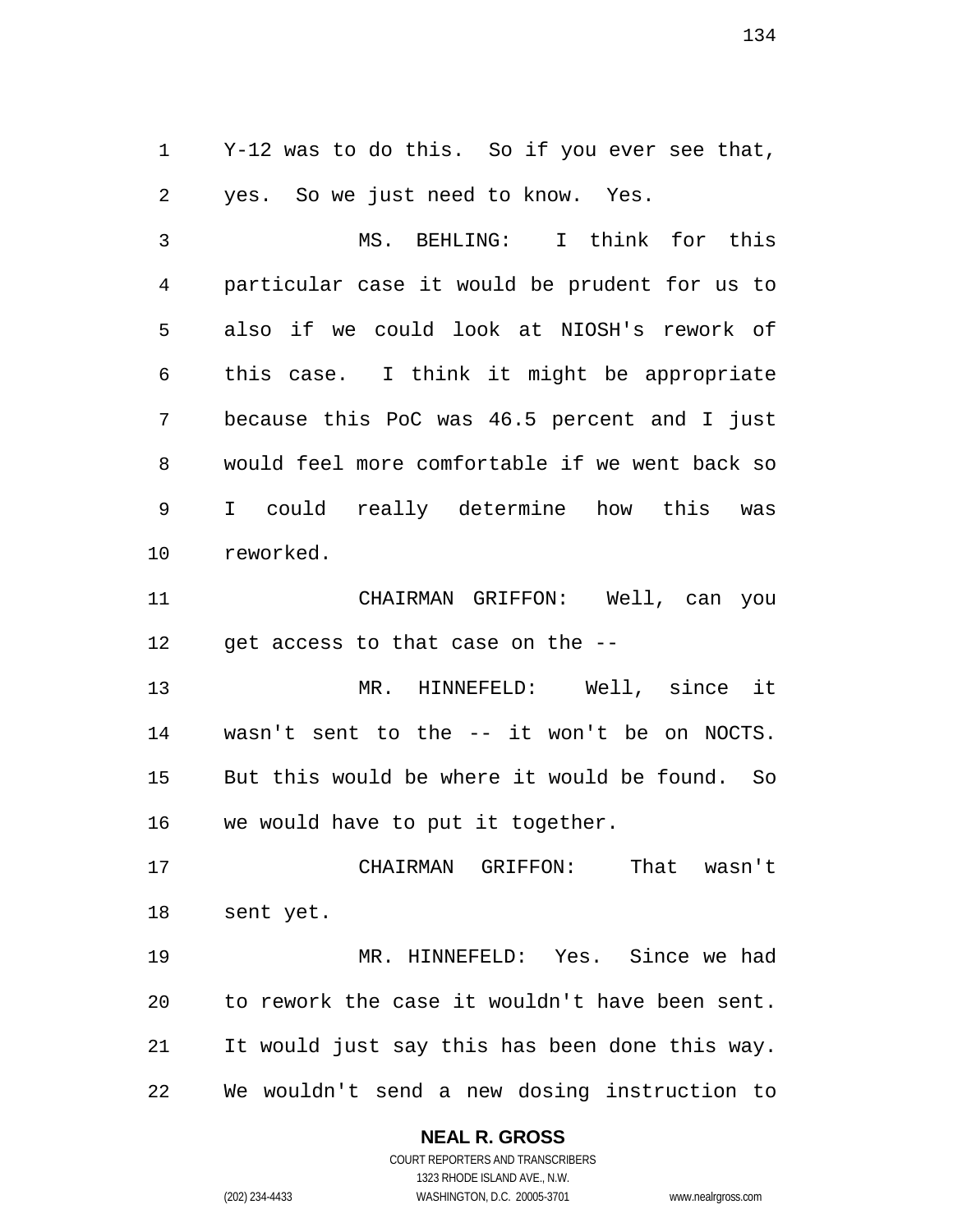the claimant that's not going to change anything.

 CHAIRMAN GRIFFON: Got you. MR. HINNEFELD: So I'll see. And it won't be a complete dose reconstruction. It will be the calculation in support of those reconstructions. So you won't have a whole report. CHAIRMAN GRIFFON: That would be great. Yes. MR. HINNEFELD: I'll see what I can get. MEMBER MUNN: So the action is you're going to send additional information to  $15 - -$  MR. HINNEFELD: Yes. I'll send it to the Board because whenever I send anything to SC&A I also send it to the Subcommittee. CHAIRMAN GRIFFON: So you'll provide -- MR. HINNEFELD: Pretty much I do that.

**NEAL R. GROSS** COURT REPORTERS AND TRANSCRIBERS 1323 RHODE ISLAND AVE., N.W.

(202) 234-4433 WASHINGTON, D.C. 20005-3701 www.nealrgross.com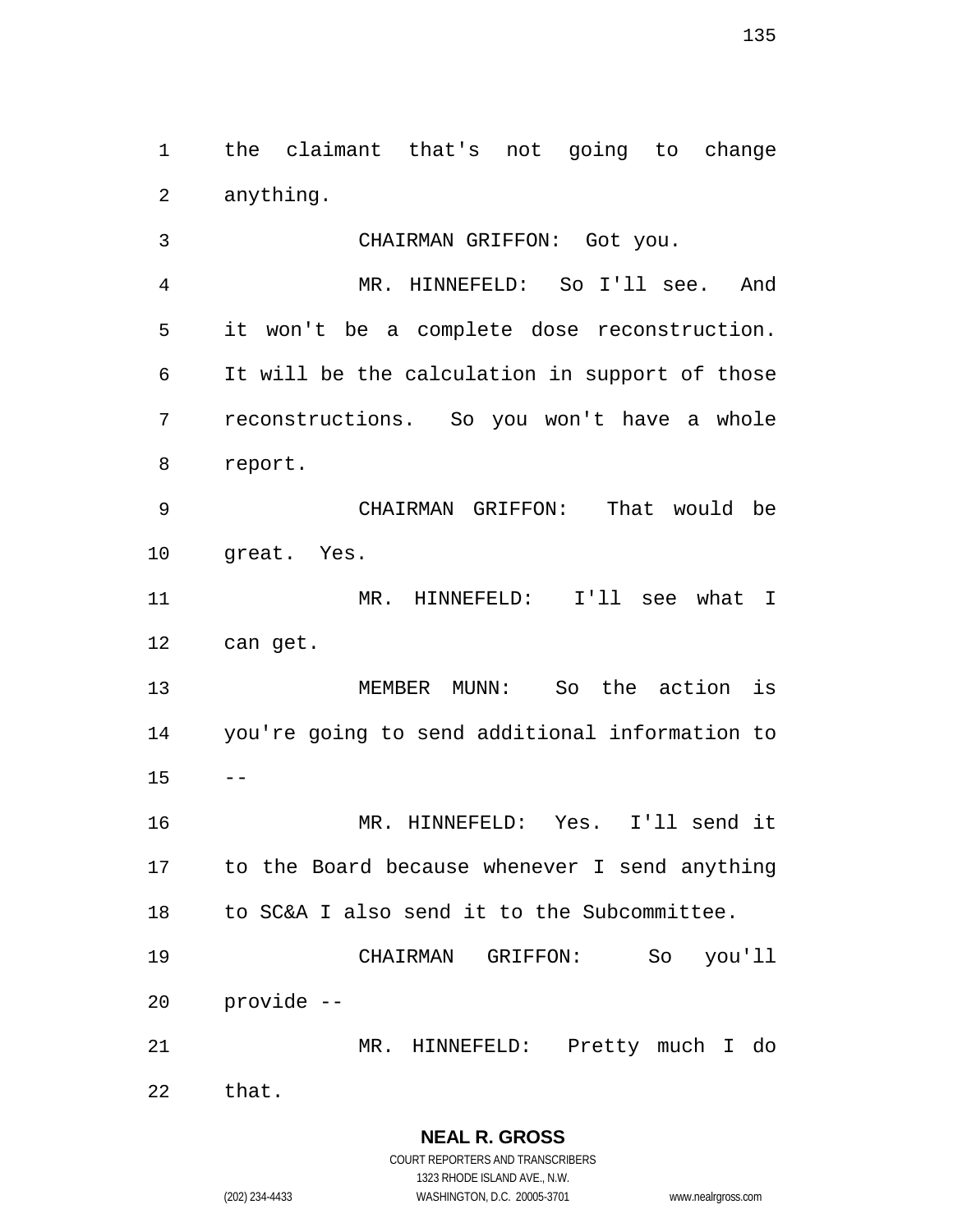CHAIRMAN GRIFFON: Stu, I want to make sure I have the right wording for this because it's not the revised Dose Reconstruction report really. It was the -- MR. HINNEFELD: The revised calculation. CHAIRMAN GRIFFON: Revised calculation. Thank you. And I have -- the other part of the action was that NIOSH will provide the information indicated how they determined that the individual was not -- throughout the time period. 13 MR. HINNEFELD: Right.

 CHAIRMAN GRIFFON: What's the next one, Brad?

MEMBER CLAWSON: 135.4.

 CHAIRMAN GRIFFON: Thank you. Tritium exposure reported by EE. CATI not considered the DR. NIOSH is going to follow up on the potential tritium exposures of -- don't know that we've made progress since then.

> **NEAL R. GROSS** COURT REPORTERS AND TRANSCRIBERS

> > 1323 RHODE ISLAND AVE., N.W.

(202) 234-4433 WASHINGTON, D.C. 20005-3701 www.nealrgross.com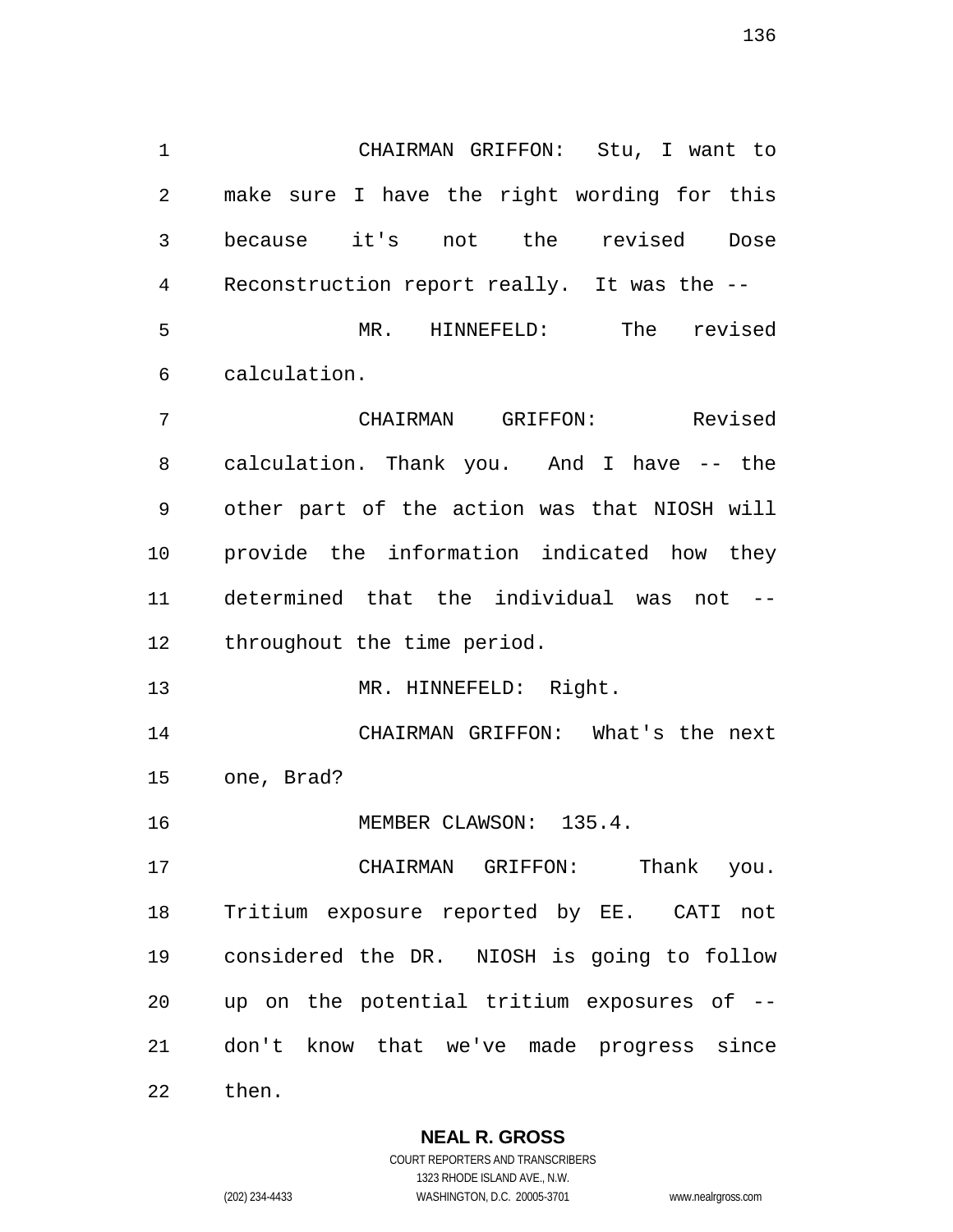MR. HINNEFELD: That's a new one to me. CHAIRMAN GRIFFON: Yes. MR. HINNEFELD: I guess it was first identified in the CATI that they were exposed to it. CHAIRMAN GRIFFON: Yes. Did they -- well, I would actually hope that they didn't, but did they give building information related to that? 11 MR. HINNEFELD: If they didn't, there's plenty there. CHAIRMAN GRIFFON: Yes. We'll just leave it as your action. That's fine. MR. FARVER: I don't believe so. They just indicated that there was an exposure to tritium. 18 MR. HINNEFELD: In CATI. 19 MR. FARVER: Yes. CHAIRMAN GRIFFON: Right. Okay. 136.3. So you were going to follow up on that. MR. HINNEFELD: Is this Rocky

> **NEAL R. GROSS** COURT REPORTERS AND TRANSCRIBERS

1323 RHODE ISLAND AVE., N.W. (202) 234-4433 WASHINGTON, D.C. 20005-3701 www.nealrgross.com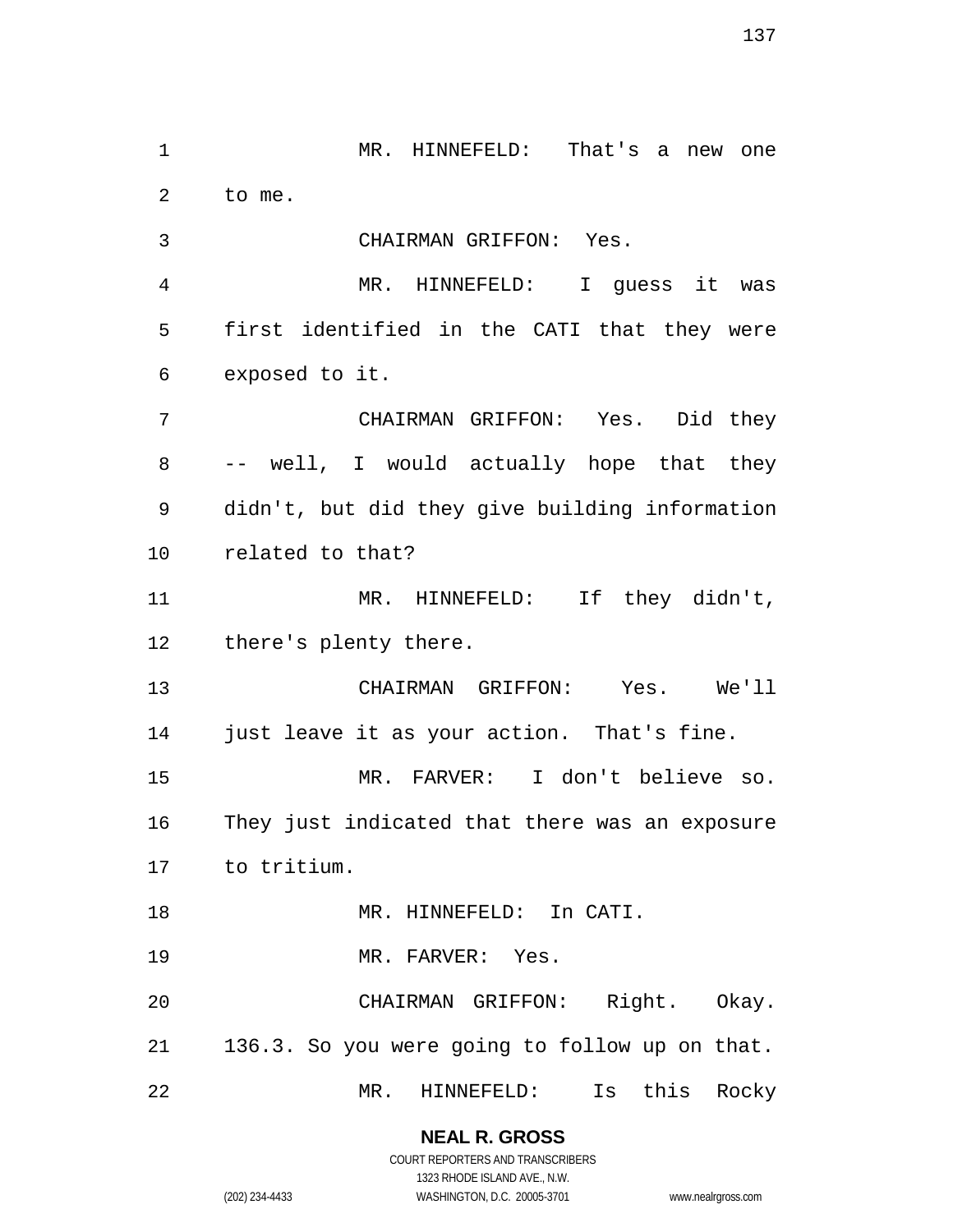Flats?

 CHAIRMAN GRIFFON: I think so. Yes, it sounds -- MR. HINNEFELD: I don't have the answer here. CHAIRMAN GRIFFON: So you originally didn't have films, right, when you  $-$  MR. HINNEFELD: We originally had a record of the x-rays. As it turned out, it wasn't complete. There were additional films beyond that and I believe we got them. So I should be able to give you the answer to that on Rocky Flats. CHAIRMAN GRIFFON: So no more information today on that? 17 MR. HINNEFELD: Nothing today. 18 CHAIRMAN GRIFFON: Okay. MR. HINNEFELD: Unless Scott has - MR. SIEBERT: I'm trying to find the ones where we looked that up and just seeing if I have that x-rays on my computer.

**NEAL R. GROSS**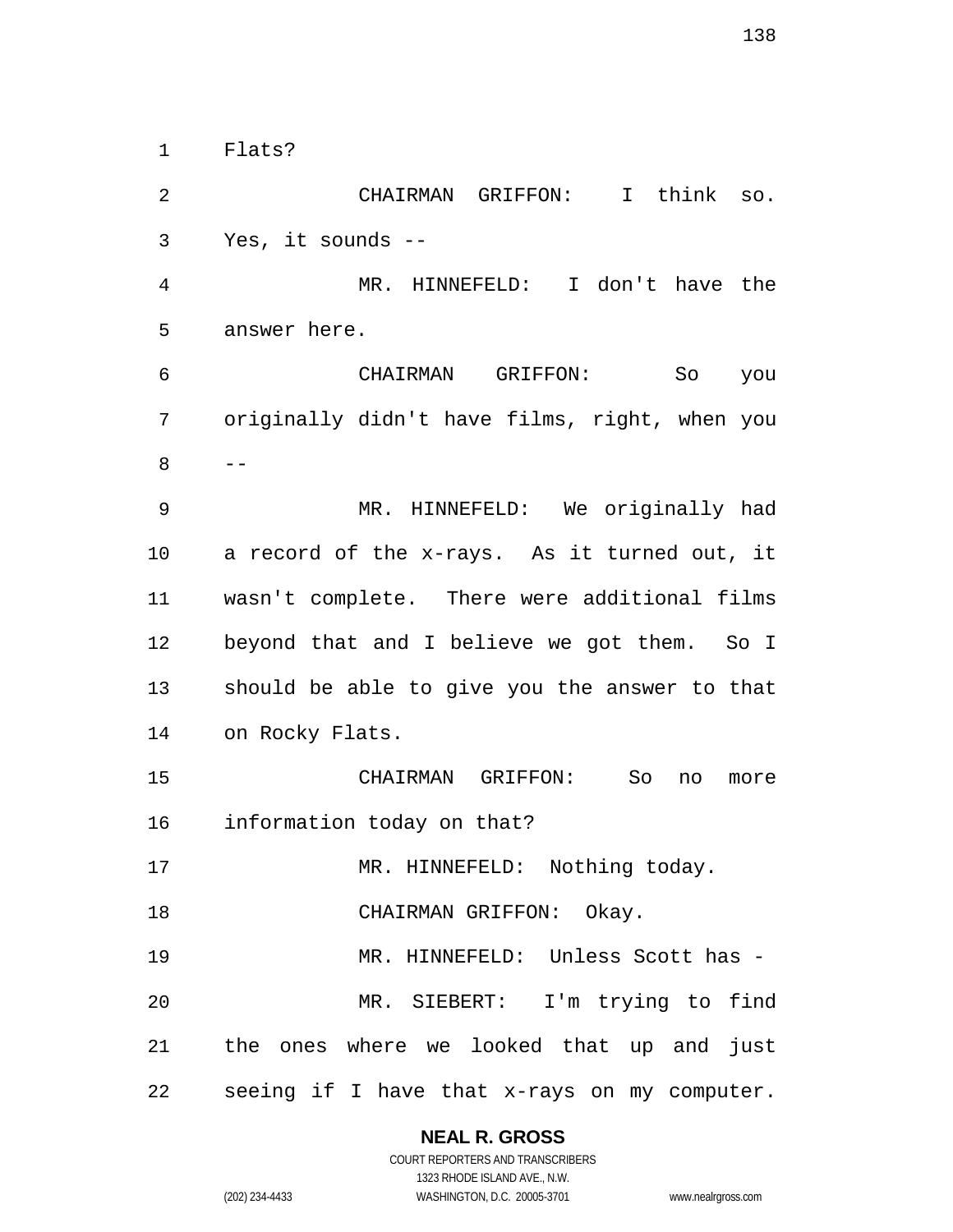I think we're going to have to get back to you on that one.

 CHAIRMAN GRIFFON: Okay. It looks like a large response.

 CHAIRMAN GRIFFON: What is the next one? 136.4. I see they will follow up. It looks like this large response along with some files. Runs were forwarded. And actually that is -- I have those in my file, my folder, several case 136's. Well, Doug, I'm assuming you have these. Right? MR. FARVER: Yes, I do and -- CHAIRMAN GRIFFON: Rocky Flats. MR. FARVER: -- I'm going to have to just take a pass on this. CHAIRMAN GRIFFON: Okay. I'm going to really -- MR. FARVER: Unless, Kathy, did you have a chance to look at these? MS. BEHLING: I did look at them, Doug. But I have to admit, now that I'm looking through the NIOSH response again, I

# **NEAL R. GROSS**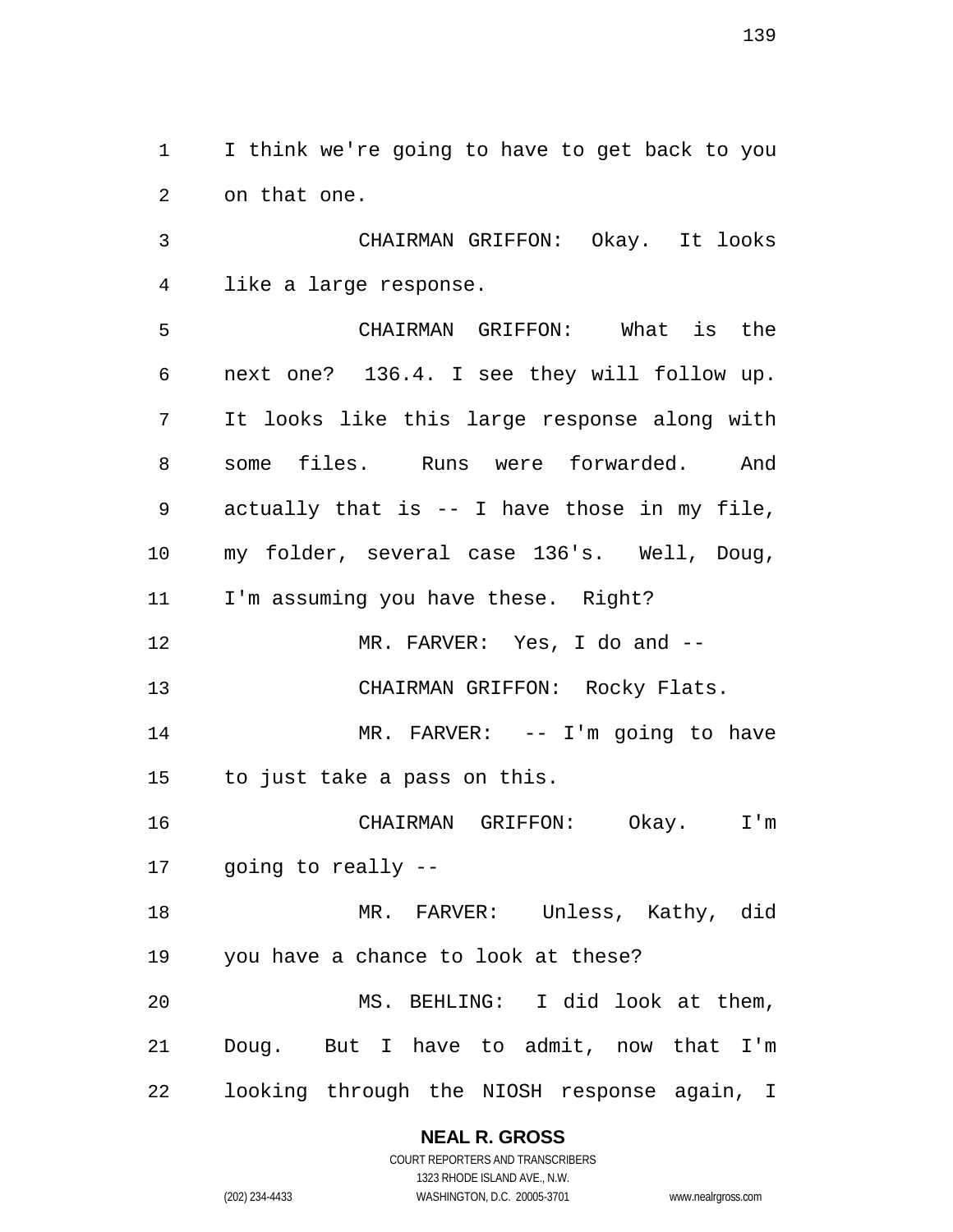would prefer to take a second look.

2 MR. FARVER: Okay. CHAIRMAN GRIFFON: For our next meeting, I mean obviously we're seeing a trend here. We'll talk about the timing of the meeting, but I really do want to close out the sixth and seventh set even if we have some of these things like the TIB-0054. There are several of those. We may have to group those and -- MR. HINNEFELD: I almost -- we may want to get to this and may not -- and no need to decide now but we may approach you about a tentative conversation. I don't know. This is going to depend again -- I guess I've said this before but I guess I could say it again - - our work, you know, being us and everyone else's work on these prevents us from working on dose reconstruction completion and investigations of sites. I mean there are only so many of us and so we're --

CHAIRMAN GRIFFON: I understand.

# **NEAL R. GROSS**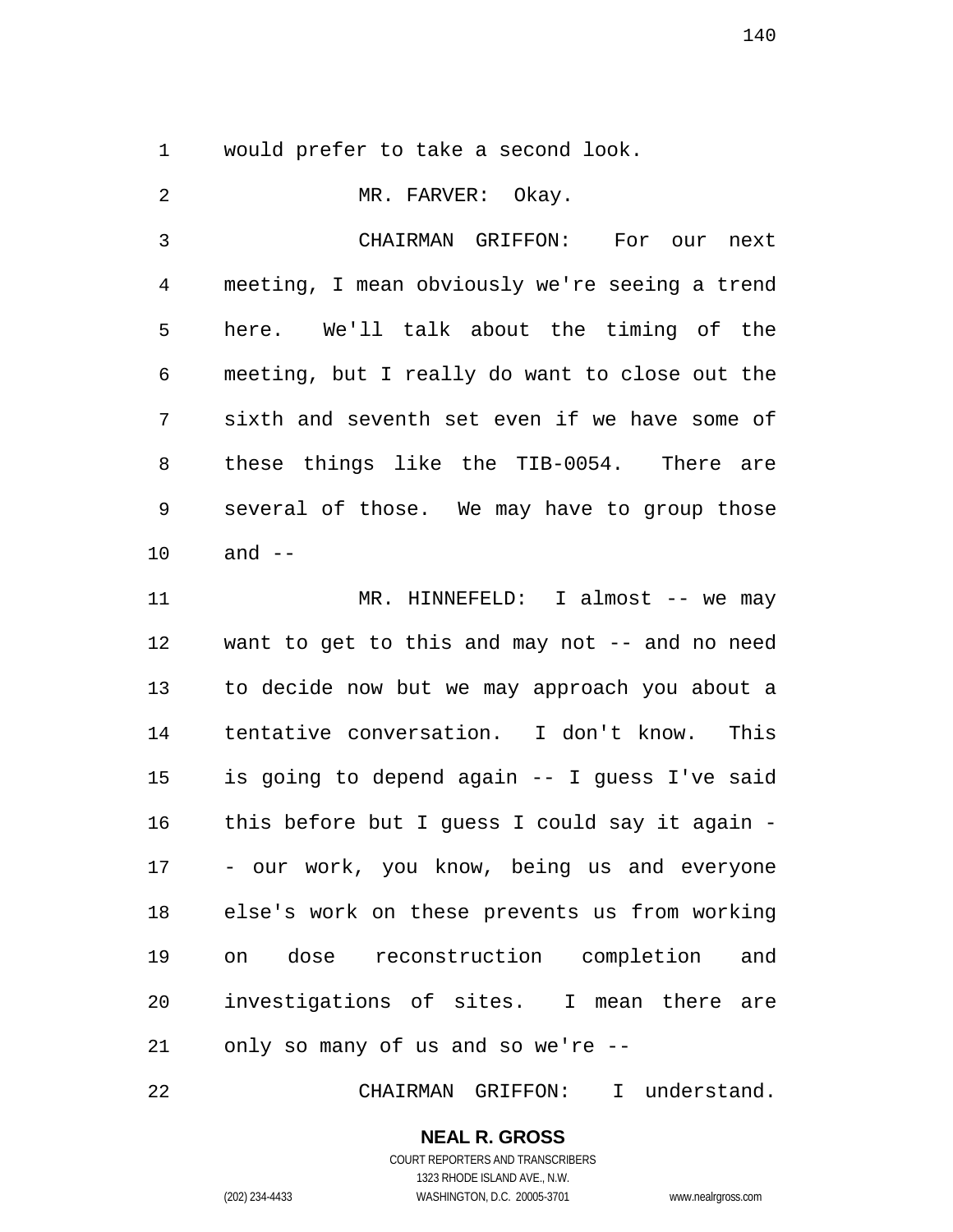But having these meetings where we just -- isn't very productive. MR. HINNEFELD: Still the same thing. CHAIRMAN GRIFFON: -- isn't very productive. MR. HINNEFELD: I understand. I feel bad about this. This was part of my responsibility, because I could not get to this in the last two weeks. CHAIRMAN GRIFFON: I know. It's just  $-$  MR. HINNEFELD: And that's why Brant is doing it. He'll be taking care of that. CHAIRMAN GRIFFON: Right. I understand. I mean and even if we for the next meeting try to prioritize on -- 19 MR. HINNEFELD: On six and seven. CHAIRMAN GRIFFON: Yes. MR. HINNEFELD: Yes. CHAIRMAN GRIFFON: Because they've

> **NEAL R. GROSS** COURT REPORTERS AND TRANSCRIBERS

> > 1323 RHODE ISLAND AVE., N.W.

(202) 234-4433 WASHINGTON, D.C. 20005-3701 www.nealrgross.com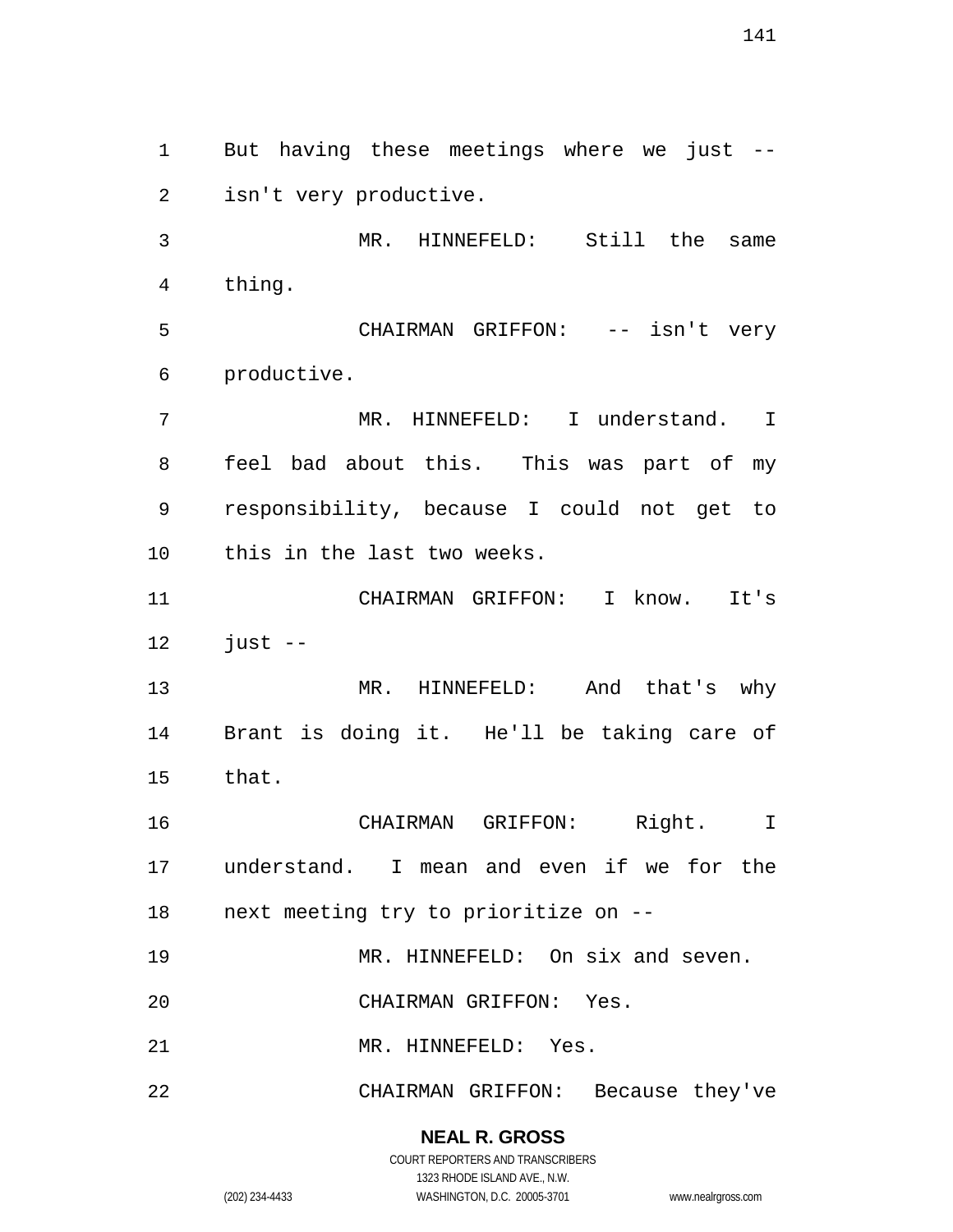been hanging out there for quite a while. MR. HINNEFELD: Yes, they've been there a while. CHAIRMAN GRIFFON: Yes. And the same for Kathy. Doug. MR. FARVER: Yes. MR. KATZ: Yes. If we come to two weeks before a meeting and it's clear to either SC&A or OCAS that you're not going to be able to get a substantial amount of the work done, let me know. CHAIRMAN GRIFFON: Yes. MR. KATZ: We'll cancel the meeting instead of -- CHAIRMAN GRIFFON: Right. 16 MR. HINNEFELD: Okay. DR. MAURO: This is John. One of the things that can be done when we're sitting, when we're in this situation, we're pretty well prepared for the eighth set. I noticed that we're having a hard time getting off of the sixth and seventh in the last

# **NEAL R. GROSS**

COURT REPORTERS AND TRANSCRIBERS 1323 RHODE ISLAND AVE., N.W. (202) 234-4433 WASHINGTON, D.C. 20005-3701 www.nealrgross.com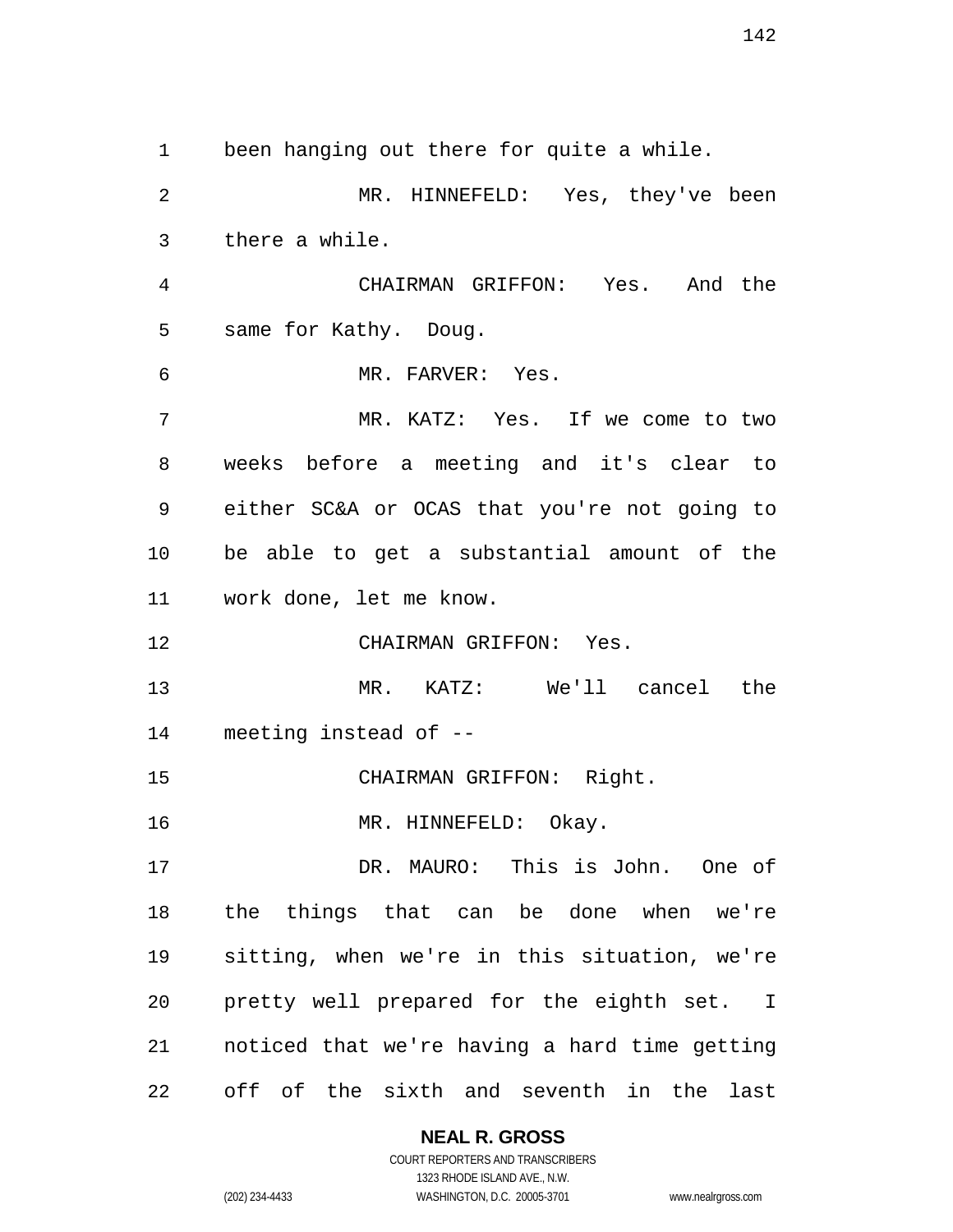couple of meetings. So if there are things that are going to have to sort of stay in the parking lot on six and seven, that's fine. But we could make lots of progress on eight, I believe.

 CHAIRMAN GRIFFON: Alright. DR. MAURO: In other words, we don't have to close everything out of six and seven before we move on to eight unless you want to.

 CHAIRMAN GRIFFON: No. I'm not proposing that. I'm just saying I think we can close them out for the next meeting and at this point we're almost through the seventh set. So we'll complete this.

 But we do want to -- we should have plenty of time today, John, to hear from the Harshaw-Bridgeport Brass stuff and move through some of these. But I agree. Yes. Alright. 136.5.

MEMBER CLAWSON: Basically it's

tied back to the --

**NEAL R. GROSS** COURT REPORTERS AND TRANSCRIBERS

1323 RHODE ISLAND AVE., N.W.

(202) 234-4433 WASHINGTON, D.C. 20005-3701 www.nealrgross.com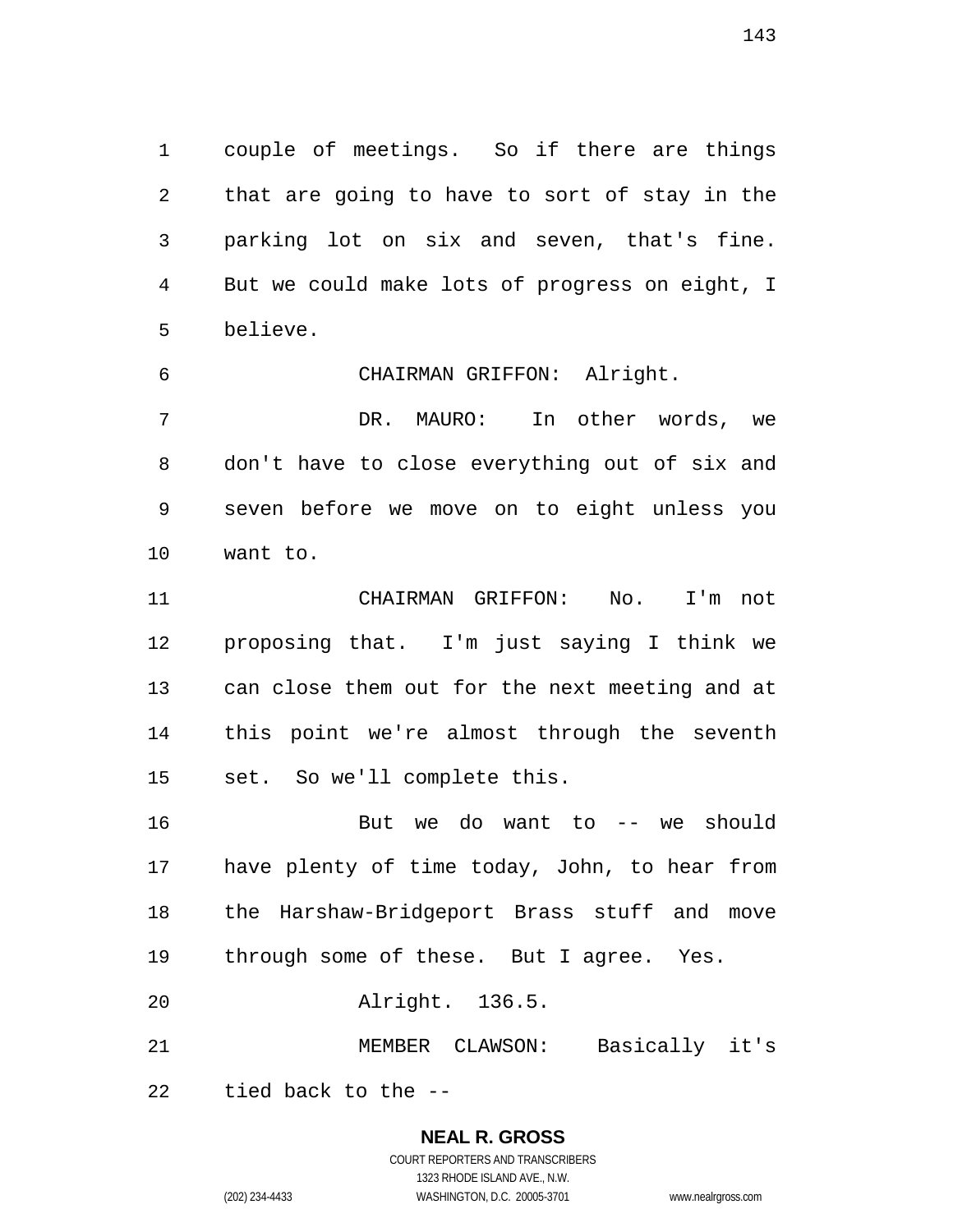CHAIRMAN GRIFFON: Yes. This is tied back. Same thing. Okay. Sorry. 137.4 is the next one. NIOSH, this is a -- question. Thorium and technetium -- this question. Well, this was -- I remember some discussions around this one, too. Yes. And it is this overarching issue, too. MR. HINNEFELD: That is the overarching issue. CHAIRMAN GRIFFON: Right. So do we want to refer this to Jim Neton's Work Group on overarching issues? MR. HINNEFELD: I think this should be going to the overarching issues. This goes from contaminated clothing. CHAIRMAN GRIFFON: Exactly. Yes. MR. HINNEFELD: I think that's going to be an overarching issue. CHAIRMAN GRIFFON: Right. MR. HINNEFELD: They are probably going to site --

#### **NEAL R. GROSS**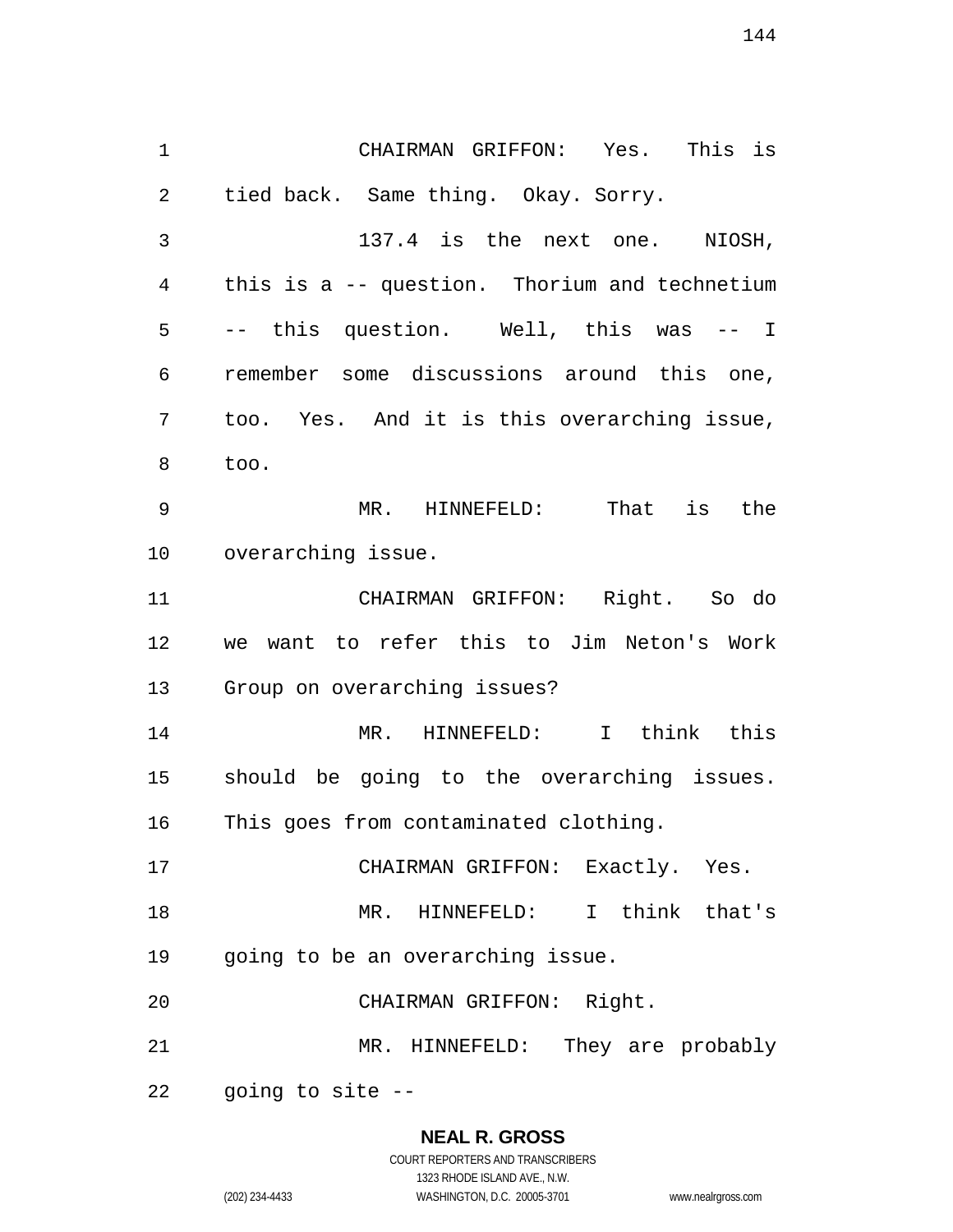CHAIRMAN GRIFFON: How you deal with it, yes. MR. HINNEFELD: Yes. It will probably hit the -- this is probably going to be dealt with at probably a number of sites -- CHAIRMAN GRIFFON: Right. 7 MR. HINNEFELD: -- that I know of. Not all but some. CHAIRMAN GRIFFON: Well, how do I -- there's no real work group on that. MR. HINNEFELD: Well, we kind of have an overarching issues list. I can -- CHAIRMAN GRIFFON: NIOSH will add to overarching issues list. MR. HINNEFELD: Yes. CHAIRMAN GRIFFON: And assign Jim Neton to resolve this. MR. HINNEFELD: Yes, he's got nothing else to do. CHAIRMAN GRIFFON: In seven days. (Laughter.) Seven days sounds correct.

### **NEAL R. GROSS**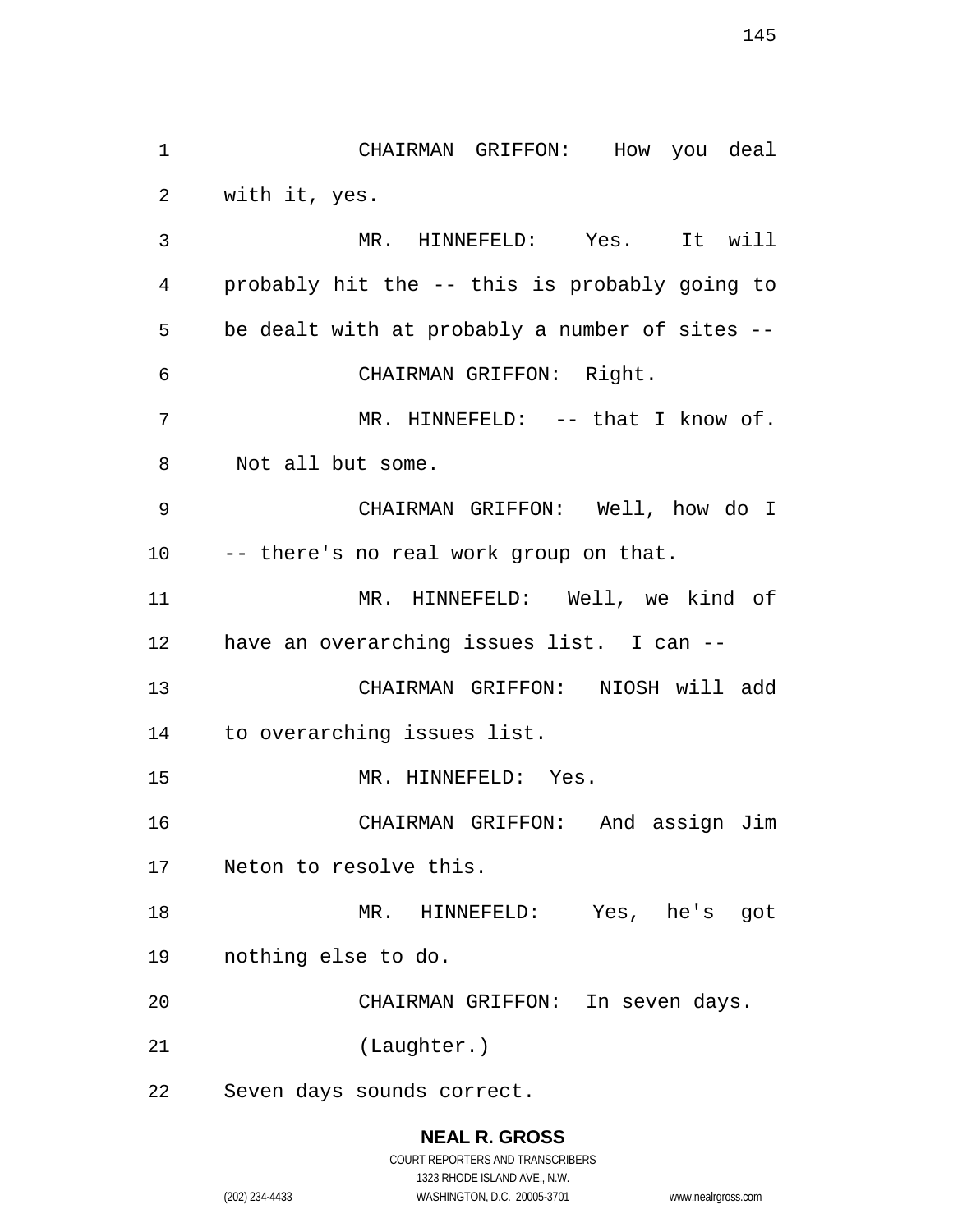1 Let me ask. Now what about for this case, Stu? Is this a -- I mean is this a -- well, this is tricky because, you know, this is a skin cancer case. Depending on how you treat this it could really -- MR. HINNEFELD: Well, both of these are skin cancer. CHAIRMAN GRIFFON: Yes, it has to be skin cancer case and depending on how you treat this issue you could have a pretty -- you know, we're just not sure on whether it's going to affect the outcome. Do you know what I mean? I'm getting to whether it could affect this case. MR. HINNEFELD: Yes. You probably know what the Probability of Causation is.

CHAIRMAN GRIFFON: Yes.

MS. BEHLING: 42.9.

CHAIRMAN GRIFFON: Yes.

 MR. HINNEFELD: Multiple cancers or a single cancer? Do you know?

MS. BEHLING: Three basal cell

# **NEAL R. GROSS**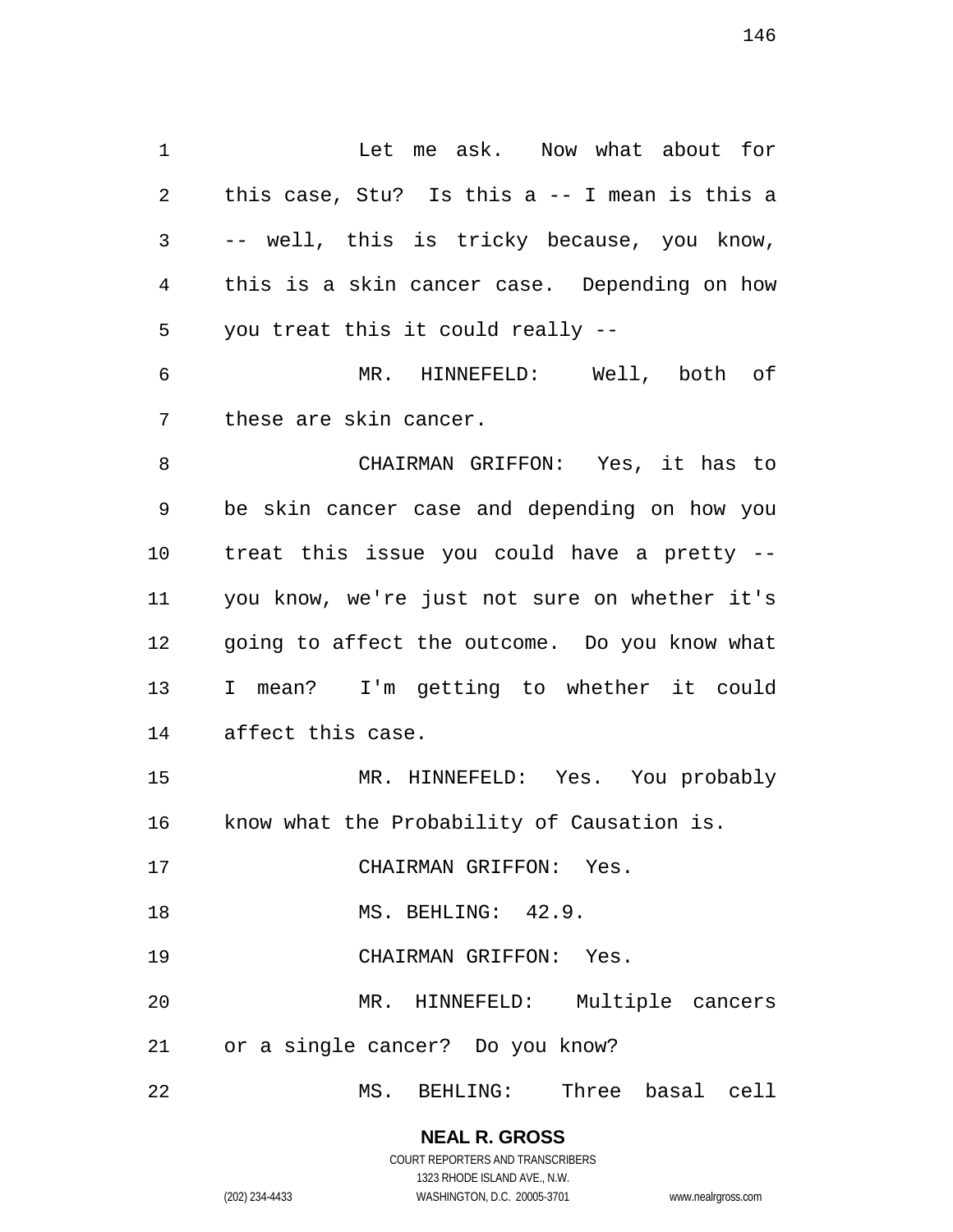carcinomas.

 CHAIRMAN GRIFFON: Yes. I don't know that we could just say that it wouldn't affect. MR. HINNEFELD: Well, you've got to -- probably a lot more. CHAIRMAN GRIFFON: Yes. 8 MR. HINNEFELD: Forty percent, you're only two-thirds of the way there. You need half as much again risk in order to get to 50 percent. So it's going to have to be a pretty big increment of the assigned dose to get there. CHAIRMAN GRIFFON: She said three cancers, right? MR. HINNEFELD: Three cancers and three -- yes. CHAIRMAN GRIFFON: And then we'll MR. HINNEFELD: The more complicated you can get. CHAIRMAN GRIFFON: Assuming no

> **NEAL R. GROSS** COURT REPORTERS AND TRANSCRIBERS 1323 RHODE ISLAND AVE., N.W.

(202) 234-4433 WASHINGTON, D.C. 20005-3701 www.nealrgross.com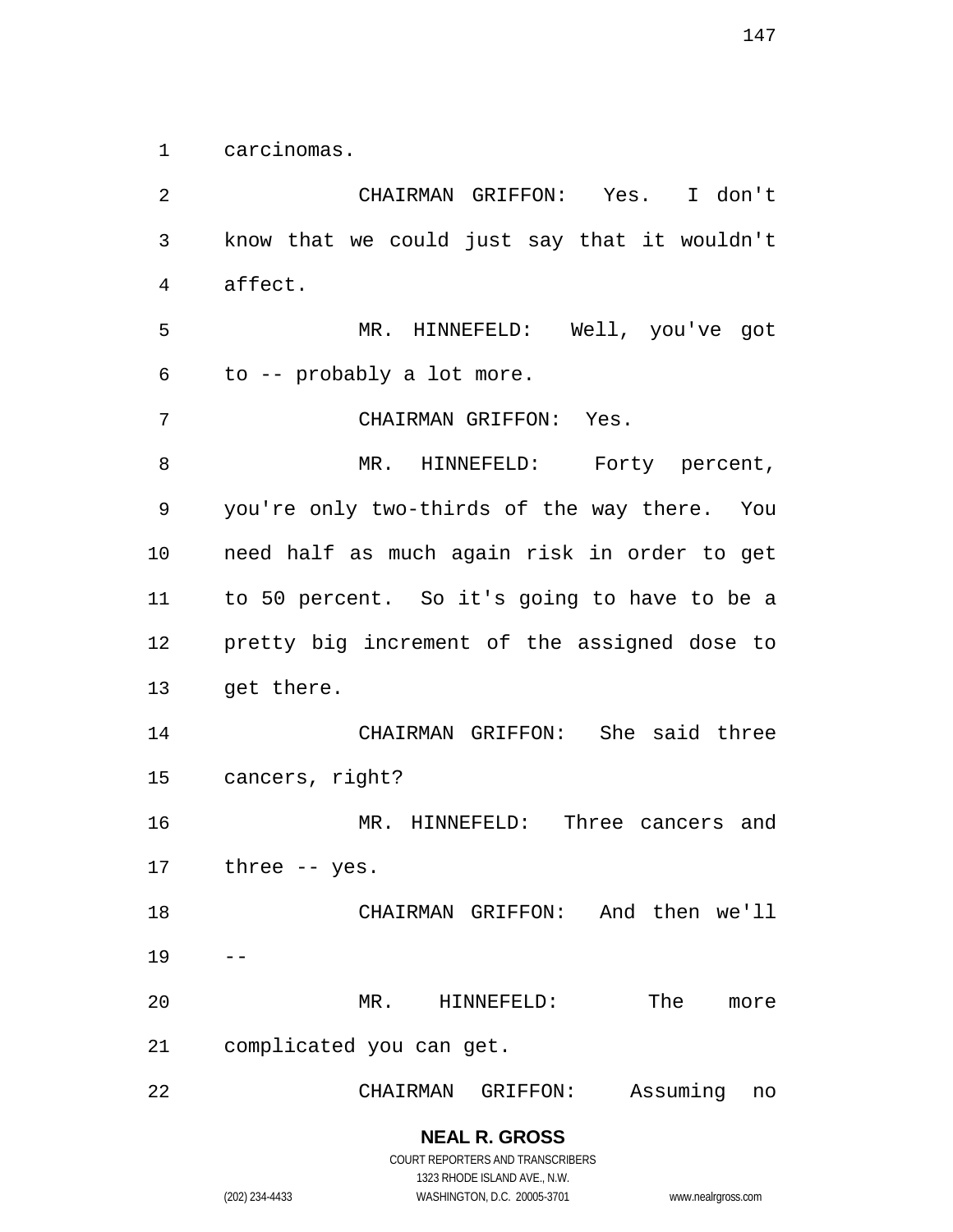more are identified, too.

| $\overline{2}$ | MR. HINNEFELD: Exactly.                        |
|----------------|------------------------------------------------|
| 3              | CHAIRMAN GRIFFON: Right.                       |
| 4              | MR. HINNEFELD: Exactly.                        |
| 5              | CHAIRMAN GRIFFON: Well, I'm --                 |
| 6              | for purposes of this matrix, I think I can say |
| 7              | that it's been shifted and I'll send a note to |
| 8              | a nonexistent work group. But I mean, I guess  |
| 9              | I can document in writing to you, Stu, or      |
| 10             | Brant now or whoever.                          |
| 11             | MR. HINNEFELD: Brant, probably.                |
| 12             | CHAIRMAN GRIFFON: Yes. That                    |
| 13             | please add this to the overarching issues list |
|                | 14 and we'll track it that way.                |
| 15             | MR. HINNEFELD: Yes.                            |
| 16             | CHAIRMAN GRIFFON: And it's gone                |
|                | 17 from our list. Yes.                         |
| 18             | MEMBER CLAWSON: You were talking               |
| 19             | about does this affect this case.              |
| 20             | CHAIRMAN GRIFFON: Well, I mean                 |
| 21             | we'll have it on here to -- so it's not going  |
| 22             | to completely disappear because it's --        |

## **NEAL R. GROSS**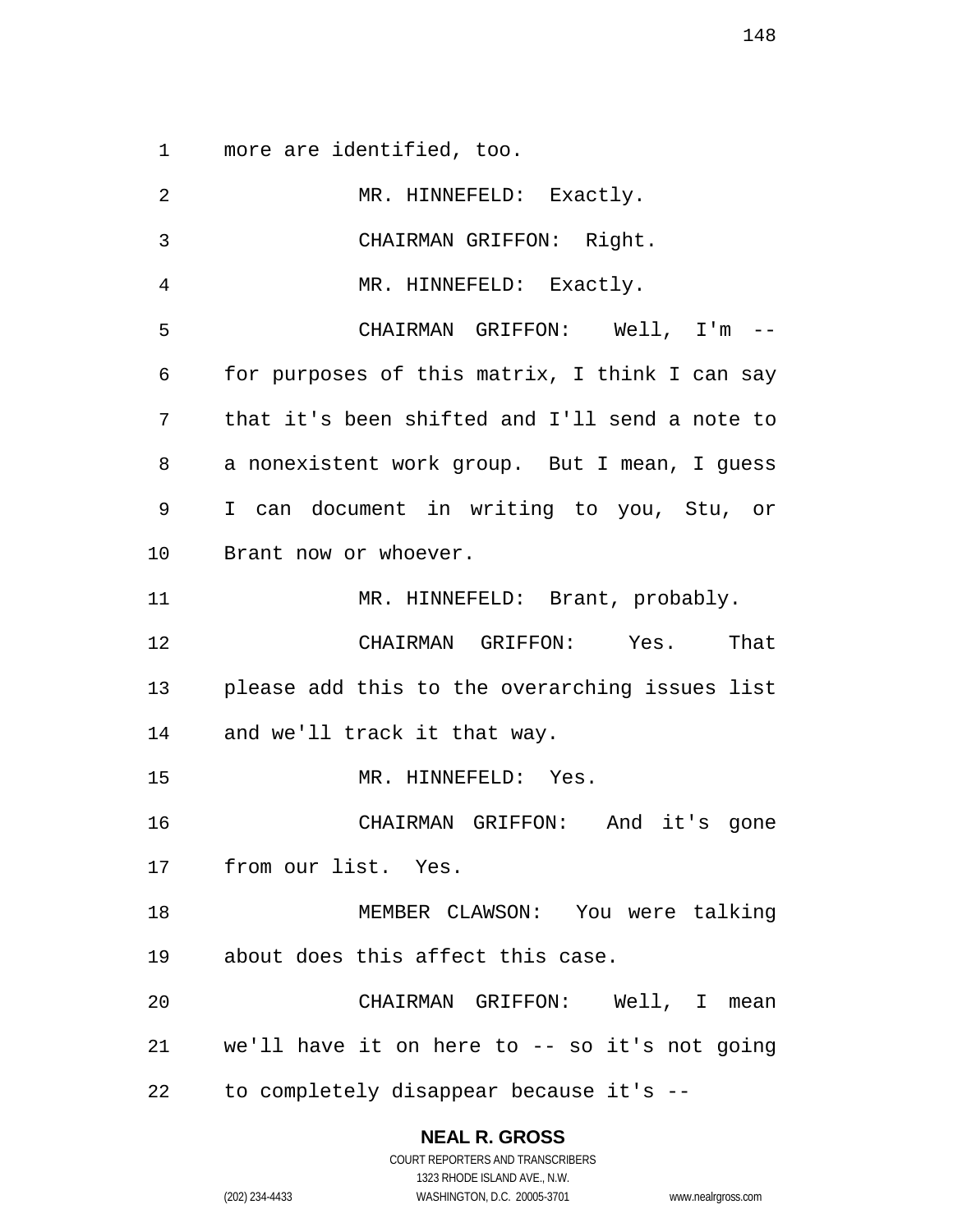MEMBER CLAWSON: Okay. That's what I wanted to make sure. CHAIRMAN GRIFFON: It's being transferred. It's being transferred, basically. MR. HINNEFELD: Yes. CHAIRMAN GRIFFON: Okay. I'm going to un-highlight that. Sorry. Alright. 137.6, solubility assumption. SC&A was going to review this one. MR. FARVER: Yes, and then I believe what it comes down to is it just was not in the records that they considered Type F and Type M uranium. CHAIRMAN GRIFFON: Okay. MR. FARVER: Sometimes it is and sometimes it isn't. CHAIRMAN GRIFFON: Right. This is that question of showing urinalyses. Yes. MR. FARVER: They state that it's more claimant-favorable, but there's no documentation to say that it is. That's all.

### **NEAL R. GROSS**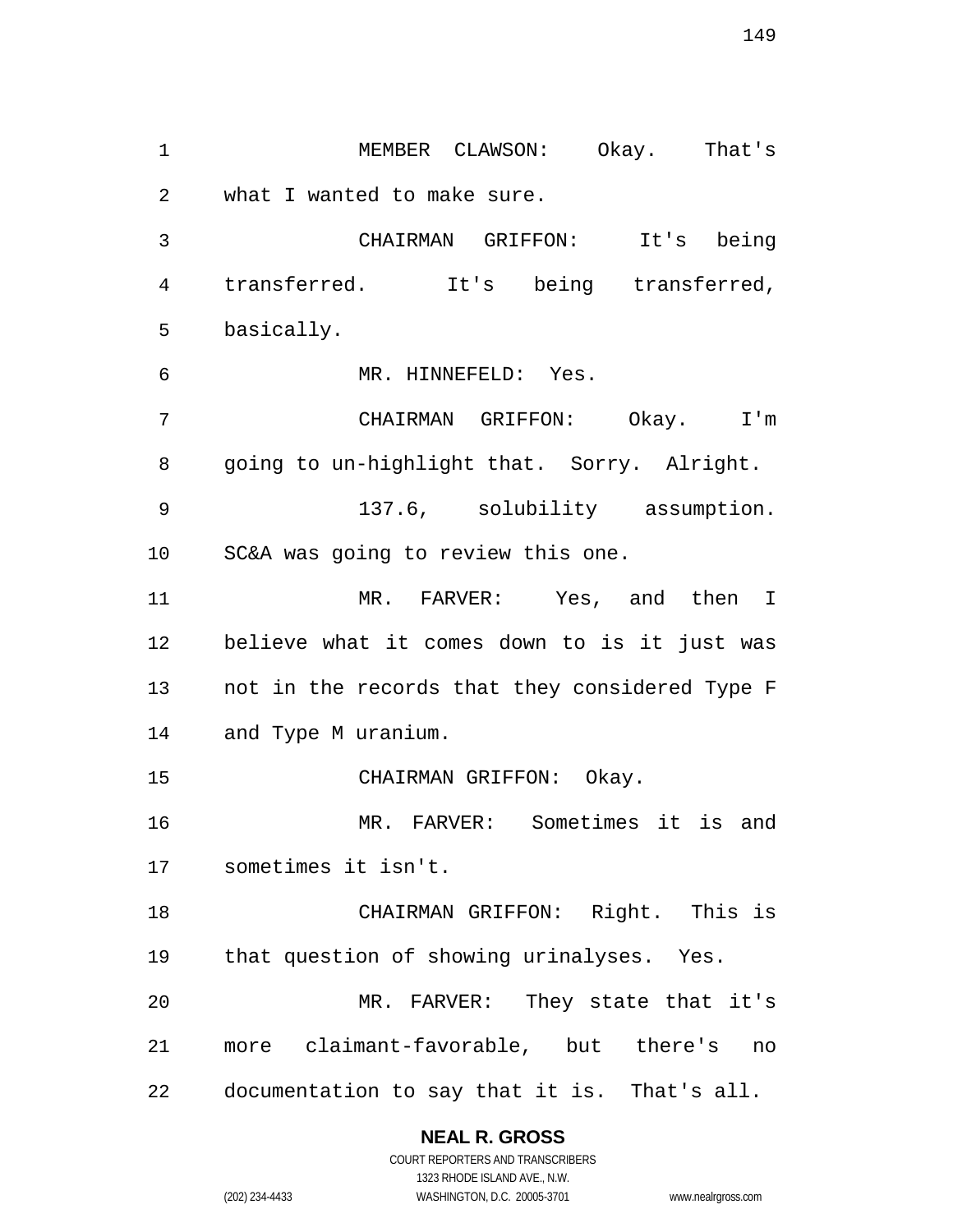CHAIRMAN GRIFFON: Okay. So it's closed.

 MR. FARVER: Well, I wouldn't say that it's closed. It's -- how do you resolve this? In other words, you would like them to be in the records where they actually look at those cases, you know, Type M, Type F.

 CHAIRMAN GRIFFON: Yes. Well, that is one of our findings, though, that question of case documentation.

 MR. HINNEFELD: Yes, and I think there's probably some stuff to be said. I mean, I kind of hesitate saying, show all your work in the supporting documents, but in this case we have actual IMBA runs. We have actually a discreet, clearly a piece of work that you use in deciding what to do on the dose reconstruction. That's probably --

 MR. FARVER: I mean if you're going to make that statement and you have a choice of several solubility types you should probably show that that is --

### **NEAL R. GROSS**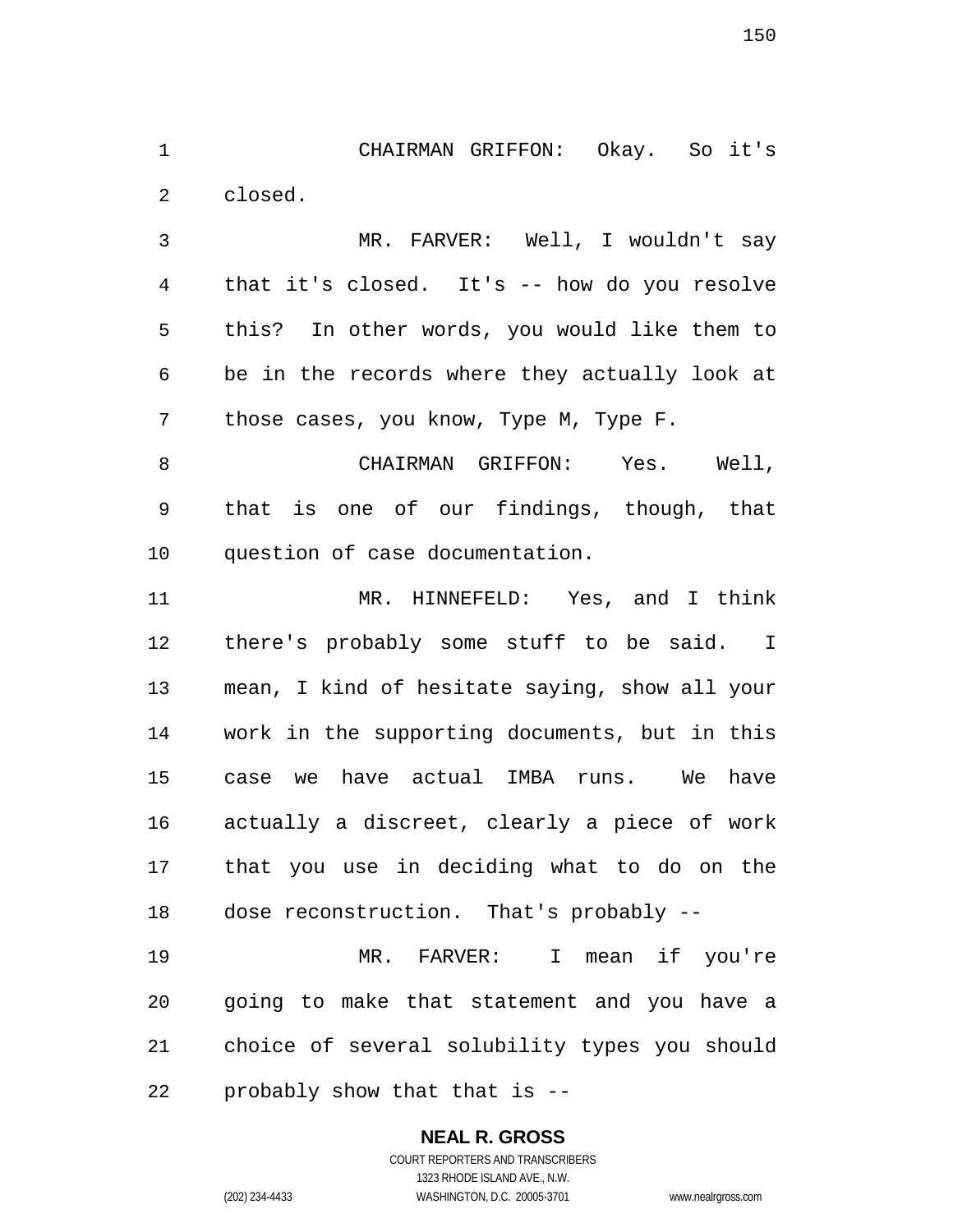MR. HINNEFELD: If you're choosing one that's most favorable you should provide the evidence as well.

 CHAIRMAN GRIFFON: I mean, I would argue --

 MR. FARVER: Sometimes they do. CHAIRMAN GRIFFON: This is my opinion but if you're in that situation a lot of times with internal dose where you're making that judgment or whatever it seems like it would make sense to document.

 MR. HINNEFELD: Certainly it's the decision. The decision is based on the one that's most claimant-favorable. It would seem that you would have to run them all to know which one was more claimant-favorable.

CHAIRMAN GRIFFON: Right.

 MR. HINNEFELD: And since you ran them all to show which one is most claimant-favorable just stick them in the folder.

CHAIRMAN GRIFFON: Right.

MR. FARVER: And sometimes it

**NEAL R. GROSS** COURT REPORTERS AND TRANSCRIBERS

1323 RHODE ISLAND AVE., N.W.

(202) 234-4433 WASHINGTON, D.C. 20005-3701 www.nealrgross.com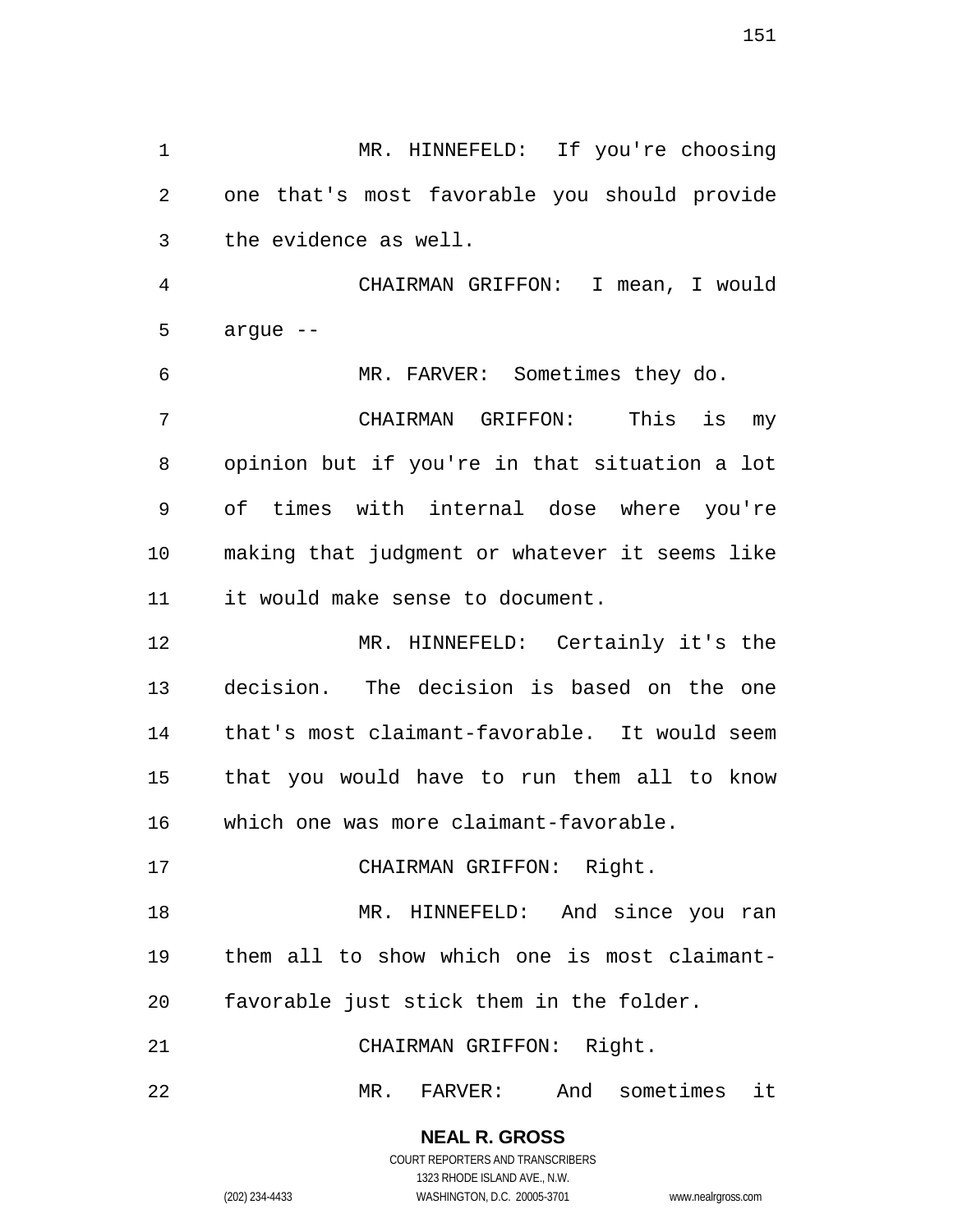comes down to millirems' difference.

 MR. HINNEFELD: Yes. MR. FARVER: Between the two and we'll see that in the files. That will show that and that's fine. MR. HINNEFELD: Yes. MR. FARVER: They don't even have to show all the IMBA runs. What they'll do is they'll show the final outputs and they'll put them together in a spreadsheet. MR. HINNEFELD: Of the printouts of them. MR. FARVER: Yes, and you can actually see the totals. That's fine. MR. SIEBERT: I believe this is going to be an older issue that you're going to run into. Present day, I believe we do tell them to keep all their work and put it in the file because we've had this discussion many, many times. MR. FARVER: Sure.

CHAIRMAN GRIFFON: Yes. Okay.

**NEAL R. GROSS**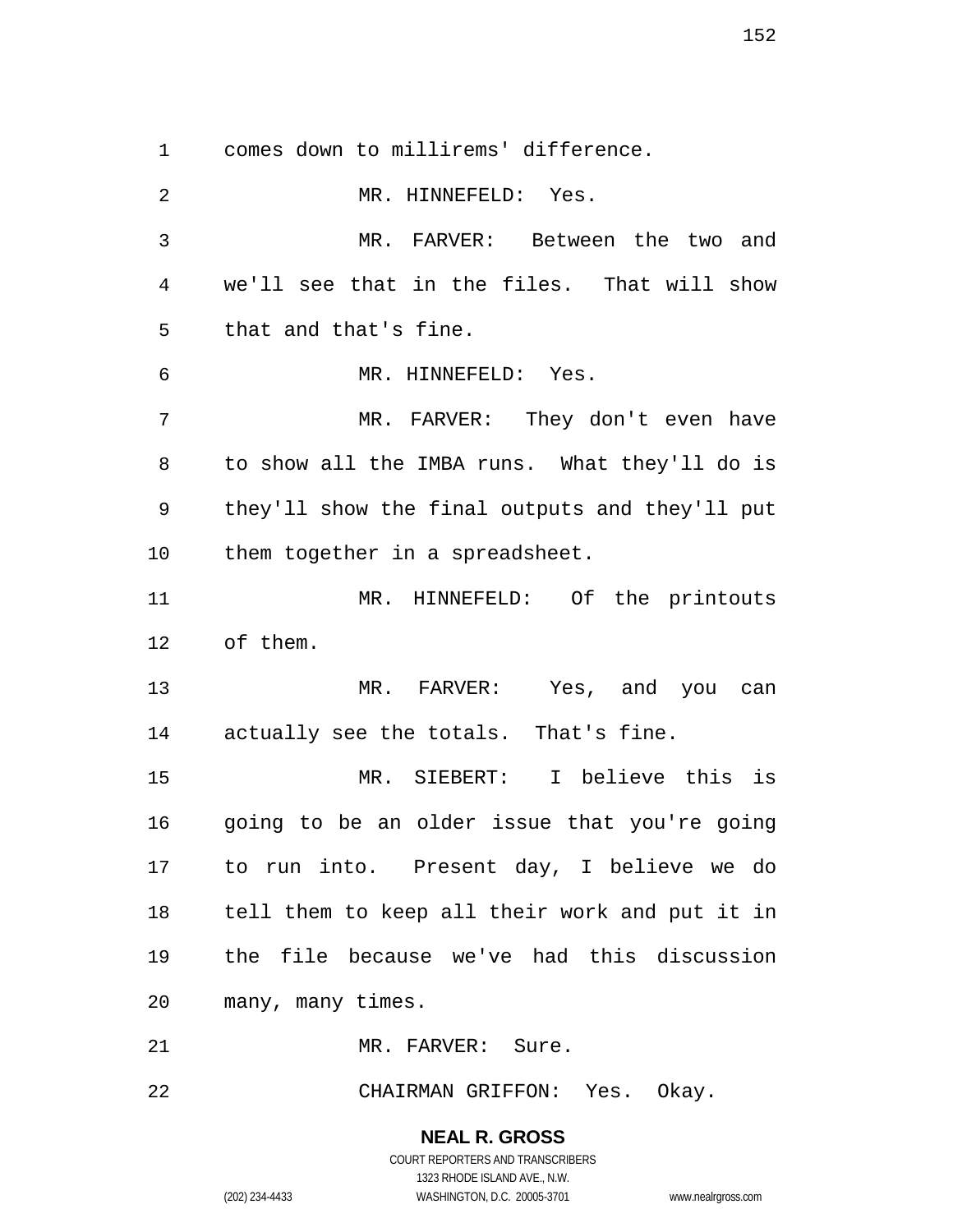MR. HINNEFELD: So can we -- do you want us to go back and -- chances are we're going to have to recreate these IMBA runs. In order to show them, we're going to have to recreate them, because if they weren't saved originally, chances are we're not going to have them or at least retrieve them. So we could either close this now saying that now we are showing our work or we could recreate these IMBA runs and show this was in fact most favorable. CHAIRMAN GRIFFON: I think we -- I mean my -- it is one on my -- on the case findings is one of the things that I've mentioned as -- to show the work question. MR. HINNEFELD: And I think we're doing it going forward. CHAIRMAN GRIFFON: Yes. MR. HINNEFELD: But certainly in a case like this -- CHAIRMAN GRIFFON: I know. The question is retrospectively and for your

## **NEAL R. GROSS**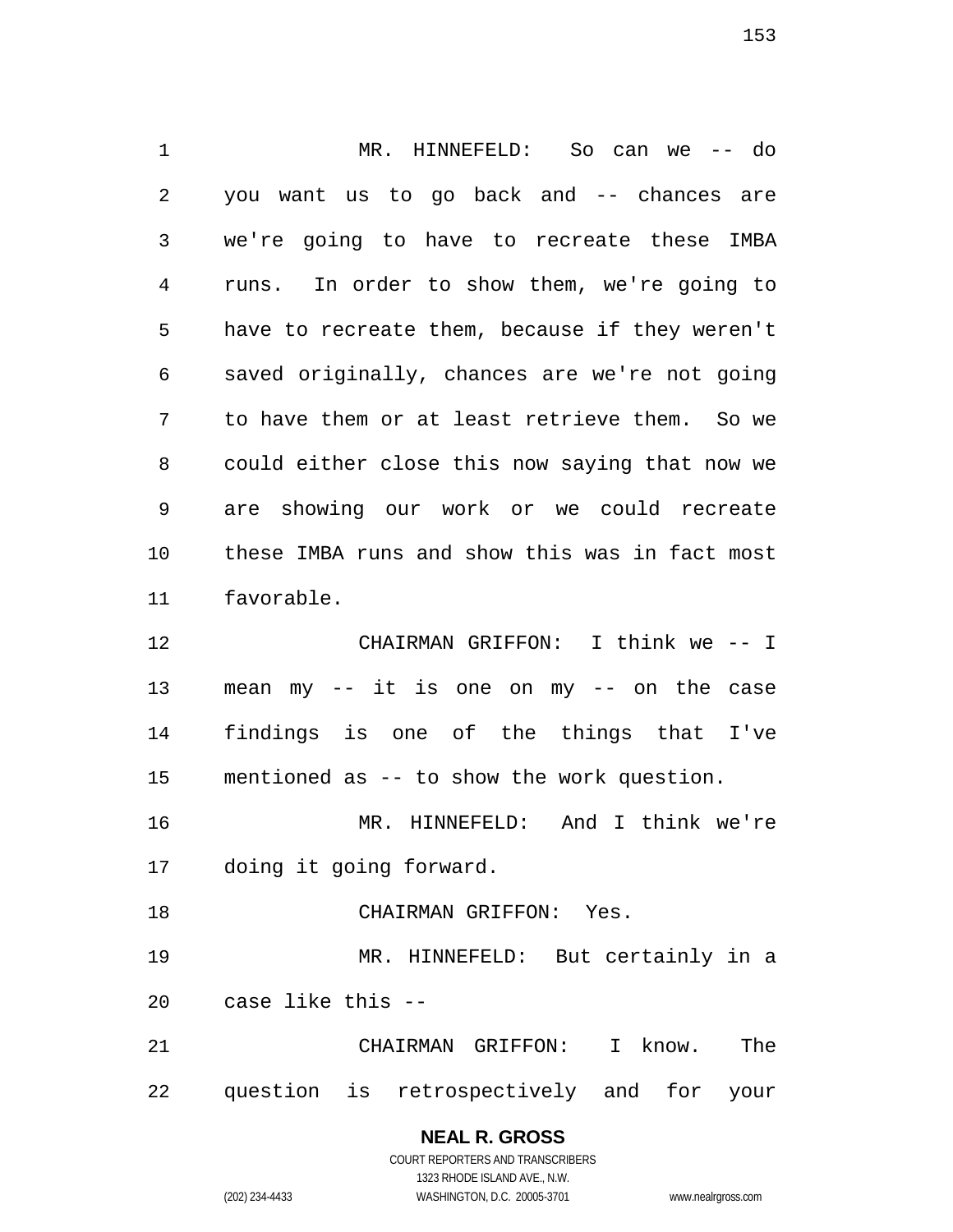archival records.

| 2  | MR. HINNEFELD: Yes. But with                   |
|----|------------------------------------------------|
| 3  | these do we want to go back? I mean I would    |
| 4  | not propose that we go back and do it for all  |
| 5  | the claimants that are out there because we    |
| 6  | don't even know which ones they are.           |
| 7  | CHAIRMAN GRIFFON: Right.                       |
| 8  | MR. HINNEFELD: I mean we could do              |
| 9  | it for this one. You know, we could recreate   |
| 10 | the IMBA runs or not. And we could go with     |
| 11 | it's really a show-your- work issue. You       |
| 12 | know, since you made the finding here, I guess |
| 13 | it's just a matter of recreating the IMBA.     |
| 14 | CHAIRMAN GRIFFON: Yes, but I also              |
| 15 | -- go ahead.                                   |
| 16 | MEMBER MUNN: Is it not adequate                |
| 17 | just to say that the other ones were done, but |
| 18 | were not at that time?                         |
| 19 | MR. HINNEFELD: That's kind of                  |
| 20 | what we said.                                  |
| 21 | MEMBER MUNN: And as you've                     |
| 22 | already said, Mark, in your report, that's a   |

**NEAL R. GROSS**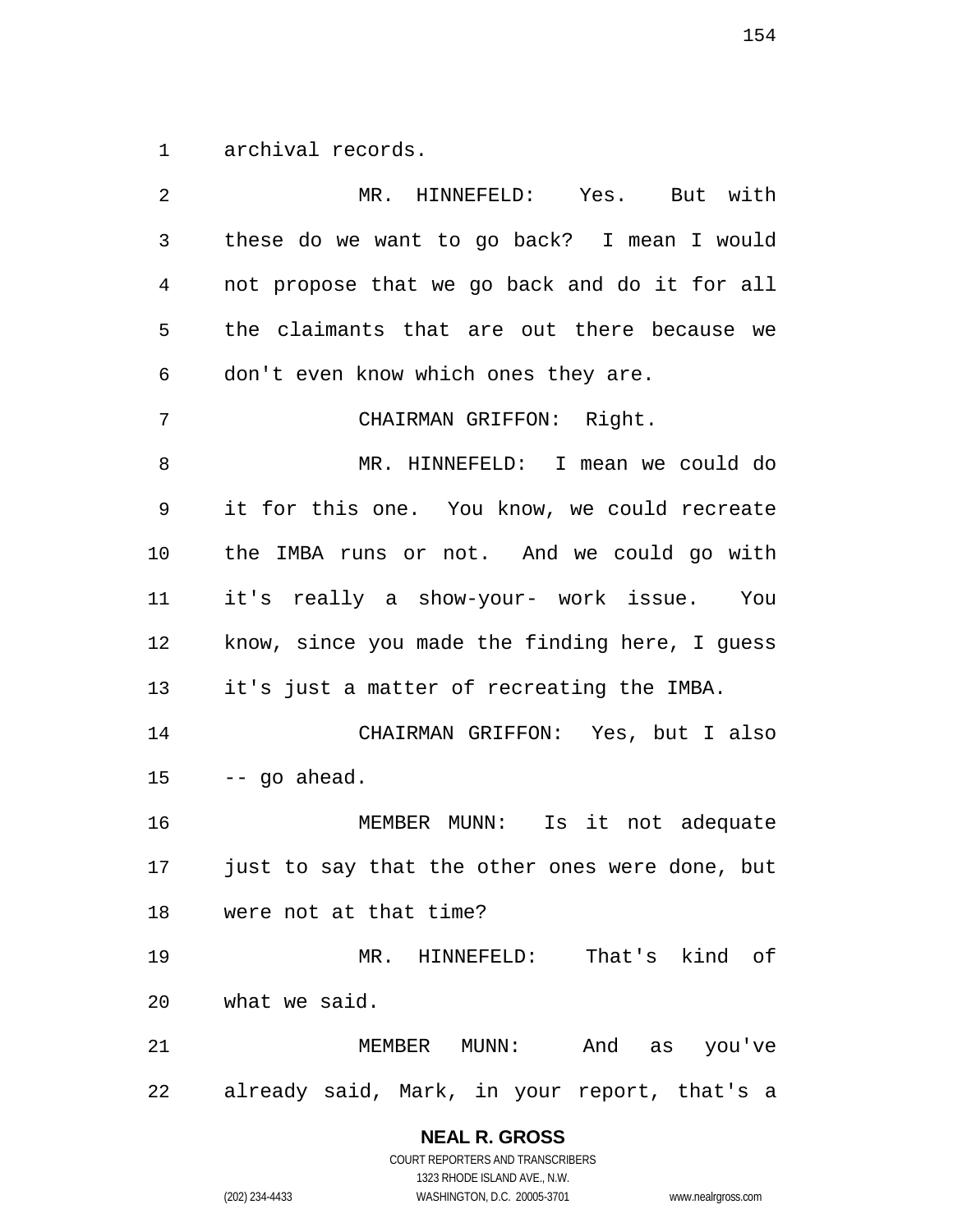positive finding for actions that have resulted from our deliberations here -- CHAIRMAN GRIFFON: To make changes  $4 \qquad --$ 5 MEMBER MUNN: -- of the changes -- CHAIRMAN GRIFFON: They have at least indicated that they've made those changes, right. 9 MEMBER MUNN: Yes. MR. HINNEFELD: Okay. On the other side of the coin -- I hate to argue against that -- the Subcommittee is reviewing this dose reconstruction. CHAIRMAN GRIFFON: Right. MEMBER MUNN: This specific one. MR. HINNEFELD: And was this one done correctly? 18 MR. FARVER: Alright. And we don't -- MR. HINNEFELD: So in order to make that judgment you want to know can we see the IMBA runs to actually show that this

> **NEAL R. GROSS** COURT REPORTERS AND TRANSCRIBERS

1323 RHODE ISLAND AVE., N.W. (202) 234-4433 WASHINGTON, D.C. 20005-3701 www.nealrgross.com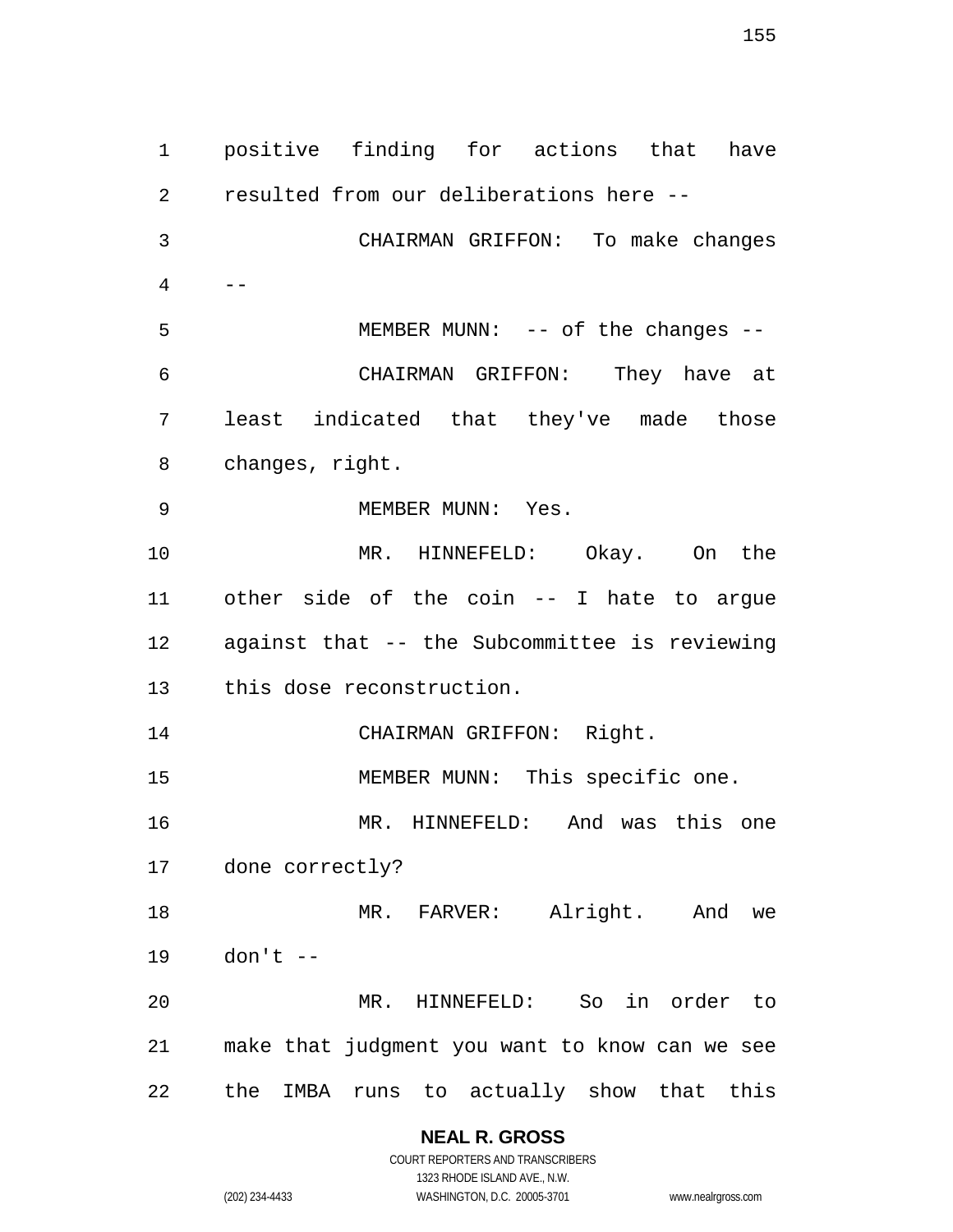selection was appropriate.

| 2  | MEMBER CLAWSON: Personally                       |
|----|--------------------------------------------------|
| 3  | myself, I feel like they have to go back and     |
| 4  | show the IMBA runs and then SC&A review those.   |
| 5  | MR. HINNEFELD: Okay.                             |
| 6  | CHAIRMAN GRIFFON: No, but I mean                 |
| 7  | the question $--$ I think the other question is, |
| 8  | a larger question that we're going to have to    |
| 9  | wrestle with is, if we as a Board ask for more   |
| 10 | and it may be -- I mean I can think of           |
| 11 | different sorts of outcomes from this. But one   |
| 12 | thing might be that if you have for best-        |
| 13 | estimate cases, you know, it's sort of like      |
| 14 | that quality control question that we talked     |
| 15 | about, Stu.                                      |
| 16 | MR. HINNEFELD: Yes.                              |
| 17 | CHAIRMAN GRIFFON:<br>Where the                   |
|    | 18 different levels of, you know, if you have    |
| 19 | peer reviews and they weren't important. So      |
| 20 | you didn't change the case. You note that.       |
| 21 | MR. HINNEFELD: Yes.                              |

CHAIRMAN GRIFFON: So the same

### **NEAL R. GROSS** COURT REPORTERS AND TRANSCRIBERS

1323 RHODE ISLAND AVE., N.W.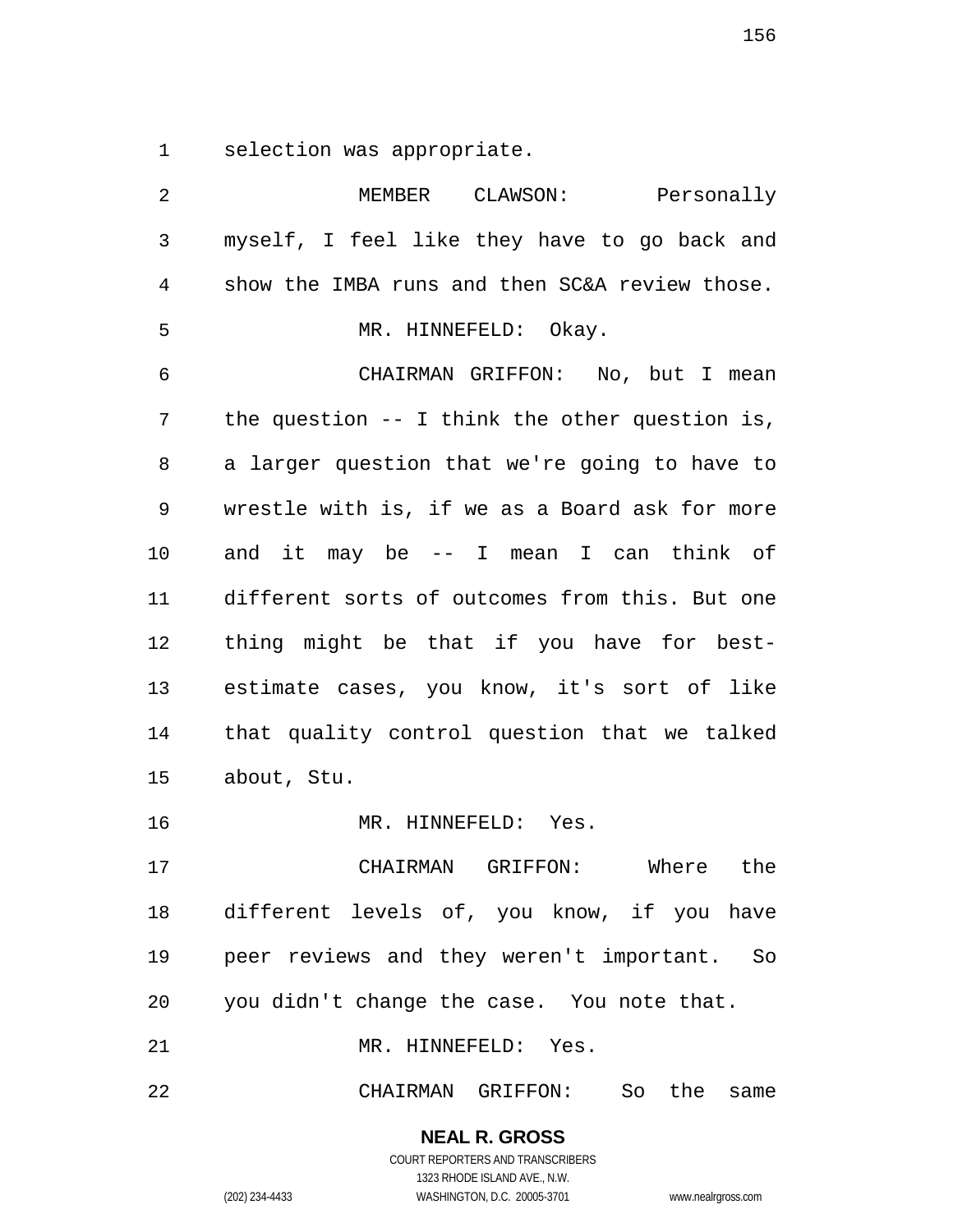kind of thing that if you had an overestimating case or an underestimating case maybe it wouldn't be -- retrospectively, I'm not sure we would ever ask it again. But for some cases we may say it's important for the archival record to go back and add the -- MR. HINNEFELD: And since we're here, since you're reviewing this one, I think the easiest thing other than the discussion is for us to go and recreate the IMBA.

 CHAIRMAN GRIFFON: Oh yes, for this one. Yes. But I'm thinking the global implications, you know.

 MR. HINNEFELD: Okay. Beyond anything that's specifically in front of you.

CHAIRMAN GRIFFON: Yes.

 MR. HINNEFELD: Okay. Well, that's up to you.

 MR. FARVER: And what I'd suggest is that if you want to include the IMBA runs, fine. But I would just put it, you know,

paste the --

#### **NEAL R. GROSS**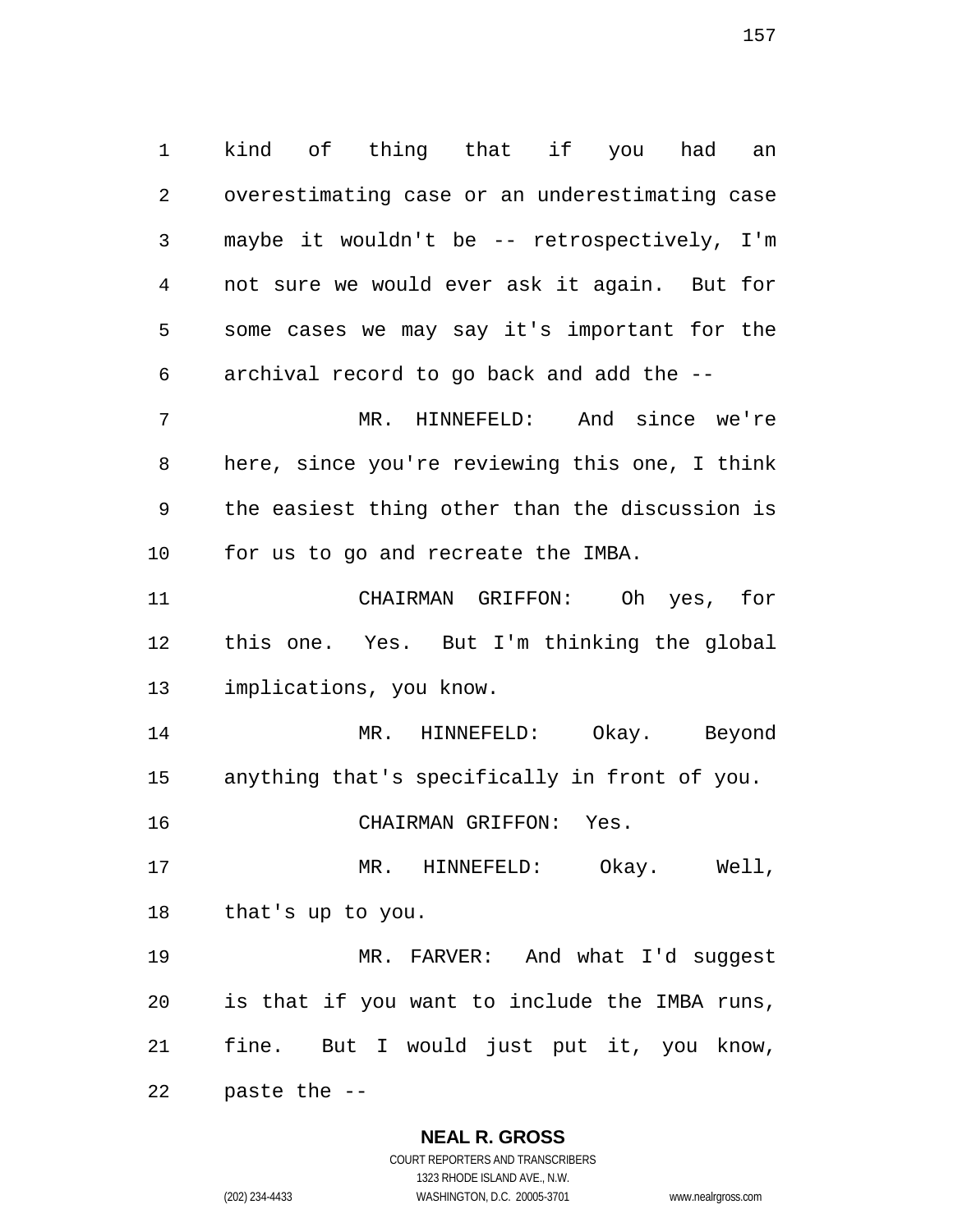1 MR. HINNEFELD: The IMBA results. MR. FARVER: -- IMBA results so you can show that one's higher than the other. MR. HINNEFELD: Yes. MR. FARVER: And the other concern is, is it documented now in a DR instruction or somewhere that they include all their solubility classes or like you said show your work? MR. HINNEFELD: I don't know. Scott, can you answer that? MR. SIEBERT: I do not believe so. I mean we've all been instructed, but I don't know if there's an overarching dose reconstruction procedure that covers that kind of thing. MR. FARVER: You might want to put MR. HINNEFELD: You may want to think about that. CHAIRMAN GRIFFON: Yes, you may want to document it.

> **NEAL R. GROSS** COURT REPORTERS AND TRANSCRIBERS

> > 1323 RHODE ISLAND AVE., N.W.

(202) 234-4433 WASHINGTON, D.C. 20005-3701 www.nealrgross.com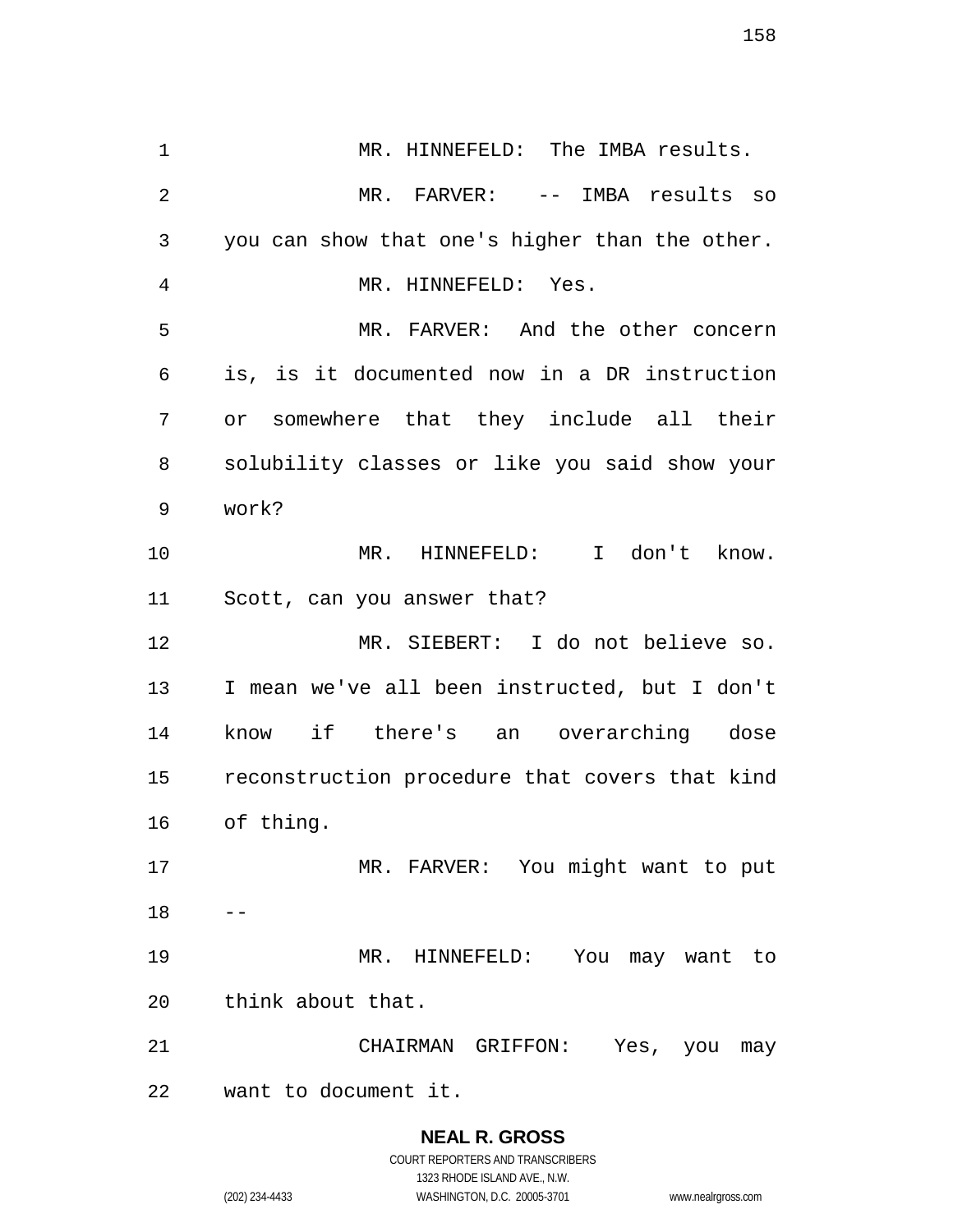MR. FARVER: Because it will come up again. That way if it's documented somewhere you can say, ah, you didn't follow your procedure. CHAIRMAN GRIFFON: Right. MR. FARVER: Your procedure or -- so we don't have to go through this every time. MEMBER MUNN: So is our action here twofold, 1) that they will document this specific case and, 2) that they will document where in their instructive process future cases will be documented as a matter of course? CHAIRMAN GRIFFON: Yes. I think that makes sense. MEMBER CLAWSON: I think there was something else besides; you know the IMBA runs and so forth like that. But as we've progressed on further, they've done the process different ways and there was just

documentation of their work is what it came

**NEAL R. GROSS**

COURT REPORTERS AND TRANSCRIBERS 1323 RHODE ISLAND AVE., N.W. (202) 234-4433 WASHINGTON, D.C. 20005-3701 www.nealrgross.com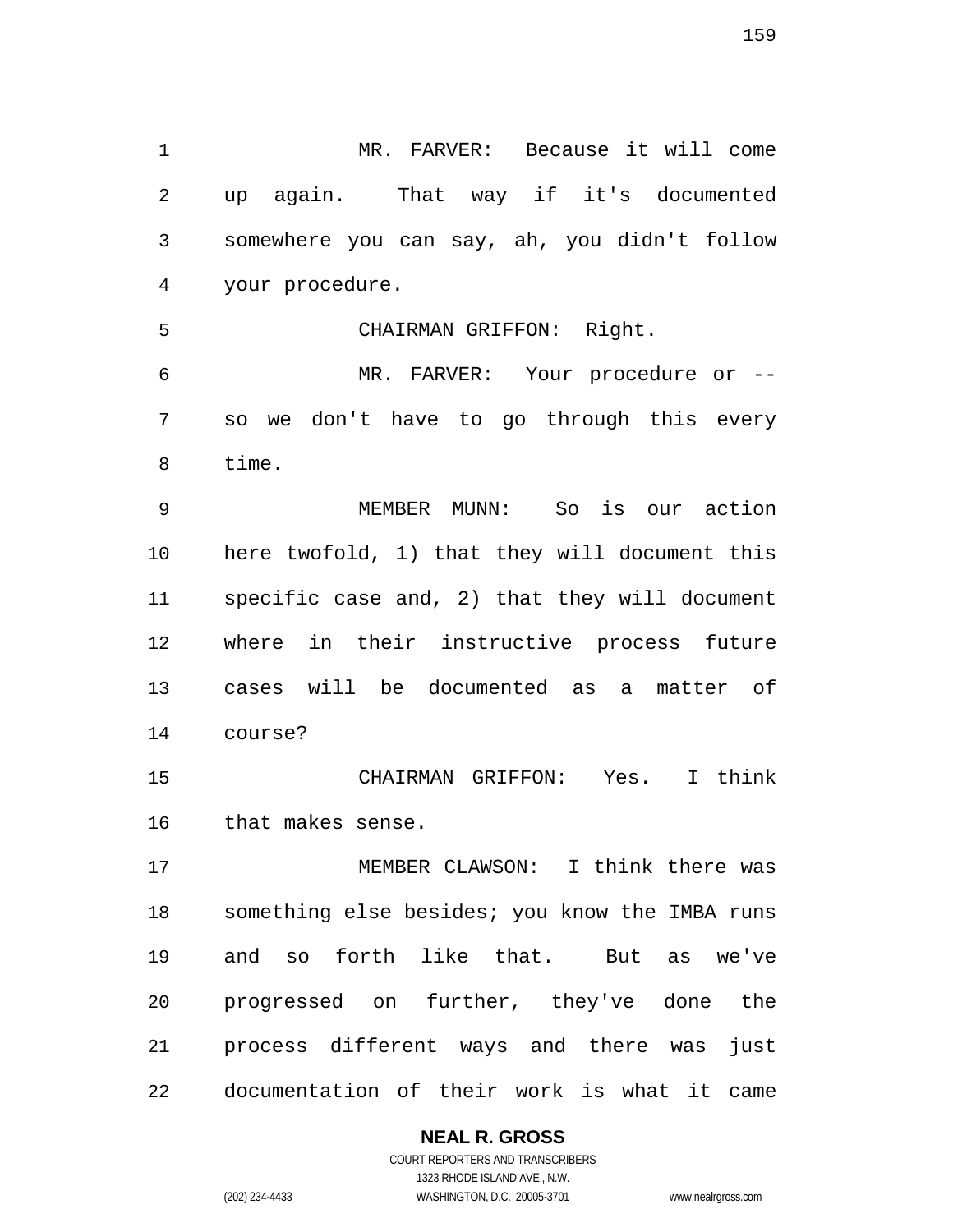down to if I'm correct in how did they reach this. Remember we used to have some earlier processes and you guys reconstruct their -- because you didn't know what -- MR. FARVER: Didn't know how they did things. MEMBER CLAWSON: Right. That was one of the biggest parts right there with just showing their work of how they came to this point. 11 MR. FARVER: Right, and that's just part of it. MEMBER CLAWSON: Right. I just wanted to make sure we didn't miss that other little part. CHAIRMAN GRIFFON: So, Stu, are you -- do you want to check into where this -- 18 MR. HINNEFELD: What I will do -- CHAIRMAN GRIFFON: -- whether this is documented? MR. HINNEFELD: Check in to where, you know, how the --

#### **NEAL R. GROSS** COURT REPORTERS AND TRANSCRIBERS

1323 RHODE ISLAND AVE., N.W. (202) 234-4433 WASHINGTON, D.C. 20005-3701 www.nealrgross.com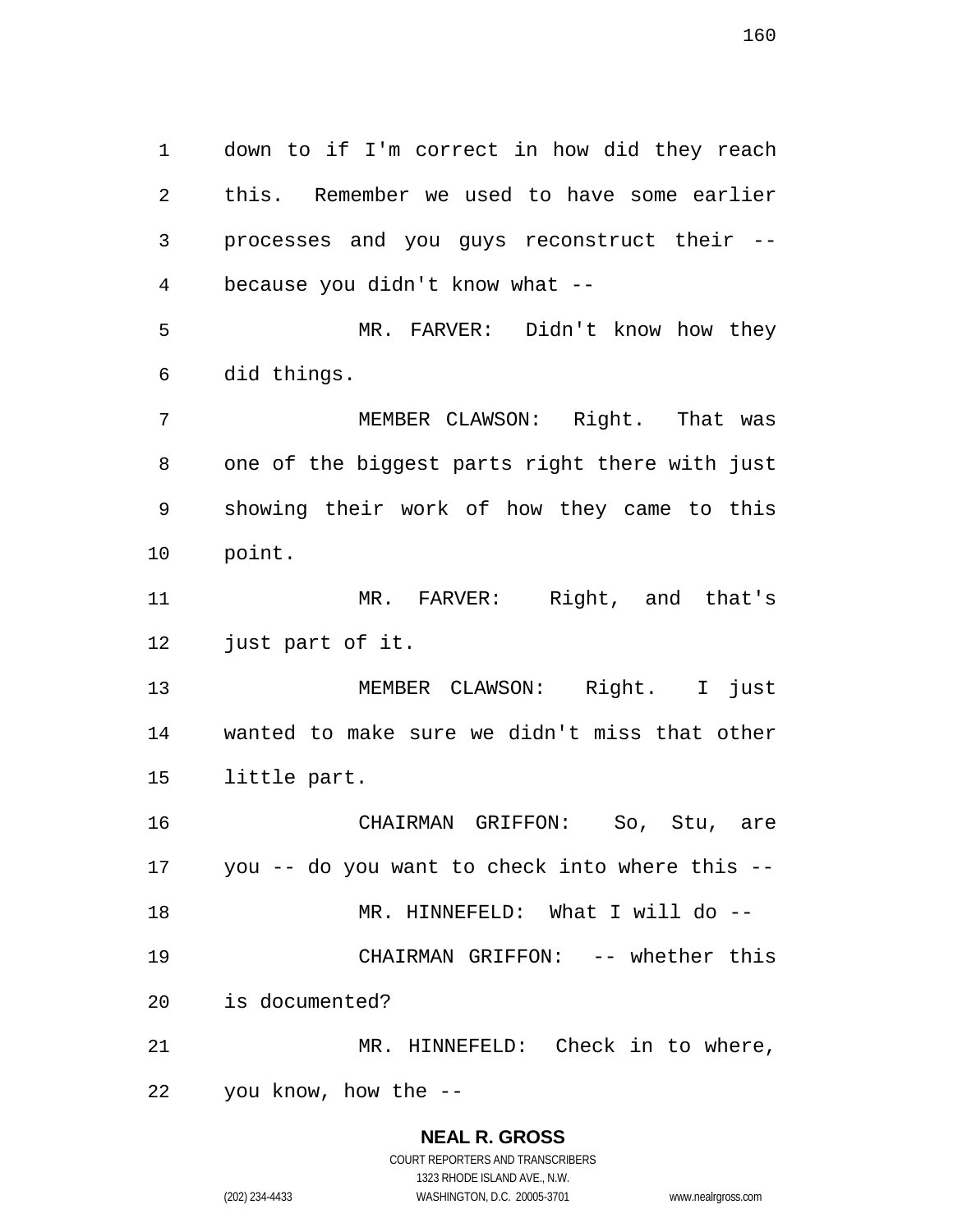CHAIRMAN GRIFFON: Yes. I don't want to here just say that NIOSH -- MR. HINNEFELD: What I said is that we would -- CHAIRMAN GRIFFON: -- provides a policy. MR. HINNEFELD: We will consider where in our procedures, etc., we should not give them the work thing. CHAIRMAN GRIFFON: Okay and that closes it for this case, though. MEMBER MUNN: Does it? CHAIRMAN GRIFFON: Well, maybe it's not closed. MR. HINNEFELD: Probably not closed until we show you the other. CHAIRMAN GRIFFON: I guess you have to show us where you're going to do it. Yes. Okay. MEMBER MUNN: And redo the IMBA runs. CHAIRMAN GRIFFON: Yes. Well, I

> **NEAL R. GROSS** COURT REPORTERS AND TRANSCRIBERS

1323 RHODE ISLAND AVE., N.W. (202) 234-4433 WASHINGTON, D.C. 20005-3701 www.nealrgross.com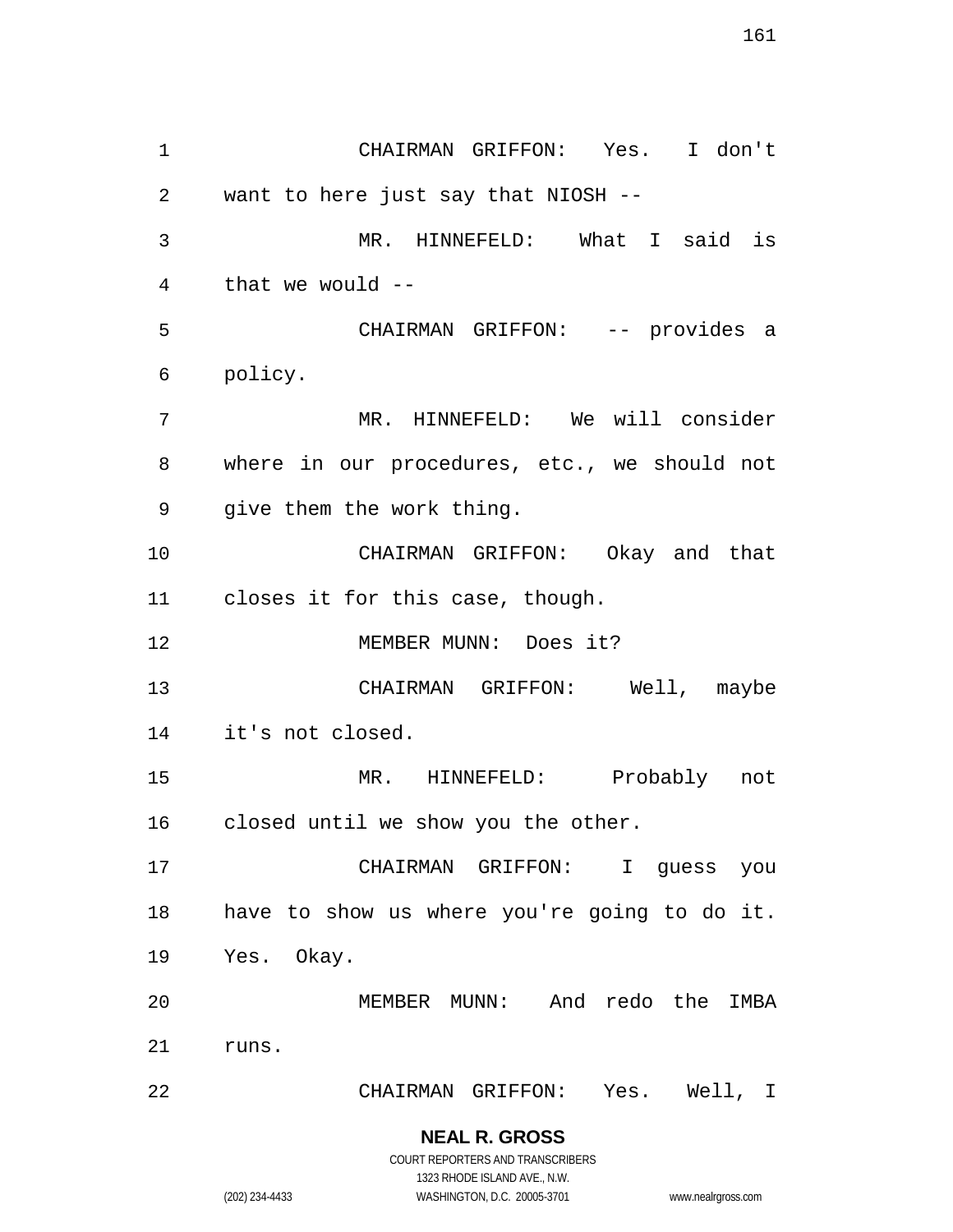thought they had kind of redone it. It was just a matter of posting them, but maybe not. MR. HINNEFELD: I don't know. We might have. CHAIRMAN GRIFFON: Alright. We'll keep it open. What the heck. Okay. 137.7. We don't have many more. There are only a couple more yellows. MR. HINNEFELD: I don't think that we've done our part on 137.7. MR. FARVER: Well, Kathy, have you looked at this? MS. BEHLING: No, I was actually thinking I was waiting for something from NIOSH. MR. HINNEFELD: So, yes, you want to see the -- 18 MR. FARVER: Okay. I see. CHAIRMAN GRIFFON: We'll look into recorded urinalysis results greater than the MDA for some products which were not addressed.

### **NEAL R. GROSS**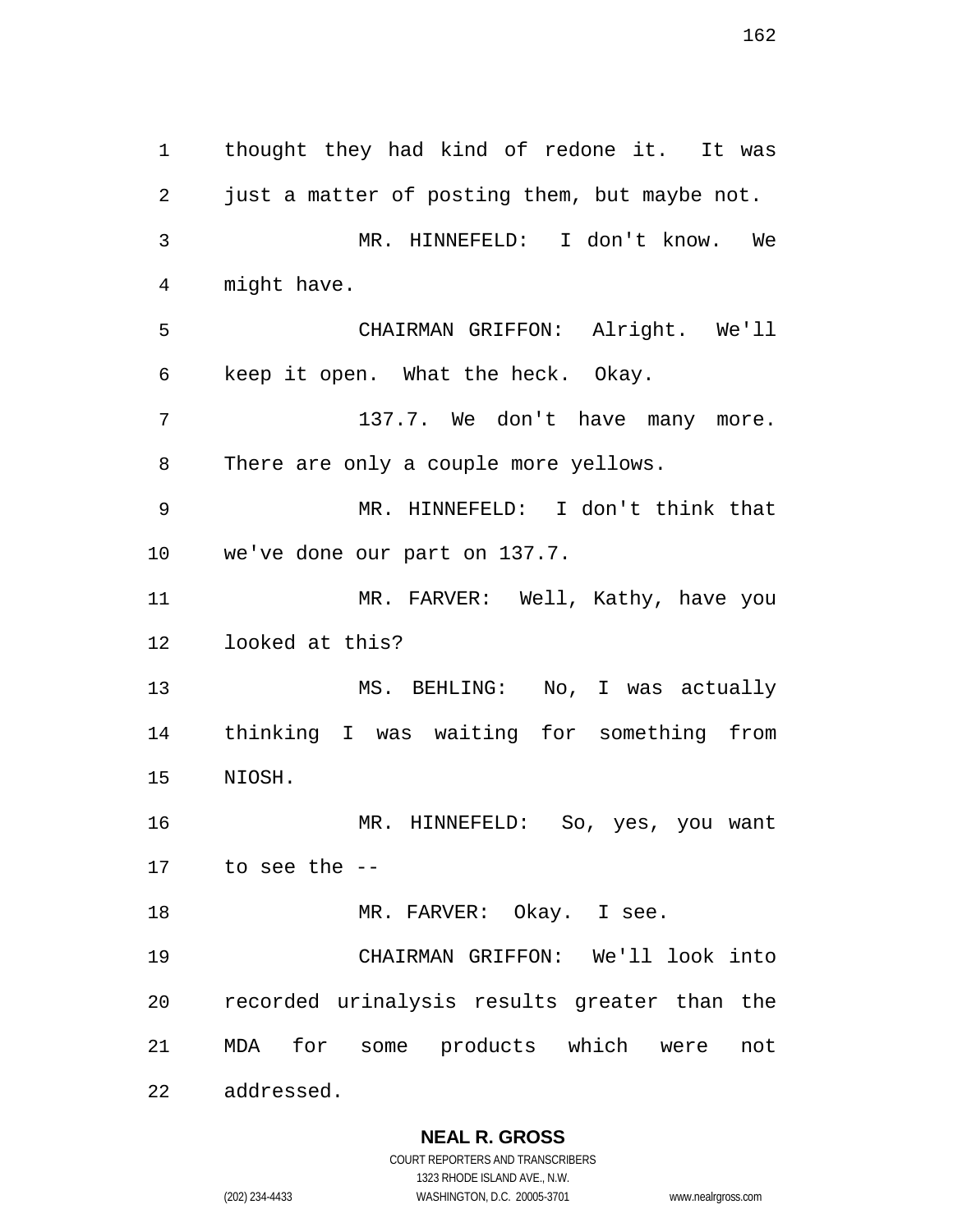MR. HINNEFELD: Well, there is -- are these possibly the results of MDA for fission products in the Y-12 mobile counter? CHAIRMAN GRIFFON: I guess so. No, it says urinalysis. So I guess -- MR. HINNEFELD: Oh, urinalysis. Okay. 8 MS. BEHLING: The whole body count? MR. HINNEFELD: Urinalysis okay. Alright. MR. FARVER: And I believe, Hans, somewhere along the line didn't you use a reference for the Y-12 mobile counter and we couldn't find the reference? CHAIRMAN GRIFFON: Yes, well, that's what the second part of that action was post the reference. MR. FARVER: I don't know what the name of it was. MEMBER MUNN: That was provided. CHAIRMAN GRIFFON: Yes.

> **NEAL R. GROSS** COURT REPORTERS AND TRANSCRIBERS

1323 RHODE ISLAND AVE., N.W. (202) 234-4433 WASHINGTON, D.C. 20005-3701 www.nealrgross.com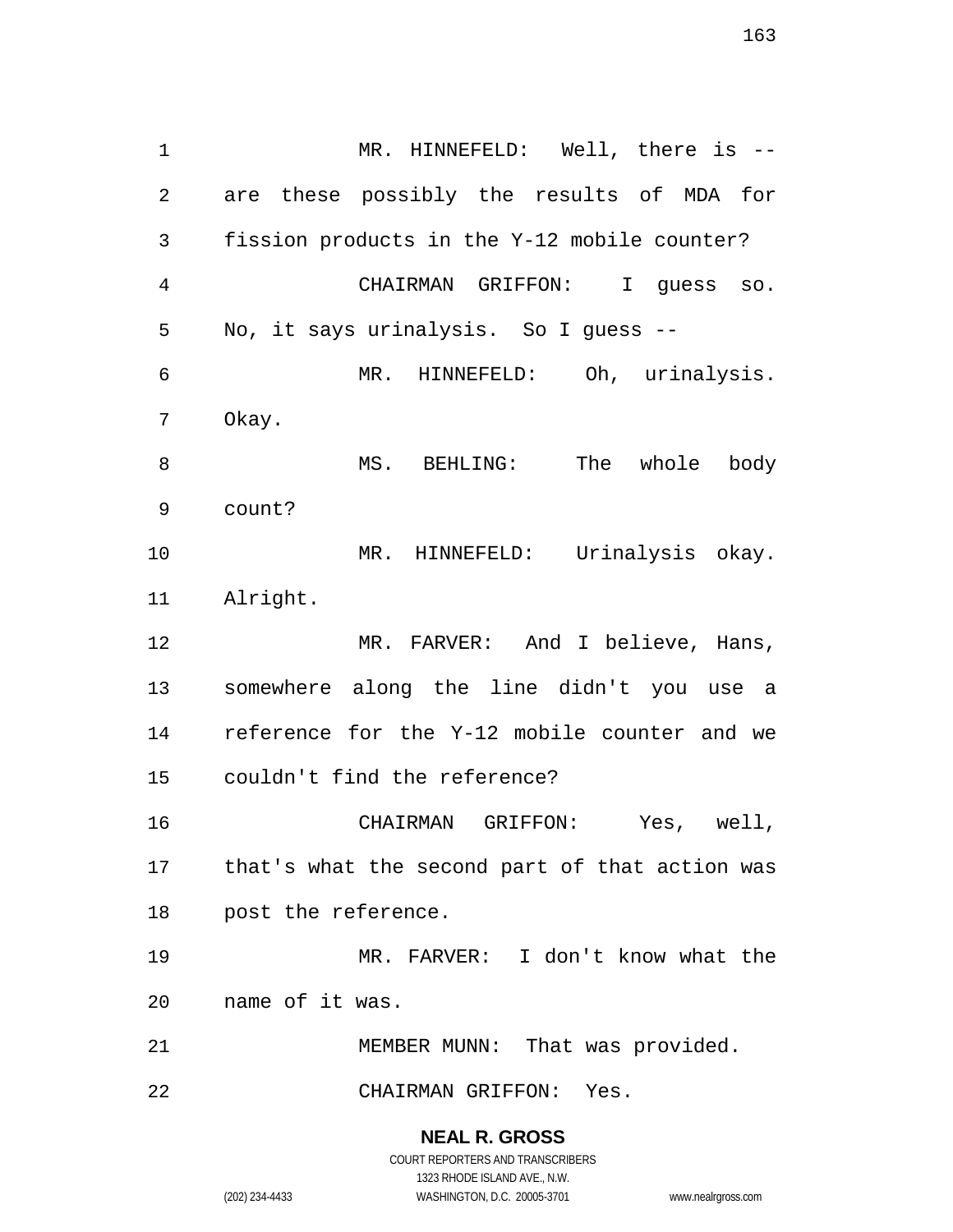1 MR. FARVER: It is? CHAIRMAN GRIFFON: Yes. That's in there. Okay. Alright. Then I think we're on the last one here for this set, 137.8. MS. BEHLING: Yes, I looked into

 this one. Initially, the employee identified in this CATI report said he felt that he was doing work where he had face and arm burns, and from dust, and NIOSH did provide us with a response indicating that they do have an approach that they can use for calculating skin contamination involving tech-99. However, they felt that in this particular case they were questioning what the basis was for this individual or for us believing that he potentially did have a skin contamination.

18 And I went back through all of the records and I still in my gut feel that in this particular case this individual, based on his work location and his job function, could have been exposed or could have had skin

> **NEAL R. GROSS** COURT REPORTERS AND TRANSCRIBERS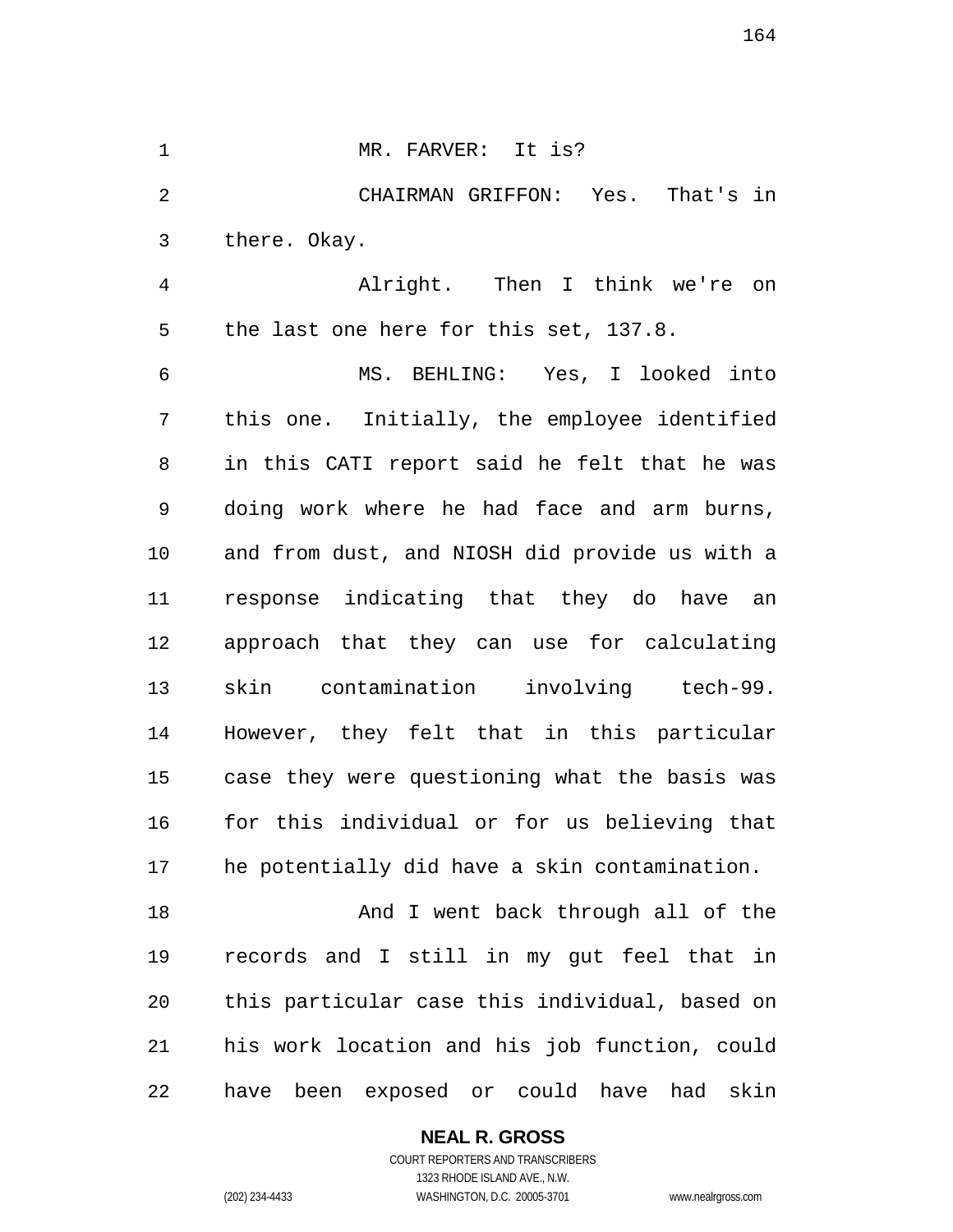contamination that would certainly affect this particular case. It's just a gut-level thing and just based on the data. I just can't dismiss that there possibly shouldn't have been a skin contamination dose calculated.

 CHAIRMAN GRIFFON: Is this Paducah?

8 MS. BEHLING: It's Paducah, yes. MR. HINNEFELD: And is this a situation where there's nothing in the record that necessarily indicates the skin contamination? But based on the type of work that that person did you feel like there's some likelihood that there was a skin contamination.

 MR. FARVER: In the statements in the CATI report.

 MS. BEHLING: Statements in the CATI, yes. Nothing to report any incident in the DOE records, but just where he worked, the jobs he did and information from the CATI.

MR. HINNEFELD: Well, this to me

### **NEAL R. GROSS**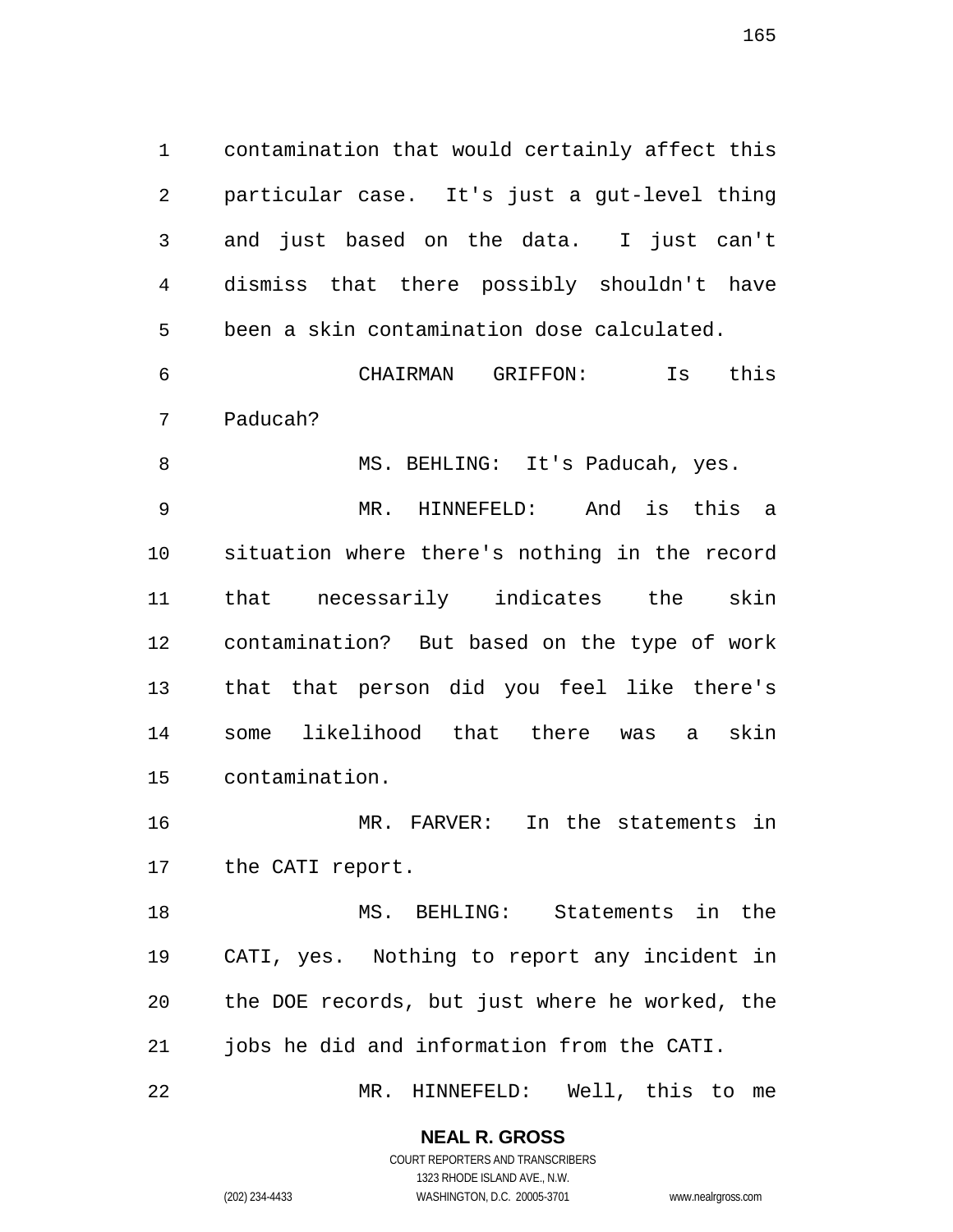is an issue we talked about a number of times which is what do you do in a situation where a person may have been skin contamination in their workplace and there's nothing that indicates that they did. There's no reporting or they may say in the CATI, this stuff was all around. Of course, we got it on our skin, you know, something like that, which somebody from Fernald would probably say. And what do you do about that? And what kind of dose calculation do you do in that situation? So we've had this discussion before. I don't think we've gone anywhere with it. CHAIRMAN GRIFFON: Yes, I know. MR. HINNEFELD: But I think it's probably an overarching issue. MR. FARVER: We'll see in the eighth set, there's a somewhat similar case and you do a skin contamination.

 MR. HINNEFELD: Okay. I wondered how we did it.

### **NEAL R. GROSS**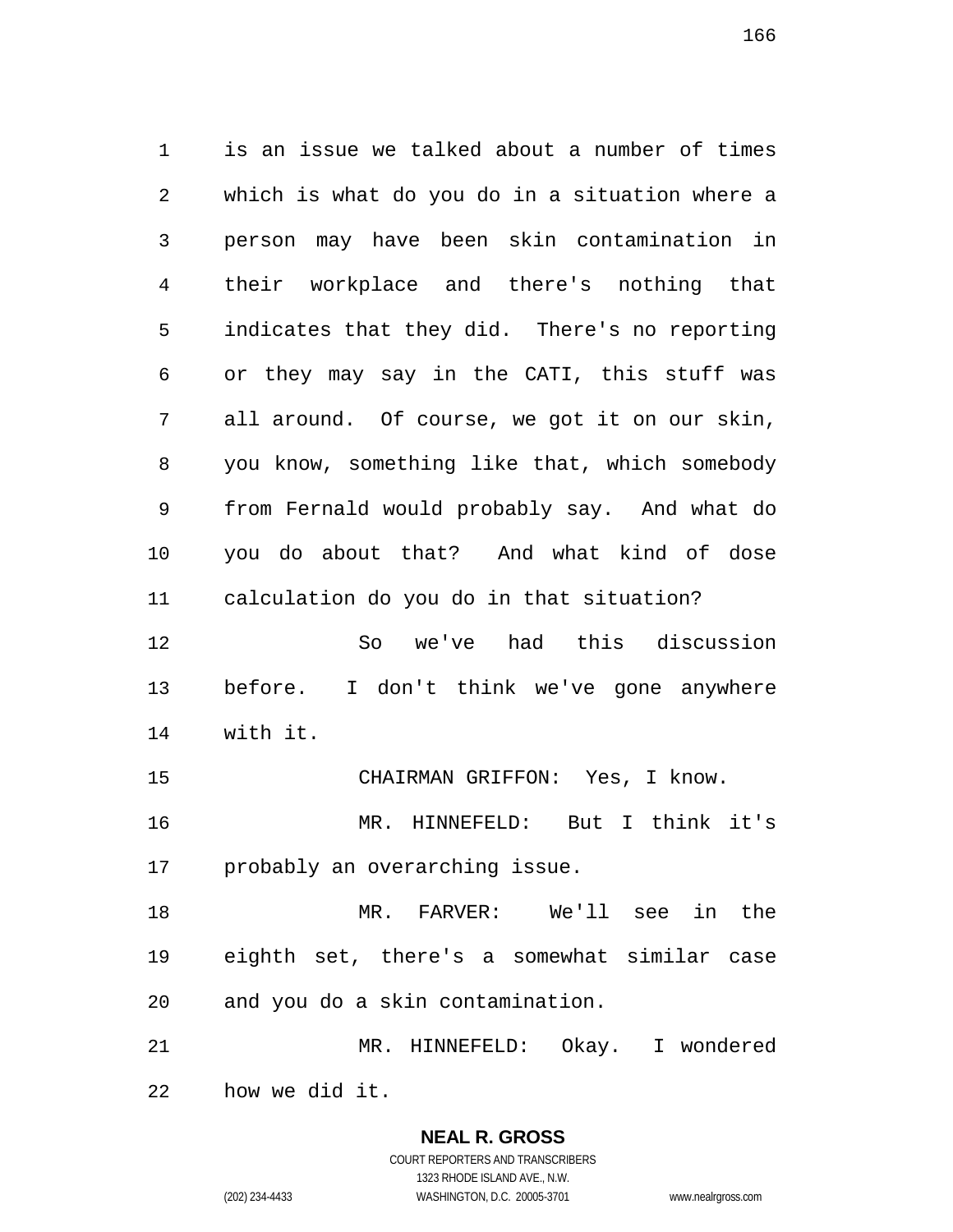CHAIRMAN GRIFFON: That might answer the question.

 MR. FARVER: So it's not exactly the same but it's similar. It's information on the CATI report that leads to NIOSH doing a skin dose.

 MR. HINNEFELD: Okay. We'll have to watch so we can see. Just on that, it's just on the general sense. I mean if a person says, my skin was contaminated. You know they monitor me and I was contaminated on such at this building and it was about this year, you know, that's pretty specific and there might be something you would do in that case.

 If a person says, the stuff was all over the place. There was dust all over the place. I'm sure we have it on our hands.

 CHAIRMAN GRIFFON: It depends on what you --

 MR. HINNEFELD: That's another thing, too.

CHAIRMAN GRIFFON: Yes.

**NEAL R. GROSS** COURT REPORTERS AND TRANSCRIBERS

1323 RHODE ISLAND AVE., N.W.

(202) 234-4433 WASHINGTON, D.C. 20005-3701 www.nealrgross.com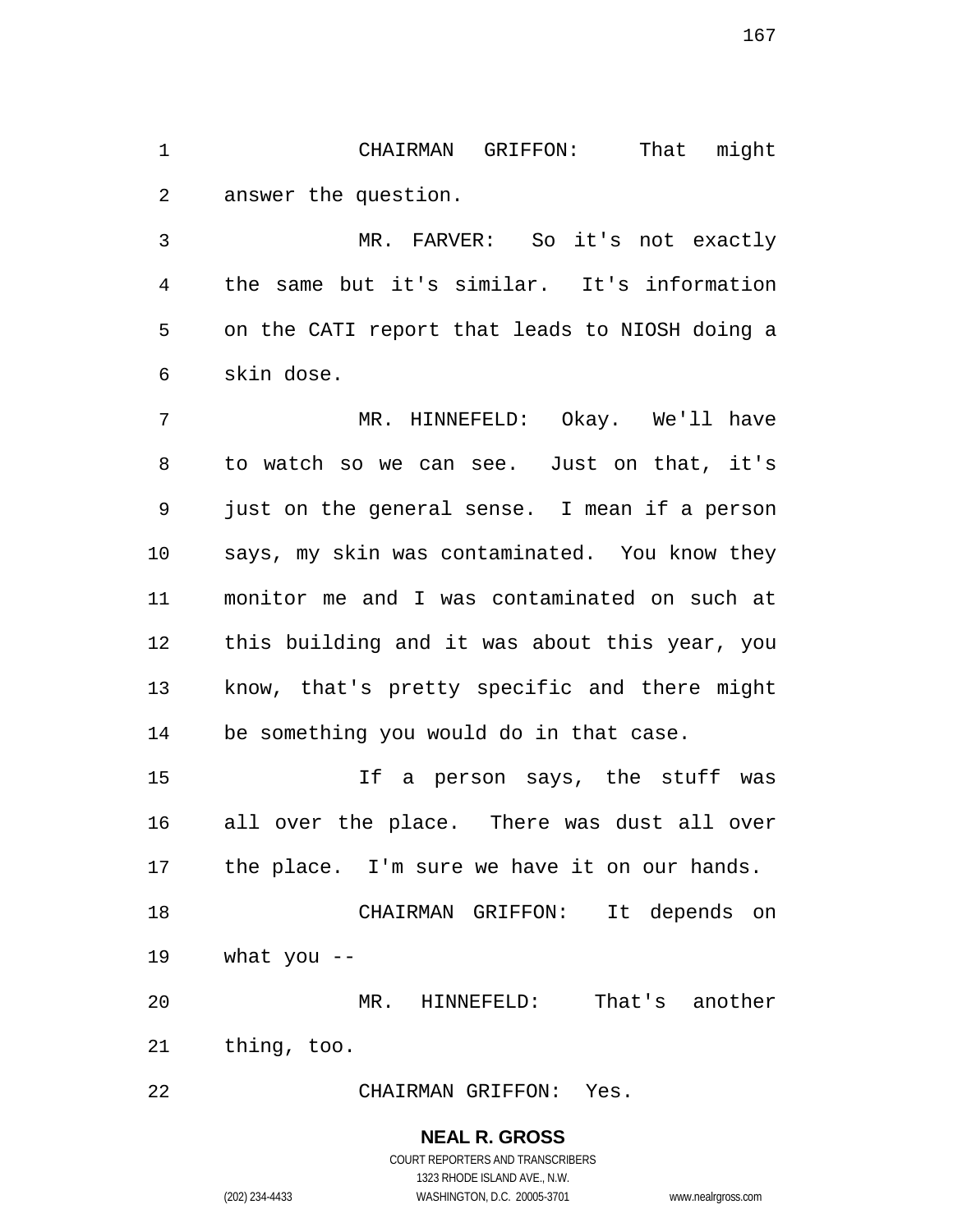MR. HINNEFELD: So it all depends on what you're going to say is the evidence of the skin contamination and even then, I have to see what we did because I don't understand how we did that exactly.

 CHAIRMAN GRIFFON: And then the other -- I mean there's an overarching question. But there also may be another answer which you know could lead you to say we can't reconstruct, you know, or there's a strong potential during this time period in these areas that beta doses were high and we can't reconstruct them because we don't have the data. I mean that's -- MR. HINNEFELD: Could be. CHAIRMAN GRIFFON: Yes. MR. HINNEFELD: Of course, as a class -- CHAIRMAN GRIFFON: Yes, that's a - MR. HINNEFELD: -- based on skin

dose --

**NEAL R. GROSS** COURT REPORTERS AND TRANSCRIBERS

1323 RHODE ISLAND AVE., N.W. (202) 234-4433 WASHINGTON, D.C. 20005-3701 www.nealrgross.com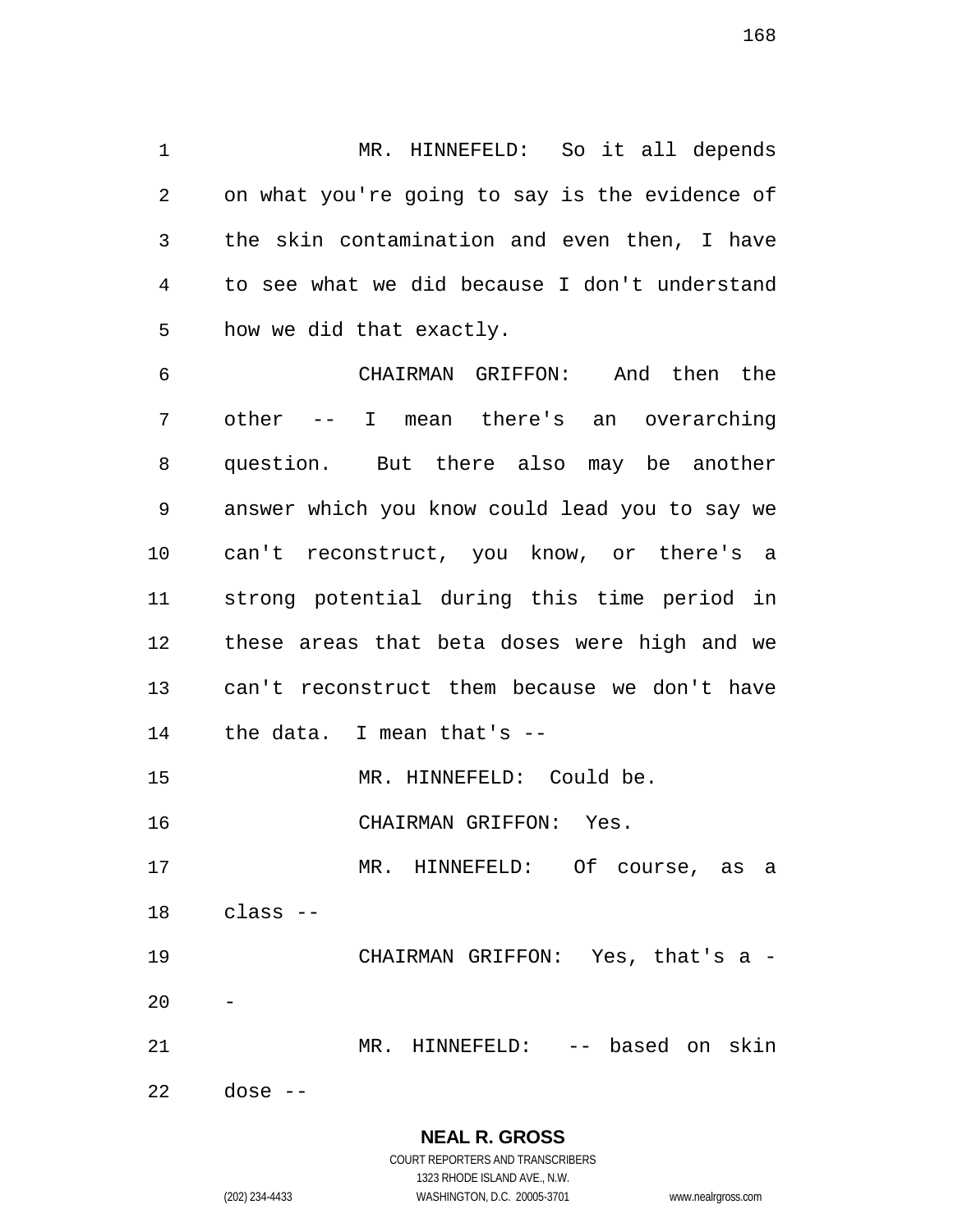CHAIRMAN GRIFFON: I know. That would be interesting. MR. HINNEFELD: -- compensated in the file. CHAIRMAN GRIFFON: I know. I know. DR. MAURO: The irony of that is that  $-$  CHAIRMAN GRIFFON: Yes, we've got it. 11 DR. MAURO: -- is you do an SEC, but the trigger that leads you there, you don't compensate skin cancer. It's sort of ironic. CHAIRMAN GRIFFON: Yes, we just said it. Yes. (Laughter.) There's a lot of ironies in this program. MEMBER CLAWSON: One of the things to match on this though is that there wasn't something reported. You realize per about

## **NEAL R. GROSS**

COURT REPORTERS AND TRANSCRIBERS 1323 RHODE ISLAND AVE., N.W. (202) 234-4433 WASHINGTON, D.C. 20005-3701 www.nealrgross.com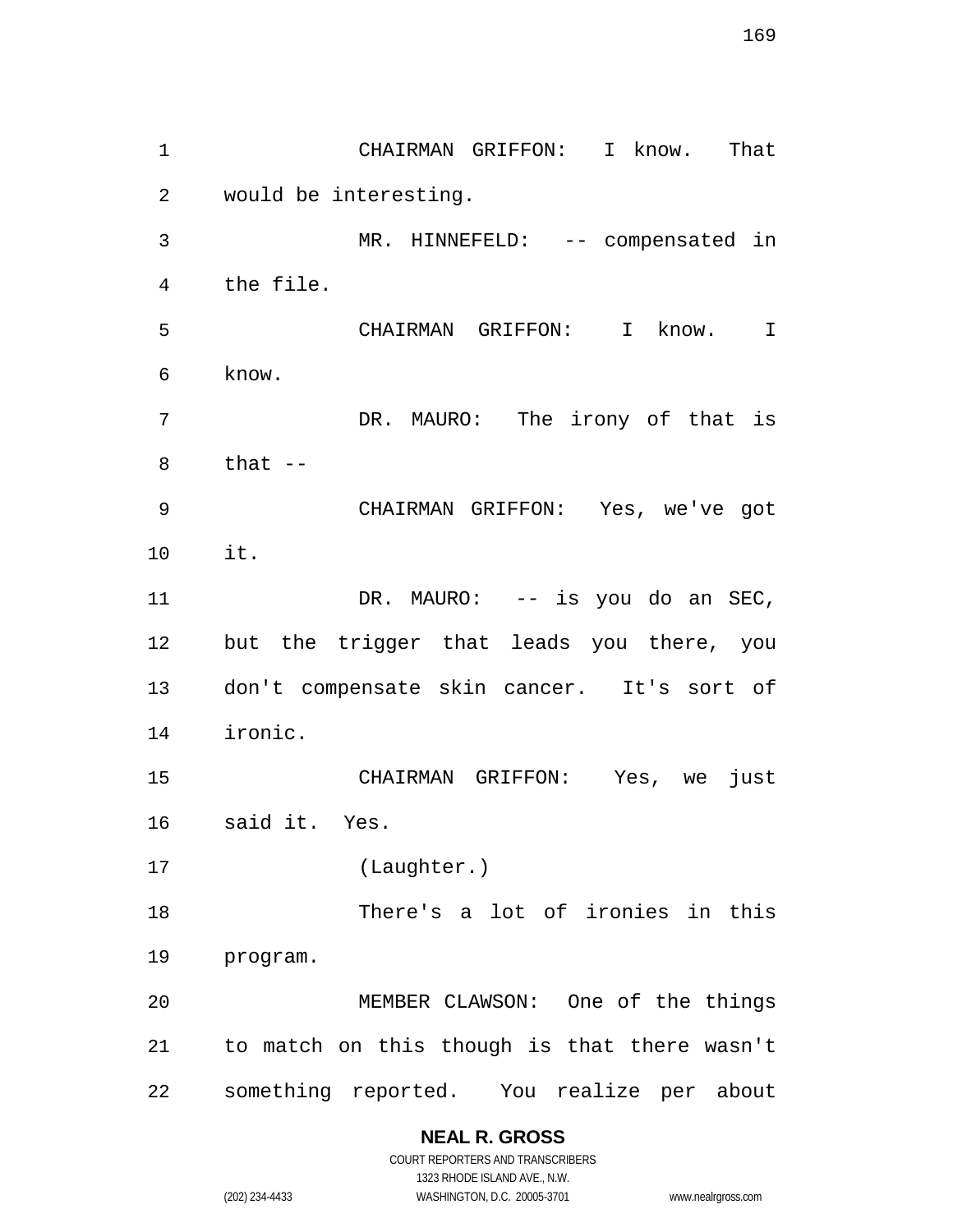1985-1990 a lot of this was not reported unless it was a major incident. You'd go clean up. Bottom line, if you were contaminated, you would just go clean up. MR. HINNEFELD: Sure. Yes. MEMBER CLAWSON: No big. Just the way you'd do it. So you can tell in the later years when they actually had a procedure if this does happen that it's reportable. MR. HINNEFELD: Once the DOE published current reportable criteria for skin contaminations, then everybody got more careful about reporting them. You're right. 14 MEMBER CLAWSON: Right. MR. HINNEFELD: And realistically if you're working today and you get contaminated and you get cleaned up at the end of the day, you're not getting much dose but skin contamination. So I mean if it's that kind of situation I don't know that it's that bad.

I think the issue might be what

**NEAL R. GROSS**

COURT REPORTERS AND TRANSCRIBERS 1323 RHODE ISLAND AVE., N.W.

(202) 234-4433 WASHINGTON, D.C. 20005-3701 www.nealrgross.com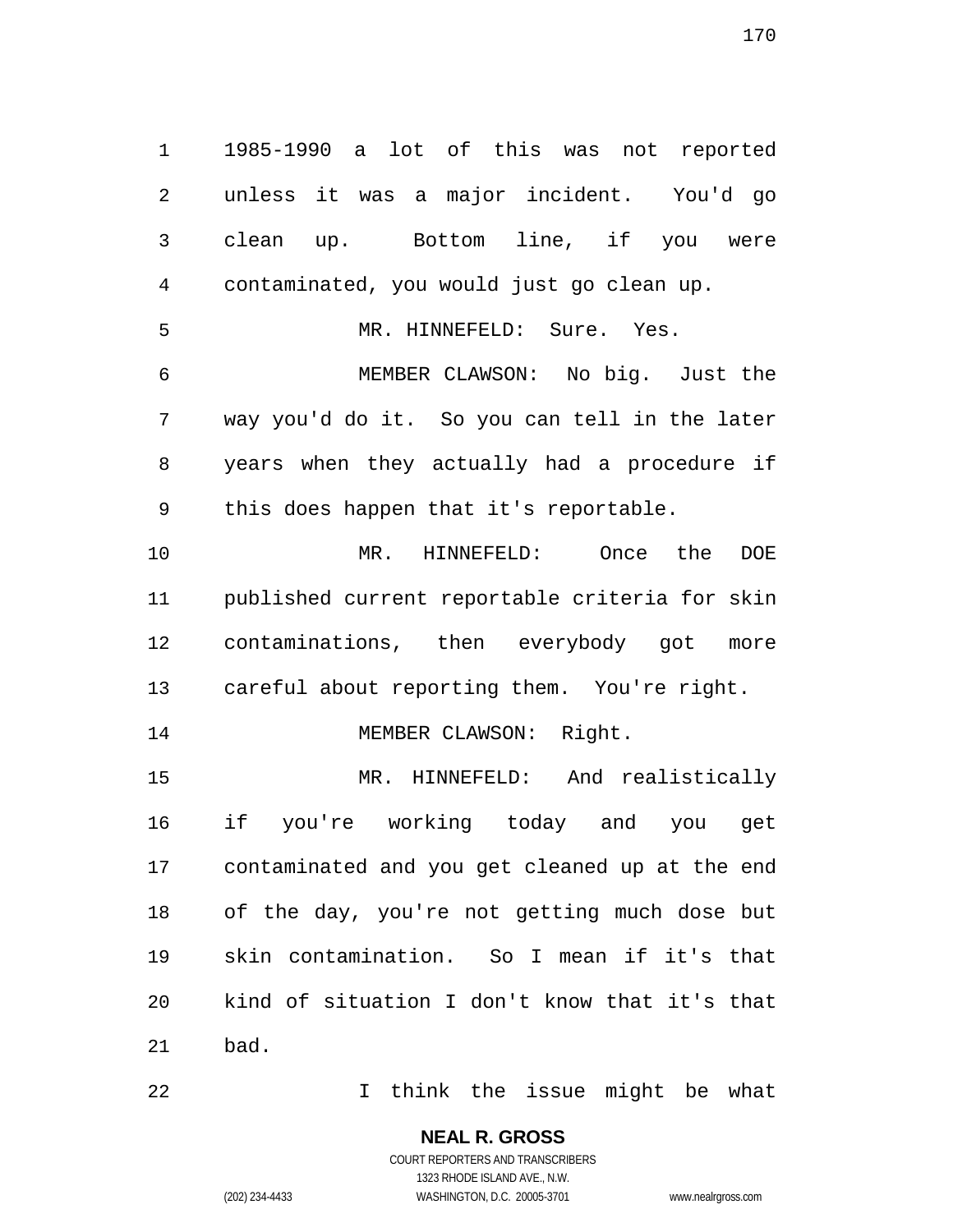about cases where people didn't necessarily clean up or didn't get detected. They didn't necessarily get cleaned up at the end of the day. That's probably where it might be a relevant issue because of one day unless you're -- well, you guys may have had this. I don't know. But there would be a very limited number of spots where you're going to get significant dose in one-day contamination. There's going to be a limited number. MEMBER CLAWSON: That's from experience. I can't talk about that. MR. FARVER: But even something like that would be useful to document because I believe like at the uranium plants I believe the policy was that when you leave the area you wash your hands. 18 MR. HINNEFELD: Shower. MR. FARVER: Or shower. At the end of the day, you'd shower. MR. HINNEFELD: Yes. At the end

of the day, shower.

## **NEAL R. GROSS**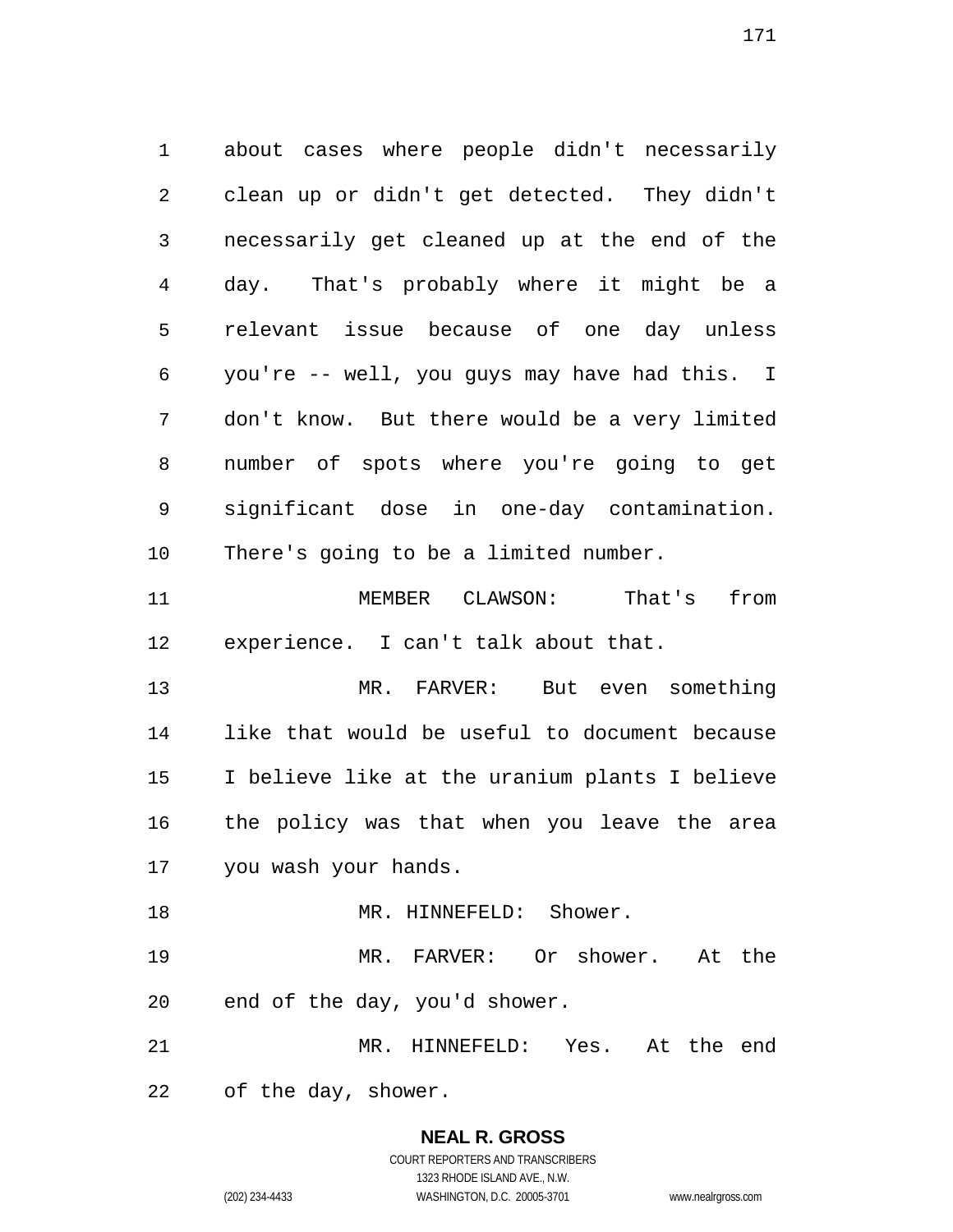MR. FARVER: So if you could actually show that if you did shower at the end of the day, the most you could have it on is so many hours and this would be the dose. MR. HINNEFELD: So it essentially would be sort of policy that says that's done and that's not something -- MR. FARVER: It's either a concern or not a concern. MR. HINNEFELD: That's something that needs a little further discussion than 12 just meeting down here. DR. MAURO: We had this discussion as it applied I think to places like Paducah and there was some discussion on this matter and SC&A's position always has been if there's a work setting like a Paducah or Portsmouth where there's a real potential for airborne particulate -- in this case it would be uranium -- and if you have that potential and a person has a skin cancer that's on a possibly exposed portion of the body, the

#### **NEAL R. GROSS**

COURT REPORTERS AND TRANSCRIBERS 1323 RHODE ISLAND AVE., N.W. (202) 234-4433 WASHINGTON, D.C. 20005-3701 www.nealrgross.com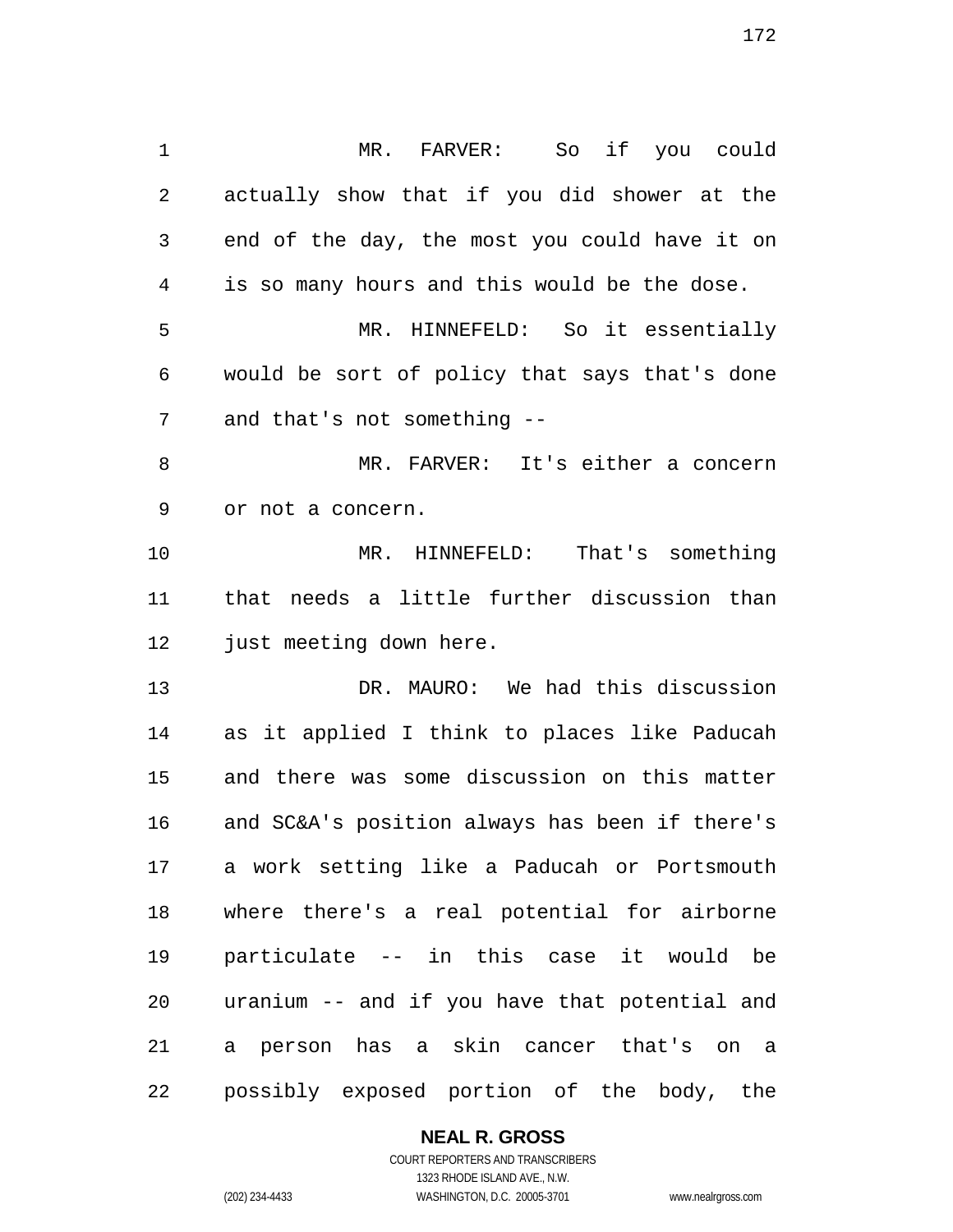face, neck, ears -- we've had those -- we ran some calculations with our skin. Say, okay, let's assume this guy has -- and we had different particle sizes. You know, we did it parametrically and you're right. When it comes to uranium, if you assume that the little spot on the guy's neck where the skin cancer was found, you know, beside the beta dose that you would assign from his beta dosimeter, you add to that some localized dose for eight hours that he just happened to have a particle land and he's exposed for that, you can do that calculation. And then we were talking about it, but you wouldn't assume that would happen every day. You know, what's the chance that that same spot every day would get contaminated.

 So what I'm getting at is that there are ways of coming at the problem and I would agree that when it comes to uranium, I think our numbers showed that an eight-hour exposure to uranium particle on the skin is

### **NEAL R. GROSS**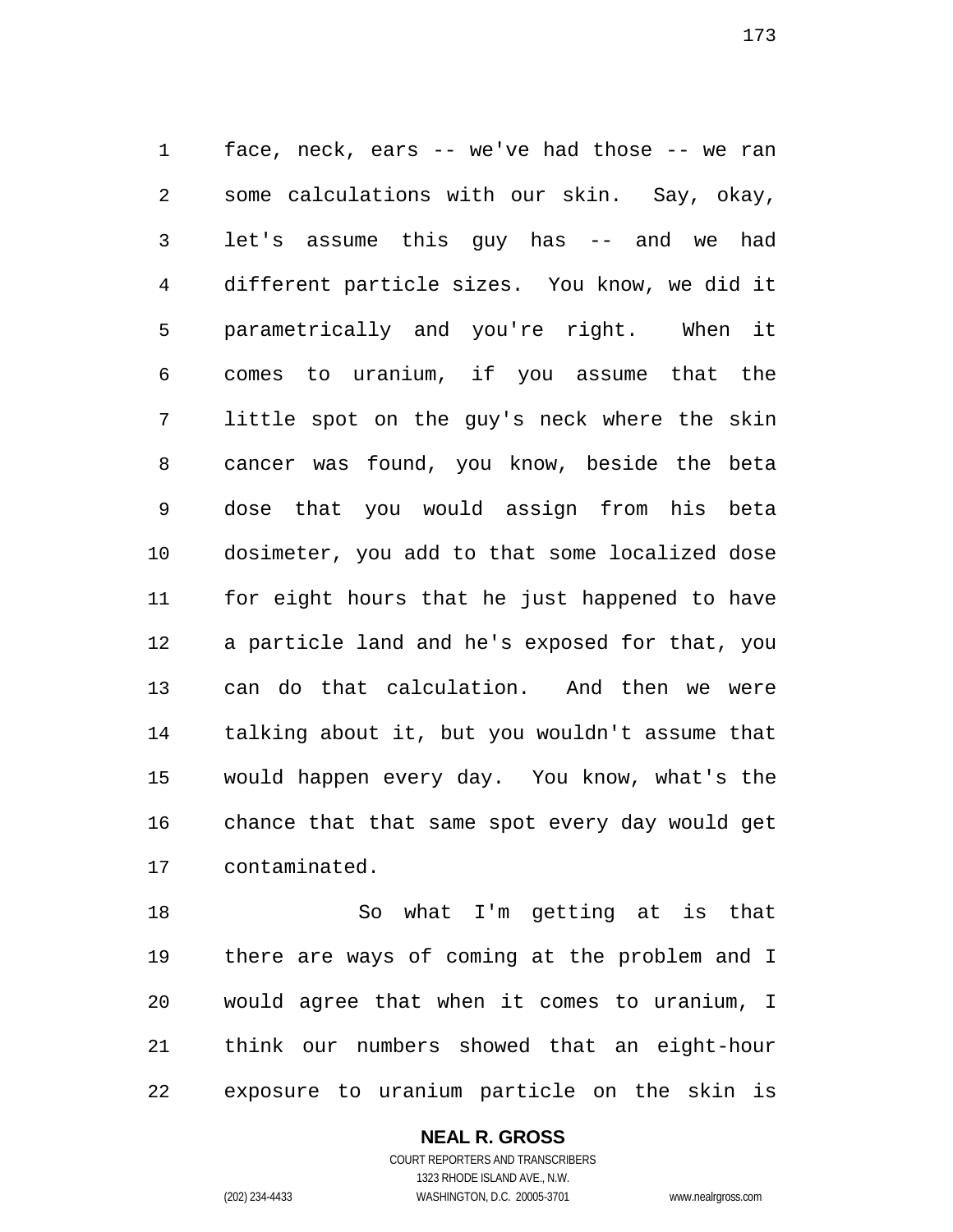not going to be that great.

 But I mean we had lots of discussions about this and I believe it was the intent of NIOSH to look into this matter. But I don't think it's gone that far and I think it's a very important matter because time and again I know I comment. I deal with a lot of AWE facilities and when I see a skin cancer it's always one of my comments. You know, here we have an AWE, lots of grinding of uranium, that sort of thing where the particles have become airborne. These are early years. A person has a skin cancer on his arm or his face or his neck. But we've really never achieved closure on any of those. CHAIRMAN GRIFFON: Correct. I left this as an action for this case and said that there is a potential that it will be moved to the overarching issues. But I think there's that job question hanging out there with this one, too, you know, that is there a likelihood of this person was in an area where

#### **NEAL R. GROSS**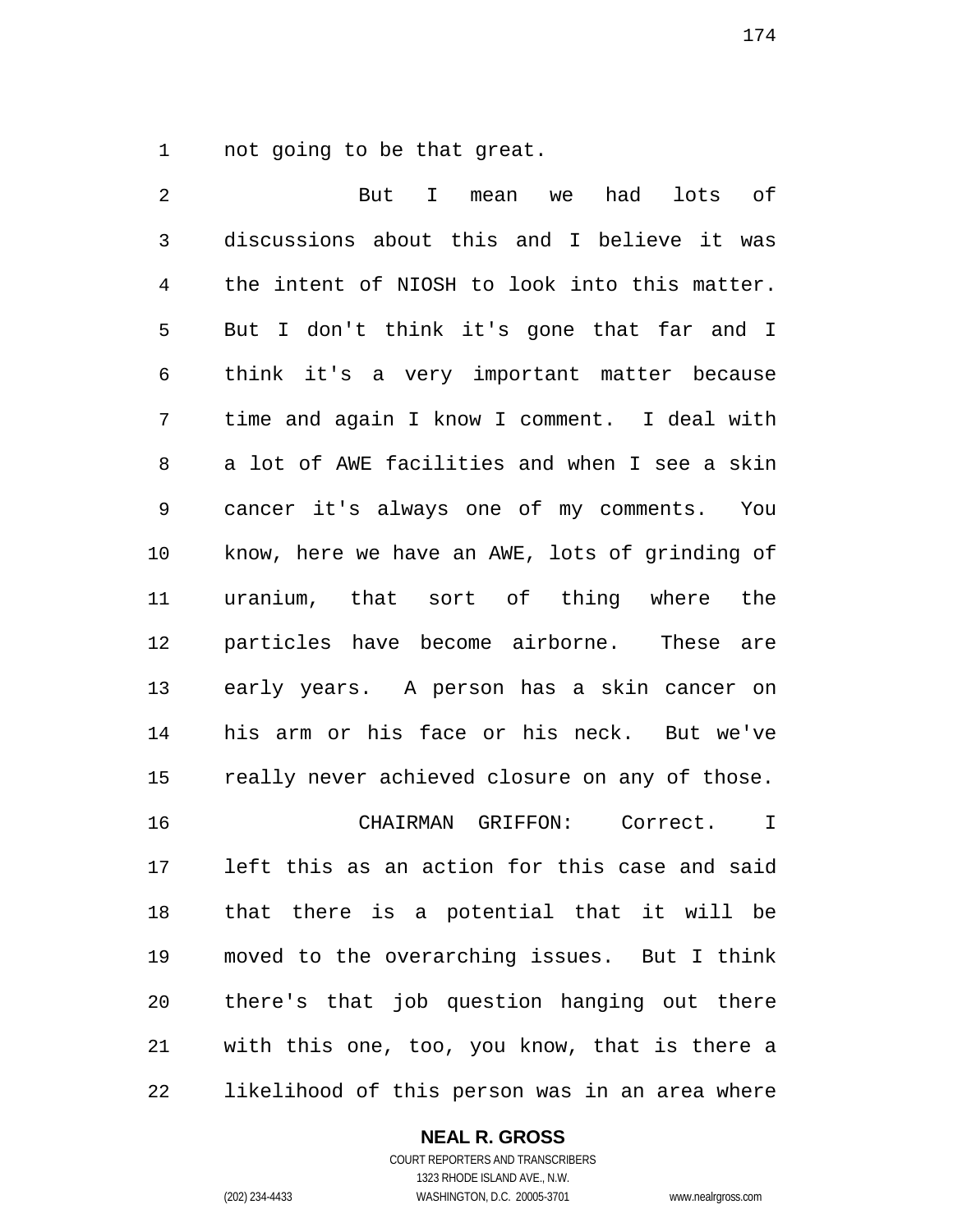it could, where he/she could, have received higher beta exposures.

 MR. HINNEFELD: Yes. I think just based on the count, you know, probably our own observations and accounts of some places, there were probably some places where there were some skin contamination was just expected and then washed off at the end of the day.

CHAIRMAN GRIFFON: Yes.

 MR. HINNEFELD: And some of those are probably worse than others.

 CHAIRMAN GRIFFON: But you did note -- I don't know this person's job, but you did note in your response that there is some buildings that had the potential for higher levels of the --

 MR. HINNEFELD: Plus at Paducah there was some high level of tech and stuff.

 CHAIRMAN GRIFFON: Tech, yes. Tech is one of them, yes. So we'll leave it as an action for this committee right now with the potential that they'll slide it into the

### **NEAL R. GROSS**

COURT REPORTERS AND TRANSCRIBERS 1323 RHODE ISLAND AVE., N.W. (202) 234-4433 WASHINGTON, D.C. 20005-3701 www.nealrgross.com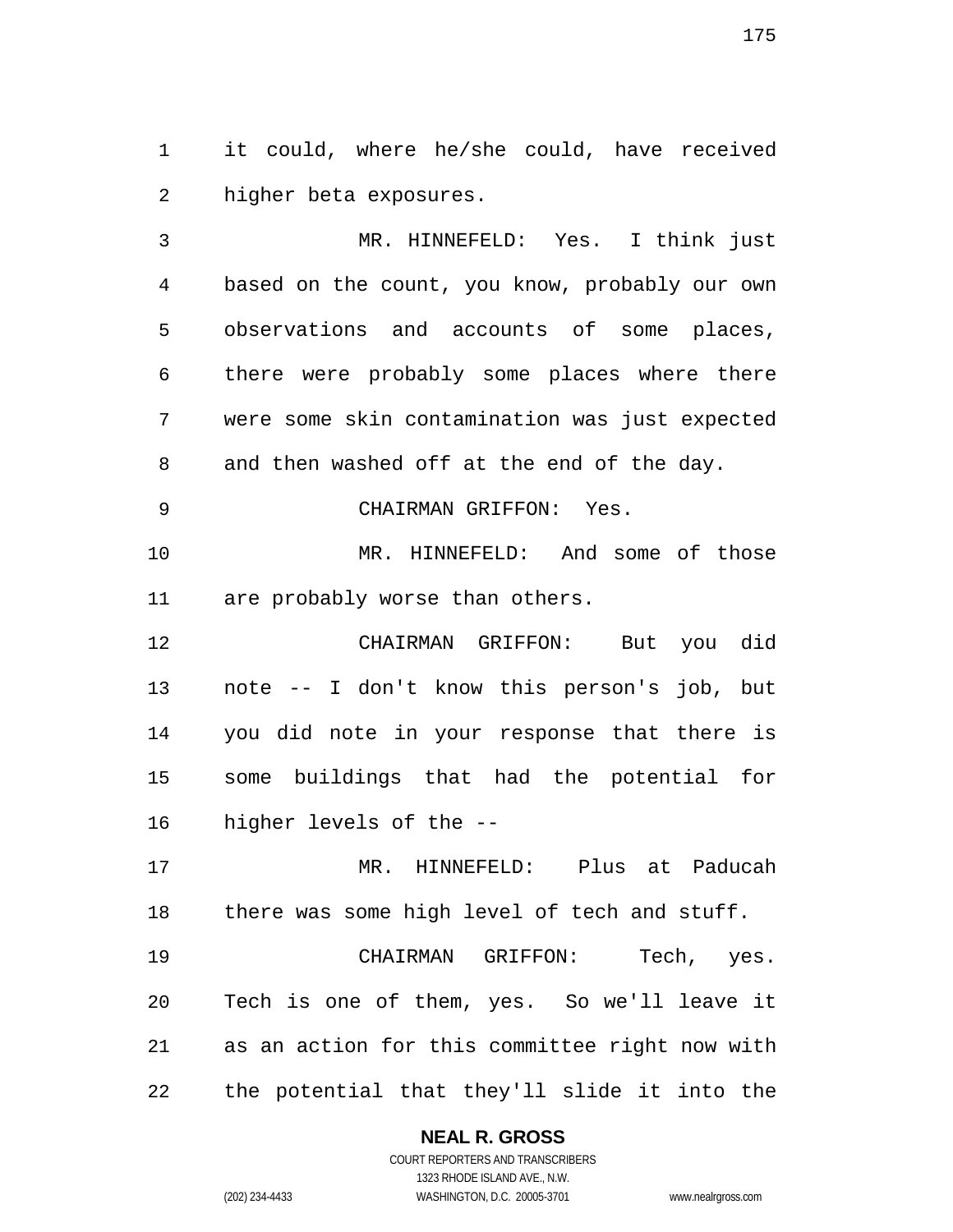overarching.

 Alright. And is that it for the seventh set? I think it was. MEMBER MUNN: Looks like it. CHAIRMAN GRIFFON: Yes. So I think we're at a good point to break for lunch. 8 DR. MAURO: Say, Mark. CHAIRMAN GRIFFON: Yes. DR. MAURO: This is John. Could I -- before we break for lunch could I make what I hope is received as a positive, constructive criticism. When we're in the home stretch like on the sixth set and on the seventh set before we, let's say, jump into the real big, say the eighth, ninth, tenth and we're at a point where there are five, six, seven, ten issues that need to be driven, one of the things we're fortunate enough to do on the Procedures Work Group is a few weeks before the meeting Steve Marschke sort of pokes everybody, everybody at SC&A. And I believe

#### **NEAL R. GROSS**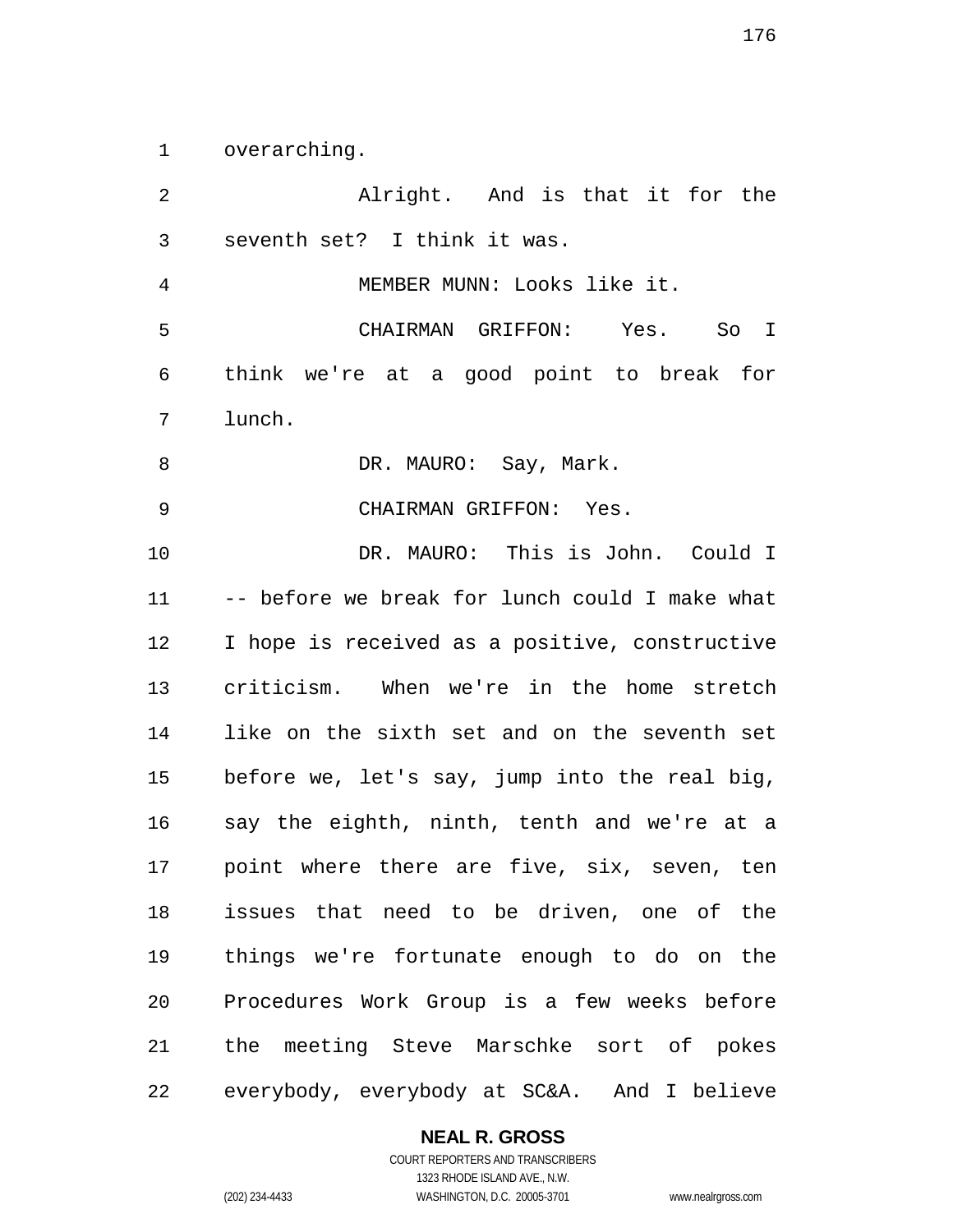he even interacts with some folks over at NIOSH to say listen, we're coming to an upcoming meeting. There are a number of action items that we discussed three months ago, two months ago, where SC&A would do this and NIOSH would do that and he sort of takes it on himself to sort of annoy everybody and say, listen, we have an obligation to address. We have some action items here that we committed to at the last meeting. And he sort of pushes it and tries his best to get everyone to respond, gets in touch with Joyce, gets in touch with me and the other members of our team and pushes us to write our response so that he brings to the table at the meeting material.

 Otherwise, we're all otherwise engaged and we don't really --

 CHAIRMAN GRIFFON: So I should have poked earlier than Monday, is what you're saying.

DR. MAURO: Yes. In other words,

# **NEAL R. GROSS**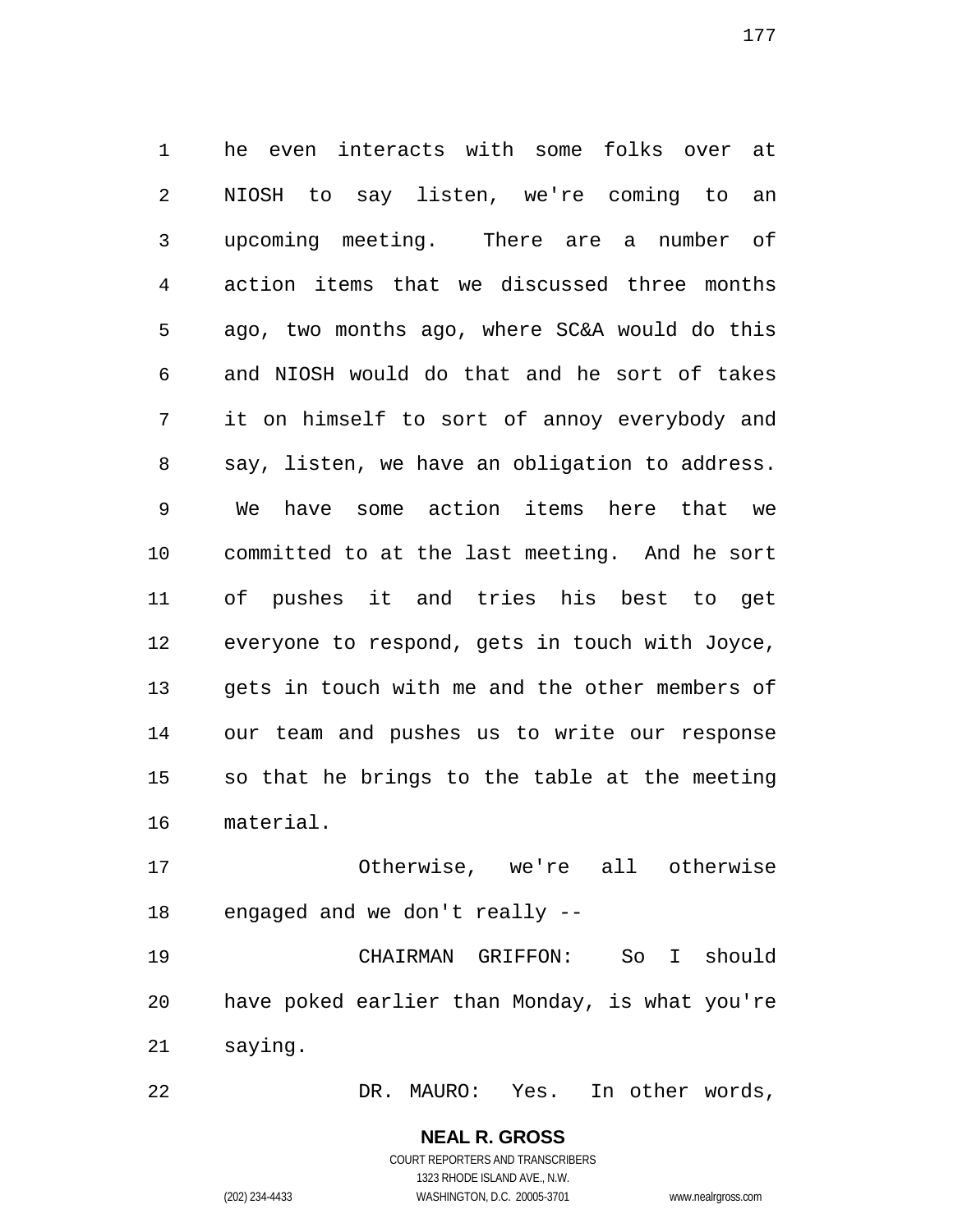yes.

 (Simultaneous speakers.) CHAIRMAN GRIFFON: Well, I did send you a revised matrix about a month ago. DR. MAURO: Yes, but it might be a good idea not necessarily, I mean, to have someone, whether it's an SC&A person or a NIOSH person, to sort of go back and see everything we just did over the last three hours. CHAIRMAN GRIFFON: Right. DR. MAURO: And let's say it's all recorded. We have it all. But one of the things that might be helpful is, two or three weeks before the next Subcommittee meeting that person would sort of take it on himself to just poke everyone to say, listen, we have an action item here, and that would go for both sides. You know, I know that it really helps us a lot on the Procedures Work Group meeting where I know Steve Marschke who does that.

**NEAL R. GROSS**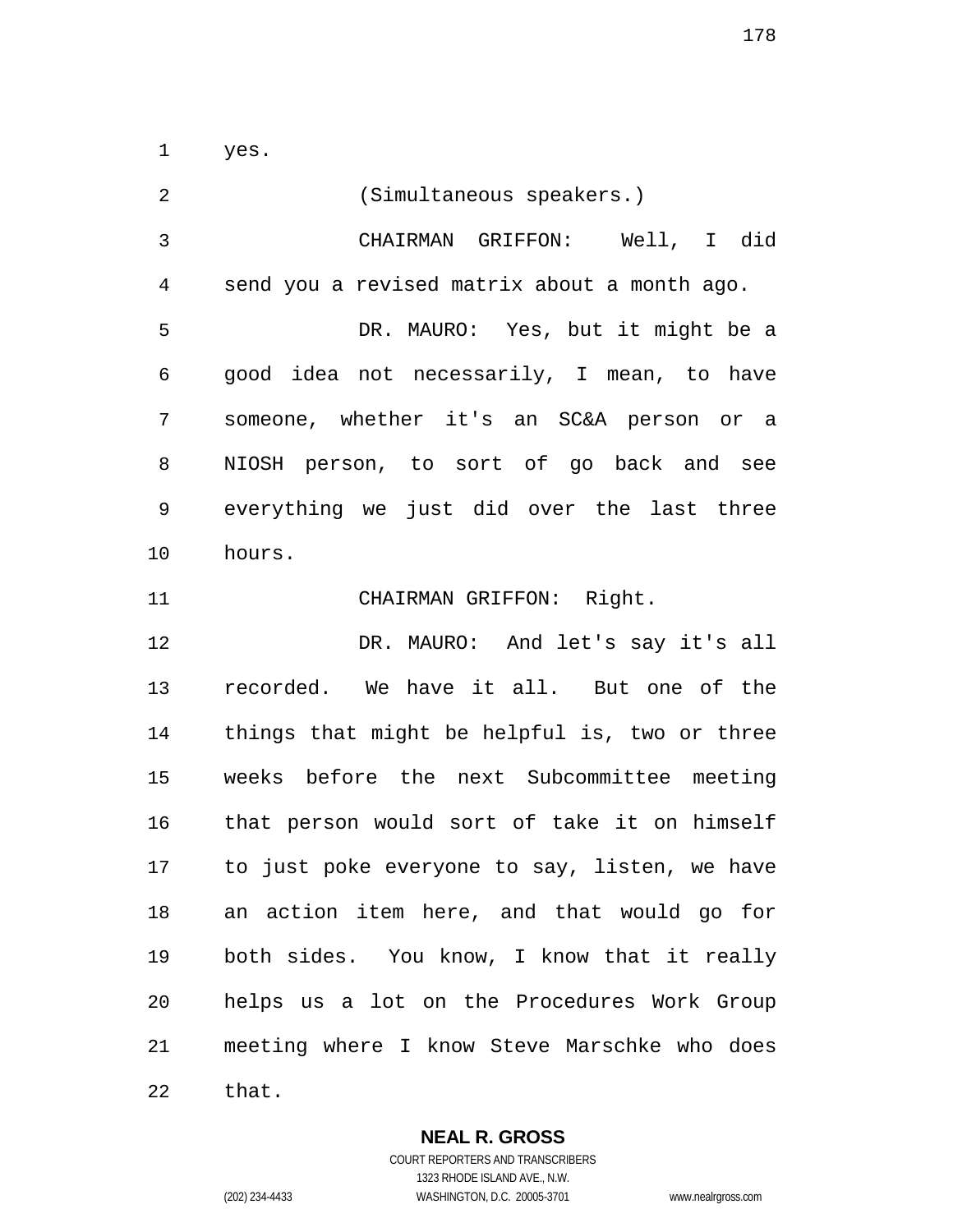Now, of course, it's a little easier from Procedures because we don't have very many new procedures we're reviewing while we're inundated, all of us, with ongoing review of DRs. But, still, I think a little bit of that kind of thing might really help us move through these quicker.

 MR. KATZ: John, I mean I think this -- Kathy, to volunteer you. I mean I think this is something you could probably do. I would just say two weeks is probably not enough. You would probably want a month ahead of the meeting. No? Don't you think, Mark, to -- if you're going to sort of lay out the action sheet.

 CHAIRMAN GRIFFON: The problem I'm finding is, you know, I sent out the matrices. I forget what date, but it was a while ago. It's been a month.

 MR. FARVER: I got ours two days ago.

CHAIRMAN GRIFFON: You got the

**NEAL R. GROSS** COURT REPORTERS AND TRANSCRIBERS

1323 RHODE ISLAND AVE., N.W.

(202) 234-4433 WASHINGTON, D.C. 20005-3701 www.nealrgross.com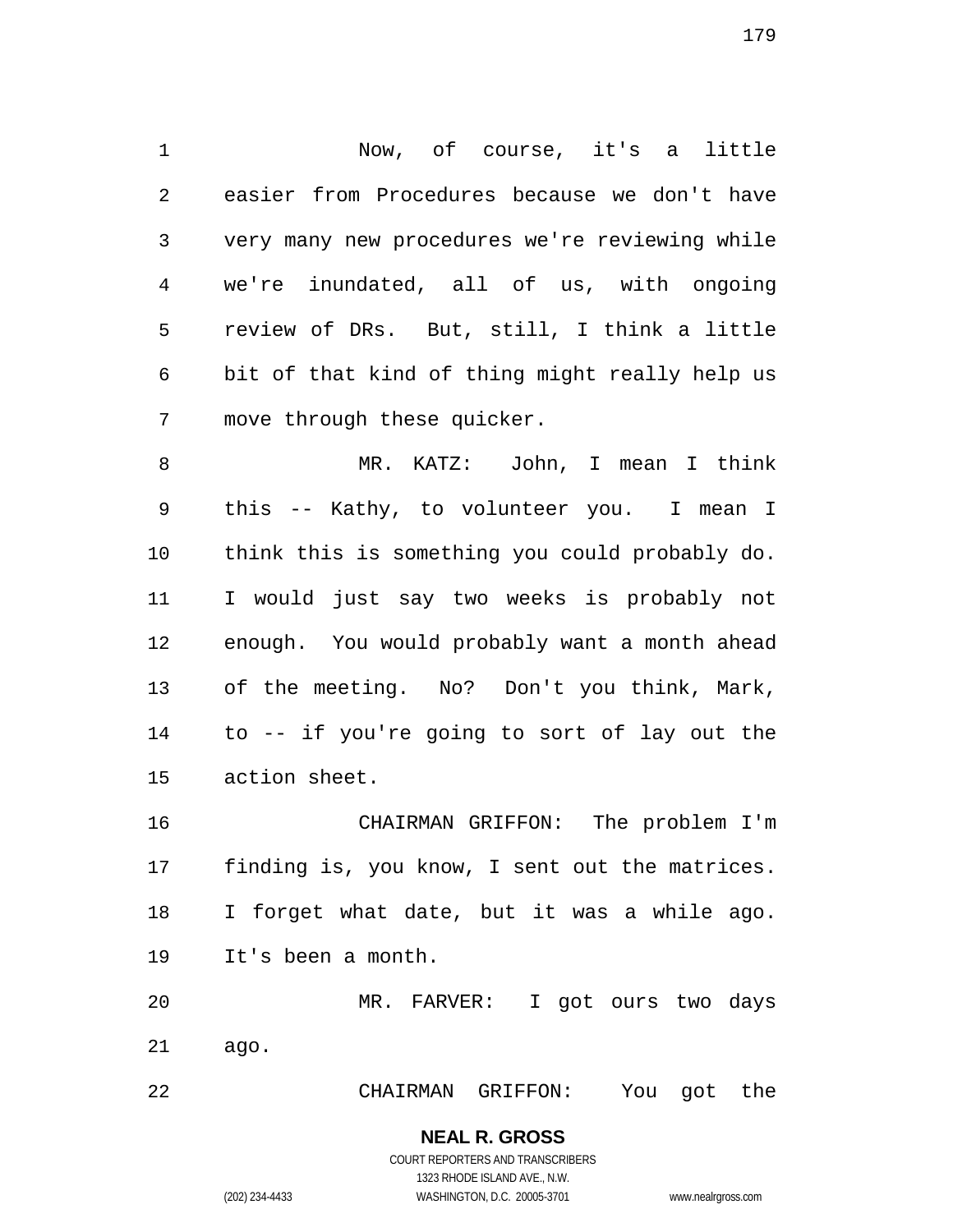matrices two days ago.

 MR. FARVER: Yes. On the third. CHAIRMAN GRIFFON: That's a management problem then. DR. MAURO: No, I don't necessarily think that. It's a matrix problem. I think, Mark, you're putting out the matrix and that's fine. CHAIRMAN GRIFFON: Yes. DR. MAURO: But we just had a meeting and we all know we should all be here taking notes. We should know where all the action is on the sixth and seventh cases. CHAIRMAN GRIFFON: Right. DR. MAURO: And if someone were given the responsibility to say, listen, make sure that action is taken as we committed to on both ends. CHAIRMAN GRIFFON: Yes. DR. MAURO: And initiate that. CHAIRMAN GRIFFON: This can be done, John. I agree. But you can also -- I

> **NEAL R. GROSS** COURT REPORTERS AND TRANSCRIBERS

1323 RHODE ISLAND AVE., N.W. (202) 234-4433 WASHINGTON, D.C. 20005-3701 www.nealrgross.com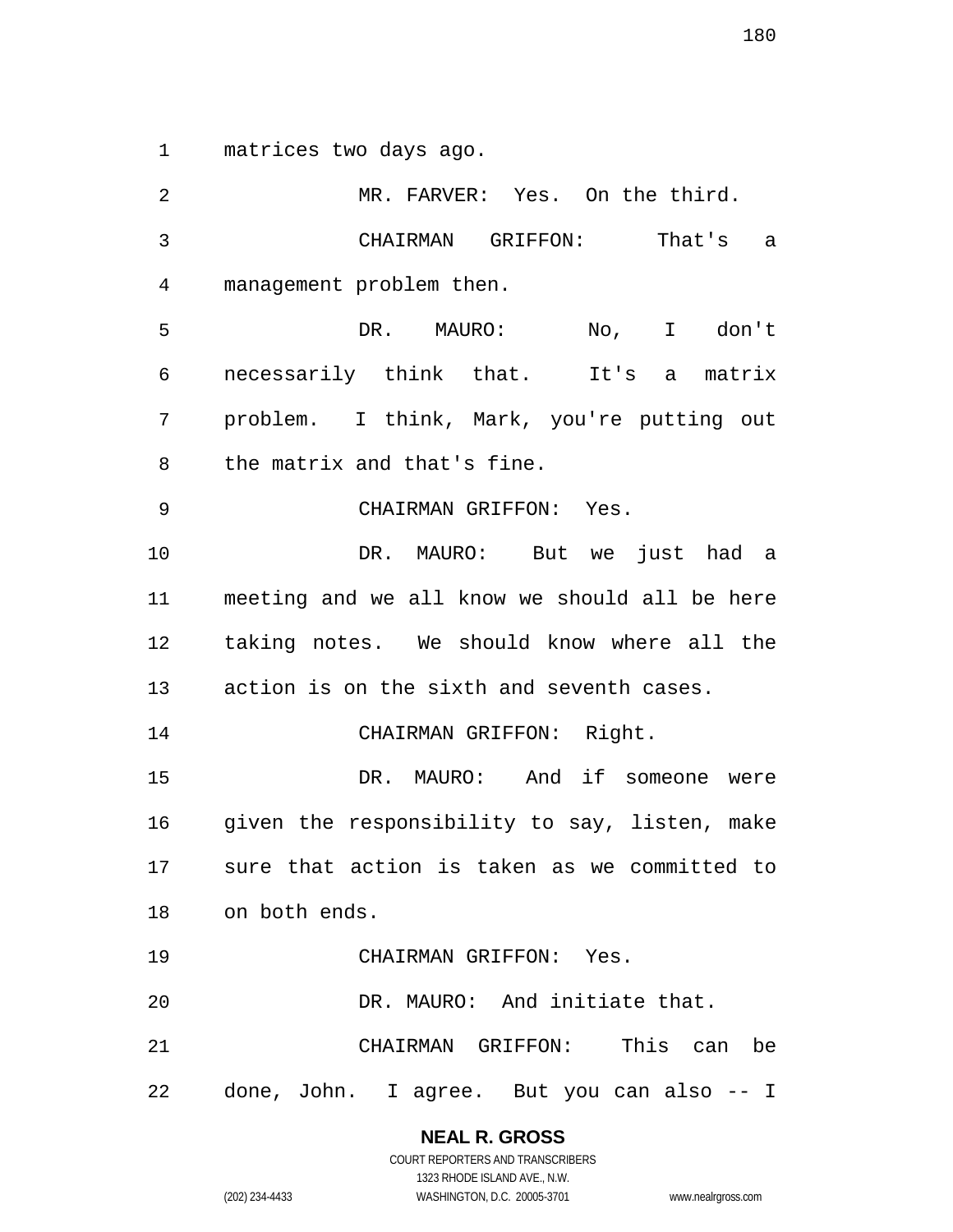mean, we're all professionals here. You can go into Outlook and put a tickler for three weeks out from the Subcommittee meeting and say, oh, yes. Mark said all those yellow highlighted ones. I'd better go back and look at those.

 DR. MAURO: And it may be as simple as that. You're right.

 CHAIRMAN GRIFFON: I can do that, but I get a little busy myself and I don't feel like I have the time to -- David, you know -- hassle people to get responses done.

 MR. KATZ: I don't think you need to do it, Mark. But I think it's good. I mean I think it could be effective to just have the list of the to-dos not buried in the matrix but just in a line listing. OCAS' to-dos with the references.

CHAIRMAN GRIFFON: Yes.

 MR. KATZ: And SC&A's to-dos with the references. It would just make it easier because everybody has too many balls in the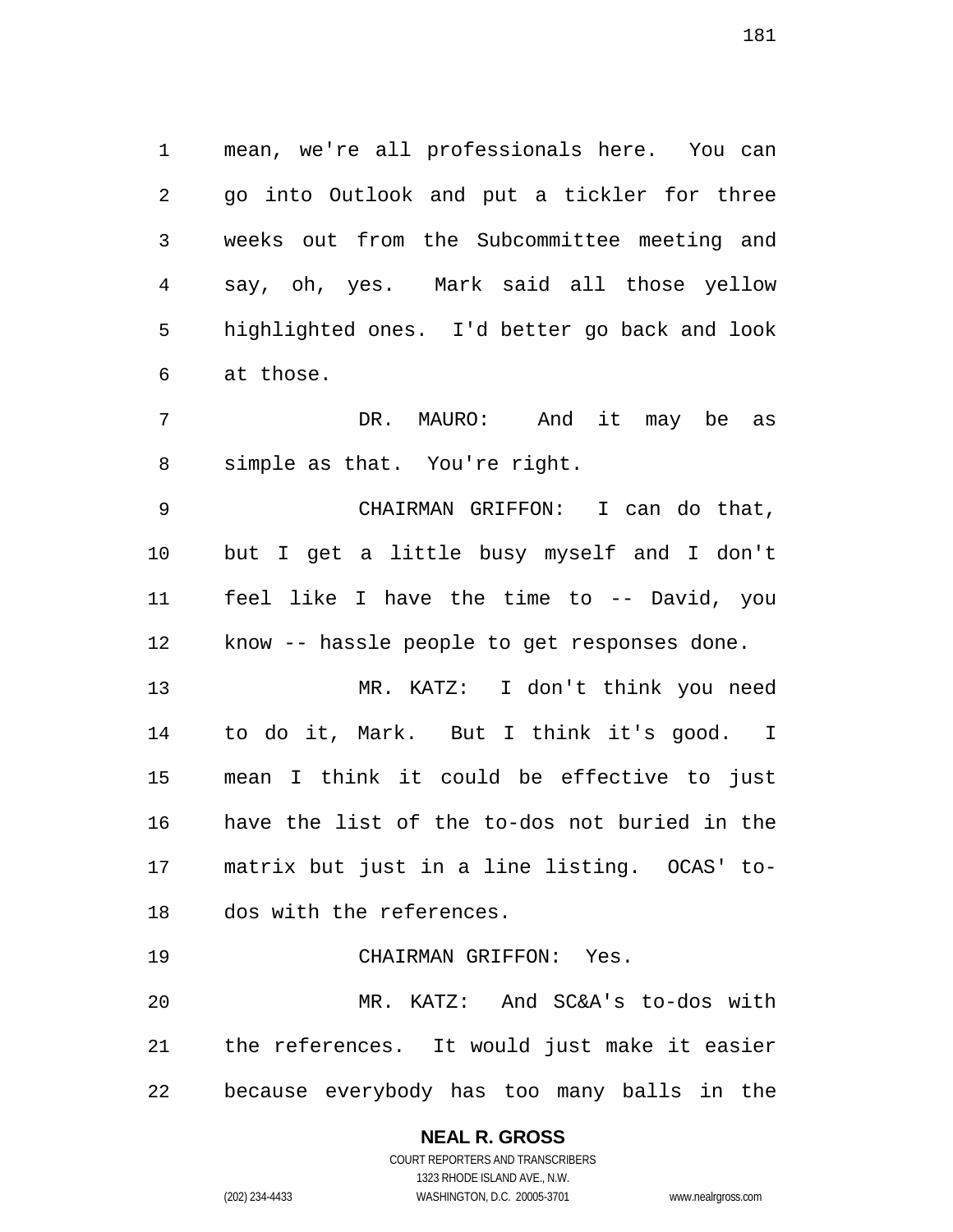air.

 CHAIRMAN GRIFFON: Yes. I know. MR. KATZ: And that's what happens. CHAIRMAN GRIFFON: I suppose. I just thought the yellow highlights; they stand out pretty easily when you scan through it. MR. KATZ: If you're reading through your matrix at that time. CHAIRMAN GRIFFON: Yes. MR. KATZ: This just puts it in front of people. I don't know. I think it's a minor step administratively to pull them out. CHAIRMAN GRIFFON: Yes, it's fine with me. MR. KATZ: And I think it would make things just very clear then that three weeks in advance or whatever, a month in advance. 21 I don't know. John or Kathy, does that sound okay to you to just actually

> **NEAL R. GROSS** COURT REPORTERS AND TRANSCRIBERS 1323 RHODE ISLAND AVE., N.W. (202) 234-4433 WASHINGTON, D.C. 20005-3701 www.nealrgross.com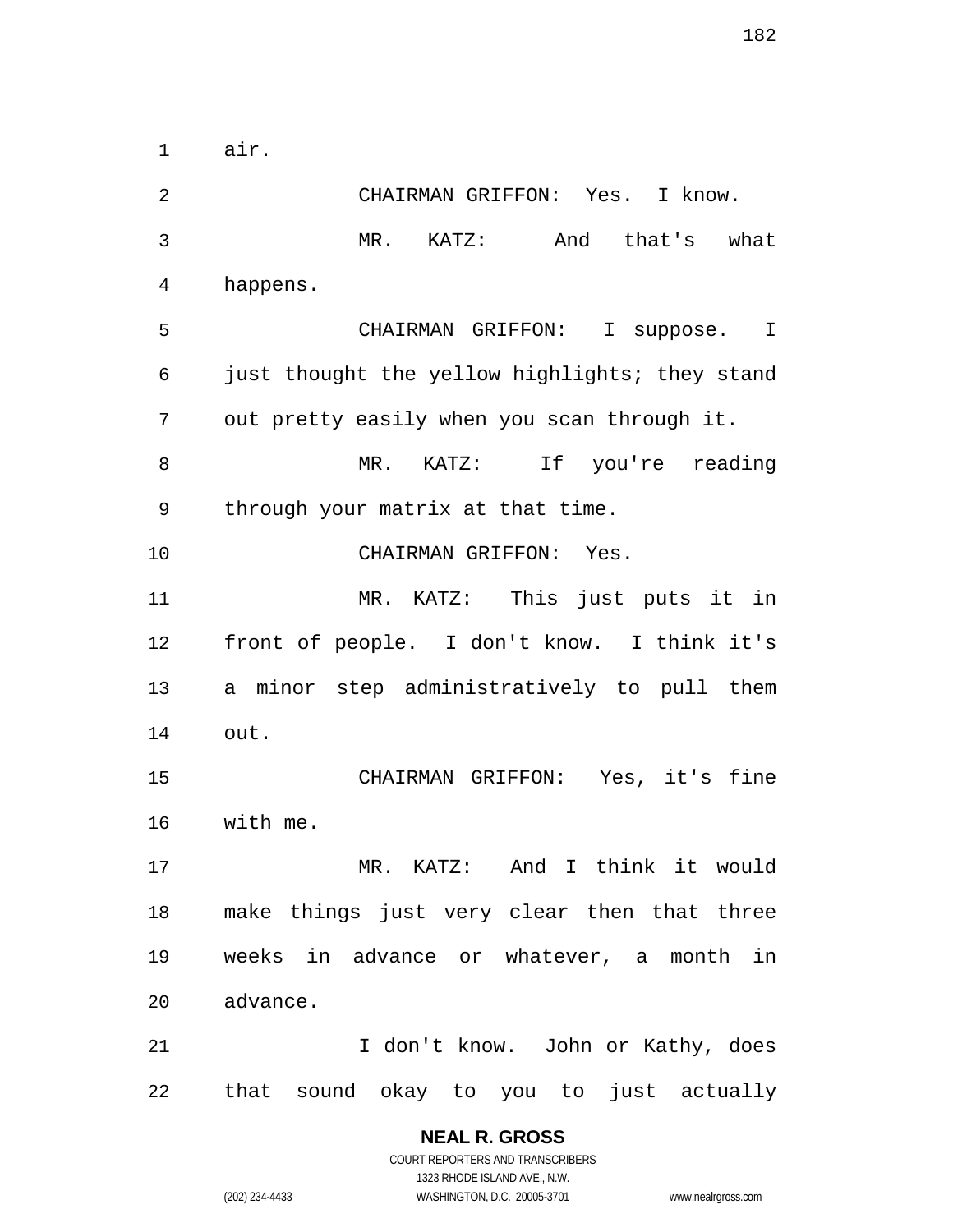extract those?

 DR. MAURO: I think it's needed and the person that I think is the best position to do it and here we go is probably Kathy. CHAIRMAN GRIFFON: Yes. DR. MAURO: You know she's got the big -- the bird's eye view of the whole thing and I could see -- Kathy, would you mind taking that on? MS. BEHLING: No, that's fine. I'm willing to do that. 13 DR. MAURO: Great. 14 MS. ADAMS: This is Nancy Adams. Are you, John, suggesting, too, that she ought to look at the transcript before or the matrix is just enough? 18 DR. MAURO: I think the fact that she's on the line right now she could move on this. Of course, when the matrix, when the transcript comes out, that would be helpful because I am assuming the transcript will come

**NEAL R. GROSS**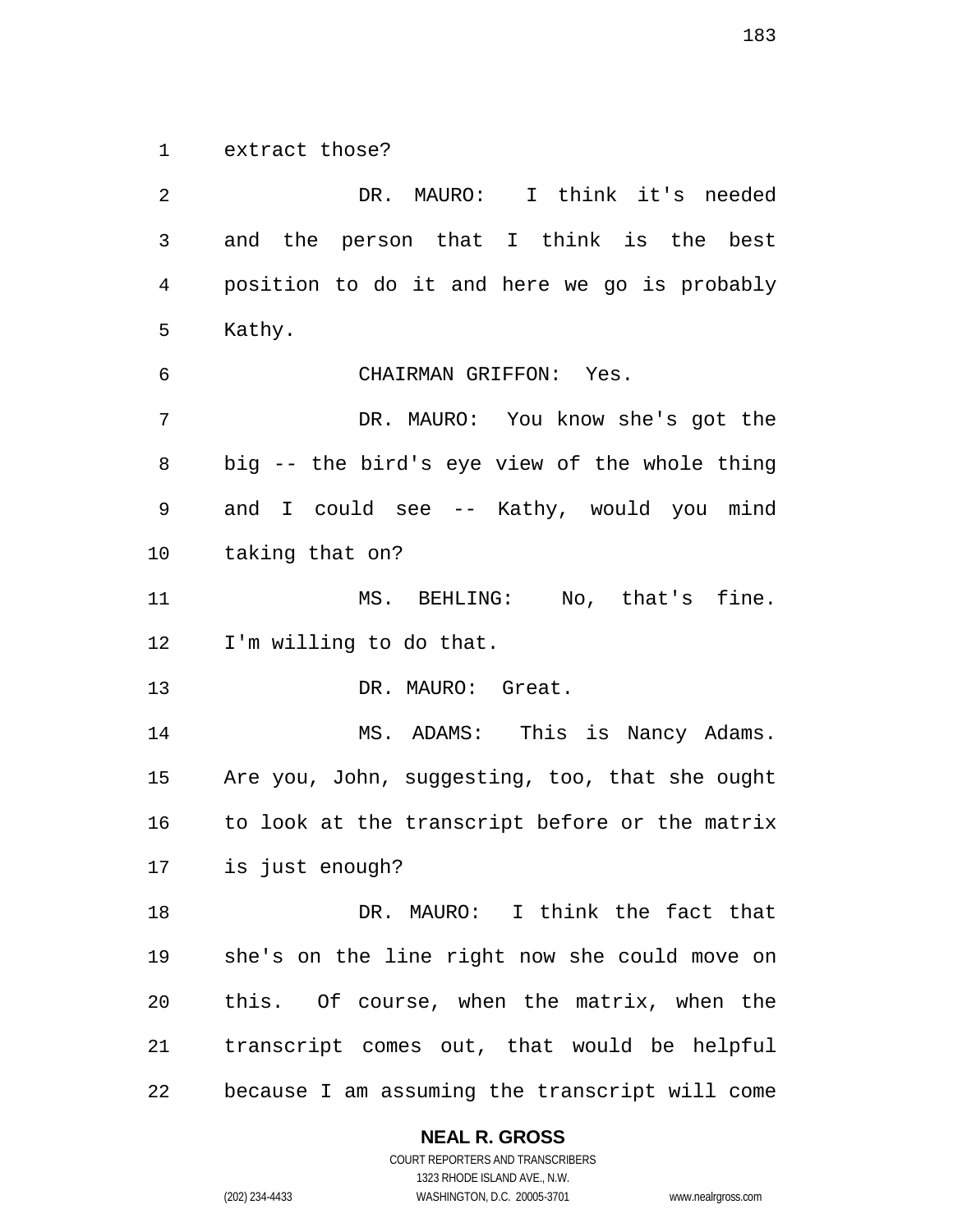out well before the next meeting and the main thing is we could just tickle a tickler for everyone at least a month before the next meeting because many of these items I get the sense that if someone would just put aside an hour or two --

CHAIRMAN GRIFFON: Yes.

8 DR. MAURO: -- they probably could put this to bed, write up a little White Paper and response and have it all ready for the meeting and say, yes, we've looked at this and here's our position or even provide it before the meeting. In other words, it's just a relatively small step. So the answer is I think we could work from a transcript especially if it's out pretty quick. I understand the transcripts are put out on about a month cycle.

 CHAIRMAN GRIFFON: I don't even -- I don't know why you have to work from a transcript. I mean it's --

DR. MAURO: I agree.

# **NEAL R. GROSS**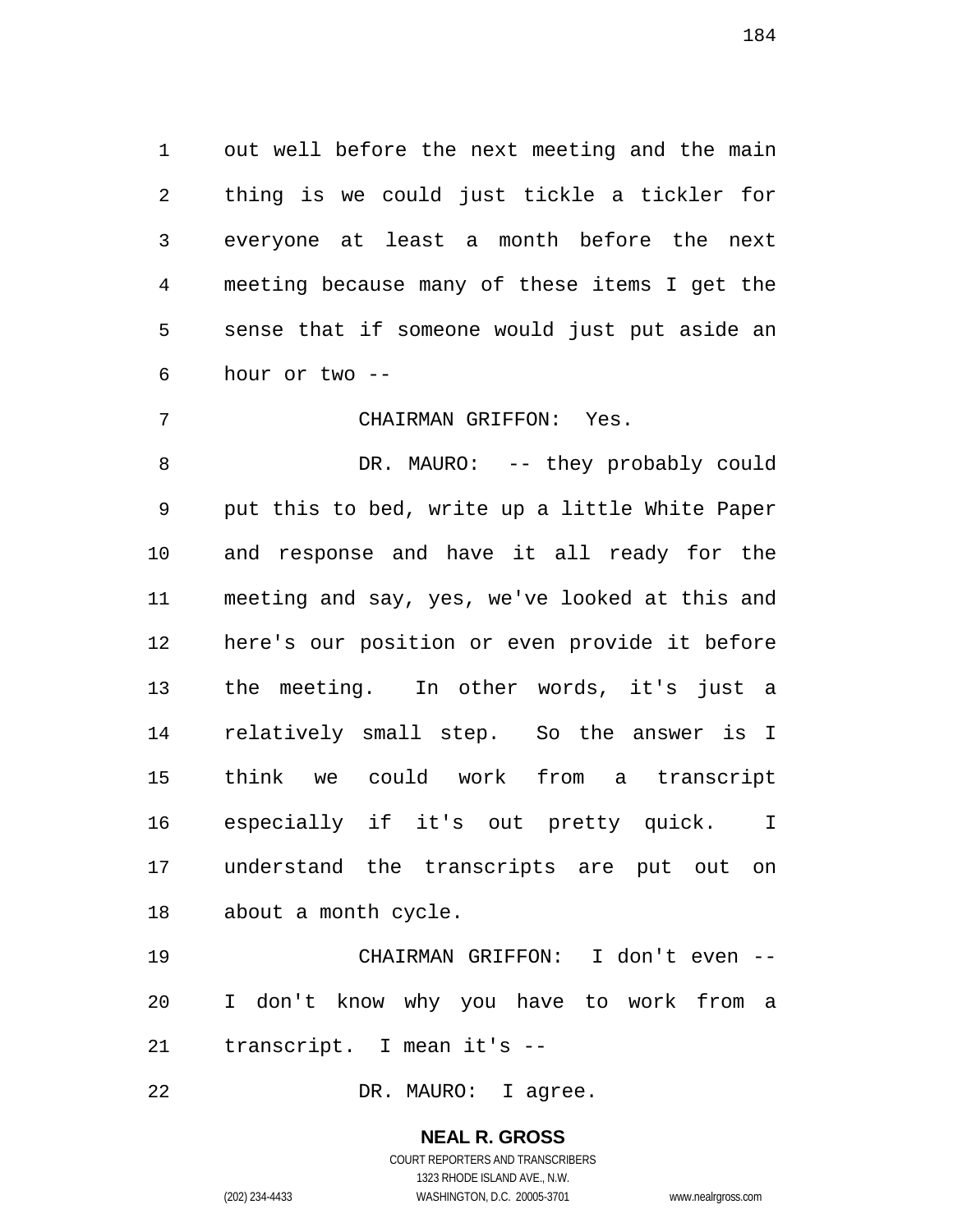CHAIRMAN GRIFFON: It can be used as backup, but I think the matrix is -- MR. HINNEFELD: Or from our notes from the meeting. CHAIRMAN GRIFFON: The matrix and from Kathy's notes. DR. MAURO: I agree. Either way. CHAIRMAN GRIFFON: And so Wanda just slipped a note that I did forward the matrices on 10/13 to everyone. So in my -- it's not my -- that's a problem internally, but I sent them out to SC&A, NIOSH and all Committee members on 10/13 and that's about three weeks in advance. DR. MAURO: And that's great, but you could see without someone cracking the whip, it doesn't happen. CHAIRMAN GRIFFON: I know what you're saying and that's fine. If Kathy wants to take on that task, that's fine. MR. KATZ: Let's do that. CHAIRMAN GRIFFON: Yes, that's

> **NEAL R. GROSS** COURT REPORTERS AND TRANSCRIBERS

> > 1323 RHODE ISLAND AVE., N.W.

(202) 234-4433 WASHINGTON, D.C. 20005-3701 www.nealrgross.com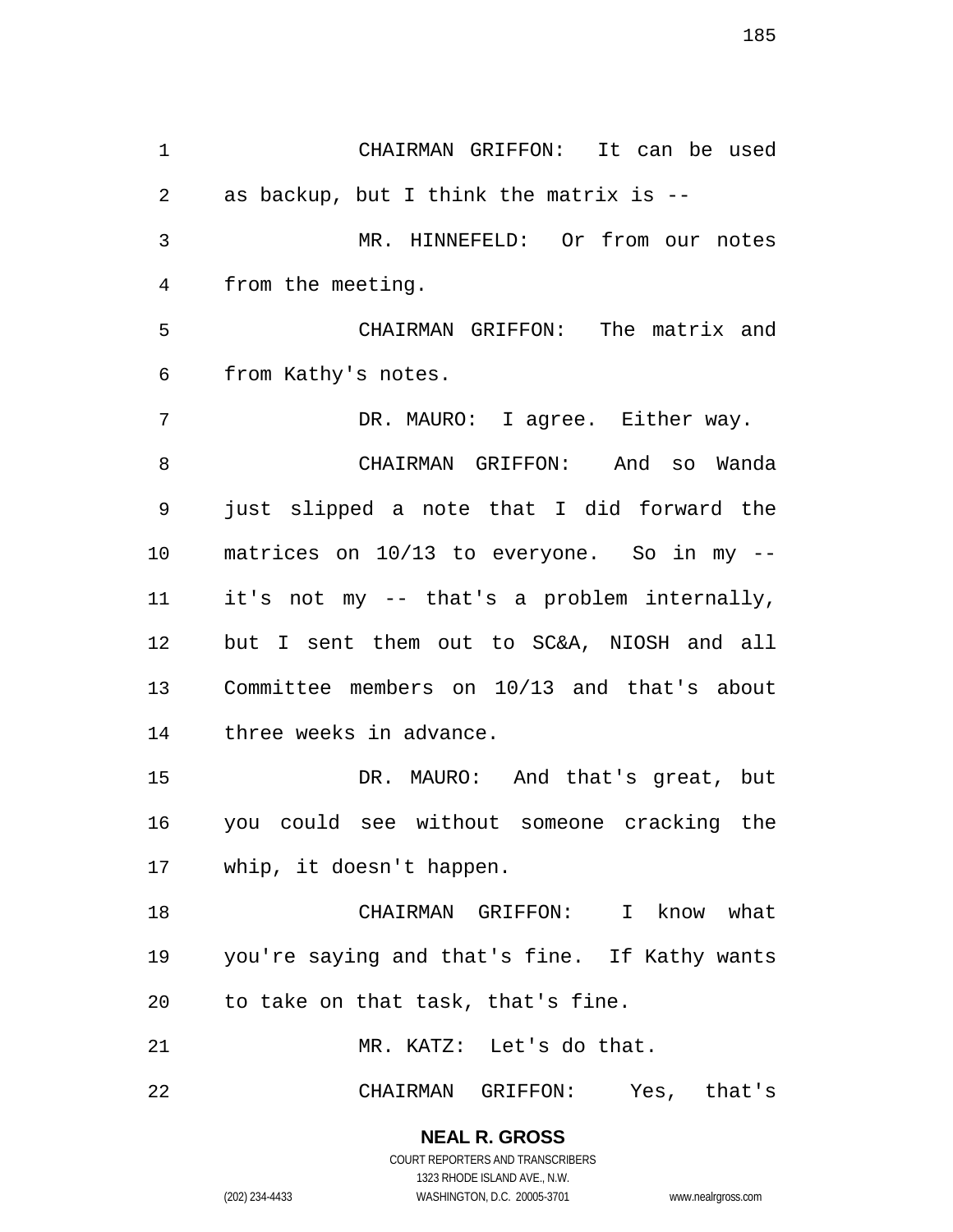fine. Okay. Alright. On that note, we'll break for lunch. Kathy, can you get a list of to-dos for -- no, just kidding. Alright. I think we're going to break for lunch for one hour. So 1:20 p.m. Off the record. (Whereupon, the above-entitled matter went off the record at 12:20 p.m. and resumed at 1:25 p.m.) 

# **NEAL R. GROSS**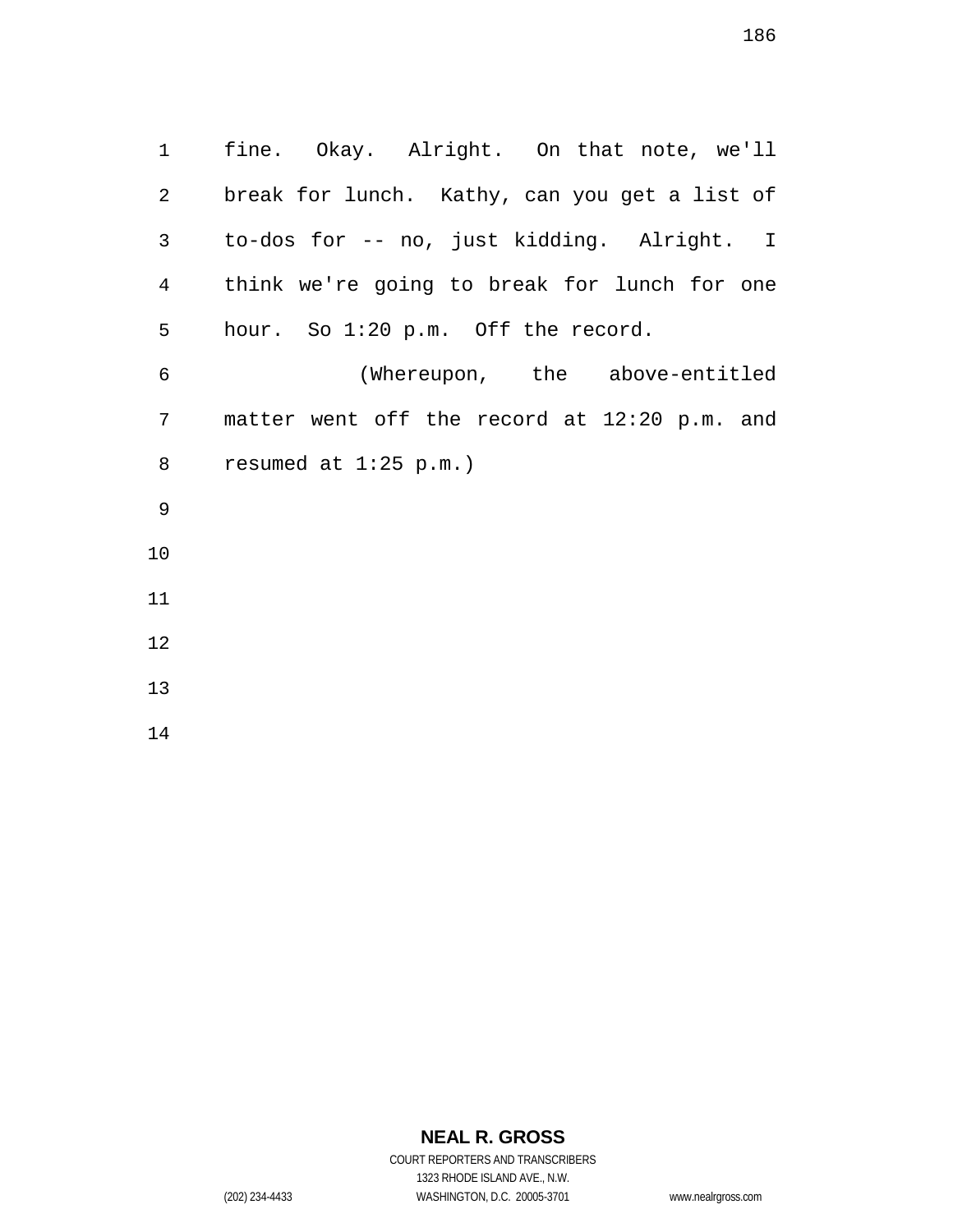A-F-T-E-R-N-O-O-N S-E-S-S-I-O-N (1:25 p.m.) CHAIRMAN GRIFFON: On the record. Okay. We're ready to reconvene. Kathy and Hans, are you guys on the line? DR. BEHLING: We're here. CHAIRMAN GRIFFON: Okay. Great. MR. KATZ: And, Mike Gibson, are you back with us? 10 MEMBER GIBSON: Yes, I'm back. MR. KATZ: Great. CHAIRMAN GRIFFON: Okay. I was just -- so we closed out the sixth and seventh sets. I was just wondering at this point. I wanted to discuss the issues identified in the first 100 cases. But I thought just for scheduling purposes we might go on to the eighth set and talk about those two mini site profiles. I think this would probably be a good point so that then -- because I know, Hans, you're involved in that and I don't want to hold you on the line waiting for when that

## **NEAL R. GROSS**

COURT REPORTERS AND TRANSCRIBERS 1323 RHODE ISLAND AVE., N.W. (202) 234-4433 WASHINGTON, D.C. 20005-3701 www.nealrgross.com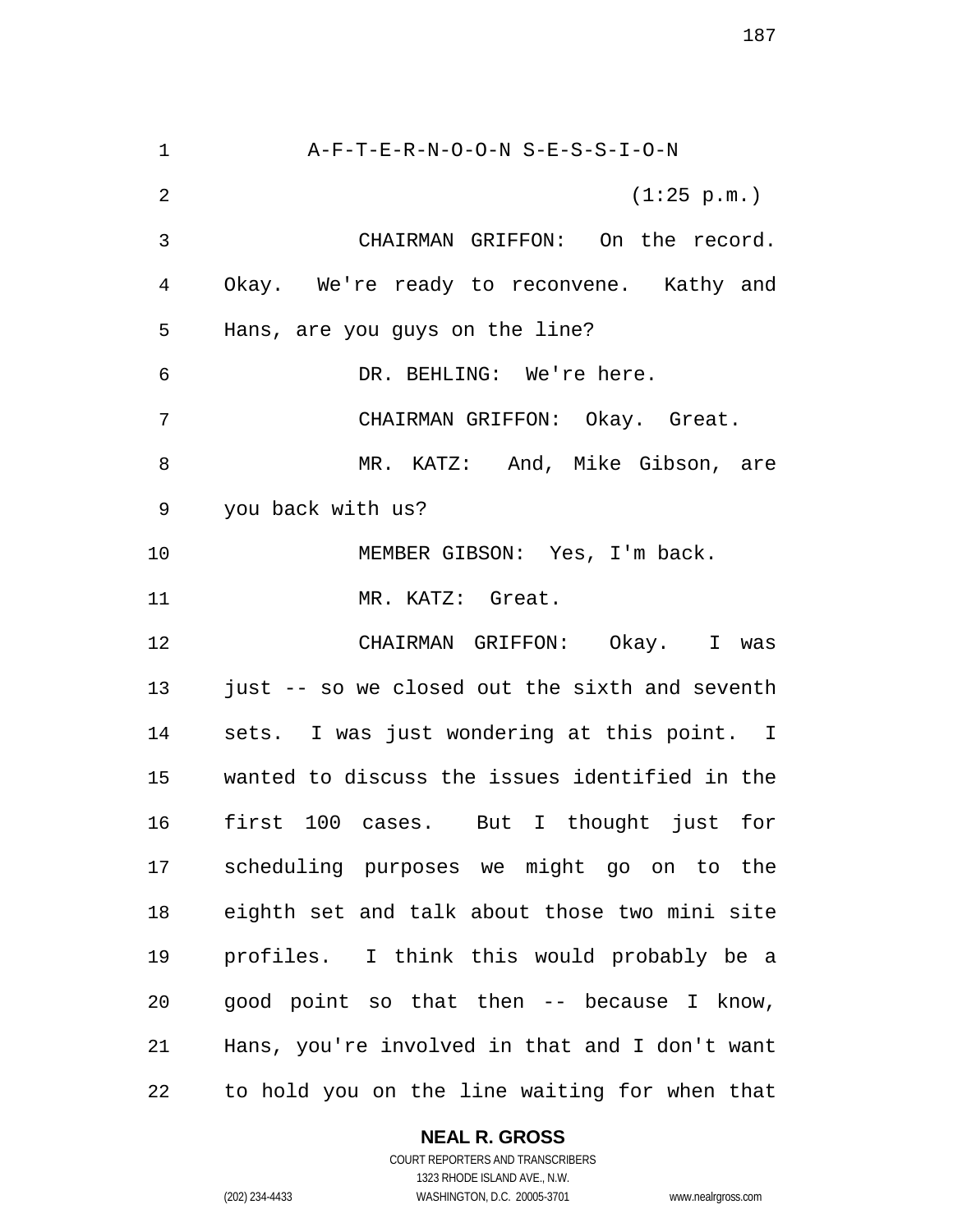might come up on the agenda.

| 2  | DR. BEHLING: Okay.                             |
|----|------------------------------------------------|
| 3  | CHAIRMAN GRIFFON: So if you would              |
| 4  | prefer, I mean we can do that right now if     |
| 5  | that's $-$                                     |
| 6  | DR. BEHLING: That's fine and, in               |
| 7  | fact, if it turns out that Bridgeport Brass is |
| 8  | the first one we'll discuss, Harry Chmelynski  |
| 9  | was one of the chief -- with some of the issue |
| 10 | that were raised.                              |
| 11 | DR. MAURO: Yes, I would prefer                 |
| 12 | that, too, because I do have to bail out of    |
| 13 | here about a quarter to four or so.            |
| 14 | CHAIRMAN GRIFFON: Alright. Why                 |
| 15 | don't we do that then? Either order you        |
| 16 | prefer just --                                 |
| 17 | DR. MAURO: Bridgeport Brass would              |
|    | 18 be the one that --                          |
| 19 | CHAIRMAN GRIFFON: Alright.                     |
| 20 | DR. MAURO: -- I'd like to<br>go                |
|    | 21 first.                                      |
| 22 | CHAIRMAN GRIFFON: Alright. Let's               |
|    | <b>NEAL R. GROSS</b>                           |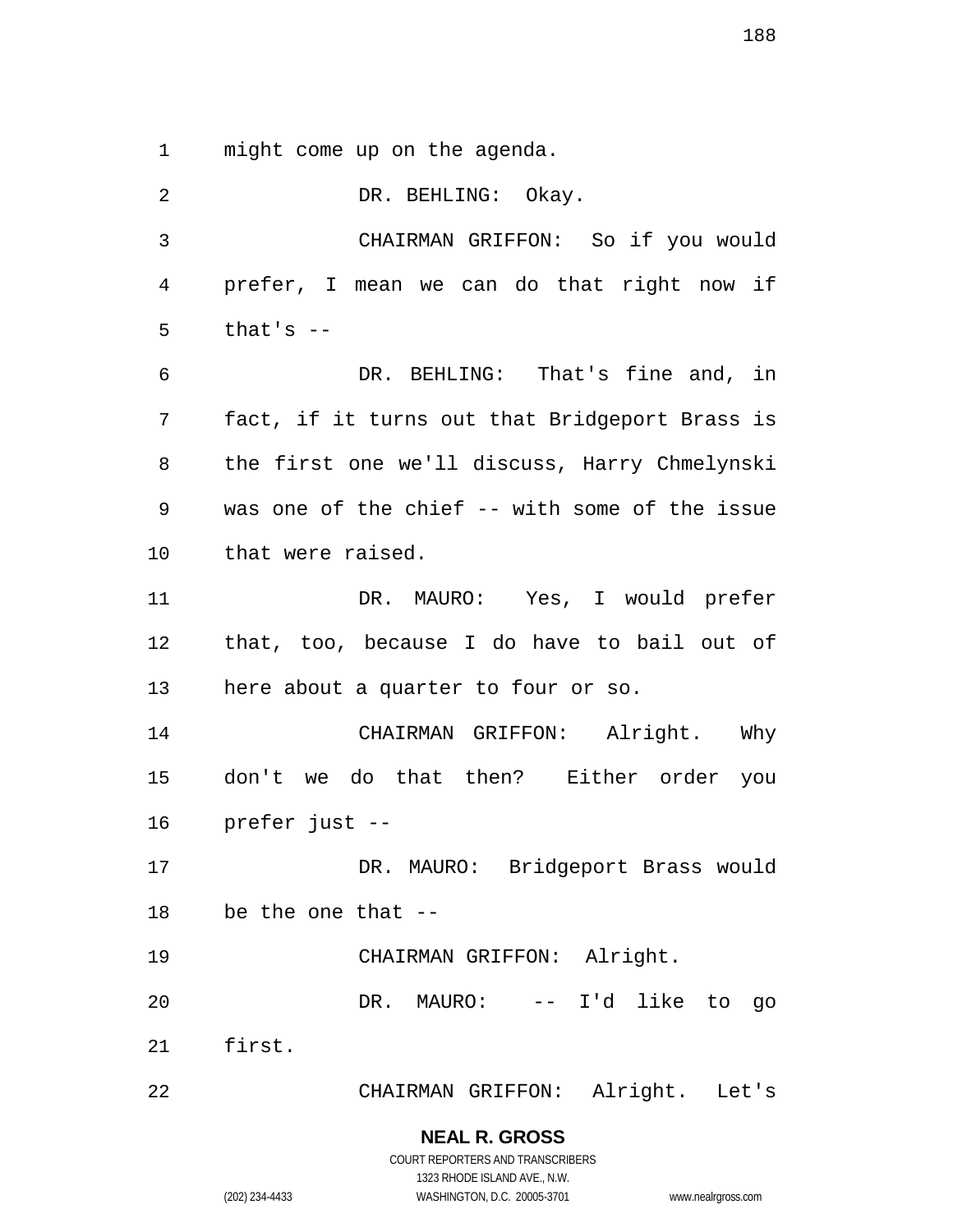go to Bridgeport Brass then and give us a second to pull these documents open. We're all going to find what you sent out. DR. MAURO: Okay. CHAIRMAN GRIFFON: It should be the ones I sent this morning. Yes. Bridgeport Brass is actually a Word file. MEMBER CLAWSON: Is it White Paper Bridgeport TBD? CHAIRMAN GRIFFON: Yes. MS. BEHLING: I actually do have a PDF version of that if you would like me to send that out. CHAIRMAN GRIFFON: I think it's okay for now. Yes. 16 MS. BEHLING: Okay. CHAIRMAN GRIFFON: And just to get our bearings, John, this is listed at the end of the matrix. Is that correct? DR. MAURO: The matrix right now, the Bridgeport Brass portion of the matrix -- CHAIRMAN GRIFFON: Can you speak -

#### **NEAL R. GROSS**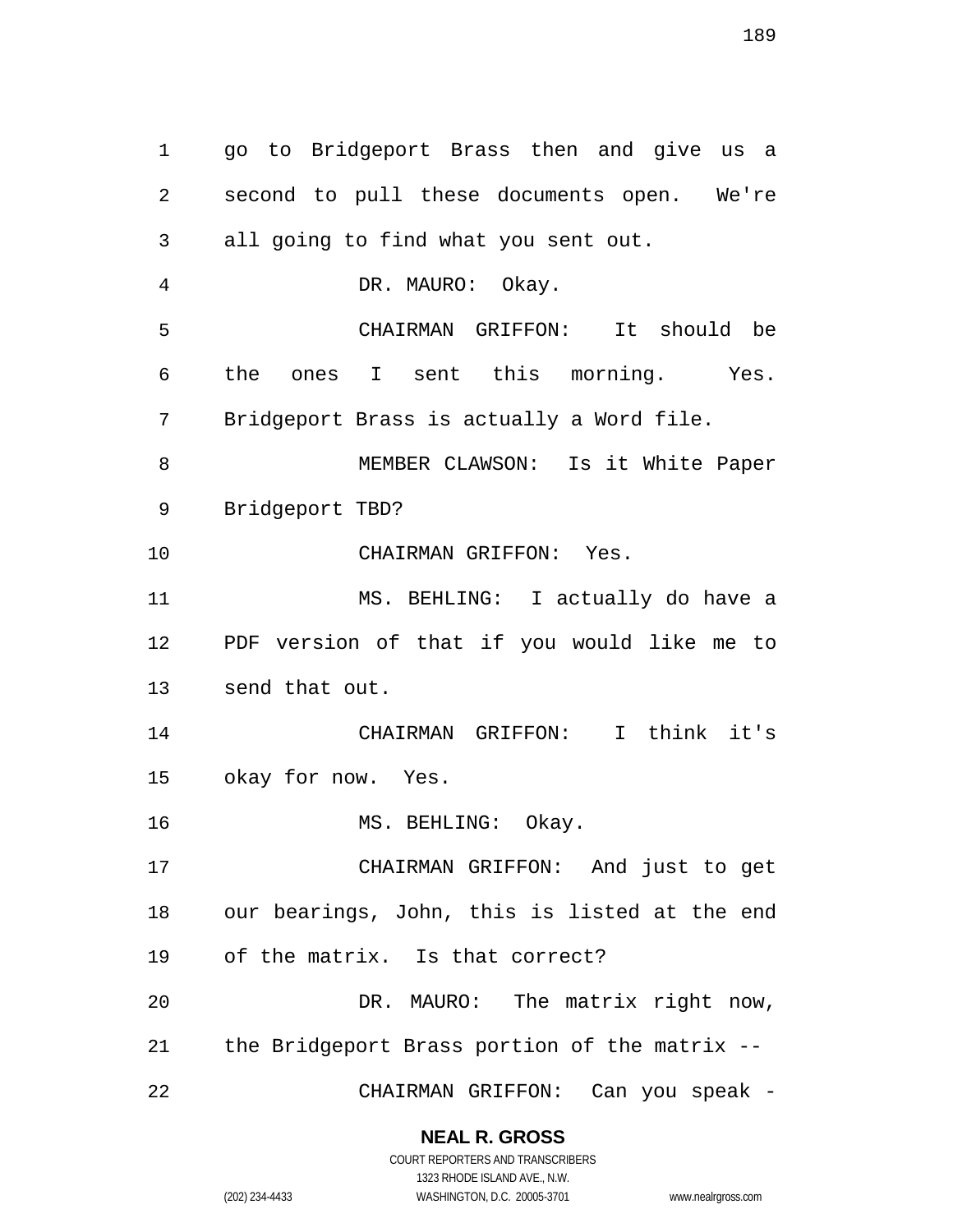$\mathbf{1}$ 2 DR. MAURO: -- is on page 56 of 74. MS. BEHLING: It's Attachment 1 at the end of the eighth set. CHAIRMAN GRIFFON: Right. DR. MAURO: Yes. Let me help out a little bit. The actual review of Bridgeport Brass as a formal deliverable was part of the big three-ring binder eighth set and it's Attachment 1 at the back of that. CHAIRMAN GRIFFON: Right. 13 DR. MAURO: However, your matrix that you sent out also contains it and it's part of the matrix. It comes right after -- in other words, you have your sequence of case numbers. CHAIRMAN GRIFFON: It's on page 56, right? DR. MAURO: It's on page 56. DR. BEHLING: Yes. Page 54 is the Bridgeport Brass.

## **NEAL R. GROSS** COURT REPORTERS AND TRANSCRIBERS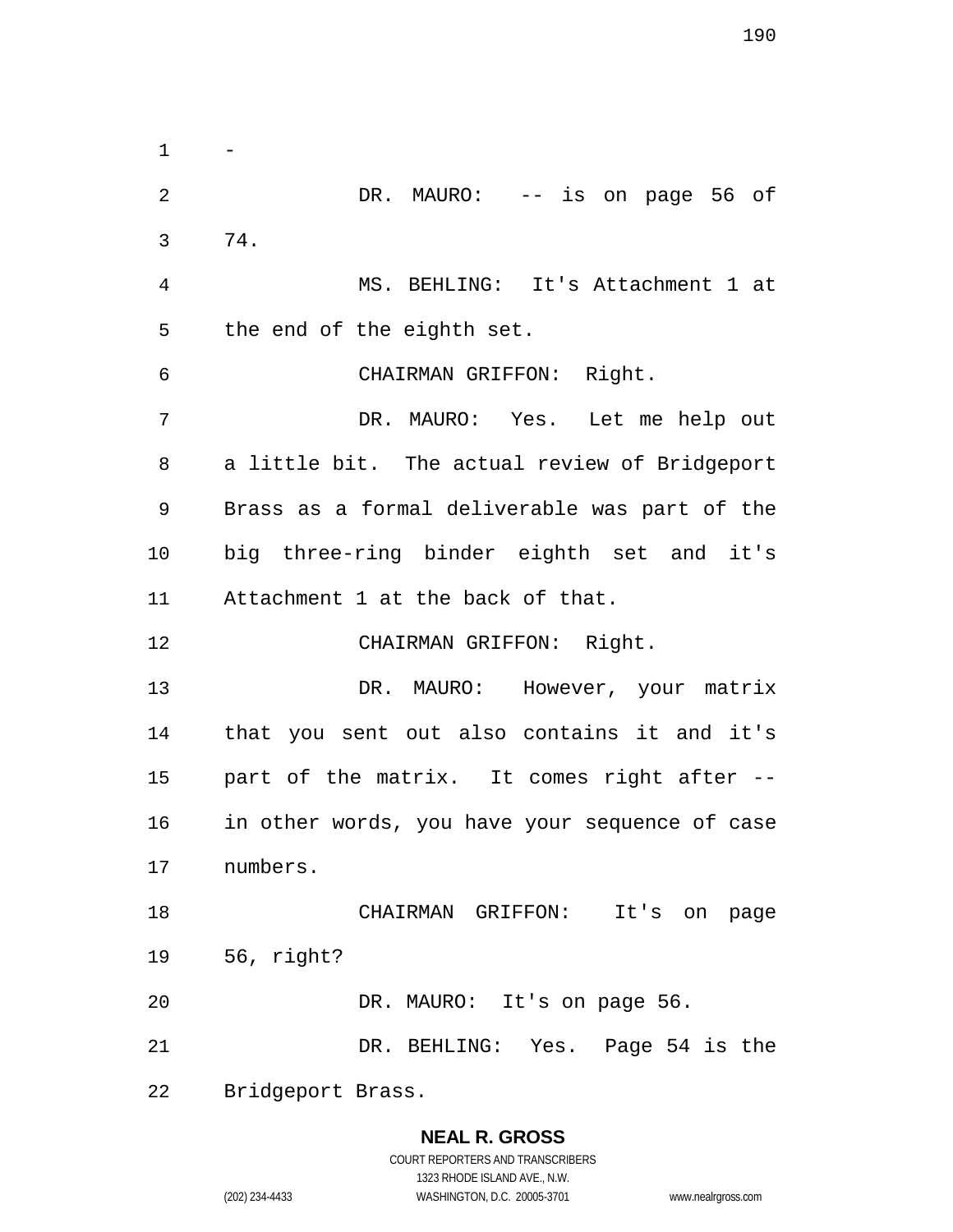1 DR. MAURO: Okay. Maybe the way we printed it out.

 CHAIRMAN GRIFFON: Yes. DR. MAURO: It's after -- in other words, you're going through Case number 178. CHAIRMAN GRIFFON: Yes. DR. MAURO: And then the next string then begins the attachments, Attachments 1, 2 and 3. So the two places that we could work from, one is the actual big, thick three-ring binder with Attachments 1, 2, and 3 or we could work from the matrix which, of course, captures it in summary form. MEMBER MUNN: Since I don't carry the big three-ring binder around and since -- CHAIRMAN GRIFFON: Yes. DR. MAURO: And that's okay. We can give you the 30-second sound bite on each one and I think these can move pretty quickly. MEMBER MUNN: Yes.

 CHAIRMAN GRIFFON: Yes, and you can expand as you need to. That's fine. This

# **NEAL R. GROSS**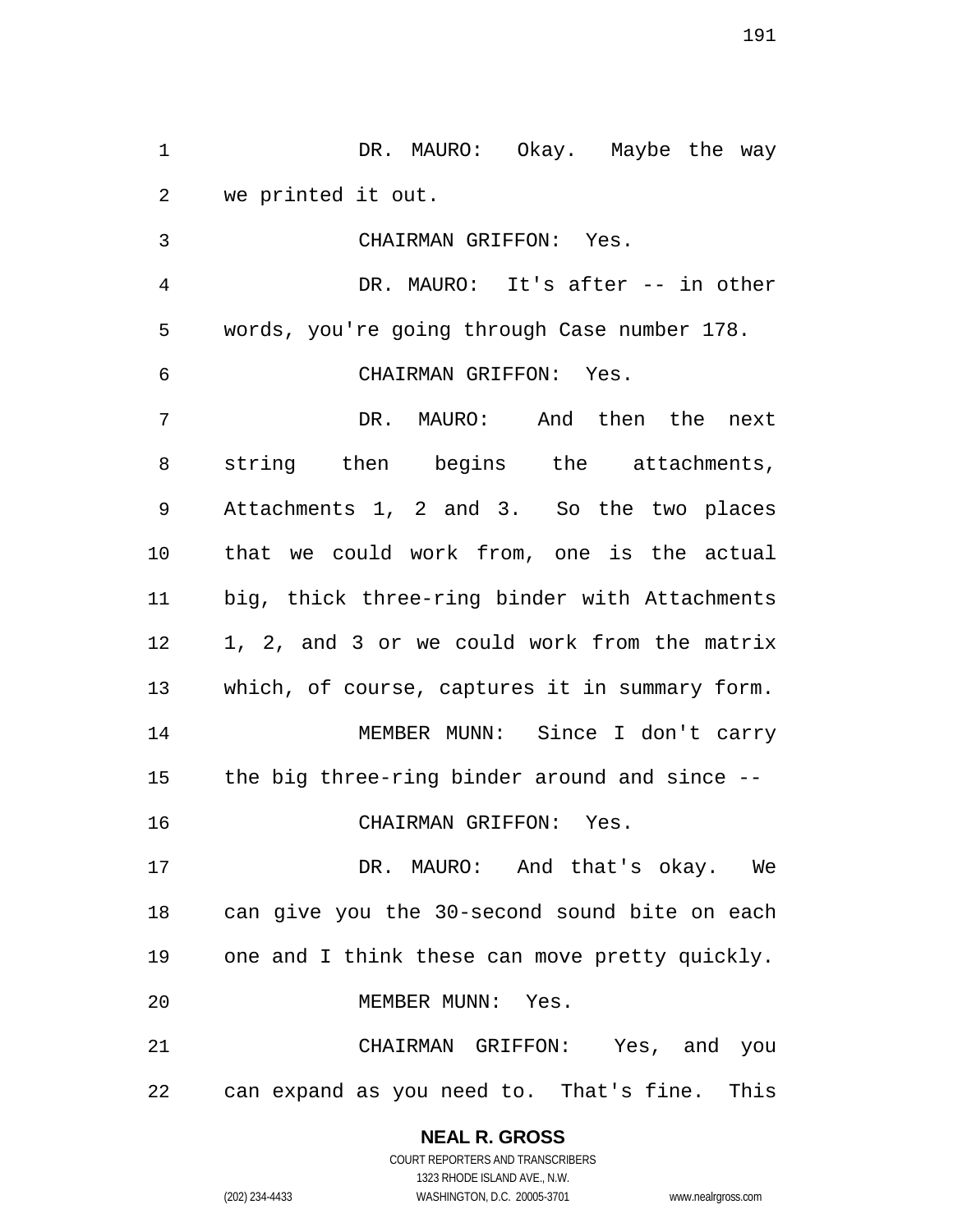would be a good overview for us I think for these. So go ahead. Start with Bridgeport Brass. Everybody has the matrix opened and we also have your White Paper on the topics.

 DR. MAURO: Good. I'll sort of start off, but, Harry Chmelynski and Hans, we were all very much a part of this.

 So let's start off with the first item. The first issue has to do with -- the statement is made that the site profile would benefit from additional analysis demonstrating that the full value intake rates adopted in the exposure matrix are claimant-favorable for the early operational time period. Bottom line is this. This is Finding Number 1 and it turns out when you look at the data, the urinalysis data, that Bridgeport Brass consists of two different facilities, one in Connecticut and one someplace else. And it's the Havens Laboratory and the other one is the Adrian Plant.

The problem is on this issue --

## **NEAL R. GROSS** COURT REPORTERS AND TRANSCRIBERS 1323 RHODE ISLAND AVE., N.W.

(202) 234-4433 WASHINGTON, D.C. 20005-3701 www.nealrgross.com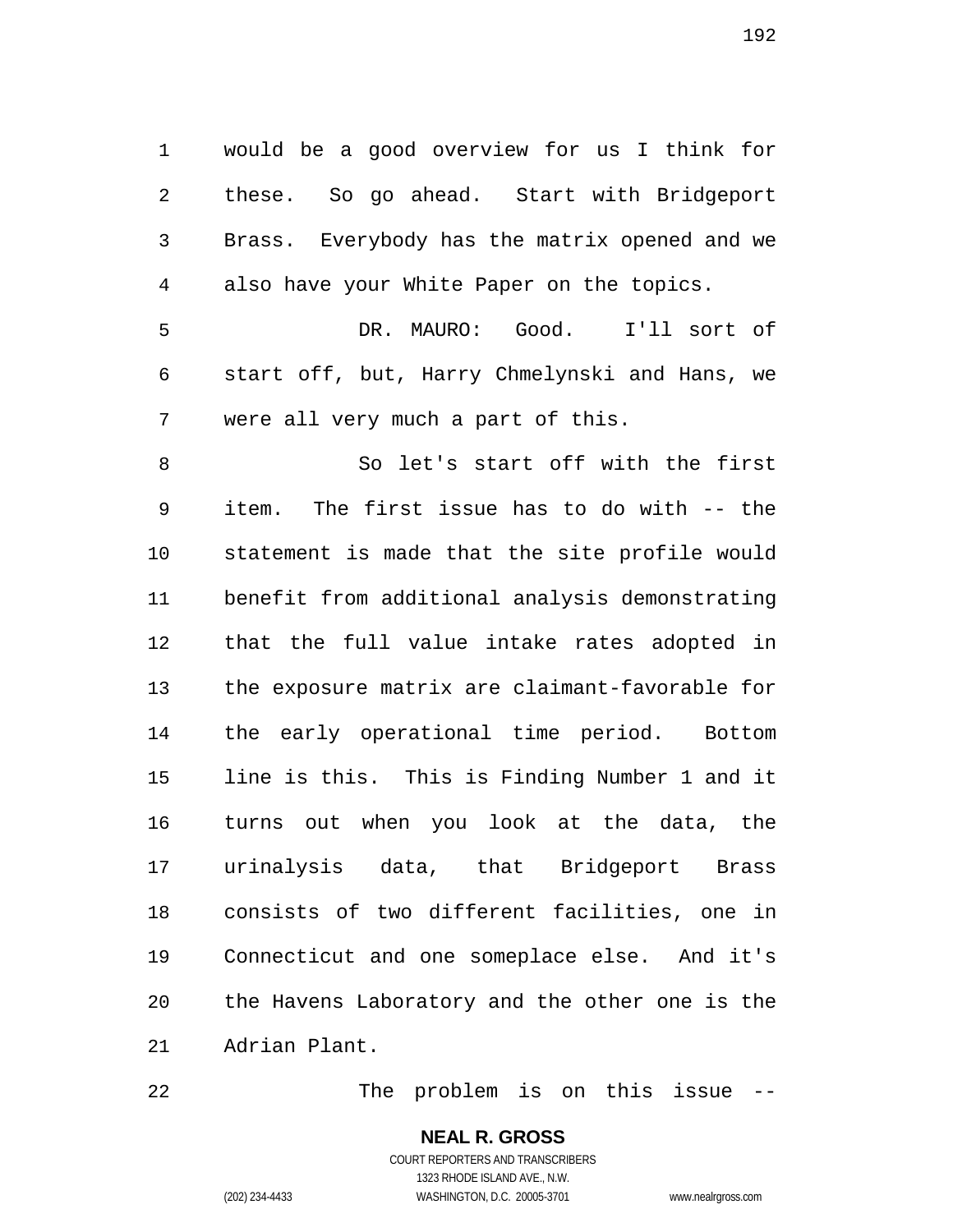this is what we raised -- is that it appears that for the Adrian Plant there is a lot of urinalysis data beginning, it starts to build, in 1960. But prior to that, it seems to be very sparse and the approach that's used to reconstruct doses in the generic matrix for Bridgeport Brass for the Adrian Plant is where they compile all these data and then they use that data, bioassay data, that's available and from that develop a coworker model that they assign to the workers.

 Our concern is that the coworker model for Adrian Plant was built from data which was post-1960 urinalysis and there's some question whether it has applicability to pre-1960 time period and that's the question we raised.

 CHAIRMAN GRIFFON: What's the -- John, if I can interrupt, when is it? Pre- 1960, but does it go back to what date? DR. MAURO: Yes, let me see the dates. I have to check to see when they --

> **NEAL R. GROSS** COURT REPORTERS AND TRANSCRIBERS

> > 1323 RHODE ISLAND AVE., N.W.

(202) 234-4433 WASHINGTON, D.C. 20005-3701 www.nealrgross.com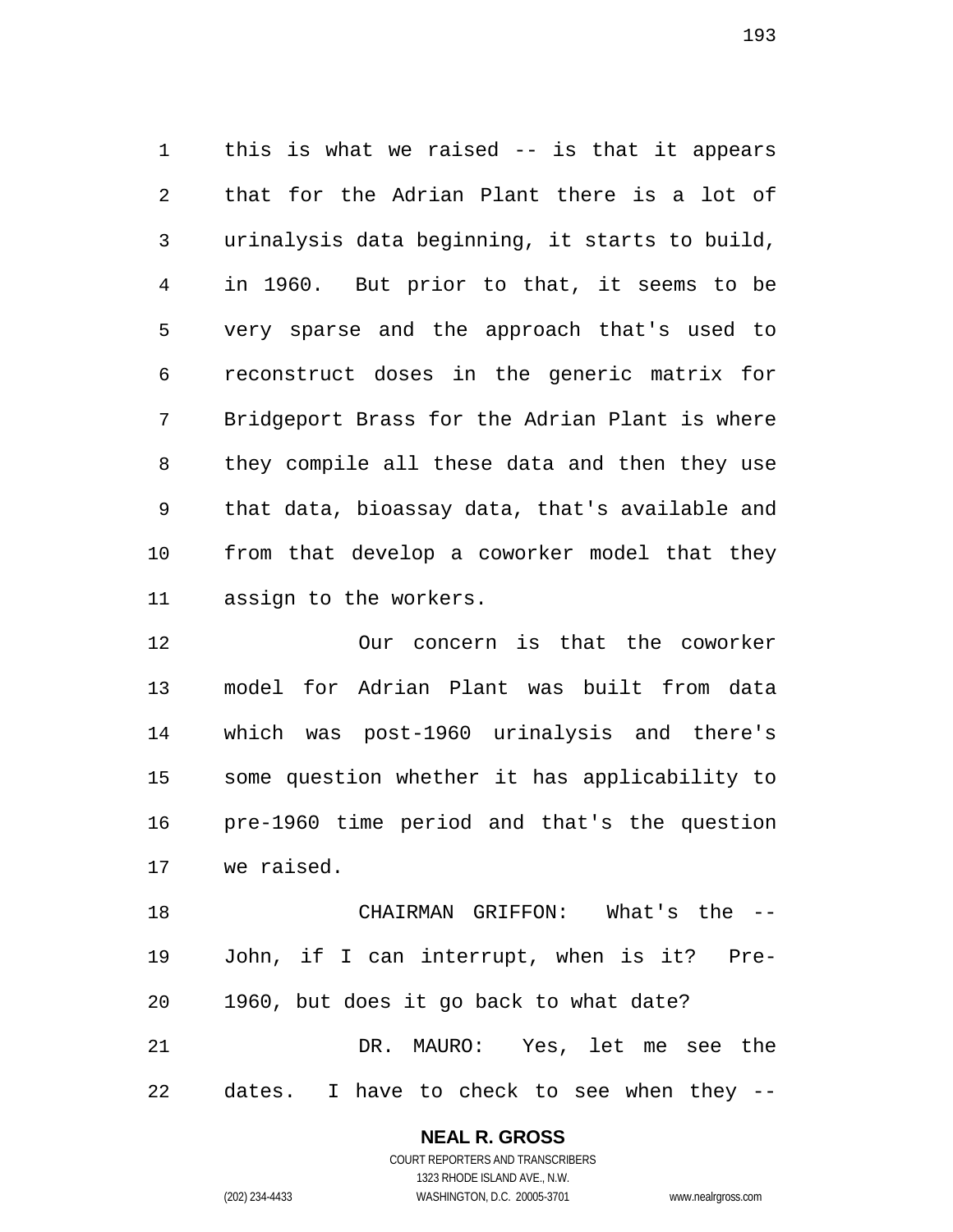the introduction here.

| 2  | CHAIRMAN GRIFFON: Okay.                        |
|----|------------------------------------------------|
| 3  | DR. MAURO: I would have to go --               |
| 4  | CHAIRMAN GRIFFON: Fifty four --                |
| 5  | DR. MAURO: Yes. It started --                  |
| 6  | the Adrian, the history of the site, it        |
| 7  | started before. Yes. The exact date I don't    |
| 8  | have handy unfortunately.                      |
| 9  | MEMBER CLAWSON: Havens Lab was                 |
| 10 | June 1952 and the Adrian Plant was May 1954.   |
| 11 | DR. MAURO: There you go. Thank                 |
| 12 | you.                                           |
| 13 | CHAIRMAN GRIFFON: Yes.                         |
| 14 | DR. MAURO: So we got ourselves a               |
| 15 | five-, six-, seven-year period, whatever, yes, |
| 16 | there's a paucity of bioassay data and the     |
| 17 | question becomes can you use the post-1960     |
| 18 | data, urinalysis data, as a reasonable         |
| 19 | surrogate for the pre-1960 data for the Adrian |
| 20 | Plant. And that was the question. And in the   |
| 21 | matrix, there is a response. NIOSH said that   |
| 22 | they're going to look into that.<br>So<br>my   |

1323 RHODE ISLAND AVE., N.W. (202) 234-4433 WASHINGTON, D.C. 20005-3701 www.nealrgross.com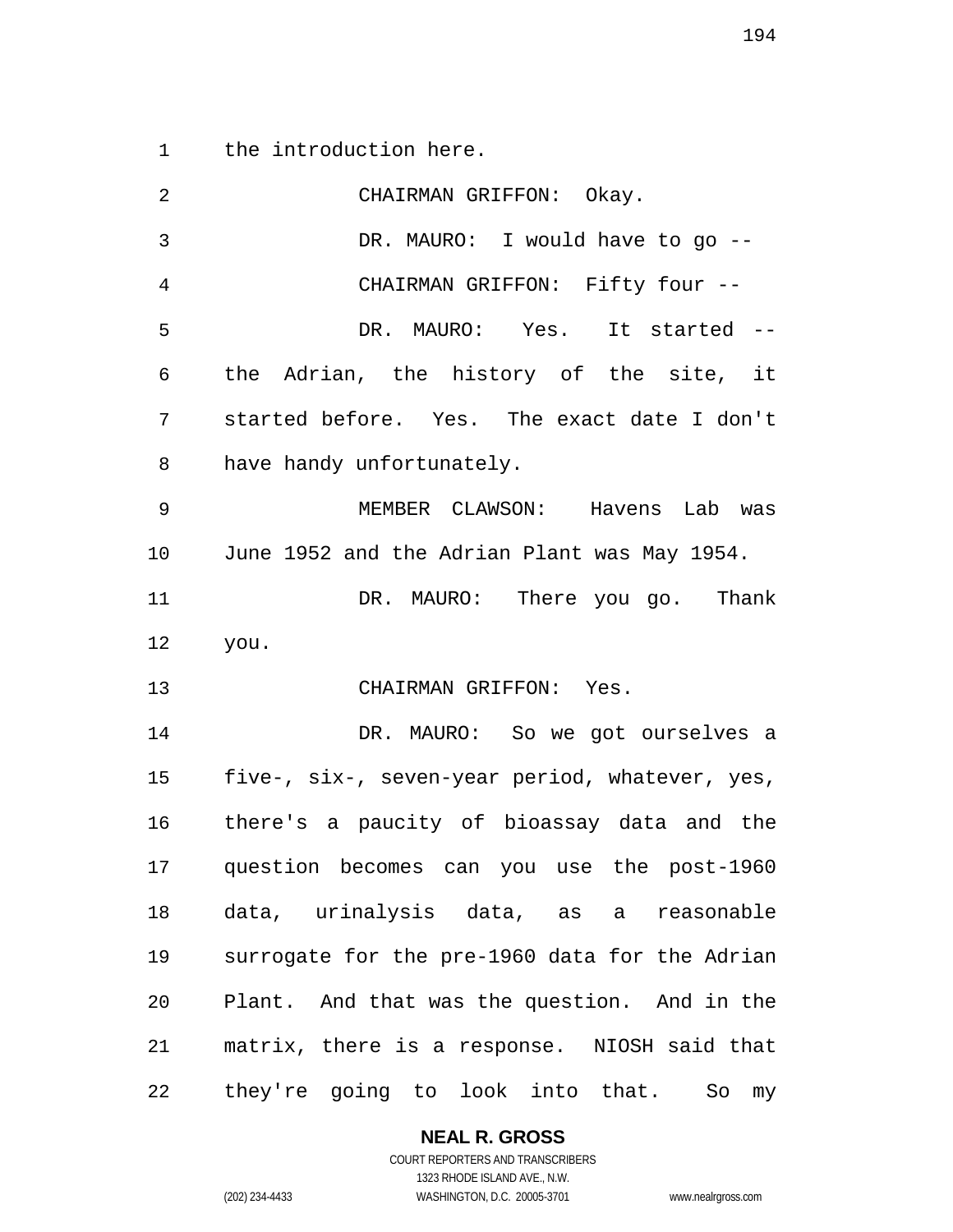understanding is that's where we are right now on this issue. CHAIRMAN GRIFFON: Let me get some help on that. I don't see anywhere a NIOSH response. Do I have -- DR. MAURO: Well, I'm looking at that yellow marker on the yellow mark. MR. FARVER: That's in the file I sent you, John. That's not in the file that Mark sent you. DR. MAURO: Oh. MS. BEHLING: There was a separate file. DR. MAURO: Okay. We're looking at different files. MR. FARVER: Yes. NIOSH did send out responses back in the spring and I just put them into the matrix to send them off to John and Hans so they would have those to look at. CHAIRMAN GRIFFON: Do you know what they sent those under because I didn't

## **NEAL R. GROSS**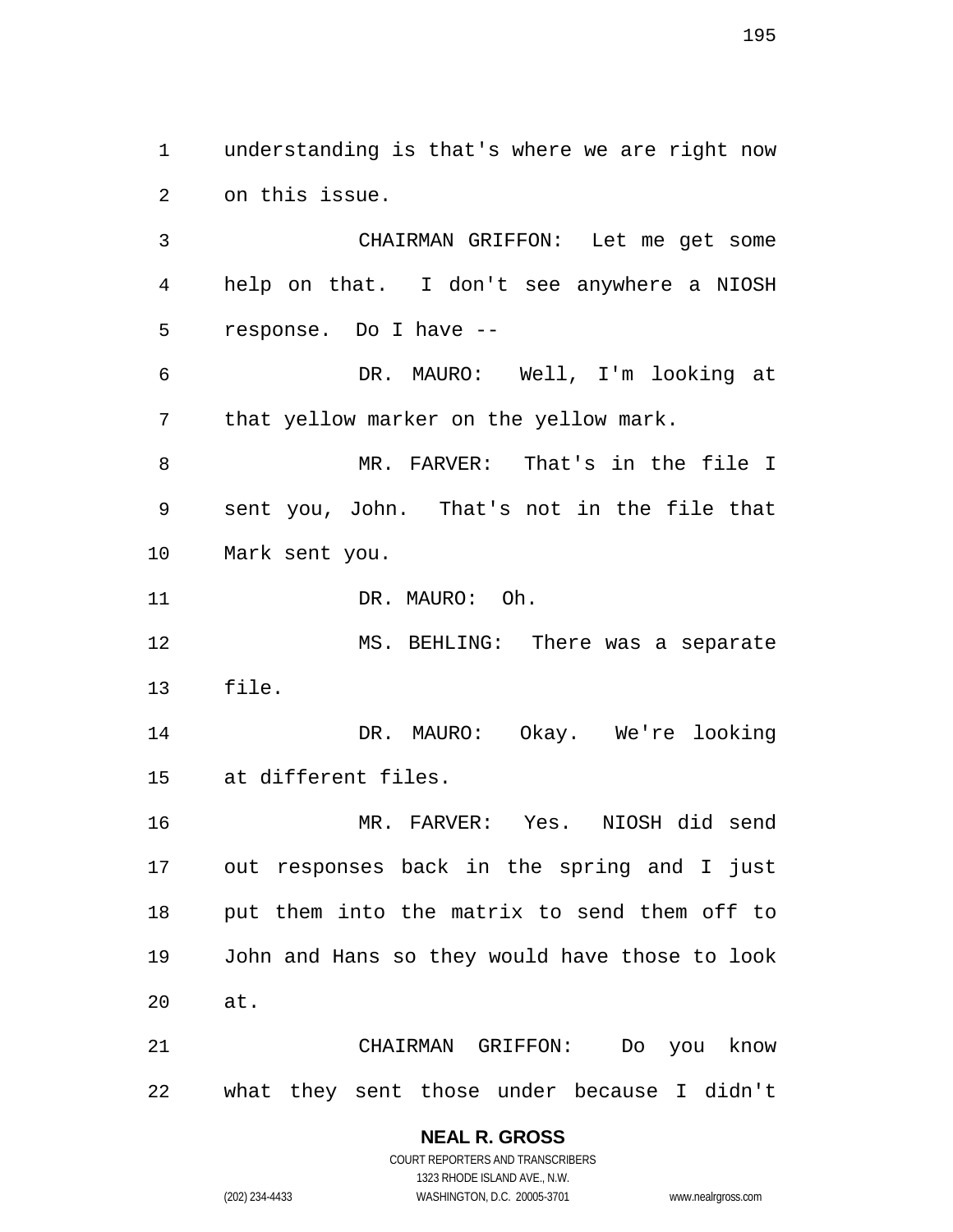have the matrix obviously.

 MR. FARVER: Well, they sent them as a matrix, but this is where everyone sent in different matrices. CHAIRMAN GRIFFON: Oh. MS. BEHLING: There was a file named Response to NIOSH Comments on Bridgeport Brass Matrix. No, that must not be it. DR. BEHLING: Kathy, these are the responses right here. CHAIRMAN GRIFFON: I don't have any such file. 13 MR. FARVER: I know there was one that Stu sent earlier in the year. DR. BEHLING: The response I read here in the matrix is that -- and I quote in NIOSH's response, additional analysis of this finding is necessary and will be provided upon completion. DR. MAURO: Yes, that's what I have also. MR. FARVER: Yes, that's in the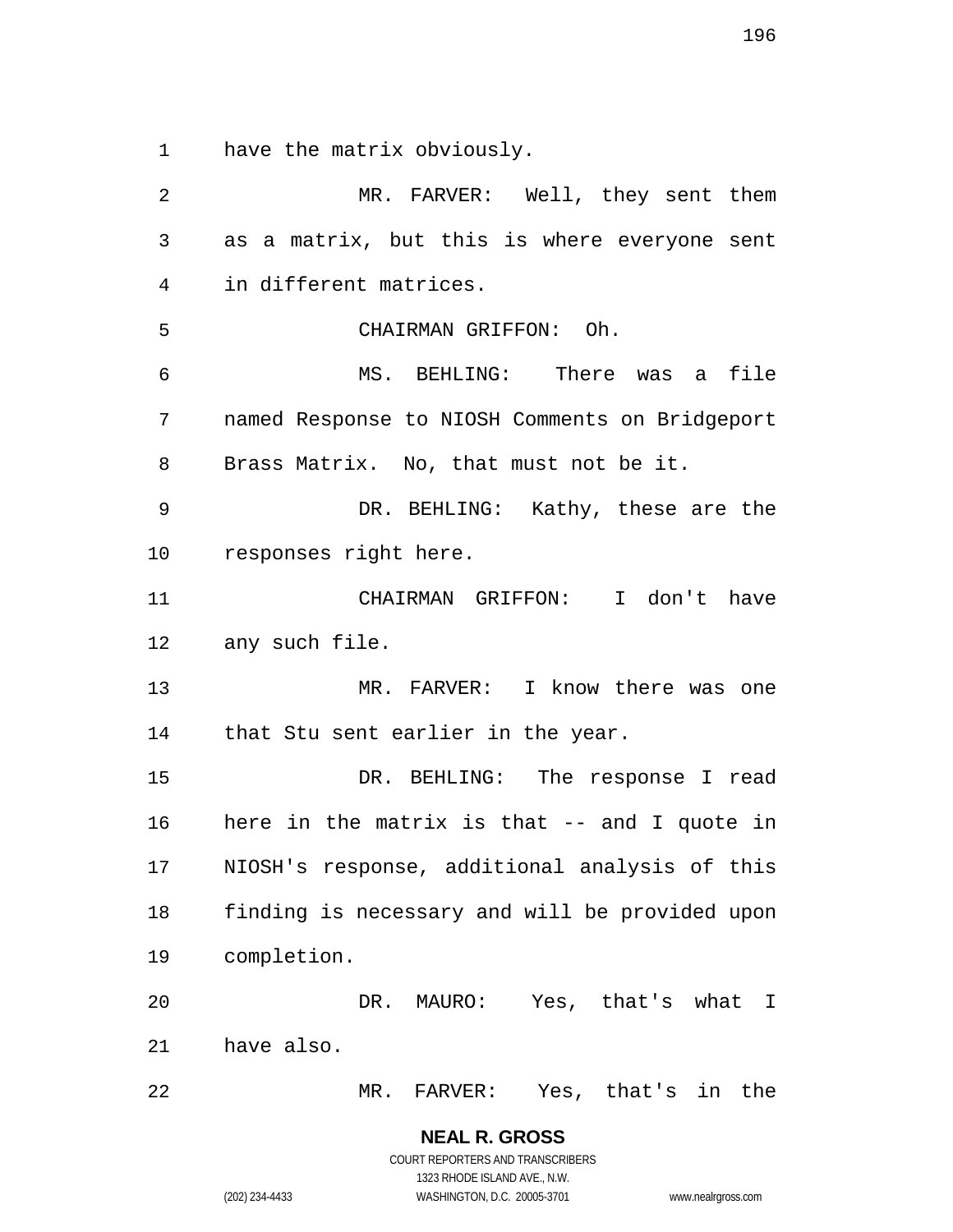file that I sent you. DR. BEHLING: And that is dated June 4, 2008. CHAIRMAN GRIFFON: June 4th, okay. June 4, 2008? MEMBER MUNN: 2008? DR. BEHLING: No, I'm sorry. I'm looking at the wrong side of the table. It's working draft January 26, 2009. CHAIRMAN GRIFFON: Okay. Yes, I still have that. 12 MS. BEHLING: Probably somewhere in the March-April 2009 time frame. CHAIRMAN GRIFFON: I've got a March one though and I didn't see -- MR. HINNEFELD: It's about January 26th of '09? CHAIRMAN GRIFFON: Do you have the full file name? MR. HINNEFELD: Yes, I've got what I called it. It starts with the Matrix

Determination Report Rev 0 January 26 '09 with

#### **NEAL R. GROSS**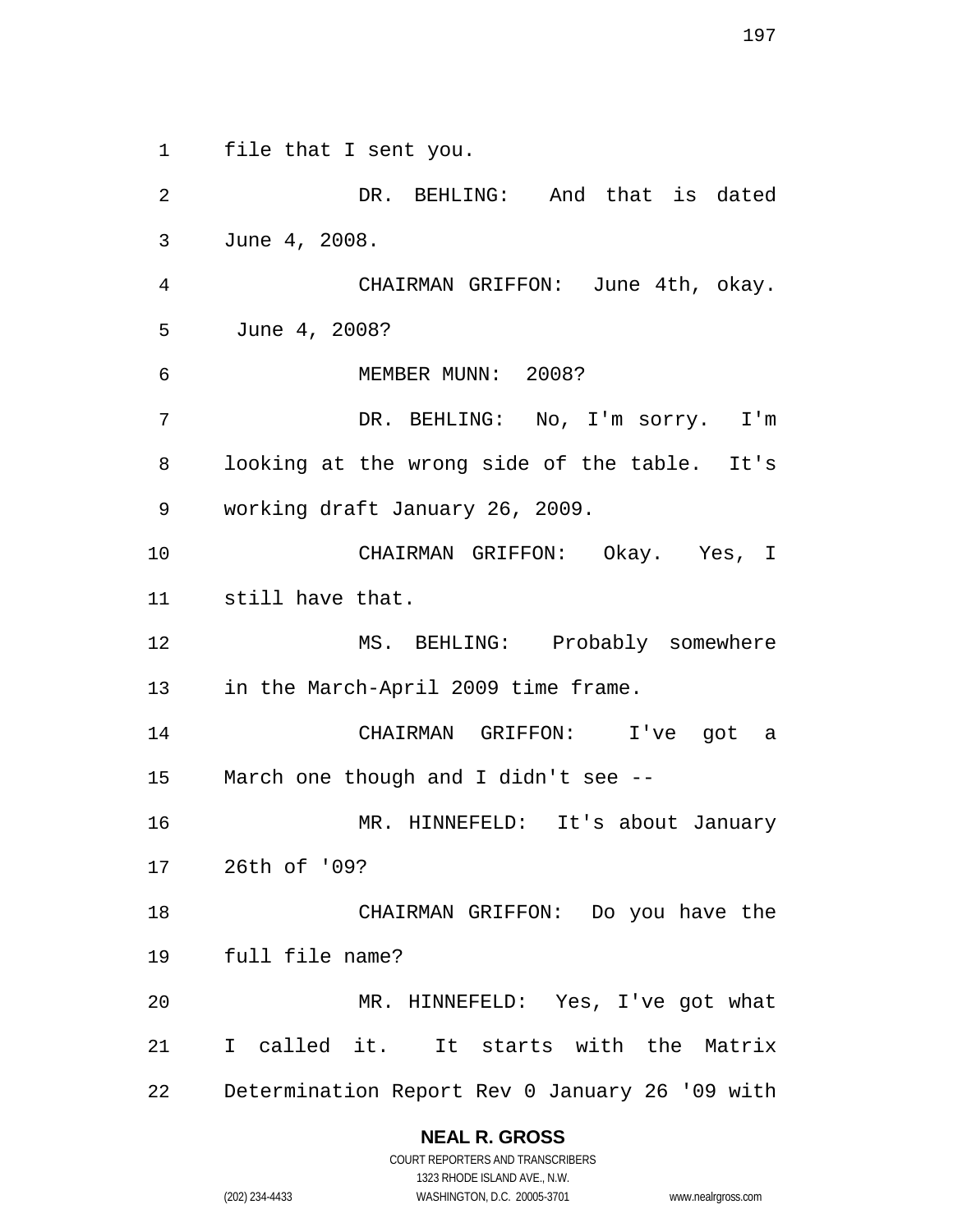Disclaimer. And so it's got that, you know, the disclaimer on the top document contains pre-decisional stuff. CHAIRMAN GRIFFON: That's the file name or is that -- MR. HINNEFELD: No, that's all in the file name. CHAIRMAN GRIFFON: I don't have that one. MEMBER MUNN: We're still on Bridgeport, right? CHAIRMAN GRIFFON: Yes, we're trying to find this. 14 MR. HINNEFELD: Yes. CHAIRMAN GRIFFON: We're trying to find this -- MR. HINNEFELD: I'm looking when we sent this. 19 MEMBER MUNN: I have two transmittals. CHAIRMAN GRIFFON: I'll add those into the current matrix, but I don't have

### **NEAL R. GROSS** COURT REPORTERS AND TRANSCRIBERS

1323 RHODE ISLAND AVE., N.W.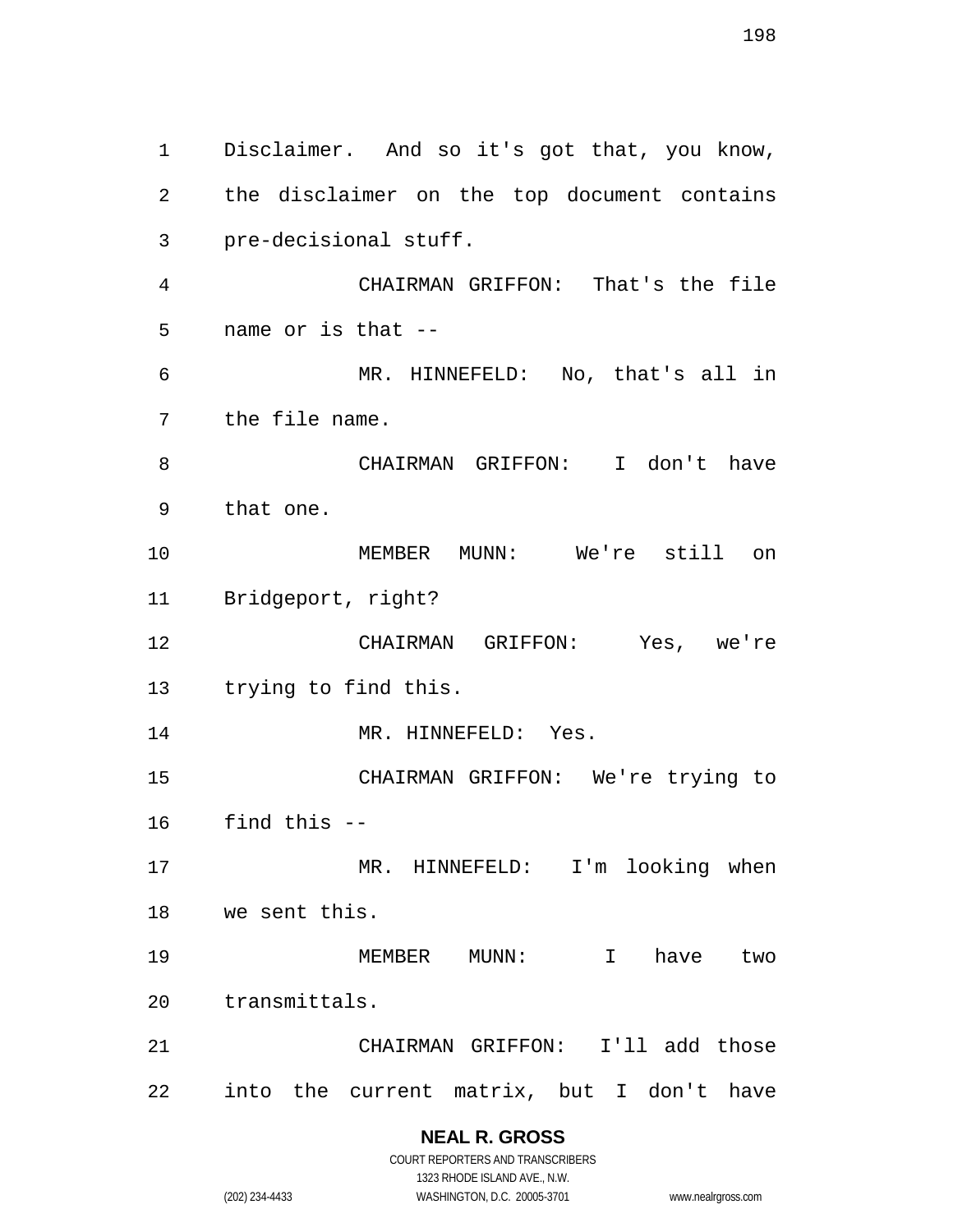those. So I must have overlooked it if I received it or -- MEMBER MUNN: I have Bridgeport -- review White Paper April 16th. MR. HINNEFELD: Do you want me to send it to your government emails? CHAIRMAN GRIFFON: To my regular. 8 MR. HINNEFELD: Reqular email. CHAIRMAN GRIFFON: Yes. 10 MR. KATZ: Only the Board members use their government emails. CHAIRMAN GRIFFON: I'm not so good at it yet. MEMBER MUNN: So this is SC&A's follow-up that we're looking for, right? CHAIRMAN GRIFFON: We're looking for NIOSH's response on this Bridgeport. 18 MEMBER MUNN: Okay. What I've got is SC&A's follow-up to NIOSH's responses. That was sent in April. That's what we're looking at.

CHAIRMAN GRIFFON: That's pretty

1323 RHODE ISLAND AVE., N.W.

(202) 234-4433 WASHINGTON, D.C. 20005-3701 www.nealrgross.com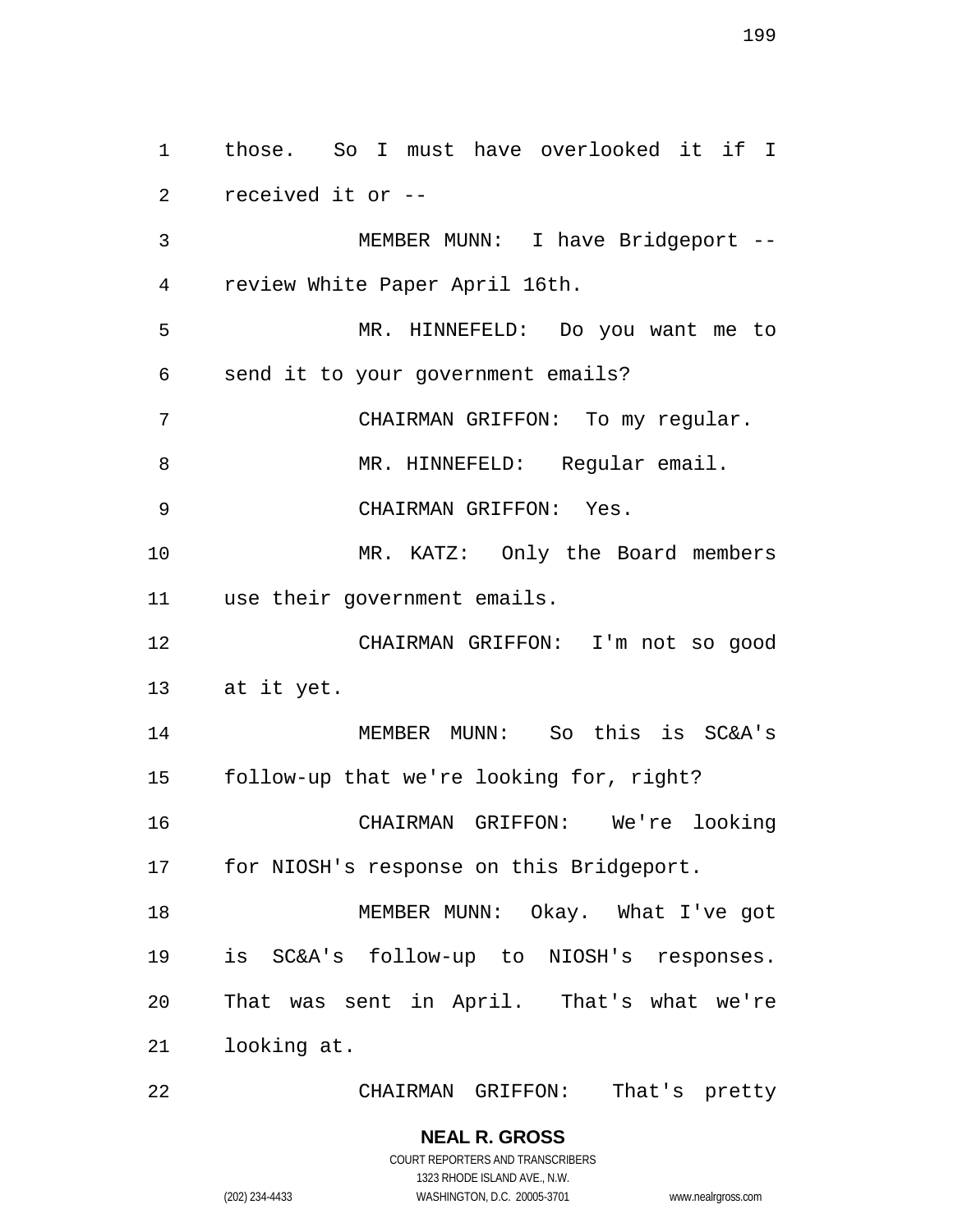good. You got an SC&A response. MEMBER MUNN: Yes. That's the document that -- CHAIRMAN GRIFFON: Is it a matrix or a separate -- MEMBER MUNN: No, it's a White Paper. CHAIRMAN GRIFFON: Oh. DR. BEHLING: Now, Wanda, what you're looking at is the most recent White Paper. 12 MEMBER MUNN: Right. That's what I was looking at. 14 CHAIRMAN GRIFFON: Those haven't - (Simultaneous speakers.) MEMBER MUNN: That's what I was looking at to begin with and there's supposed to be something back from NIOSH before that. CHAIRMAN GRIFFON: Before that, yes, and that's what I'm not finding. But it

must be out there and I just didn't include it

#### **NEAL R. GROSS**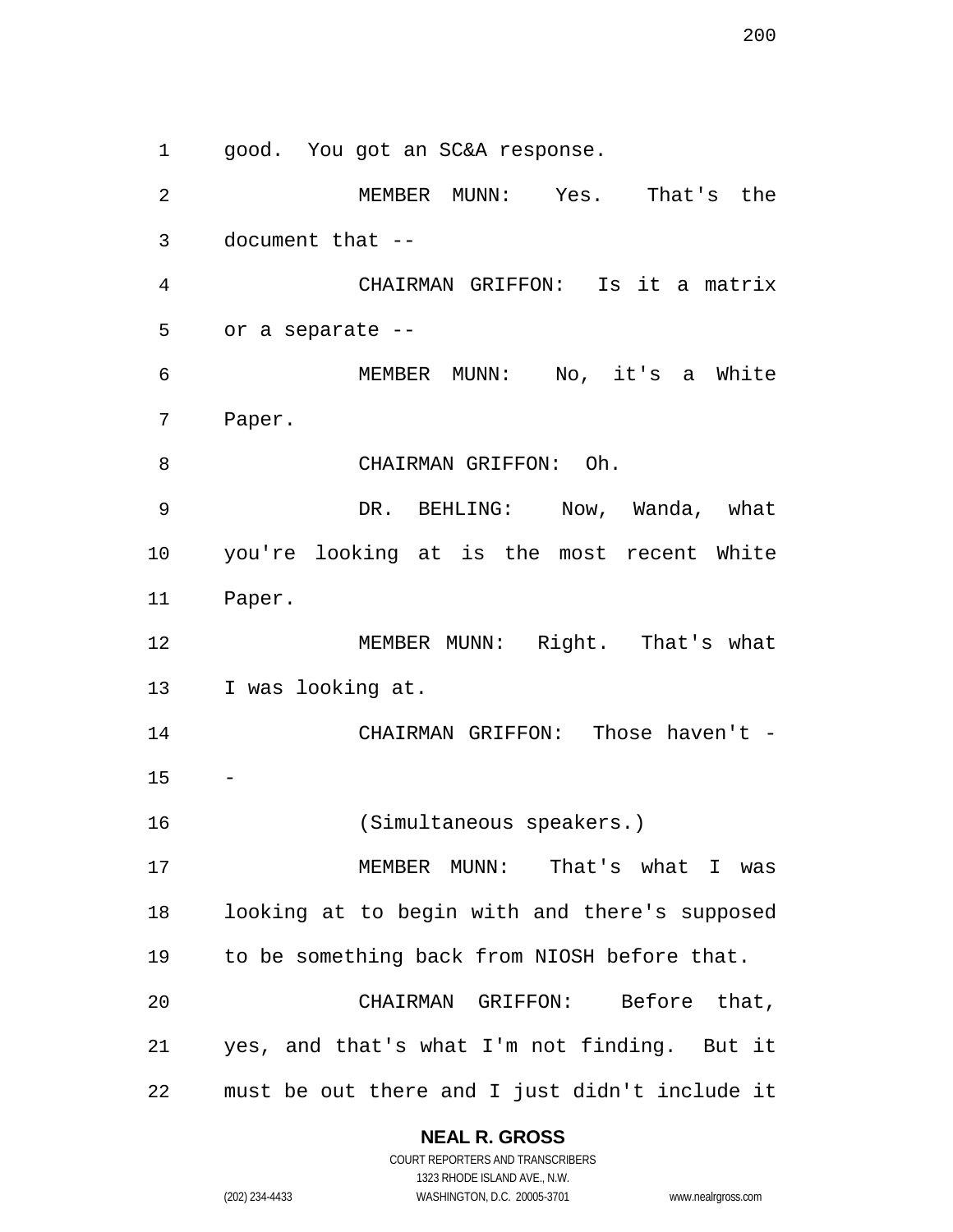in the matrix. I apologize.

 DR. MAURO: This is John. Where are we though on this? Right now, has there been a response to that issue by NIOSH? CHAIRMAN GRIFFON: No. We're just trying to -- bear with us. DR. MAURO: Okay. I just wanted to make sure I wasn't missing something. CHAIRMAN GRIFFON: Bear with us. We're just trying to find NIOSH's initial response. 12 DR. MAURO: Okay. MR. HINNEFELD: Just that we needed to -- CHAIRMAN GRIFFON: Just so I can get the file and update this matrix and then we'll let you continue on your at least preliminary presentation. DR. MAURO: Okay. Yes. CHAIRMAN GRIFFON: Sorry. DR. MAURO: No, that's okay. I just wanted to be on the same page.

> **NEAL R. GROSS** COURT REPORTERS AND TRANSCRIBERS

1323 RHODE ISLAND AVE., N.W. (202) 234-4433 WASHINGTON, D.C. 20005-3701 www.nealrgross.com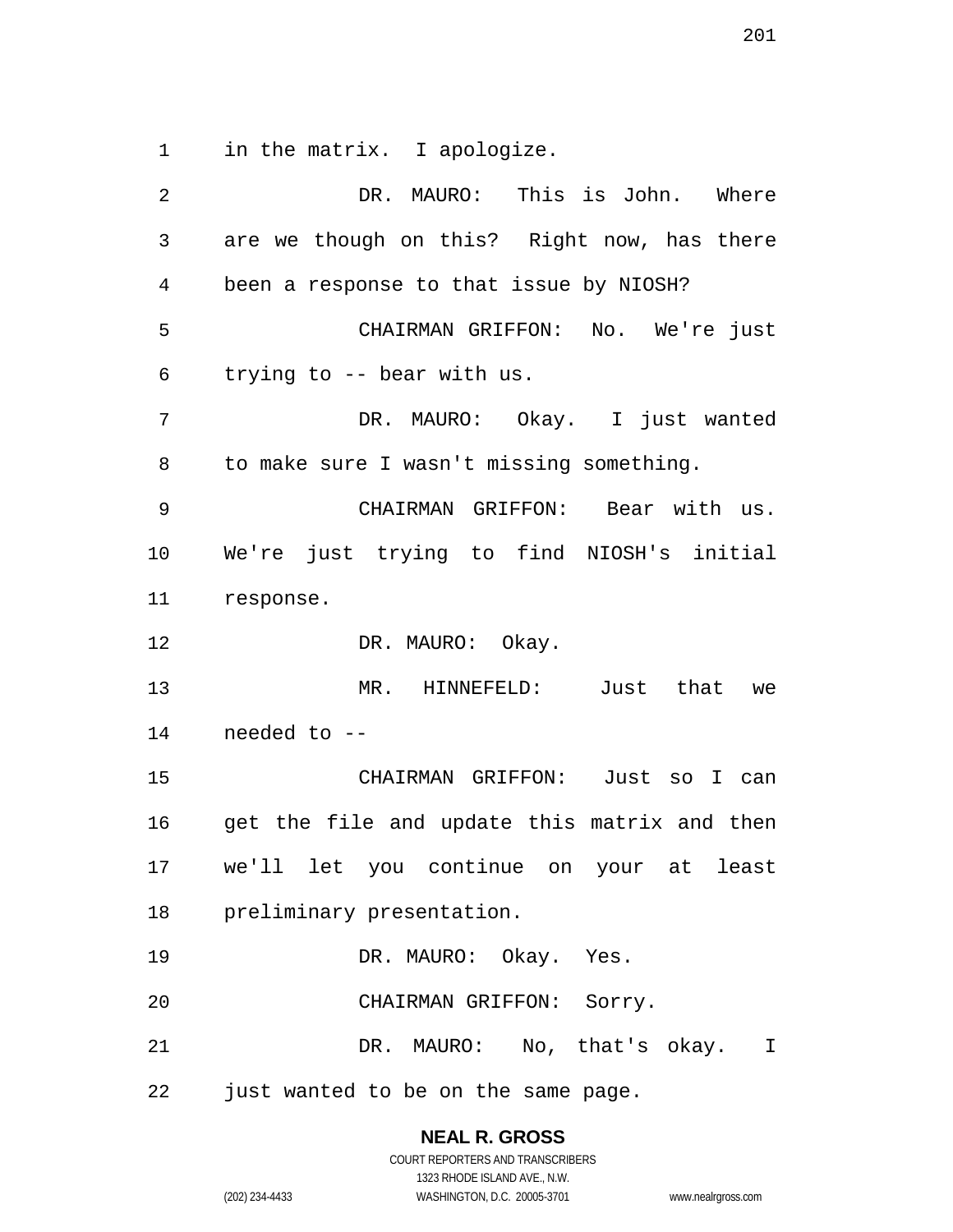MR. HINNEFELD: Okay, this has that -- this file I'm sending has that language in it. CHAIRMAN GRIFFON: Has this included. MR. HINNEFELD: Yes. CHAIRMAN GRIFFON: Okay. MR. HINNEFELD: And it seems to be just the Bridgeport Brass appendix finding for this. CHAIRMAN GRIFFON: So it's not all. MR. HINNEFELD: It's not the entire matrix. CHAIRMAN GRIFFON: Okay. I won't have to go through line by line. Okay. MR. HINNEFELD: No, it seems to be just that. CHAIRMAN GRIFFON: Alright. Good. Harshaw -- doesn't that have Harshaw? Doesn't have the other -- MR. FARVER: Harshaw is a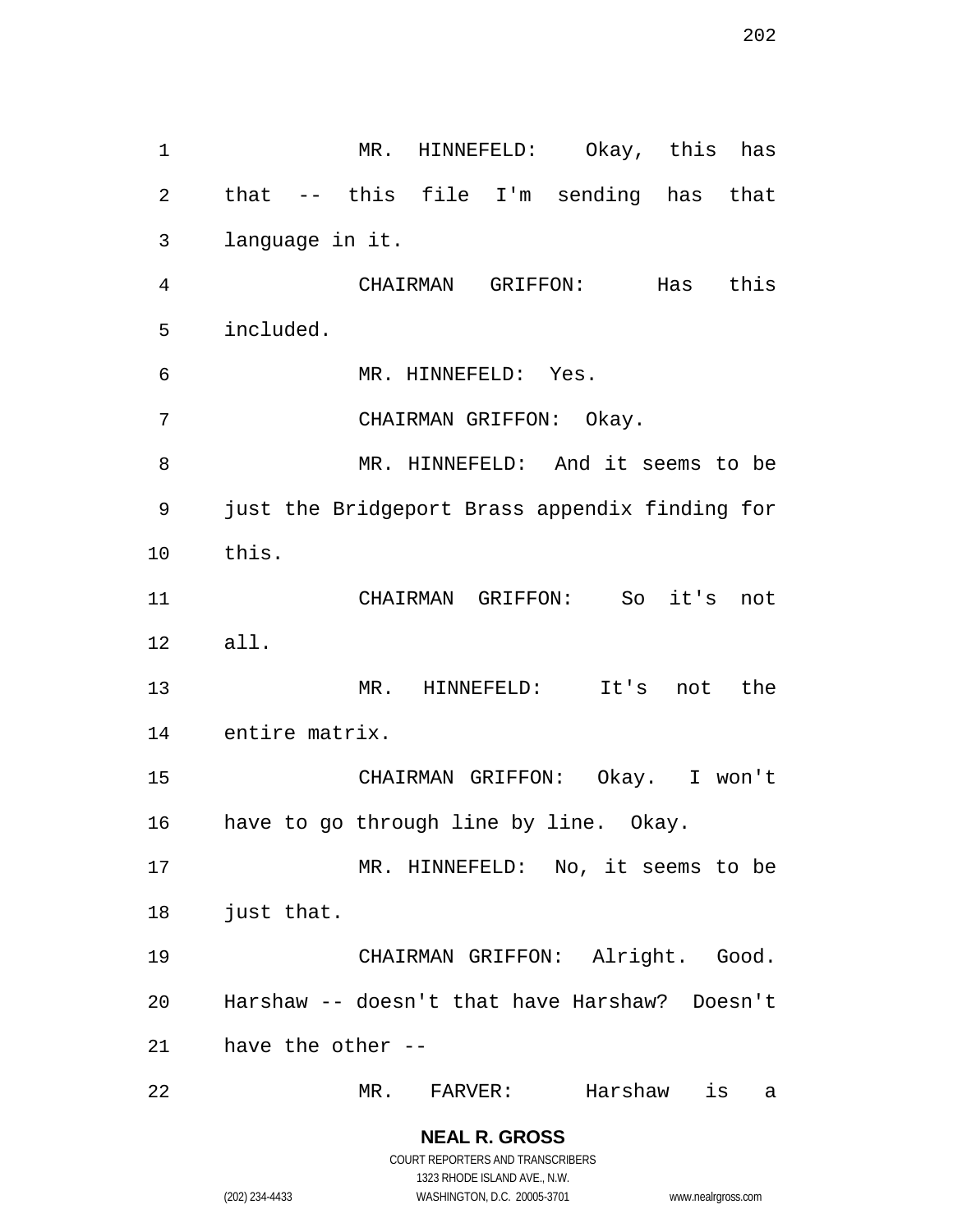different entity.

 MR. HINNEFELD: Harshaw is different than this one ahead of it. What I'm saying is it just has Bridgeport Brass. CHAIRMAN GRIFFON: Okay. MR. FARVER: Right. CHAIRMAN GRIFFON: Alright. John, you guys can continue, I guess, and we're getting the file now. Stu is sending it. MR. HINNEFELD: It's in the cyberware. CHAIRMAN GRIFFON: Go ahead. John, I'm sorry to interrupt you. 14 DR. MAURO: No problem. The second issue is called the Correlation Issue. In essence, the site profile, the exposure matrix, for Bridgeport Brass, what it did was construct a coworker model for all the workers was, it pooled the urine -- no, this is the external now. Sorry. It pooled all the external dose data for penetrating and non-penetrating radiation

#### **NEAL R. GROSS**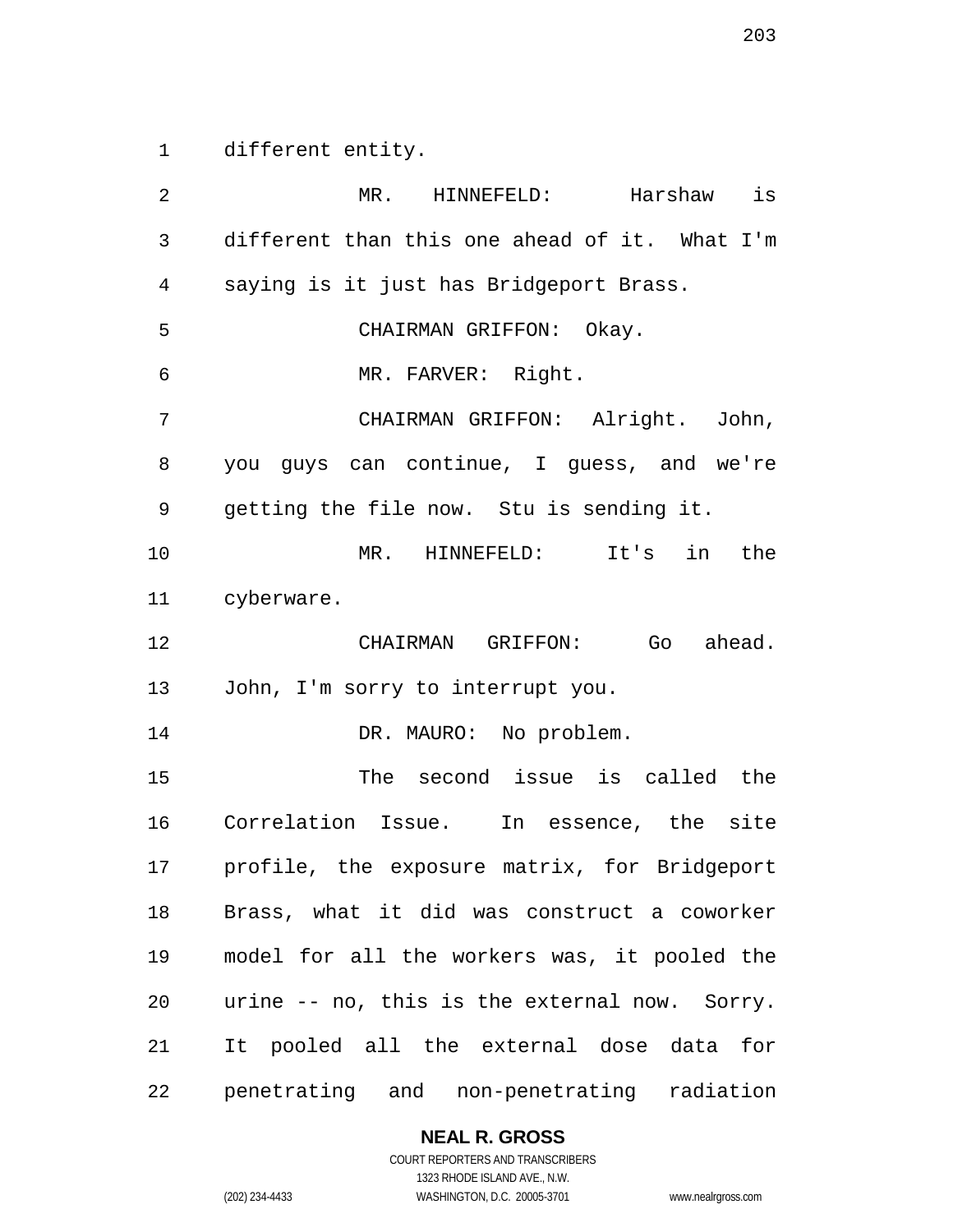together because it didn't really have enough data to do individual workers. And from that data they created a distribution and in the write-up that describes all this and all the data and we have access to the data it basically says, what we're going to do is we pooled all these. I believe there were two weeks turnaround times, biweekly. Pooled all the data, made a large number of values from that of film badge measurements, both penetrating and non-penetrating and then they plucked off the upper 95th percentile of that distribution for penetrating/non-penetrating and said, we're going to use that to assign to all the workers.

 Now there's an important point, however. In their site profile, they explained that when we did that -- this is NIOSH speaking -- we used what's called the correlation approach and in layman's terms the way I understand it and we'll certainly let Harry get into a little more detail, it simply

#### **NEAL R. GROSS**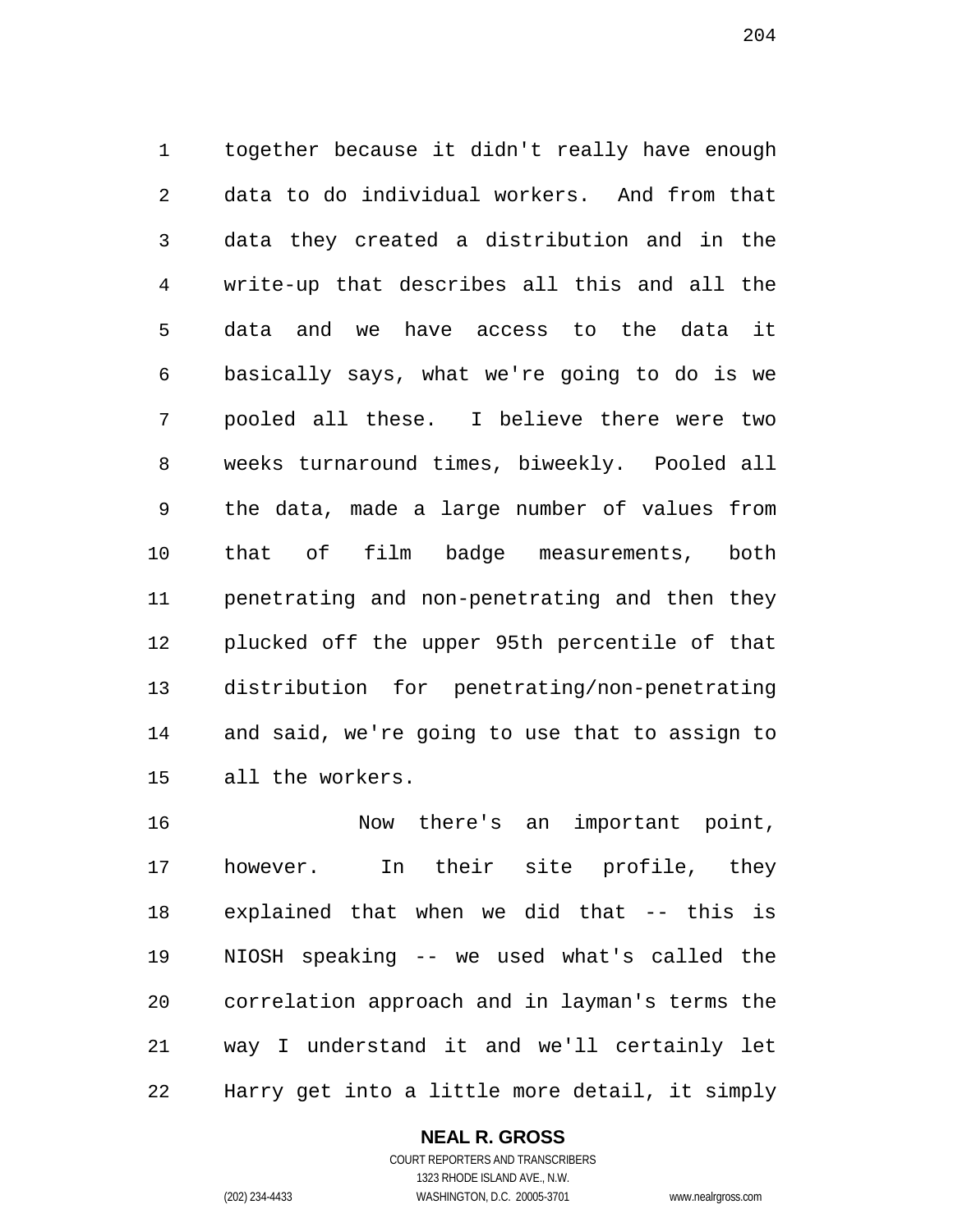means that we recognize that some people had jobs where they were exposed to higher levels of exposures than other people's jobs. So what that means is that you can't just pile up all these two-week changeouts for everybody, hundreds of numbers, and treat them as if each one of those individual readouts were independent of each other.

 Reality is they're correlated because you may have a worker, Worker Number 1, who has 10, 12, 15, 20 readouts and his job was such that he's at the high end. And to treat and if you're trying to reconstruct the dose to a worker you can't just simply assume each one of these individual measurements are independent of each other. They're correlated.

 So NIOSH explained in their write- up that, no, we did a sampling using correlation techniques to come up with the upper 95th percentile. Harry Chmelynski, our statistician, who is on the phone, he checked

**NEAL R. GROSS**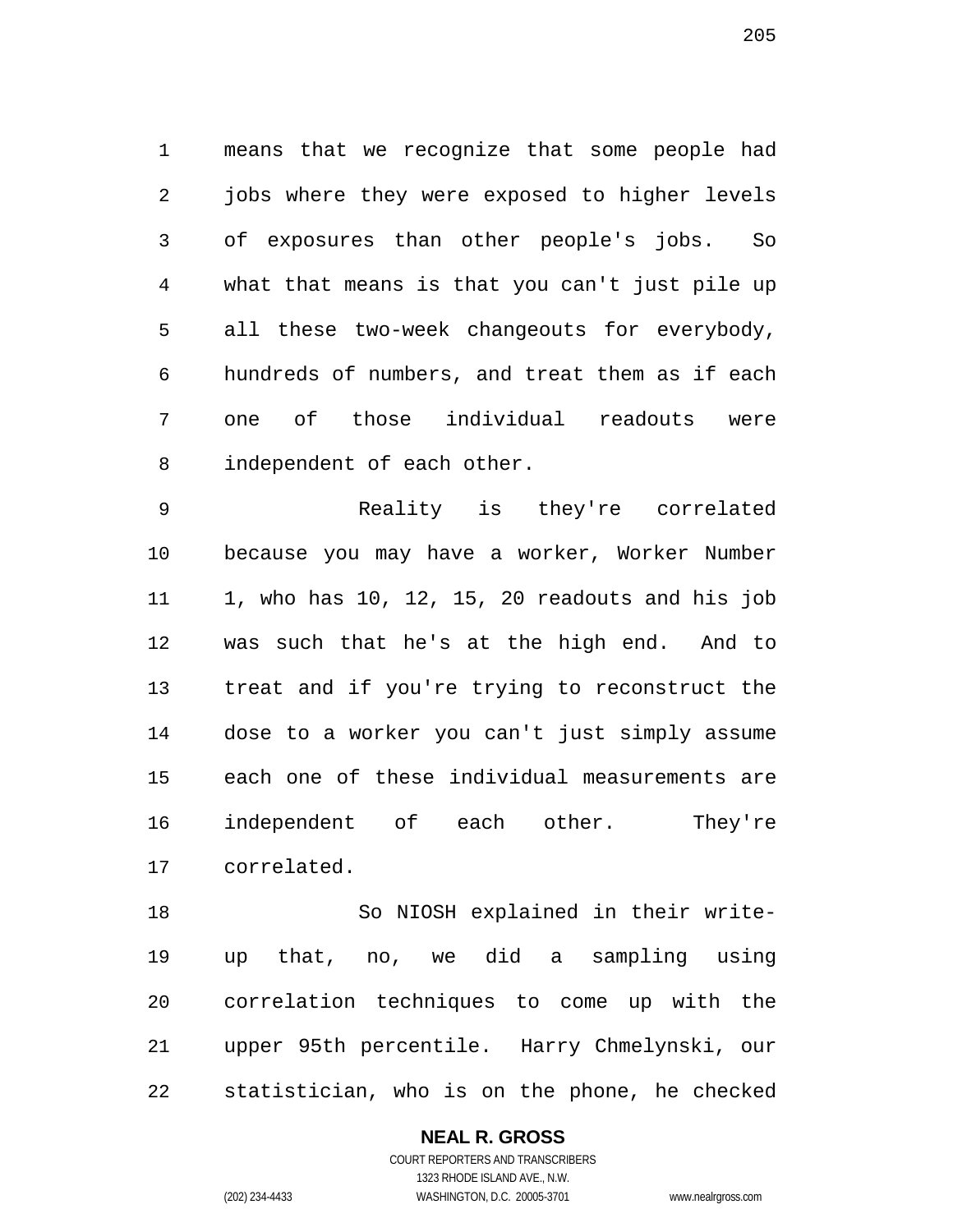that. He took all the data, downloaded it all, loaded it all up and he ran the sampling using correlation techniques and using independent non-correlation techniques and he was able to match the upper 95th percentile value when he ran it as non-correlated data.

 When he ran it as correlated data he comes up with numbers that are about twice as high as the numbers recommended and adopted in the site profile. So we believe that, though NIOSH states that they use correlated approach for coming up with their surrogate number or their default number we believe that in fact they didn't.

 Now there is a reason. That's our story in a nutshell and to get into the details of it certainly Harry could explain how you go about doing these types of things. But NIOSH did respond in the column in the matrix, but we feel that the response is nonresponsive. Okay. In other words, it really didn't address the concern that we

#### **NEAL R. GROSS** COURT REPORTERS AND TRANSCRIBERS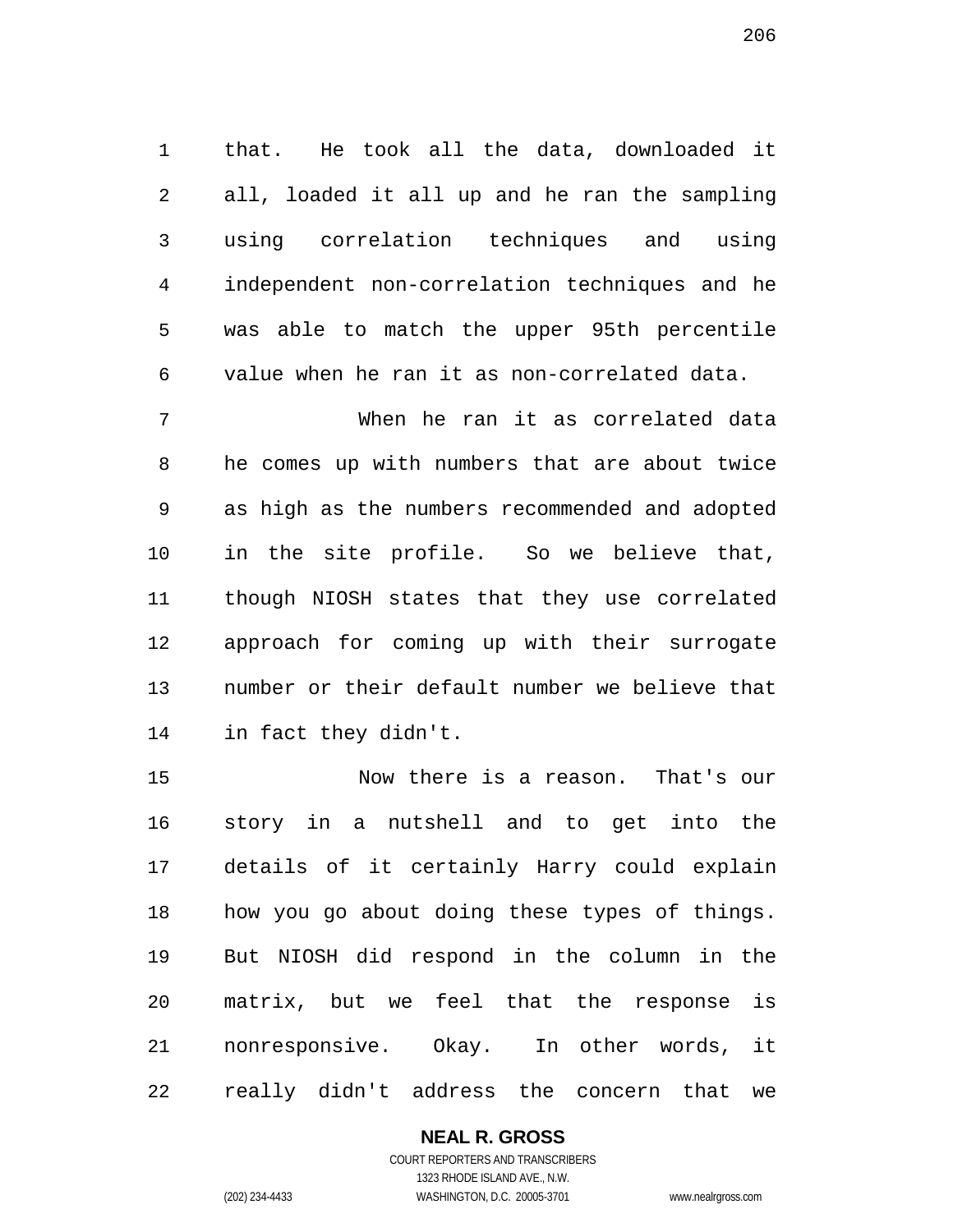raise and I guess with that we could turn it over to NIOSH or if you would like to hear a little bit more about this correlation/non- correlation issue Harry certainly could explain it.

 MR. HINNEFELD: We've talked about this at another meeting.

CHAIRMAN GRIFFON: Yes, we did.

 MR. HINNEFELD: This all has this kind of eerie familiarity.

CHAIRMAN GRIFFON: Yes.

 DR. MAURO: No, we did, but right now the matrix doesn't reflect a new NIOSH position on this.

 MR. HINNEFELD: Right. Well, we haven't provided an additional position on it and I remember the conversation and I remember going -- there's a fairly -- as I understand it, there's a fairly lengthy write-up that Harry wrote in the appendix or in this attachment.

DR. MAURO: Yes.

**NEAL R. GROSS** COURT REPORTERS AND TRANSCRIBERS 1323 RHODE ISLAND AVE., N.W.

(202) 234-4433 WASHINGTON, D.C. 20005-3701 www.nealrgross.com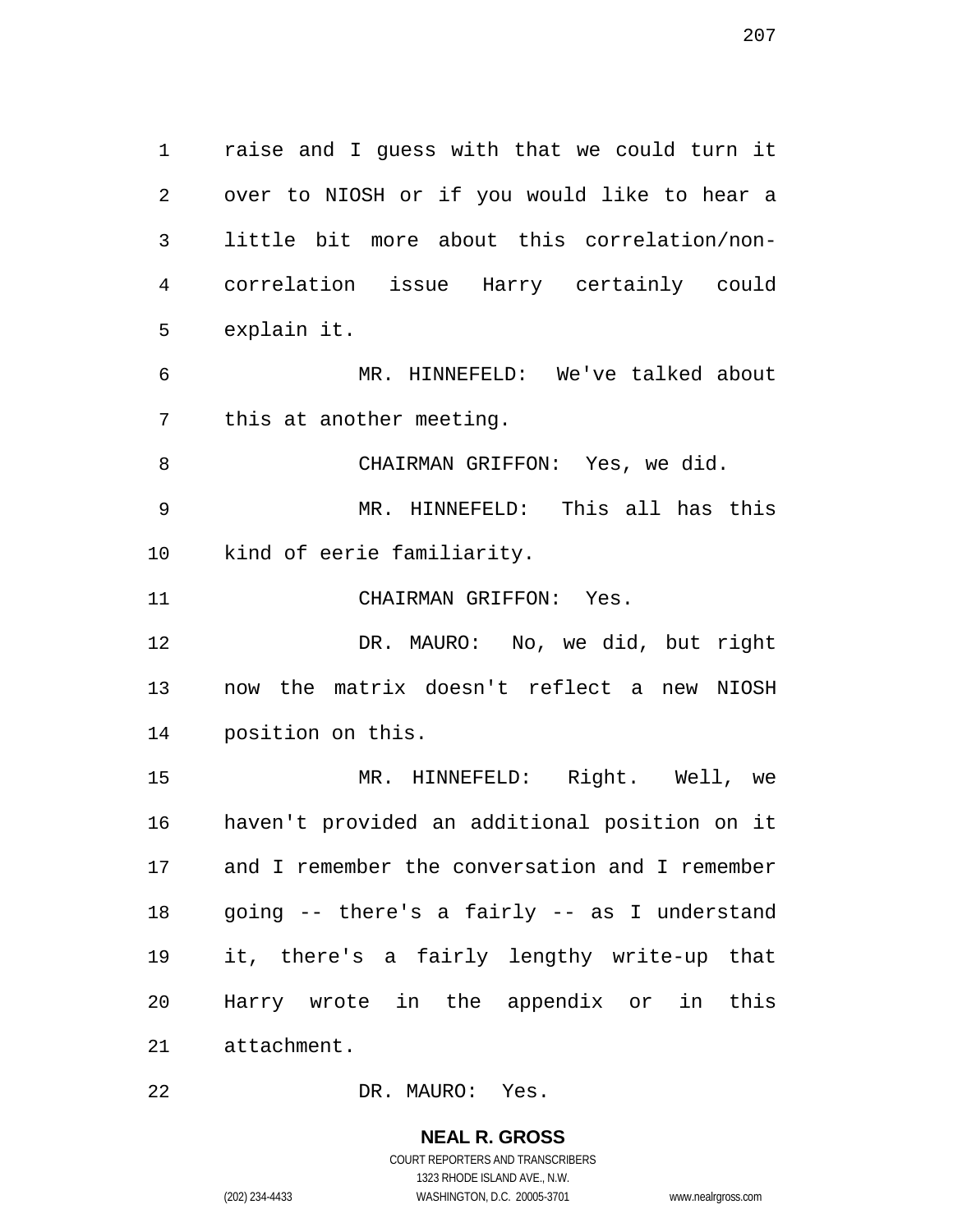MR. HINNEFELD: In this review that kind of lays out where we've been -- CHAIRMAN GRIFFON: Yes, at this point we'll probably let NIOSH look at that. MR. HINNEFELD: Yes. We just need to take care of that. CHAIRMAN GRIFFON: Right. Sit down and talk about that. MR. FARVER: And that's in Appendix B of the White Paper? CHAIRMAN GRIFFON: And bring it back to us. I don't think we need more detail at this point, John. MR. HINNEFELD: I really can't provide any more update on that. CHAIRMAN GRIFFON: Right. MR. HINNEFELD: But I seem to -- I remember the conversation. DR. MAURO: Okay. Then we'll move on and you understand our concerns and there may be more to the story. But from what you see, it was your intention to do correlation,

## **NEAL R. GROSS**

COURT REPORTERS AND TRANSCRIBERS 1323 RHODE ISLAND AVE., N.W. (202) 234-4433 WASHINGTON, D.C. 20005-3701 www.nealrgross.com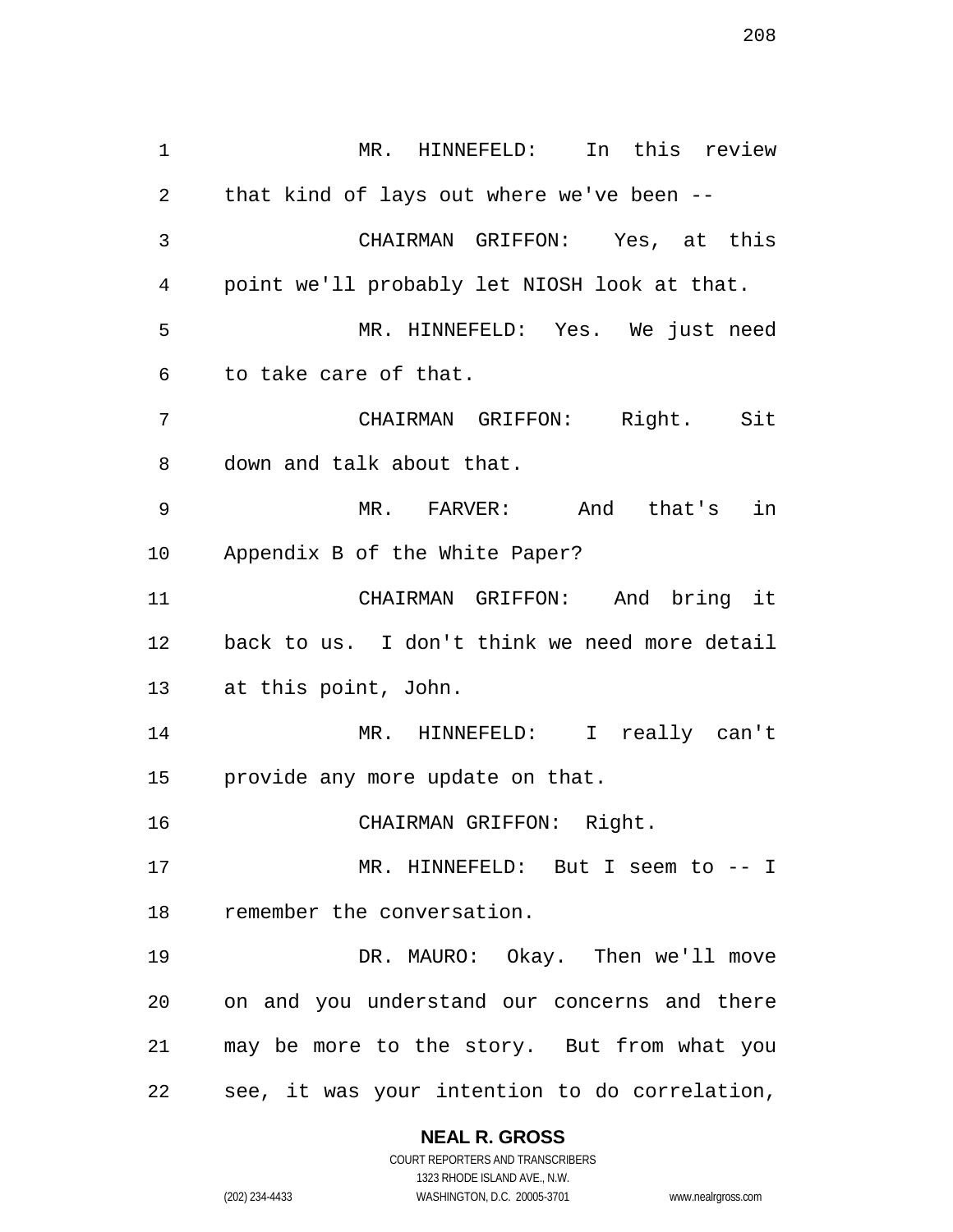but you didn't.

| 2       | MR. HINNEFELD: Yes. It doesn't                |
|---------|-----------------------------------------------|
| 3       | need to go far into the statistics before I   |
| 4       | don't understand it anymore, but I recognize  |
| 5       | the issue. So, yes, I recall the issue and I  |
| 6       | think I can elucidate it to the people on our |
| 7       | side who would have to deal with it.          |
| $\,8\,$ | DR. MAURO: Okay. We'll move on.               |
| 9       | CHAIRMAN GRIFFON: That's fine.                |
| 10      | MR. HINNEFELD: If not, I'll give              |
| 11      | you a call.                                   |
| 12      | CHAIRMAN GRIFFON: Just one thing              |
| 13      | before you continue, John. Stu, did others    |
| 14      | get that email?                               |
| 15      | MEMBER MUNN: I got the email.                 |
| 16      | CHAIRMAN GRIFFON: But it's                    |
| 17      | encrypted, I think.                           |
| 18      | MEMBER MUNN: It's encrypted, yes.             |
| 19      | CHAIRMAN GRIFFON: And we can't                |
| 20      | open the file.                                |
| 21      | MEMBER MUNN: I can't open it.                 |
|         |                                               |

COURT REPORTERS AND TRANSCRIBERS 1323 RHODE ISLAND AVE., N.W.

**NEAL R. GROSS**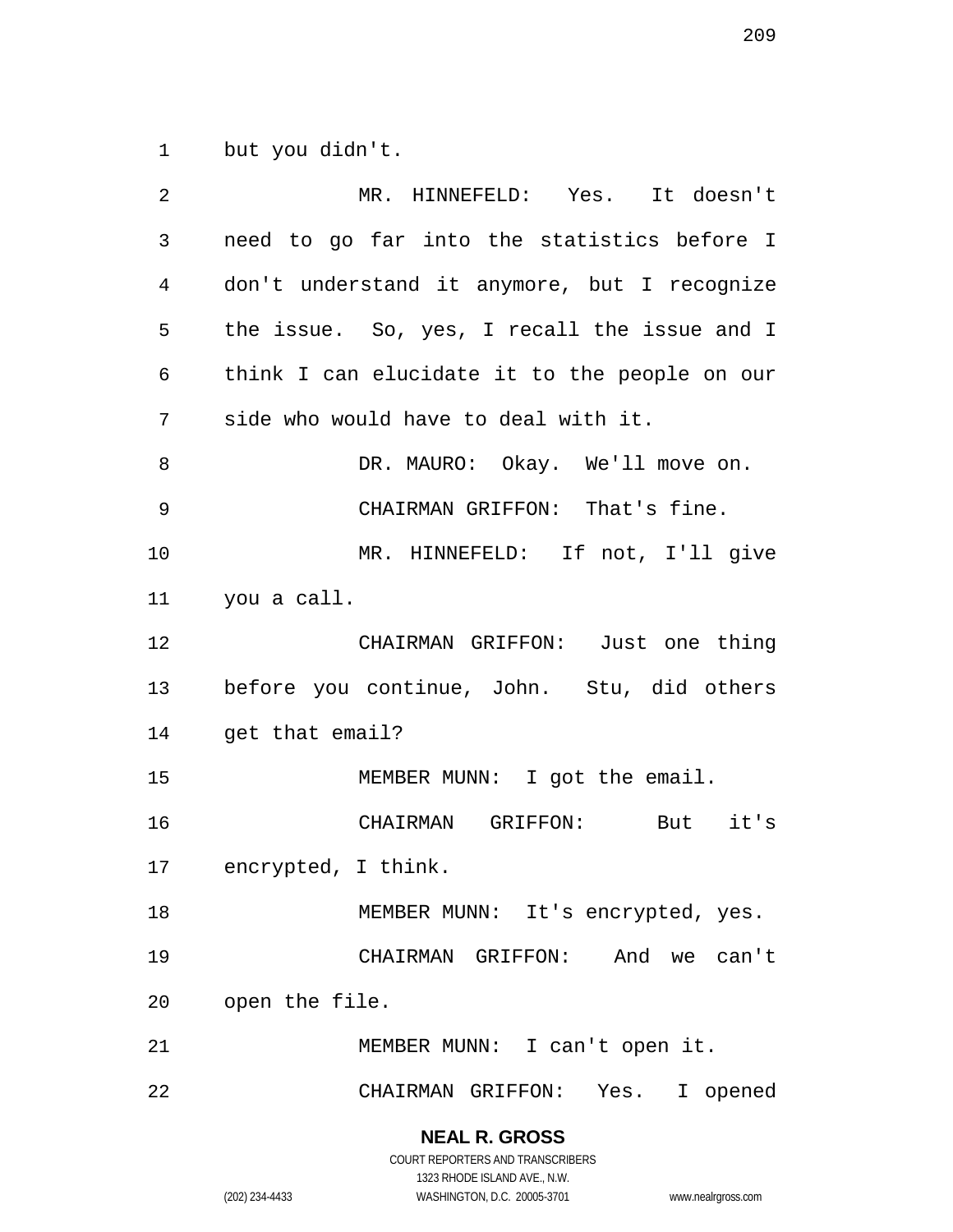it but it's gibberish. (Simultaneous speakers.) MEMBER MUNN: A bunch of ASCIIs. CHAIRMAN GRIFFON: Yes. That's all you have. MEMBER MUNN: That's all I get. MR. HINNEFELD: Seriously. Can either of you get to your government email? CHAIRMAN GRIFFON: I suppose. MR. HINNEFELD: I mean it may not be worthwhile. I mean we can kind of describe what's in there. CHAIRMAN GRIFFON: As long as I get them later and update the matrix, I don't think it's a big deal. 16 MR. HINNEFELD: Okay. Well -- CHAIRMAN GRIFFON: John can kind of read it for me. MR. HINNEFELD: I put your government email on there. CHAIRMAN GRIFFON: Okay. MR. HINNEFELD: Because I was

(202) 234-4433 WASHINGTON, D.C. 20005-3701 www.nealrgross.com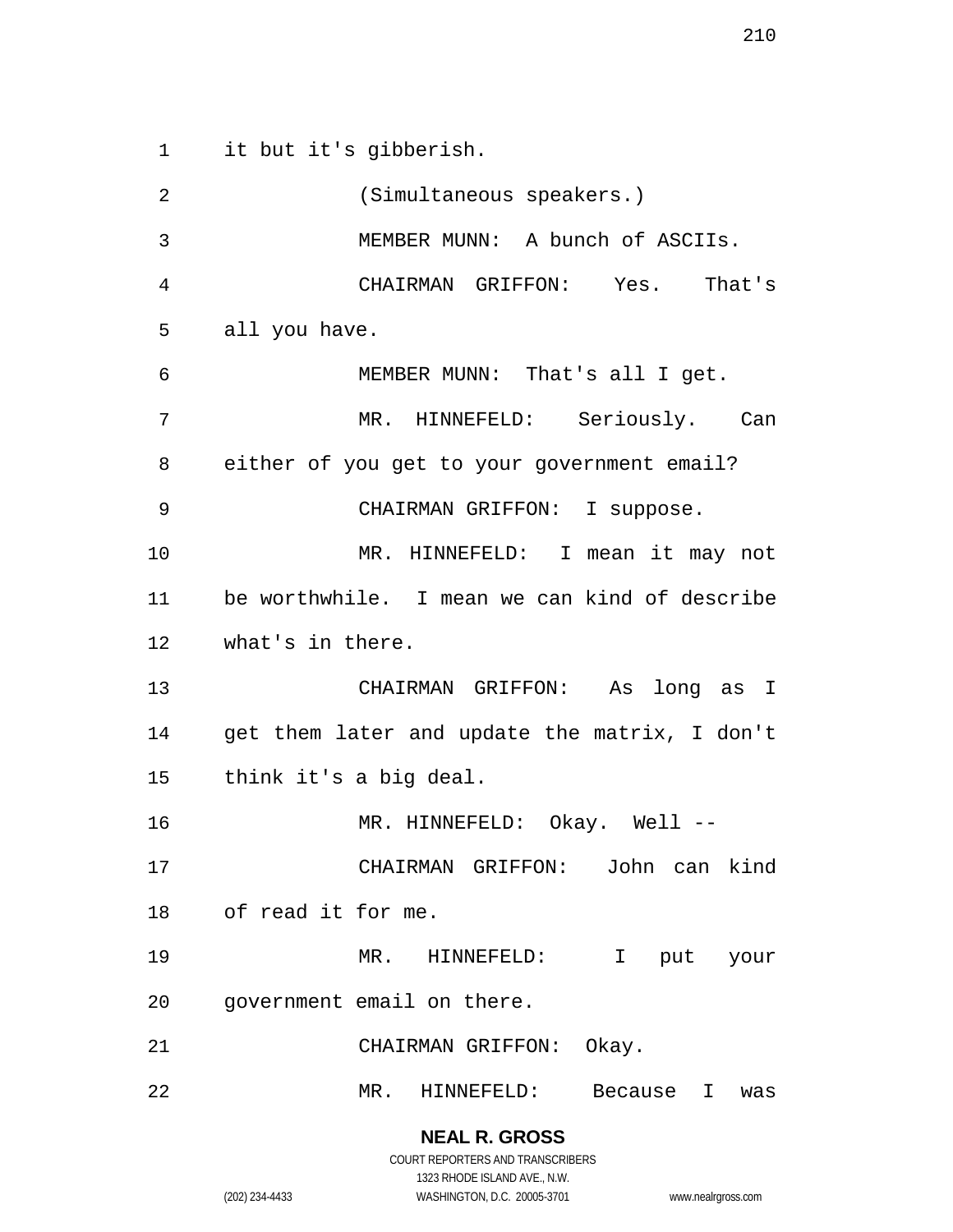starting with the government emails. So then I put both. So you've gotten both. CHAIRMAN GRIFFON: Okay. MR. HINNEFELD: I can send to everybody at your government email, your CDC email. 7 MEMBER MUNN: Okay. MR. HINNEFELD: It could be that our system is encrypting these things going outside. I didn't think we did that. I don't 11 know what happened. CHAIRMAN GRIFFON: I've heard of that problem before, but yes. MR. HINNEFELD: It opened okay on my computer. MEMBER MUNN: I've had it from time to time, but it opens as -- MR. HINNEFELD: Just gibberish. MEMBER MUNN: -- your initials are the only thing I can read on there. CHAIRMAN GRIFFON: Right. That's the same with me with me, yes.

> **NEAL R. GROSS** COURT REPORTERS AND TRANSCRIBERS 1323 RHODE ISLAND AVE., N.W.

(202) 234-4433 WASHINGTON, D.C. 20005-3701 www.nealrgross.com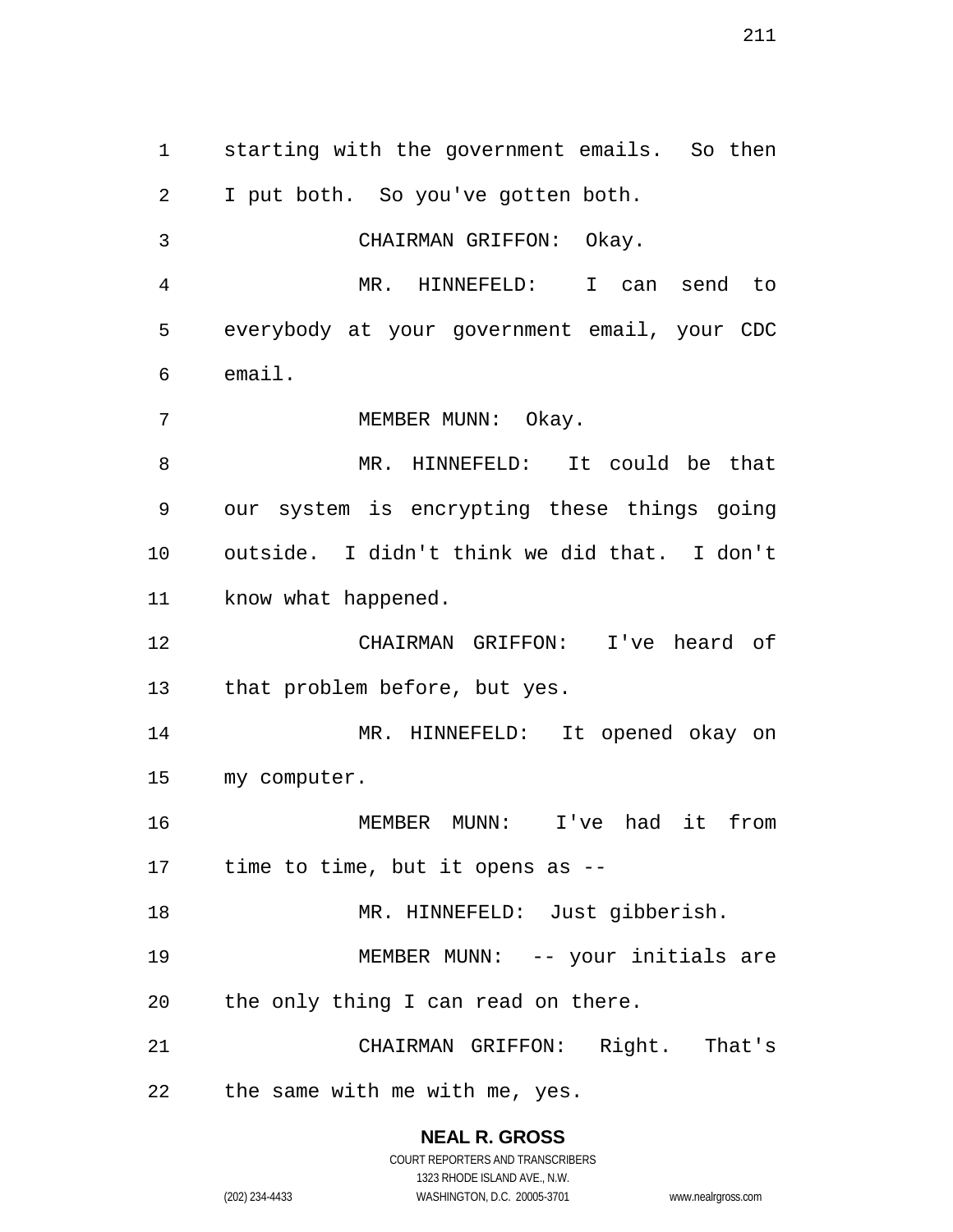MS. BEHLING: I can forward the file to you if you'd like. MEMBER MUNN: You can? MR. HINNEFELD: That might help. CHAIRMAN GRIFFON: Okay. Try that. MEMBER MUNN: Great. 8 CHAIRMAN GRIFFON: Thank you. MEMBER MUNN: Thank you. CHAIRMAN GRIFFON: Okay, John. Are you going on to item -- DR. MAURO: I'm moving on to three, but I just want you to say that since this is a fairly sophisticated statistical issue, Stu, when you turn this over to your statisticians, I would encourage a dialogue between Harry and your statisticians if they're -- where we may misunderstand what was done. MR. HINNEFELD: Okay. DR. MAURO: It might be helpful. CHAIRMAN GRIFFON: Yes. I think

> **NEAL R. GROSS** COURT REPORTERS AND TRANSCRIBERS

1323 RHODE ISLAND AVE., N.W. (202) 234-4433 WASHINGTON, D.C. 20005-3701 www.nealrgross.com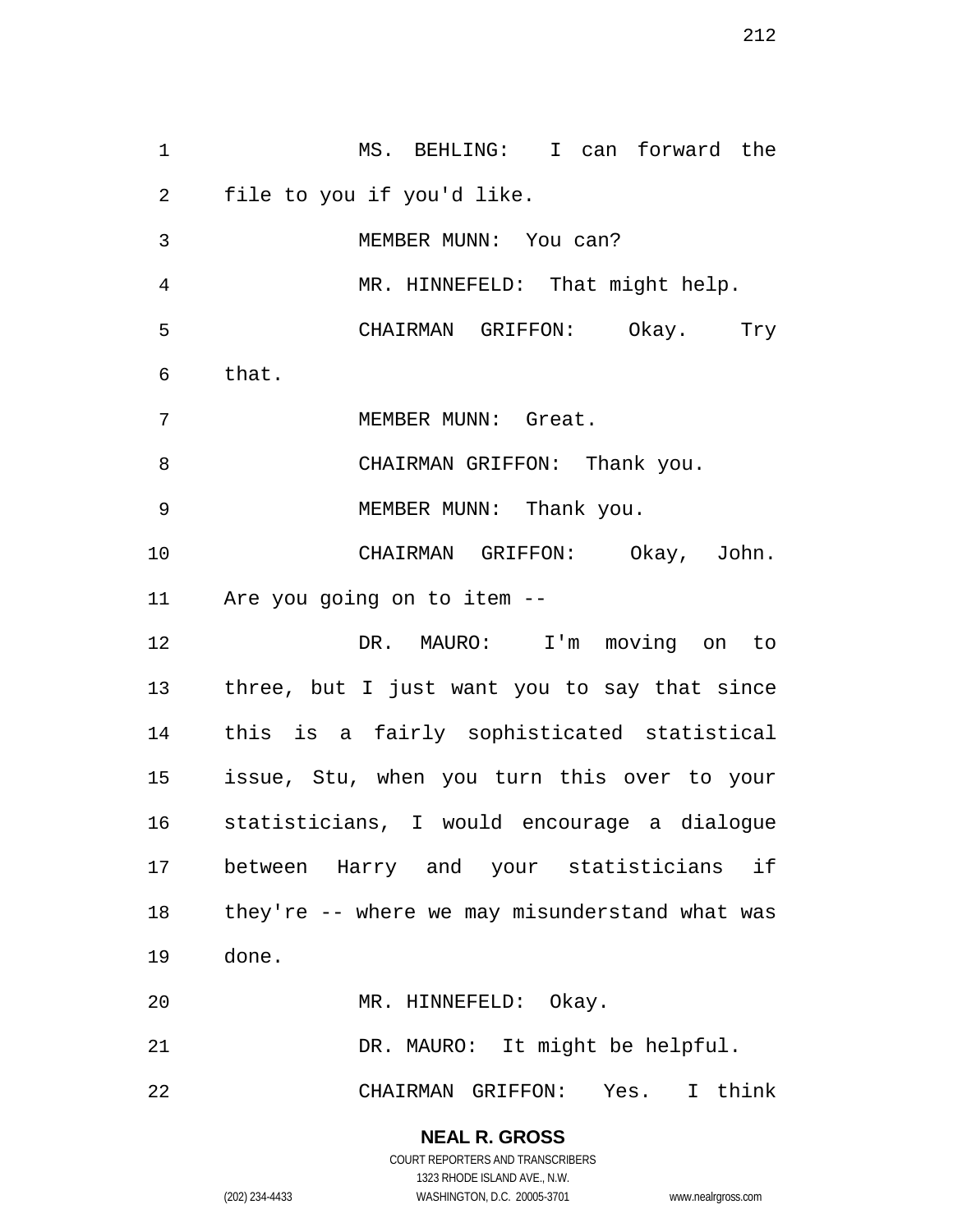that would expedite the process.

| 2              | DR.<br>MAURO: Actually, the next               |
|----------------|------------------------------------------------|
| 3              | time we get together at least we'll say, yes,  |
| $\overline{4}$ | we've had a chance to talk, and certainly if   |
| 5              | we have one of those technical calls we'll --  |
| 6              | CHAIRMAN GRIFFON: Just let us                  |
| 7              | know, yes.                                     |
| 8              | DR. MAURO: -- at the work-group                |
| 9              | level.                                         |
| 10             | CHAIRMAN GRIFFON: Yes.                         |
| 11             | DR. MAURO: Okay. Number 3, I                   |
| 12             | think this issue is resolved and I'll tell you |
| 13             | what it is. Right there is a generic approach  |
| 14             | to calculating the dose from non-penetrating   |
| 15             | radiation in the exposure matrix for           |
| 16             | Bridgeport Brass and we raised Finding number  |
| 17             | 3, a concern about, what about localized parts |
|                | 18 of where people might have been in contact  |
| 19             | with their hands and forearms with this        |
| 20             | material. There's also this issue of the       |
| 21             | particles falling on a person's skin. We       |
| 22             | talked about that before. It's a recurring     |

# **NEAL R. GROSS**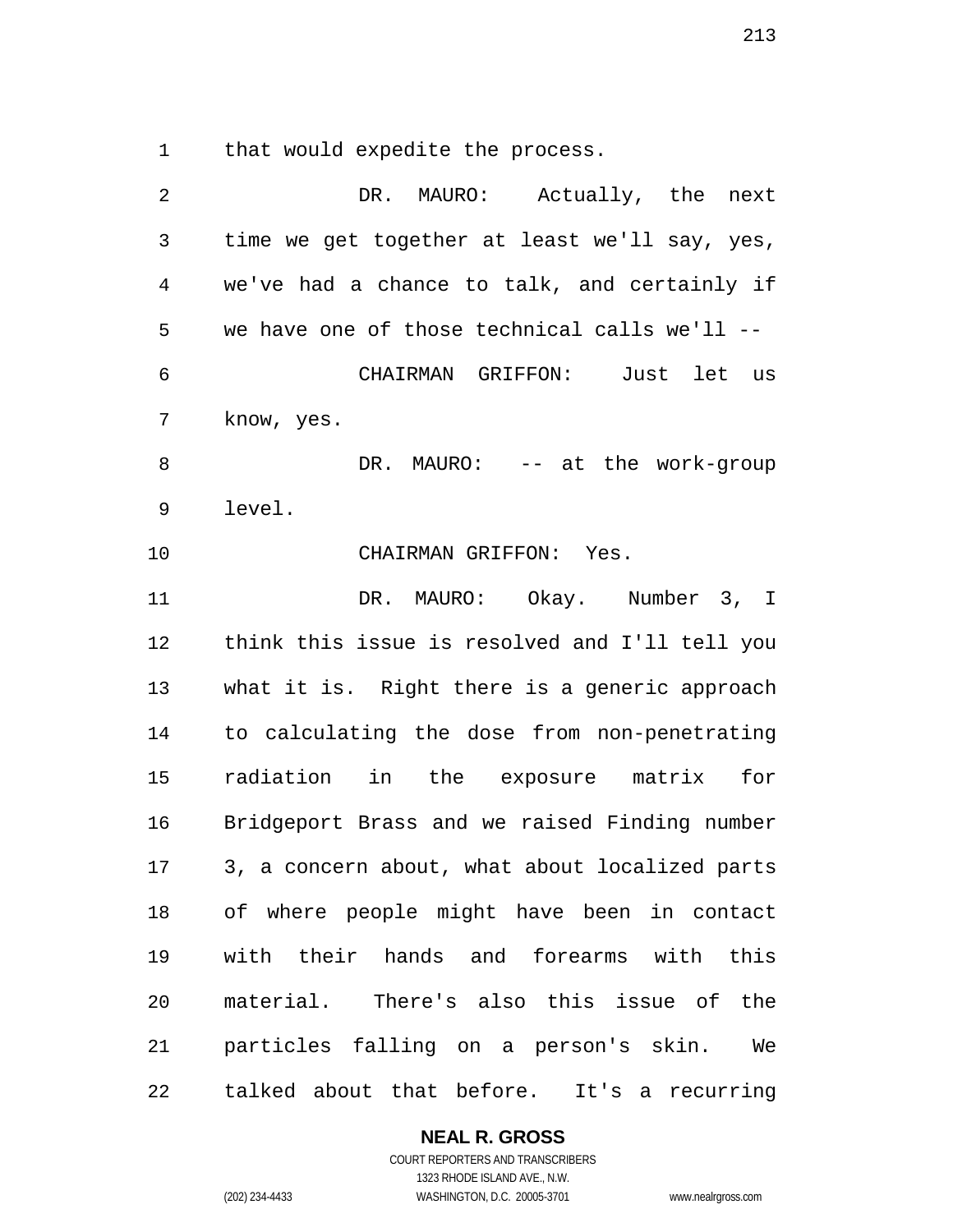theme.

 But NIOSH's reaction, response, was -- I think probably all you really could do is say that this is a very unique and unusual circumstance, let's say, and when it occurs they'll deal with it on a case-by-case basis. For example, let's say a person does have a claim that has skin cancer on the forearm where he might have come in contact with this material, the uranium. And on that basis NIOSH's position as well, we'll deal with that when it comes before us.

 Now this is really a call on the part of the Work Group whether you'd like a definitive description of how do you deal with that special circumstance or we'll just leave it as is and deal with it when the situation arises. Because I guess there aren't that many claims for this facility -- I'm not sure -- where having a generic approach to dealing with direct contact and how to deal with that whether the direct contact is because of

## **NEAL R. GROSS**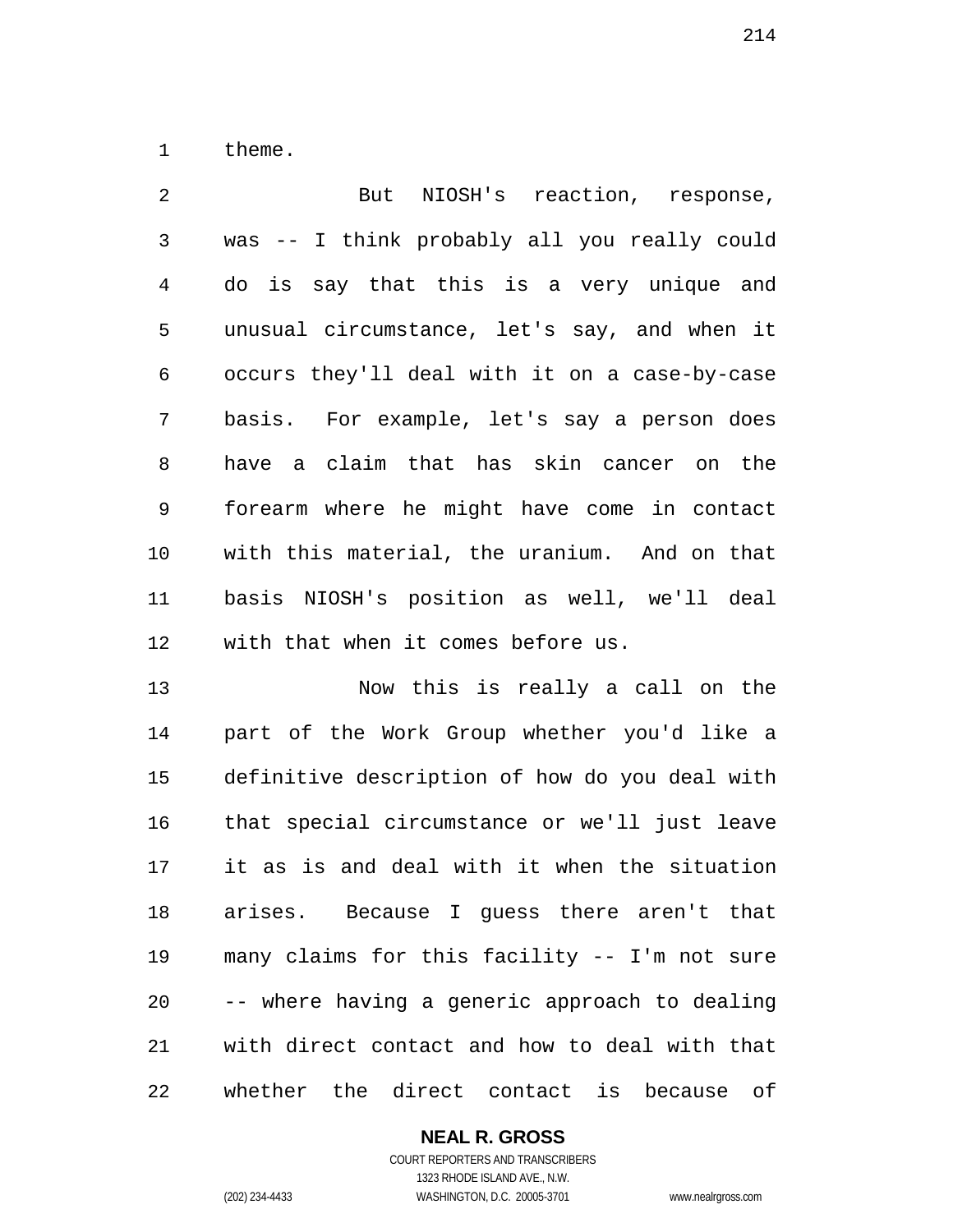handling material or because of particles settling on your arms.

 DR. BEHLING: Well, John, just a comment in the context of what you just said.

DR. MAURO: Sure.

 DR. BEHLING: After all, we only at this point have had a chance to review one percent of the total number of claims that have been adjudicated or dose-reconstructed. So it's not like you were going to see these cases.

12 DR. MAURO: Yes.

 DR. BEHLING: So obviously if there's going to be a remedy, it has to be more generic because we will not likely see such a case.

 MR. HINNEFELD: Yes, this is back to the skin dose in a situation where there's liable to be skin contamination, but there's no evidence of skin contamination.

 DR. MAURO: No, but in this case it's a little more than that. The nature of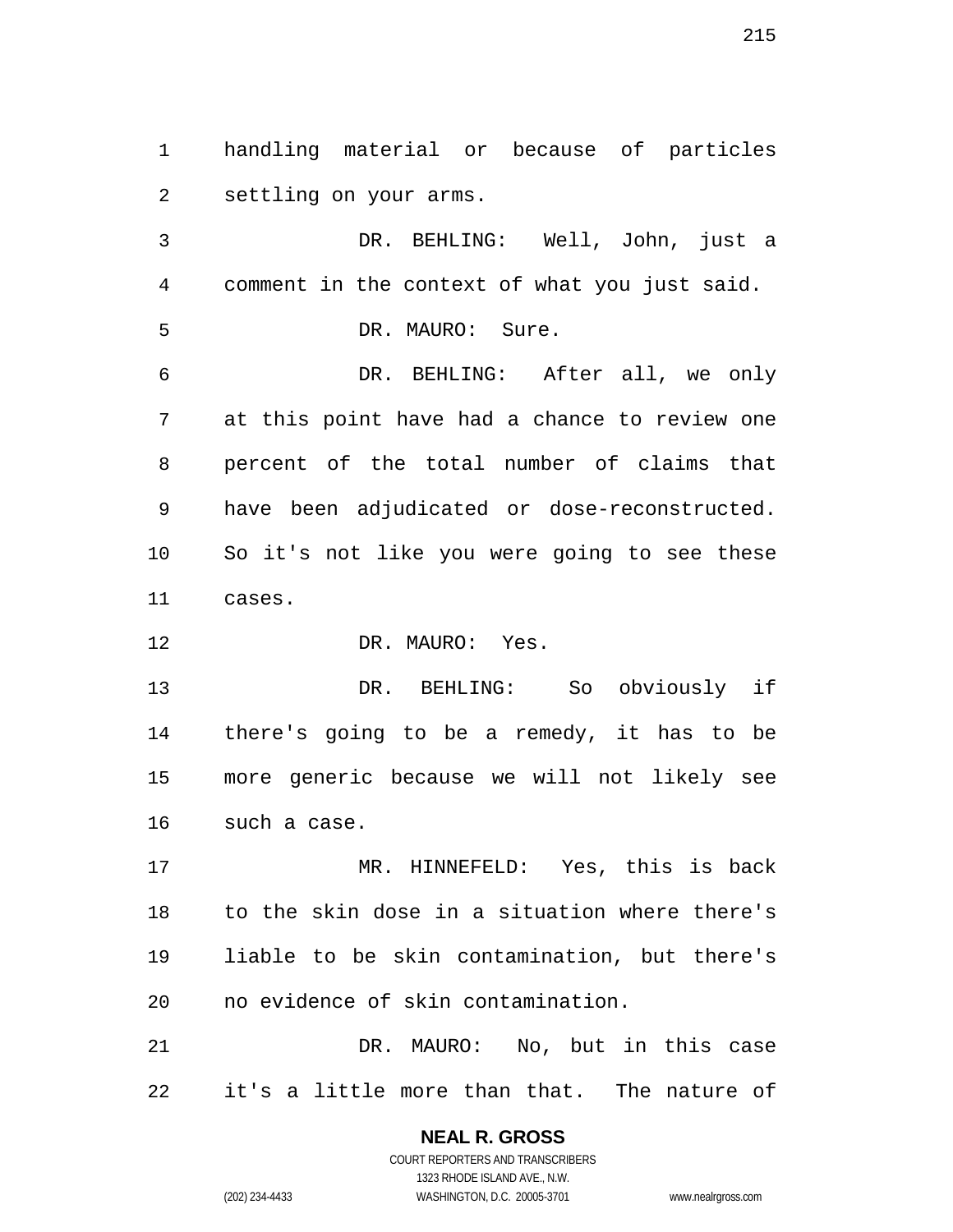the work is people handled uranium. It wasn't a matter of where there was sort of like grinding and maybe a particle fell on the skin. Apparently there was -- the nature of the work was where they very well may have come in direct contact, their arms, their hands, with the uranium, the different forms of uranium. And the dosimeter would not necessarily pick up that. In other words, the dosimeter is only going to see the radiation field created by the beta particles. It's not going to pick up the fact that someone was in direct contact with the -- DR. BEHLING: And it doesn't have to be direct contact, John. But the fact is

 the skin doses were not monitored. In other words, extremity doses were not monitored.

18 DR. MAURO: Yes.

 DR. BEHLING: So there is the issue of not necessarily having contact or contamination. But it's the basic issue of geometry, distance.

> **NEAL R. GROSS** COURT REPORTERS AND TRANSCRIBERS

1323 RHODE ISLAND AVE., N.W. (202) 234-4433 WASHINGTON, D.C. 20005-3701 www.nealrgross.com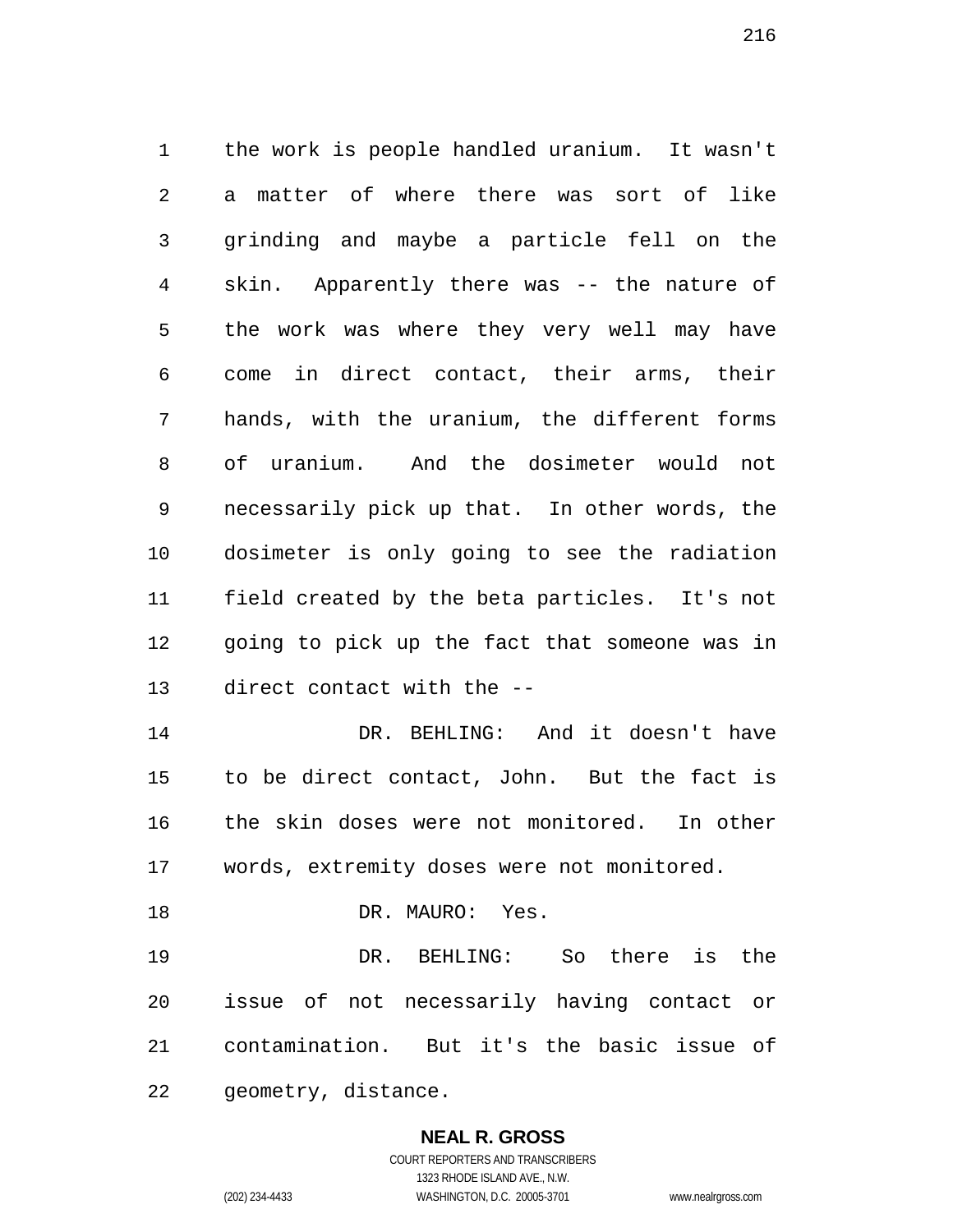DR. MAURO: In effect. MR. HINNEFELD: Okay. So if it's an adjustment for an extremity dose, I mean that's something that we do I think with some regularity on dose reconstruction. CHAIRMAN GRIFFON: Yes. MR. HINNEFELD: In terms of making some judgment about what the dose to the extremities when the cancer is on the extremities compared to what the badge would read. I think that's -- DR. BEHLING: And that would be -- Stu, that would be fine. But I guess what I took exception to was the notion that I think the response that you submitted was that the claim was left to the dose reconstructor's judgment and I always get a little antsy when I hear that because the dose reconstructors out in the field are not necessarily people who have been party to these discussions who are sensitized to the concern that maybe in the case of a basal cell carcinoma to the

#### **NEAL R. GROSS**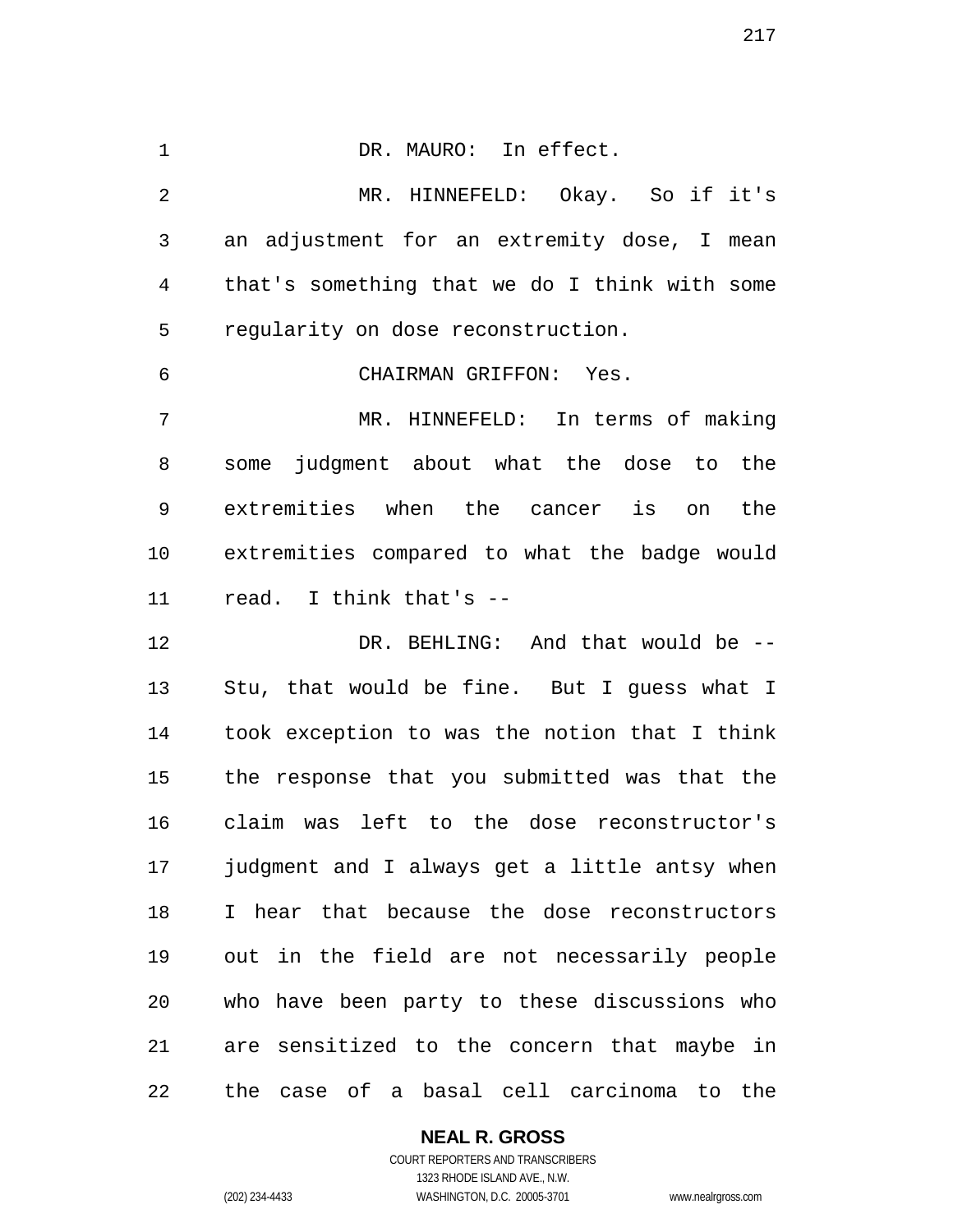forearm that they would have to go and sort of make a judgment call that would ultimately prove to be claimant favorable. These people have not been party to these discussions and so they would simply look at the shallow dose as registered by a chest badge and then apply it to the forearm and assume that that's okay. And that's not necessarily pointing a finger at the dose reconstructor. It's just that he may not be sensitized to the issue as we're discussing it here.

 MR. HINNEFELD: Well, okay. I mean I can -- fine. I don't particularly care for this response particularly when it says, general scenario presented doesn't occur because it could be quite likely all you need is an extremity dose -- an extremity cancer and it occurs.

 So I can find out what kind of instruction we have on sites and adjusting badge doses for extremity measurement or badge measurements to extremity doses. I think

**NEAL R. GROSS**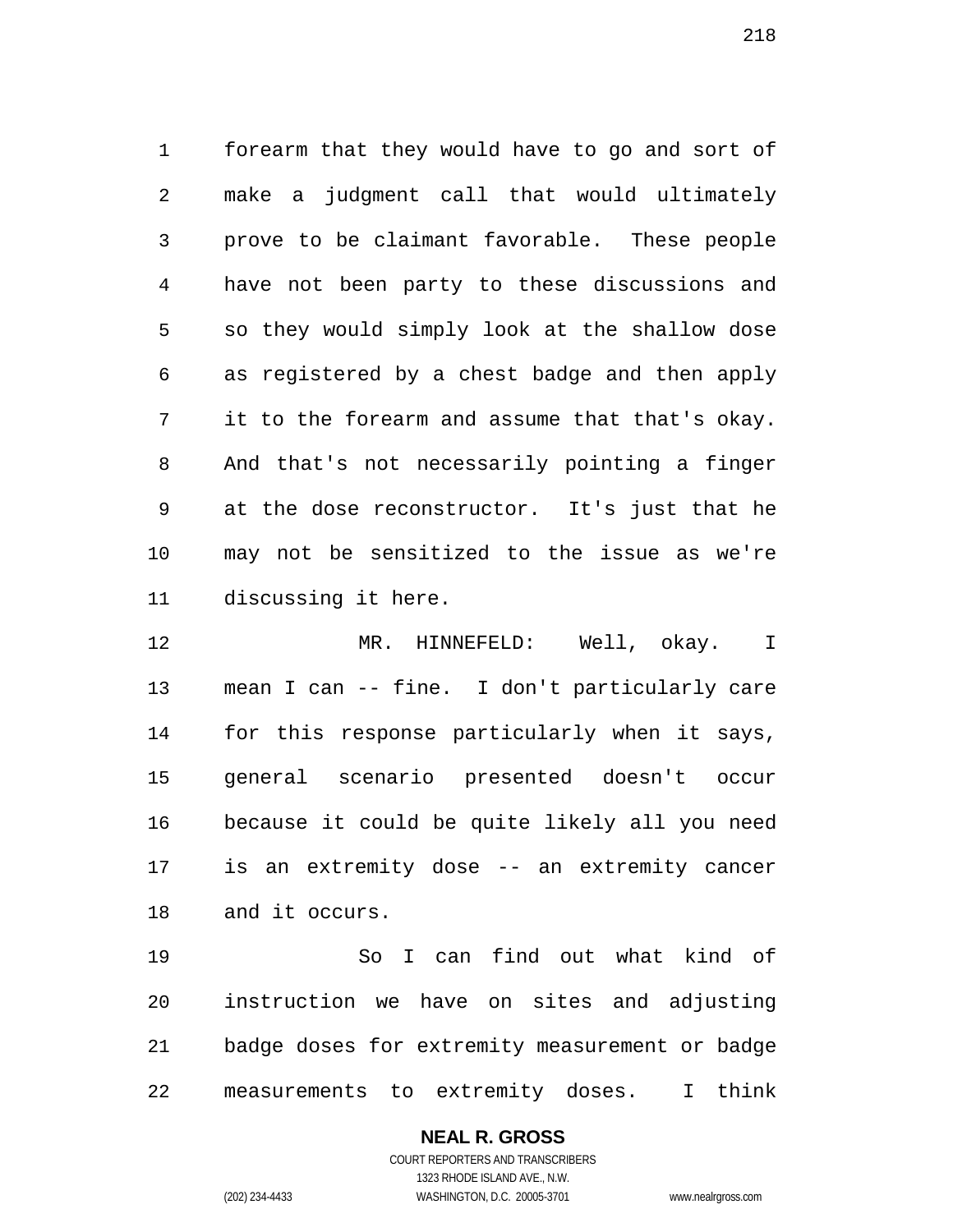there must be some guidance out there.

2 MR. FARVER: There is Mallinckrodt? It's one of those and it has an adjustment factor in for extremities. MR. HINNEFELD: Yes. I mean it's not a question that's unique to Bridgeport Brass. 8 CHAIRMAN GRIFFON: Right. MR. FARVER: No, I think it's unique -- CHAIRMAN GRIFFON: But it should be proceduralized I think is what -- MR. FARVER: It should be applied more broadly, I would think. CHAIRMAN GRIFFON: Broadly, yes. MEMBER MUNN: Well, I take exception to that just on the face of it simply because the scope of this entire program is so broad. The number of different kinds of activities that are covered, the number of different types of materials that are covered, the actions that are involved,

### **NEAL R. GROSS**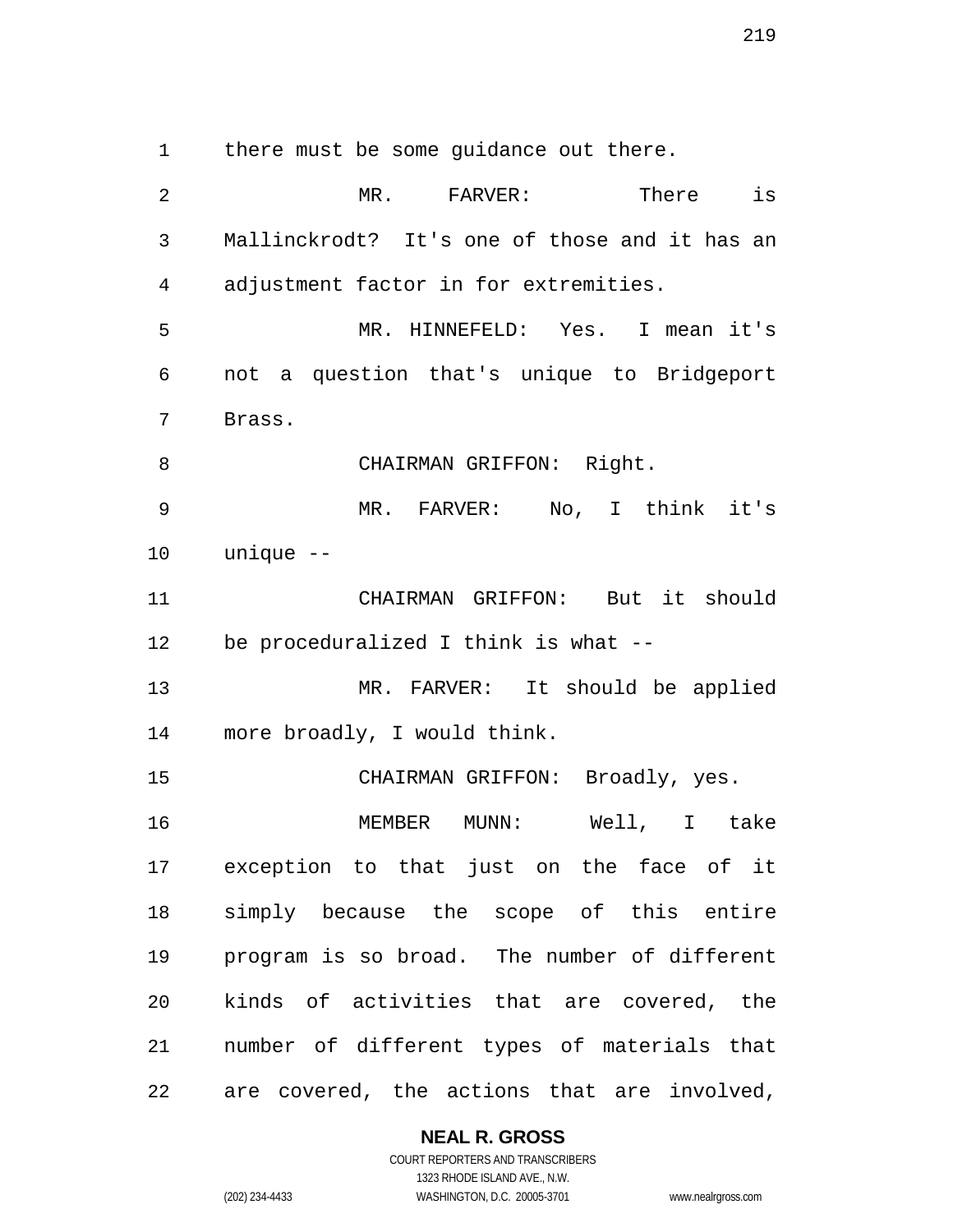the processes, are innumerable. They just go on forever. It's very difficult to see how one can become very generic when you're talking about such a wide variety of materials and procedures. How would you even begin to do that?

 DR. BEHLING: Can I jump in, Wanda?

9 MEMBER MUNN: Sure, Hans.

 DR. BEHLING: It's relatively simple because you do have a measurement for a skin dose. But unfortunately here the skin dose measurement would be that at the chest level and we can certainly look at a generic 15 approach and say we can convert the 7 mg/cm<sup>2</sup> dose that is monitored at the chest level and translate that to a more or less bounding value at the extremity level and that has very little to do with the complexity or the differences between site A, B, C, D. Those are basically generic. If you have a skin dose measurement as monitored by a chest badge

**NEAL R. GROSS**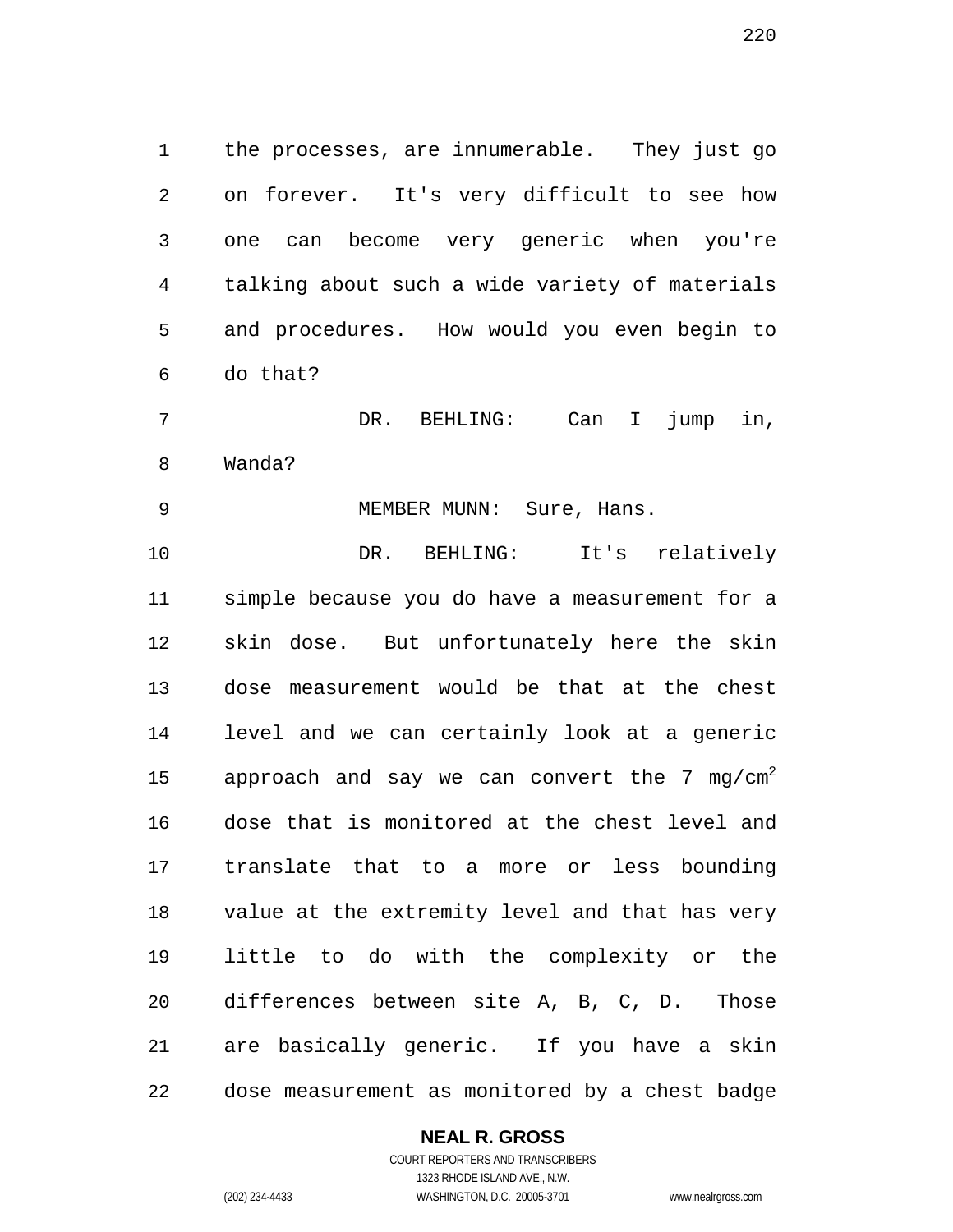you should be in the position to say what might be the dose for people who handle this material at the extremity level.

 CHAIRMAN GRIFFON: This is a different question than before. I mean you have just with your data.

 MR. HINNEFELD: Yes. I'm pretty confident we do this. But I'll have to figure out where we put it down.

 CHAIRMAN GRIFFON: Where the 11 quidance is.

 MR. HINNEFELD: It should be a broadly applicable guidance.

 DR. MAURO: Keep in mind that the kinds of doses that are assigned are 1.8, 2 millirem-hour if we look at the exposure matrix. If you're in contact with the surface of uranium metal, it's about 230 millirem- hour. So I mean it's not a small difference. That is, by disregarding the possibility that there was some contact the difference in the dose rate is enormous between being a foot

# **NEAL R. GROSS**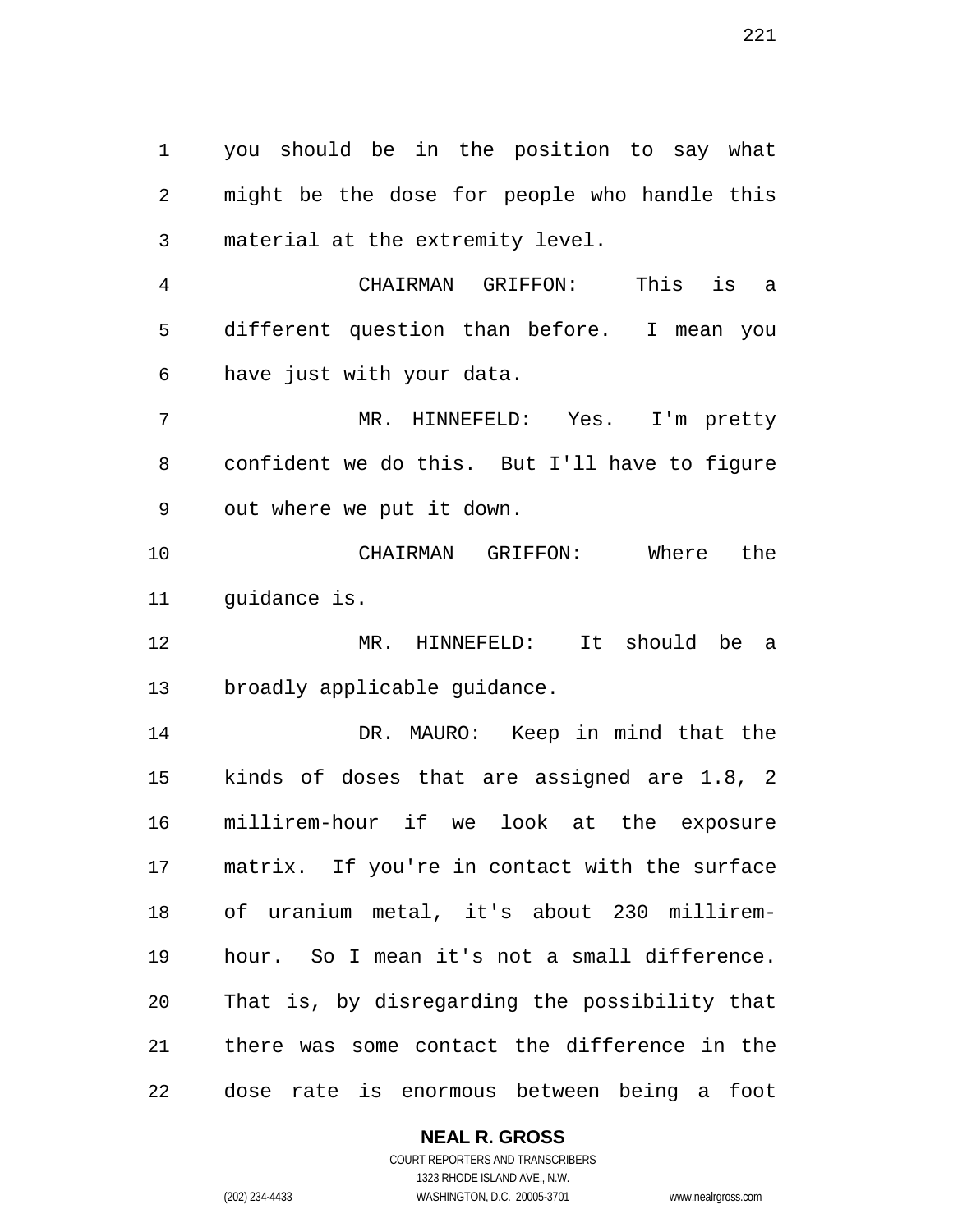away and being in direct contact with uranium metal. And for a person that has a skin cancer, let's say, on his hands or on his forearms and his job was such that he did come in direct contact, that changes the whole picture for him and the film badge rating that you would have for him would bear no resemblance to what his actual direct contact was where the cancer may have occurred.

 MR. FARVER: OCAS TIB-0013 has something very similar. It is special consideration and dose reconstruction of energy employees who worked with uranium metal, powders and residues. And that's the Mallinckrodt one. And they have shown three correction factors for extremities. So probably something similar to that.

18 DR. MAURO: Okay. MR. FARVER: Or just making it

applicable to other sites.

DR. MAURO: Okay. Should I move

**NEAL R. GROSS**

on?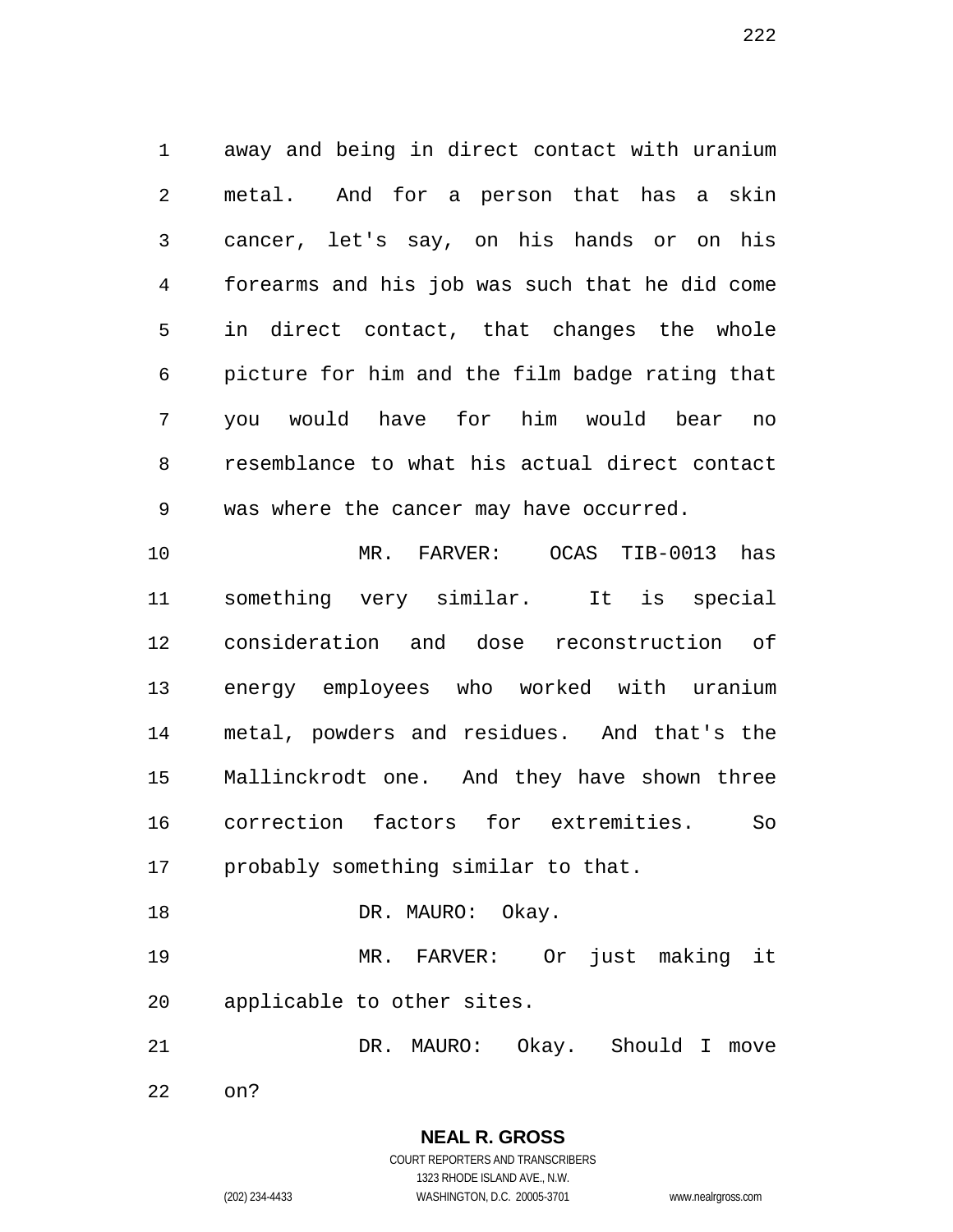CHAIRMAN GRIFFON: Just hold on a second. DR. MAURO: Okay. CHAIRMAN GRIFFON: What was that TIB? Which? MR. FARVER: OCAS TIB-0013. MR. HINNEFELD: That would not be an OTIB problem or ORAU TIB. It would just be the TIB-0013. DR. MAURO: I presume we reviewed that because we reviewed most of the procedures. 13 MR. HINNEFELD: Yes, you did. 14 DR. MAURO: Yes. Okay. MR. HINNEFELD: I know because I have a bunch of responses that I have to provide. I think I actually provided them at the last Procedures Subcommittee. CHAIRMAN GRIFFON: Okay, John. Go ahead. I'm sorry. DR. MAURO: Okay. We'll move on to Number 4. Number 4 is something that I'd

> **NEAL R. GROSS** COURT REPORTERS AND TRANSCRIBERS

> > 1323 RHODE ISLAND AVE., N.W.

(202) 234-4433 WASHINGTON, D.C. 20005-3701 www.nealrgross.com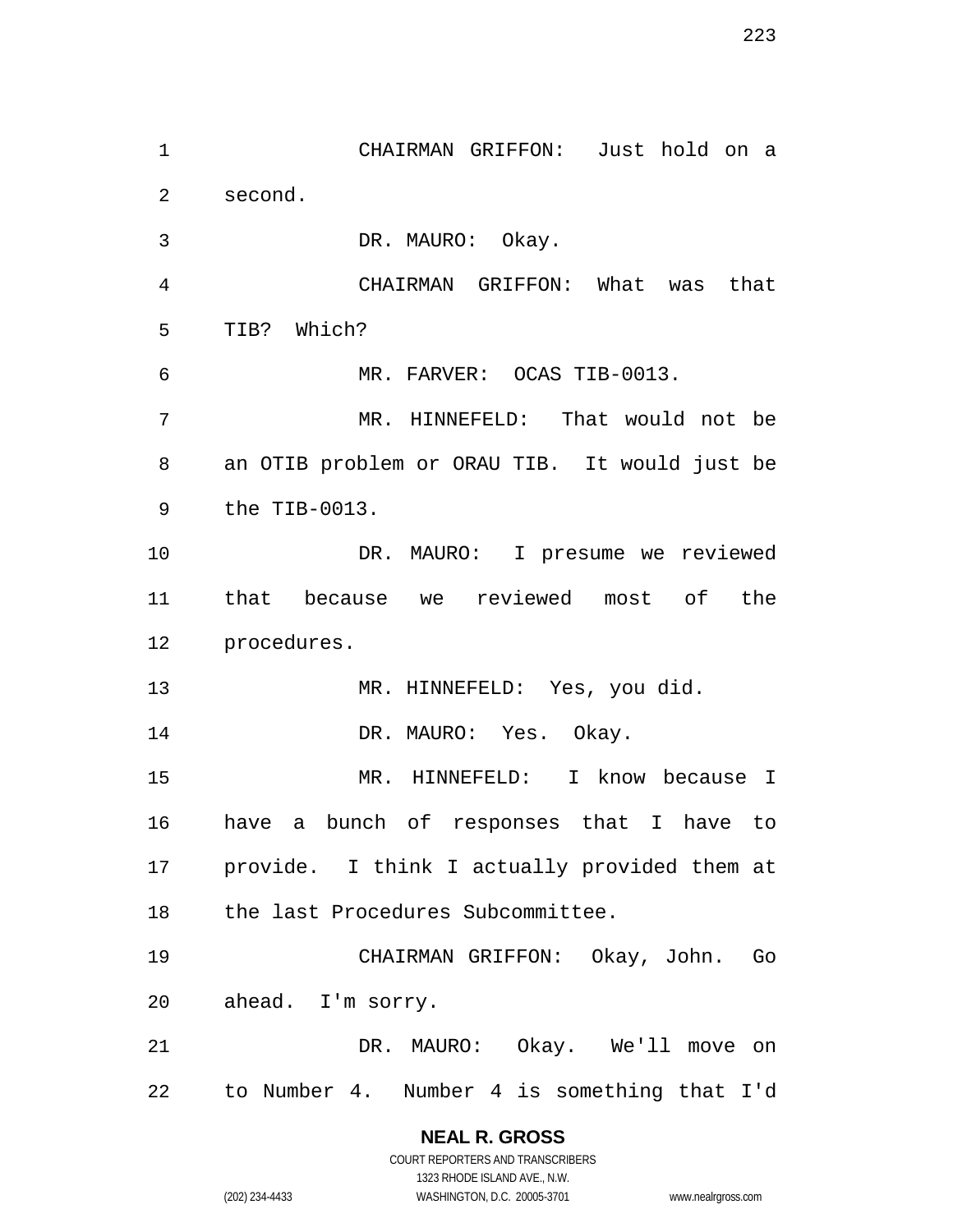like to turn over to Harry. It's called the leave one behind or leave one out issue and my understanding of -- again in layman's terms -- would be that when you have a population of data and it's from a group of workers and you want to use that data as a surrogate with a distribution of values and as a surrogate for another group of workers and you're concerned about the degree to which that dataset might or might not be applicable to a different group, there's a technique called leave one out. This is something that we never talked about before. I don't think we have, and it's interesting.

 Harry, could you expand upon that a little bit more because I think it has such a tremendous applicability to the surrogate data issue?

 MR. CHMELYNSKI: Okay. Basically this is a technique of cross-validation for confirming that the model you're building actually works to predict numbers that you

# **NEAL R. GROSS**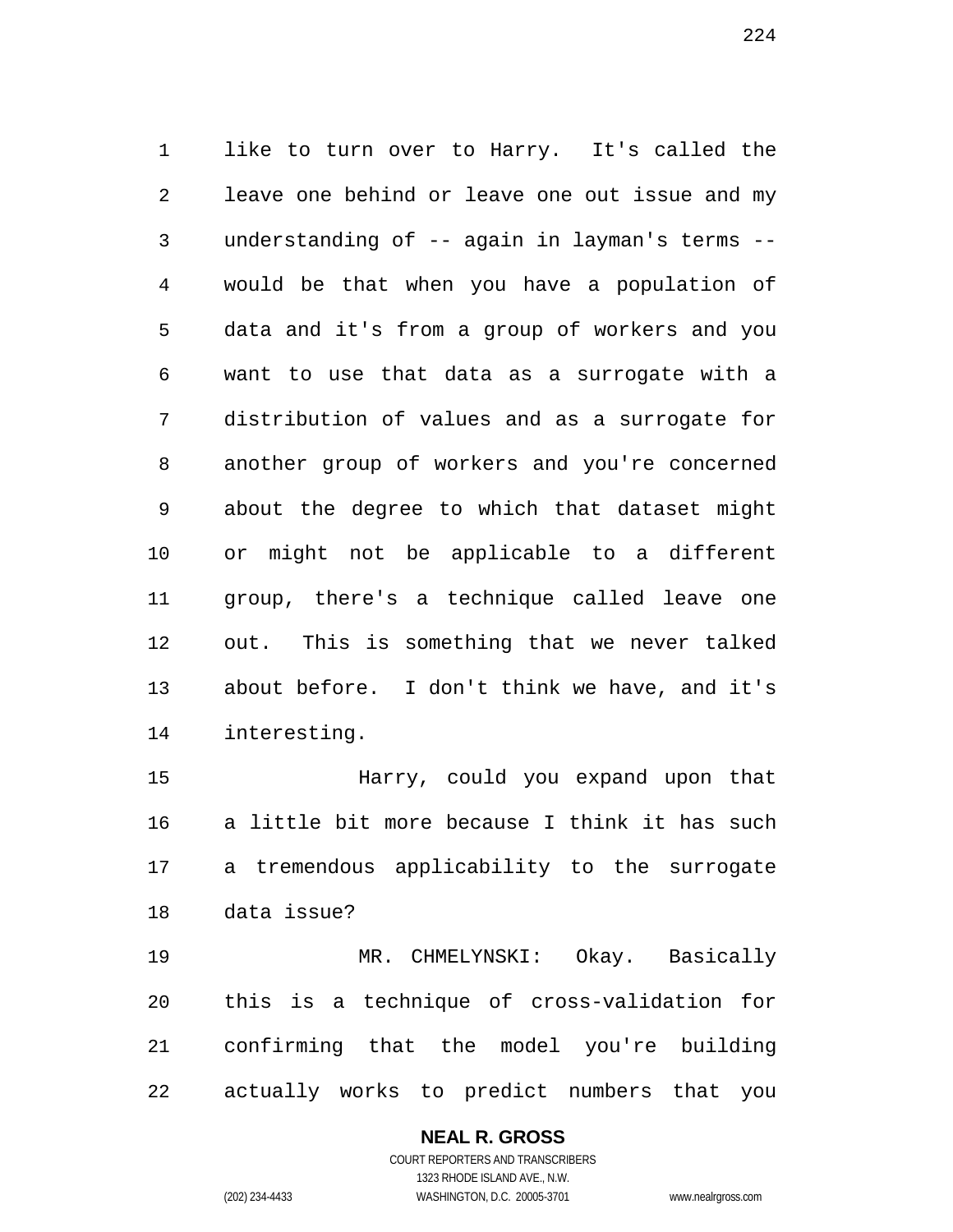haven't seen yet or, in our case, that we will never see.

 CHAIRMAN GRIFFON: Can you speak up please a little bit?

MR. CHMELYNSKI: Okay.

CHAIRMAN GRIFFON: Thank you.

 MR. CHMELYNSKI: The idea of the leave one out approach is to cross-validate the model that's used for the coworker estimations. Generally, what we do is pull data together for various job categories, various facilities and various time periods. Well, the time period thing we normally cover by doing them for each time period. But often we're forced to combine data from workers in different job categories or areas.

 And in order to determine how well the model we build from that data works for the coworkers who do not have data is to leave out a subpopulation from the data that we have like, for instance, all the furnace operators, leave them out and re-estimate the model and

### **NEAL R. GROSS**

COURT REPORTERS AND TRANSCRIBERS 1323 RHODE ISLAND AVE., N.W. (202) 234-4433 WASHINGTON, D.C. 20005-3701 www.nealrgross.com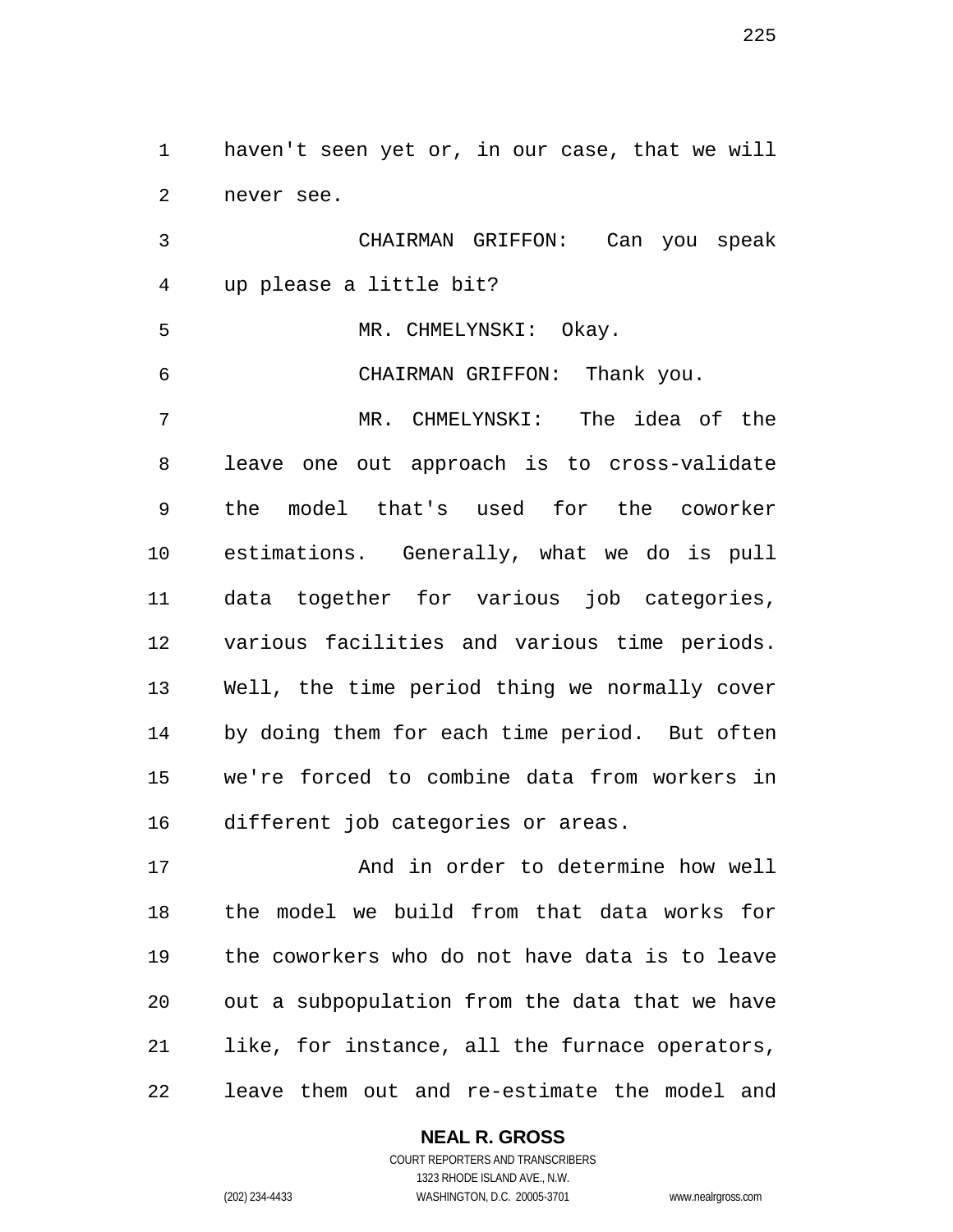then use that model to predict their exposures. We already know what they are. So we're sort of simulating the case where we have missing data.

 And we do this over and over again holding out different groups of workers which are identifiable subpopulations and we do it repeatedly until we get a feel for how well this model, if it were estimated on this set of data, how well it works for those other workers. And I don't see anything like that being done to support the coworker models. Generally, we assume all these workers are interchangeable.

 So that's the gist of it is to estimate the model based on all the data except one group and then use the model to predict that group and do it for the various groups that you've included in the aggregate data.

 CHAIRMAN GRIFFON: I'm trying to understand. Are you proposing that NIOSH

> **NEAL R. GROSS** COURT REPORTERS AND TRANSCRIBERS 1323 RHODE ISLAND AVE., N.W. (202) 234-4433 WASHINGTON, D.C. 20005-3701 www.nealrgross.com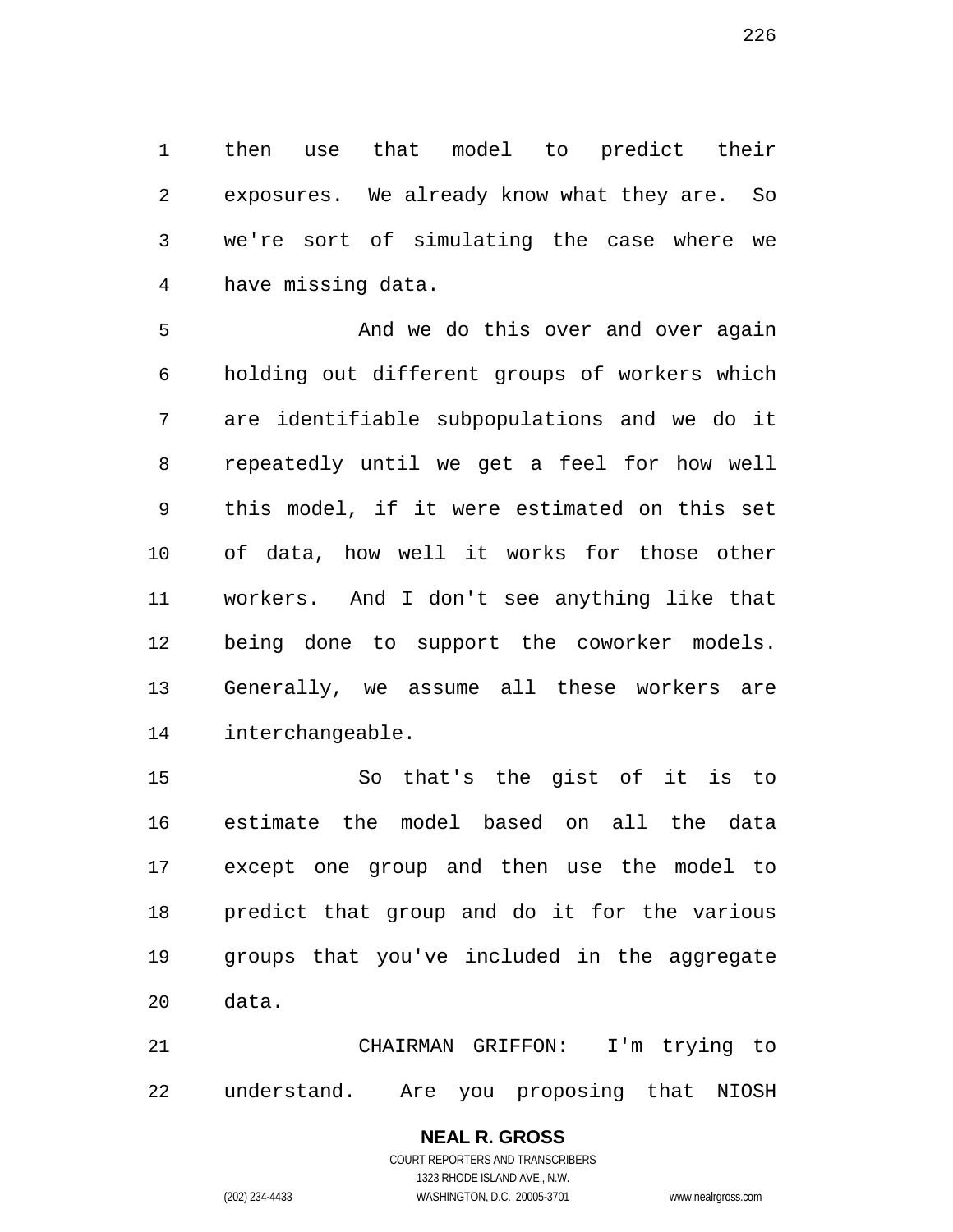should validate and this is one technique that they could use?

MR. CHMELYNSKI: Yes.

CHAIRMAN GRIFFON: Oh.

 MR. CHMELYNSKI: The coworker model should be validated using some resampling technique of this sort.

 MR. HINNEFELD: So, in other words, you remove a subgroup from the population from the model with the remaining population, does your model as generated in that fashion predict the doses of the subgroup you left out?

14 MR. CHMELYNSKI: Right.

 MR. HINNEFELD: So, in this instance, I only get on this because of furnace operators. In my judgment if a person was a furnace operator and worked as a furnace operator for their entirety, they are probably at the upper end of the exposed people. And I mean just from using that example if you remove them it would seem like the model

**NEAL R. GROSS**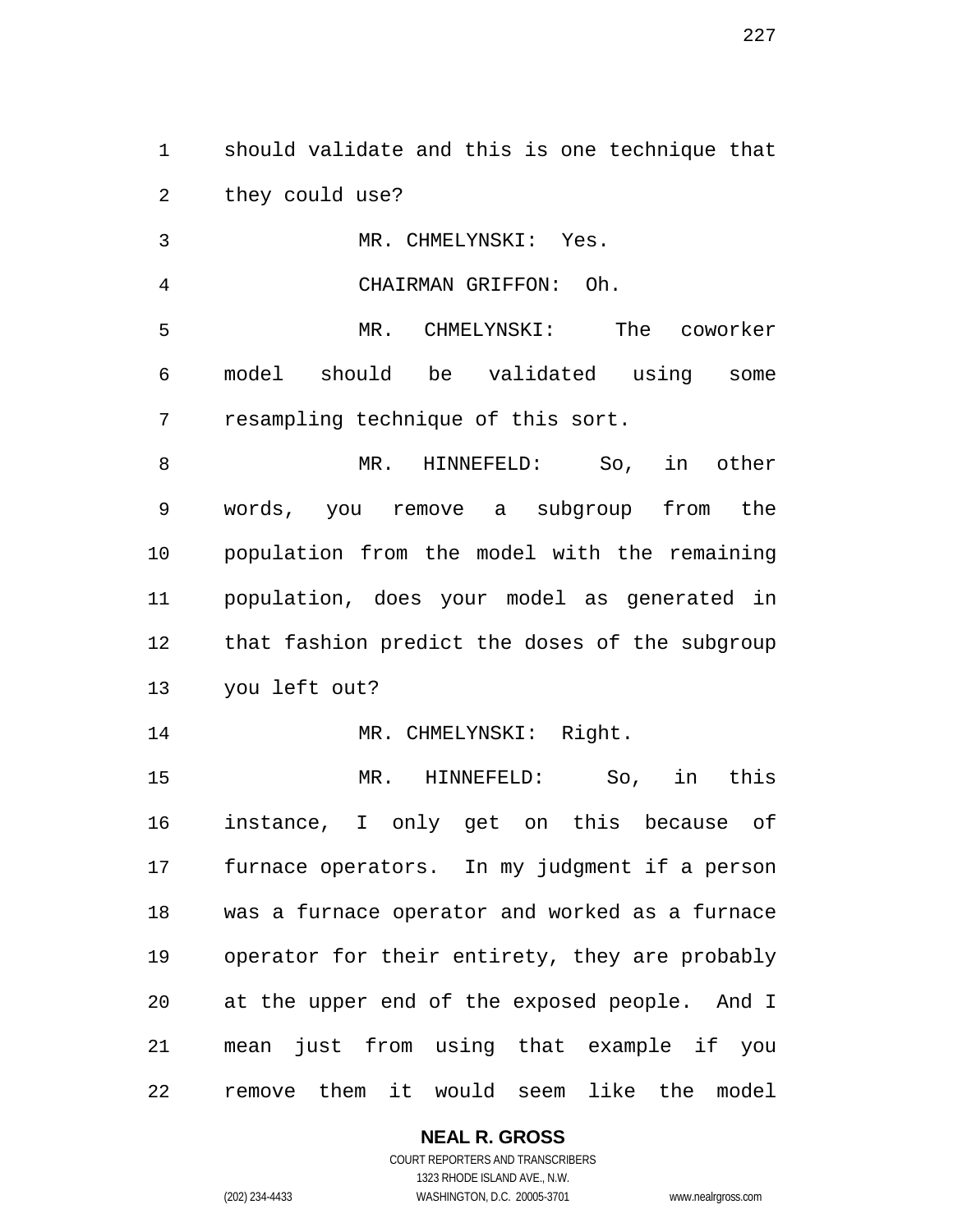wouldn't predict their exposure.

2 MR. CHMELYNSKI: Well, I agree. But it gives us a measure of how far off it is for different workers, different groups of workers. MR. HINNEFELD: If we randomly select a subpopulation to remove. MR. CHMELYNSKI: Well, one of the techniques here is just to remove the workers one at a time and do it systematically until we've done them all one at a time. MR. HINNEFELD: Right. I think there are only like 20-some odd workers in the dataset, right? MR. CHMELYNSKI: Right. In some datasets, they're not very big. 17 MR. HINNEFELD: Right. MR. CHMELYNSKI: In others, we have thousands of data points and then one would extrapolate this method to be what I described just previously which is to leave out one group of workers.

**NEAL R. GROSS**

COURT REPORTERS AND TRANSCRIBERS 1323 RHODE ISLAND AVE., N.W. (202) 234-4433 WASHINGTON, D.C. 20005-3701 www.nealrgross.com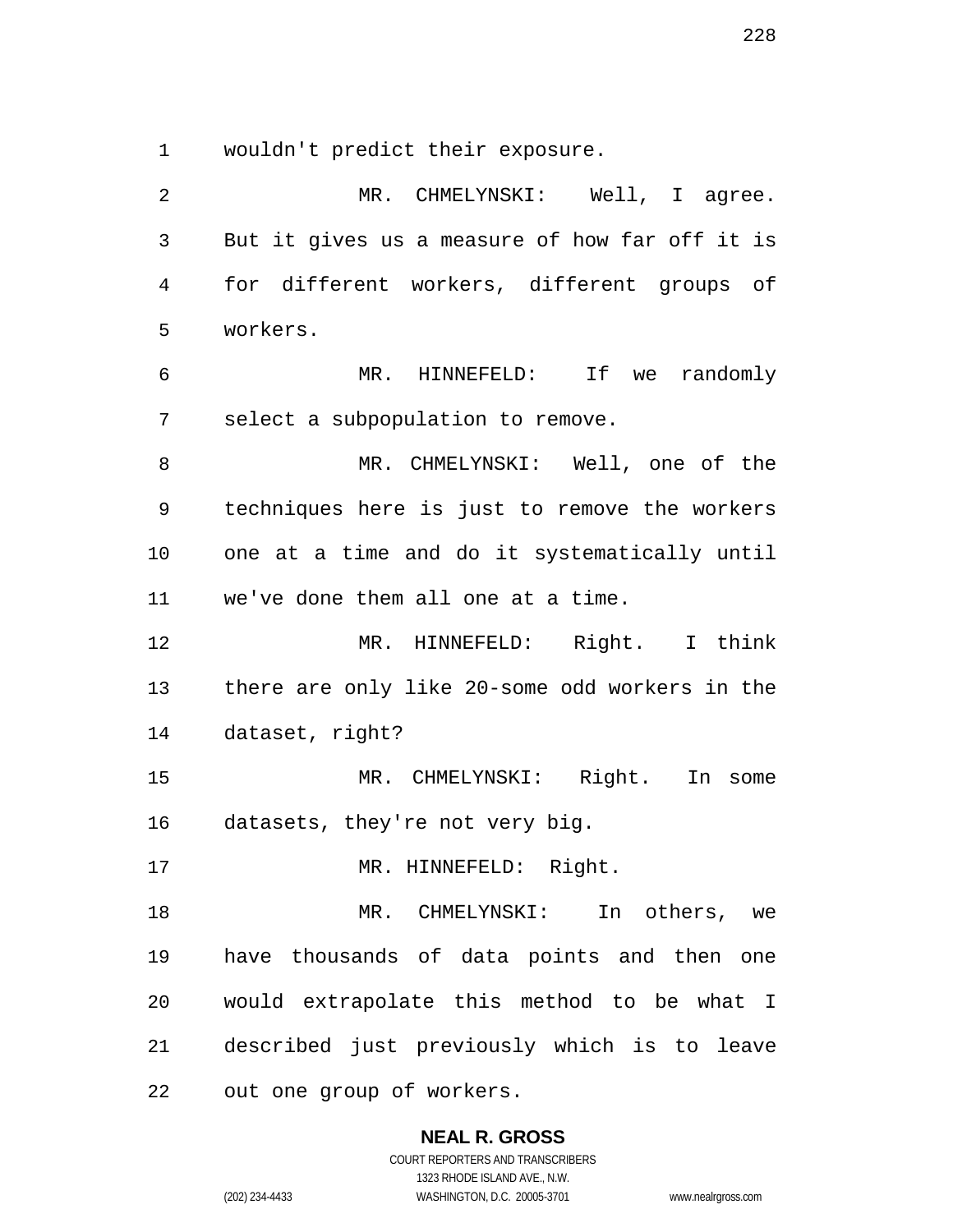1 MR. HINNEFELD: Okay. MR. CHMELYNSKI: Rather than one worker at a time. CHAIRMAN GRIFFON: So you're -- I mean I guess I would say SC&A's concerned that the model needs to be validated and this is one approach NIOSH is -- it's just to NIOSH I guess to decide how or if they need to validate the model. DR. MAURO: In fact that was the response in the matrix that they would look at -- that NIOSH said that this sounds like something we should look into. MR. HINNEFELD: We even said that. CHAIRMAN GRIFFON: Okay. I didn't have -- I'm still trying to -- MR. HINNEFELD: I'm concerned that I think if there are serious questions about how we're going to proceed here we'll just have our staff call Dr. Chmelynski. CHAIRMAN GRIFFON: Yes. I agree. MR. HINNEFELD: And we can do

> **NEAL R. GROSS** COURT REPORTERS AND TRANSCRIBERS

> > 1323 RHODE ISLAND AVE., N.W.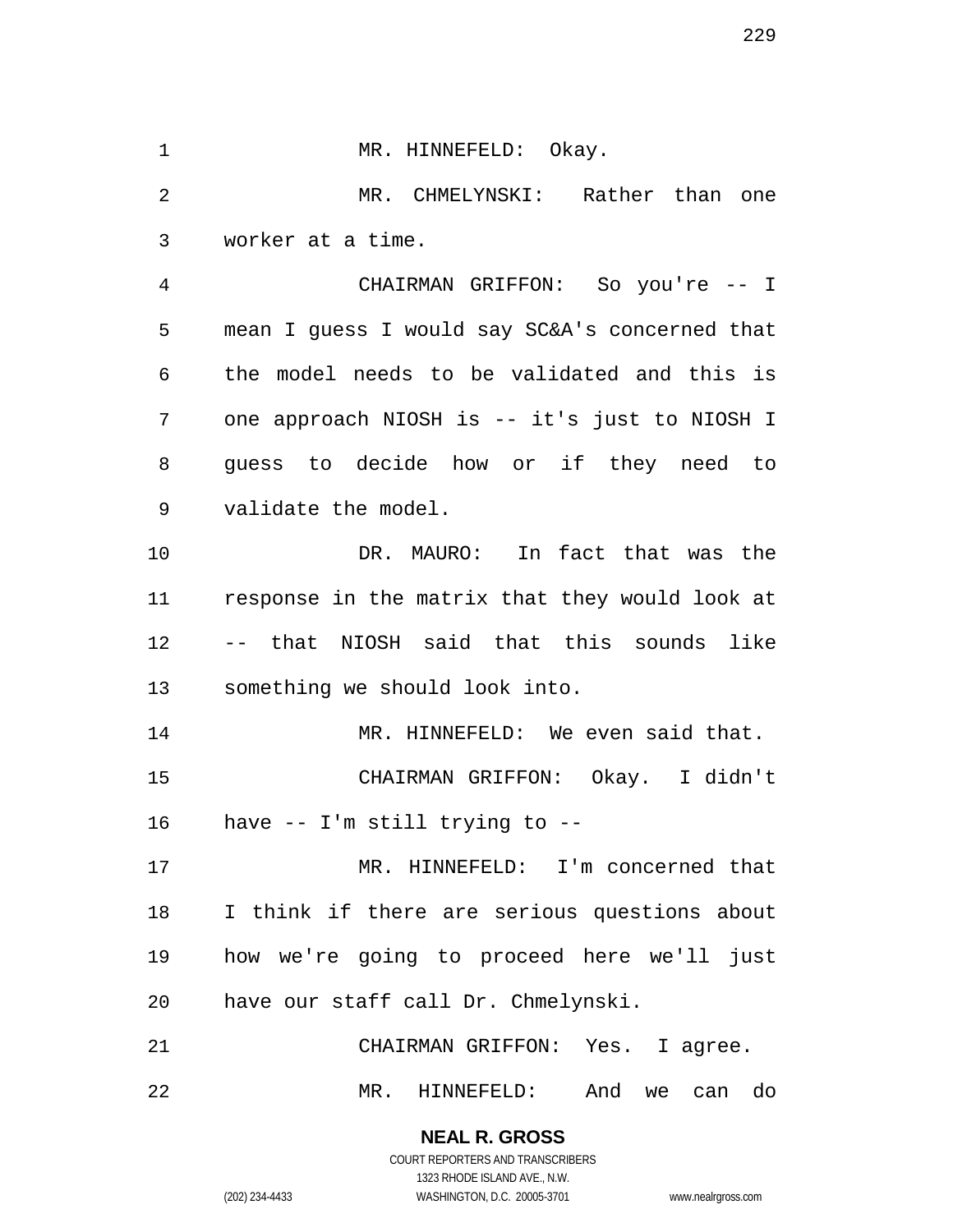that, right, to get clarification that has to happen with the subcommittee?

 CHAIRMAN GRIFFON: That's fine. MR. HINNEFELD: Okay. I think -- I don't have to understand it that well then. But I would like to have at least a chance to explain it to the people I have to explain it to.

 DR. MAURO: I will move on. Okay. Our last item, Item Number 5, Finding 5. We uncovered what we believed to be a hundredfold error in one of the calculations in the exposure matrix and I believe NIOSH's response is that they agree and that they're going to fix it.

 MR. HINNEFELD: Yes, I think we'll fix it when we fix the other things when we come to resolution on the other finding. I don't see us fixing it in the meantime when there are several other things that still need to be fixed.

CHAIRMAN GRIFFON: Okay.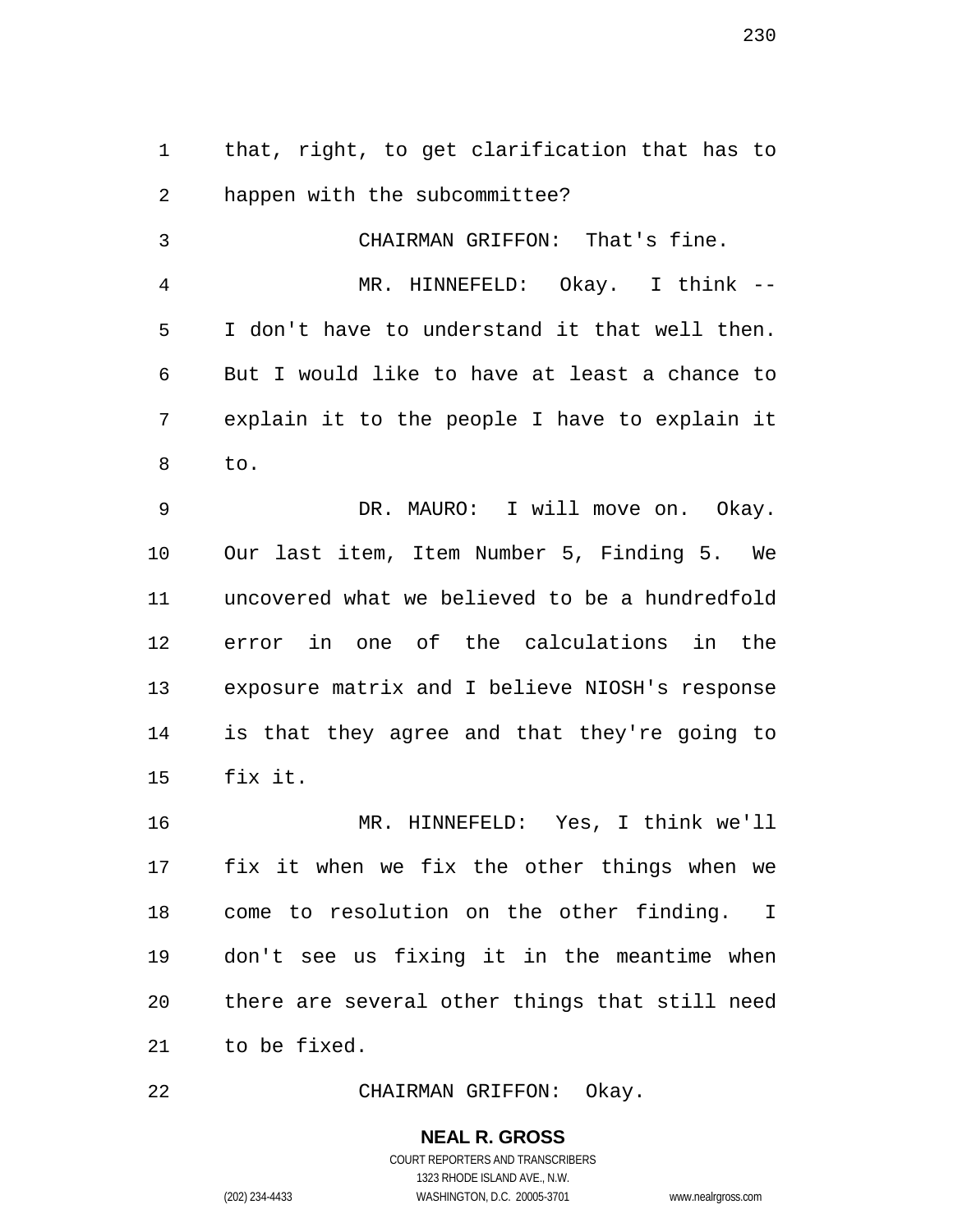1 DR. BEHLING: John, that brings us to the new issue. DR. MAURO: The new issue, I'm sorry. CHAIRMAN GRIFFON: Hold on one second. Let me catch up for a second, John. DR. MAURO: Okay. I mean, the specifics; it has to do with the residual activity on surfaces and using that residual activity on surfaces to reconstruct doses to the contaminated surfaces. There seems to be a  $-$  CHAIRMAN GRIFFON: Yes, I've got it. I was just catching up on the documentation. 16 DR. MAURO: Okay. CHAIRMAN GRIFFON: And NIOSH agrees and we'll modify the site matrix, right? DR. BEHLING: Yes, specifically, Mark, the issues that the error exists in Table 5-1 which has the daily intake of 6.66

# **NEAL R. GROSS**

COURT REPORTERS AND TRANSCRIBERS 1323 RHODE ISLAND AVE., N.W. (202) 234-4433 WASHINGTON, D.C. 20005-3701 www.nealrgross.com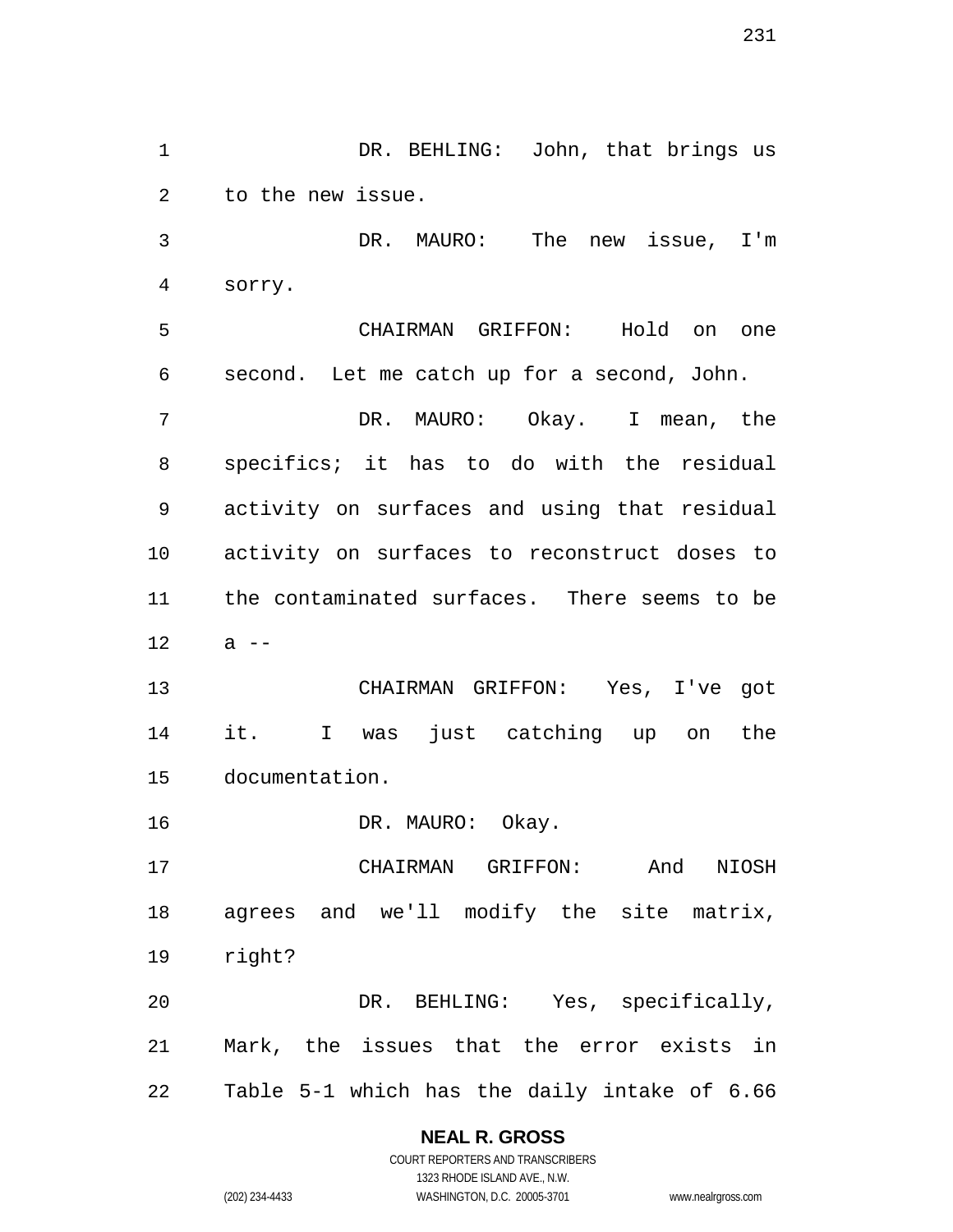$E^{-2}$  and of course if you look at that page on the 0030 on page 73 you can quickly grasp the error because on the top of the page it basically identifies an inhalation intake for a year of 2,540 picocuries and if you divide that by 365 days you end up with approximately 7 picocuries per day which is a hundredfold higher than the value cited in Table 5-1.

 CHAIRMAN GRIFFON: Okay. Alright. We've got the issue.

 DR. BEHLING: Yes, but when I looked at that I realized. I said, how did this number come to pass, and this is explained in Section 3 of my White Paper and what I came to conclude was the following. On page 4 of my White Paper, if you can quickly follow it, I basically devised the value that I said is a correct value that should be introduced in Table 5-1. But what's bothered me regarding that particular value of the revised value of 7 picocuries per day which is a hundredfold higher than the value in Table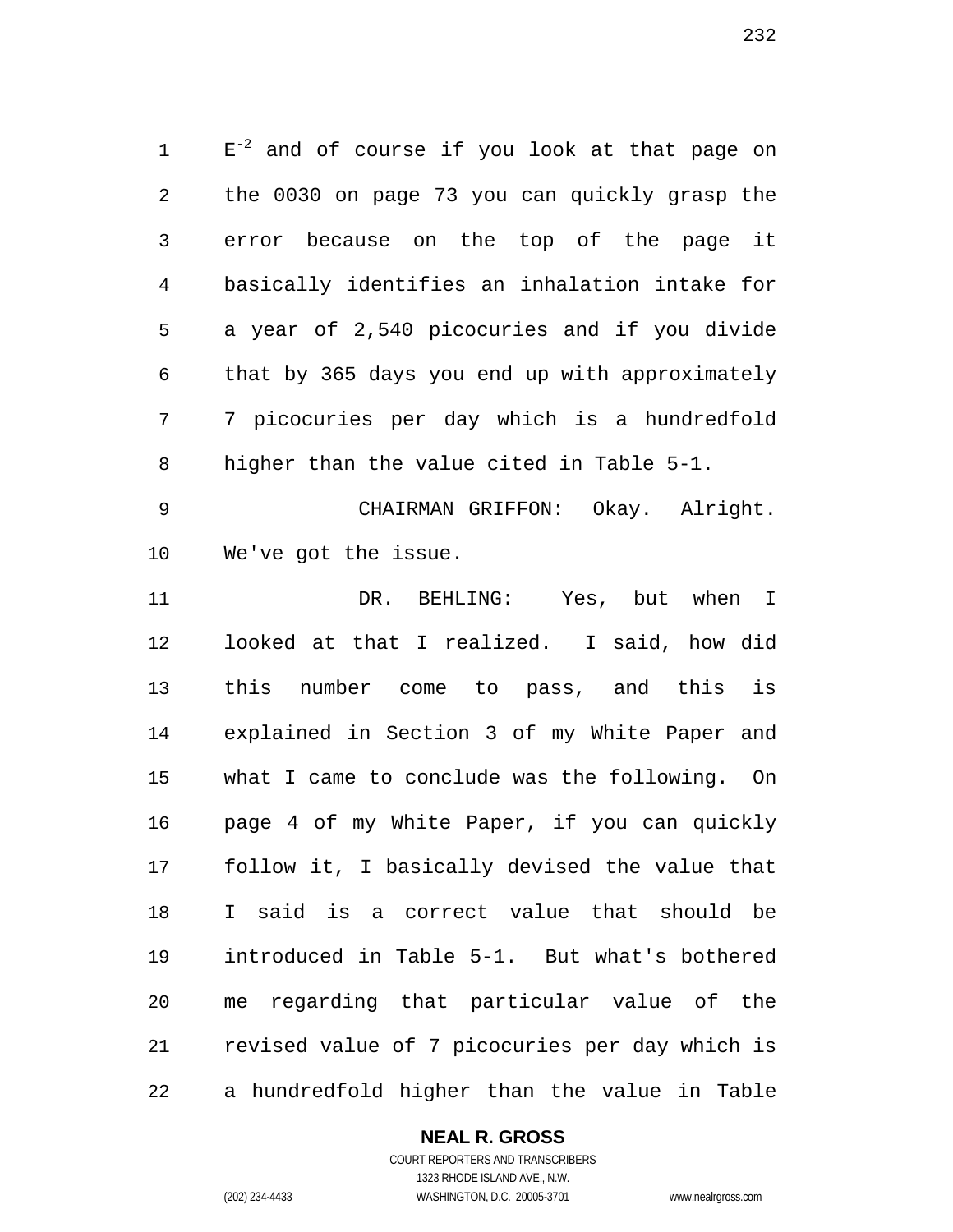5-1 is the fact that it is based on a 2 resuspension factor of  $-1 E^{-6}$  per meter is the resuspension value. That's how that value came to pass.

5 And if you read the White Paper, Section 3 on the bottom of page four, you start to understand how that value was derived. And what it turns out to be is that if you look at that value, you end up with a number that is actually lower in 1961 than a measured empirical value that was taken 15 years later. And, of course, what that would assume either the measured value 15 years later is in error or our assumption about a resuspension factor is clearly an error, and the reason I suspect the resuspension value cannot be taken seriously is because it was void of any depletion value and, of course, in other documents that NIOSH has used they use a depletion value of one percent per day. So you have a myriad of inconsistency by which that original number of 7 picocuries per day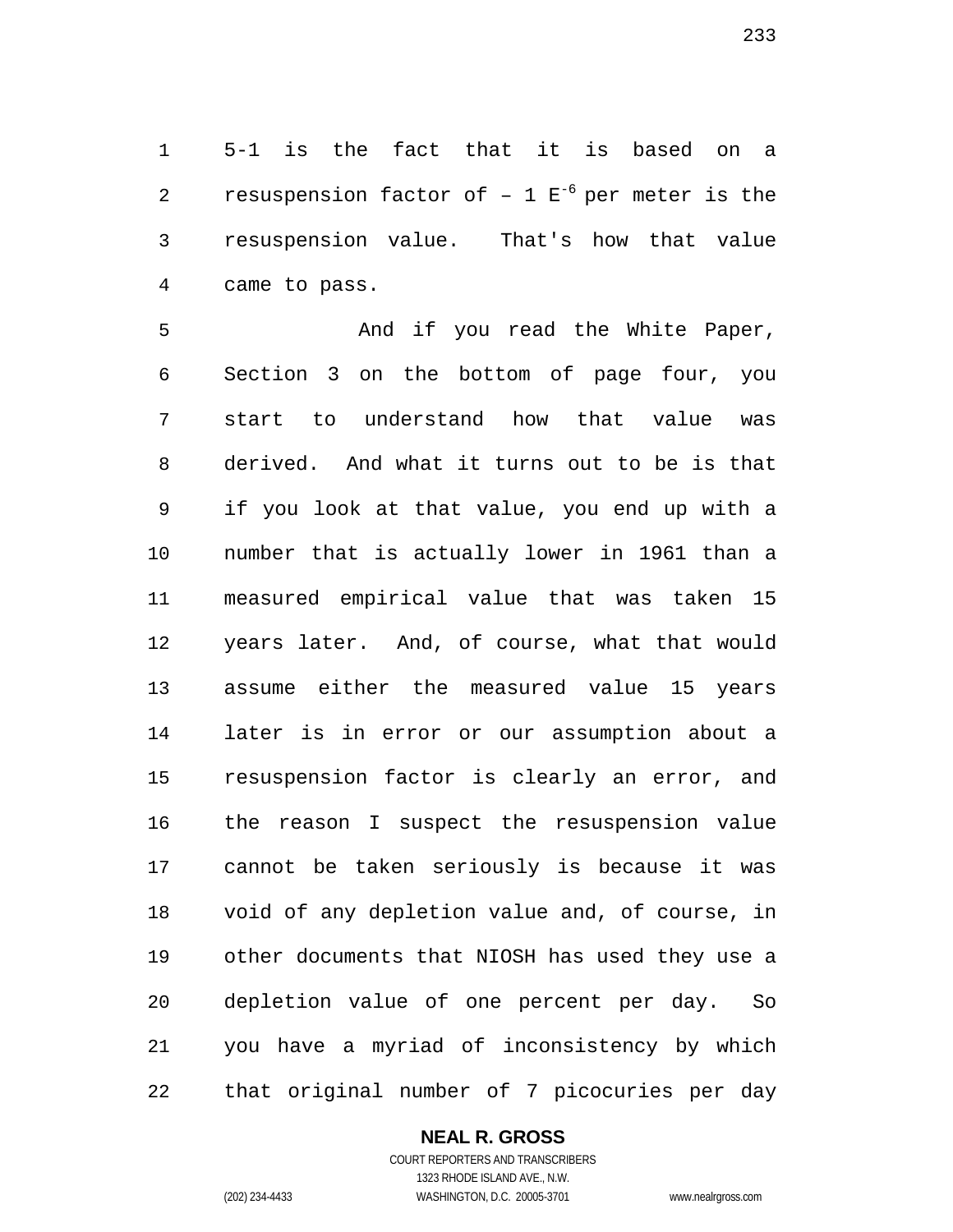was derived.

| 2  | And you can read through the                       |
|----|----------------------------------------------------|
| 3  | write-up on pages four, five and six to come       |
| 4  | to that conclusion because it's based on a         |
| 5  | series of measurements including empirical         |
| 6  | data and reported values. And I think we've        |
| 7  | discussed it at NIOSH and I think the last         |
| 8  | time, in addition to Stu, Jim Neton was there      |
| 9  | and they kind of recognized this error and         |
| 10 | said, well, this is obviously something we         |
| 11 | need to address. But as far as I know, that        |
| 12 | has not formally been addressed by NIOSH.          |
| 13 | MR. HINNEFELD: Correct.                            |
| 14 | CHAIRMAN GRIFFON: And is this a -                  |
| 15 | DR. MAURO: This is a new item.                     |
| 16 | CHAIRMAN GRIFFON: The only                         |
|    | 17 question I have here is this broader than just  |
| 18 | the modifying the same matrix just to say -- I     |
| 19 | mean I know we talked about the 1 $E^{-6}$ for the |
| 20 | suspension factor.                                 |
| 21 | MR. HINNEFELD: Well, if we want                    |
| 22 | to throw that in, I mean, there's an issue on      |

COURT REPORTERS AND TRANSCRIBERS 1323 RHODE ISLAND AVE., N.W. (202) 234-4433 WASHINGTON, D.C. 20005-3701 www.nealrgross.com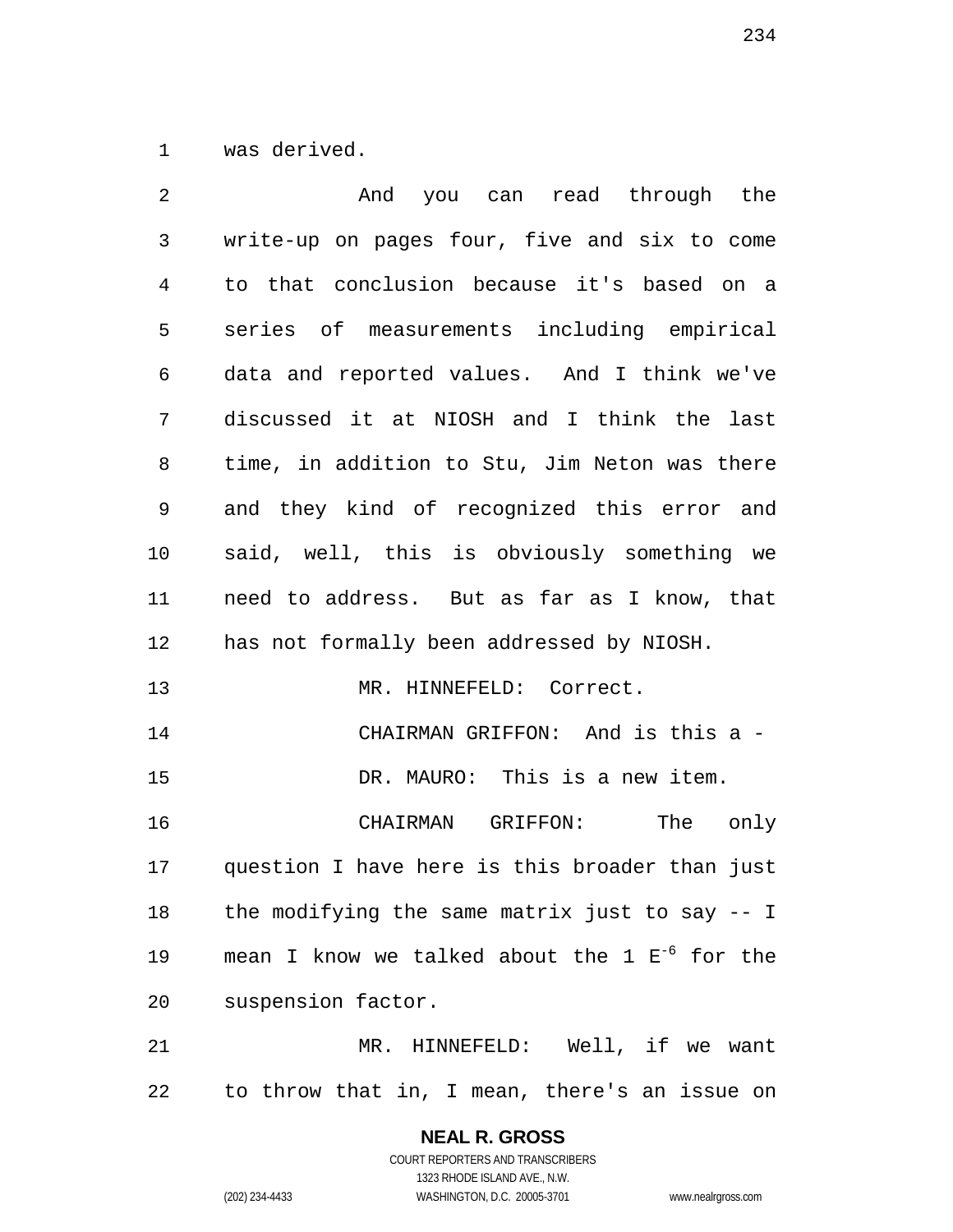the table on that.

| 2              | CHAIRMAN GRIFFON:<br>Yes. Right.                        |
|----------------|---------------------------------------------------------|
| 3              | We've got that covered I think.<br>Yes.                 |
| $\overline{4}$ | Alright.                                                |
| 5              | DR. MAURO: Well, with that, I                           |
| 6              | think we've -- let's see. Are there any more            |
| 7              | -- hold on. I think that's it for the issues            |
| 8              | related to Bridgeport Brass, you know, with             |
| 9              | the addition of Hans' new item, the degree to           |
| 10             | which you want to work that new item into that          |
| 11             | matrix or because it's fundamentally a 10 <sup>-6</sup> |
| 12             | problem which of course we've been struggling           |
| 13             | with for a long time.                                   |
| 14             | MR. HINNEFELD: Yes.                                     |
| 15             | DR. MAURO: However you'd like to                        |
| 16             | proceed. But I think that does it and you               |
| 17             | know we could move on to Harshaw if you'd               |
|                | 18 like.                                                |
| 19             | MR. HINNEFELD: If it is a $10^{-6}$                     |
| 20             | issue I guess that it wouldn't hurt to capture          |
| 21             | it here. I mean I don't think we'd need to              |
| 22             | talk about it anymore because it's out there            |

**NEAL R. GROSS**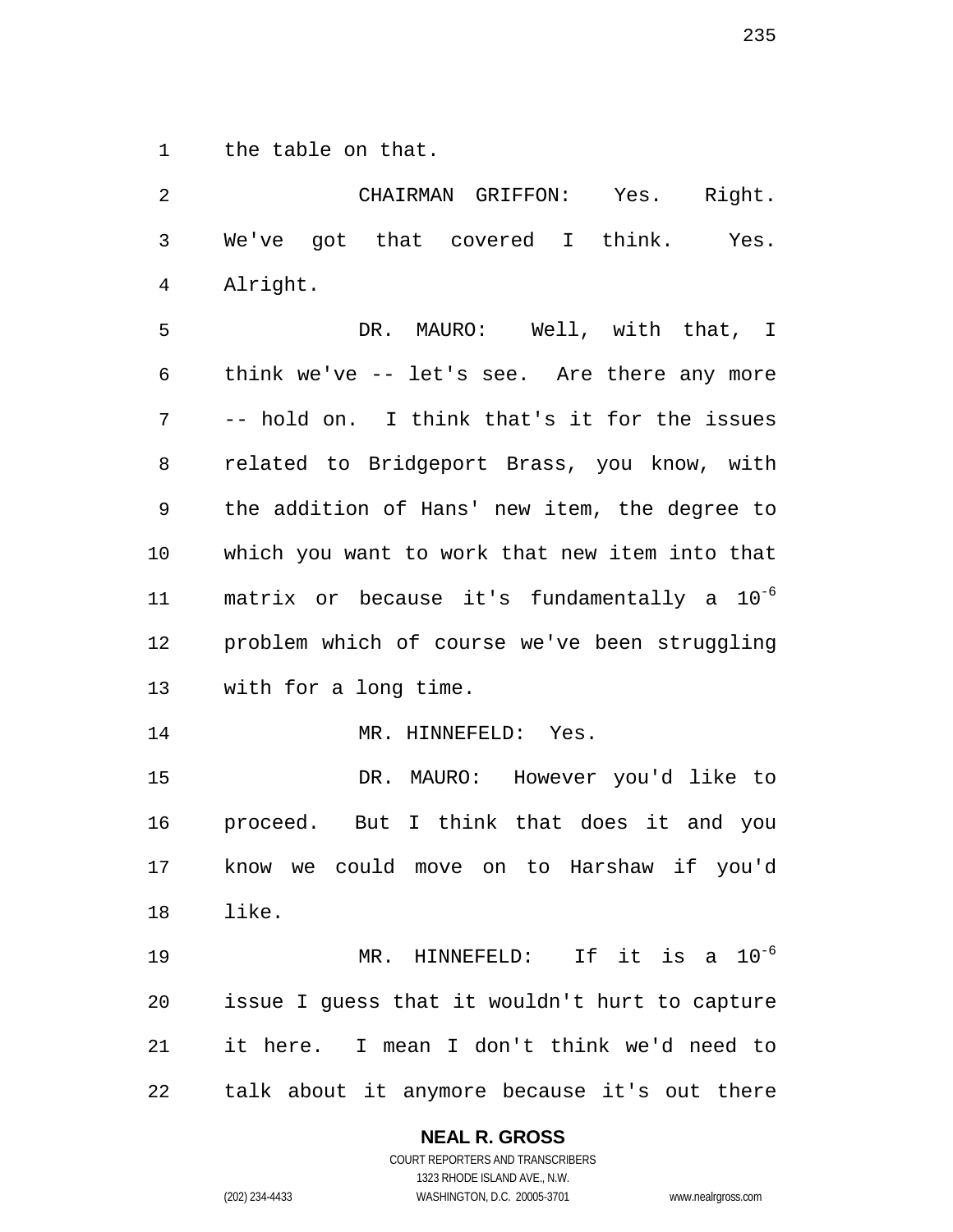to be resolved.

 CHAIRMAN GRIFFON: Yes, I can add it on as Finding 6 -- Attachment 1 Finding 6. And I'll add that one. DR. BEHLING: Actually, what can be done is to somehow look at 1975 empirical data and then work backwards to devise a resuspension value that now matches the number that was defined in '61 in the surface contamination. And so you can in essence work backwards and devise the appropriate resuspension value that's one we can easily expect that is now consistent with empirical measurements. CHAIRMAN GRIFFON: Yes, I think we need to add this on because it might be also a site specific issue, you know. 18 DR. MAURO: It goes both ways. I agree. That's a good point. CHAIRMAN GRIFFON: Yes. 21 DR. MAURO: Good point, Hans. CHAIRMAN GRIFFON: Alright. I'll

**NEAL R. GROSS**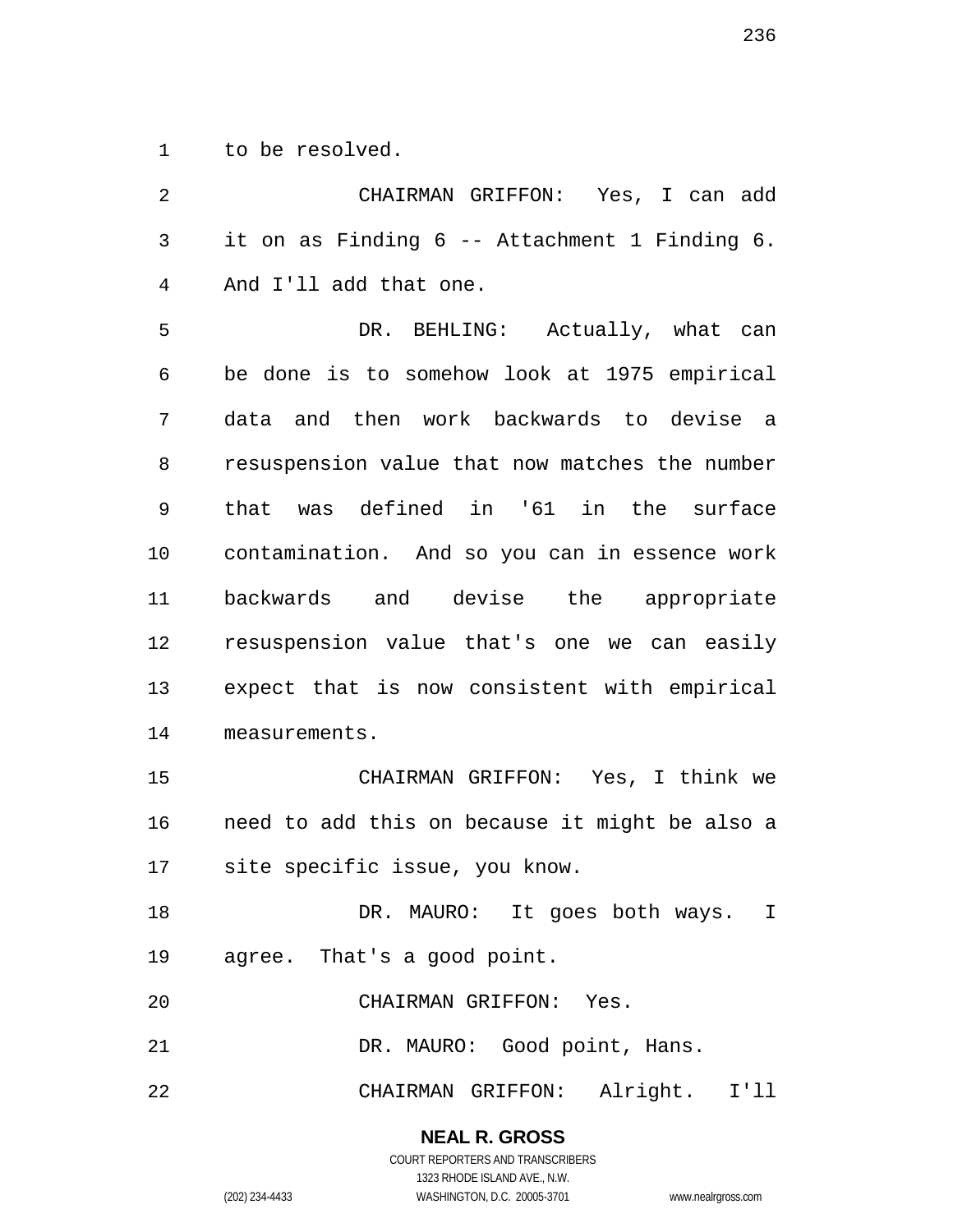capture that as a separate finding, Finding Number 6, in the matrix. DR. MAURO: Alright. CHAIRMAN GRIFFON: Okay. You want to start on Harshaw. DR. MAURO: Sure. CHAIRMAN GRIFFON: Yes. 8 DR. MAURO: Okay. Let's see. Let me just get myself oriented. Okay. The Harshaw issue Number 1 that's raised here -- by the way, Hans also had submitted a White Paper in response. CHAIRMAN GRIFFON: Yes. DR. MAURO: So please, Hans jump in because there is a process at work here where we originally identified an issue. NIOSH provided a response to the issue and then Hans provided a report, a White Paper, dated April 2009 in response to NIOSH's response. So there's a process. But it's probably good to start and get the 30-second sound bite. The first

### **NEAL R. GROSS**

COURT REPORTERS AND TRANSCRIBERS 1323 RHODE ISLAND AVE., N.W. (202) 234-4433 WASHINGTON, D.C. 20005-3701 www.nealrgross.com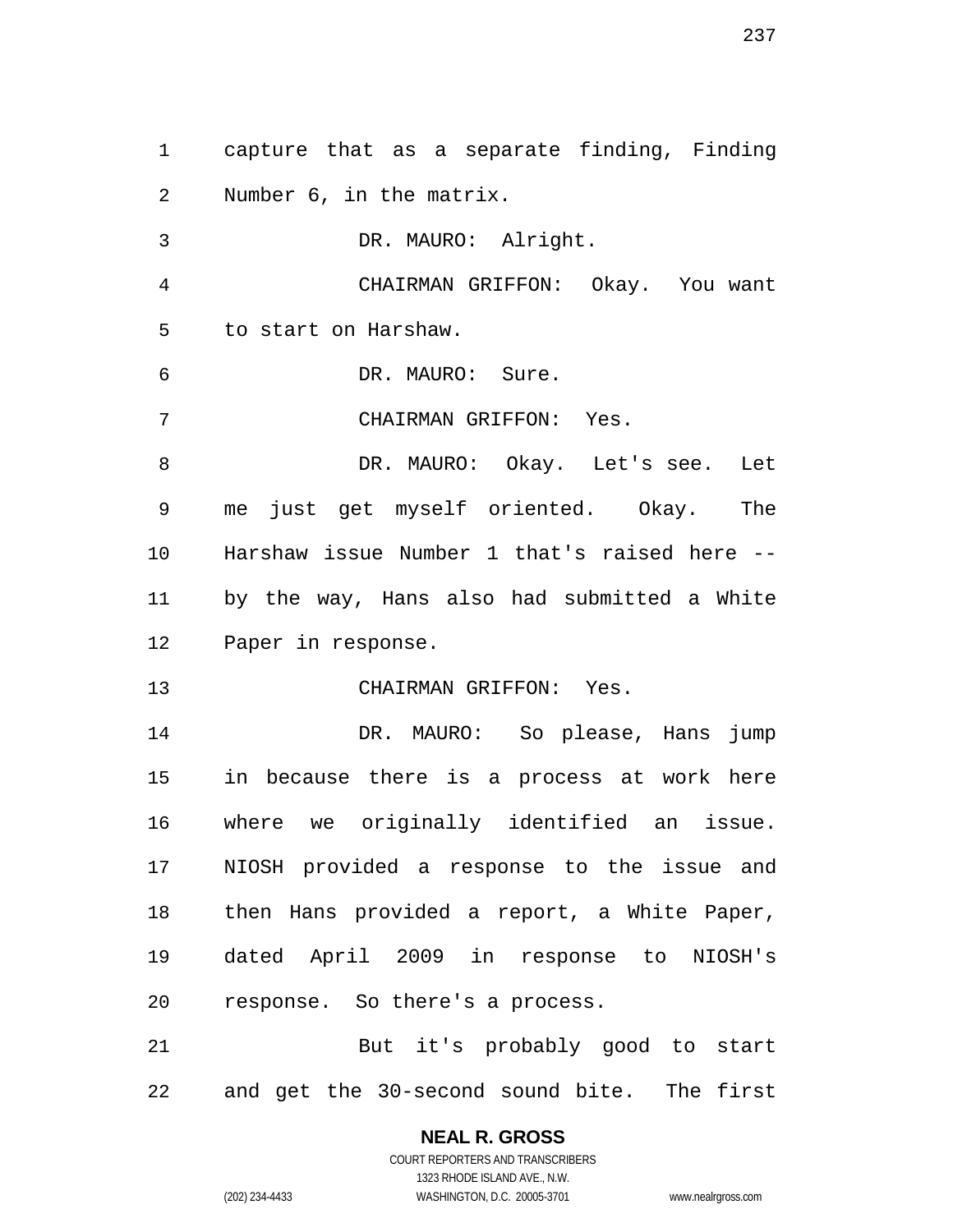issue has to do with the exposure matrix for Harshaw. Bioassay data was compiled and the approach taken to use that matrix was to go with the median of the log-normal distribution to assign that median dose to workers and as we've been concerned with on many occasions in the past when you're doing that automatically it's often a problem. And a consideration should be given to a lot of different approaches to be used, the median itself, the full distribution, using the mean or the 95th percentile confidence level of the mean or using the 95th percentile confidence level itself or the 95th percentile level itself. These are all ways of using your dataset in a coworker model in a way that is tailored to the worker and to try to factor in the worker's job into consideration and not just simply go with either the median or the full distribution. So that was Issue Number 1. DR. BEHLING: Well, John, I think

it needs further explanation.

**NEAL R. GROSS** COURT REPORTERS AND TRANSCRIBERS

1323 RHODE ISLAND AVE., N.W.

(202) 234-4433 WASHINGTON, D.C. 20005-3701 www.nealrgross.com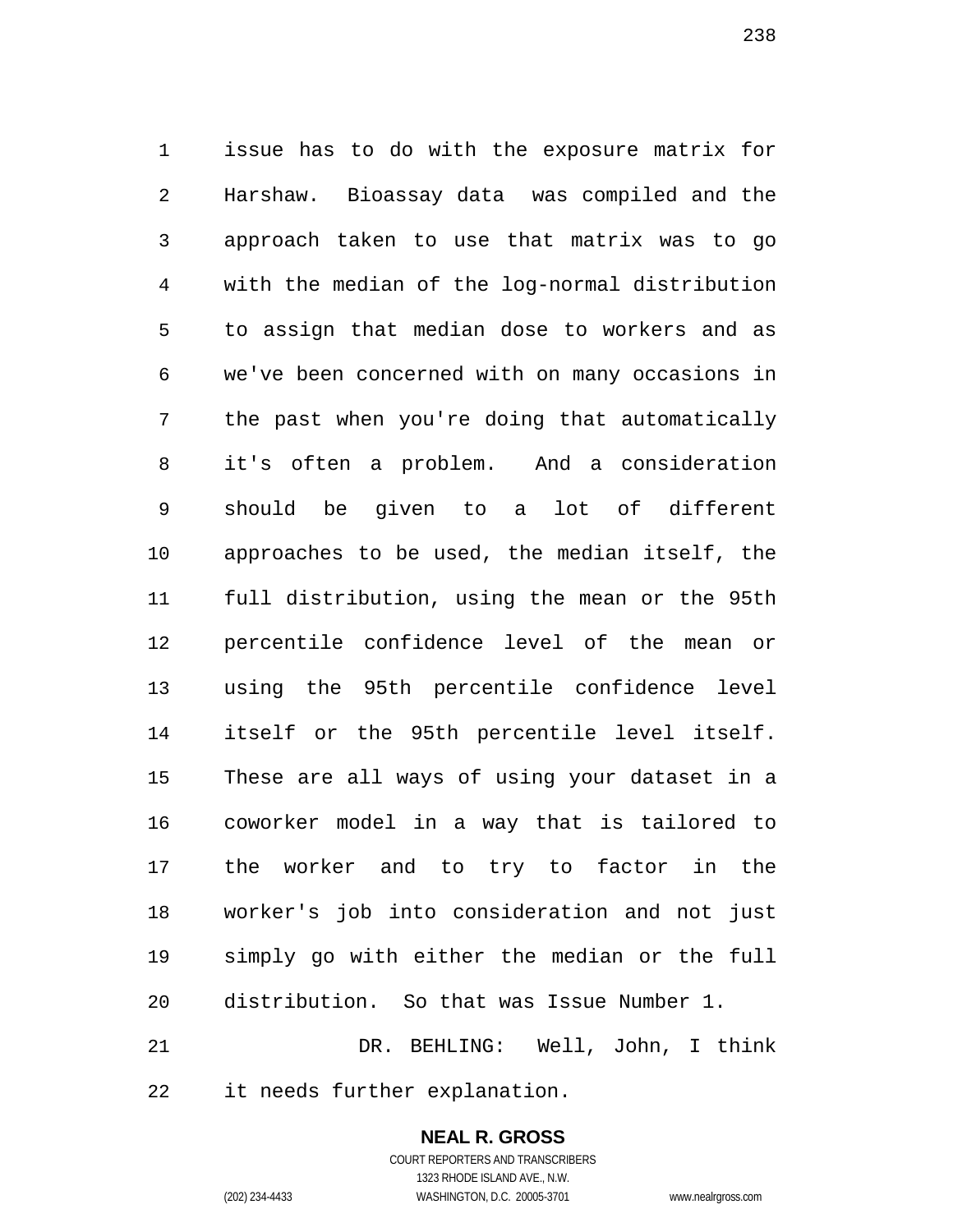DR. MAURO: Please do. Yes. Sure.

 DR. BEHLING: Let me sort of give you a different perspective of what the concern here is. I'm very much in agreement with the basic guidance as established in OTIB-0019 where you normally assume that if you have a population of workers and you monitor the most highly exposed individual group of individuals and sort of reduce the monitoring of lesser exposed people and maybe not monitor some or at the very low end of the spectrum. And on the basis of the higher exposed people you sort say, well, that really 15 represents our 95<sup>th</sup> percentile and if you were in the lesser exposed people then the 50th percentile will more than adequately cover our basis. And if you're not monitored at all, it can reasonably be assumed that the 50th percentile will apply. But that would -- all those things we would agree with or I would agree with if that, in fact, was the

**NEAL R. GROSS**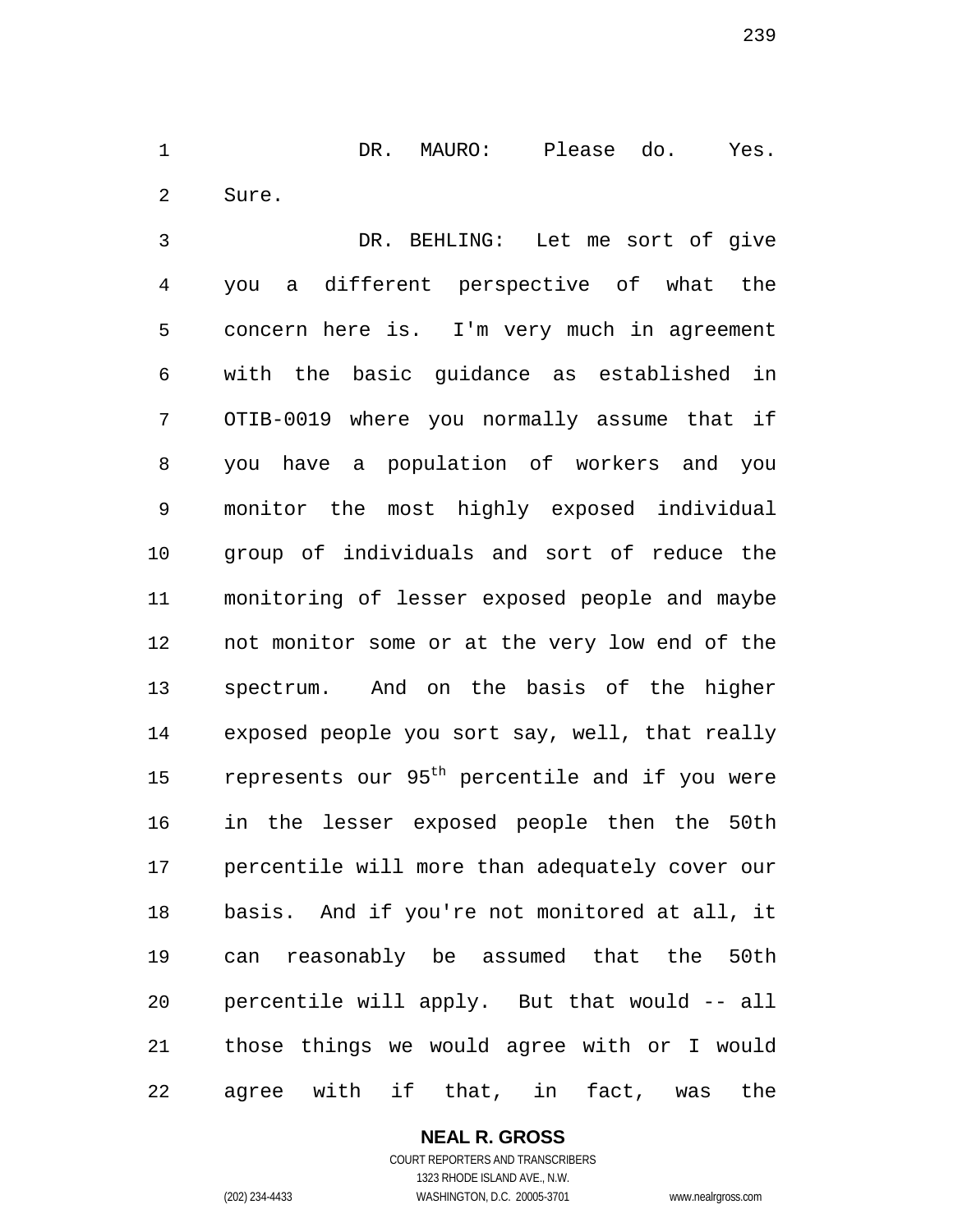monitoring program.

 But as you see if you look at the White Paper on page number 3, Section 3.1, actually on page 4, I provide verbatim statements that were taken where we sort of look at this whole program of monitoring and realize maybe they didn't monitor all the higher-exposed people as you see in our quote from section 5.3.1.2 where it says sergeant and gives a date of 1950. Meanwhile it referred to a previous lot of units and also requested Harshaw institute a sampling program on a running basis to sample about 100 workers per month and in the next paragraph we talk about stated 200 workers were subject to urinalysis. And then at the bottom of that paragraph Harshaw provided the AEC an estimate of several hundred such people that previous had been exposed for more than a year. What to me that suggests is that

 you're only taking a graph sample of people and they may not necessarily be all highest-

#### **NEAL R. GROSS** COURT REPORTERS AND TRANSCRIBERS

1323 RHODE ISLAND AVE., N.W.

(202) 234-4433 WASHINGTON, D.C. 20005-3701 www.nealrgross.com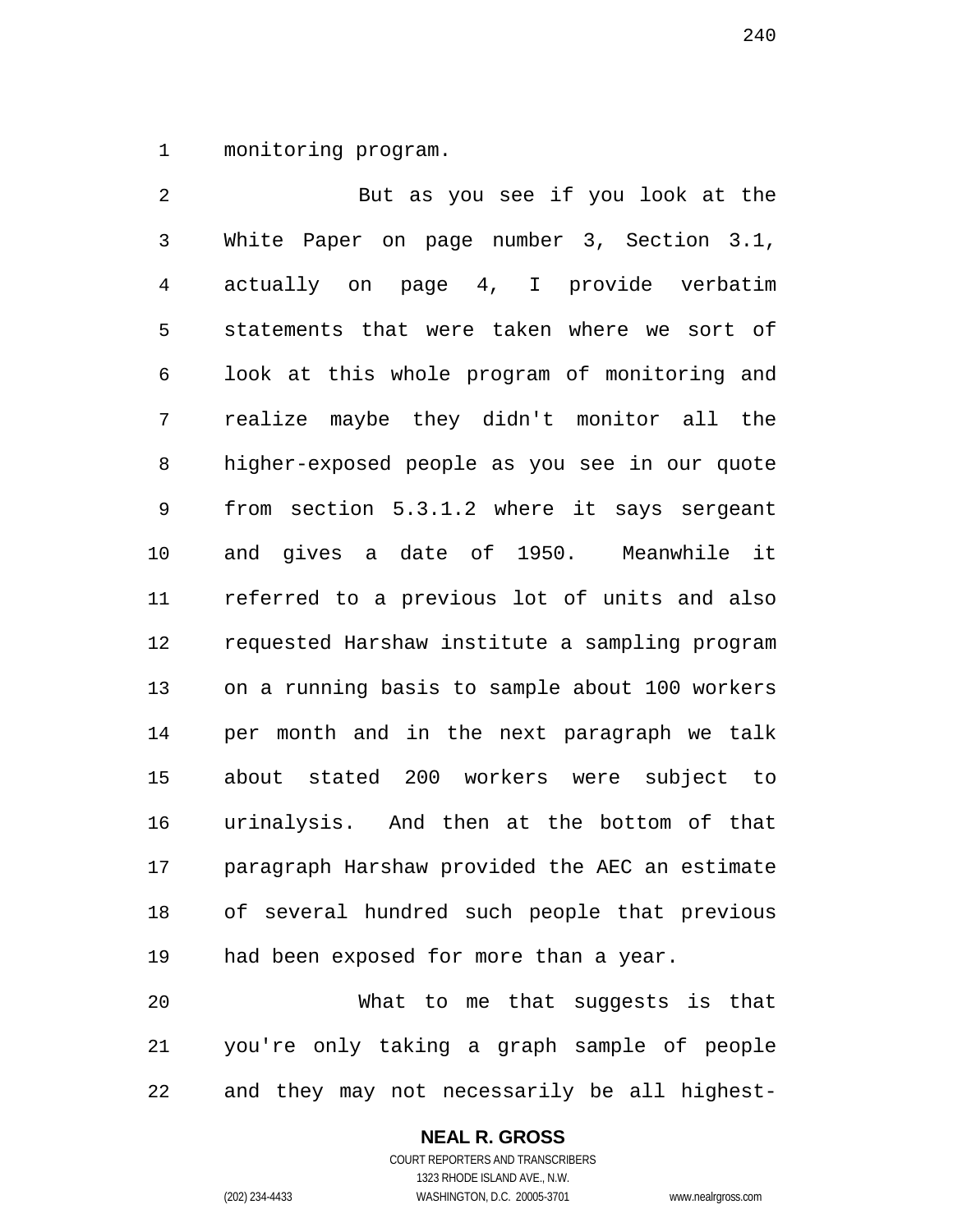exposed individuals. It may be a cross section which means that you may have very highly exposed people who were perhaps not monitored because the sample didn't necessarily intend to sample only the maximally exposed individuals. Under that circumstance, you will have a 95th percentile person in terms of true exposure who would not be monitored. But in the course of using a coworker model he would qualify for the 50th percentile. And I think that's at the heart of the concern here. CHAIRMAN GRIFFON: So it's a familiar issue, yes. MR. HINNEFELD: Yes. DR. MAURO: And by the way that covers Issue Number 2. I mean that's also finding -- in effect what we're talking about is both Findings 1 and 2. CHAIRMAN GRIFFON: Okay. DR. MAURO: Because they're

linked.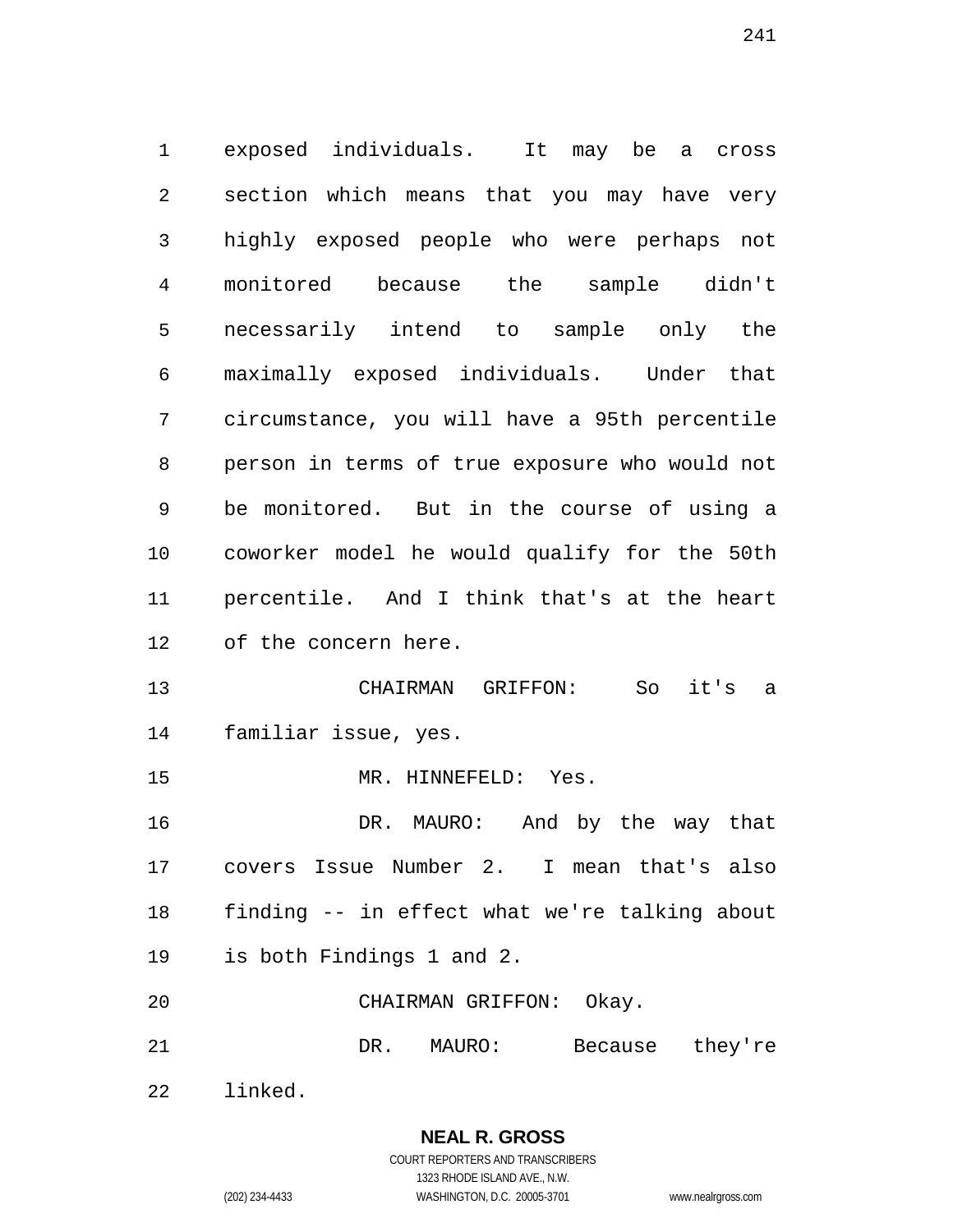DR. BEHLING: Yes, and like I said in the same issue we talk about people who were not monitored being thrown in the same bucket as people whose monitoring data are not available, illegible or are inadequate. They are two different populations if you are a 95th percentile high-end worker and somehow or other your records were lost. You should not put him in the same category as a person who we know for a fact was clearly not monitored and perhaps and hopefully so because he was not necessarily in need of such monitoring because he was an office worker or only occasionally was exposed. So the lumping of people whose records were missing with people who were not monitored is perhaps an unjust approach to treating those two individuals.

 CHAIRMAN GRIFFON: Okay. I think we're in listening mode mainly right now because NIOSH hasn't responded to these, right?

MR. HINNEFELD: We sent the

**NEAL R. GROSS** COURT REPORTERS AND TRANSCRIBERS 1323 RHODE ISLAND AVE., N.W.

(202) 234-4433 WASHINGTON, D.C. 20005-3701 www.nealrgross.com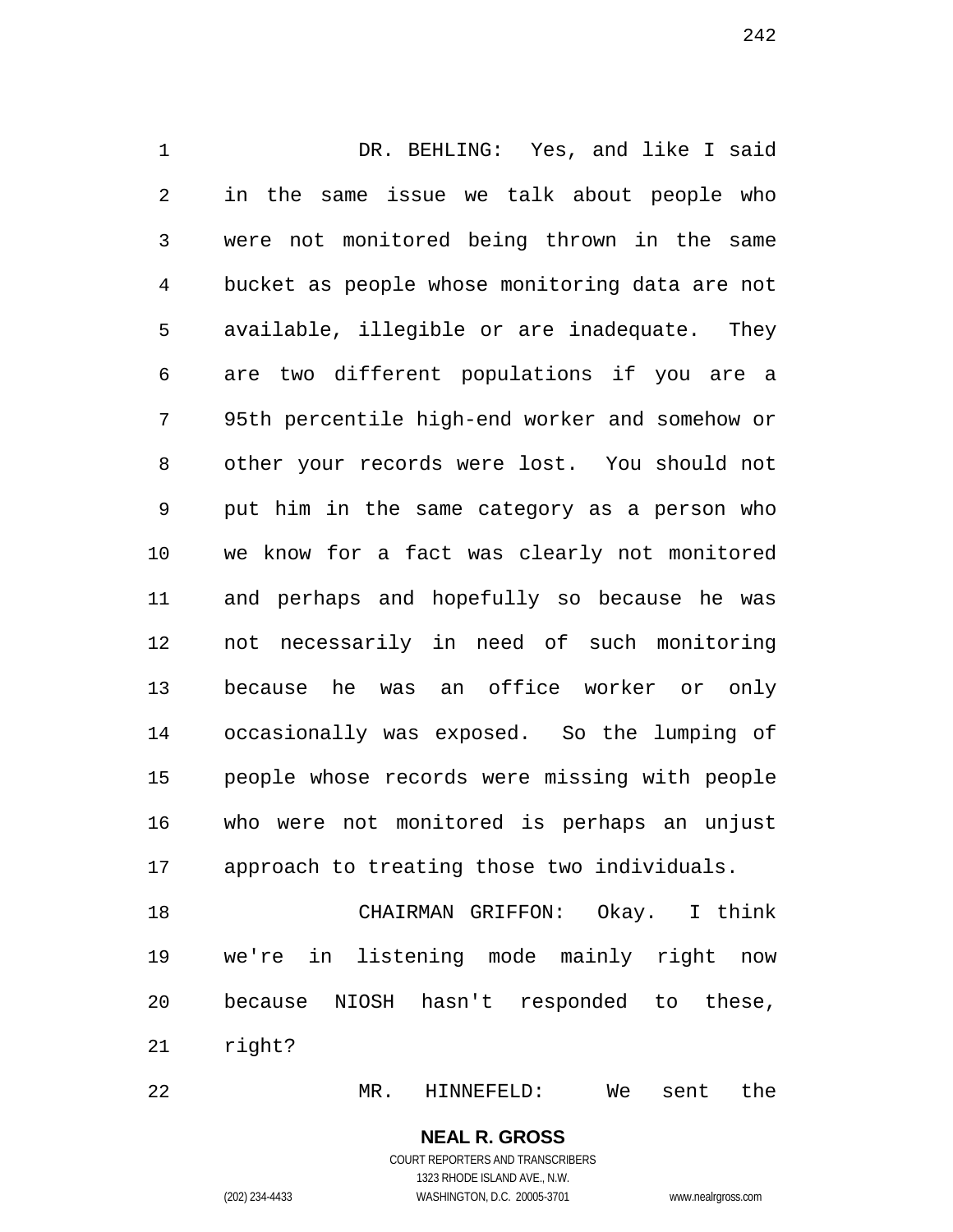response.

 CHAIRMAN GRIFFON: Oh, you did send a response. MR. HINNEFELD: Yes, back in January. CHAIRMAN GRIFFON: Alright. Is that in the matrix, too? Or I'm still waiting for that? MR. HINNEFELD: It's not in the matrix. No, this was a finding and response attached to that. MS. BEHLING: Excuse me. Just one second, Mark. I did send you and the others - - I hope I got everyone the matrix. I tried sending it twice. CHAIRMAN GRIFFON: I didn't get anything. Did you send it to the CDC address? 18 MS. BEHLING: No, I didn't. CHAIRMAN GRIFFON: Oh, okay. MS. BEHLING: No, I sent it to -- did anyone in the room get it? MEMBER CLAWSON: I didn't, Kathy.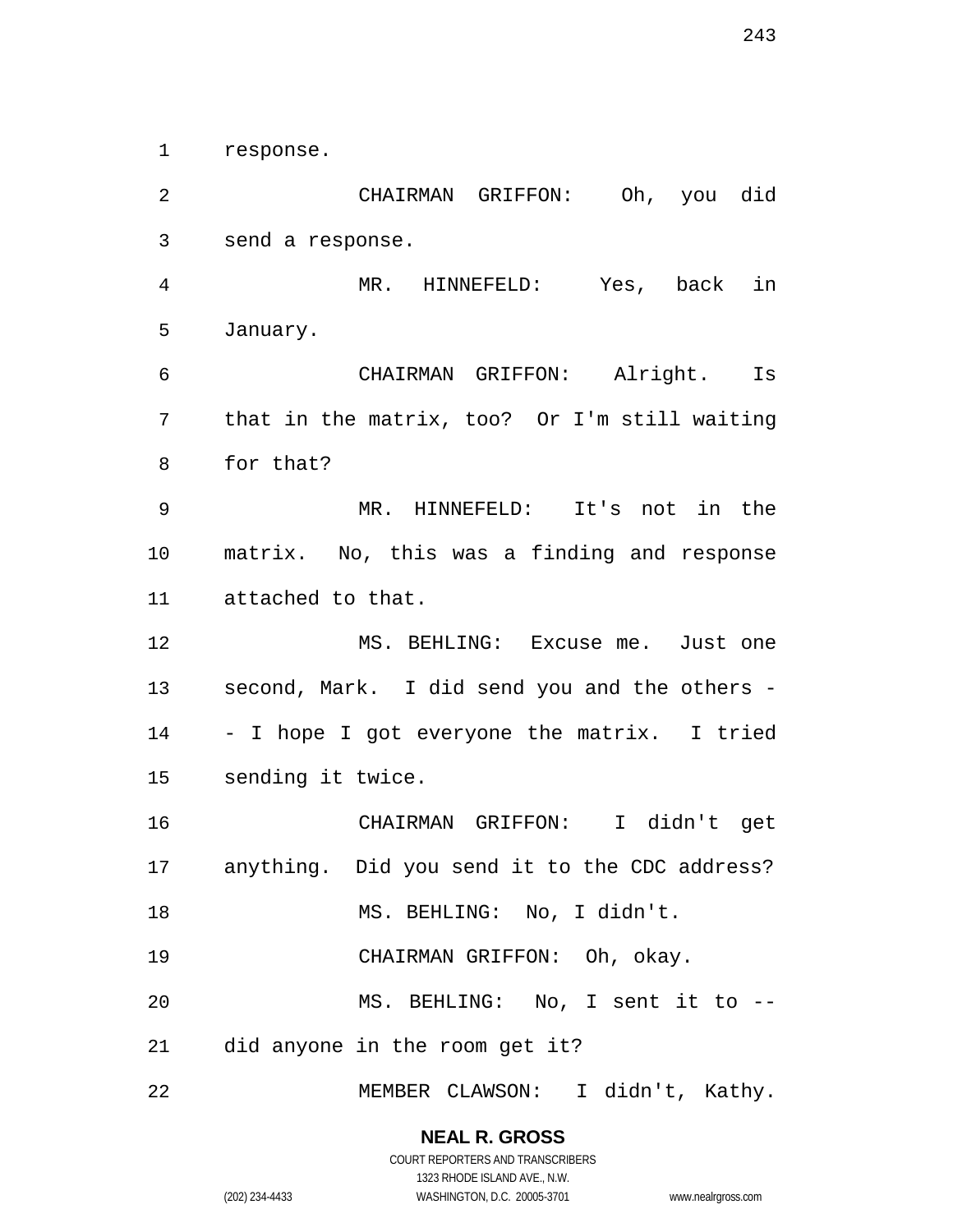This is Brad.

 MS. BEHLING: Okay. MEMBER MUNN: You just sent it, right? MS. BEHLING: No, I sent it at the start of this conversation and I just now sent NIOSH's response to the Harshaw also. MEMBER MUNN: I have three messages from you. MR. KATZ: I received it. 11 MS. BEHLING: Okay. MEMBER MUNN: I haven't tried downloading any of them. That's the proof of the pudding. MS. BEHLING: Yes. Mike and Ted, I apologize. I did not send you the Bridgeport Brass matrix. I was in the process of doing it. I apologize. DR. MAURO: Let me add a little bit more to the response, the original response. CHAIRMAN GRIFFON: I don't have

COURT REPORTERS AND TRANSCRIBERS 1323 RHODE ISLAND AVE., N.W. (202) 234-4433 WASHINGTON, D.C. 20005-3701 www.nealrgross.com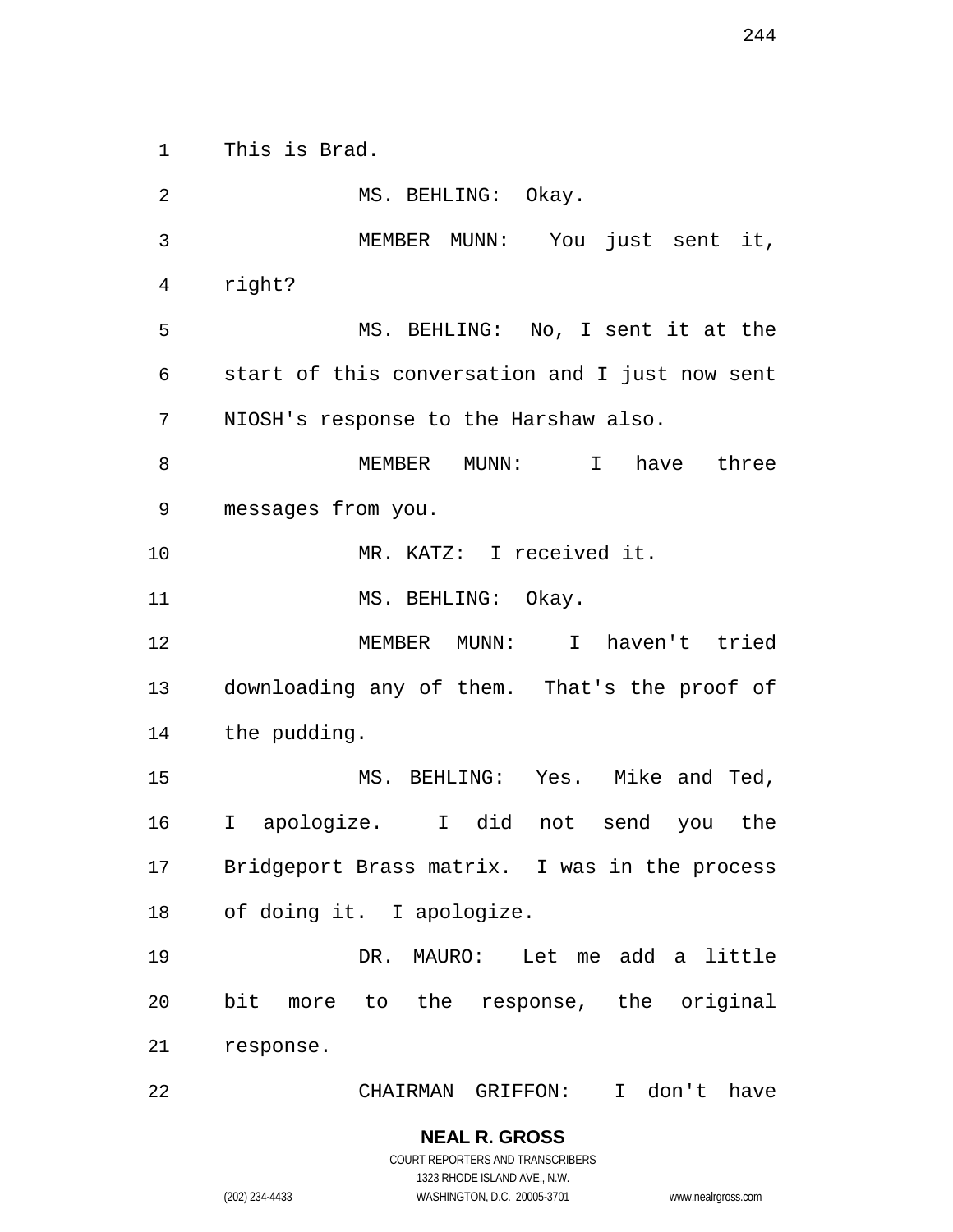anything yet by the way.

 DR. MAURO: We have responses from NIOSH and the responses I would say are very much in keeping with our thinking mainly you have all the data. You have the means. You have the 95th percentile. You have all the data. And in the response it's basically stated that the dose reconstructor has the wherewithal to use that dataset intelligently. But there really is no mention made of the point that Hans pointed out, namely that there seems to be lots of evidence that the data that you do have does not represent the upper end data and it makes a big difference on how you use your model, your exposure matrix. If you've come into it saying, no, the data we have is evidence that it represents the high- end people only or, the evidence is no, it looks like it's more the type of data which is a cross section of all workers and perhaps does not represent the high-end people but in fact may actually, if you're just randomly

### **NEAL R. GROSS**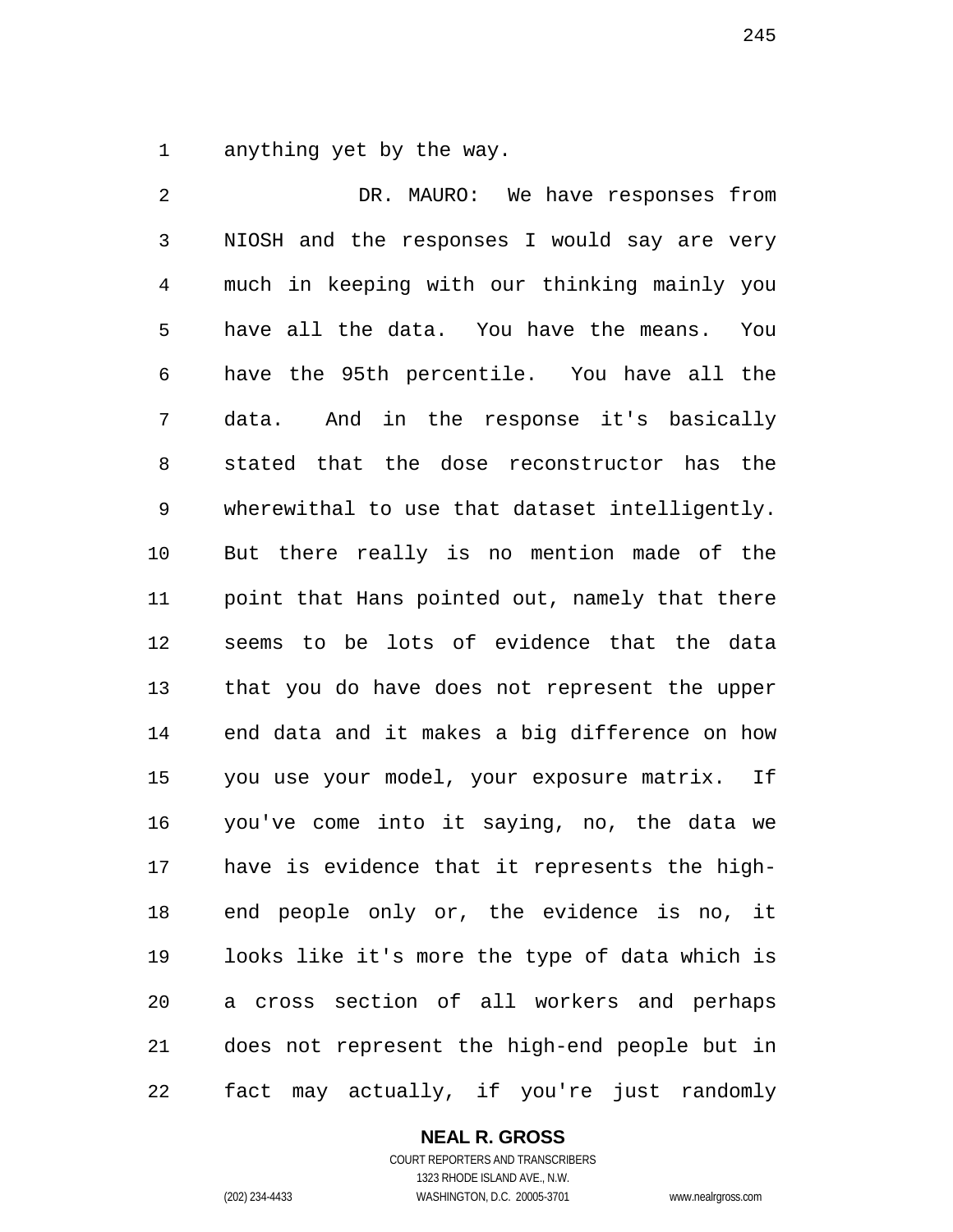picking people, you may actually emphasize and the distribution may capture because most of the people are not exposed and if you just randomly pick people. So there's a problem in just grabbing the data you have and saying, okay. Here we have a -- and making a distribution and then using that somehow as your method if you don't really have a full appreciation of what that data sample came from.

 You could almost envision the circumstance if you randomly pick people just so that you get an idea of what the kinds of exposures were. This goes back to earlier days. You may just happen to grab -- Most of the people you grab may be people with low-end exposures because usually the large number of people get very little exposure and only a handful get very high exposures and if you were doing just a cross section of workers your distribution is going to look like the exposures are fairly low and in any event it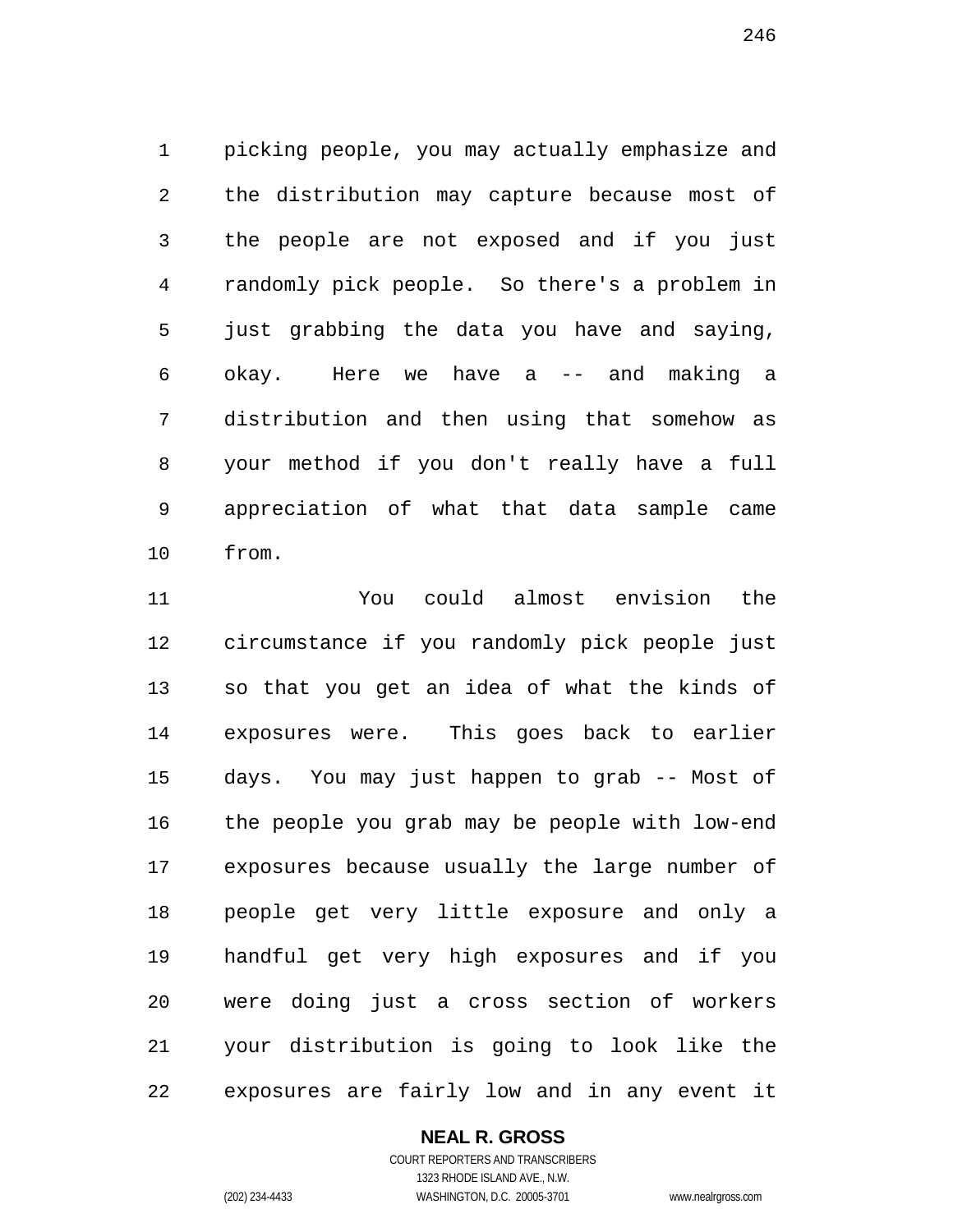goes toward thinking a little bit more about the data that you have and how best to use it to build the coworker model. I think that that kind of thing is needed here.

 DR. BEHLING: Also before you go on, John, there is additional discussion regarding Finding 1. Under Section 3.2 in the White Paper that you have on page five, we also identified a new finding and again it's not so new because I think it's also been discussed at previous Work Group meetings and that is the issue of Friday and Monday morning timing involved for doing bioassays.

14 DR. MAURO: Yes.

 DR. BEHLING: And I think on pages five and six I briefly discuss the issue that if you're dealing with something that is very, very soluble, the difference between a Friday sample that's at the end of a work week versus a Monday can be as high as a tenfold difference in terms of what you will find in the urine and therefore assign as a data point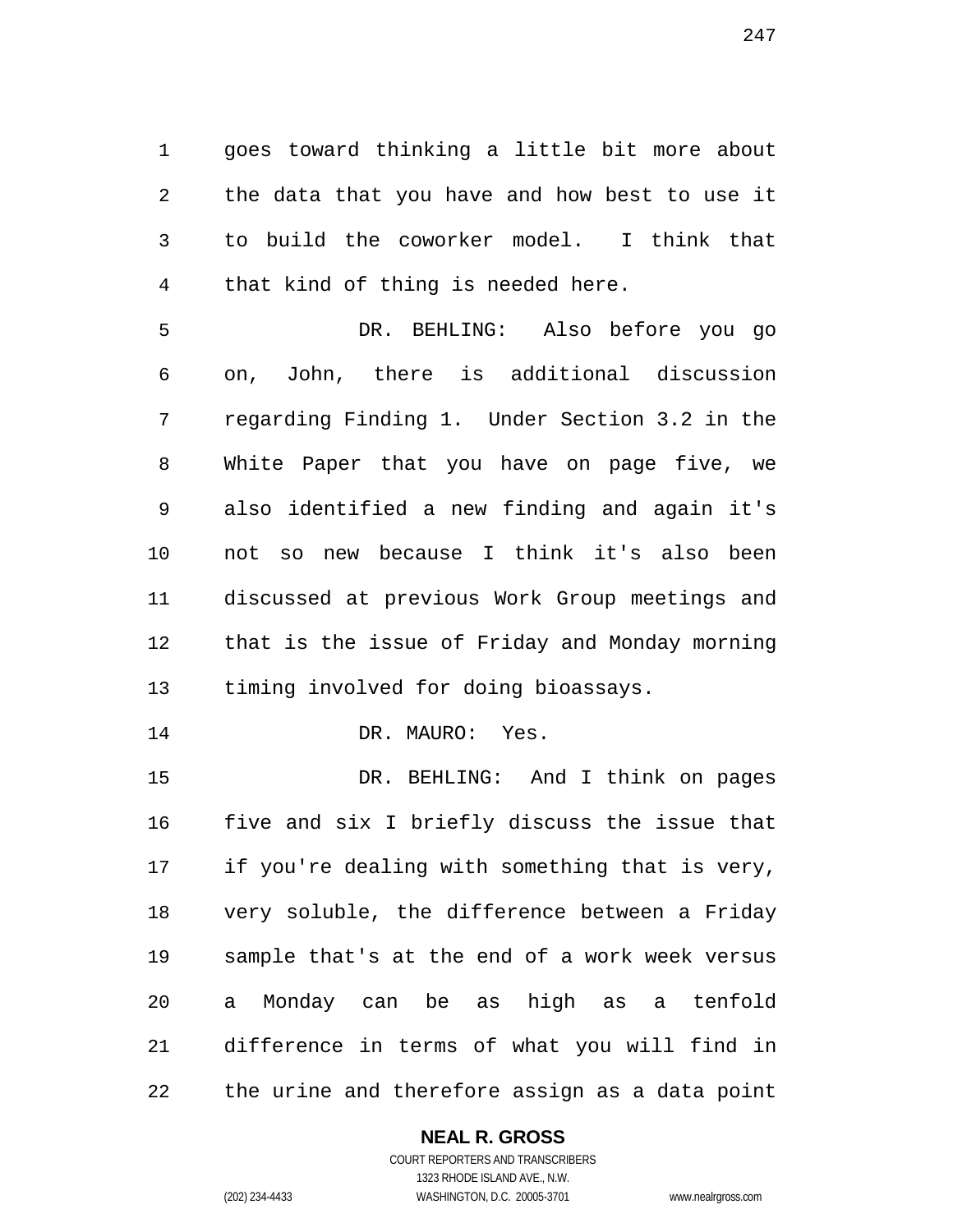for entry into the IMBA program.

 Now the point here is that we have discussed this in the past before and people have always said well, you know the people -- we have dates on these individuals and we can determine whether or not this is a Friday or a Monday morning. But the truth is when people work on a shift rotation, they may get two days off that may represent Tuesday and Wednesday or something like that and when we see a bioassay that occurs two days after their last exposure, it may not necessarily be a Monday. But it's still necessarily termed a Monday morning. I think it has become more or less a term that has to be interpreted in proportion to what it really represents for a worker who is on a rotating shift. So there is still the issue of how do we deal with the time interval that may be a 48-hour hiatus that will potentially underestimate the actual body burden for a highly soluble material and therefore underestimate the exposure that IMBA

#### **NEAL R. GROSS** COURT REPORTERS AND TRANSCRIBERS

1323 RHODE ISLAND AVE., N.W. (202) 234-4433 WASHINGTON, D.C. 20005-3701 www.nealrgross.com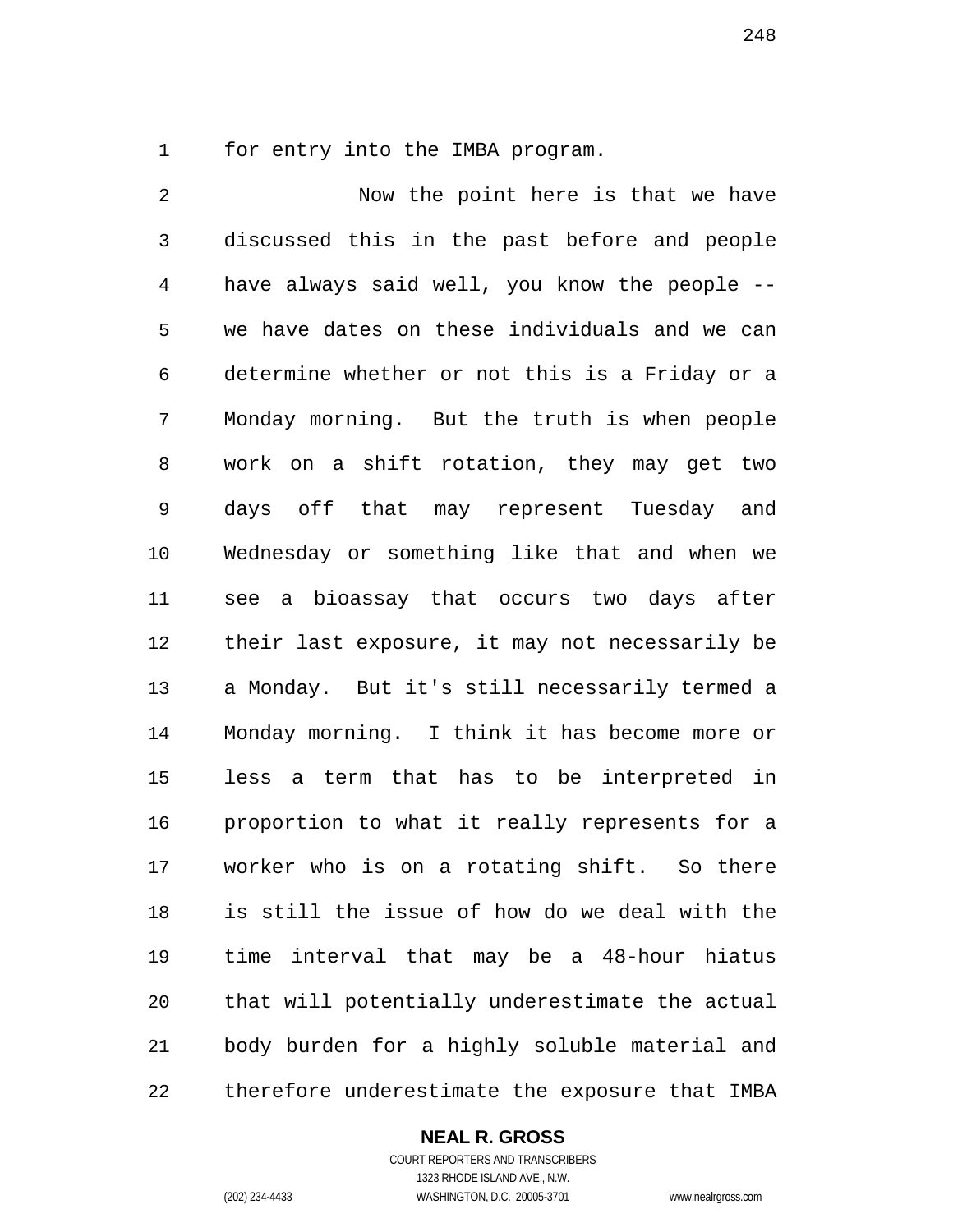assumes represents an end of the shift urine sample.

 DR. MAURO: Yes, that's not captured in this write-up here. But it is captured in Hans's report, you know, White Paper, and as you know this is something that we're dealing with on Y-12 and it's something I guess that's across the board. But I know we're paying a lot of attention to it on Y-12. 10 And I think the interesting part of this whole issue is that I think everyone agrees that if in fact we're dealing with Type F and Type M and in fact there was the urine sample deliberately collected after a two-day hiatus, there is a need for an adjustment. Everyone agrees. I think there's general agreement on all sides that this is the case. 18 The real question is, though, was that in fact the case, namely, that it was

 routine to have this two-day hiatus. We have evidence at least from our interviews from the Y-12 people that that was in fact the case.

**NEAL R. GROSS**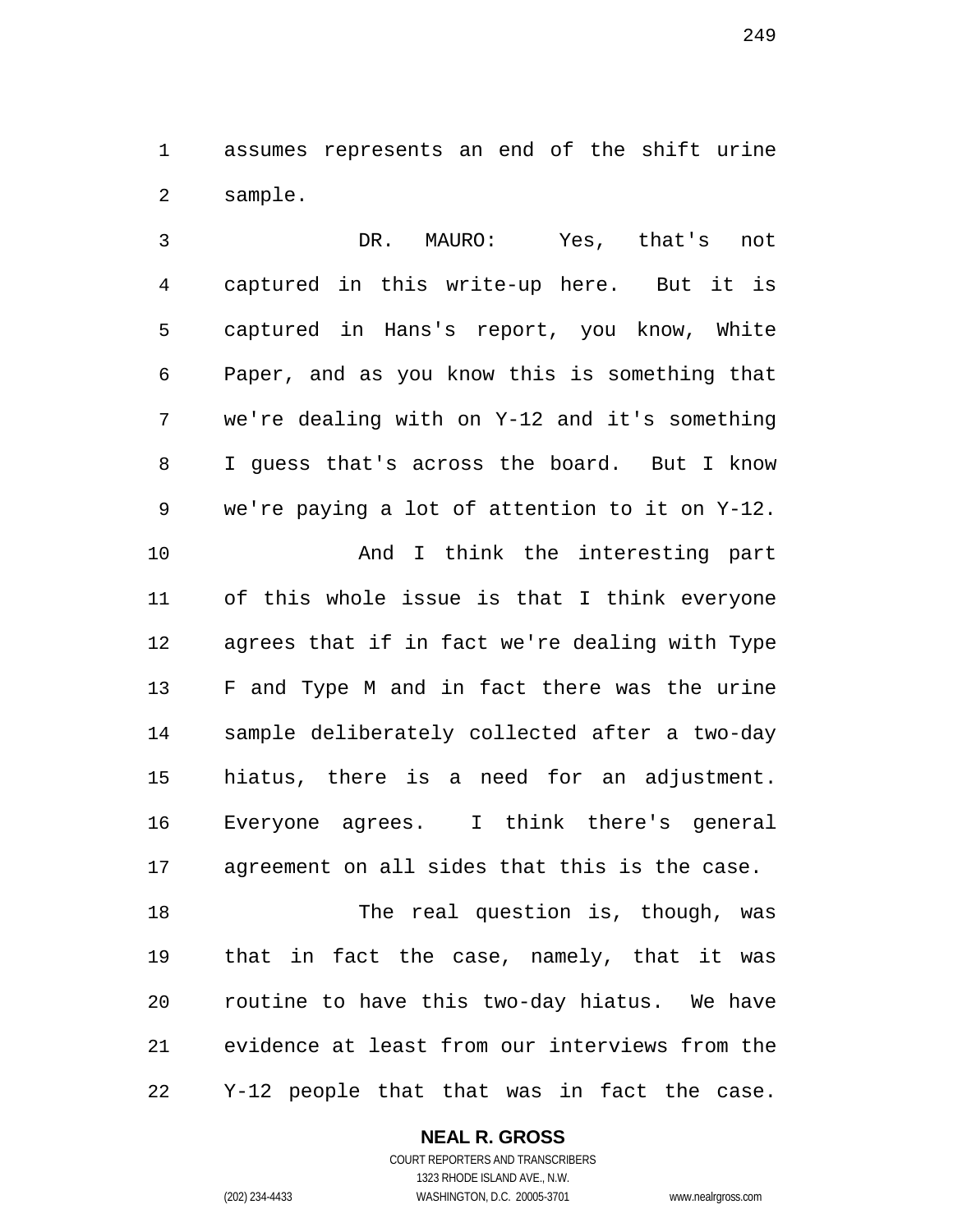That is, it was standard practice to wait two days, and I believe in talking to Jim about this he also agreed that in the early years that was, you know, they did that on purpose because they were not so much interested in the rapidly clearing material as they are with the long-term body burden of, let's say, Type S in the body.

 So we have an interesting problem here is if you have a site where Type M or Type F is -- or a job category and you have that practice you're going to miss the dose and we've gotten the numbers. Joyce wrote a White Paper on this -- there are so many White Papers -- showing quantitatively how much of a difference there is, and, if I remember, we were talking factors of two or three or four at that time.

 DR. BEHLING: No, it's as much as ten, John.

DR. MAURO: As much as ten. Okay.

DR. BEHLING: Look at page six

**NEAL R. GROSS** COURT REPORTERS AND TRANSCRIBERS

1323 RHODE ISLAND AVE., N.W.

(202) 234-4433 WASHINGTON, D.C. 20005-3701 www.nealrgross.com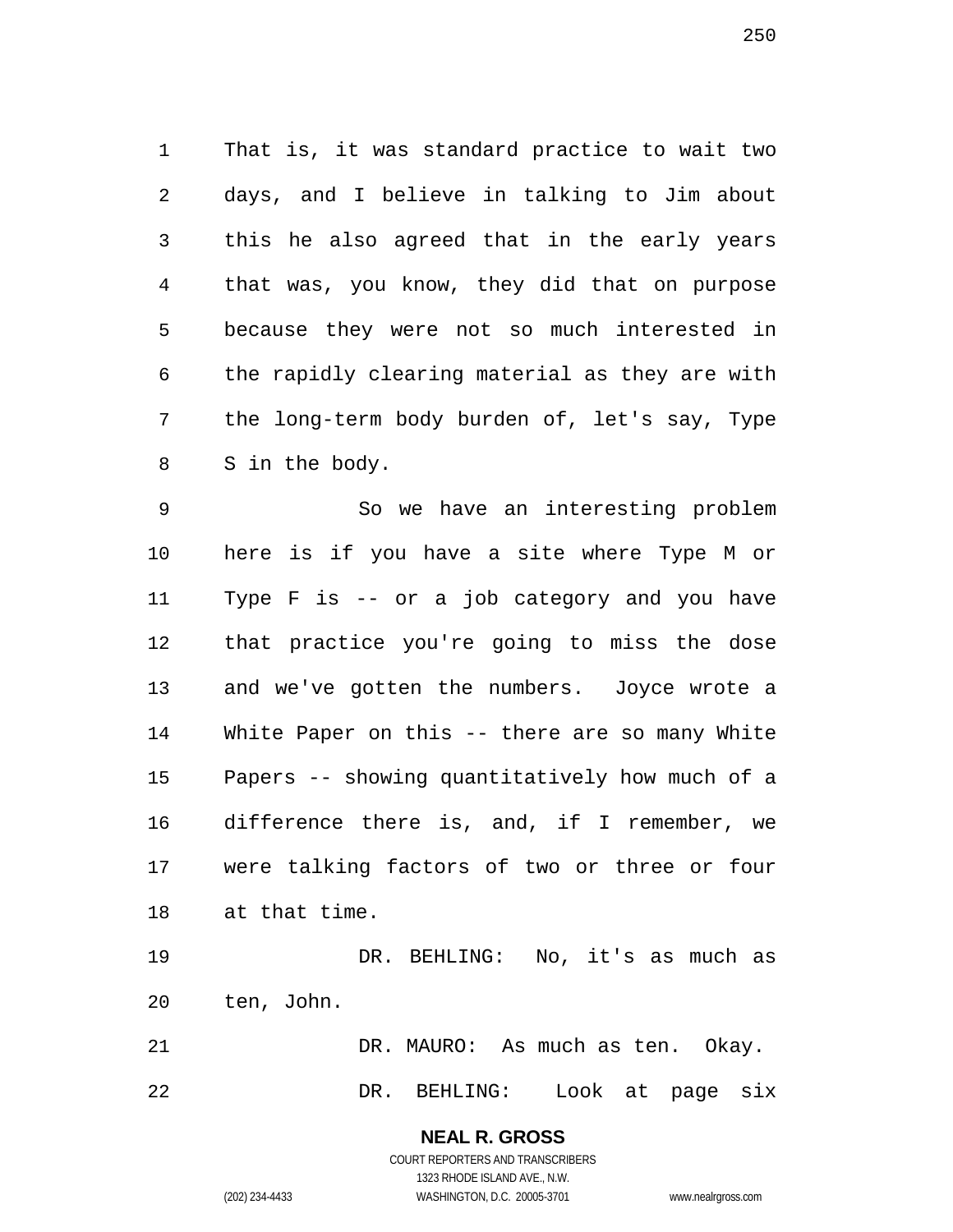where I actually take a quote where they looked at people at two different time frames and for uranium hexafluoride, a highly soluble material, that two-day hiatus would actually reduce the urine excretion rate by a factor of ten. DR. MAURO: There you go. That

would be a Type F?

DR. BEHLING: Yes.

10 DR. MAURO: Okay.

 DR. BEHLING: So for facilities if you have a very highly insoluble that two-day interval will make little or not difference.

14 DR. MAURO: Right.

 DR. BEHLING: But for hexafluoride or a very soluble material, the difference between a Friday and Monday morning or, more correctly, a two-day hiatus will introduce a tenfold error if the IMBA assumption is that this is the end of the work day kind of urine sample.

DR. MAURO: But I do believe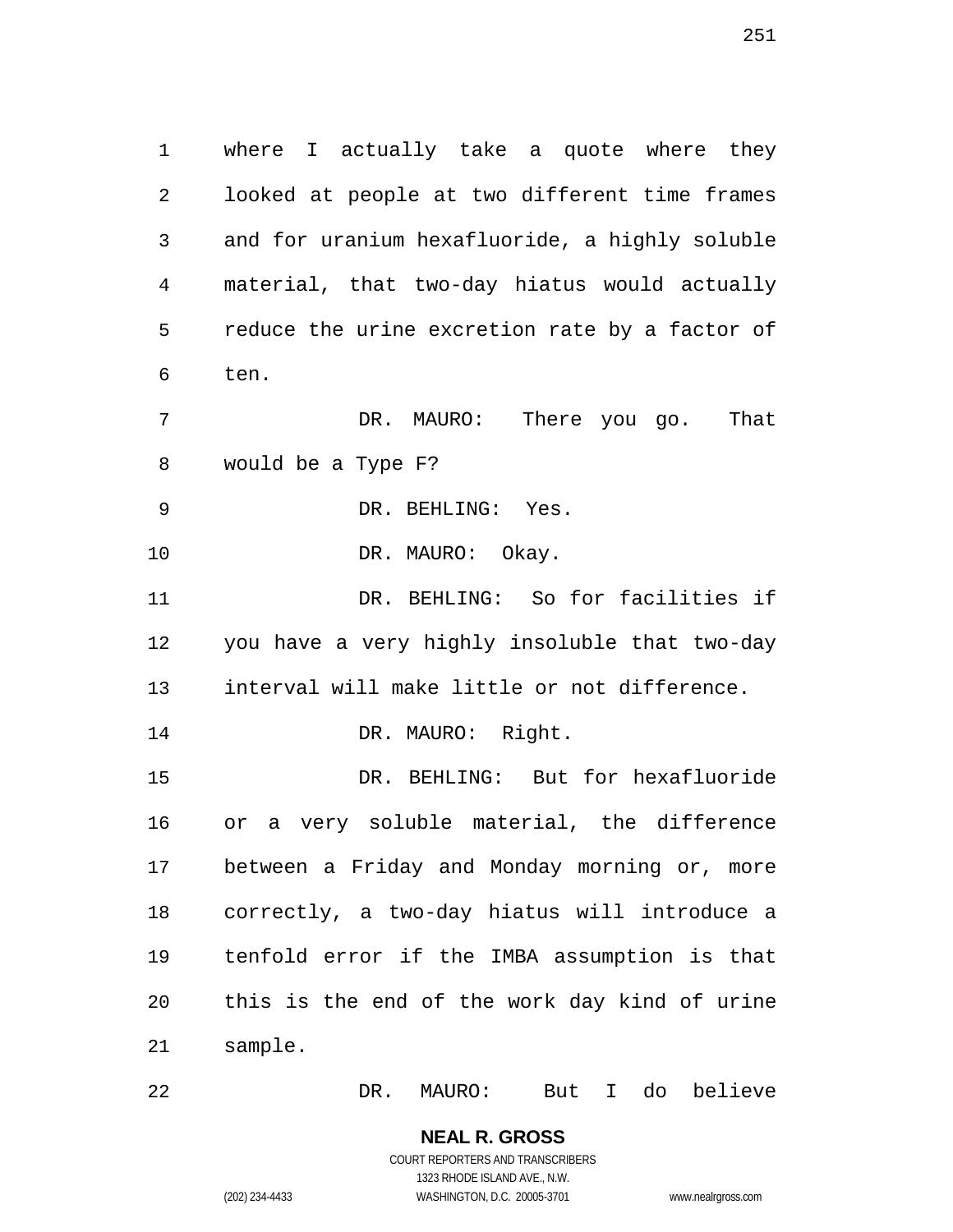technically we are all in agreement that this is an issue. The only question is was this practice of a two-day hiatus widespread. DR. BEHLING: Yes, in some cases, John, I even quote that was a directive given by the AEC at the time. DR. MAURO: Yes. 8 DR. BEHLING: And so they had very little choice but to conform. And unfortunately for very highly soluble material and if IMBA doesn't take that into consideration you will actually underestimate the inhalation intake by as much as a factor of 10. CHAIRMAN GRIFFON: Okay. We have the issue. 17 DR. MAURO: Okay. CHAIRMAN GRIFFON: And I don't

 think that -- I'm not getting any of these documents, but I don't think you need to time to  $-$ 

MR. HINNEFELD: Okay. Well, we

**NEAL R. GROSS** COURT REPORTERS AND TRANSCRIBERS

1323 RHODE ISLAND AVE., N.W.

(202) 234-4433 WASHINGTON, D.C. 20005-3701 www.nealrgross.com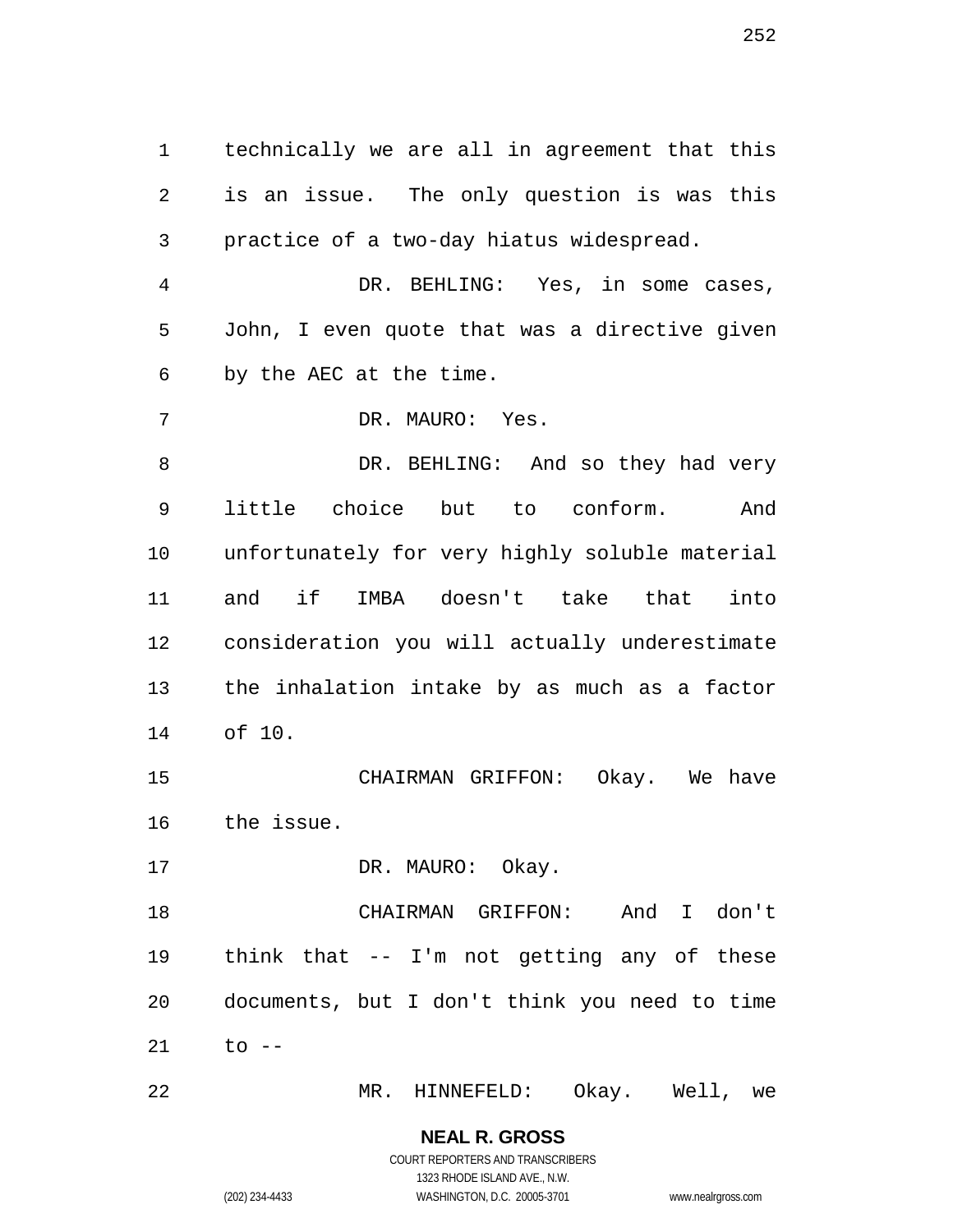prepared responses. Apparently, it didn't get to anyone.

 CHAIRMAN GRIFFON: Yes. DR. MAURO: Do you have -- I mean I would be interested in -- MR. HINNEFELD: I can summarize what  $-$  DR. MAURO: -- a 30 second sound bite. Yes. CHAIRMAN GRIFFON: Yes. MR. HINNEFELD: Well, it's that the OTIB-0019 doesn't explicitly require the 50th percentile be used. It kind of gives instructions on how to derive the 50th percentile and 84 of them from that can get essentially a description of your distribution. And let's see. Some of these need to be site profiles with assigned intakes based on the 95th percentile, but it's because there were very limited monitoring data. So in cases where there were very limited monitoring data, we use the 95th percentile.

## **NEAL R. GROSS**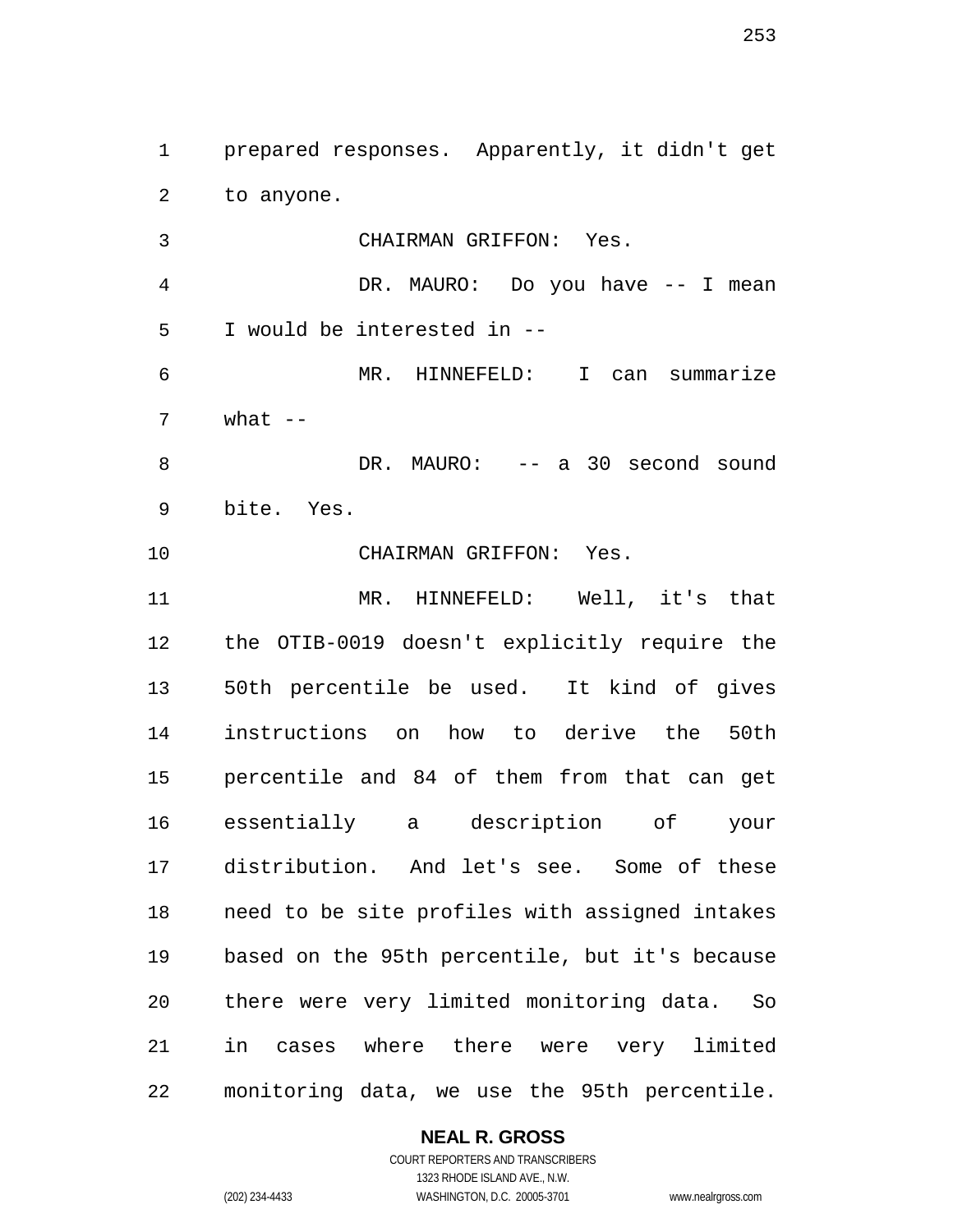That's intended to compensate for the possibility that highest exposed workers may have been missed or at least there can be some fraction of them.

 For instance, if you sampled representatively from the population and you had unmonitored, highly exposed people, they should absolutely be at the higher percentile.

 And it just doesn't really draw any conclusions. Okay. I see. NIOSH determined that sufficient data existed for Harshaw sites. So the conclusion, I guess, from this response and the arguing point is -- is NIOSH's conclusion well founded that there's adequate data from Harshaw that it is broad and broadly representative and I guess in which case you would in general use the 50th percentile with an eye out for highly exposed people in which case you'd use the 95th.

 So we can revisit this further, but I mean that's what the thing says. This

# **NEAL R. GROSS**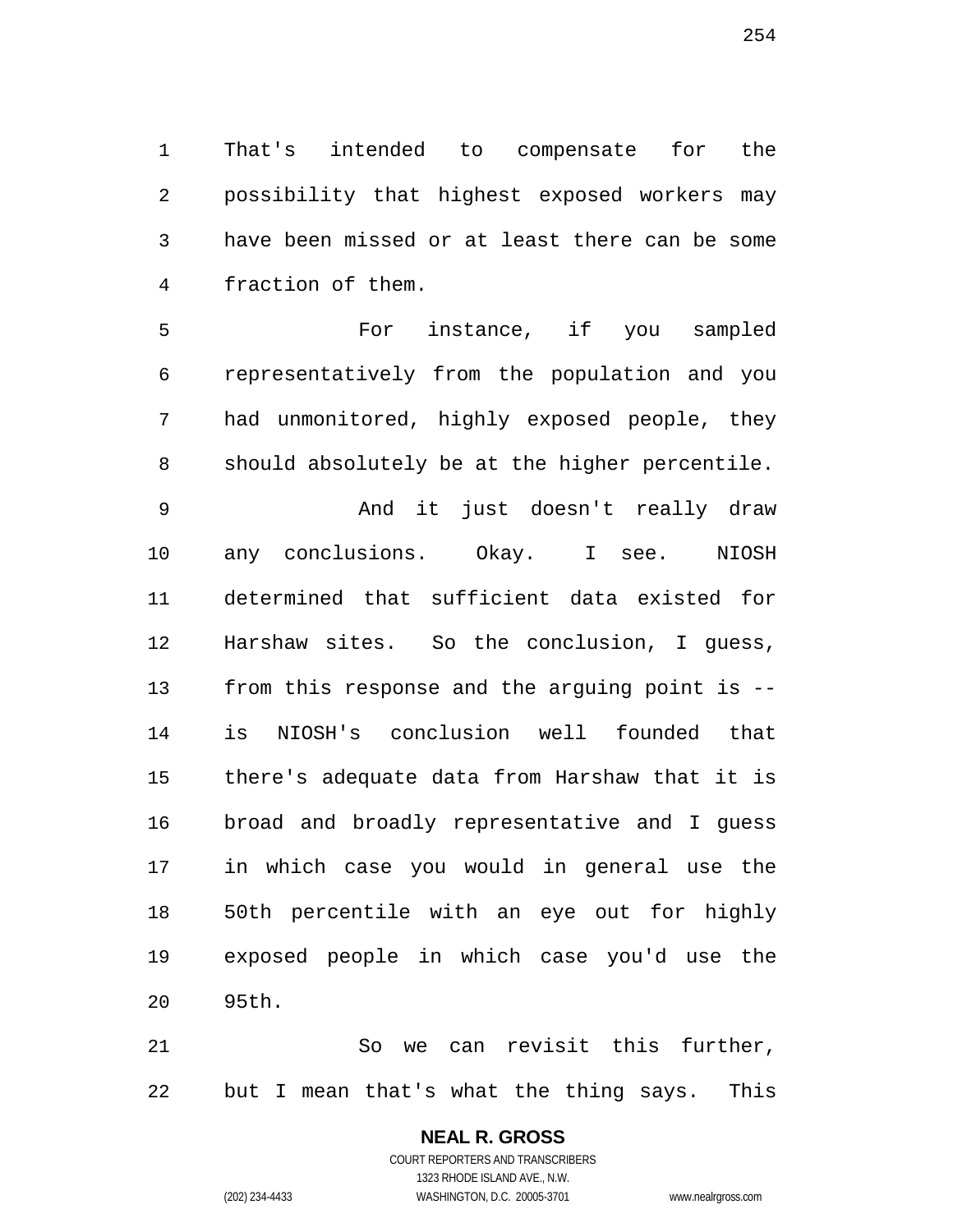response does not get into the two-day off sampling.

 CHAIRMAN GRIFFON: No. This is separate.

 MR. HINNEFELD: When we've discussed that in the Procedures Subcommittee, I think we, from our opinion, left it at if we find evidence that in fact the samples were predominantly or exclusively taken with the two-day off requirement, two-day interval, that an adjustment needs to be made, and our point at Y-12 was where is the evidence for that, that was consistent, that that was always done. You know, in my experience, the samples can't sit around for very long without deteriorating and therefore screwing up the analysis. So the lab would not collect them all on Monday and run them through the week. The lab did not have the capacity to run all the samples on Monday. They needed to run them through the week. So they were collected through the week.

#### **NEAL R. GROSS**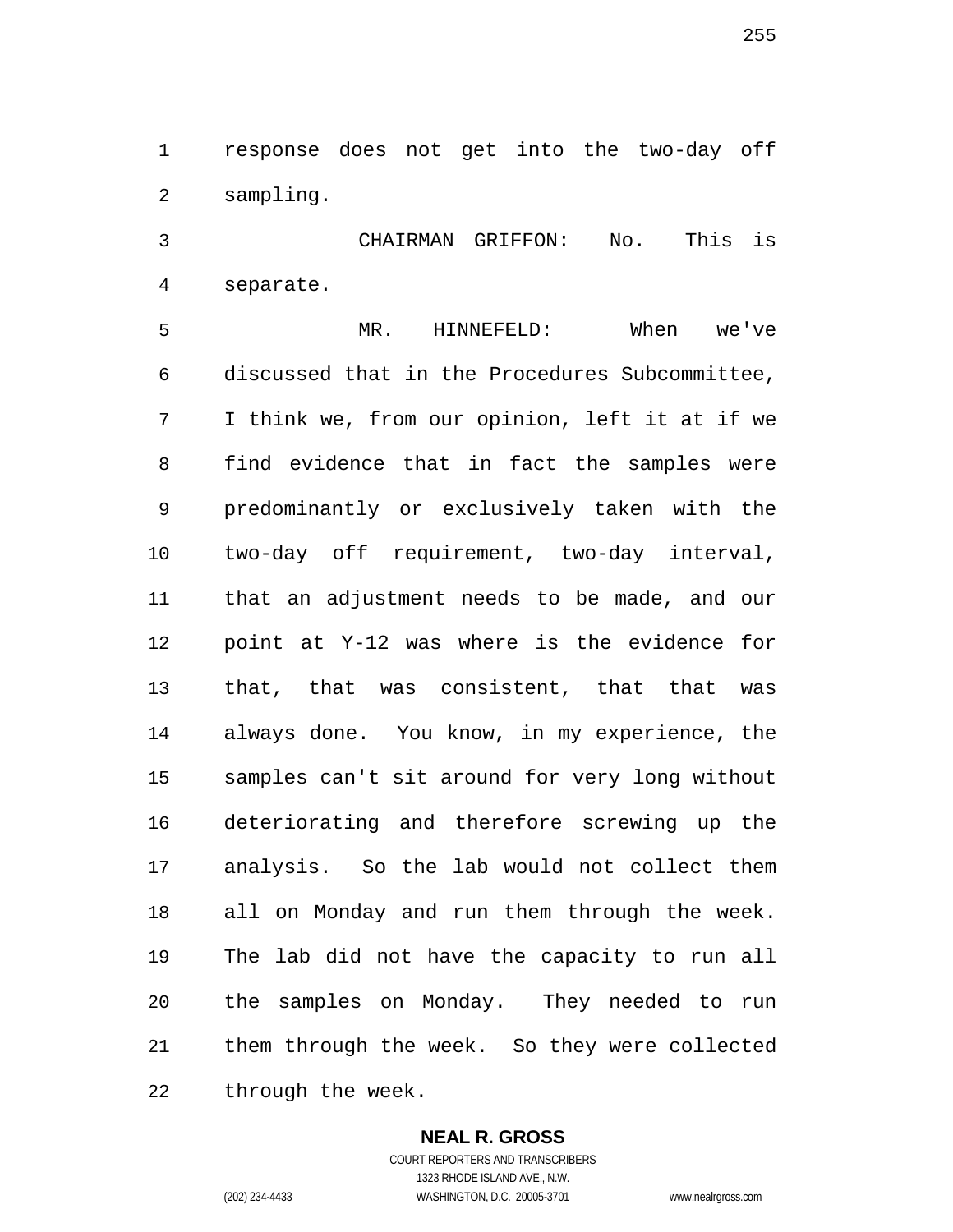CHAIRMAN GRIFFON: But was it always after two days off? That's Hans's question. MR. HINNEFELD: Yes. And so our point is, where is the evidence? CHAIRMAN GRIFFON: Where is the evidence? MR. HINNEFELD: Where is the evidence that the samples were always or predominantly taken after two days off? CHAIRMAN GRIFFON: I don't think always, but I think he's suggesting that there's at least some directives that are -- 14 MR. HINNEFELD: Certainly. I'm old enough to remember. I'm old enough to remember when, that you wanted a two-day sample because it's easier to interpret. 18 CHAIRMAN GRIFFON: Right. Maybe it's not something that you apply for all time periods. But if there is a correction for early years.

MR. HINNEFELD: For some period of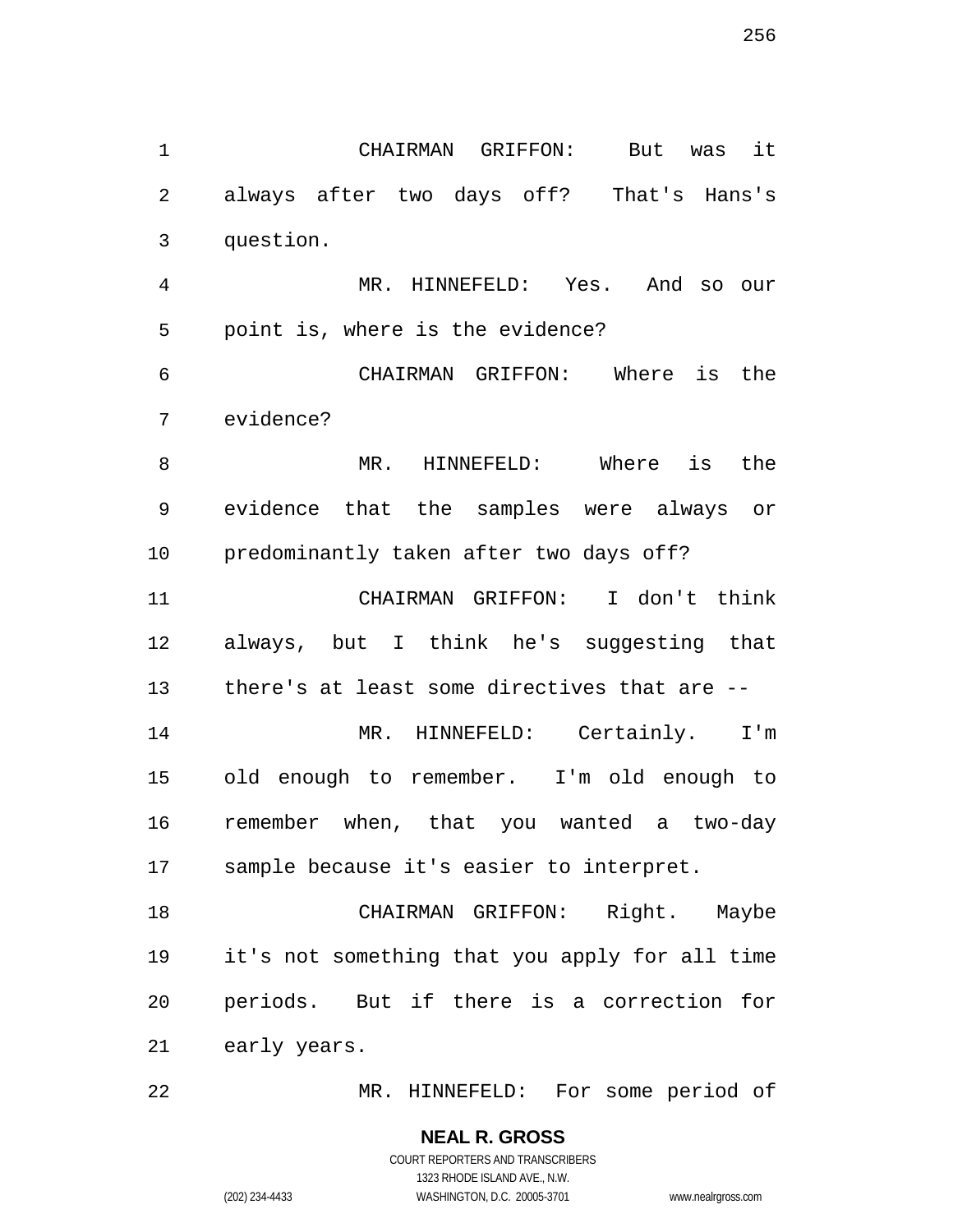time, yes.

| $\overline{2}$ | CHAIRMAN GRIFFON: Yes.                         |
|----------------|------------------------------------------------|
| 3              | MR. HINNEFELD: So I quess that's               |
| $\overline{4}$ | where that discussion kind of needs to go.     |
| 5              | CHAIRMAN GRIFFON: Yes.                         |
| 6              | MR. HINNEFELD: And then from this              |
| 7              | I think we'll just have to -- I think the      |
| 8              | question is for the Harshaw data is it a       |
| 9              | complete enough set and is there reason to     |
| 10             | believe that it's representative? And does in  |
| 11             | fact the OTIB give instruction that for people |
| 12             | with jobs that appear to be highly exposed     |
| 13             | that you should not use the 50th percentile if |
| 14             | you have this database that's representative   |
| 15             | of the entire population? So I think that's -  |
| 16             | DR. MAURO: What I'm hearing is                 |
| 17             | that we agree in principle. You know, I mean,  |
| 18             | we have come to a philosophical understanding  |
| 19             | that, yes, there are these challenges to the   |
| 20             | dose reconstructor and, you know, we agreed    |
| 21             | there is a right way to do this and how to do  |
| 22             | that. It's just not all articulated in the     |

# **NEAL R. GROSS**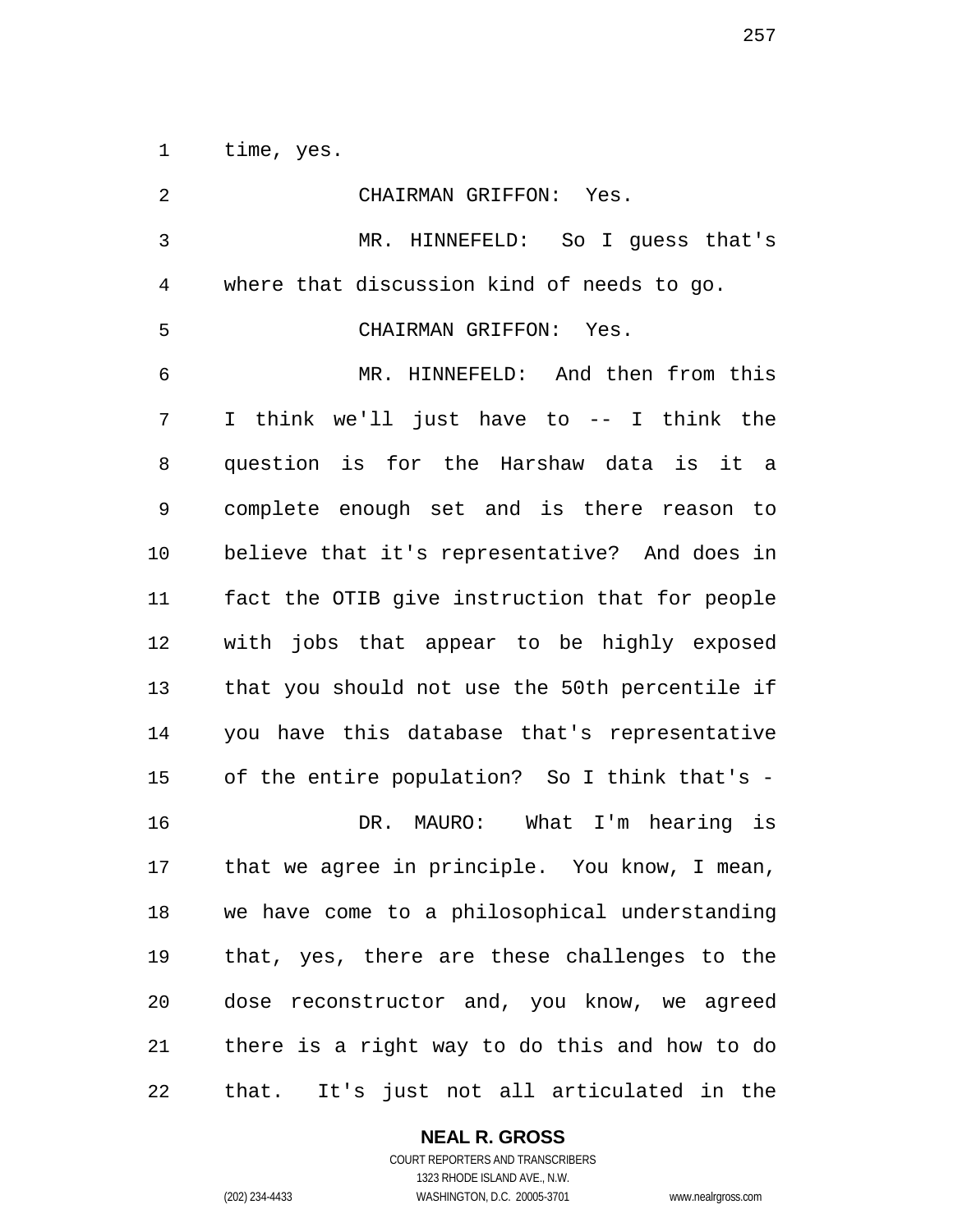exposure matrix.

| 2              | MR. HINNEFELD: Yes. And that's -               |
|----------------|------------------------------------------------|
| 3              | - I mean clearly because of the number of      |
| $\overline{4}$ | findings it's very likely that some things are |
| 5              | going to have to be changed in the site        |
| 6              | profile, and that would be one of them. You    |
| 7              | know, some articulation of why we think what   |
| 8              | we are proposing is the right way to do it.    |
| 9              | DR. MAURO: I'll move onto finding              |
| 10             | number three. We expressed some concern about  |
| 11             | the exposure matrix with respect to radon      |
| 12             | exposures. You folks built a coworker model    |
| 13             | for radon exposures at Harshaw drawing from    |
| 14             | data that came from Mallinckrodt as<br>a       |
| 15             | surrogate, and we reviewed that data, and we   |
| 16             | noticed that some of the measurements, the     |
| 17             | higher measurements, from Mallinckrodt did not |
| 18             | make it into your surrogate database to build  |
| 19             | your coworker model. But then you folks        |
| 20             | answered that you did that deliberately        |
| 21             | because the higher numbers came from very      |
| 22             | specific operations at locations and types of  |

# **NEAL R. GROSS**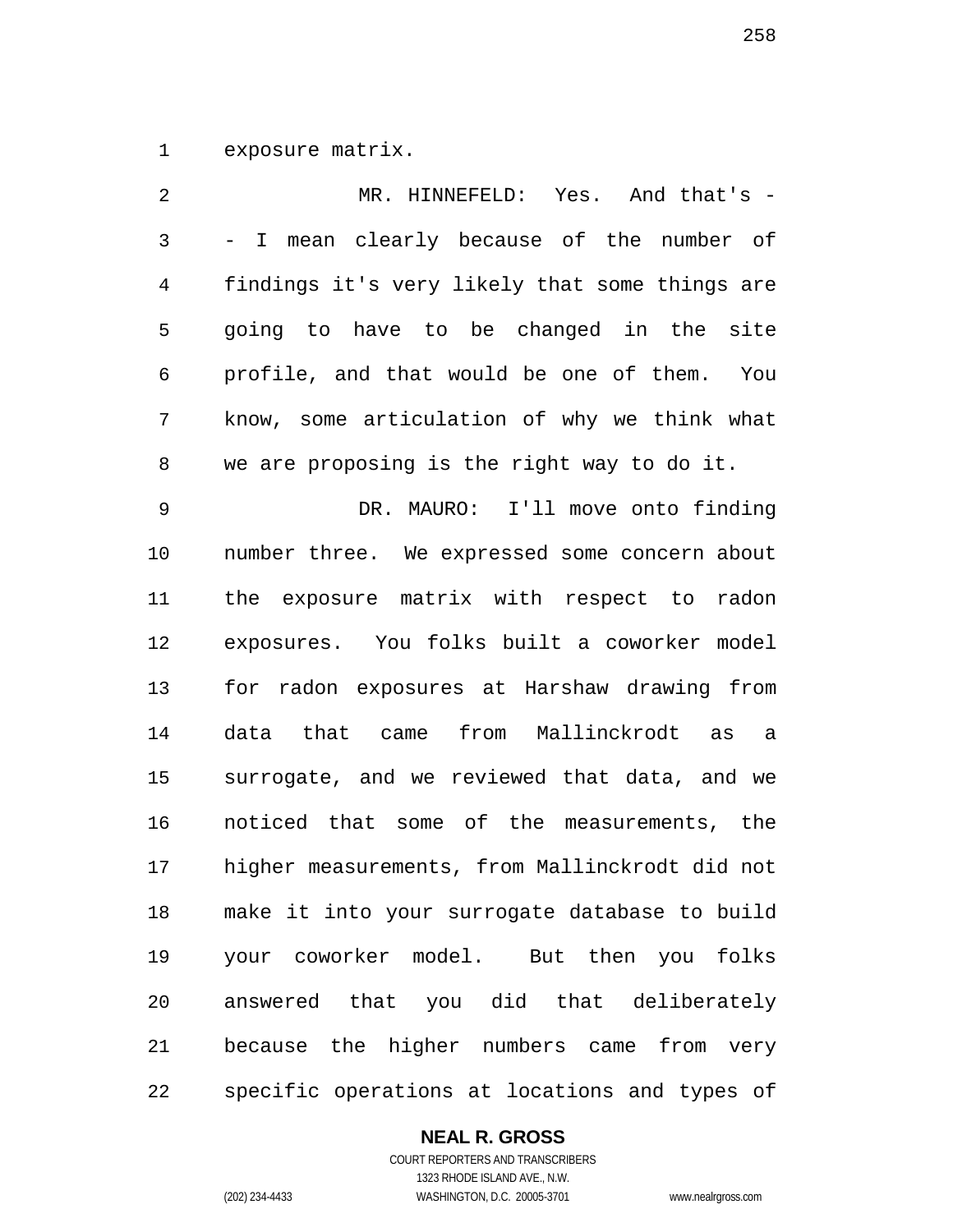ore that just didn't exist at Harshaw.

 And taking that on face value which we certainly believe, I'm going to recommend that we agree with your answer and that your coworker model is fine given that answer. We did not check, you know, that in fact there are these different kinds of -- I forget the types, the names, of the rooms where these activities took place. There were certain rooms where these higher levels were experienced. Yes, the Scalehouse sampling room and the drum storage outside of Building 115. These are the places in Mallinckrodt where the high levels were observed but were not used when building the coworker model for Harshaw. And we're accepting on face value that those locations were in fact unique to Mallinckrodt and were appropriately excluded. That being the case, we accept your answer. MEMBER MUNN: Excellent. CHAIRMAN GRIFFON: Having not seen the NIOSH response I guess I could accept that

#### **NEAL R. GROSS**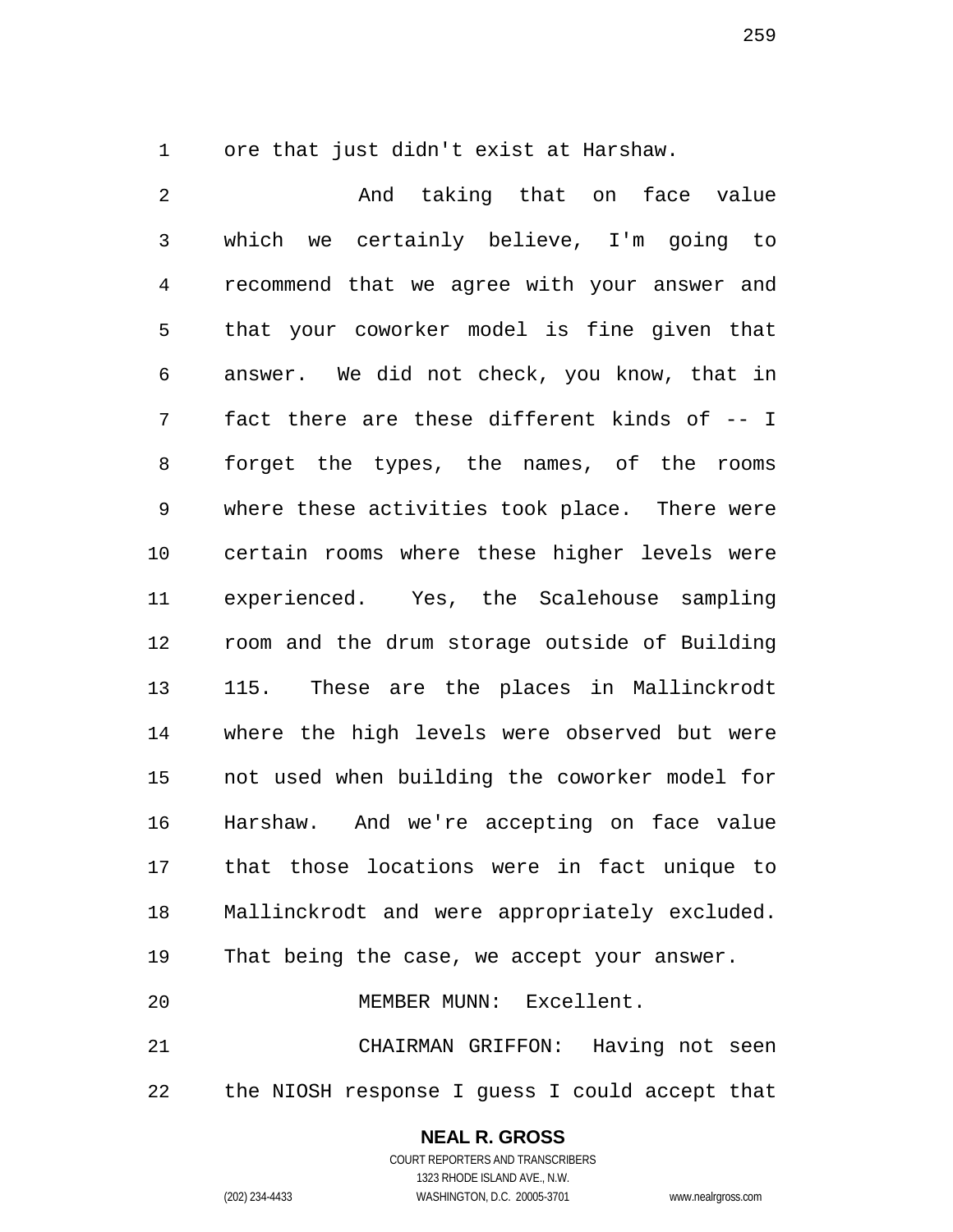in good faith as well.

 DR. MAURO: Yes. I don't know why I have it, but that's --

CHAIRMAN GRIFFON: Yes.

 DR. MAURO: It's a very long response. It actually goes on for about three pages. Well, you know the columns are long and skinny. But there's about three full pages of a two inch column addressing this matter. It looks like maybe two pages explaining in essence what I just said and it certainly seems to be a reasonable answer.

 CHAIRMAN GRIFFON: Okay. Why don't you move onto the next one then? I accept it, too. I think that's reasonable.

 DR. MAURO: Okay. The next is finding 4. Our finding was NIOSH needs to provide more detailed guidance on the reconstruction of doses to extremities. This is an extremity issue again. I have to say I'm going to pass the buck over to Hans. Is there anything about this that is uniquely

## **NEAL R. GROSS**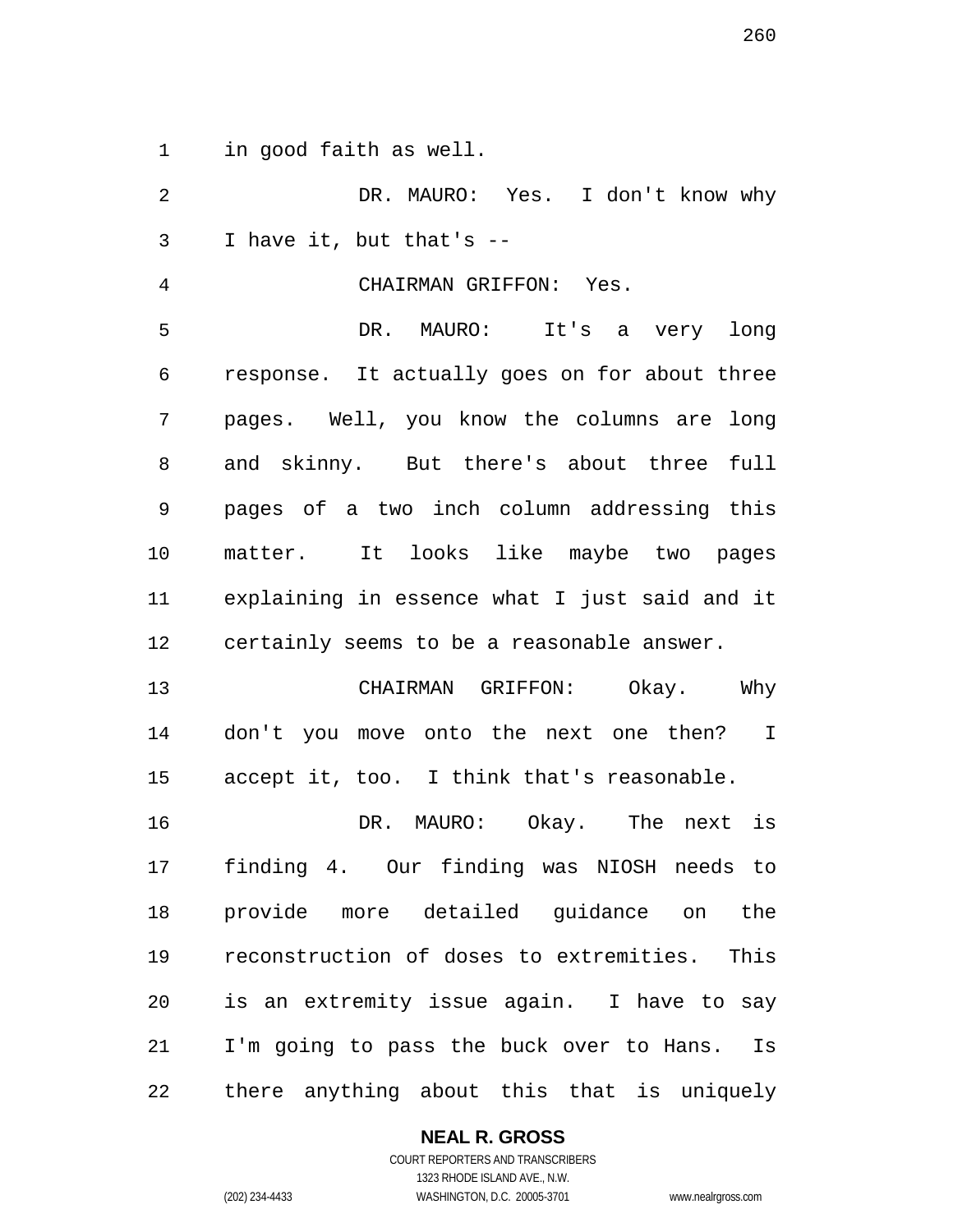different than what we talked about before? DR. BEHLING: No, other than, again, the statement that bothers me a little bit is that we can do this, but at the same time in a TBD you do see statements that suggest that there is, and I quote on page eight of the White Paper, you will see there are quotations there. It was taken from the TBD. And those quotations acknowledge some of the difficulties especially in your early years regarding the ability to really provide some kind of an assessment of extremity doses and at the bottom it says and I write in section 7 of the Harshaw site profile Annotation Number 25 states that not enough information is available to formulate a site specific method for calculating extremity dose. And again, I don't know what to do with that when you have the situation where a person's exposure to the extremities is critical in assessing a claim.

MR. HINNEFELD: That's kind of the

#### **NEAL R. GROSS** COURT REPORTERS AND TRANSCRIBERS

1323 RHODE ISLAND AVE., N.W. (202) 234-4433 WASHINGTON, D.C. 20005-3701 www.nealrgross.com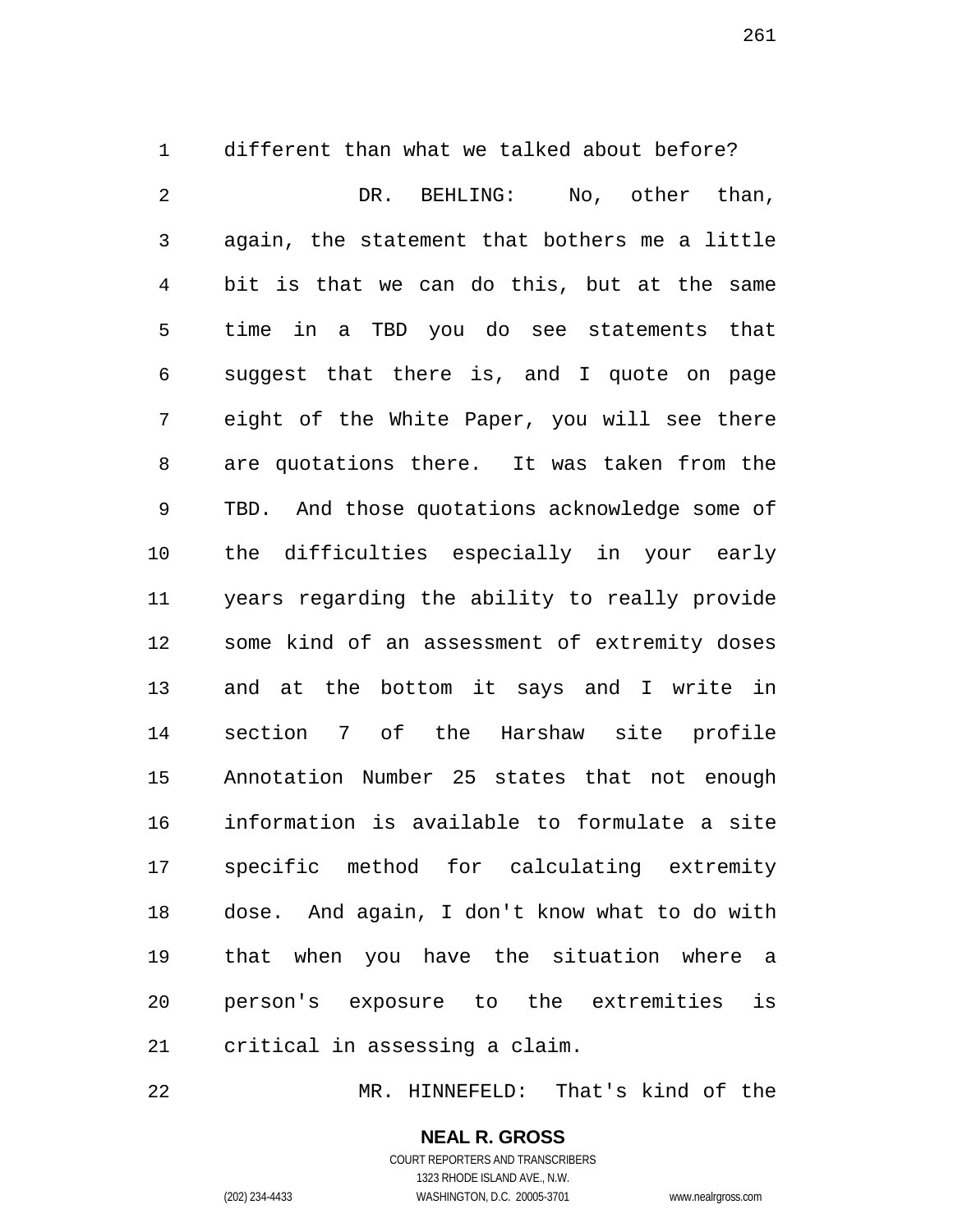same finding as early, right?

 DR. MAURO: Yes. MR. HINNEFELD: Needs some general, maybe broadly applicable guidance. DR. MAURO: Would you like me to move on? CHAIRMAN GRIFFON: I just got these emails now. So I was looking at that. DR. MAURO: Okay. CHAIRMAN GRIFFON: So where do we stand on that, Stu? Is that something -- MR. HINNEFELD: I think it's the same. It sounds like much the same, and the specific information for any given site might be slightly different wherever available. CHAIRMAN GRIFFON: Right. MR. HINNEFELD: But there needs to be some sort of general understanding of how you're going to adjust doses, extremity doses, in situations of uranium handling plants that I'm familiar with where chances are you are in close proximity with your hands on the piece

#### **NEAL R. GROSS**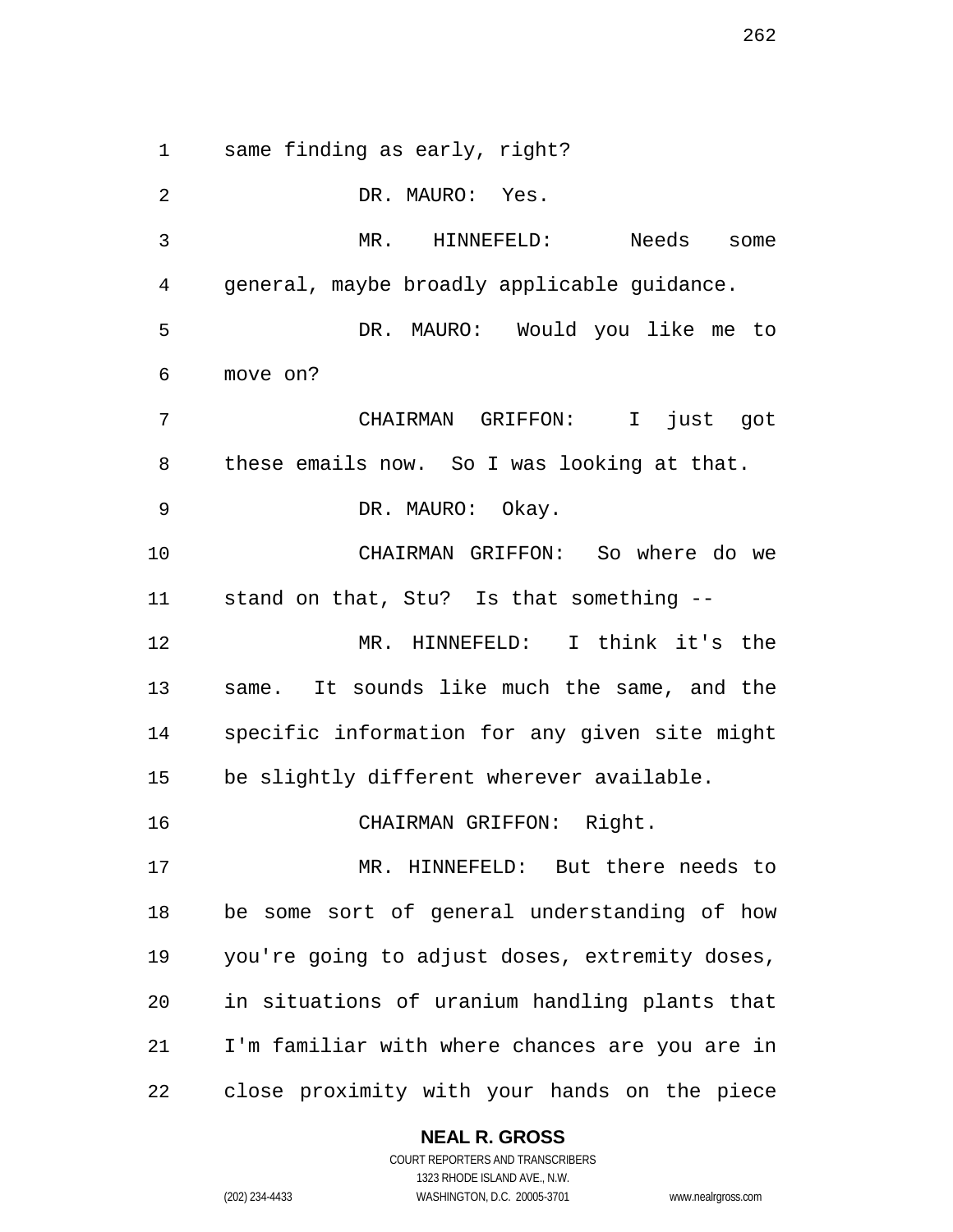for at least some portion of it. You don't actually lift it because it's too heavy. But your hands could be on it. Usually everybody I knew wore gloves when they did that, but the geometry is still the same. MEMBER MUNN: So is NIOSH going to take a look at that? 8 MR. HINNEFELD: Yes. CHAIRMAN GRIFFON: I missed number 3 then maybe. MR. HINNEFELD: I think number 3 was the radon one. I think this was the one we were discussing. DR. MAURO: Yes. And our recommendation is that we accept their finding. MR. HINNEFELD: On number 3 or number 2? 19 DR. MAURO: Three, the radon one. Which is that? MR. HINNEFELD: Okay. The radon one is 3.

**NEAL R. GROSS** COURT REPORTERS AND TRANSCRIBERS 1323 RHODE ISLAND AVE., N.W.

(202) 234-4433 WASHINGTON, D.C. 20005-3701 www.nealrgross.com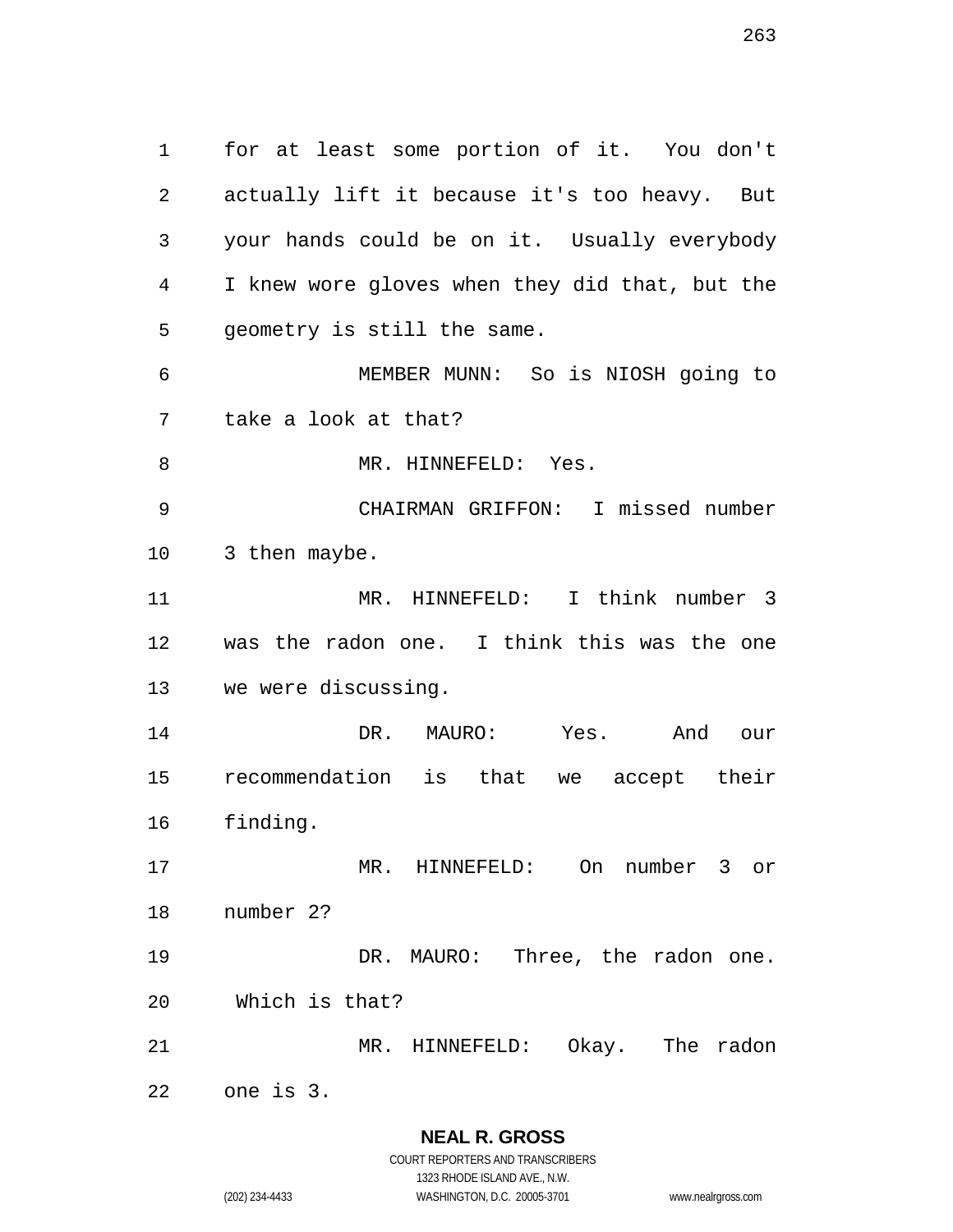1 DR. MAURO: Yes. CHAIRMAN GRIFFON: Oh. DR. MAURO: Yes, radon was 3 and we're recommending accepting. It's certainly -- Mark, you may want to take a look at that write-up and agree to what you want and follow up, certainly. But as far as we're concerned that argument seems to be sound. CHAIRMAN GRIFFON: Yes. Well, I'll put down that SC&A is in agreement with NIOSH's response. 12 DR. MAURO: Yes. CHAIRMAN GRIFFON: But I would like to look at that especially since we've done so much with radon models lately, you know. 17 DR. MAURO: No, I understand. CHAIRMAN GRIFFON: And surrogate data. There's no data for Harshaw at all, correct? DR. MAURO: I don't know if that's true.

> **NEAL R. GROSS** COURT REPORTERS AND TRANSCRIBERS 1323 RHODE ISLAND AVE., N.W.

(202) 234-4433 WASHINGTON, D.C. 20005-3701 www.nealrgross.com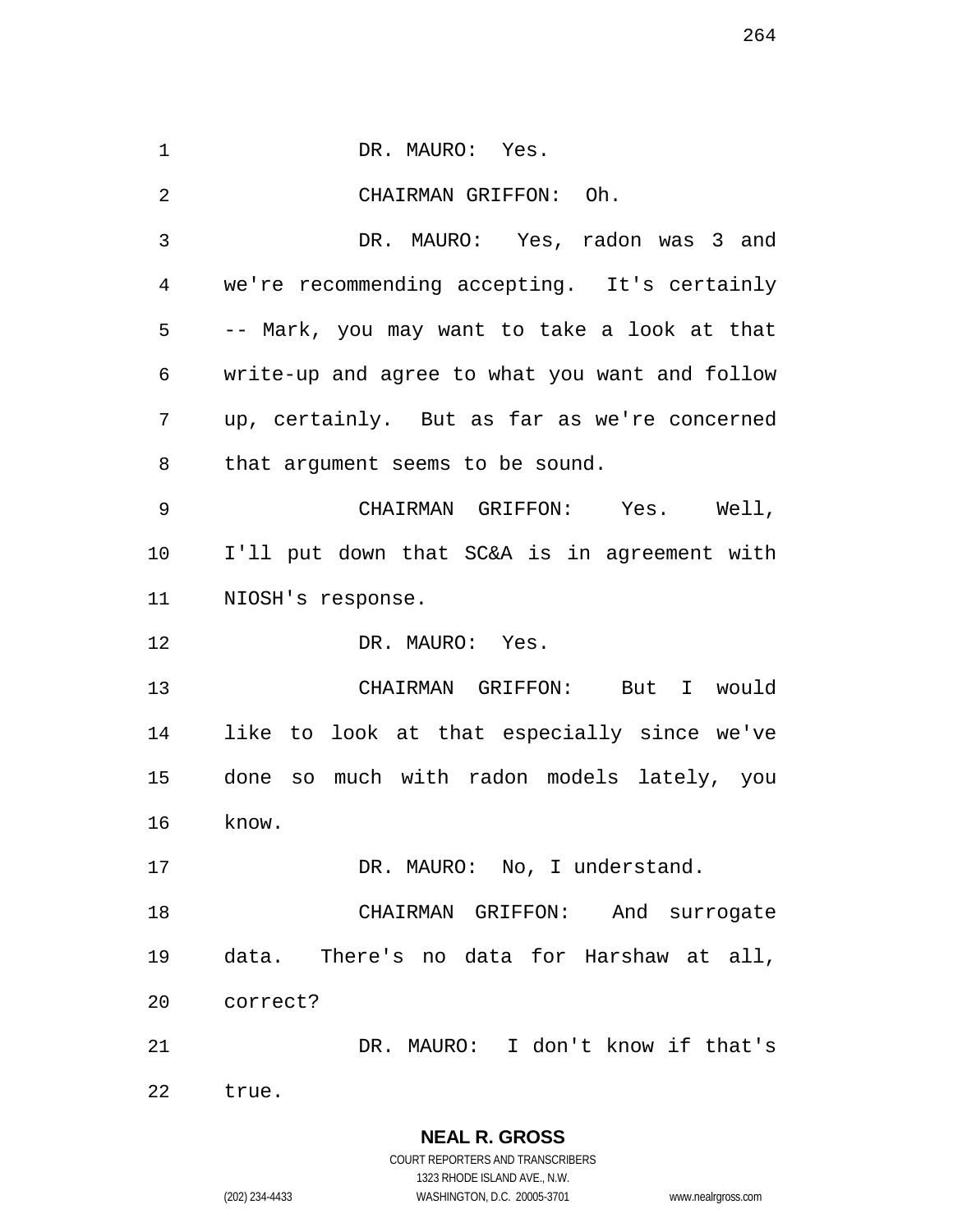CHAIRMAN GRIFFON: Okay. I don't know.

MR. HINNEFELD: I don't know.

 CHAIRMAN GRIFFON: So I'd like to know. I mean this is kind of important from the surrogate data standpoint, too.

DR. MAURO: Yes.

 CHAIRMAN GRIFFON: But I'll put down that SC&A is in agreement at least.

 DR. MAURO: Yes. Our only concern, when we looked at this, the fact that they used Mallinckrodt as a surrogate for Harshaw didn't disturb us very much. The only thing that disturbed us is that they were selective in what they included and what they didn't until they explained why.

 CHAIRMAN GRIFFON: I understand that part.

 DR. MAURO: But you're right. I mean we did not do any kind of detailed analysis of whether or not it makes sense to use Mallinckrodt for Harshaw. We sort of

> **NEAL R. GROSS** COURT REPORTERS AND TRANSCRIBERS

> > 1323 RHODE ISLAND AVE., N.W.

(202) 234-4433 WASHINGTON, D.C. 20005-3701 www.nealrgross.com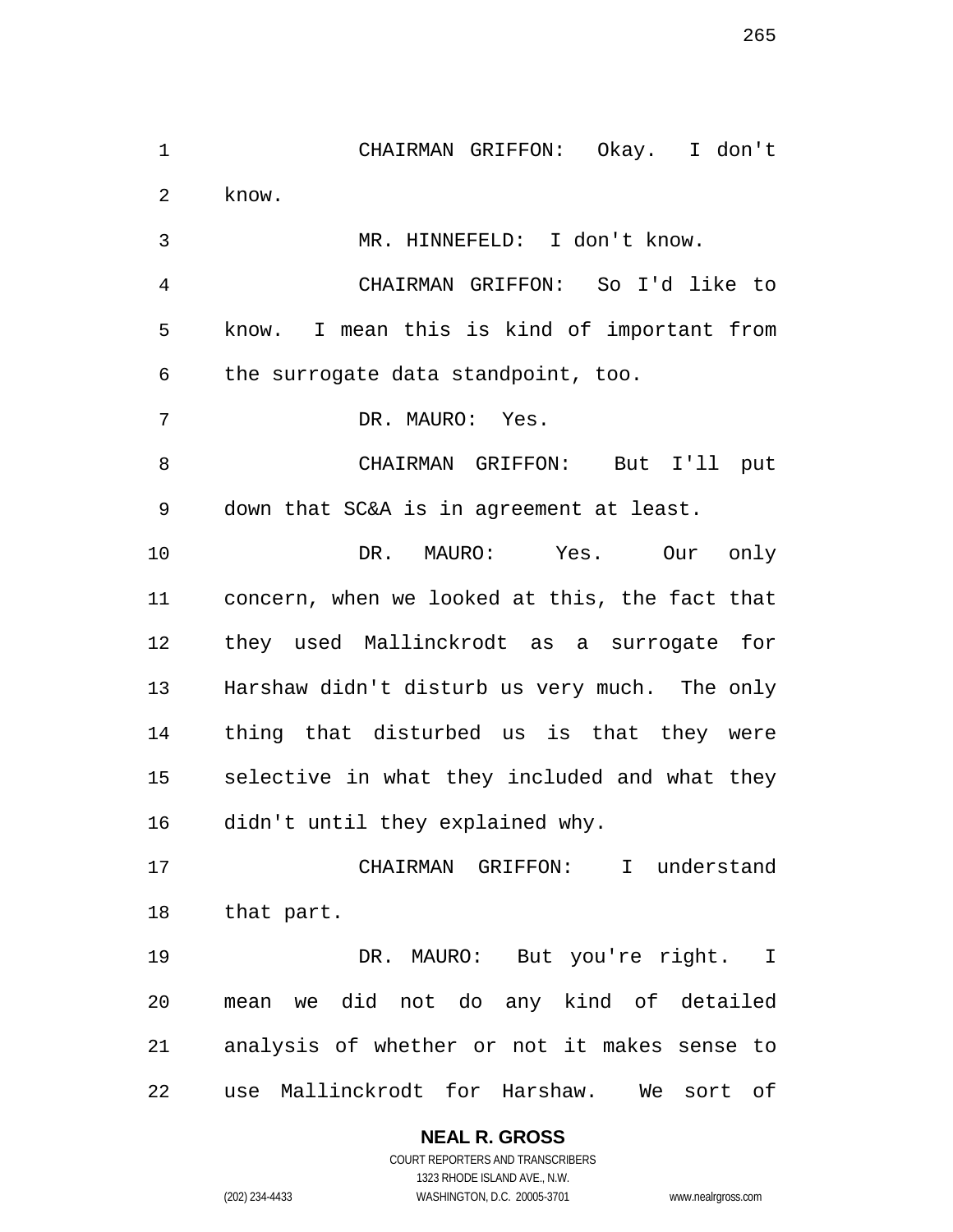accepted that, given the nature of the work they did at Harshaw and the potential for high radon exposures.

 CHAIRMAN GRIFFON: I guess that would be the issue. I mean I would think this goes back to Jim Neton's sort of can't get higher than Mallinckrodt sort of approach for radon.

DR. MAURO: Yes.

 CHAIRMAN GRIFFON: Which is probably true. But I mean I don't know. You have a lot of other factors as we all know now  $13 - -$ 14 DR. MAURO: Yes.

 CHAIRMAN GRIFFON: -- related to radon exposure.

17 DR. MAURO: No, I understand.

 CHAIRMAN GRIFFON: Yes. So I'll put this agreement but with that --

 DR. MAURO: With that proviso or whatever.

CHAIRMAN GRIFFON: At least look

# **NEAL R. GROSS**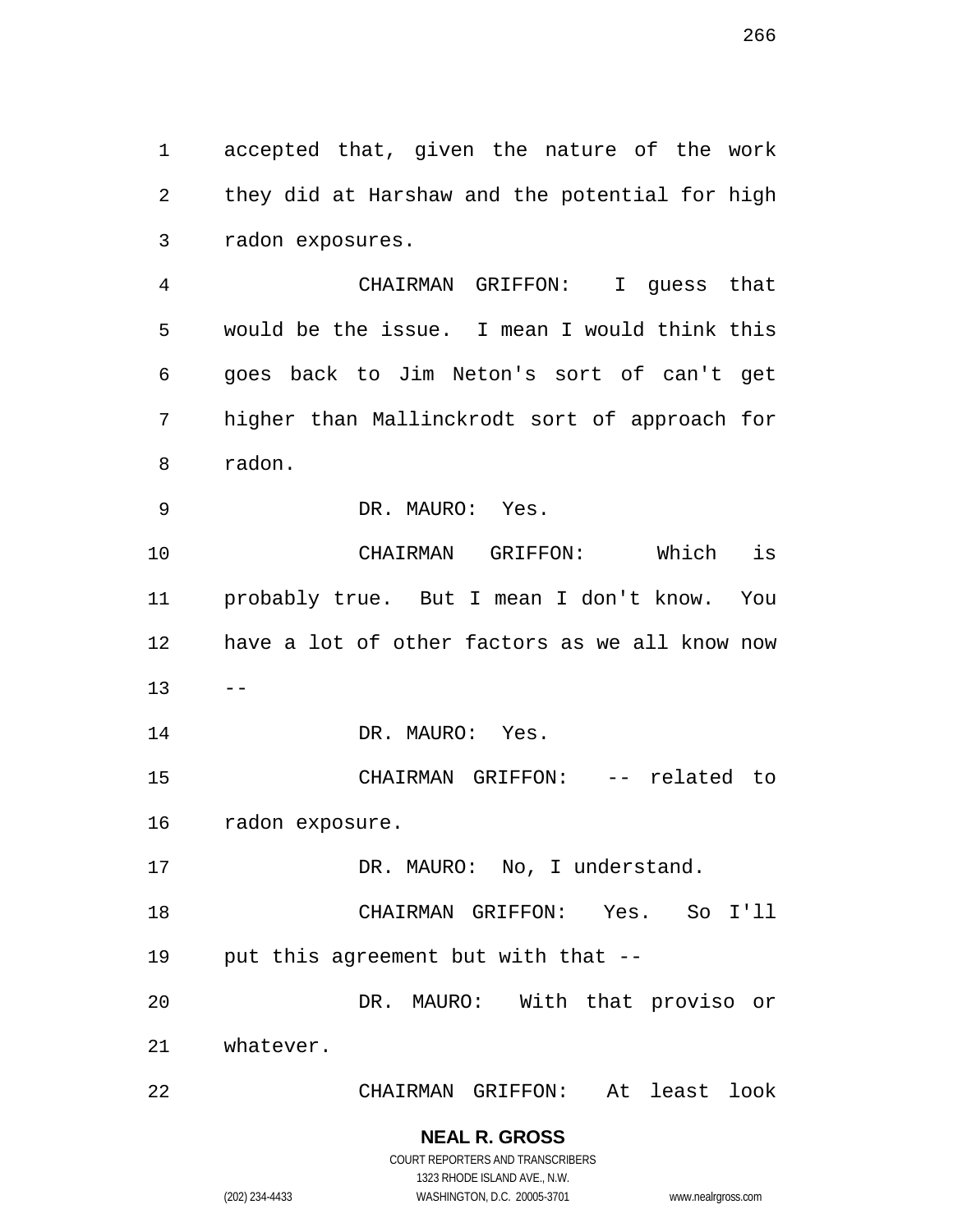at the response. Yes.

 DR. MAURO: Yes. CHAIRMAN GRIFFON: And what did we do with number 2 then, John? I'm sorry. DR. MAURO: Two. MR. HINNEFELD: Number 2 seems to be like a 95th percentile question but on external doses, whereas number 1 was for internal. 10 DR. MAURO: Yes. They're the -- CHAIRMAN GRIFFON: So both are related. 13 DR. MAURO: They're related, yes. 14 CHAIRMAN GRIFFON: Okay. MR. HINNEFELD: And we've sent a response on that, Mark. You can take a look at that, and I don't know that we need to go 18 through it very much here. CHAIRMAN GRIFFON: Okay. For this MR. HINNEFELD: But I think the fundamental finding is that there ought to be

> **NEAL R. GROSS** COURT REPORTERS AND TRANSCRIBERS

> > 1323 RHODE ISLAND AVE., N.W.

(202) 234-4433 WASHINGTON, D.C. 20005-3701 www.nealrgross.com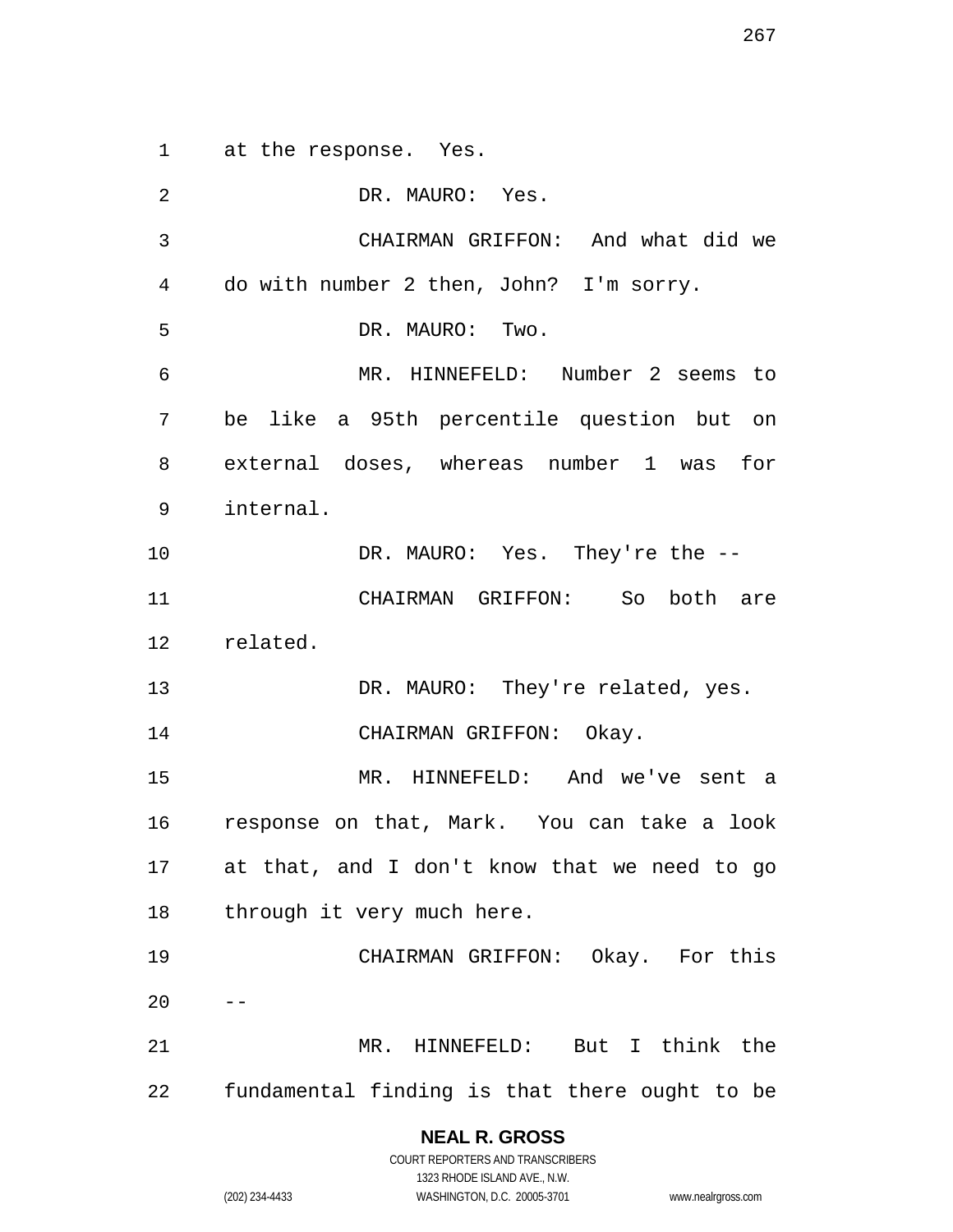some sort of direction about in what circumstances are you interested in using the 95th percentile.

CHAIRMAN GRIFFON: Yes.

 MR. HINNEFELD: As opposed to this completely open-ended and just say, well, that option is available to the dose reconstructor. That's sort of our thought.

 DR. MAURO: Well, but I want to emphasize the idea that the data you're starting with also. It's not just the matter of saying oh, this worked.

CHAIRMAN GRIFFON: Yes.

 DR. MAURO: It's also the data itself, whether or not it was selected to be high end.

 CHAIRMAN GRIFFON: Yes, we got it. DR. MAURO: You got that. So there are two parts to it.

 CHAIRMAN GRIFFON: Yes. Alright. And then you were just finishing up number 4, and I think Stu said you have to follow up on

## **NEAL R. GROSS**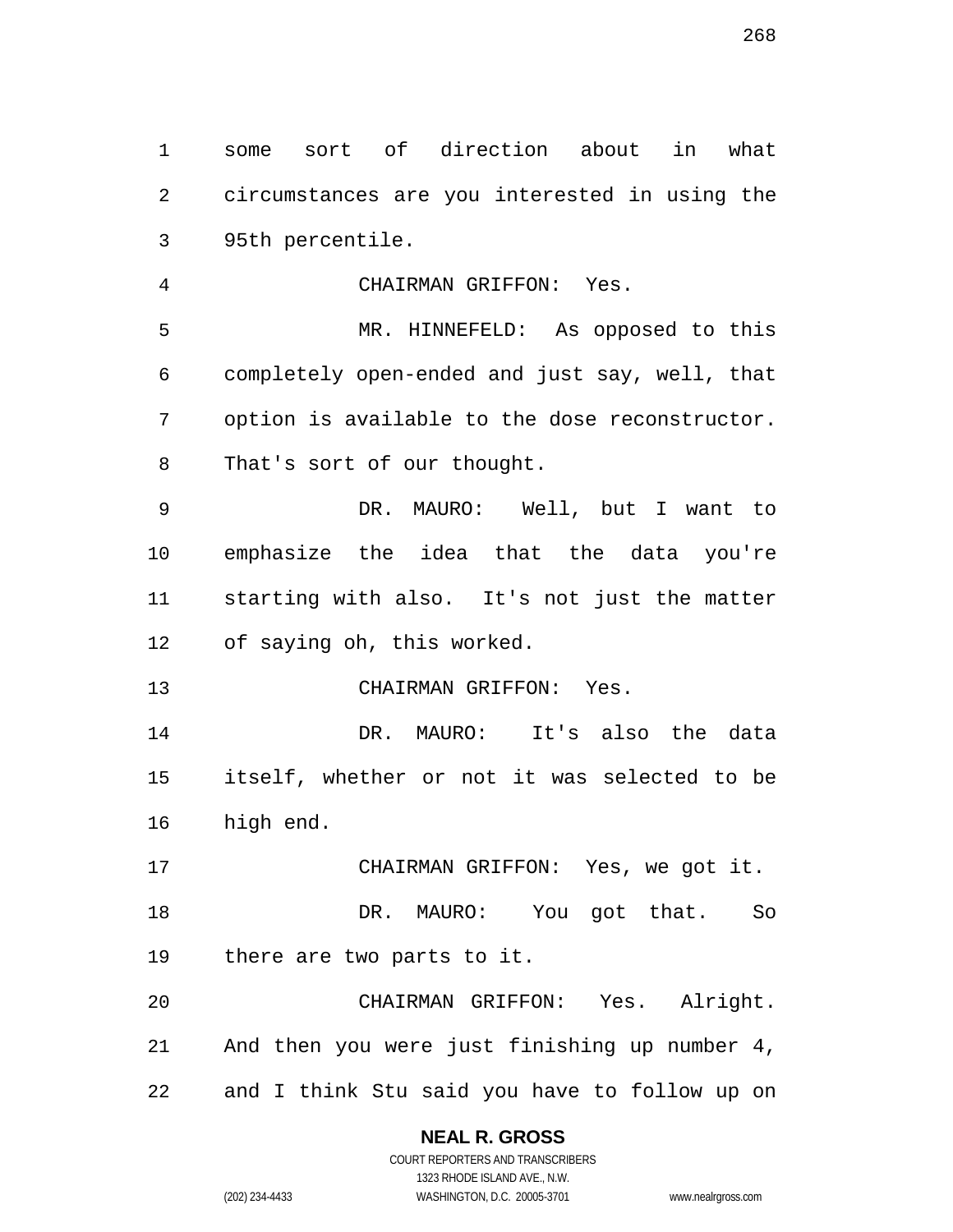that, the extremity stuff. Right?

 MR. HINNEFELD: Yes, there's extremity finding early, right? DR. BEHLING: And just to comment. I guess the focus is really one of the guidance given in the TBD that says go to Tables B-5 through B-8 for data that may be usable. And I looked at that data and I said God, I hope -- I wouldn't want to be a dose reconstructor who's burdened with that kind of diffuse guidance. It's not very specific and leaves an awful lot of interpretation to the dose reconstructor to make a decision as to how to assign doses based on that information in Table B-5 through B-8. MR. HINNEFELD: Okay. That was on finding number 4, right? DR. BEHLING: Yes. And we can go to 5 because, again, it's somewhat related. It is, again, an issue of the film badges especially in their early years for a system

for which we have little or no data in terms

#### **NEAL R. GROSS**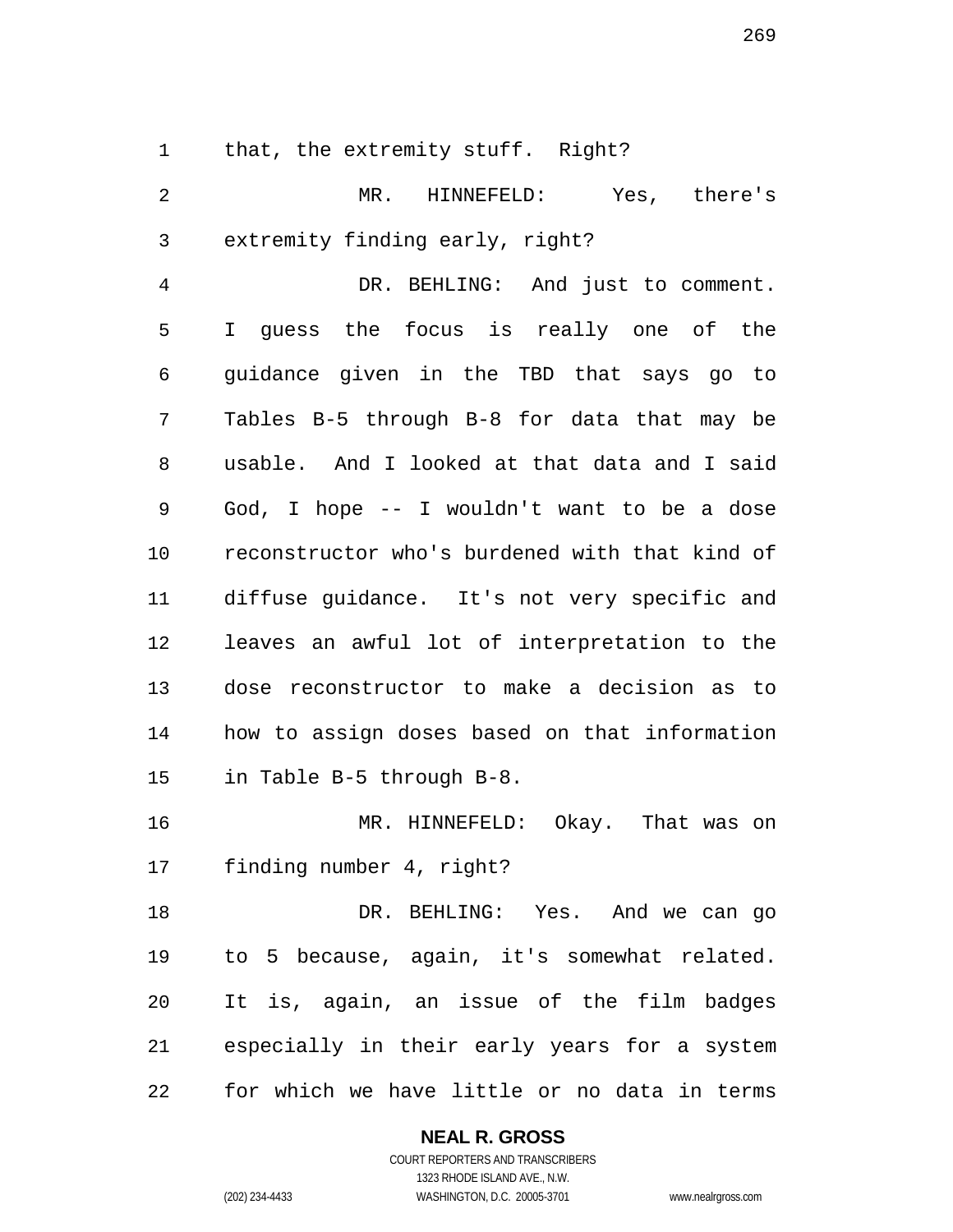of how was the badge assigned and how was it calibrated. Was the calibration one in which a photon energy was used that's obviously appropriate for the facility, et cetera, et cetera? But all that may or may not be something that we can even address at this late in the day.

 But there was one particular issue that did strike me, and that goes to the center of page nine in my white report and I quote something. There was a time early on apparently where someone says, you know, do we really want to even bother monitoring these people and we're really using the film badge as a security badge and there was a back and forth. Ultimately, I guess the health physicists prevailed in saying, no; we will use the dosimeter in combination with a security badge.

 And one of the things I guess in days past we discussed on behalf of other facilities when that was done often times the

## **NEAL R. GROSS**

COURT REPORTERS AND TRANSCRIBERS 1323 RHODE ISLAND AVE., N.W. (202) 234-4433 WASHINGTON, D.C. 20005-3701 www.nealrgross.com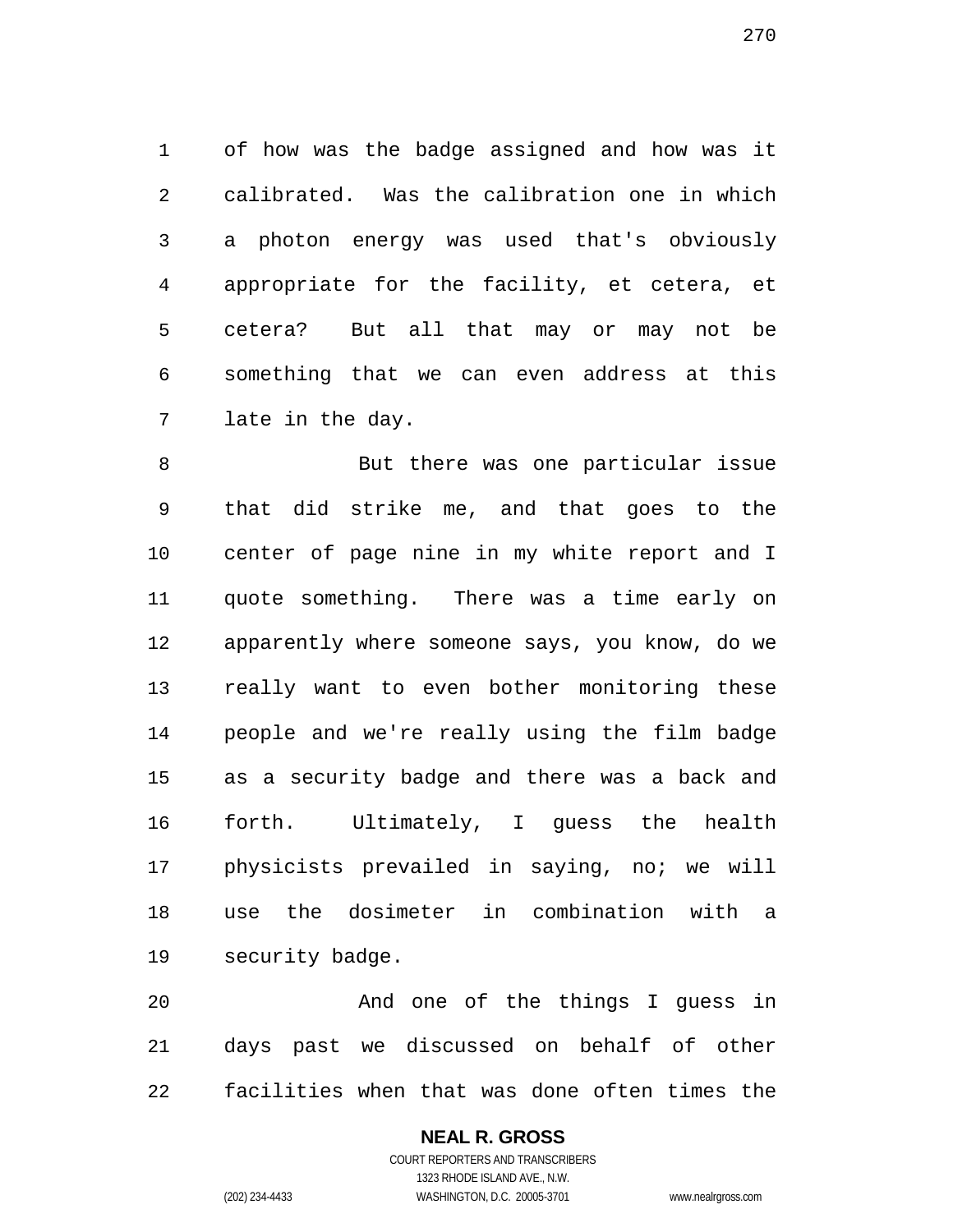open window was covered up and I think that's really the second half of this issue about can we really trust any dosimetry data if in fact for the early years that dosimeter also served a secondary purpose as a security badge. And in some instances we know that that involved covering up the open window, meaning we don't really have a good assessment of the beta component as acknowledged on the bottom of page nine. But it's something we may or may not be able to resolve.

 MR. HINNEFELD: Yes, it depends on what badge design they were using and what calibration they were using.

 DR. MAURO: And that's basically the question that's raised in our finding number 5. Yes.

18 MR. HINNEFELD: Yes.

 DR. MAURO: You know, as a think piece, too, when you use your film badge, in other words, if you issue a security badge, and accompanying that is also your film badge,

## **NEAL R. GROSS**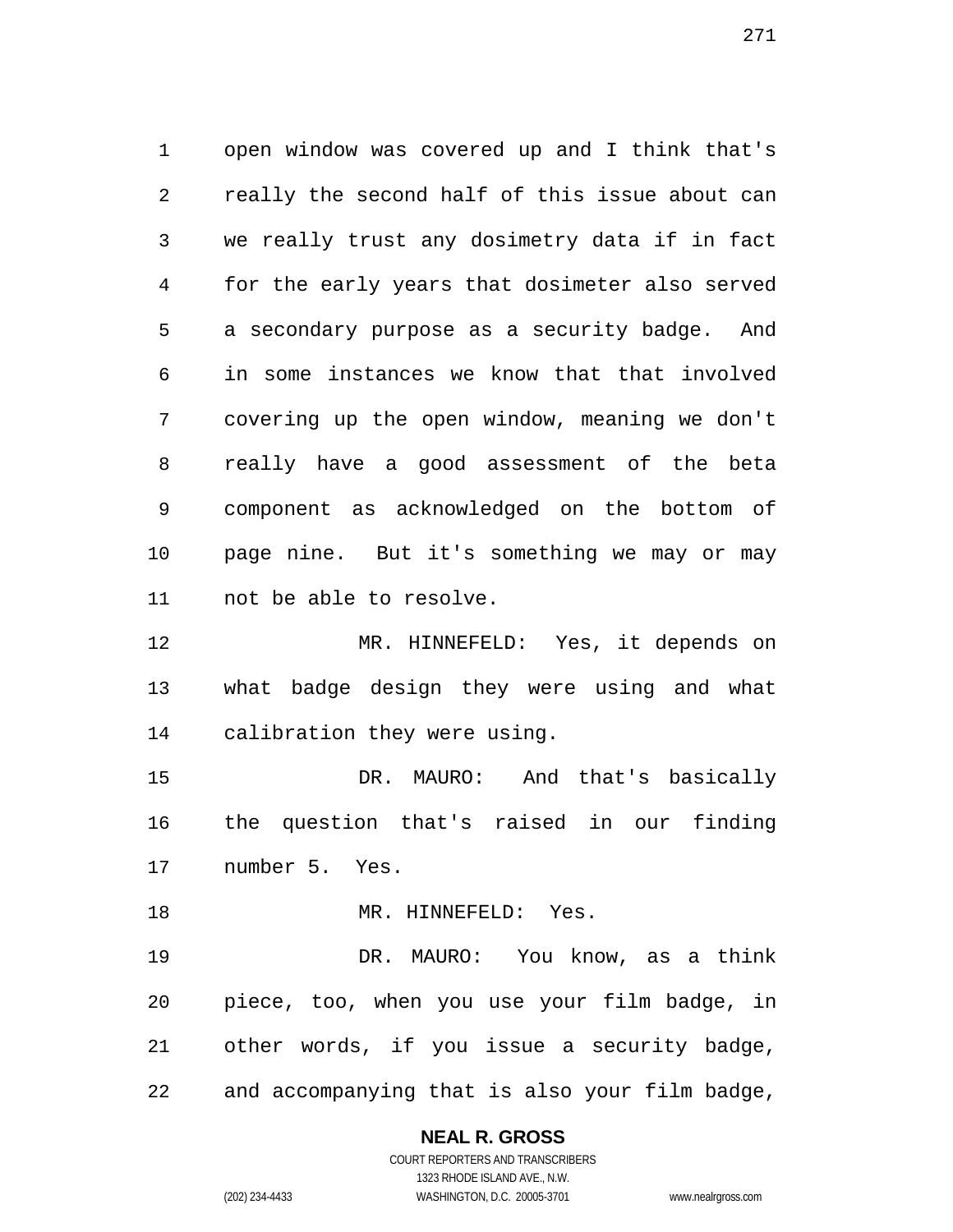it effectively means everybody on site will have a film badge. And when you think about it we also know that most people on a site don't get any exposure.

 And now you have this population of data from film badges. All of a sudden you have a population of data. Now if everybody was monitored -- I mean it was given to everybody -- then you could reconstruct the doses for each person. You don't have to have a coworker model.

 But I guess what was disturbing me is that if you do have a large amount of data, but for some reason that data represents a cross section of workers where the vast majority of them did not get any exposure you're in a very interesting situation on whether you could use that data as a coworker model, you know, and apply it to workers who did get exposures.

 I mean I want to emphasize the importance of that because we've been running

# **NEAL R. GROSS**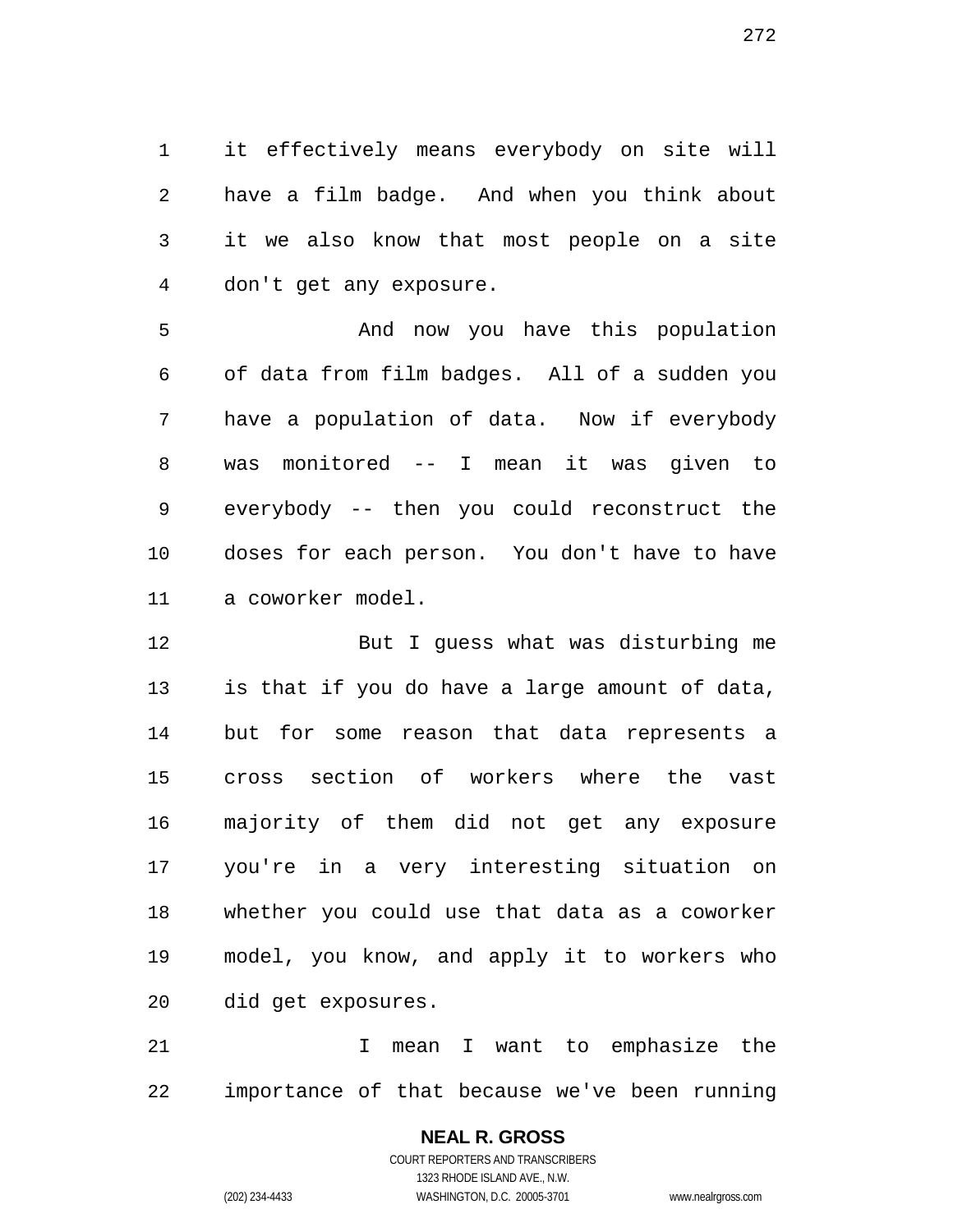into that time and again. You know, you've pooled your data and then you sample from it. And on face value, it sounds like whether you use the full distribution or even if you pick off the 95th percentile, you know, you're being claimant favorable. Not necessarily. I just want to reiterate that.

8 DR. BEHLING: And you're exactly right, John, because I realized when I was in the utilities after the Three Mile Island accident there was a changeover in terms of conservatism that says from here on in every person who comes onsite regardless of whether you're a secretary or a groundskeeper, everyone wears a TLD. And what it really means is that when you go to, for instance, the annual reports that are issued by the Nuclear Regulatory Commission that identify all workers monitored, et cetera, et cetera, you will find that after '79 a complete shift to the left. That means the average of all monitored workers was reduced by a factor of

## **NEAL R. GROSS**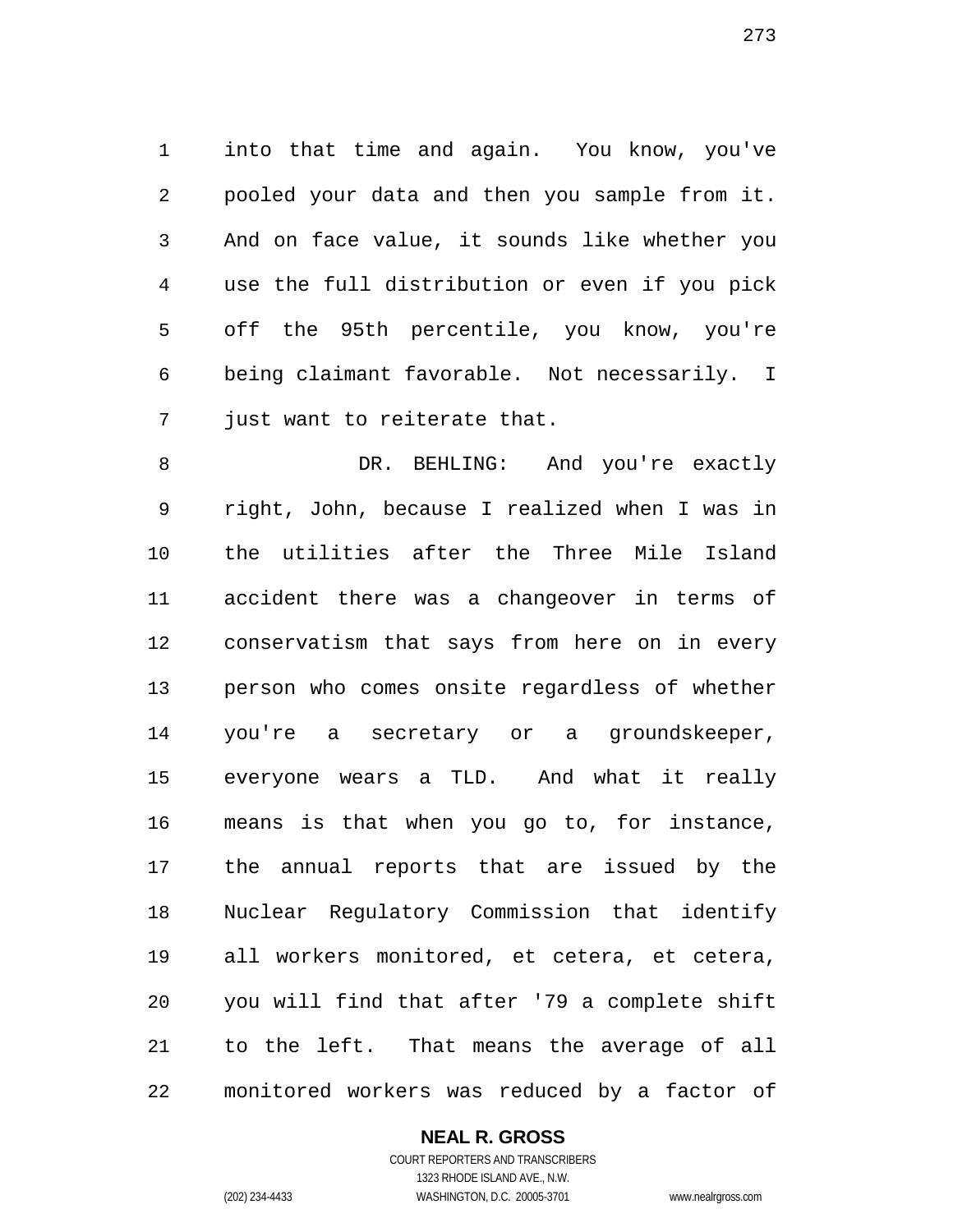five or so because you're now monitoring people who were never monitored before who didn't really need to be monitored. And so you're really diluting the actual arithmetic dose to people who are truly rad workers that in days prior to that event were a very select group of people onsite who might only be representative of maybe 20 percent, 25 percent, of the total population that's onsite. So when you monitored everybody, what you're really in effect doing is you're reducing the 50th percentile by a huge margin because you're incorporating people who don't have any exposure.

 CHAIRMAN GRIFFON: And I guess also if you're monitoring everyone you would have the individual data.

18 DR. MAURO: Right and that's true, of course.

 DR. BEHLING: But if you try to do a coworker model for that instance --

CHAIRMAN GRIFFON: Yes. We got

# **NEAL R. GROSS**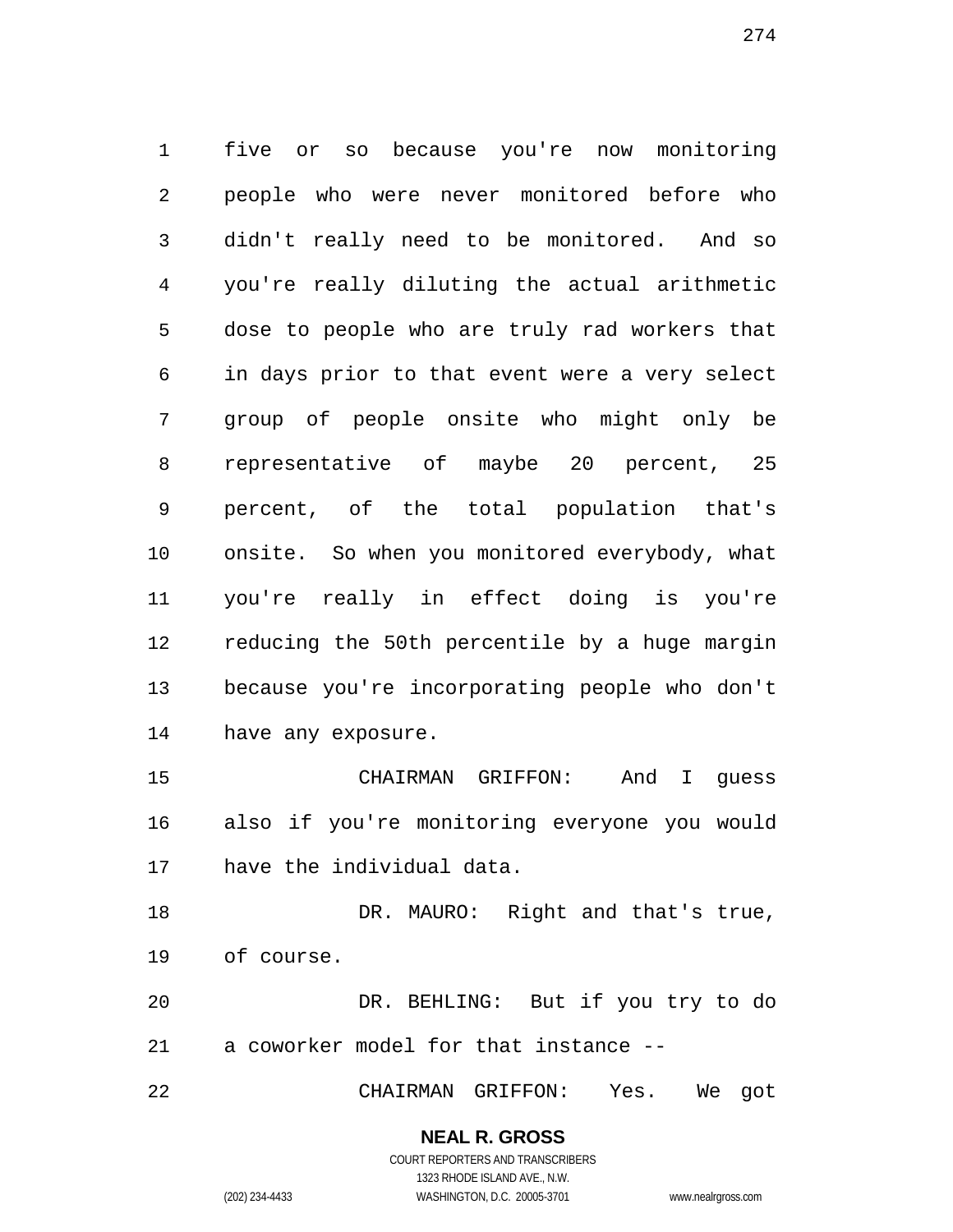the issue here.

 DR. MAURO: You got it. CHAIRMAN GRIFFON: So number 5 I just want to know before we move on. Is there an action here? DR. BEHLING: I don't think there's really any resolution. MR. HINNEFELD: We haven't responded. I mean it would have to be learning something about calibration of the badges and I haven't even read Harshaw badges. CHAIRMAN GRIFFON: I mean this whole question of a security badge being over your dosimeter. I mean that seems like a global kind of -- MR. HINNEFELD: But, again, if your dosimeter is calibrated in that configuration -- CHAIRMAN GRIFFON: To account for that, yes. MR. HINNEFELD: -- then you're using energies that are appropriate.

## **NEAL R. GROSS**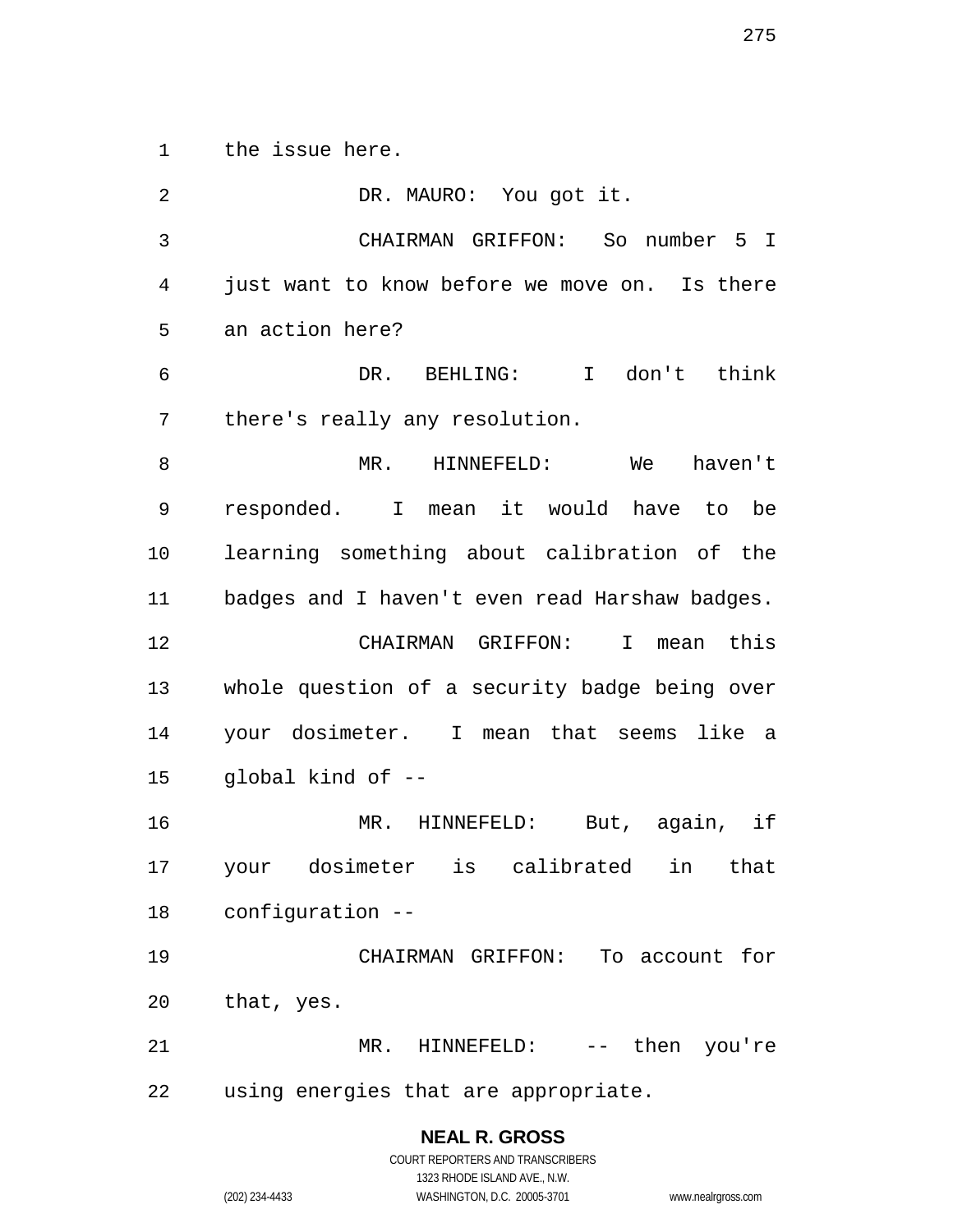#### CHAIRMAN GRIFFON: Yes.

 MR. HINNEFELD: Then you're confident that you've allowed for --

 DR. BEHLING: Not really, Stu, I think and I'm going to obviously plead stupidity here because I don't remember for what facility, but this was done at another facility and it may have been Mallinckrodt. But at one other facility that's a whole process of using the badge as also an identifier for that individual's security 12 badge. I think it introduced an 80 mg/cm<sup>2</sup> filter over the open window. And, of course, that would reduce a large percentage of your low energy data completely. So it would be very difficult to try to figure out what the true dose would have been to the skin had that  $80 \text{ mg/cm}^2$  filter been eliminated.

 MR. HINNEFELD: But if your calibration field matches your field, you know, your workplace field, and your measurement of your calibration dose rate

# **NEAL R. GROSS**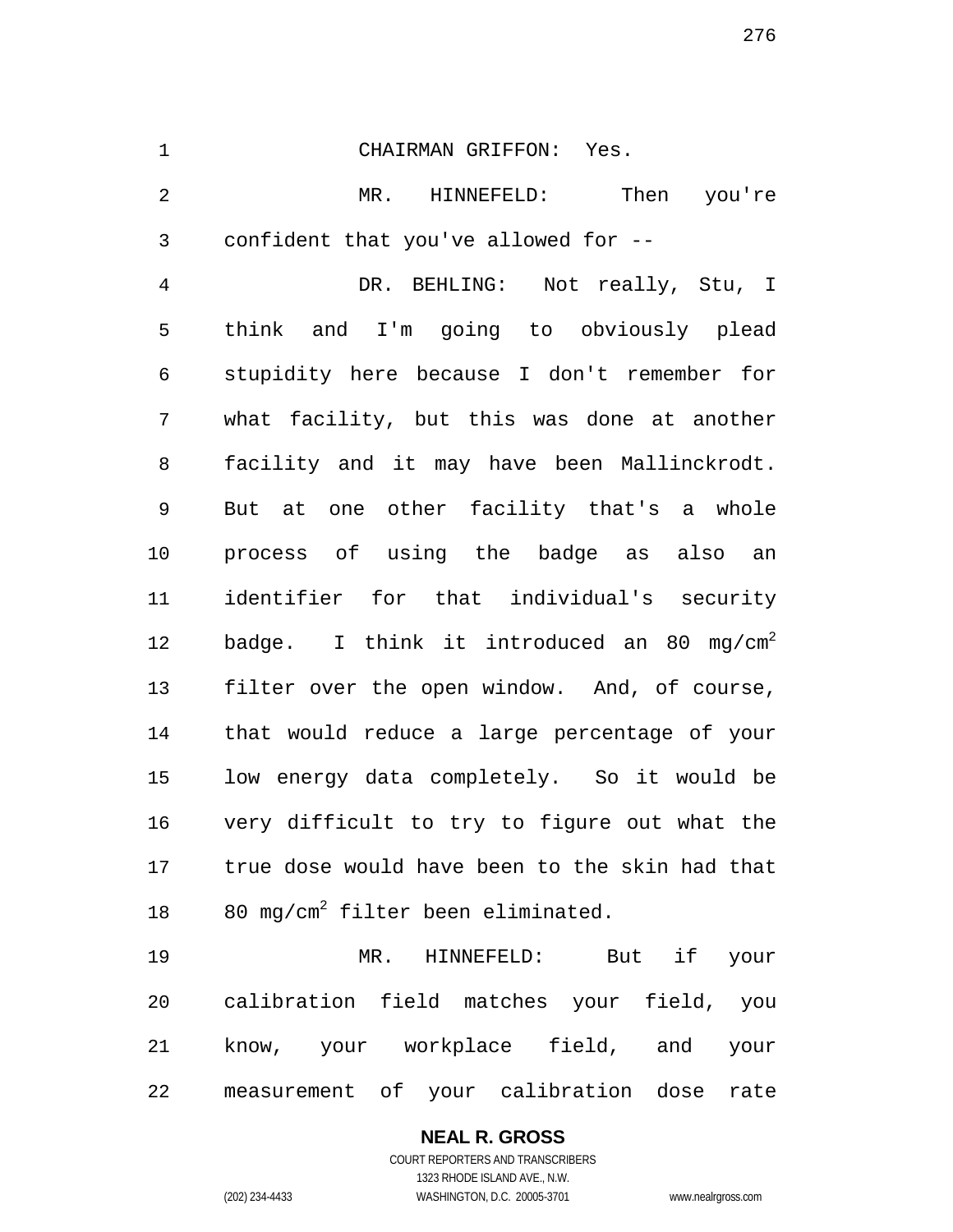includes the low energy, you know, your standard, your reference measurement of your standard for the low energy calibration -- DR. BEHLING: Sure. MR. HINNEFELD: If that in fact is the true measurement of low energy dose, then your badge will correctly interpret. 8 DR. MAURO: Yes. DR. BEHLING: I'm not sure I understand that, Stu. What if you have a 11 badge that has the 80 mg/cm<sup>2</sup> filter on it and you expose it to a field that has a low energy component? You will obviously not see it and yet your bare skin on your face, your arms and so forth will see it. So you're measuring something that's the skin is seeing but not your badge. CHAIRMAN GRIFFON: If you're assuming you know the field. MR. HINNEFELD: If you have exclusively a low energy field --

DR. BEHLING: Yes.

**NEAL R. GROSS** COURT REPORTERS AND TRANSCRIBERS

1323 RHODE ISLAND AVE., N.W. (202) 234-4433 WASHINGTON, D.C. 20005-3701 www.nealrgross.com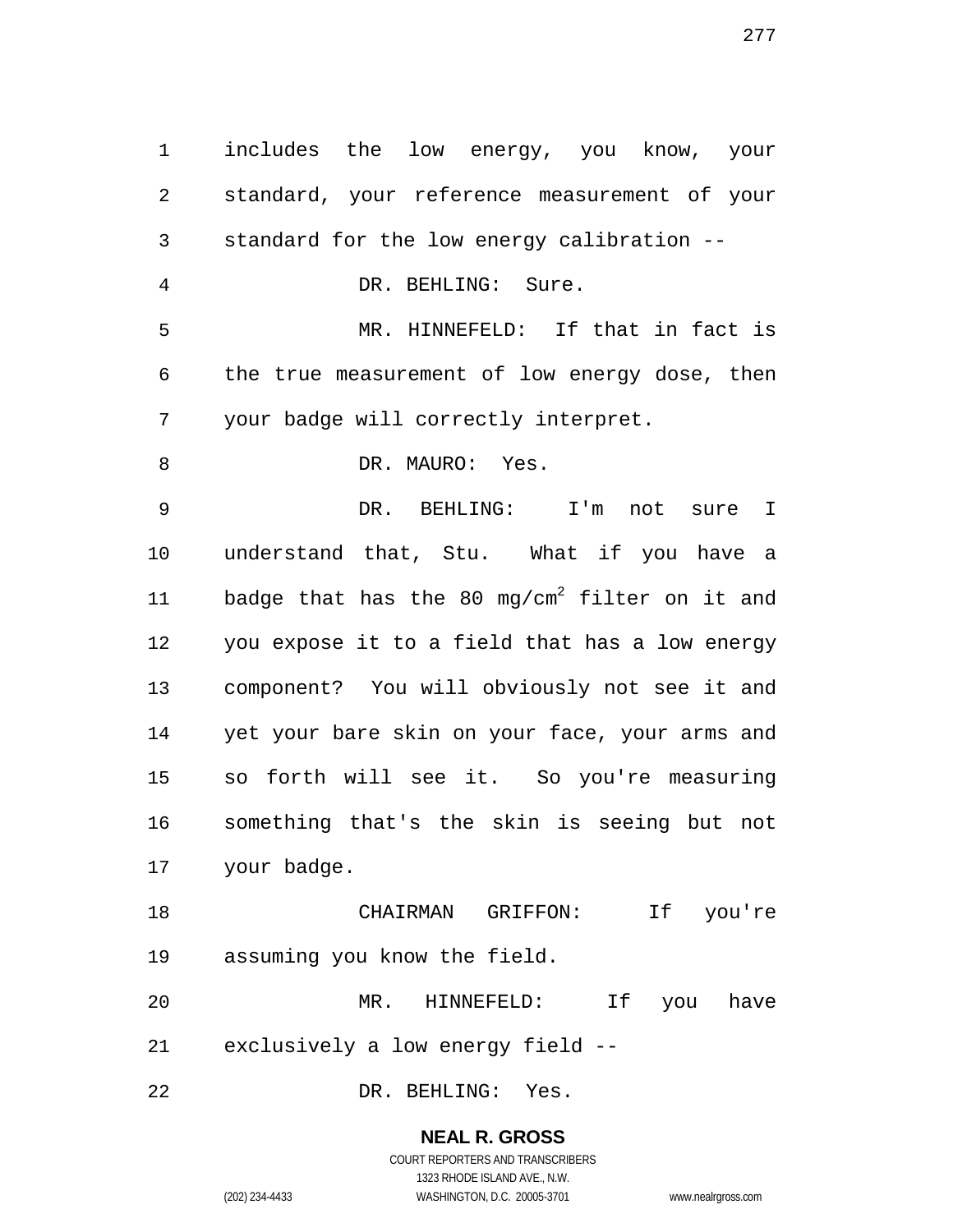MR. HINNEFELD: -- then you're right. You won't see anything on the badge. So the key though is to identify a site that uses that as a security badge and has exclusively as its non-penetrating spectrum a low energy field.

DR. BEHLING: You're right.

 MR. HINNEFELD: And uranium is not a low energy field. Harshaw is a uranium plant.

 DR. MAURO: Yes. This is sort of like the NTA issue. That is you know, if you know what the energy distribution when you calibrate your badge and you know your energy distribution even though you're only seeing -- CHAIRMAN GRIFFON: And this site, it seems you would.

 CHAIRMAN GRIFFON: But I thought the more general -- I didn't quite understand that. I'm just thinking of experiences I've

DR. MAURO: Yes.

had where I've walked around sites on audits

**NEAL R. GROSS**

COURT REPORTERS AND TRANSCRIBERS 1323 RHODE ISLAND AVE., N.W. (202) 234-4433 WASHINGTON, D.C. 20005-3701 www.nealrgross.com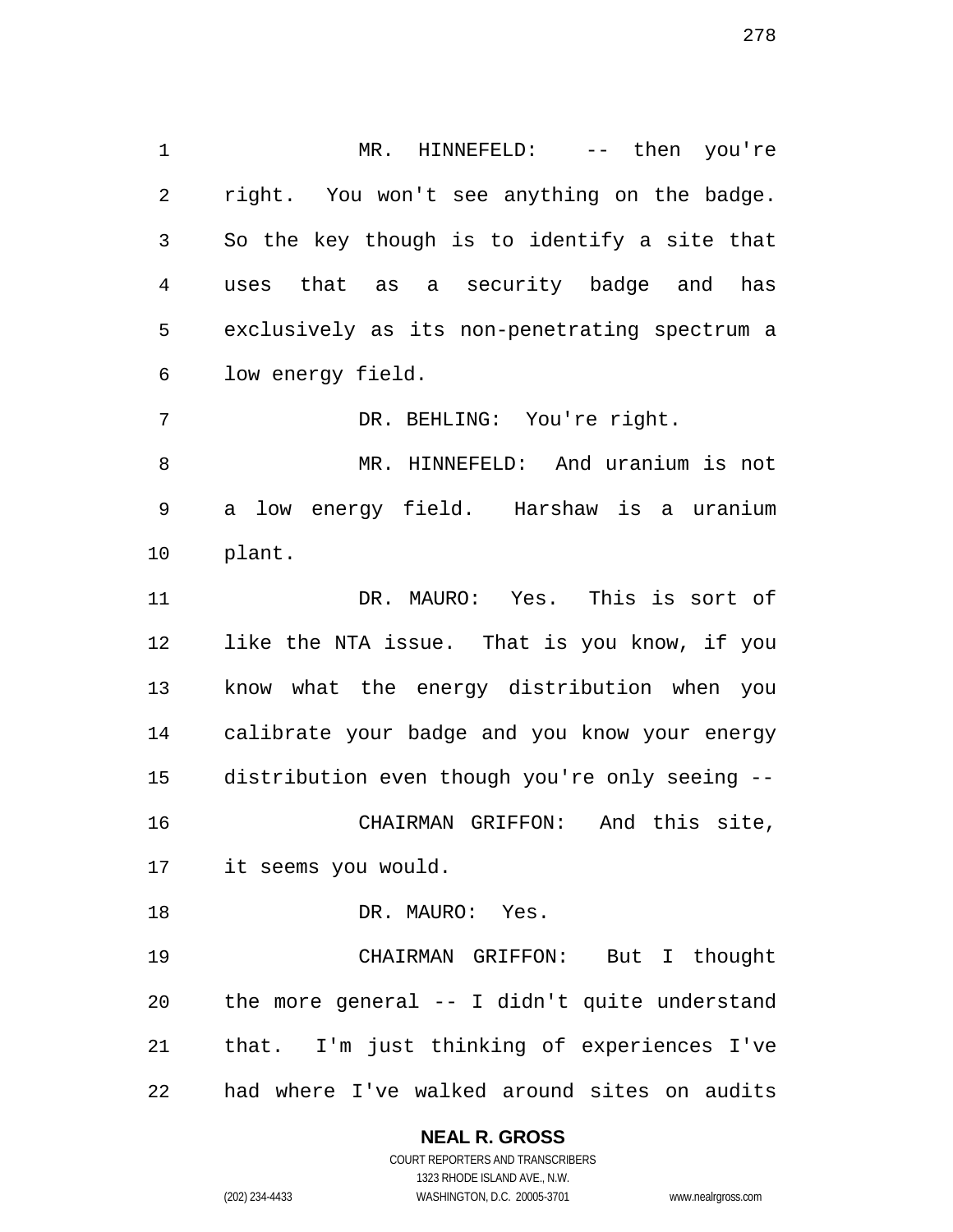and things and people are totally miswearing their badges or they're covered up with other, you know, and you're supposed to have an open window exposed, and -- but I think that wasn't the issue that Hans was looking at. MR. HINNEFELD: Yes.

 DR. MAURO: Well, your response, I mean you have a lengthy response that I have in front of me which says listen. Yes, it's true. If you don't calibrate your film badge properly, you've got a problem. And this is not only a problem at Harshaw or whatever experience, but every facility in the weapons complex.

CHAIRMAN GRIFFON: Right.

 DR. MAURO: So, again, we agree in principle that if they are not properly calibrated and take into consideration the film badge packaging -- including the possibility that there may be some additional shielding associated with the security badge - - yes, we're going to have a problem. And

## **NEAL R. GROSS**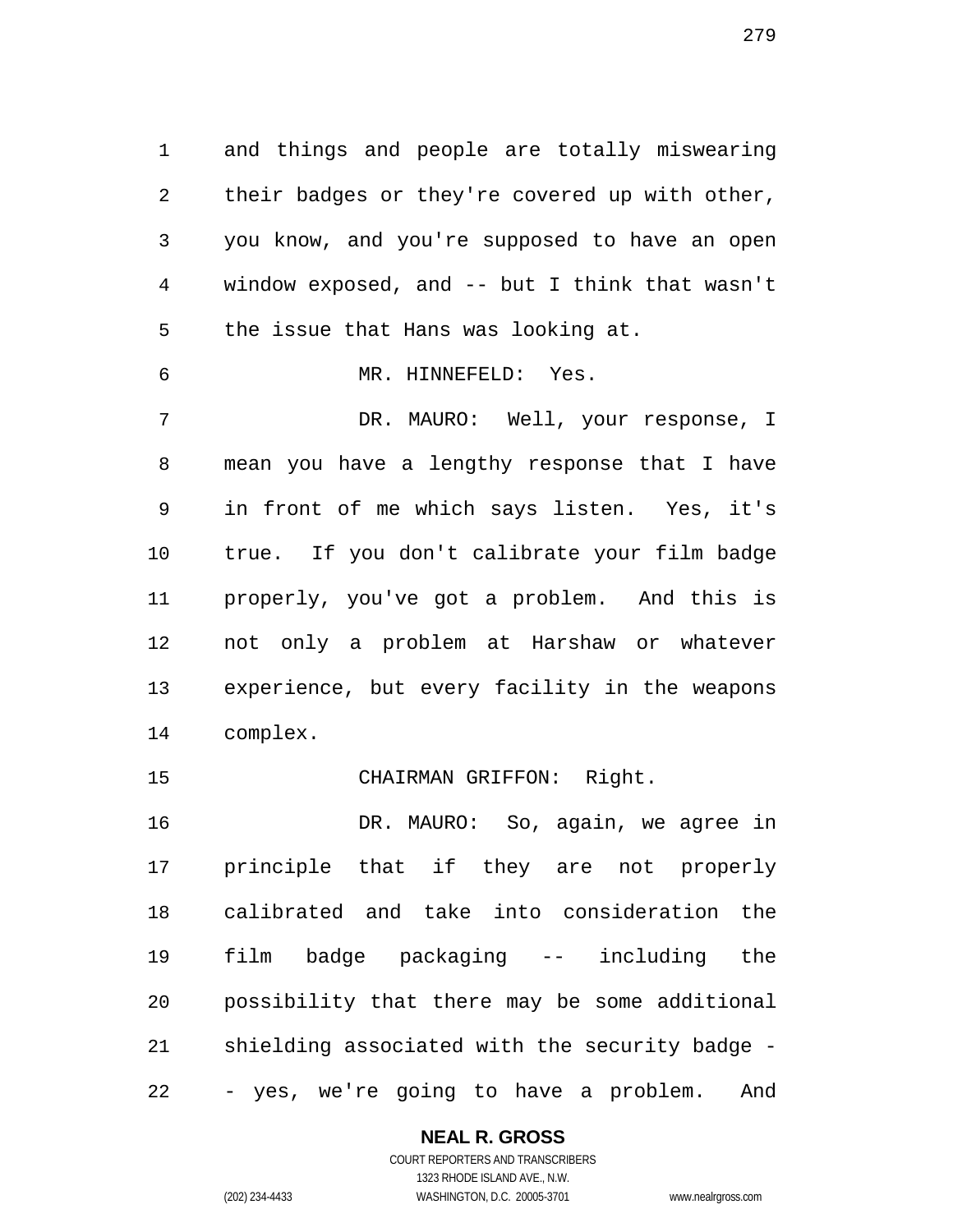this is true everywhere.

 So, again, I don't think we are in disagreement. The only thing we may disagree on is that in building your coworker model -- that's really the question. In building your coworker model and using the data that you have available, which you have plenty of film badge data available, did the folks that looked into that make sure that the film badge records they had, in fact, do represent a good data set to represent the real radiation field that these people experienced?

 Now the argument you just made is that since they're working with radiation it's really not that big of an issue because you're going to get some very strong data and you're going to get your photons, a strong enough field of a photon field, that this is not going to be an important issue. If that's the case, then that solves the problem. But I don't know whether -- and certainly that's not discussed at all in the exposure matrix.

## **NEAL R. GROSS**

COURT REPORTERS AND TRANSCRIBERS 1323 RHODE ISLAND AVE., N.W. (202) 234-4433 WASHINGTON, D.C. 20005-3701 www.nealrgross.com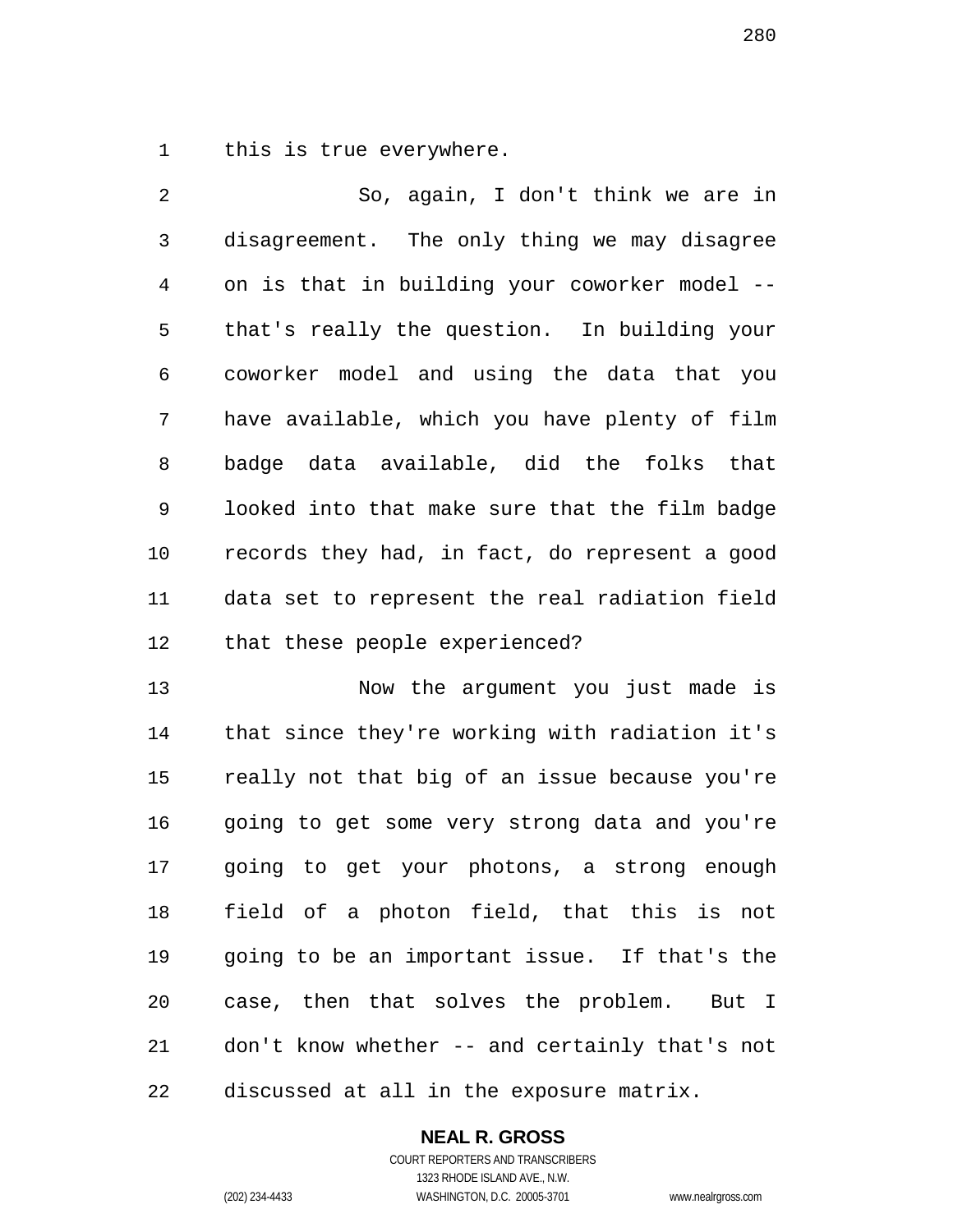sitting here, what I said is it's doable with uranium. I didn't say that they did it right at Harshaw. DR. MAURO: Okay. MR. HINNEFELD: So that's what we need to check is what do we know about badge design and calibration, and then was it adequate for -- was the calibration correct given the fact that the way the badge was configured. So that's what we need to check. 12 DR. MAURO: Yes. DR. BEHLING: Well, according to the TBD, there's no record. So I guess we may be -- MR. HINNEFELD: Does the TBD say who read the badges? DR. BEHLING: Well, early on, there is no -- apparently there doesn't seem to be any records that would allow us to

MR. HINNEFELD: Well, actually

dosimeters, et cetera. So it may be an

review the protocol for calibration of

**NEAL R. GROSS** COURT REPORTERS AND TRANSCRIBERS

1323 RHODE ISLAND AVE., N.W. (202) 234-4433 WASHINGTON, D.C. 20005-3701 www.nealrgross.com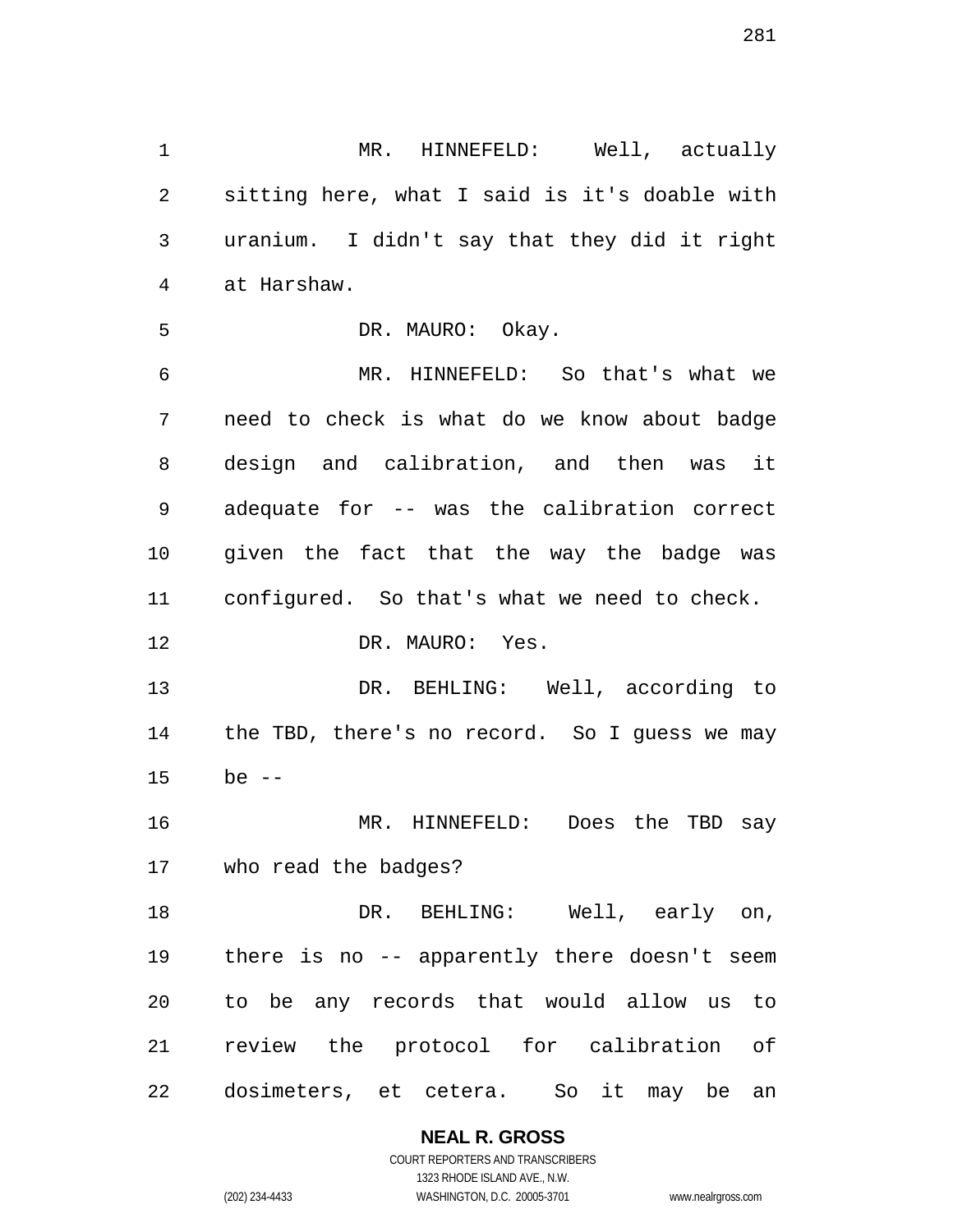unresolvable issue.

 MR. HINNEFELD: Okay. Well, we'll see what we can find out then. CHAIRMAN GRIFFON: Okay. That's the action then. I got the actions. Finding 6? MEMBER MUNN: Resolved. 8 DR. MAURO: Let's see. Number 6, the last one, we believe we uncovered an error. I believe it was about a fivefold error in a calculation related to a bioassay data report. And NIOSH's response is they agree. There was an error in the F1 value used in their calculations, and that's going to have to be fixed. So I think we are in agreement on that item. 17 CHAIRMAN GRIFFON: Alright. 18 MEMBER MUNN: Done. CHAIRMAN GRIFFON: Okay and I added on finding number 7 as the Monday morning sampling question. That came out of the report, right? So it wasn't specified as

> **NEAL R. GROSS** COURT REPORTERS AND TRANSCRIBERS

1323 RHODE ISLAND AVE., N.W. (202) 234-4433 WASHINGTON, D.C. 20005-3701 www.nealrgross.com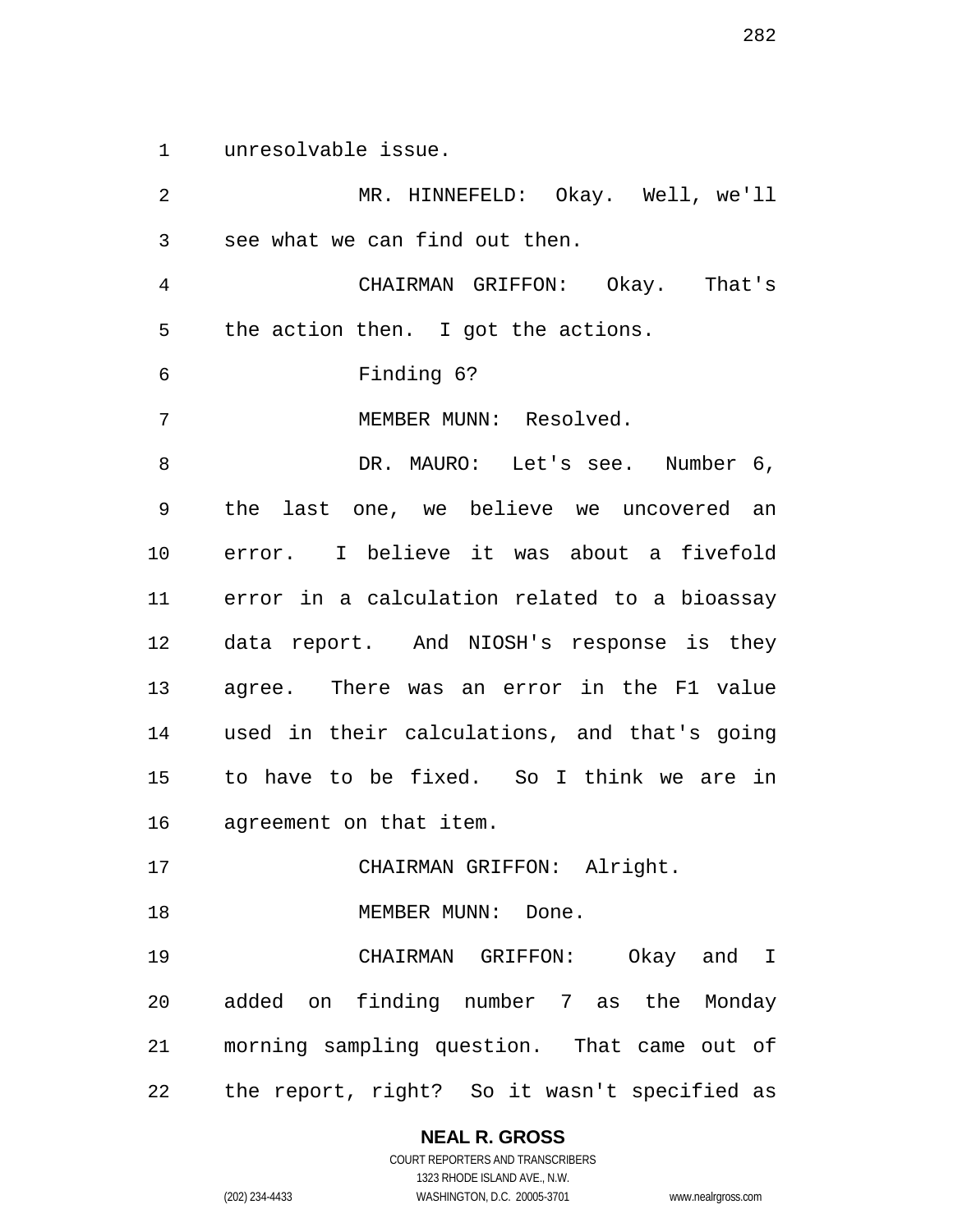a finding, although Hans discussed it. Right? DR. BEHLING: Yes. DR. MAURO: Yes, in the White Paper. CHAIRMAN GRIFFON: Yes. DR. BEHLING: Yes, that's the 48- hour hiatus. CHAIRMAN GRIFFON: So that's just going to show up on the matrix as finding 7 now, and, I mean, you've got -- this has come up on other sites, right? So you're -- MR. HINNEFELD: Yes. I mean there's a general -- our position has pretty much been the same, that when we identify a situation where it's pretty consistent -- CHAIRMAN GRIFFON: Yes. 17 MR. HINNEFELD: -- the majority, either all or the majority of the sites, of the samples have a two-day off -- were two-day off samples, then we have to make some adjustment to what you had -- CHAIRMAN GRIFFON: Yes. But I

> **NEAL R. GROSS** COURT REPORTERS AND TRANSCRIBERS 1323 RHODE ISLAND AVE., N.W. (202) 234-4433 WASHINGTON, D.C. 20005-3701 www.nealrgross.com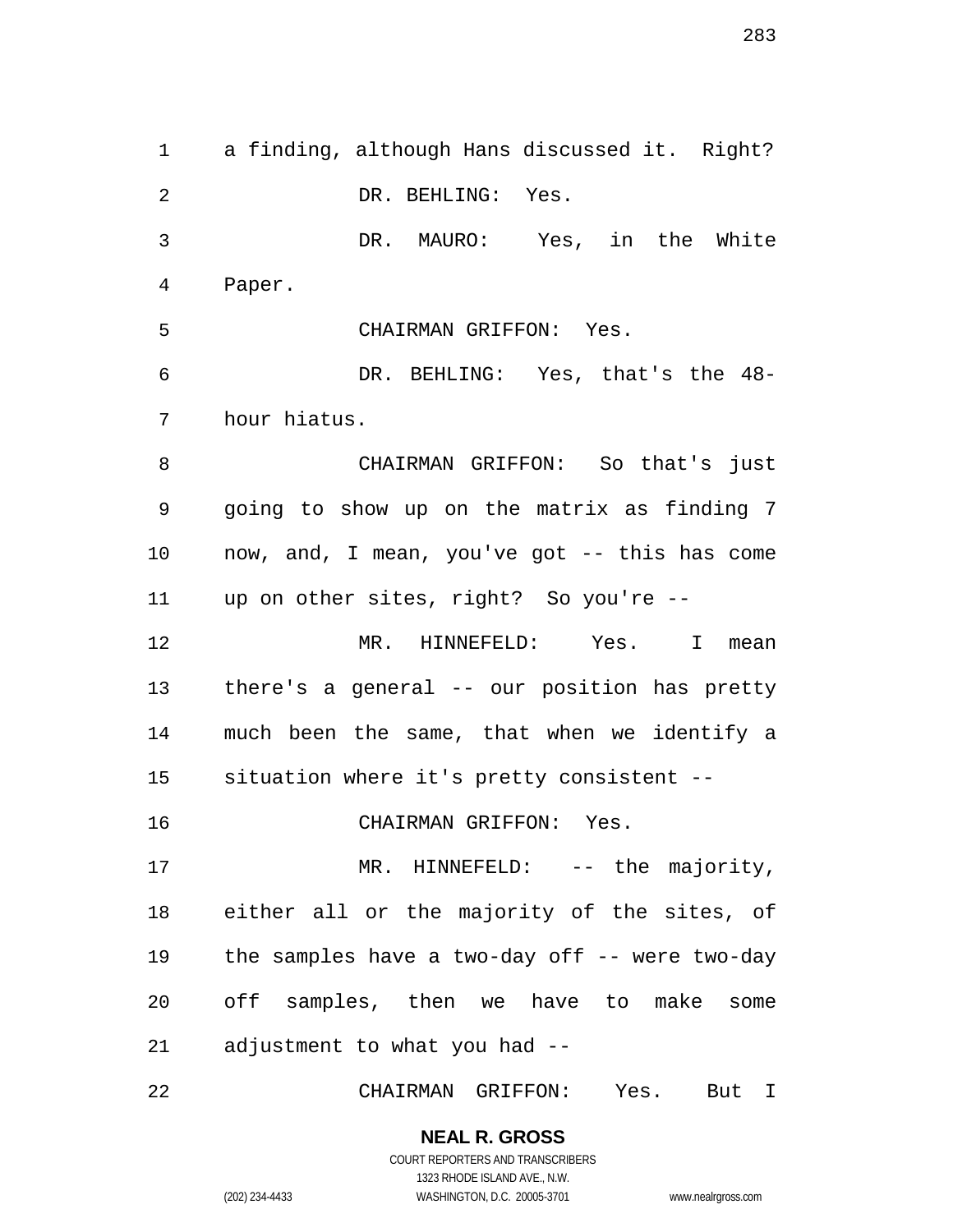think in this case in Hans's White Paper apparently he's got some evidence at least further than the --

 MR. HINNEFELD: Where he's seen the direction for the AEC that it's a -- sample of two-days off is what he said.

CHAIRMAN GRIFFON: Right.

 MR. HINNEFELD: And so what period are we talking about and what --

CHAIRMAN GRIFFON: Right.

 MR. HINNEFELD: The other thing was that if you did the logistics at the site, just how firm was that? It said do this and only do this or did it say if possible, do this or some things like that.

CHAIRMAN GRIFFON: Yes.

 MR. HINNEFELD: Or they're preferred? Two day off samples are preferred because I -- like I said, I'm old enough to remember that.

 CHAIRMAN GRIFFON: Right. Well, yes and I think you're never going to find out

> **NEAL R. GROSS** COURT REPORTERS AND TRANSCRIBERS

> > 1323 RHODE ISLAND AVE., N.W.

(202) 234-4433 WASHINGTON, D.C. 20005-3701 www.nealrgross.com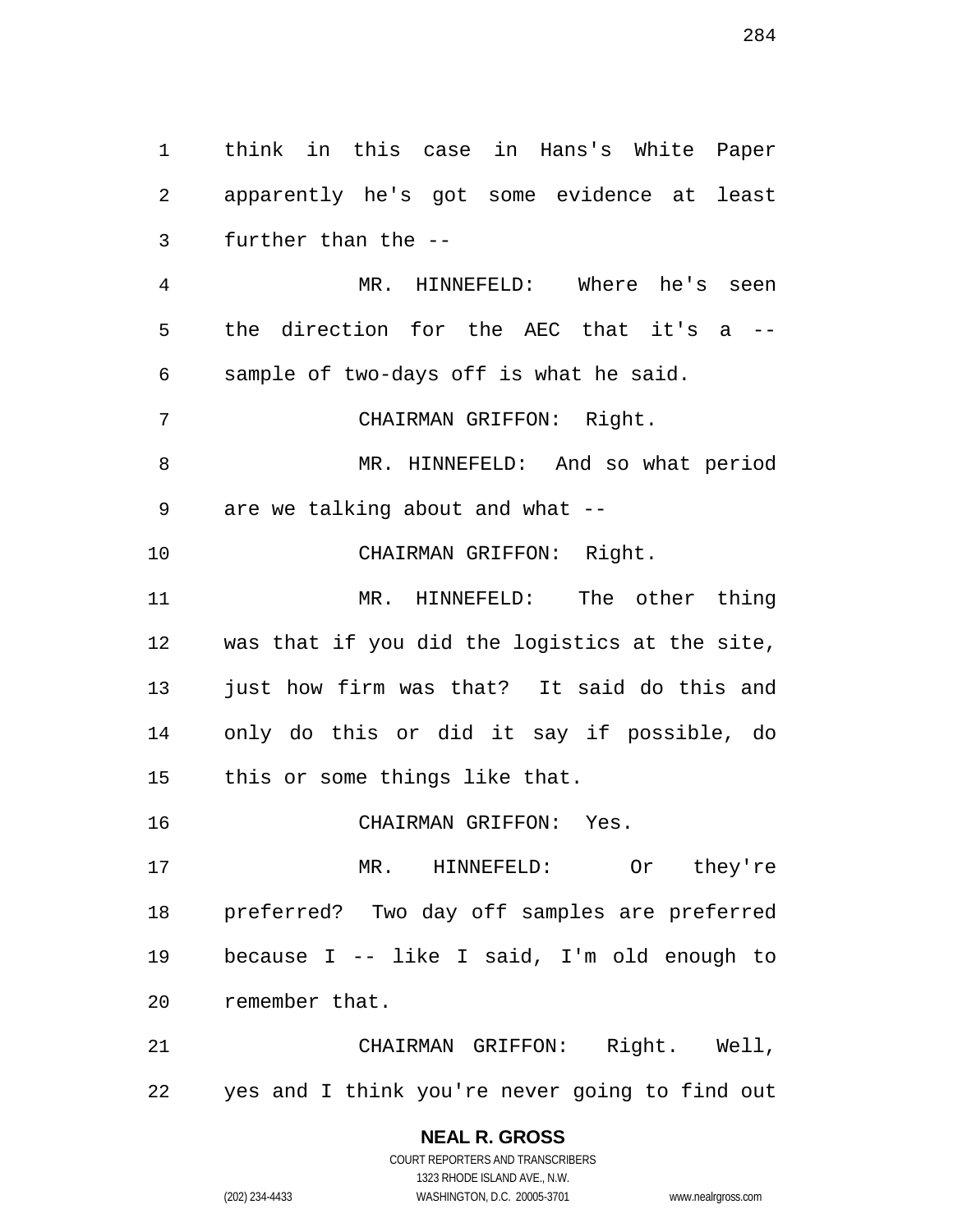1 100 percent one way or the other.

 MR. HINNEFELD: Yes. CHAIRMAN GRIFFON: But the weight of the evidence that's coming -- MR. HINNEFELD: We have to try to weigh the evidence. CHAIRMAN GRIFFON: Yes. So is it in your hands to look at? I mean I'm not sure exactly what's in Hans's paper. MR. HINNEFELD: Well, we could look at Harshaw. CHAIRMAN GRIFFON: I haven't had a chance to look at it yet. MR. HINNEFELD: We can look back at Harshaw and anything that Hans or John can provide that makes them believe that there was this preference or this overwhelming preference for two-day off samples in this data set. If they can share that, that would be helpful and we can go check and see what we know. Because I don't know anything sitting here.

**NEAL R. GROSS**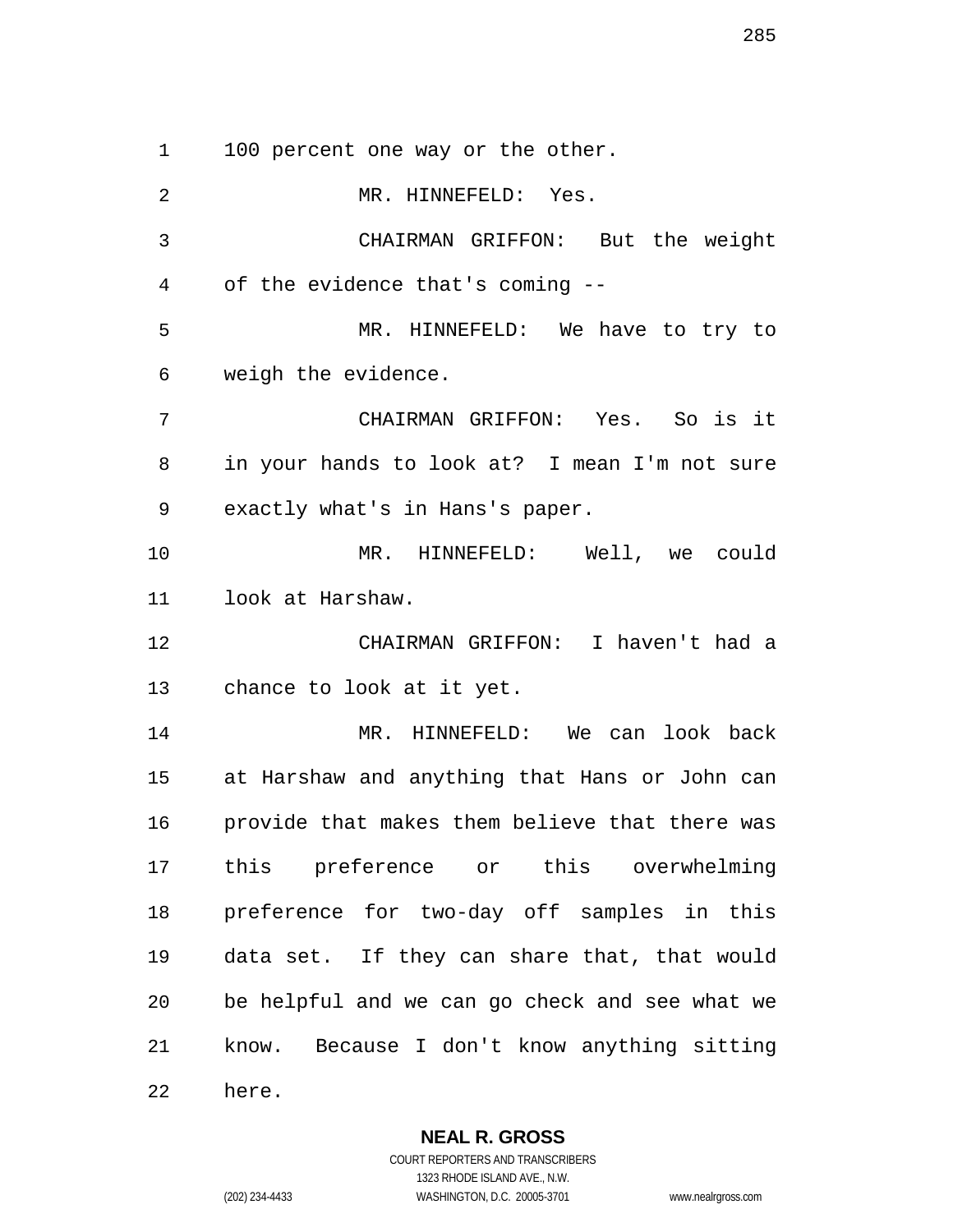CHAIRMAN GRIFFON: Yes. Right. MEMBER MUNN: Well, there's the quote from NIOSH TBD. MR. HINNEFELD: Yes, and just for

 the record, our indications from our work on the Procedures Work Group the difference doesn't go up with that factor of ten. We have about a factor of three with Type F. So we can go through that.

 CHAIRMAN GRIFFON: We can go through that more. Yes.

MR. HINNEFELD: Yes.

 CHAIRMAN GRIFFON: Okay. Alright. So I just put an action to determine if there's evidence at this site. For the most part, they administer a policy of two-day off prior to urinalysis sampling. Alright.

 Okay. And that takes us to the end of Harshaw, right? Is that the end of Harshaw?

DR. MAURO: That's the end of

Harshaw.

**NEAL R. GROSS**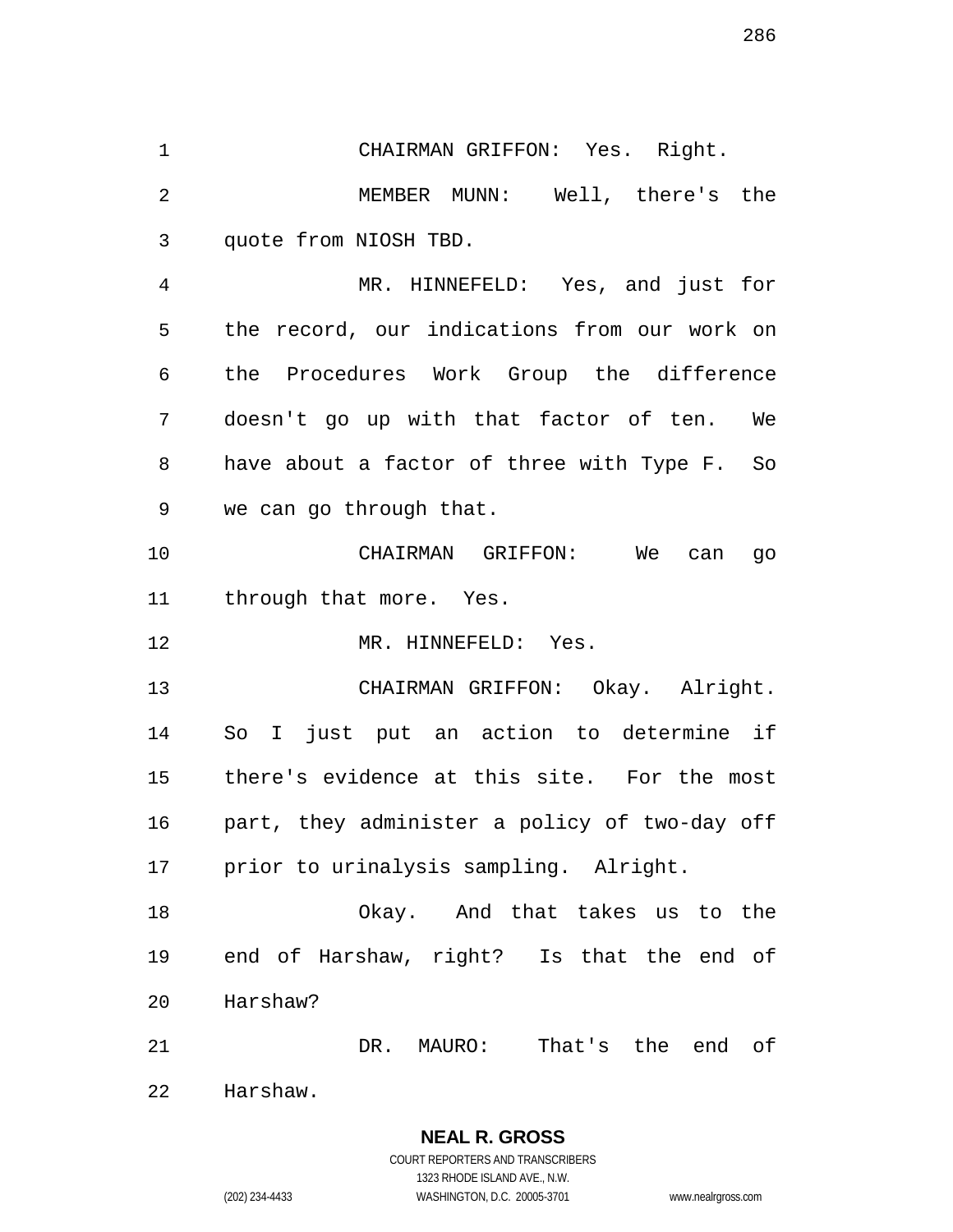CHAIRMAN GRIFFON: Alright. I think what we can do now -- can we take ten, a ten minute break?

DR. MAURO: Yes.

 CHAIRMAN GRIFFON: And then I'm proposing that we come back to the first 100 cases issues if we could because I'd like to have at least some discussion on that before Brad has to leave and others might have planes to catch or whatever. And we tend to fade out a little late in the day. So I'm hoping to have at least a half hour of good dialogue on that. And, Stu, when we come back, I'll probably ask you to kick it off with that just to get our minds thinking about this, your presentation, if you could go over the PowerPoint.

 So let's take a ten minute break. DR. MAURO: Mark, this is John. I'm going to break. I won't be returning for the back end of this. I've got an appointment.

## **NEAL R. GROSS**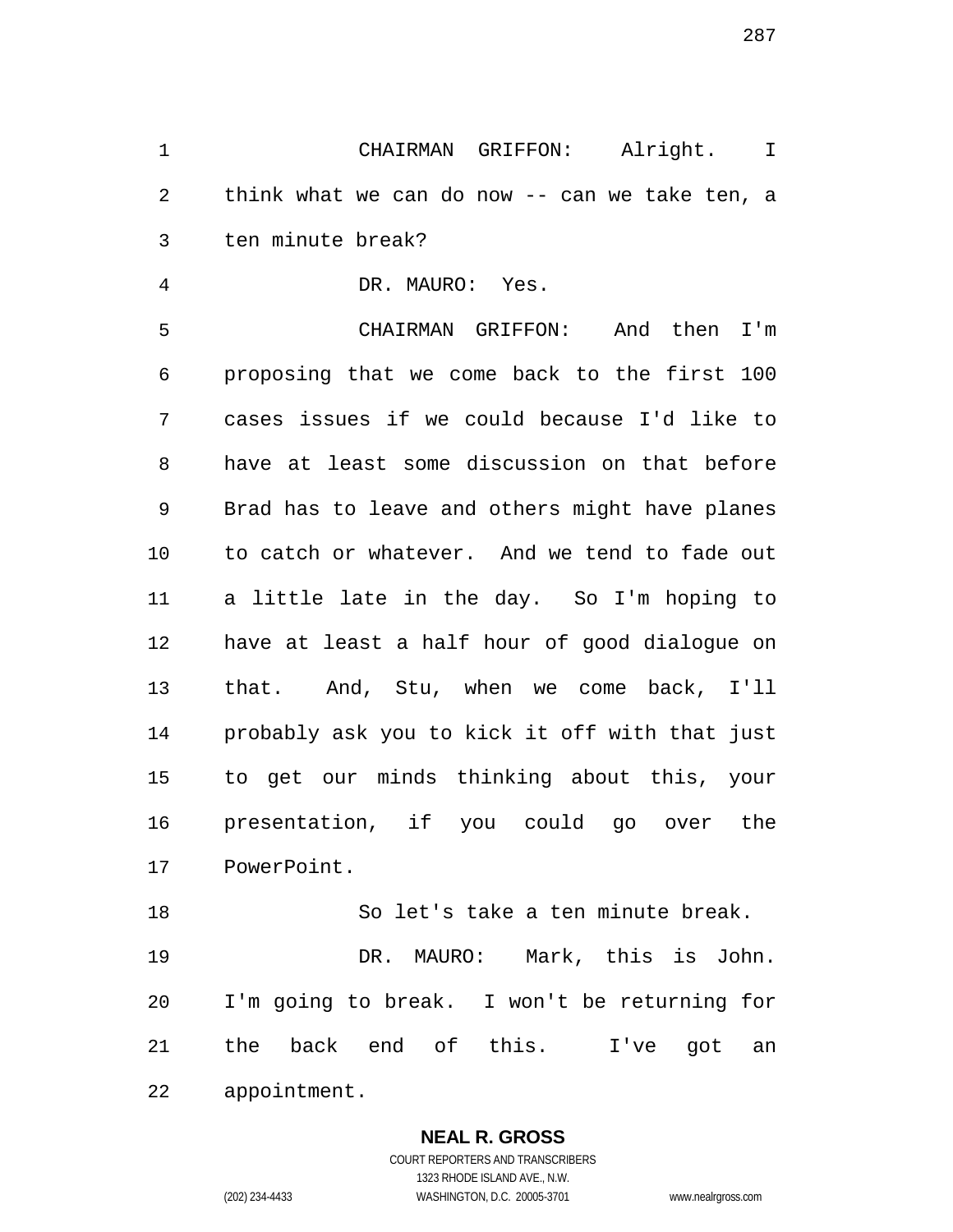CHAIRMAN GRIFFON: That's fine. Okay. DR. MAURO: Very good. Thank you. CHAIRMAN GRIFFON: Okay. Thanks. MR. KATZ: About five after three by my watch. Off the record. (Whereupon, the above-entitled matter went off the record at 2:54 p.m. and resumed at 3:08 p.m.) MR. KATZ: Mike Gibson, are you still with us? MEMBER GIBSON: Yes, I am here, Ted. MR. KATZ: Okay. Great. CHAIRMAN GRIFFON: Alright, Mike. Hang in there. We're almost done. Yes. What I want to do now is to go over the issues regarding the first 100 cases report, and we were asked to reexamine the findings and sort of assess the sufficiencies or deficiencies categories and how which ones were critical with regard to

## **NEAL R. GROSS**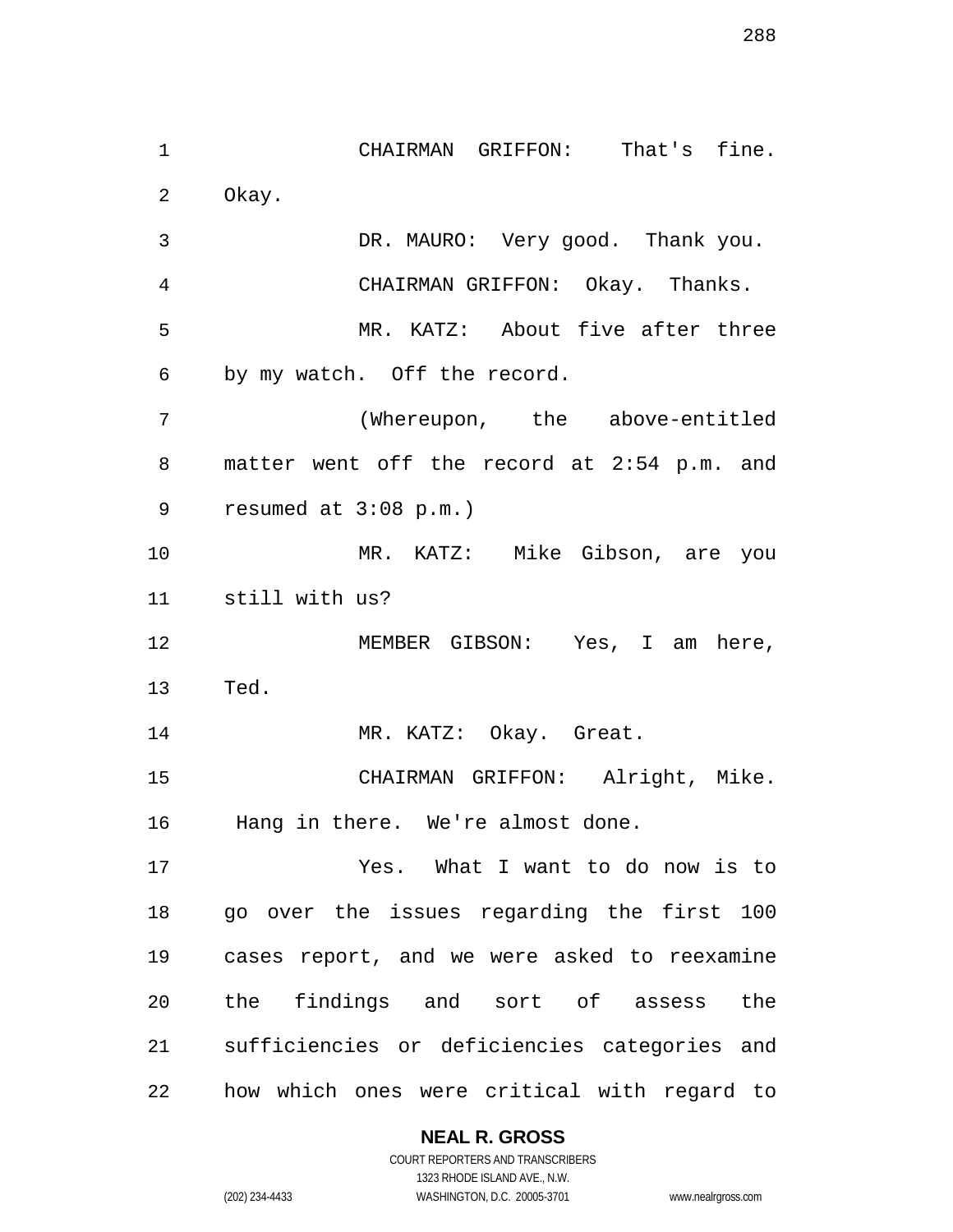the Dose Reconstruction Program. Some of these actually I looked back at the transcript, and I think that sentence came almost from Larry's sort of overview last time we were in session about what he thought we should be looking for out of this.

 So with that in mind, I sort of put together this really rough draft, but also I remembered that Stu had given an overview of some of the findings and sort of categorizing them at one of our last Board meetings. I don't know if it was the last one or the one before that.

 MR. HINNEFELD: Just the one in Cincinnati.

 CHAIRMAN GRIFFON: Yes. So I think it would serve us well maybe if you could go through that again and so we can start thinking about this, and then we can discuss this brief draft a little bit, and I think the outcome that I'm looking at from this is you've got a very, very rough thing

## **NEAL R. GROSS**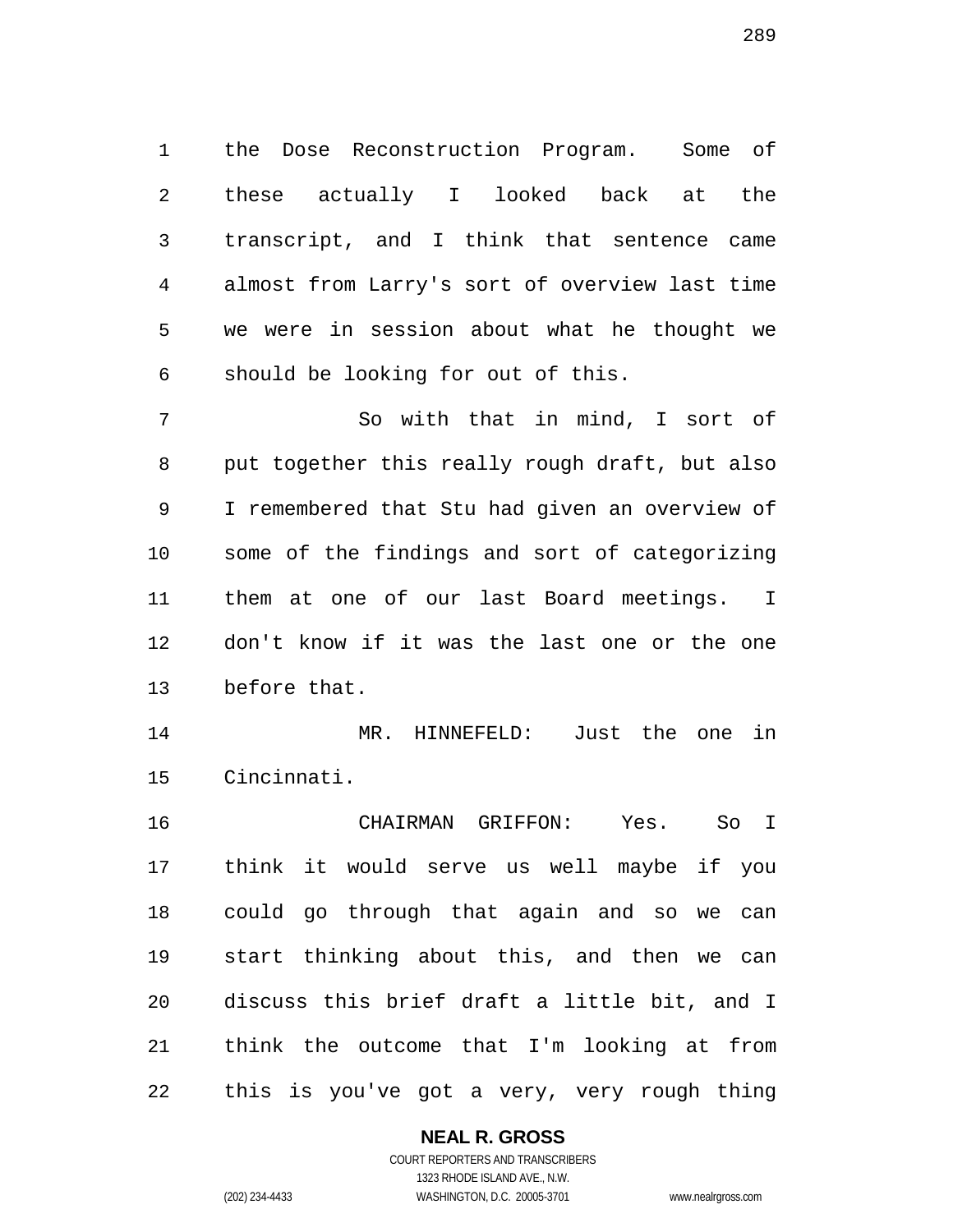here with some ideas, certainly not in any way intended to be in a letter format. I just wanted to get some ideas out there and we don't have to try to reword everything now but to take this back and each Subcommittee member can sort of redline it, send me some ideas back and send separate documents saying that I came in and edited this. Here's what I think. And then I can kind of pull together all the ideas and come back with a more -- like a draft letter for next meeting.

12 MEMBER MUNN: Okay.

 CHAIRMAN GRIFFON: Alright. So with that introduction, I'll let Stu kind of sort of represent what you did last time.

 MR. HINNEFELD: Well, I've sent this to everybody. It's a PowerPoint presentation that I gave in Cincinnati that described what our response has been to the kind of the summary of findings. There was a summary of findings in the first 100, the report on the first 100 DR reviews and what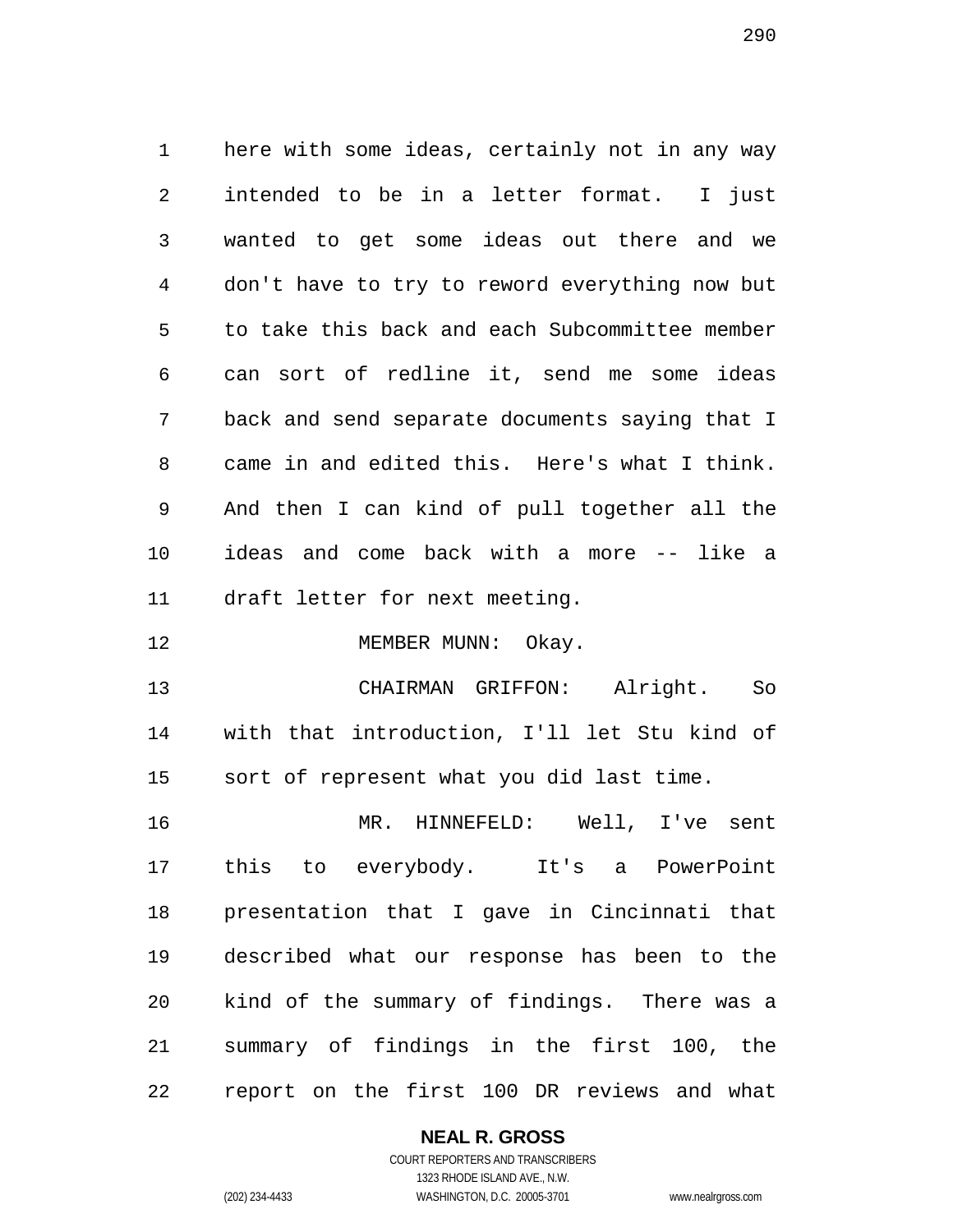we've done in response. So I will go through this. It's not very long.

 The first finding is the dose reconstruction final reports need modification to allow for a more complete audit and better explanation of information to the claimant. Well, this is getting pretty close, and it's a pretty significant change. And so there's a certain amount of concern about pulling the trigger on a big change like this.

 The new format for dose reconstruction we've been working on for quite a while and we have like some of the final attempts at it. We've actually seen some dose reconstructions format. It's more of a package than a letter, and it contains the dose reconstruction report essentially in two parts. Well, it's prepared in two parts.

 The first is what I'd like to call the summary that's readable by a claimant, by a layman. And rather than trying to intermix the two parts where you give the scientific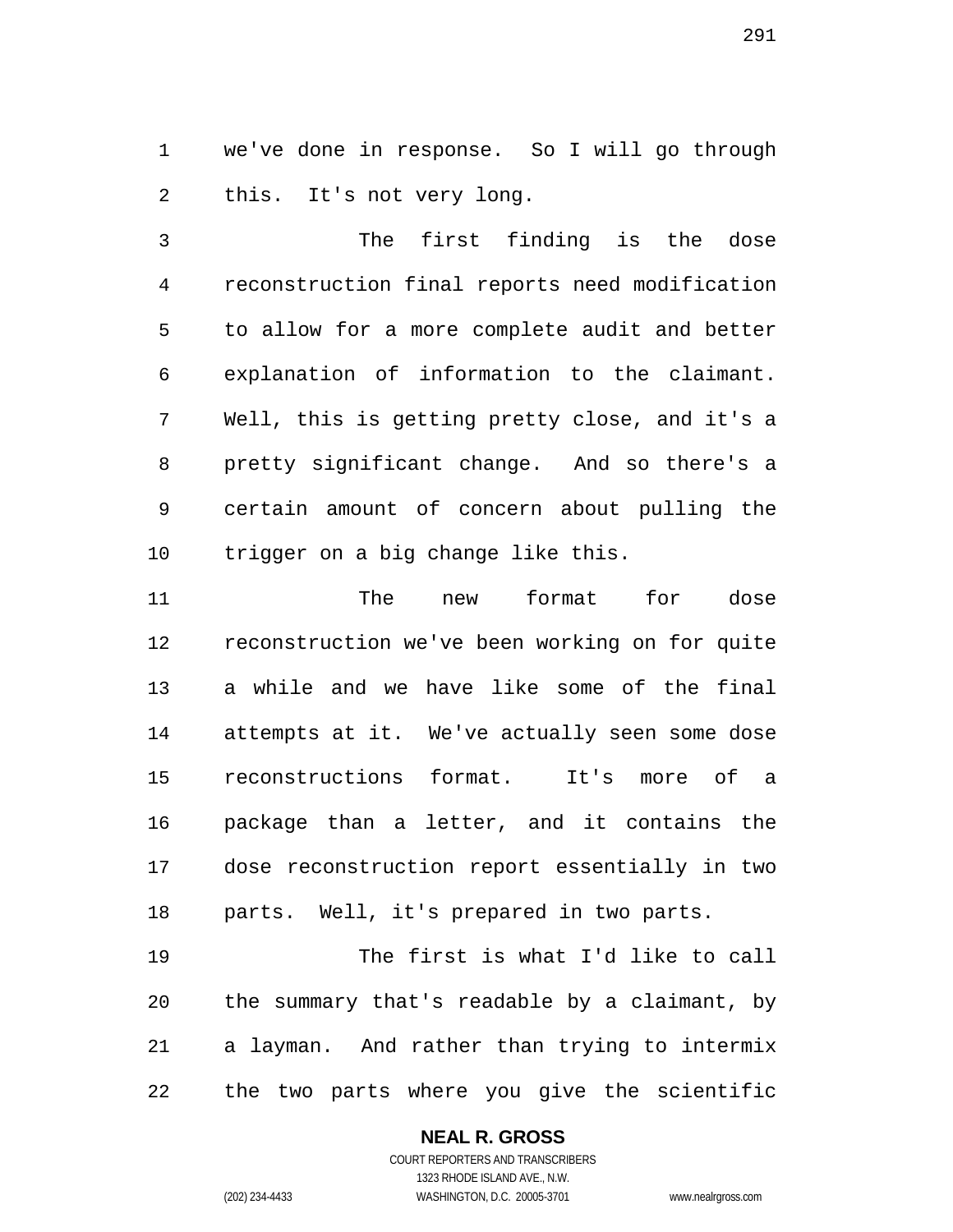basis of the dose reconstruction in combination with the explanation, we give an explanation to the claimant which is much simpler and therefore not as complete as the old dose reconstruction was. It essentially tells the claimant, this is the information we had, and, in general terms, this is what we did with it, and this is the result, and this is how it comes out. And we also usually include if they were monitored, this is what the site reported as your monitored exposure. So that's kind of the essence of it.

 It will, I'm almost sure, will retain the picture of the IREP input sheet because the dose reconstruction report the rule requires that you use as part of the dose reconstruction report you include the reconstructed dose year by year. And that's a convenient way to include it. So I'm almost sure we'll include that.

21 The meat of the dose reconstruction from our standpoint will be in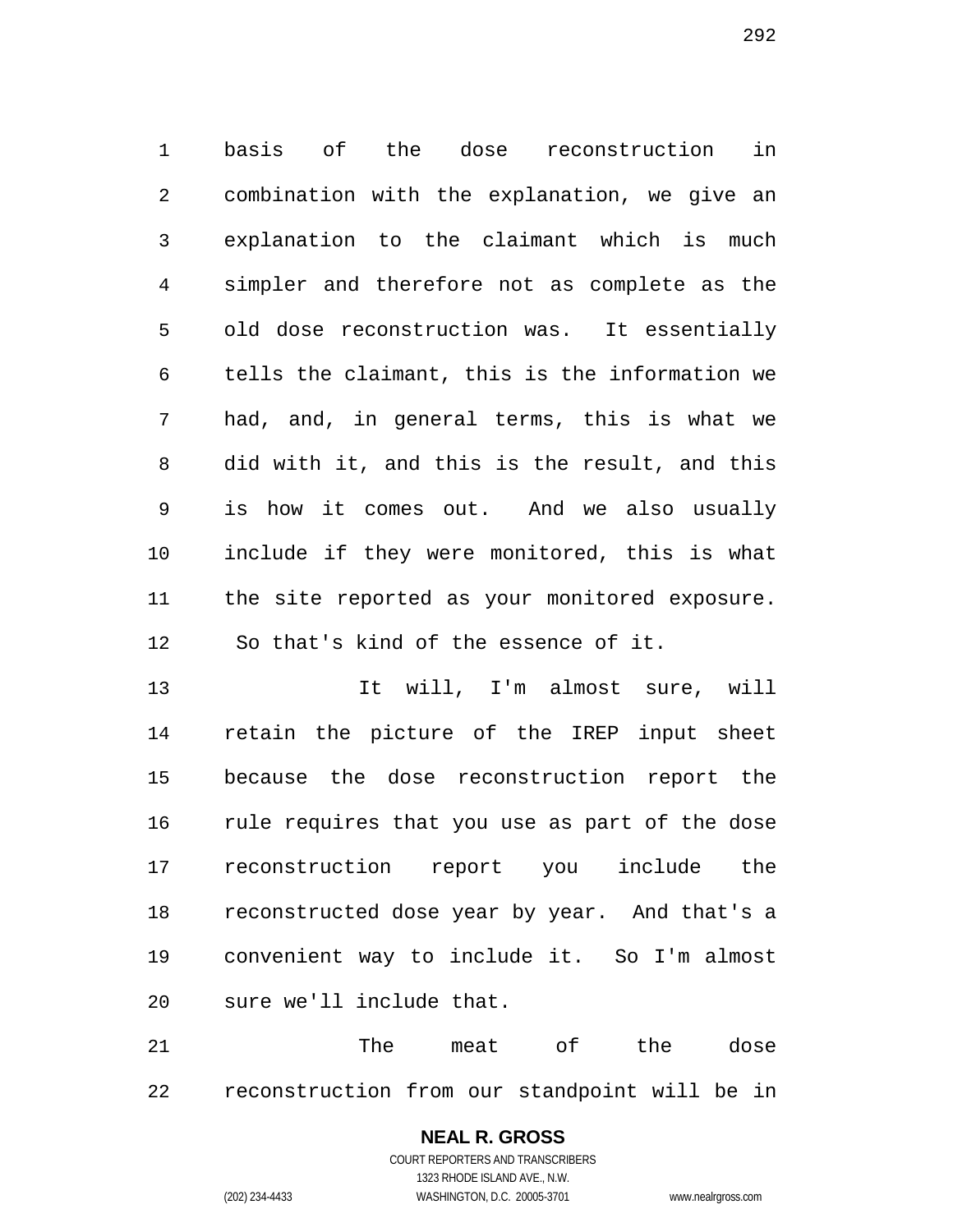a separate packet, which is likely an Excel workbook that should be able to be quickly reviewable by a dose reconstructor or someone who is familiar with how the dose reconstructions were done that describes the technique that was used to reconstruct that component. So it will be in sections. It will have, for instance, the external section and rather than -- it may or may not give each year's dose because that's going to be on the other form anyway. But it will describe during what years we used what technique.

 For instance, during '71 through '75 we used the coworker approach, and from '76 through '80 we used the reported doses. Missed dose would be accounted for by actual number of zeros or maximized number of zeros or those kinds of things. And then a similar kind of thing for internal, it would describe, you know, in the fifth on the actual bioassay data to determine the inputs, chronic intake over the duration of employment or chronic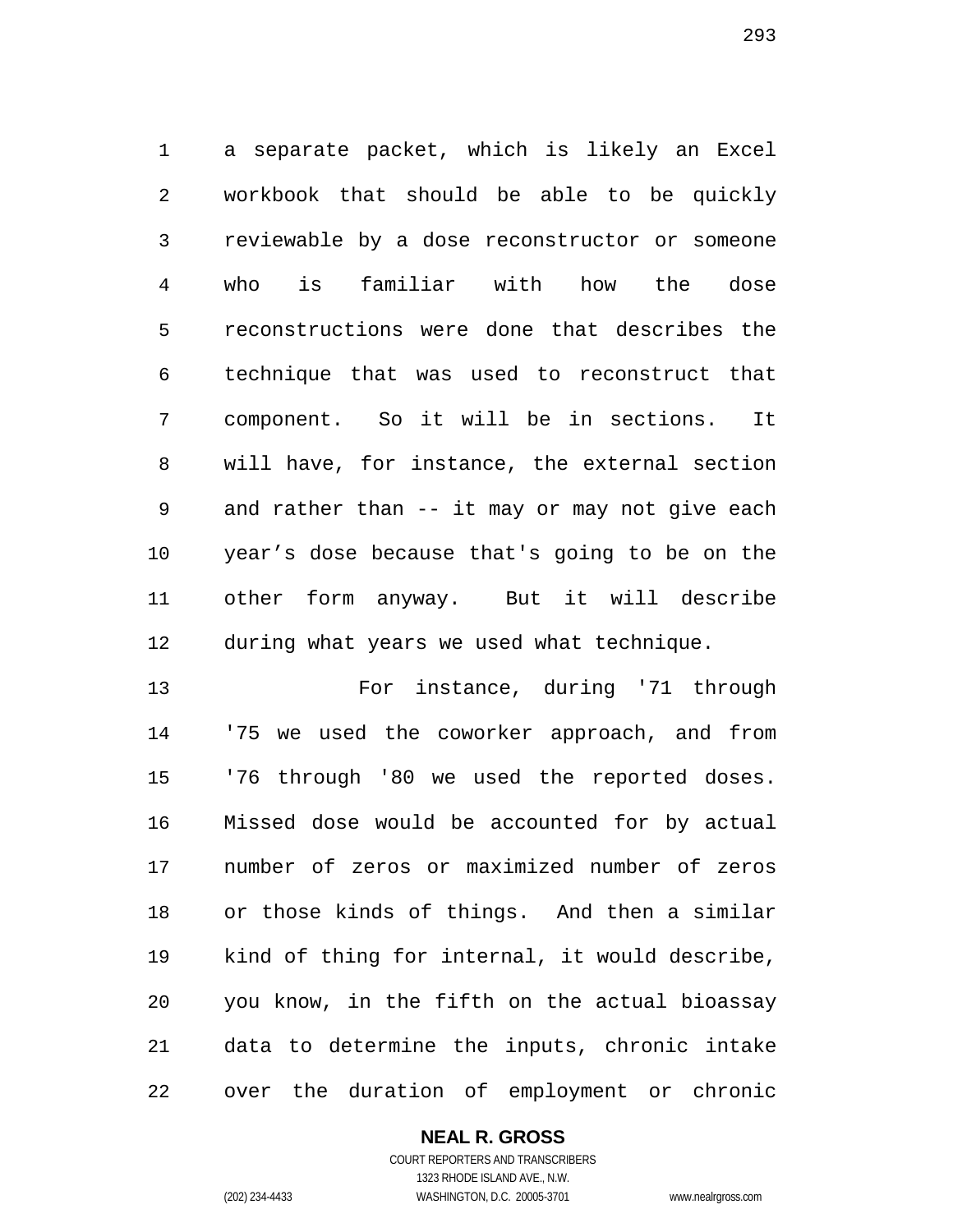over the duration of employment plus acutes on these dates fitted, you know, using in the fifth to describe to a dose reconstructor how was the dose reconstructed. So you don't have to try to divine that out of this combination of the description and the other part where it's hard sometimes to decide exactly what was done. You should be able to just look through this worksheet, this workbook, and if you're familiar with how dose reconstructions are done, it should be clear to you what was done to do the dose reconstruction.

 So essentially the decisions that were made to convert the file information of what you know about the claim into the dose reconstruction should all be described there. So the reviewer can just say, okay. That's how they get it. And then you either can say, okay, that seems to be right, or they didn't get it right; it should have been this other. So that's the part there.

CHAIRMAN GRIFFON: Yes.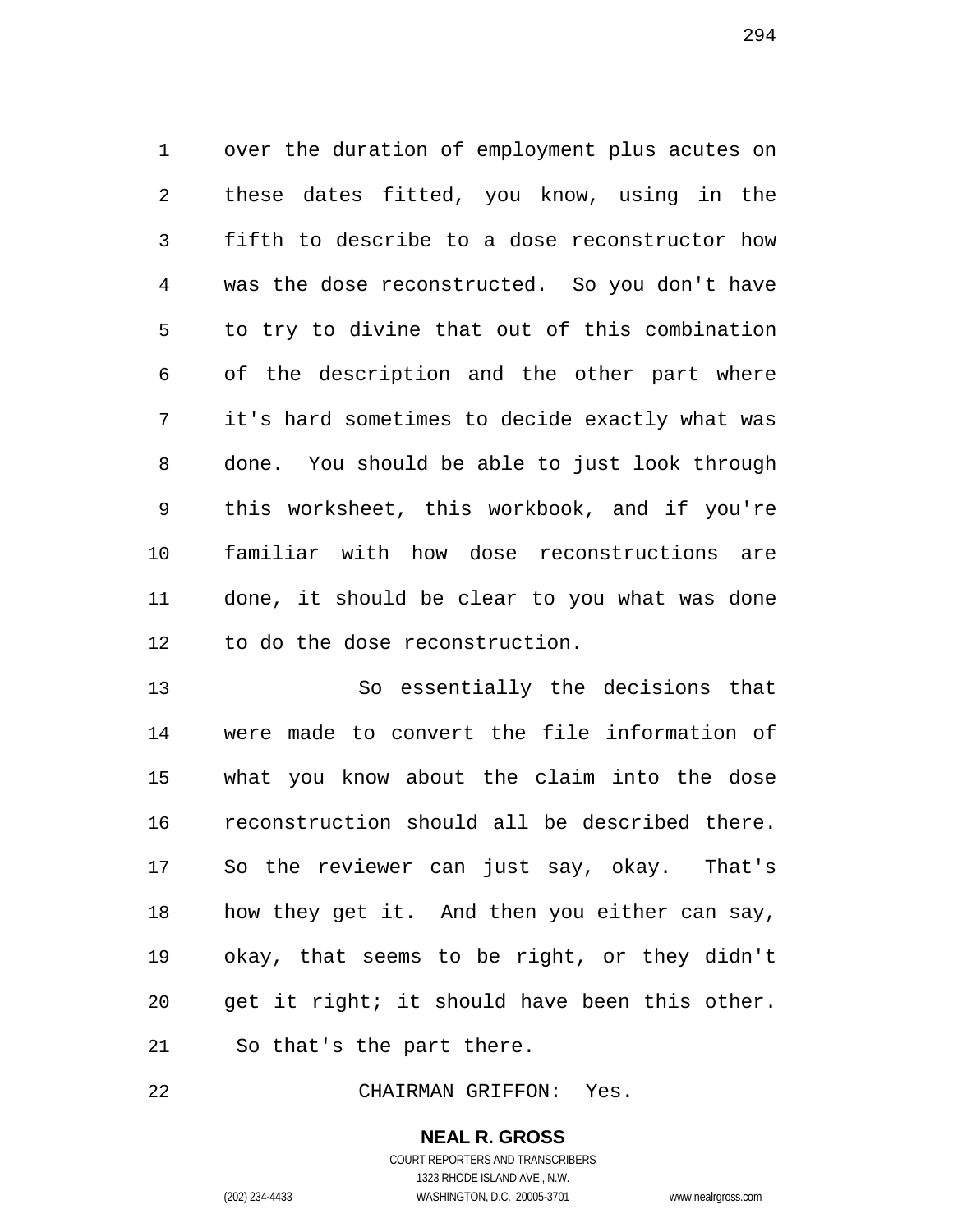MEMBER MUNN: That's your final internal report you're talking about. MR. HINNEFELD: That we have not proposed to send to the claimant. MEMBER MUNN: I would think not. MR. HINNEFELD: We had proposed that that would be in DR supporting file. We can provide -- CHAIRMAN GRIFFON: The part 2 report. MR. HINNEFELD: Yes. But we can provide it if they ask. But it's not -- from our standpoint it's really going to be understandable to someone who's been involved in either doing or looking at these dose reconstructions. 17 MEMBER MUNN: Exactly. MR. HINNEFELD: Because we're not going to explain in detail the technique. We're going to say it's OTIB-0004. You know? That's going to be the extent of the

explanation. So it's intended for people --

**NEAL R. GROSS**

COURT REPORTERS AND TRANSCRIBERS 1323 RHODE ISLAND AVE., N.W. (202) 234-4433 WASHINGTON, D.C. 20005-3701 www.nealrgross.com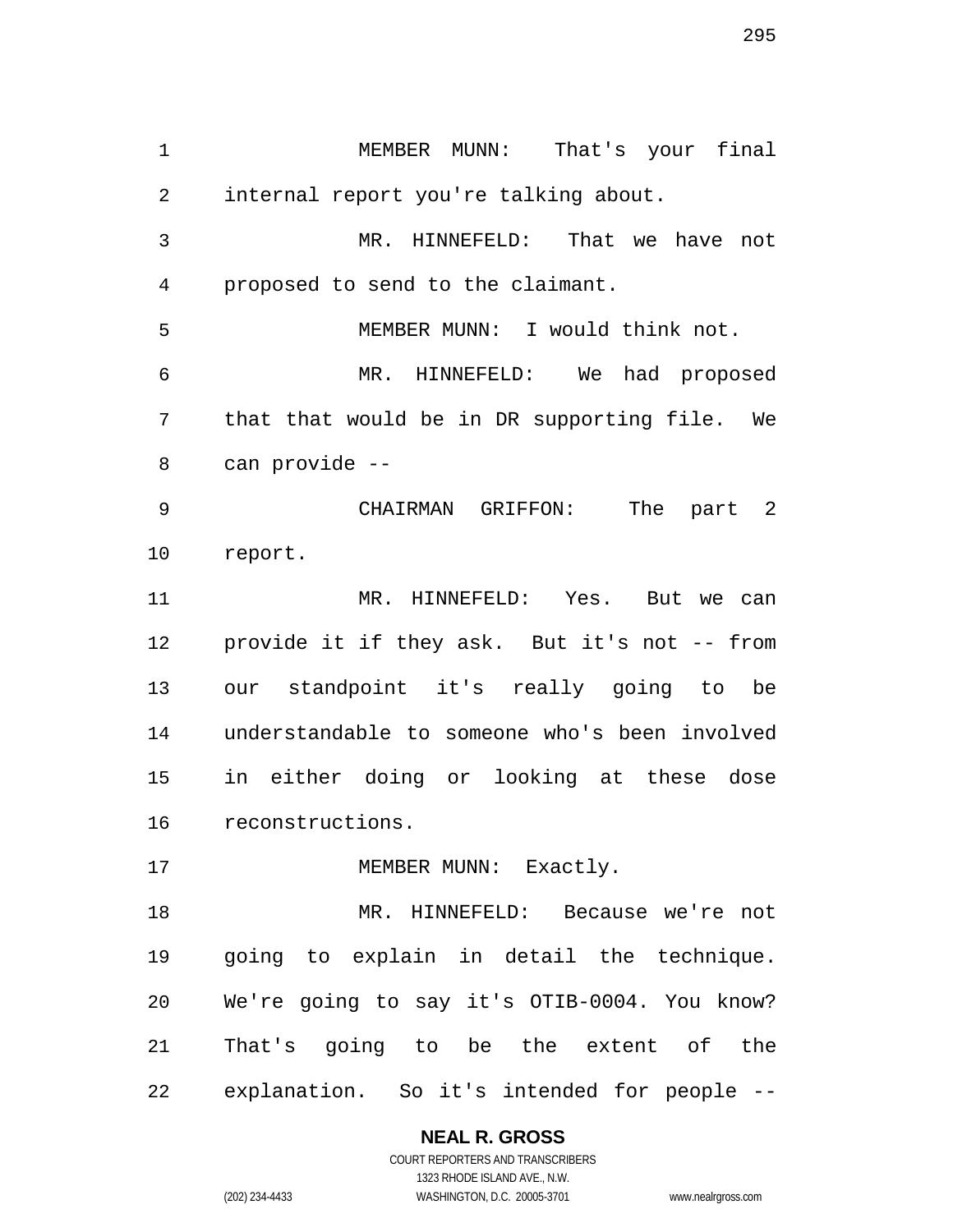it's intended for our reviewers first of all. It's needed for our reviewers.

 CHAIRMAN GRIFFON: Right. MR. HINNEFELD: And in this group on the ones they select for review and anybody else who starts to look at it, and it would be available to the claimants if they ask so that if they felt that they wanted to see that they could see it, or if they were a help to the system and wanted to look at it, or if they felt like they wanted someone to look at it for them. It would be available to them. CHAIRMAN GRIFFON: Right. MR. FARVER: Would it include references so we know what version of the document were used? MR. HINNEFELD: The references -- yes. I mean it should describe that in the description of how it's done. There will likely be references in the first section. There will probably be a references section in the one that goes to the claimant.

> **NEAL R. GROSS** COURT REPORTERS AND TRANSCRIBERS

1323 RHODE ISLAND AVE., N.W. (202) 234-4433 WASHINGTON, D.C. 20005-3701 www.nealrgross.com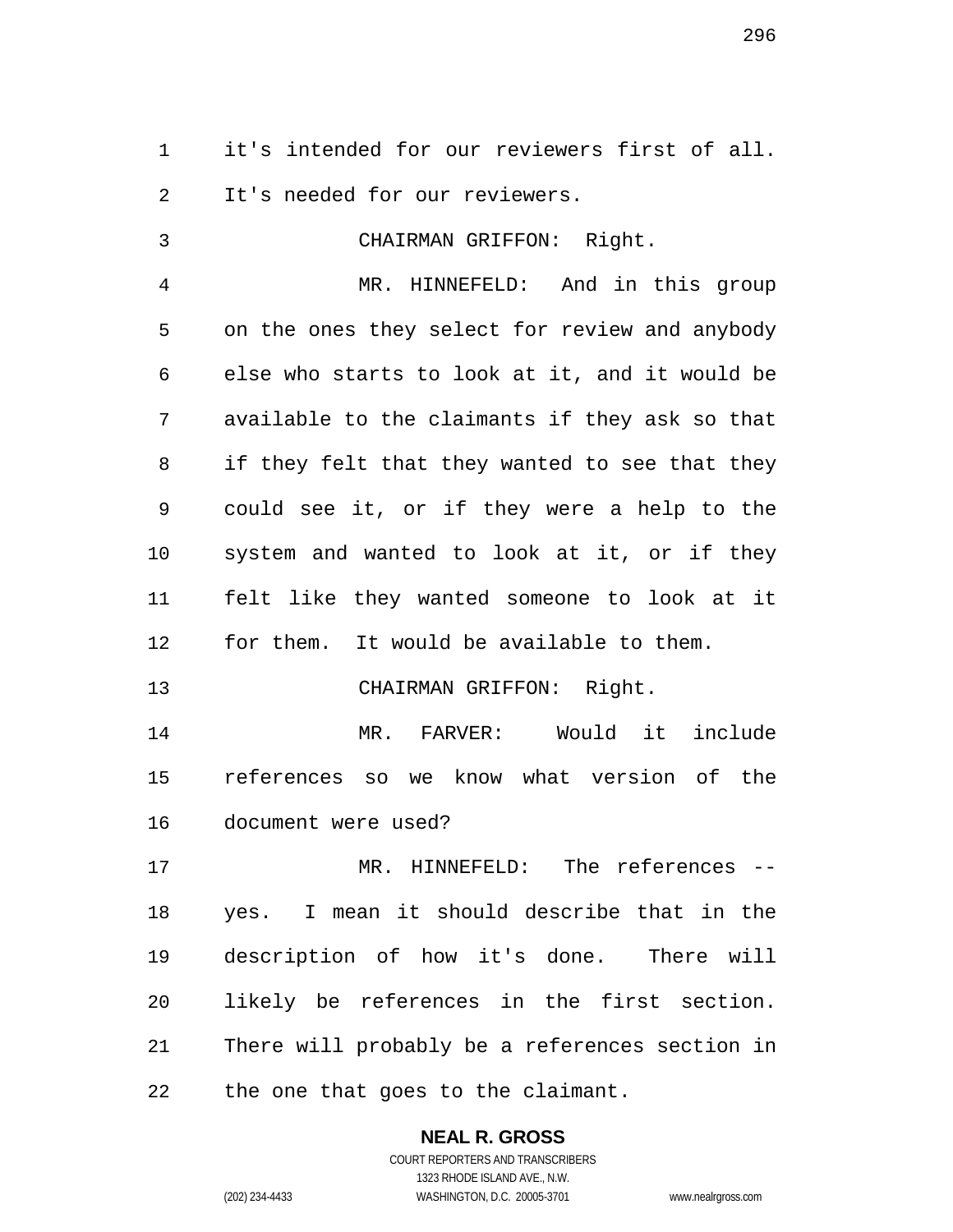MR. FARVER: Right, but I'm thinking so we know what version or what revision was used. So you can track back to the table or whatever. MR. HINNEFELD: Yes. It should -- it's supposed to be -- it's supposed to just make it easy for a reviewer to look at it and say, okay. I see what it is. MR. FARVER: Because, I mean, in the workbooks I've seen where they'll put notations in where this is from the coworker data. 13 MR. HINNEFELD: Yes. MR. FARVER: But you won't have a reference to that document or what revision it is, or it will say OTIB something, but you won't know what revision. MR. HINNEFELD: Yes, it should do that, but that's a good point. I'll make sure that it does. It has that connotation. So that is essentially the dose reconstruction report. You know, those two

**NEAL R. GROSS**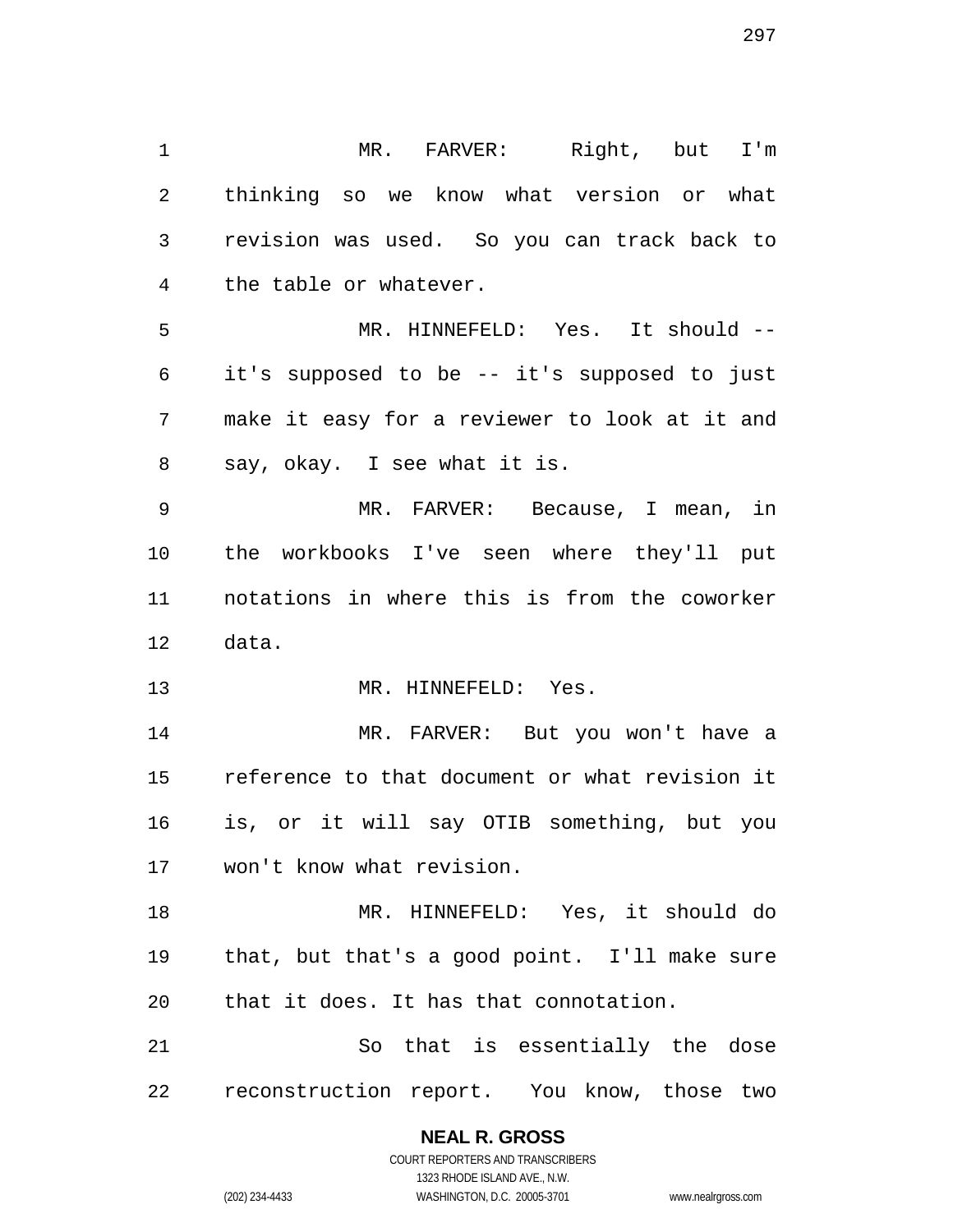pieces are the dose reconstruction report. The remainder of the packet is sort of a "what comes next page," so the claimants will know how the process is going to proceed. There is a glossary. There is -- I think that it seems like maybe there is one more piece. I can't remember what it is right now.

8 But they are essentially packed. They're just forms, you know, that are provided with each case in order to help to explain it. And a lot of that came from findings from various places whether it be procedures or CATI or wherever these findings will come from that say, you're not being very explanatory to the claimant.

 And so it's an attempt to try to make it better, and it's to try to maybe remove finality of closeout interview. There's kind of this perception that if you go to a closeout interview and then it's done, it's done forever. Well, it's not done forever. If additional information is learned

## **NEAL R. GROSS**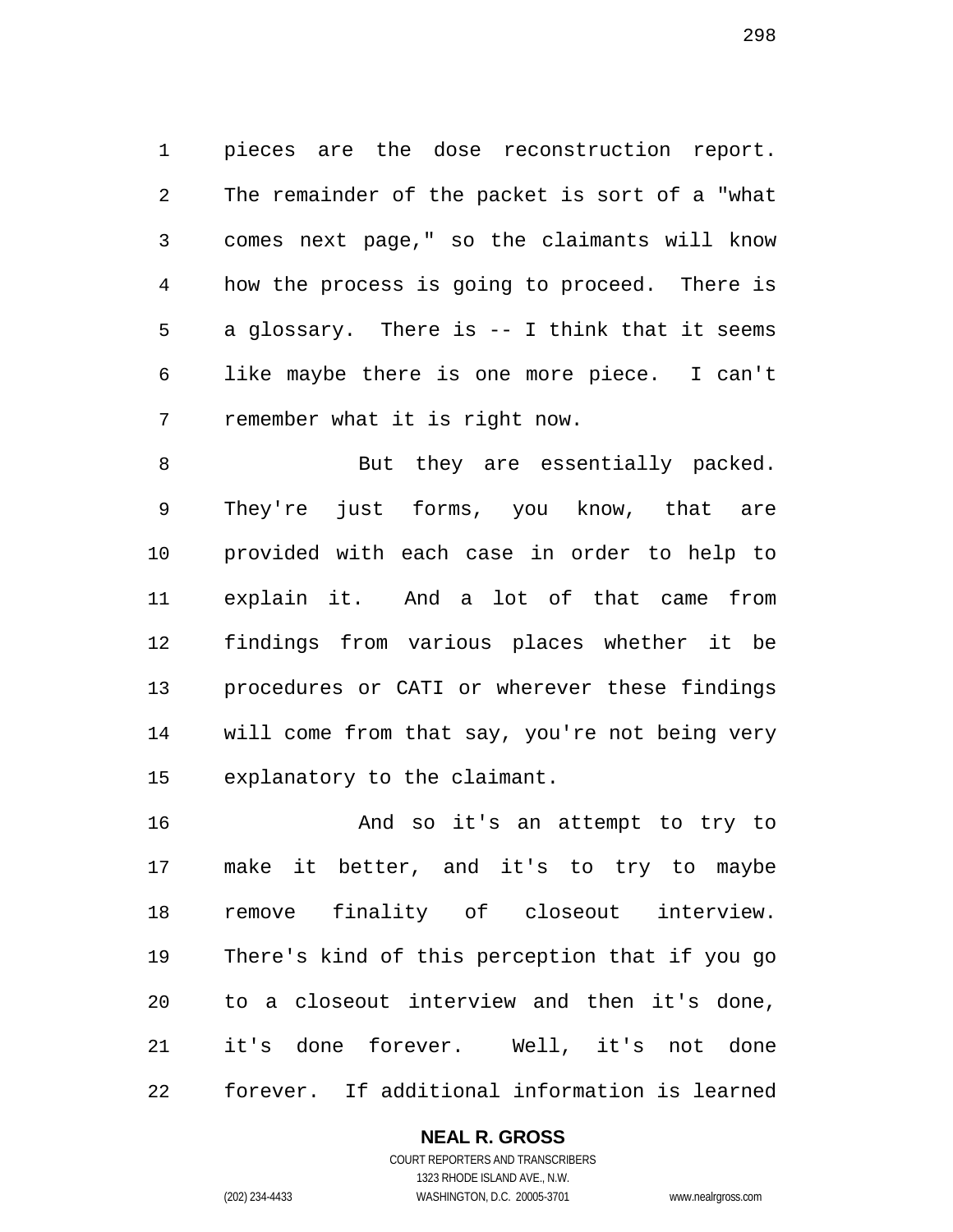later, it's reopened. You know, it goes back to Labor, but it can be reopened with new information. So the closeout information isn't really the end forever necessarily. It's supposed to try to alleviate some of that, some of those concerns that have been raised.

 So that's the entirety of the package, and unfortunately it's a package. What we will tell them is read this part first which is the summary of the dose reconstruction.

#### CHAIRMAN GRIFFON: Right.

 MR. HINNEFELD: And then you probably want to see what happens next, and the rest of the stuff, look at it if you want to. That's essentially what the message is supposed to be. And here's a cover letter on the context.

MR. FARVER: I figured it was.

21 MR. HINNEFELD: What to do.

CHAIRMAN GRIFFON: At least the

## **NEAL R. GROSS**

COURT REPORTERS AND TRANSCRIBERS 1323 RHODE ISLAND AVE., N.W. (202) 234-4433 WASHINGTON, D.C. 20005-3701 www.nealrgross.com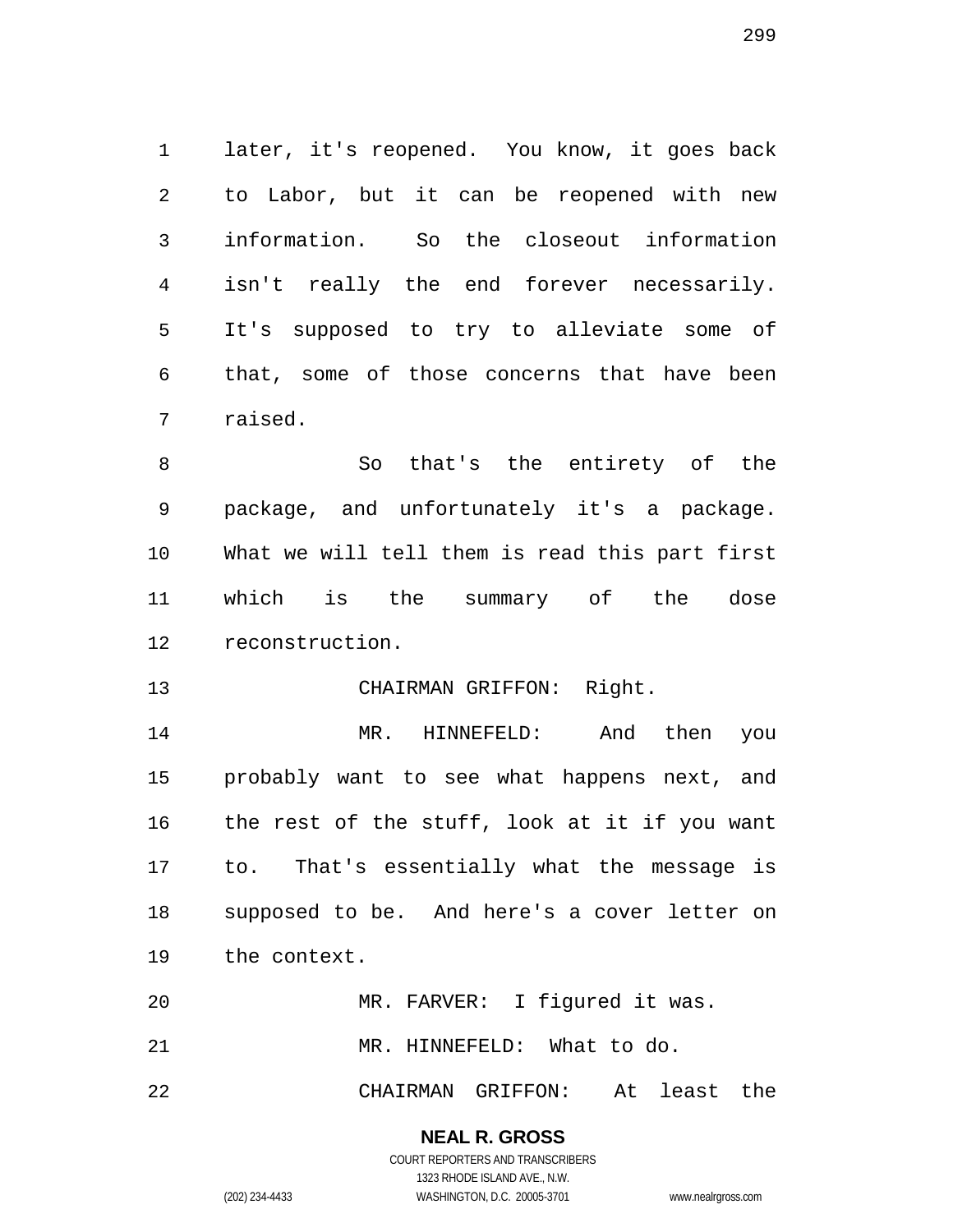way you described it is definitely responsive to some of the concerns we've brought up, I mean -- MR. HINNEFELD: Yes. Well, we tried to -- there's a lot of stuff. CHAIRMAN GRIFFON: Yes. The question is-- is it more friendly to the claimant and more readable. MR. HINNEFELD: Yes. CHAIRMAN GRIFFON: And the other big concern that we always bring up is the audit ability, you know. MR. HINNEFELD: Yes. You go through this stuff -- CHAIRMAN GRIFFON: Some auditor can track through, yes. MR. HINNEFELD: Yes, we tried to hit several different audiences with one dose reconstruction report, and it didn't hit any of them very well. That's really what it's been doing, so on and so forth. So that's in essence what it is.

## **NEAL R. GROSS**

COURT REPORTERS AND TRANSCRIBERS 1323 RHODE ISLAND AVE., N.W. (202) 234-4433 WASHINGTON, D.C. 20005-3701 www.nealrgross.com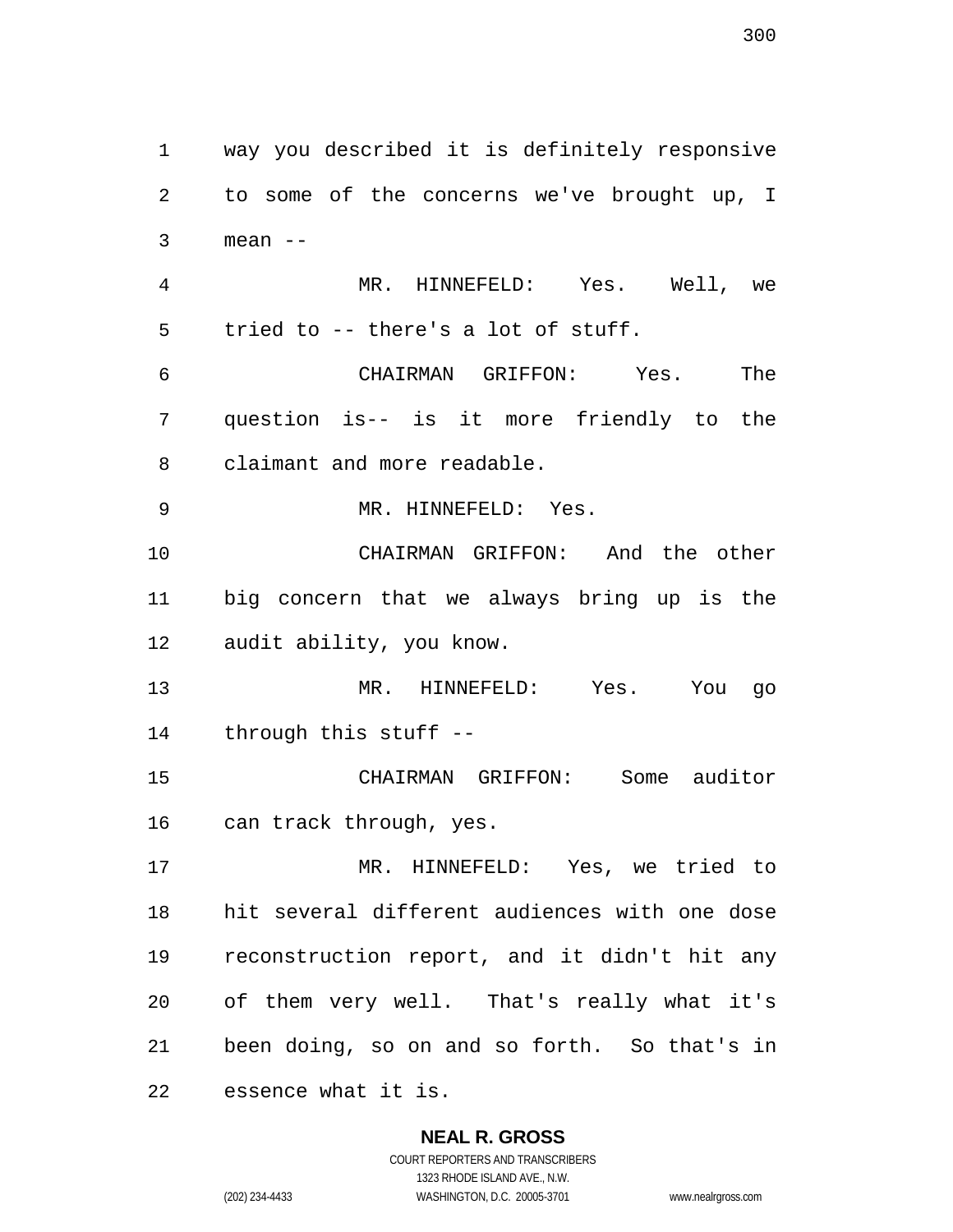Now everybody will have their own judgment on how well we did. CHAIRMAN GRIFFON: Right. MR. HINNEFELD: And I'm trying to think of -- I'm thinking there ought to be some sort of test audience. I think this group might be good before we go plunging forward. It might be good.

 CHAIRMAN GRIFFON: Yes, and I was saying one of us, either we should --

 MR. HINNEFELD: I would like to get to Denise Brock and see what her reaction is because she had some of those comments about understandability and things early on. So, of course, she's a lot more knowledgeable of that program.

 MR. KATZ: The trouble with Denise at this point is that she --

 MR. HINNEFELD: She knows so much about this program, yes.

 MR. KATZ: -- has become so sophisticated that she actually is no longer

> **NEAL R. GROSS** COURT REPORTERS AND TRANSCRIBERS 1323 RHODE ISLAND AVE., N.W.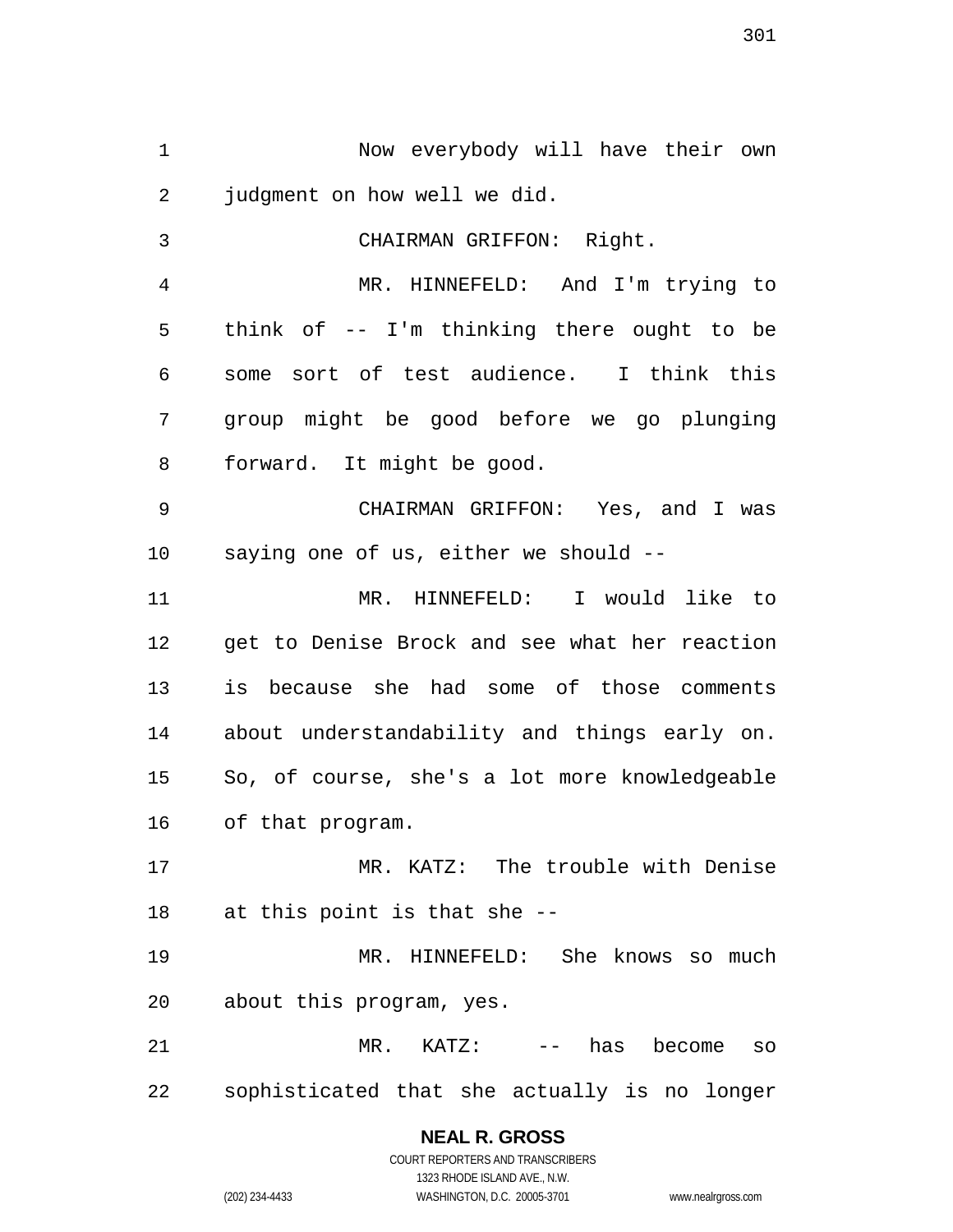so much a representative of a naive --

 MR. HINNEFELD: Certainly not a naive claimant.

 MR. KATZ: No, she's not. She understands really an awful lot.

 MR. HINNEFELD: Really understands a lot.

 MR. KATZ: But she's still always good -- it's still always good to use her as one --

 MR. HINNEFELD: So I think we ought to use some sort of sounding board rather that just go plunging into this. So I can take an action to send that out once we get in the situation or even close. I don't have to be completely happy with it to share it.

 CHAIRMAN GRIFFON: Yes. Well, I don't know if we can review it on the Subcommittee until it's a final package, I mean.

MR. HINNEFELD: I don't know. I'd

**NEAL R. GROSS** COURT REPORTERS AND TRANSCRIBERS

1323 RHODE ISLAND AVE., N.W.

(202) 234-4433 WASHINGTON, D.C. 20005-3701 www.nealrgross.com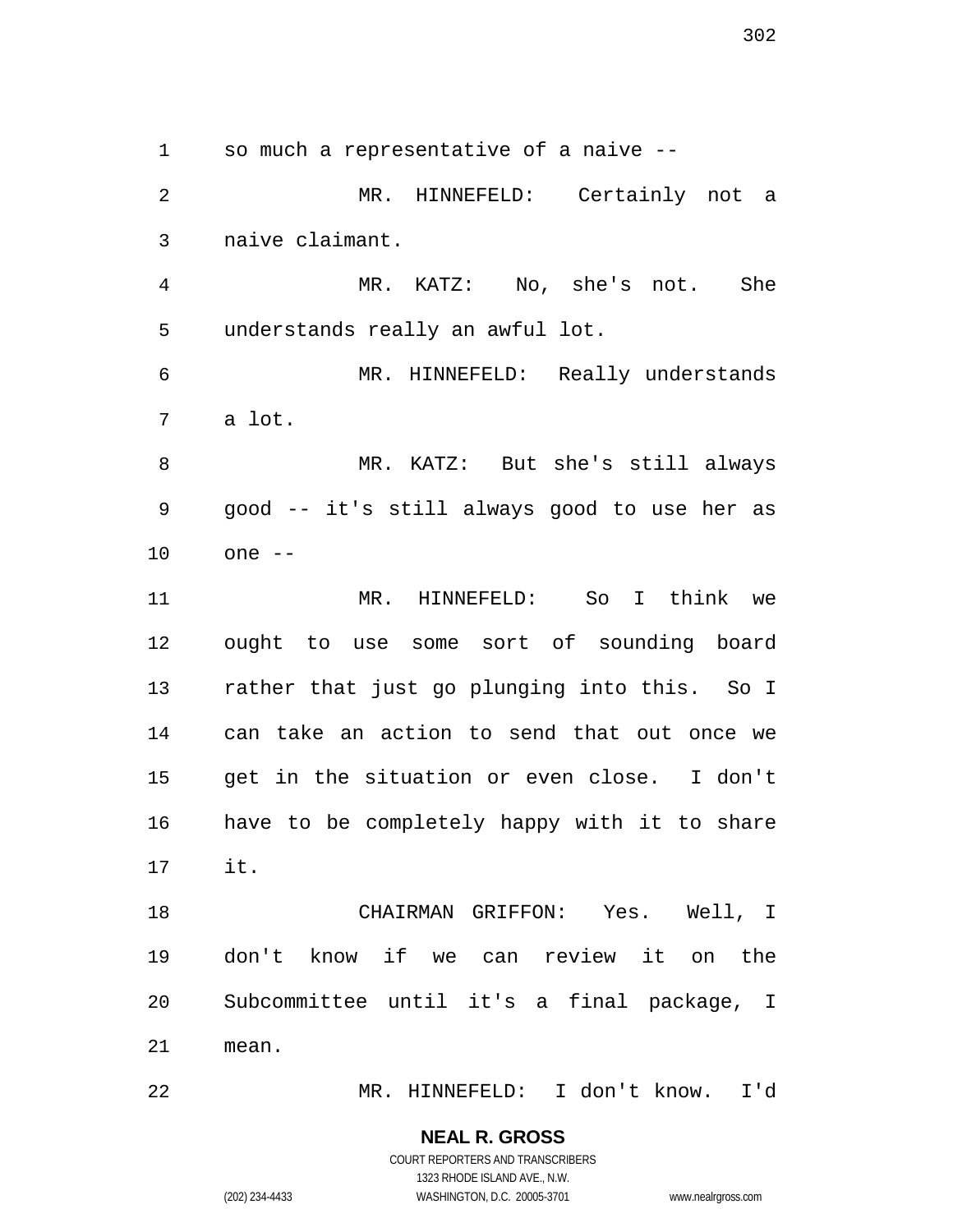have to check and see.

 CHAIRMAN GRIFFON: Yes. MR. KATZ: You know you could pull together a focus group of actual -- pool of potential claimants or whatever. MR. HINNEFELD: Yes. MR. KATZ: Less than 10. MR. HINNEFELD: We'll have to see what we can do. I'll work with -- CHAIRMAN GRIFFON: I'm not sure what our restrictions are. MR. HINNEFELD: They know how to do that. CHAIRMAN GRIFFON: We can review a draft. I don't know that we -- MR. HINNEFELD: I see a lot -- CHAIRMAN GRIFFON: I mean everybody. (Simultaneous speakers.) MR. HINNEFELD: You get a lot of kind of draft material. CHAIRMAN GRIFFON: Right.

**NEAL R. GROSS**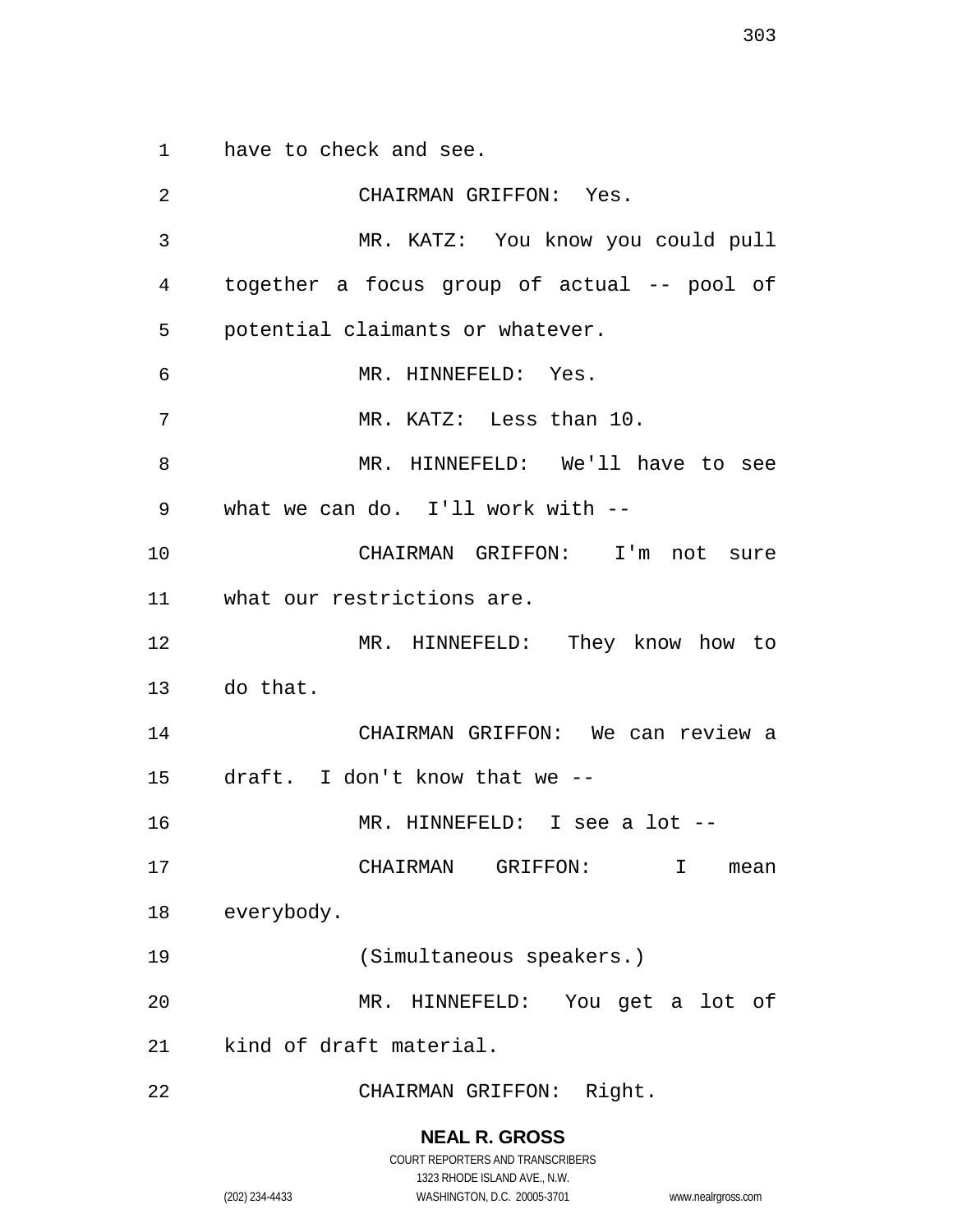MR. HINNEFELD: You know, all the stuff that's been seen in here. CHAIRMAN GRIFFON: And you can always do Rev 2. MR. FARVER: Is there something you could present at a meeting and maybe get input from people? MR. HINNEFELD: I can. I really want to have a -- you know, I kind of like the idea of having the claimants. CHAIRMAN GRIFFON: I believe that might be a good forum for it. MR. HINNEFELD: Make sure you have claimants. I think it would be better to have, well, a mixture of -- maybe have some claimants who have been through this and maybe some who haven't, you know, maybe something like that. But there are people who know more about how to do this than me back in our office. MR. FARVER: And that's not

> **NEAL R. GROSS** COURT REPORTERS AND TRANSCRIBERS 1323 RHODE ISLAND AVE., N.W.

(202) 234-4433 WASHINGTON, D.C. 20005-3701 www.nealrgross.com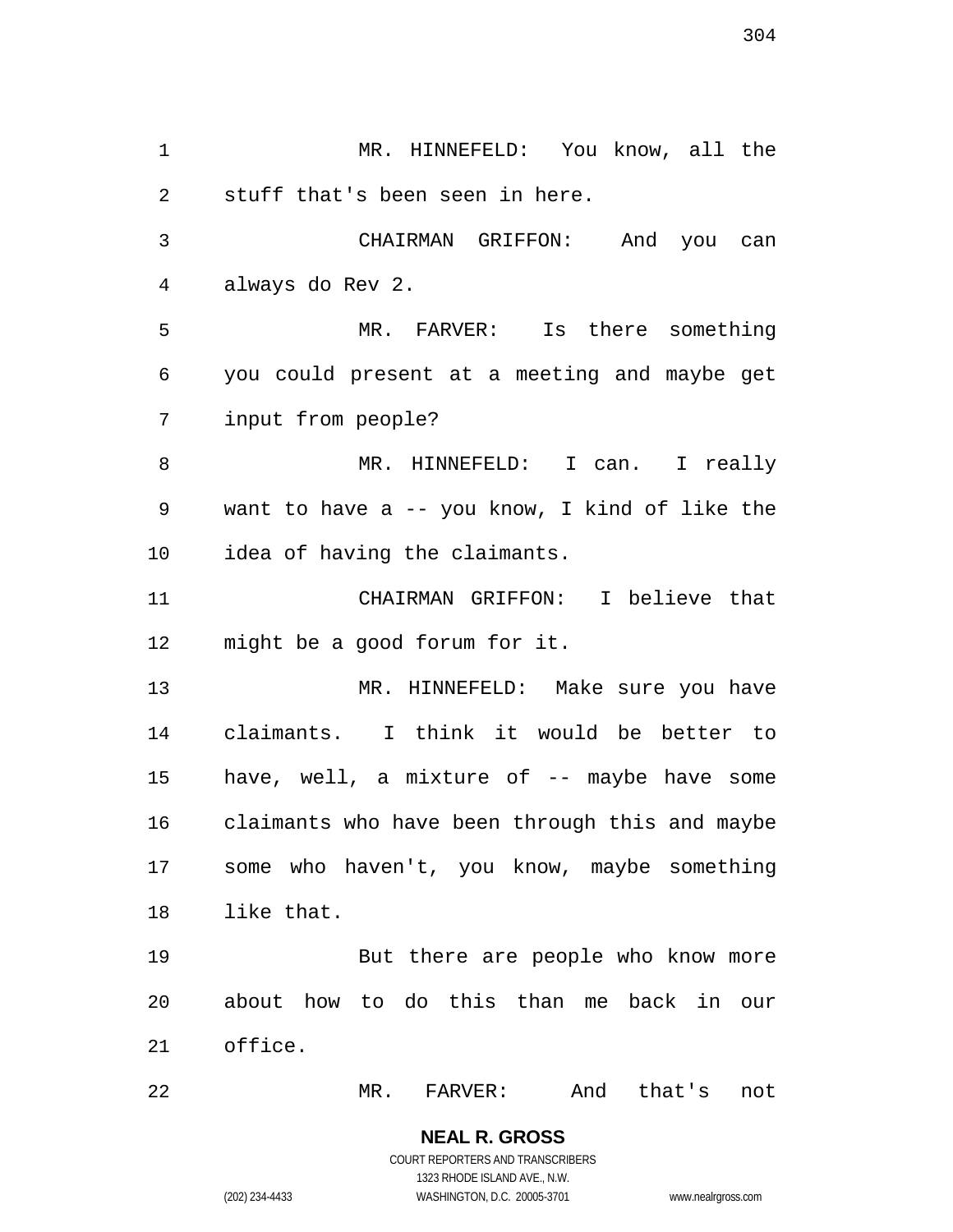typically an outreach meeting that you don't usually get that kind of -- CHAIRMAN GRIFFON: I think you're  $4 \qquad --$ 5 MR. FARVER: -- of focus group. MR. HINNEFELD: Well, it depends. CHAIRMAN GRIFFON: Your other resources might be like Mark Lewis and the Worker Outreach Group internally. MR. HINNEFELD: Yes. It depends on the type of outreach meeting. Sometimes an outreach meeting is with the leadership of a union at a site, and many of those are not claimants. They just want to know how to advise their membership who are claimants. CHAIRMAN GRIFFON: Right. MR. HINNEFELD: So it depends on the -- MEMBER CLAWSON: I still think that Denise would still be a good resource though. I know she has become very knowledgeable about it. I think she's still

# **NEAL R. GROSS**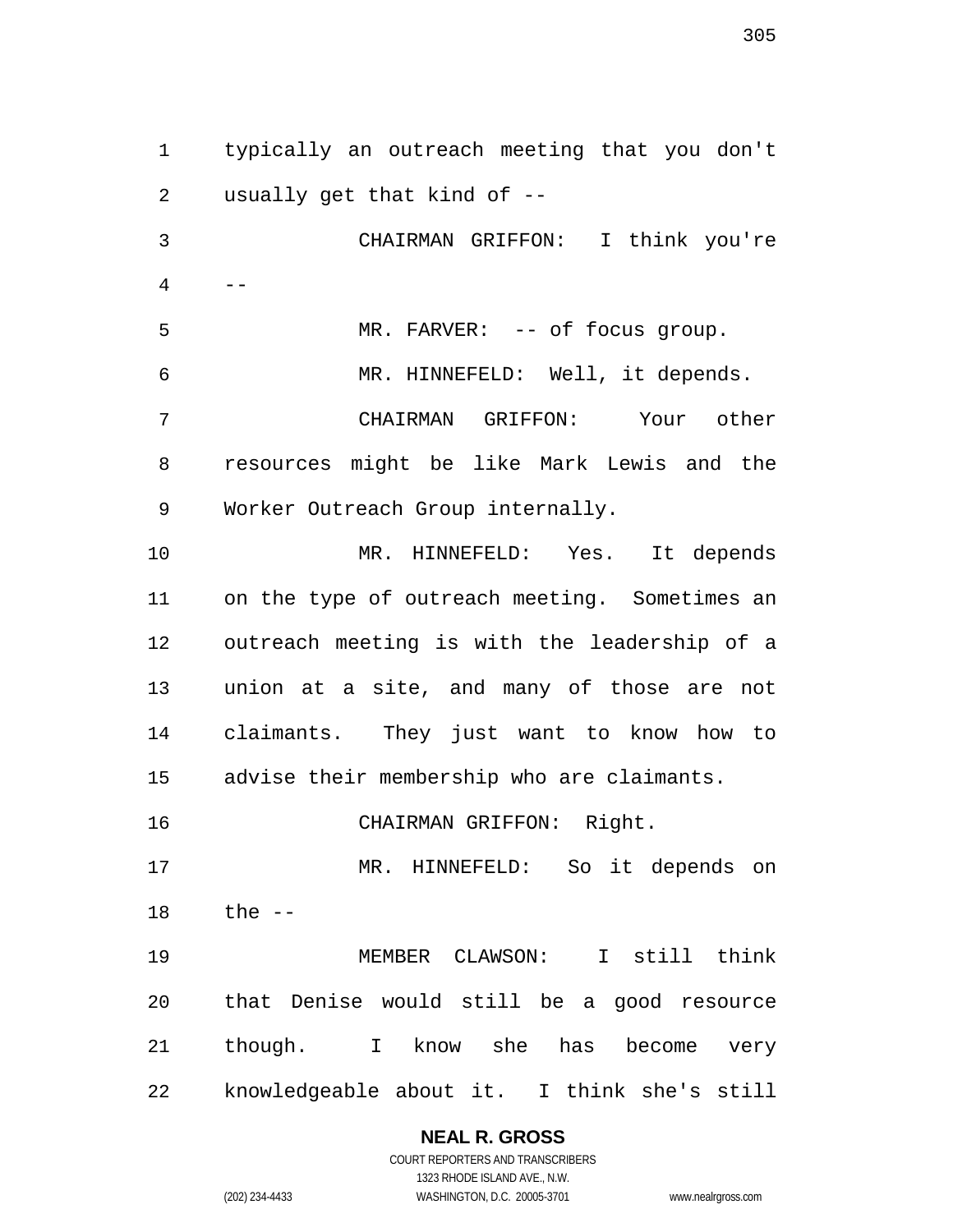in touch enough that she can see what the issues are that are coming.

 MR. HINNEFELD: Yes. I would like to send it to her, but like I said, like Pete was -- or Ted was saying -- where did Pete came from. Like Ted was saying, this guy does need -- I mean she does really know a lot about the program and understands a lot about how we do things and why.

 MEMBER MUNN: Well, you got to get the best feedback from your proposed target audience. That's not Denise or any of us.

13 MR. HINNEFELD: Yes.

14 MEMBER MUNN: That's somebody who is --

MR. HINNEFELD: That's the

claimant.

18 MEMBER MUNN: -- the claimant.

 CHAIRMAN GRIFFON: But the part 2 probably gives some pretty good feedback from this.

MR. HINNEFELD: From this group.

# **NEAL R. GROSS**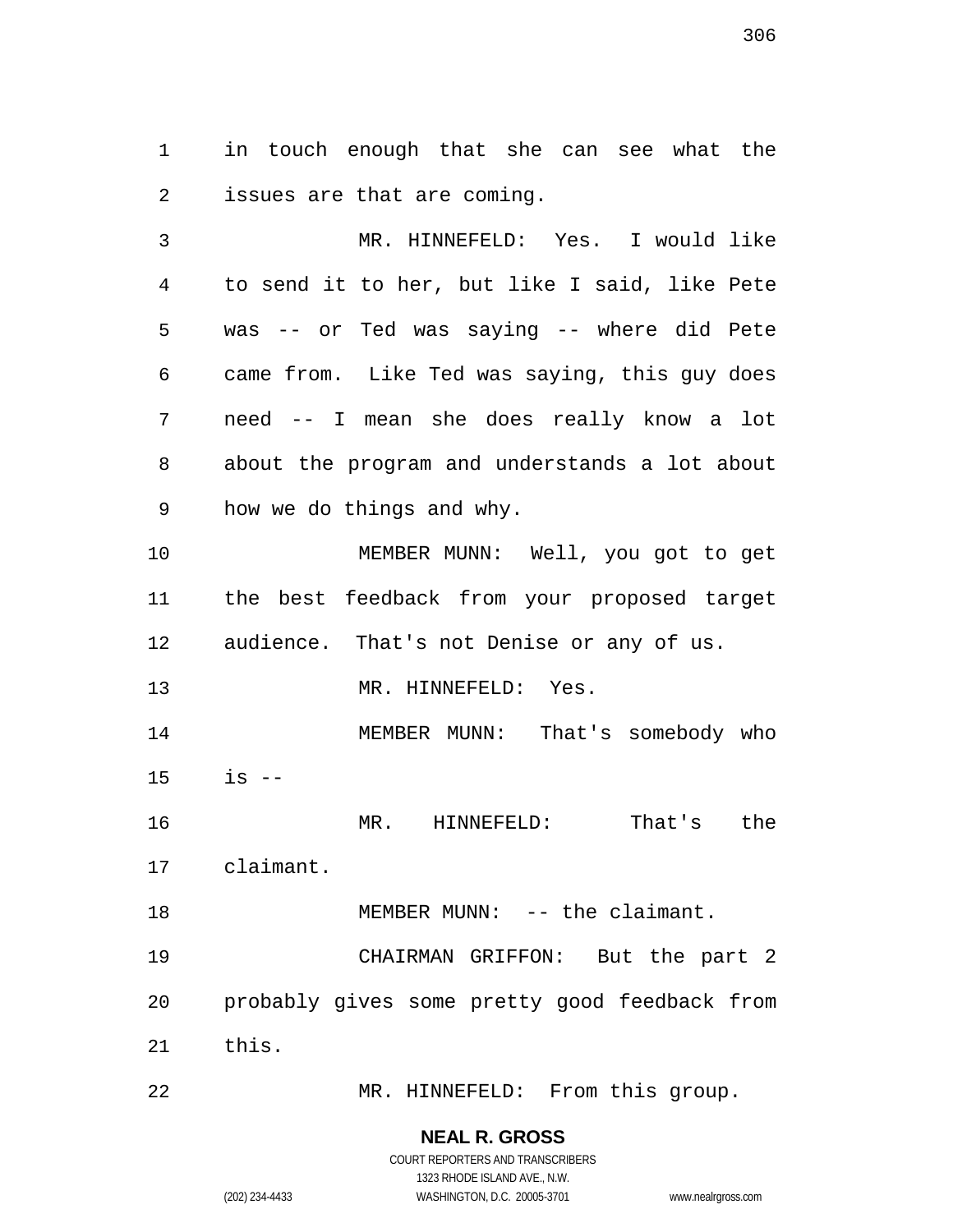#### 1 MEMBER MUNN: Sure.

 CHAIRMAN GRIFFON: Or the ones auditing the cases.

4 MEMBER MUNN: Yes.

 MR. HINNEFELD: Yes. So anyway that's the form it's going to take. And like I said it's getting close. It's just like it's scary to pull the trigger on it and change that date because it's a pretty big change and we want to make sure all our processes are in place, and ORAU is getting their system built to take care of it and handle this new package, and then we, on our side, do, in fact, use some dose reconstructions. We thought, gee whiz. We've got to make sure we can do it. So that's being done as well.

18 And it may come in phases. It may not be like we flip the switch and all of a sudden everyone comes out in the new format. There may be some old format ones still working their way through this as we will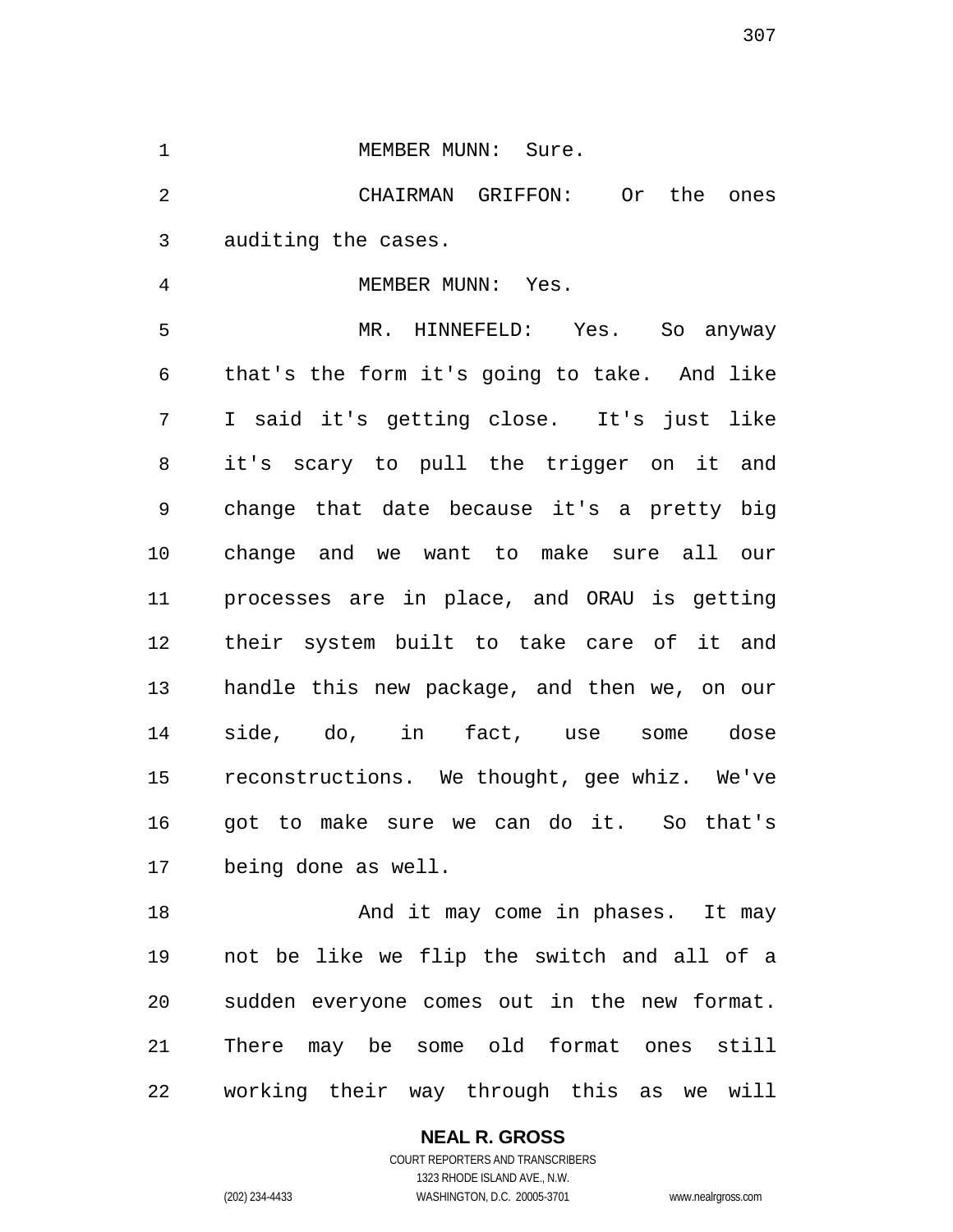switch to the new. So that's where we are on that.

 I see that this wasn't my last version because I didn't have a finding on the response on that.

 The second finding, the summary finding, is case files, which is supporting data from the dose reconstruction, should include the internal guides or instructions used by the dose reconstructor and should include supporting data analysis. And internal guidance or instructions related to relevant employment are now at least included and because we showed you that work thing we had that conversation earlier on. That's in there.

 CHAIRMAN GRIFFON: Yes, it was already touched on.

 MR. HINNEFELD: We touched on that, and then we do have the worthwhile comment that this needs to be --

CHAIRMAN GRIFFON: Documented,

**NEAL R. GROSS** COURT REPORTERS AND TRANSCRIBERS

1323 RHODE ISLAND AVE., N.W.

(202) 234-4433 WASHINGTON, D.C. 20005-3701 www.nealrgross.com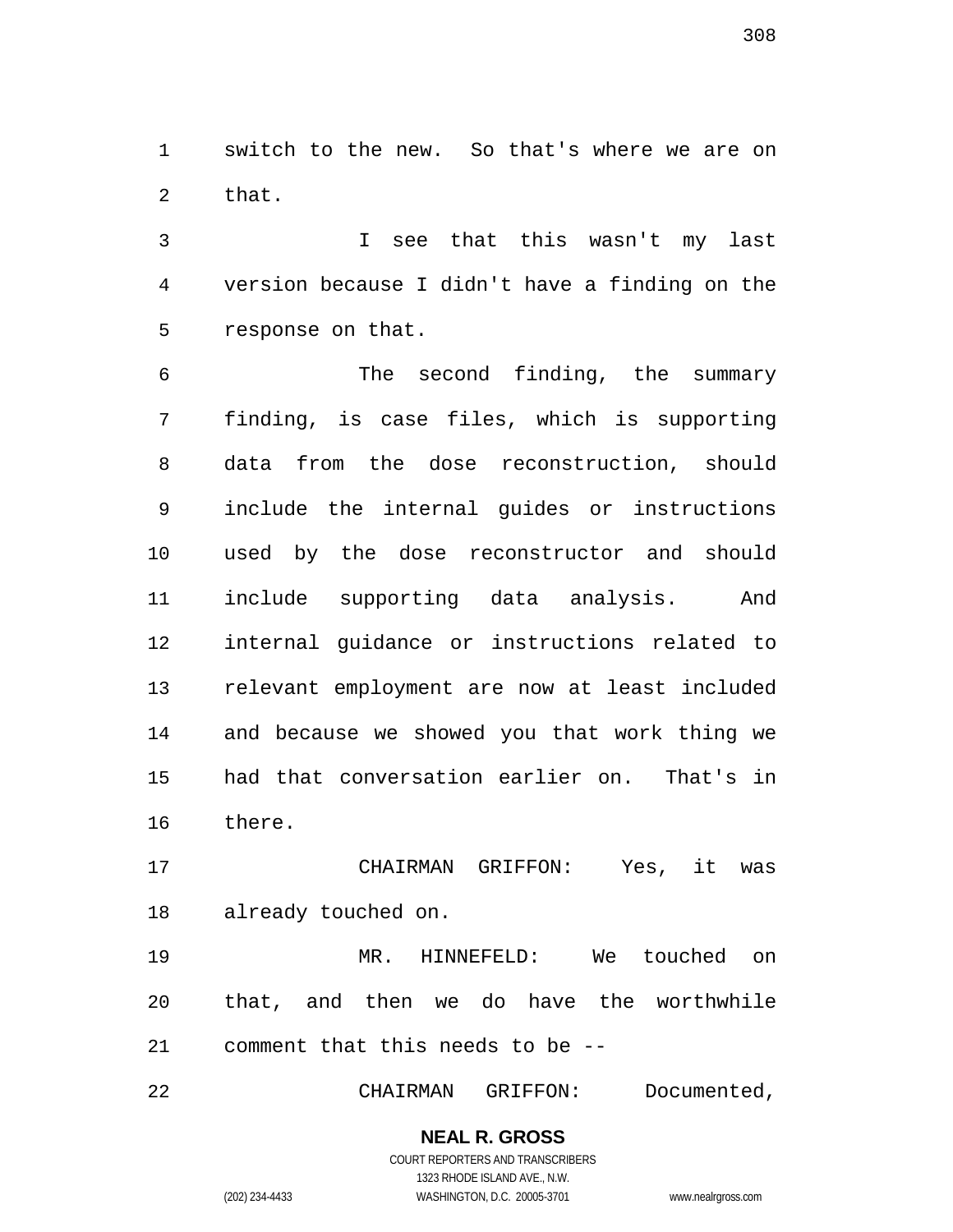yes.

 MR. HINNEFELD: -- documented for posterity rather than just putting it out at a staff meeting because sometimes you hire new staff. You know, there needs to be some instruction on this. CHAIRMAN GRIFFON: And even when we say show your work kind of thing -- MR. HINNEFELD: What does that mean? CHAIRMAN GRIFFON: Yes, what does that mean? Right. So I get into some of that with my paper that I wrote up several things that we've touched on the last meeting and other discussions about not only the -- like IMBA runs if you used IMBA, but what about peer reviews or is a peer review done? 18 MR. HINNEFELD: Yes. CHAIRMAN GRIFFON: Should that document be included and that kind of stuff. So what does it mean to show all work? Okay. Go ahead.

**NEAL R. GROSS**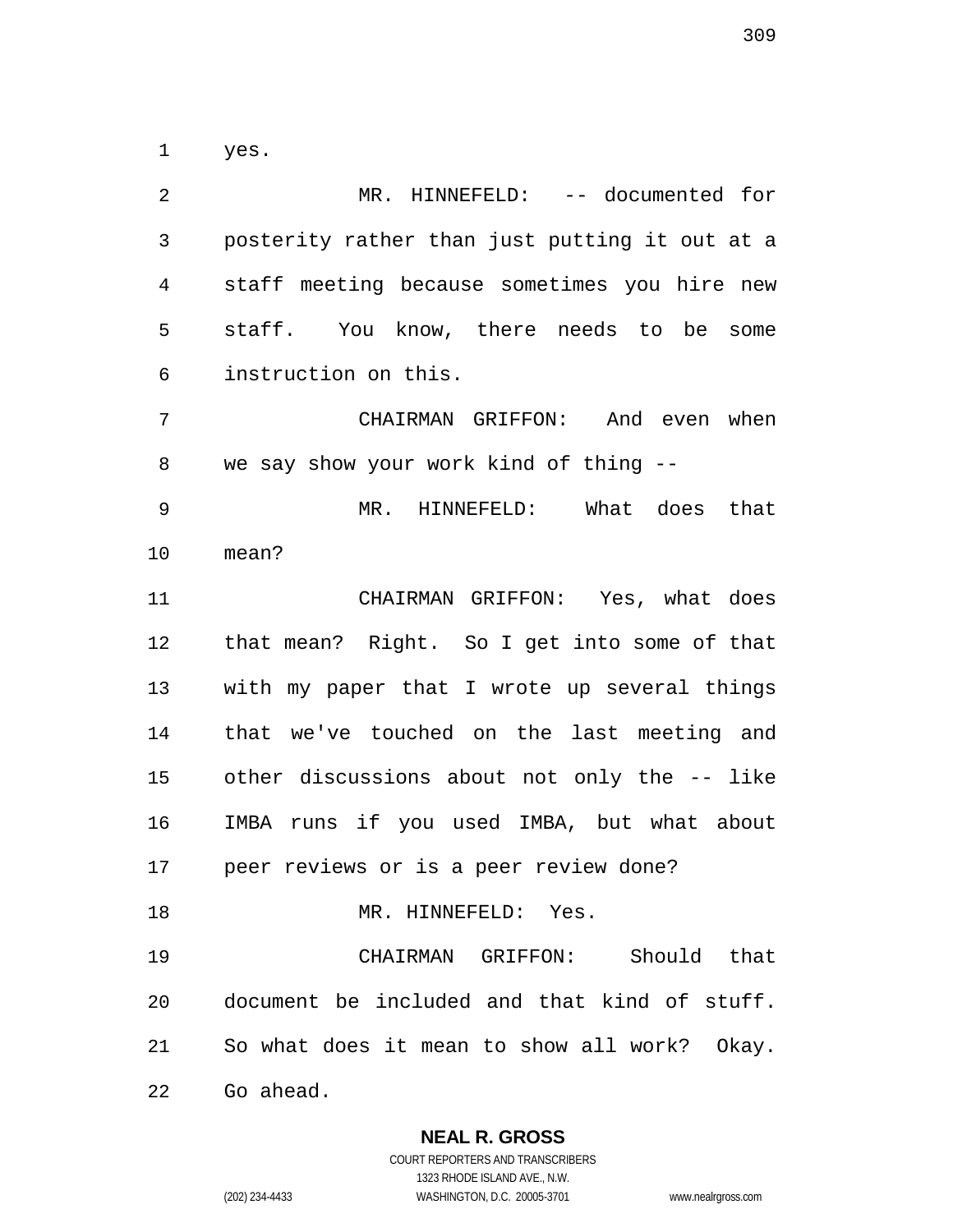MR. HINNEFELD: So the next summary finding or several findings related to the claimant interview process. These include questions about the adequacy of the interview, consideration of the information provided in the interview, and explanation in the dose reconstruction report of how the information was considered. And our action or response was the Subcommittee recommended a series of reviews to CATI, and those are working their way into OMB, essentially, a request. OMB has approved of the form we got. We're just changing the form. We don't think the change is a burden. It's just a pro bono thing we have to get the OMB okay on making those changes.

 Consideration of the information is explained after the fact in each case. What does that mean? That relates to the -- the consideration of the information provided in the interview.

Oh. There have been -- I guess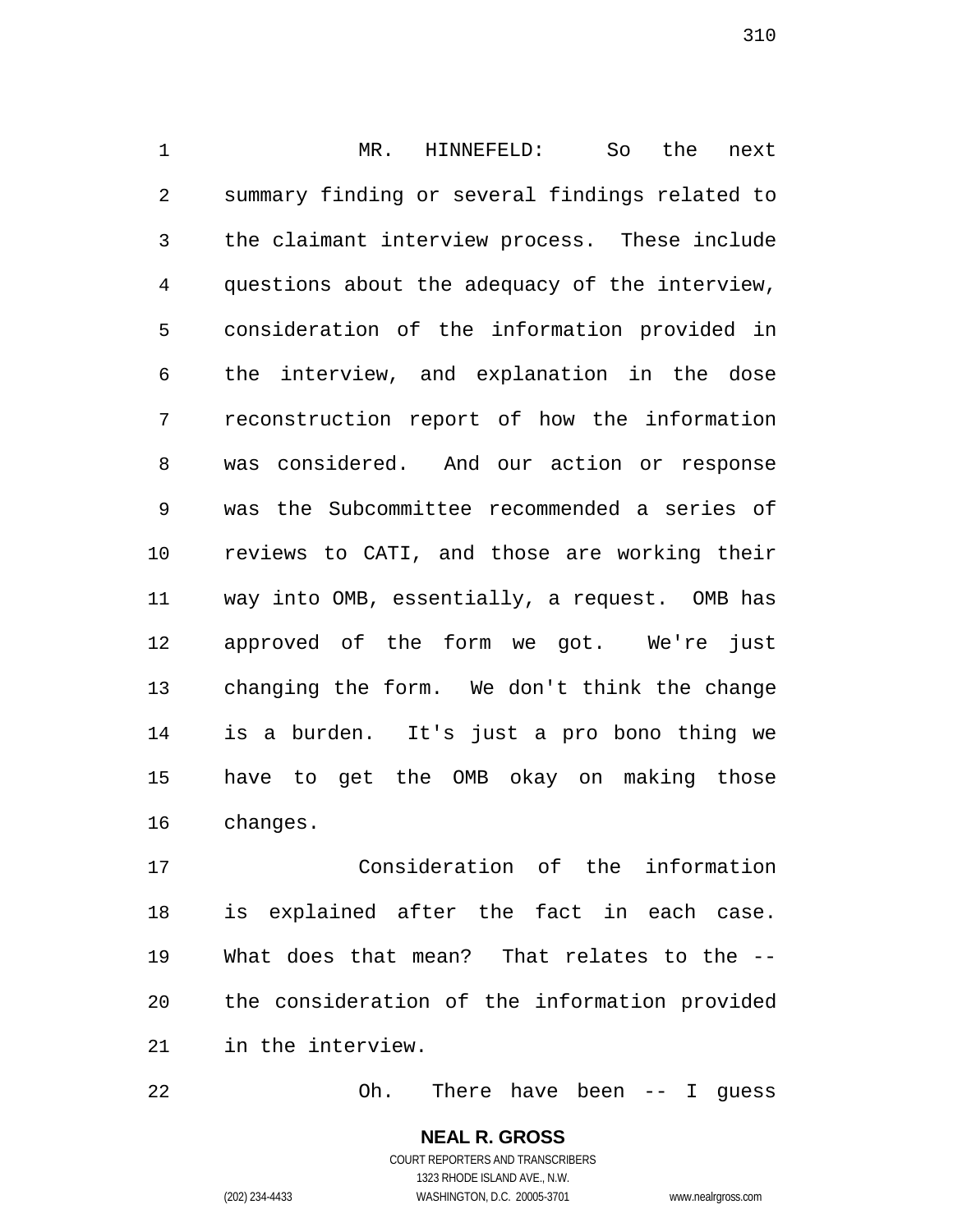this finding relates to --

 CHAIRMAN GRIFFON: Several of the findings, yes.

 MR. HINNEFELD: Several of the findings were -- you know there was just information in the CATI. How is this addressed in the dose reconstruction? We have been able to explain that here. I think the further thing though is that which actually relates to number 3 is make sure you're clear that in the dose reconstruction how you use the information from the interview.

CHAIRMAN GRIFFON: Right.

 MR. HINNEFELD: Which is kind of - - that's kind of part of it. I think that to me they're kind of the same.

 CHAIRMAN GRIFFON: Yes, they definitely are related.

 MR. HINNEFELD: One is did you consider the information, and the second one is did you explain to the claimant that you considered the information. So it's kind of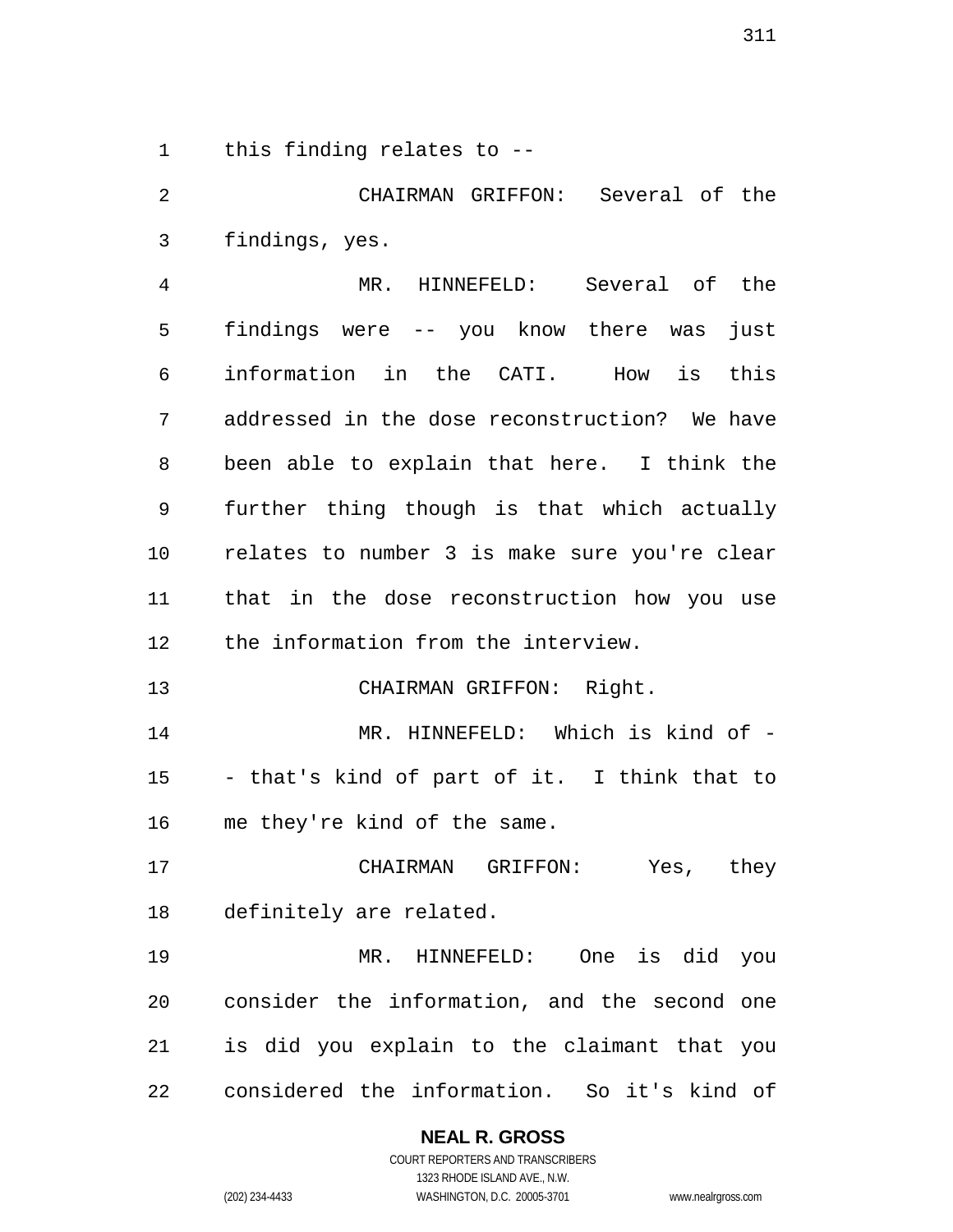the same thing. Make sure that the information in the CATI is addressed and that you have explained it in the dose reconstruction to the claimant how you used the information they gave. I think we're at least getting better at that.

 The next one is dose reconstruction methodology for compensable claims. This practice was adopted briefly in 2005 under pressure to complete claims more quickly. It was discontinued based on the issues later identified by the, you know, the exact kind of comments or issues that were raised in here, were the reasons why we said this really isn't a good idea. We shouldn't be doing it.

 CHAIRMAN GRIFFON: And that was a formal policy announcement and stuff, yes.

MR. HINNEFELD: Yes.

 In best estimate cases, several findings related to professional judgment and consistency were made which may have impacted

> **NEAL R. GROSS** COURT REPORTERS AND TRANSCRIBERS 1323 RHODE ISLAND AVE., N.W.

(202) 234-4433 WASHINGTON, D.C. 20005-3701 www.nealrgross.com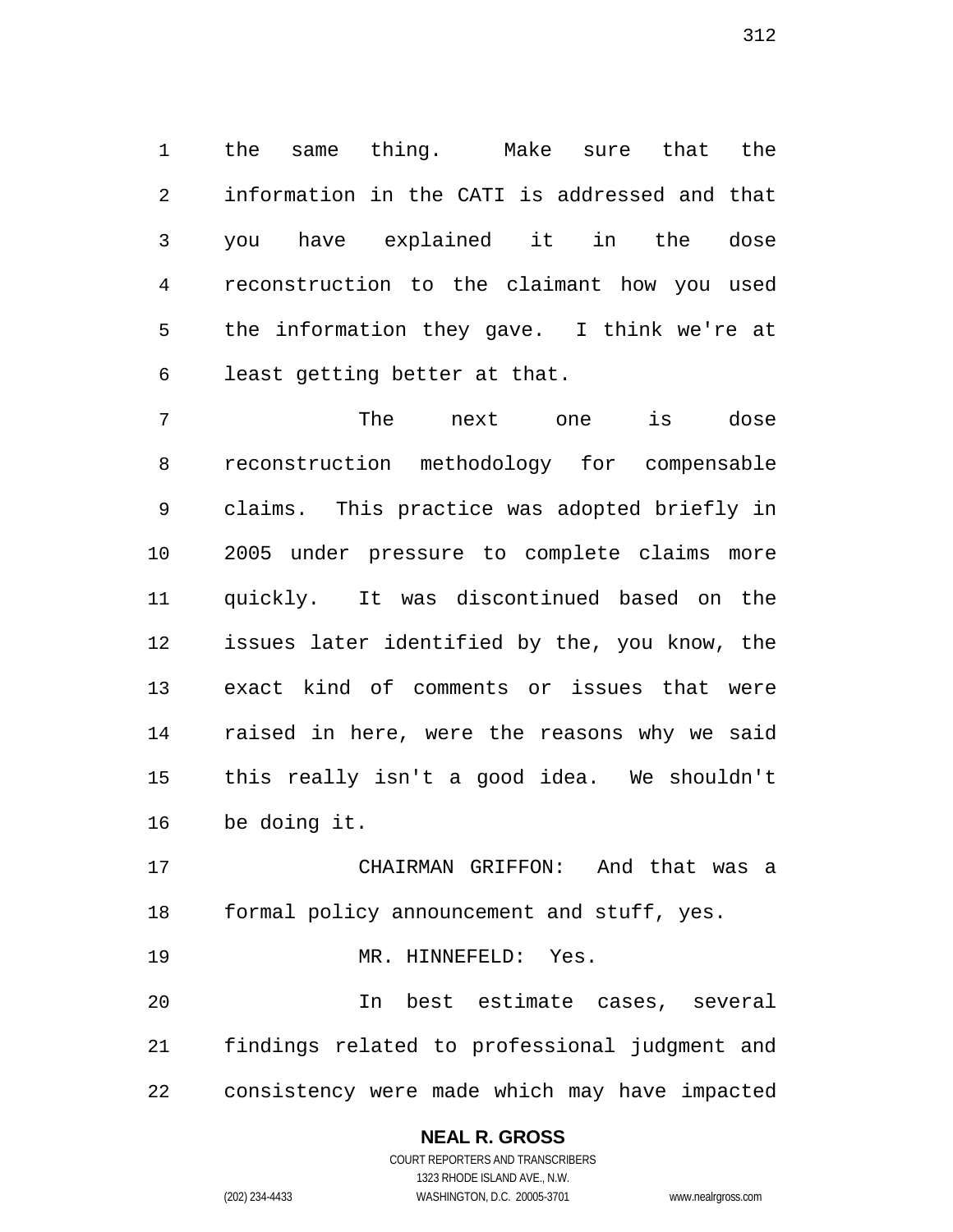the overall outcome of the case. And our action and response was professional judgment is required in a number of those dose reconstructions, and those specific findings were all addressed, and attempts are made to better explain the basis for such judgments.

 CHAIRMAN GRIFFON: That goes back to that.

 MR. HINNEFELD: And that was the last one. So that's essentially from the summary findings from the first 100 letters, you know, things that we say, well, we're not ignoring this. We are doing things about these.

 CHAIRMAN GRIFFON: Now I'm going to hold you off on the quality control thing you sent around --

18 MR. HINNEFELD: Okay.

 CHAIRMAN GRIFFON: -- and go to the document that I put together, again, very rough, but one part of it is quality control. So that may be where I ask Stu to elaborate a

## **NEAL R. GROSS**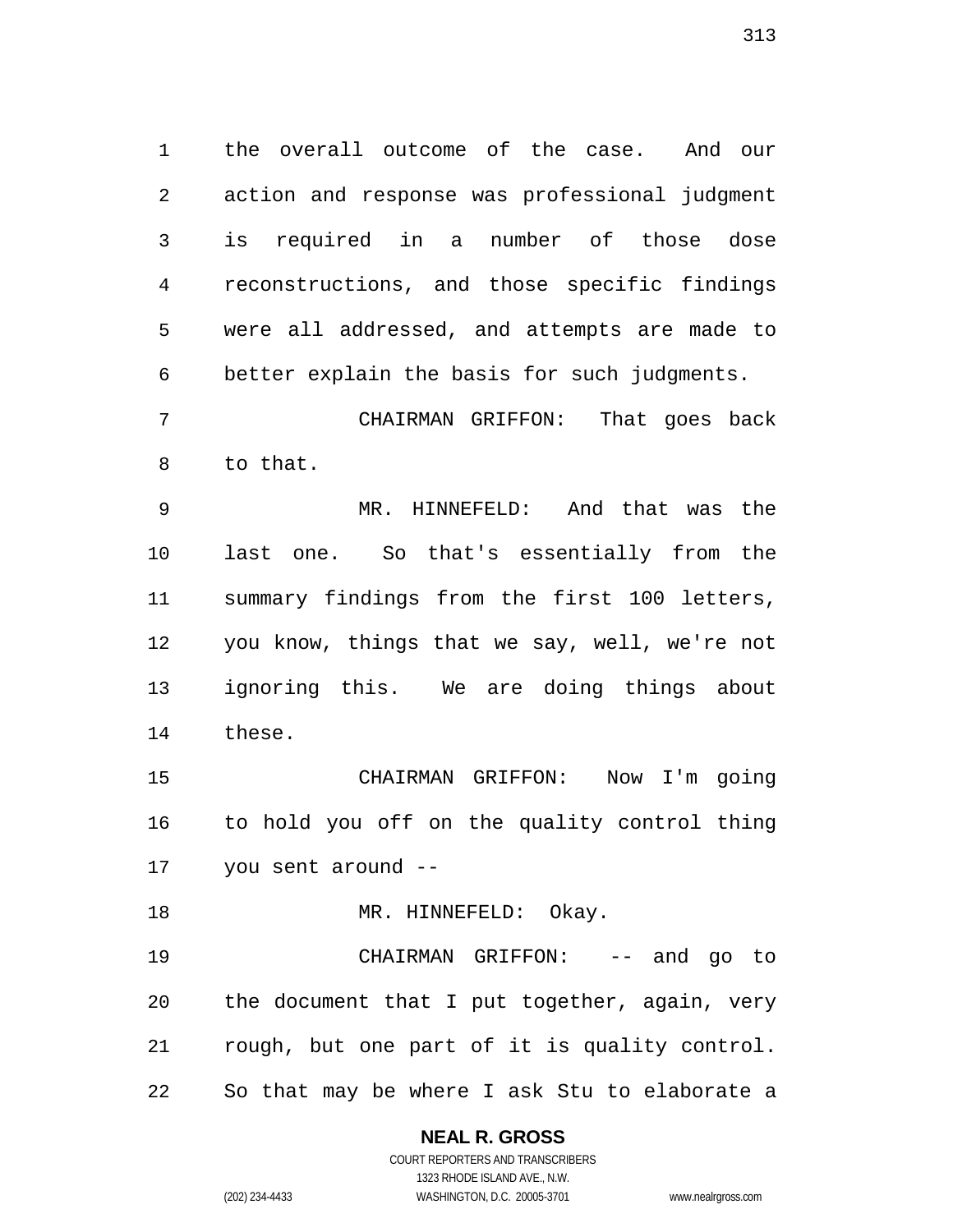little bit on what exists currently, and maybe some of that -- earlier comments you were making to me off the record before the meeting was about quality assurance.

MR. HINNEFELD: Yes.

 CHAIRMAN GRIFFON: So all I did here was to quickly try to get my thoughts together on, just reflecting on Larry's sort of, well, here's what I think we're really looking for in terms of you assessing these findings a little further. And that is focusing on identifying certain deficiencies or categories of deficiencies that were critical issues to assure a scientific, valid, and defensible dose reconstruction program.

 So, again, the categories of deficiencies that were critical that came up in the first 100 cases, again, that's important, too, that came up in the first 100 cases because we know all the sort of restrictions, not restrictions but all the -- you know, that we weren't necessarily getting

## **NEAL R. GROSS**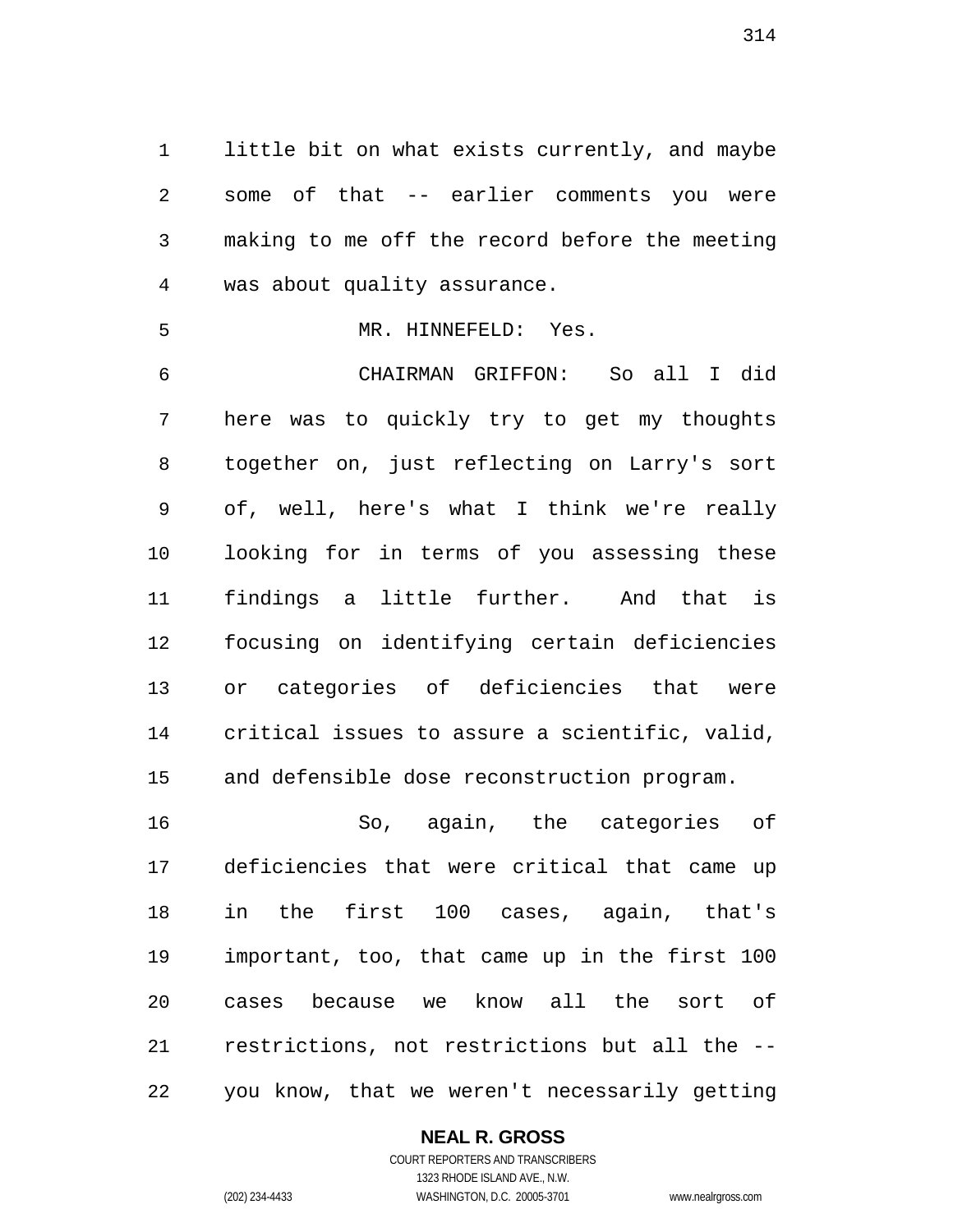the reflective cases of the overall program although we might have. There are not that many best estimates in our cases as I thought that there were going to be eventually.

5 But the first three sets of cases, as you'll see, Kathy Behling pulled together some numbers for me that I put into this report, and the first three sets of cases, you know, where I have a little footnote there, Kathy actually put that in her text that we had no best estimate cases in these first three sets. So you wouldn't expect to see anything but zeros on the right-hand side for that one.

15 MEMBER MUNN: Yes.

 CHAIRMAN GRIFFON: Anyway, if we go back up to the first paragraph, I just started to try to think, and this certainly is not -- like I said, it's very rough. But three items that I sort of thought of categories out of this first set of 100 that seemed to meet that definition of critical to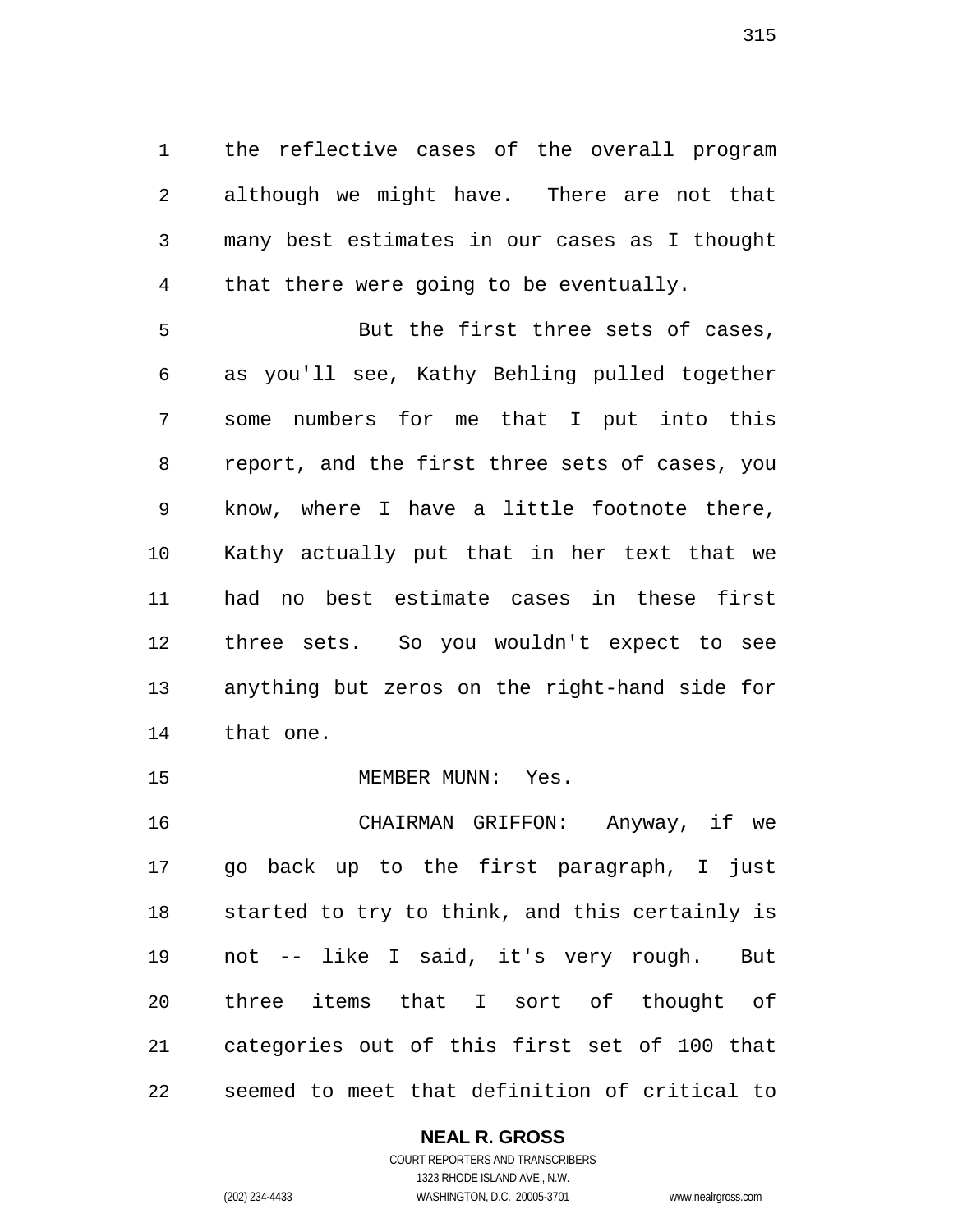me were -- and my document just went away -- there it is -- dose reconstruction quality control and quality assurance. Number 2 is the appropriate use and consideration of information provided by the claimant workers and the public. And number 3 is case documentation and reporting. And then I tried to expand a little on each one of those topics just for discussion purposes at this point certainly.

11 The first one, quality control and assurance, we talked about this at the last meeting, this notion of looking at quality control related findings versus the type of case. Obviously, you could certainly make an argument that some of these quality control findings if they were always for the overestimating cases are not as big of a concern. But they are certainly more important if you get them in the best estimate cases. At least, we were discussing maybe you need different sort of acceptance criteria for

## **NEAL R. GROSS**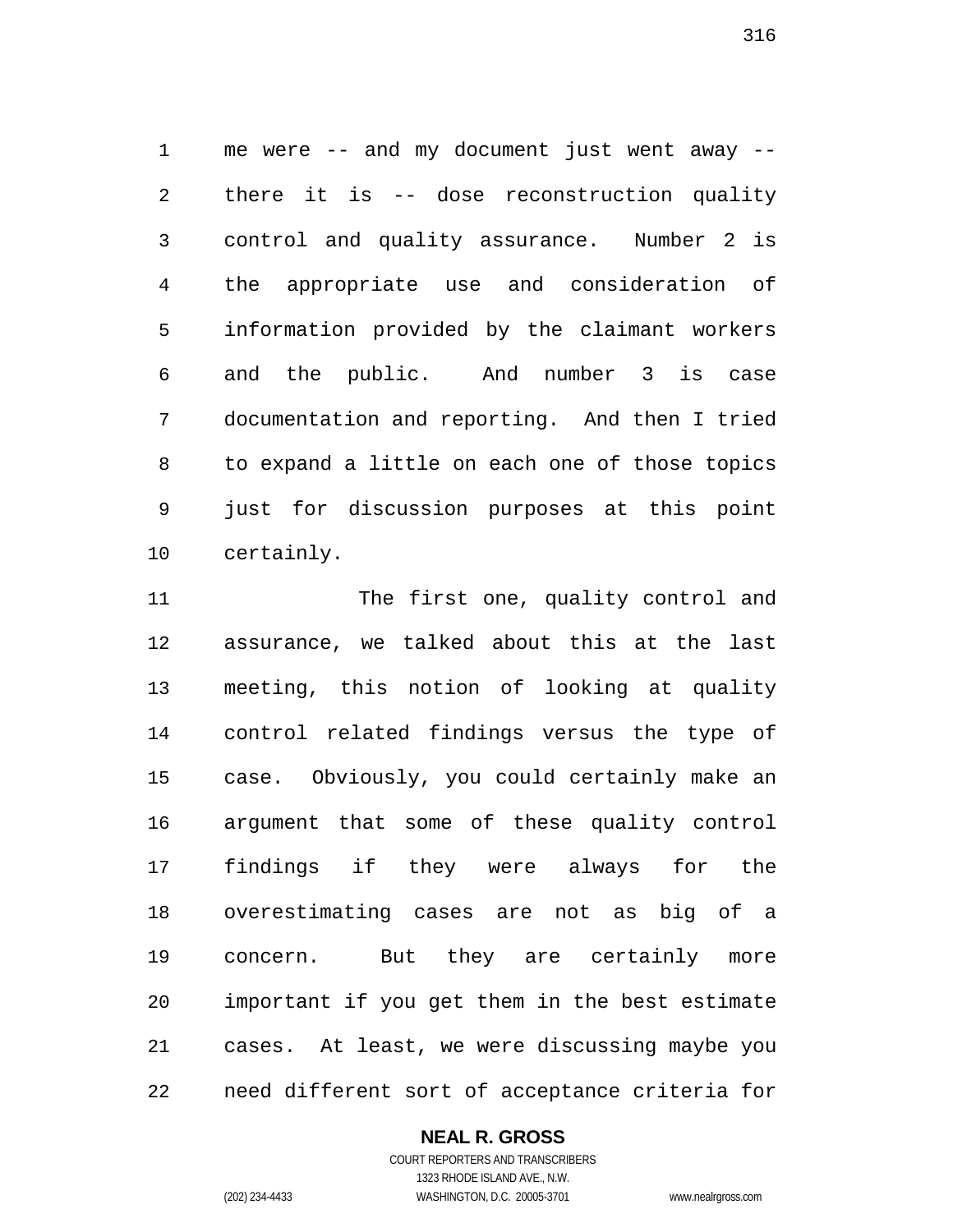different types of dose reconstruction.

 So just looking at these, this gives a breakdown of how they fall out, and I guess the fourth and fifth set might be most representative since we have a mix of all the cases in that. But there's certainly some -- Kathy said -- and, Kathy, are you on the line? MS. BEHLING: Yes, I'm on the line. CHAIRMAN GRIFFON: And you did say in your email -- I'm using the numbers. Do you have this report? MS. BEHLING: No, I don't. 14 CHAIRMAN GRIFFON: I'm sorry. 15 MS. BEHLING: Alright. CHAIRMAN GRIFFON: I forwarded it to John. 18 MS. BEHLING: Okay. CHAIRMAN GRIFFON: But it probably didn't get passed on. MEMBER MUNN: I'll send it to you, Kathy.

(202) 234-4433 WASHINGTON, D.C. 20005-3701 www.nealrgross.com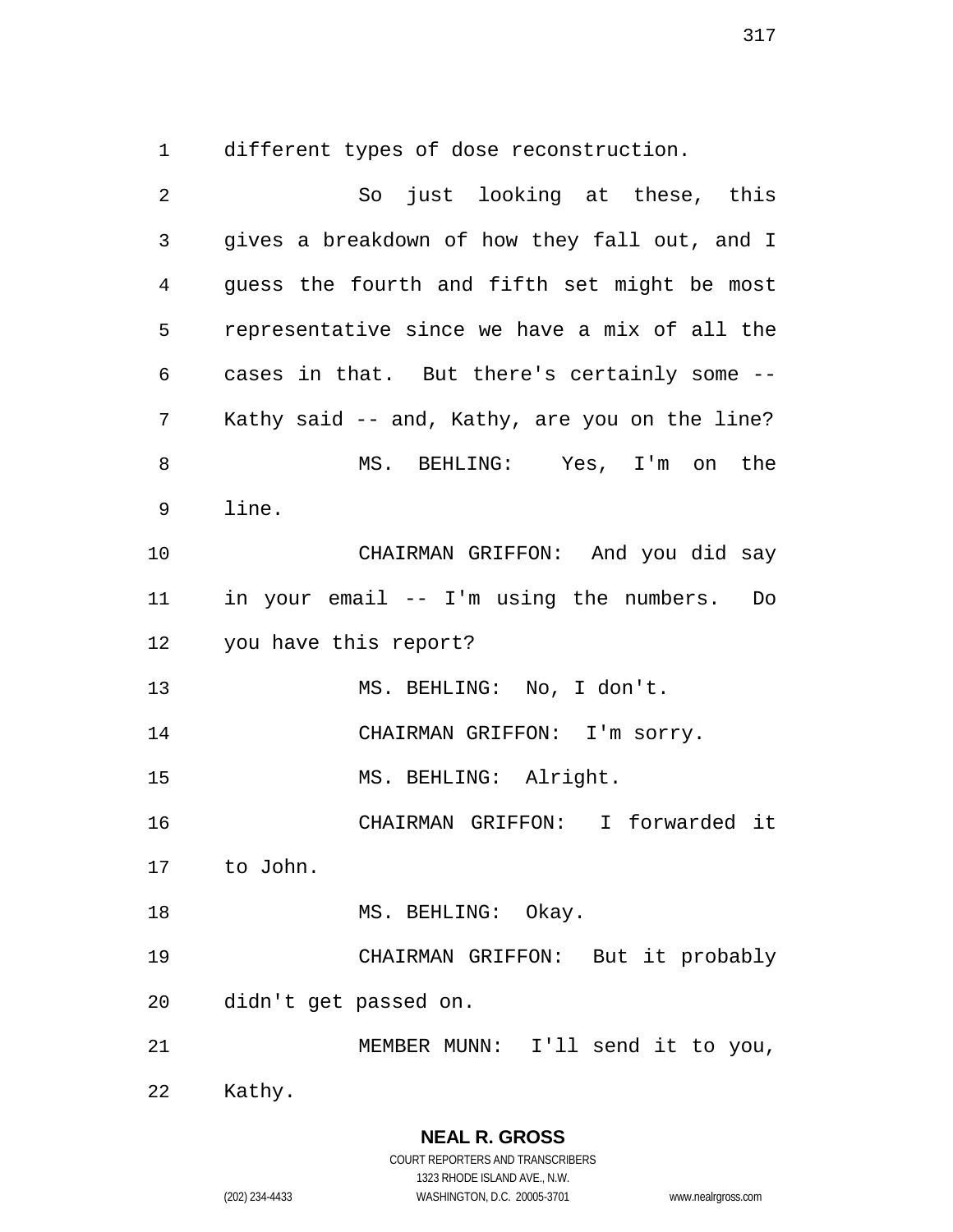1 MS. BEHLING: Thank you, Wanda. CHAIRMAN GRIFFON: Thank you. Anyway, the fourth or -- Kathy did indicate in pulling this information together it was difficult in some cases being sure which cases were overestimates, underestimates, or best estimates, you know, as Stu has had that challenge before, too. Sometimes you have a best estimate external, and it's sort of a hodgepodge. So these are not necessarily clear lines between these categories.

 But anyway that's sort of what came out. So the question about -- I guess the concern with regard to this topic would be just that, is, you know, it appears that we had a lot of these findings. We definitely -- my opinion is that it is a concern. The question is that in terms of how it should be considered. I think we have to have a better understanding also of the current program that exists, what's being done. Another thing -- and that's why I was talking about the show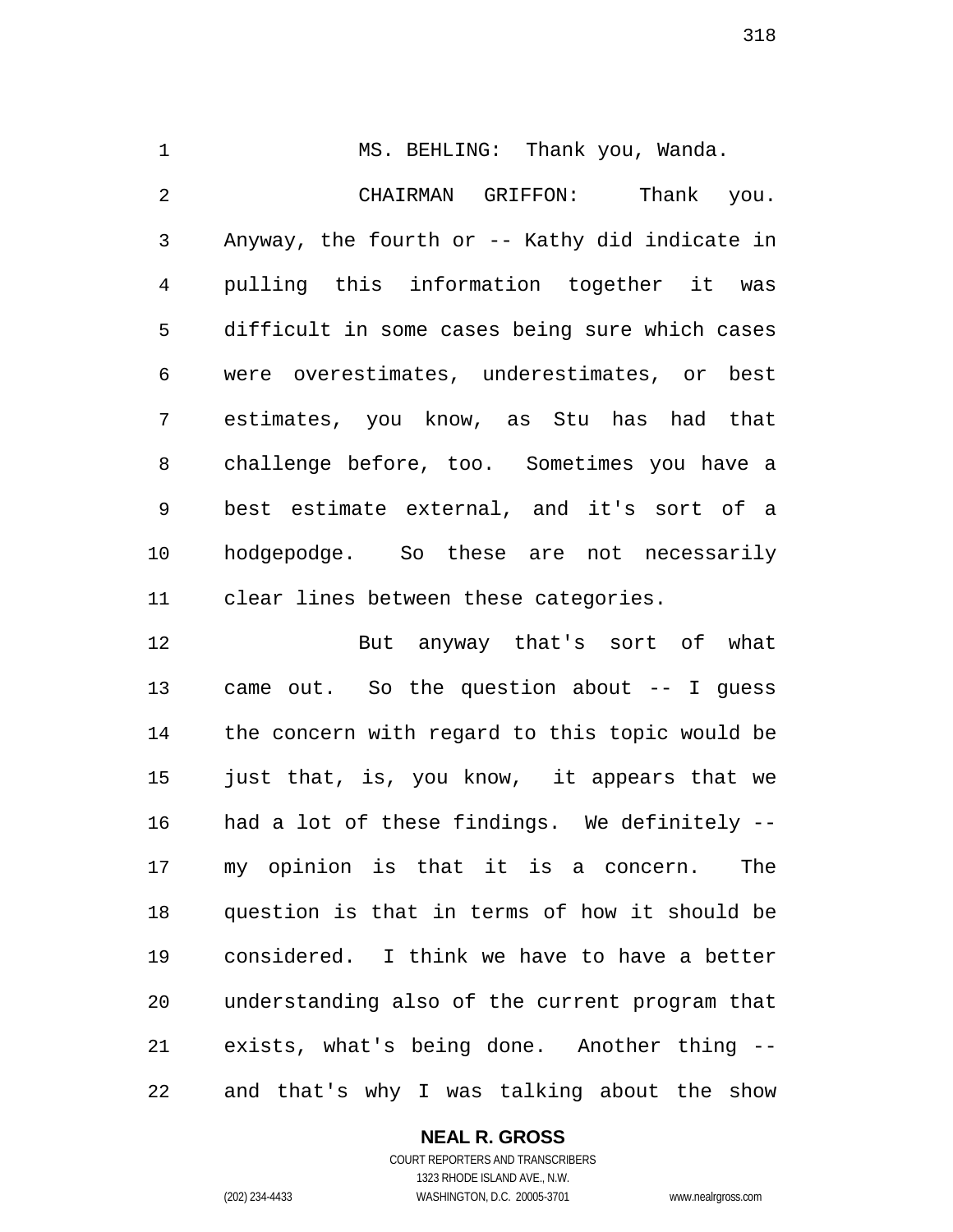your all because some of these categories tend to overlap in my mind, too. But the show your all work part of this, you know, we're never sure when we review these cases the peer review information -- I don't believe is documented in the case files. At least I haven't seen it. Yes.

8 So you know we're -- the only way we notice that something's been reviewed is that you see several sets of signatures, right. But we don't actually see a document produced by the reviewer.

13 MR. HINNEFELD: Correct.

CHAIRMAN GRIFFON: So anyway.

 MR. HINNEFELD: In many cases I don't believe there is a document produced by the reviewer.

18 CHAIRMAN GRIFFON: Okay.

 MR. HINNEFELD: It would be from ORAU reviewer stand -- from an OCAS reviewer standpoint a certain percentage, you know, the person reviewing has to fill out a form. It

#### **NEAL R. GROSS** COURT REPORTERS AND TRANSCRIBERS

1323 RHODE ISLAND AVE., N.W.

(202) 234-4433 WASHINGTON, D.C. 20005-3701 www.nealrgross.com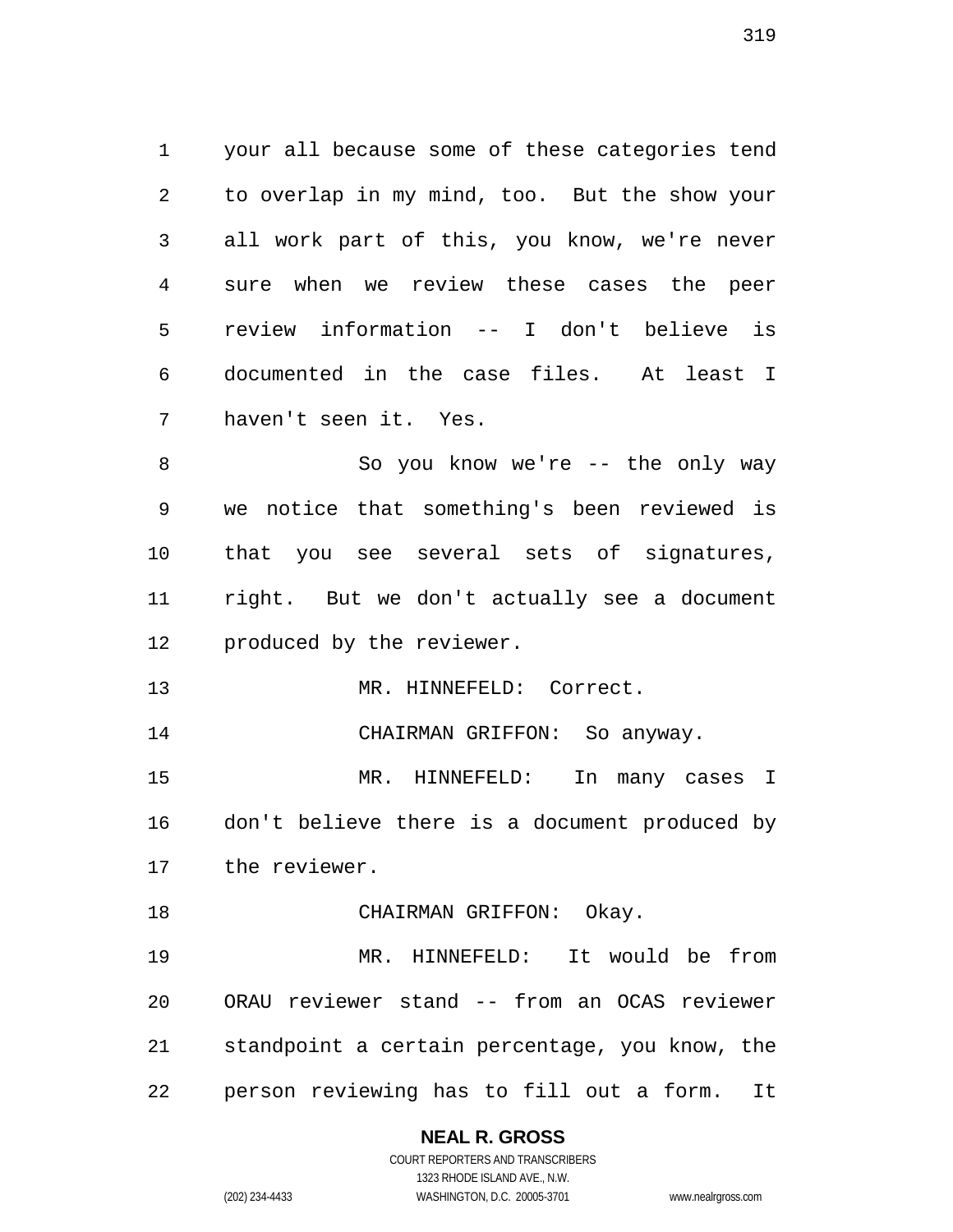pops out at the site and they have to develop a form. But that doesn't go in the CPR file necessarily.

 CHAIRMAN GRIFFON: Right. MR. HINNEFELD: It's filed in a programmatic set rather than in the case file and --

 CHAIRMAN GRIFFON: Well, can you at this point step us through like some of the quality control?

 MR. HINNEFELD: Let's see what I sent here.

 MEMBER MUNN: And, Stu, a long, long time ago we had some discussions -- I can't remember in which work group about -- early on we were talking about a QC check off list that I think ultimately worked into what you use for the dose reconstructor. But I can't recall whether we talked about a similar kind of check off sheet for peer reviews. Did we even discuss that, or do you recall?

MR. HINNEFELD: I don't recall if

## **NEAL R. GROSS**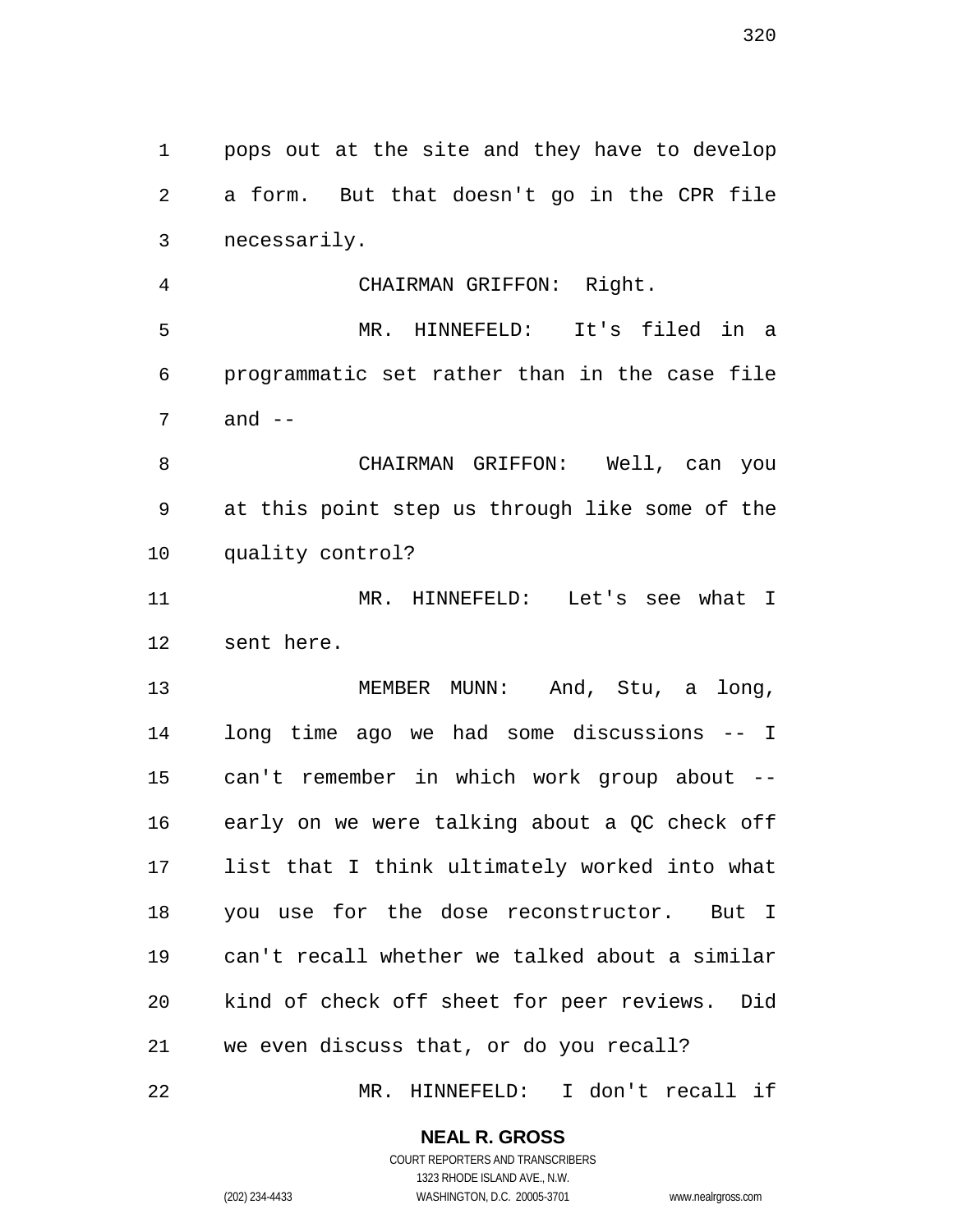we discussed any kind of a checklist for peer review. I don't right now remember if there is one. I think Scott is still on the phone. He might know.

 MR. FARVER: There is one for ORAU procedures.

 MR. SIEBERT: We have a peer review checklist. However, it is not a portion that needs to go -- it doesn't go into the case file. There is a separate sign-off form that the dose reconstructor signs to state that they followed everything within the peer review procedure.

14 MEMBER MUNN: Oh. So -- MR. FARVER: It's about a 12 page check off list. I mean, it's pretty intense.

 MEMBER MUNN: Right. So we might not -- in those cases, we might not need the actual form itself as long as -- in each case 

CHAIRMAN GRIFFON: Right.

MEMBER MUNN: -- as long as we

**NEAL R. GROSS** COURT REPORTERS AND TRANSCRIBERS

1323 RHODE ISLAND AVE., N.W. (202) 234-4433 WASHINGTON, D.C. 20005-3701 www.nealrgross.com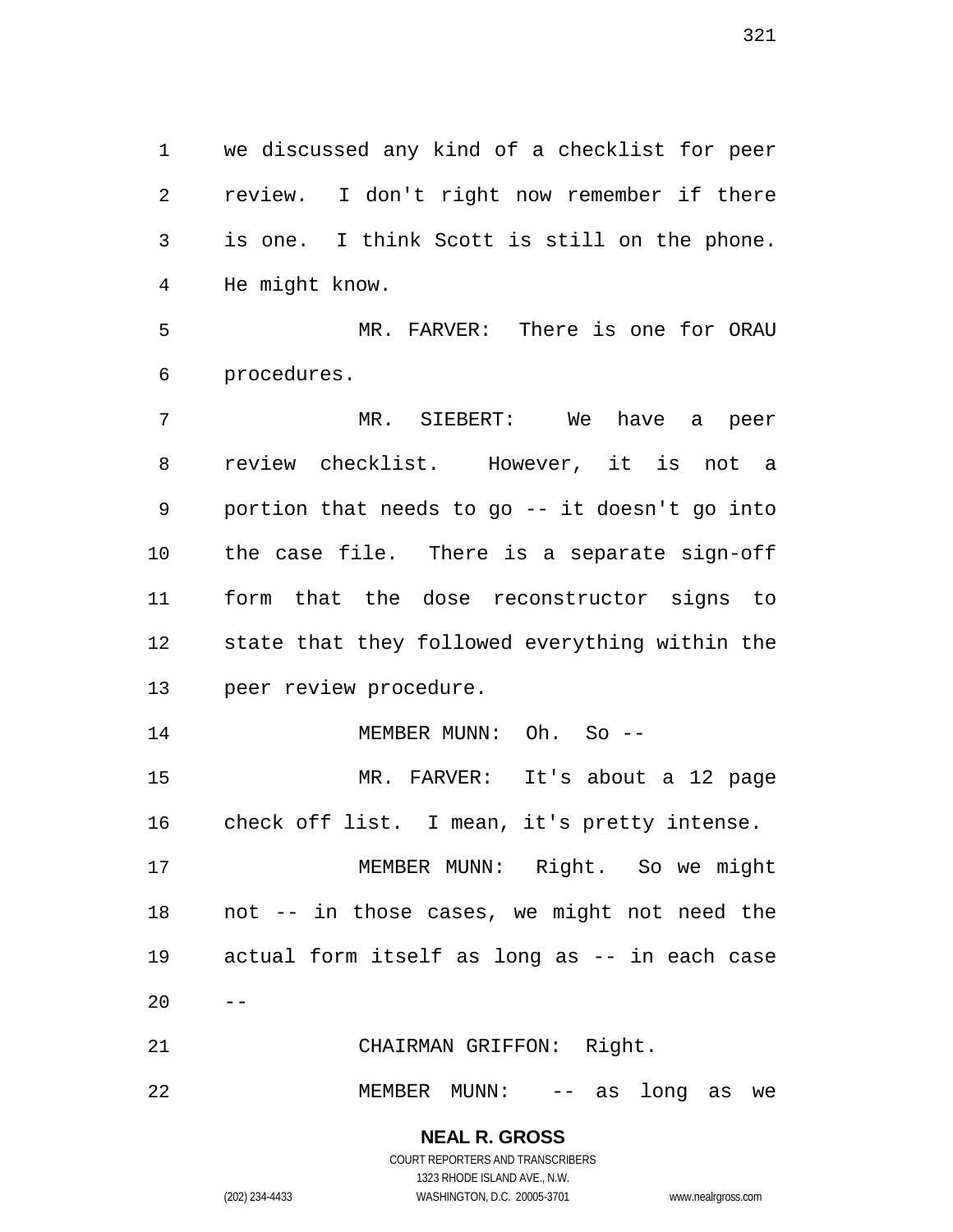knew what the contents of the checklist were. CHAIRMAN GRIFFON: As long as you knew the form, yes.

4 MEMBER MUNN: Yes.

 CHAIRMAN GRIFFON: And I guess when you -- I think when I'd want to see it in the case file is when there was a discrepancy found or this whole notion of discrepancy identified but no need to change, you know, that idea that Stu was talking about last meeting when we said some of these things if it's a millirem difference or something and it's not going to affect anything and it's an overestimating case, you know, they might know the discrepancy. But there's no need to redo the dose reconstruction. But that should be in there so we don't have to --

 MEMBER MUNN: At least the sentence identifying what it is. Yes.

CHAIRMAN GRIFFON: Yes.

 MR. FARVER: They usually have a comments form.

> **NEAL R. GROSS** COURT REPORTERS AND TRANSCRIBERS

1323 RHODE ISLAND AVE., N.W. (202) 234-4433 WASHINGTON, D.C. 20005-3701 www.nealrgross.com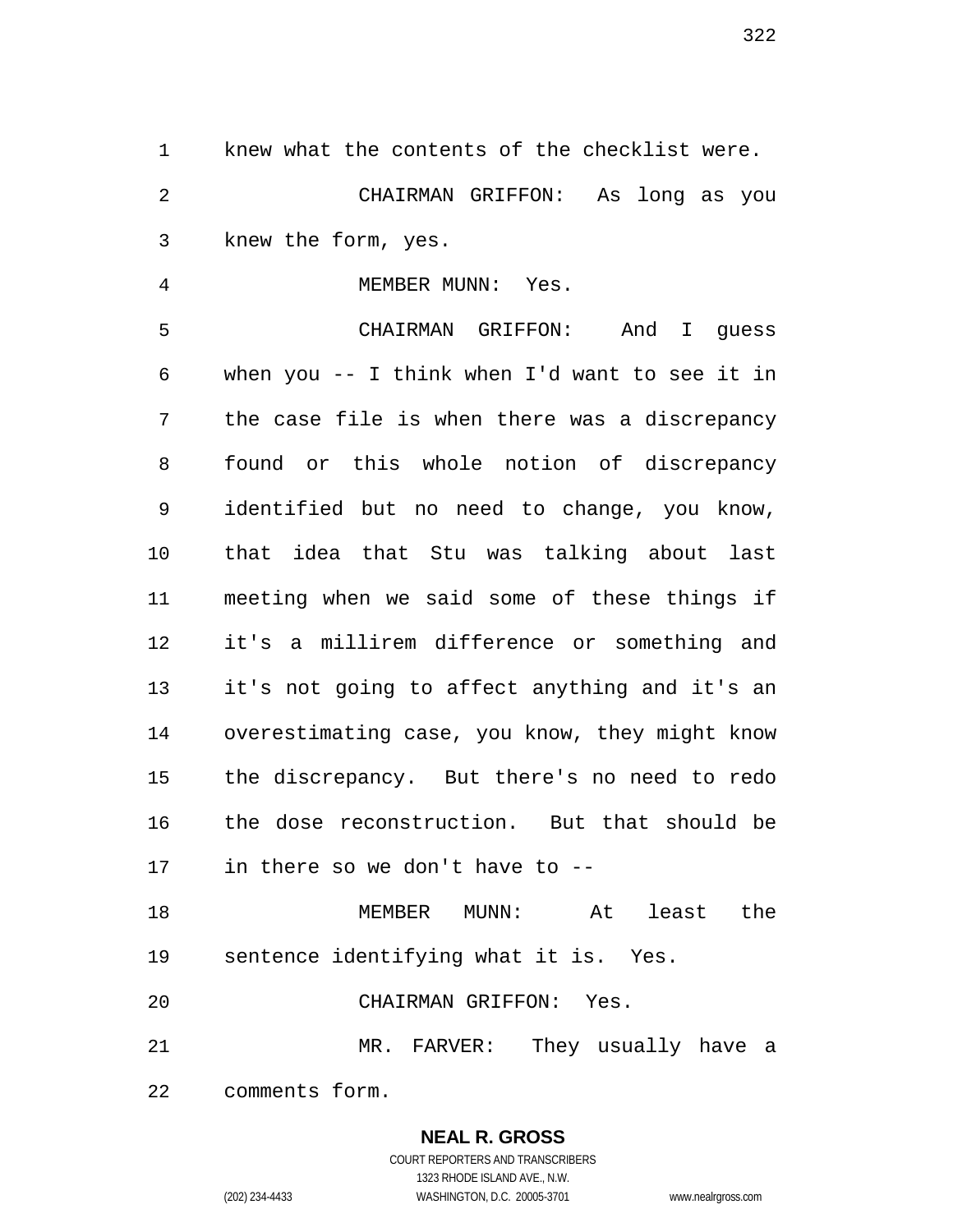CHAIRMAN GRIFFON: Yes. A comments form. MR. FARVER: And sometimes that may have that typed in. CHAIRMAN GRIFFON: Are those in the case files though? I've seen this -- MR. FARVER: I won't say they're in all the files. CHAIRMAN GRIFFON: Yes. Well, 10 they probably shouldn't be. MR. HINNEFELD: Usually the comment form is one that is filled out when we're sending the dose reconstruction back for correction. 15 MR. FARVER: Okay. MR. HINNEFELD: As you do in comment forms. MR. FARVER: Oh, back to the DR for -- yes. MR. HINNEFELD: Back to the DR for correction. MR. FARVER: Yes.

> **NEAL R. GROSS** COURT REPORTERS AND TRANSCRIBERS

> > 1323 RHODE ISLAND AVE., N.W.

(202) 234-4433 WASHINGTON, D.C. 20005-3701 www.nealrgross.com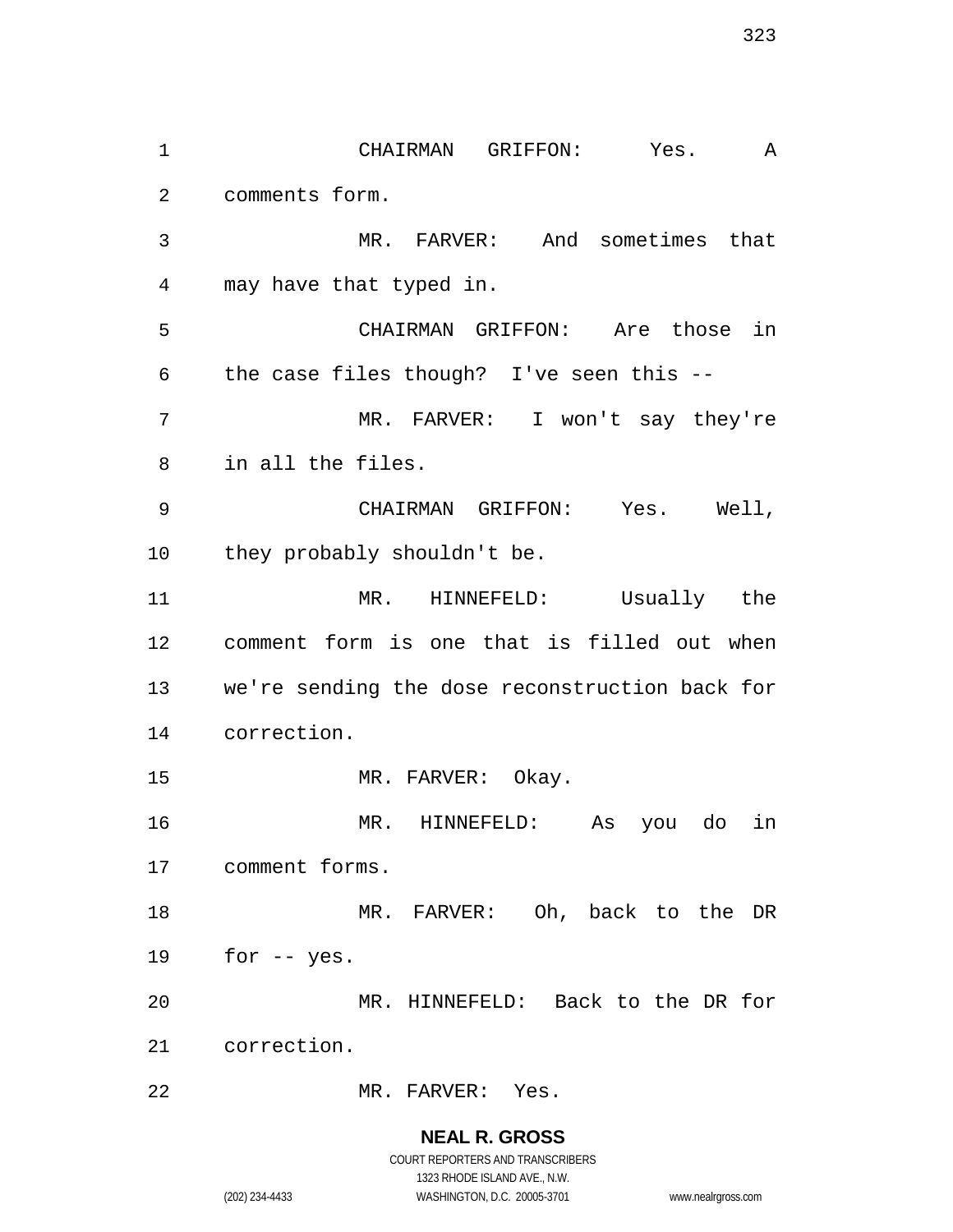CHAIRMAN GRIFFON: So this middle  $2 - -$  MR. HINNEFELD: So the middle -- well, I see there is a mistake here. But I'm going to let it go because it's a mistake on the high side and this is and overestimating from the DR anyway. A dose reconstructor might just decide that's okay, and that doesn't necessarily get recorded anywhere now. 10 MR. FARVER: Yes. CHAIRMAN GRIFFON: And I feel like in the first 100 that we probably had a lot that could have fallen into that category. MR. HINNEFELD: A lot of the findings, yes. A lot of the findings could have fallen in. CHAIRMAN GRIFFON: Right. Because we all at the end of the day after several hours of discussion we say but it only would have resulted in a 50 millirem difference per year and not affect anything or whatever.

MR. HINNEFELD: Yes.

## **NEAL R. GROSS**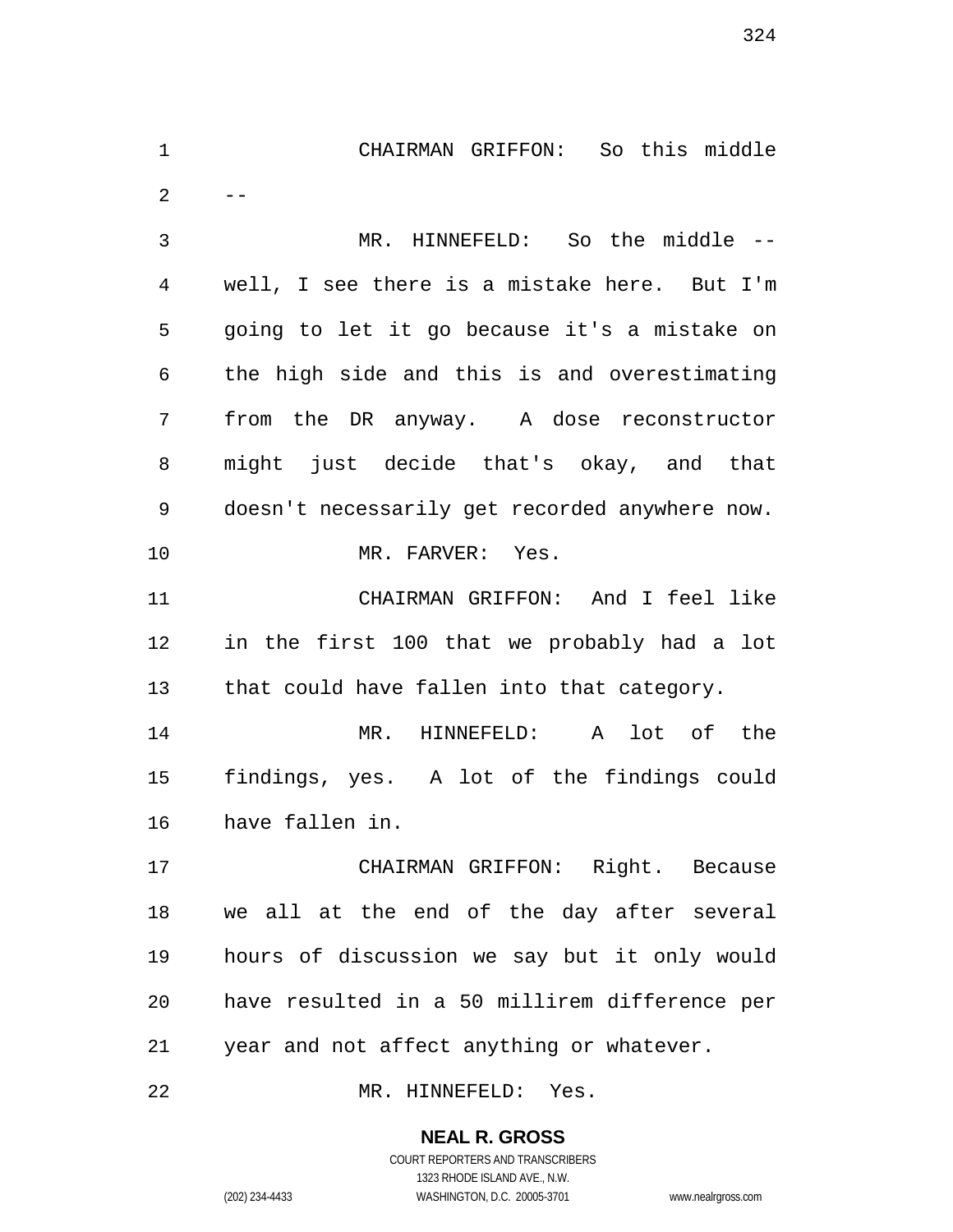MEMBER MUNN: Yes. Just wouldn't affect anything.

 MR. HINNEFELD: All of the OTIB- 0008 and OTIB-0010 findings, well that was, I guess some of those may have come up here. OTIB-0008 and OTIB-0010 findings.

 CHAIRMAN GRIFFON: Yes. OTIB-0008. MR. HINNEFELD: All of those were high, high errors on an overestimating approach. And in fact it was really ambiguity -- you couldn't really tell what the procedure was telling you to do.

 CHAIRMAN GRIFFON: We can have Clawson review that and --

 MR. HINNEFELD: He gets all the action from now on.

 CHAIRMAN GRIFFON: Yes. See you, Brad.

 MR. HINNEFELD: Thank you, Brad. CHAIRMAN GRIFFON: Alright. So I mean I'm just -- these are just discussions to understand the process.

# **NEAL R. GROSS**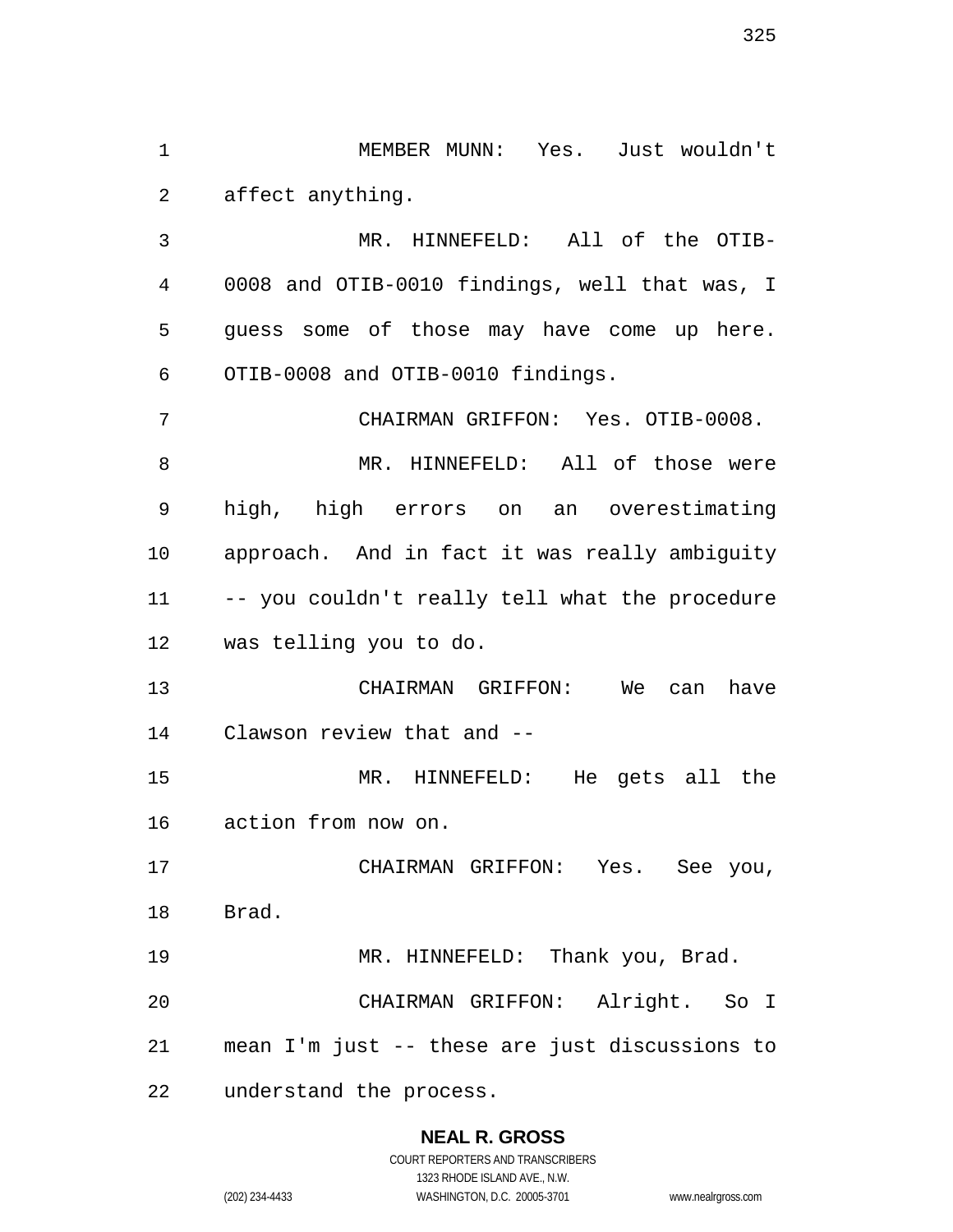MEMBER MUNN: Yes, I know, I interrupted Stu before he started giving his -  $3 -$ 

 CHAIRMAN GRIFFON: No, no. And I think when we're pulling this together I'm thinking, okay, we identify this, but also better understanding of the process might help the Board to then make any recommendations if necessary, you know. I mean we have to sort of understand what exists now before we can -- 11 MEMBER MUNN: True.

 MR. HINNEFELD: In terms of the actual dose reconstruction itself and what's done with the dose reconstruction, there is one thing that's in the form I sent which is more of a QA activity than a QC activity which is the training required for dose reconstruction. There is a training expectation in dose reconstruction. They have to complete that training before they do dose reconstructions, and then after that they work essentially under close supervision of a peer

## **NEAL R. GROSS**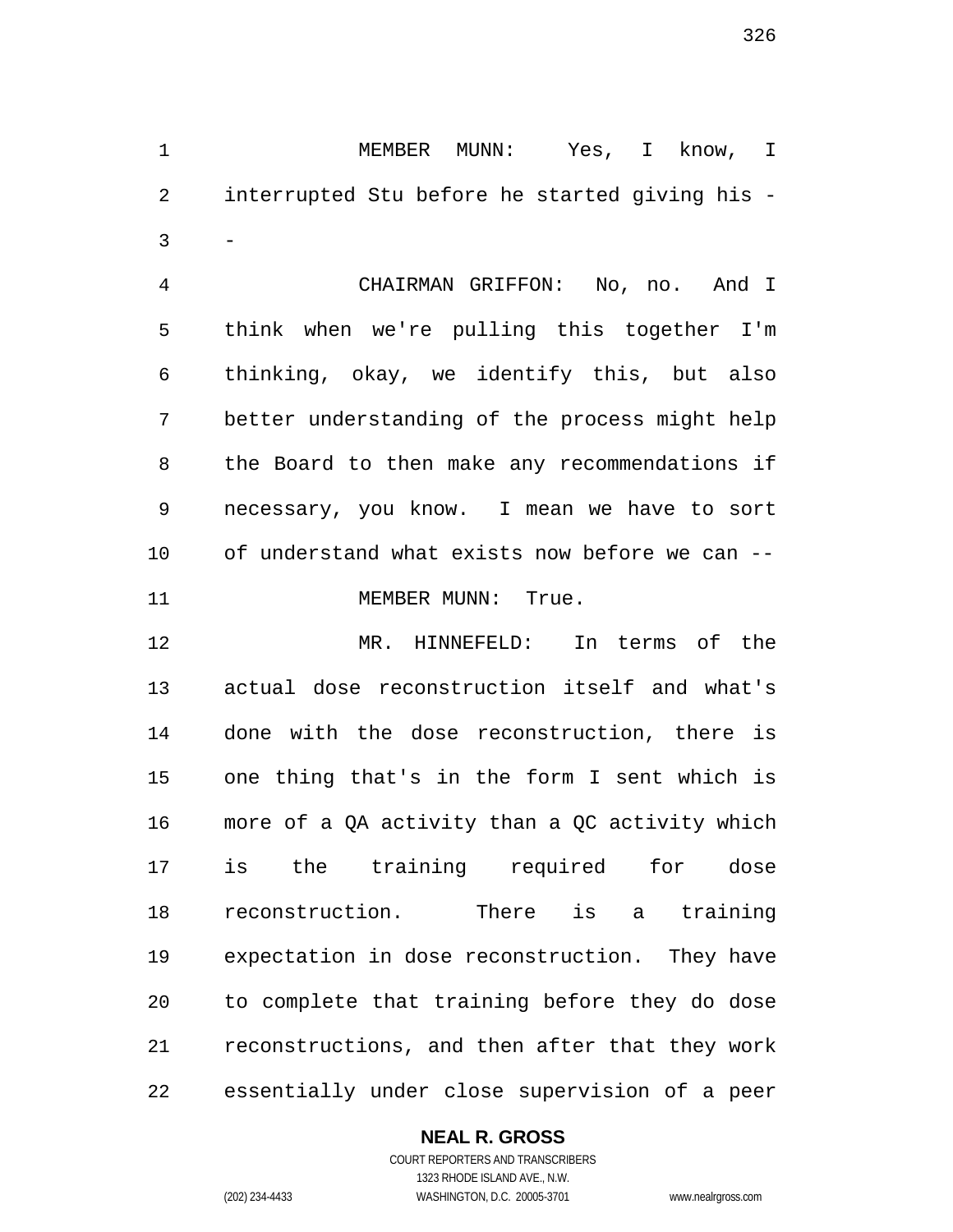reviewer or their team leader while they turn out and become proficient at doing it. So that process is in place which is not just inspection.

 Then, from then on, the other items that are identified is the peer review process and in what I sent out there is no detail, like the peer review form isn't there. But it is available in terms of what's looked at on peer review and then the review by OCAS, and there is a little more detail here on what the OCAS review includes. There's a procedure for doing dose reconstruction review.

 I think we've commented there are a lot of things on there. It's just that the other that's kind of nice is that really what you want to have this in, and you can always argue can there be more specific description, more specific requirements in there. But the approach is that the review by the OCAS reviewer should make sure their approach is technically valid. In other words, they've

#### **NEAL R. GROSS** COURT REPORTERS AND TRANSCRIBERS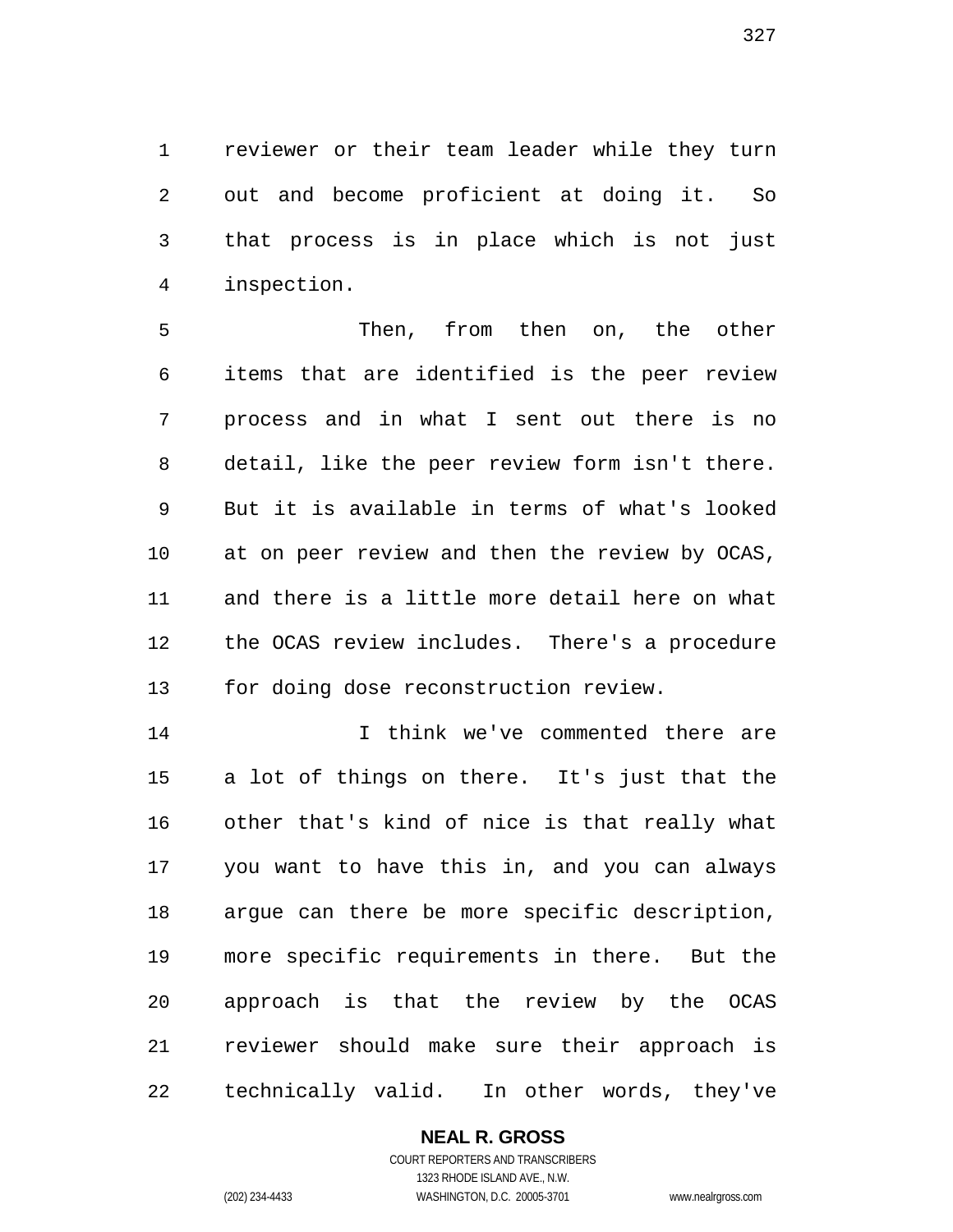chosen their approach that is appropriate for the specifics of the claim, that the Probability of Causation falls on the correct side. In other words, if you see an -- and this is what you were saying. Well, this is no resonating approach. They've just mistaken it. They've actually estimated higher than what they maybe should have, but it's still overestimates below the 50 percent. So they're on the right side of 50 percent. So you would probably let some things go just because that's what you're checking for. Is the outcome correct? Is it clear that the outcome is correct? CHAIRMAN GRIFFON: Those things

aren't necessarily separately noted.

17 MR. HINNEFELD: Correct.

 Now the second one, the next high, is they are completed according to the guidance contained in the approved procedures. So that actually is more specific than the one we gave. In other words, did they follow the

#### **NEAL R. GROSS**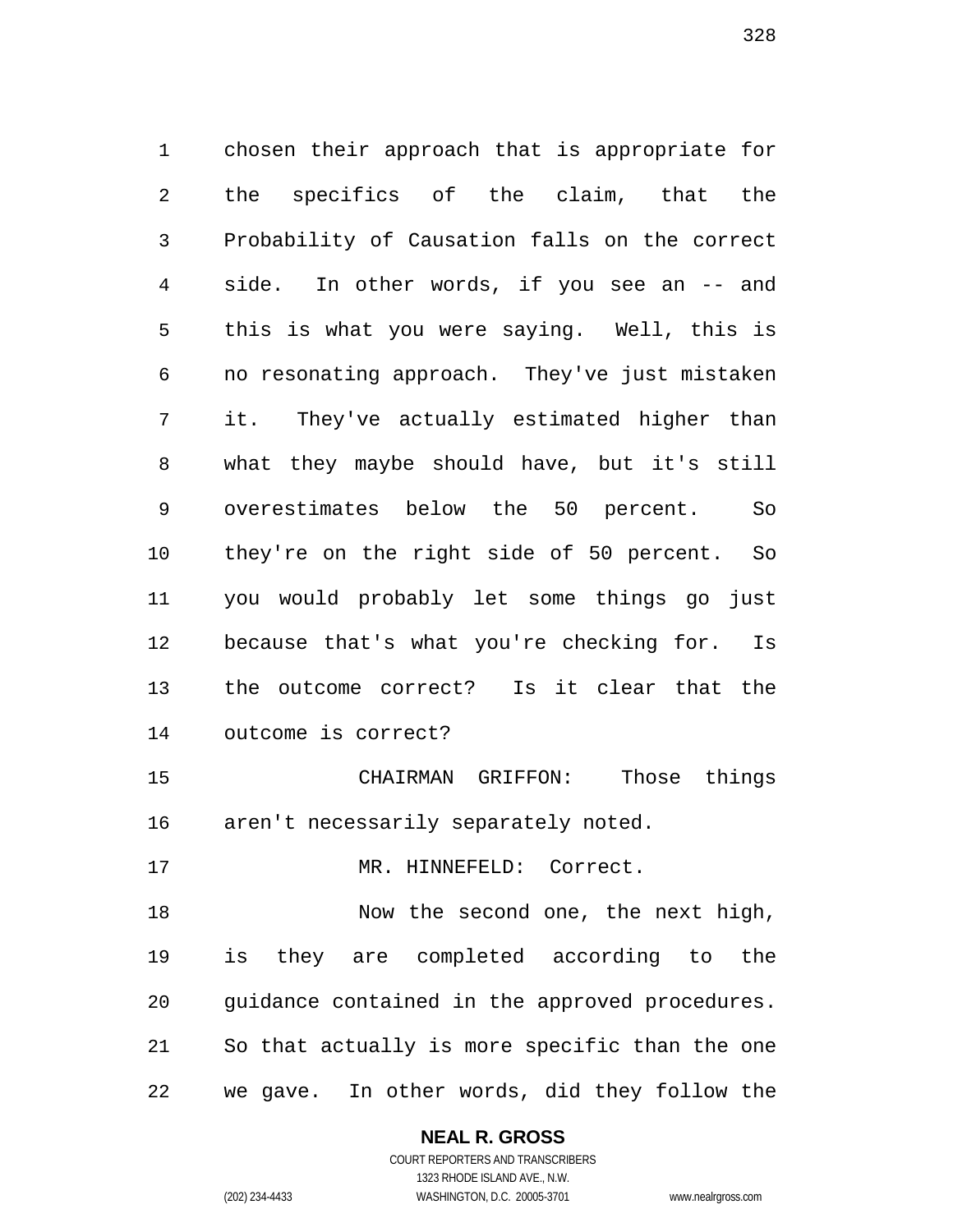procedure correctly?

 And, again, this kind of implies that if it wasn't it would be sent back. But I don't know that that's necessary the case. CHAIRMAN GRIFFON: Right. MR. HINNEFELD: If there is a deviation from the procedure that didn't change but it's clearly on the -- CHAIRMAN GRIFFON: On the wrong side. MR. HINNEFELD: It's on the wrong side. That might not be corrected just for expedience because once you return it then there's a whole other cycle to this dose reconstruction. CHAIRMAN GRIFFON: Yes. MR. HINNEFELD: And that the IREP input file produces the same result as IREP summary provided because when we get these dose reconstructions there is an IREP summary on there. For the IREP input file, there's an IREP summary. And so we run all those. We

**NEAL R. GROSS**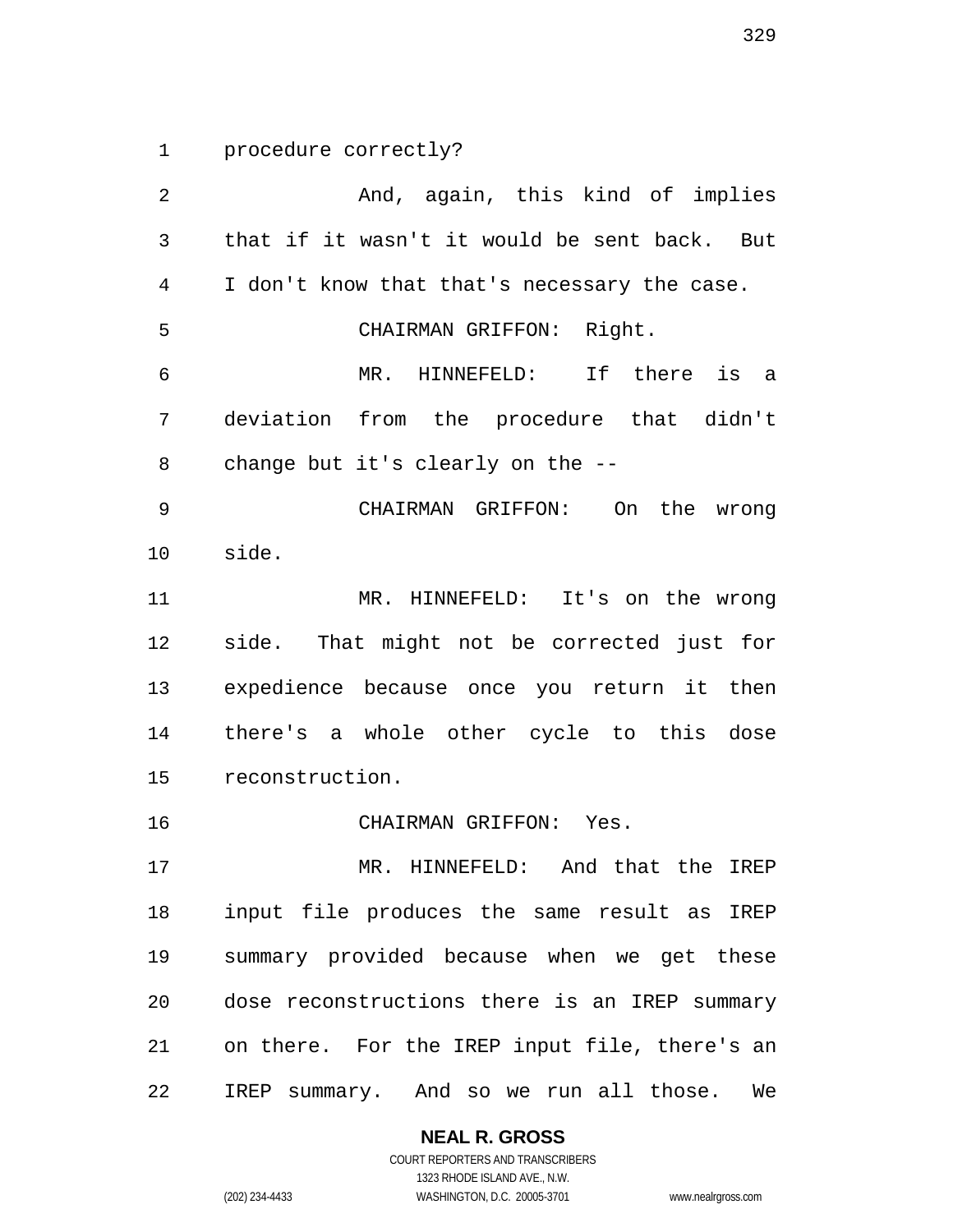run those IREPs and make sure we get the same output that was provided with the case file.

 And if in fact there is this deficiency that the dose reconstructor -- that needs to be corrected, then the comment form of what you commented about, that comment form is filled out and is provided back to ORAU. ORAU databases their comments. You know, they know why everything is sent back, things like that. And those comment sheets are in the dose reconstructor. It's important.

 Okay. And then this next part talks about the five percent, and it randomly popped up to require the completion of the checklist. And then quarterly, we do an assessment of what those checklists are telling us. But that's essentially looking at the forms that were filled out last quarter, putting an assessment form on the front, and seeing if there's anything that stands out in terms of what's being identified on those forms.

**NEAL R. GROSS**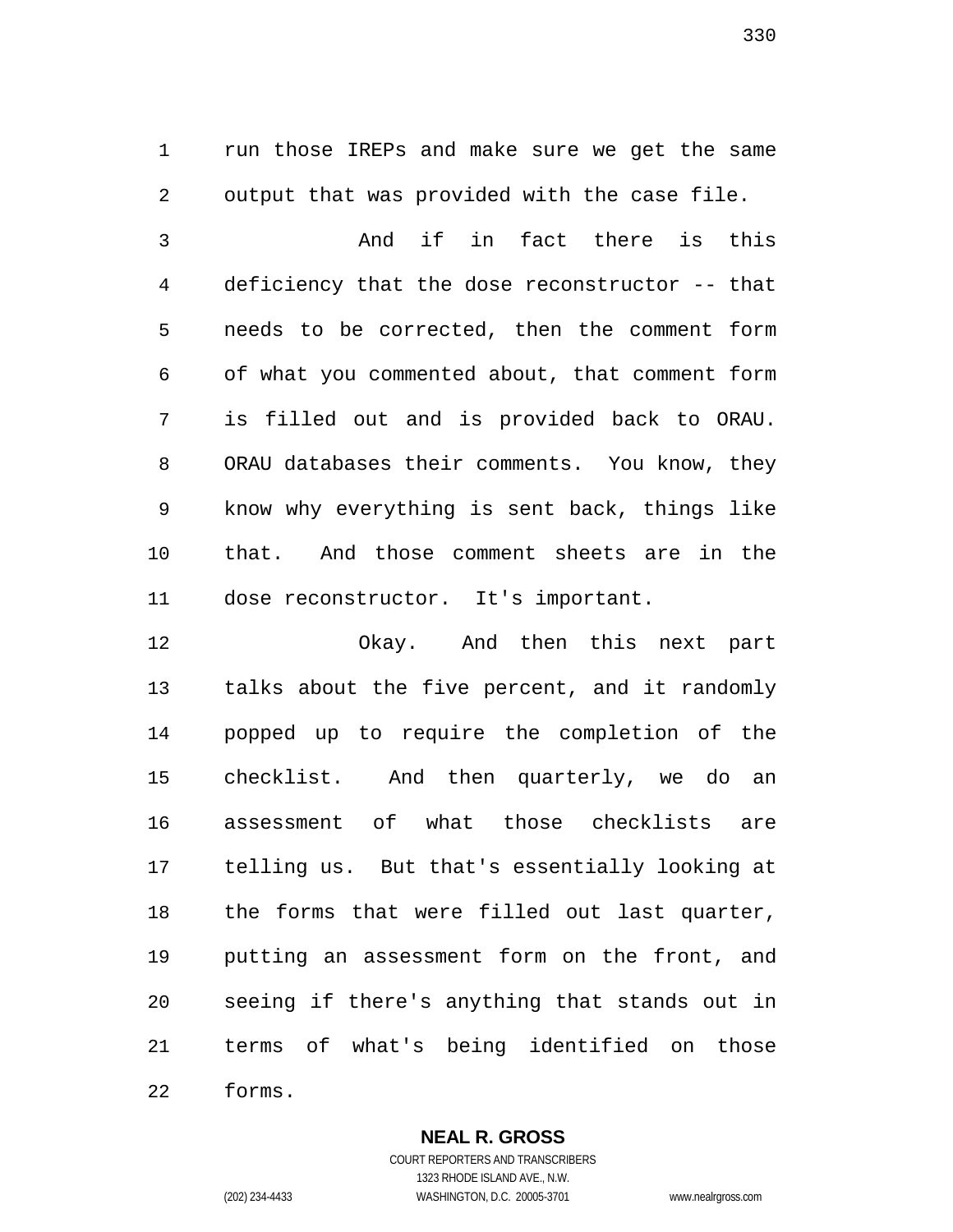And then finally after the OCAS reviewer approves it, there's still one more senior HP or a team leader takes one more look to make sure there's not something obviously wrong. They don't do the review in depth like to the same depth that the OCAS reviewer did. But they just read through it to make sure it reads right and make sure there's nothing -- and it's consistent with what you'd expect. If you see a prostate claim with one year of employment that gets paid, normally that gets your attention, you think, boy, that one doesn't look right. We'd better take another look. CHAIRMAN GRIFFON: Right.

 MR. HINNEFELD: So things like that. That's essentially what's done on the dose reconstruction.

 MEMBER MUNN: So following a dose reconstruction, you have a standard peer review and then --

CHAIRMAN GRIFFON: By ORAU, right?

**NEAL R. GROSS** COURT REPORTERS AND TRANSCRIBERS

1323 RHODE ISLAND AVE., N.W.

(202) 234-4433 WASHINGTON, D.C. 20005-3701 www.nealrgross.com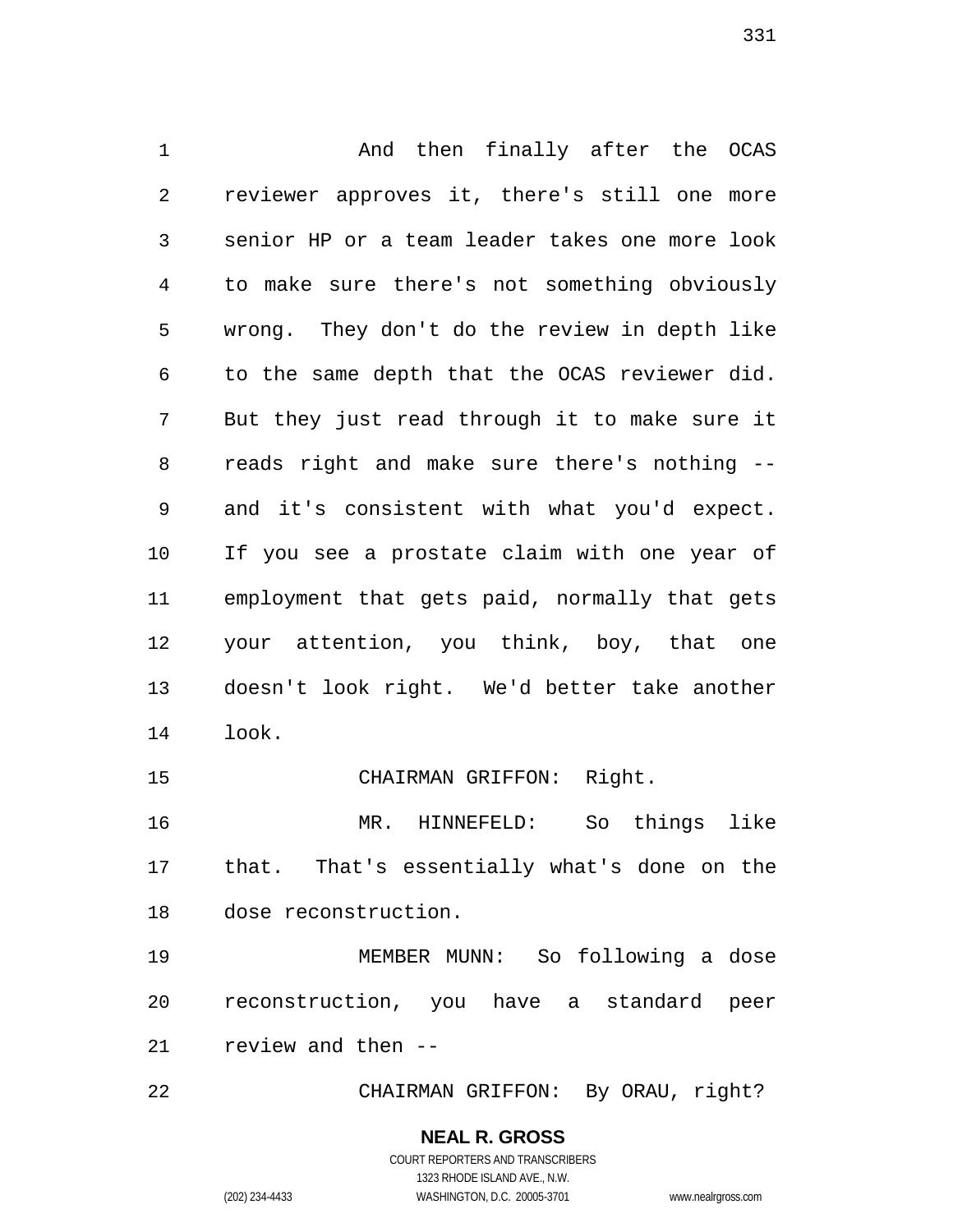MR. HINNEFELD: It's by ORAU. The peer review is by ORAU, yes. 3 MEMBER MUNN: Yes. MR. HINNEFELD: If it's an ORAU dose reconstruction. CHAIRMAN GRIFFON: Right, right. MEMBER MUNN: And then you have a closer review of a selected number of cases. MR. HINNEFELD: Do you mean on the ORAU side? 11 MEMBER MUNN: Yes. MR. HINNEFELD: I don't know. I don't know that that's the case. That occurs on our side. MEMBER MUNN: On your side. And then there is a final high level overview of the case. 18 MR. HINNEFELD: Well, I always like to think of it when it's on ORAU and when it's with us. 21 MEMBER MUNN: Yes. MR. HINNEFELD: If it's on the

(202) 234-4433 WASHINGTON, D.C. 20005-3701 www.nealrgross.com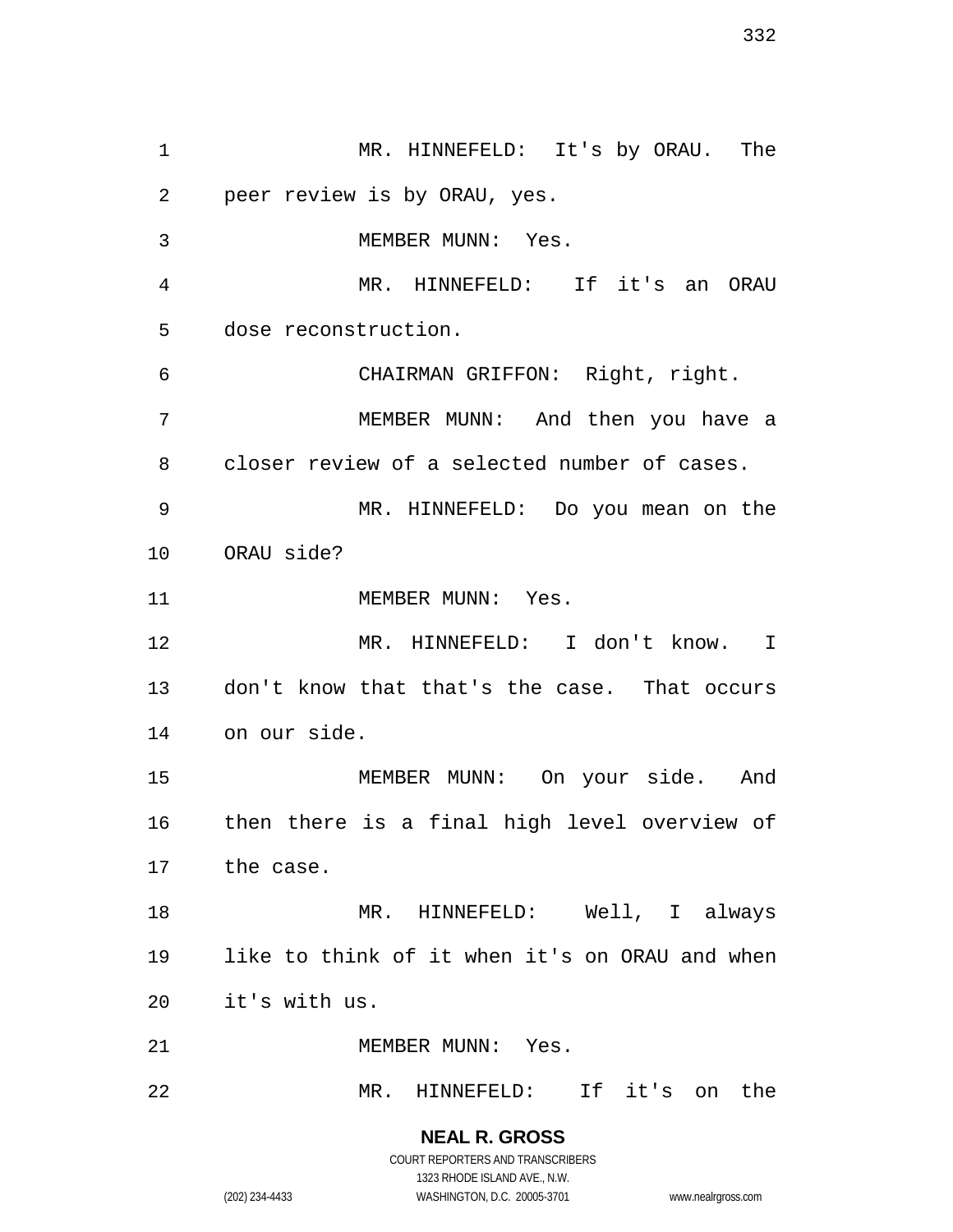ORAU side, the dose is compared and there's a peer review. And after the peer review and the peer reviewer, that's usually kind of informal because it's usually a team leader or a senior person or disclosure person and they'll say, well, you ought to do this different or word this a little differently. I don't think they can get into the wording of it very much, though. And they make sure that the peer reviewer has kind of focused dose reconstruction and done it appropriately, technically appropriately, and then it's submitted to us.

 MEMBER MUNN: Then it comes back to you.

 MR. HINNEFELD: Then it's submitted to us. When it's submitted to us, then it gets a review by a health physicist, you know, one of our OCAS reviewers, and then five percent of those are the ones that are selected for the report.

MEMBER MUNN: Right.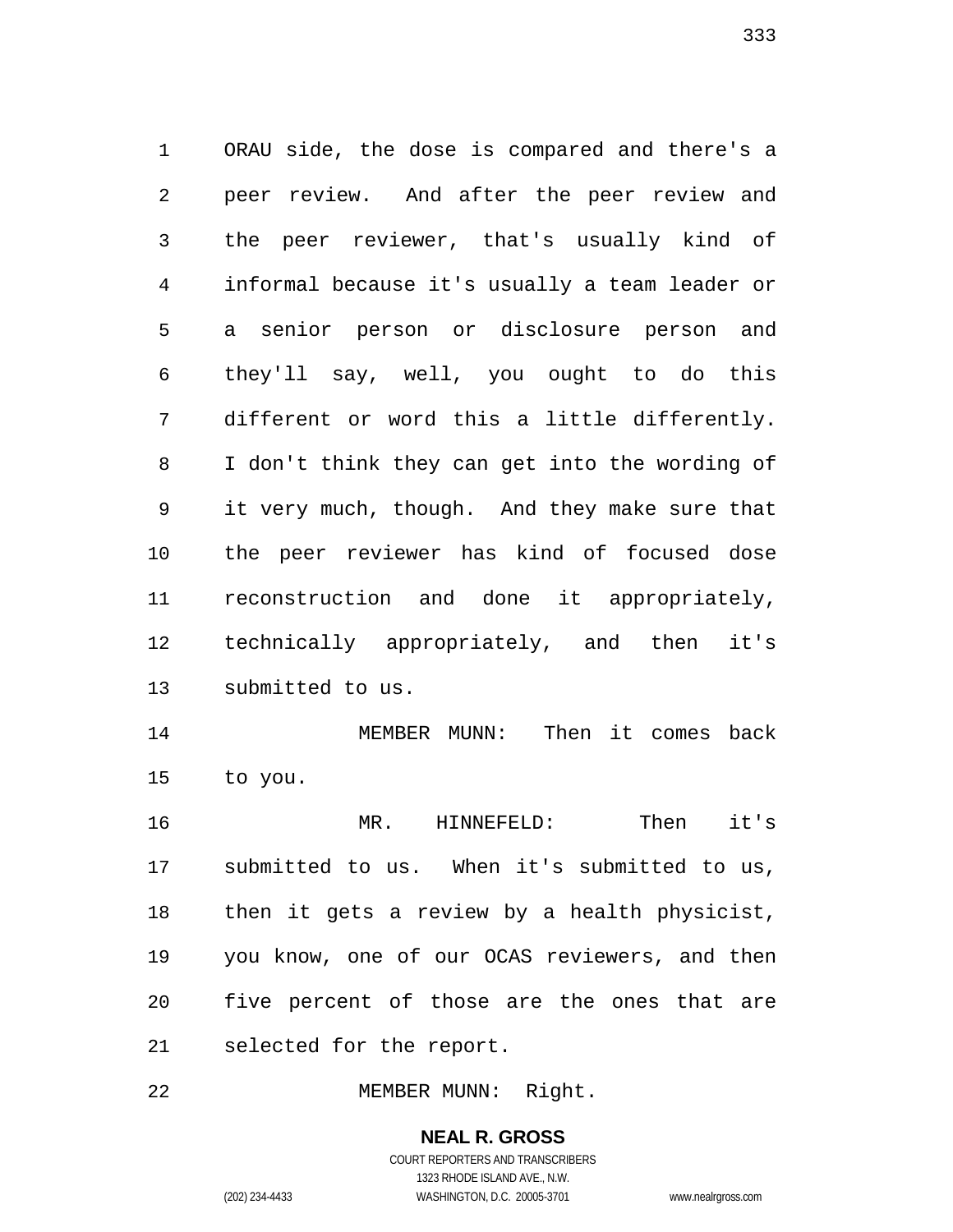1 MR. HINNEFELD: After that review, then a senior tech or team leader, not a senior tech, senior HP or team leader does a fairly cursory look just as sort of a sanity check. It's not in depth the way the OCAS reviewer -- so that's done. And then once that's done --

 CHAIRMAN GRIFFON: That's OCAS  $9 \text{ also } -$ 

 MR. HINNEFELD: That's still us. And once that's done then it is compared and the draft is sent to the claimant. That's the process through us with the various inspections.

 So what begs the question now is Doug is sitting over there saying, but I see all these mistakes. I know that's what he's thinking. And so I think to really understand that, we have to think carefully about that. You know, this is a nutty -- problem. This is not a simple problem because there are a number of things that could lead to that. One

#### **NEAL R. GROSS**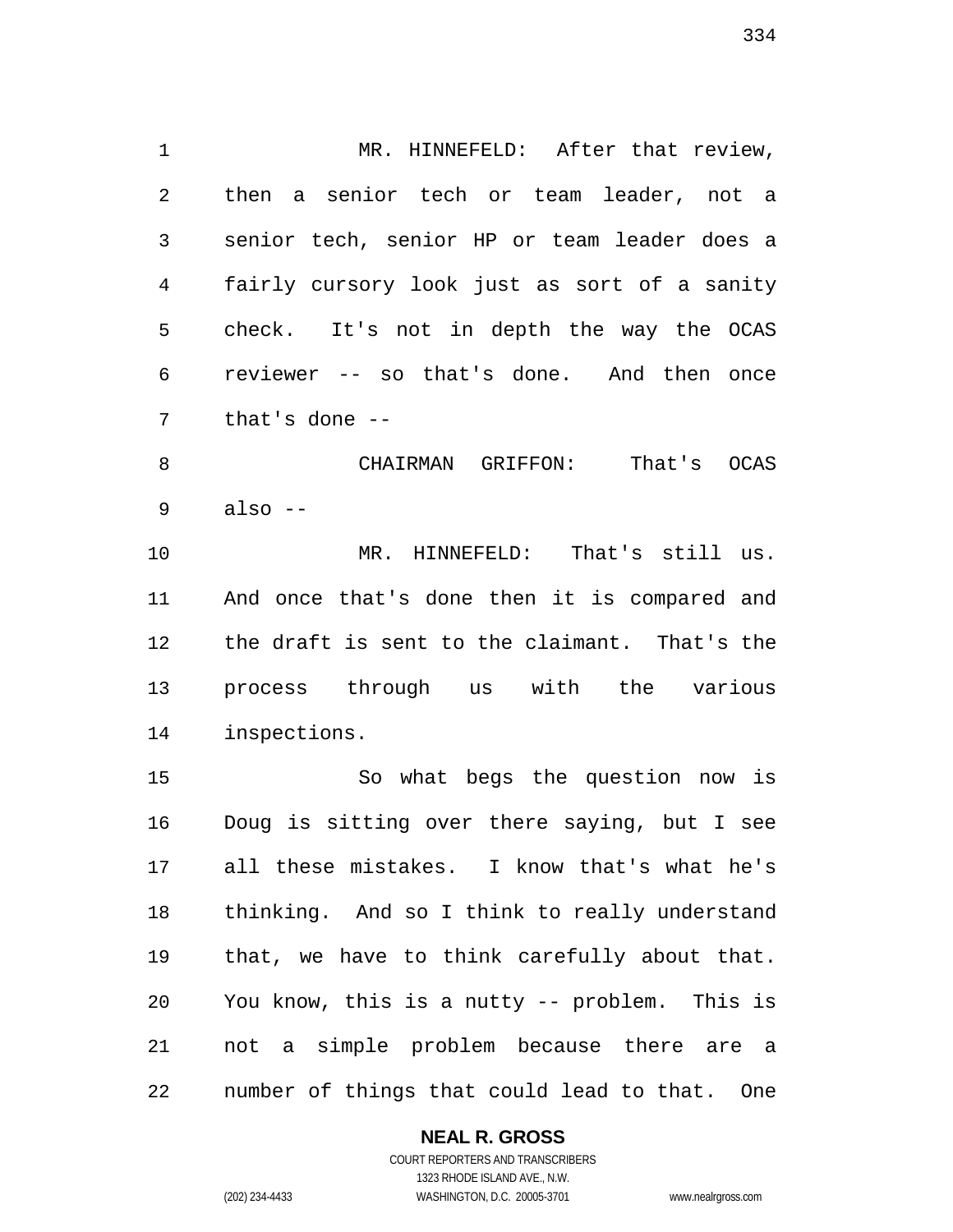thing people could be just messing up, you know, they could just not be inspecting carefully. That's one possibility.

 Another could be that we have not provided clear enough instruction on how to inspect. You know, we have a procedure, but it isn't really clear what we want this to say.

 Another might be that we don't all have the same understanding of what should be inspected out. You know, what is it exactly that you want this thing -- how you want it to look? I might have a different judgment than the OCAS reviewers, to be completely honest, about what that is. And so I would guess I'm in the position to change the OCAS reviewer's mind at this point if I choose to. So that might be a part of it as well. So it's going to take a little more analysis to really understand those kinds of issues.

CHAIRMAN GRIFFON: Right.

MR. HINNEFELD: Of course, that

**NEAL R. GROSS** COURT REPORTERS AND TRANSCRIBERS

1323 RHODE ISLAND AVE., N.W. (202) 234-4433 WASHINGTON, D.C. 20005-3701 www.nealrgross.com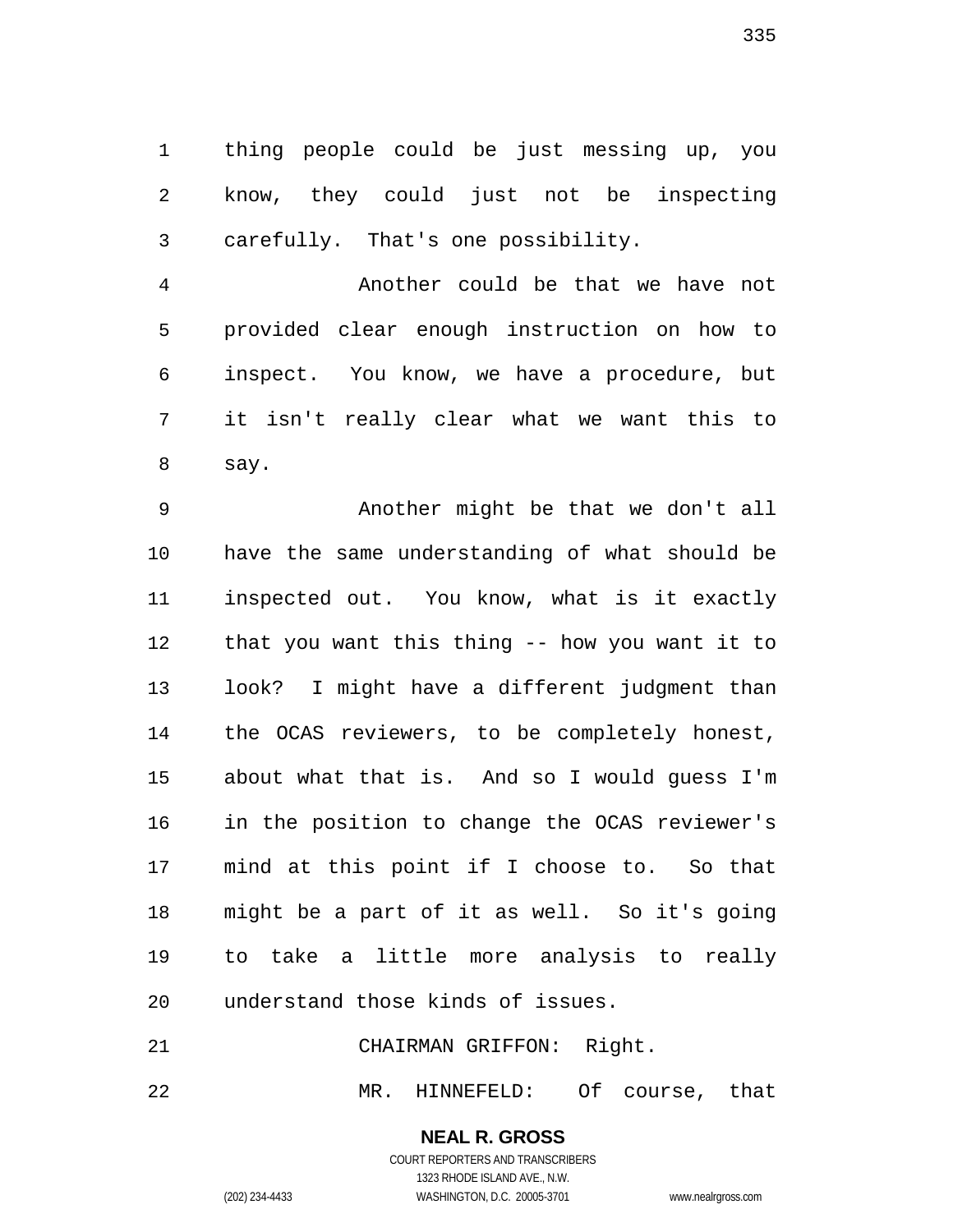analysis takes time and somebody to work on it.

 CHAIRMAN GRIFFON: Yes. And money.

 MR. HINNEFELD: Yes, time and money and the bad thing is, you take somebody to do that you know you're taking off something else. That's what we do.

 CHAIRMAN GRIFFON: Yes. Well, that's why I think we want to understand it better so that if we make any recommendations, it's the targeted recommendations. You know,  $it's$  --

 MR. HINNEFELD: I think as I think about this, the helpful approach might be, you've seen a number of them. I think -- I hate to make it hard to go find these again, but if you could find some examples of a particular error that made it out to a dose reconstruction and said, look. This we don't really think should have gone -- this one shouldn't have gone out. It wasn't a TIB-0008

## **NEAL R. GROSS**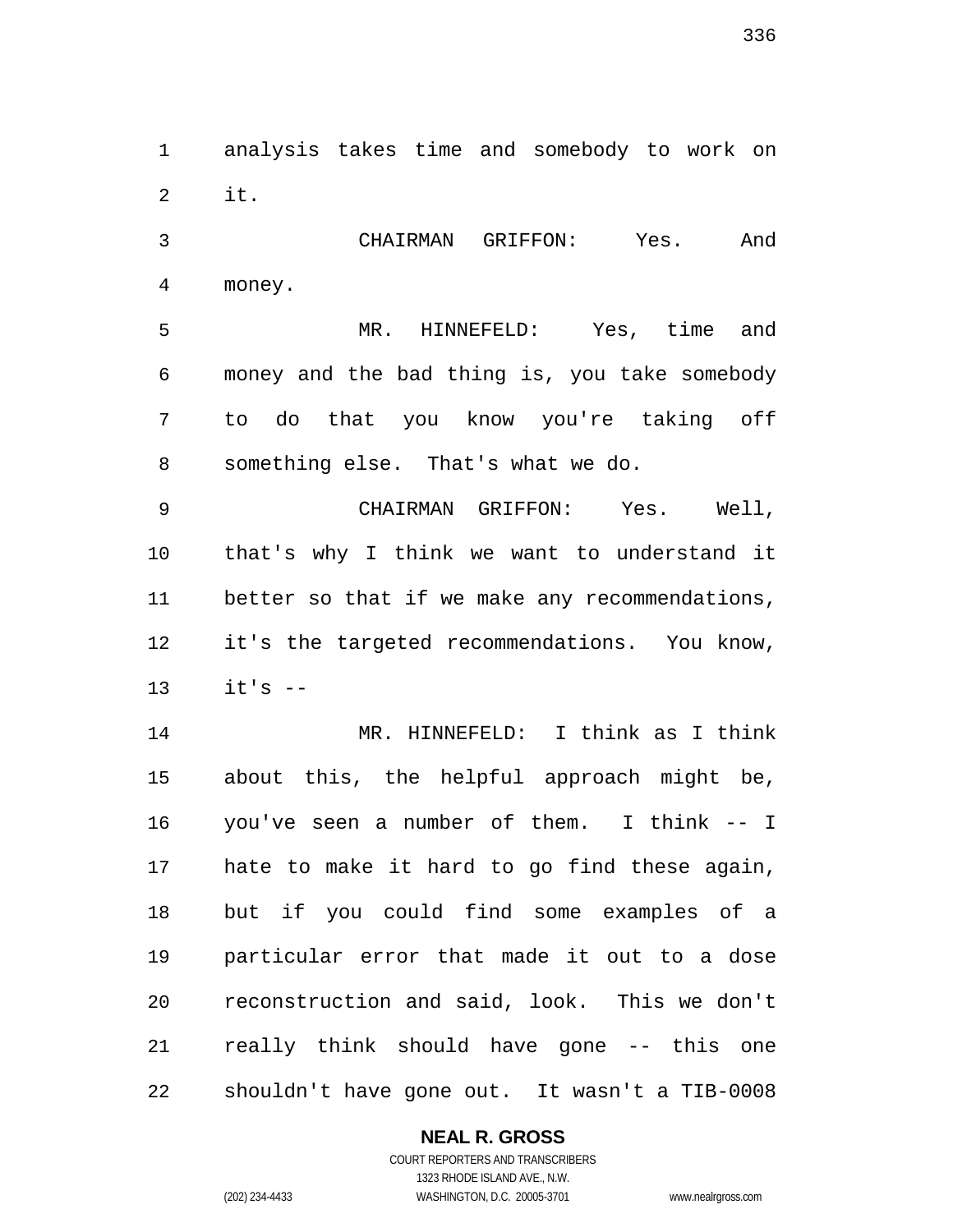or a TIB-0010, or it's an overestimate, an overestimated approach.

 But the dose reconstruction just doesn't say what it's supposed to say. You know, it did one thing, but it said it did something else or this or whatever you think are fairly significant things that ought to be pointed out. And we could probably pick them off the matrix; at least, get first selection on the matrix.

CHAIRMAN GRIFFON: Yes.

 MR. HINNEFELD: And get those back to us and let's get the guys who actually do the work engaged in this and see what exactly is going on and why are these going out this way. That might be a way.

 MR. FARVER: Some of the mistakes that come to mind are doses are missing.

 MR. HINNEFELD: Yes, yours won't be in there.

 MR. FARVER: Okay. Or all the bioassay data wasn't considered. Or all the

## **NEAL R. GROSS** COURT REPORTERS AND TRANSCRIBERS

1323 RHODE ISLAND AVE., N.W. (202) 234-4433 WASHINGTON, D.C. 20005-3701 www.nealrgross.com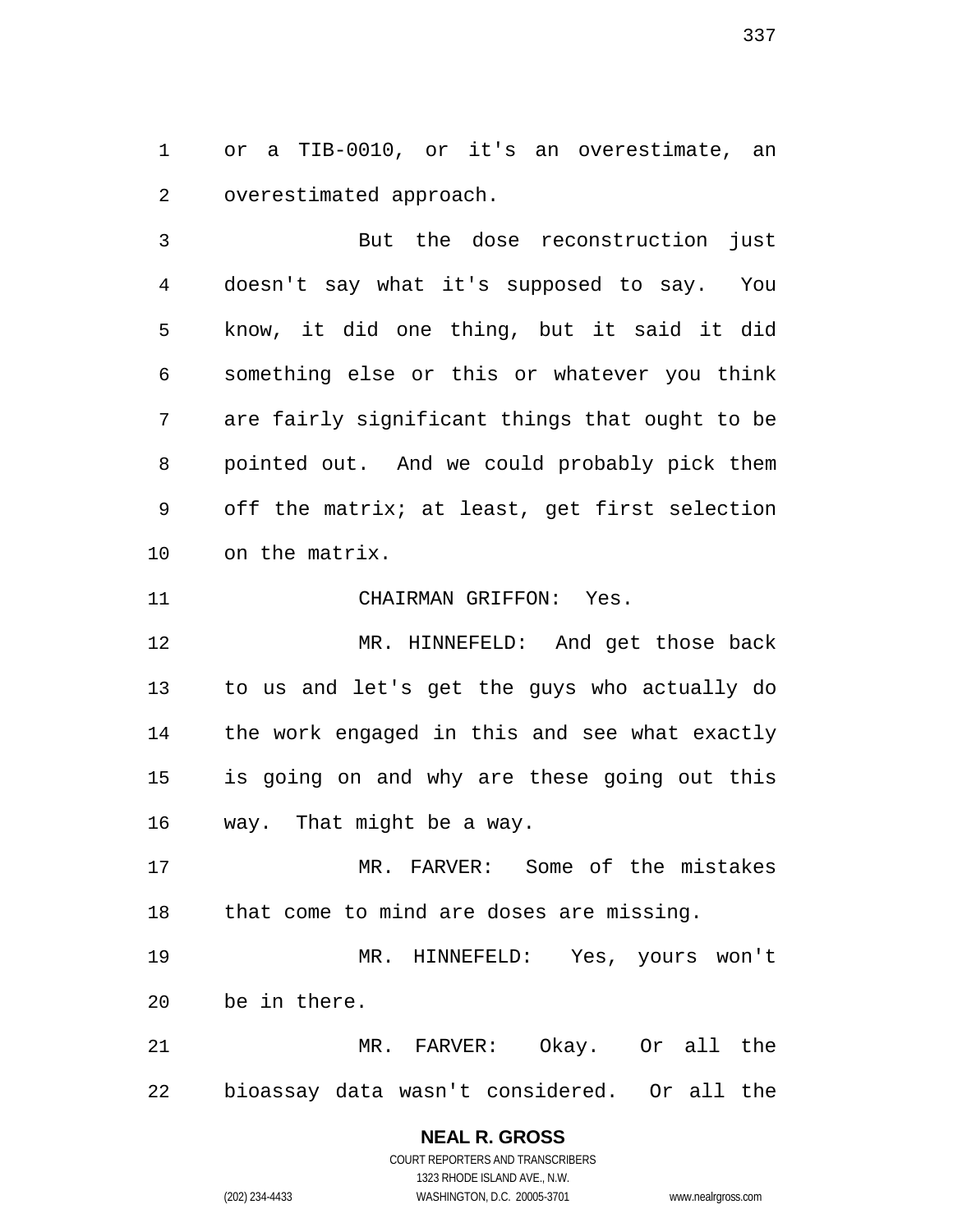positive bioassay data wasn't considered, and I believe these are check items in the ORAU checklist.

 MR. HINNEFELD: Yes. MEMBER MUNN: They ought to be. MR. FARVER: So I believe that checklist is very good and very thorough. And this is where I get confused. If we have this thorough checklist and it's being followed, then we shouldn't have to come around and be finding missing dates and missing data and things like that.

 MR. HINNEFELD: Well, I think that would be an important step then is to -- let's get those examples out and let's get back to the people who do the work and say, what exactly is going on here. You know, is there explanation of this other than, oops, I missed it. And if it's, oops, I missed it, and we're doing that a lot, then we have got to rethink what's causing us to miss it all those times.

CHAIRMAN GRIFFON: And then, what

## **NEAL R. GROSS**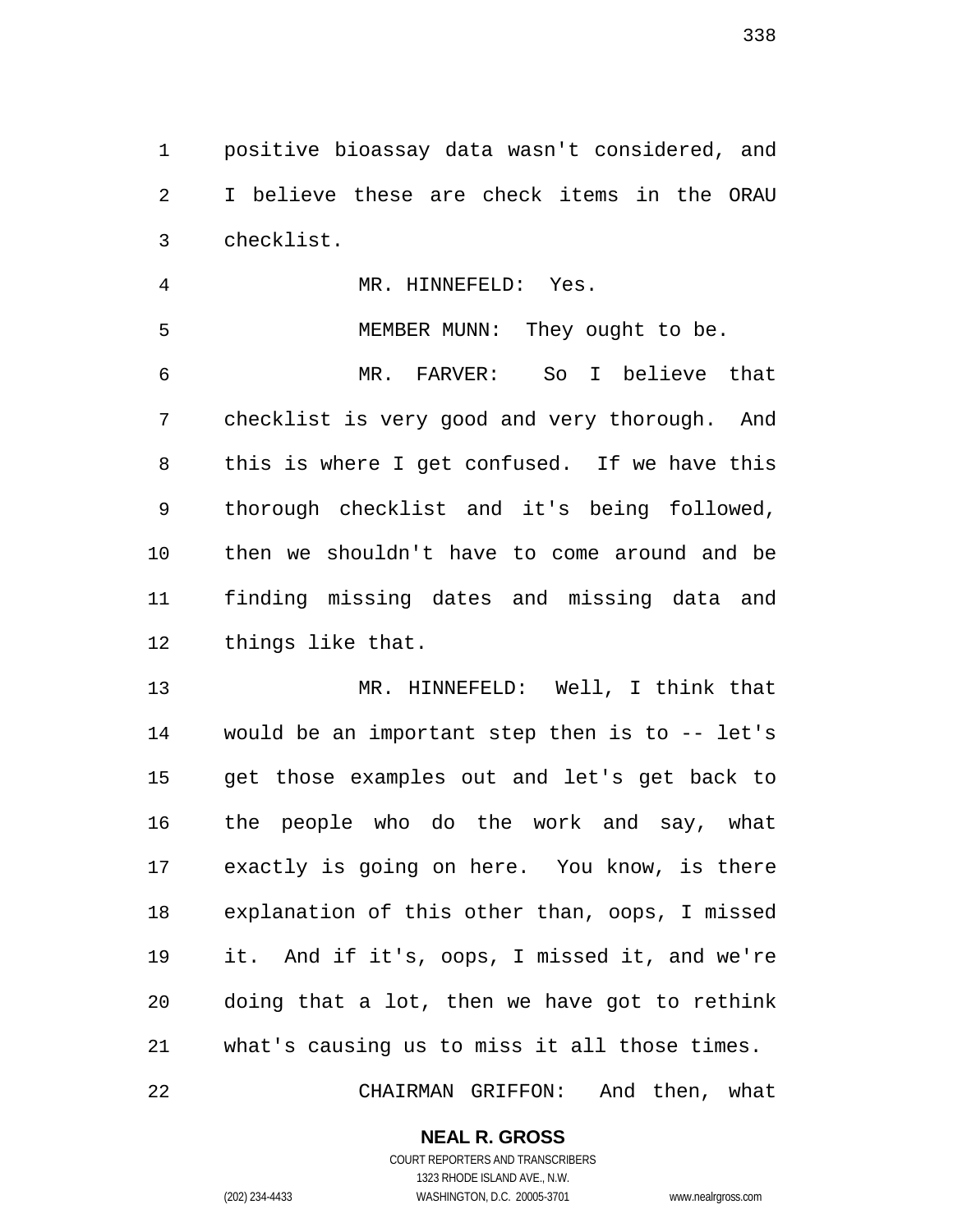the --

| $\overline{2}$ | MR. HINNEFELD: You are being lax              |
|----------------|-----------------------------------------------|
| 3              | or if you're too familiar with them or --     |
| $\overline{4}$ | MR. FARVER: And if you have this              |
| 5              | checklist in place, it should not be that     |
| 6              | difficult to track the items that are more    |
| 7              | frequent.                                     |
| 8              | MR. HINNEFELD: Yes. Provided                  |
| 9              | it's filled out every time. I won't swear     |
| 10             | that it's filled out every time. I mean it's  |
| 11             | $- -$                                         |
| 12             | CHAIRMAN GRIFFON: Yes.                        |
| 13             | MR. HINNEFELD: It's a lot like --             |
| 14             | for instance, we have checklists and it's     |
| 15             | filled out on the five percent that come up   |
| 16             | and when the reviewer feels, but other than   |
| 17             | that, when he wants to he can fill it out any |
| 18             | time. But other than that, he doesn't have to |
| 19             | fill it in, either when he approves it or     |
| 20             | returns it, he doesn't have to fill that out. |
| 21             | CHAIRMAN GRIFFON: Right.                      |
| 22             | HINNEFELD: And, again, it<br>$MR$ .           |

**NEAL R. GROSS**

COURT REPORTERS AND TRANSCRIBERS 1323 RHODE ISLAND AVE., N.W.

(202) 234-4433 WASHINGTON, D.C. 20005-3701 www.nealrgross.com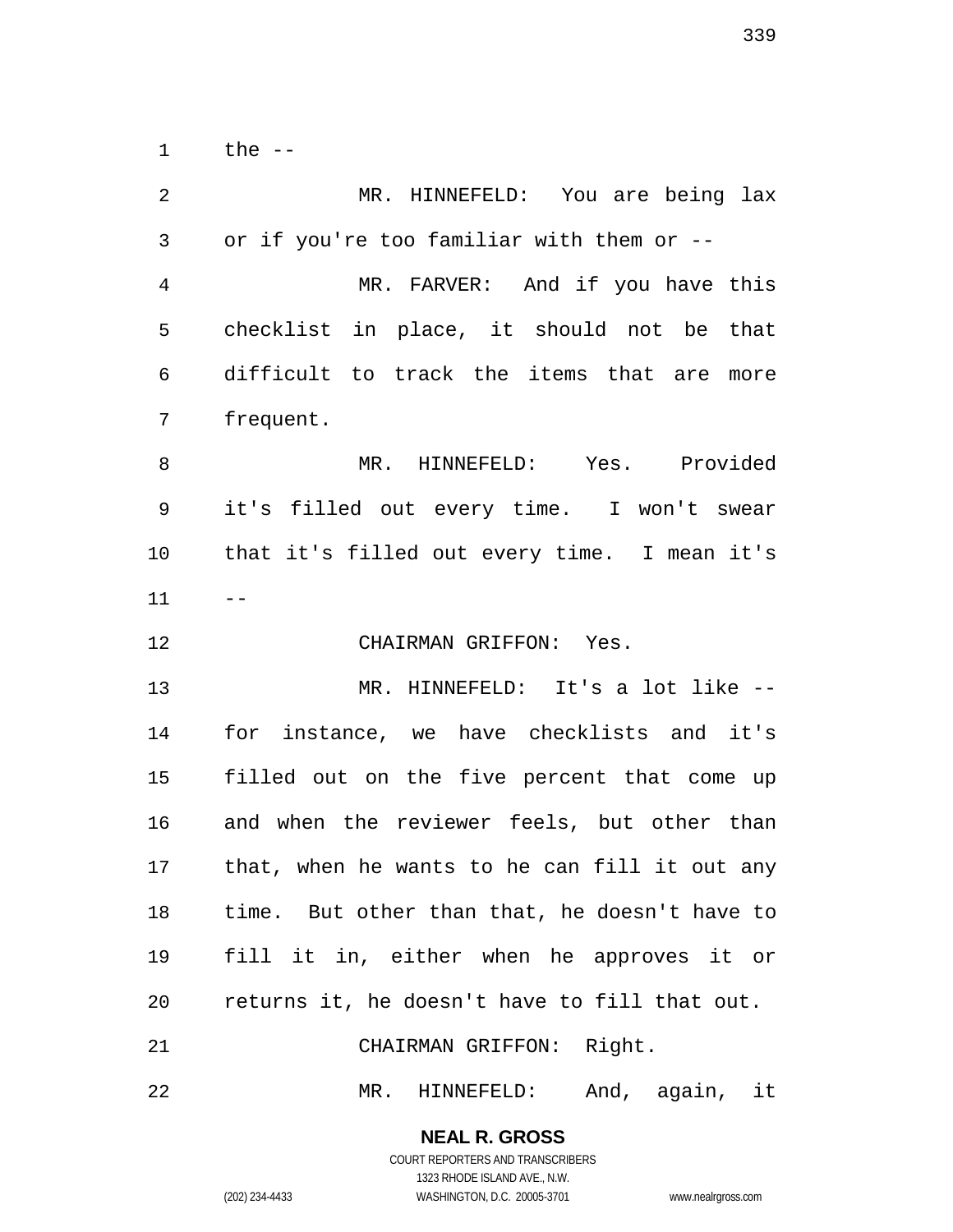doesn't seem very hard, but maybe it's five minutes, and if you do 100 dose reconstructions a week, that's 500 minutes or almost ten hours. That's eight hours of personnel time, eight man hours of time that you now are spending, and you're producing the same amount of work that you did before. So those are things we kind of want to weigh here.

 CHAIRMAN GRIFFON: Well, yes, as opposed to spending the time on the other side.

 MR. HINNEFELD: Well, I've spent a hell of a lot of time down here. If those guys have 14 more hours, I don't care.

 MEMBER MUNN: Yes. The real question is if the checklists are thorough and in place and are not being followed, that's the real question. If the checklists are not being followed, then why not? Because there are only two aspects to the issue really and truly. One, are the proper controls in place,

#### **NEAL R. GROSS**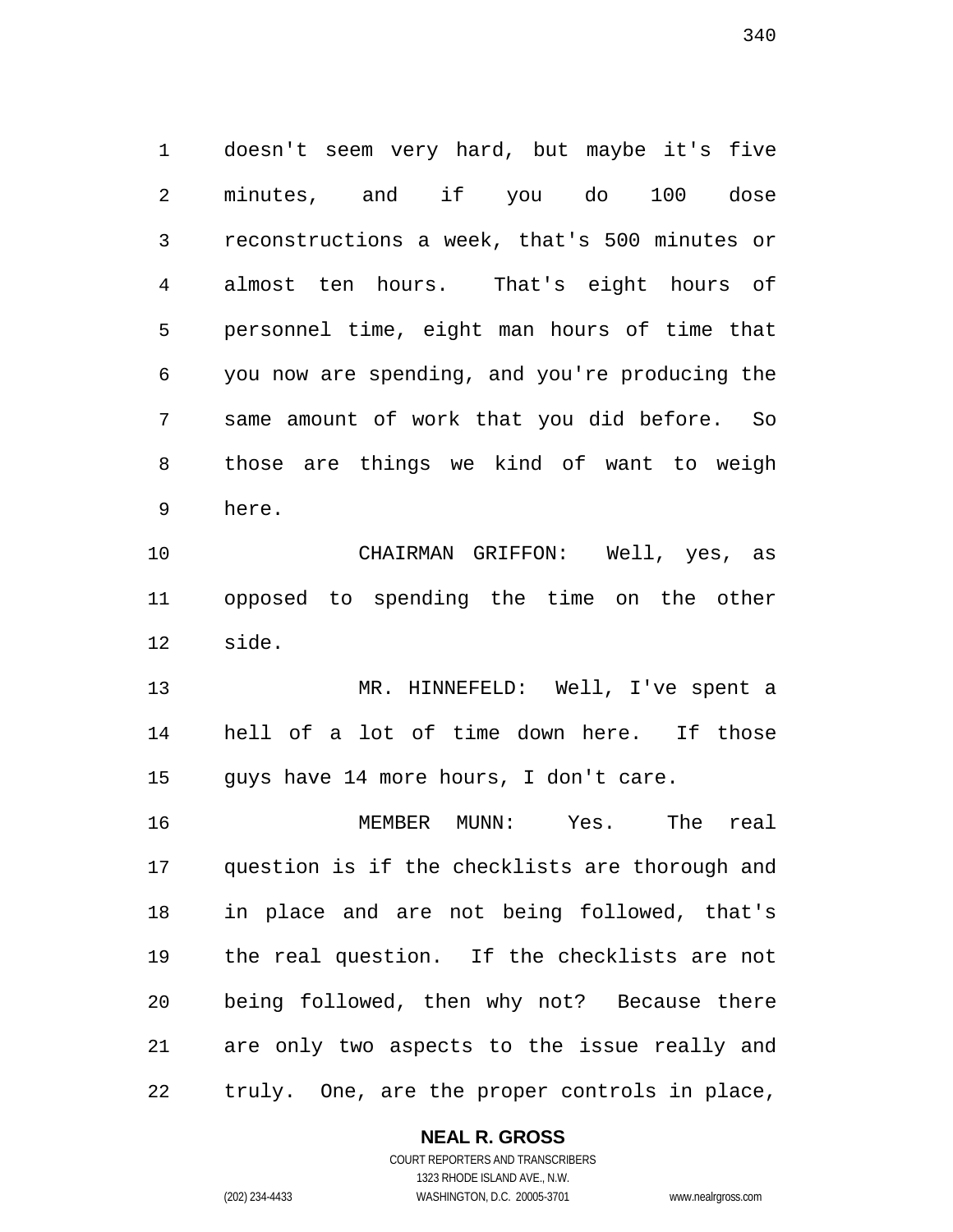and, two, are the proper controls being followed? And if we come to the conclusion that the controls are in place but they're not being followed, then that raises the question of why. CHAIRMAN GRIFFON: Are the

 controls proper, too, I guess would be the one step back.

MR. HINNEFELD: Yes.

 CHAIRMAN GRIFFON: Yes. Basically I would agree with you.

(Simultaneous speakers.)

 CHAIRMAN GRIFFON: Right. Look at the checklist, and it seems like it's pretty - MR. FARVER: I believe it's pretty thorough.

CHAIRMAN GRIFFON: Right.

 MR. FARVER: And if I was overseeing a program like that, I would probably be tracking all these items to start with on every dose reconstruction and seeing if they're met and to get some feedback if

**NEAL R. GROSS**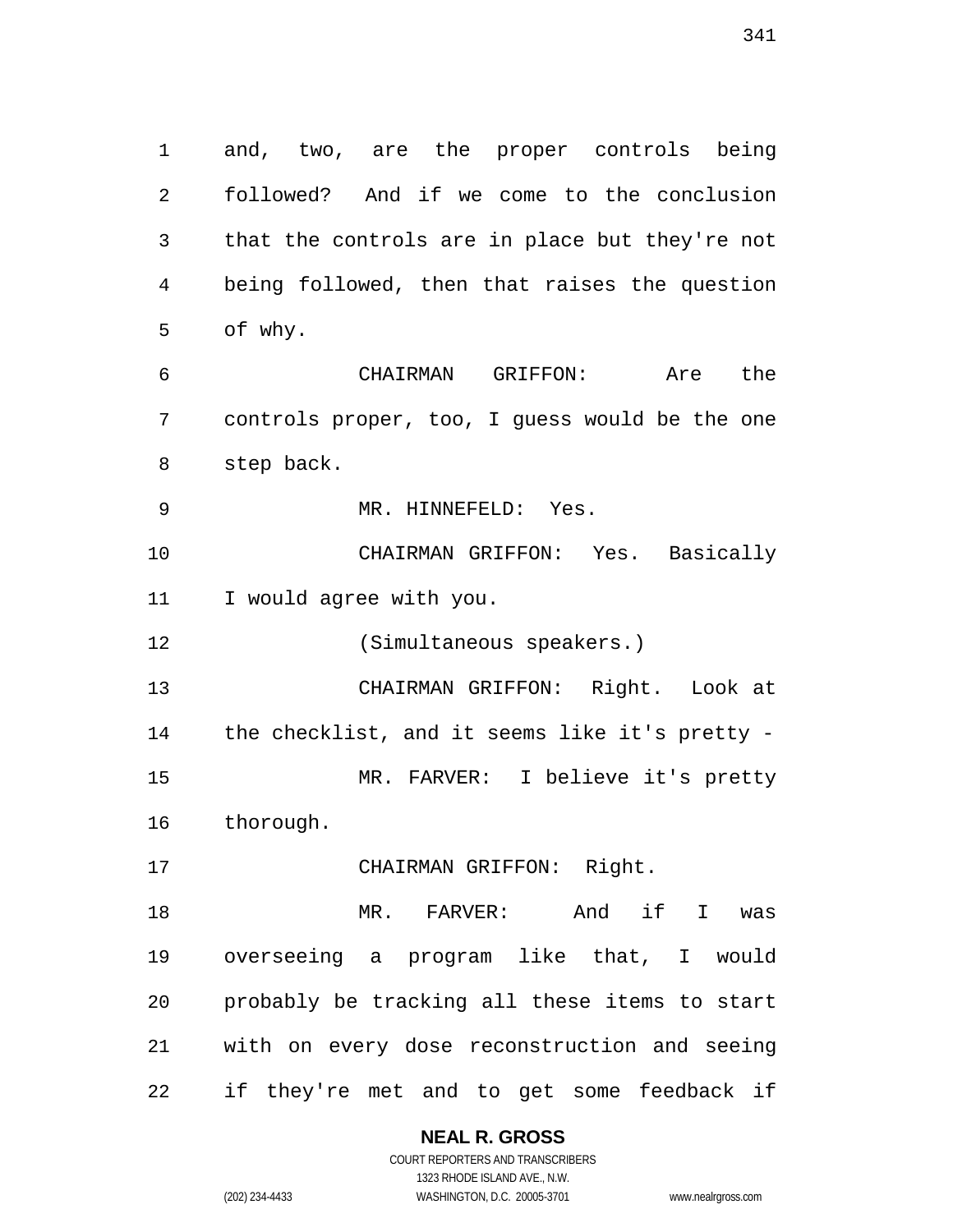you've got errors and then you know which ones to concentrate on. And then after you do so many you could say, wow, we don't need an extensive one. We're getting all these right and we can cut it back. And then you scale it back based on your input that you have from your previous dose reconstructions. But if you don't look at any of that then you're not getting any feedback.

 CHAIRMAN GRIFFON: And you could also see if you're getting a lot of comments in the same areas.

 MR. FARVER: Yes, and focus on those areas and then drop some of the areas that you really don't need to focus on. So it can be scaled back.

 CHAIRMAN GRIFFON: Are you saying you're not sure that data has been looked at in that way?

 MR. FARVER: But I'm not sure it's being looked at and you really can't say much about it.

**NEAL R. GROSS**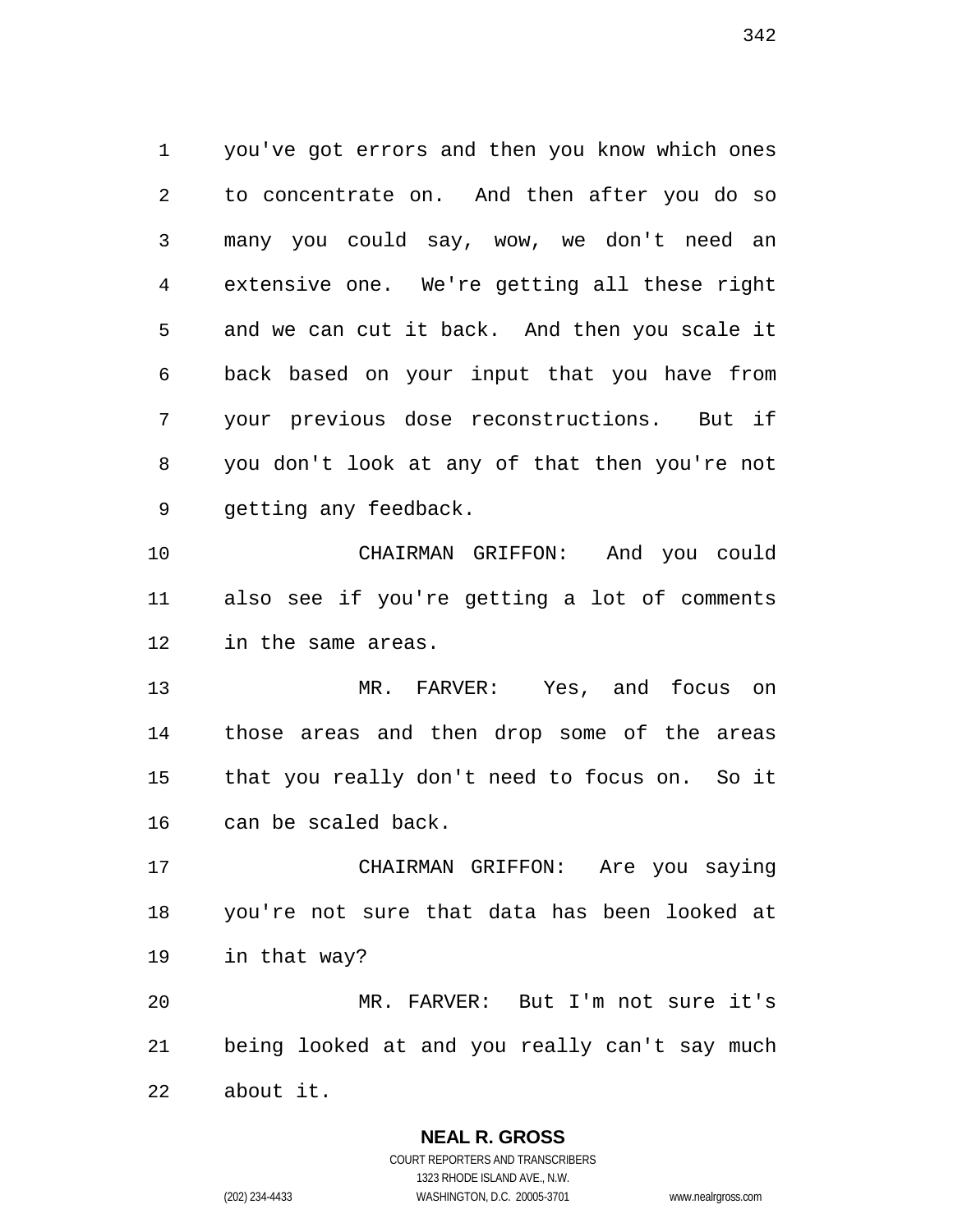CHAIRMAN GRIFFON: So that's something we could at least ask maybe. I'm just trying to get -- I don't think we're in a position to ask NIOSH to do anything yet. I think we just want to get a sense and then come back to the Board and discuss.

 MEMBER MUNN: That's true. But I think even a group like ours needs to continue to be mindful of the fact that you can destroy what you're trying to do by imposing too many administrative activities on it. And we don't want to get to the point where we are recommending so many administrative oversights that the work doesn't get done. We have to realize that we have a responsibility to the claimants, maintain a balancing act here that's reasonable but still fair and comprehensive for their sake.

 CHAIRMAN GRIFFON: Yes, fair and comprehensive and scientifically defensible and all that. I mean because that's the issue if -- and that's the question about sort of

## **NEAL R. GROSS**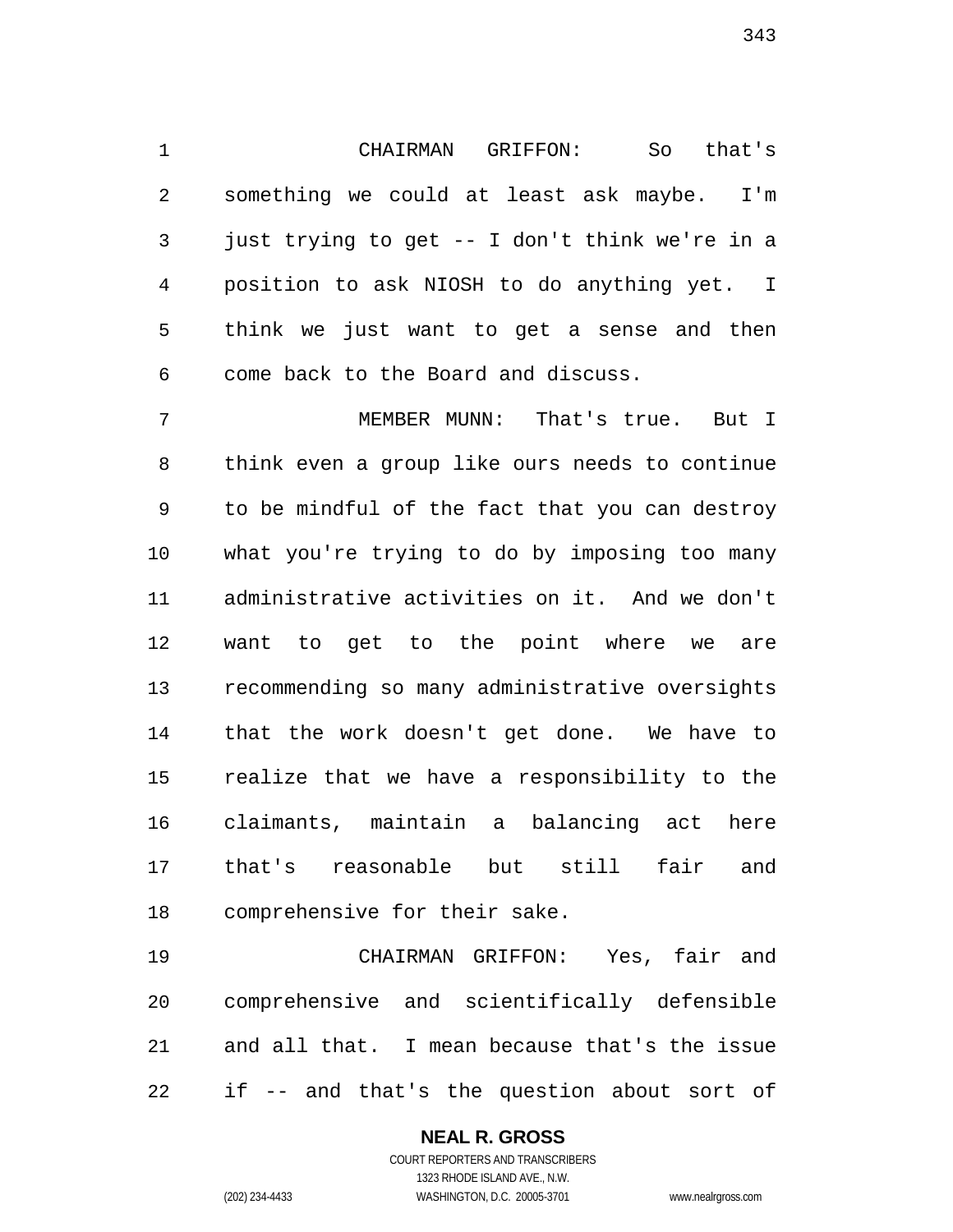what's an acceptable level of errors because people we hear that come to the committee, come to the full Board meetings and they say my husband, wife, whatever, had this cancer and you assessed it at this and here's the report, and you have the wrong cancer selected. Those are ones we get. Now that's going to happen.

 MR. HINNEFELD: Well, certainly there are cases where we do a surrogate target.

 CHAIRMAN GRIFFON: Well, but sometimes it was erroneous. I mean I've had a couple cases of that, yes. But that's the ones that come to the Board.

 MR. FARVER: That's a give-me. That shouldn't make it through.

 CHAIRMAN GRIFFON: It's a very -- MR. HINNEFELD: That's right. That should not make it through. But I mean - CHAIRMAN GRIFFON: That kind of error is unacceptable. Zero tolerance, right,

## **NEAL R. GROSS**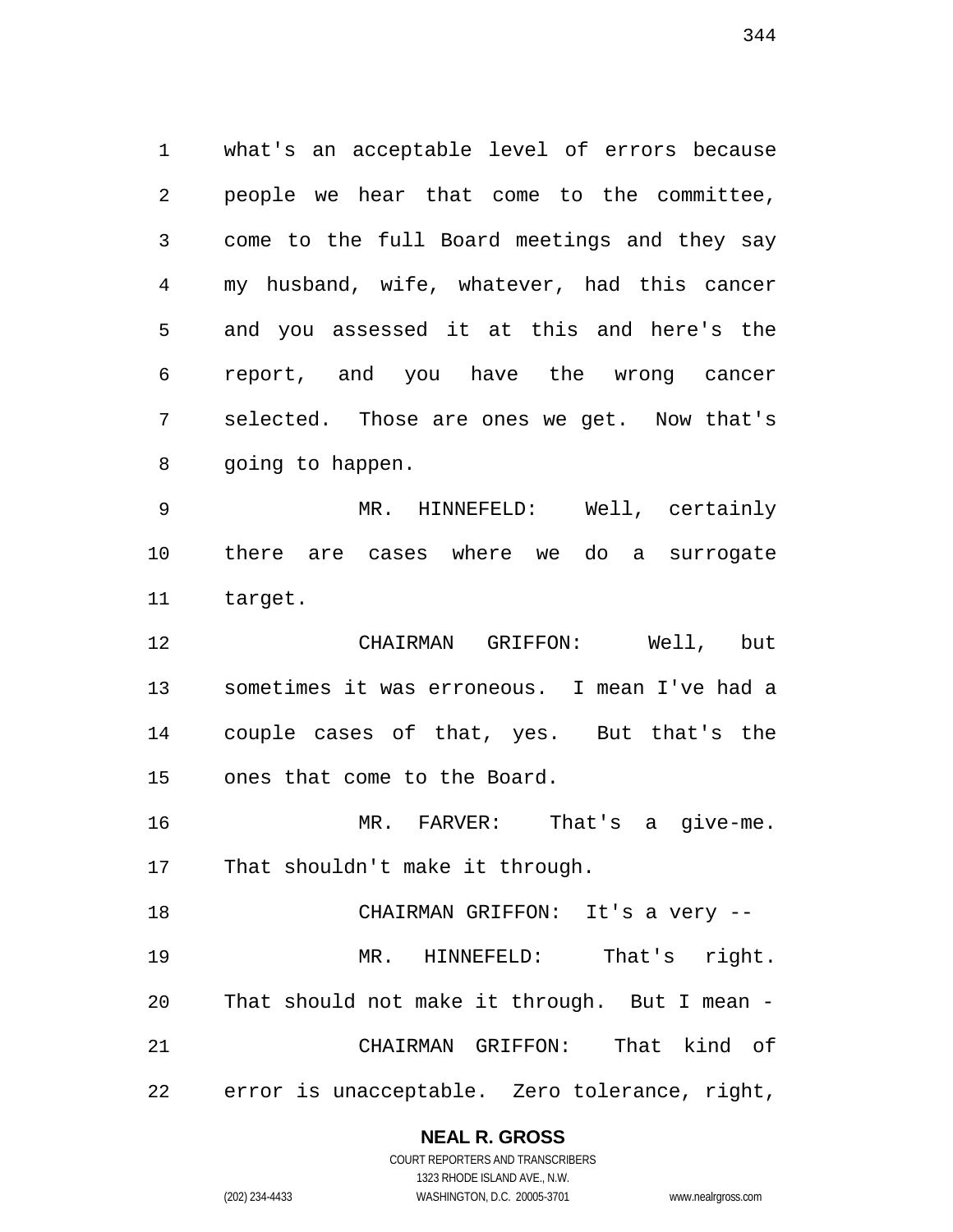or whatever? I don't know.

 MR. HINNEFELD: I would think -- CHAIRMAN GRIFFON: But other errors certainly are going to happen, but they're acceptable. You know, we kind of accept that -- and we don't want to, like Wanda said, waste a lot of energy and your dose reconstruction team's time chasing down these two millirem issues for over -- you know. But I think we're all kind of saying the same things.

12 12 I mean the examples I would use -- Doug gave out some examples, I'm thinking of the ones from I think it's the eleventh -- the last set of cases we just picked. I haven't even opened those cases, but I already have three in mind that when I selected them I said, what the heck is going on here. I think you had the same reaction. They were Paducah and Portsmouth. They were all less than one year, and they were compensable. You know 57, 80 percent. So how did those get past even

#### **NEAL R. GROSS** COURT REPORTERS AND TRANSCRIBERS

1323 RHODE ISLAND AVE., N.W. (202) 234-4433 WASHINGTON, D.C. 20005-3701 www.nealrgross.com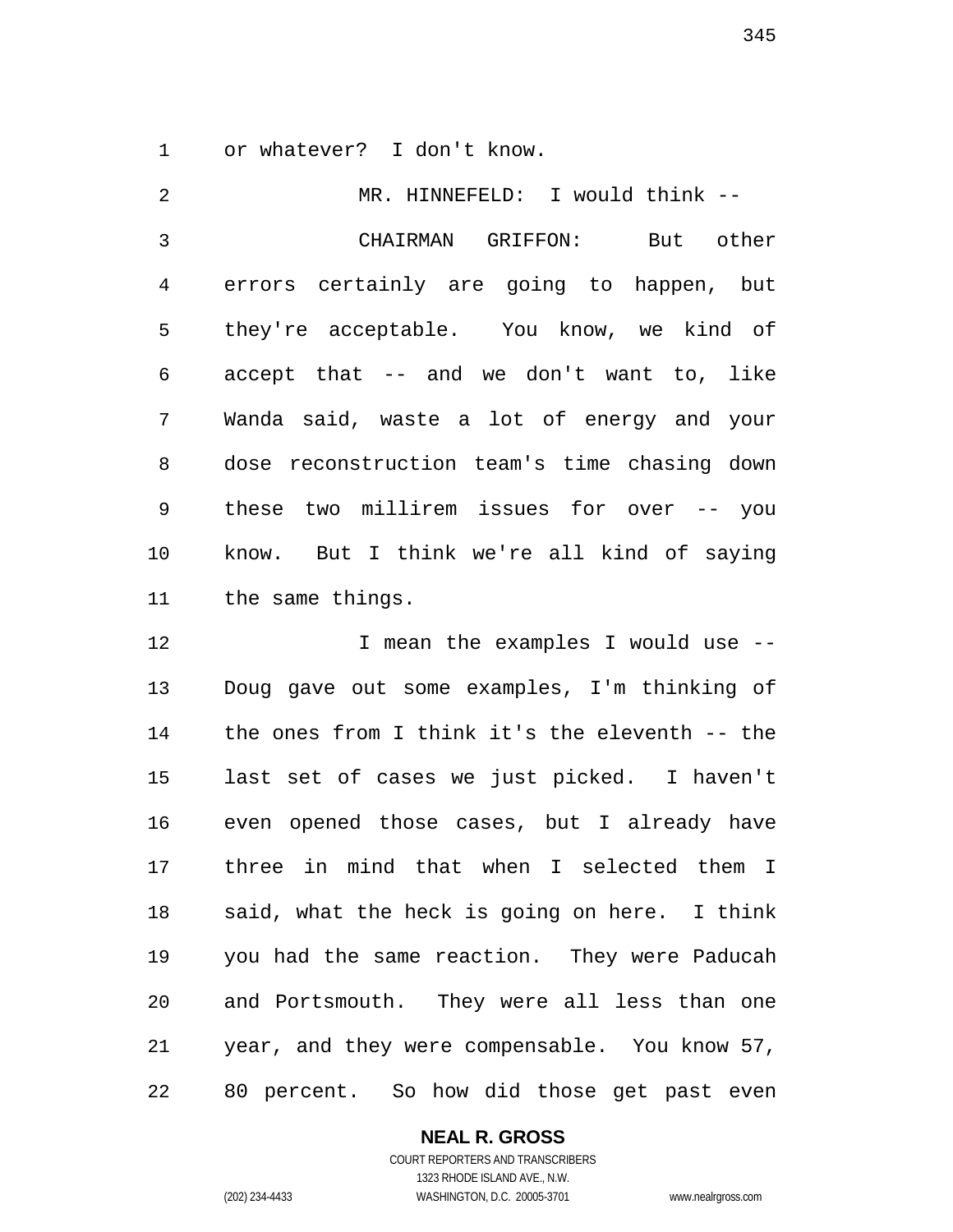1 this high triage? It seems to me that that -- MR. FARVER: Yes, I don't know. CHAIRMAN GRIFFON: Yes. MR. FARVER: I haven't looked at them yet. CHAIRMAN GRIFFON: Right. We haven't looked at them. But I mean that's the  $8 - -$  MR. KATZ: We don't know if they are a problem, yet. CHAIRMAN GRIFFON: I'm pretty sure they're a problem. How could they not be a problem? MR. HINNEFELD: Well, it could be a large number of basal cell carcinomas. People that were at a gaseous diffusion plant -- we would only have enough -- on the case and if it had a large number of -- CHAIRMAN GRIFFON: So even with that, you're saying even though it's less than 250 days you would still by the policy -- (Simultaneous speakers.)

**NEAL R. GROSS**

COURT REPORTERS AND TRANSCRIBERS 1323 RHODE ISLAND AVE., N.W. (202) 234-4433 WASHINGTON, D.C. 20005-3701 www.nealrgross.com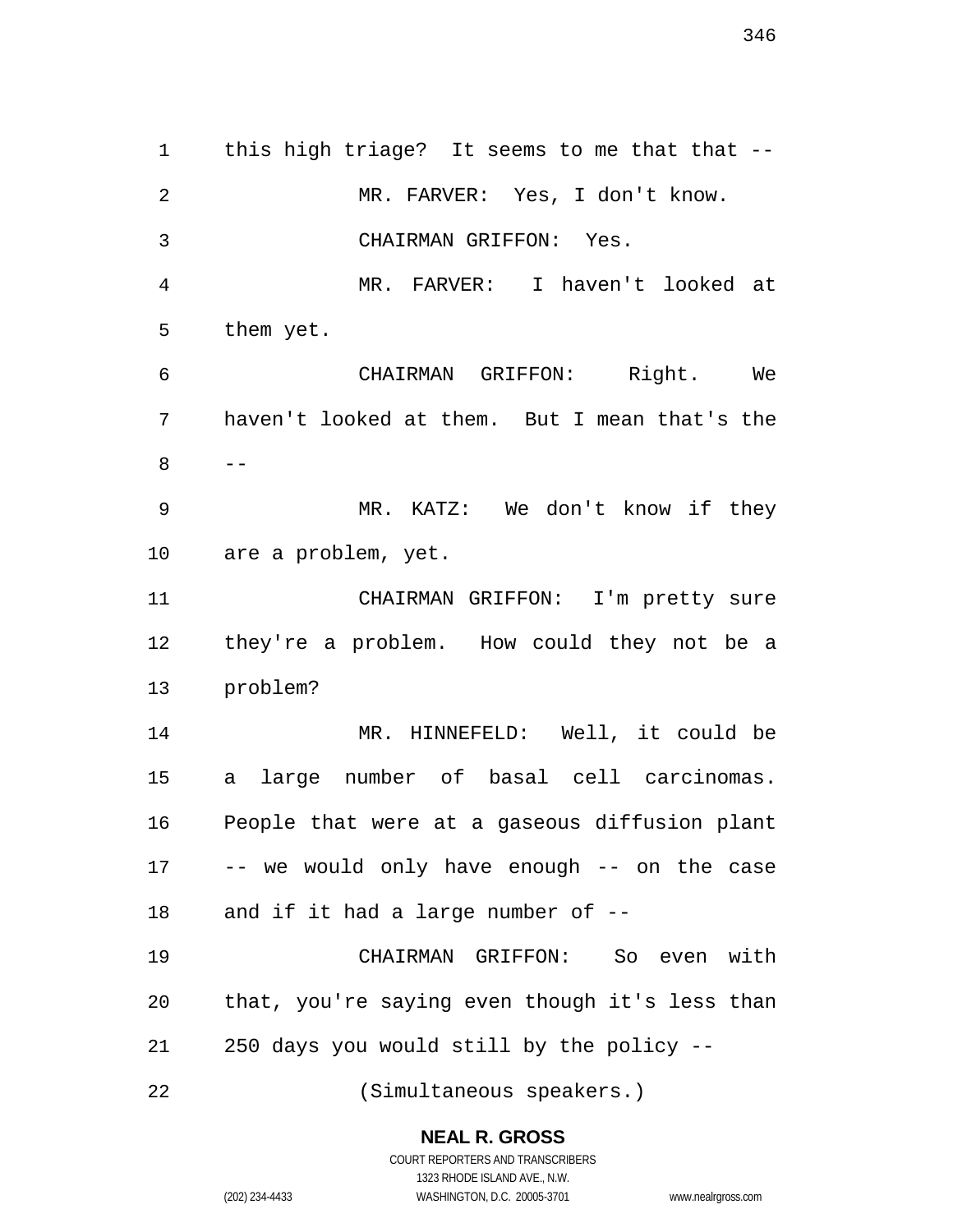MR. HINNEFELD: The number of basal cell carcinomas -- CHAIRMAN GRIFFON: Yes, I know. I know. MR. HINNEFELD: It doesn't take much. CHAIRMAN GRIFFON: Yes. MR. FARVER: We've seen them with, what 70 or so, or more? MR. HINNEFELD: We've had them with a 99. We had one with 99. MR. ULSH: I recall 50. MR. HINNEFELD: Yes. We had one with 99. CHAIRMAN GRIFFON: And that's probably what it is. So then it ends up being in another box for us to consider which are these inconsistencies. Let's put that in our 250 day work group for instance, you know. Is that really equivalent to a criticality situation, you know? You only needed five days of work to --

**NEAL R. GROSS**

COURT REPORTERS AND TRANSCRIBERS 1323 RHODE ISLAND AVE., N.W. (202) 234-4433 WASHINGTON, D.C. 20005-3701 www.nealrgross.com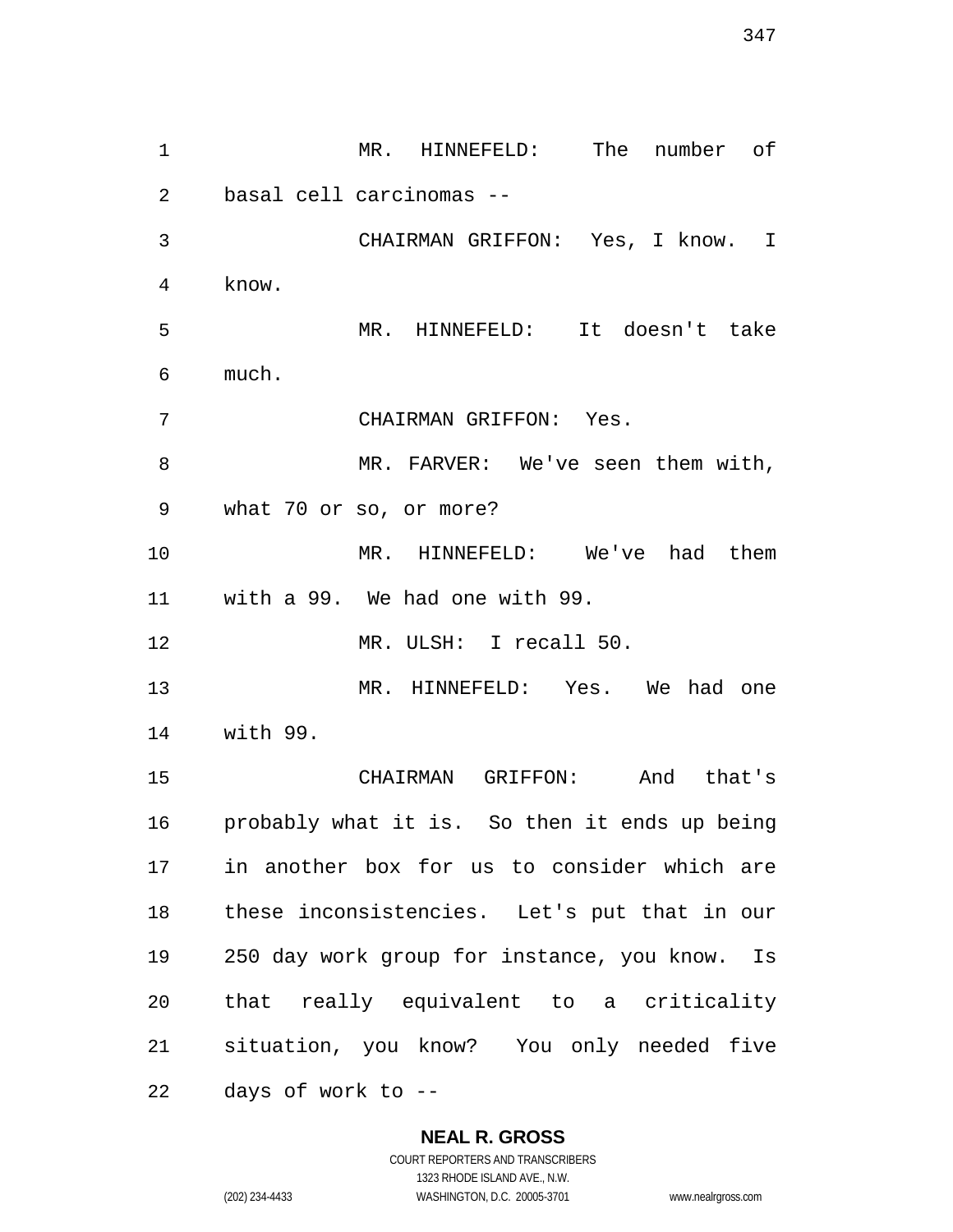MR. HINNEFELD: Well, let's leave that 250 days.

 CHAIRMAN GRIFFON: Yes. I know. I'm just -- but anyway and maybe that was flagged and they did say and they solved.

 MR. HINNEFELD: See the ones you showed me. I remember you showed me three of them that seemed to be puzzling, and they puzzled me as well. But I have not opened them up.

 CHAIRMAN GRIFFON: And they probably are a skin cancer, yes. You're probably right. Multiple skin cancers.

 MR. HINNEFELD: I can't see what else they would be, and even then I would guess we would have to have a fairly healthy model for assigning the skin dose during those years to get them to those levels, I would think, but I don't even know, I haven't looked at it, and I'm not as conversant with everything we do as others.

CHAIRMAN GRIFFON: Yes.

**NEAL R. GROSS** COURT REPORTERS AND TRANSCRIBERS

1323 RHODE ISLAND AVE., N.W.

(202) 234-4433 WASHINGTON, D.C. 20005-3701 www.nealrgross.com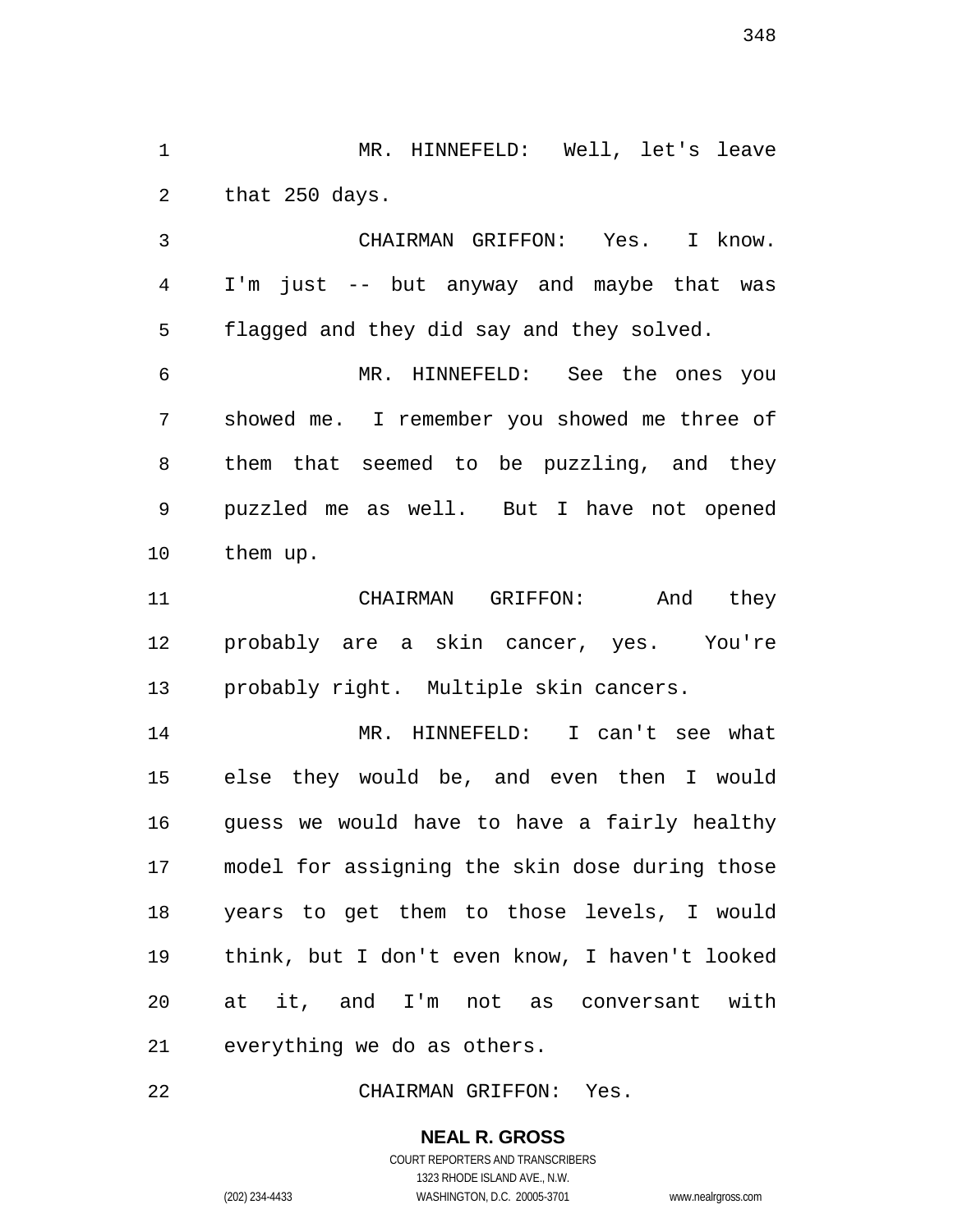MR. HINNEFELD: What do you think of the suggestion of pulling out examples? I don't propose that we go out and do this. I don't know if you -- if SC&A is equipped and has time to do that. But just off the matrix, let's just say, "Hey, these look like -- from what we wrote in the matrix these look like the kinds of things that might take a careful look." CHAIRMAN GRIFFON: That's what I was trying to understand. MR. HINNEFELD: And things like that which would give -- you know, it's much better to look at something concrete. CHAIRMAN GRIFFON: It's a decent idea, but how do you track it back? MR. HINNEFELD: Track it back where? CHAIRMAN GRIFFON: There's no documentation. How do you track it back? You said go to the people -- MR. HINNEFELD: Well, what I would

## **NEAL R. GROSS**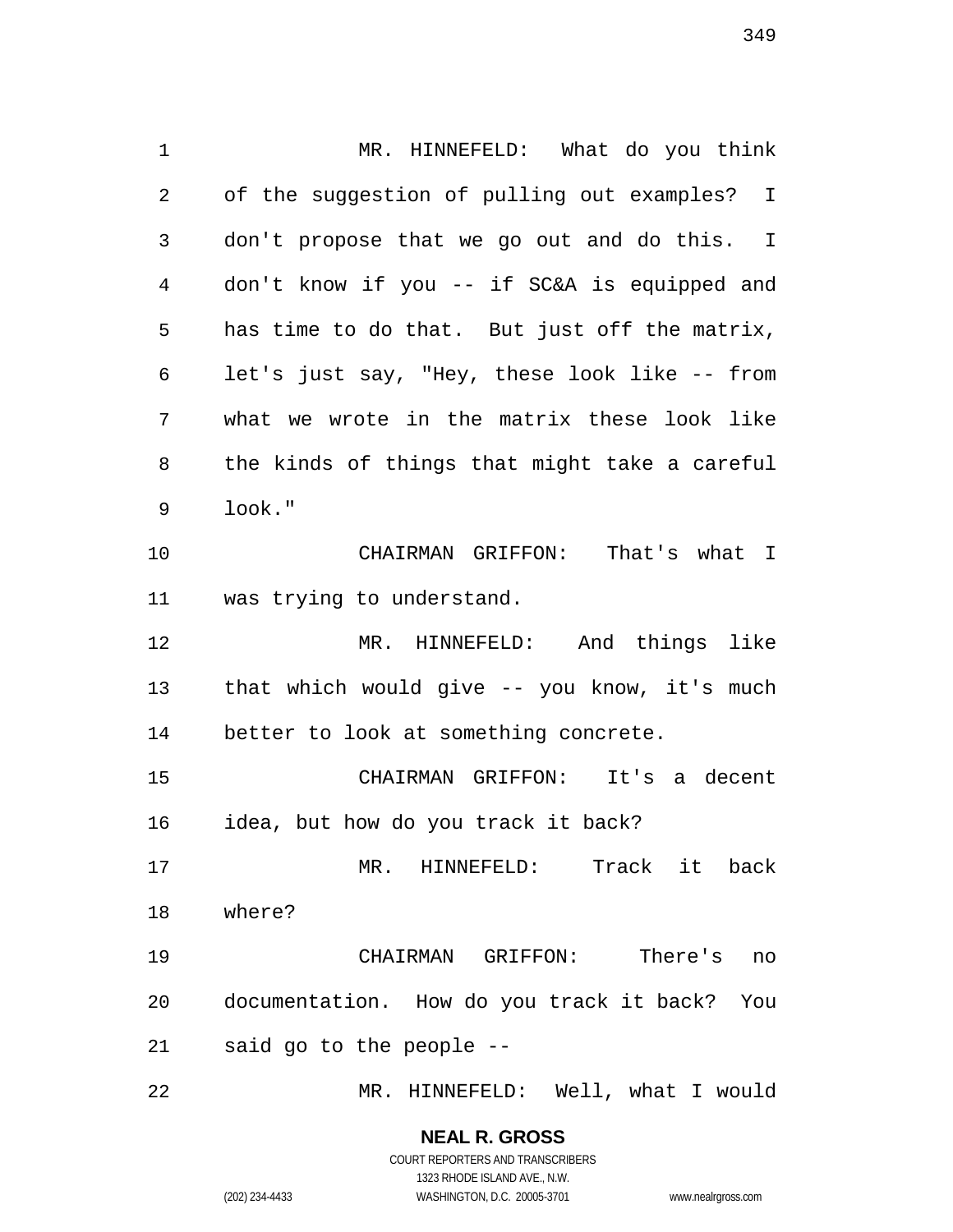do is I would go to -- I don't know if I would go to the specific one whose name was on it. I would go to the team leaders and our OCAS reviewers and I would say, okay, now look. Here's a case where this was in a final dose reconstruction report. It would seem to me that it doesn't belong there. What do I not understand here? Is there -- did it just slip out? Is there something I should know that I don't know? What is it I don't understand about this? Because I don't know that my judgment would be a lot different than yours because I talk to you guys a lot more than I actually look at dose reconstruction. And so I don't know that my judgment would be a lot more than yours.

17 MR. FARVER: That's true.

18 MEMBER MUNN: I know.

 MR. HINNEFELD: In terms of what's acceptable and a person who is doing a dose reconstruction or a person who is reviewing a dose reconstruction might have a really

# **NEAL R. GROSS**

COURT REPORTERS AND TRANSCRIBERS 1323 RHODE ISLAND AVE., N.W. (202) 234-4433 WASHINGTON, D.C. 20005-3701 www.nealrgross.com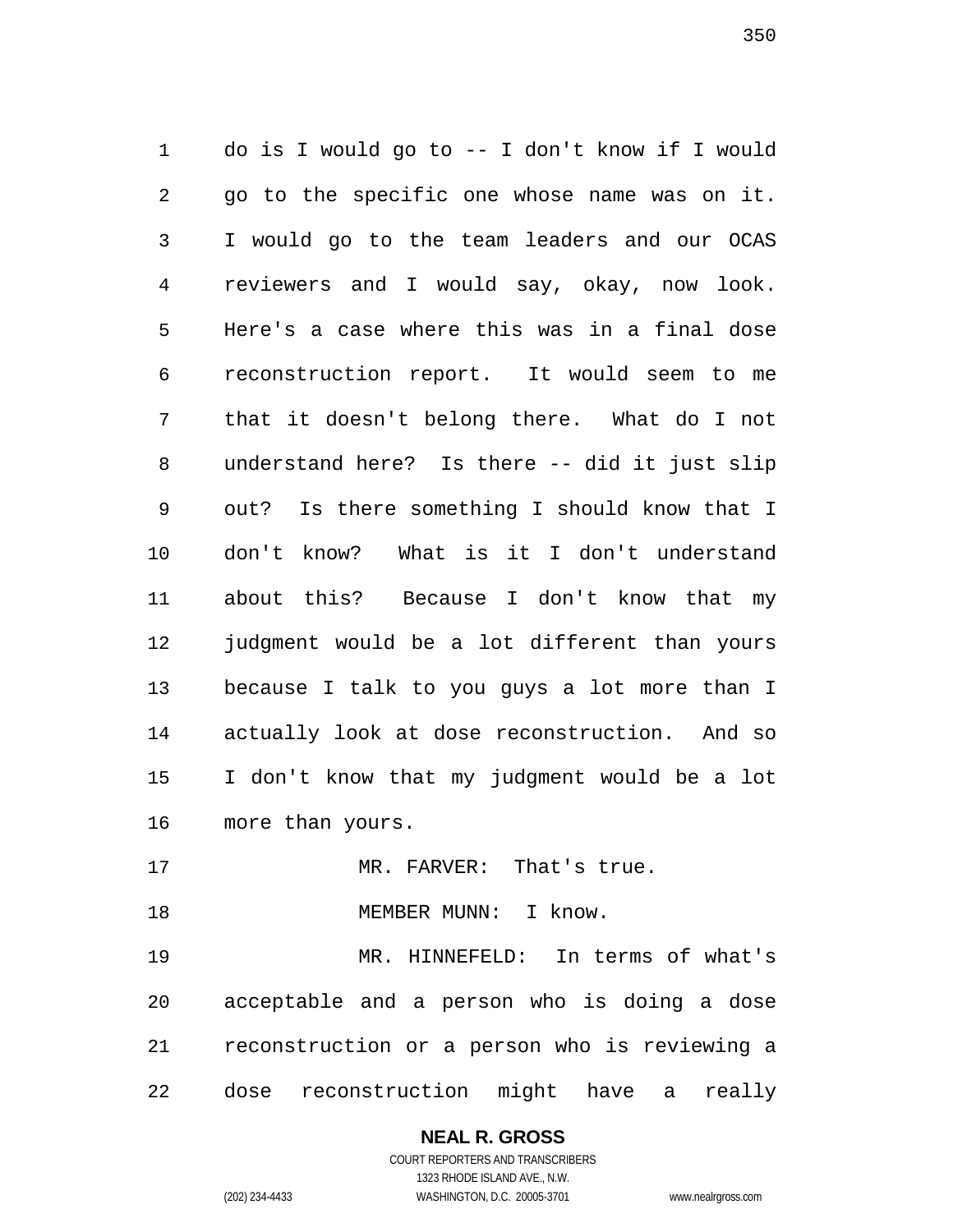different view on some things than I do and might be explaining something that's not occurring to me. Or they might say, well, it just slipped out. Or they might say something else I haven't thought of.

 So I would like them to at least have and I would like to pursue that avenue of questioning with the people who do the work whether they're dose reconstructors or OCAS reviewers for certain concrete examples and say, in this instance, what happened. It would seem to me that this wouldn't be in a final dose reconstruction. Would you explain why it's okay or what happened or anything like that? If we keep getting, well, it slipped out, it slipped out, it slipped out, then that has to do with how the control is being executed, and then we have to rethink that and figure out why is the control not being executed any better.

 CHAIRMAN GRIFFON: I think it's a worthwhile idea. Part of what my hesitation

> COURT REPORTERS AND TRANSCRIBERS 1323 RHODE ISLAND AVE., N.W. (202) 234-4433 WASHINGTON, D.C. 20005-3701 www.nealrgross.com

**NEAL R. GROSS**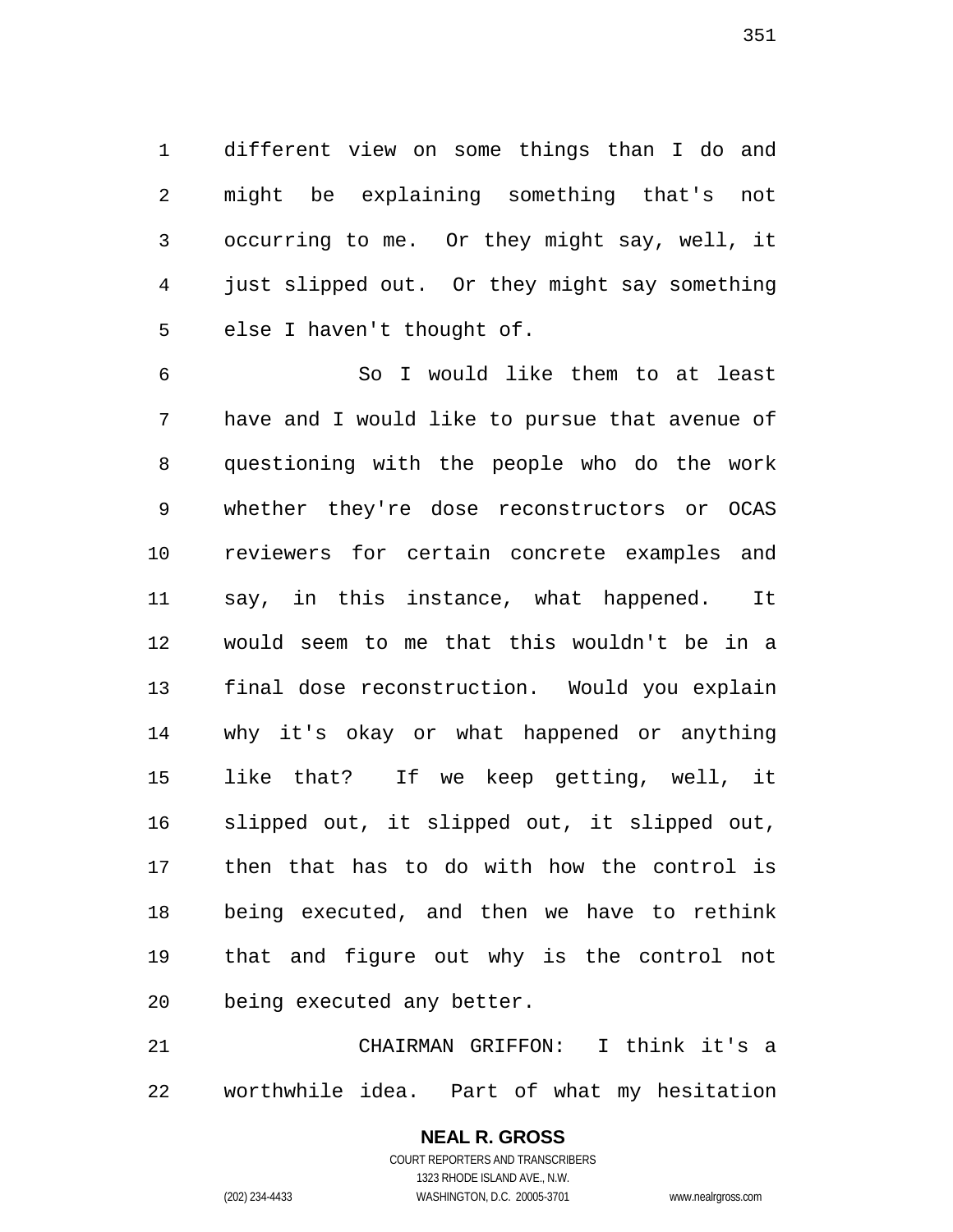is that, you know, if you're going back to look for the peer review sheets that's a different -- MR. HINNEFELD: I wouldn't necessarily do that. CHAIRMAN GRIFFON: No, but I mean just discussing it you could get a sort of defensive kind of posture. MR. HINNEFELD: I'm getting used to it, Mark. CHAIRMAN GRIFFON: No, I know. It's true. I'm not saying it's not valuable. But I'm saying the first question I would try to find out is do some of these DR checklists exist for some of these cases we reviewed. MR. FARVER: That's what we want to find out. We could pick out ten case examples -- CHAIRMAN GRIFFON: Ask for the documentation -- MR. FARVER: And we get the numbers, the case numbers, and you can go and

#### **NEAL R. GROSS** COURT REPORTERS AND TRANSCRIBERS

1323 RHODE ISLAND AVE., N.W. (202) 234-4433 WASHINGTON, D.C. 20005-3701 www.nealrgross.com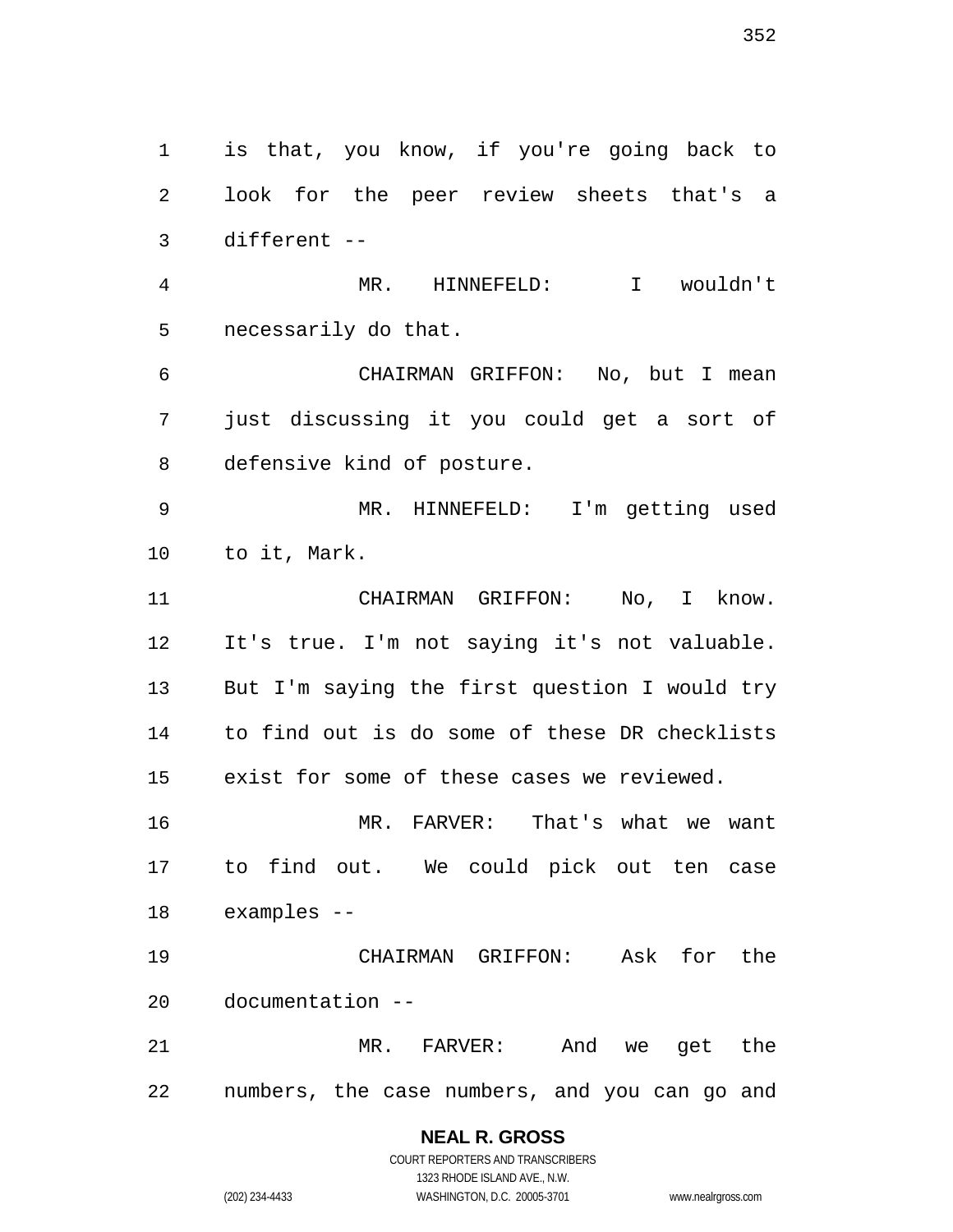say, why is it this way.

 MR. HINNEFELD: Yes, all I would need is the case numbers. CHAIRMAN GRIFFON: Yes. MR. FARVER: Would you like us to do that? MEMBER MUNN: It would seem to me that ten might be a bit of a high number if you're really going to do this to the level that I thought we were talking about which is pretty deep down in the weeds. But a half dozen maybe. Five or six. CHAIRMAN GRIFFON: I don't know how. I mean maybe is it worthwhile pulling the -- yes, maybe pull all the cases together and then, if you can, out of the cases that we have -- I guess we're sticking with the first 100 cases. MR. FARVER: That was my next question. CHAIRMAN GRIFFON: Yes. MR. HINNEFELD: You know I

> COURT REPORTERS AND TRANSCRIBERS 1323 RHODE ISLAND AVE., N.W. (202) 234-4433 WASHINGTON, D.C. 20005-3701 www.nealrgross.com

**NEAL R. GROSS**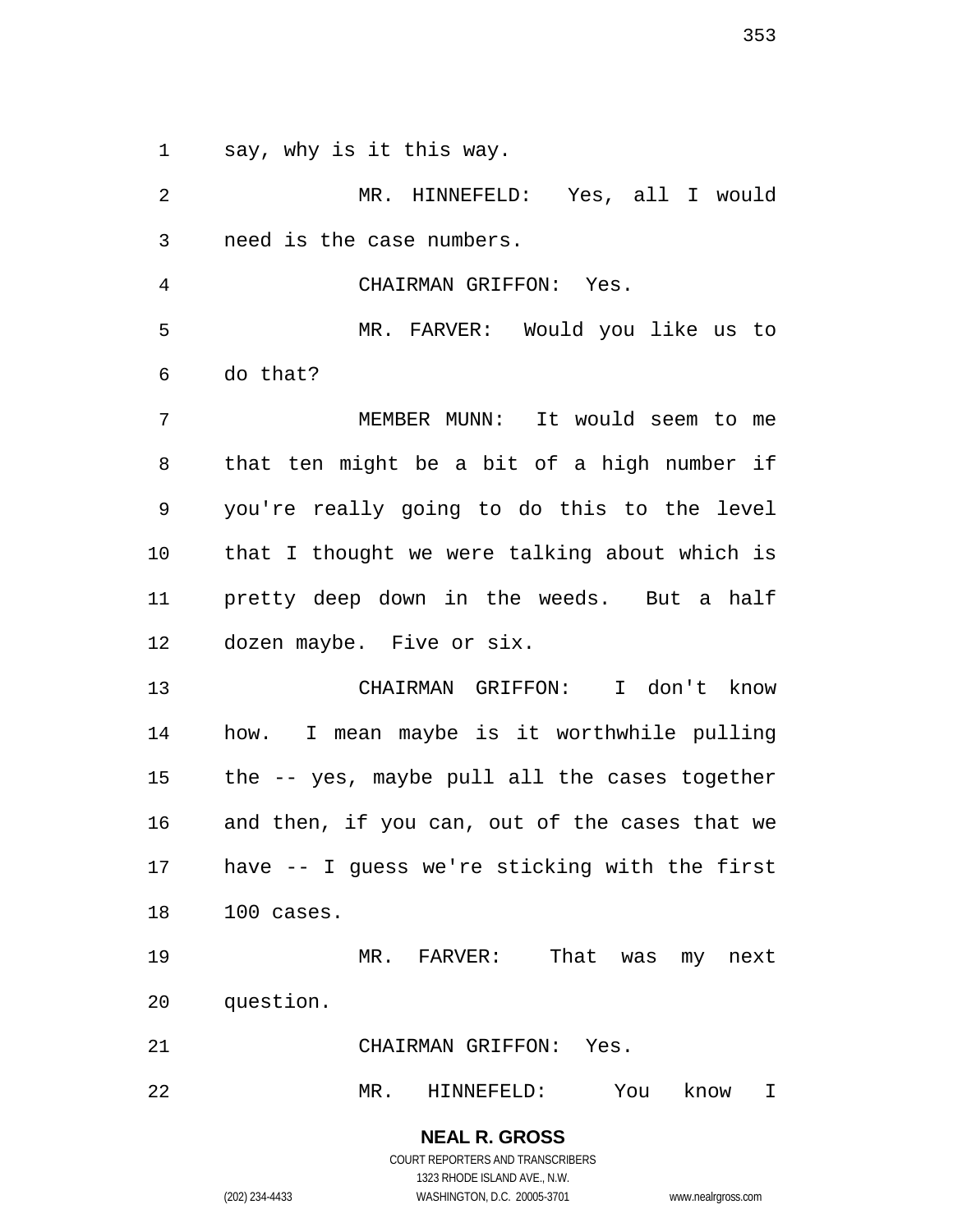actually would -- I think it would be more informative -- CHAIRMAN GRIFFON: Yes, I think so, too. MR. HINNEFELD: -- because in the later groupings where of course the DR reviews had been done in the later groupings -- 8 CHAIRMAN GRIFFON: Yes. MR. HINNEFELD: -- we have kind of been focusing on more recent claims. CHAIRMAN GRIFFON: I think so, too. I was just asking because our follow-up for the Board is for the first 100 cases. But I think we can broaden our selection. MEMBER MUNN: Well, there's another issue, and that's the time involved in reviewing them. CHAIRMAN GRIFFON: Yes. MEMBER MUNN: And then having us hear the review. We probably don't want to hold up the letter on the first 100 cases. But --

> **NEAL R. GROSS** COURT REPORTERS AND TRANSCRIBERS

1323 RHODE ISLAND AVE., N.W. (202) 234-4433 WASHINGTON, D.C. 20005-3701 www.nealrgross.com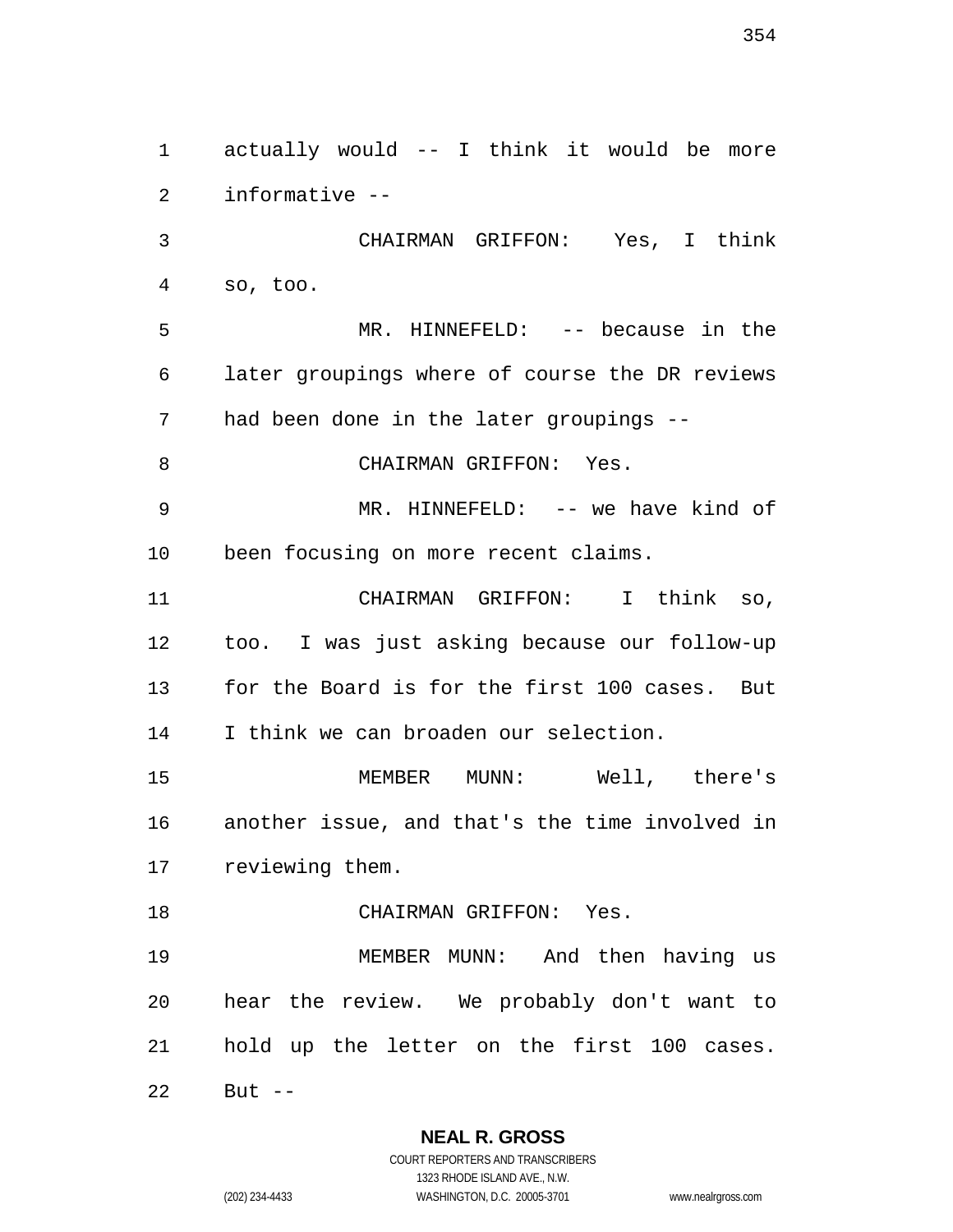CHAIRMAN GRIFFON: Right. 2 MEMBER MUNN: -- we could include, incorporate in the letter the fact that -- CHAIRMAN GRIFFON: That we're testing this. Yes. MEMBER MUNN: -- is the result of what we're seeing. 8 CHAIRMAN GRIFFON: Right. MR. FARVER: Five cases out of the first 100? CHAIRMAN GRIFFON: No, I'd say -- I think we should still -- don't restrict yourself to the first 100 or what I was going to ask is maybe up through -- MR. FARVER: Ninth set? Eighth set? CHAIRMAN GRIFFON: Eighth set because that's where we're kind of at. Through the eighth set and, again, I would ask if you can produce, if you can pull out all the QC cases and then highlight five or six that you want to review in depth. Is that

#### **NEAL R. GROSS**

COURT REPORTERS AND TRANSCRIBERS 1323 RHODE ISLAND AVE., N.W. (202) 234-4433 WASHINGTON, D.C. 20005-3701 www.nealrgross.com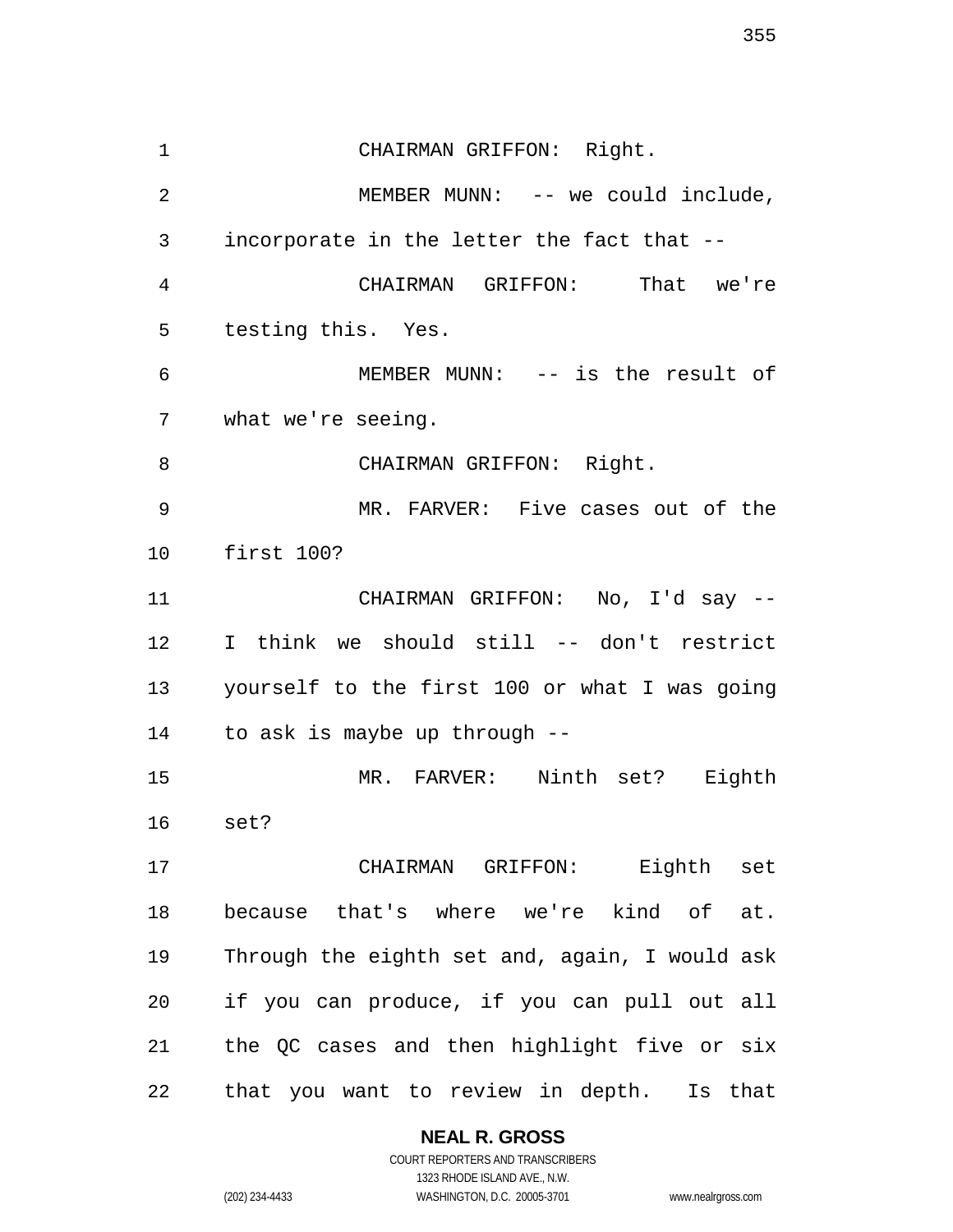possible?

 MR. FARVER: It's probably easier just to pick five or ten. CHAIRMAN GRIFFON: Yes. MR. FARVER: Because I think if we just pick all of them we're going to have a lot. 8 MEMBER MUNN: Well, if you have -- CHAIRMAN GRIFFON: The reason I'm saying that is I want to make sure that we get sort of representation of -- I'm not saying pick five or six to follow up on. I'm saying show the Subcommittee all of them and then -- do you think that's difficult to go through and flag all of them and then pick -- MR. FARVER: Yes. CHAIRMAN GRIFFON: -- propose your five or six? 19 MR. FARVER: Yes. CHAIRMAN GRIFFON: Yes. MR. FARVER: I think you might want to just start --

# **NEAL R. GROSS** COURT REPORTERS AND TRANSCRIBERS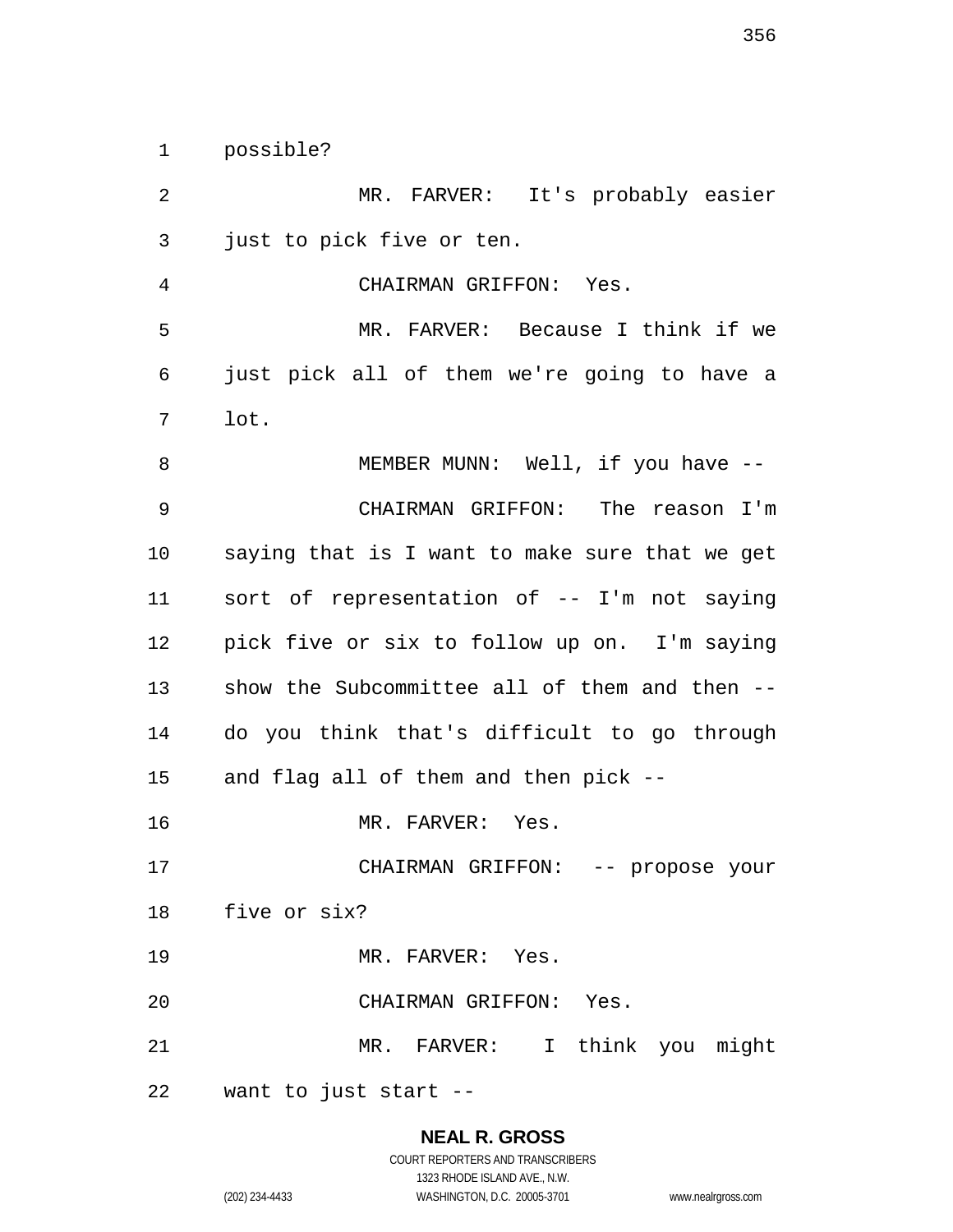CHAIRMAN GRIFFON: Well, how are you going to find your five or six? Let me ask that. MR. FARVER: Basically I'm going to go down through the findings list and look for ones that are like real obvious. CHAIRMAN GRIFFON: Yes. MR. FARVER: Where the year's dose is missing or -- CHAIRMAN GRIFFON: I mean, Kathy went through -- Kathy apparently has done a little bit of this already, possibly for the first five sets where she's identified some of these. Is that right, Kathy? MS. BEHLING: That's correct. I have. CHAIRMAN GRIFFON: So? MS. BEHLING: I took the matrix and went through, and I actually marked up the matrix on the first five sets. CHAIRMAN GRIFFON: So you've got half the work, at least, the preliminary work

> **NEAL R. GROSS** COURT REPORTERS AND TRANSCRIBERS

1323 RHODE ISLAND AVE., N.W. (202) 234-4433 WASHINGTON, D.C. 20005-3701 www.nealrgross.com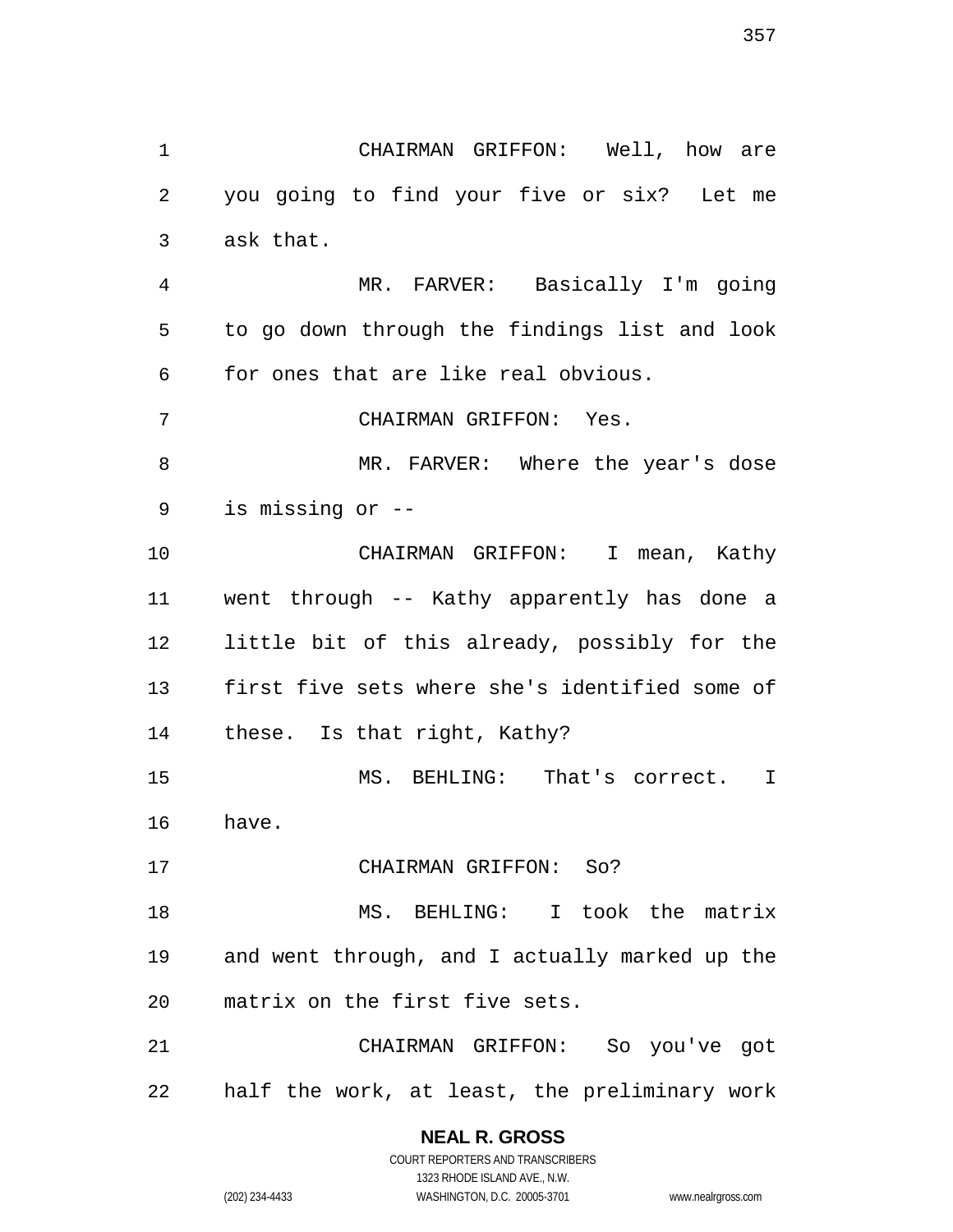done on that. I would ask if you could do that and then out of that pick. Come back to us and say, here's the whole list. Here's the six we propose to -- MR. FARVER: See, my idea was to pull out ones that were very obvious. CHAIRMAN GRIFFON: Well, let's -- if that's the final result, that's fine. I just want to see -- MR. FARVER: I mean, there are going to be ones that are going to be more questionable. CHAIRMAN GRIFFON: Yes. MR. FARVER: I mean, if you find ones that are very obvious that should have been caught, the wrong origin was used, something like that, that's pretty obvious. CHAIRMAN GRIFFON: Yes, and I also -- I want to see the nature of all of them. You know what I'm saying? I don't want to 21 just see here's the obvious ones, but then there are some that it was a minor deficiency

#### **NEAL R. GROSS**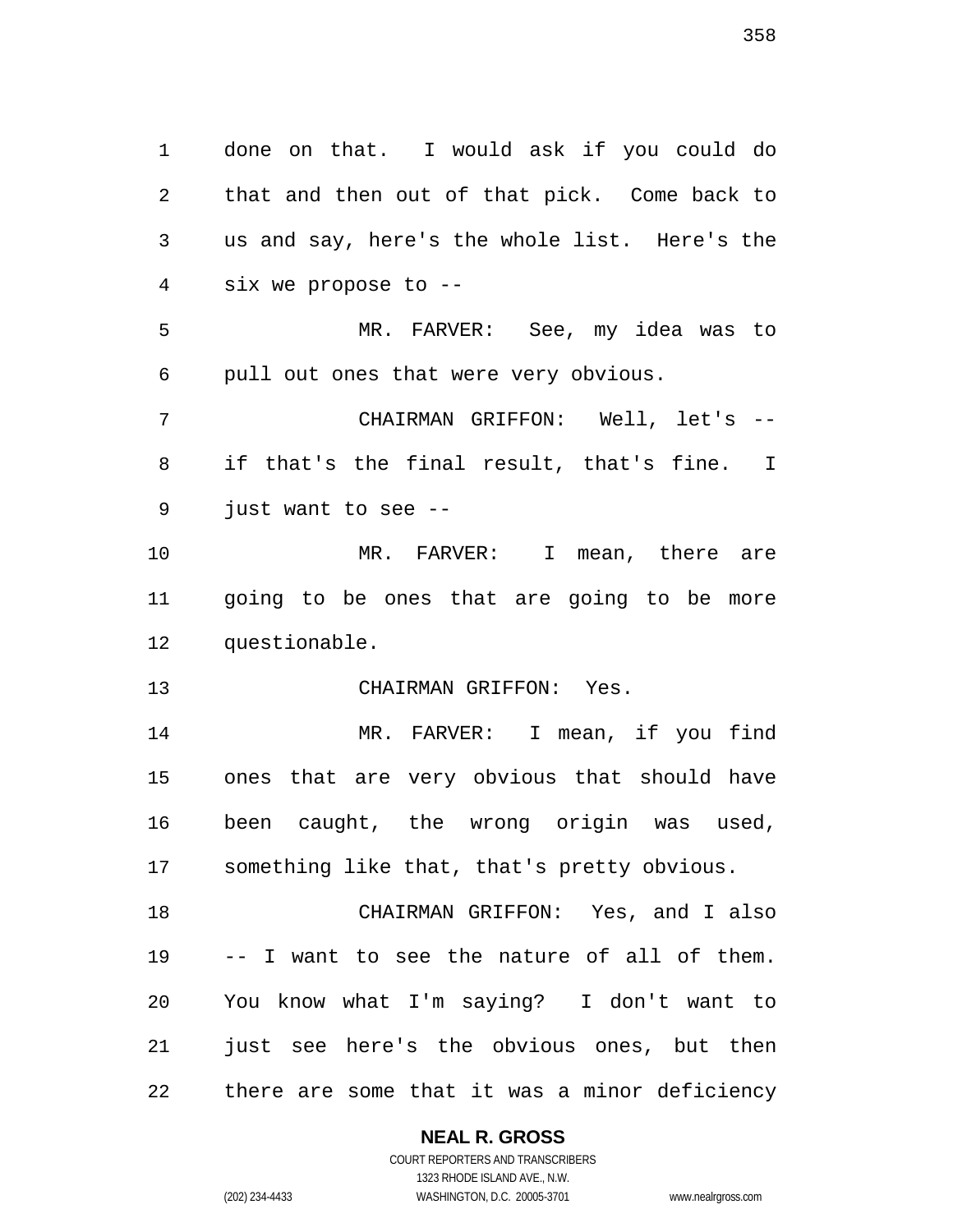and they made a decision but it's not documented. You know, they made a decision not to include it and not to kick it back to DR, but it was --

 MR. FARVER: My thoughts -- this was just going to be a first stab at it when you take some of the obvious ones and go look them up and then see where it takes you. Then you go look for the ones that are more subjective.

 CHAIRMAN GRIFFON: I'm not sure this won't be our only stab at it, you know, that's why I'm --

 MR. FARVER: I don't know. I mean if you want we'll go flag all the ones --

 CHAIRMAN GRIFFON: I still think Kathy's made a --

 MR. FARVER: -- that we believe are QA.

 CHAIRMAN GRIFFON: I think Kathy has made an initial stab at that already with the first five sets.

## **NEAL R. GROSS**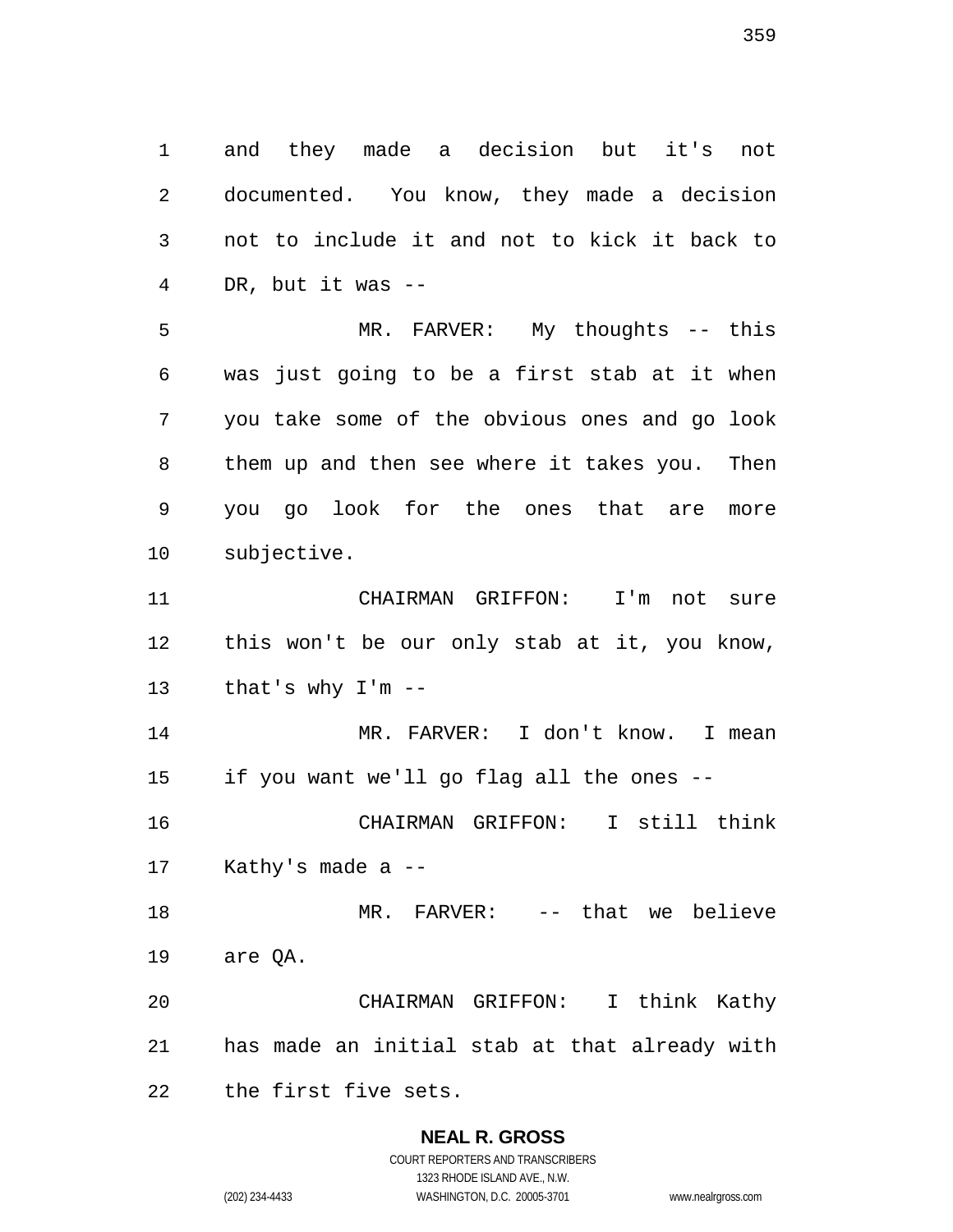1 MR. FARVER: Okay. CHAIRMAN GRIFFON: You can just go sixth, seventh, and eighth and do that and then pick out, and I think you're right. Pick out some of those ones that we've been talking about a lot lately, you know, the obvious ones like how could three people miss this that all bioassay was considered and clearly it was right there that they had bioassay. You know, things like that. But I just want to see the nature of all the other ones so that we -- MR. KATZ: If I could just say something. You want to understand how well QC is working for a variety of different kinds of problems. CHAIRMAN GRIFFON: Right. That's what I was saying. MR. KATZ: It doesn't work to just do the simple ones because you want to know how well it's working for more complex situations, too. CHAIRMAN GRIFFON: Yes.

> **NEAL R. GROSS** COURT REPORTERS AND TRANSCRIBERS 1323 RHODE ISLAND AVE., N.W. (202) 234-4433 WASHINGTON, D.C. 20005-3701 www.nealrgross.com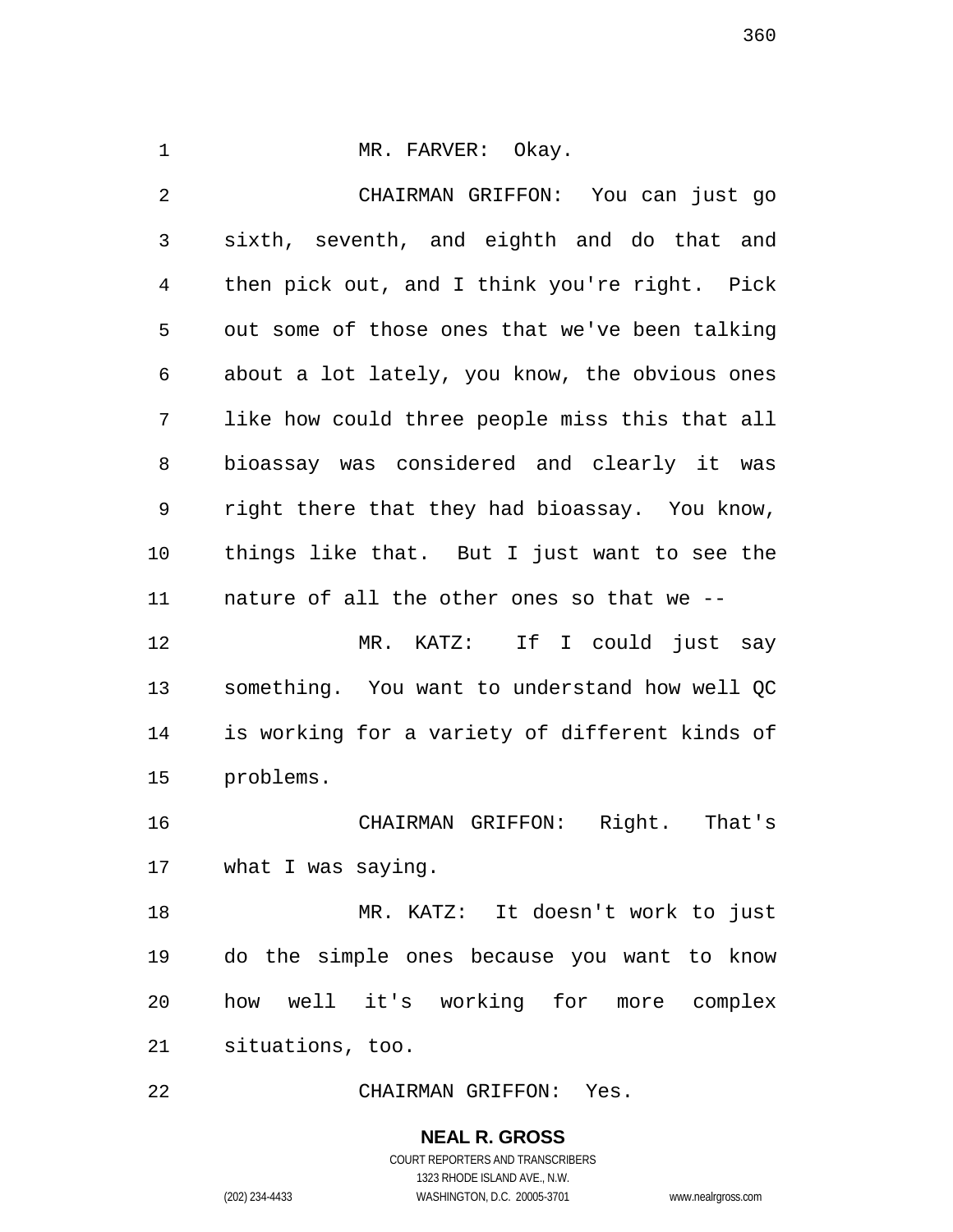MR. FARVER: I understand that. I was just going to look for the obvious ones first.

 CHAIRMAN GRIFFON: The obvious ones are certainly good. Yes, I agree because they'll be clear for us to -- have the more clear cut ones when we're talking to the people, too. Yes. But I think we want to see them all.

 MR. FARVER: And you want us to provide all of them, or do you want us to provide all of them and then choose five or six or ten that we feel are representative? CHAIRMAN GRIFFON: The second. Provide all of them and then choose the ones 16 that you think are representative of overall. MR. FARVER: How many do you want us to select? CHAIRMAN GRIFFON: I say five to

ten and leave it up to --

21 MR. FARVER: Okay.

CHAIRMAN GRIFFON: I wouldn't go

**NEAL R. GROSS** COURT REPORTERS AND TRANSCRIBERS

1323 RHODE ISLAND AVE., N.W.

(202) 234-4433 WASHINGTON, D.C. 20005-3701 www.nealrgross.com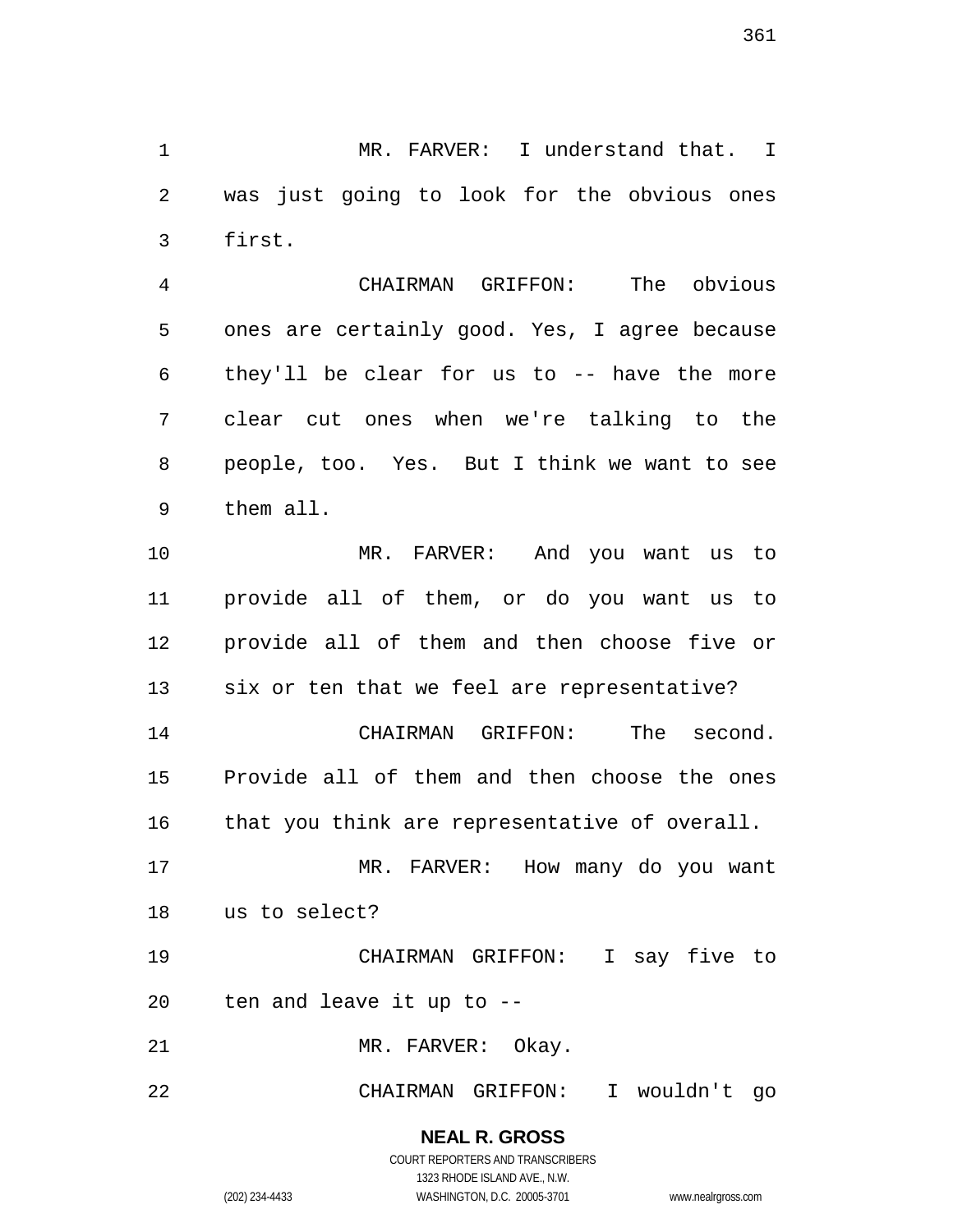more than ten, though. Is that reasonable, Wanda?

 MEMBER MUNN: Yes, it certainly is to me. I cannot imagine that you are going to have more than a half dozen egregious oversights that we need --

 CHAIRMAN GRIFFON: Well, I think we have a lot that will be similar, too. So if you can kind of look at it and say, oh, we've got these kinds of categories.

 MR. FARVER: That's why I said representative.

 CHAIRMAN GRIFFON: That's why I asked to show the overall. So I think you have the idea. So is that an okay -- is the task done with that?

17 MR. FARVER: Yes.

 MR. KATZ: That's a good thing when we're here. That's what the Work Group meetings are for.

 CHAIRMAN GRIFFON: Subcommittee. MR. KATZ: Subcommittee, too.

**NEAL R. GROSS**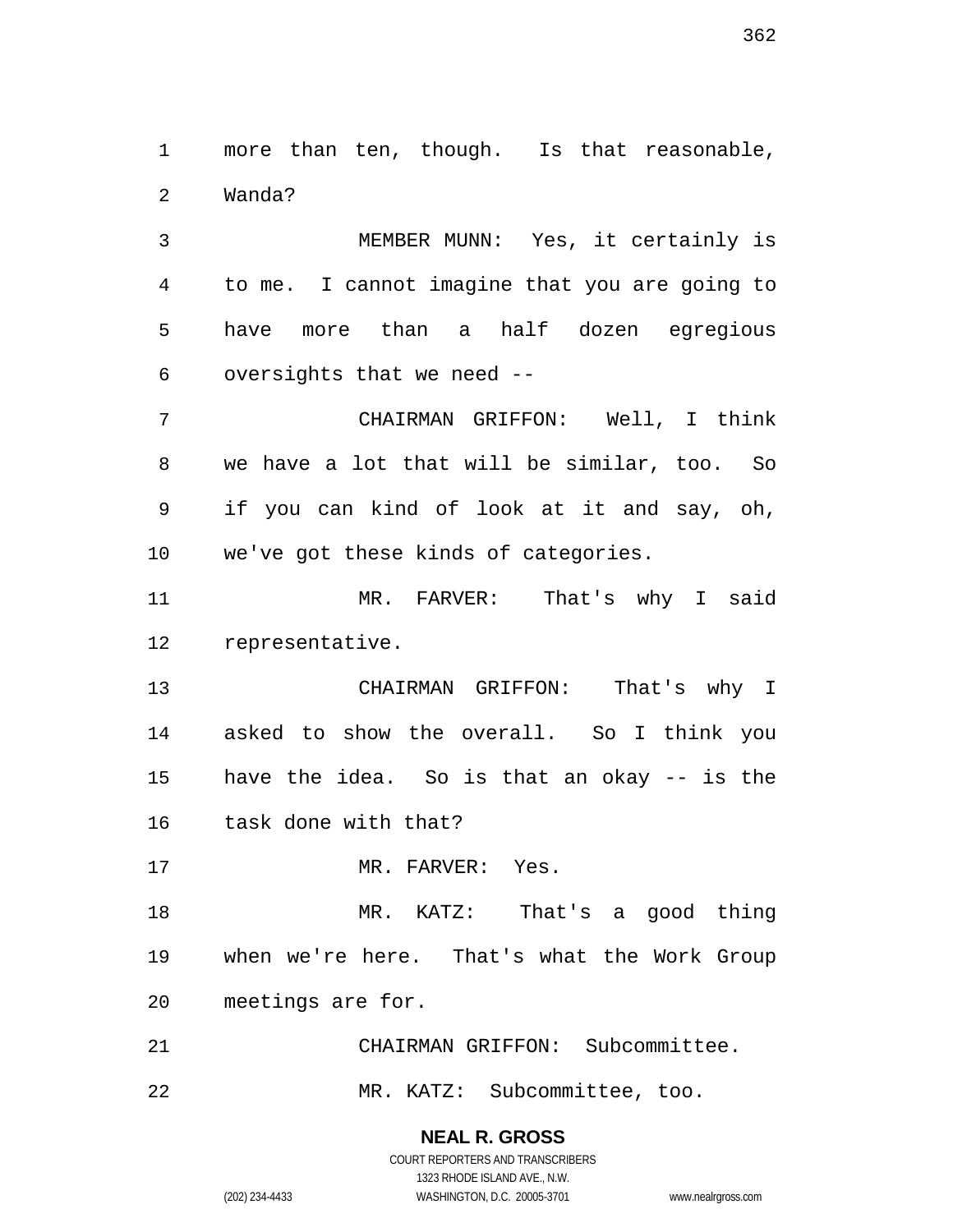CHAIRMAN GRIFFON: Alright. MR. FARVER: We'll have you something for the next meeting. CHAIRMAN GRIFFON: Okay. Alright.

 Then let's go back to or go to, yes, back to it. I guess the first 100 cases report. So that kind of -- so we've got at least a little better handle on the QC process and follow-up action.

 The second item I had in here was this -- and most of these come out either from sort of a combination of the findings that you just went over or maybe a little expansion on a few of them. But they're very similar. Appropriate use and consideration of information provided by the claimant, workers, and the public. Use worker information. Don't just -- this is -- sort of just talking to you.

 But these are some claims not only by myself but others. You know, it's the question of are you really using this worker

## **NEAL R. GROSS**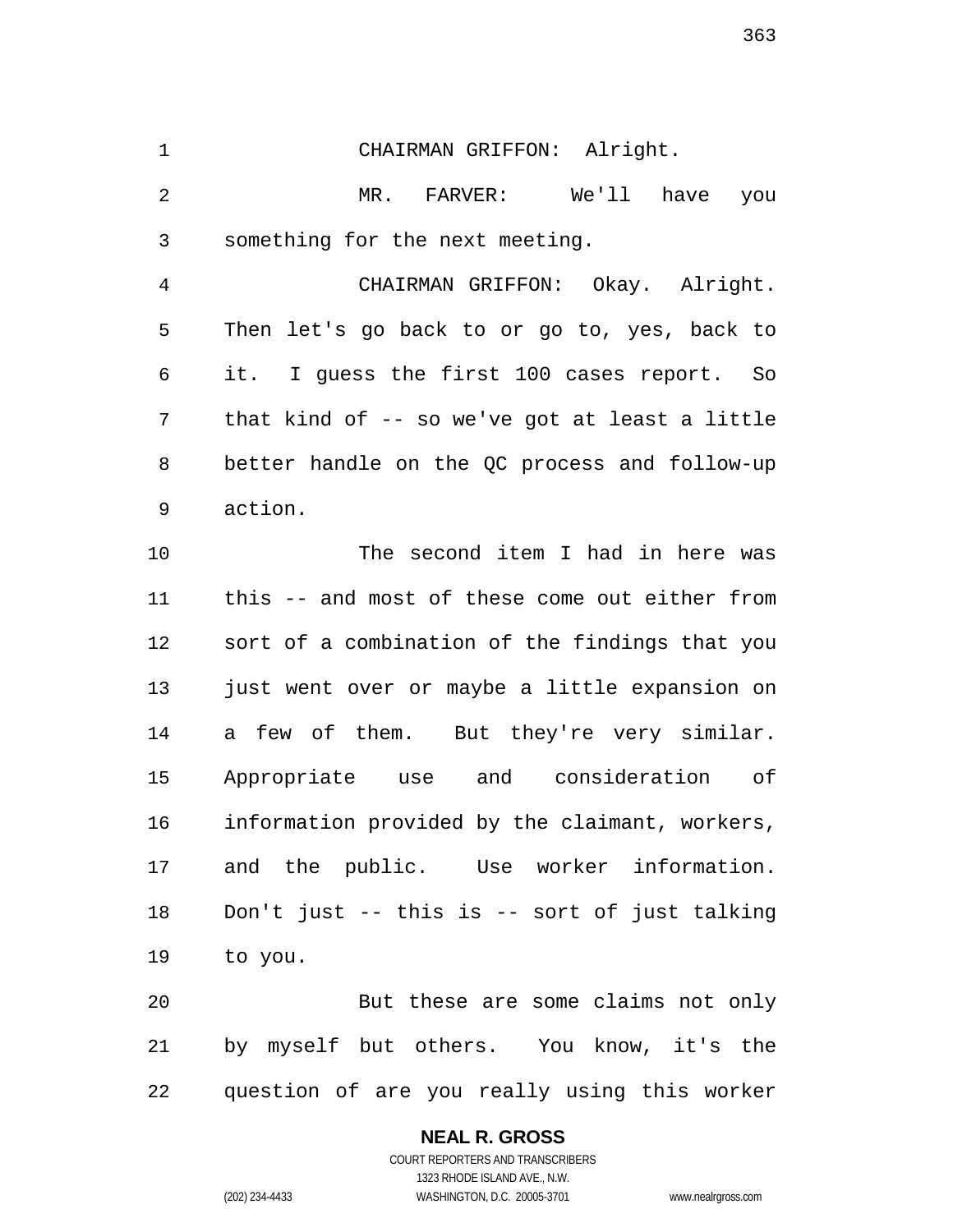information. When you say address the worker comments, are they being addressed or -- let me give an example. In the DR report if there's incidents that the person mentions in the CATI, and we've had this come up in a couple of them, the way that it was addressed was to add a line in the DR report that says, a claimant favorable approach was used for internal dose assessment, and therefore all incidents are considered bounded by this approach.

 Did anybody ever really consider the incidents or did you just throw that line in there and say -- and this is my -- going back to John's comment earlier. This cures all ills. You know, this sort of --

 MR. HINNEFELD: I understand that's been used, and it's not what I intended when I sent the instruction --

 MR. HINNEFELD: -- that comments in the CATI should be explained. You need --

CHAIRMAN GRIFFON: Right.

### **NEAL R. GROSS**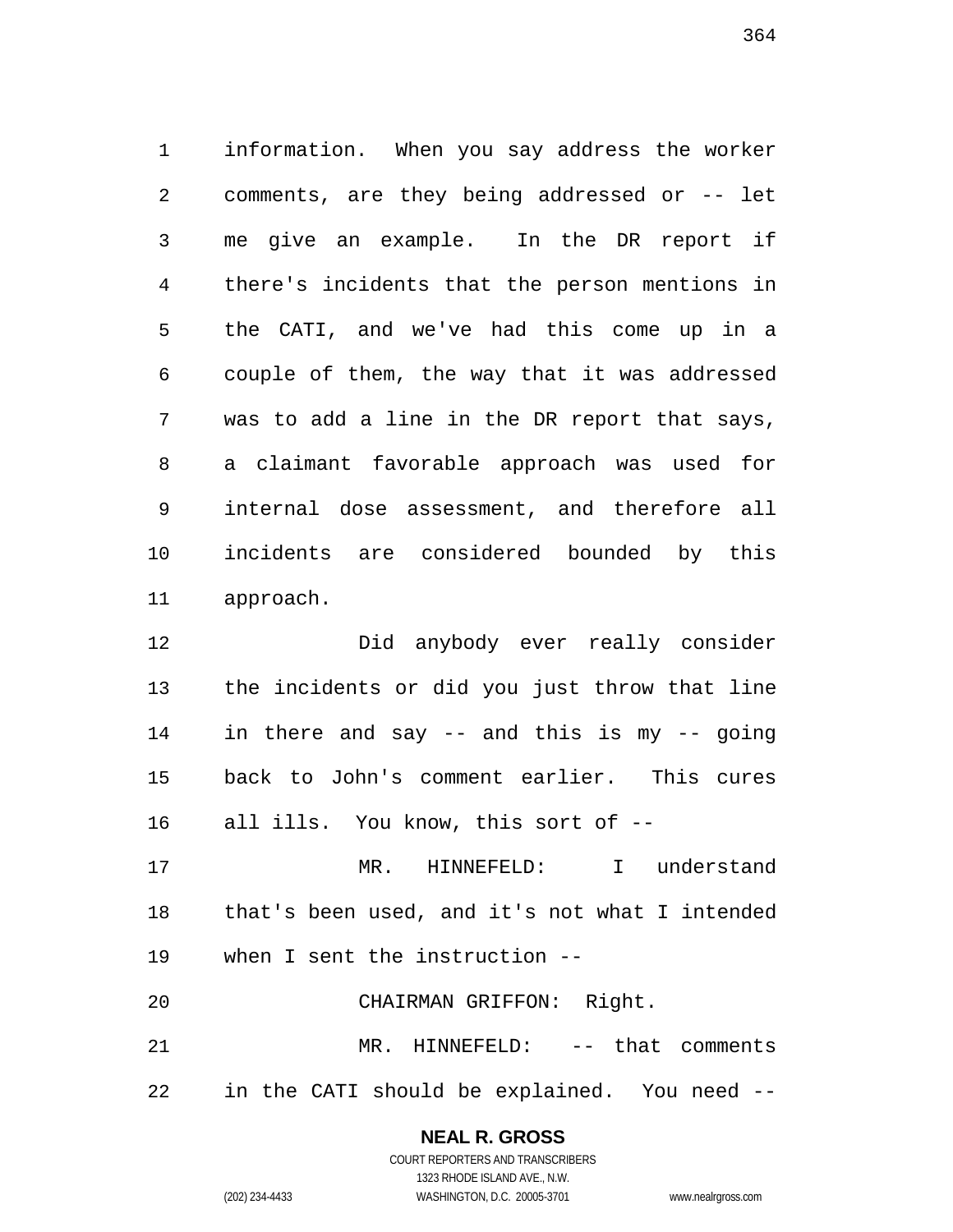the intention of addressing the findings or the comments, the information in the CATI, is to make it clear to the claimant that you paid attention during the interview and that you're utilizing it.

CHAIRMAN GRIFFON: Yes.

 MR. HINNEFELD: So that's the point. And so if you say all incidents are covered by this approach, that doesn't tell them anything.

CHAIRMAN GRIFFON: Right.

 MR. HINNEFELD: So that doesn't really fit the bill for what I thought we were trying to accomplish. So I guess that's an action, maybe a further action on our part to make sure that we're careful about that, and it may be a checklist or instruction of when you're doing a -- it really belongs in the instructions for doing a dose reconstruction. Read the freaking CATI and make sure that the person understands that what they told you is covered in the dose reconstruction.

#### **NEAL R. GROSS**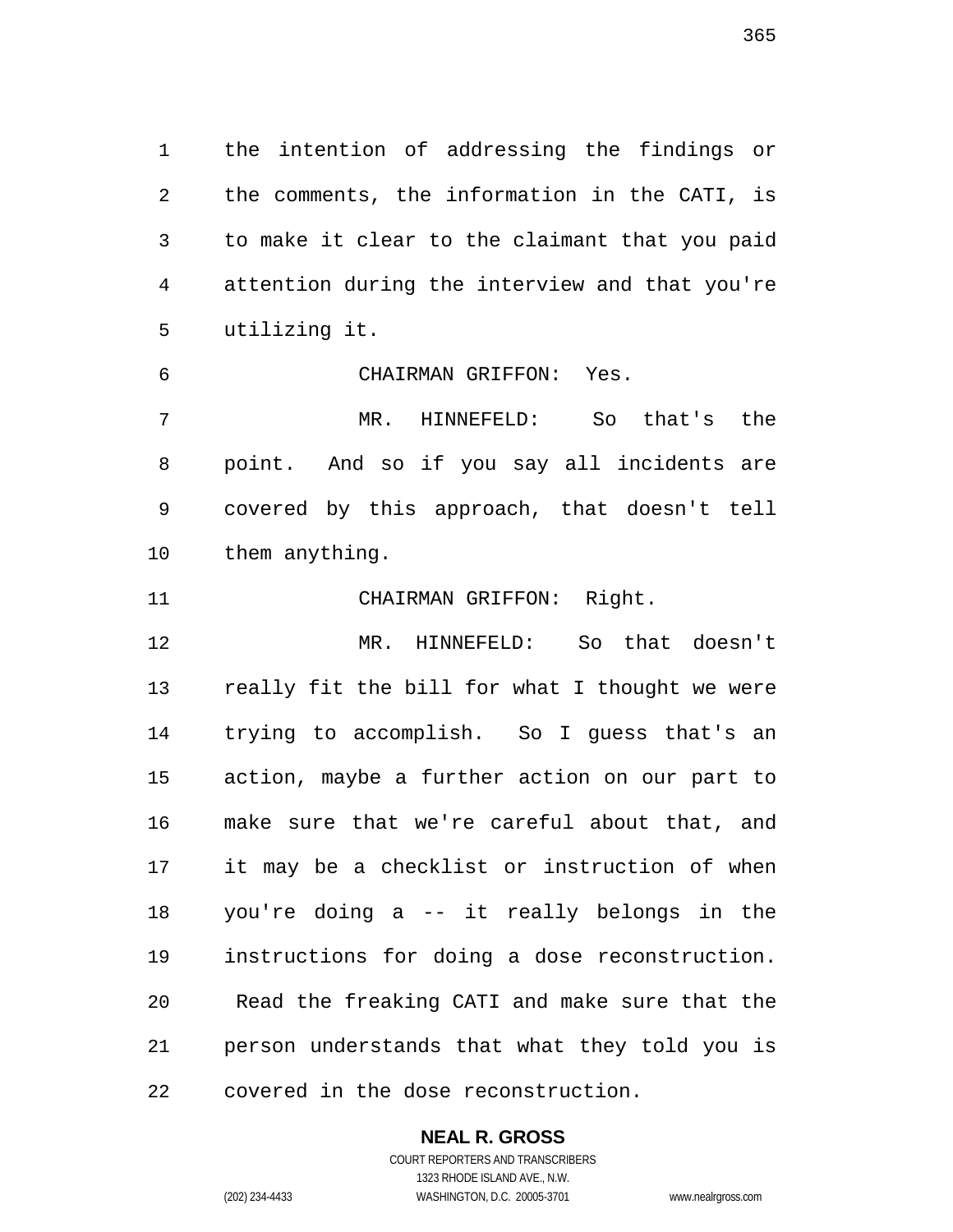CHAIRMAN GRIFFON: And I'm not sure. And this goes -- we've gone around on this certainly. But this does go back to if an incident is mentioned at what point would it be worthy of pulling the string. MR. HINNEFELD: Yes. CHAIRMAN GRIFFON: And often if you started doing that then you could end up with a research project on every case. MR. HINNEFELD: Right. CHAIRMAN GRIFFON: So I understand that there's this balance. MR. HINNEFELD: There has to be some sort of -- CHAIRMAN GRIFFON: Yes, there's this balancing act. So I don't want to leave the wrong impression on that. I mean, I understand that issue. But I think -- and this is also just from the people receiving this on the claimant's side if they have the impression that you're just giving them lip service, so to speak, then that's not good for

**NEAL R. GROSS**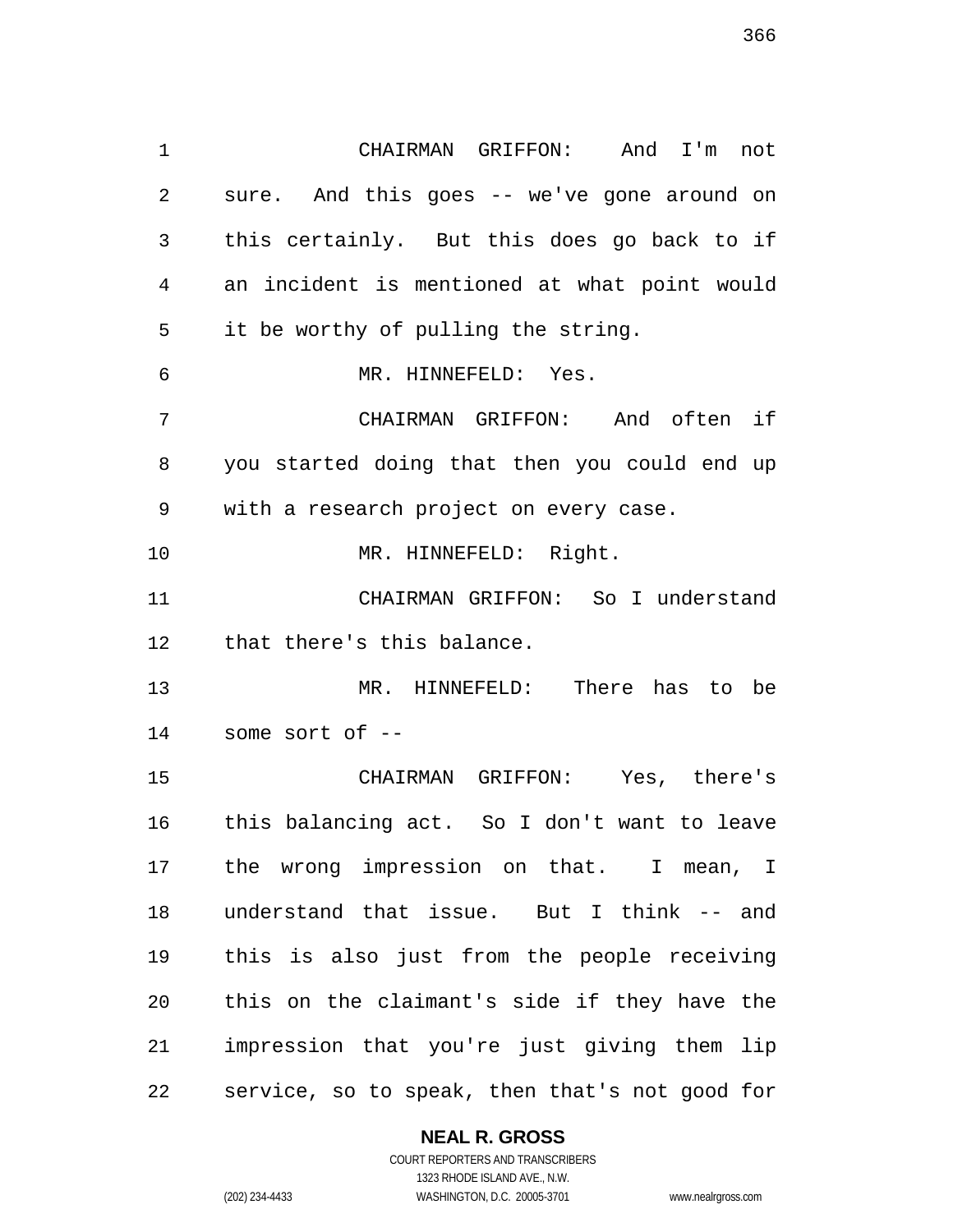the program. It's not what you --

| 2  | MR. HINNEFELD: Yes, and even                   |
|----|------------------------------------------------|
| 3  | though that's going to knock down the quality  |
| 4  | approach, it's really focusing on the          |
| 5  | customer's needs, the customer's info.         |
| 6  | CHAIRMAN GRIFFON: So this does                 |
| 7  | overlap with quality assurance issues.         |
| 8  | MR. HINNEFELD: It does overlap                 |
| 9  | with that, and that's a hard concept in our    |
| 10 | path because what the customer really wants is |
| 11 | the dose reconstruction is above 50 percent.   |
| 12 | MEMBER MUNN: Absolutely.                       |
| 13 | MR. HINNEFELD: If I were doing                 |
| 14 | it, that's what I would want if I were a       |
| 15 | claimant.                                      |
| 16 | CHAIRMAN GRIFFON: Of course.                   |
| 17 | MR. HINNEFELD: And so we're never              |
|    | 18 going to --                                 |
| 19 | CHAIRMAN GRIFFON: So you're never              |
| 20 | going to make your customer --                 |
| 21 | MR. HINNEFELD: But at the very                 |
| 22 | minimum you know the customer should           |

**NEAL R. GROSS** COURT REPORTERS AND TRANSCRIBERS

1323 RHODE ISLAND AVE., N.W. (202) 234-4433 WASHINGTON, D.C. 20005-3701 www.nealrgross.com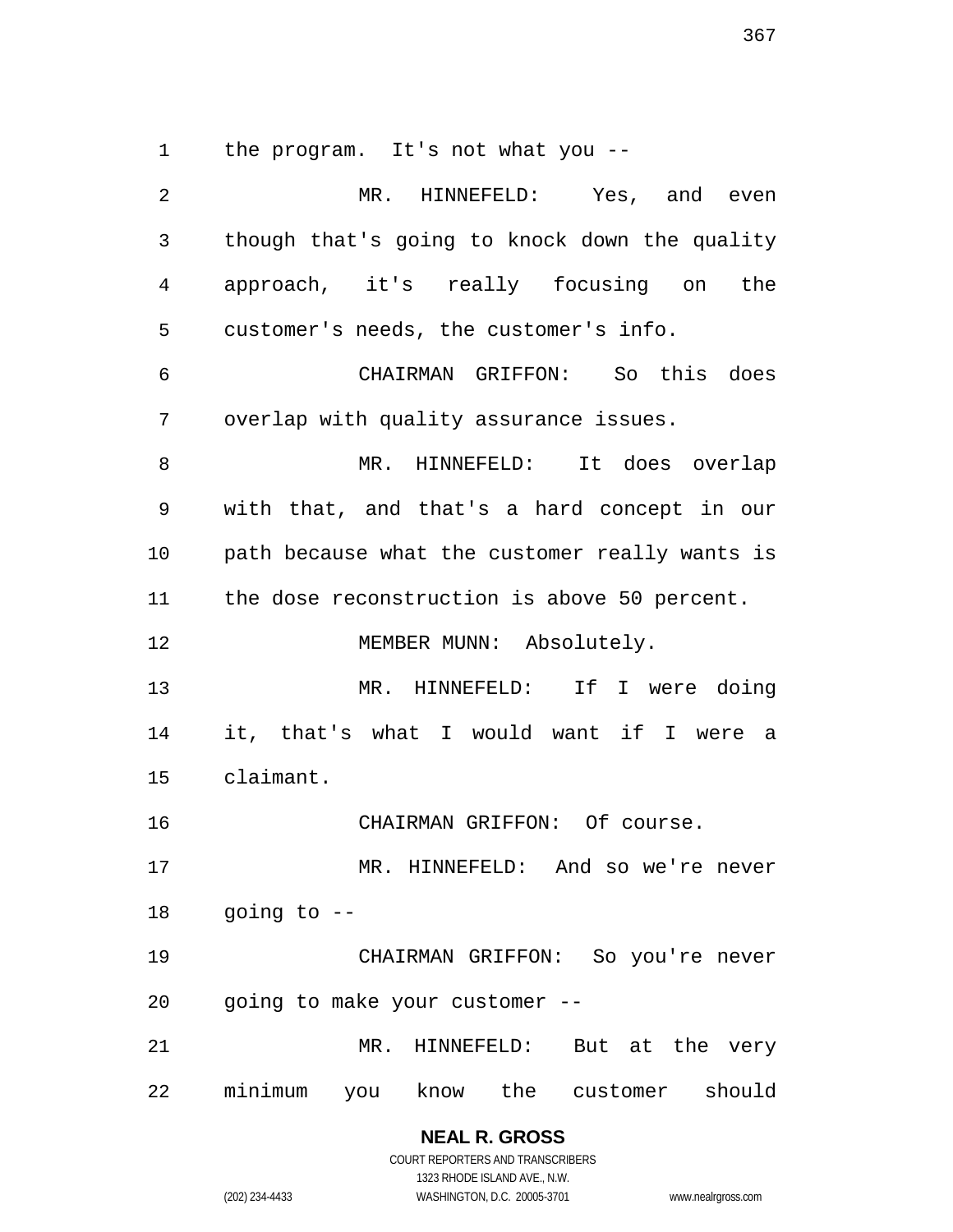understand what was done and should feel like we've fulfilled our part of the deal. We took their information. We found as much information as we could, and despite that we couldn't get, you know, show the causation. So that's kind of what I would think should be done because that's kind of the way this law was designed was that we would do the technical work for the claimant and they're claiming this occupational illness.

CHAIRMAN GRIFFON: Yes.

 MR. HINNEFELD: So they wouldn't have to do that. That's the way it's designed. We should be trying to find those things to do.

 CHAIRMAN GRIFFON: Let me just say. You said that might be an action on our part. I don't think we should slip into actions. I just want to go through some of this kind of discussion.

21 MR. HINNEFELD: Okay.

CHAIRMAN GRIFFON: And maybe

**NEAL R. GROSS** COURT REPORTERS AND TRANSCRIBERS

1323 RHODE ISLAND AVE., N.W.

(202) 234-4433 WASHINGTON, D.C. 20005-3701 www.nealrgross.com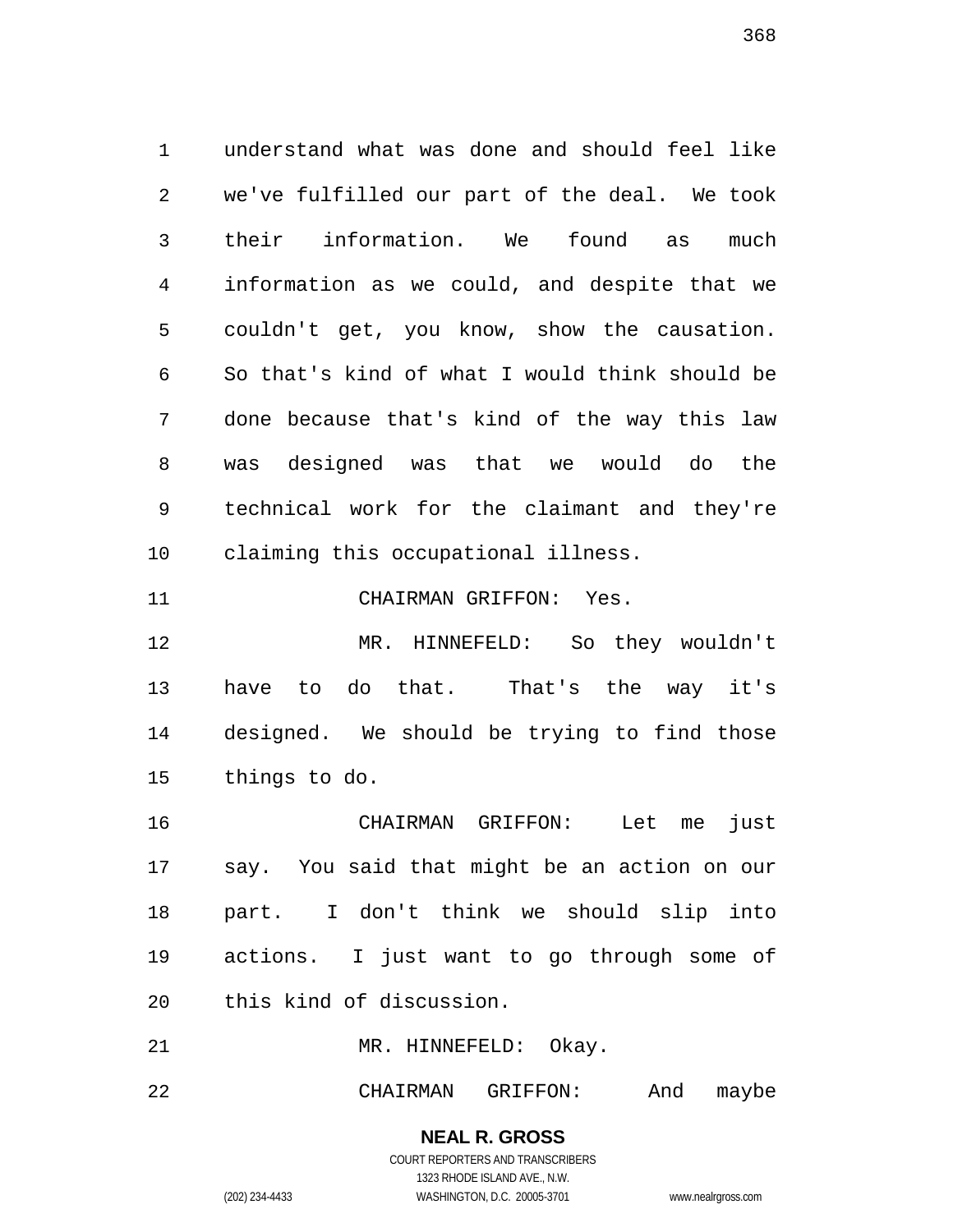stimulate thoughts for Wanda and other Subcommittee members to kind of react to this so that we can pull product back to the Board. MR. HINNEFELD: Okay. CHAIRMAN GRIFFON: I don't think - - I think it's preliminary to take action on anything now. MR. KATZ: Just something to note about that though, too, is that Mike's group, Outreach, if you look at the evaluation plan there, they're going to look into -- that's part of the plan to investigate that whole question thoroughly. CHAIRMAN GRIFFON: Yes, and there are a couple things in there. MR. KATZ: Not just for CATI but other sources. CHAIRMAN GRIFFON: There are a couple things in here that as we go on that are going to overlap with Mike's Work Group I'm sure. MR. KATZ: Yes.

> **NEAL R. GROSS** COURT REPORTERS AND TRANSCRIBERS

> > 1323 RHODE ISLAND AVE., N.W.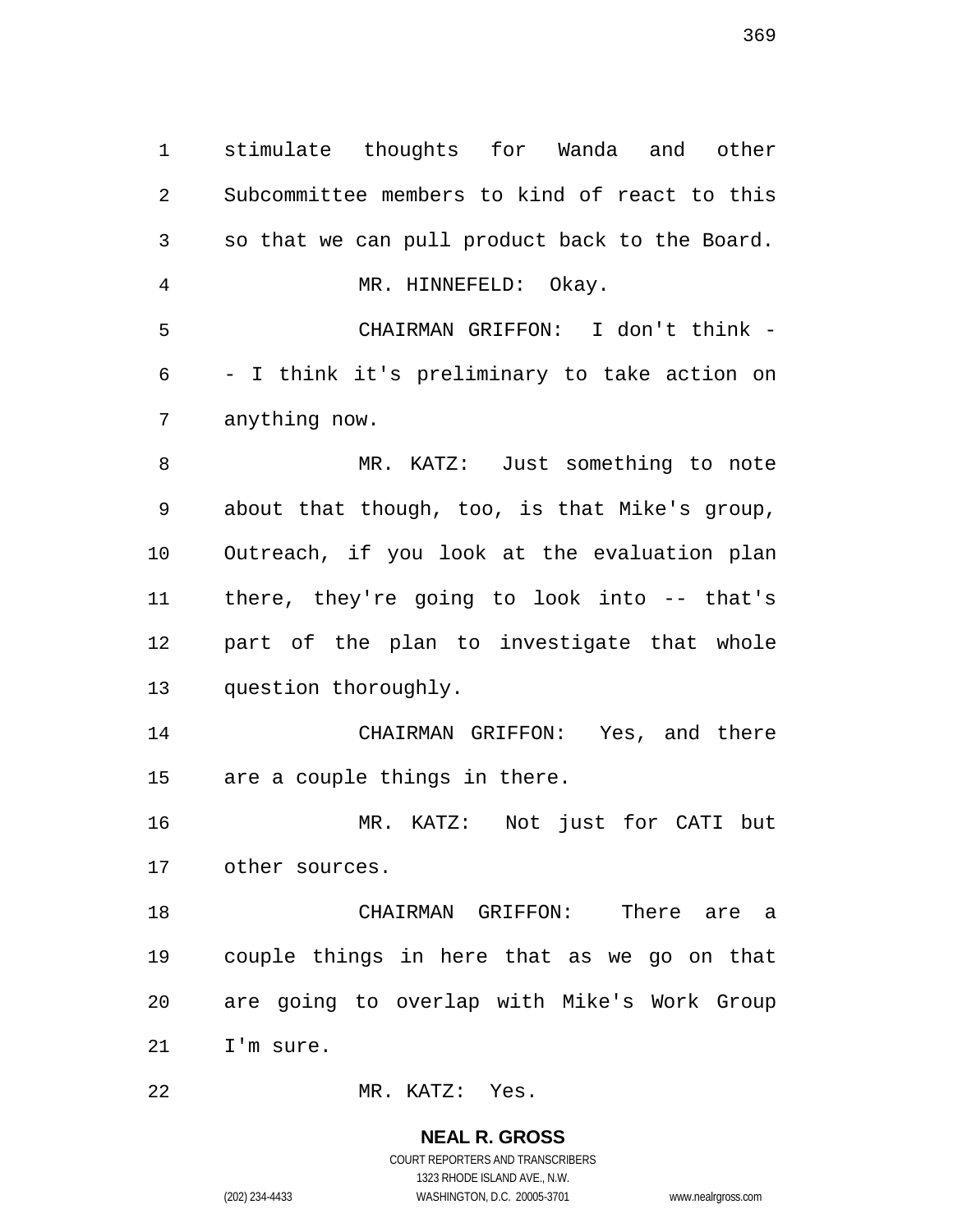CHAIRMAN GRIFFON: Yes, we might be able to even say in the letter that the Worker Outreach Work Group is currently working on this.

 Item B-- there is interview the workers as experts. This is something that comes up from some of the Worker Outreach stuff and from other places the question of -- well, this is just a question of considering all workers' input as -- you know, how is it being considered? Is it really being valued, I guess? And, you know, whether you're interviewing Roger Falk about the NDRP or whether you're interviewing an operator with 40 years experience at the gaseous diffusion plant working the cells.

17 10 I mean they certainly have different things to offer you, but they might both have valuable information to offer. And I'm not sure that there's always -- at least in the way interviews are conducted, I'm not sure that we're always or NIOSH is always

### **NEAL R. GROSS**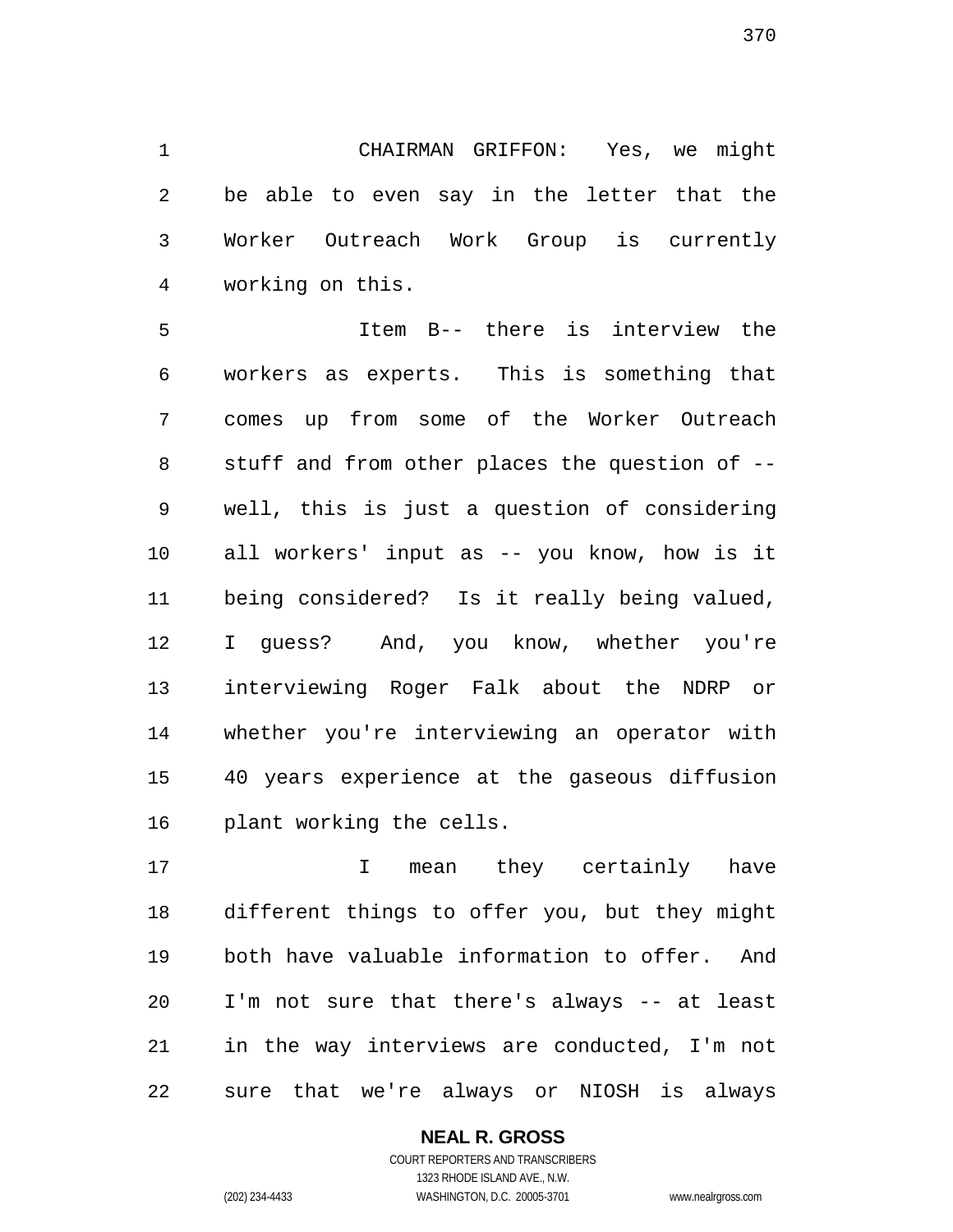trying to do those in an equal fashion, I guess, is the way to say it.

 MR. HINNEFELD: This is not so much a dose reconstruction specific finding, then. Right? Because really on a particular, any individual dose reconstruction, we really are just probably interviewing the claimant. 8 CHAIRMAN GRIFFON: That's right. MR. HINNEFELD: So this is how in terms of building the approaches for doing dose reconstruction is related. CHAIRMAN GRIFFON: Yes. So this really does delve into the worker outreach kind of side. MR. HINNEFELD: Yes. I'm not saying anything. CHAIRMAN GRIFFON: And may not be long in this letter or whatever. MR. HINNEFELD: Yes. CHAIRMAN GRIFFON: And then I just think I talked a little bit about the balance. And that was my example, yes. I just went

**NEAL R. GROSS**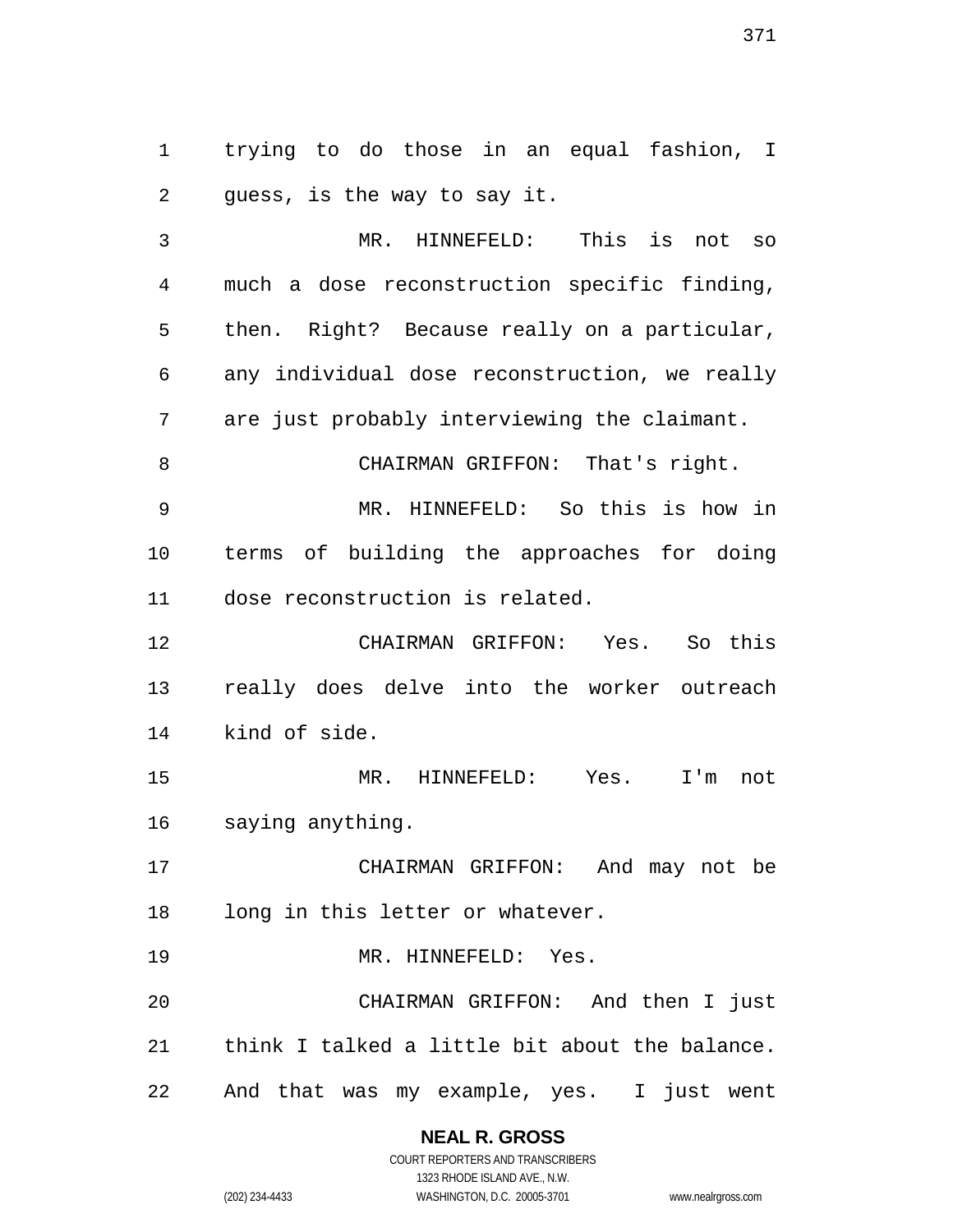through some of it.

 The second paragraph, these are just my observations on this. Some indicators of this problem may be -- and, Stu, I've gone over this in this meeting since some of this is not very new to you. But I was looking for a sort of metrics of is this really broken or is it just my perception or what? MR. HINNEFELD: I think the unfortunate part here is the perception that we gave to claimants that their coworkers are going to be able to explain a lot that's really going to help us give them a numerical dose reconstruction. You know, as a general rule, if somebody tells us something in an interview, we believe what they're telling us. So we don't have to go get another employee to confirm their account, you know, that person's account. But the issue comes down to what

tell you in the interview? Either that person

does the person tell you. What can a person

# **NEAL R. GROSS**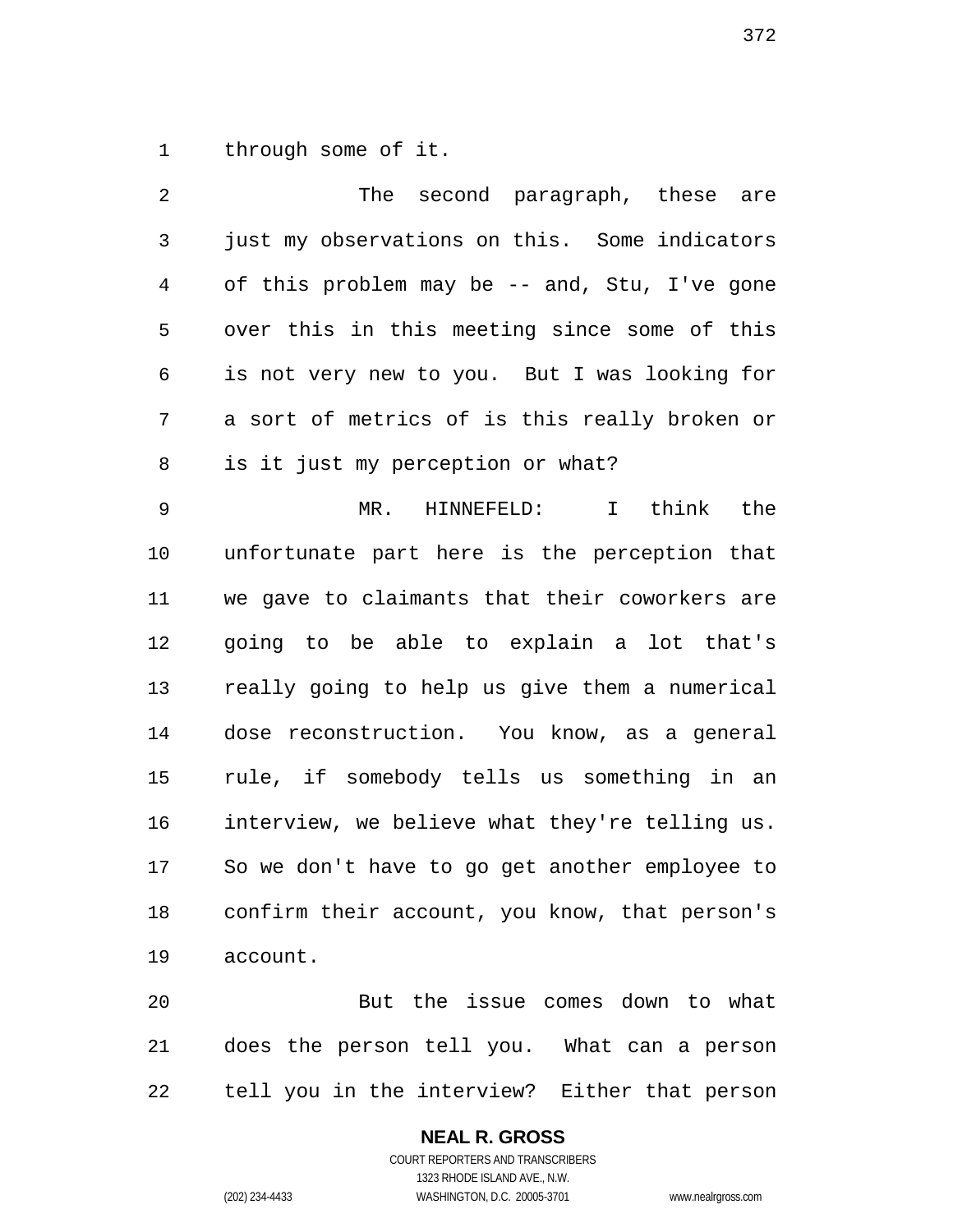or a coworker, what can they tell you about exposure at the site? They can explain to you conditions. They can explain to you of said conditions, basically some things like that.

 But they're going to be able to explain things that they can see, hear, touch, smell, things like that. They're not really going to be able to give you information about-- the radiation exposures were such. It would be very unusual for someone to say there was this incident where we all received our annual dose in a particular incident. I mean, that may happen once and a while.

 CHAIRMAN GRIFFON: I agree with that part of it. But I think that might be a little short-sighted in that having done a lot of these worker -- I mean they can tell you process stuff. They can tell you stuff that went on on the shop floor that wasn't the operational protocol --

 MR. HINNEFELD: What they'll tell you --

> COURT REPORTERS AND TRANSCRIBERS 1323 RHODE ISLAND AVE., N.W. (202) 234-4433 WASHINGTON, D.C. 20005-3701 www.nealrgross.com

**NEAL R. GROSS**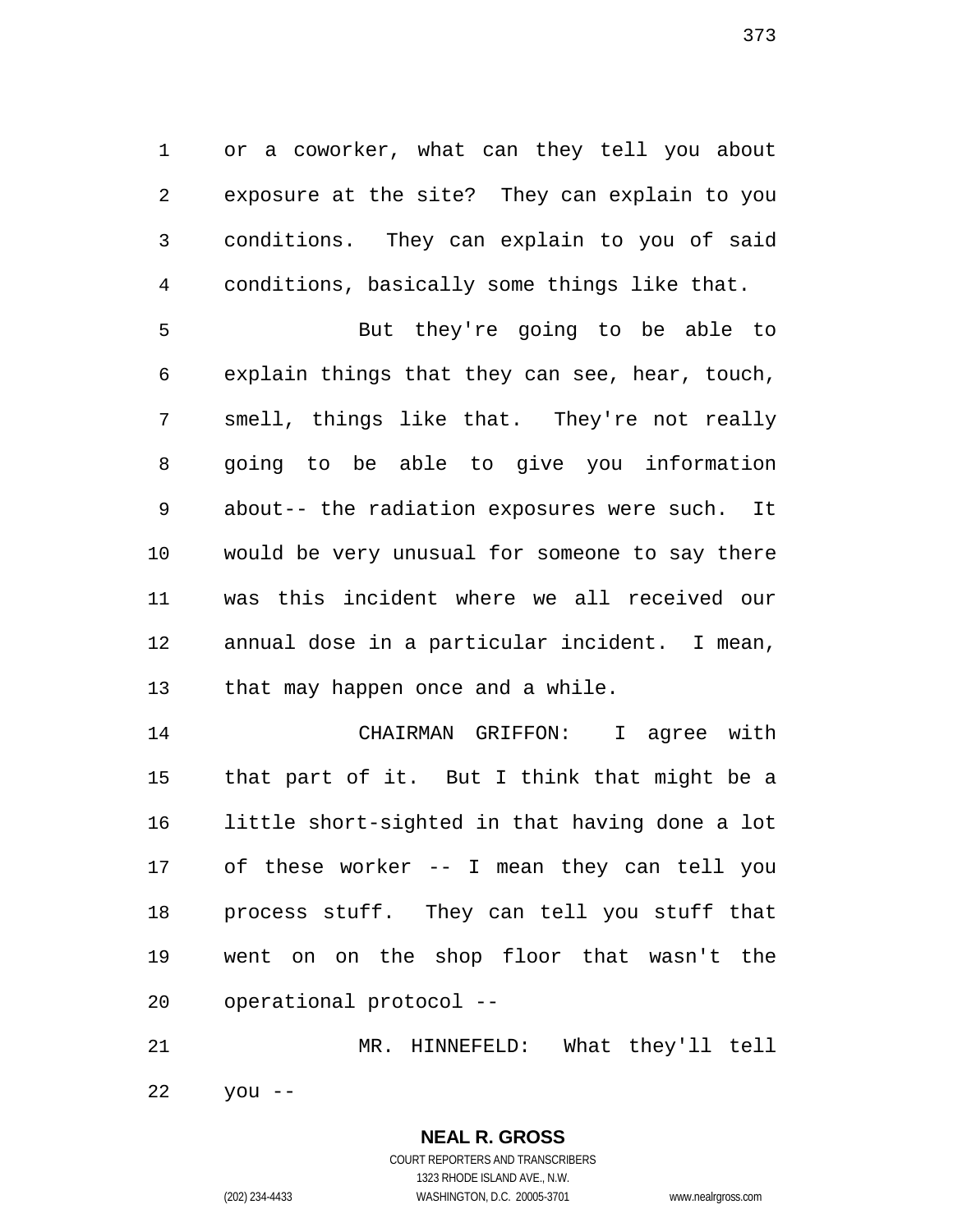CHAIRMAN GRIFFON: -- that your health physicists are telling you. MR. HINNEFELD: Exactly. What the health physicist managers will tell you is the rules were this, and everything worked this way. CHAIRMAN GRIFFON: Exactly. MR. HINNEFELD: That's what they'll say. 10 CHAIRMAN GRIFFON: And they -- MR. HINNEFELD: People on the shop floor will say, well this is something -- 13 CHAIRMAN GRIFFON: -- Yes, well, that ain't quite true. MR. HINNEFELD: That's exactly right. CHAIRMAN GRIFFON: Right. 18 MR. HINNEFELD: So that's true, and I think, again, it speaks to the techniques that are done that are adopted to do dose reconstruction. It happens though. It certainly happens on occasion that a

> **NEAL R. GROSS** COURT REPORTERS AND TRANSCRIBERS

1323 RHODE ISLAND AVE., N.W. (202) 234-4433 WASHINGTON, D.C. 20005-3701 www.nealrgross.com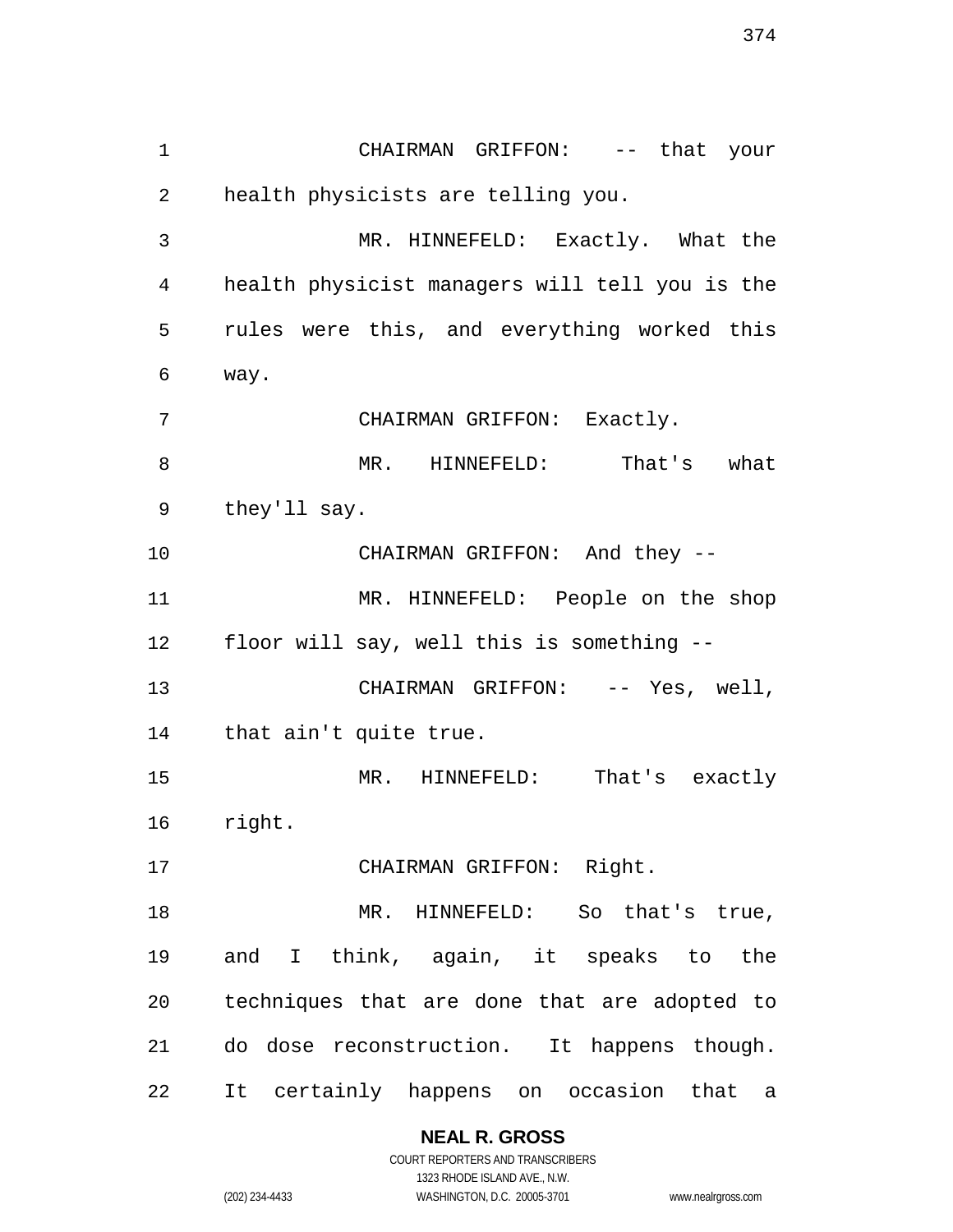claimant tells us something that says holy crap. That is something we would have completely missed, and we'd better go chase that down. That happens. CHAIRMAN GRIFFON: Right. MR. HINNEFELD: That's not real common. 8 CHAIRMAN GRIFFON: Right. MR. HINNEFELD: Normally they'll say, these things happened, and we'll say, certainly, we certainly expected those things. CHAIRMAN GRIFFON: Yes. And I'm not saying that I would have expected a lot of these follow-ups, but to -- I think you said a handful of these experts were ever contacted out of 20,000 or whatever CATIs. 17 MR. HINNEFELD: Yes. CHAIRMAN GRIFFON: You know, it just raises the question of whether in some instances especially with survivors and things, you know, you're not going to get anything from the claimant. So really most of

### **NEAL R. GROSS**

COURT REPORTERS AND TRANSCRIBERS 1323 RHODE ISLAND AVE., N.W. (202) 234-4433 WASHINGTON, D.C. 20005-3701 www.nealrgross.com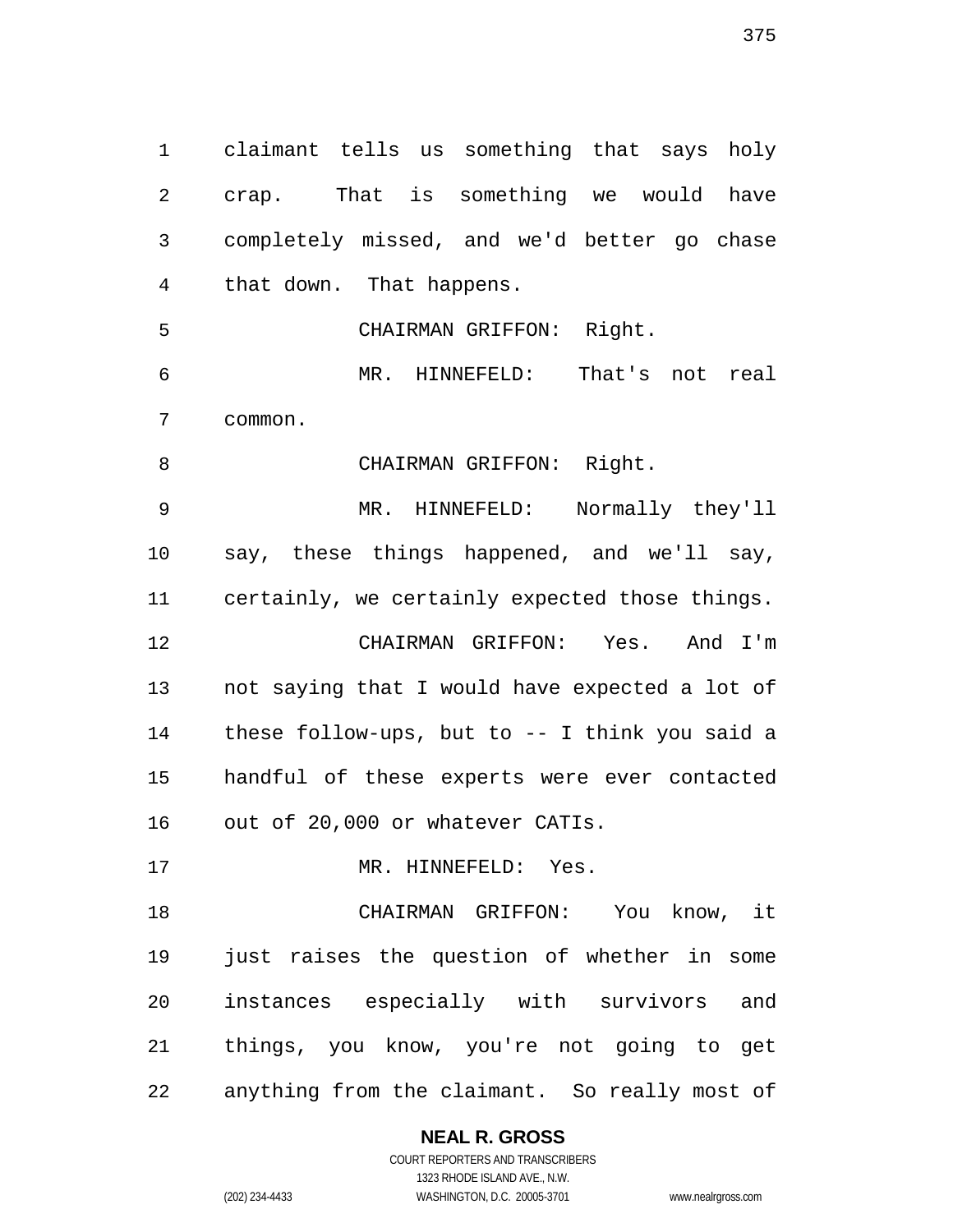these survivors are saying --

 MR. HINNEFELD: The survivor claims, the survivors are at a real disadvantage if there's not any information there. CHAIRMAN GRIFFON: But sometimes they did indicate other individuals that could be contacted, and they weren't. MR. HINNEFELD: Right. CHAIRMAN GRIFFON: So then why are you doing the interview? Why are we wasting those resources if we're not trying to get anything from it? MEMBER MUNN: But, Mark did we not in our Procedures Subcommittee's review of the CATI? Did we not address this there, and did we not request and receive a slight change in the wording of the information that goes to the claimant that specifies that they may not -- that we're not assured? Please don't assume that all these people will be contacted.

**NEAL R. GROSS**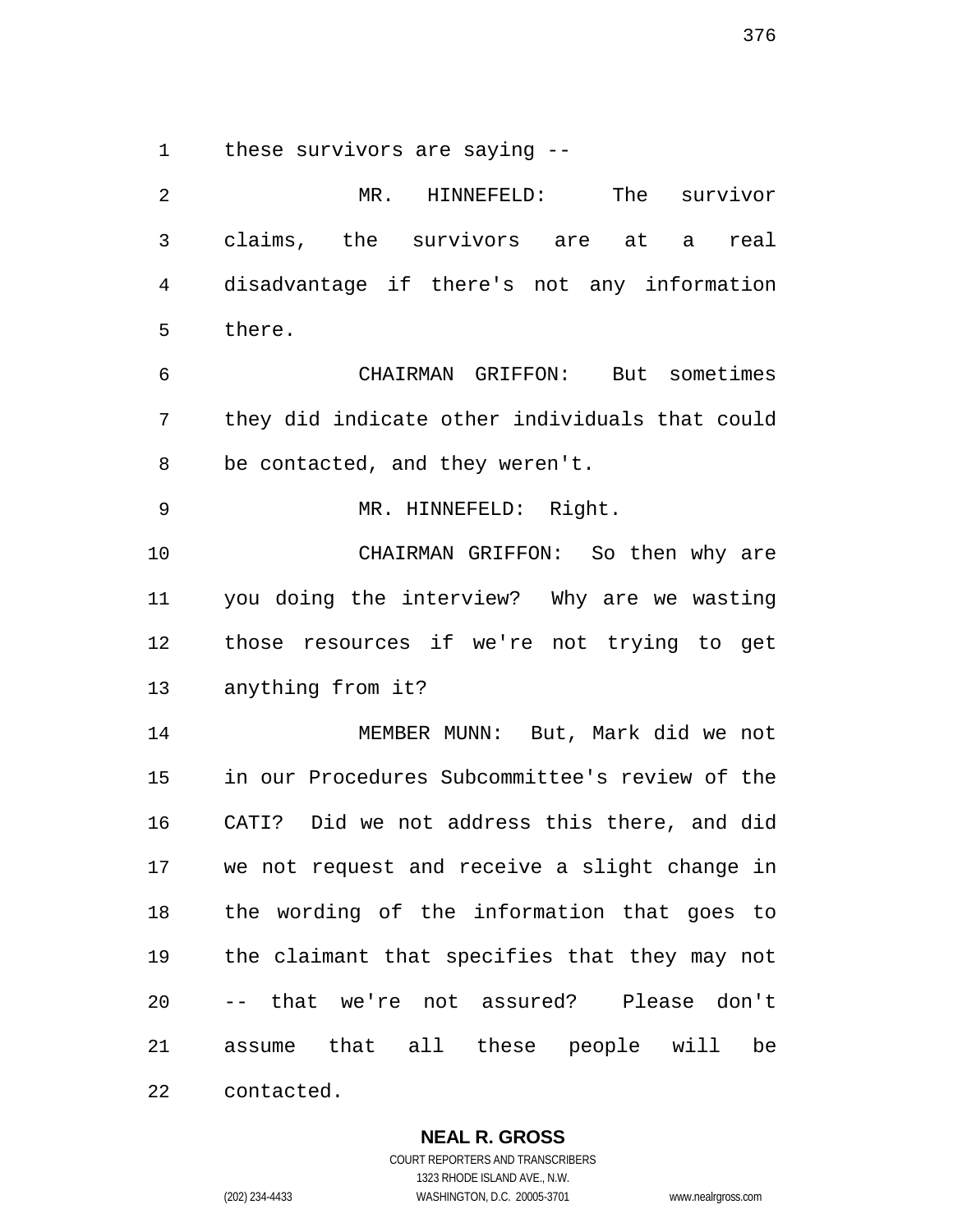CHAIRMAN GRIFFON: Yes. But we still asked that they can provide names. MR. HINNEFELD: Yes. CHAIRMAN GRIFFON: We did qualify a little more so there wasn't the expectation. MR. HINNEFELD: Yes, we tried to remove the expectation that we would contact the coworkers. CHAIRMAN GRIFFON: Which is fine. But I'm saying that they're -- MR. HINNEFELD: Your point, though, is that, okay, even if you don't have the expectations, keep an eye out for situations where you really should. CHAIRMAN GRIFFON: Yes. Right. MR. HINNEFELD: And that's probably a broader question than I can really speak much to here in the room. CHAIRMAN GRIFFON: Yes. And the thing that really flags it for me is the percentage, the very low percentage that were ever contacted off of these things, and, like

### **NEAL R. GROSS**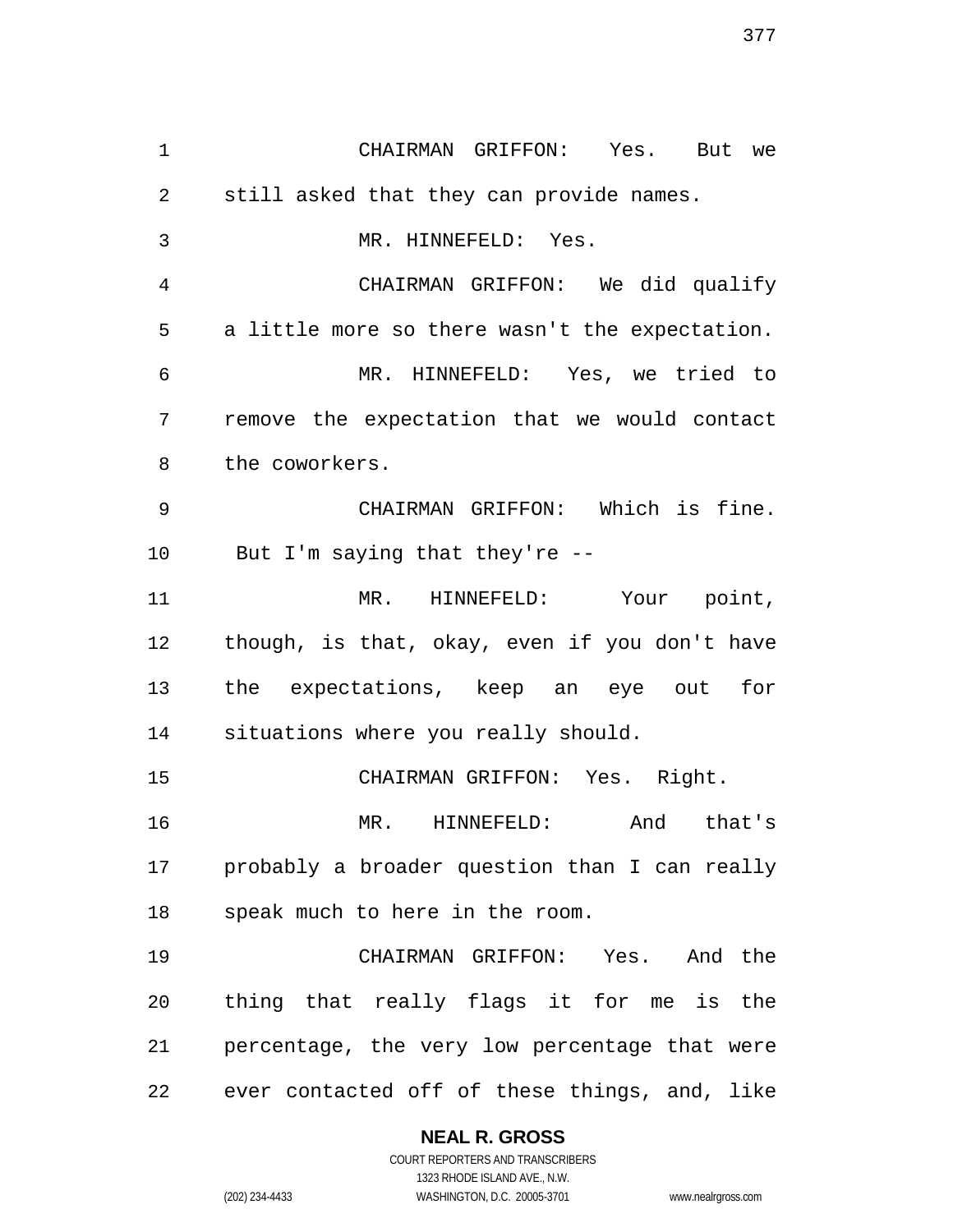I said, why -- if my concern from that standpoint, well, number one, my concern would be I think you can get some useful information from these people especially if considered in aggregate. I think I get into that later.

 But number two is if -- I guess I said that already. If you're not going to use it, why bother putting these people through -- because they -- I doubt very much you're going to get from survivors very useful information in a CATI anyway.

 MR. HINNEFELD: Yes. I mean you'll hear -- I mean there are family stories that you hear that sometimes are helpful in helping give a better picture of the person's work and, for instance, how much they were there. How many hours they were at the site? MR. FARVER: Sometimes you'll hear, they'll describe incidents that happened on a certain day.

MR. HINNEFELD: Yes.

MR. FARVER: And then if they go

**NEAL R. GROSS** COURT REPORTERS AND TRANSCRIBERS

1323 RHODE ISLAND AVE., N.W.

(202) 234-4433 WASHINGTON, D.C. 20005-3701 www.nealrgross.com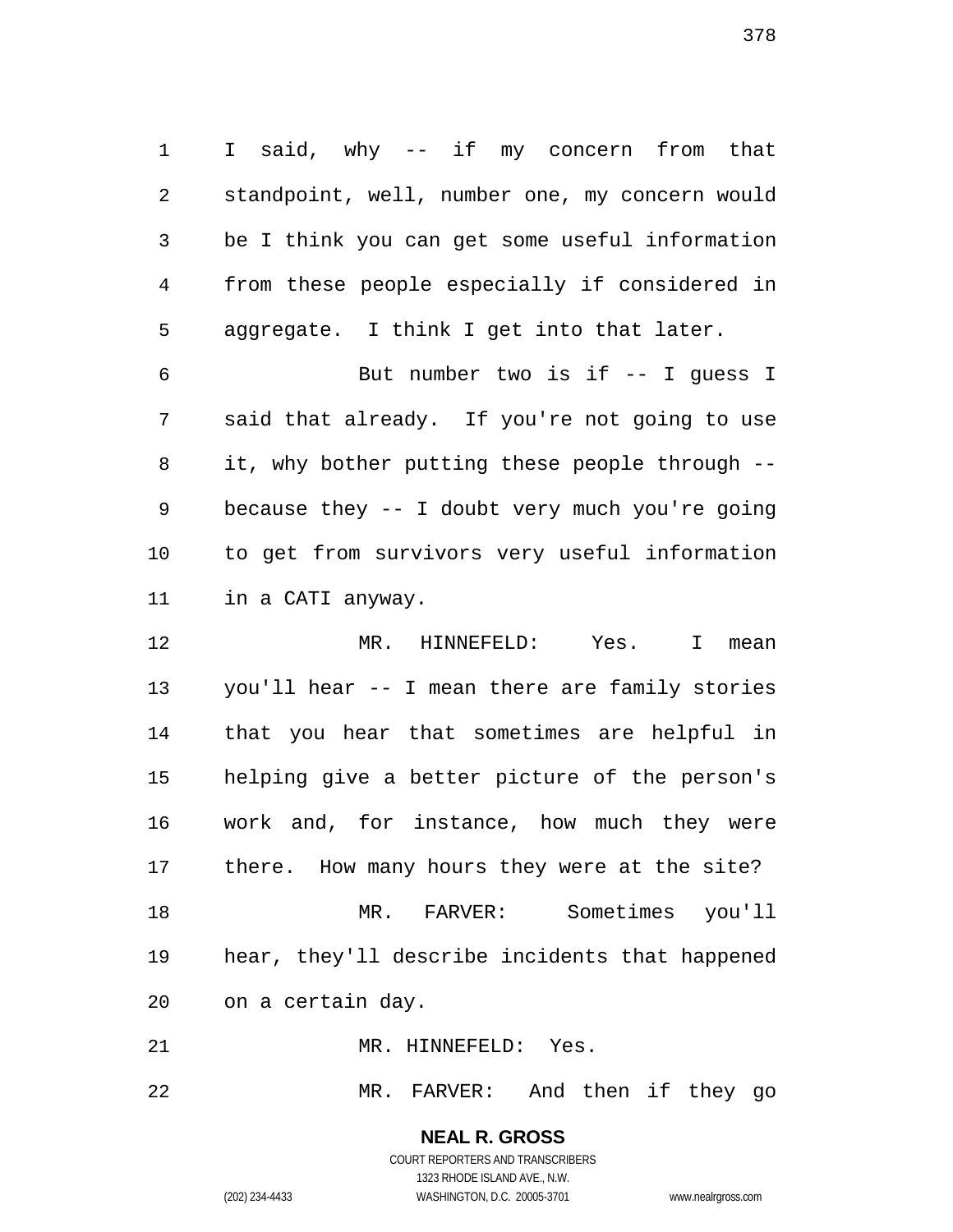and list their supervisor or coworkers, you would think maybe if you contacted the supervisor or coworkers they might have additional information like the person we talked about earlier, the missing bioassay data. Well, if they have enlisted their foreman and coworkers, maybe their coworkers were involved, maybe they submitted bioassay. 9 CHAIRMAN GRIFFON: Right. MR. FARVER: So the information is there sometimes. It's not always there. CHAIRMAN GRIFFON: Yes. MR. HINNEFELD: Well, again, it's difficult because you have to choose the -- how much research you're going to do. CHAIRMAN GRIFFON: Exactly, and I did note that balance in there that it's not easy but some -- you know, my reason for raising was just some of these indicators seemed to be to me that something needs to be done a little further, and I'm not saying that certainly it's not all. It's not none. I

**NEAL R. GROSS**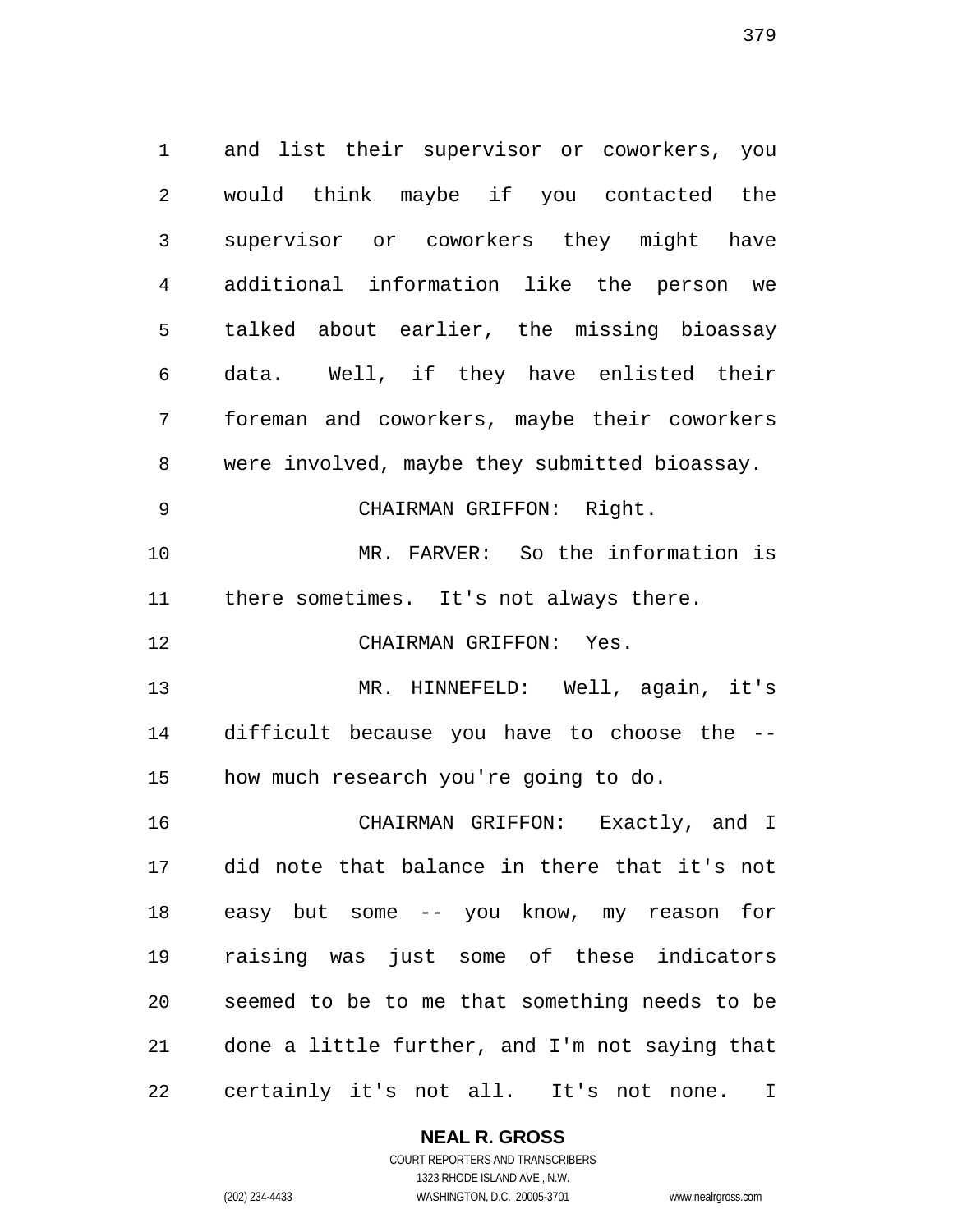don't think it's none. That's the thing. MR. HINNEFELD: Yes. CHAIRMAN GRIFFON: Number two, just to go through these and finish off. I think I'm getting tired. I don't know about the rest of you. Not apparent how the comments from the Worker Outreach meetings are being considered, and it's not apparent NIOSH is -- Alright. And this goes back to my -- this is the Worker Outreach thing really, but it's the same question of considering these comments, actually using the comments. And one thing we ask them and I'm sure this is Worker Outreach action, but I'll just -- just for discussion. One thing we had talked a long time ago was if you get comments from these Worker Outreach meetings, how they are dispositioned. What happens to them? MR. KATZ: That's what the Worker Outreach group is going to be examining.

CHAIRMAN GRIFFON: And the old

# **NEAL R. GROSS**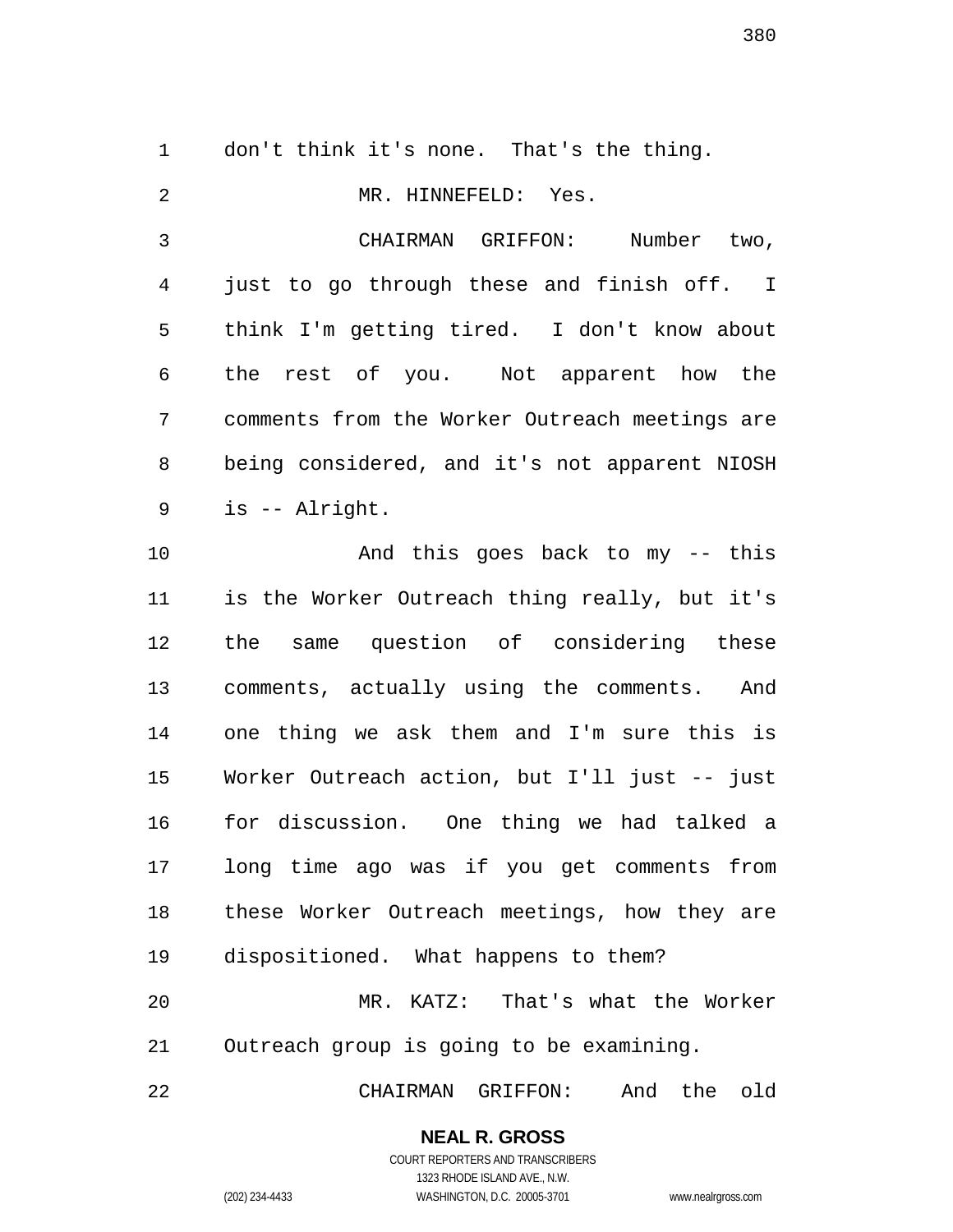database I thought started to track some of that WISPR database. It actually started to have every comment and how it was being dispositioned. It was getting a little unwieldy, I think, was one problem.

MR. HINNEFELD: Yes.

 CHAIRMAN GRIFFON: Now it's been replaced, and the new database has nothing to track comments, as far as I interpret it. It seems to have the meetings and then you click on a meeting and you get the minutes. But I don't see any comments sort of lumped out. Now maybe I'm not -- maybe there's more to the database than I saw. Yes. But at any rate, yes, I think that's it. Right?

 MR. HINNEFELD: I thought there was an expectation that there would be some -- the problem with WISPR was that everything anybody ever said at the worker health meetings was put in as a comment.

CHAIRMAN GRIFFON: Right.

MR. HINNEFELD: So you have this

**NEAL R. GROSS** COURT REPORTERS AND TRANSCRIBERS

1323 RHODE ISLAND AVE., N.W. (202) 234-4433 WASHINGTON, D.C. 20005-3701 www.nealrgross.com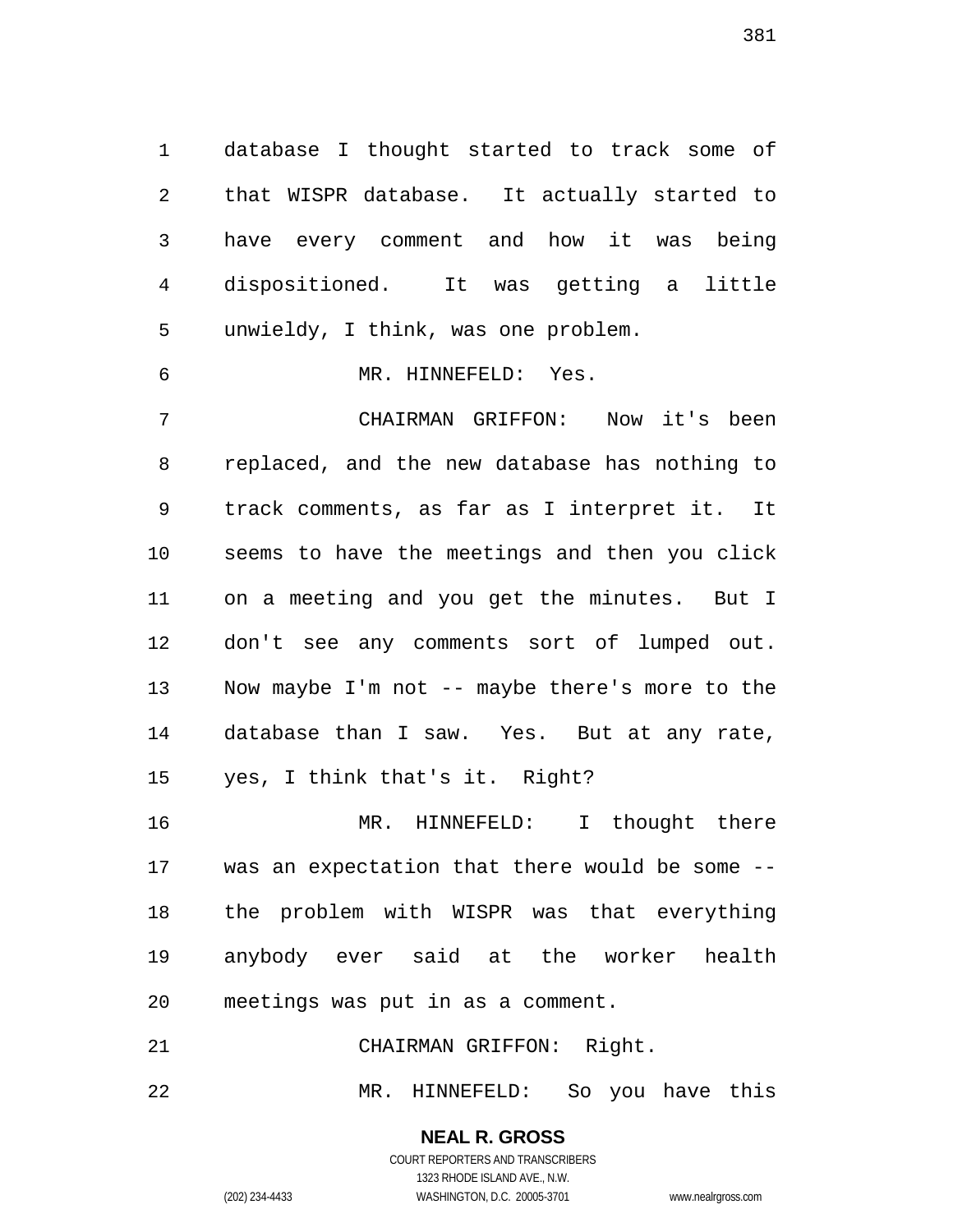whole hundreds and hundreds of comments, many of which you can't respond to because they're talking about their particular history or their particular cancer or things like that, and there's no answer to that.

 CHAIRMAN GRIFFON: Exactly. MR. HINNEFELD: And there's no

question and nothing to ask for an answer.

9 CHAIRMAN GRIFFON: Right.

 MR. HINNEFELD: But I could be mistaken. Maybe it's an enhancement that we're working on. But I thought we were going to do something with the tracking.

 CHAIRMAN GRIFFON: Yes, and at the last meeting, Larry indicated where the new database was, and he actually gave me the link to get to it and stuff, and I was playing with it a little during break at the last meeting, and, you know, it appeared to me that, maybe I'm wrong, but I didn't seem to find individual comments tracked in any way.

22 And yet I agree with you on the

**NEAL R. GROSS**

COURT REPORTERS AND TRANSCRIBERS 1323 RHODE ISLAND AVE., N.W. (202) 234-4433 WASHINGTON, D.C. 20005-3701 www.nealrgross.com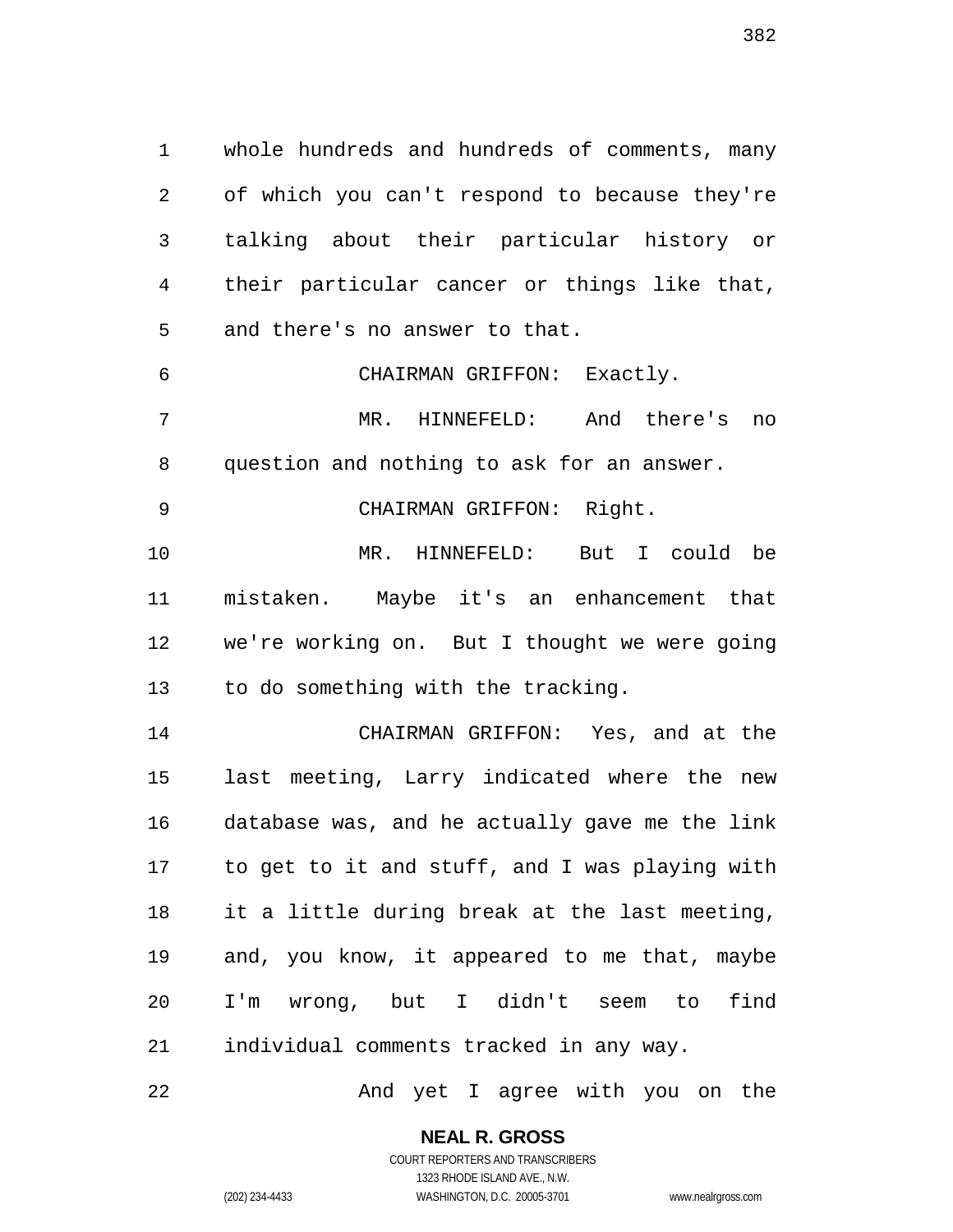other side, Stu, as part of the challenge in these Worker Outreach meetings. We're definitely getting to Worker Outreach topics here, but part of the challenge there is just to sort of how do you manage the meeting so that you're getting comments of overall applicability sort of rather than people venting about their case and you may have to - - you're probably going to get some of both.

 But even if you had to address all comments in the database, some of them could be this is a personal dose reconstruction issue. It won't change any procedure. But we did talk with the claimant at the time of the meeting, blah, blah, blah, you know, something like that. It doesn't have to be that we changed the site profile because of this comment. So just something that says what did we do to it or we considered this and it had no bearing or effect on that.

 So anyway that was just -- I'll just go down these. I don't expect responses

# **NEAL R. GROSS**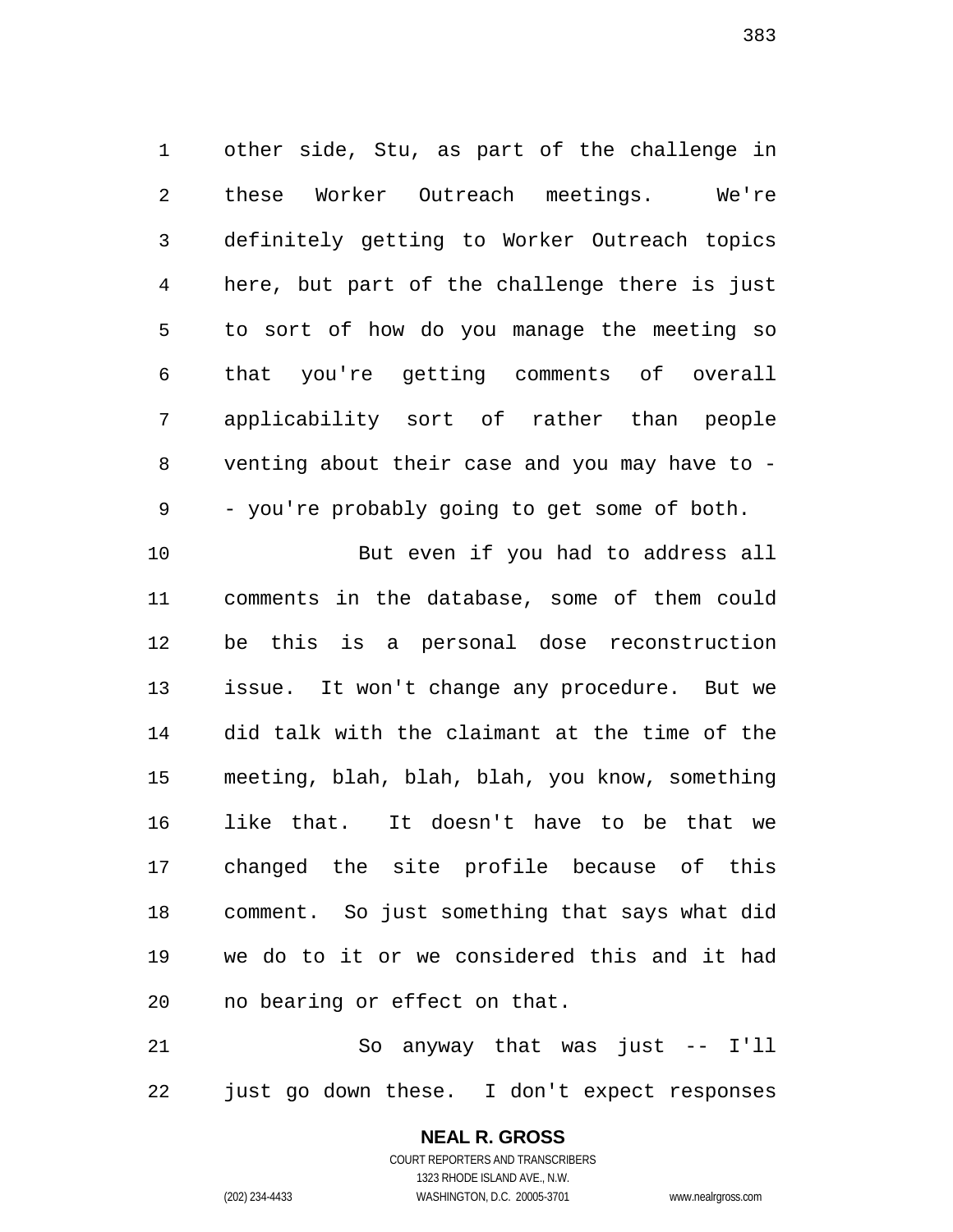on all these. But the third one is the CATI. This is the aggregate data for the CATI question. Searchable CATI database does not exist, or if they exist it's not available for review by the Board. I'm getting mixed information on this. I was under the impression that there was some way to search aggregate CATI information, but Larry insisted to me that there isn't. MEMBER MUNN: What would you search it for? CHAIRMAN GRIFFON: Well, you know, I would search it for like if I was working on an AWE site, you could search for all the claims from one site because a lot of them are small. Look at all the claims for one site and look at their incident field if they reported any incidents. Look at the exposure fields that they reported. Look at the radionuclides they reported.

21 11 11 12 If you had Chapman Valve reporting enriched uranium, you know, it might flag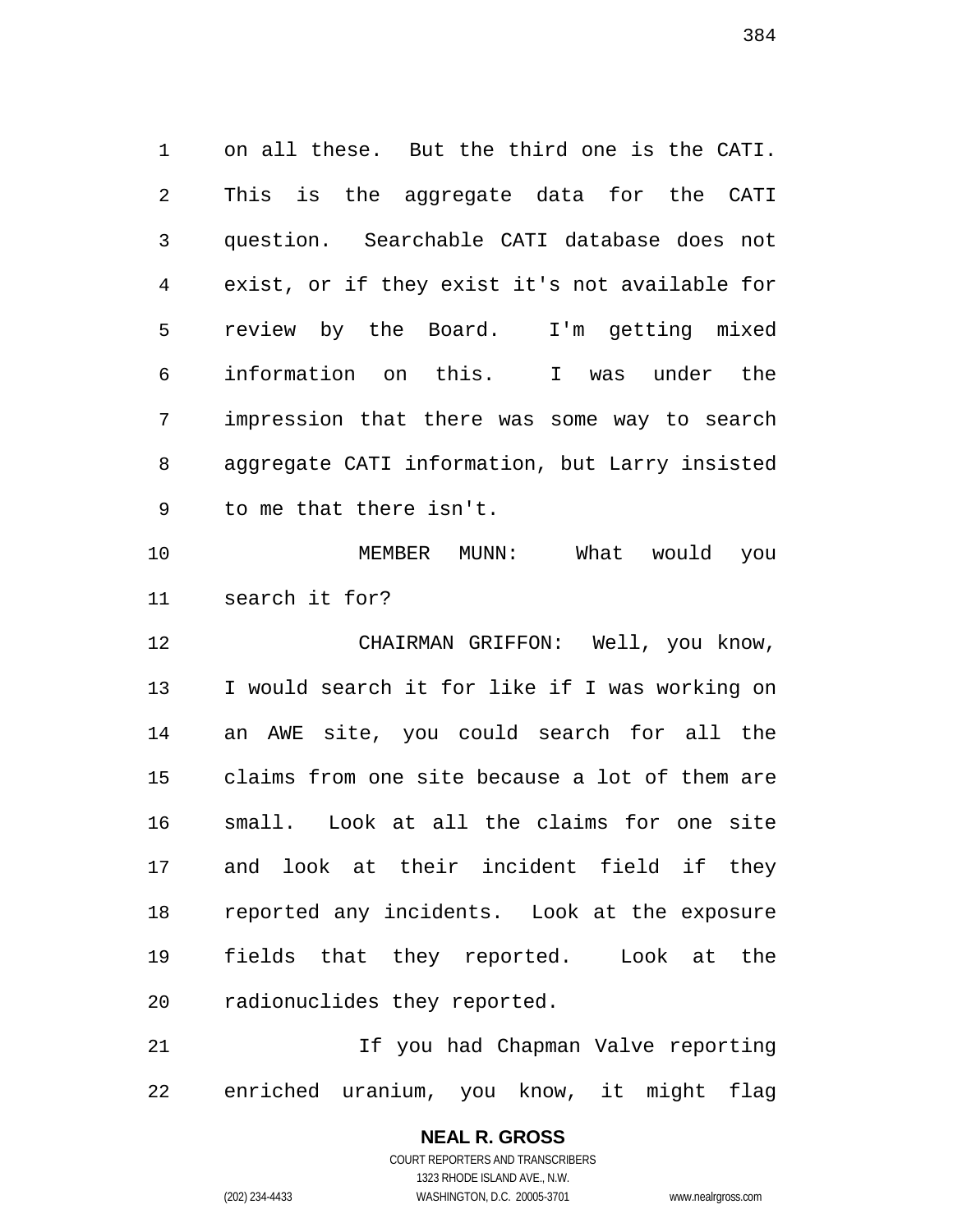something. If they reported thorium and nobody knew anything that that even existed. MEMBER MUNN: I'm envisioning a room full of data entry people trying to fill in the details from all of the CATIs that we've had. CHAIRMAN GRIFFON: They're already -- MR. ULSH: They're already in there. 11 MR. HINNEFELD: They're in there. CHAIRMAN GRIFFON: They're logged in while they're interviewing them, right? It's authorized already. MR. ULSH: What's not there, I don't think, is the search ability. 17 MEMBER MUNN: Right. 18 CHAIRMAN GRIFFON: The interface, right? Yes. MR. HINNEFELD: You can't do a key word search. CHAIRMAN GRIFFON: But someone told

**NEAL R. GROSS**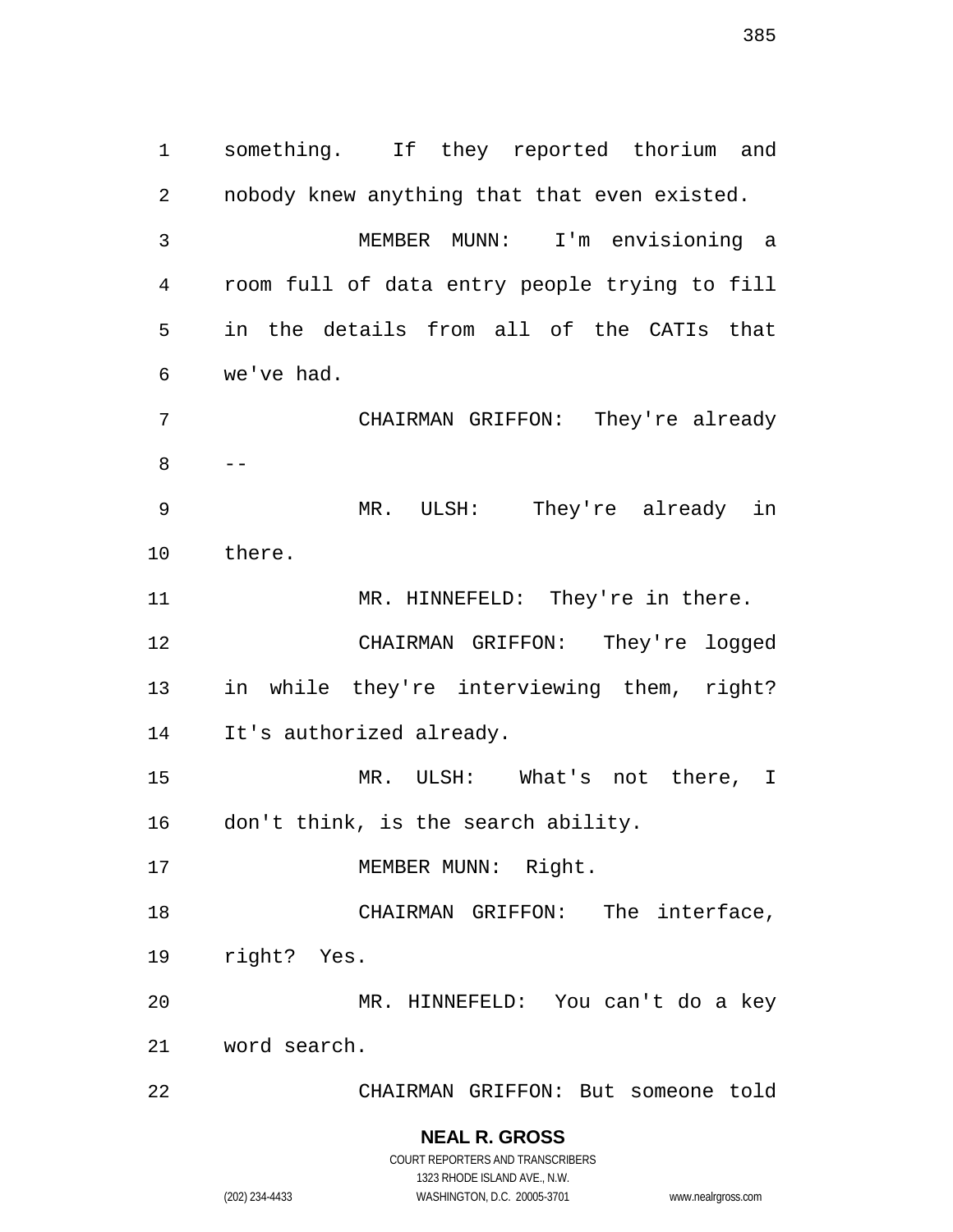me that that existed, but I don't know.

 MR. HINNEFELD: We could. We would have to have our TST write it, you know, write to query. But they could -- CHAIRMAN GRIFFON: And maybe that's what was happening -- maybe people were making requests and they were done on a case- by-case basis or something. MR. HINNEFELD: They could pull all the CATIs from Simonds Saw. CHAIRMAN GRIFFON: Right. MR. HINNEFELD: Our TST would do that. They would have to do it and write that code that they would pull it and then you would get the form, you know, the CATI form for each of the things. Now, but there's no - - there's not a  $-$  CHAIRMAN GRIFFON: But then I would also take credit for that. As a programmer, you're not taking credit for that if you're doing that. MR. HINNEFELD: You could pull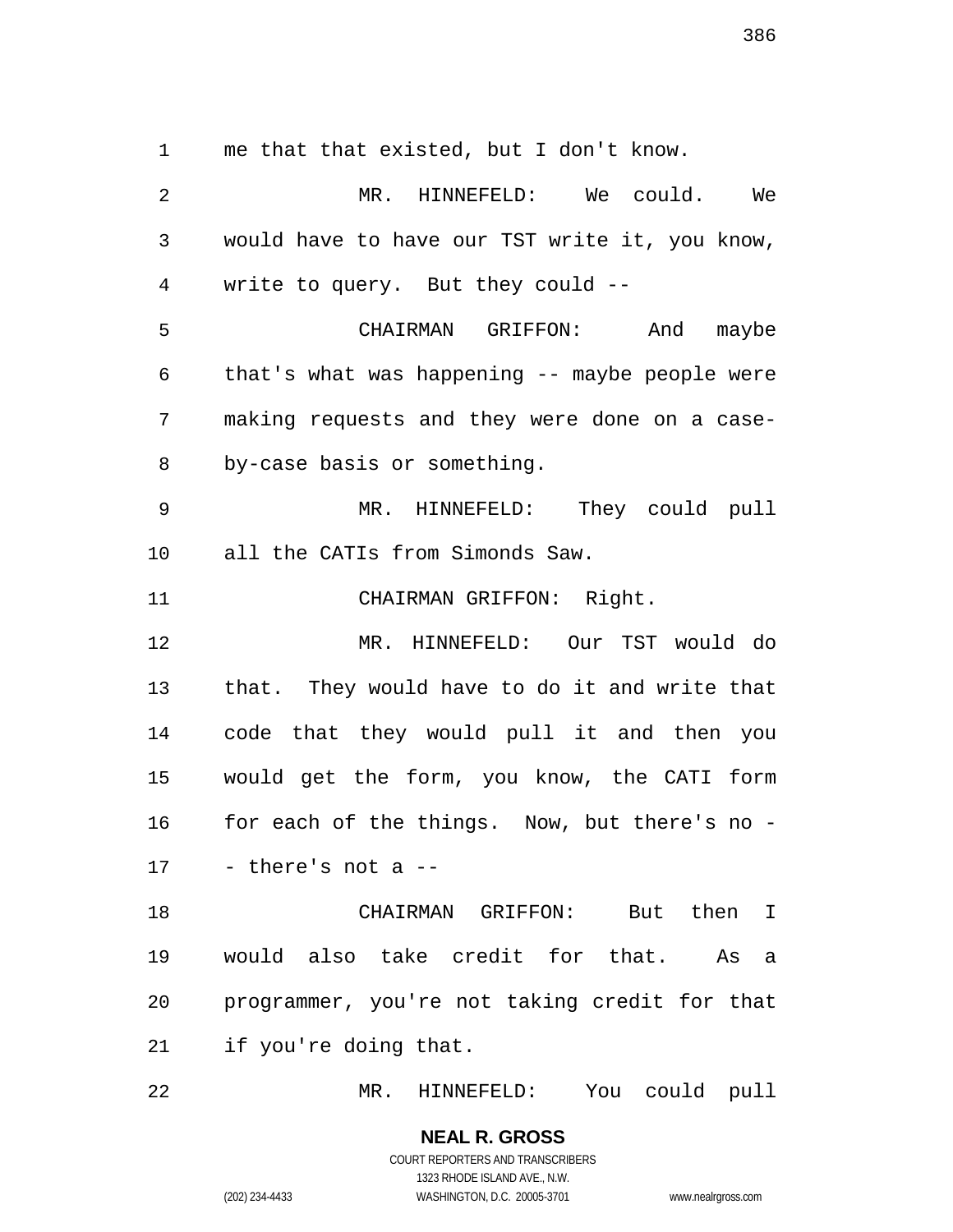those up --

 CHAIRMAN GRIFFON: You would say in your site profile, we also look at aggregate set of data. (Simultaneous speakers.) MR. HINNEFELD: Yes. CHAIRMAN GRIFFON: I'm sorry to talk -- MR. HINNEFELD: Well, I was just saying that we could -- maybe it's right when you're looking back at these site profiles at some point, and, for instance, we've got comments or new comments it might be the time, say, as part of this that we are going to revise the thing anyway that we'll look through the aggregate comments. It has to be a site where you have a manageable number. CHAIRMAN GRIFFON: I agree with that. Hanford would be difficult. MR. HINNEFELD: You couldn't do Hanford, Savannah River. Huge plants where you've got thousands and thousands of them.

# **NEAL R. GROSS**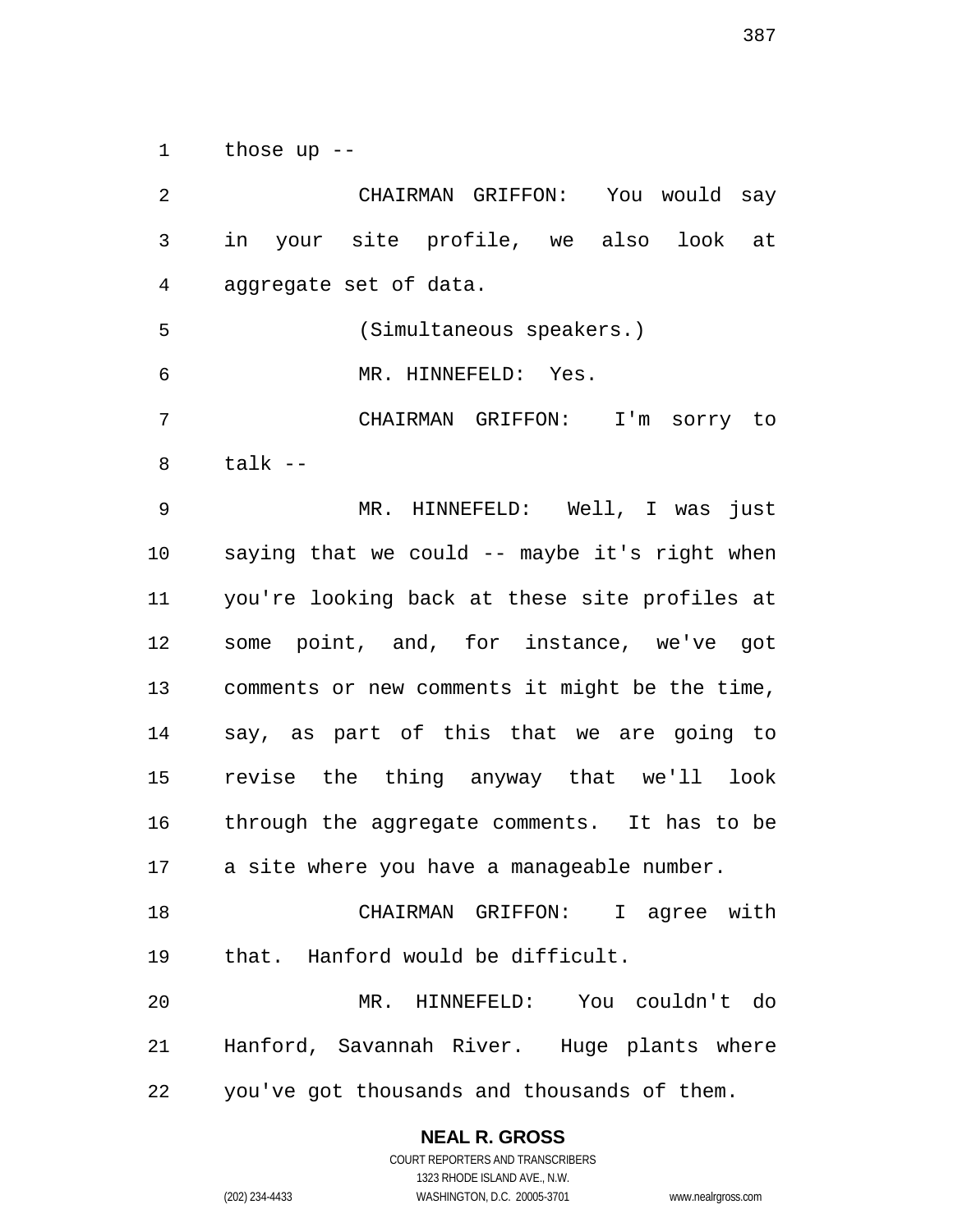1 MR. FARVER: Get a sample.

 CHAIRMAN GRIFFON: You could do a sample. There may be methods even for those sites.

 MR. HINNEFELD: You could look them and say, is there some stuff being described here that describes things that the site profile doesn't address or doesn't cover. I mean, there is some stuff you could do there on that. But that is sort of a -- that's a programmatic thing that I don't know where it fits exactly. I think the best place for it would be a time when one of these things is up for review that -- or revision would be the time to do and that's when -- CHAIRMAN GRIFFON: Or when you're

first developing a profile, I would think.

 MR. HINNEFELD: When you're first developing, if we ever develop any more profiles, and we're doing it for a place where we've got claims.

CHAIRMAN GRIFFON: Right.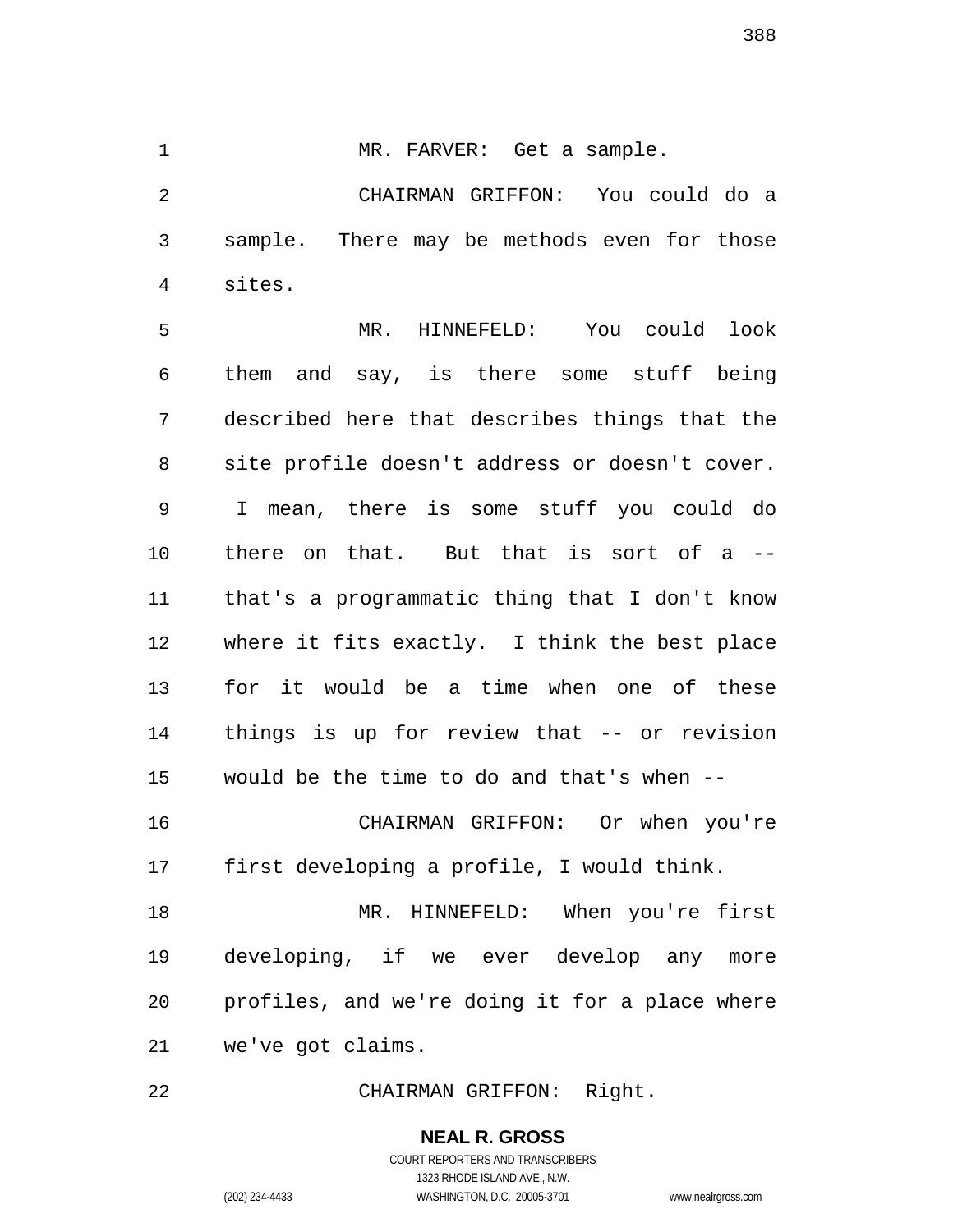MR. HINNEFELD: Then that might be a time to actually go, okay, what kind of commonalty are we seeing people describing.

 CHAIRMAN GRIFFON: But I'm saying, and maybe I'm just curious, if it's ever been used that way because that would -- that to me is back to that fundamental heading of my category here, Use of the Worker Data. So if you were actually using this worker data in aggregate, tell us. Take credit for it and say, here's the instances where we used it.

 MR. KATZ: I can say at the very beginning, at the outset, of this program that was a concept behind the CATI, the whole CATI. CHAIRMAN GRIFFON: Yes.

 MR. KATZ: The data development businesses. The thought we had originally was that we would be able to slowly accrue data that would help us give a good picture of each of these sites from those individual interviews. That that would be one source.

CHAIRMAN GRIFFON: Especially for

### **NEAL R. GROSS**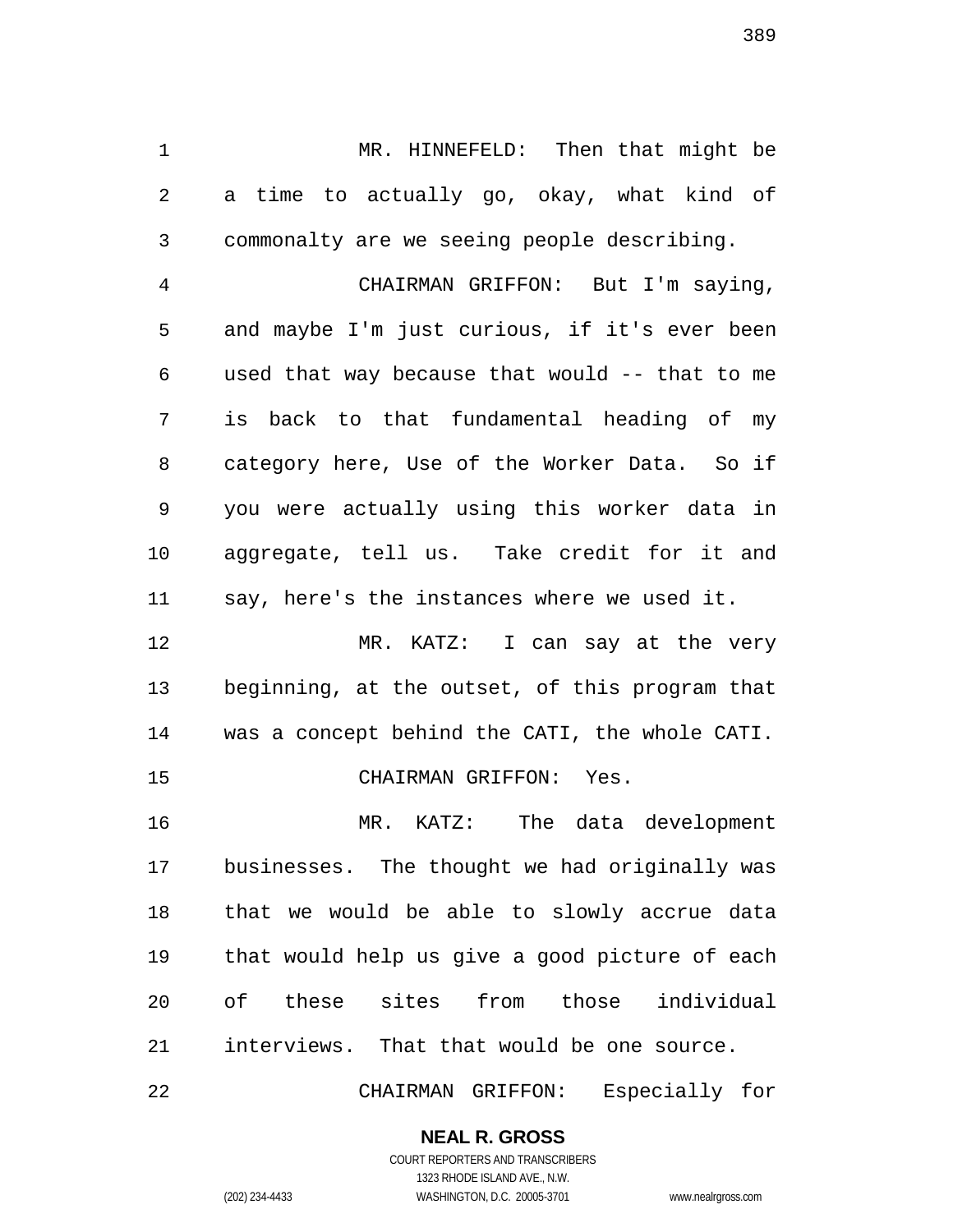the sites where we had nothing, like no data and little history, and I think that's where they have a real utility. MR. HINNEFELD: Yes. CHAIRMAN GRIFFON: Alright. But anyway that might be something to follow up with the team. I'm not making an action, but just if it is being done in any way. MR. HINNEFELD: I won't say. CHAIRMAN GRIFFON: Yes, I'm just - MR. HINNEFELD: I really don't know. CHAIRMAN GRIFFON: Alright. MR. HINNEFELD: The outreach tracking system does have the capacity for tracking action items. It does have the capability of tracking. The one meeting I happened to open doesn't have any actions from the meeting. But there is an area in here where actions -- CHAIRMAN GRIFFON: Tracking

comment actions.

### **NEAL R. GROSS** COURT REPORTERS AND TRANSCRIBERS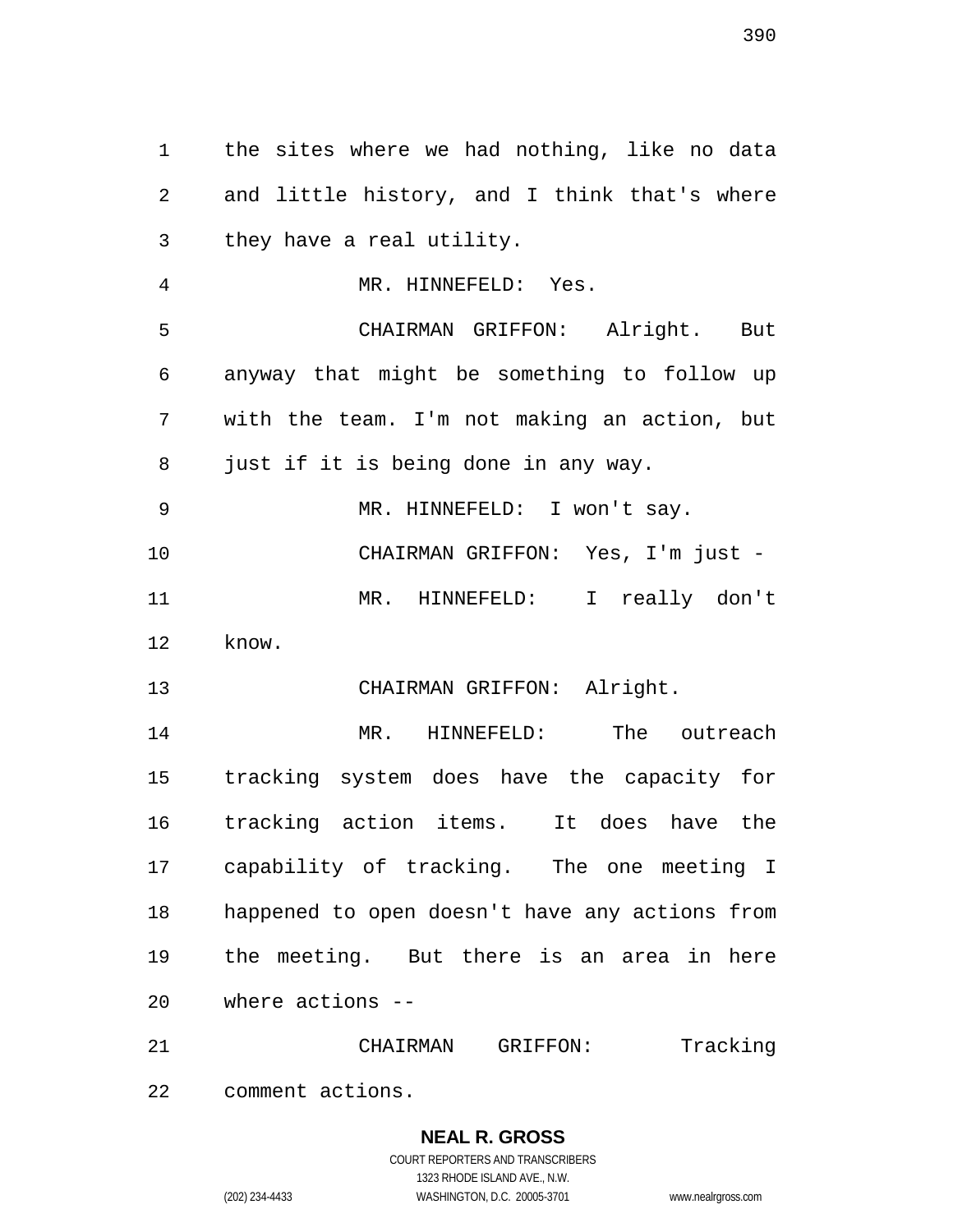MR. HINNEFELD: Well, actions. It would be comments. It would be a comment that we should do something to, either we should answer --

#### CHAIRMAN GRIFFON: Okay.

 MR. HINNEFELD: -- or we should take some action because of the comment that was made. It does have the capability to do it. At the meeting I had it opened up and didn't have any actions in it. So I don't know if it's populated, or if it's populated to any great extent or anything, or if they were starting the process.

 CHAIRMAN GRIFFON: Is this like a separate document?

 MR. HINNEFELD: Yes, when you click on the hourglass, it brings up like some stuff and the location and the audience.

 CHAIRMAN GRIFFON: I saw minutes and presentations.

 MR. HINNEFELD: There's an hourglass. If you bring up -- when you bring

# **NEAL R. GROSS**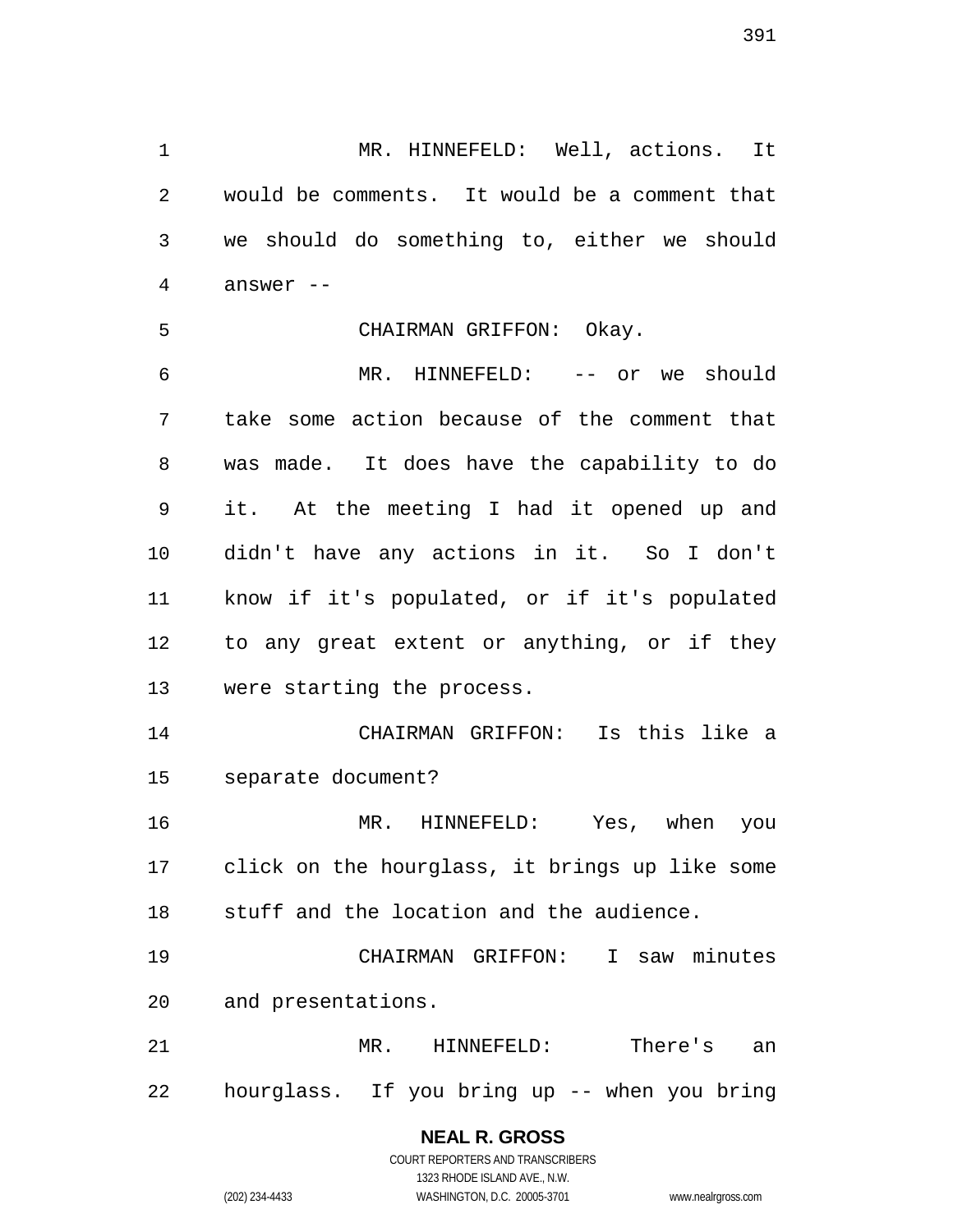up -- you pick a site and you click on that site, it will open all the meetings. Over in the left-hand column, there's a column with an hourglass in it or it looks like an hourglass. If you click on that icon, it opens up another sheet that's called --

 CHAIRMAN GRIFFON: Okay. So I didn't know how to use it.

 MR. HINNEFELD: It's called Meeting Information, and that gives the meeting type, like the one I'm looking at is an SEC meeting, meeting date, location, points of contact for OCAS and our contractor, the audience, and then there's a note about it, kind of a description which right near it is the purpose of the meeting and then below there's a box with meeting-covered sites, meaning which sites we're addressing. And there's a meeting action items section which is empty. There are no actions for this one. CHAIRMAN GRIFFON: But is there actions and then dispositions or resolutions?

#### **NEAL R. GROSS**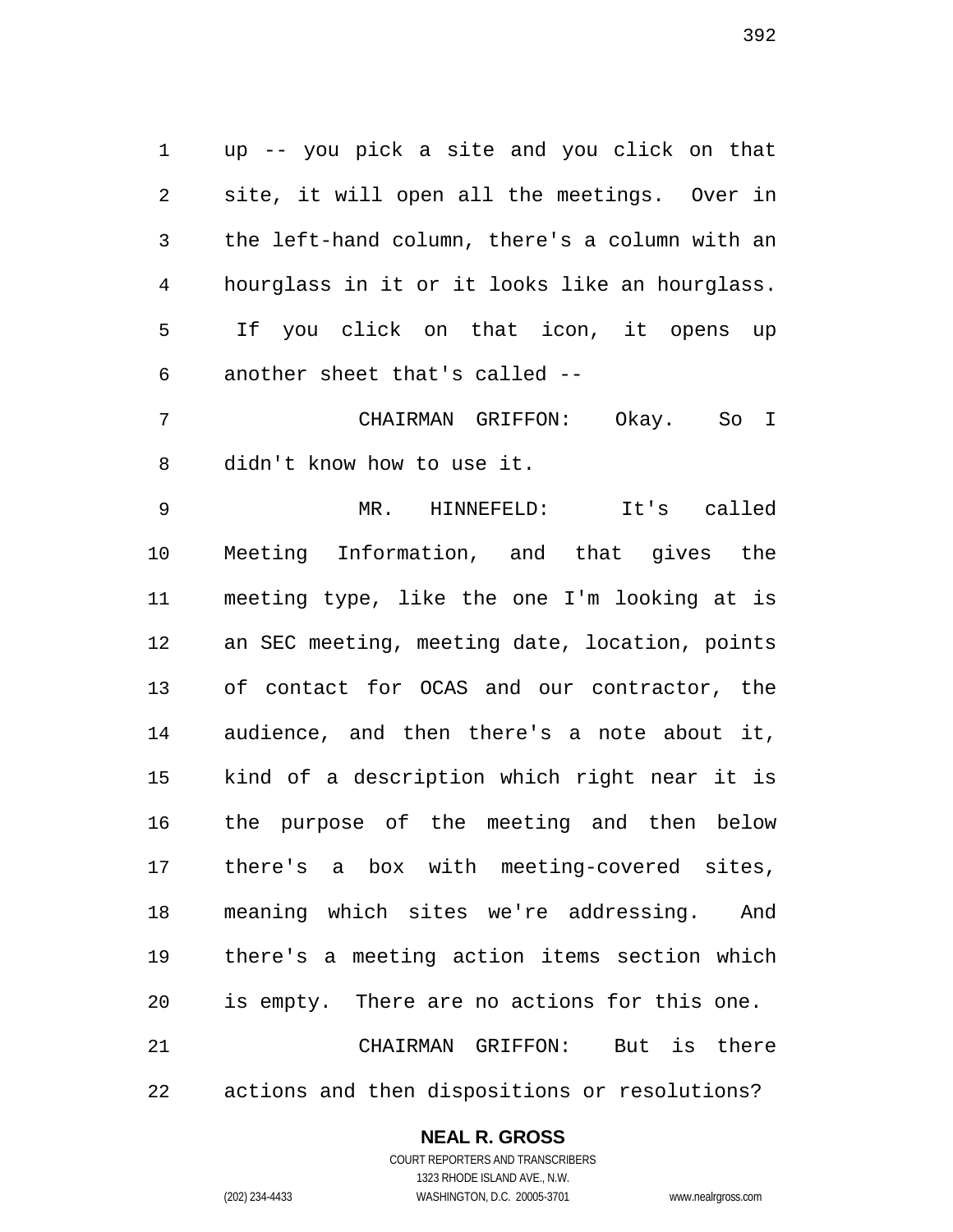MR. HINNEFELD: I don't know, but there is past due, due today, and due within the next week. Apparently, they are categories. CHAIRMAN GRIFFON: I'll have to look at that further. MR. HINNEFELD: And then there is meeting notifications, and then there are meeting files. Now those last three things are all empty in this particular meeting. 11 CHAIRMAN GRIFFON: Alright. MR. HINNEFELD: And I don't know to the extent those -- I don't know to what extent those have been populated. CHAIRMAN GRIFFON: Well, that's good to know. And that's something that Mike's Work Group is following up on. MR. HINNEFELD: The capability is there. CHAIRMAN GRIFFON: Okay. Let me go into just the last one, the documentation,

and then we'll probably -- I was hoping to get

#### **NEAL R. GROSS**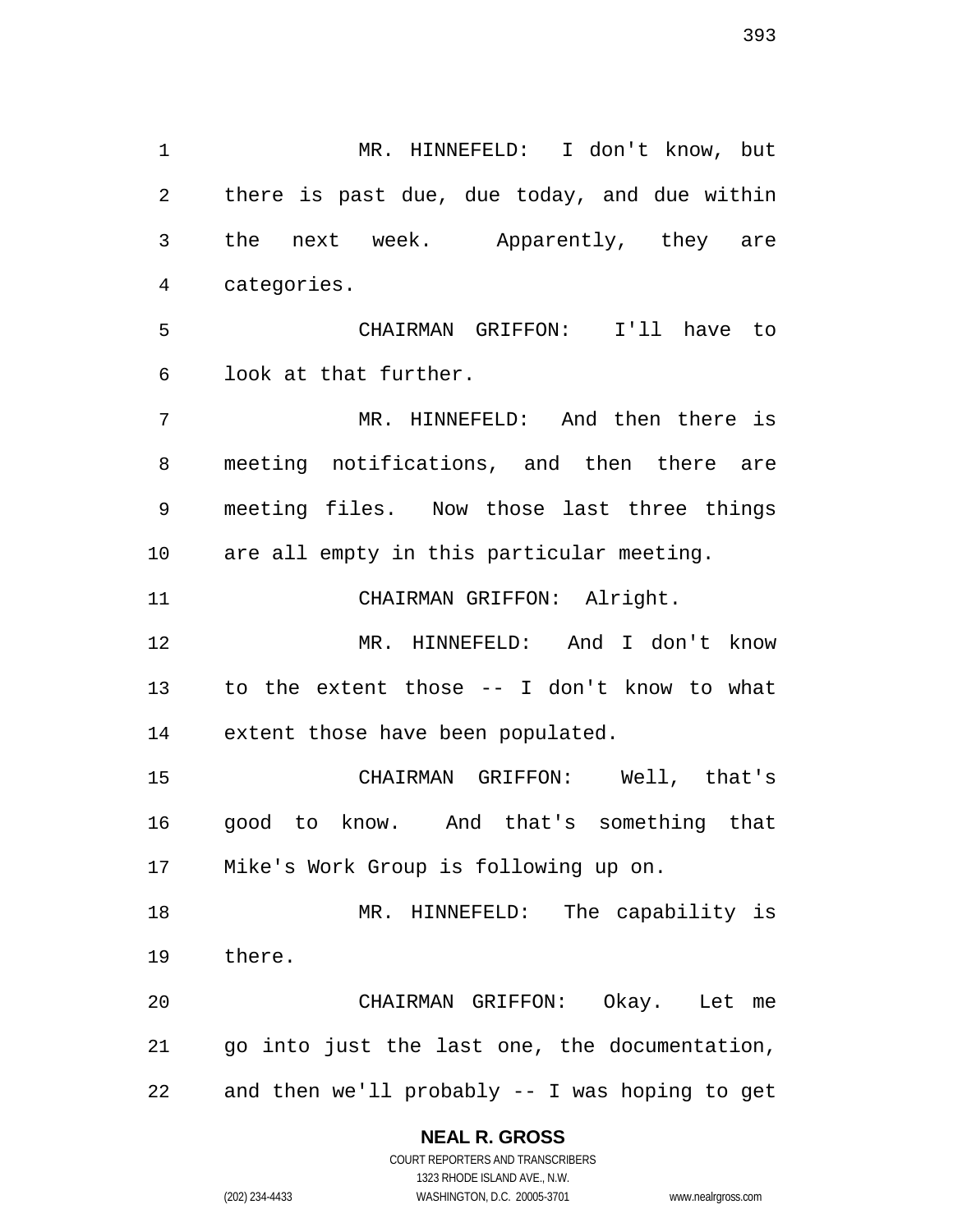to the eighth set, but I think we're probably not going to go back to the eighth set at this point. Emily is saying, please no.

 The third primary category that I had is case documentation and reporting, and I think, Stu, you covered that in your presentation, too. And I think we've talked around this quite a bit. I think the question of -- when I underline all work, I'm writing down some things, and I'm thinking: what's the limit here? What gets included? What doesn't get included? And does it depend on the type of dose reconstruction? Are there different levels for different types of cases? So all that needs to be considered, I think.

 But I think, Stu, you even said that at this point at least the DR instructions, to the extent they still exist, are now being included. I think you've gotten away from -- according to Scott, you've gotten away from a lot of those anyway.

MR. HINNEFELD: Yes. A lot of

#### **NEAL R. GROSS** COURT REPORTERS AND TRANSCRIBERS

1323 RHODE ISLAND AVE., N.W. (202) 234-4433 WASHINGTON, D.C. 20005-3701 www.nealrgross.com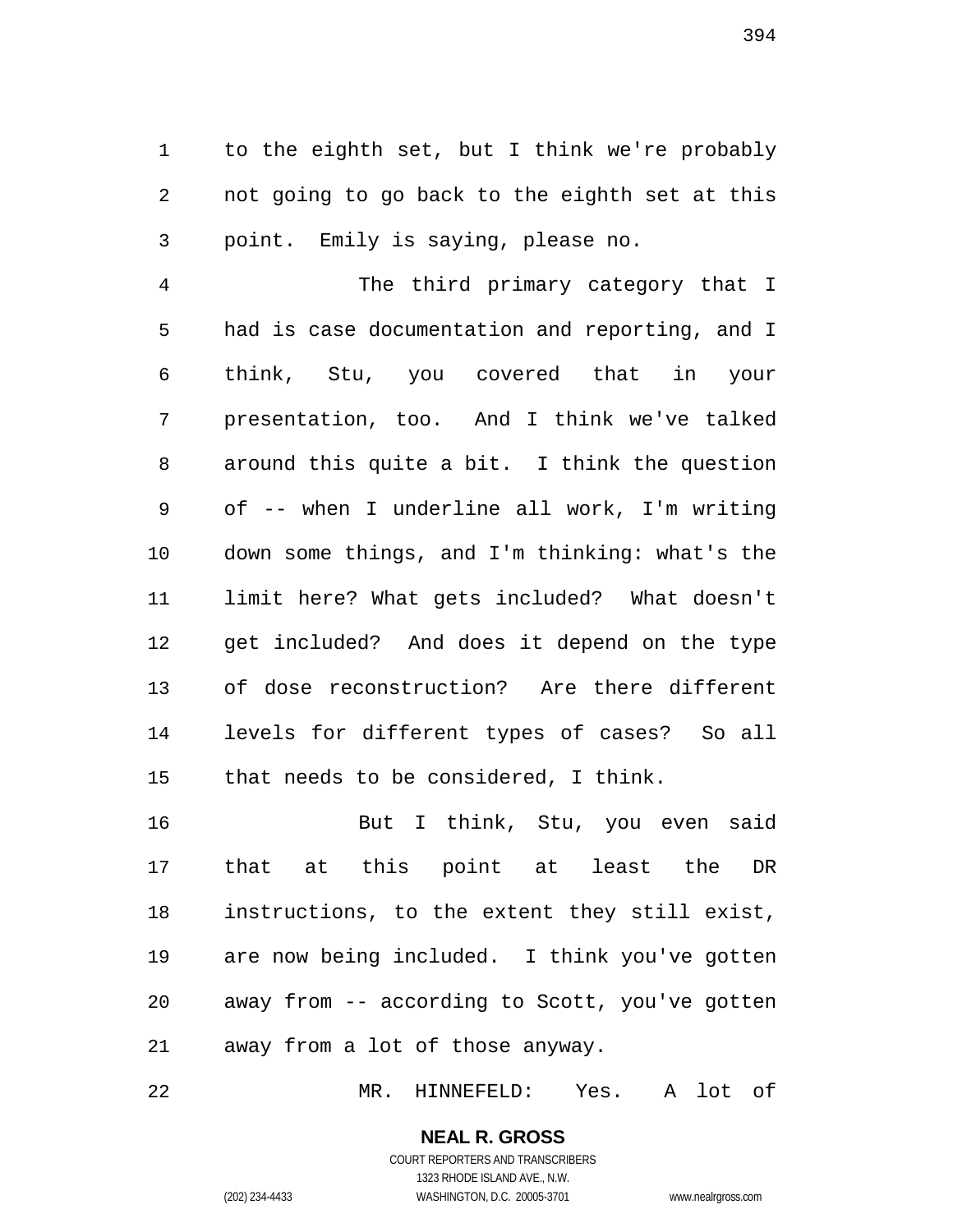those instructions came out as sort of interim changes in the procedures.

 CHAIRMAN GRIFFON: Interim, right. MR. HINNEFELD: Rather than waiting for the procedure changes without those instructions and without those procedures, the instructions went away.

 CHAIRMAN GRIFFON: So to the extent they're still there.

 MR. HINNEFELD: To the extent they're still there, and in fact what I told them is just for simplicity, if you've got any instructions that pertain to the site that you're working on, stick them in there. Because rather than concern yourself with whether you remembered to do it that way because of the procedure or you remembered to do it that way because of the instruction, you know, you don't have to worry about sorting it out that, yes, I specifically used this instruction. Because as a general rule, I think the dose reconstructors don't

**NEAL R. GROSS**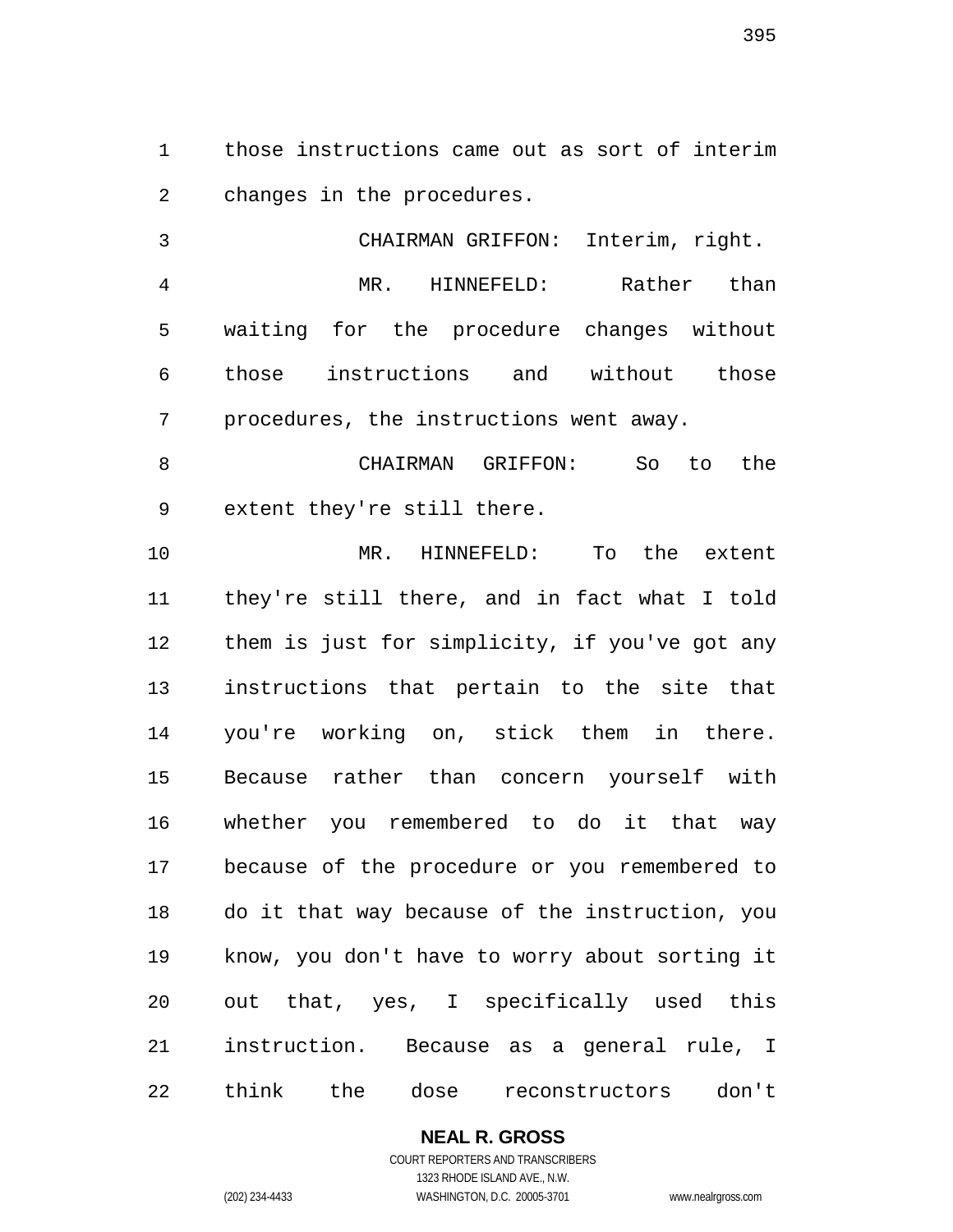necessarily refer back every time --

 CHAIRMAN GRIFFON: No. Especially if they're doing only one-site cases all the time. MR. HINNEFELD: Yes. They tend to focus on one site or a couple sites. So they know how to do them. 8 CHAIRMAN GRIFFON: Right. MR. HINNEFELD: And rather than say, well, is the guide still out there, or is it in a procedure down there to check, I said just check and see if there's a guide there. Just put it in. CHAIRMAN GRIFFON: Yes. MR. SIEBERT: And that is presently how we are doing it. 17 MR. HINNEFELD: Thanks, Scott. CHAIRMAN GRIFFON: Thanks. MR. HINNEFELD: So I think there might be a way to come up with sort of expectations of the work that is to be shown. You're just writing your letter now. We'll

### **NEAL R. GROSS**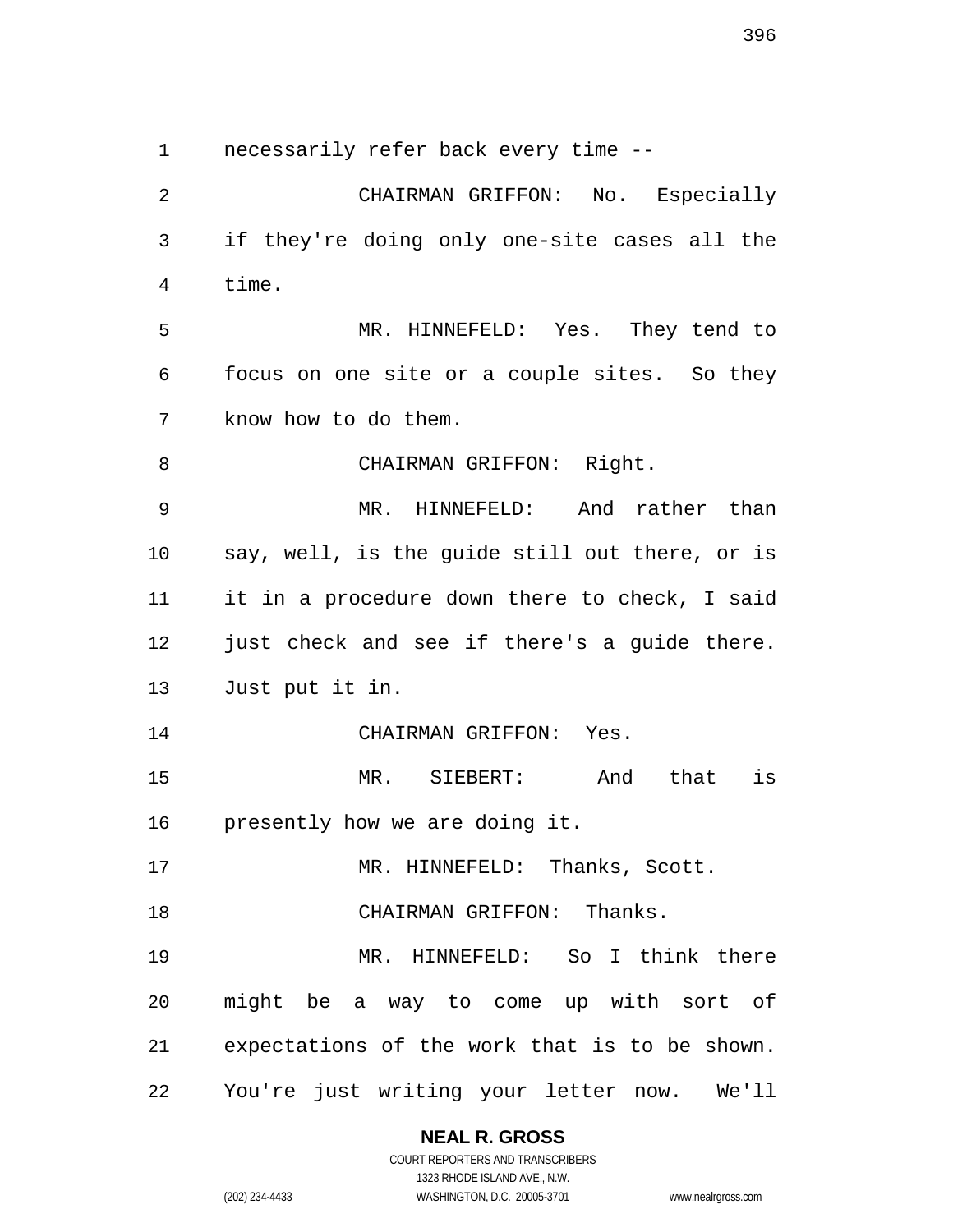discuss that and talk about that.

 CHAIRMAN GRIFFON: Yes. MR. HINNEFELD: Our reaction comes later. CHAIRMAN GRIFFON: And the other part of the item, I think, the way you described your DR report may actually quite nicely address some of this. Because it sounds like you've broken it up into a public and technical portion. MR. HINNEFELD: That was the key thing we were trying to accomplish is something that the claimant can read and something that a reviewer can go through. CHAIRMAN GRIFFON: So this might be something that we can say we propose this sort of approach, and a final draft is ready to be released by NIOSH. I think that's all I -- at the very bottom I also include -- the last line on this second page or third page there is what changes or what has changed in the NIOSH program as a result of findings,

**NEAL R. GROSS**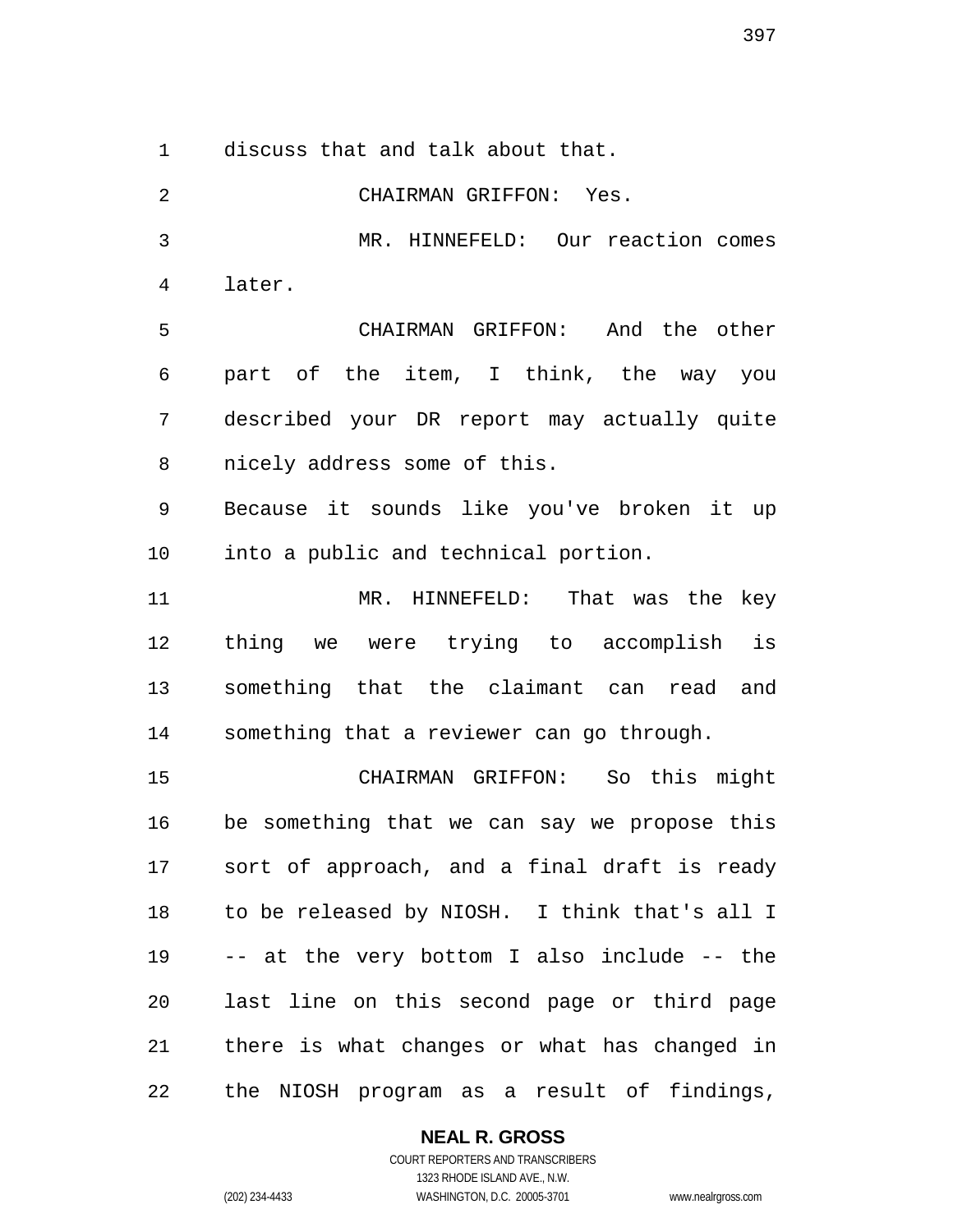that any findings result in PERs. That was just that sort of question to our group here.

 I think one thing we said we wanted to add in this letter was what positive changes occurred in the NIOSH program as a result of our first 100 audit cases, and I just ran -- quite frankly, I didn't have time to do this, so actually I just wanted to put a place holder that we need to put something about this. I wasn't clear whether any findings of ours related to any PERs.

 And I don't know, Kathy, if you know that or --

 MS. BEHLING: No, I don't know that. I'm not sure. No.

 MR. HINNEFELD: I think there are certainly lines that are related.

 MEMBER MUNN: I think so, too. MR. HINNEFELD: But I don't recall

 CHAIRMAN GRIFFON: I'm not sure we're going to figure out which came first,

> **NEAL R. GROSS** COURT REPORTERS AND TRANSCRIBERS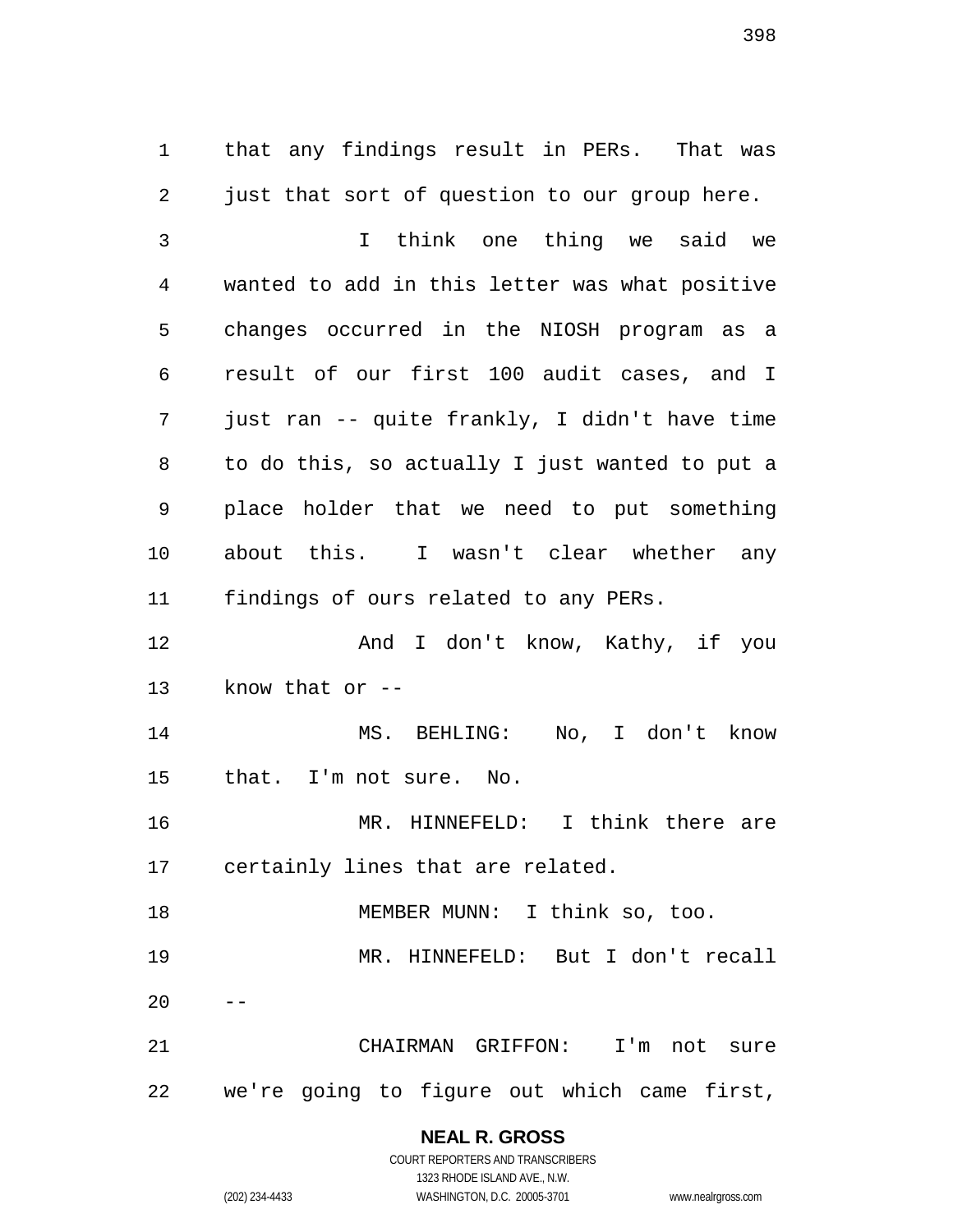the chicken or the egg.

 MR. HINNEFELD: That's exactly right. CHAIRMAN GRIFFON: But we might be able to phrase it to say that findings in these areas and as a result or in part as a result of these findings, PER reviews were done, you know, something like that. MR. HINNEFELD: Yes. I mean there might be -- I would think almost certainly there are some of the findings that I think relate to PERs that were done. But whether they were the initiating factor or -- CHAIRMAN GRIFFON: Yes, I know. Right. MR. HINNEFELD: We said when the PER came up to vote, well, that's taken care of or there's a PER out there to take care of it. I don't know what the --

 CHAIRMAN GRIFFON: Is that an impossible task for SC&A to look over the first 100 cases and consider what findings

### **NEAL R. GROSS**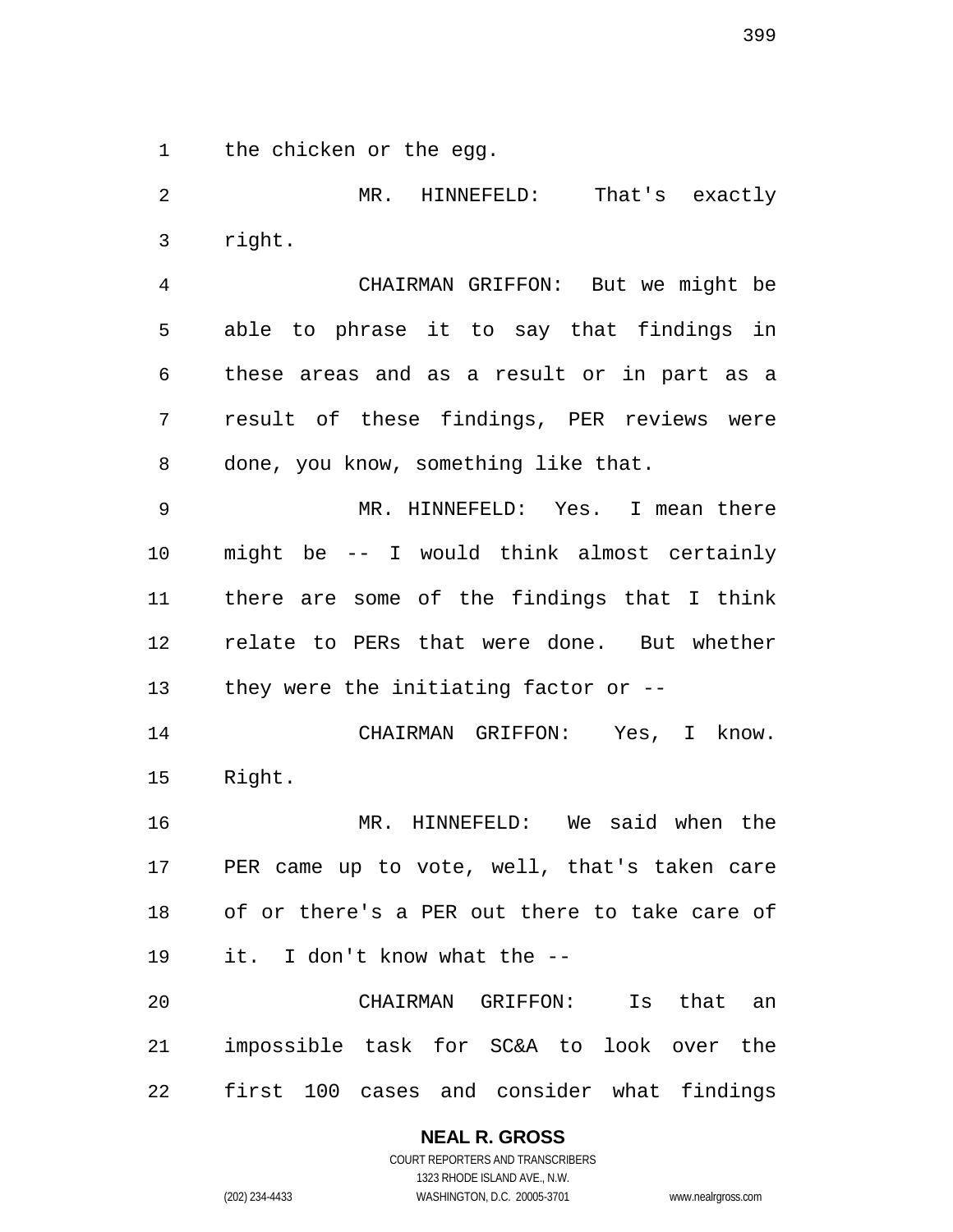might have been related to PERs.

 MR. HINNEFELD: You can check PER group control documents. They're up under Control Documents. You ought to be able to see them. CHAIRMAN GRIFFON: Right. 7 MS. BEHLING: I can look at that. 8 CHAIRMAN GRIFFON: Okay. MR. FARVER: Do you know how to do that, Kathy? 11 MS. BEHLING: Yes. CHAIRMAN GRIFFON: She's got it covered. MR. HINNEFELD: Most of the folks, not all, but a lot of the PERs are site- specific. CHAIRMAN GRIFFON: Yes. MR. HINNEFELD: So you could kind of look for just claimants from that site. MR. KATZ: It seems to me it would be important whether they instigated or influenced the results either way, they would

**NEAL R. GROSS**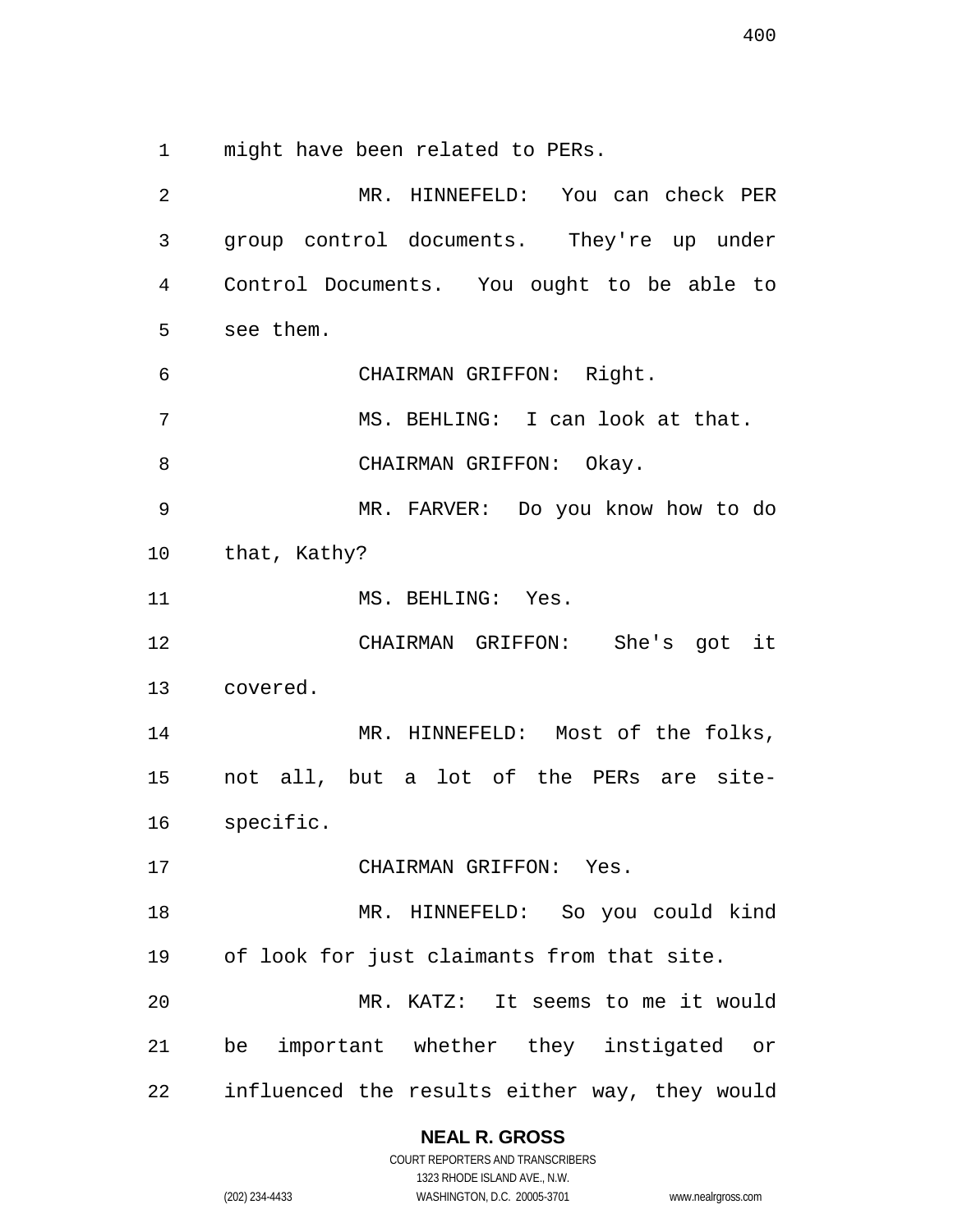be important.

 CHAIRMAN GRIFFON: Right. MEMBER MUNN: I think the influence is certainly worth including in our letter. CHAIRMAN GRIFFON: Right. 7 MR. KATZ: That's an SC&A task. CHAIRMAN GRIFFON: Okay. Yes. So SC&A is going to look -- Kathy is going to look into that. Thank you, Kathy, because none of us wanted it. **And I'm not sure.** Like I said, I wanted to put this out. It's not in letter form by any means, but I wanted to put some thoughts out for our Subcommittee. I've forwarded this. Mike has it and others. John has it. I really would value the other Subcommittee members' comments on this. MEMBER MUNN: I'm sure you will get some. CHAIRMAN GRIFFON: Yes. That's why I kept some of the adjectives in there

> **NEAL R. GROSS** COURT REPORTERS AND TRANSCRIBERS

1323 RHODE ISLAND AVE., N.W. (202) 234-4433 WASHINGTON, D.C. 20005-3701 www.nealrgross.com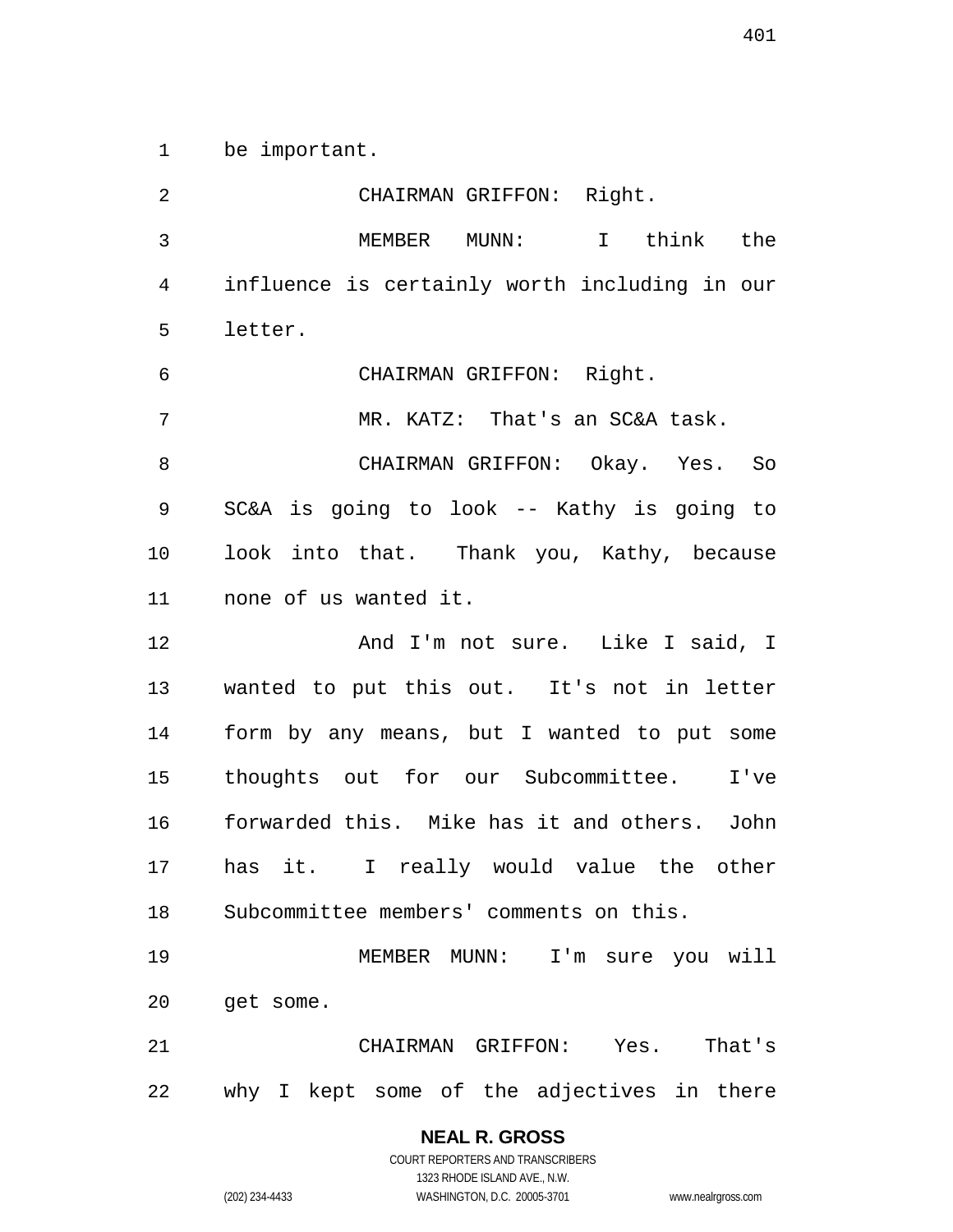that I did because I wanted to make sure Wanda was paying attention.

 MEMBER MUNN: I'm paying attention. You will get comments.

 CHAIRMAN GRIFFON: I told -- I forget. Earlier this morning I was telling someone that I took out a word, drastically, at one point because I knew Wanda would highlight that in yellow and send it back to me.

11 MEMBER MUNN: One more adverb out. CHAIRMAN GRIFFON: But anyway, 13 just the facts. That's what we want.

14 MEMBER MUNN: Absolutely.

 CHAIRMAN GRIFFON: Right. So this is a starting point, something to work on for our Subcommittee members and send stuff as you 18 get to it to me. But I really want to -- and I'll send out a tickler to people to get me final comments hopefully a couple weeks before the next Subcommittee meeting so I have time to kind of roll it together and bring -- the

### **NEAL R. GROSS**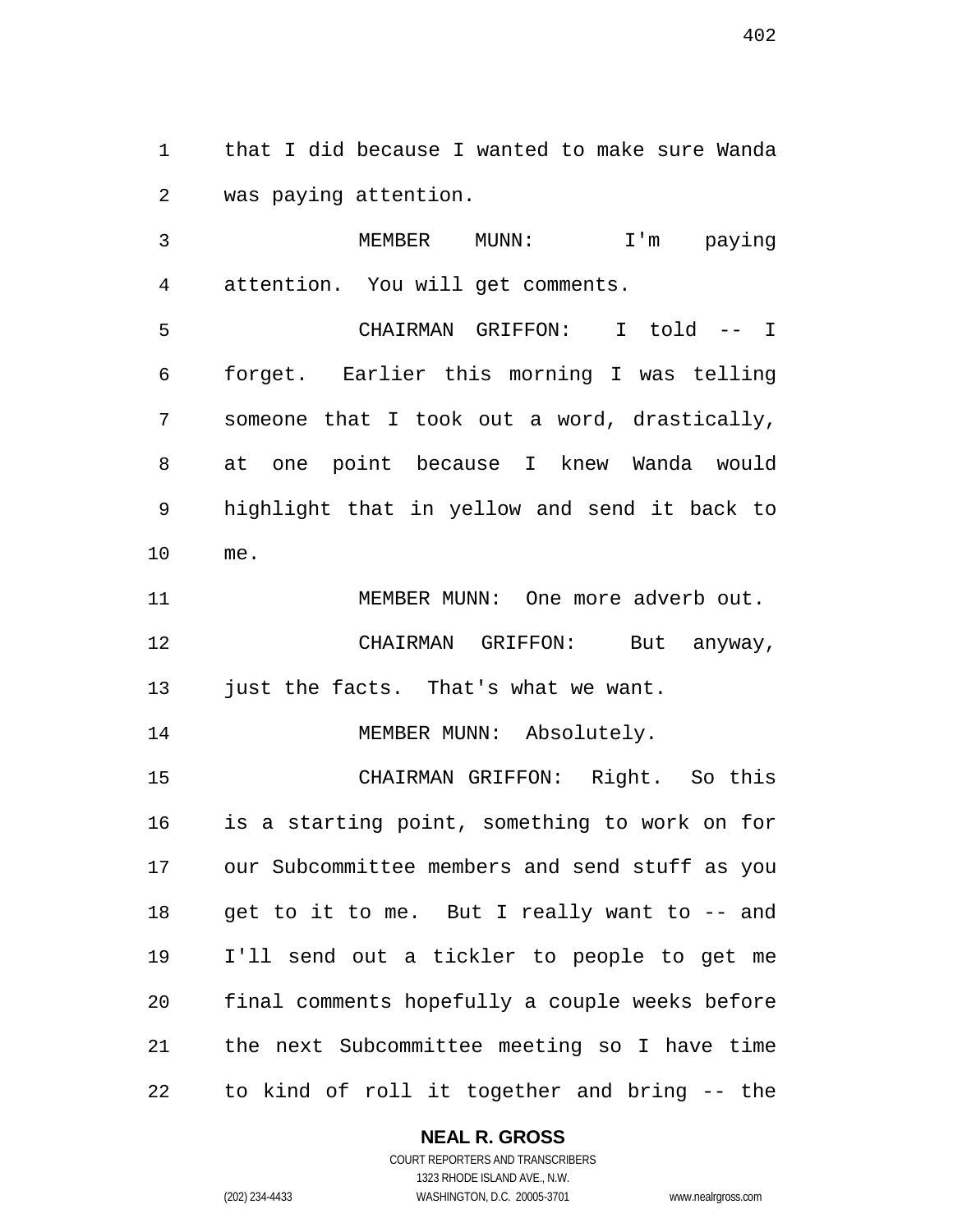next Subcommittee meeting my goal is to bring back a sort of draft letter in a letter format more so that we have something to deliver back to the full Board.

 So I think that's the end of the agenda. The only other thing I would have is let's pick a date for the next meeting. I think Wanda is ahead of me there. She's looking at dates.

 Ted, when is our next full Board meeting? January?

12 MS. HOWELL: February.

 MR. HINNEFELD: It's February 9th, 10th, something like that.

15 CHAIRMAN GRIFFON: February.

MR. KATZ: Yes, the next face-to-

face is February 9th, that week.

 MR. HINNEFELD: The next phone call is what? The 8th of December?

MS. HOWELL: Yes.

MR. HINNEFELD: The 8th of

December is the teleconference, and the face-

# **NEAL R. GROSS**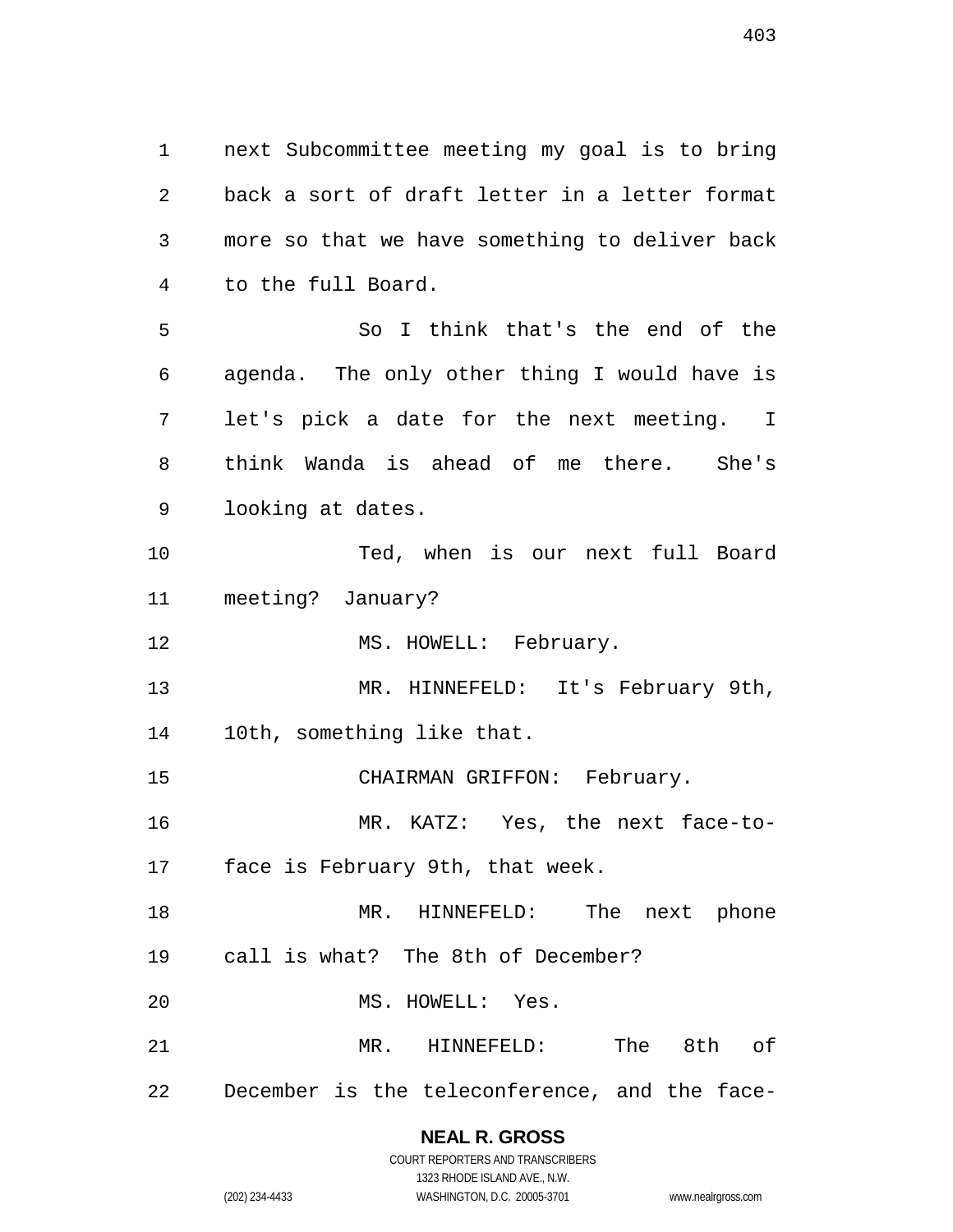to-face is the second week or about the 8th of February.

 MR. KATZ: Are you looking for a January date, Mark? What is your --

 CHAIRMAN GRIFFON: I think a January date, yes.

 MEMBER MUNN: Then a December date?

 MR. KATZ: January is going to be very busy because a lot of work groups need -- CHAIRMAN GRIFFON: Well, I'm worried that once you get past the first couple weeks in December it's kind of shot.

14 MR. KATZ: It gets tough.

15 MEMBER MUNN: Well, there's a --

 CHAIRMAN GRIFFON: We have one meeting on the 16th.

 MEMBER MUNN: There's a meeting on the 16th.

 MR. KATZ: The week before Christmas is still -- people are still

working.

**NEAL R. GROSS** COURT REPORTERS AND TRANSCRIBERS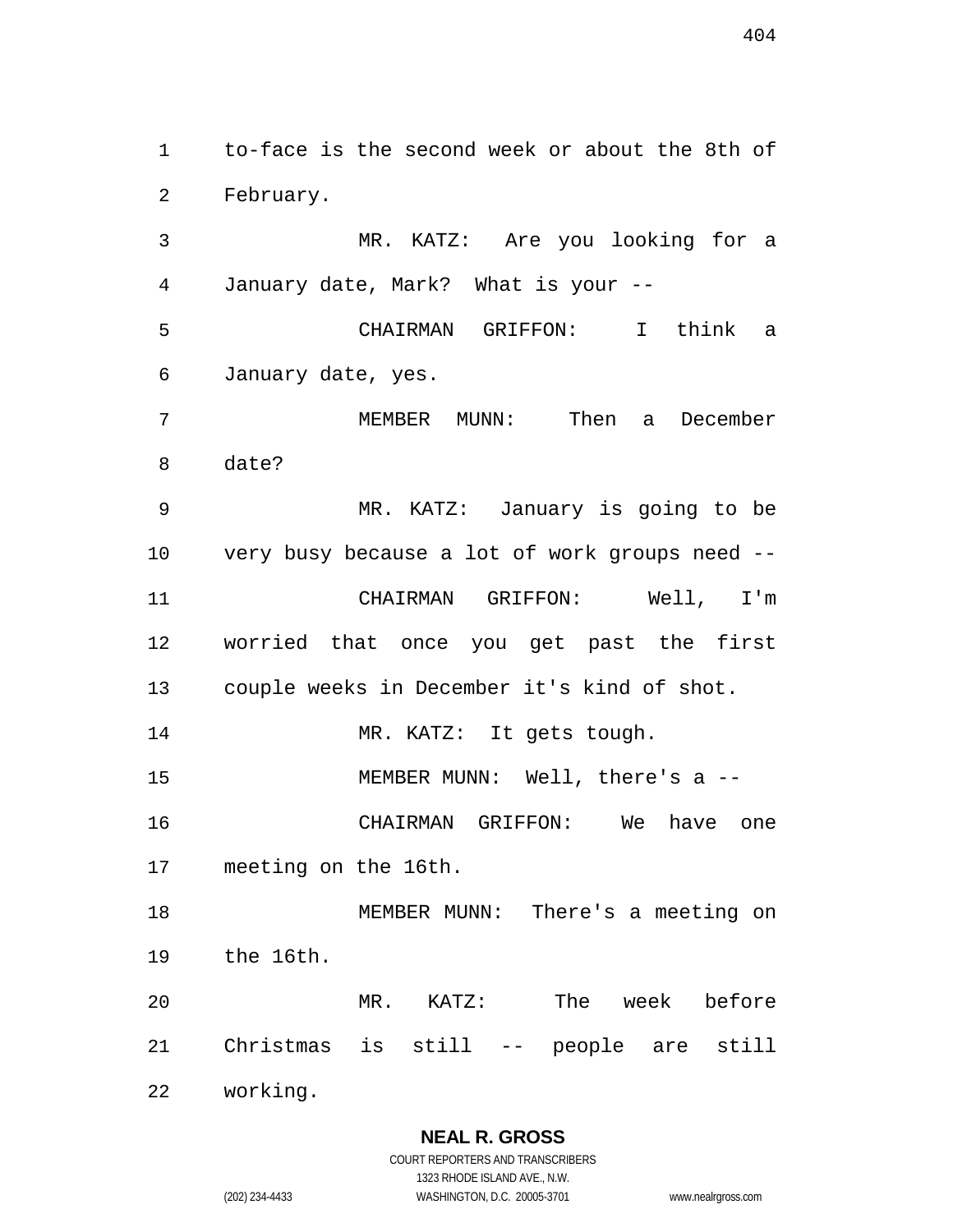CHAIRMAN GRIFFON: The TBD-6000 meeting is on the 16th. MEMBER MUNN: Is on the 16th. CHAIRMAN GRIFFON: So we could put one next to that. MR. HINNEFELD: The 16th of December -- are we back on December? MR. KATZ: Let me go back to December. Okay. So right now I've asked. The 15th you're talking about of December? CHAIRMAN GRIFFON: No, I'm not talking -- 13 MEMBER MUNN: The 17th. CHAIRMAN GRIFFON: Do you know what? I can't do that. MR. KATZ: Because I asked you that for TBD-6000 actually. CHAIRMAN GRIFFON: My daughter's grandparents are coming to visit. It's their annual visit that week. MR. KATZ: December 15th? CHAIRMAN GRIFFON: Yes.

> **NEAL R. GROSS** COURT REPORTERS AND TRANSCRIBERS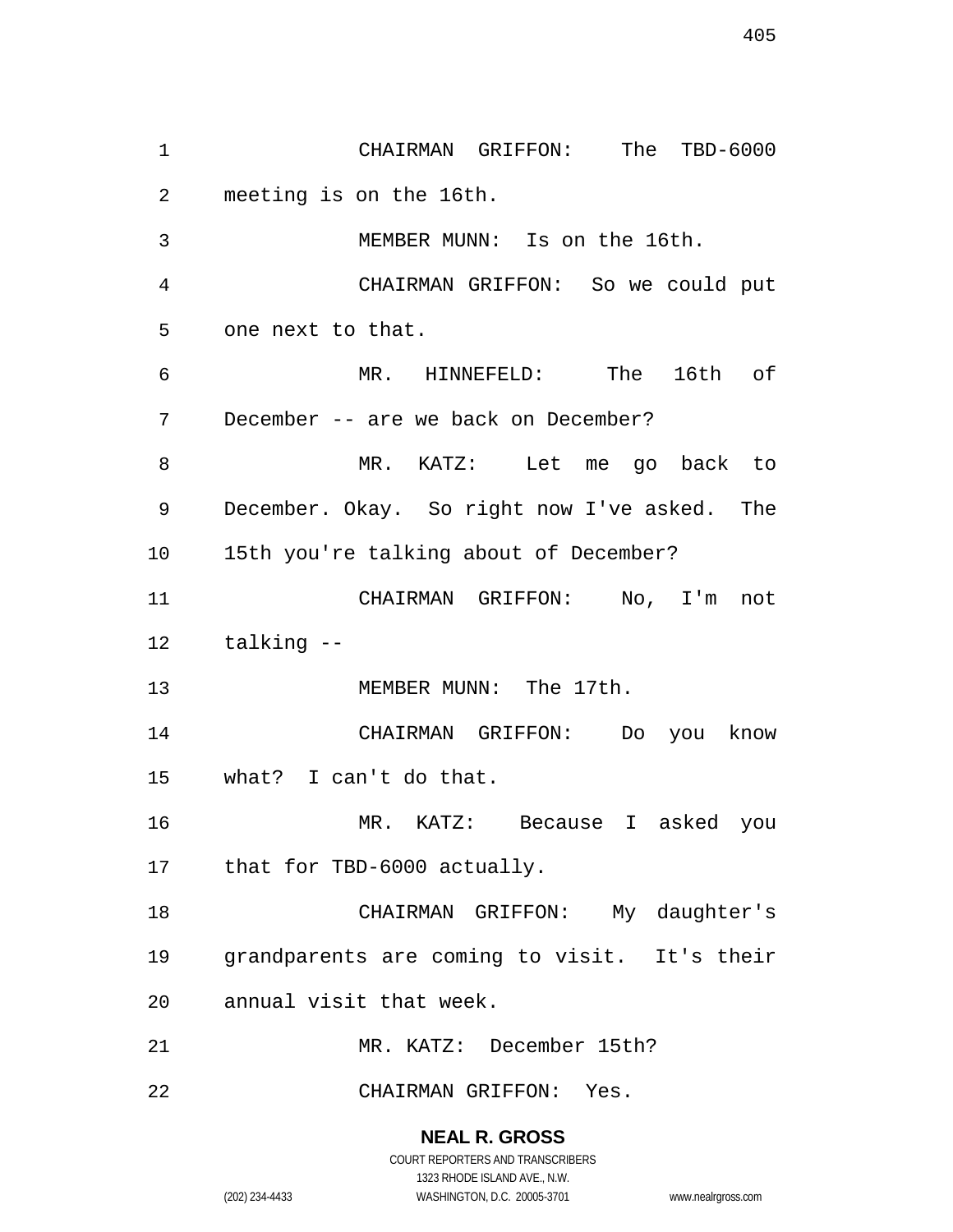MR. KATZ: You can't do that? CHAIRMAN GRIFFON: No. MR. KATZ: So you can't do that TBD-6000 either then? CHAIRMAN GRIFFON: I'm probably going to call in for it. MR. KATZ: You could call in for it though? CHAIRMAN GRIFFON: Yes, but I don't want to have to call in for this. 11 MR. KATZ: Yes. CHAIRMAN GRIFFON: So that -- MR. KATZ: So is that a yes, though, for TBD-6000 on the 15th if you call in? 16 MEMBER MUNN: Yes. CHAIRMAN GRIFFON: Sixteenth, right. Yes. MR. KATZ: The 15th. Sixteenth you already said yes. CHAIRMAN GRIFFON: Oh. MR. KATZ: We were talking about

> **NEAL R. GROSS** COURT REPORTERS AND TRANSCRIBERS

> > 1323 RHODE ISLAND AVE., N.W.

(202) 234-4433 WASHINGTON, D.C. 20005-3701 www.nealrgross.com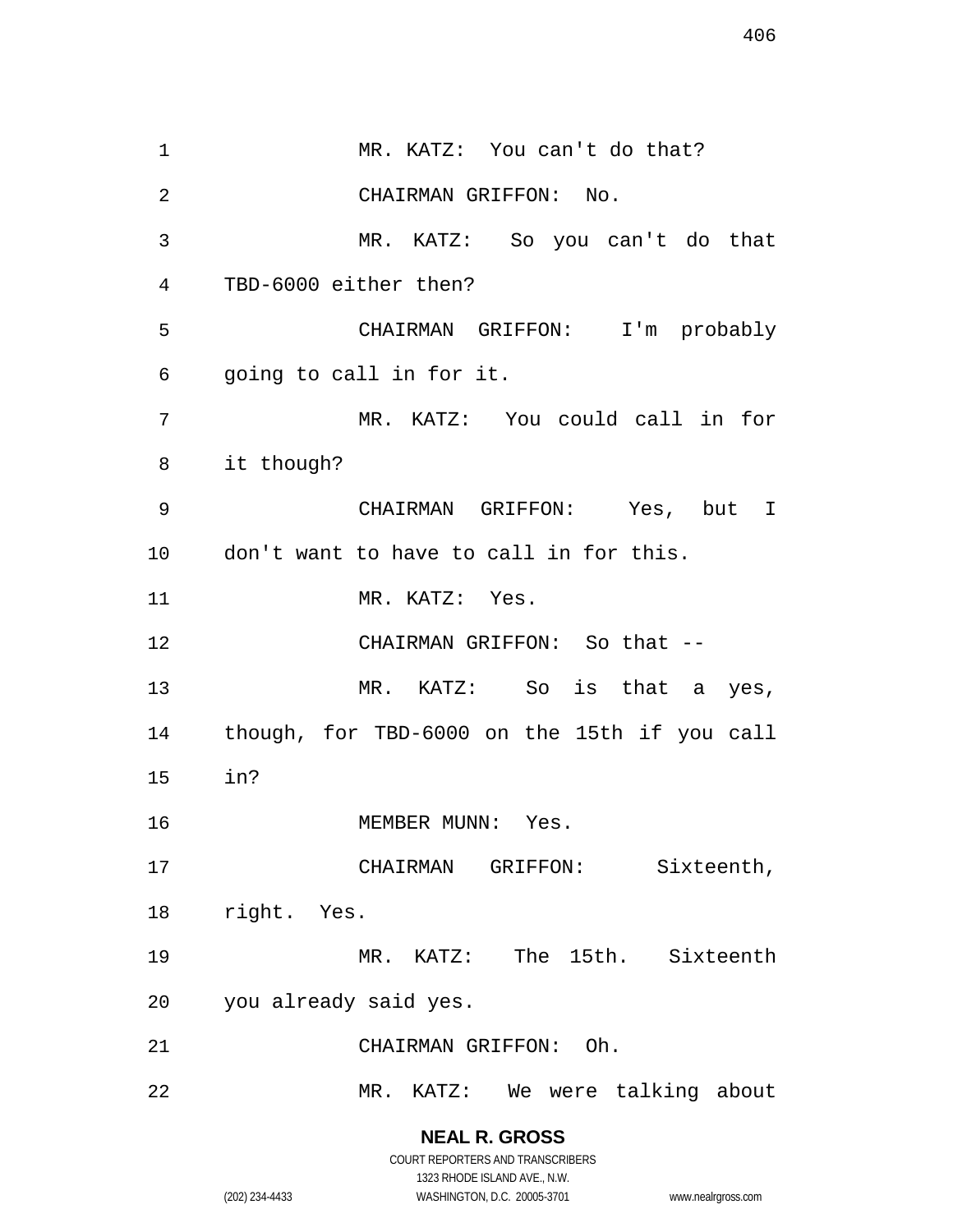having it, either changing it or having two days because that Work Group has a lot to do. CHAIRMAN GRIFFON: Yes. MR. KATZ: And can you do the 15th then? CHAIRMAN GRIFFON: You think it will be a two-day? MR. KATZ: Well, it may very well be. I mean, you know how long we spent last time we met. That was just on dealing with one site for the most part. Yes. Yes or no? CHAIRMAN GRIFFON: And nobody could do the 17th, the two day 16th and 17th? Is that -- MR. KATZ: Well, two of us are going to be there on the 14th. Then we have the 15th. 18 CHAIRMAN GRIFFON: Oh. Okay. MR. KATZ: So the 17th, I haven't checked on the 17th. That could be. That's a possibility, too. But the 15th would be a whole lot better for some of us.

> **NEAL R. GROSS** COURT REPORTERS AND TRANSCRIBERS

1323 RHODE ISLAND AVE., N.W. (202) 234-4433 WASHINGTON, D.C. 20005-3701 www.nealrgross.com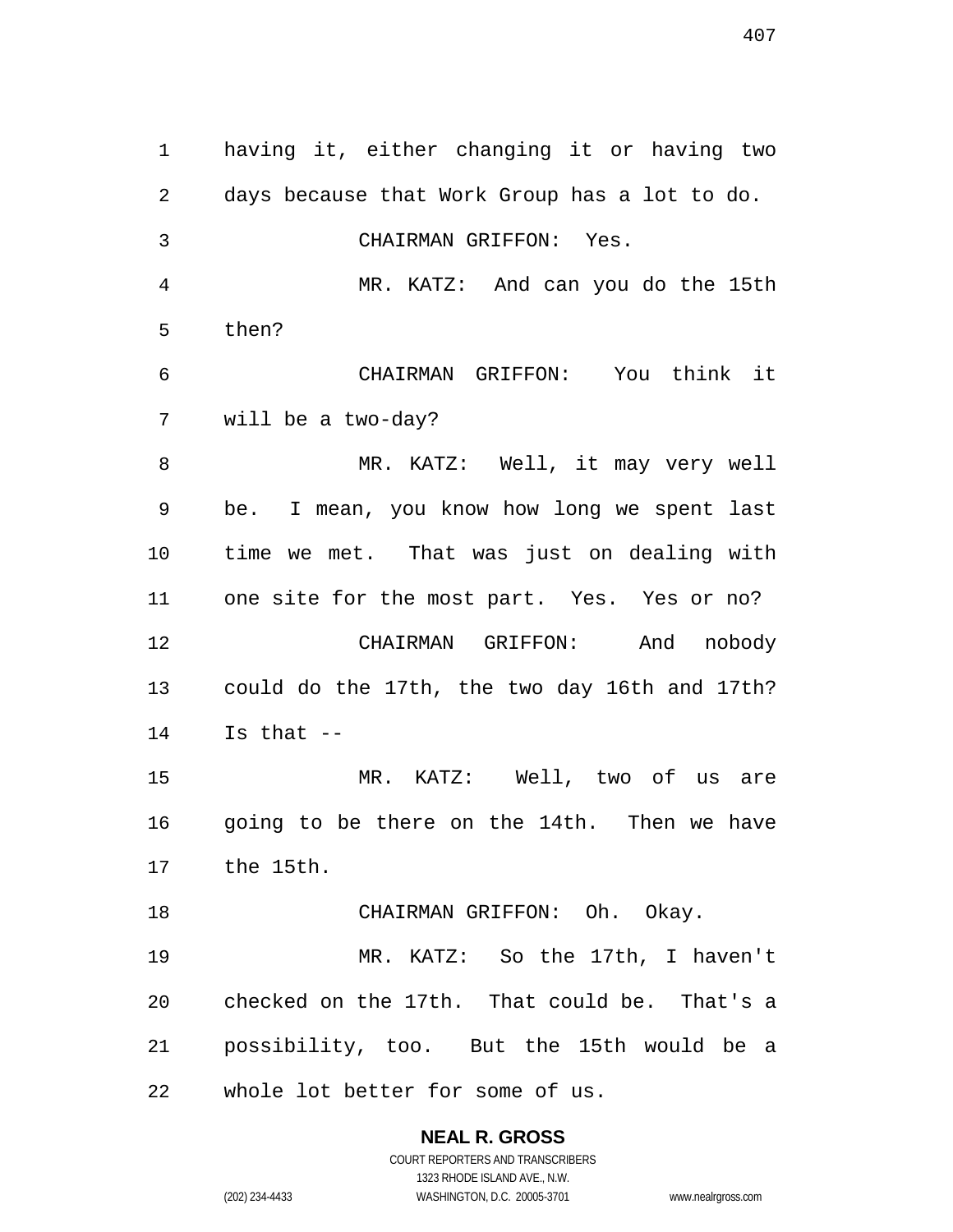CHAIRMAN GRIFFON: Yes. I mean I think I'd probably be on and off, to be honest. MR. KATZ: Okay. And then the 17th would be good for you, though? CHAIRMAN GRIFFON: The 17th is better because I think they're leaving on the 16th. I would hate the last two days of their visit for me to be on phone calls all day. MR. KATZ: Questionable. Okay. Seventeenth, yes. And Wanda? MEMBER MUNN: Either day would work for me. 14 MR. KATZ: Okay. CHAIRMAN GRIFFON: Now back to 16 this I think we're into January. 17 MEMBER MUNN: Darn. CHAIRMAN GRIFFON: Is there anything else scheduled in January already that you -- MEMBER MUNN: Not that I know of. MR. KATZ: Mound is 5th and 6th

> **NEAL R. GROSS** COURT REPORTERS AND TRANSCRIBERS

> > 1323 RHODE ISLAND AVE., N.W.

(202) 234-4433 WASHINGTON, D.C. 20005-3701 www.nealrgross.com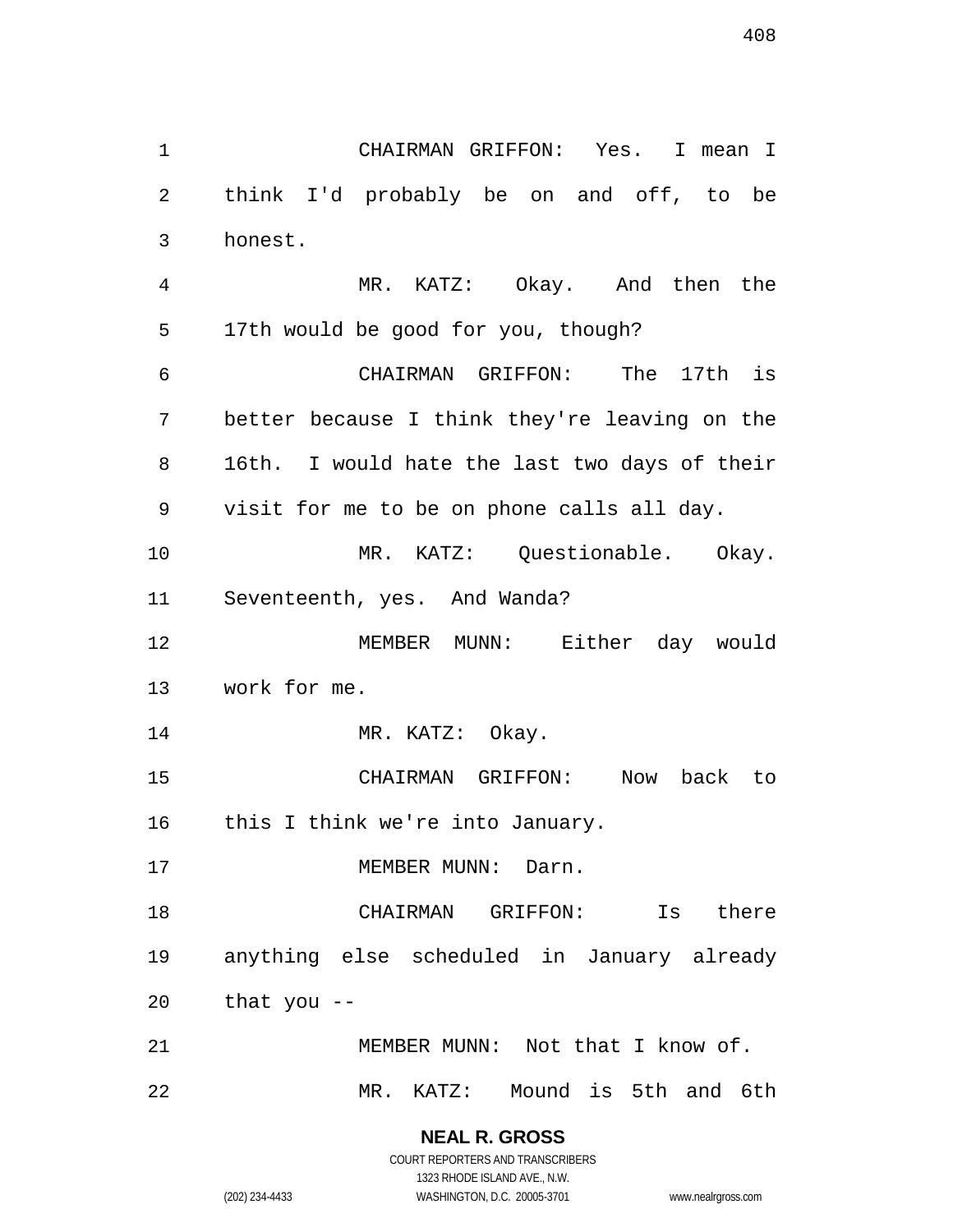and then the 11th, 12th and 13th --

 CHAIRMAN GRIFFON: Are you out? MR. KATZ: I'm out for those three days. MR. ULSH: I am. CHAIRMAN GRIFFON: You're on Mound, yes. MR. KATZ: Yes. So the 7th and 8th of January. CHAIRMAN GRIFFON: Yes, I mean, I could do the 7th if you wanted to roll it over into -- I don't know if it's the same people though because you're local and -- MR. ULSH: Might as well just put it all in one week. MR. KATZ: So you want to shoot for the 7th of December, I mean of January? CHAIRMAN GRIFFON: That's fine with me. Is that Alright, Wanda? It's a good time of the year to travel from Boston. MEMBER MUNN: Well, it depends on personal schedules that are going on during January that I had thought was going to be

### **NEAL R. GROSS**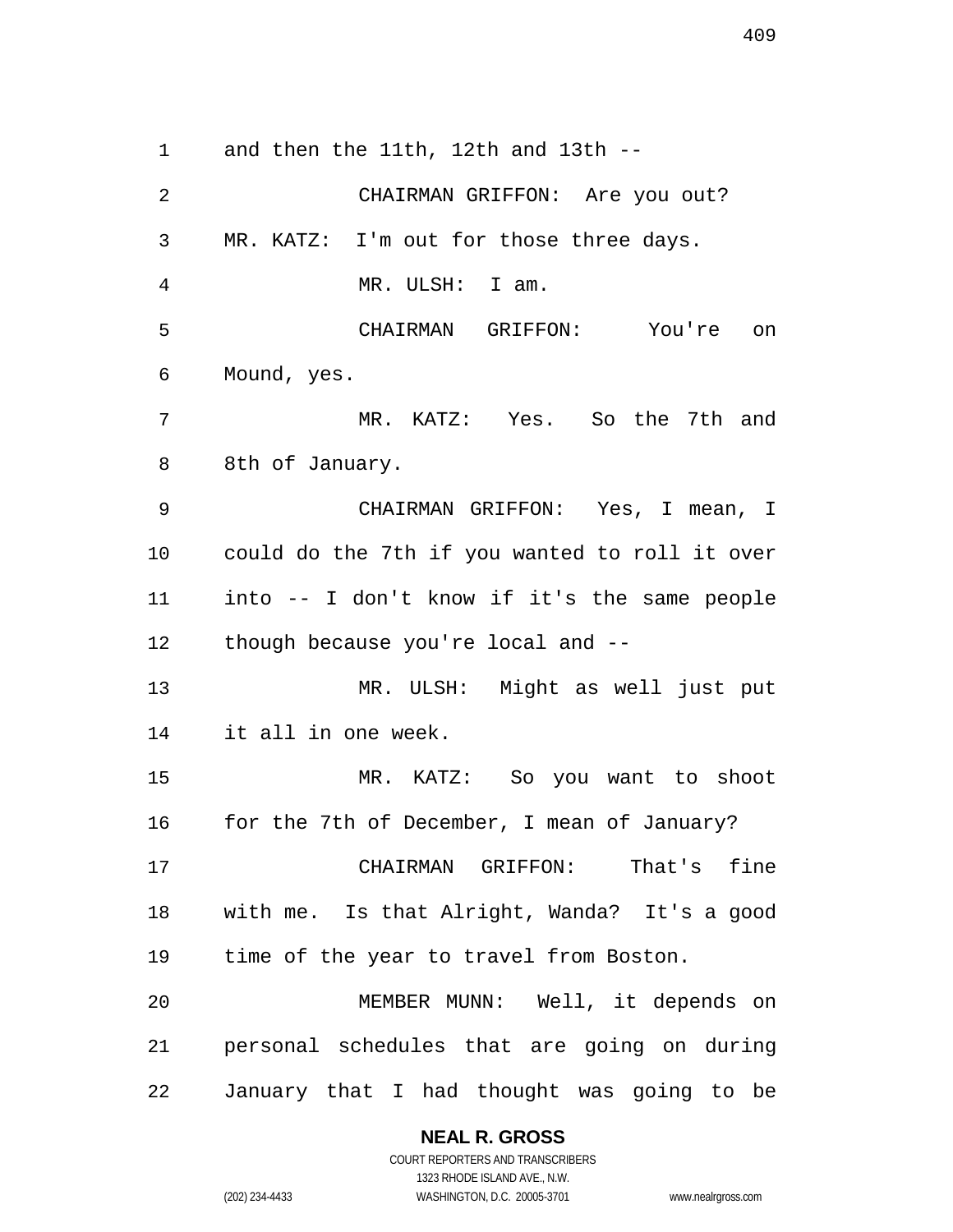over. But I can probably be available by phone even if that transpires.

 MR. KATZ: Mike, are you still on? MEMBER GIBSON: Yes, I'm still here. Now what date are you talking about? CHAIRMAN GRIFFON: January 7th. MR. KATZ: January 7th. 8 MEMBER GIBSON: For Procedures, correct? MR. KATZ: For DR. MEMBER GIBSON: Yes, I'm available. CHAIRMAN GRIFFON: The 7th. Do you want to say -- I mean the 14th is also okay for me. But I thought if people were here for the other meeting. Like you're traveling in, so -- 18 MR. KATZ: Yes. The 7th is good. CHAIRMAN GRIFFON: Alright, the 7th. MR. KATZ: Okay. So let's do that. The 7th. January 7. 9:30 a.m. this

#### **NEAL R. GROSS** COURT REPORTERS AND TRANSCRIBERS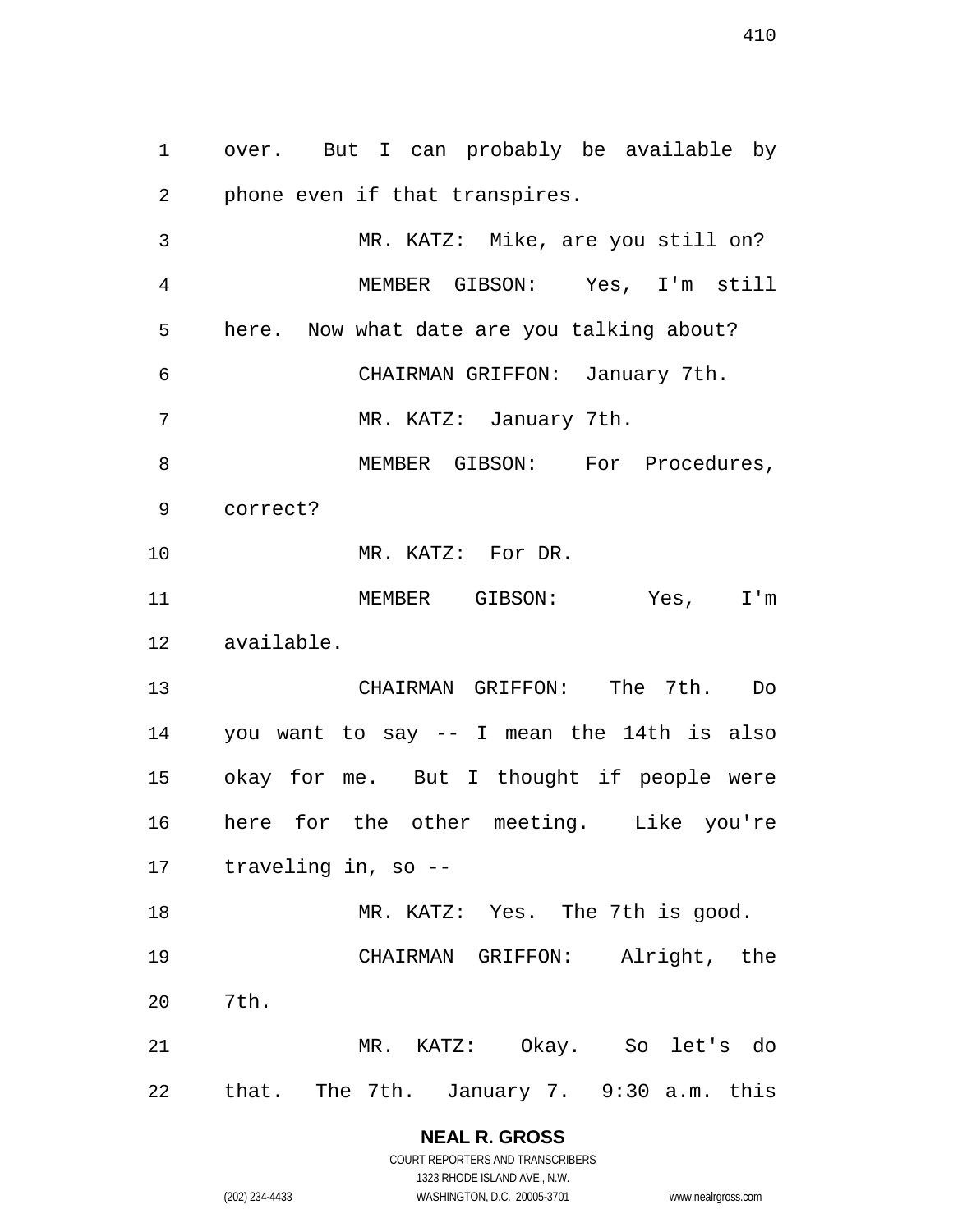time. CHAIRMAN GRIFFON: Didn't Wanda want 8:30 a.m.? MR. KATZ: Wanda wanted 8:30 a.m., but I beat it back. MEMBER MUNN: Wanda didn't want 8:30 a.m. 8 MR. FARVER: 8:30 a.m. especially if she's calling in. 10 MEMBER MUNN: Yes. (Laughter.) CHAIRMAN GRIFFON: Okay. I think that's it, unless anything? Any final comments? Final thoughts of the day? MR. KATZ: Thank you everybody for your hard work. 17 CHAIRMAN GRIFFON: Thanks. MR. KATZ: Thank you everyone on the phone who hung in with us. Mike. CHAIRMAN GRIFFON: Now we get to wait four hours for the flight. MR. KATZ: Yes. Take care. Bye-bye.

> **NEAL R. GROSS** COURT REPORTERS AND TRANSCRIBERS

> > 1323 RHODE ISLAND AVE., N.W.

(202) 234-4433 WASHINGTON, D.C. 20005-3701 www.nealrgross.com